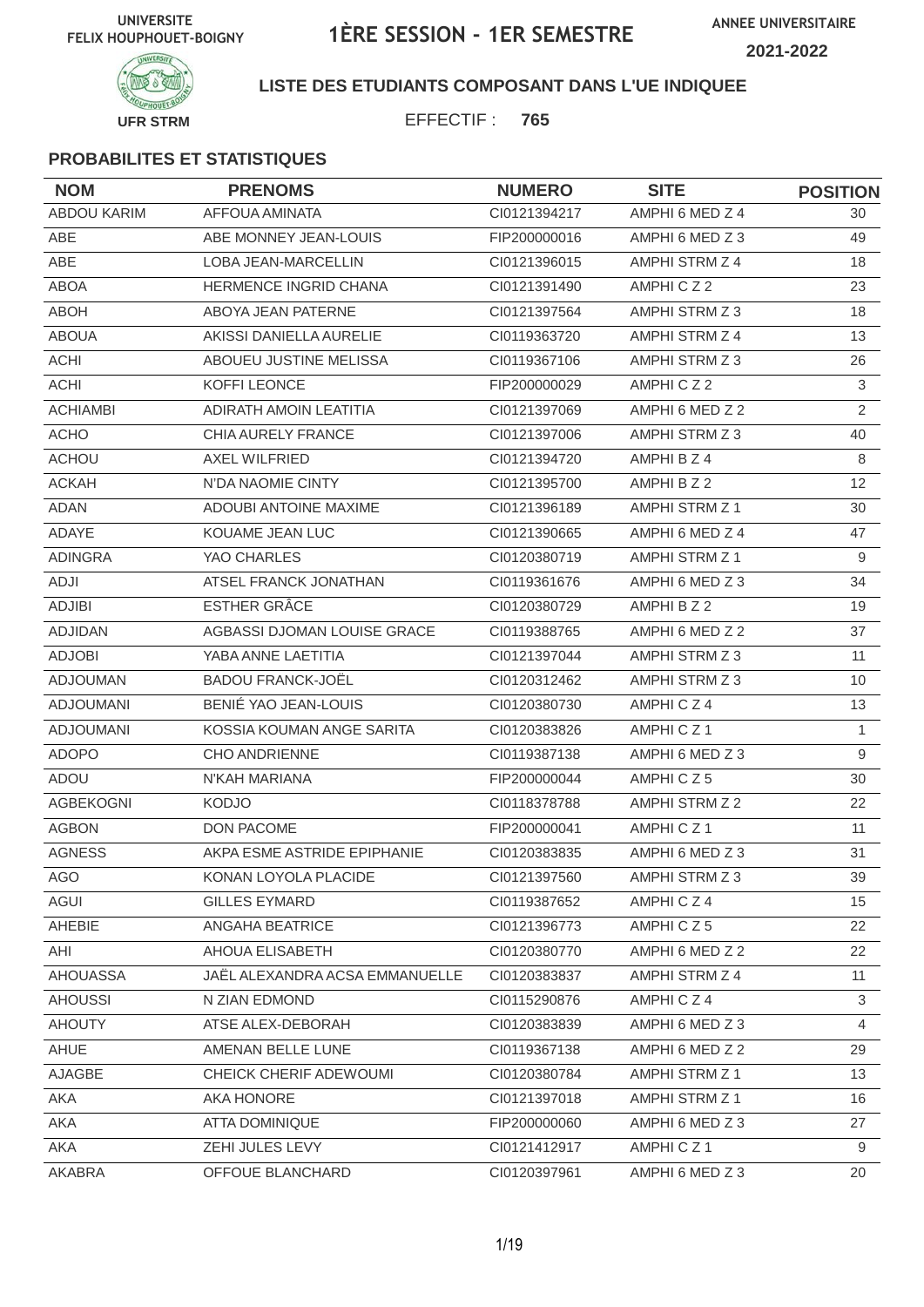**ANNEE UNIVERSITAIRE 2021-2022**



### **LISTE DES ETUDIANTS COMPOSANT DANS L'UE INDIQUEE**

EFFECTIF : **765**

| <b>NOM</b>      | <b>PRENOMS</b>                | <b>NUMERO</b> | <b>SITE</b>          | <b>POSITION</b> |
|-----------------|-------------------------------|---------------|----------------------|-----------------|
| AKAFFOU         | <b>GNAMINI RAPHAËL</b>        | CI0120398252  | AMPHI B Z 3          | 35              |
| AKASMADOU       | <b>AKA EMILE</b>              | FIP200000021  | AMPHI STRM Z 3       | 16              |
| AKE             | KAKEYE JEAN CEDRICK           | CI0120383842  | AMPHI B Z 4          | 25              |
| <b>AKOMIAN</b>  | YAO SEVERIN                   | CI0121393806  | AMPHICZ5             | 8               |
| <b>AKOSSI</b>   | AGOUA NADIA ALEXISE           | CI0119387165  | AMPHICZ <sub>1</sub> | 33              |
| <b>AKOUN</b>    | LOGBOCHI ÉLISABÉTH INÈS       | CI0119363648  | AMPHI B Z 1          | 22              |
| <b>AKPA</b>     | YANN GRÂCE DORCAS ÉLISABETH   | CI0120380829  | AMPHI STRM Z 4       | 28              |
| <b>AKPATOU</b>  | AFFOUÉ MARIE DOMINIQUE        | CI0121392618  | AMPHI 6 MED Z 1      | $\mathbf{1}$    |
| <b>AKPROUA</b>  | <b>GBIALY JUNIOR</b>          | CI0121391903  | AMPHI B Z 3          | 19              |
| AKUESON         | <b>CHRISTELLE ISMELE</b>      | CI0119379141  | AMPHI B Z 1          | 10              |
| <b>ALADE</b>    | <b>WILFRIED KADER</b>         | CI0120380840  | AMPHI STRM Z 2       | 39              |
| ALLANGBA        | AKISSI ANGE SARAH ESTHER      | CI0121396079  | AMPHI 6 MED Z 1      | 21              |
| <b>ALLAY</b>    | KOUTOU MICHEL SCHADRAC        | CI0119386469  | AMPHI STRM Z 1       | 26              |
| <b>ALLOH</b>    | <b>LOBE AUGUSTIN</b>          | CI0121395577  | AMPHI B Z 4          | 15              |
| <b>AMANI</b>    | <b>ABLAN VINCIANE</b>         | CI0121396076  | AMPHI B Z 4          | 41              |
| <b>AMANI</b>    | AFFOUE GRACE KARELL           | CI0120385468  | AMPHI B Z 1          | 23              |
| AMANI           | <b>ISRAEL KOUASSI DESN'ZI</b> | CI0120387270  | AMPHI STRM Z 1       | 38              |
| AMBEMOU         | YAPI ANDERSON                 | CI0119371094  | AMPHICZ4             | 8               |
| <b>ANE</b>      | AHOUA MARTINEZ                | CI0118336129  | AMPHICZ <sub>1</sub> | 3               |
| ANGAYA          | ANGE KYSLENE EKIAN            | CI0120383857  | AMPHI STRM Z 3       | 9               |
| ANGBETOU        | YOU LÉA                       | CI0120385473  | AMPHICZ2             | 6               |
| <b>ANGOUA</b>   | KOUTOUA PRINCE ACHILLE        | CI0121397142  | AMPHICZ1             | 13              |
| <b>ANGUI</b>    | ATTO MARC JUDICAËL            | CI0121401645  | AMPHI B Z 1          | 16              |
| ANI             | <b>GRACE JESSICA ALLOU</b>    | FIP200000023  | AMPHI 6 MED Z 4      | 21              |
| <b>ANOH</b>     | <b>ALLIETE DAVID</b>          | FIP200000007  | AMPHI STRM Z 2       | 48              |
| <b>ANON</b>     | DJAMBRA ADAMS MADOCHEE LAZARE | FIP200000018  | AMPHI B Z 4          | 45              |
| <b>ANON</b>     | KOKO NADINE JOSIANE           | CI0121398601  | AMPHICZ4             | 24              |
| ANZI            | ANZI ANDRÉ                    | CI0120387907  | AMPHI B Z 4          | 46              |
| APKENAN         | KONAN PATRICIA MELISSA A.J    | CI0119379160  | AMPHI 6 MED Z 3      | 17              |
| <b>APO</b>      | YAO IGNACE                    | CI0121393715  | AMPHI 6 MED Z 3      | 11              |
| <b>ARRIKO</b>   | AMELAN FRANCELINE INES        | CI0118336004  | AMPHI 6 MED Z 2      | 26              |
| <b>ASKA</b>     | <b>TEHOUA MIREILLE</b>        | CI0120385034  | AMPHI 6 MED Z 4      | 31              |
| <b>ASSEMIEN</b> | <b>ESSI SERGE ANTHONY</b>     | CI0121396209  | AMPHI B Z 2          | 6               |
| <b>ASSEMIEN</b> | SIALOU DOMINIQUE              | CI0121394769  | AMPHI STRM Z 4       | $\mathbf{1}$    |
| <b>ASSI</b>     | ASSI LEVY JOEL                | CI0121396081  | AMPHICZ5             | 34              |
| ASSI            | <b>BANIN ANGELA ÉVELINE</b>   | CI0121411770  | AMPHI 6 MED Z 1      | 34              |
| <b>ASSI</b>     | SOPHIE STEPHANIE              | CI0120395670  | AMPHI STRM Z 4       | 25              |
| <b>ASSOMAN</b>  | MARIE CHRISTELLE ANGE         | CI0120385474  | AMPHICZ1             | 31              |
| <b>ATCHORI</b>  | NOME ESTRELLIA DUEPHEIL       | CI0121396499  | AMPHICZ5             | 14              |
| <b>ATSE</b>     | <b>FRANCK EVRARD</b>          | CI0121396761  | AMPHI B Z 3          | 22              |
| <b>ATTA</b>     | ASSONDARY MEL ARTHUR          | CI0119371172  | AMPHI STRM Z 4       | 20              |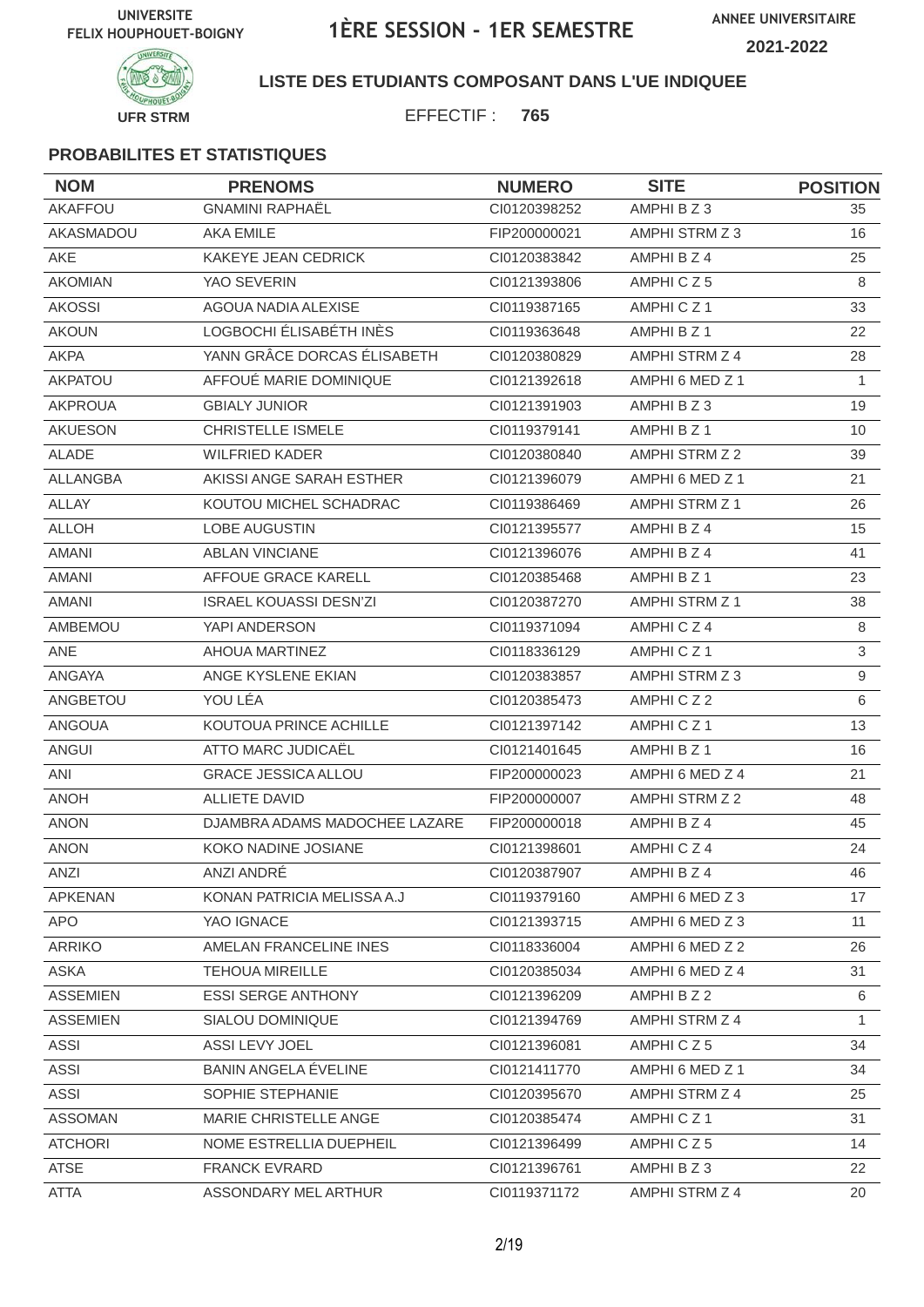**ANNEE UNIVERSITAIRE 2021-2022**



**LISTE DES ETUDIANTS COMPOSANT DANS L'UE INDIQUEE**

EFFECTIF : **765**

| <b>NOM</b>       | <b>PRENOMS</b>                | <b>NUMERO</b> | <b>SITE</b>          | <b>POSITION</b> |
|------------------|-------------------------------|---------------|----------------------|-----------------|
| <b>ATTE</b>      | <b>TETCHI CHRISTIAN DELOR</b> | CI0118336092  | AMPHI 6 MED Z 3      | 45              |
| <b>ATTOH</b>     | YACÉ ÉLOÏSE SARA              | CI0120388711  | AMPHICZ1             | 27              |
| AVIT             | WAHON GRÂCE VANNESSA          | CI0121394775  | AMPHI B Z 2          | 5               |
| AYE              | COCOA CÉDRIC JUNIOR           | CI0120380980  | AMPHICZ1             | 14              |
| AYEKOE           | <b>GNANGUI HYANICK MOREA</b>  | Cl0121392734  | AMPHI 6 MED Z 1      | 25              |
| AZIA             | <b>MARIE LAURE</b>            | CI0121395710  | AMPHI B Z 4          | 36              |
| <b>BABA</b>      | GOMET JEAN YVES JÉRÉMIE       | CI0120383873  | AMPHI 6 MED Z 4      | 24              |
| <b>BADO</b>      | <b>MOUSSA OUETIGUI</b>        | CI0120380992  | AMPHI B Z 4          | 49              |
| <b>BAGUI</b>     | MEKAPEU VANESSA FABIENNE      | CI0120383875  | SOUS-SOL             | 15              |
| <b>BAKAYOKO</b>  | <b>TIAMOUE</b>                | CI0121394785  | AMPHICZ <sub>1</sub> | 15              |
| <b>BALDE</b>     | MAMADOU ALIOU                 | CI0119364408  | AMPHI STRM Z 1       | 11              |
| <b>BALLA</b>     | SAMAKASSI CHRIST PAUL         | CI0121395874  | AMPHICZ5             | 39              |
| <b>BALLOU</b>    | <b>ISRAEL</b>                 | CI0120398232  | AMPHI 6 MED Z 3      | 19              |
| <b>BAMBA</b>     | <b>IDRISSA</b>                | CI0119386167  | AMPHI 6 MED Z 2      | 27              |
| <b>BAMBA</b>     | <b>ISSOUF</b>                 | CI0120385780  | AMPHI 6 MED Z 1      | 11              |
| <b>BAMBA</b>     | <b>MADOU</b>                  | CI0121397569  | AMPHI 6 MED Z 4      | 5               |
| <b>BAMBA</b>     | <b>MOHAMED BEN</b>            | CI0121398177  | AMPHICZ2             | 12              |
| <b>BAMBA</b>     | MOUSSA ABDELA                 | CI0120385781  | AMPHI STRM Z 2       | 40              |
| <b>BAMBA</b>     | <b>MOUSTAPHA</b>              | FIP200000002  | AMPHI 6 MED Z 3      | 40              |
| <b>BAMBA</b>     | YACOUBA                       | CI0119362624  | AMPHI 6 MED Z 2      | 25              |
| <b>BAWA</b>      | DADIE STÉPHANE                | CI0120381061  | AMPHI STRM Z 4       | 41              |
| <b>BAYO</b>      | <b>MOHAMED</b>                | CI0120383888  | AMPHI B Z 3          | 30              |
| <b>BAZE</b>      | <b>DIANE FRANCINE</b>         | CI0120381066  | AMPHICZ5             | 29              |
| <b>BEBY</b>      | N'DRIN FRANCK VALLERY         | CI0118340171  | AMPHI 6 MED Z 4      | 23              |
| <b>BECHO</b>     | ADJÉ ANGE LOUISETTE           | CI0120396257  | AMPHI STRM Z 1       | 27              |
| <b>BEDE</b>      | HIWO CAROLE MONDESIR          | CI0119362519  | AMPHICZ3             | 21              |
| <b>BEHEGBAN</b>  | KOFFI YANN RONSARD            | CI0121391481  | AMPHI STRM Z 4       | 10              |
| <b>BEKOU</b>     | GNAZALO ANGE CHRISTIAN        | Cl0120381083  | AMPHI B Z 3          | 39              |
| <b>BELE</b>      | ROCHE EPIPHANIE               | CI0121395890  | AMPHICZ2             | 5               |
| <b>BÉNÉDICTE</b> | EBA KOUASSI YOLANDE           | CI0119387525  | AMPHI B Z 1          | 36              |
| <b>BERTE</b>     | ABDOULAYE                     | CI0120381090  | AMPHI 6 MED Z 1      | $\overline{2}$  |
| <b>BEUGRÉ</b>    | CHRIST ANDERSON               | Cl0121393338  | AMPHICZ2             | $\mathbf{1}$    |
| <b>BEUGRE</b>    | <b>GUIZA ARCHANGE</b>         | CI0119364184  | AMPHI B Z 4          | 48              |
| <b>BEUGRE</b>    | OKESS PRIVAT ROLANT           | CI0121394804  | AMPHI 6 MED Z 2      | 11              |
| <b>BIAKO</b>     | ESSEM OPHÉLIE EMMA            | CI0120381098  | AMPHICZ1             | 26              |
| <b>BILA</b>      | <b>YACOUBA</b>                | CI0121396306  | AMPHICZ2             | 4               |
| <b>BILE</b>      | <b>MAHAN</b>                  | Cl0121392427  | AMPHI B Z 2          | 21              |
| <b>BIRBA</b>     | <b>FRANCK ARMEL</b>           | CI0121396648  | AMPHICZ1             | 17              |
| <b>BLE</b>       | MACOURA CAROLE ERICA          | Cl0121391083  | AMPHICZ5             | $\mathbf{1}$    |
| <b>BLEOU</b>     | <b>BROU OLIVE-NOËLIE</b>      | Cl0121396519  | AMPHI 6 MED Z 4      | 35              |
| <b>BLEU</b>      | <b>GUÉ ANGE PRIVÂT</b>        | CI0121392891  | AMPHI STRM Z 2       | 17              |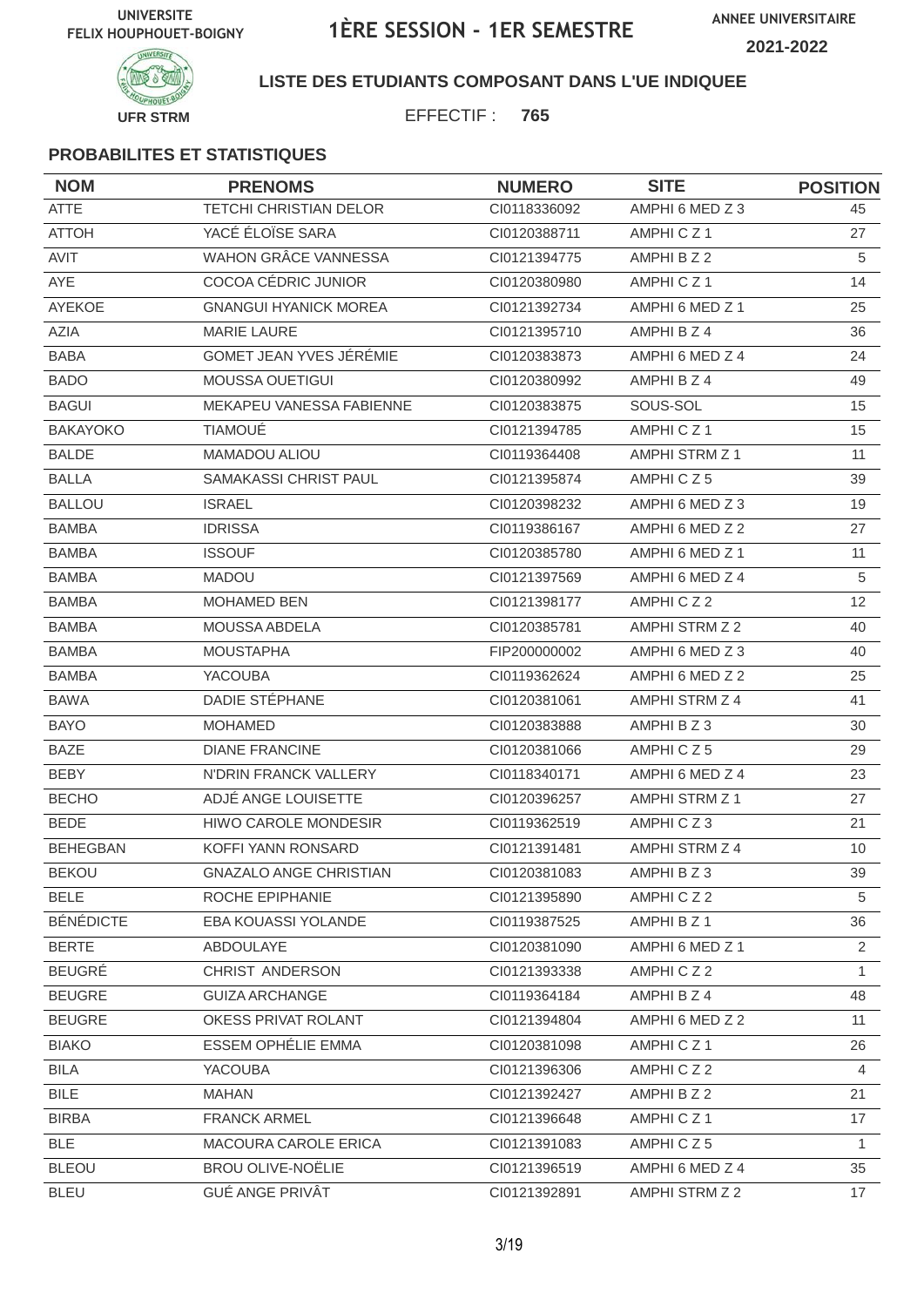**ANNEE UNIVERSITAIRE 2021-2022**



### **LISTE DES ETUDIANTS COMPOSANT DANS L'UE INDIQUEE**

EFFECTIF : **765**

| <b>NOM</b>        | <b>PRENOMS</b>                   | <b>NUMERO</b>  | <b>SITE</b>           | <b>POSITION</b> |
|-------------------|----------------------------------|----------------|-----------------------|-----------------|
| <b>BOHE</b>       | <b>ERIC JEAN MICHEL</b>          | CI0116308269   | AMPHI 6 MED Z 4       | 20              |
| <b>BOMISSO</b>    | DENISE REMY DÉSIRÉE              | CI0121397546   | AMPHI B Z 3           | 6               |
| <b>BONKOUNGOU</b> | ABDOUL KOUDOUZE                  | CI0120397783   | AMPHICZ2              | 30              |
| <b>BOTTY</b>      | <b>ELORIA BENERICE ESTHER</b>    | CI0120385481   | AMPHI STRM Z 3        | 48              |
| <b>BOZON</b>      | <b>AUDE CHRISTELLE</b>           | CI0121397937   | AMPHI STRM Z 3        | 49              |
| <b>BROU</b>       | ACKISSI BESSELHI HUGUETTE        | CI0121391568   | <b>AMPHI STRM Z 1</b> | 18              |
| <b>BROU</b>       | ANGYBELL NATACHA                 | CI0121391360   | AMPHICZ <sub>1</sub>  | 34              |
| <b>BROU</b>       | <b>APPIAH NOEL</b>               | BROA2912980001 | AMPHI B Z 2           | 14              |
| <b>BROU</b>       | KOUAKOU JEAN WILFRIED            | CI0121391684   | AMPHICZ1              | 29              |
| <b>BROU</b>       | N'GUESSAN EDMOND                 | CI0121394274   | AMPHI STRM Z 1        | 1               |
| <b>BROU</b>       | N'GUESSAN ÉRIC                   | CI0121392216   | AMPHICZ2              | 44              |
| <b>CAMARA</b>     | <b>ARAMATOU</b>                  | CI0121396163   | AMPHI B Z 4           | 34              |
| <b>CAMARA</b>     | <b>NIAMINAN</b>                  | CI0121393963   | AMPHI 6 MED Z 4       | 45              |
| CAUMAUE           | PIERRE-MARIE HENOC FRANÇOIS      | CI0119365015   | AMPHI STRM Z 3        | 46              |
| CAYO              | ZAHON LETICIA DORINE             | CI0120381224   | AMPHI B Z 1           | 19              |
| <b>CISSE</b>      | <b>DAOUDA</b>                    | CI0121393696   | AMPHICZ3              | 22              |
| <b>CISSE</b>      | <b>SEKOU</b>                     | CI0121392316   | AMPHICZ2              | 10              |
| <b>CISSÉ</b>      | <b>TENIN DOMINIQUE</b>           | CI0120381239   | AMPHI 6 MED Z 3       | 47              |
| <b>CLIMAN</b>     | KONAN WILFRIED EMMANUEL          | CI0120381251   | AMPHI B Z 1           | 17              |
| COMOE             | <b>BROU EDMOND DAVID</b>         | CI0121395717   | SOUS-SOL              | 11              |
| COSSA             | SIAMI CONSTANCE DESIREE          | CI0120388010   | AMPHICZ2              | 37              |
| COULIBALY         | ABDOULAYE                        | CI0119361817   | AMPHI 6 MED Z 4       | 25              |
| COULIBALY         | ABDOUL BEN JUNIOR                | CI0121391044   | AMPHICZ3              | $\mathbf{1}$    |
| <b>COULIBALY</b>  | AÏCHATOU                         | CI0121391025   | AMPHI B Z 1           | 31              |
| COULIBALY         | <b>AWA</b>                       | CI0120387031   | AMPHI 6 MED Z 4       | 10              |
| <b>COULIBALY</b>  | DJENEBA AHOU AUDREY              | Cl0121395718   | AMPHI STRM Z 3        | 52              |
| COULIBALY         | <b>ISSA</b>                      | CI0120383928   | AMPHICZ5              | 5               |
| COULIBALY         | NANOUROGO AYOUBA                 | Cl0121391010   | AMPHI 6 MED Z 4       | 27              |
| <b>COULIBALY</b>  | NOKROGNAN FATIM                  | CI0121396028   | AMPHI 6 MED Z 2       | 15              |
| <b>COULIBALY</b>  | NONLOUROU KABAGO ZENAB           | CI0121396018   | AMPHICZ1              | 30              |
| COULIBALY         | SOULEYMANE                       | CI0120381287   | AMPHI STRM Z 3        | 41              |
| <b>COULIBALY</b>  | YELATCHIGUI MARIE CLARENCE       | FIP200000053   | AMPHI 6 MED Z 4       | 16              |
| <b>COULIBALY</b>  | YELY SAMIRA                      | CI0120381292   | AMPHICZ2              | 39              |
| <b>COUMOE</b>     | ADJOUA SOLANGE                   | CI0120381320   | AMPHIBZ3              | 32              |
| <b>DABO</b>       | KOUASSI THEODORE                 | CI0121395719   | AMPHICZ1              | 28              |
| <b>DAGO</b>       | DADIER LANDRY                    | CI0119367355   | AMPHI 6 MED Z 1       | 39              |
| <b>DAGOUROU</b>   | ETTIEN CYPRIEN WILFRIED          | CI0121396725   | AMPHI STRM Z 1        | 22              |
| <b>DAGRA</b>      | <b>MANAN MARIUS</b>              | FIP200000047   | AMPHI 6 MED Z 4       | 14              |
| <b>DAGROU</b>     | <b>JEAN-GUY DORGELES</b>         | CI0120381336   | AMPHI 6 MED Z 3       | 46              |
| DAH               | ERI PELAGIE                      | CI0121397942   | AMPHICZ4              | 12              |
| <b>DAH</b>        | SIÉ KOUAMÉ GNIMBA ANGENOR FABIEN | CI0121393297   | AMPHI STRM Z 4        | 3               |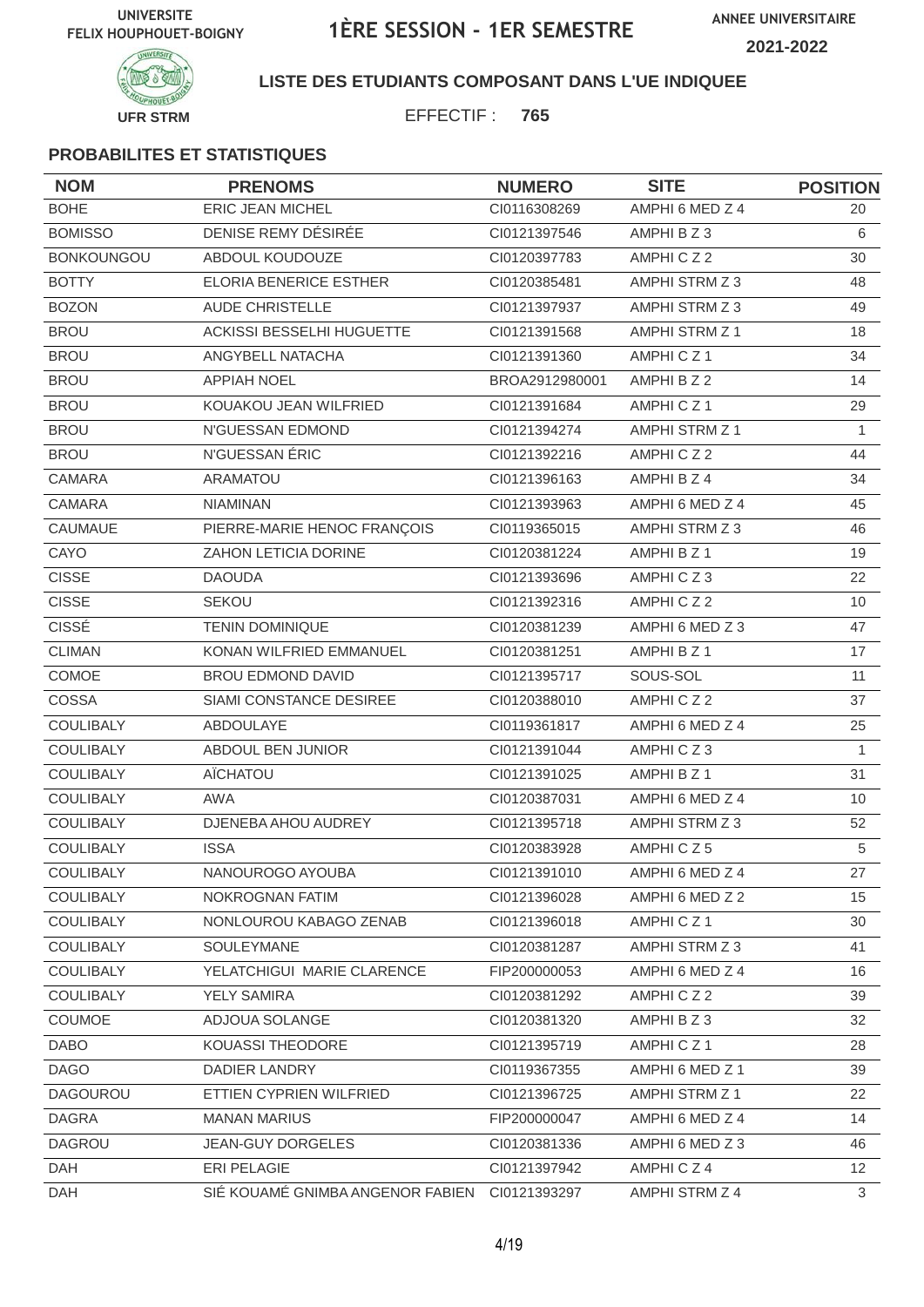**ANNEE UNIVERSITAIRE 2021-2022**



### **LISTE DES ETUDIANTS COMPOSANT DANS L'UE INDIQUEE**

EFFECTIF : **765**

| <b>NOM</b>          | <b>PRENOMS</b>                | <b>NUMERO</b>  | <b>SITE</b>          | <b>POSITION</b>   |
|---------------------|-------------------------------|----------------|----------------------|-------------------|
| <b>DAH</b>          | <b>WATIL</b>                  | CI0121401630   | AMPHI B Z 3          | $\overline{7}$    |
| <b>DAHO</b>         | <b>KARAMOKO ISSA</b>          | DAHK1004930001 | AMPHI STRM Z 2       | 47                |
| <b>DAHO</b>         | <b>ZRANGOUE ANGE</b>          | CI0120385488   | AMPHI 6 MED Z 4      | 6                 |
| <b>DALE</b>         | <b>GNAKOURI SALES</b>         | CI0119369903   | AMPHI 6 MED Z 4      | $\overline{7}$    |
| <b>DANHO</b>        | GBAIE CHRISTINE GRÂCE ROXANNE | CI0120381351   | AMPHI B Z 1          | 6                 |
| <b>DANHO</b>        | <b>M'BO LARISSA</b>           | CI0120398390   | AMPHICZ2             | 20                |
| <b>DANO</b>         | <b>JUNIOR</b>                 | CI0121394285   | AMPHI B Z 2          | 9                 |
| <b>DANON</b>        | <b>ZIDAGO PAUL LUCKAS</b>     | CI0121397552   | AMPHI 6 MED Z 1      | $12 \overline{ }$ |
| <b>DAPPA</b>        | ATTA KOUADIO SYLVERE HERMANN  | CI0121394835   | AMPHI STRM Z 3       | 54                |
| <b>DASSO</b>        | DALEHON URIELLE ESTHER        | CI0121391807   | AMPHI B Z 2          | 31                |
| <b>DEA</b>          | <b>MOHAMED KADER</b>          | CI0120381364   | AMPHI B Z 4          | 37                |
| <b>DEAT</b>         | FRANCK HERVÉ JUNIOR           | CI0120381365   | SOUS-SOL             | 10                |
| <b>DEGNI</b>        | <b>SEDJI ESTHER</b>           | CI0121394290   | AMPHI B Z 1          | 5                 |
| <b>DELY</b>         | YANNICK CHECKYNAEL BERTRAND   | CI0120385492   | AMPHI STRM Z 4       | 34                |
| <b>DERE</b>         | CHO ANGELA DEBORA             | CI0121392235   | AMPHI 6 MED Z 2      | 40                |
| <b>DIABATE</b>      | <b>DIELIBAKA</b>              | Cl0121392669   | AMPHICZ3             | 6                 |
| <b>DIABATE</b>      | <b>FATOUMATA</b>              | CI0121395970   | AMPHI 6 MED Z 4      | 19                |
| <b>DIABATE</b>      | <b>SAFIATOU</b>               | CI0119386212   | AMPHI STRM Z 2       | 11                |
| <b>DIAGNE</b>       | AMANI ELYSÉE                  | CI0121391400   | AMPHICZ4             | 33                |
| <b>DIAHONDE</b>     | ANGE FLORENT HUBERT           | CI0121393283   | AMPHICZ5             | 11                |
| <b>DIALLO</b>       | <b>MARIAMA DALANDA</b>        | DIAM2811990002 | AMPHIBZ3             | 40                |
| <b>DIALLO</b>       | <b>MATOGOMA</b>               | CI0121392678   | AMPHICZ5             | 25                |
| <b>DIALLO</b>       | <b>MOUSSA</b>                 | FIP200000035   | AMPHI B Z 3          | 13                |
| <b>DIALLO</b>       | N'GORAN PARFAIT               | CI0120381419   | AMPHI 6 MED Z 2      | 18                |
| <b>DIALLO</b>       | <b>OUMOU AWA</b>              | CI0120381421   | AMPHICZ3             | 3                 |
| <b>DIAMALA</b>      | <b>ADOM PASCAL</b>            | FIP200000055   | AMPHICZ <sub>1</sub> | 4                 |
| <b>DIAO</b>         | <b>GNAMBON</b>                | CI0121391889   | AMPHI 6 MED Z 3      | 15                |
| <b>DIARRASSOUBA</b> | AÏCHA                         | CI0121395953   | AMPHI 6 MED Z 1      | 47                |
| <b>DIARRASSOUBA</b> | <b>BAKOUMADI</b>              | CI0121393015   | AMPHI 6 MED Z 2      | 14                |
| <b>DIARRASSOUBA</b> | <b>DAOUDA</b>                 | CI0121391682   | AMPHI 6 MED Z 1      | 15                |
| DIARRASSOUBA        | <b>LACINA</b>                 | CI0121393657   | AMPHI 6 MED Z 4      | 22                |
| <b>DIARRASSOUBA</b> | MOUHAMED TIDJANE              | CI0121396312   | AMPHI 6 MED Z 4      | 15                |
| <b>DIAWARA</b>      | <b>ADAMA</b>                  | CI0120381454   | AMPHICZ2             | 41                |
| <b>DIAWARA</b>      | <b>ISSA</b>                   | CI0119385666   | AMPHI STRM Z 2       | 5                 |
| <b>DIAWARA</b>      | <b>MADOUSSOU</b>              | CI0120381452   | AMPHI B Z 4          | 9                 |
| <b>DIBY</b>         | KAVAMI JEAN MARIE             | CI0120388982   | AMPHI 6 MED Z 4      | 34                |
| <b>DIEKET</b>       | HERVÉ VILLARD                 | CI0116303614   | AMPHI 6 MED Z 2      | $\overline{7}$    |
| <b>DIOMANDE</b>     | <b>FATOUMATA</b>              | CI0121393458   | AMPHICZ2             | 26                |
| <b>DIOMANDÉ</b>     | <b>GUE KALLET</b>             | Cl0121391067   | AMPHICZ3             | 4                 |
| <b>DIOMANDÉ</b>     | KARIDJA                       | CI0120381485   | AMPHI STRM Z 3       | $\overline{7}$    |
| <b>DIOMANDE</b>     | NABOULA FATHIM                | CI0121395993   | AMPHICZ3             | 30                |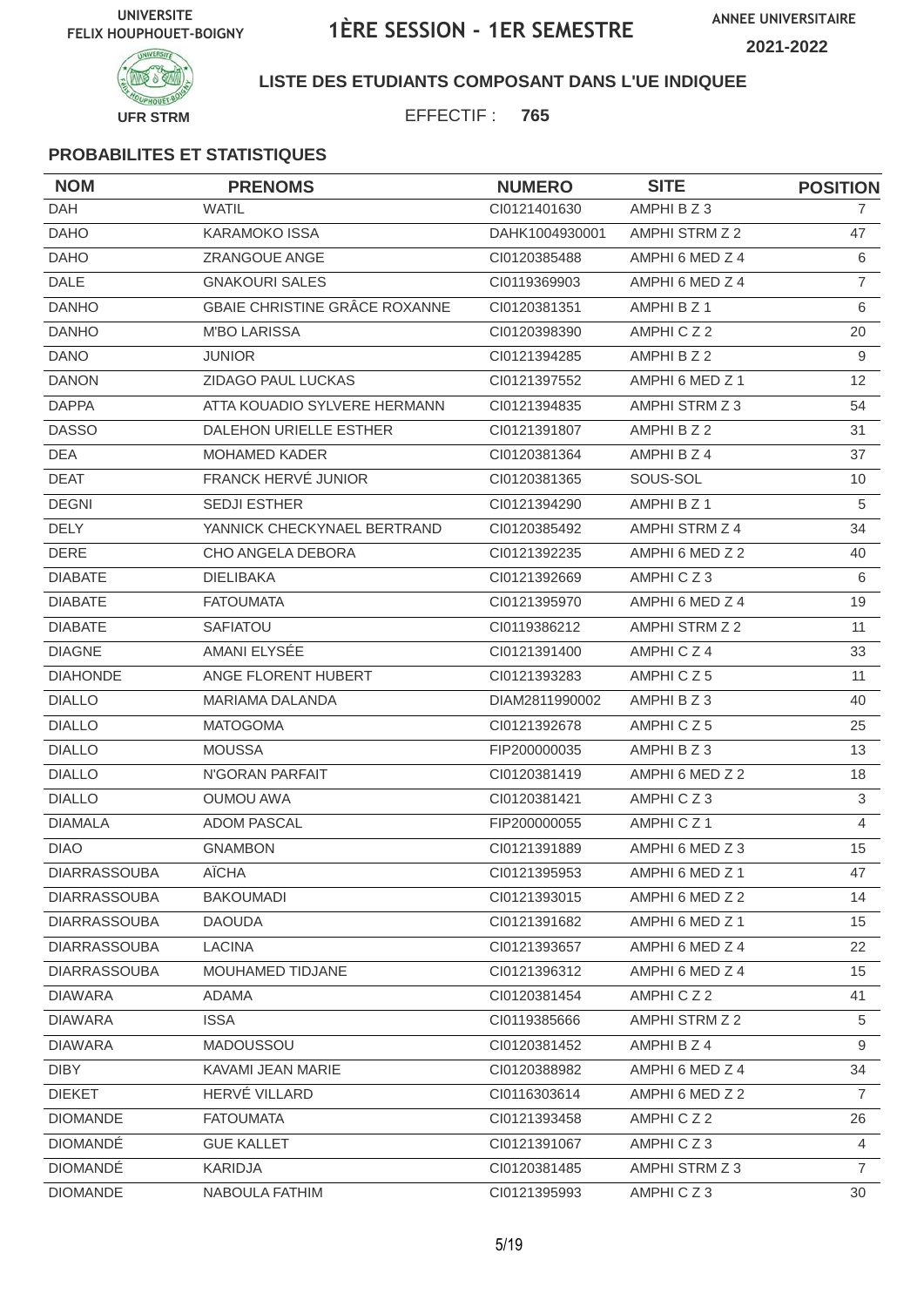**ANNEE UNIVERSITAIRE 2021-2022**



### **LISTE DES ETUDIANTS COMPOSANT DANS L'UE INDIQUEE**

EFFECTIF : **765**

| <b>NOM</b>        | <b>PRENOMS</b>                                | <b>NUMERO</b> | <b>SITE</b>     | <b>POSITION</b> |
|-------------------|-----------------------------------------------|---------------|-----------------|-----------------|
| <b>DIOMANDE</b>   | YOUSSOUF                                      | CI0121393359  | AMPHI 6 MED Z 4 | 3               |
| <b>DIPLEHI</b>    | <b>GUELAMON RICHARD</b>                       | CI0121391935  | AMPHI 6 MED Z 2 | 8               |
| <b>DJABIA</b>     | YAH MAGNE RUTHE MOYANE                        | CI0121396087  | AMPHI B Z 1     | 29              |
| <b>DJAHOU</b>     | <b>DEGNAN MATILDE</b>                         | CI0120384433  | AMPHI 6 MED Z 4 | 43              |
| <b>DJE</b>        | AYA CLAUDE FRANCINE                           | CI0119374207  | AMPHICZ1        | 5               |
| <b>DJE</b>        | <b>BI PRINCE NICAISE</b>                      | CI0121396787  | AMPHI 6 MED Z 2 | 5               |
| <b>DJE</b>        | LOU DJENAN EDWIGE                             | CI0120396130  | AMPHI B Z 3     | 38              |
| <b>DJE</b>        | LOU FLEHANA MICHELLE                          | CI0121394869  | AMPHICZ5        | 32              |
| <b>DJEDJE</b>     | <b>GRÂCE ÉLISÉE KPASSOU</b>                   | CI0120381521  | AMPHICZ5        | 33              |
| <b>DJIDJI</b>     | <b>SASSO HENRI JOEL</b>                       | CI0121395725  | AMPHI 6 MED Z 1 | 6               |
| <b>DJIKÉ</b>      | <b>EDI CLAUDE</b>                             | CI0119367431  | AMPHI STRM Z 4  | 30              |
| <b>DJOMAN</b>     | <b>ALBERT</b>                                 | CI0118335879  | AMPHI STRM Z 3  | 43              |
| <b>DJOSSA</b>     | <b>CODJO CHRIST DONALD</b>                    | CI0121396311  | SOUS-SOL        | 12              |
| DOAHO GUELAMON    | <b>MARCELIN</b>                               | CI0120381548  | AMPHI STRM Z 4  | 33              |
| <b>DOBÉ</b>       | <b>FRANCIA DIANE</b>                          | CI0120385496  | AMPHICZ3        | 25              |
| <b>DOFFOU</b>     | <b>GNAMIEN VINCENT EMMANUEL</b>               | CI0121396030  | AMPHICZ4        | 10              |
| <b>DOGO</b>       | RUTH DÉSIRÉE                                  | CI0121397708  | AMPHI B Z 4     | 47              |
| <b>DOMAGNI</b>    | KOFFI AHOU CARMEN                             | FIP200000038  | AMPHI 6 MED Z 3 | 43              |
| <b>DONGOH</b>     | <b>ABRAN MARIAM</b>                           | CI0120381562  | AMPHICZ5        | 35              |
| <b>DOSSO</b>      | <b>LOSSENI</b>                                | CI0121395727  | AMPHI 6 MED Z 2 | 9               |
| <b>DOSSO</b>      | NOGOBALA SOUNAN ADOUNNI                       | CI0118336008  | AMPHI STRM Z 3  | 42              |
| <b>DOUMBIA</b>    | <b>IBRAHIM</b>                                | CI0121392982  | AMPHI STRM Z 4  | 16              |
| <b>DOUMBIA</b>    | YAYA                                          | CI0119386408  | AMPHI 6 MED Z 3 | 21              |
| <b>DOUMBOUYA</b>  | <b>ASSATA</b>                                 | CI0120385497  | AMPHI STRM Z 3  | 14              |
| <b>DROH</b>       | DOUÉ AURÉLIE                                  | CI0121395968  | AMPHICZ4        | 31              |
| <b>DUMPIEU</b>    | <b>SARAH JENIFER</b>                          | CI0120381596  | AMPHI B Z 3     | 28              |
| EBA               | N' DA - AFLA NADIA                            | CI0121391381  | AMPHI STRM Z 4  | $\overline{7}$  |
| <b>EDI</b>        | AKISSI ANGELE ELVIERA                         | CI0120397914  | AMPHICZ4        | 30              |
| <b>EDOUKOU</b>    | AMICHIA OLIVE SYLVIANE                        | CI0121396304  | AMPHI B Z 1     | 20              |
| <b>EHINON</b>     | KOUAHO PRINCESSE SARA MÉLISSA                 | CI0121397056  | AMPHICZ4        | 27              |
| <b>EHON</b>       | KOSSI JEAN BOSCO                              | CI0120385498  | AMPHI 6 MED Z 1 | 23              |
| <b>EHOUMAN</b>    | AMANDÉ MARCELLO LOOKENSEY WILLIA CI0121395728 |               | AMPHI 6 MED Z 1 | 42              |
| <b>EHOUMAN</b>    | EHUI JEAN                                     | CI0121396057  | AMPHICZ3        | $\overline{7}$  |
| EHU               | WILLY JEAN MAX DESIRE                         | Cl0121398171  | AMPHICZ1        | 35              |
| <b>ESSOH</b>      | <b>WESLEY JEAN FRANCOIS</b>                   | FIP200000010  | AMPHI B Z 3     | 33              |
| <b>ESSUI</b>      | YAO ULRICH                                    | Cl0121397549  | AMPHICZ3        | 34              |
| <b>ETTE</b>       | MESSOU ANGE ELISEE                            | CI0121390687  | AMPHI 6 MED Z 4 | 26              |
| <b>EZAN</b>       | <b>TAHITCHI ENOCH OSCAR</b>                   | CI0119365139  | AMPHI B Z 4     | 20              |
| <b>FADIGA</b>     | <b>FATOUMATA SARAH</b>                        | CI0119370026  | AMPHI STRM Z 1  | $\overline{7}$  |
| <b>FANDJOUMON</b> | <b>STEVY TRESOR</b>                           | CI0119362095  | AMPHI STRM Z 4  | 12              |
| <b>FANE</b>       | <b>HALAMA</b>                                 | Cl0120381653  | AMPHICZ2        | 43              |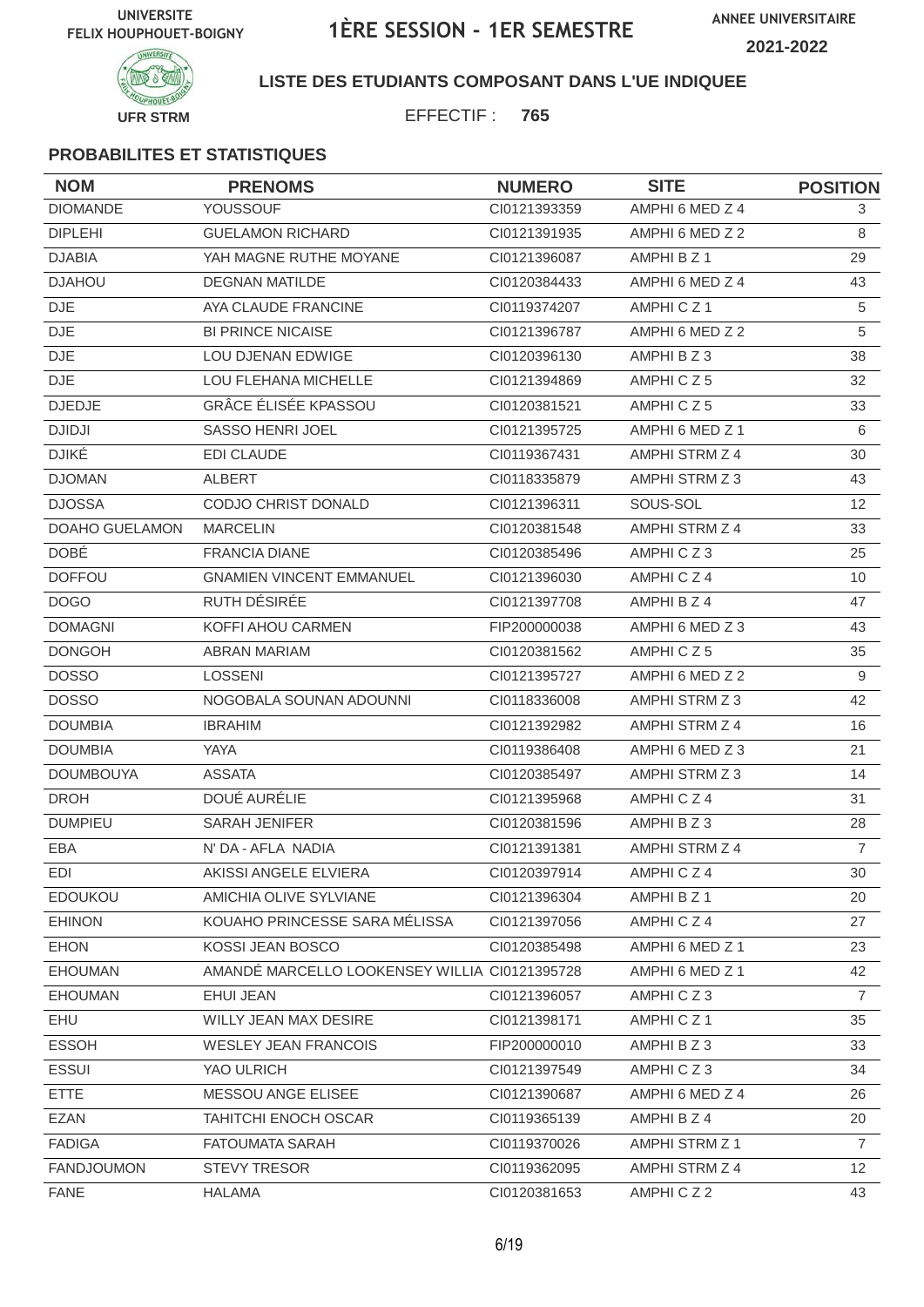**ANNEE UNIVERSITAIRE 2021-2022**



### **LISTE DES ETUDIANTS COMPOSANT DANS L'UE INDIQUEE**

EFFECTIF : **765**

| <b>NOM</b>      | <b>PRENOMS</b>                 | <b>NUMERO</b>  | <b>SITE</b>     | <b>POSITION</b>   |
|-----------------|--------------------------------|----------------|-----------------|-------------------|
| <b>FANNY</b>    | <b>BAKARY</b>                  | CI0119364726   | AMPHI B Z 4     | 2                 |
| <b>FIEGLO</b>   | <b>ANNE ROXANE</b>             | CI0120397874   | AMPHICZ4        | 4                 |
| <b>FIENI</b>    | ADJOUA MARIE ANGE GRÂCE        | CI0120381660   | AMPHICZ4        | 20                |
| <b>FLAN</b>     | MINSSAN JUVENALE               | FIP200000008   | AMPHI B Z 2     | 20                |
| <b>FLANROU</b>  | GNONWIMBA BIENVENU GUY AXEL    | CI0120381663   | AMPHI B Z 4     | 16                |
| <b>FOFANA</b>   | <b>ASSIATOU</b>                | CI0121393282   | AMPHI 6 MED Z 1 | 18                |
| <b>FOFANA</b>   | <b>NOGOFEMA</b>                | CI0120381671   | AMPHICZ3        | 16                |
| <b>FOFANA</b>   | <b>SOUMAILA</b>                | CI0121393665   | AMPHICZ2        | 14                |
| <b>FOFANA</b>   | <b>WILFRIED MOHAMED</b>        | CI0119374189   | AMPHI STRM Z 4  | 6                 |
| <b>GAHE</b>     | ANEGBLE JEAN STEVE             | CI0119361995   | AMPHI 6 MED Z 2 | 3                 |
| <b>GAHOUA</b>   | <b>NAOMIE MAHI</b>             | CI0121396997   | AMPHI STRM Z 2  | $\mathfrak{S}$    |
| <b>GANDONOU</b> | <b>NAOMI SEFORA</b>            | GANN1211020001 | AMPHICZ5        | 36                |
| <b>GBAKA</b>    | <b>OBROU MAXIME</b>            | CI0120385501   | AMPHI 6 MED Z 2 | 35                |
| <b>GBAKRE</b>   | MICHEL GUY CESAR               | CI0119369381   | AMPHI B Z 3     | 20                |
| <b>GBALOU</b>   | ANDY CLAUDE ILARIE             | CI0121395731   | AMPHI STRM Z 1  | 4                 |
| <b>GBANE</b>    | LADJI ALY                      | CI0120385502   | AMPHI B Z 2     | 33                |
| <b>GBAZALE</b>  | <b>GRACE LYNDA</b>             | CI0121393226   | AMPHI 6 MED Z 3 | 22                |
| <b>GBOGBO</b>   | <b>JEAN BOLERY</b>             | CI0120385506   | AMPHI STRM Z 2  | 2                 |
| <b>GBOHO</b>    | <b>GOENTOUO LUCRECE REGIS</b>  | CI0119388464   | AMPHI 6 MED Z 3 | 48                |
| <b>GNAGNE</b>   | <b>JOEL CHRITIAN</b>           | FIP200000057   | AMPHI STRM Z 2  | 9                 |
| <b>GNAHORE</b>  | <b>AHOLI EMERSON</b>           | CI0119386495   | AMPHI STRM Z 3  | $12 \overline{ }$ |
| <b>GNAMIEN</b>  | ADAMS MOUAYÉ                   | CI0121392472   | AMPHICZ3        | 15                |
| <b>GNOLEBAT</b> | <b>GBEYORO LIONELLE WILMAR</b> | CI0120398581   | AMPHICZ5        | 26                |
| <b>GNONSIO</b>  | KOUIYIYE DOUDOU SEPHORA ROXANE | Cl0121390720   | AMPHI B Z 1     | 33                |
| <b>GOGOUA</b>   | <b>DETHO ANGE MURIEL</b>       | CI0121395733   | AMPHI STRM Z 2  | 10                |
| <b>GOHI</b>     | LOU LEAMAN JOYCE ANICETTE      | CI0121395734   | AMPHICZ5        | 28                |
| <b>GOHI</b>     | <b>NANSEGNON PRINCE</b>        | FIP200000011   | AMPHICZ3        | 11                |
| GOHO            | DOHAÏ KÉASSON MARC-LOÏC        | GOHK3009000001 | AMPHI STRM Z 2  | 37                |
| GOÏ             | DOUIN EMMANUELLE FRANCELINE    | CI0121391133   | AMPHI STRM Z 4  | 21                |
| GON             | <b>DESIRE</b>                  | CI0120381799   | AMPHI 6 MED Z 4 | 17                |
| GOPOU           | ZRANGBA ADELAÏDE               | CI0121396500   | AMPHI 6 MED Z 1 | 22                |
| GORE            | <b>BI GORE EL-FOREST</b>       | FIP200000003   | AMPHI B Z 4     | 6                 |
| <b>GOSSAN</b>   | <b>GOSSAN JEAN MICHEL</b>      | CI0120381811   | AMPHI 6 MED Z 2 | 42                |
| <b>GOTTA</b>    | YORO JACQUES CHRISTIAN         | CI0121391495   | AMPHI STRM Z 2  | 15                |
| <b>GOUA</b>     | AKRE NGNINRIN LAURA            | CI0121396305   | AMPHI B Z 4     | 7                 |
| <b>GOUMBANE</b> | HAMIDOU                        | FIP200000031   | AMPHI STRM Z 3  | $\mathbf{1}$      |
| <b>GOUROTRE</b> | <b>VOLI CHRISTIAN</b>          | CI0120381817   | AMPHI 6 MED Z 4 | 8                 |
| <b>GRATH</b>    | NANGBAN AXEL DE.MARIE          | CI0120381825   | AMPHI STRM Z 4  | 5                 |
| <b>GREBIO</b>   | ANGE LUTHER                    | FIP200000040   | AMPHI B Z 3     | 8                 |
| <b>GRODJI</b>   | DAKOURI LAURENT                | CI0118335997   | AMPHI B Z 3     | 11                |
| <b>GUEBO</b>    | KOUTCHET ANGE FREDY            | Cl0121391625   | AMPHI B Z 3     | 25                |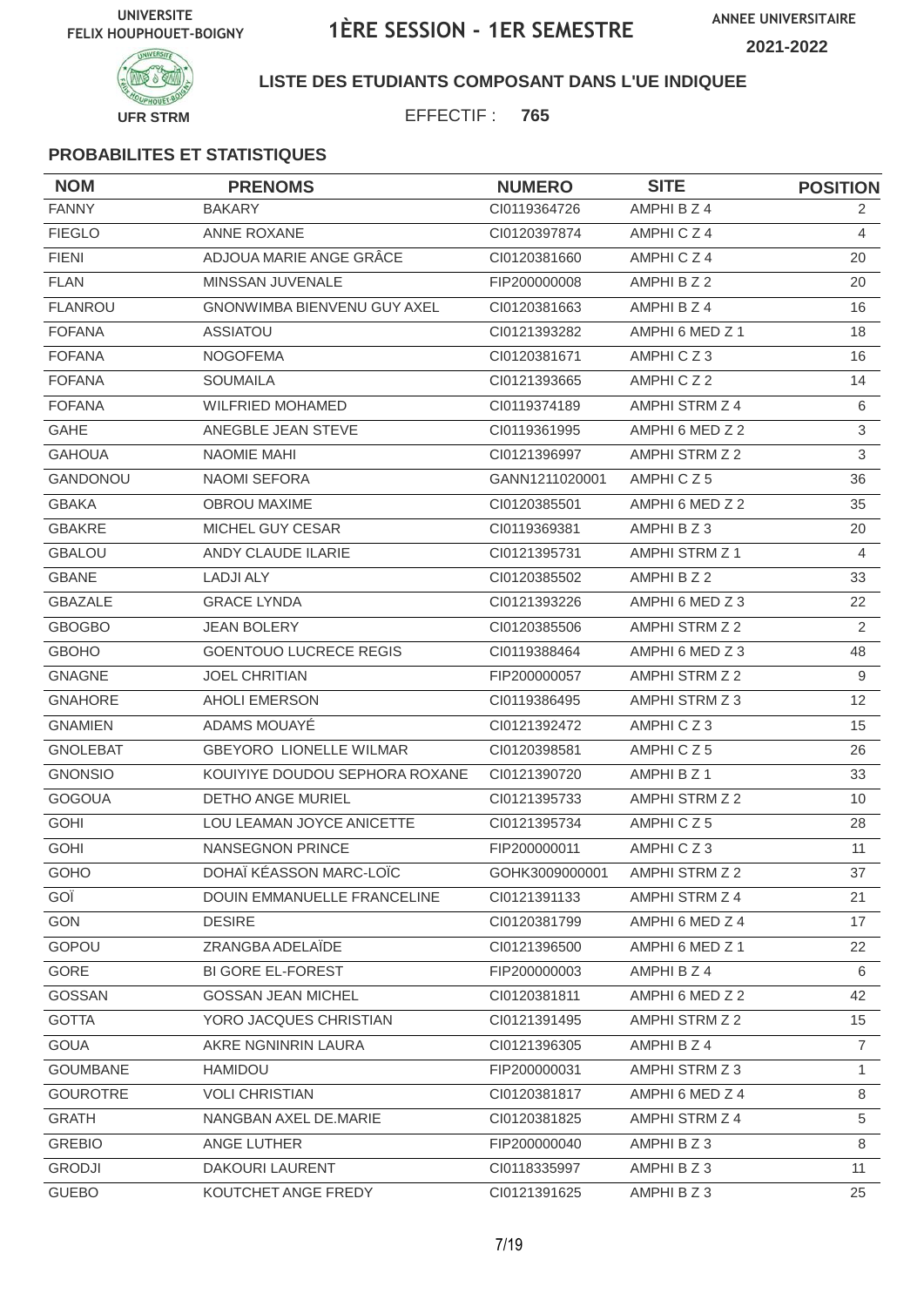**UFR STRM**

# 1ÈRE SESSION - 1ER SEMESTRE

**ANNEE UNIVERSITAIRE 2021-2022**



**INIVERSIT** 

**LISTE DES ETUDIANTS COMPOSANT DANS L'UE INDIQUEE**

EFFECTIF : **765**

| <b>NOM</b>      | <b>PRENOMS</b>               | <b>NUMERO</b>  | <b>SITE</b>           | <b>POSITION</b> |
|-----------------|------------------------------|----------------|-----------------------|-----------------|
| <b>GUEDE</b>    | TIDEKO OBEDE DELAISSE        | CI0120381834   | AMPHI STRM Z 1        | 15              |
| <b>GUEI</b>     | SASSIO GASTON MAGLOIRE       | CI0121393709   | AMPHI 6 MED Z 1       | 5               |
| <b>GUEU</b>     | AUDREY MARIE JOËLLE          | CI0121396224   | AMPHICZ4              | 38              |
| <b>GUEU</b>     | ÉRIC STÉPHANE                | CI0121392155   | AMPHI B Z 2           | 3               |
| <b>GUIA</b>     | DEULOUA CHRIST ARISTIDE      | CI0121397147   | AMPHI 6 MED Z 1       | 40              |
| <b>GUIE</b>     | LOU TOUA RUTH-ESTHER         | GUIL0711990001 | AMPHICZ5              | $\overline{7}$  |
| <b>GUIE</b>     | LOU TOUA RUTH- ESTHER        | CI0119367569   | AMPHI STRM Z 2        | 32              |
| <b>GUINDO</b>   | AWA                          | CI0120397677   | AMPHI B Z 4           | 42              |
| <b>GUISSO</b>   | O'NEEL EDDIE STEPHANE        | CI0121395738   | AMPHI STRM Z 2        | 23              |
| HAMADOU         | <b>HASSANA</b>               | CI0121395739   | AMPHICZ <sub>1</sub>  | 18              |
| <b>HIÉ</b>      | <b>ANITA RAYMONDE NICOLE</b> | CI0121398353   | AMPHICZ <sub>1</sub>  | 8               |
| <b>HIEN</b>     | SIE PONCE DONALD             | CI0121394342   | AMPHI STRM Z 2        | 51              |
| <b>HIEN</b>     | <b>TILKA DENISE</b>          | CI0118336114   | AMPHICZ5              | 10              |
| <b>IRIE</b>     | <b>BI BOLATY DANIEL</b>      | CI0120385512   | AMPHI 6 MED Z 3       | 16              |
| <b>IRIE</b>     | BI TAH EMMANUEL CHRISTIAN    | CI0121391397   | AMPHI B Z 3           | 27              |
| <b>KABLAN</b>   | AKA PAUL ELIE                | CI0121395741   | AMPHICZ4              | 29              |
| <b>KABORE</b>   | <b>HENOC</b>                 | CI0121396069   | AMPHI STRM Z 3        | 28              |
| <b>KABRAN</b>   | ASSOUMOU SYLVESTRE           | FIP200000032   | AMPHI B Z 1           | 2               |
| KACOU           | EFFIBÉ ANNE SEPHORA          | CI0119367595   | AMPHI B Z 2           | $\mathbf{1}$    |
| KACOU           | KOULOU HERVÉ                 | CI0120385513   | AMPHICZ3              | 28              |
| KACOU           | N'GUESSAN ALVIN GILDAS       | Cl0121390704   | AMPHICZ4              | 28              |
| <b>KADJO</b>    | AHOULOU REGIS ANDERSON       | CI0119371893   | AMPHICZ2              | 28              |
| <b>KADJO</b>    | N'GUESSAN ALBERT JUNIOR      | CI0121396366   | <b>AMPHI STRM Z 1</b> | 31              |
| <b>KAFROUMA</b> | <b>GNOU-BLA AMANDINE</b>     | FIP200000026   | AMPHICZ4              | $\overline{7}$  |
| <b>KAKOU</b>    | <b>MANIZAN MAXIMIN</b>       | CI0121391005   | AMPHI B Z 3           | 9               |
| KALÉ            | ONELIE PHOEBE JOSEPHA JEMIMA | CI0120381912   | AMPHICZ2              | 24              |
| <b>KALFA</b>    | <b>ADJOUA MONIQUE</b>        | CI0121395988   | AMPHICZ5              | 31              |
| KAMAGATE        | ADIA                         | CI0121394938   | AMPHICZ3              | 32              |
| <b>KAMAGATE</b> | <b>INZA</b>                  | CI0120395691   | AMPHICZ2              | 8               |
| KAMBE           | KAMBE DERRICK VALDES         | FIP200000043   | AMPHI 6 MED Z 3       | 26              |
| <b>KAMENA</b>   | AKA PAUL MARIE               | CI0121396947   | AMPHI B Z 4           | 12 <sup>2</sup> |
| <b>KANGA</b>    | YAO BERENGER                 | CI0120381951   | AMPHI B Z 4           | $\mathbf{1}$    |
| <b>KANGAMON</b> | AHOU LYDIA VERLANDE          | Cl0121391663   | AMPHICZ4              | 35              |
| KARIMOU         | KOUAME ARSÈNE                | Cl0120388917   | AMPHI 6 MED Z 1       | 24              |
| <b>KEITA</b>    | ASSETOU                      | CI0120395687   | AMPHICZ3              | 8               |
| KI              | <b>MAMINATA</b>              | CI0121392698   | AMPHI STRM Z 3        | 29              |
| <b>KINDOH</b>   | <b>BROU ANGE PATRICK</b>     | CI0121397557   | AMPHI STRM Z 4        | $\overline{2}$  |
| KO              | <b>ALIMA ROSELINE</b>        | FIP200000054   | AMPHI B Z 1           | 14              |
| <b>KOBENAN</b>  | <b>KOSSIA REBECCA</b>        | CI0121394956   | AMPHI STRM Z 4        | 37              |
| KODE            | GHOH AICHA EVE               | CI0121392593   | AMPHI 6 MED Z 2       | 33              |
| <b>KOFF</b>     | <b>KOUAME GERVAIS</b>        | FIP200000052   | AMPHI 6 MED Z 1       | 4               |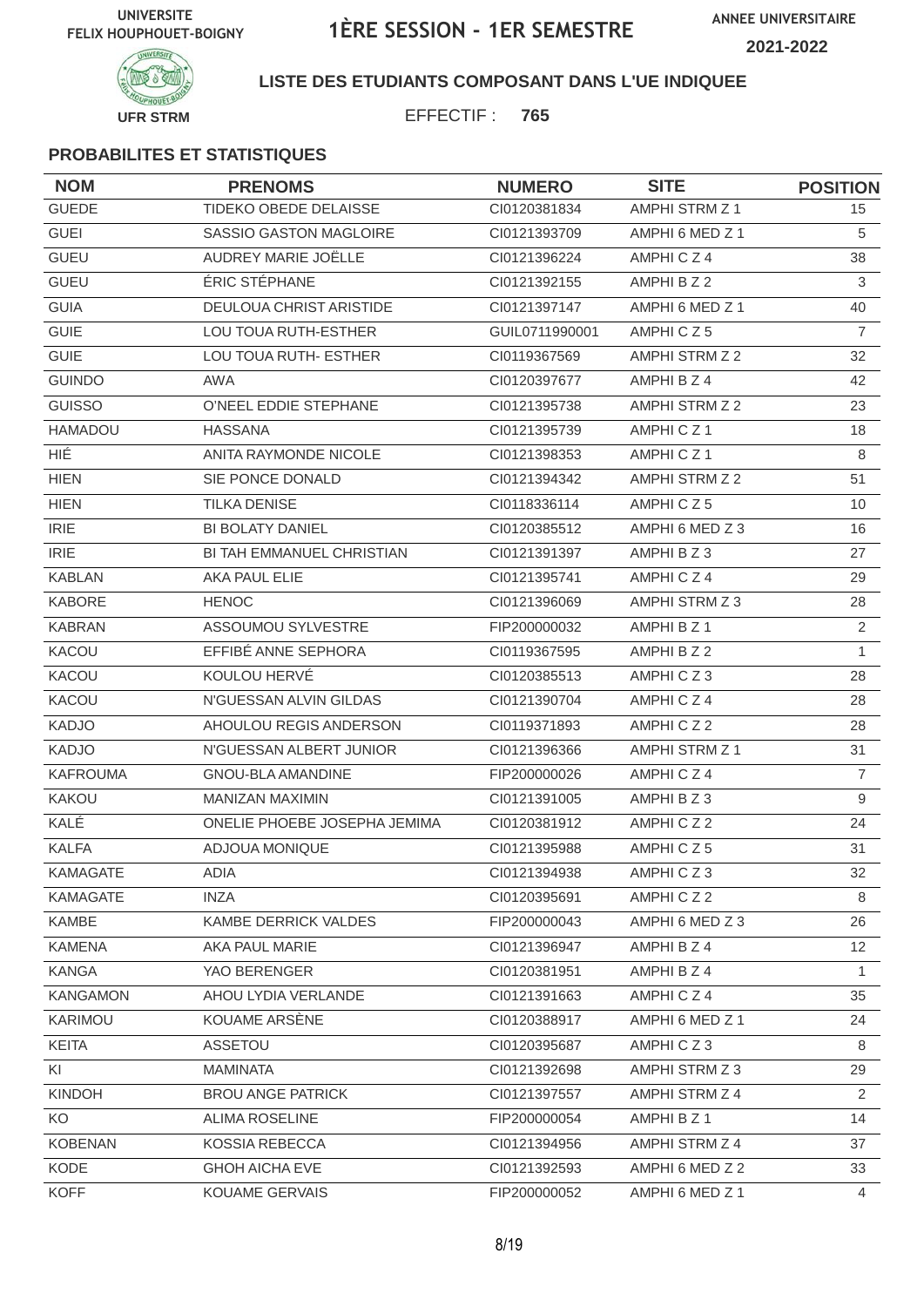**ANNEE UNIVERSITAIRE 2021-2022**



### **LISTE DES ETUDIANTS COMPOSANT DANS L'UE INDIQUEE**

EFFECTIF : **765**

| <b>NOM</b>    | <b>PRENOMS</b>                   | <b>NUMERO</b>  | <b>SITE</b>          | <b>POSITION</b>   |
|---------------|----------------------------------|----------------|----------------------|-------------------|
| <b>KOFFI</b>  | <b>ADJA RUTH</b>                 | CI0121393296   | AMPHI B Z 1          | 24                |
| <b>KOFFI</b>  | AFFOUET ANIQUE MAURICETTE        | CI0121396380   | AMPHICZ4             | 11                |
| <b>KOFFI</b>  | <b>AKISSI NORA LYNE</b>          | CI0120382035   | AMPHI 6 MED Z 1      | 31                |
| <b>KOFFI</b>  | AMANI MAXIME DEBORA              | CI0120382085   | AMPHI STRM Z 4       | 23                |
| <b>KOFFI</b>  | AMANY JEAN NOËL                  | CI0119365588   | AMPHI B Z 1          | 13                |
| <b>KOFFI</b>  | AMENAN KAN ANGE MARIETTE         | CI0120382049   | AMPHI 6 MED Z 1      | 20                |
| <b>KOFFI</b>  | ANGE PATRICK KOUASSI             | FIP200000024   | AMPHI STRM Z 3       | 15                |
| <b>KOFFI</b>  | <b>ARNOLD KEVIEN</b>             | FIP200000037   | AMPHI B Z 4          | 35                |
| <b>KOFFI</b>  | AYA GEMINA CHRISTELLE            | CI0120382083   | SOUS-SOL             | 4                 |
| <b>KOFFI</b>  | CHIA MARIE-MICHAELLE             | CI0120385521   | AMPHICZ3             | 17                |
| <b>KOFFI</b>  | <b>DJACOF ARMEL MICHEL</b>       | Cl0121412254   | AMPHI STRM Z 3       | 23                |
| <b>KOFFI</b>  | <b>JEAN HUGUES</b>               | CI0120382070   | AMPHI B Z 2          | 13                |
| <b>KOFFI</b>  | <b>JONATHAN</b>                  | CI0119363715   | AMPHI B Z 2          | 18                |
| <b>KOFFI</b>  | <b>KACOU JUNIOR</b>              | CI0120382023   | AMPHICZ2             | 36                |
| <b>KOFFI</b>  | KOFFI MOÏSE D'ISRRAËL            | CI0121393742   | AMPHI B Z 2          | 25                |
| <b>KOFFI</b>  | KONAN BERNARD                    | CI0121393167   | AMPHICZ <sub>1</sub> | 25                |
| <b>KOFFI</b>  | <b>KONAN BERTRAN</b>             | CI0121393612   | AMPHI STRM Z 2       | $12 \overline{ }$ |
| <b>KOFFI</b>  | KOUADIO SÉVERIN                  | CI0121393091   | AMPHI 6 MED Z 3      | 29                |
| <b>KOFFI</b>  | KOUADIO WILFRIED                 | CI0120382058   | AMPHI 6 MED Z 3      | 28                |
| <b>KOFFI</b>  | KOUAKOU PIERRE                   | KOFK2012960020 | AMPHI 6 MED Z 3      | 36                |
| <b>KOFFI</b>  | KOUAME ULRICH ANDERSON           | CI0120382025   | AMPHICZ4             | 17                |
| <b>KOFFI</b>  | KOUASSI ALLÉMAO                  | CI0121393643   | AMPHI STRM Z 3       | 5                 |
| <b>KOFFI</b>  | N'GBIN JEAN FABRICE              | FIP200000017   | AMPHI STRM Z 4       | 26                |
| <b>KOFFI</b>  | <b>PAUL MARRION</b>              | CI0121396361   | AMPHICZ2             | 38                |
| <b>KOFFI</b>  | SABENOU AKOUA STÉPHANIE          | CI0120382033   | AMPHICZ5             | 13                |
| <b>KOFFI</b>  | SAINTE ROSEMONDE KOSSIA LAMERVEI | CI0120382054   | AMPHICZ1             | 20                |
| <b>KOFFI</b>  | YAO ARMEL                        | CI0119369257   | AMPHI B Z 1          | 25                |
| <b>KOFFI</b>  | ZEZEOULYE MAXIMILIEN CYRIEL      | CI0116305499   | AMPHICZ2             | 19                |
| <b>KOKORA</b> | <b>BETTY MICHAEL</b>             | FIP200000006   | AMPHICZ3             | 24                |
| <b>KOKOUA</b> | <b>JESSICA-ROXANE JENNIPHER</b>  | KOKJ0805990001 | AMPHI STRM Z 2       | 1                 |
| <b>KOMIEN</b> | KOUSSO ANDREA                    | CI0120382129   | AMPHI 6 MED Z 2      | 21                |
| <b>KONAN</b>  | <b>AKISSI ESTER</b>              | CI0119375405   | AMPHICZ1             | 24                |
| <b>KONAN</b>  | AMENAN BÉATRICE                  | CI0121395744   | AMPHICZ1             | 6                 |
| <b>KONAN</b>  | AMOIN MARIE JEANNE BLANCHE       | CI0121394368   | AMPHI 6 MED Z 3      | 6                 |
| <b>KONAN</b>  | ANGBAN N'DOLY FIDEL              | CI0119370222   | AMPHI B Z 1          | 37                |
| <b>KONAN</b>  | BOUAFFOU AYA LAURELLE            | CI0121396687   | AMPHICZ1             | 38                |
| <b>KONAN</b>  | <b>EKANI ROMUALD</b>             | FIP200000045   | AMPHI B Z 1          | 32                |
| <b>KONAN</b>  | <b>KOFFI DANIEL</b>              | CI0120382153   | AMPHICZ5             | 17                |
| <b>KONAN</b>  | KONAN HONORE                     | FIP200000049   | AMPHI STRM Z 4       | 32                |
| <b>KONAN</b>  | KOUAKOU PATERN ELOGE             | CI0119386610   | AMPHI 6 MED Z 2      | 31                |
| <b>KONAN</b>  | <b>KOUASSI ELVIS</b>             | Cl0121396244   | AMPHI STRM Z 1       | 25                |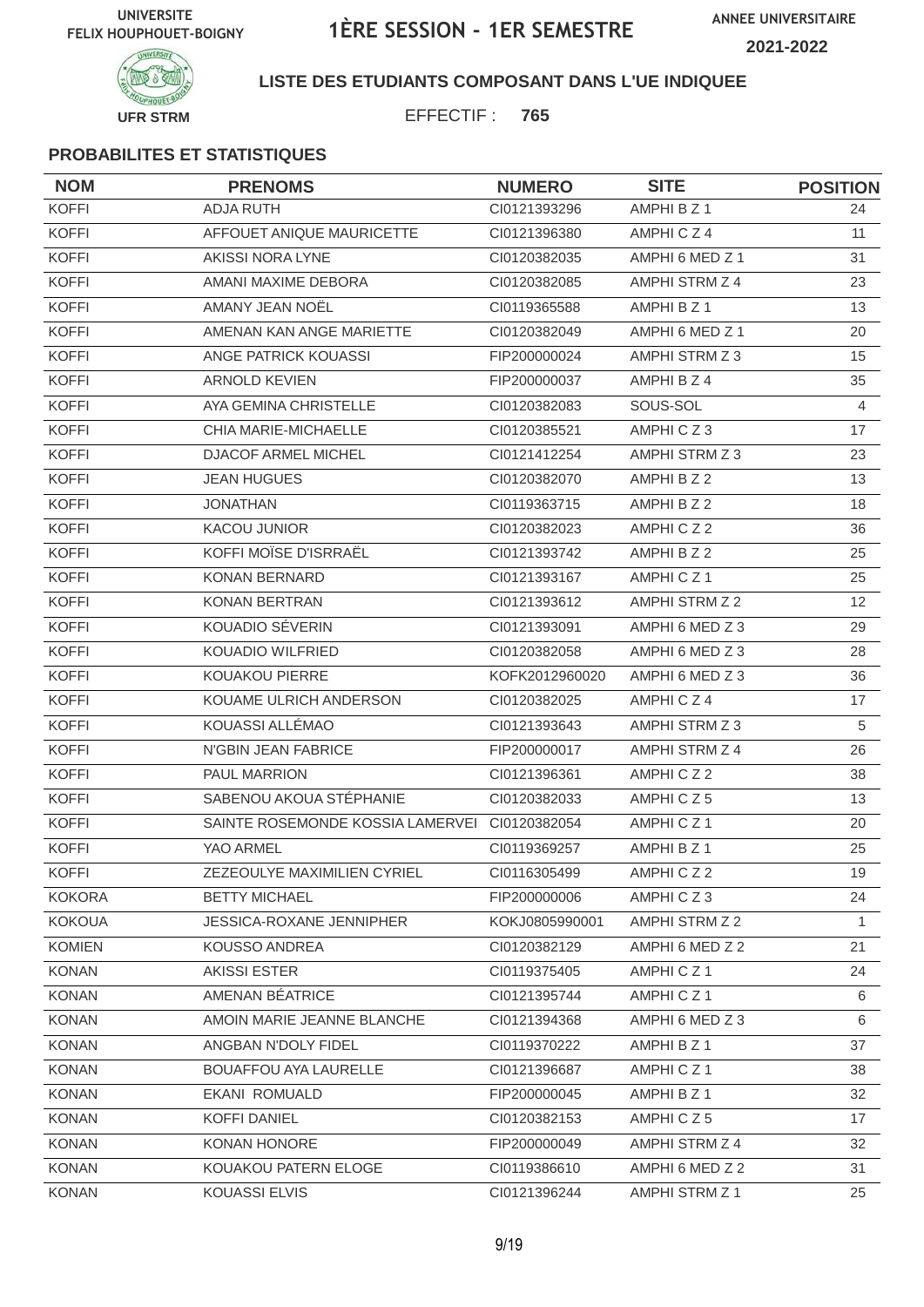

### **LISTE DES ETUDIANTS COMPOSANT DANS L'UE INDIQUEE**

EFFECTIF : **765**

| <b>NOM</b>       | <b>PRENOMS</b>                   | <b>NUMERO</b> | <b>SITE</b>     | <b>POSITION</b> |
|------------------|----------------------------------|---------------|-----------------|-----------------|
| <b>KONAN</b>     | <b>KOUASSI SAHM PATRICK</b>      | CI0120398465  | AMPHI B Z 4     | 14              |
| <b>KONAN</b>     | <b>MATO SONIA CARINE</b>         | CI0120385822  | AMPHI 6 MED Z 3 | 13              |
| <b>KONAN</b>     | N'GUESSAN JEAN LUC               | CI0121396108  | AMPHICZ1        | 21              |
| <b>KONAN</b>     | N'ZOLIE EPHREM EZECHIEL          | CI0121395745  | AMPHI B Z 4     | 30              |
| <b>KONAN</b>     | PASCAL DOUMANTEY                 | CI0121390693  | AMPHICZ5        | 18              |
| <b>KONAN</b>     | VANESSA MARIE-JOËLLE             | CI0121396281  | AMPHI 6 MED Z 3 | $\overline{7}$  |
| <b>KONATE</b>    | <b>AMIDOU</b>                    | CI0119372060  | AMPHI 6 MED Z 1 | 29              |
| KONATÉ           | <b>ASSANATA</b>                  | CI0121391645  | AMPHI B Z 3     | 14              |
| <b>KONDOBO</b>   | <b>KOROTOUM</b>                  | CI0120385526  | AMPHI STRM Z 2  | 8               |
| <b>KONE</b>      | AKISSI BENEDITHE LAUREINE        | FIP200000009  | AMPHI STRM Z 3  | 36              |
| <b>KONE</b>      | <b>BLE YVES</b>                  | CI0120384080  | AMPHI STRM Z 1  | 12              |
| <b>KONE</b>      | <b>DRISSA</b>                    | CI0120387016  | AMPHI B Z 4     | 19              |
| <b>KONE</b>      | <b>FANTA</b>                     | CI0120382269  | AMPHI STRM Z 1  | 8               |
| <b>KONE</b>      | <b>GNINTIE ANNE ELVIRA</b>       | CI0121391757  | AMPHI 6 MED Z 1 | 26              |
| <b>KONE</b>      | KAYOMOSORO MOHAMED               | CI0121393374  | AMPHI B Z 3     | 31              |
| <b>KONE</b>      | KIYALI                           | FIP200000056  | AMPHI 6 MED Z 1 | 17              |
| <b>KONE</b>      | <b>LACINA</b>                    | CI0120397667  | AMPHI STRM Z 3  | 30              |
| <b>KONE</b>      | <b>MAH NOURA</b>                 | CI0120384074  | AMPHI 6 MED Z 1 | 41              |
| <b>KONE</b>      | MARIE CELESTIINE LEATICIA URSULE | FIP200000050  | SOUS-SOL        | 6               |
| <b>KONE</b>      | <b>MASSIAMY</b>                  | CI0120382257  | AMPHI 6 MED Z 4 | 32              |
| KONÉ             | MIDA JOSIANE MICHAËLLE           | CI0120387037  | AMPHI B Z 2     | 8               |
| <b>KONE</b>      | <b>MOHAMED</b>                   | CI0121392900  | AMPHI B Z 3     | 2               |
| <b>KONE</b>      | <b>NABE CHAM-HOUN</b>            | CI0121395747  | AMPHI 6 MED Z 3 | 30              |
| KONÉ             | N'GOLO MOUHAMED                  | CI0121392282  | SOUS-SOL        | 2               |
| <b>KONE</b>      | <b>OUSMANE KARAMOKO</b>          | CI0119361616  | AMPHICZ2        | 15              |
| KONÉ             | PEKITCHIN JONAS                  | CI0121395748  | AMPHI B Z 1     | 40              |
| KONE             | <b>SEHENAN</b>                   | FIP200000033  | AMPHI 6 MED Z 4 | $\overline{4}$  |
| <b>KONE</b>      | YETI SEPHORA                     | Cl0121395891  | AMPHI B Z 2     | 15              |
| KONE             | <b>ZIEPE</b>                     | CI0120382242  | AMPHI STRM Z 4  | 35              |
| <b>KONIN</b>     | ETTIEN ANGE JOËL                 | CI0121395504  | AMPHI STRM Z 1  | 42              |
| <b>KOUA</b>      | <b>ASSIALA MELAINE</b>           | CI0121392074  | AMPHI STRM Z 2  | 35              |
| <b>KOUA</b>      | <b>BLAHOUA BELL DORAINE</b>      | FIP200000019  | AMPHI 6 MED Z 3 | 25              |
| <b>KOUA</b>      | <b>BROU EMILE CONSTANT</b>       | CI0119363683  | AMPHI STRM Z 4  | 31              |
| KOUA             | KOUADIO MICHEL                   | CI0120384090  | AMPHI 6 MED Z 2 | 39              |
| <b>KOUABENAN</b> | <b>KOBENAN SIRIKI</b>            | CI0121391737  | AMPHICZ3        | 23              |
| KOUACOU          | YAO GÉDÉON                       | CI0118336190  | AMPHI STRM Z 2  | 45              |
| <b>KOUADIO</b>   | <b>AHOU</b>                      | CI0121392229  | AMPHI 6 MED Z 4 | 33              |
| <b>KOUADIO</b>   | AHOU ANGE ERICKA FABIENNE        | CI0120385532  | AMPHI B Z 3     | 24              |
| <b>KOUADIO</b>   | AMAN JOSEPH                      | Cl0121395752  | AMPHI 6 MED Z 1 | 16              |
| <b>KOUADIO</b>   | <b>AMA VERONIQUE</b>             | CI0121391508  | AMPHI STRM Z 2  | 6               |
| KOUADIO          | AXELLE AUDREY                    | Cl0121391652  | AMPHI 6 MED Z 2 | 17              |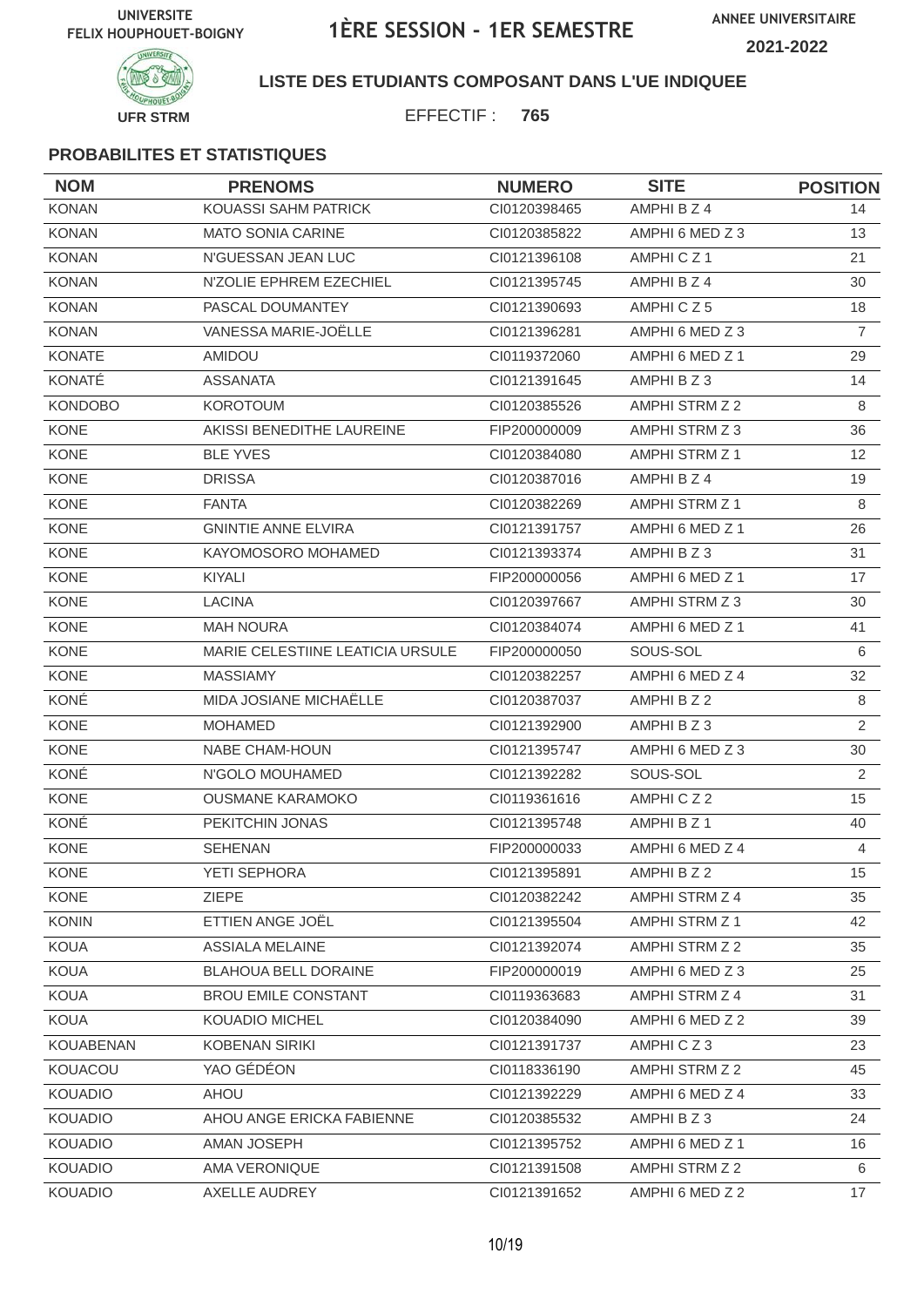

### **LISTE DES ETUDIANTS COMPOSANT DANS L'UE INDIQUEE**

EFFECTIF : **765**

| <b>NOM</b>     | <b>PRENOMS</b>                                  | <b>NUMERO</b>  | <b>SITE</b>     | <b>POSITION</b> |
|----------------|-------------------------------------------------|----------------|-----------------|-----------------|
| <b>KOUADIO</b> | <b>BANIMA KRA JACQUES</b>                       | CI0115300894   | AMPHI 6 MED Z 1 | 30              |
| <b>KOUADIO</b> | <b>DELILA SYNTICHE AKISSI</b>                   | CI0119363789   | AMPHI 6 MED Z 2 | 23              |
| <b>KOUADIO</b> | <b>HAPPY NERY</b>                               | CI0121390773   | AMPHI B Z 4     | 11              |
| <b>KOUADIO</b> | <b>KOFFI ANGE ARMAND</b>                        | CI0121392012   | AMPHI 6 MED Z 3 | 44              |
| <b>KOUADIO</b> | <b>KOFFI SAMUEL</b>                             | FIP200000034   | AMPHI B Z 2     | 30              |
| <b>KOUADIO</b> | KOUADIO ANDERSON                                | CI0120389283   | AMPHICZ1        | 22              |
| <b>KOUADIO</b> | KOUADIO SIE GEDEON                              | CI0121391329   | AMPHICZ4        | 22              |
| <b>KOUADIO</b> | KOUAMÉ EUNICE AMOAN                             | CI0121395753   | AMPHICZ2        | 13              |
| <b>KOUADIO</b> | KOUAME MATHURIN                                 | CI0120382328   | AMPHI B Z 1     | 15              |
| <b>KOUADIO</b> | <b>KOUASSI AMBROISE</b>                         | CI0121391429   | AMPHI STRM Z 2  | 28              |
| <b>KOUADIO</b> | MAGUY STÉPHANE KOUAMÉ                           | CI0119370290   | SOUS-SOL        | 9               |
| <b>KOUADIO</b> | OI AMA ROSEMONDE                                | CI0119367862   | AMPHI 6 MED Z 1 | 27              |
| <b>KOUADIO</b> | ULRICH OLIVIA AFFOUÉ                            | CI0119386567   | AMPHI STRM Z 4  | 24              |
| <b>KOUADIO</b> | YAO RODRIGUE                                    | FIP200000014   | AMPHI STRM Z 3  | 37              |
| KOUAKOU        | ADJOUA CHRISTELLE TATIANA                       | CI0121411636   | AMPHI STRM Z 3  | 38              |
| KOUAKOU        | ADJOUA SONIA LETICIA                            | CI0121391039   | AMPHICZ3        | 29              |
| KOUAKOU        | <b>AFFOUE LAETICIA</b>                          | CI0120398527   | AMPHI 6 MED Z 3 | 23              |
| KOUAKOU        | AHOU GRÂCE EMMANUELLA                           | CI0120382417   | AMPHI STRM Z 3  | 20              |
| KOUAKOU        | <b>AHOU LARISSA</b>                             | CI0121395754   | AMPHI 6 MED Z 2 | 28              |
| KOUAKOU        | AKISSI ANGE MARIE FRANCE FLORA                  | CI0119363026   | AMPHICZ3        | 2               |
| <b>KOUAKOU</b> | ATCHELOH KOUADIO BORIS                          | CI0121390745   | AMPHI 6 MED Z 4 | 12              |
| KOUAKOU        | <b>BOUSSOUMALIE YOLANDE</b>                     | CI0203844106   | AMPHI 6 MED Z 1 | 46              |
| KOUAKOU        | <b>KOBENAN MARCEL</b>                           | CI0119379777   | AMPHI B Z 1     | 9               |
| KOUAKOU        | <b>KOFFI ARMAND</b>                             | CI0121397591   | AMPHI B Z 2     | 16              |
| KOUAKOU        | <b>KOFFI VALDEZ</b>                             | CI0121392378   | AMPHI B Z 2     | 17              |
| KOUAKOU        | KOUADIO CEDRIC                                  | KOUK0101980079 | AMPHI 6 MED Z 4 | 39              |
| KOUAKOU        | KOUAME DRO ANGE                                 | CI0120382427   | AMPHI B Z 4     | 38              |
| KOUAKOU        | KOUAMÉ NOËL                                     | CI0120385539   | AMPHICZ3        | 13              |
| <b>KOUAKOU</b> | KOUAMÉ PATRICK                                  | CI0119385693   | AMPHI STRM Z 2  | 41              |
| KOUAKOU        | <b>KOUAME SEVERIN</b>                           | CI0120382456   | AMPHI B Z 4     | 23              |
| KOUAKOU        | KOUASSI KAN ARMAND JAURES                       | CI0120387027   | AMPHICZ1        | 36              |
| KOUAKOU        | KOUNDOLIE AYMAR                                 | Cl0121398370   | AMPHI 6 MED Z 4 | 46              |
| KOUAKOU        | N'GUESSAN PARFAIT                               | CI0121396058   | SOUS-SOL        | 17              |
| KOUAKOU        | NIANNOU ANDREA BERENICE                         | Cl0121392102   | AMPHI B Z 4     | 3               |
| KOUAKOU        | ORLANE DELVER PAOLA                             | CI0121390828   | AMPHI 6 MED Z 2 | 38              |
| KOUAKOU        | <b>REGIS JEAN IGOR</b>                          | CI0120397490   | AMPHI STRM Z 2  | 27              |
| KOUAKOU        | YAO JEAN-BAPTISTE                               | CI0120384485   | AMPHI STRM Z 3  | 45              |
| KOUAME         | ABRAHAM ISAAC                                   | CI0120382534   | AMPHI STRM Z 1  | 39              |
| KOUAME         | AFFOUE ALEXANDRA                                | CI0120384124   | AMPHI STRM Z 2  | 26              |
| <b>KOUAME</b>  | AMENAN GNANMIEN MALHIE ROSA PASC KOUA2404020001 |                | AMPHI STRM Z 3  | 31              |
| KOUAME         | KADJO ANGE                                      | FIP200000004   | AMPHI 6 MED Z 2 | 34              |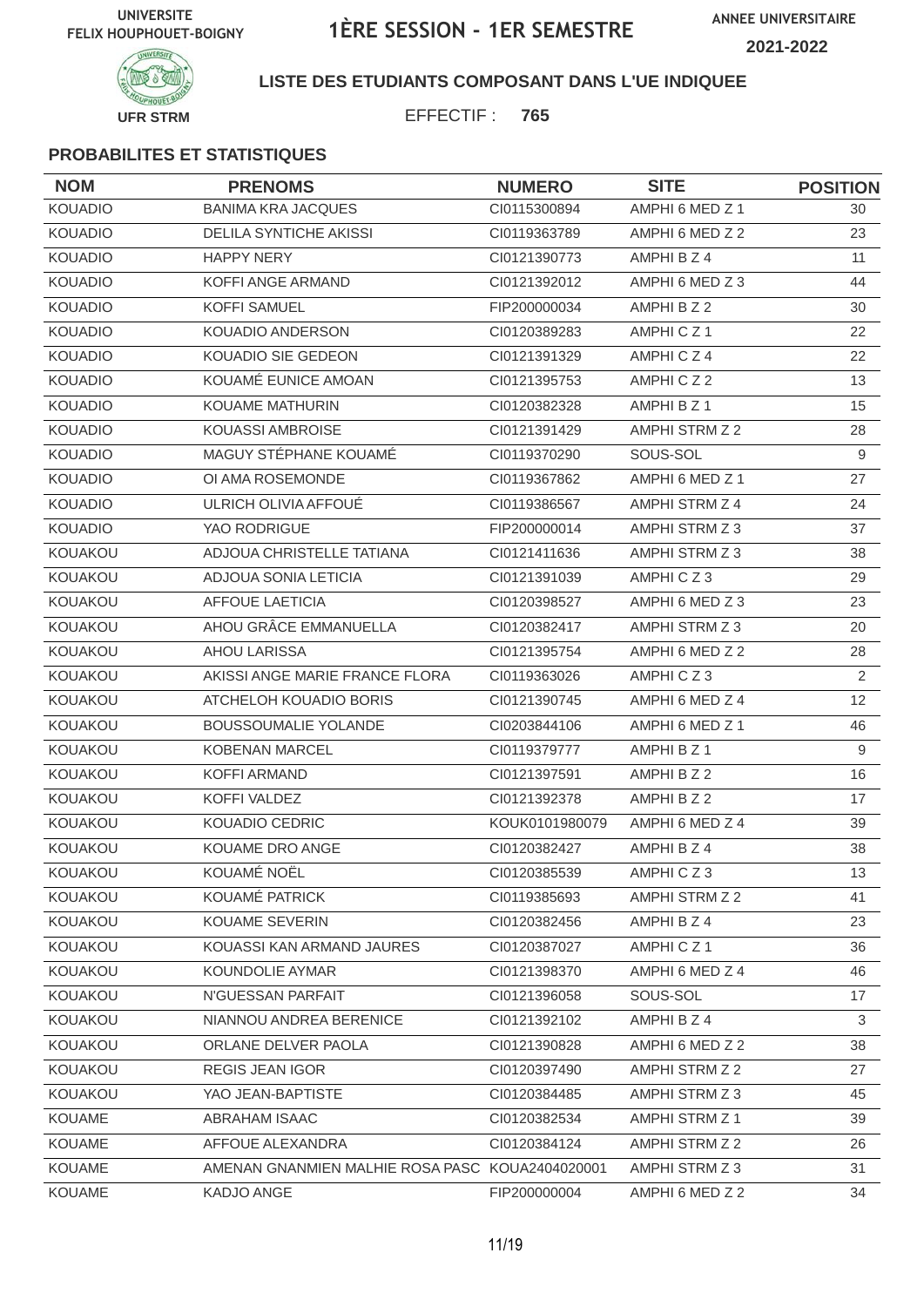**ANNEE UNIVERSITAIRE 2021-2022**



### **LISTE DES ETUDIANTS COMPOSANT DANS L'UE INDIQUEE**

EFFECTIF : **765**

| <b>NOM</b>     | <b>PRENOMS</b>             | <b>NUMERO</b>  | <b>SITE</b>          | <b>POSITION</b> |
|----------------|----------------------------|----------------|----------------------|-----------------|
| <b>KOUAME</b>  | <b>KOFFI CLAVER</b>        | CI0120382526   | AMPHI 6 MED Z 4      | 40              |
| <b>KOUAME</b>  | KOFFI RODOLPHE VENCESLAS   | CI0120382486   | AMPHI B Z 2          | 29              |
| <b>KOUAME</b>  | KONIEN GHISLAIN RAOUL      | KOUK1710990001 | AMPHICZ1             | 39              |
| <b>KOUAME</b>  | <b>KOUADIO HERMANN</b>     | CI0119388842   | AMPHI STRM Z 2       | 20              |
| <b>KOUAME</b>  | KOUADIO KONAN FLORENT      | CI0121395757   | AMPHI STRM Z 3       | 19              |
| <b>KOUAME</b>  | KOUADIO N'ZELIBESSE VIRGIL | CI0121391223   | AMPHI 6 MED Z 1      | 44              |
| <b>KOUAME</b>  | <b>KOUAME BORIS</b>        | CI0118349231   | AMPHI 6 MED Z 4      | 2               |
| KOUAMÉ         | KOUAMÉ SERGE ARMAND        | CI0115291559   | AMPHI 6 MED Z 4      | 36              |
| <b>KOUAME</b>  | <b>KOUASSI ELIE</b>        | CI0119385965   | AMPHI STRM Z 3       | 24              |
| <b>KOUAME</b>  | <b>LOUKOU EDMOND</b>       | CI0119367840   | AMPHI B Z 1          | 38              |
| <b>KOUAME</b>  | <b>N'DRI JEAN BRICE</b>    | CI0121390807   | AMPHI 6 MED Z 3      | 41              |
| <b>KOUAME</b>  | N'DRI KAN CLOVIS ELVIS     | CI0121401644   | SOUS-SOL             | $\overline{7}$  |
| <b>KOUAME</b>  | OCÉANE JEAN-BAPTISTE       | CI0121397025   | AMPHICZ3             | 26              |
| <b>KOUAME</b>  | <b>PRINCE EMMANUEL</b>     | CI0119361194   | AMPHI STRM Z 1       | 29              |
| KOUAMÉ         | YAO DANIEL                 | CI0121390762   | AMPHI B Z 3          | 5               |
| <b>KOUAME</b>  | YAO RUBBEN                 | CI0121392735   | AMPHICZ <sub>1</sub> | $\overline{2}$  |
| <b>KOUASSI</b> | AKA KOUASSI MICHEL         | CI0121396437   | AMPHI STRM Z 3       | 8               |
| <b>KOUASSI</b> | <b>AMA MARIAME</b>         | CI0120388980   | AMPHI 6 MED Z 1      | 28              |
| <b>KOUASSI</b> | AMOIN MARIE ROSETTE        | CI0121392624   | AMPHI B Z 4          | 13              |
| <b>KOUASSI</b> | ANDRÉA ARIANE ASSIE        | CI0121396029   | AMPHI STRM Z 2       | 18              |
| <b>KOUASSI</b> | <b>ANI SAMUEL</b>          | CI0119361581   | AMPHI B Z 1          | 8               |
| <b>KOUASSI</b> | ATCHOUELOU SARAH MADELEINE | CI0121396460   | AMPHI 6 MED Z 1      | 19              |
| <b>KOUASSI</b> | <b>AUSSI MARIELLE</b>      | CI0121393024   | AMPHICZ3             | 31              |
| <b>KOUASSI</b> | <b>DENISE ANGE REBECCA</b> | CI0119379507   | AMPHI STRM Z 1       | 6               |
| <b>KOUASSI</b> | ELOHIM ULRICH EMMANUEL     | CI0120390582   | AMPHI B Z 3          | 34              |
| <b>KOUASSI</b> | <b>ÉRIC ARMEL</b>          | CI0118335838   | AMPHICZ1             | 19              |
| <b>KOUASSI</b> | <b>GOUAHO PATRICE</b>      | CI0120385545   | AMPHICZ3             | 10              |
| <b>KOUASSI</b> | HENRI JOEL LOPEZ           | KOUH0101980001 | AMPHI STRM Z 3       | 22              |
| <b>KOUASSI</b> | <b>KAN JANVIER</b>         | CI0121391983   | AMPHICZ4             | 25              |
| KOUASSI        | KOFFI KOSSONOU             | FIP200000005   | AMPHICZ5             | 16              |
| <b>KOUASSI</b> | KOFFI MOÏSE D'ISRRAËL      | Cl0141393742   | AMPHI STRM Z 2       | 33              |
| <b>KOUASSI</b> | KOUAKOU STÉPHANE           | Cl0121391335   | AMPHI STRM Z 3       | 32              |
| KOUASSI        | KOUAMÉ ROMARIC             | Cl0121391233   | AMPHI STRM Z 3       | 50              |
| <b>KOUASSI</b> | KOUASSI JEAN MARC          | CI0121397553   | AMPHI 6 MED Z 3      | $\mathbf{1}$    |
| <b>KOUASSI</b> | NANAN KOUASSI SAMUEL       | CI0102382597   | AMPHI B Z 2          | 10              |
| <b>KOUASSI</b> | N'GORAN JEAN FRÉJUS        | CI0120382567   | AMPHICZ2             | 22              |
| <b>KOUASSI</b> | OUEU SALOMÉE CHRISTELLE    | CI0121392539   | SOUS-SOL             | 5               |
| <b>KOUASSI</b> | SEKA MODESTE               | Cl0120388671   | AMPHI STRM Z 4       | 9               |
| <b>KOUASSI</b> | TANOH ALANE LIONEL         | CI0120382573   | AMPHI STRM Z 1       | 28              |
| KOUASSI        | YAO LUC                    | Cl0121397890   | AMPHI 6 MED Z 2      | 12              |
| <b>KOUASSI</b> | YAO OLIVIER                | Cl0121393776   | AMPHI 6 MED Z 4      | 48              |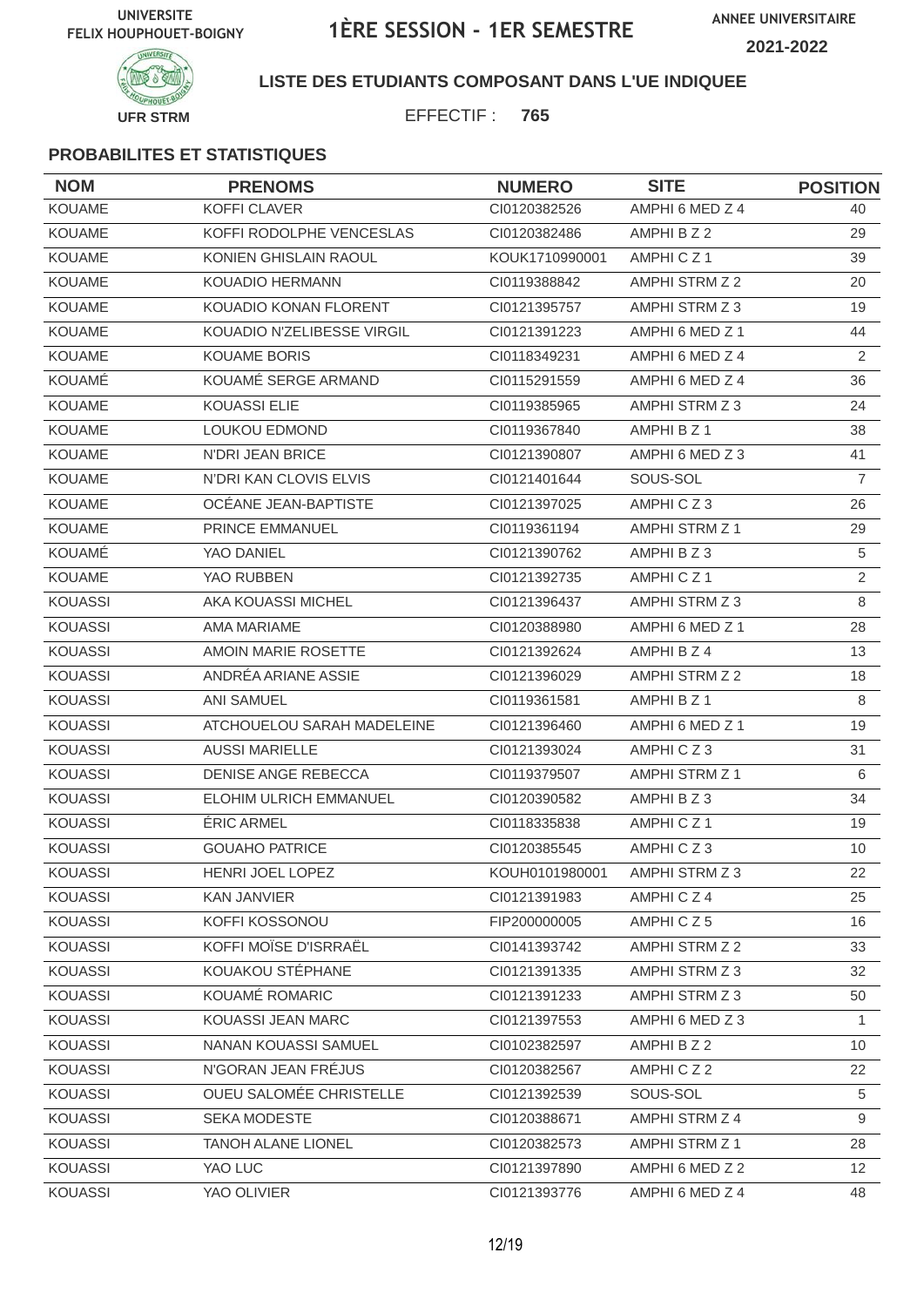

### **LISTE DES ETUDIANTS COMPOSANT DANS L'UE INDIQUEE**

EFFECTIF : **765**

| <b>NOM</b>      | <b>PRENOMS</b>              | <b>NUMERO</b>  | <b>SITE</b>     | <b>POSITION</b> |
|-----------------|-----------------------------|----------------|-----------------|-----------------|
| <b>KOUATEKY</b> | WILFRIED-MATHUSALEM         | CI0119372400   | AMPHICZ5        | 3               |
| KOUDOU          | <b>FLORENT ADRIEL</b>       | KOUF0701980001 | AMPHI STRM Z 1  | 36              |
| <b>KOUEHI</b>   | <b>ELYSÉE</b>               | CI0120398529   | AMPHICZ2        | 32              |
| <b>KOUHON</b>   | JOHAN PRINCE DELON          | CI0121390822   | AMPHICZ4        | 37              |
| KOUITIH         | MAKEUSSEU ANGE MICHELLE     | CI0120397355   | AMPHI B Z 3     | 37              |
| <b>KOUKOUA</b>  | YOROH BERTILLE THERESE      | FIP200000027   | AMPHI STRM Z 3  | 6               |
| <b>KOUMAN</b>   | YAWA MANUELLA LUCRECE       | CI0118335968   | AMPHI 6 MED Z 3 | 32              |
| <b>KOUROUMA</b> | <b>BEMA</b>                 | CI0121392346   | AMPHI 6 MED Z 4 | 11              |
| <b>KPAN</b>     | PAULE ANDRÉE CORINE         | CI0120382649   | AMPHI 6 MED Z 4 | 38              |
| <b>KRA</b>      | <b>ABDOUL KADER</b>         | CI0120382661   | AMPHICZ4        | 1               |
| <b>KRA</b>      | EBWAUT MANTY FRANCK AYMAR   | CI0119361266   | AMPHICZ4        | 39              |
| <b>KRADY</b>    | EBIELEY ALFRED DESTIN       | KRAE1812990001 | AMPHI 6 MED Z 2 | 19              |
| <b>KRAGBA</b>   | <b>SERGE</b>                | CI0119385976   | AMPHICZ2        | 35              |
| <b>KRAMO</b>    | KOUAKOU LUC-ANTONIO         | CI0120382670   | AMPHI 6 MED Z 3 | 14              |
| <b>KRAMO</b>    | ROXAN FRANCK ELVIS KOUASSI  | CI0121396122   | AMPHI 6 MED Z 1 | 43              |
| KROU            | <b>ESSAN FRANÇOIS</b>       | CI0119387331   | AMPHI 6 MED Z 2 | 16              |
| LABARAN         | MAIMOUNATOU                 | FIP200000015   | AMPHI 6 MED Z 3 | $\overline{2}$  |
| <b>LASME</b>    | ESSANE FLORA JULIE MÉLISSA  | CI0121392212   | AMPHI B Z 3     | 15              |
| LELLA           | ADJOUA INES FLORA           | CI0121398602   | AMPHI STRM Z 4  | 22              |
| <b>LOBA</b>     | BÉRÉNICE GRÂCE CARMELLE     | CI0121396324   | AMPHI STRM Z 3  | 53              |
| LOU             | <b>GOLLETY EVELINE</b>      | LOUG1102000001 | AMPHI 6 MED Z 3 | 33              |
| <b>LOUA</b>     | <b>GUEU FELIX</b>           | CI0121396168   | AMPHI 6 MED Z 4 | 9               |
| <b>LOUATI</b>   | DAPLEY RODRIGUE             | CI0121395762   | AMPHI B Z 4     | 27              |
| LOUÉ            | <b>CLAUDE SANDRA</b>        | CI0119362196   | AMPHICZ3        | 27              |
| MAIZAN          | ABENAN ADÉLAÏDE             | CI0121395763   | AMPHI B Z 1     | 34              |
| <b>MALAN</b>    | KOUTOUA ARMEL               | CI0121390830   | AMPHICZ1        | 42              |
| <b>MAMBO</b>    | SOPIE GRÂCE MARIE-PAULE     | CI0119364593   | AMPHICZ3        | 5               |
| <b>MANIGA</b>   | TOGBA ALLASSANE             | CI0119362776   | AMPHI STRM Z 4  | 36              |
| <b>MANSARE</b>  | KOUMBA RACHELLE             | CI0121397547   | AMPHI 6 MED Z 1 | 38              |
| M'BAHIA         | KOUASSI JEAN XAVIER GAUTIER | CI0120388981   | AMPHI STRM Z 4  | 19              |
| M'BO            | BROU BÉRÉNICE DE GÉORGIE    | Cl0120388256   | AMPHI 6 MED Z 4 | 44              |
| <b>MEA</b>      | AKA JEAN MERMOZ             | CI0121398366   | AMPHI B Z 4     | 17              |
| MEITE           | MANOGODA                    | CI0120384195   | AMPHICZ3        | 37              |
| MELEDJE         | BOUAYE MARIE JOSIANE        | Cl0121397558   | AMPHICZ5        | 27              |
| <b>MEMEL</b>    | ESSOH YEÏ EMMA MARCELLE     | CI0121396019   | SOUS-SOL        | 13              |
| MÉNÉGNÉ         | <b>JUDITH DEBORA</b>        | CI0120385553   | AMPHICZ2        | 25              |
| <b>MIAN</b>     | AKOUBA MARIE HÉLÈNE ORNELA  | CI0119386569   | AMPHICZ2        | 17              |
| <b>MINIGOU</b>  | NAFICHATOU EVELYNE          | CI0121393267   | AMPHICZ2        | 27              |
| <b>MONAN</b>    | SOMPOHI DUBOIS PACTRICK     | FIP200000030   | AMPHI STRM Z 4  | 42              |
| <b>MONET</b>    | ANOKOUE ULRICH BRYAN        | CI0120384201   | AMPHI 6 MED Z 1 | $\overline{7}$  |
| <b>MONSAN</b>   | MARIE MARTHE DECLAIRE       | Cl0121391346   | AMPHI STRM Z 4  | 4               |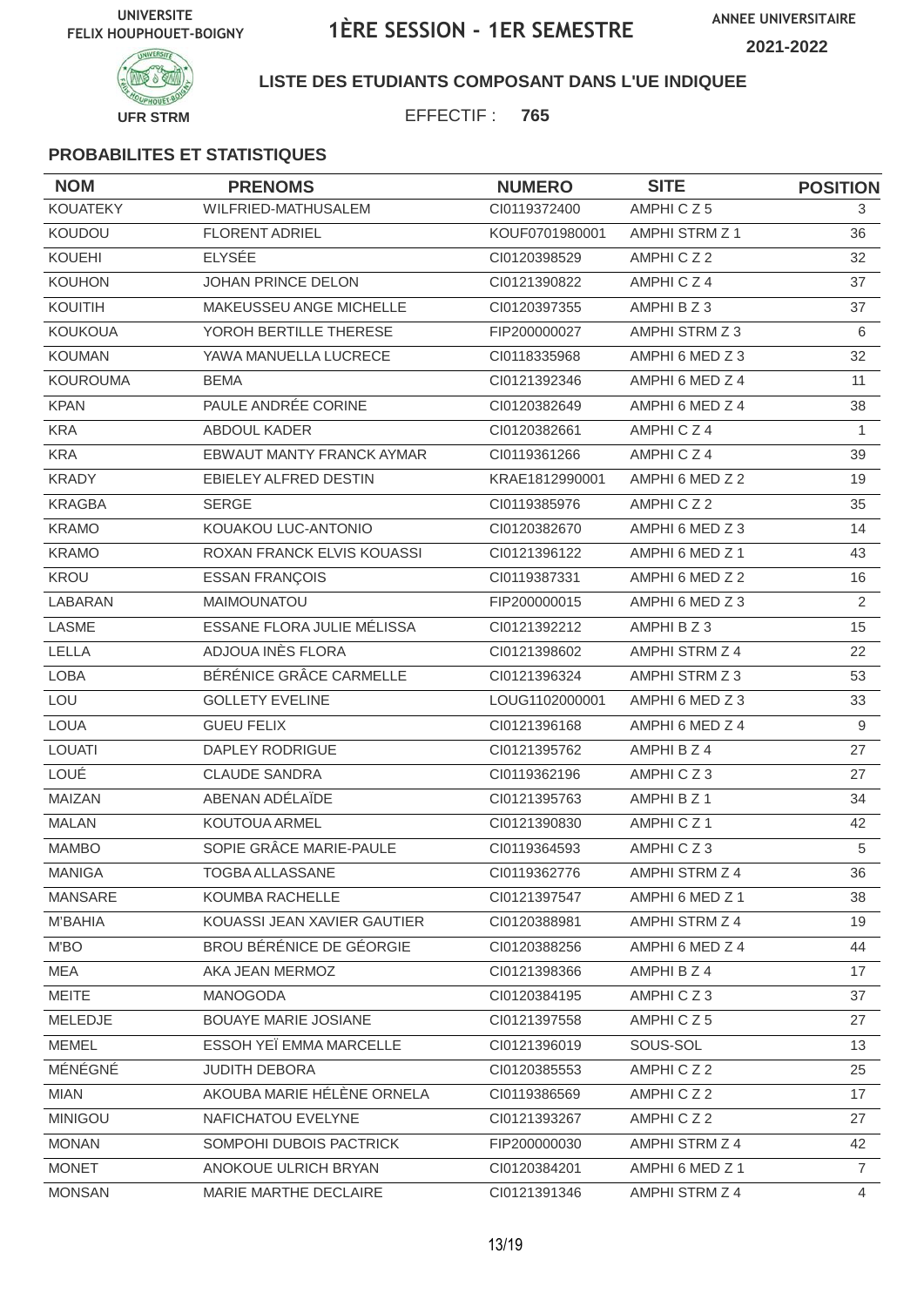

**LISTE DES ETUDIANTS COMPOSANT DANS L'UE INDIQUEE**

EFFECTIF : **765**

| <b>NOM</b>       | <b>PRENOMS</b>                 | <b>NUMERO</b> | <b>SITE</b>          | <b>POSITION</b> |
|------------------|--------------------------------|---------------|----------------------|-----------------|
| <b>MORONOU</b>   | <b>BROU ALICE</b>              | CI0121397879  | AMPHI STRM Z 2       | 14              |
| <b>MOUSSA</b>    | <b>NASSIROU</b>                | CI0121392408  | AMPHI 6 MED Z 3      | 8               |
| <b>MOUSSAN</b>   | LANDRY ANGE CÉDRIC             | CI0120387022  | AMPHI B Z 2          | 23              |
| <b>MOUSSOH</b>   | <b>LOSSO GRACE GEKONIAS</b>    | CI0129391633  | AMPHICZ3             | 9               |
| NACOULMA         | <b>CAMILLE DONATIEN</b>        | CI0121396089  | AMPHI B Z 4          | 29              |
| <b>NAHOUNOU</b>  | WILFRIED-ANGE SAMUEL           | CI0120382803  | AMPHICZ3             | 14              |
| <b>NALI</b>      | <b>ELLA DANIELLE</b>           | CI0121396154  | AMPHI 6 MED Z 3      | 24              |
| <b>NANA</b>      | <b>BIBATA</b>                  | CI0120382806  | AMPHICZ5             | $\overline{4}$  |
| <b>NANAN</b>     | KOFFI YAO JUNIOR               | CI0121392215  | AMPHI 6 MED Z 2      | 44              |
| <b>NASSA</b>     | ANGE EMMANUELLA                | CI0121391637  | AMPHI STRM Z 2       | 30              |
| N'BRA            | KOFFI THÉODORE                 | CI0120382811  | AMPHICZ5             | $\mathbf{2}$    |
| <b>N'CHO</b>     | APO CARINE D'AVILA             | CI0120385556  | AMPHI 6 MED Z 3      | 5               |
| N'CHO            | ARIANE LUCETTE PERPÉTUE        | CI0120382820  | AMPHI B Z 4          | 22              |
| <b>N'CHO</b>     | <b>EDI ROLAND</b>              | CI0120384207  | AMPHICZ2             | 42              |
| <b>N'CHO</b>     | FRÉJUS JOLIVET                 | CI0121395766  | AMPHICZ <sub>1</sub> | 23              |
| N'CHO            | MOUSSO KARELLE ANGE EMMANUELLA | CI0121396441  | AMPHI B Z 3          | 16              |
| <b>N'CHO</b>     | ORO ANGE DORIS                 | CI0121392549  | AMPHICZ1             | 10              |
| <b>N'CHO</b>     | <b>PRISCA ESTHER</b>           | CI0120397668  | AMPHI B Z 2          | 28              |
| N'DA             | KOUADIO JEAN MARTIAL           | CI0120382825  | AMPHI STRM Z 3       | 34              |
| <b>N'DIN</b>     | <b>JEAN JAURES</b>             | CI0121396640  | AMPHI 6 MED Z 1      | 10              |
| N'DJOMON         | PONGOH ARIANE EMMANUELLE       | CI0121396309  | AMPHI 6 MED Z 1      | 13              |
| N'DRI            | <b>MAMICY ELVIS MEGANE</b>     | CI0120384214  | AMPHICZ2             | 31              |
| N'DRI            | YAO JEAN MICHEL                | CI0120382845  | AMPHICZ1             | 32              |
| <b>NEMLIN</b>    | <b>FRANCK ALEX</b>             | CI0120385558  | AMPHI B Z 1          | 39              |
| <b>NENE</b>      | <b>BI IRIE MARIUS</b>          | CI0120382865  | AMPHI B Z 1          | 30              |
| N'GATTA          | YAO JOACHIM                    | CI0120395240  | AMPHI B Z 1          | $\overline{4}$  |
| N'GORAN          | AFFOUE LEOPOLDINE              | CI0121397570  | AMPHI B Z 1          | 26              |
| N'GORAN          | AKISSI AUDE CARINE             | Cl0121398328  | AMPHICZ5             | 6               |
| N'GORAN          | ELYSE GEORGES-AUDREY           | CI0121393257  | AMPHICZ1             | 37              |
| N'GORAN          | ENI ANNE ANDRÉE                | CI0121396217  | AMPHI 6 MED Z 3      | 42              |
| <b>NGORAN</b>    | <b>KASSANDRA</b>               | CI0119365772  | AMPHI STRM Z 2       | 53              |
| N'GOU            | MAHO CLOVIS                    | CI0120388541  | AMPHI 6 MED Z 3      | 12 <sup>°</sup> |
| <b>N'GUESSAN</b> | ANGE WILFRIED DEGRANGE MOYEBAT | CI0121395987  | AMPHI B Z 3          | 10              |
| <b>N'GUESSAN</b> | BECANTY MAEVA ESLI JOHANNA     | CI0120385560  | AMPHICZ4             | 9               |
| <b>N'GUESSAN</b> | <b>BI GUESSAN RODRIGUE</b>     | CI0119386168  | AMPHI B Z 4          | 33              |
| N'GUESSAN        | <b>GNAMMIEN-FANGAN RUBEN</b>   | CI0120397366  | AMPHI STRM Z 2       | 54              |
| N'GUESSAN        | <b>JEAN-JAURES ALLIKO</b>      | CI0121395537  | AMPHICZ2             | 16              |
| <b>N'GUESSAN</b> | <b>KONAN ELIE</b>              | CI0121395768  | AMPHI STRM Z 1       | 10              |
| <b>N'GUESSAN</b> | KONAN JEAN EUDES               | CI0121391690  | AMPHI STRM Z 2       | 19              |
| <b>N'GUESSAN</b> | NIANGOAN ALIDA ESTHER          | FIP200000001  | AMPHI 6 MED Z 3      | 18              |
| N'GUESSAN        | SAINT-PIERRE VARES DJEDOU      | NGUS08110201  | AMPHICZ3             | 20              |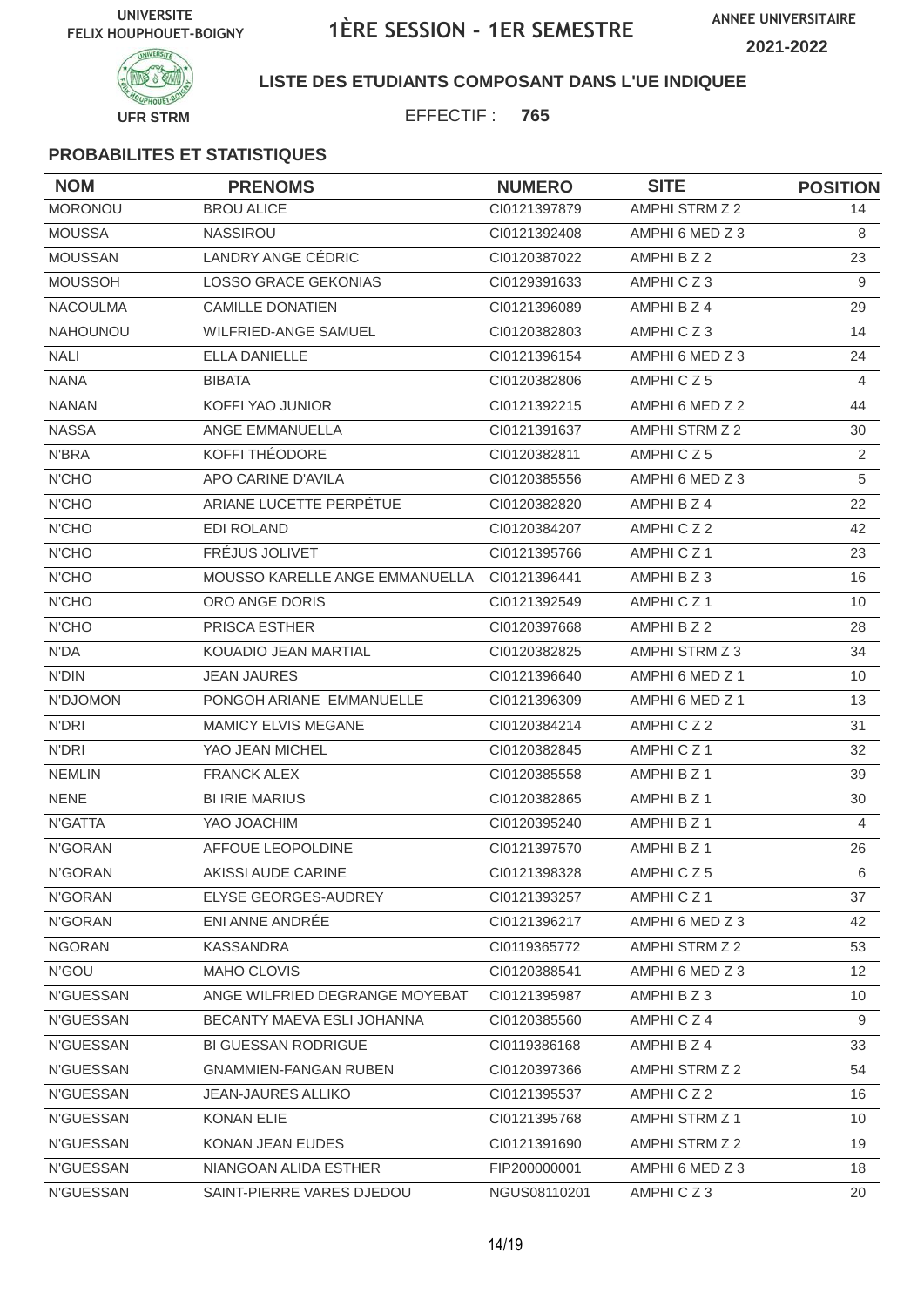

**LISTE DES ETUDIANTS COMPOSANT DANS L'UE INDIQUEE**

EFFECTIF : **765**

| <b>NOM</b>       | <b>PRENOMS</b>                                | <b>NUMERO</b>  | <b>SITE</b>           | <b>POSITION</b>   |
|------------------|-----------------------------------------------|----------------|-----------------------|-------------------|
| <b>N'GUESSAN</b> | YAPI ANNE GEORGETTE                           | CI0121391236   | AMPHI STRM Z 3        | 47                |
| NIAMKÉ           | SYLVIANE MARIE MADELEINE MAGNE                | CI0120387013   | AMPHI STRM Z 4        | 14                |
| <b>NIOMBLE</b>   | <b>MARIO ULRICH</b>                           | CI0121396466   | AMPHI STRM Z 2        | 52                |
| <b>NITIEMA</b>   | PELWENDE VALERIE                              | CI0120398146   | AMPHI B Z 3           | 18                |
| N'KE             | <b>FRANCK ROMARIC JUNIOR</b>                  | CI0120395689   | AMPHICZ5              | 20                |
| <b>NOUMAPLE</b>  | N'DRAMAN DAVIDE CHRISTIANLIE                  | FIP200000022   | AMPHICZ5              | 19                |
| N'ZEBO           | ADJO MARIE CHANTAL ORNELA                     | CI0118336175   | <b>AMPHI STRM Z 1</b> | 23                |
| N'ZI             | AKISSI STÉPHANIE                              | CI0119386396   | AMPHI 6 MED Z 3       | 38                |
| N'ZI             | LORRAINE MÉGANE BESSELY                       | CI0121395769   | AMPHI STRM Z 3        | 27                |
| <b>OBA</b>       | <b>CHRIS ROLAND</b>                           | CI0121393877   | AMPHICZ5              | 21                |
| <b>OBA</b>       | <b>M'BOULA GHISLAIN ROCK</b>                  | CI0119364044   | AMPHI STRM Z 2        | 21                |
| <b>OBILI</b>     | <b>REGIS KELLY</b>                            | CI0121397148   | AMPHI STRM Z 4        | 29                |
| <b>OFFOYI</b>    | YAPO SERGE MARTIAL WILFRIED                   | CI0114275785   | AMPHICZ4              | 6                 |
| <b>OHOUEU</b>    | <b>BOYO SAMUEL</b>                            | CI0121391694   | AMPHI STRM Z 1        | 14                |
| OJELEKE          | <b>ABOUAZIZ</b>                               | CI0120385564   | AMPHI B Z 1           | 21                |
| <b>OKOMA</b>     | <b>CHRISTIAN PARFAIT</b>                      | CI0121393131   | AMPHI 6 MED Z 3       | 10                |
| OSSEPE           | OKAMOU JEAN                                   | FIP200000025   | AMPHICZ2              | 21                |
| <b>OTCHOUMOU</b> | <b>MICHAEL JOHNSON</b>                        | FIP200000012   | AMPHICZ5              | 15                |
| <b>OUALEY</b>    | AFFOUE MARIE JOANNA                           | CI0120383021   | AMPHI STRM Z 1        | $\overline{2}$    |
| <b>OUATTARA</b>  | AKOUA TEHIA KADIDJATOU                        | CI0121397561   | AMPHI 6 MED Z 1       | 36                |
| <b>OUATTARA</b>  | <b>BARA FATOU BÉNÉDICTE</b>                   | CI0120384248   | AMPHI 6 MED Z 2       | 45                |
| <b>OUATTARA</b>  | <b>BERE SALIMATA</b>                          | CI0119386166   | AMPHI B Z 1           | 12                |
| <b>OUATTARA</b>  | DJAKARIDJA TENELO                             | CI0119366222   | AMPHI B Z 2           | 26                |
| <b>OUATTARA</b>  | EBONYSE MYRIAM GRACE URIELLE MAO C10121394459 |                | AMPHICZ5              | $12 \overline{ }$ |
| <b>OUATTARA</b>  | <b>HAMED</b>                                  | CI0119388158   | AMPHI 6 MED Z 2       | 41                |
| <b>OUATTARA</b>  | <b>KADHY</b>                                  | CI0119364323   | AMPHI 6 MED Z 1       | 9                 |
| <b>OUATTARA</b>  | <b>KASSOUM</b>                                | CI0120385566   | AMPHI 6 MED Z 1       | 3                 |
| <b>OUATTARA</b>  | KIPEYEILE LIONEL PACÔME                       | CI0121391442   | AMPHI STRM Z 1        | 32                |
| <b>OUATTARA</b>  | KOMIKÉ BINTOU ANGE                            | CI0121396456   | AMPHI 6 MED Z 2       | 36                |
| <b>OUATTARA</b>  | KOSSIA AWA ANGÈLE                             | OUAK2801970002 | AMPHI STRM Z 2        | 49                |
| <b>OUATTARA</b>  | MAMADOU                                       | CI0118358089   | AMPHICZ4              | 19                |
| <b>OUATTARA</b>  | <b>MANA</b>                                   | CI0121392788   | AMPHI STRM Z 2        | 25                |
| <b>OUATTARA</b>  | <b>MARIAM</b>                                 | CI0120383043   | AMPHI B Z 2           | 2                 |
| <b>OUATTARA</b>  | <b>MOUSSA</b>                                 | CI0120383068   | AMPHI STRM Z 3        | 17                |
| <b>OUATTARA</b>  | <b>OUELY ISMAEL</b>                           | Cl0119372714   | AMPHICZ5              | 38                |
| <b>OUATTARA</b>  | <b>OUMOU</b>                                  | CI0119388435   | AMPHI 6 MED Z 1       | 14                |
| <b>OUATTARA</b>  | <b>PEWORYAH</b>                               | OUAP1606950001 | AMPHICZ3              | 38                |
| <b>OUATTARA</b>  | <b>ROKIA</b>                                  | CI0120383039   | AMPHI B Z 4           | 5                 |
| <b>OUATTARA</b>  | <b>TIDJANE</b>                                | CI0121396358   | AMPHI STRM Z 3        | 4                 |
| <b>OUATTARA</b>  | VIEDA DRAMANE                                 | Cl0121391104   | AMPHI B Z 1           | 28                |
| <b>OUATTARA</b>  | WODAHAN MADIARA                               | Cl0121395976   | AMPHI B Z 3           | 4                 |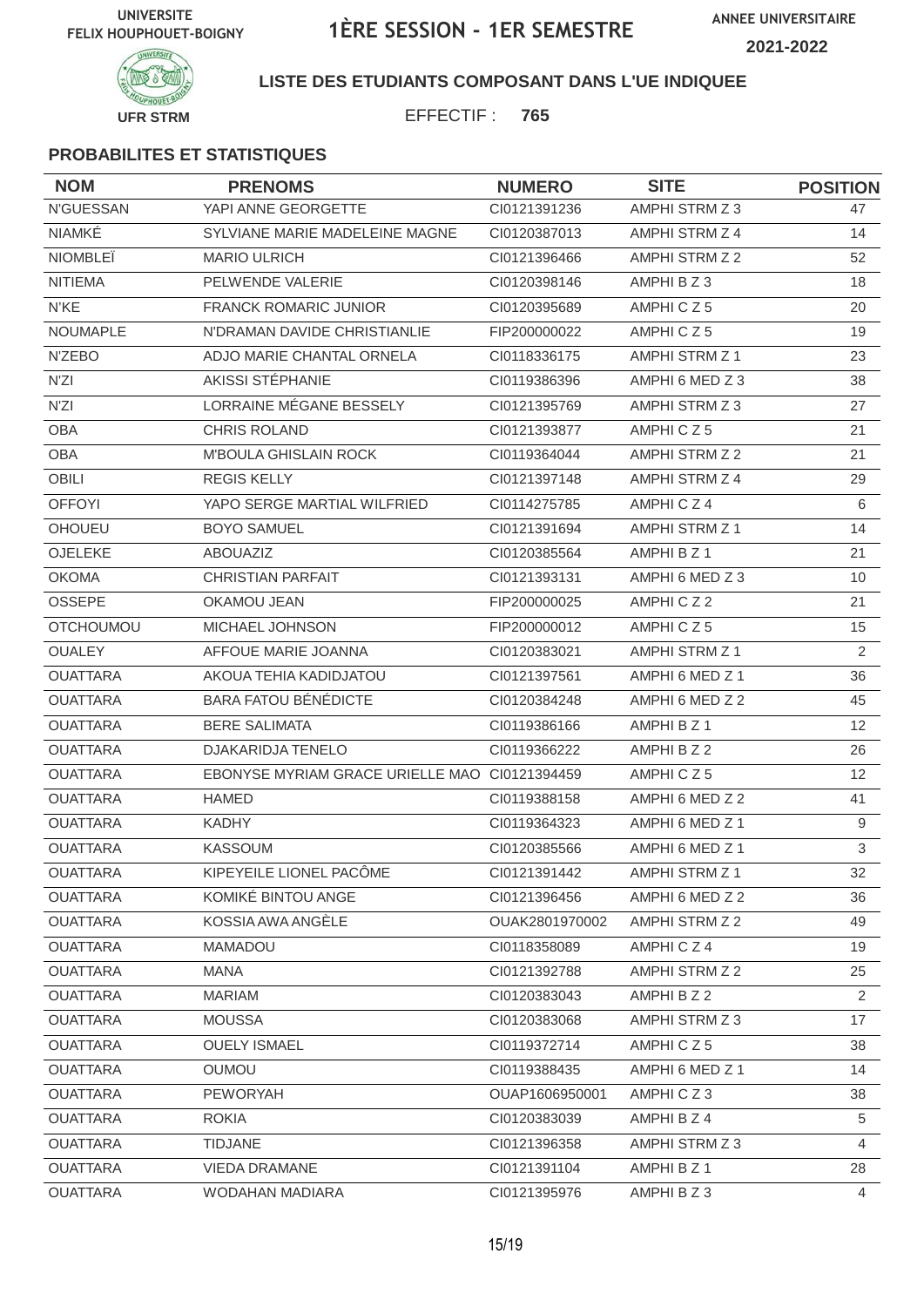

**LISTE DES ETUDIANTS COMPOSANT DANS L'UE INDIQUEE**

EFFECTIF : **765**

| <b>NOM</b>       | <b>PRENOMS</b>                  | <b>NUMERO</b>  | <b>SITE</b>     | <b>POSITION</b> |
|------------------|---------------------------------|----------------|-----------------|-----------------|
| <b>OUEDRAOGO</b> | SAFIATOU                        | CI0121395630   | AMPHI STRM Z 4  | 38              |
| <b>OUFFOUE</b>   | DJÊ EYMARD PACÔME               | CI0121394467   | AMPHICZ4        | 2               |
| <b>OUFFOUET</b>  | NANHAN AMANDA CORALIE           | CI0120397876   | AMPHI STRM Z 2  | 4               |
| <b>OULAI</b>     | <b>KOHON EBENEZER</b>           | CI0119388513   | AMPHI 6 MED Z 2 | $\overline{4}$  |
| <b>OULAY</b>     | <b>GNINFAN MOUHAMMAD</b>        | CI0121395771   | AMPHI STRM Z 2  | 42              |
| OULE             | SEANLA ARMEL CÉDRIC             | CI0119388318   | AMPHI B Z 4     | 4               |
| <b>OUOBA</b>     | PIERRE ERIC                     | CI0121394468   | AMPHI 6 MED Z 2 | $\mathbf{1}$    |
| <b>PRINCE</b>    | <b>EMMANUEL DE BIALLET</b>      | CI0120385568   | AMPHI 6 MED Z 2 | 13              |
| <b>SACKO</b>     | <b>BAHI</b>                     | CI0120386436   | AMPHICZ2        | 9               |
| <b>SAGANOGO</b>  | <b>SOILIYO</b>                  | FIP200000039   | AMPHI STRM Z 2  | $\overline{7}$  |
| <b>SAKM</b>      | AYI MEDINE OPHELIE              | CI0121395118   | AMPHI B Z 4     | 43              |
| SALAWU           | <b>FADILULAAHI</b>              | CI0121397943   | AMPHI 6 MED Z 1 | 32              |
| <b>SALOU</b>     | AÏCHA CHARLEINE                 | CI0120383132   | AMPHICZ1        | $\overline{7}$  |
| <b>SAMAKE</b>    | <b>MAKAN</b>                    | CI0119361909   | AMPHI STRM Z 1  | 35              |
| <b>SANOGO</b>    | <b>MAMADOU</b>                  | CI0119389869   | AMPHI 6 MED Z 4 | 37              |
| SANOGO           | <b>MINETANTCHIN ZALIRAK</b>     | CI0120385410   | AMPHI 6 MED Z 2 | 6               |
| <b>SAWADOGO</b>  | <b>ALIMATA</b>                  | CI0121396223   | AMPHI 6 MED Z 1 | 8               |
| <b>SAWADOGO</b>  | <b>LOSSENI</b>                  | SAWL0910970001 | AMPHI STRM Z 3  | 13              |
| <b>SAWADOGO</b>  | <b>ZAINABOU</b>                 | CI0120385570   | AMPHI STRM Z 4  | 40              |
| <b>SEHI</b>      | <b>BI ZAH PAUL</b>              | CI0119386730   | AMPHI B Z 4     | 31              |
| <b>SEHI</b>      | DIMONSEDJE LINE NADIA           | FIP200000020   | AMPHI STRM Z 1  | 19              |
| <b>SEINI</b>     | ALI                             | CI0121396771   | AMPHI STRM Z 2  | 46              |
| <b>SEKA</b>      | AUDREY DESIRÉE                  | CI0119386550   | AMPHICZ4        | 16              |
| SÉKA             | <b>GUIGUI ARMEL</b>             | CI0120383183   | AMPHI B Z 2     | 22              |
| <b>SEKA</b>      | <b>KEPOE RUTH CARMELLE</b>      | CI0121396439   | AMPHICZ3        | 12              |
| <b>SEKO</b>      | <b>BLANCHARD MONDESIR</b>       | CI0120394035   | AMPHICZ5        | 37              |
| <b>SEKONGO</b>   | PETAMIDJO ROBERT                | CI0120383187   | AMPHICZ3        | 19              |
| SERE             | <b>ISSOUF</b>                   | CI0120387029   | AMPHI B Z 1     | $\overline{7}$  |
| <b>SERY</b>      | <b>EDILON PIERRE</b>            | CI0119366937   | AMPHI B Z 4     | 28              |
| <b>SIAKO</b>     | NOMEDO RODRIGUE                 | CI0121395775   | AMPHI 6 MED Z 3 | 35              |
| SIB              | <b>KPENI FLORENCE</b>           | CI0121395776   | AMPHICZ4        | 5               |
| SIDIBÉ           | <b>FATIM</b>                    | CI0121393662   | SOUS-SOL        | 16              |
| <b>SIDIBE</b>    | <b>ISSA JUNIOR</b>              | CI0121397563   | AMPHI STRM Z 1  | 37              |
| <b>SIKA</b>      | AGUIE MAX YANN                  | CI0119365605   | AMPHI 6 MED Z 4 | 41              |
| <b>SILUE</b>     | <b>DOSSONGUI FABRICE</b>        | CI0121420196   | AMPHI STRM Z 2  | 13              |
| SILUE            | SOULEYMANE                      | CI0119363546   | AMPHI STRM Z 3  | $\overline{2}$  |
| SILUÉ            | ZANA IBRAHIM                    | CI0121395777   | AMPHICZ2        | 29              |
| SONAN            | MAKOU DILEMME HERMANN           | FIP200000059   | AMPHICZ3        | 35              |
| SONZAI           | SEDE PRISCILLE MYRIAM           | CI0119363138   | AMPHICZ3        | 36              |
| SORO             | <b>FRANCK KALOURGO</b>          | CI0120383283   | AMPHICZ2        | 34              |
| SORO             | <b>GNANDJO WODANHAN ADELINE</b> | Cl0121391468   | AMPHICZ4        | 21              |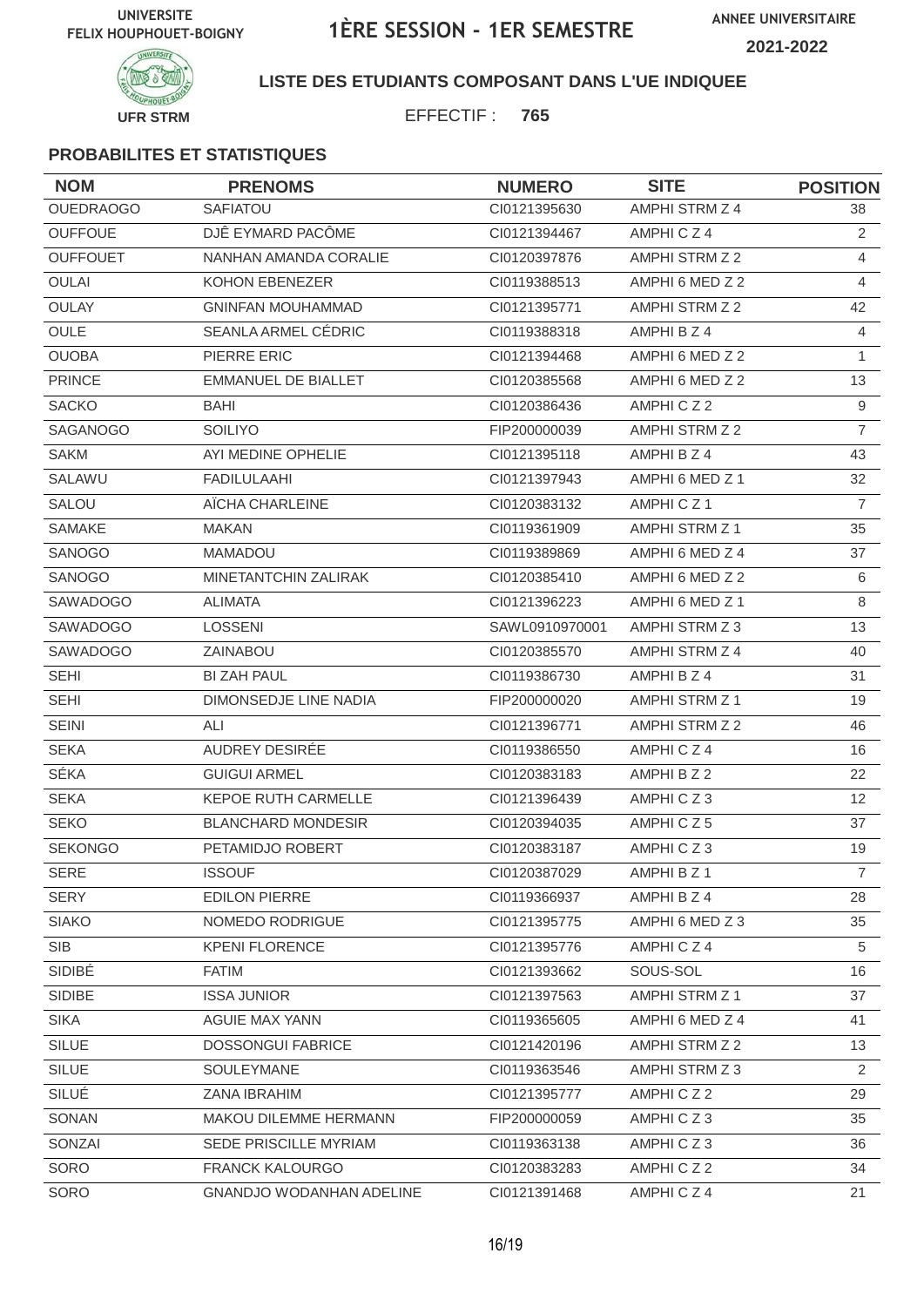

#### **LISTE DES ETUDIANTS COMPOSANT DANS L'UE INDIQUEE**

EFFECTIF : **765**

| <b>NOM</b>       | <b>PRENOMS</b>                 | <b>NUMERO</b> | <b>SITE</b>           | <b>POSITION</b> |
|------------------|--------------------------------|---------------|-----------------------|-----------------|
| <b>SOTTI</b>     | AKISSI MARIE DANIELLE          | CI0120383308  | AMPHICZ2              | 18              |
| <b>SOTTI</b>     | MALLÉ JEAN CAMILLE             | CI0121394490  | SOUS-SOL              | 3               |
| <b>SOUATE</b>    | <b>TEKPO ELIE</b>              | CI0120387032  | AMPHI STRM Z 2        | 38              |
| <b>SOULAMA</b>   | <b>FIABA FLORENCE</b>          | FIP200000046  | AMPHI 6 MED Z 1       | 45              |
| SOULOUKOU        | KOUA EDDY WILFRIED             | CI0119387048  | AMPHI B Z 3           | 29              |
| SOUMAHORO        | HAMED LOUCKMANE YOUSSOUF       | CI0120385578  | AMPHI 6 MED Z 2       | 30              |
| <b>SOUMAHORO</b> | <b>INNOCENT</b>                | CI0121391258  | AMPHICZ <sub>1</sub>  | 16              |
| <b>SOURABIE</b>  | LAMINE                         | CI0120383322  | AMPHI B Z 2           | 11              |
| SOW              | <b>MAÏMOUNA</b>                | CI0121395780  | AMPHICZ4              | 36              |
| <b>SYLLA</b>     | <b>AICHATOU</b>                | Cl0121390806  | AMPHI STRM Z 2        | 16              |
| <b>SYLLA</b>     | <b>MANDIARR</b>                | CI0121393093  | AMPHI B Z 4           | 26              |
| <b>TAHA</b>      | <b>ALEXIS CEDRICK</b>          | CI0120388339  | AMPHI STRM Z 1        | 17              |
| <b>TAHIROU</b>   | <b>JEAN PATRICK IVAN</b>       | CI0120383345  | AMPHI STRM Z 2        | 24              |
| <b>TAN</b>       | KOUEGBE JUNIOR                 | CI0121392723  | AMPHI STRM Z 2        | 31              |
| <b>TANO</b>      | AFFOUA INÈS OLIVIA             | CI0121395898  | AMPHI B Z 4           | 10              |
| <b>TANO</b>      | <b>ETTIEN EPIPHANIE</b>        | CI0121395967  | AMPHI B Z 3           | 26              |
| <b>TANO</b>      | FEE DESNEIGES YAH              | CI0115302512  | AMPHICZ4              | 34              |
| <b>TANOH</b>     | <b>SYLVANIE AMOIN VICTOIRE</b> | CI0119361319  | AMPHI B Z 1           | $\mathbf{1}$    |
| <b>TANON</b>     | <b>KADY</b>                    | FIP200000048  | AMPHI B Z 1           | 18              |
| <b>TANOU</b>     | LOUKOU ELISÉE                  | CI0120397693  | AMPHI B Z 4           | 44              |
| <b>TAO</b>       | <b>MOUSSA</b>                  | CI0121398172  | AMPHI STRM Z 1        | 41              |
| <b>TAPE</b>      | SOSTHENE PEGUY                 | FIP200000036  | AMPHICZ4              | 18              |
| <b>TEBY</b>      | ANNE SARA                      | FIP200000051  | AMPHI 6 MED Z 2       | 32              |
| <b>TEKI</b>      | KOUAKOU ROMEO                  | CI0120383390  | AMPHI STRM Z 2        | 34              |
| <b>TENI</b>      | YA BENJAMIN                    | CI0119385638  | AMPHI B Z 3           | $\mathbf{1}$    |
| <b>TIA</b>       | YOROGOH KASSIA ANGE            | CI0121397365  | AMPHICZ3              | 39              |
| <b>TIENE</b>     | <b>NAYAGA</b>                  | CI0119365846  | AMPHI 6 MED Z 4       | 29              |
| <b>TIEROU</b>    | ANGE MONDESIR KAMONDJE         | Cl0120383410  | AMPHI STRM Z 1        | 33              |
| TIEU             | <b>GOUNTO EBENEZER</b>         | CI0119368175  | AMPHI B Z 2           | 4               |
| <b>TIGORI</b>    | <b>KOBENAN ISSOUF</b>          | CI0121391620  | AMPHICZ1              | 12              |
| <b>TIMITE</b>    | <b>MAURICE HEDALSSE</b>        | CI0120384308  | <b>AMPHI STRM Z 1</b> | 20              |
| <b>TOH</b>       | <b>BI JOYCE AURIOL</b>         | CI0119386099  | AMPHI B Z 4           | 24              |
| <b>TOHE</b>      | <b>GUELASSAIS ISRAËL</b>       | CI0121391981  | AMPHI STRM Z 2        | 29              |
| <b>TOKOU</b>     | <b>ESTHER</b>                  | CI0120386905  | AMPHI 6 MED Z 4       | $\mathbf{1}$    |
| <b>TOKPA</b>     | <b>LEKANHOU LINDA</b>          | CI0121395172  | AMPHI STRM Z 1        | 24              |
| <b>TOKPA</b>     | SINGOH ANGE PARFAITE           | CI0120384311  | AMPHICZ2              | 11              |
| <b>TOPKA</b>     | KOUAME JEAN HUBERSON           | Cl0121393503  | <b>AMPHI STRM Z 1</b> | 21              |
| <b>TOURE</b>     | <b>DANSA</b>                   | CI0120383466  | AMPHI B Z 4           | 18              |
| <b>TOURE</b>     | <b>IBRAHIM BEN MANSOUR</b>     | FIP200000013  | AMPHI 6 MED Z 2       | 10              |
| <b>TOURÉ</b>     | <b>MAMADOU</b>                 | CI0120383445  | SOUS-SOL              | 14              |
| <b>TOURE</b>     | SARAH                          | CI0121392665  | AMPHICZ3              | 33              |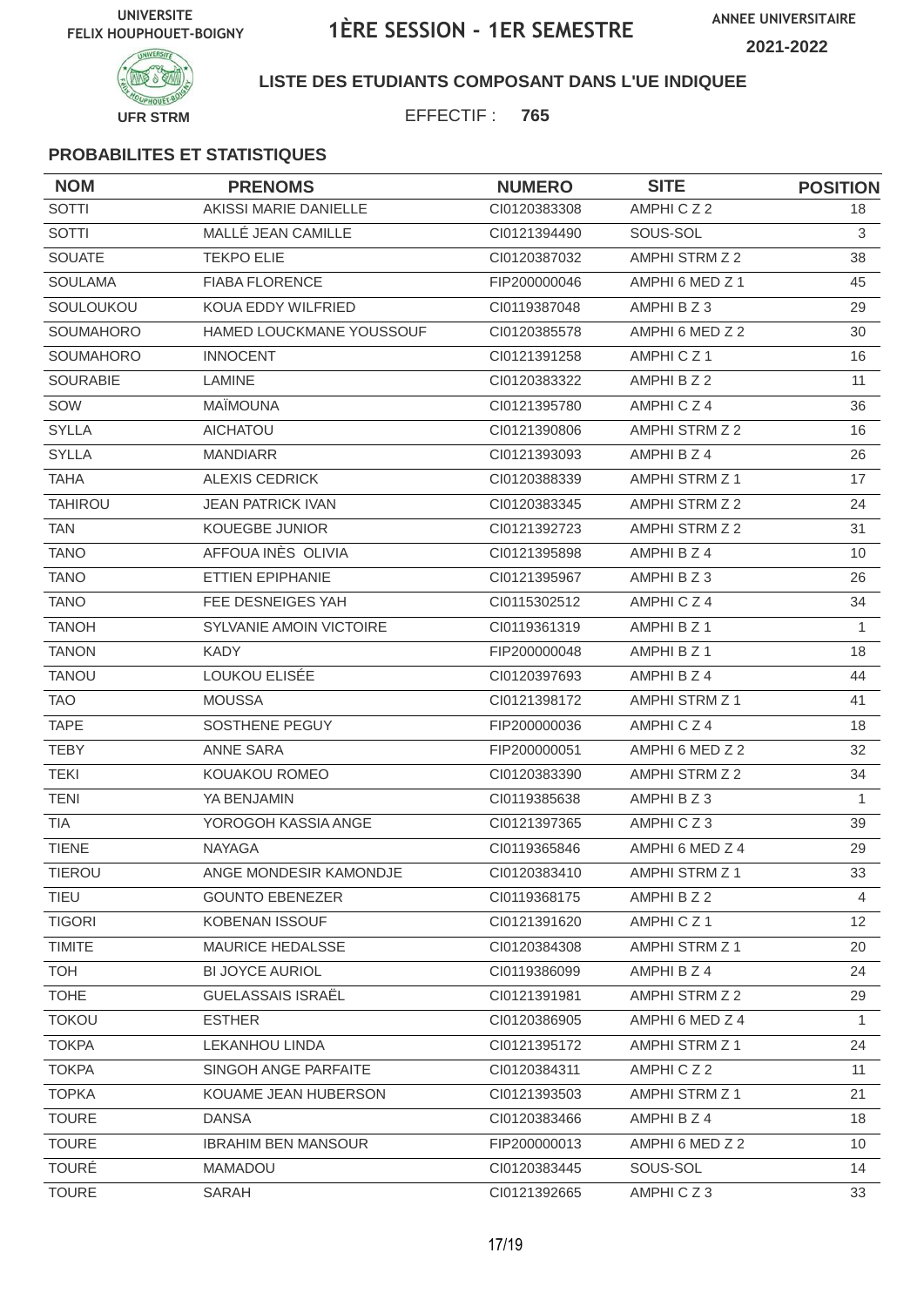

### **LISTE DES ETUDIANTS COMPOSANT DANS L'UE INDIQUEE**

EFFECTIF : **765**

| <b>NOM</b>     | <b>PRENOMS</b>                | <b>NUMERO</b>  | <b>SITE</b>     | <b>POSITION</b> |
|----------------|-------------------------------|----------------|-----------------|-----------------|
| <b>TRA</b>     | <b>BI TCHAN ROMARIC</b>       | CI0119386890   | AMPHI STRM Z 3  | 25              |
| <b>TRA</b>     | KAMBO LOU LORRAINE ANDREAS    | CI0121397566   | AMPHICZ5        | 23              |
| <b>TRA</b>     | LOU GRÂCE EMMANUELLA          | CI0121395787   | AMPHI 6 MED Z 3 | 3               |
| <b>TRA</b>     | LOU ZAH ÉPIPHANIE             | CI0121391607   | AMPHI STRM Z 3  | 21              |
| TRAORÉ         | ABBOUBACAR JUNIOR             | CI0120383506   | AMPHI B Z 4     | 21              |
| TRAORE         | <b>FOUSSENI</b>               | CI0120385582   | AMPHI 6 MED Z 1 | 33              |
| TRAORE         | <b>ISMAEL</b>                 | CI0121392418   | AMPHI 6 MED Z 4 | 28              |
| <b>TRAORE</b>  | <b>KLODAN BRAHIMA</b>         | CI0121396055   | AMPHICZ2        | 40              |
| <b>TRAYE</b>   | BI YOUGONE FIDELE             | CI0120397742   | AMPHI B Z 1     | $\mathfrak{S}$  |
| TRAZIÉ         | BI TRAZIÉ ANGE JOCELAIN       | CI0121396188   | AMPHI STRM Z 4  | 15              |
| <b>TRAZIE</b>  | LOU TRANAN OLIVIA             | CI0121396187   | AMPHI STRM Z 4  | 17              |
| <b>TRE</b>     | LOUROUGNON CHRISTIAN LOPEZ    | FIP200000028   | AMPHI B Z 4     | 40              |
| <b>TRESSIA</b> | <b>BOLI ALLAN</b>             | CI0120388545   | SOUS-SOL        | $\mathbf{1}$    |
| <b>TROH</b>    | NUNKANDO EVRAD                | CI0120383551   | AMPHI B Z 3     | 17              |
| TRONOU-AYAYI   | <b>OLIVIA VALENTINE</b>       | CI0121396091   | AMPHICZ2        | $\overline{7}$  |
| <b>VAKA</b>    | <b>GNEKPA CALEB</b>           | CI0121393754   | AMPHICZ2        | 33              |
| <b>VAKOU</b>   | ARISTIDE CESAR                | VAKA1101980001 | AMPHI 6 MED Z 1 | 37              |
| VIMONOU        | KAÏ JULIETTE                  | CI0121396383   | AMPHICZ5        | 9               |
| WASSA          | YAO GUILLAUME                 | CI0120383567   | AMPHI STRM Z 1  | 3               |
| YABRE          | <b>KASSOUM</b>                | CI0121390901   | AMPHI 6 MED Z 1 | 35              |
| <b>YAO</b>     | ABRAHAM WILFRIED              | CI0120383618   | AMPHICZ1        | 41              |
| <b>YAO</b>     | <b>BEHEGBIN ENOCK</b>         | CI0119366545   | AMPHI 6 MED Z 3 | 37              |
| <b>YAO</b>     | DIBY JEAN ARSÈNE              | CI0120383585   | AMPHI STRM Z 1  | 34              |
| <b>YAO</b>     | <b>EBANIEN EDANO CLAIR</b>    | CI0121397005   | AMPHI B Z 4     | 39              |
| <b>YAO</b>     | <b>GBAGBA NOÉ STEPHI</b>      | CI0121395194   | AMPHICZ4        | 23              |
| YAO            | JEAN JOËL JUNIOR KOUAMÉ       | CI0119361848   | AMPHI STRM Z 1  | 5               |
| <b>YAO</b>     | KOBENAN TEHUA AVICE DE CLAVER | CI0120384328   | AMPHICZ1        | 44              |
| YAO            | KOFFI BERTRAND ARISTIDE       | CI0120385587   | AMPHI STRM Z 3  | 51              |
| <b>YAO</b>     | KONAN FRANCK RODOLPHE         | CI0120383639   | AMPHI STRM Z 2  | 44              |
| YAO            | KOUAKOU ELYSEE                | CI0121396884   | AMPHICZ2        | 2               |
| YAO            | KOUAKOU SAMUEL                | CI0121392193   | AMPHI 6 MED Z 4 | 42              |
| YAO            | LAWSON CÉSAR AHONON           | CI0120383605   | AMPHI B Z 1     | 11              |
| <b>YAO</b>     | MANSIANOU KOUADIO EMMANUEL    | CI0121396341   | AMPHI STRM Z 2  | 43              |
| YAO            | OKA ERIC SAMUEL               | CI0120398422   | AMPHI STRM Z 3  | $\mathbf{3}$    |
| YAO            | YAO FRANKLIN                  | FIP200000058   | AMPHI STRM Z 3  | 35              |
| YAOKOKORE      | BEIBRO FRANCK ARMAND          | CI0120388261   | AMPHICZ1        | 40              |
| YAOYA          | KOUAKOU EVARISTE              | CI0120397359   | AMPHI B Z 2     | $\overline{7}$  |
| YAPI           | <b>BAH LAURENCE</b>           | CI0120385589   | AMPHI 6 MED Z 2 | 20              |
| YAPI           | N'GUESSAN LEVI PHARESE        | CI0120385590   | AMPHI 6 MED Z 2 | 43              |
| YAPO           | KOUASSI EVA JENNIFER          | Cl0121391729   | AMPHI B Z 2     | 24              |
| YAPO           | LOBE ROSELIN                  | CI0120385591   | AMPHI B Z 3     | 36              |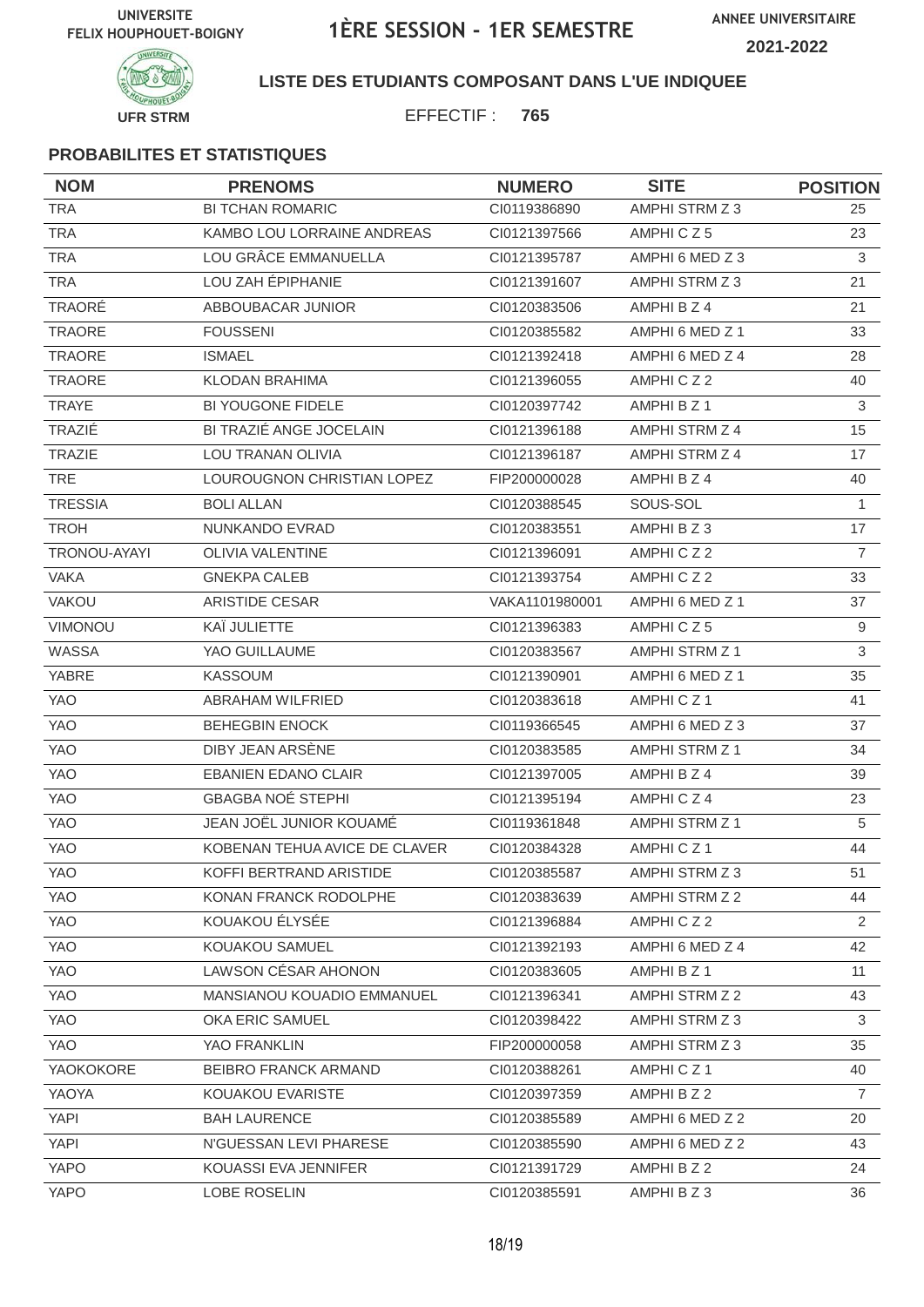**ANNEE UNIVERSITAIRE 2021-2022**



### **LISTE DES ETUDIANTS COMPOSANT DANS L'UE INDIQUEE**

EFFECTIF : **765**

| <b>NOM</b>     | <b>PRENOMS</b>                  | <b>NUMERO</b> | <b>SITE</b>     | <b>POSITION</b> |
|----------------|---------------------------------|---------------|-----------------|-----------------|
| YASSUI         | MOAYE DONALD ULRICH             | CI0119361755  | AMPHI B Z 1     | 35              |
| <b>YATTE</b>   | APO PRISCA AURIANE              | CI0119387686  | AMPHI B Z 3     | 23              |
| <b>YATTE</b>   | EKOUMBO CHRISTIAN ALLEGRESSE    | CI0120383672  | AMPHI B Z 3     | 3               |
| YAYANGBEU      | <b>TALI ANGE CARELLE</b>        | CI0120383674  | AMPHI STRM Z 4  | 8               |
| <b>YEBOUA</b>  | <b>KOUASSI GEORGE</b>           | CI0121391966  | AMPHICZ1        | 43              |
| <b>YEO</b>     | KATIENETIA JEANNINE             | CI0121392939  | AMPHI B Z 3     | 12              |
| <b>YEO</b>     | KOULOUGNERY ALICE               | CI0121395948  | AMPHI STRM Z 3  | 33              |
| <b>YEO</b>     | MAÏMOUNA SIDONIE                | CI0120383689  | AMPHICZ4        | 26              |
| <b>YEO</b>     | <b>MAMADOU</b>                  | CI0121391535  | AMPHICZ5        | 24              |
| <b>YEO</b>     | <b>NOUNOFOLO</b>                | CI0119386027  | AMPHI STRM Z 4  | 39              |
| YOCOLLY        | KONAN AYA ANGE LAURENCE         | CI0121396943  | AMPHI B Z 2     | 27              |
| <b>YORO</b>    | <b>OTTEY ETIENNE</b>            | FIP200000042  | AMPHI 6 MED Z 3 | 39              |
| YOUAN          | <b>BI IRIÉ CLAUVIS</b>          | CI0119376714  | AMPHI B Z 3     | 21              |
| <b>YOUBA</b>   | DICKO ABOUBACAR BAI JUNIOR      | CI0120383714  | AMPHI B Z 4     | 32              |
| ZA             | LOU KOUABLÉ OLIVIA              | CI0120388262  | AMPHI STRM Z 3  | 44              |
| ZADI           | ZOUZOUGBO SIDOINE GÉRAUD        | CI0121396463  | AMPHI STRM Z 2  | 36              |
| ZADJE          | <b>FRANCK REDALE NADRO</b>      | CI0120387023  | AMPHI 6 MED Z 4 | 13              |
| <b>ZAMA</b>    | <b>JEAN LUC MAZENOD</b>         | CI0119373201  | AMPHI B Z 2     | 32              |
| ZAMBLE         | BI NENE DIMITRI SCHESTER        | CI0121397707  | AMPHI B Z 1     | 27              |
| <b>ZITO</b>    | JOSÉE LESLIE ANDRÉA             | CI0120383760  | AMPHICZ3        | 18              |
| <b>ZOGBO</b>   | DAKORO CHRISTIAN                | Cl0120383764  | AMPHI STRM Z 2  | 50              |
| ZOHOU          | <b>KOUAKOU SERGE</b>            | CI0121392197  | AMPHI STRM Z 1  | 40              |
| ZONDOHO        | <b>GUY ROLAND CANISIUS</b>      | CI0121395569  | AMPHI 6 MED Z 2 | 24              |
| ZORO           | TINAN CHRISTELLE ORELIE BLANCHE | CI0120383774  | AMPHI 6 MED Z 4 | 18              |
| <b>ZOROBI</b>  | <b>GBAMBLE FRANCK GHISLAIN</b>  | CI0119368860  | AMPHICZ4        | 14              |
| <b>ZOUABLI</b> | DABE MODESTE                    | Cl0121391282  | AMPHICZ4        | 32              |
| <b>ZRAN</b>    | <b>TOUALY ACHILLE</b>           | CI0120387028  | SOUS-SOL        | 8               |
| ZRE BI         | <b>TIZIE ARMAND</b>             | CI0121392493  | AMPHI STRM Z 4  | 27              |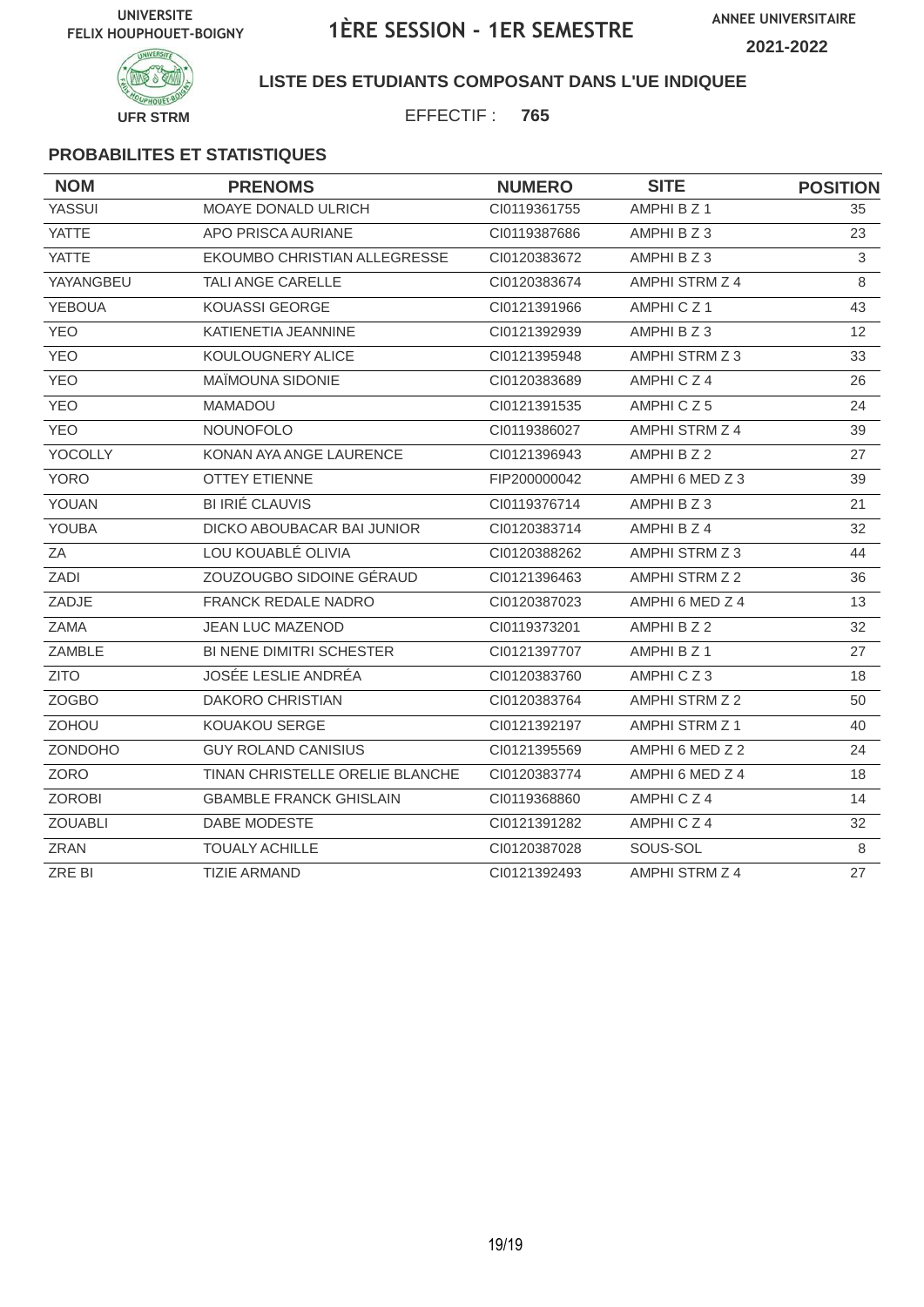

### **LISTE DES ETUDIANTS COMPOSANT DANS L'UE INDIQUEE**

EFFECTIF : **720**

| <b>NOM</b>       | <b>PRENOMS</b>                 | <b>NUMERO</b> | <b>SITE</b>           | <b>POSITION</b> |
|------------------|--------------------------------|---------------|-----------------------|-----------------|
| ABDOU KARIM      | <b>AFFOUA AMINATA</b>          | CI0121394217  | AMPHICZ2              | 25              |
| <b>ABE</b>       | ABE MONNEY JEAN-LOUIS          | FIP200000016  | AMPHI 6 MED Z 4       | 9               |
| ABE              | LOBA JEAN-MARCELLIN            | CI0121396015  | AMPHI STRM Z 3        | 25              |
| <b>ABOA</b>      | <b>HERMENCE INGRID CHANA</b>   | CI0121391490  | AMPHICZ5              | $\mathbf{1}$    |
| <b>ABOH</b>      | ABOYA JEAN PATERNE             | CI0121397564  | AMPHI STRM Z 1        | 29              |
| <b>ABOUA</b>     | AKISSI DANIELLA AURELIE        | CI0119363720  | AMPHI B Z 4           | 15              |
| <b>ACHI</b>      | ABOUEU JUSTINE MELISSA         | CI0119367106  | AMPHI 6 MED Z 1       | 17              |
| <b>ACHI</b>      | KOFFI LEONCE                   | FIP200000029  | AMPHI 6 MED Z 1       | 38              |
| <b>ACHIAMBI</b>  | ADIRATH AMOIN LEATITIA         | CI0121397069  | AMPHI 6 MED Z 2       | 28              |
| <b>ACHO</b>      | <b>CHIA AURELY FRANCE</b>      | CI0121397006  | AMPHI 6 MED Z 1       | 26              |
| <b>ACHOU</b>     | AXEL WILFRIED                  | CI0121394720  | AMPHI B Z 1           | 17              |
| <b>ACKAH</b>     | N'DA NAOMIE CINTY              | CI0121395700  | AMPHICZ4              | 24              |
| <b>ADAN</b>      | <b>ADOUBI ANTOINE MAXIME</b>   | CI0121396189  | AMPHICZ3              | 21              |
| ADAYE            | KOUAME JEAN LUC                | CI0121390665  | AMPHI 6 MED Z 2       | 5               |
| <b>ADINGRA</b>   | YAO CHARLES                    | CI0120380719  | AMPHI STRM Z 2        | 49              |
| ADJI             | ATSEL FRANCK JONATHAN          | CI0119361676  | AMPHI STRM Z 4        | 14              |
| <b>ADJIBI</b>    | <b>ESTHER GRÂCE</b>            | CI0120380729  | AMPHI 6 MED Z 2       | 11              |
| <b>ADJIDAN</b>   | AGBASSI DJOMAN LOUISE GRACE    | CI0119388765  | AMPHI B Z 1           | 28              |
| <b>ADJOBI</b>    | YABA ANNE LAETITIA             | CI0121397044  | AMPHI 6 MED Z 4       | 41              |
| <b>ADJOUMAN</b>  | <b>BADOU FRANCK-JOËL</b>       | CI0120312462  | AMPHI 6 MED Z 2       | 21              |
| <b>ADJOUMANI</b> | BENIÉ YAO JEAN-LOUIS           | CI0120380730  | AMPHICZ <sub>1</sub>  | 13              |
| <b>ADJOUMANI</b> | KOSSIA KOUMAN ANGE SARITA      | CI0120383826  | AMPHICZ <sub>1</sub>  | 31              |
| <b>ADOPO</b>     | <b>CHO ANDRIENNE</b>           | CI0119387138  | AMPHICZ1              | 28              |
| ADOU             | N'KAH MARIANA                  | FIP200000044  | AMPHICZ4              | $\overline{4}$  |
| <b>AGBON</b>     | <b>DON PACOME</b>              | FIP200000041  | AMPHI STRM Z 3        | $\overline{4}$  |
| <b>AGNESS</b>    | AKPA ESME ASTRIDE EPIPHANIE    | CI0120383835  | <b>AMPHI STRM Z 4</b> | 3               |
| <b>AGO</b>       | KONAN LOYOLA PLACIDE           | CI0121397560  | AMPHI STRM Z 4        | 8               |
| AGUI             | GILLES EYMARD                  | CI0119387652  | AMPHI B Z 4           | 21              |
| AHEBIE           | <b>ANGAHA BEATRICE</b>         | CI0121396773  | AMPHI 6 MED Z 3       | 17              |
| AHI              | AHOUA ELISABETH                | CI0120380770  | AMPHI 6 MED Z 4       | 37              |
| <b>AHOUASSA</b>  | JAËL ALEXANDRA ACSA EMMANUELLE | CI0120383837  | AMPHI 6 MED Z 3       | 19              |
| <b>AHOUSSI</b>   | N ZIAN EDMOND                  | CI0115290876  | AMPHICZ4              | 27              |
| <b>AHOUTY</b>    | ATSE ALEX-DEBORAH              | CI0120383839  | AMPHI 6 MED Z 4       | 35              |
| AJAGBE           | CHEICK CHERIF ADEWOUMI         | CI0120380784  | AMPHI STRM Z 3        | 16              |
| AKA              | AKA HONORE                     | Cl0121397018  | AMPHICZ3              | 39              |
| AKA              | <b>ATTA DOMINIQUE</b>          | FIP200000060  | <b>AMPHI STRM Z 1</b> | 42              |
| AKA              | ZEHI JULES LEVY                | CI0121412917  | AMPHICZ2              | 40              |
| AKABRA           | OFFOUE BLANCHARD               | CI0120397961  | AMPHICZ3              | 38              |
| AKAFFOU          | <b>GNAMINI RAPHAËL</b>         | CI0120398252  | AMPHI STRM Z 4        | 9               |
| AKASMADOU        | AKA EMILE                      | FIP200000021  | AMPHI 6 MED Z 2       | 30              |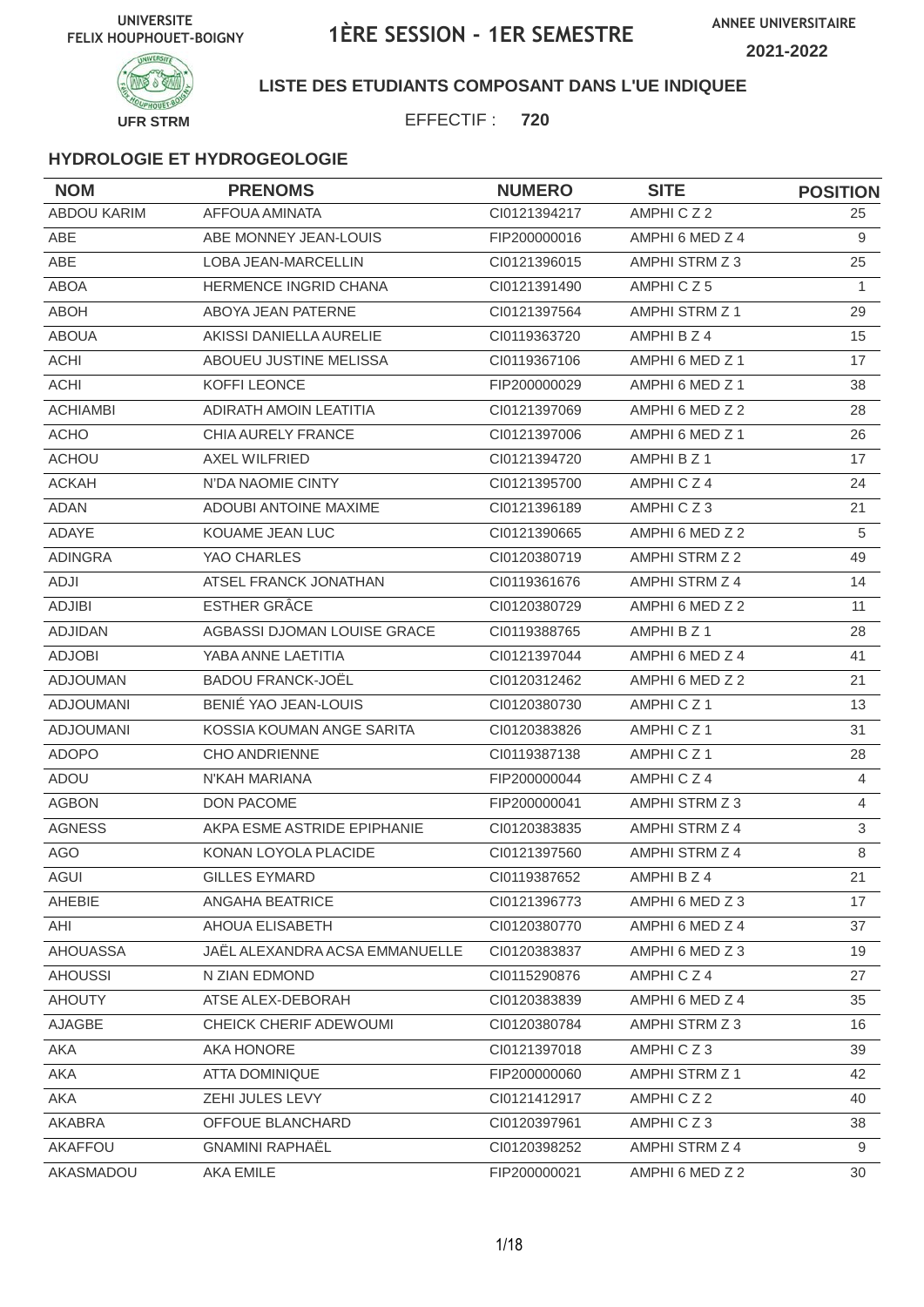

### **LISTE DES ETUDIANTS COMPOSANT DANS L'UE INDIQUEE**

EFFECTIF : **720**

| <b>NOM</b>      | <b>PRENOMS</b>                | <b>NUMERO</b> | <b>SITE</b>     | <b>POSITION</b> |
|-----------------|-------------------------------|---------------|-----------------|-----------------|
| AKE             | KAKEYE JEAN CEDRICK           | CI0120383842  | AMPHI 6 MED Z 2 | 15              |
| <b>AKOMIAN</b>  | YAO SEVERIN                   | CI0121393806  | AMPHI 6 MED Z 2 | 16              |
| <b>AKOSSI</b>   | AGOUA NADIA ALEXISE           | CI0119387165  | AMPHI 6 MED Z 3 | 12 <sup>2</sup> |
| <b>AKOUN</b>    | LOGBOCHI ÉLISABÉTH INÈS       | CI0119363648  | AMPHI STRM Z 1  | 27              |
| <b>AKPA</b>     | YANN GRÂCE DORCAS ÉLISABETH   | CI0120380829  | AMPHI STRM Z 2  | 38              |
| <b>AKPATOU</b>  | AFFOUÉ MARIE DOMINIQUE        | CI0121392618  | AMPHIBZ3        | $\overline{4}$  |
| <b>AKPROUA</b>  | <b>GBIALY JUNIOR</b>          | CI0121391903  | AMPHI 6 MED Z 4 | 6               |
| <b>ALADE</b>    | <b>WILFRIED KADER</b>         | CI0120380840  | AMPHI STRM Z 4  | 37              |
| ALLANGBA        | AKISSI ANGE SARAH ESTHER      | CI0121396079  | AMPHI 6 MED Z 3 | 48              |
| <b>ALLAY</b>    | KOUTOU MICHEL SCHADRAC        | CI0119386469  | AMPHI 6 MED Z 1 | 30              |
| <b>AMANI</b>    | <b>ABLAN VINCIANE</b>         | CI0121396076  | AMPHI 6 MED Z 4 | 18              |
| <b>AMANI</b>    | AFFOUE GRACE KARELL           | CI0120385468  | AMPHI STRM Z 3  | 44              |
| <b>AMANI</b>    | <b>ISRAEL KOUASSI DESN'ZI</b> | CI0120387270  | AMPHICZ1        | 9               |
| ANGAYA          | ANGE KYSLENE EKIAN            | CI0120383857  | AMPHI B Z 1     | 18              |
| ANGOUA          | KOUTOUA PRINCE ACHILLE        | CI0121397142  | AMPHI B Z 3     | 12              |
| <b>ANGUI</b>    | ATTO MARC JUDICAËL            | CI0121401645  | AMPHIBZ3        | 21              |
| ANI             | <b>GRACE JESSICA ALLOU</b>    | FIP200000023  | AMPHI STRM Z 3  | 47              |
| <b>ANOH</b>     | <b>ALLIETE DAVID</b>          | FIP200000007  | AMPHI 6 MED Z 1 | 46              |
| <b>ANON</b>     | DJAMBRA ADAMS MADOCHEE LAZARE | FIP200000018  | AMPHICZ1        | 22              |
| <b>ANON</b>     | KOKO NADINE JOSIANE           | CI0121398601  | AMPHI 6 MED Z 2 | 37              |
| <b>ANZI</b>     | ANZI ANDRÉ                    | CI0120387907  | AMPHI STRM Z 1  | 3               |
| <b>APKENAN</b>  | KONAN PATRICIA MELISSA A.J    | CI0119379160  | AMPHI 6 MED Z 1 | 28              |
| <b>APO</b>      | YAO IGNACE                    | CI0121393715  | AMPHI STRM Z 3  | 42              |
| <b>ASKA</b>     | <b>TEHOUA MIREILLE</b>        | CI0120385034  | AMPHI B Z 2     | 31              |
| <b>ASSEMIEN</b> | <b>ESSI SERGE ANTHONY</b>     | CI0121396209  | AMPHICZ3        | 14              |
| <b>ASSEMIEN</b> | SIALOU DOMINIQUE              | CI0121394769  | AMPHI 6 MED Z 3 | 25              |
| <b>ASSI</b>     | ASSI LEVY JOEL                | CI0121396081  | AMPHI STRM Z 4  | 4               |
| ASSI            | BANIN ANGELA ÉVELINE          | CI0121411770  | AMPHI STRM Z 1  | 25              |
| <b>ASSI</b>     | SOPHIE STEPHANIE              | CI0120395670  | AMPHICZ3        | 24              |
| <b>ASSOMAN</b>  | MARIE CHRISTELLE ANGE         | CI0120385474  | AMPHICZ4        | 22              |
| <b>ATSE</b>     | <b>FRANCK EVRARD</b>          | CI0121396761  | AMPHI STRM Z 1  | 9               |
| <b>ATTA</b>     | ASSONDARY MEL ARTHUR          | CI0119371172  | AMPHI STRM Z 2  | 20              |
| ATTE            | TETCHI CHRISTIAN DELOR        | CI0118336092  | AMPHI 6 MED Z 2 | 8               |
| <b>ATTOH</b>    | YACÉ ÉLOÏSE SARA              | CI0120388711  | AMPHI 6 MED Z 4 | 5               |
| AVIT            | <b>WAHON GRÂCE VANNESSA</b>   | CI0121394775  | AMPHI B Z 1     | 32              |
| AYE             | COCOA CÉDRIC JUNIOR           | CI0120380980  | AMPHICZ1        | 32              |
| AYEKOE          | <b>GNANGUI HYANICK MOREA</b>  | CI0121392734  | AMPHICZ2        | 37              |
| AZIA            | <b>MARIE LAURE</b>            | Cl0121395710  | AMPHICZ3        | 6               |
| BABA            | GOMET JEAN YVES JÉRÉMIE       | CI0120383873  | AMPHICZ3        | 26              |
| <b>BADO</b>     | MOUSSA OUETIGUI               | CI0120380992  | AMPHI STRM Z 1  | 35              |
| <b>BAGUI</b>    | MEKAPEU VANESSA FABIENNE      | CI0120383875  | AMPHI STRM Z 2  | 41              |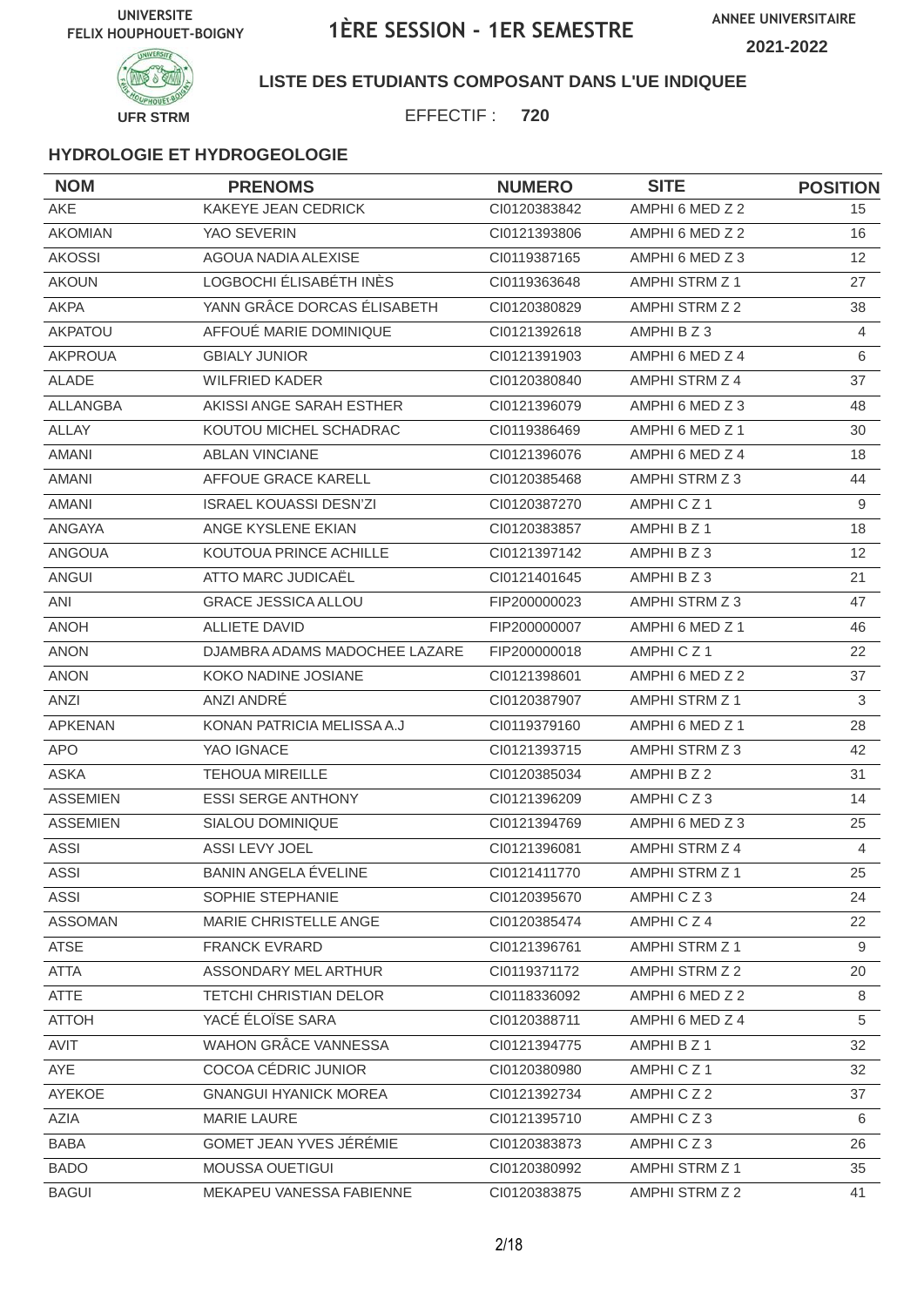

### **LISTE DES ETUDIANTS COMPOSANT DANS L'UE INDIQUEE**

EFFECTIF : **720**

| <b>NOM</b>        | <b>PRENOMS</b>                   | <b>NUMERO</b>  | <b>SITE</b>     | <b>POSITION</b> |
|-------------------|----------------------------------|----------------|-----------------|-----------------|
| <b>BAKAYOKO</b>   | <b>TIAMOUÉ</b>                   | CI0121394785   | AMPHICZ1        | 16              |
| <b>BALDE</b>      | MAMADOU ALIOU                    | CI0119364408   | AMPHICZ2        | 8               |
| <b>BALLA</b>      | SAMAKASSI CHRIST PAUL            | CI0121395874   | AMPHICZ4        | 31              |
| <b>BALLOU</b>     | <b>ISRAEL</b>                    | CI0120398232   | AMPHI 6 MED Z 3 | 33              |
| <b>BAMBA</b>      | <b>IDRISSA</b>                   | CI0119386167   | AMPHI B Z 4     | 17              |
| <b>BAMBA</b>      | <b>MADOU</b>                     | CI0121397569   | AMPHI B Z 4     | 36              |
| <b>BAMBA</b>      | <b>MOHAMED BEN</b>               | CI0121398177   | AMPHICZ2        | 11              |
| <b>BAMBA</b>      | <b>MOUSTAPHA</b>                 | FIP200000002   | AMPHICZ3        | 23              |
| <b>BAMBA</b>      | <b>YACOUBA</b>                   | CI0119362624   | AMPHI B Z 3     | 35              |
| <b>BAWA</b>       | DADIE STÉPHANE                   | CI0120381061   | AMPHICZ2        | 1               |
| <b>BAYO</b>       | <b>MOHAMED</b>                   | CI0120383888   | AMPHI B Z 3     | 11              |
| <b>BAZE</b>       | <b>DIANE FRANCINE</b>            | CI0120381066   | AMPHI STRM Z 4  | 22              |
| <b>BEBY</b>       | N'DRIN FRANCK VALLERY            | CI0118340171   | AMPHI B Z 4     | 35              |
| <b>BECHO</b>      | ADJÉ ANGE LOUISETTE              | CI0120396257   | AMPHI B Z 1     | 40              |
| <b>BEDE</b>       | <b>HIWO CAROLE MONDESIR</b>      | CI0119362519   | AMPHI B Z 2     | 8               |
| <b>BEHEGBAN</b>   | KOFFI YANN RONSARD               | CI0121391481   | AMPHICZ4        | 14              |
| <b>BEKOU</b>      | <b>GNAZALO ANGE CHRISTIAN</b>    | CI0120381083   | AMPHICZ4        | 18              |
| <b>BELE</b>       | ROCHE EPIPHANIE                  | CI0121395890   | AMPHI STRM Z 1  | $\mathbf{1}$    |
| <b>BÉNÉDICTE</b>  | EBA KOUASSI YOLANDE              | CI0119387525   | AMPHI STRM Z 3  | 31              |
| <b>BERTE</b>      | ABDOULAYE                        | CI0120381090   | AMPHI STRM Z 2  | 37              |
| <b>BEUGRÉ</b>     | CHRIST ANDERSON                  | CI0121393338   | AMPHI 6 MED Z 1 | 15              |
| <b>BEUGRE</b>     | <b>GUIZA ARCHANGE</b>            | CI0119364184   | AMPHI 6 MED Z 2 | 3               |
| <b>BEUGRE</b>     | OKESS PRIVAT ROLANT              | CI0121394804   | AMPHI 6 MED Z 2 | 22              |
| <b>BIAKO</b>      | <b>ESSEM OPHÉLIE EMMA</b>        | CI0120381098   | AMPHICZ1        | 44              |
| <b>BILE</b>       | <b>MAHAN</b>                     | CI0121392427   | AMPHI 6 MED Z 3 | 44              |
| <b>BIRBA</b>      | <b>FRANCK ARMEL</b>              | CI0121396648   | AMPHICZ3        | 33              |
| <b>BLE</b>        | MACOURA CAROLE ERICA             | Cl0121391083   | AMPHI STRM Z 2  | 17              |
| <b>BLEOU</b>      | <b>BROU OLIVE-NOËLIE</b>         | Cl0121396519   | AMPHI STRM Z 4  | 39              |
| <b>BLEU</b>       | <b>GUÉ ANGE PRIVÂT</b>           | CI0121392891   | AMPHICZ4        | $\overline{7}$  |
| <b>BOMISSO</b>    | DENISE REMY DÉSIRÉE              | CI0121397546   | AMPHI STRM Z 1  | 15              |
| <b>BONKOUNGOU</b> | ABDOUL KOUDOUZE                  | CI0120397783   | AMPHI STRM Z 4  | 38              |
| <b>BOTTY</b>      | ELORIA BENERICE ESTHER           | CI0120385481   | AMPHI 6 MED Z 4 | 11              |
| <b>BOZON</b>      | <b>AUDE CHRISTELLE</b>           | CI0121397937   | AMPHICZ2        | 27              |
| <b>BROU</b>       | <b>ACKISSI BESSELHI HUGUETTE</b> | CI0121391568   | AMPHICZ3        | 8               |
| <b>BROU</b>       | ANGYBELL NATACHA                 | CI0121391360   | AMPHI STRM Z 2  | 14              |
| <b>BROU</b>       | <b>APPIAH NOEL</b>               | BROA2912980001 | AMPHI STRM Z 1  | 14              |
| <b>BROU</b>       | KOUAKOU JEAN WILFRIED            | CI0121391684   | AMPHI 6 MED Z 1 | 41              |
| <b>BROU</b>       | N'GUESSAN EDMOND                 | CI0121394274   | AMPHI STRM Z 2  | 33              |
| <b>BROU</b>       | N'GUESSAN ÉRIC                   | Cl0121392216   | AMPHI 6 MED Z 4 | 26              |
| CAMARA            | ARAMATOU                         | Cl0121396163   | AMPHICZ2        | 32              |
| CAMARA            | <b>NIAMINAN</b>                  | CI0121393963   | AMPHI STRM Z 3  | 41              |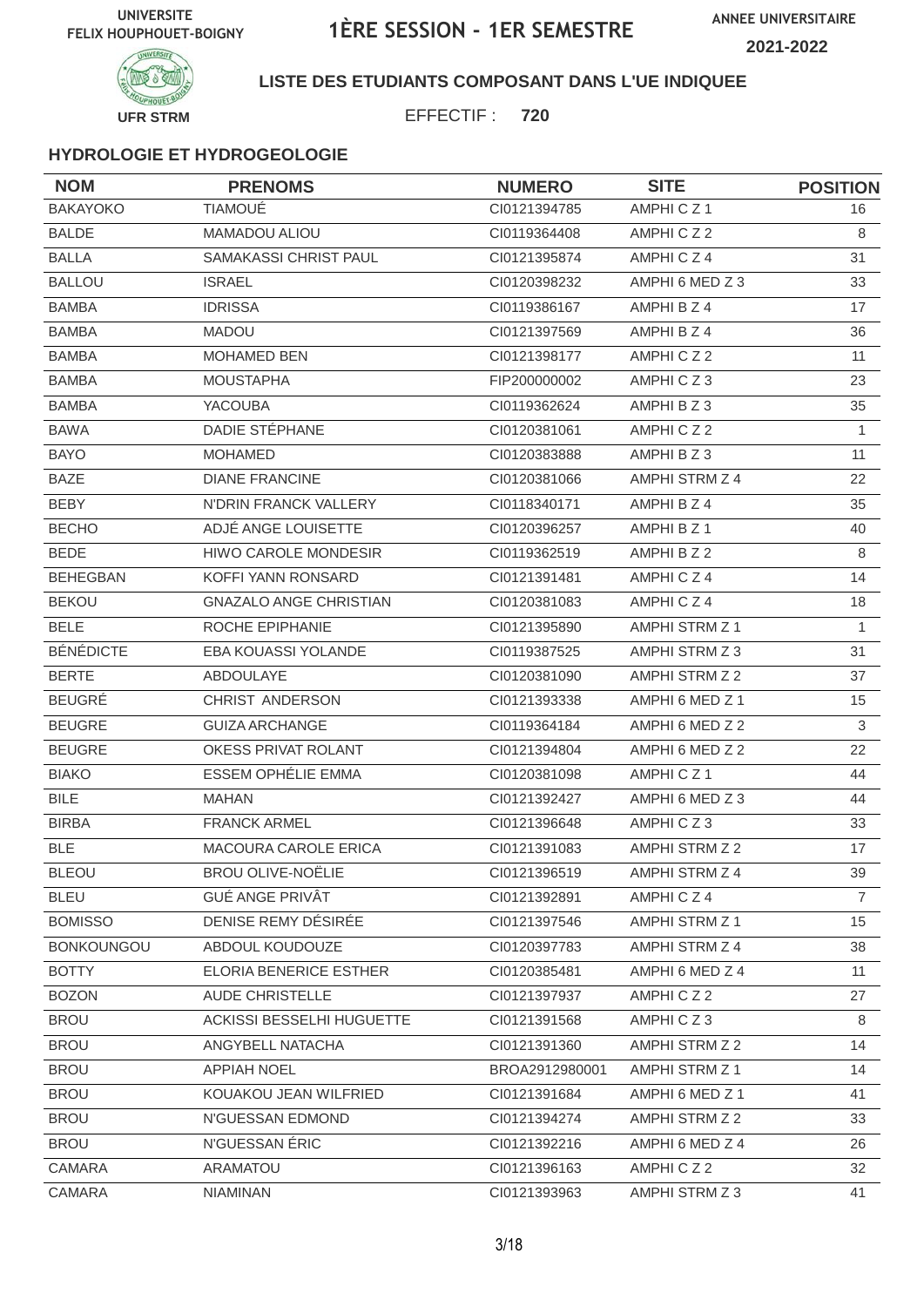

### **LISTE DES ETUDIANTS COMPOSANT DANS L'UE INDIQUEE**

EFFECTIF : **720**

| <b>NOM</b>       | <b>PRENOMS</b>                       | <b>NUMERO</b> | <b>SITE</b>           | <b>POSITION</b>       |
|------------------|--------------------------------------|---------------|-----------------------|-----------------------|
| CAYO             | ZAHON LETICIA DORINE                 | CI0120381224  | AMPHI 6 MED Z 1       | 37                    |
| <b>CISSE</b>     | <b>DAOUDA</b>                        | CI0121393696  | AMPHICZ2              | 44                    |
| <b>CISSE</b>     | <b>SEKOU</b>                         | CI0121392316  | AMPHI 6 MED Z 3       | 21                    |
| <b>CISSÉ</b>     | <b>TENIN DOMINIQUE</b>               | CI0120381239  | AMPHI 6 MED Z 4       | 45                    |
| <b>CLIMAN</b>    | KONAN WILFRIED EMMANUEL              | Cl0120381251  | AMPHI B Z 1           | 8                     |
| COMOE            | <b>BROU EDMOND DAVID</b>             | CI0121395717  | AMPHI B Z 2           | $\overline{7}$        |
| COSSA            | SIAMI CONSTANCE DESIREE              | CI0120388010  | AMPHICZ2              | 20                    |
| <b>COULIBALY</b> | ABDOULAYE                            | CI0119361817  | AMPHICZ2              | 19                    |
| <b>COULIBALY</b> | ABDOUL BEN JUNIOR                    | CI0121391044  | AMPHI B Z 2           | 22                    |
| <b>COULIBALY</b> | AÏCHATOU                             | CI0121391025  | AMPHI STRM Z 1        | 20                    |
| COULIBALY        | AWA                                  | CI0120387031  | AMPHI B Z 2           | 29                    |
| COULIBALY        | DJENEBA AHOU AUDREY                  | CI0121395718  | AMPHI B Z 3           | 28                    |
| <b>COULIBALY</b> | <b>ISSA</b>                          | CI0120383928  | AMPHI STRM Z 2        | 19                    |
| <b>COULIBALY</b> | NANOUROGO AYOUBA                     | Cl0121391010  | AMPHI 6 MED Z 1       | 8                     |
| COULIBALY        | NOKROGNAN FATIM                      | CI0121396028  | AMPHICZ5              | 5                     |
| <b>COULIBALY</b> | NONLOUROU KABAGO ZENAB               | CI0121396018  | AMPHI 6 MED Z 2       | 41                    |
| <b>COULIBALY</b> | SOULEYMANE                           | CI0120381287  | AMPHI B Z 2           | 26                    |
| <b>COULIBALY</b> | YELATCHIGUI MARIE CLARENCE           | FIP200000053  | AMPHICZ2              | 38                    |
| <b>COULIBALY</b> | <b>YELY SAMIRA</b>                   | CI0120381292  | AMPHI STRM Z 1        | $12 \overline{ }$     |
| COUMOE           | ADJOUA SOLANGE                       | CI0120381320  | AMPHI B Z 3           | 30                    |
| <b>DABO</b>      | <b>KOUASSI THEODORE</b>              | CI0121395719  | AMPHI B Z 4           | 29                    |
| <b>DAGO</b>      | <b>DADIER LANDRY</b>                 | CI0119367355  | AMPHI 6 MED Z 2       | 10                    |
| <b>DAGOUROU</b>  | ETTIEN CYPRIEN WILFRIED              | CI0121396725  | AMPHI 6 MED Z 3       | 5                     |
| <b>DAGRA</b>     | <b>MANAN MARIUS</b>                  | FIP200000047  | AMPHI B Z 3           | 34                    |
| <b>DAGROU</b>    | <b>JEAN-GUY DORGELES</b>             | CI0120381336  | AMPHI B Z 1           | 13                    |
| DAH              | <b>ERI PELAGIE</b>                   | CI0121397942  | AMPHI 6 MED Z 4       | 29                    |
| DAH              | SIÉ KOUAMÉ GNIMBA ANGENOR FABIEN     | CI0121393297  | AMPHI 6 MED Z 2       | 14                    |
| DAH              | <b>WATIL</b>                         | Cl0121401630  | AMPHICZ5              | 11                    |
| <b>DAHO</b>      | ZRANGOUE ANGE                        | CI0120385488  | AMPHI 6 MED Z 3       | 20                    |
| <b>DANHO</b>     | <b>GBAIE CHRISTINE GRÂCE ROXANNE</b> | CI0120381351  | AMPHI 6 MED Z 4       | 33                    |
| <b>DANHO</b>     | <b>M'BO LARISSA</b>                  | CI0120398390  | AMPHI B Z 4           | 48                    |
| <b>DANO</b>      | <b>JUNIOR</b>                        | CI0121394285  | AMPHI 6 MED Z 4       | 39                    |
| <b>DANON</b>     | ZIDAGO PAUL LUCKAS                   | CI0121397552  | AMPHI STRM Z 1        | 4                     |
| <b>DAPPA</b>     | ATTA KOUADIO SYLVERE HERMANN         | Cl0121394835  | AMPHICZ3              | 30                    |
| <b>DASSO</b>     | DALEHON URIELLE ESTHER               | Cl0121391807  | AMPHICZ4              | 23                    |
| DEA              | MOHAMED KADER                        | CI0120381364  | AMPHICZ2              | 18                    |
| <b>DEAT</b>      | FRANCK HERVÉ JUNIOR                  | CI0120381365  | AMPHI B Z 3           | 32                    |
| <b>DEGNI</b>     | <b>SEDJI ESTHER</b>                  | CI0121394290  | <b>AMPHI STRM Z 1</b> | $\mathbf{2}^{\prime}$ |
| <b>DERE</b>      | CHO ANGELA DEBORA                    | CI0121392235  | AMPHICZ4              | 5                     |
| <b>DIABATE</b>   | <b>DIELIBAKA</b>                     | CI0121392669  | AMPHI STRM Z 3        | 21                    |
| <b>DIABATE</b>   | <b>FATOUMATA</b>                     | CI0121395970  | AMPHI B Z 4           | 34                    |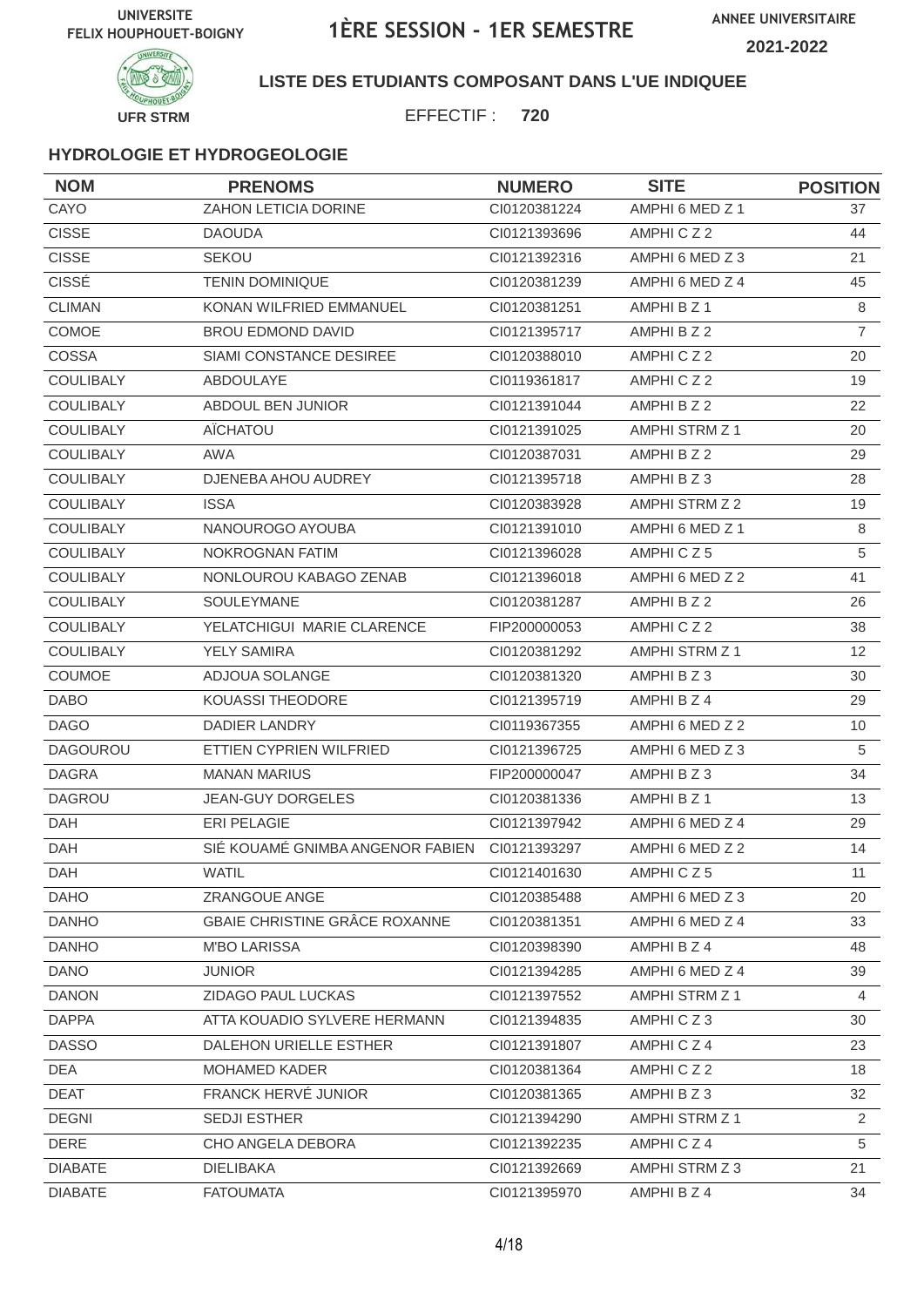

### **LISTE DES ETUDIANTS COMPOSANT DANS L'UE INDIQUEE**

EFFECTIF : **720**

| <b>NOM</b>          | <b>PRENOMS</b>                  | <b>NUMERO</b>  | <b>SITE</b>          | <b>POSITION</b>   |
|---------------------|---------------------------------|----------------|----------------------|-------------------|
| <b>DIABATE</b>      | SAFIATOU                        | CI0119386212   | AMPHI B Z 4          | 39                |
| <b>DIAGNE</b>       | AMANI ELYSÉE                    | CI0121391400   | AMPHI B Z 1          | 23                |
| <b>DIAHONDE</b>     | ANGE FLORENT HUBERT             | CI0121393283   | AMPHICZ1             | 30                |
| <b>DIALLO</b>       | <b>MARIAMA DALANDA</b>          | DIAM2811990002 | AMPHI 6 MED Z 1      | $12 \overline{ }$ |
| <b>DIALLO</b>       | <b>MATOGOMA</b>                 | CI0121392678   | AMPHICZ4             | 35                |
| <b>DIALLO</b>       | <b>MOUSSA</b>                   | FIP200000035   | AMPHI STRM Z 3       | 11                |
| <b>DIALLO</b>       | N'GORAN PARFAIT                 | Cl0120381419   | AMPHI B Z 4          | 46                |
| <b>DIALLO</b>       | <b>OUMOU AWA</b>                | CI0120381421   | AMPHICZ3             | 22                |
| <b>DIAMALA</b>      | <b>ADOM PASCAL</b>              | FIP200000055   | AMPHI STRM Z 1       | 30                |
| <b>DIAO</b>         | <b>GNAMBON</b>                  | CI0121391889   | AMPHI B Z 4          | $\mathbf{1}$      |
| <b>DIARRASSOUBA</b> | AÏCHA                           | CI0121395953   | AMPHI B Z 1          | 15                |
| <b>DIARRASSOUBA</b> | <b>BAKOUMADI</b>                | CI0121393015   | AMPHI B Z 3          | $\mathbf{1}$      |
| <b>DIARRASSOUBA</b> | <b>DAOUDA</b>                   | CI0121391682   | AMPHI B Z 3          | 5                 |
| <b>DIARRASSOUBA</b> | <b>LACINA</b>                   | CI0121393657   | AMPHICZ1             | $\overline{2}$    |
| <b>DIARRASSOUBA</b> | MOUHAMED TIDJANE                | CI0121396312   | AMPHICZ1             | 29                |
| <b>DIAWARA</b>      | <b>ADAMA</b>                    | CI0120381454   | AMPHI B Z 1          | 5                 |
| <b>DIAWARA</b>      | <b>ISSA</b>                     | CI0119385666   | AMPHICZ1             | 15                |
| <b>DIAWARA</b>      | <b>MADOUSSOU</b>                | CI0120381452   | AMPHICZ <sub>1</sub> | 40                |
| <b>DIBY</b>         | KAVAMI JEAN MARIE               | CI0120388982   | AMPHI 6 MED Z 2      | 25                |
| <b>DIOMANDE</b>     | <b>FATOUMATA</b>                | CI0121393458   | AMPHI 6 MED Z 4      | 31                |
| <b>DIOMANDÉ</b>     | <b>GUE KALLET</b>               | CI0121391067   | AMPHI B Z 4          | $\mathfrak{S}$    |
| <b>DIOMANDE</b>     | <b>KARIDJA</b>                  | CI0120381485   | AMPHI B Z 3          | 13                |
| <b>DIOMANDE</b>     | NABOULA FATHIM                  | CI0121395993   | AMPHICZ3             | 16                |
| <b>DIOMANDE</b>     | <b>YOUSSOUF</b>                 | CI0121393359   | AMPHICZ4             | 19                |
| <b>DIPLEHI</b>      | <b>GUELAMON RICHARD</b>         | CI0121391935   | AMPHICZ2             | 16                |
| <b>DJABIA</b>       | YAH MAGNE RUTHE MOYANE          | CI0121396087   | AMPHICZ3             | 37                |
| <b>DJAHOU</b>       | <b>DEGNAN MATILDE</b>           | CI0120384433   | AMPHI 6 MED Z 3      | 38                |
| DJE <sup></sup>     | AYA CLAUDE FRANCINE             | CI0119374207   | AMPHICZ1             | 25                |
| <b>DJE</b>          | <b>BI PRINCE NICAISE</b>        | CI0121396787   | AMPHI 6 MED Z 1      | 6                 |
| <b>DJE</b>          | LOU DJENAN EDWIGE               | CI0120396130   | AMPHI 6 MED Z 1      | 19                |
| DJE                 | LOU FLEHANA MICHELLE            | CI0121394869   | AMPHI 6 MED Z 4      | 20                |
| <b>DJEDJE</b>       | <b>GRÂCE ÉLISÉE KPASSOU</b>     | CI0120381521   | AMPHI STRM Z 2       | 42                |
| <b>DJIDJI</b>       | SASSO HENRI JOEL                | Cl0121395725   | AMPHI STRM Z 3       | 5                 |
| <b>DJOSSA</b>       | CODJO CHRIST DONALD             | CI0121396311   | AMPHI STRM Z 3       | 14                |
| DOAHO GUELAMON      | <b>MARCELIN</b>                 | CI0120381548   | AMPHI STRM Z 4       | 19                |
| <b>DOBÉ</b>         | <b>FRANCIA DIANE</b>            | Cl0120385496   | AMPHI B Z 2          | 6                 |
| <b>DOFFOU</b>       | <b>GNAMIEN VINCENT EMMANUEL</b> | CI0121396030   | AMPHI 6 MED Z 4      | 27                |
| <b>DOGO</b>         | RUTH DÉSIRÉE                    | CI0121397708   | AMPHI 6 MED Z 2      | 42                |
| <b>DOMAGNI</b>      | KOFFI AHOU CARMEN               | FIP200000038   | AMPHI STRM Z 4       | 36                |
| <b>DONGOH</b>       | <b>ABRAN MARIAM</b>             | CI0120381562   | AMPHICZ4             | 15                |
| <b>DOSSO</b>        | LOSSENI                         | Cl0121395727   | AMPHI STRM Z 4       | 34                |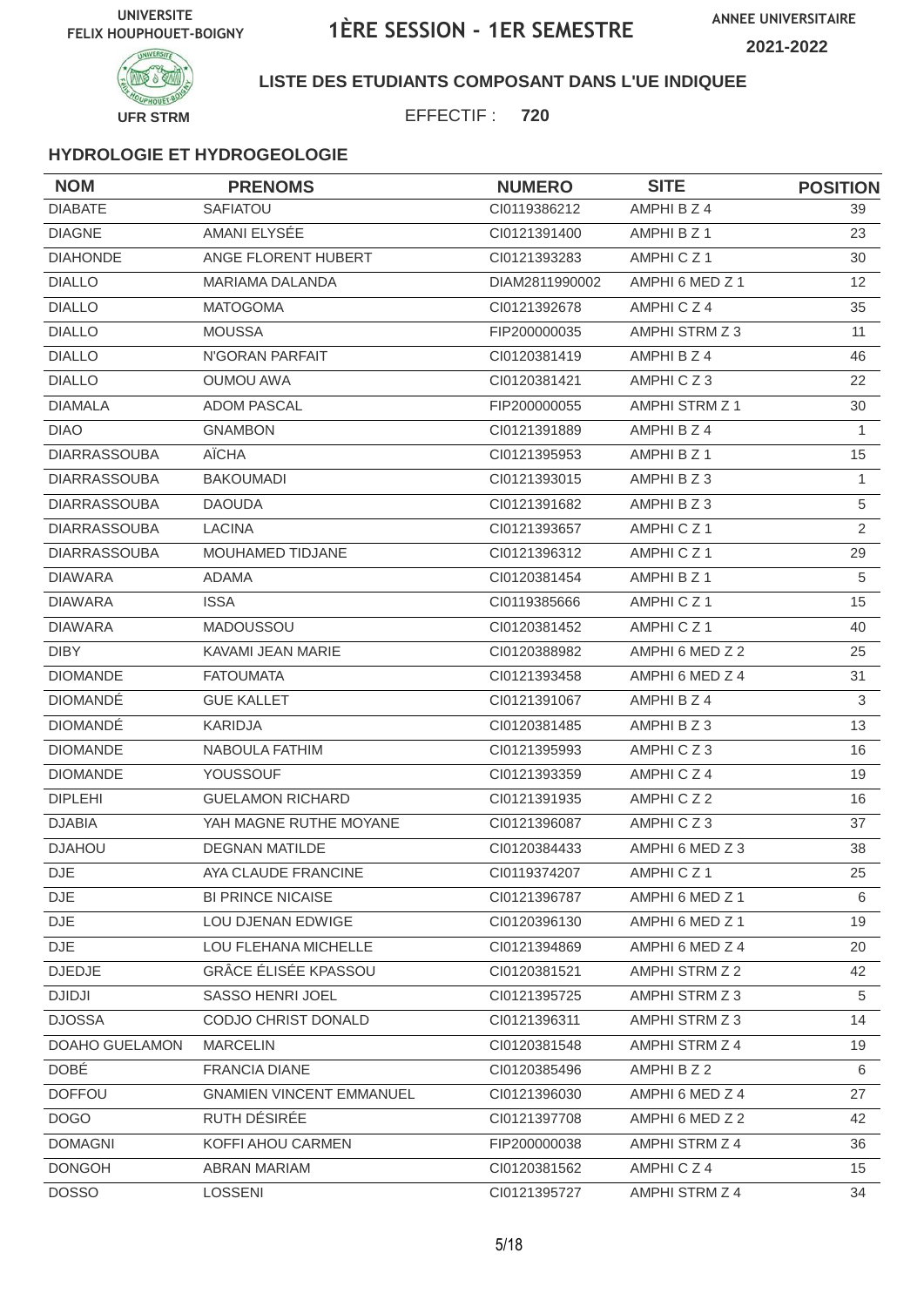

### **LISTE DES ETUDIANTS COMPOSANT DANS L'UE INDIQUEE**

EFFECTIF : **720**

| <b>NOM</b>       | <b>PRENOMS</b>                                | <b>NUMERO</b>  | <b>SITE</b>           | <b>POSITION</b> |
|------------------|-----------------------------------------------|----------------|-----------------------|-----------------|
| <b>DOUA</b>      | ANDRÉ                                         | Cl0116311620   | AMPHI B Z 4           | 7               |
| <b>DOUMBIA</b>   | <b>IBRAHIM</b>                                | CI0121392982   | AMPHI STRM Z 2        | 26              |
| <b>DOUMBIA</b>   | <b>YAYA</b>                                   | CI0119386408   | AMPHI B Z 2           | 5               |
| <b>DOUMBOUYA</b> | <b>ASSATA</b>                                 | CI0120385497   | AMPHI B Z 4           | 41              |
| <b>DROH</b>      | DOUÉ AURÉLIE                                  | CI0121395968   | AMPHI B Z 4           | 9               |
| <b>DUMPIEU</b>   | <b>SARAH JENIFER</b>                          | CI0120381596   | AMPHI 6 MED Z 4       | 34              |
| EBA              | N' DA - AFLA NADIA                            | CI0121391381   | AMPHI B Z 1           | 9               |
| EDI              | AKISSI ANGELE ELVIERA                         | Cl0120397914   | AMPHI STRM Z 1        | 31              |
| <b>EDOUKOU</b>   | AMICHIA OLIVE SYLVIANE                        | CI0121396304   | AMPHI 6 MED Z 3       | 14              |
| <b>EHINON</b>    | KOUAHO PRINCESSE SARA MÉLISSA                 | CI0121397056   | AMPHI STRM Z 2        | 5               |
| <b>EHON</b>      | KOSSI JEAN BOSCO                              | CI0120385498   | AMPHI 6 MED Z 3       | 6               |
| <b>EHOUMAN</b>   | AMANDÉ MARCELLO LOOKENSEY WILLIA CI0121395728 |                | AMPHI STRM Z 2        | 45              |
| <b>EHOUMAN</b>   | EHUI JEAN                                     | CI0121396057   | AMPHI STRM Z 1        | 21              |
| EHU              | <b>WILLY JEAN MAX DESIRE</b>                  | CI0121398171   | AMPHI STRM Z 2        | 29              |
| <b>ESSOH</b>     | <b>WESLEY JEAN FRANCOIS</b>                   | FIP200000010   | AMPHI 6 MED Z 1       | $\mathbf{1}$    |
| <b>ESSUI</b>     | YAO ULRICH                                    | CI0121397549   | AMPHI STRM Z 1        | 41              |
| <b>ETTE</b>      | MESSOU ANGE ELISEE                            | CI0121390687   | AMPHI 6 MED Z 4       | 23              |
| <b>EZAN</b>      | <b>TAHITCHI ENOCH OSCAR</b>                   | CI0119365139   | AMPHI 6 MED Z 3       | 42              |
| <b>FANE</b>      | <b>HALAMA</b>                                 | CI0120381653   | AMPHI 6 MED Z 4       | 36              |
| <b>FIEGLO</b>    | ANNE ROXANE                                   | CI0120397874   | AMPHI 6 MED Z 4       | 44              |
| <b>FIENI</b>     | ADJOUA MARIE ANGE GRÂCE                       | CI0120381660   | <b>AMPHI STRM Z 1</b> | 17              |
| <b>FLAN</b>      | MINSSAN JUVENALE                              | FIP200000008   | AMPHI STRM Z 4        | 27              |
| <b>FLANROU</b>   | GNONWIMBA BIENVENU GUY AXEL                   | CI0120381663   | AMPHI 6 MED Z 3       | 13              |
| <b>FOFANA</b>    | <b>ASSIATOU</b>                               | CI0121393282   | AMPHI STRM Z 4        | 25              |
| <b>FOFANA</b>    | <b>NOGOFEMA</b>                               | CI0120381671   | AMPHICZ5              | 8               |
| <b>FOFANA</b>    | <b>SOUMAILA</b>                               | CI0121393665   | AMPHI B Z 4           | 33              |
| <b>FOFANA</b>    | <b>WILFRIED MOHAMED</b>                       | CI0119374189   | AMPHI 6 MED Z 3       | 29              |
| GAHE             | ANEGBLE JEAN STEVE                            | CI0119361995   | AMPHICZ4              | 6               |
| <b>GAHOUA</b>    | NAOMIE MAHI                                   | CI0121396997   | AMPHI STRM Z 4        | 5               |
| GANDONOU         | NAOMI SEFORA                                  | GANN1211020001 | AMPHI B Z 4           | 22              |
| <b>GBAKA</b>     | OBROU MAXIME                                  | CI0120385501   | AMPHICZ3              | 18              |
| <b>GBAKRE</b>    | MICHEL GUY CESAR                              | CI0119369381   | AMPHI STRM Z 4        | 30              |
| <b>GBALOU</b>    | ANDY CLAUDE ILARIE                            | Cl0121395731   | AMPHIBZ3              | $\overline{7}$  |
| GBAZALE          | <b>GRACE LYNDA</b>                            | CI0121393226   | AMPHI 6 MED Z 2       | 19              |
| <b>GBOGBO</b>    | <b>JEAN BOLERY</b>                            | CI0120385506   | AMPHI B Z 2           | 32              |
| <b>GBOHO</b>     | <b>GOENTOUO LUCRECE REGIS</b>                 | CI0119388464   | AMPHICZ4              | 8               |
| <b>GNAGNE</b>    | JOEL CHRITIAN                                 | FIP200000057   | AMPHI 6 MED Z 4       | 38              |
| <b>GNAHORE</b>   | <b>AHOLI EMERSON</b>                          | CI0119386495   | AMPHICZ2              | 21              |
| <b>GNAMIEN</b>   | ADAMS MOUAYÉ                                  | CI0121392472   | AMPHI 6 MED Z 4       | 19              |
| <b>GNOLEBAT</b>  | <b>GBEYORO LIONELLE WILMAR</b>                | CI0120398581   | AMPHI 6 MED Z 1       | 10              |
| <b>GNONSIO</b>   | KOUIYIYE DOUDOU SEPHORA ROXANE                | CI0121390720   | AMPHICZ2              | 30              |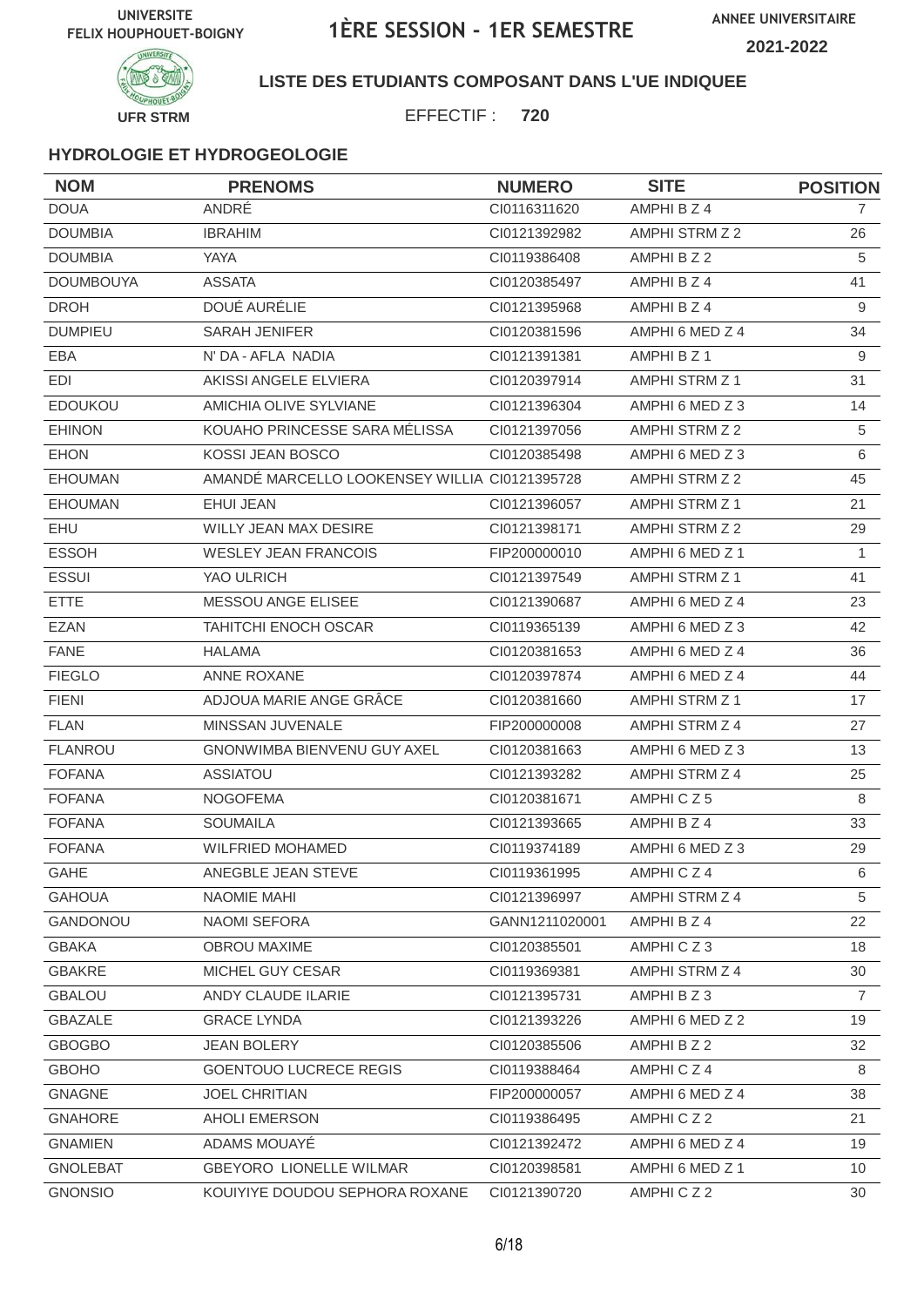

### **LISTE DES ETUDIANTS COMPOSANT DANS L'UE INDIQUEE**

EFFECTIF : **720**

| <b>NOM</b>      | <b>PRENOMS</b>               | <b>NUMERO</b>  | <b>SITE</b>     | <b>POSITION</b> |
|-----------------|------------------------------|----------------|-----------------|-----------------|
| <b>GOGOUA</b>   | DETHO ANGE MURIEL            | CI0121395733   | AMPHI B Z 1     | 39              |
| <b>GOHI</b>     | LOU LEAMAN JOYCE ANICETTE    | CI0121395734   | AMPHI 6 MED Z 1 | 25              |
| <b>GOHI</b>     | NANSEGNON PRINCE             | FIP200000011   | AMPHI 6 MED Z 4 | $\overline{7}$  |
| GOHO            | DOHAÏ KÉASSON MARC-LOÏC      | GOHK3009000001 | AMPHICZ1        | 34              |
| GOÏ             | DOUIN EMMANUELLE FRANCELINE  | CI0121391133   | AMPHI 6 MED Z 2 | 45              |
| <b>GON</b>      | <b>DESIRE</b>                | CI0120381799   | AMPHI STRM Z 1  | 34              |
| GOPOU           | ZRANGBA ADELAÏDE             | CI0121396500   | AMPHI 6 MED Z 2 | 39              |
| GORE            | <b>BI GORE EL-FOREST</b>     | FIP200000003   | AMPHI STRM Z 2  | 51              |
| GOSSAN          | <b>GOSSAN JEAN MICHEL</b>    | CI0120381811   | AMPHI 6 MED Z 1 | $\mathfrak{S}$  |
| <b>GOTTA</b>    | YORO JACQUES CHRISTIAN       | CI0121391495   | AMPHICZ2        | 4               |
| <b>GOUA</b>     | AKRE NGNINRIN LAURA          | CI0121396305   | AMPHI 6 MED Z 2 | 24              |
| <b>GOUMBANE</b> | HAMIDOU                      | FIP200000031   | AMPHI 6 MED Z 3 | 32              |
| <b>GOUROTRE</b> | <b>VOLI CHRISTIAN</b>        | CI0120381817   | AMPHICZ4        | 36              |
| <b>GRATH</b>    | NANGBAN AXEL DE.MARIE        | CI0120381825   | AMPHI 6 MED Z 2 | 26              |
| <b>GREBIO</b>   | ANGE LUTHER                  | FIP200000040   | AMPHICZ4        | 37              |
| <b>GUEBO</b>    | KOUTCHET ANGE FREDY          | CI0121391625   | AMPHI 6 MED Z 3 | 47              |
| <b>GUEDE</b>    | <b>TIDEKO OBEDE DELAISSE</b> | CI0120381834   | AMPHI B Z 1     | 34              |
| <b>GUEI</b>     | SASSIO GASTON MAGLOIRE       | CI0121393709   | AMPHI STRM Z 4  | 21              |
| <b>GUEU</b>     | AUDREY MARIE JOËLLE          | CI0121396224   | AMPHICZ2        | 2               |
| <b>GUEU</b>     | ÉRIC STÉPHANE                | CI0121392155   | AMPHI B Z 4     | 19              |
| <b>GUIA</b>     | DEULOUA CHRIST ARISTIDE      | CI0121397147   | AMPHI 6 MED Z 1 | 24              |
| <b>GUINDO</b>   | AWA                          | CI0120397677   | AMPHI 6 MED Z 3 | 16              |
| <b>GUISSO</b>   | O'NEEL EDDIE STEPHANE        | CI0121395738   | AMPHI 6 MED Z 3 | 46              |
| <b>HAMADOU</b>  | <b>HASSANA</b>               | CI0121395739   | AMPHI 6 MED Z 2 | 29              |
| HIÉ             | ANITA RAYMONDE NICOLE        | CI0121398353   | AMPHI B Z 4     | 31              |
| <b>HIEN</b>     | SIE PONCE DONALD             | CI0121394342   | AMPHI STRM Z 3  | 24              |
| <b>IRIE</b>     | <b>BI BOLATY DANIEL</b>      | CI0120385512   | AMPHI B Z 2     | 18              |
| <b>IRIE</b>     | BI TAH EMMANUEL CHRISTIAN    | Cl0121391397   | AMPHI STRM Z 4  | 28              |
| <b>KABLAN</b>   | AKA PAUL ELIE                | Cl0121395741   | AMPHI STRM Z 4  | 29              |
| <b>KABORE</b>   | <b>HENOC</b>                 | CI0121396069   | AMPHI B Z 3     | 40              |
| <b>KABRAN</b>   | ASSOUMOU SYLVESTRE           | FIP200000032   | AMPHICZ4        | 28              |
| KACOU           | EFFIBÉ ANNE SEPHORA          | CI0119367595   | AMPHI 6 MED Z 1 | 32              |
| KACOU           | KOULOU HERVE                 | CI0120385513   | AMPHI STRM Z 1  | 11              |
| KACOU           | N'GUESSAN ALVIN GILDAS       | CI0121390704   | AMPHI STRM Z 3  | 51              |
| <b>KADJO</b>    | AHOULOU REGIS ANDERSON       | CI0119371893   | AMPHICZ5        | 9               |
| <b>KADJO</b>    | N'GUESSAN ALBERT JUNIOR      | CI0121396366   | AMPHI STRM Z 4  | 6               |
| <b>KAFROUMA</b> | GNOU-BLA AMANDINE            | FIP200000026   | AMPHI 6 MED Z 2 | 38              |
| <b>KAKOU</b>    | MANIZAN MAXIMIN              | CI0121391005   | AMPHICZ3        | 28              |
| KALÉ            | ONELIE PHOEBE JOSEPHA JEMIMA | Cl0120381912   | AMPHICZ2        | 31              |
| <b>KALFA</b>    | ADJOUA MONIQUE               | CI0121395988   | AMPHI 6 MED Z 1 | 35              |
| KAMAGATE        | ADIA                         | Cl0121394938   | AMPHI B Z 4     | 38              |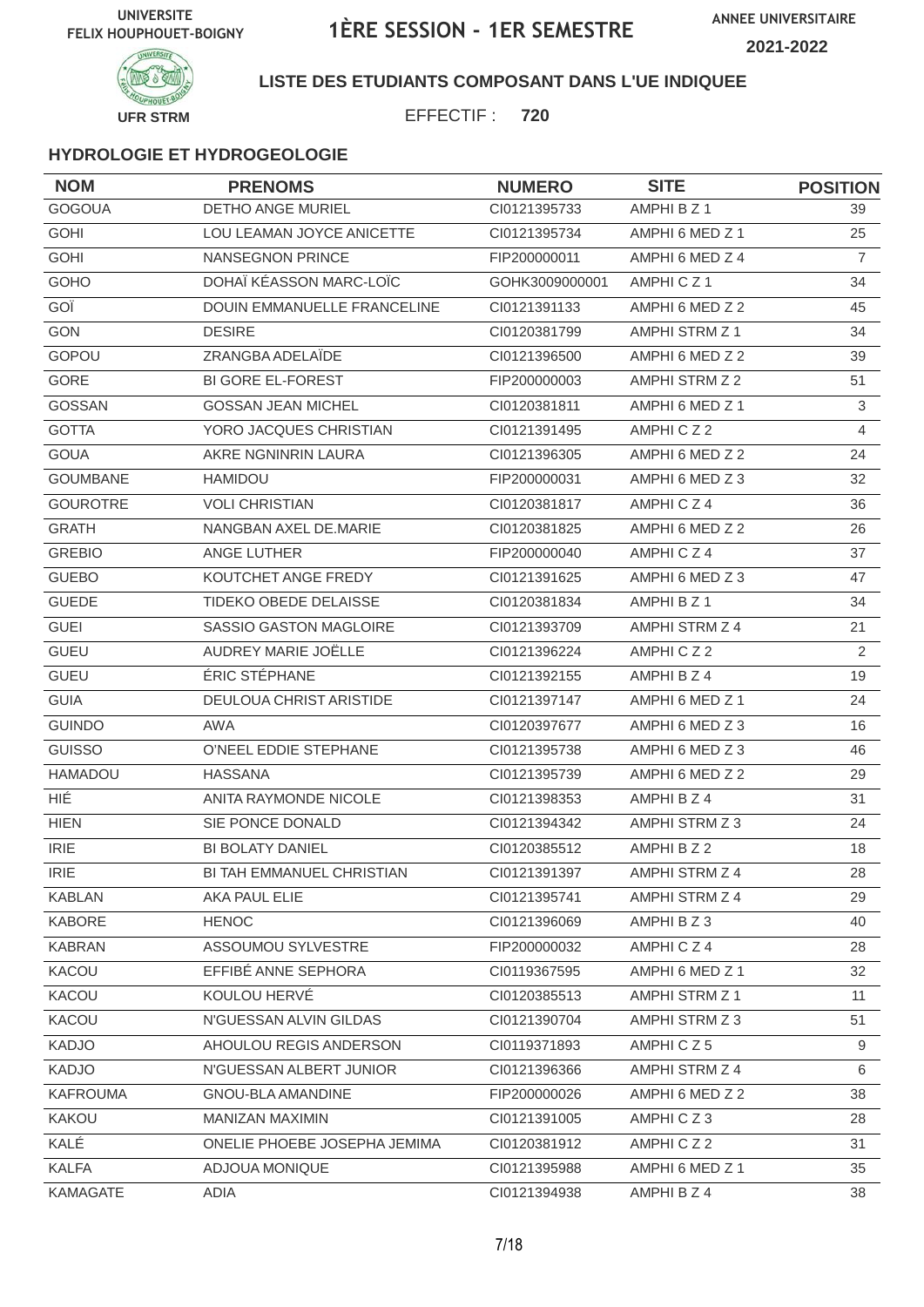

**LISTE DES ETUDIANTS COMPOSANT DANS L'UE INDIQUEE**

EFFECTIF : **720**

| <b>NOM</b>      | <b>PRENOMS</b>                   | <b>NUMERO</b>  | <b>SITE</b>     | <b>POSITION</b> |
|-----------------|----------------------------------|----------------|-----------------|-----------------|
| <b>KAMAGATE</b> | <b>INZA</b>                      | CI0120395691   | AMPHICZ2        | 14              |
| KAMBE           | <b>KAMBE DERRICK VALDES</b>      | FIP200000043   | AMPHI STRM Z 2  | 36              |
| <b>KAMENA</b>   | AKA PAUL MARIE                   | CI0121396947   | AMPHI B Z 1     | 25              |
| <b>KANGA</b>    | YAO BERENGER                     | CI0120381951   | AMPHI B Z 4     | 49              |
| <b>KANGAMON</b> | AHOU LYDIA VERLANDE              | CI0121391663   | AMPHI STRM Z 4  | 24              |
| KARIMOU         | KOUAME ARSÈNE                    | CI0120388917   | AMPHICZ4        | 20              |
| <b>KEITA</b>    | <b>ASSETOU</b>                   | CI0120395687   | AMPHI STRM Z 2  | 50              |
| KI              | <b>MAMINATA</b>                  | CI0121392698   | AMPHICZ2        | 34              |
| <b>KINDOH</b>   | <b>BROU ANGE PATRICK</b>         | CI0121397557   | AMPHI 6 MED Z 3 | 28              |
| KO              | <b>ALIMA ROSELINE</b>            | FIP200000054   | AMPHI STRM Z 3  | 46              |
| <b>KOBENAN</b>  | KOSSIA REBECCA                   | CI0121394956   | AMPHI B Z 3     | 3               |
| KODE            | <b>GHOH AICHA EVE</b>            | CI0121392593   | AMPHI 6 MED Z 2 | 36              |
| <b>KOFF</b>     | <b>KOUAME GERVAIS</b>            | FIP200000052   | AMPHI 6 MED Z 4 | 21              |
| <b>KOFFI</b>    | <b>ADJA RUTH</b>                 | CI0121393296   | AMPHI B Z 1     | 14              |
| <b>KOFFI</b>    | AFFOUET ANIQUE MAURICETTE        | CI0121396380   | AMPHI 6 MED Z 3 | 26              |
| <b>KOFFI</b>    | AKISSI NORA LYNE                 | CI0120382035   | AMPHI B Z 3     | 26              |
| <b>KOFFI</b>    | AMANI MAXIME DEBORA              | CI0120382085   | AMPHI 6 MED Z 4 | 32              |
| <b>KOFFI</b>    | AMANY JEAN NOËL                  | CI0119365588   | AMPHI B Z 4     | 16              |
| <b>KOFFI</b>    | AMENAN KAN ANGE MARIETTE         | CI0120382049   | AMPHICZ3        | 32              |
| <b>KOFFI</b>    | ANGE PATRICK KOUASSI             | FIP200000024   | AMPHICZ3        | 12              |
| <b>KOFFI</b>    | <b>ARNOLD KEVIEN</b>             | FIP200000037   | AMPHI 6 MED Z 2 | 43              |
| <b>KOFFI</b>    | AYA GEMINA CHRISTELLE            | CI0120382083   | AMPHI 6 MED Z 1 | 9               |
| <b>KOFFI</b>    | CHIA MARIE-MICHAELLE             | CI0120385521   | AMPHI 6 MED Z 1 | 34              |
| <b>KOFFI</b>    | <b>DJACOF ARMEL MICHEL</b>       | CI0121412254   | AMPHI 6 MED Z 1 | 27              |
| <b>KOFFI</b>    | <b>JEAN HUGUES</b>               | CI0120382070   | AMPHI 6 MED Z 4 | 8               |
| <b>KOFFI</b>    | <b>JONATHAN</b>                  | CI0119363715   | AMPHI STRM Z 2  | 52              |
| <b>KOFFI</b>    | <b>KACOU JUNIOR</b>              | CI0120382023   | AMPHI 6 MED Z 4 | 46              |
| <b>KOFFI</b>    | KOFFI MOÏSE D'ISRRAËL            | CI0121393742   | AMPHI B Z 2     | 19              |
| <b>KOFFI</b>    | KONAN BERNARD                    | Cl0121393167   | AMPHICZ2        | 9               |
| <b>KOFFI</b>    | <b>KONAN BERTRAN</b>             | CI0121393612   | AMPHICZ5        | 6               |
| <b>KOFFI</b>    | KOUADIO SÉVERIN                  | CI0121393091   | AMPHI STRM Z 4  | 20              |
| <b>KOFFI</b>    | KOUADIO WILFRIED                 | CI0120382058   | AMPHICZ4        | 34              |
| <b>KOFFI</b>    | KOUAKOU PIERRE                   | KOFK2012960020 | AMPHICZ4        | 25              |
| <b>KOFFI</b>    | KOUAME ULRICH ANDERSON           | CI0120382025   | AMPHI STRM Z 2  | 10              |
| <b>KOFFI</b>    | KOUASSI ALLÉMAO                  | CI0121393643   | AMPHICZ1        | 4               |
| <b>KOFFI</b>    | N'GBIN JEAN FABRICE              | FIP200000017   | AMPHI B Z 4     | 26              |
| <b>KOFFI</b>    | PAUL MARRION                     | CI0121396361   | AMPHI B Z 3     | 37              |
| <b>KOFFI</b>    | SABENOU AKOUA STÉPHANIE          | CI0120382033   | AMPHICZ4        | $\mathbf{1}$    |
| <b>KOFFI</b>    | SAINTE ROSEMONDE KOSSIA LAMERVEI | Cl0120382054   | AMPHI STRM Z 3  | 49              |
| <b>KOFFI</b>    | YAO ARMEL                        | CI0119369257   | AMPHI B Z 3     | 9               |
| <b>KOFFI</b>    | ZEZEOULYE MAXIMILIEN CYRIEL      | CI0116305499   | AMPHICZ2        | 39              |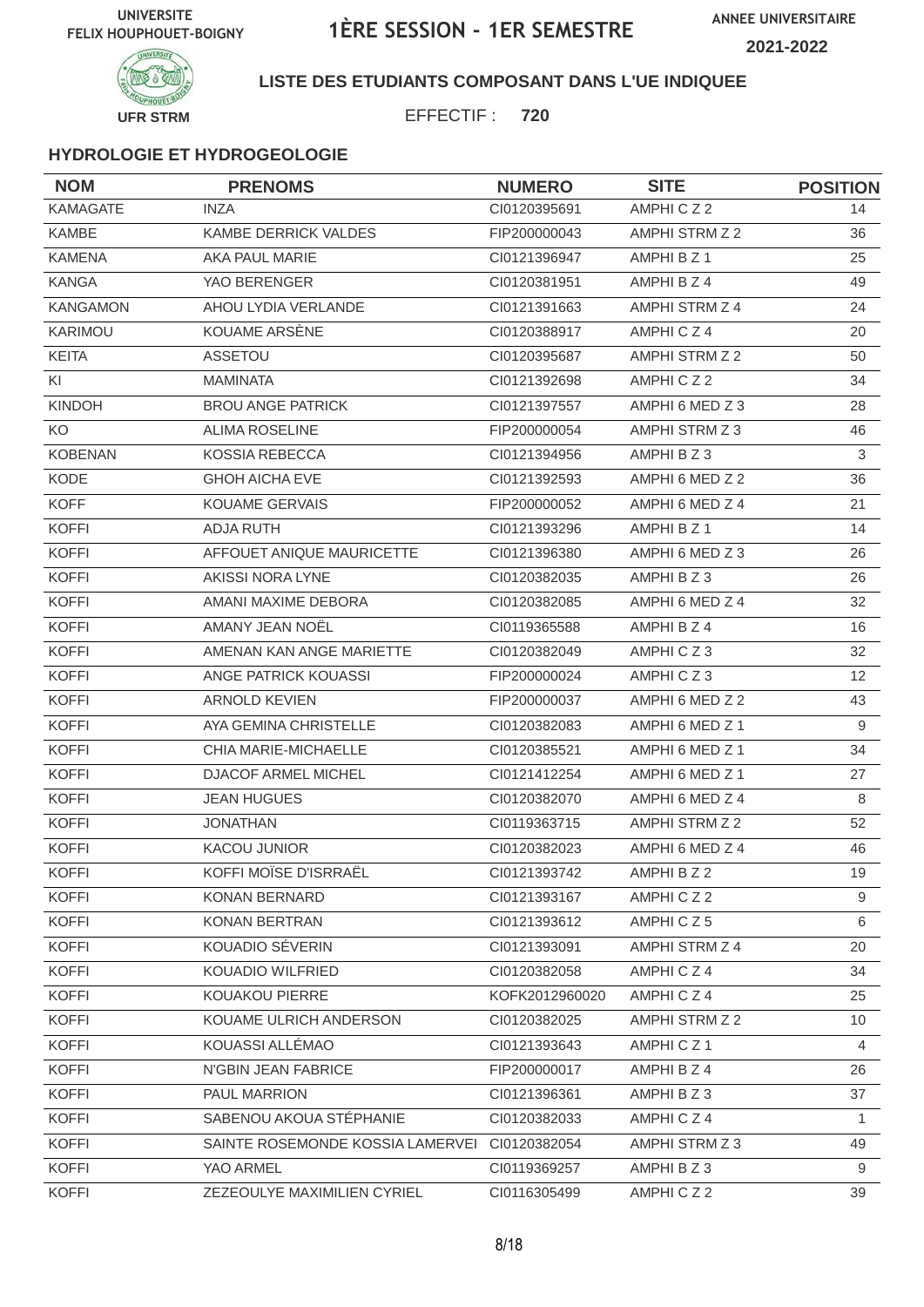

### **LISTE DES ETUDIANTS COMPOSANT DANS L'UE INDIQUEE**

EFFECTIF : **720**

| <b>NOM</b>     | <b>PRENOMS</b>                   | <b>NUMERO</b>  | <b>SITE</b>     | <b>POSITION</b> |
|----------------|----------------------------------|----------------|-----------------|-----------------|
| <b>KOKORA</b>  | <b>BETTY MICHAEL</b>             | FIP200000006   | AMPHI B Z 4     | 45              |
| <b>KOKOUA</b>  | JESSICA-ROXANE JENNIPHER         | KOKJ0805990001 | AMPHI STRM Z 3  | 48              |
| <b>KOMIEN</b>  | <b>KOUSSO ANDREA</b>             | CI0120382129   | AMPHI B Z 1     | 30              |
| <b>KONAN</b>   | <b>AKISSI ESTER</b>              | CI0119375405   | AMPHICZ1        | 33              |
| <b>KONAN</b>   | AMENAN BÉATRICE                  | CI0121395744   | AMPHICZ2        | 36              |
| <b>KONAN</b>   | AMOIN MARIE JEANNE BLANCHE       | CI0121394368   | AMPHI B Z 4     | 44              |
| <b>KONAN</b>   | ANGBAN N'DOLY FIDEL              | CI0119370222   | AMPHI STRM Z 3  | 8               |
| <b>KONAN</b>   | <b>BOUAFFOU AYA LAURELLE</b>     | CI0121396687   | AMPHI B Z 2     | 21              |
| <b>KONAN</b>   | <b>EKANI ROMUALD</b>             | FIP200000045   | AMPHI STRM Z 2  | $\mathbf{1}$    |
| <b>KONAN</b>   | <b>KOFFI DANIEL</b>              | CI0120382153   | AMPHI 6 MED Z 2 | 4               |
| <b>KONAN</b>   | KONAN HONORE                     | FIP200000049   | AMPHI STRM Z 3  | 53              |
| <b>KONAN</b>   | KOUAKOU PATERN ELOGE             | CI0119386610   | AMPHI 6 MED Z 3 | $\overline{4}$  |
| <b>KONAN</b>   | <b>KOUASSI ELVIS</b>             | CI0121396244   | AMPHICZ3        | 9               |
| <b>KONAN</b>   | KOUASSI SAHM PATRICK             | CI0120398465   | AMPHICZ1        | 38              |
| <b>KONAN</b>   | N'GUESSAN JEAN LUC               | CI0121396108   | AMPHICZ3        | $\overline{4}$  |
| <b>KONAN</b>   | N'ZOLIE EPHREM EZECHIEL          | CI0121395745   | AMPHI 6 MED Z 4 | 28              |
| <b>KONAN</b>   | PASCAL DOUMANTEY                 | CI0121390693   | AMPHI 6 MED Z 4 | 1               |
| <b>KONAN</b>   | VANESSA MARIE-JOËLLE             | CI0121396281   | AMPHI B Z 2     | 13              |
| <b>KONAN</b>   | YAH CATHERINE                    | CI0118358076   | AMPHI STRM Z 3  | 15              |
| <b>KONATE</b>  | <b>AMIDOU</b>                    | CI0119372060   | AMPHICZ4        | 10              |
| KONATÉ         | <b>ASSANATA</b>                  | CI0121391645   | AMPHIBZ3        | 39              |
| <b>KONDOBO</b> | <b>KOROTOUM</b>                  | CI0120385526   | AMPHI B Z 1     | 3               |
| KONE           | AKISSI BENEDITHE LAUREINE        | FIP200000009   | AMPHIBZ3        | 17              |
| <b>KONE</b>    | <b>BLE YVES</b>                  | CI0120384080   | AMPHICZ3        | 31              |
| <b>KONE</b>    | <b>FANTA</b>                     | CI0120382269   | AMPHIBZ3        | 31              |
| KONE           | <b>GNINTIE ANNE ELVIRA</b>       | CI0121391757   | AMPHICZ2        | 35              |
| <b>KONE</b>    | KAYOMOSORO MOHAMED               | CI0121393374   | AMPHI B Z 1     | 26              |
| KONE           | KIYALI                           | FIP200000056   | AMPHI B Z 1     | 22              |
| <b>KONE</b>    | <b>LACINA</b>                    | CI0120397667   | AMPHI 6 MED Z 2 | 13              |
| KONE           | <b>MAH NOURA</b>                 | CI0120384074   | AMPHI B Z 2     | 23              |
| KONE           | MARIE CELESTIINE LEATICIA URSULE | FIP200000050   | AMPHICZ4        | 26              |
| KONE           | <b>MASSIAMY</b>                  | CI0120382257   | AMPHI B Z 4     | 27              |
| KONÉ           | MIDA JOSIANE MICHAËLLE           | CI0120387037   | AMPHI B Z 3     | 14              |
| KONE           | <b>MOHAMED</b>                   | Cl0121392900   | AMPHI STRM Z 4  | 15              |
| KONE           | NABE CHAM-HOUN                   | CI0121395747   | AMPHI 6 MED Z 1 | 36              |
| KONÉ           | N'GOLO MOUHAMED                  | CI0121392282   | AMPHI B Z 4     | 47              |
| KONE           | <b>OUSMANE KARAMOKO</b>          | CI0119361616   | AMPHI STRM Z 4  | 41              |
| KONÉ           | PEKITCHIN JONAS                  | CI0121395748   | AMPHICZ1        | 10              |
| KONE           | SEHENAN                          | FIP200000033   | AMPHI STRM Z 3  | 28              |
| KONE           | YETI SEPHORA                     | CI0121395891   | AMPHI STRM Z 3  | 36              |
| <b>KONE</b>    | <b>ZIEPE</b>                     | Cl0120382242   | AMPHI STRM Z 4  | 13              |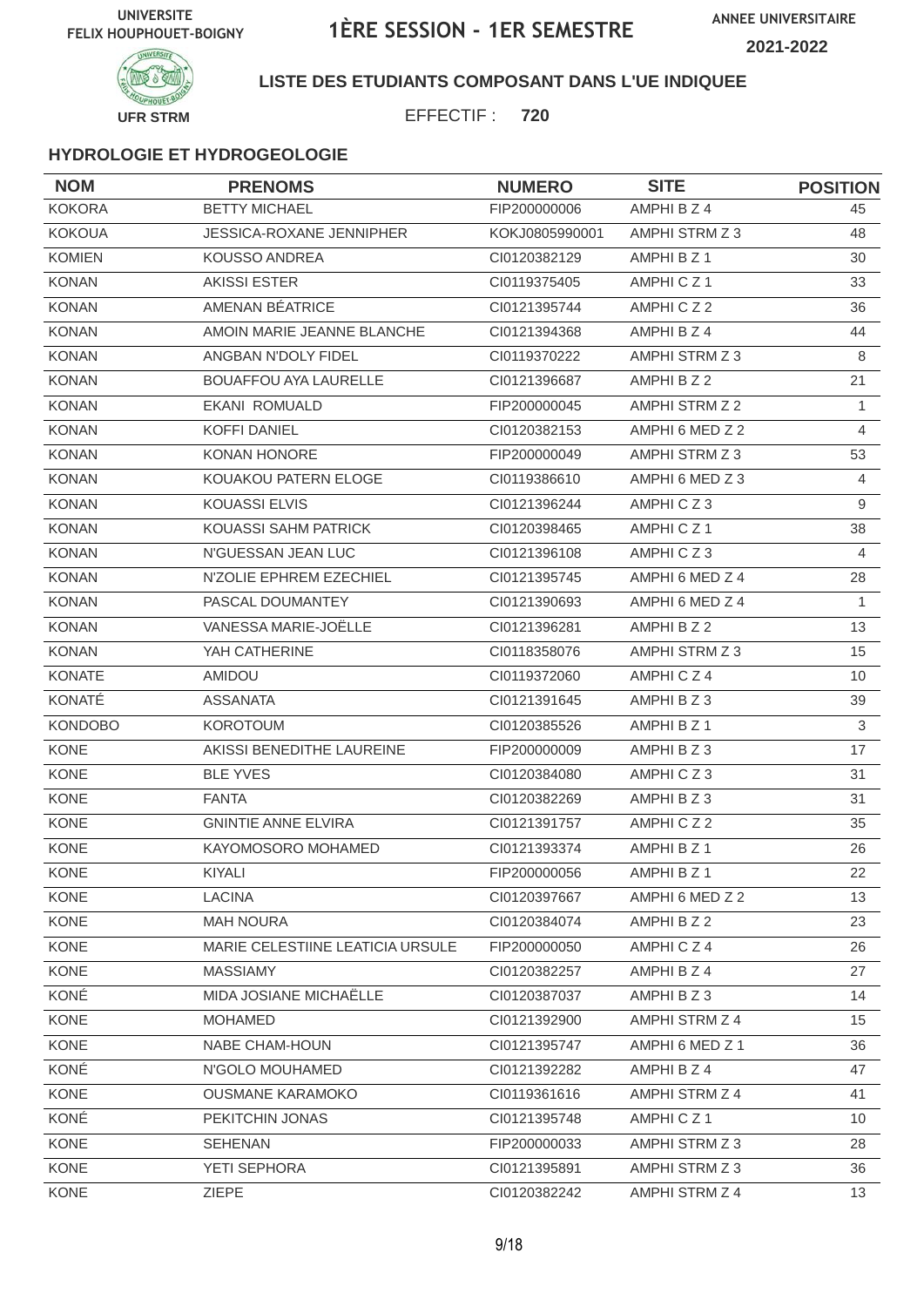

#### **LISTE DES ETUDIANTS COMPOSANT DANS L'UE INDIQUEE**

EFFECTIF : **720**

| <b>NOM</b>       | <b>PRENOMS</b>                | <b>NUMERO</b> | <b>SITE</b>           | <b>POSITION</b>   |
|------------------|-------------------------------|---------------|-----------------------|-------------------|
| <b>KONIN</b>     | ETTIEN ANGE JOËL              | Cl0121395504  | AMPHI STRM Z 2        | 44                |
| <b>KOUA</b>      | <b>ASSIALA MELAINE</b>        | CI0121392074  | AMPHI STRM Z 2        | 24                |
| <b>KOUA</b>      | <b>BLAHOUA BELL DORAINE</b>   | FIP200000019  | AMPHICZ4              | 32                |
| <b>KOUA</b>      | <b>KOUADIO MICHEL</b>         | CI0120384090  | <b>AMPHI STRM Z 1</b> | $\overline{7}$    |
| <b>KOUABENAN</b> | <b>KOBENAN SIRIKI</b>         | CI0121391737  | AMPHI B Z 4           | 37                |
| KOUACOU          | YAO GÉDÉON                    | CI0118336190  | AMPHI STRM Z 4        | 32                |
| <b>KOUADIO</b>   | AHOU                          | CI0121392229  | AMPHI STRM Z 2        | 21                |
| <b>KOUADIO</b>   | AHOU ANGE ERICKA FABIENNE     | CI0120385532  | AMPHI 6 MED Z 3       | 49                |
| <b>KOUADIO</b>   | AMAN JOSEPH                   | CI0121395752  | AMPHI B Z 4           | 11                |
| <b>KOUADIO</b>   | AMA VERONIQUE                 | CI0121391508  | AMPHI STRM Z 4        | 31                |
| <b>KOUADIO</b>   | AXELLE AUDREY                 | CI0121391652  | AMPHIBZ3              | 6                 |
| <b>KOUADIO</b>   | <b>BANIMA KRA JACQUES</b>     | CI0115300894  | AMPHI 6 MED Z 1       | 14                |
| <b>KOUADIO</b>   | <b>DELILA SYNTICHE AKISSI</b> | CI0119363789  | <b>AMPHI STRM Z 2</b> | 6                 |
| KOUADIO          | <b>HAPPY NERY</b>             | CI0121390773  | AMPHI STRM Z 4        | 11                |
| <b>KOUADIO</b>   | KOFFI ANGE ARMAND             | CI0121392012  | AMPHI B Z 2           | 10                |
| <b>KOUADIO</b>   | <b>KOFFI SAMUEL</b>           | FIP200000034  | AMPHICZ2              | 41                |
| <b>KOUADIO</b>   | KOUADIO ANDERSON              | CI0120389283  | AMPHI B Z 3           | 19                |
| <b>KOUADIO</b>   | KOUADIO SIE GEDEON            | CI0121391329  | AMPHICZ3              | 10                |
| <b>KOUADIO</b>   | KOUAMÉ EUNICE AMOAN           | CI0121395753  | AMPHI STRM Z 3        | 9                 |
| <b>KOUADIO</b>   | KOUAME MATHURIN               | CI0120382328  | AMPHICZ3              | 11                |
| <b>KOUADIO</b>   | KOUASSI AMBROISE              | CI0121391429  | AMPHICZ4              | 11                |
| <b>KOUADIO</b>   | MAGUY STÉPHANE KOUAMÉ         | CI0119370290  | AMPHI STRM Z 1        | 18                |
| <b>KOUADIO</b>   | ULRICH OLIVIA AFFOUÉ          | CI0119386567  | AMPHI STRM Z 3        | $\mathfrak{S}$    |
| <b>KOUADIO</b>   | YAO RODRIGUE                  | FIP200000014  | AMPHI B Z 2           | 15                |
| KOUAKOU          | ADJOUA CHRISTELLE TATIANA     | CI0121411636  | AMPHICZ4              | 17                |
| KOUAKOU          | ADJOUA SONIA LETICIA          | Cl0121391039  | AMPHI STRM Z 2        | $12 \overline{ }$ |
| KOUAKOU          | <b>AFFOUE LAETICIA</b>        | CI0120398527  | AMPHICZ4              | 29                |
| KOUAKOU          | AHOU GRÂCE EMMANUELLA         | CI0120382417  | AMPHI 6 MED Z 2       | $\overline{2}$    |
| KOUAKOU          | <b>AHOU LARISSA</b>           | Cl0121395754  | AMPHICZ5              | $\overline{7}$    |
| KOUAKOU          | ATCHELOH KOUADIO BORIS        | CI0121390745  | AMPHI B Z 1           | 24                |
| KOUAKOU          | <b>BOUSSOUMALIE YOLANDE</b>   | CI0203844106  | AMPHI 6 MED Z 1       | $\overline{7}$    |
| KOUAKOU          | KOBENAN MARCEL                | CI0119379777  | AMPHI STRM Z 1        | 23                |
| <b>KOUAKOU</b>   | KOFFI ARMAND                  | CI0121397591  | AMPHI B Z 1           | 27                |
| <b>KOUAKOU</b>   | KOFFI VALDEZ                  | Cl0121392378  | AMPHI STRM Z 1        | 40                |
| KOUAKOU          | KOUAME DRO ANGE               | CI0120382427  | AMPHICZ1              | 37                |
| KOUAKOU          | KOUAMÉ NOËL                   | CI0120385539  | AMPHI STRM Z 2        | 7                 |
| KOUAKOU          | KOUAMÉ PATRICK                | CI0119385693  | AMPHI B Z 4           | 10                |
| KOUAKOU          | KOUAME SEVERIN                | CI0120382456  | AMPHICZ1              | 27                |
| KOUAKOU          | KOUASSI KAN ARMAND JAURES     | Cl0120387027  | AMPHI 6 MED Z 2       | 20                |
| KOUAKOU          | KOUNDOLIE AYMAR               | CI0121398370  | AMPHI 6 MED Z 1       | 11                |
| KOUAKOU          | N'GUESSAN PARFAIT             | Cl0121396058  | AMPHICZ3              | 35                |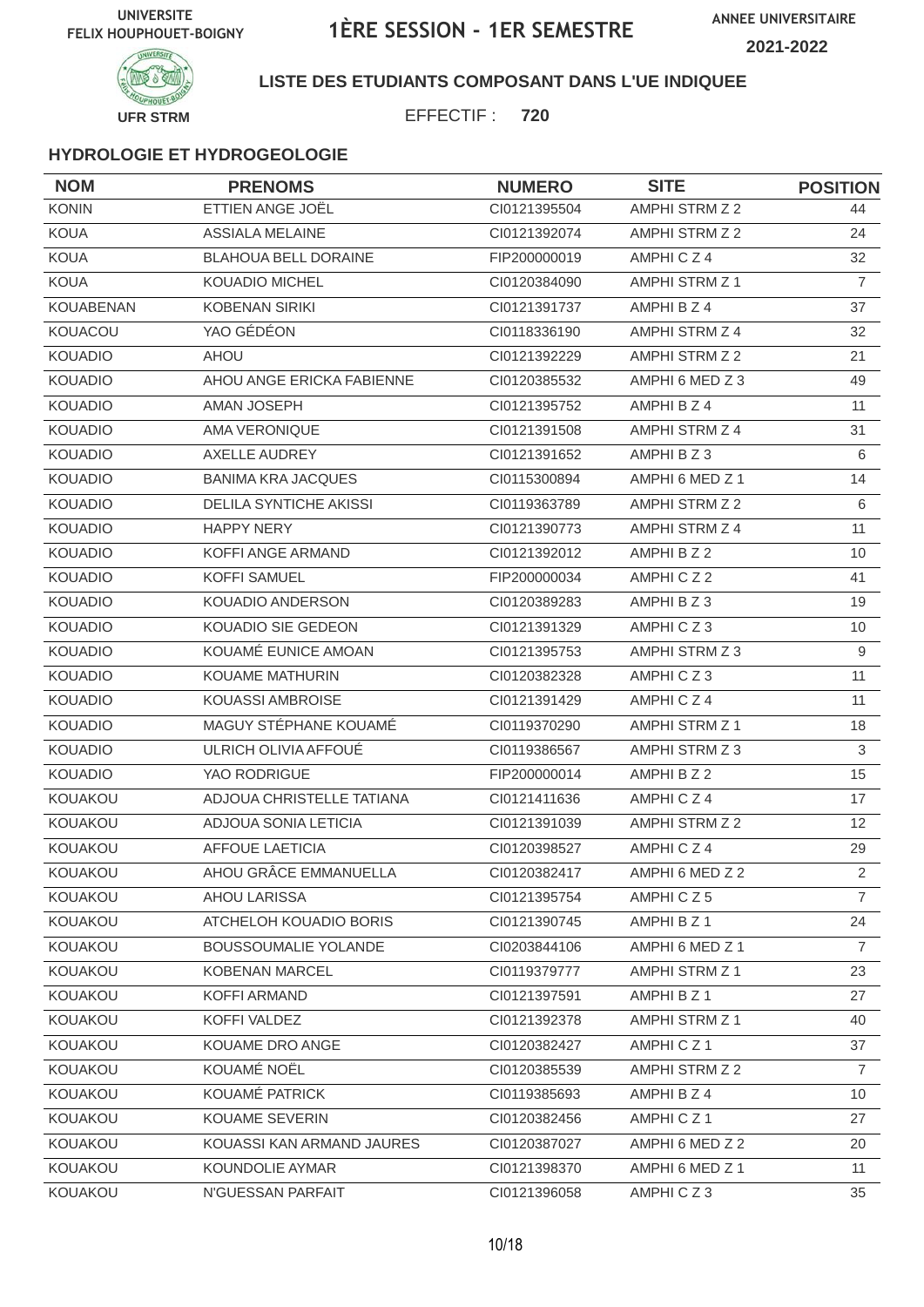

### **LISTE DES ETUDIANTS COMPOSANT DANS L'UE INDIQUEE**

EFFECTIF : **720**

| <b>NOM</b>     | <b>PRENOMS</b>                                  | <b>NUMERO</b>  | <b>SITE</b>           | <b>POSITION</b> |
|----------------|-------------------------------------------------|----------------|-----------------------|-----------------|
| KOUAKOU        | NIANNOU ANDREA BERENICE                         | CI0121392102   | AMPHICZ3              | 36              |
| KOUAKOU        | ORLANE DELVER PAOLA                             | CI0121390828   | AMPHI 6 MED Z 4       | 17              |
| <b>KOUAKOU</b> | <b>REGIS JEAN IGOR</b>                          | CI0120397490   | AMPHI 6 MED Z 3       | 9               |
| KOUAKOU        | YAO JEAN-BAPTISTE                               | CI0120384485   | AMPHI STRM Z 2        | 34              |
| <b>KOUAME</b>  | <b>ABRAHAM ISAAC</b>                            | CI0120382534   | AMPHICZ4              | 21              |
| <b>KOUAME</b>  | AFFOUE ALEXANDRA                                | CI0120384124   | AMPHI STRM Z 3        | 43              |
| <b>KOUAME</b>  | AMENAN GNANMIEN MALHIE ROSA PASC KOUA2404020001 |                | AMPHI B Z 3           | 20              |
| <b>KOUAME</b>  | KADJO ANGE                                      | FIP200000004   | AMPHIBZ3              | 25              |
| <b>KOUAME</b>  | KOFFI CLAVER                                    | CI0120382526   | AMPHI 6 MED Z 4       | 48              |
| <b>KOUAME</b>  | KOFFI RODOLPHE VENCESLAS                        | CI0120382486   | AMPHI B Z 4           | 13              |
| <b>KOUAME</b>  | <b>KOUADIO HERMANN</b>                          | CI0119388842   | AMPHI B Z 2           | 11              |
| <b>KOUAME</b>  | KOUADIO KONAN FLORENT                           | CI0121395757   | AMPHI B Z 3           | 22              |
| <b>KOUAME</b>  | KOUADIO N'ZELIBESSE VIRGIL                      | CI0121391223   | AMPHI B Z 2           | 2               |
| KOUAME         | <b>KOUAME BORIS</b>                             | CI0118349231   | AMPHICZ2              | 12              |
| KOUAMÉ         | KOUAMÉ SERGE ARMAND                             | CI0115291559   | AMPHI B Z 2           | 24              |
| <b>KOUAME</b>  | <b>KOUASSI ELIE</b>                             | CI0119385965   | AMPHICZ4              | 12              |
| <b>KOUAME</b>  | N'DRI JEAN BRICE                                | CI0121390807   | AMPHI STRM Z 2        | 23              |
| <b>KOUAME</b>  | N'DRI KAN CLOVIS ELVIS                          | CI0121401644   | AMPHI STRM Z 1        | 13              |
| <b>KOUAME</b>  | OCEANE JEAN-BAPTISTE                            | CI0121397025   | AMPHICZ2              | 23              |
| <b>KOUAME</b>  | PRINCE EMMANUEL                                 | CI0119361194   | AMPHI 6 MED Z 3       | 23              |
| KOUAMÉ         | YAO DANIEL                                      | CI0121390762   | <b>AMPHI STRM Z 2</b> | 16              |
| <b>KOUAME</b>  | YAO RUBBEN                                      | CI0121392735   | AMPHI STRM Z 3        | 17              |
| <b>KOUASSI</b> | AKA KOUASSI MICHEL                              | CI0121396437   | AMPHI 6 MED Z 3       | 31              |
| <b>KOUASSI</b> | AMA MARIAME                                     | CI0120388980   | AMPHICZ2              | $\mathfrak{S}$  |
| <b>KOUASSI</b> | AMOIN MARIE ROSETTE                             | CI0121392624   | AMPHICZ3              | 17              |
| <b>KOUASSI</b> | ANDRÉA ARIANE ASSIE                             | CI0121396029   | AMPHI 6 MED Z 3       | 45              |
| <b>KOUASSI</b> | <b>ANI SAMUEL</b>                               | CI0119361581   | AMPHI STRM Z 4        | 12              |
| KOUASSI        | ATCHOUELOU SARAH MADELEINE                      | Cl0121396460   | AMPHI 6 MED Z 3       | 41              |
| <b>KOUASSI</b> | <b>AUSSI MARIELLE</b>                           | Cl0121393024   | AMPHICZ1              | 8               |
| KOUASSI        | ELOHIM ULRICH EMMANUEL                          | CI0120390582   | AMPHI 6 MED Z 1       | 44              |
| KOUASSI        | <b>GOUAHO PATRICE</b>                           | CI0120385545   | AMPHI STRM Z 4        | 40              |
| KOUASSI        | HENRI JOEL LOPEZ                                | KOUH0101980001 | AMPHICZ3              | 29              |
| <b>KOUASSI</b> | <b>KAN JANVIER</b>                              | CI0121391983   | AMPHICZ3              | $\overline{7}$  |
| <b>KOUASSI</b> | KOFFI KOSSONOU                                  | FIP200000005   | AMPHI 6 MED Z 1       | 31              |
| <b>KOUASSI</b> | KOFFI MOÏSE D'ISRRAËL                           | CI0141393742   | AMPHI STRM Z 1        | 6               |
| KOUASSI        | KOUAKOU STÉPHANE                                | CI0121391335   | AMPHI 6 MED Z 1       | 4               |
| KOUASSI        | KOUAMÉ ROMARIC                                  | Cl0121391233   | AMPHI STRM Z 4        | $\overline{7}$  |
| <b>KOUASSI</b> | KOUASSI JEAN MARC                               | CI0121397553   | AMPHICZ2              | 26              |
| KOUASSI        | NANAN KOUASSI SAMUEL                            | CI0102382597   | AMPHI 6 MED Z 3       | 24              |
| KOUASSI        | N'GORAN JEAN FRÉJUS                             | CI0120382567   | AMPHI 6 MED Z 2       | 6               |
| KOUASSI        | OUEU SALOMÉE CHRISTELLE                         | Cl0121392539   | AMPHI STRM Z 3        | 23              |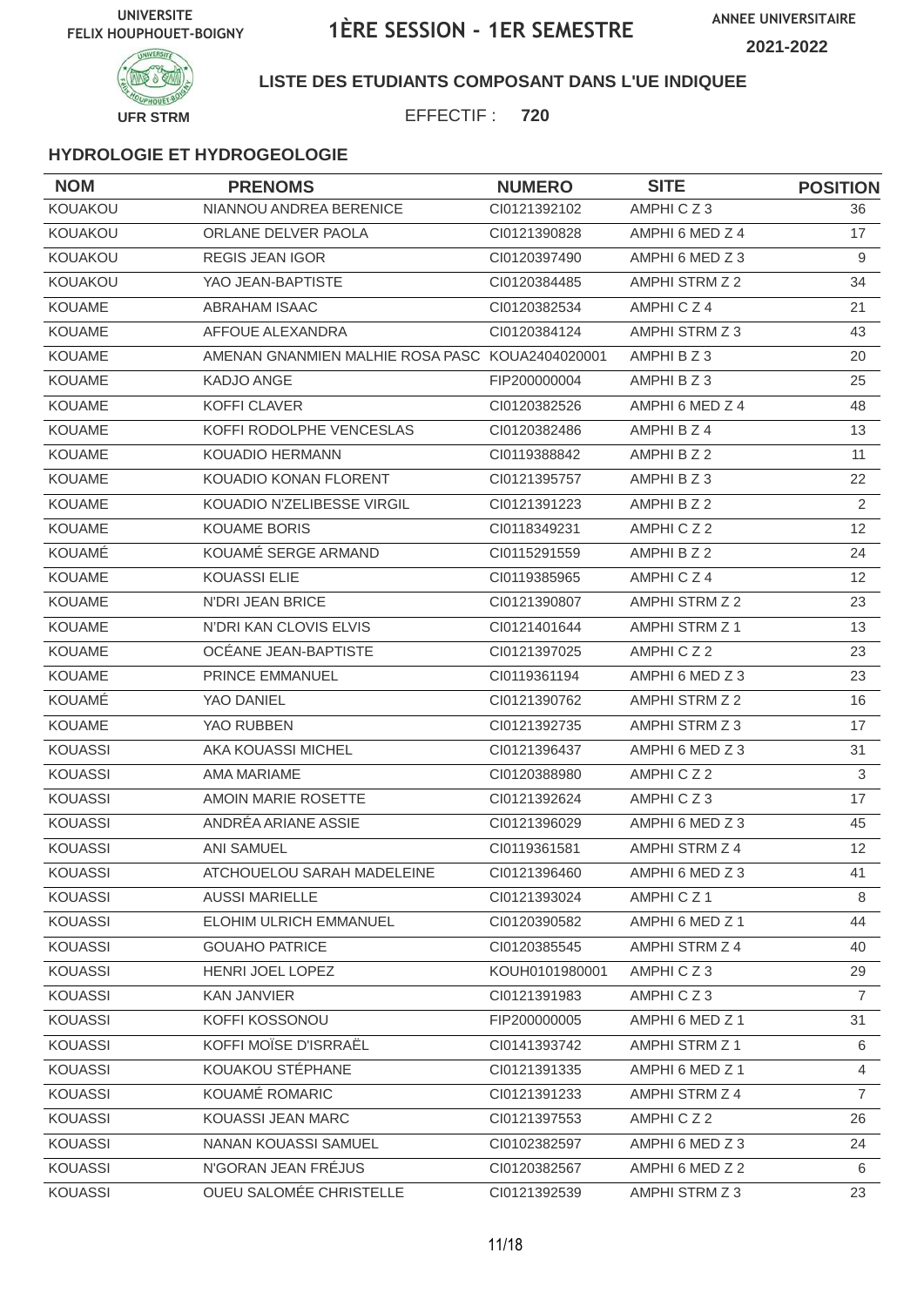

### **LISTE DES ETUDIANTS COMPOSANT DANS L'UE INDIQUEE**

EFFECTIF : **720**

| <b>NOM</b>      | <b>PRENOMS</b>              | <b>NUMERO</b>  | <b>SITE</b>     | <b>POSITION</b> |
|-----------------|-----------------------------|----------------|-----------------|-----------------|
| <b>KOUASSI</b>  | <b>SEKA MODESTE</b>         | Cl0120388671   | AMPHI STRM Z 1  | 28              |
| <b>KOUASSI</b>  | <b>TANOH ALANE LIONEL</b>   | CI0120382573   | AMPHI B Z 1     | 6               |
| <b>KOUASSI</b>  | YAO LUC                     | CI0121397890   | AMPHI 6 MED Z 3 | 35              |
| <b>KOUASSI</b>  | YAO OLIVIER                 | CI0121393776   | AMPHI STRM Z 3  | 26              |
| <b>KOUATEKY</b> | WILFRIED-MATHUSALEM         | CI0119372400   | AMPHI 6 MED Z 4 | 22              |
| KOUDOU          | <b>FLORENT ADRIEL</b>       | KOUF0701980001 | AMPHI STRM Z 2  | 32              |
| KOUEHI          | <b>ELYSÉE</b>               | CI0120398529   | AMPHI 6 MED Z 3 | $\overline{7}$  |
| <b>KOUHON</b>   | JOHAN PRINCE DELON          | CI0121390822   | AMPHI B Z 4     | $\overline{4}$  |
| KOUITIH         | MAKEUSSEU ANGE MICHELLE     | CI0120397355   | AMPHI 6 MED Z 4 | 25              |
| <b>KOUKOUA</b>  | YOROH BERTILLE THERESE      | FIP200000027   | AMPHI 6 MED Z 2 | 12              |
| <b>KOUROUMA</b> | <b>BEMA</b>                 | CI0121392346   | AMPHI STRM Z 3  | 29              |
| <b>KPAN</b>     | PAULE ANDRÉE CORINE         | CI0120382649   | AMPHI 6 MED Z 3 | 11              |
| <b>KRA</b>      | ABDOUL KADER                | CI0120382661   | AMPHI 6 MED Z 2 | 27              |
| <b>KRA</b>      | EBWAUT MANTY FRANCK AYMAR   | CI0119361266   | AMPHI 6 MED Z 3 | $\mathbf{1}$    |
| <b>KRADY</b>    | EBIELEY ALFRED DESTIN       | KRAE1812990001 | AMPHI 6 MED Z 2 | 44              |
| <b>KRAGBA</b>   | <b>SERGE</b>                | CI0119385976   | AMPHI B Z 4     | 20              |
| <b>KRAMO</b>    | KOUAKOU LUC-ANTONIO         | Cl0120382670   | AMPHICZ3        | $\mathsf 3$     |
| <b>KRAMO</b>    | ROXAN FRANCK ELVIS KOUASSI  | CI0121396122   | AMPHI B Z 4     | 24              |
| KROU            | <b>ESSAN FRANÇOIS</b>       | CI0119387331   | AMPHI 6 MED Z 3 | 43              |
| LABARAN         | MAIMOUNATOU                 | FIP200000015   | AMPHI B Z 3     | 8               |
| <b>LASME</b>    | ESSANE FLORA JULIE MÉLISSA  | CI0121392212   | AMPHI B Z 4     | 30              |
| LELLA           | ADJOUA INES FLORA           | CI0121398602   | AMPHI STRM Z 3  | 12              |
| <b>LOBA</b>     | BÉRÉNICE GRÂCE CARMELLE     | Cl0121396324   | AMPHI B Z 1     | 12              |
| LOU             | <b>GOLLETY EVELINE</b>      | LOUG1102000001 | AMPHI STRM Z 3  | $\mathbf{1}$    |
| <b>LOUA</b>     | <b>GUEU FELIX</b>           | CI0121396168   | AMPHI STRM Z 2  | 40              |
| LOUÉ            | <b>CLAUDE SANDRA</b>        | CI0119362196   | AMPHI B Z 2     | 9               |
| <b>MAIZAN</b>   | ABENAN ADÉLAÏDE             | Cl0121395763   | AMPHI 6 MED Z 1 | 5               |
| <b>MALAN</b>    | KOUTOUA ARMEL               | CI0121390830   | AMPHICZ1        | 19              |
| <b>MAMBO</b>    | SOPIE GRÂCE MARIE-PAULE     | CI0119364593   | AMPHI 6 MED Z 1 | 33              |
| MANIGA          | TOGBA ALLASSANE             | CI0119362776   | AMPHI B Z 1     | 38              |
| <b>MANSARE</b>  | KOUMBA RACHELLE             | CI0121397547   | AMPHI STRM Z 3  | 30              |
| <b>M'BAHIA</b>  | KOUASSI JEAN XAVIER GAUTIER | CI0120388981   | AMPHIBZ3        | 36              |
| M'BO            | BROU BÉRÉNICE DE GÉORGIE    | CI0120388256   | AMPHI B Z 2     | 33              |
| <b>MEA</b>      | AKA JEAN MERMOZ             | CI0121398366   | AMPHICZ2        | 24              |
| <b>MEITE</b>    | MANOGODA                    | CI0120384195   | AMPHIBZ3        | 18              |
| MELEDJE         | <b>BOUAYE MARIE JOSIANE</b> | CI0121397558   | AMPHI B Z 3     | 33              |
| <b>MEMEL</b>    | ESSOH YEÏ EMMA MARCELLE     | CI0121396019   | AMPHI 6 MED Z 3 | 22              |
| MÉNÉGNÉ         | <b>JUDITH DEBORA</b>        | CI0120385553   | AMPHI STRM Z 4  | 33              |
| <b>MIAN</b>     | AKOUBA MARIE HÉLÈNE ORNELA  | CI0119386569   | AMPHICZ1        | 21              |
| <b>MINIGOU</b>  | NAFICHATOU EVELYNE          | CI0121393267   | AMPHICZ3        | 19              |
| <b>MONAN</b>    | SOMPOHI DUBOIS PACTRICK     | FIP200000030   | AMPHI STRM Z 3  | 20              |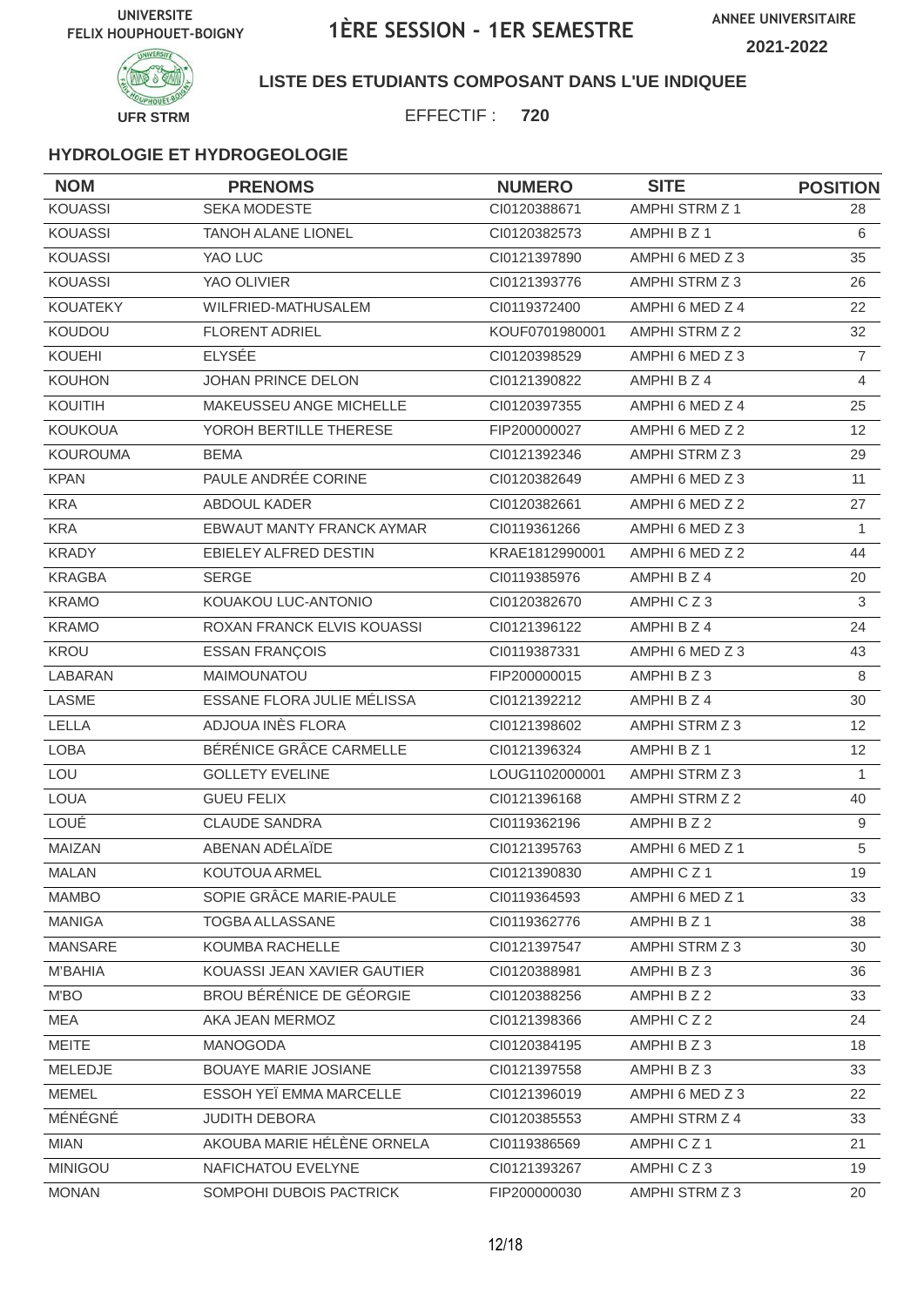

**UFR STRM**

### **LISTE DES ETUDIANTS COMPOSANT DANS L'UE INDIQUEE**

EFFECTIF : **720**

| <b>NOM</b>       | <b>PRENOMS</b>                 | <b>NUMERO</b> | <b>SITE</b>           | <b>POSITION</b> |
|------------------|--------------------------------|---------------|-----------------------|-----------------|
| <b>MONET</b>     | ANOKOUE ULRICH BRYAN           | CI0120384201  | AMPHI 6 MED Z 2       | 1.              |
| <b>MONSAN</b>    | MARIE MARTHE DECLAIRE          | CI0121391346  | AMPHI STRM Z 3        | 18              |
| <b>MORONOU</b>   | <b>BROU ALICE</b>              | CI0121397879  | AMPHI STRM Z 4        | 16              |
| <b>MOUSSA</b>    | <b>NASSIROU</b>                | CI0121392408  | AMPHI B Z 3           | 16              |
| <b>MOUSSAN</b>   | LANDRY ANGE CÉDRIC             | CI0120387022  | AMPHI B Z 4           | 40              |
| <b>MOUSSOH</b>   | LOSSO GRACE GEKONIAS           | CI0129391633  | AMPHI 6 MED Z 4       | 15              |
| <b>NACOULMA</b>  | <b>CAMILLE DONATIEN</b>        | CI0121396089  | AMPHI 6 MED Z 3       | 37              |
| <b>NAHOUNOU</b>  | <b>WILFRIED-ANGE SAMUEL</b>    | CI0120382803  | AMPHI STRM Z 3        | 33              |
| <b>NALI</b>      | <b>ELLA DANIELLE</b>           | CI0121396154  | AMPHI STRM Z 1        | 19              |
| <b>NANA</b>      | <b>BIBATA</b>                  | CI0120382806  | AMPHI 6 MED Z 3       | 10              |
| <b>NANAN</b>     | KOFFI YAO JUNIOR               | CI0121392215  | AMPHI B Z 4           | 43              |
| <b>NASSA</b>     | ANGE EMMANUELLA                | CI0121391637  | AMPHI B Z 1           | $\mathbf{1}$    |
| <b>N'BRA</b>     | KOFFI THÉODORE                 | CI0120382811  | AMPHICZ4              | 33              |
| N'CHO            | APO CARINE D'AVILA             | CI0120385556  | AMPHI STRM Z 4        | 42              |
| <b>N'CHO</b>     | ARIANE LUCETTE PERPÉTUE        | CI0120382820  | AMPHI B Z 1           | 11              |
| N'CHO            | <b>EDI ROLAND</b>              | CI0120384207  | AMPHI 6 MED Z 1       | 23              |
| <b>N'CHO</b>     | FRÉJUS JOLIVET                 | CI0121395766  | AMPHI STRM Z 3        | 13              |
| <b>N'CHO</b>     | MOUSSO KARELLE ANGE EMMANUELLA | CI0121396441  | AMPHICZ <sub>1</sub>  | 12              |
| N'CHO            | ORO ANGE DORIS                 | CI0121392549  | AMPHI STRM Z 3        | 10              |
| <b>N'CHO</b>     | PRISCA ESTHER                  | CI0120397668  | AMPHI STRM Z 2        | 22              |
| N'DA             | KOUADIO JEAN MARTIAL           | CI0120382825  | AMPHI STRM Z 2        | 13              |
| <b>N'DIN</b>     | <b>JEAN JAURES</b>             | CI0121396640  | <b>AMPHI STRM Z 1</b> | 37              |
| N'DJOMON         | PONGOH ARIANE EMMANUELLE       | CI0121396309  | AMPHI STRM Z 3        | 32              |
| N'DRI            | YAO JEAN MICHEL                | CI0120382845  | AMPHI STRM Z 4        | 18              |
| <b>NEMLIN</b>    | <b>FRANCK ALEX</b>             | CI0120385558  | AMPHI 6 MED Z 2       | 31              |
| <b>NENE</b>      | <b>BI IRIE MARIUS</b>          | CI0120382865  | AMPHICZ2              | 43              |
| N'GATTA          | YAO JOACHIM                    | CI0120395240  | AMPHI STRM Z 2        | 39              |
| N'GORAN          | AFFOUE LEOPOLDINE              | CI0121397570  | AMPHI 6 MED Z 1       | 39              |
| N'GORAN          | AKISSI AUDE CARINE             | CI0121398328  | AMPHI B Z 2           | 28              |
| N'GORAN          | ELYSE GEORGES-AUDREY           | CI0121393257  | AMPHI B Z 4           | 2               |
| N'GORAN          | ENI ANNE ANDRÉE                | CI0121396217  | AMPHI 6 MED Z 1       | 20              |
| <b>NGORAN</b>    | <b>KASSANDRA</b>               | CI0119365772  | AMPHI B Z 4           | 23              |
| N'GOU            | MAHO CLOVIS                    | CI0120388541  | AMPHI B Z 2           | 16              |
| <b>N'GUESSAN</b> | ANGE WILFRIED DEGRANGE MOYEBAT | Cl0121395987  | AMPHI STRM Z 2        | 27              |
| N'GUESSAN        | BECANTY MAEVA ESLI JOHANNA     | CI0120385560  | AMPHI STRM Z 2        | 28              |
| N'GUESSAN        | <b>BI GUESSAN RODRIGUE</b>     | CI0119386168  | AMPHI B Z 3           | 15              |
| <b>N'GUESSAN</b> | <b>GNAMMIEN-FANGAN RUBEN</b>   | CI0120397366  | AMPHICZ1              | 11              |
| <b>N'GUESSAN</b> | <b>JEAN-JAURES ALLIKO</b>      | CI0121395537  | AMPHICZ4              | $\overline{2}$  |
| N'GUESSAN        | <b>KONAN ELIE</b>              | CI0121395768  | AMPHI STRM Z 3        | 19              |
| N'GUESSAN        | KONAN JEAN EUDES               | CI0121391690  | AMPHICZ2              | 10 <sup>°</sup> |
| N'GUESSAN        | NIANGOAN ALIDA ESTHER          | FIP200000001  | AMPHICZ2              | 13              |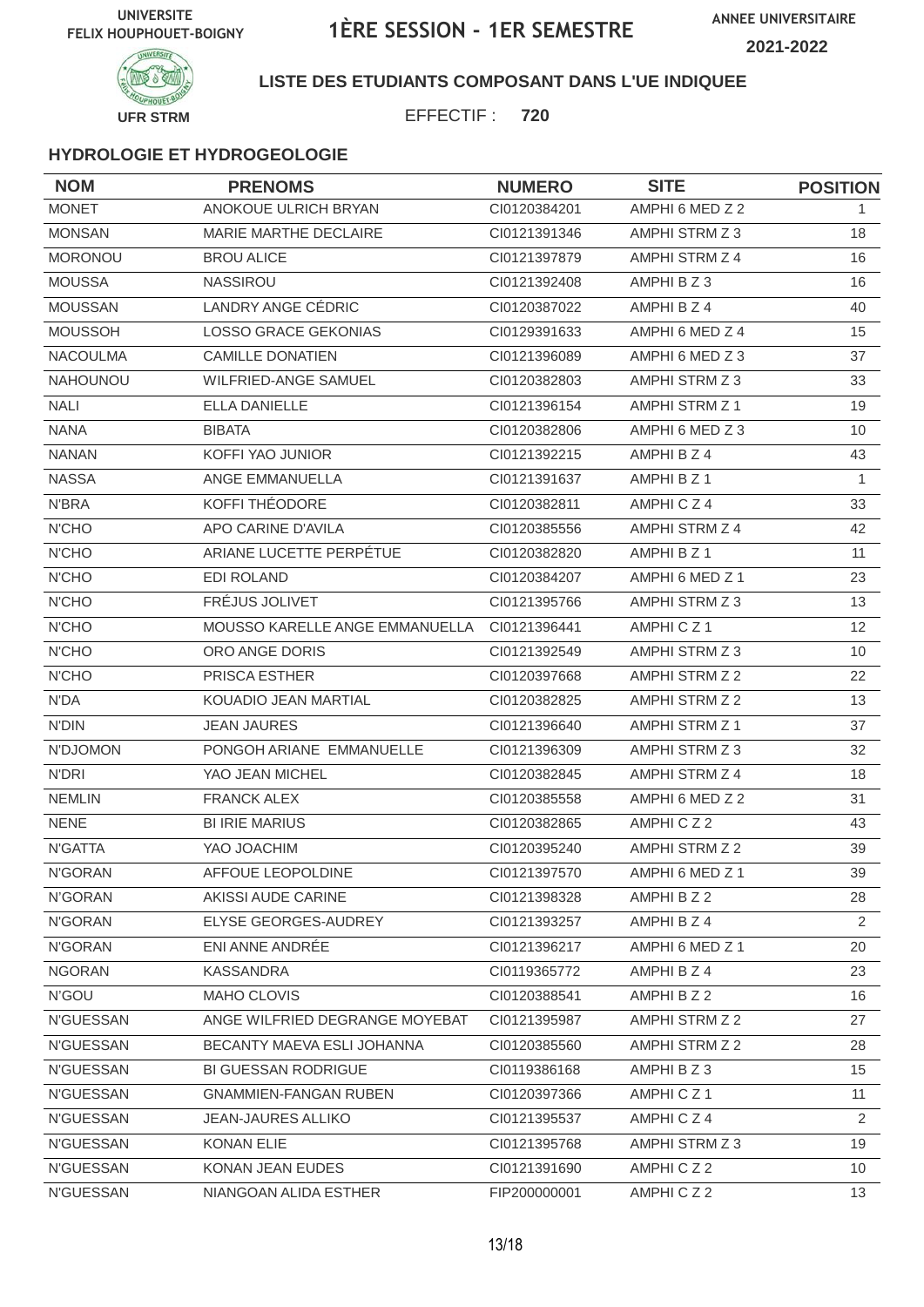

### **LISTE DES ETUDIANTS COMPOSANT DANS L'UE INDIQUEE**

EFFECTIF : **720**

| <b>NOM</b>       | <b>PRENOMS</b>                                | <b>NUMERO</b>  | <b>SITE</b>           | <b>POSITION</b> |
|------------------|-----------------------------------------------|----------------|-----------------------|-----------------|
| <b>N'GUESSAN</b> | SAINT-PIERRE VARES DJEDOU                     | NGUS08110201   | AMPHI B Z 1           | 31              |
| N'GUESSAN        | YAPI ANNE GEORGETTE                           | CI0121391236   | AMPHI B Z 4           | 14              |
| <b>NIAMKÉ</b>    | SYLVIANE MARIE MADELEINE MAGNE                | CI0120387013   | AMPHI B Z 2           | 14              |
| <b>NIOMBLEÏ</b>  | <b>MARIO ULRICH</b>                           | CI0121396466   | AMPHI 6 MED Z 3       | 36              |
| <b>NITIEMA</b>   | PELWENDE VALERIE                              | CI0120398146   | AMPHI B Z 2           | 4               |
| N'KE             | <b>FRANCK ROMARIC JUNIOR</b>                  | CI0120395689   | AMPHI 6 MED Z 1       | 45              |
| <b>NOUMAPLE</b>  | N'DRAMAN DAVIDE CHRISTIANLIE                  | FIP200000022   | AMPHICZ3              | 2               |
| N'ZI             | AKISSI STÉPHANIE                              | CI0119386396   | AMPHI B Z 2           | 30              |
| N'ZI             | LORRAINE MÉGANE BESSELY                       | CI0121395769   | AMPHI STRM Z 1        | 5               |
| <b>OBA</b>       | <b>CHRIS ROLAND</b>                           | CI0121393877   | AMPHI B Z 4           | 42              |
| <b>OBILI</b>     | <b>REGIS KELLY</b>                            | CI0121397148   | AMPHI STRM Z 3        | 35              |
| <b>OFFOYI</b>    | YAPO SERGE MARTIAL WILFRIED                   | CI0114275785   | AMPHI 6 MED Z 2       | 23              |
| <b>OHOUEU</b>    | <b>BOYO SAMUEL</b>                            | CI0121391694   | AMPHI B Z 1           | 21              |
| OJELEKE          | <b>ABOUAZIZ</b>                               | CI0120385564   | AMPHI B Z 3           | 29              |
| <b>OKOMA</b>     | <b>CHRISTIAN PARFAIT</b>                      | CI0121393131   | AMPHIBZ3              | 38              |
| <b>OSSEPE</b>    | OKAMOU JEAN                                   | FIP200000025   | AMPHI B Z 4           | 28              |
| <b>OTCHOUMOU</b> | MICHAEL JOHNSON                               | FIP200000012   | AMPHICZ1              | 5               |
| <b>OUALEY</b>    | AFFOUE MARIE JOANNA                           | CI0120383021   | AMPHICZ3              | 20              |
| <b>OUATTARA</b>  | AKOUA TEHIA KADIDJATOU                        | CI0121397561   | AMPHICZ4              | 16              |
| <b>OUATTARA</b>  | <b>BARA FATOU BÉNÉDICTE</b>                   | CI0120384248   | AMPHI STRM Z 2        | 35              |
| <b>OUATTARA</b>  | <b>BERE SALIMATA</b>                          | CI0119386166   | AMPHI 6 MED Z 2       | 9               |
| <b>OUATTARA</b>  | <b>DJAKARIDJA TENELO</b>                      | CI0119366222   | AMPHI 6 MED Z 3       | 2               |
| <b>OUATTARA</b>  | EBONYSE MYRIAM GRACE URIELLE MAO CI0121394459 |                | AMPHI 6 MED Z 3       | 15              |
| <b>OUATTARA</b>  | <b>HAMED</b>                                  | CI0119388158   | AMPHICZ3              | 27              |
| <b>OUATTARA</b>  | <b>KADHY</b>                                  | CI0119364323   | AMPHICZ4              | 38              |
| <b>OUATTARA</b>  | <b>KASSOUM</b>                                | CI0120385566   | AMPHICZ1              | 39              |
| <b>OUATTARA</b>  | KIPEYEILE LIONEL PACÔME                       | CI0121391442   | AMPHICZ1              | 24              |
| <b>OUATTARA</b>  | KOMIKÉ BINTOU ANGE                            | CI0121396456   | AMPHICZ3              | 25              |
| <b>OUATTARA</b>  | KOSSIA AWA ANGÉLE                             | OUAK2801970002 | AMPHICZ4              | 39              |
| <b>OUATTARA</b>  | MANA                                          | CI0121392788   | AMPHI B Z 4           | 25              |
| <b>OUATTARA</b>  | <b>MARIAM</b>                                 | CI0120383043   | <b>AMPHI STRM Z 1</b> | 36              |
| <b>OUATTARA</b>  | <b>MOUSSA</b>                                 | CI0120383068   | AMPHI B Z 3           | 10              |
| <b>OUATTARA</b>  | <b>OUELY ISMAEL</b>                           | CI0119372714   | AMPHI 6 MED Z 1       | 2               |
| <b>OUATTARA</b>  | <b>OUMOU</b>                                  | CI0119388435   | AMPHI STRM Z 1        | 10              |
| <b>OUATTARA</b>  | <b>PEWORYAH</b>                               | OUAP1606950001 | AMPHI STRM Z 3        | 38              |
| <b>OUATTARA</b>  | <b>ROKIA</b>                                  | CI0120383039   | AMPHIBZ3              | $\overline{2}$  |
| <b>OUATTARA</b>  | <b>TIDJANE</b>                                | CI0121396358   | AMPHI STRM Z 2        | 43              |
| <b>OUATTARA</b>  | <b>VIEDA DRAMANE</b>                          | CI0121391104   | AMPHI STRM Z 2        | 9               |
| <b>OUATTARA</b>  | WODAHAN MADIARA                               | CI0121395976   | AMPHI 6 MED Z 3       | 18              |
| <b>OUATTARA</b>  | ZANA WILFRIED                                 | CI0115289983   | AMPHI STRM Z 2        | 15              |
| <b>OUEDRAOGO</b> | <b>SAFIATOU</b>                               | CI0121395630   | AMPHI 6 MED Z 1       | 29              |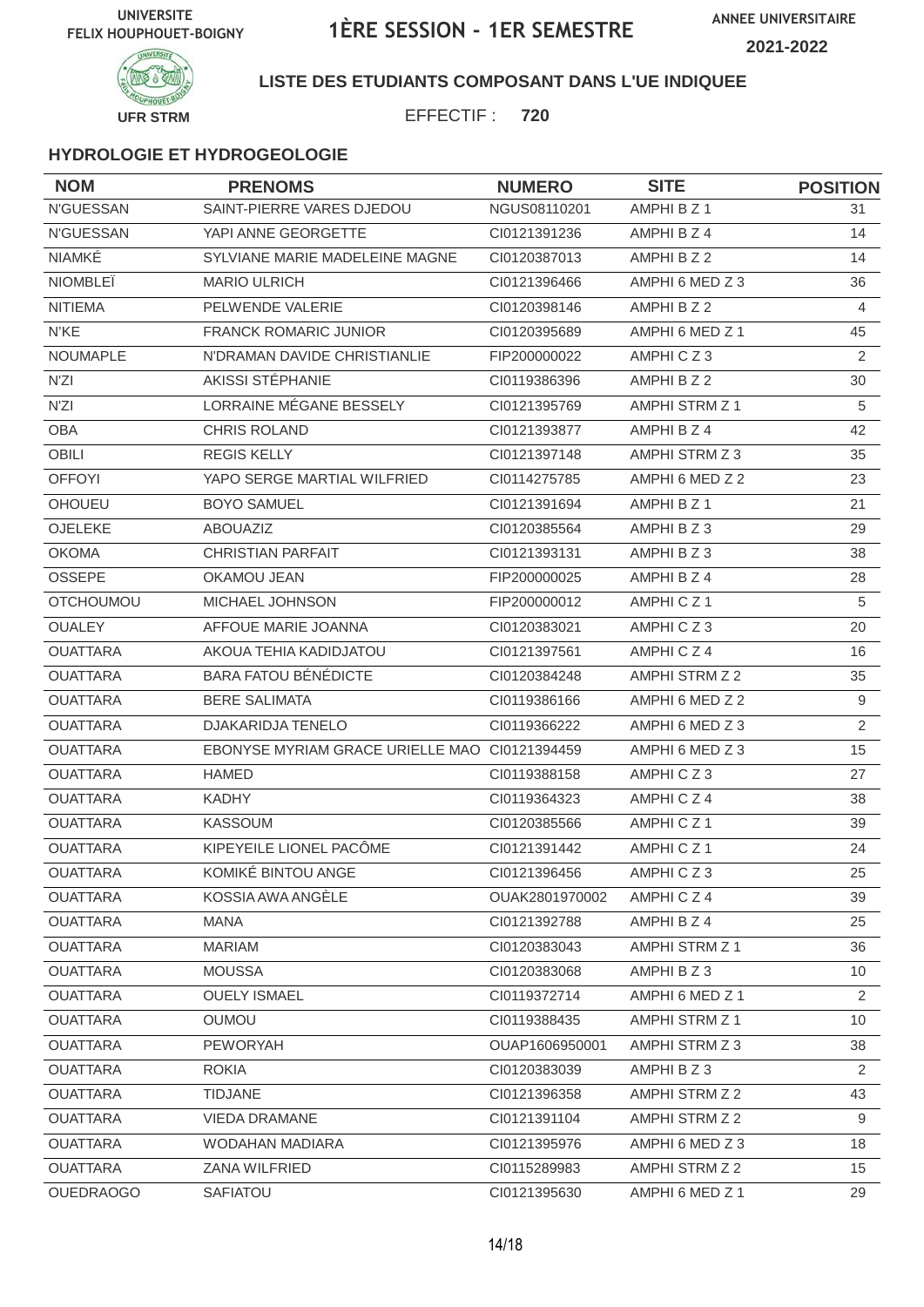

**LISTE DES ETUDIANTS COMPOSANT DANS L'UE INDIQUEE**

EFFECTIF : **720**

| <b>NOM</b>      | <b>PRENOMS</b>                  | <b>NUMERO</b> | <b>SITE</b>          | <b>POSITION</b>   |
|-----------------|---------------------------------|---------------|----------------------|-------------------|
| <b>OUFFOUE</b>  | DJÊ EYMARD PACÔME               | CI0121394467  | AMPHI STRM Z 3       | 45                |
| <b>OUFFOUET</b> | NANHAN AMANDA CORALIE           | CI0120397876  | AMPHICZ <sub>1</sub> | 14                |
| <b>OULAI</b>    | KOHON EBENEZER                  | CI0119388513  | AMPHICZ5             | 3                 |
| OULAY           | <b>GNINFAN MOUHAMMAD</b>        | CI0121395771  | AMPHI 6 MED Z 4      | 16                |
| <b>OULE</b>     | SEANLA ARMEL CÉDRIC             | CI0119388318  | AMPHICZ4             | $9\,$             |
| <b>OUOBA</b>    | PIERRE ERIC                     | CI0121394468  | AMPHI STRM Z 2       | 8                 |
| <b>PRINCE</b>   | <b>EMMANUEL DE BIALLET</b>      | CI0120385568  | AMPHI STRM Z 2       | 47                |
| <b>SACKO</b>    | BAHI                            | CI0120386436  | AMPHI 6 MED Z 3      | $\mathfrak{S}$    |
| <b>SAGANOGO</b> | <b>SOILIYO</b>                  | FIP200000039  | AMPHICZ2             | 29                |
| <b>SAKM</b>     | AYI MEDINE OPHELIE              | Cl0121395118  | AMPHI 6 MED Z 1      | 22                |
| SALAWU          | <b>FADILULAAHI</b>              | CI0121397943  | AMPHI B Z 4          | $12 \overline{ }$ |
| SALOU           | AÏCHA CHARLEINE                 | CI0120383132  | AMPHI B Z 1          | 4                 |
| <b>SAMAKE</b>   | <b>MAKAN</b>                    | CI0119361909  | AMPHI 6 MED Z 1      | 42                |
| SANOGO          | <b>MAMADOU</b>                  | CI0119389869  | AMPHI B Z 2          | 1                 |
| SANOGO          | MINETANTCHIN ZALIRAK            | CI0120385410  | AMPHICZ3             | 34                |
| <b>SAWADOGO</b> | <b>ALIMATA</b>                  | CI0121396223  | AMPHI 6 MED Z 4      | 4                 |
| SAWADOGO        | ZAINABOU                        | CI0120385570  | AMPHICZ5             | 10                |
| <b>SEHI</b>     | <b>BI ZAH PAUL</b>              | CI0119386730  | AMPHI B Z 2          | 25                |
| <b>SEHI</b>     | DIMONSEDJE LINE NADIA           | FIP200000020  | AMPHI STRM Z 3       | 34                |
| <b>SEINI</b>    | ALI                             | CI0121396771  | AMPHI B Z 1          | 36                |
| <b>SEKA</b>     | AUDREY DESIRÉE                  | CI0119386550  | AMPHICZ4             | 13                |
| SÉKA            | <b>GUIGUI ARMEL</b>             | CI0120383183  | AMPHICZ <sub>1</sub> | 41                |
| <b>SEKA</b>     | KEPOE RUTH CARMELLE             | CI0121396439  | AMPHICZ1             | 26                |
| <b>SEKO</b>     | <b>BLANCHARD MONDESIR</b>       | CI0120394035  | AMPHI STRM Z 3       | 50                |
| <b>SEKONGO</b>  | PETAMIDJO ROBERT                | CI0120383187  | AMPHI STRM Z 1       | 32                |
| <b>SERE</b>     | <b>ISSOUF</b>                   | CI0120387029  | AMPHI 6 MED Z 2      | 35                |
| <b>SIAKO</b>    | NOMEDO RODRIGUE                 | CI0121395775  | AMPHI B Z 4          | 18                |
| SIB             | KPENI FLORENCE                  | Cl0121395776  | AMPHI 6 MED Z 3      | 39                |
| SIDIBÉ          | <b>FATIM</b>                    | CI0121393662  | AMPHI STRM Z 1       | 8                 |
| SIDIBE          | <b>ISSA JUNIOR</b>              | CI0121397563  | AMPHI STRM Z 2       | 2                 |
| <b>SIKA</b>     | AGUIE MAX YANN                  | CI0119365605  | AMPHI STRM Z 2       | 54                |
| SILUE           | <b>DOSSONGUI FABRICE</b>        | CI0121420196  | AMPHICZ2             | 17                |
| SILUE           | SOULEYMANE                      | CI0119363546  | AMPHI B Z 4          | 32                |
| SILUÉ           | ZANA IBRAHIM                    | Cl0121395777  | AMPHI 6 MED Z 2      | 17                |
| SONAN           | MAKOU DILEMME HERMANN           | FIP200000059  | AMPHI 6 MED Z 3      | 34                |
| SONZAI          | SEDE PRISCILLE MYRIAM           | CI0119363138  | AMPHICZ1             | $\overline{7}$    |
| SORO            | <b>FRANCK KALOURGO</b>          | CI0120383283  | AMPHICZ3             | 15                |
| SORO            | <b>GNANDJO WODANHAN ADELINE</b> | CI0121391468  | AMPHI STRM Z 2       | 4                 |
| SOTTI           | AKISSI MARIE DANIELLE           | CI0120383308  | AMPHI 6 MED Z 1      | 16                |
| SOTTI           | MALLÉ JEAN CAMILLE              | Cl0121394490  | AMPHI STRM Z 2       | 53                |
| SOUATE          | <b>TEKPO ELIE</b>               | CI0120387032  | AMPHI C Z 4          | 3                 |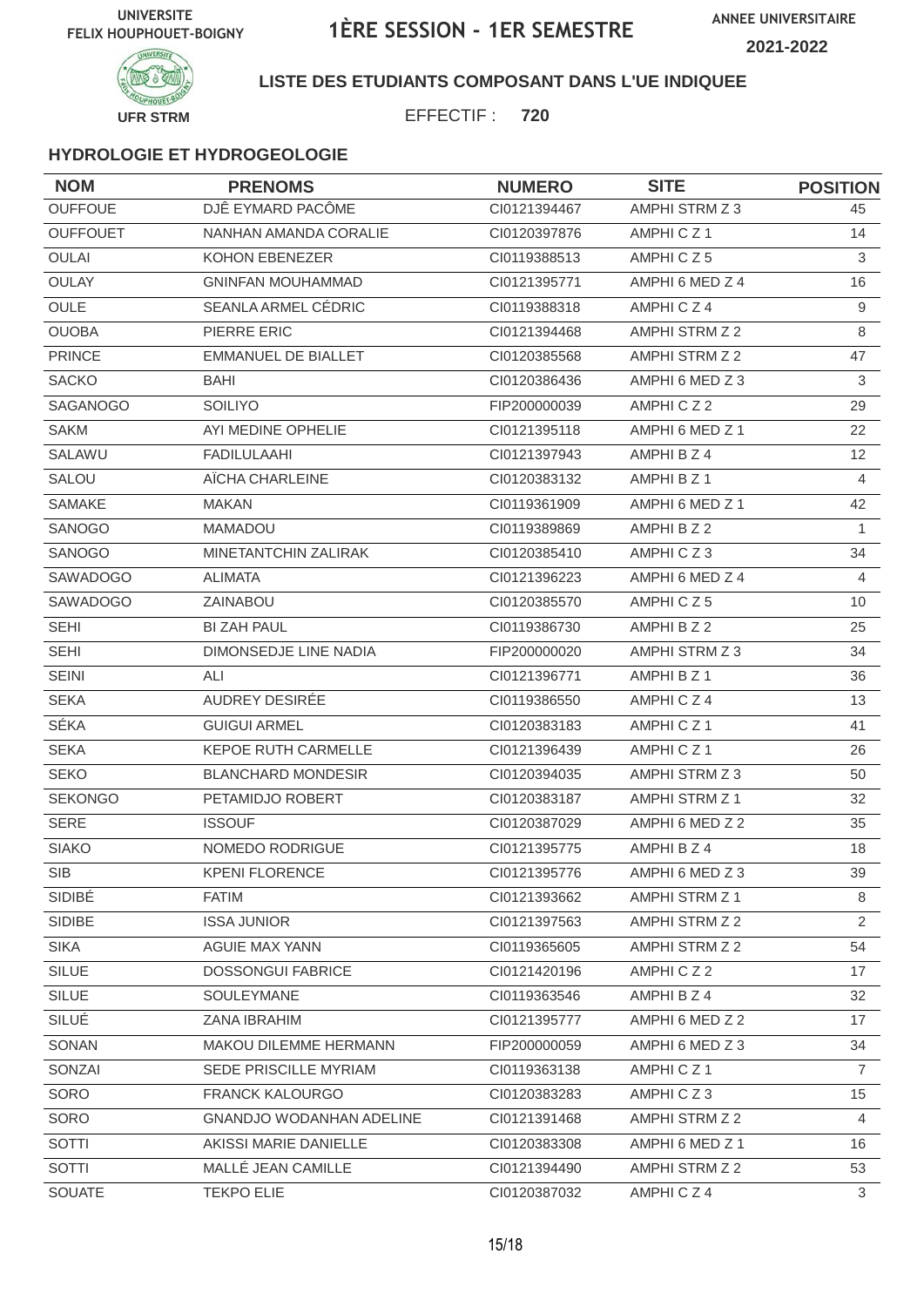

### **LISTE DES ETUDIANTS COMPOSANT DANS L'UE INDIQUEE**

EFFECTIF : **720**

| <b>NOM</b>       | <b>PRENOMS</b>             | <b>NUMERO</b> | <b>SITE</b>           | <b>POSITION</b>   |
|------------------|----------------------------|---------------|-----------------------|-------------------|
| <b>SOULAMA</b>   | <b>FIABA FLORENCE</b>      | FIP200000046  | AMPHICZ3              | 5                 |
| SOULOUKOU        | KOUA EDDY WILFRIED         | CI0119387048  | AMPHI STRM Z 3        | $\overline{7}$    |
| <b>SOUMAHORO</b> | HAMED LOUCKMANE YOUSSOUF   | CI0120385578  | AMPHI STRM Z 2        | 30                |
| SOUMAHORO        | <b>INNOCENT</b>            | CI0121391258  | AMPHI 6 MED Z 3       | 30                |
| <b>SOURABIE</b>  | LAMINE                     | CI0120383322  | AMPHI 6 MED Z 4       | 30                |
| SOW              | <b>MAÏMOUNA</b>            | CI0121395780  | AMPHICZ1              | 42                |
| <b>SYLLA</b>     | <b>AICHATOU</b>            | CI0121390806  | AMPHI STRM Z 1        | 22                |
| <b>SYLLA</b>     | <b>MANDIARR</b>            | CI0121393093  | <b>AMPHI STRM Z 1</b> | 38                |
| <b>TAHA</b>      | <b>ALEXIS CEDRICK</b>      | CI0120388339  | AMPHI STRM Z 2        | 31                |
| <b>TAHIROU</b>   | <b>JEAN PATRICK IVAN</b>   | CI0120383345  | AMPHI 6 MED Z 4       | $12 \overline{ }$ |
| <b>TAN</b>       | <b>KOUEGBE JUNIOR</b>      | CI0121392723  | AMPHICZ1              | 18                |
| <b>TANO</b>      | AFFOUA INÈS OLIVIA         | CI0121395898  | AMPHI STRM Z 4        | 17                |
| <b>TANO</b>      | ETTIEN EPIPHANIE           | CI0121395967  | AMPHI B Z 1           | 2                 |
| <b>TANO</b>      | FEE DESNEIGES YAH          | CI0115302512  | AMPHI 6 MED Z 2       | 34                |
| <b>TANOH</b>     | SYLVANIE AMOIN VICTOIRE    | CI0119361319  | AMPHI 6 MED Z 3       | 8                 |
| <b>TANON</b>     | <b>KADY</b>                | FIP200000048  | AMPHI STRM Z 4        | $\mathbf{1}$      |
| <b>TANOU</b>     | LOUKOU ELISÉE              | CI0120397693  | AMPHI STRM Z 4        | 2                 |
| <b>TAO</b>       | <b>MOUSSA</b>              | Cl0121398172  | AMPHICZ2              | 22                |
| <b>TAPE</b>      | SOSTHENE PEGUY             | FIP200000036  | AMPHI 6 MED Z 3       | 40                |
| <b>TEBY</b>      | ANNE SARA                  | FIP200000051  | AMPHICZ4              | 30                |
| <b>TEKI</b>      | KOUAKOU ROMEO              | CI0120383390  | AMPHI 6 MED Z 2       | $\overline{7}$    |
| <b>TENI</b>      | YA BENJAMIN                | CI0119385638  | AMPHI STRM Z 1        | 16                |
| <b>TIA</b>       | YOROGOH KASSIA ANGE        | CI0121397365  | AMPHI 6 MED Z 4       | 47                |
| <b>TIENE</b>     | <b>NAYAGA</b>              | CI0119365846  | AMPHI 6 MED Z 4       | 40                |
| <b>TIEROU</b>    | ANGE MONDESIR KAMONDJE     | CI0120383410  | AMPHI B Z 1           | 19                |
| TIEU             | <b>GOUNTO EBENEZER</b>     | CI0119368175  | AMPHI STRM Z 1        | 33                |
| <b>TIGORI</b>    | <b>KOBENAN ISSOUF</b>      | Cl0121391620  | AMPHI B Z 2           | $\mathbf{3}$      |
| <b>TIMITE</b>    | MAURICE HEDALSSE           | Cl0120384308  | AMPHI STRM Z 1        | 24                |
| <b>TOH</b>       | <b>BI JOYCE AURIOL</b>     | CI0119386099  | AMPHI STRM Z 2        | 3                 |
| <b>TOHE</b>      | <b>GUELASSAIS ISRAËL</b>   | CI0121391981  | AMPHI STRM Z 4        | 26                |
| <b>TOKOU</b>     | <b>ESTHER</b>              | CI0120386905  | AMPHICZ2              | 5                 |
| <b>TOKPA</b>     | <b>LEKANHOU LINDA</b>      | Cl0121395172  | AMPHI STRM Z 3        | 22                |
| <b>TOKPA</b>     | SINGOH ANGE PARFAITE       | CI0120384311  | AMPHI STRM Z 2        | 18                |
| <b>TOPKA</b>     | KOUAME JEAN HUBERSON       | CI0121393503  | AMPHI B Z 1           | 37                |
| <b>TOURE</b>     | <b>DANSA</b>               | CI0120383466  | AMPHI 6 MED Z 4       | 42                |
| <b>TOURE</b>     | <b>IBRAHIM BEN MANSOUR</b> | FIP200000013  | AMPHI STRM Z 4        | 10                |
| <b>TOURÉ</b>     | <b>MAMADOU</b>             | CI0120383445  | AMPHICZ2              | 28                |
| <b>TOURE</b>     | SARAH                      | CI0121392665  | AMPHICZ1              | 20                |
| <b>TRA</b>       | <b>BI TCHAN ROMARIC</b>    | CI0119386890  | AMPHICZ1              | 35                |
| TRA              | KAMBO LOU LORRAINE ANDREAS | Cl0121397566  | AMPHICZ1              | 43                |
| <b>TRA</b>       | LOU GRÂCE EMMANUELLA       | Cl0121395787  | AMPHI B Z 1           | $\overline{7}$    |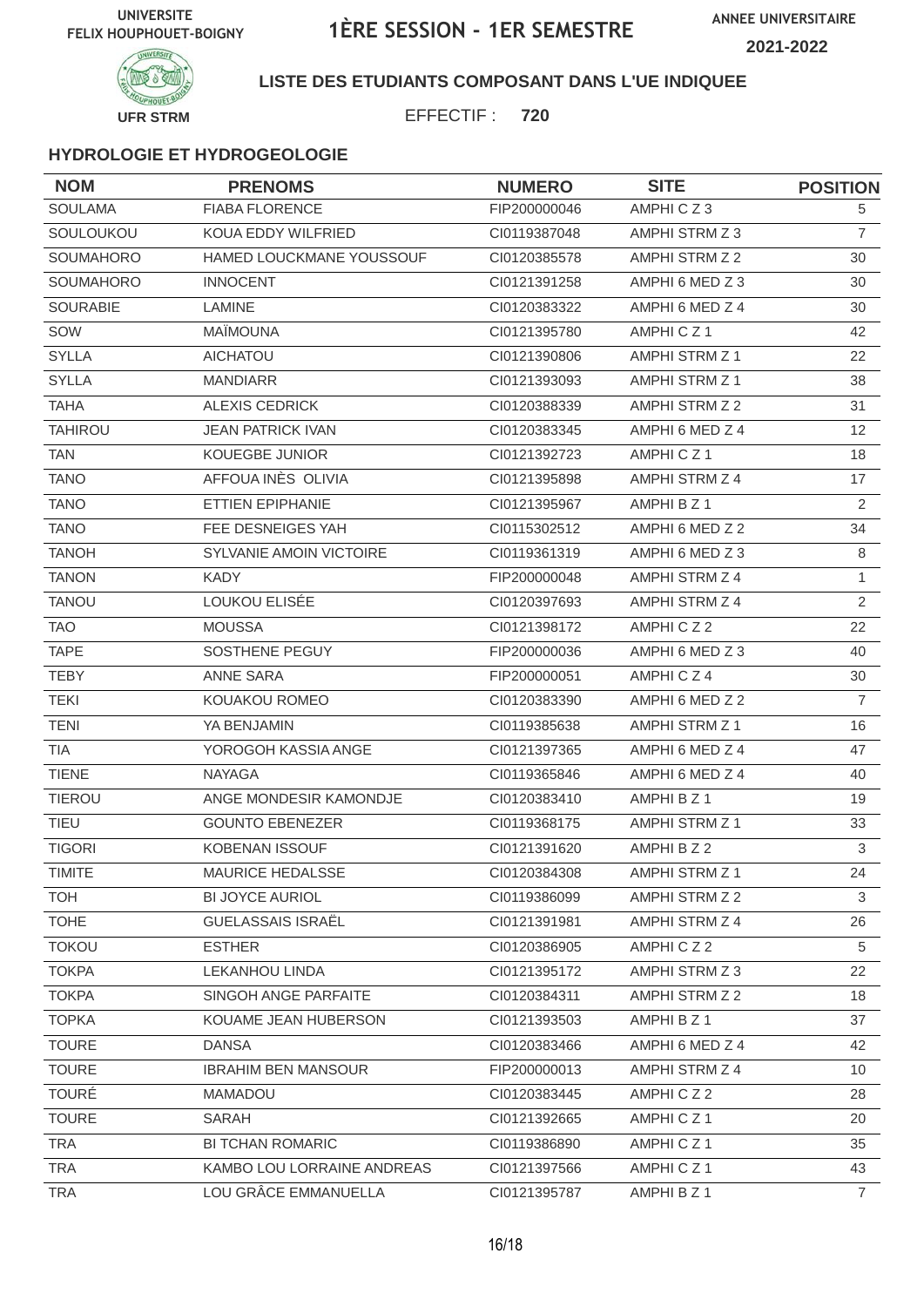

### **LISTE DES ETUDIANTS COMPOSANT DANS L'UE INDIQUEE**

EFFECTIF : **720**

| <b>NOM</b>     | <b>PRENOMS</b>                    | <b>NUMERO</b>  | <b>SITE</b>          | <b>POSITION</b> |
|----------------|-----------------------------------|----------------|----------------------|-----------------|
| <b>TRA</b>     | LOU ZAH ÉPIPHANIE                 | Cl0121391607   | AMPHICZ1             | 17              |
| TRAORÉ         | ABBOUBACAR JUNIOR                 | CI0120383506   | AMPHI B Z 2          | 20              |
| TRAORE         | <b>FOUSSENI</b>                   | CI0120385582   | AMPHICZ1             | $\mathbf{1}$    |
| <b>TRAORE</b>  | <b>ISMAEL</b>                     | CI0121392418   | AMPHI B Z 3          | 23              |
| TRAORE         | <b>KLODAN BRAHIMA</b>             | CI0121396055   | AMPHI 6 MED Z 1      | 40              |
| <b>TRAYE</b>   | BI YOUGONE FIDELE                 | CI0120397742   | AMPHI B Z 1          | 20              |
| TRAZIÉ         | BI TRAZIÉ ANGE JOCELAIN           | CI0121396188   | AMPHICZ2             | $\overline{7}$  |
| <b>TRAZIE</b>  | LOU TRANAN OLIVIA                 | CI0121396187   | AMPHI B Z 1          | 33              |
| <b>TRE</b>     | LOUROUGNON CHRISTIAN LOPEZ        | FIP200000028   | AMPHI B Z 3          | 24              |
| <b>TRESSIA</b> | <b>BOLI ALLAN</b>                 | CI0120388545   | AMPHI 6 MED Z 4      | $\mathsf 3$     |
| <b>TROH</b>    | NUNKANDO EVRAD                    | CI0120383551   | AMPHI B Z 1          | 10              |
| TRONOU-AYAYI   | <b>OLIVIA VALENTINE</b>           | CI0121396091   | AMPHI 6 MED Z 1      | 47              |
| <b>VAKA</b>    | <b>GNEKPA CALEB</b>               | CI0121393754   | AMPHI B Z 4          | 8               |
| VAKOU          | <b>ARISTIDE CESAR</b>             | VAKA1101980001 | AMPHI STRM Z 3       | 40              |
| VIMONOU        | KAÏ JULIETTE                      | CI0121396383   | AMPHICZ2             | 33              |
| <b>WASSA</b>   | YAO GUILLAUME                     | CI0120383567   | AMPHI 6 MED Z 4      | 2               |
| YABRE          | <b>KASSOUM</b>                    | CI0121390901   | AMPHI STRM Z 3       | 37              |
| <b>YAO</b>     | ABRAHAM WILFRIED                  | CI0120383618   | AMPHI STRM Z 3       | $\,6\,$         |
| <b>YAO</b>     | <b>BEHEGBIN ENOCK</b>             | CI0119366545   | AMPHI B Z 4          | 6               |
| <b>YAO</b>     | DIBY JEAN ARSÈNE                  | CI0120383585   | AMPHICZ1             | 6               |
| <b>YAO</b>     | <b>EBANIEN EDANO CLAIR</b>        | CI0121397005   | AMPHI 6 MED Z 2      | 18              |
| <b>YAO</b>     | <b>GBAGBA NOE STEPHI</b>          | CI0121395194   | AMPHI B Z 1          | 16              |
| <b>YAO</b>     | KOBENAN TEHUA AVICE DE CLAVER     | CI0120384328   | AMPHICZ1             | 3               |
| <b>YAO</b>     | KOFFI BERTRAND ARISTIDE           | CI0120385587   | AMPHICZ <sub>1</sub> | 23              |
| <b>YAO</b>     | KONAN FRANCK RODOLPHE             | CI0120383639   | AMPHICZ1             | 36              |
| YAO            | KOUAKOU ÉLYSÉE                    | CI0121396884   | AMPHI STRM Z 1       | 39              |
| <b>YAO</b>     | KOUAKOU SAMUEL                    | CI0121392193   | AMPHI B Z 1          | 35              |
| YAO            | LAWSON CÉSAR AHONON               | CI0120383605   | AMPHICZ2             | 6               |
| YAO            | <b>MANSIANOU KOUADIO EMMANUEL</b> | CI0121396341   | AMPHI B Z 3          | 27              |
| YAO            | OKA ERIC SAMUEL                   | CI0120398422   | AMPHIBZ2             | 12 <sup>2</sup> |
| YAO            | YAO FRANKLIN                      | FIP200000058   | AMPHI 6 MED Z 4      | 14              |
| YAOKOKORE      | <b>BEIBRO FRANCK ARMAND</b>       | CI0120388261   | AMPHI 6 MED Z 4      | 43              |
| YAOYA          | KOUAKOU EVARISTE                  | CI0120397359   | AMPHI B Z 1          | 29              |
| <b>YAPI</b>    | <b>BAH LAURENCE</b>               | CI0120385589   | AMPHI STRM Z 4       | 23              |
| <b>YAPI</b>    | N'GUESSAN LEVI PHARESE            | CI0120385590   | AMPHICZ3             | $\mathbf{1}$    |
| YAPO           | KOUASSI EVA JENNIFER              | CI0121391729   | AMPHICZ2             | 42              |
| YAPO           | LOBE ROSELIN                      | CI0120385591   | AMPHI B Z 2          | 17              |
| <b>YASSUI</b>  | <b>MOAYE DONALD ULRICH</b>        | CI0119361755   | AMPHI STRM Z 3       | 52              |
| YATTE          | APO PRISCA AURIANE                | CI0119387686   | AMPHI 6 MED Z 1      | 18              |
| <b>YATTE</b>   | EKOUMBO CHRISTIAN ALLEGRESSE      | CI0120383672   | AMPHI 6 MED Z 1      | 21              |
| YAYANGBEU      | TALI ANGE CARELLE                 | CI0120383674   | AMPHI 6 MED Z 1      | 13              |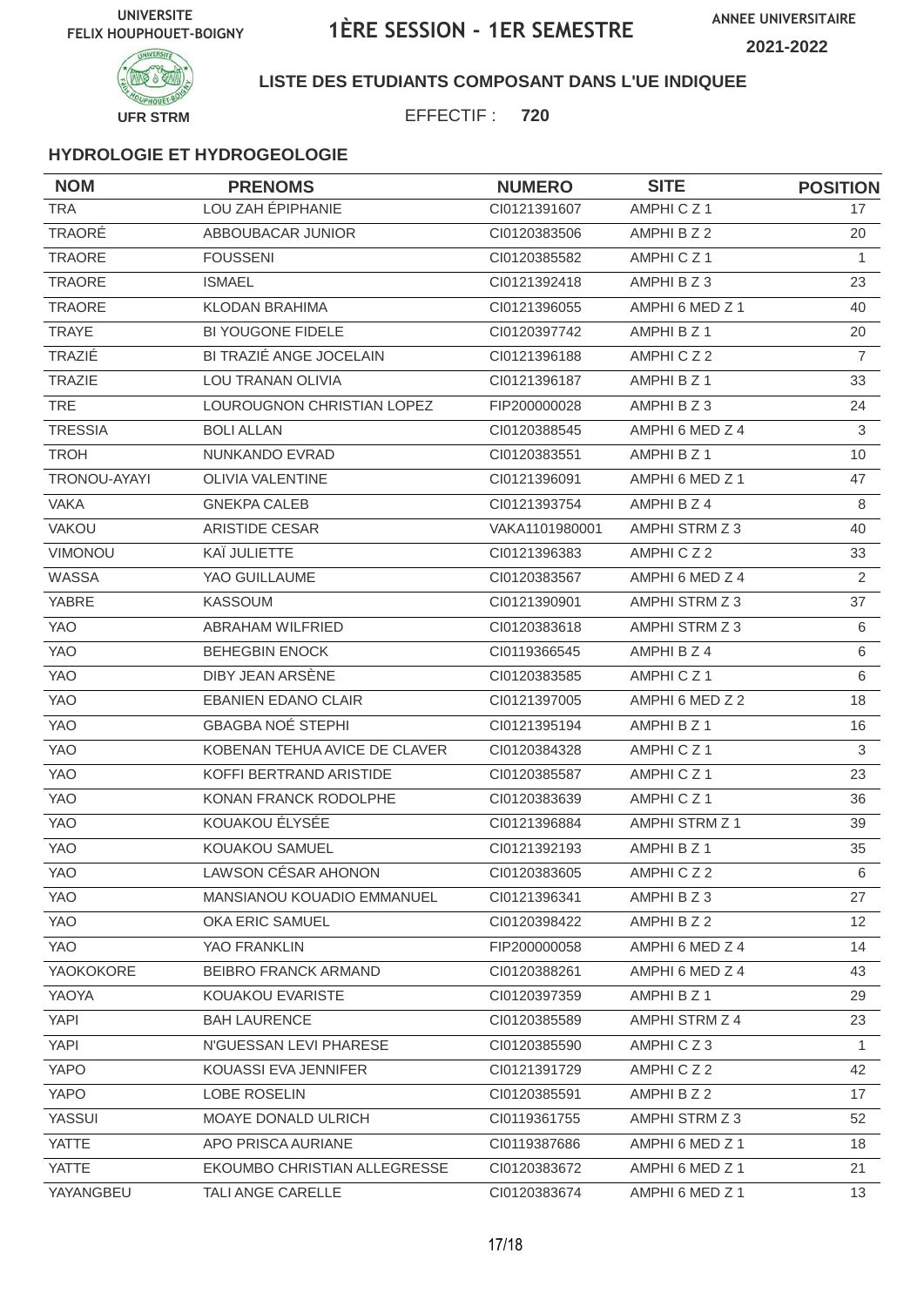

### **LISTE DES ETUDIANTS COMPOSANT DANS L'UE INDIQUEE**

EFFECTIF : **720**

### **HYDROLOGIE ET HYDROGEOLOGIE**

| <b>NOM</b>     | <b>PRENOMS</b>                  | <b>NUMERO</b> | <b>SITE</b>     | <b>POSITION</b> |
|----------------|---------------------------------|---------------|-----------------|-----------------|
| <b>YEBOUA</b>  | KOUASSI GEORGE                  | CI0121391966  | AMPHI 6 MED Z 2 | 40              |
| <b>YEO</b>     | KATIENETIA JEANNINE             | CI0121392939  | AMPHI STRM Z 1  | 26              |
| <b>YEO</b>     | KOULOUGNERY ALICE               | CI0121395948  | AMPHI STRM Z 3  | 27              |
| <b>YEO</b>     | MAÏMOUNA SIDONIE                | CI0120383689  | AMPHI STRM Z 2  | 25              |
| <b>YEO</b>     | <b>MAMADOU</b>                  | CI0121391535  | AMPHI 6 MED Z 4 | 13              |
| <b>YEO</b>     | <b>NOUNOFOLO</b>                | CI0119386027  | AMPHI STRM Z 3  | 39              |
| <b>YOCOLLY</b> | KONAN AYA ANGE LAURENCE         | CI0121396943  | AMPHI STRM Z 4  | 35              |
| <b>YORO</b>    | <b>OTTEY ETIENNE</b>            | FIP200000042  | AMPHI STRM Z 2  | 48              |
| YOUAN          | <b>BI IRIÉ CLAUVIS</b>          | CI0119376714  | AMPHI STRM Z 3  | 54              |
| <b>YOUBA</b>   | DICKO ABOUBACAR BAI JUNIOR      | CI0120383714  | AMPHI STRM Z 2  | 11              |
| ΖA             | LOU KOUABLÉ OLIVIA              | CI0120388262  | AMPHI STRM Z 2  | 46              |
| ZADI           | ZOUZOUGBO SIDOINE GÉRAUD        | CI0121396463  | AMPHICZ5        | $\overline{4}$  |
| ZADJE          | <b>FRANCK REDALE NADRO</b>      | CI0120387023  | AMPHI 6 MED Z 1 | 43              |
| ZAMA           | <b>JEAN LUC MAZENOD</b>         | CI0119373201  | AMPHICZ2        | 15              |
| ZAMBLE         | <b>BI NENE DIMITRI SCHESTER</b> | CI0121397707  | AMPHICZ3        | 13              |
| <b>ZITO</b>    | <b>JOSÉE LESLIE ANDRÉA</b>      | CI0120383760  | AMPHI 6 MED Z 4 | 10 <sup>°</sup> |
| <b>ZOGBO</b>   | <b>DAKORO CHRISTIAN</b>         | CI0120383764  | AMPHI 6 MED Z 4 | 24              |
| <b>ZOHOU</b>   | KOUAKOU SERGE                   | CI0121392197  | AMPHICZ5        | 2               |
| ZONDOHO        | <b>GUY ROLAND CANISIUS</b>      | CI0121395569  | AMPHI STRM Z 3  | $\overline{2}$  |
| ZORO           | TINAN CHRISTELLE ORELIE BLANCHE | CI0120383774  | AMPHI B Z 2     | 27              |
| <b>ZOROBI</b>  | <b>GBAMBLE FRANCK GHISLAIN</b>  | CI0119368860  | AMPHI 6 MED Z 3 | 27              |
| <b>ZOUABLI</b> | DABE MODESTE                    | CI0121391282  | AMPHI 6 MED Z 2 | 33              |
| <b>ZRAN</b>    | <b>TOUALY ACHILLE</b>           | CI0120387028  | AMPHI 6 MED Z 2 | 32              |
| ZRE BI         | <b>TIZIE ARMAND</b>             | CI0121392493  | AMPHI B Z 4     | 5               |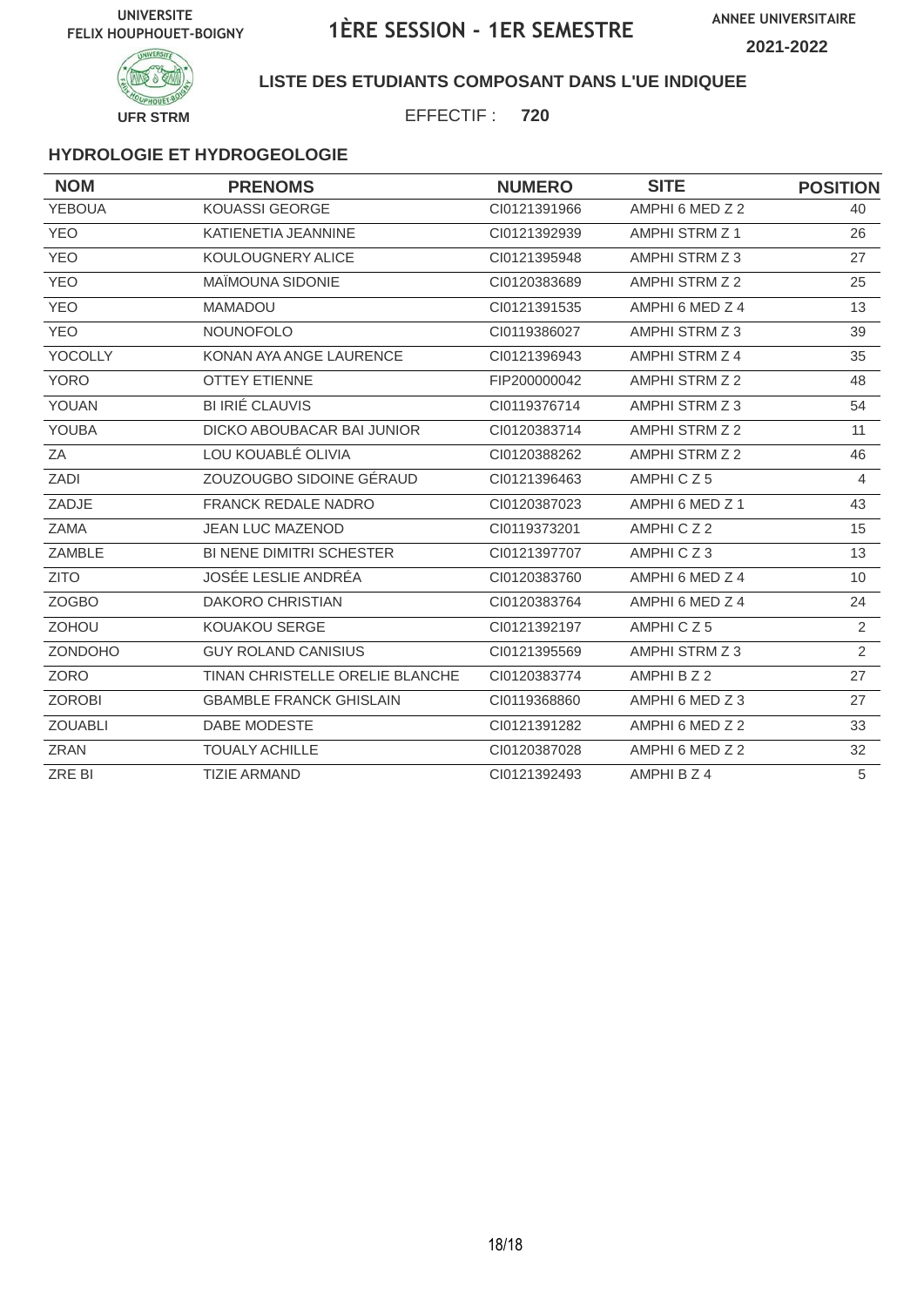

**LISTE DES ETUDIANTS COMPOSANT DANS L'UE INDIQUEE**

EFFECTIF : **738**

| <b>NOM</b>       | <b>PRENOMS</b>                 | <b>NUMERO</b> | <b>SITE</b>     | <b>POSITION</b> |
|------------------|--------------------------------|---------------|-----------------|-----------------|
| ABDOU KARIM      | <b>AFFOUA AMINATA</b>          | CI0121394217  | AMPHI 6 MED Z 4 | 20              |
| <b>ABE</b>       | ABE MONNEY JEAN-LOUIS          | FIP200000016  | AMPHI STRM Z 3  | 47              |
| <b>ABE</b>       | <b>LOBA JEAN-MARCELLIN</b>     | CI0121396015  | AMPHI STRM Z 4  | 24              |
| <b>ABOA</b>      | HERMENCE INGRID CHANA          | CI0121391490  | AMPHI 6 MED Z 2 | 17              |
| <b>ABOH</b>      | ABOYA JEAN PATERNE             | CI0121397564  | AMPHI STRM Z 2  | 46              |
| <b>ABOUA</b>     | AKISSI DANIELLA AURELIE        | CI0119363720  | AMPHI 6 MED Z 4 | 40              |
| <b>ACHI</b>      | ABOUEU JUSTINE MELISSA         | CI0119367106  | AMPHI B Z 1     | 18              |
| <b>ACHI</b>      | KOFFI LEONCE                   | FIP200000029  | AMPHI 6 MED Z 2 | 40              |
| <b>ACHIAMBI</b>  | ADIRATH AMOIN LEATITIA         | CI0121397069  | AMPHI 6 MED Z 4 | 30              |
| <b>ACHO</b>      | CHIA AURELY FRANCE             | CI0121397006  | AMPHICZ1        | 28              |
| <b>ACHOU</b>     | AXEL WILFRIED                  | CI0121394720  | AMPHIBZ3        | 3               |
| <b>ACKAH</b>     | N'DA NAOMIE CINTY              | CI0121395700  | AMPHI B Z 1     | 19              |
| <b>ADAN</b>      | <b>ADOUBI ANTOINE MAXIME</b>   | CI0121396189  | AMPHI B Z 2     | 6               |
| ADAYE            | KOUAME JEAN LUC                | CI0121390665  | AMPHI STRM Z 2  | 36              |
| <b>ADINGRA</b>   | YAO CHARLES                    | CI0120380719  | AMPHI STRM Z 2  | 3               |
| ADJI             | ATSEL FRANCK JONATHAN          | CI0119361676  | AMPHI B Z 3     | 13              |
| <b>ADJIBI</b>    | <b>ESTHER GRÂCE</b>            | CI0120380729  | AMPHI 6 MED Z 2 | 12 <sup>2</sup> |
| <b>ADJIDAN</b>   | AGBASSI DJOMAN LOUISE GRACE    | CI0119388765  | AMPHI STRM Z 2  | 27              |
| <b>ADJOBI</b>    | YABA ANNE LAETITIA             | CI0121397044  | AMPHI STRM Z 1  | 18              |
| <b>ADJOUMAN</b>  | <b>BADOU FRANCK-JOËL</b>       | CI0120312462  | AMPHI 6 MED Z 1 | 18              |
| <b>ADJOUMANI</b> | BENIÉ YAO JEAN-LOUIS           | CI0120380730  | AMPHI STRM Z 4  | 40              |
| <b>ADJOUMANI</b> | KOSSIA KOUMAN ANGE SARITA      | CI0120383826  | AMPHI STRM Z 1  | 3               |
| <b>ADOPO</b>     | <b>CHO ANDRIENNE</b>           | CI0119387138  | AMPHICZ2        | 9               |
| ADOU             | N'KAH MARIANA                  | FIP200000044  | AMPHI STRM Z 3  | 44              |
| <b>AGBON</b>     | <b>DON PACOME</b>              | FIP200000041  | AMPHI B Z 1     | 29              |
| <b>AGNESS</b>    | AKPA ESME ASTRIDE EPIPHANIE    | CI0120383835  | AMPHI STRM Z 3  | 3               |
| <b>AGO</b>       | KONAN LOYOLA PLACIDE           | CI0121397560  | AMPHICZ2        | 17              |
| AGUI             | GILLES EYMARD                  | CI0119387652  | AMPHI STRM Z 2  | $\overline{2}$  |
| AHEBIE           | ANGAHA BEATRICE                | Cl0121396773  | AMPHI STRM Z 2  | 12 <sup>°</sup> |
| AHI              | AHOUA ELISABETH                | CI0120380770  | AMPHI 6 MED Z 1 | 13              |
| AHOUASSA         | JAËL ALEXANDRA ACSA EMMANUELLE | CI0120383837  | AMPHICZ4        | $\mathbf{1}$    |
| <b>AHOUSSI</b>   | N ZIAN EDMOND                  | CI0115290876  | AMPHI B Z 4     | 32              |
| <b>AHOUTY</b>    | ATSE ALEX-DEBORAH              | CI0120383839  | AMPHI STRM Z 4  | 11              |
| AHUE             | AMENAN BELLE LUNE              | CI0119367138  | AMPHI STRM Z 2  | 50              |
| AJAGBE           | CHEICK CHERIF ADEWOUMI         | CI0120380784  | AMPHI 6 MED Z 1 | 45              |
| AKA              | AKA HONORE                     | CI0121397018  | AMPHICZ4        | 29              |
| AKA              | ATTA DOMINIQUE                 | FIP200000060  | AMPHI STRM Z 3  | 29              |
| AKA              | ZEHI JULES LEVY                | Cl0121412917  | AMPHI B Z 1     | 5               |
| AKABRA           | OFFOUE BLANCHARD               | CI0120397961  | AMPHI B Z 4     | 16              |
| AKAFFOU          | <b>GNAMINI RAPHAËL</b>         | CI0120398252  | AMPHICZ4        | 19              |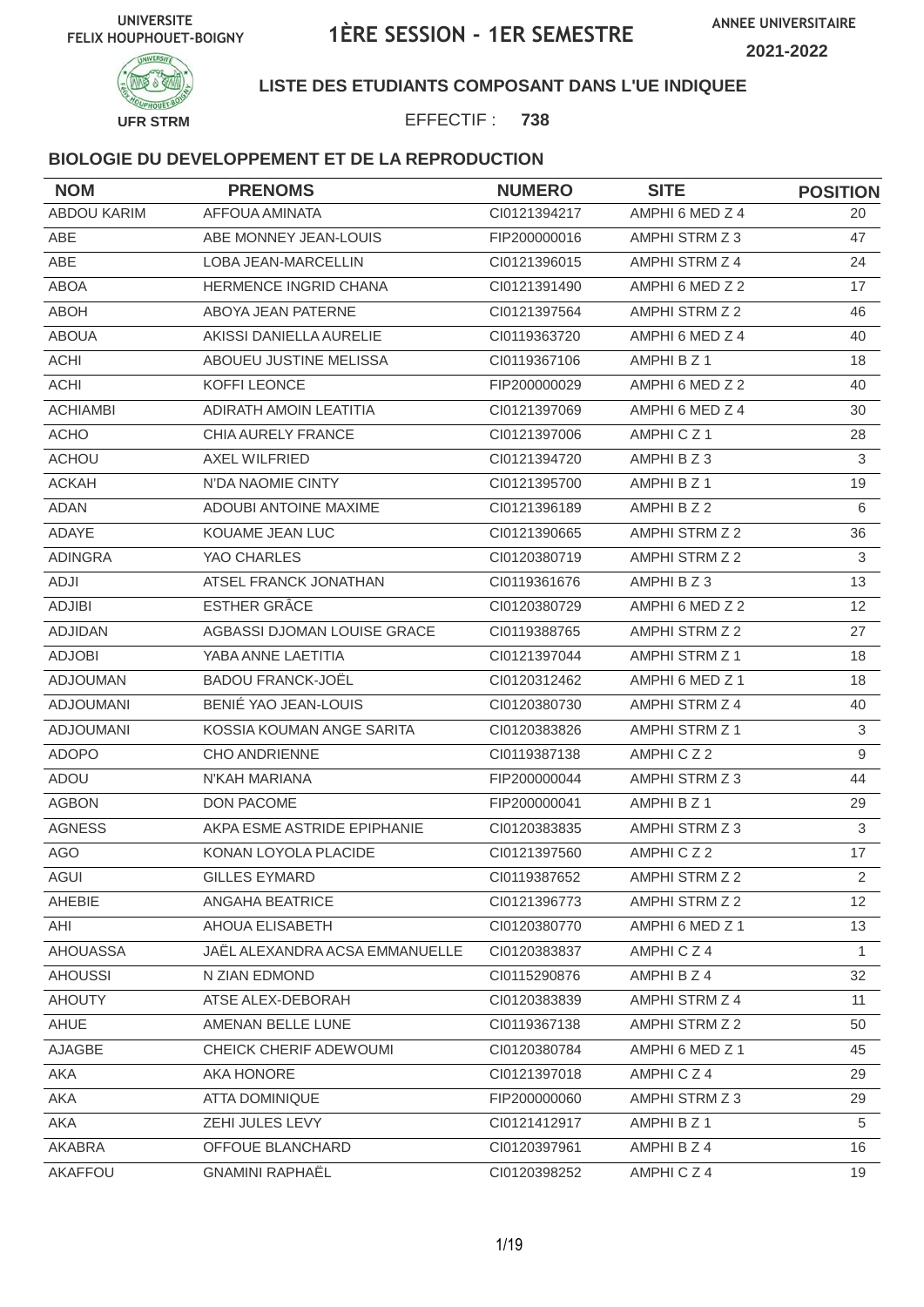

### **LISTE DES ETUDIANTS COMPOSANT DANS L'UE INDIQUEE**

EFFECTIF : **738**

| <b>NOM</b>      | <b>PRENOMS</b>                | <b>NUMERO</b> | <b>SITE</b>     | <b>POSITION</b> |
|-----------------|-------------------------------|---------------|-----------------|-----------------|
| AKASMADOU       | <b>AKA EMILE</b>              | FIP200000021  | AMPHI 6 MED Z 3 | 27              |
| <b>AKE</b>      | KAKEYE JEAN CEDRICK           | CI0120383842  | AMPHI STRM Z 4  | 18              |
| <b>AKOMIAN</b>  | YAO SEVERIN                   | CI0121393806  | AMPHI STRM Z 2  | 26              |
| <b>AKOSSI</b>   | AGOUA NADIA ALEXISE           | CI0119387165  | AMPHI STRM Z 2  | 21              |
| <b>AKOUN</b>    | LOGBOCHI ÉLISABÉTH INÈS       | CI0119363648  | AMPHI STRM Z 1  | 23              |
| <b>AKPA</b>     | YANN GRÂCE DORCAS ÉLISABETH   | CI0120380829  | AMPHI B Z 3     | $\overline{4}$  |
| AKPATOU         | AFFOUÉ MARIE DOMINIQUE        | Cl0121392618  | AMPHICZ2        | 31              |
| <b>AKPROUA</b>  | <b>GBIALY JUNIOR</b>          | CI0121391903  | AMPHICZ4        | 21              |
| ALADE           | <b>WILFRIED KADER</b>         | CI0120380840  | AMPHICZ1        | 23              |
| ALLANGBA        | AKISSI ANGE SARAH ESTHER      | CI0121396079  | AMPHICZ2        | 14              |
| ALLAY           | KOUTOU MICHEL SCHADRAC        | CI0119386469  | AMPHI 6 MED Z 3 | 37              |
| <b>AMANI</b>    | <b>ABLAN VINCIANE</b>         | CI0121396076  | AMPHICZ1        | 25              |
| <b>AMANI</b>    | AFFOUE GRACE KARELL           | CI0120385468  | AMPHI 6 MED Z 2 | 31              |
| <b>AMANI</b>    | <b>ISRAEL KOUASSI DESN'ZI</b> | CI0120387270  | AMPHICZ1        | 15              |
| ANGAYA          | ANGE KYSLENE EKIAN            | CI0120383857  | AMPHI B Z 1     | 33              |
| <b>ANGOUA</b>   | KOUTOUA PRINCE ACHILLE        | CI0121397142  | AMPHI STRM Z 3  | 36              |
| ANGUI           | ATTO MARC JUDICAËL            | CI0121401645  | AMPHI STRM Z 1  | $\overline{4}$  |
| ANI             | <b>GRACE JESSICA ALLOU</b>    | FIP200000023  | AMPHICZ1        | 40              |
| <b>ANOH</b>     | <b>ALLIETE DAVID</b>          | FIP200000007  | AMPHI 6 MED Z 1 | 4               |
| <b>ANON</b>     | DJAMBRA ADAMS MADOCHEE LAZARE | FIP200000018  | AMPHI B Z 2     | 26              |
| <b>ANON</b>     | KOKO NADINE JOSIANE           | CI0121398601  | AMPHICZ4        | 12              |
| ANZI            | ANZI ANDRÉ                    | CI0120387907  | AMPHI STRM Z 4  | $\mathbf{1}$    |
| APKENAN         | KONAN PATRICIA MELISSA A.J    | CI0119379160  | AMPHI STRM Z 1  | 39              |
| <b>APO</b>      | YAO IGNACE                    | CI0121393715  | AMPHI 6 MED Z 2 | 39              |
| <b>ASKA</b>     | <b>TEHOUA MIREILLE</b>        | CI0120385034  | AMPHI 6 MED Z 1 | 20              |
| <b>ASSEMIEN</b> | <b>ESSI SERGE ANTHONY</b>     | CI0121396209  | AMPHICZ4        | 11              |
| <b>ASSEMIEN</b> | SIALOU DOMINIQUE              | CI0121394769  | AMPHI STRM Z 4  | 34              |
| ASSI            | ASSI LEVY JOEL                | CI0121396081  | AMPHI STRM Z 1  | 20              |
| <b>ASSI</b>     | BANIN ANGELA ÉVELINE          | CI0121411770  | AMPHI B Z 4     | 17              |
| <b>ASSI</b>     | SOPHIE STEPHANIE              | CI0120395670  | AMPHI 6 MED Z 4 | 31              |
| <b>ASSOMAN</b>  | MARIE CHRISTELLE ANGE         | CI0120385474  | AMPHI 6 MED Z 2 | 32              |
| <b>ATCHORI</b>  | NOME ESTRELLIA DUEPHEIL       | CI0121396499  | AMPHI 6 MED Z 2 | 5               |
| <b>ATSE</b>     | <b>FRANCK EVRARD</b>          | CI0121396761  | AMPHI STRM Z 3  | 40              |
| <b>ATTA</b>     | ASSONDARY MEL ARTHUR          | CI0119371172  | AMPHI STRM Z 1  | 13              |
| <b>ATTE</b>     | <b>TETCHI CHRISTIAN DELOR</b> | CI0118336092  | AMPHI STRM Z 3  | 20              |
| <b>ATTOH</b>    | YACÉ ÉLOÏSE SARA              | CI0120388711  | AMPHI STRM Z 3  | 15 <sub>1</sub> |
| AVIT            | WAHON GRÂCE VANNESSA          | CI0121394775  | AMPHI B Z 1     | 31              |
| AYE             | COCOA CÉDRIC JUNIOR           | CI0120380980  | AMPHI 6 MED Z 4 | $\overline{2}$  |
| AYEKOE          | <b>GNANGUI HYANICK MOREA</b>  | CI0121392734  | AMPHI STRM Z 2  | $\overline{7}$  |
| AZIA            | MARIE LAURE                   | CI0121395710  | AMPHI STRM Z 2  | 10 <sup>°</sup> |
| <b>BABA</b>     | GOMET JEAN YVES JÉRÉMIE       | CI0120383873  | AMPHI 6 MED Z 4 | 37              |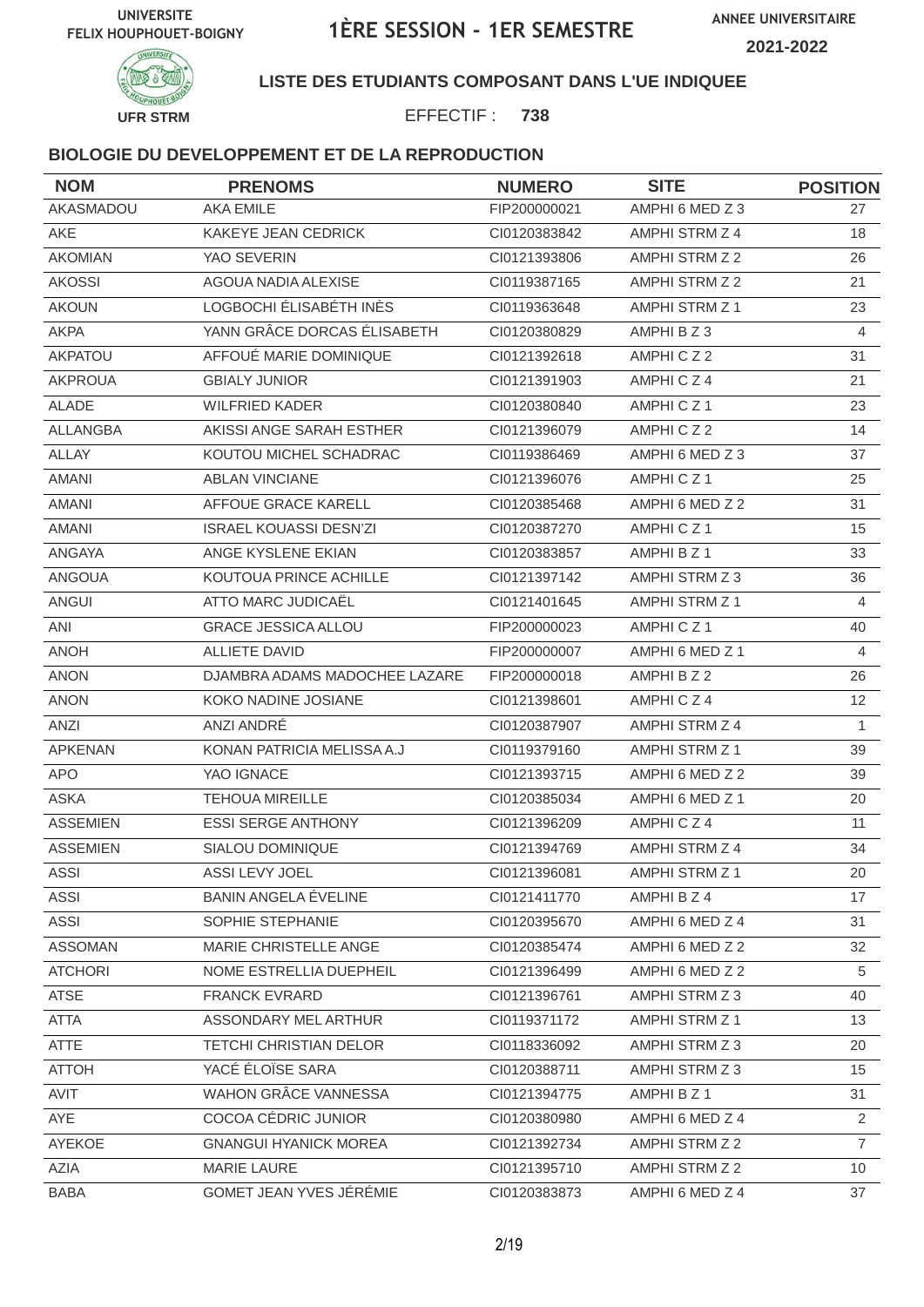

### **LISTE DES ETUDIANTS COMPOSANT DANS L'UE INDIQUEE**

EFFECTIF : **738**

| <b>NOM</b>        | <b>PRENOMS</b>                | <b>NUMERO</b>  | <b>SITE</b>     | <b>POSITION</b> |
|-------------------|-------------------------------|----------------|-----------------|-----------------|
| <b>BADO</b>       | MOUSSA OUETIGUI               | CI0120380992   | AMPHI B Z 4     | 9               |
| <b>BAGUI</b>      | MEKAPEU VANESSA FABIENNE      | CI0120383875   | AMPHICZ4        | 8               |
| <b>BAKAYOKO</b>   | <b>TIAMOUÉ</b>                | CI0121394785   | AMPHI 6 MED Z 3 | 19              |
| <b>BALDE</b>      | MAMADOU ALIOU                 | CI0119364408   | AMPHICZ3        | 27              |
| <b>BALLA</b>      | <b>SAMAKASSI CHRIST PAUL</b>  | CI0121395874   | AMPHI STRM Z 4  | 20              |
| <b>BALLOU</b>     | <b>ISRAEL</b>                 | CI0120398232   | AMPHICZ3        | 33              |
| <b>BAMBA</b>      | <b>IDRISSA</b>                | CI0119386167   | AMPHI 6 MED Z 3 | 40              |
| <b>BAMBA</b>      | <b>MADOU</b>                  | CI0121397569   | AMPHICZ3        | 26              |
| <b>BAMBA</b>      | <b>MOHAMED BEN</b>            | Cl0121398177   | AMPHI STRM Z 4  | 35              |
| <b>BAMBA</b>      | MOUSSA ABDELA                 | CI0120385781   | AMPHI STRM Z 3  | 34              |
| <b>BAMBA</b>      | <b>MOUSTAPHA</b>              | FIP200000002   | AMPHI STRM Z 1  | 38              |
| <b>BAMBA</b>      | <b>YACOUBA</b>                | CI0119362624   | AMPHICZ3        | 23              |
| <b>BAWA</b>       | DADIE STÉPHANE                | CI0120381061   | AMPHICZ2        | 22              |
| <b>BAYO</b>       | <b>MOHAMED</b>                | CI0120383888   | AMPHI 6 MED Z 1 | 15              |
| <b>BAZE</b>       | <b>DIANE FRANCINE</b>         | CI0120381066   | AMPHI 6 MED Z 3 | 36              |
| <b>BEBY</b>       | N'DRIN FRANCK VALLERY         | CI0118340171   | AMPHI STRM Z 1  | 30              |
| <b>BECHO</b>      | ADJÉ ANGE LOUISETTE           | CI0120396257   | AMPHI 6 MED Z 2 | 34              |
| <b>BEDE</b>       | <b>HIWO CAROLE MONDESIR</b>   | CI0119362519   | AMPHICZ4        | 24              |
| <b>BEHEGBAN</b>   | KOFFI YANN RONSARD            | CI0121391481   | AMPHI B Z 4     | 11              |
| <b>BEKOU</b>      | <b>GNAZALO ANGE CHRISTIAN</b> | CI0120381083   | AMPHI B Z 3     | 19              |
| <b>BELE</b>       | ROCHE EPIPHANIE               | CI0121395890   | AMPHICZ1        | 37              |
| <b>BÉNÉDICTE</b>  | EBA KOUASSI YOLANDE           | CI0119387525   | AMPHICZ2        | 38              |
| <b>BERTE</b>      | ABDOULAYE                     | CI0120381090   | AMPHI B Z 4     | 38              |
| <b>BEUGRÉ</b>     | CHRIST ANDERSON               | CI0121393338   | AMPHI 6 MED Z 3 | 12              |
| <b>BEUGRE</b>     | <b>GUIZA ARCHANGE</b>         | CI0119364184   | AMPHICZ1        | 35              |
| <b>BEUGRE</b>     | OKESS PRIVAT ROLANT           | CI0121394804   | AMPHI STRM Z 3  | 13              |
| <b>BIAKO</b>      | <b>ESSEM OPHÉLIE EMMA</b>     | CI0120381098   | AMPHICZ5        | 10              |
| <b>BILE</b>       | <b>MAHAN</b>                  | CI0121392427   | AMPHI B Z 3     | 18              |
| <b>BIRBA</b>      | <b>FRANCK ARMEL</b>           | CI0121396648   | AMPHI STRM Z 3  | 11              |
| <b>BLE</b>        | MACOURA CAROLE ERICA          | CI0121391083   | AMPHI B Z 1     | 34              |
| <b>BLEOU</b>      | <b>BROU OLIVE-NOËLIE</b>      | Cl0121396519   | AMPHI STRM Z 2  | 38              |
| <b>BLEU</b>       | <b>GUÉ ANGE PRIVÂT</b>        | CI0121392891   | AMPHI STRM Z 1  | 17              |
| <b>BLONDE</b>     | <b>BEBEL DE MOMINE</b>        | CI0121395713   | AMPHICZ3        | 34              |
| <b>BOHE</b>       | ERIC JEAN MICHEL              | CI0116308269   | AMPHICZ3        | 2               |
| <b>BOMISSO</b>    | DENISE REMY DÉSIRÉE           | CI0121397546   | AMPHICZ3        | 11              |
| <b>BONKOUNGOU</b> | ABDOUL KOUDOUZE               | CI0120397783   | AMPHI STRM Z 3  | $\overline{2}$  |
| <b>BOTTY</b>      | ELORIA BENERICE ESTHER        | CI0120385481   | AMPHI 6 MED Z 2 | 9               |
| <b>BOZON</b>      | <b>AUDE CHRISTELLE</b>        | CI0121397937   | AMPHI 6 MED Z 4 | 11              |
| <b>BROU</b>       | ACKISSI BESSELHI HUGUETTE     | CI0121391568   | AMPHI B Z 1     | 28              |
| <b>BROU</b>       | ANGYBELL NATACHA              | CI0121391360   | AMPHI B Z 1     | 11              |
| <b>BROU</b>       | <b>APPIAH NOEL</b>            | BROA2912980001 | AMPHI STRM Z 2  | 17 <sup>2</sup> |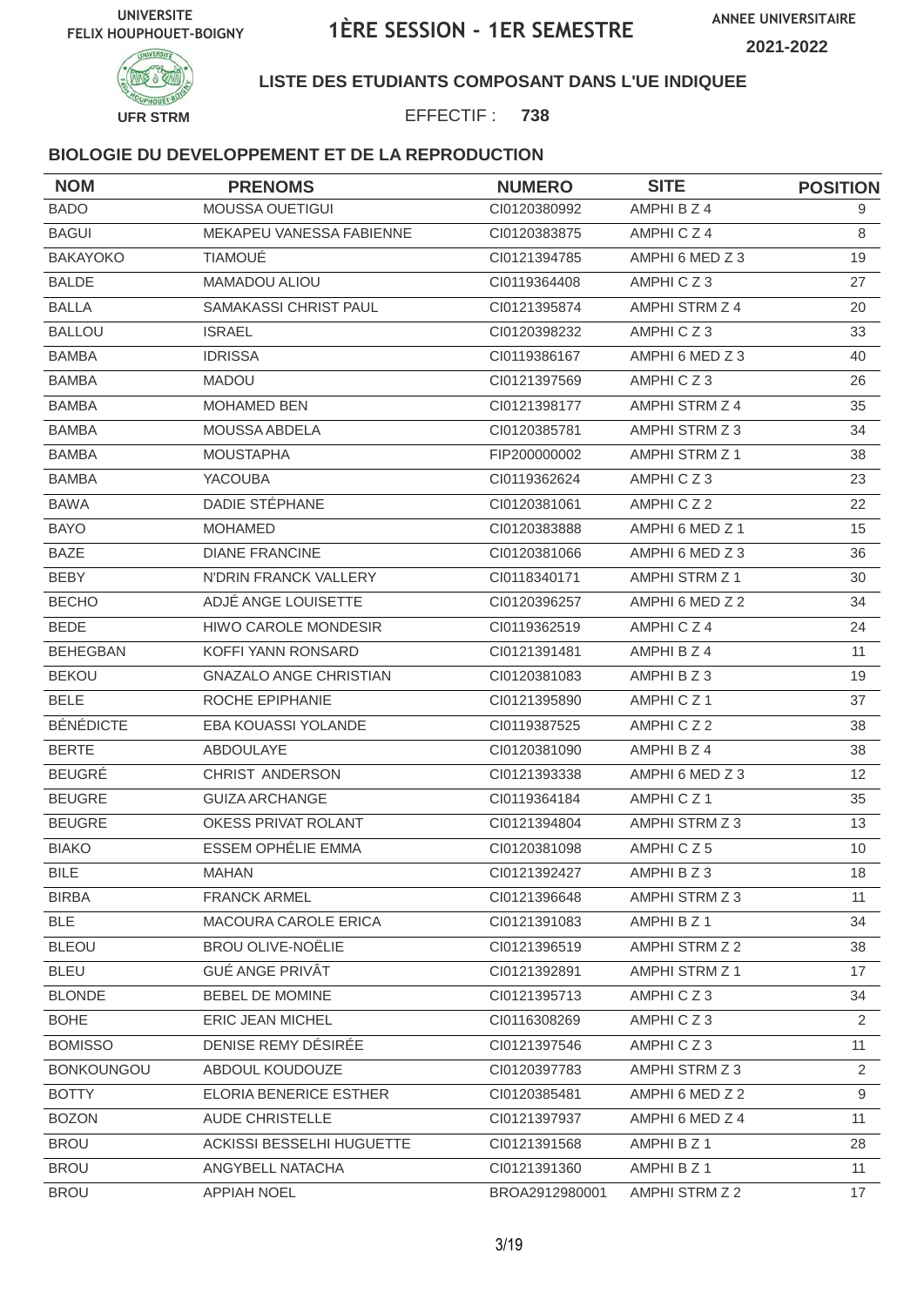

### **LISTE DES ETUDIANTS COMPOSANT DANS L'UE INDIQUEE**

EFFECTIF : **738**

| <b>NOM</b>       | <b>PRENOMS</b>                   | <b>NUMERO</b>  | <b>SITE</b>          | <b>POSITION</b> |
|------------------|----------------------------------|----------------|----------------------|-----------------|
| <b>BROU</b>      | KOUAKOU JEAN WILFRIED            | CI0121391684   | AMPHI STRM Z 4       | 22              |
| <b>BROU</b>      | N'GUESSAN EDMOND                 | CI0121394274   | AMPHI STRM Z 3       | 22              |
| <b>BROU</b>      | N'GUESSAN ÉRIC                   | Cl0121392216   | AMPHI 6 MED Z 1      | $\mathbf{1}$    |
| CAMARA           | <b>ARAMATOU</b>                  | CI0121396163   | AMPHI 6 MED Z 1      | 30              |
| CAMARA           | <b>NIAMINAN</b>                  | CI0121393963   | AMPHI B Z 1          | 39              |
| CAYO             | ZAHON LETICIA DORINE             | CI0120381224   | AMPHI B Z 3          | 34              |
| <b>CISSE</b>     | <b>DAOUDA</b>                    | CI0121393696   | AMPHI STRM Z 4       | 37              |
| <b>CISSE</b>     | <b>SEKOU</b>                     | CI0121392316   | AMPHI 6 MED Z 3      | 25              |
| <b>CISSÉ</b>     | <b>TENIN DOMINIQUE</b>           | CI0120381239   | AMPHI STRM Z 3       | 18              |
| <b>CLIMAN</b>    | KONAN WILFRIED EMMANUEL          | CI0120381251   | AMPHI STRM Z 3       | 54              |
| COMOE            | <b>BROU EDMOND DAVID</b>         | CI0121395717   | AMPHI 6 MED Z 2      | 26              |
| COSSA            | SIAMI CONSTANCE DESIREE          | CI0120388010   | AMPHI 6 MED Z 4      | 13              |
| <b>COULIBALY</b> | ABDOULAYE                        | CI0119361817   | AMPHICZ <sub>1</sub> | 12              |
| <b>COULIBALY</b> | ABDOUL BEN JUNIOR                | CI0121391044   | AMPHI 6 MED Z 3      | 42              |
| <b>COULIBALY</b> | AÏCHATOU                         | CI0121391025   | AMPHICZ2             | 16              |
| <b>COULIBALY</b> | <b>AWA</b>                       | CI0120387031   | AMPHICZ2             | $\mathbf{1}$    |
| <b>COULIBALY</b> | DJENEBA AHOU AUDREY              | Cl0121395718   | AMPHICZ2             | 20              |
| <b>COULIBALY</b> | <b>FRANCK ELIOT</b>              | CI0119362726   | AMPHI STRM Z 1       | 25              |
| <b>COULIBALY</b> | <b>ISSA</b>                      | CI0120383928   | AMPHI STRM Z 4       | $\overline{7}$  |
| <b>COULIBALY</b> | NANOUROGO AYOUBA                 | Cl0121391010   | AMPHI B Z 1          | 25              |
| <b>COULIBALY</b> | NOKROGNAN FATIM                  | CI0121396028   | AMPHICZ1             | 39              |
| <b>COULIBALY</b> | NONLOUROU KABAGO ZENAB           | CI0121396018   | AMPHI STRM Z 1       | 42              |
| <b>COULIBALY</b> | <b>SOULEYMANE</b>                | CI0120381287   | AMPHI 6 MED Z 4      | 14              |
| COULIBALY        | YELATCHIGUI MARIE CLARENCE       | FIP200000053   | AMPHI B Z 2          | $\overline{9}$  |
| <b>COULIBALY</b> | YELY SAMIRA                      | CI0120381292   | AMPHI B Z 1          | 3               |
| COUMOE           | ADJOUA SOLANGE                   | CI0120381320   | AMPHI STRM Z 4       | 39              |
| <b>DABO</b>      | KOUASSI THEODORE                 | CI0121395719   | AMPHICZ2             | 10              |
| <b>DAGO</b>      | <b>DADIER LANDRY</b>             | CI0119367355   | AMPHI 6 MED Z 1      | 23              |
| <b>DAGOUROU</b>  | ETTIEN CYPRIEN WILFRIED          | Cl0121396725   | AMPHI STRM Z 1       | 16              |
| <b>DAGRA</b>     | <b>MANAN MARIUS</b>              | FIP200000047   | AMPHICZ1             | 29              |
| DAGROU           | <b>JEAN-GUY DORGELES</b>         | CI0120381336   | AMPHI B Z 3          | 10 <sup>°</sup> |
| <b>DAH</b>       | ERI PELAGIE                      | CI0121397942   | AMPHI STRM Z 3       | $\overline{7}$  |
| DAH              | SIÉ KOUAMÉ GNIMBA ANGENOR FABIEN | CI0121393297   | AMPHI B Z 1          | 27              |
| <b>DAH</b>       | <b>WATIL</b>                     | CI0121401630   | AMPHI 6 MED Z 2      | 33              |
| <b>DAHO</b>      | KARAMOKO ISSA                    | DAHK1004930001 | AMPHI 6 MED Z 3      | 13              |
| <b>DAHO</b>      | ZRANGOUE ANGE                    | CI0120385488   | AMPHI B Z 4          | 10              |
| <b>DALE</b>      | <b>GNAKOURI SALES</b>            | CI0119369903   | AMPHICZ4             | 3               |
| <b>DANHO</b>     | GBAIE CHRISTINE GRÂCE ROXANNE    | Cl0120381351   | AMPHI B Z 4          | 29              |
| <b>DANHO</b>     | <b>M'BO LARISSA</b>              | CI0120398390   | AMPHICZ5             | 8               |
| <b>DANO</b>      | <b>JUNIOR</b>                    | CI0121394285   | AMPHI STRM Z 3       | 26              |
| <b>DANON</b>     | ZIDAGO PAUL LUCKAS               | CI0121397552   | AMPHI STRM Z 3       | 32              |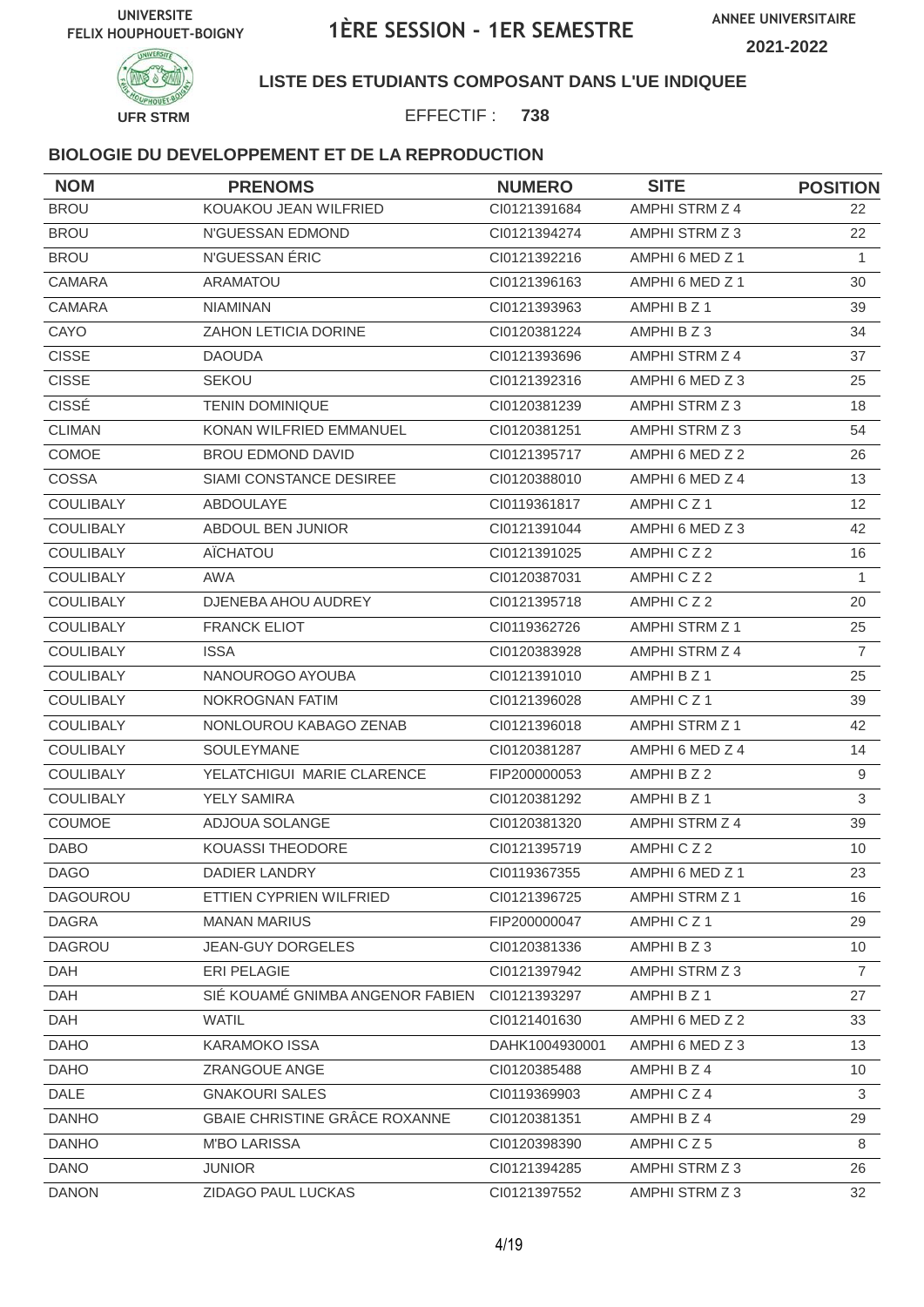

### **LISTE DES ETUDIANTS COMPOSANT DANS L'UE INDIQUEE**

EFFECTIF : **738**

| <b>NOM</b>          | <b>PRENOMS</b>               | <b>NUMERO</b>  | <b>SITE</b>           | <b>POSITION</b> |
|---------------------|------------------------------|----------------|-----------------------|-----------------|
| <b>DAPPA</b>        | ATTA KOUADIO SYLVERE HERMANN | Cl0121394835   | AMPHI B Z 3           | 5               |
| <b>DASSO</b>        | DALEHON URIELLE ESTHER       | CI0121391807   | AMPHI B Z 2           | 31              |
| <b>DEA</b>          | <b>MOHAMED KADER</b>         | CI0120381364   | AMPHICZ2              | 40              |
| <b>DEAT</b>         | FRANCK HERVÉ JUNIOR          | CI0120381365   | AMPHI B Z 3           | 22              |
| <b>DEGNI</b>        | SEDJI ESTHER                 | CI0121394290   | AMPHI STRM Z 3        | 33              |
| <b>DERE</b>         | CHO ANGELA DEBORA            | CI0121392235   | AMPHI 6 MED Z 1       | 38              |
| <b>DIABATE</b>      | <b>DIELIBAKA</b>             | CI0121392669   | AMPHI STRM Z 2        | 30              |
| <b>DIABATE</b>      | <b>FATOUMATA</b>             | CI0121395970   | AMPHI 6 MED Z 3       | 39              |
| <b>DIABATE</b>      | <b>SAFIATOU</b>              | CI0119386212   | AMPHI B Z 3           | $\overline{7}$  |
| <b>DIAGNE</b>       | AMANI ELYSÉE                 | CI0121391400   | AMPHICZ4              | $\overline{7}$  |
| <b>DIAHONDE</b>     | ANGE FLORENT HUBERT          | CI0121393283   | AMPHI STRM Z 2        | 29              |
| <b>DIALLO</b>       | MARIAMA DALANDA              | DIAM2811990002 | AMPHI STRM Z 2        | 52              |
| <b>DIALLO</b>       | <b>MATOGOMA</b>              | CI0121392678   | AMPHI STRM Z 3        | 49              |
| <b>DIALLO</b>       | <b>MOUSSA</b>                | FIP200000035   | AMPHI 6 MED Z 4       | 43              |
| <b>DIALLO</b>       | N'GORAN PARFAIT              | CI0120381419   | AMPHI 6 MED Z 4       | 48              |
| <b>DIALLO</b>       | <b>OUMOU AWA</b>             | CI0120381421   | AMPHI B Z 2           | 8               |
| <b>DIAMALA</b>      | <b>ADOM PASCAL</b>           | FIP200000055   | AMPHI B Z 3           | 27              |
| <b>DIAO</b>         | <b>GNAMBON</b>               | CI0121391889   | AMPHI STRM Z 3        | 12              |
| <b>DIARRASSOUBA</b> | AÏCHA                        | CI0121395953   | <b>AMPHI STRM Z 1</b> | 9               |
| <b>DIARRASSOUBA</b> | <b>BAKOUMADI</b>             | CI0121393015   | AMPHICZ4              | 14              |
| <b>DIARRASSOUBA</b> | <b>DAOUDA</b>                | CI0121391682   | AMPHI B Z 2           | 33              |
| <b>DIARRASSOUBA</b> | <b>LACINA</b>                | CI0121393657   | AMPHICZ5              | 24              |
| <b>DIARRASSOUBA</b> | MOUHAMED TIDJANE             | CI0121396312   | AMPHI STRM Z 4        | 33              |
| <b>DIAWARA</b>      | <b>ADAMA</b>                 | CI0120381454   | AMPHI STRM Z 2        | 23              |
| <b>DIAWARA</b>      | <b>ISSA</b>                  | CI0119385666   | AMPHI STRM Z 2        | 54              |
| <b>DIAWARA</b>      | MADOUSSOU                    | CI0120381452   | AMPHI B Z 3           | 23              |
| <b>DIBY</b>         | KAVAMI JEAN MARIE            | CI0120388982   | AMPHICZ3              | 15              |
| <b>DIOMANDE</b>     | <b>FATOUMATA</b>             | Cl0121393458   | AMPHI STRM Z 2        | 18              |
| <b>DIOMANDÉ</b>     | <b>GUE KALLET</b>            | Cl0121391067   | AMPHI 6 MED Z 2       | 8               |
| <b>DIOMANDÉ</b>     | KARIDJA                      | CI0120381485   | AMPHICZ4              | 26              |
| <b>DIOMANDE</b>     | NABOULA FATHIM               | CI0121395993   | AMPHICZ1              | 32              |
| <b>DIOMANDE</b>     | YOUSSOUF                     | CI0121393359   | AMPHI STRM Z 1        | 32              |
| <b>DIPLEHI</b>      | <b>GUELAMON RICHARD</b>      | CI0121391935   | AMPHI STRM Z 3        | 50              |
| <b>DJABIA</b>       | YAH MAGNE RUTHE MOYANE       | CI0121396087   | AMPHI 6 MED Z 3       | 17              |
| <b>DJAHOU</b>       | <b>DEGNAN MATILDE</b>        | CI0120384433   | AMPHI 6 MED Z 1       | 17              |
| DJE                 | AYA CLAUDE FRANCINE          | CI0119374207   | AMPHICZ1              | 30              |
| <b>DJE</b>          | <b>BI PRINCE NICAISE</b>     | CI0121396787   | AMPHI 6 MED Z 2       | $\overline{4}$  |
| <b>DJE</b>          | LOU DJENAN EDWIGE            | CI0120396130   | AMPHICZ5              | 9               |
| DJE.                | LOU FLEHANA MICHELLE         | CI0121394869   | AMPHI STRM Z 1        | 27              |
| <b>DJEDJE</b>       | <b>GRÂCE ÉLISÉE KPASSOU</b>  | Cl0120381521   | AMPHI STRM Z 2        | 19              |
| <b>DJIDJI</b>       | SASSO HENRI JOEL             | CI0121395725   | AMPHI STRM Z 2        | 6               |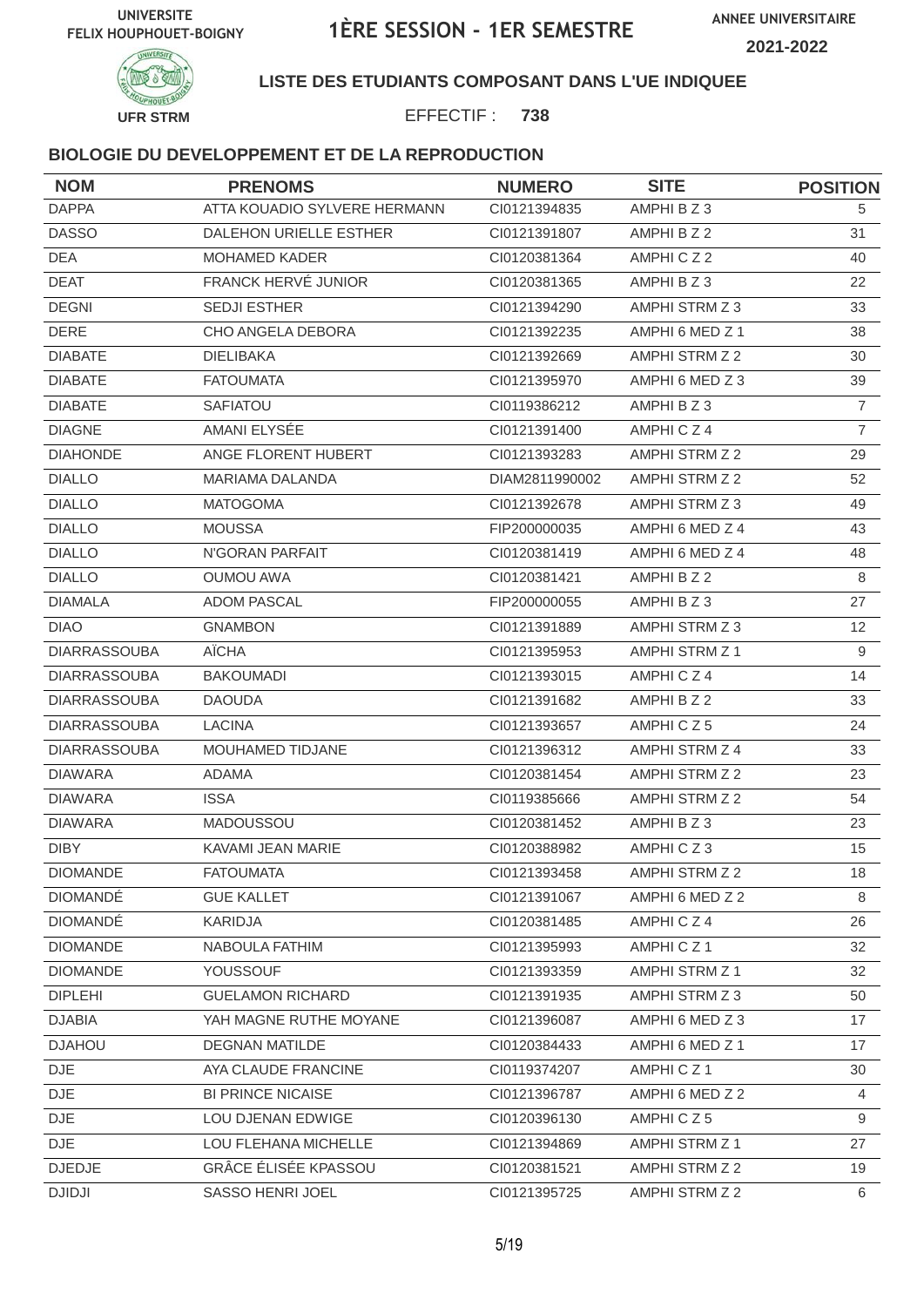

### **LISTE DES ETUDIANTS COMPOSANT DANS L'UE INDIQUEE**

EFFECTIF : **738**

| <b>NOM</b>       | <b>PRENOMS</b>                                | <b>NUMERO</b>  | <b>SITE</b>          | <b>POSITION</b> |
|------------------|-----------------------------------------------|----------------|----------------------|-----------------|
| <b>DJOSSA</b>    | CODJO CHRIST DONALD                           | CI0121396311   | AMPHI 6 MED Z 3      | 2               |
| DOAHO GUELAMON   | <b>MARCELIN</b>                               | CI0120381548   | AMPHI B Z 2          | $\overline{2}$  |
| <b>DOBÉ</b>      | <b>FRANCIA DIANE</b>                          | CI0120385496   | AMPHICZ4             | 9               |
| <b>DOFFOU</b>    | <b>GNAMIEN VINCENT EMMANUEL</b>               | CI0121396030   | AMPHI 6 MED Z 4      | 5               |
| <b>DOGO</b>      | RUTH DÉSIRÉE                                  | CI0121397708   | AMPHI STRM Z 2       | 42              |
| <b>DOMAGNI</b>   | KOFFI AHOU CARMEN                             | FIP200000038   | AMPHI STRM Z 2       | 4               |
| <b>DONGOH</b>    | <b>ABRAN MARIAM</b>                           | CI0120381562   | AMPHI 6 MED Z 3      | 14              |
| <b>DOSSO</b>     | <b>LOSSENI</b>                                | CI0121395727   | AMPHI 6 MED Z 3      | 47              |
| <b>DOUA</b>      | ANDRÉ                                         | CI0116311620   | AMPHICZ1             | 21              |
| <b>DOUMBIA</b>   | <b>IBRAHIM</b>                                | CI0121392982   | AMPHI STRM Z 3       | 19              |
| <b>DOUMBIA</b>   | YAYA                                          | CI0119386408   | AMPHI 6 MED Z 4      | 42              |
| <b>DOUMBOUYA</b> | <b>ASSATA</b>                                 | CI0120385497   | AMPHI B Z 2          | 25              |
| <b>DROH</b>      | DOUÉ AURÉLIE                                  | CI0121395968   | AMPHI STRM Z 2       | 34              |
| <b>DUMPIEU</b>   | SARAH JENIFER                                 | CI0120381596   | AMPHI STRM Z 1       | 6               |
| <b>EBA</b>       | N' DA - AFLA NADIA                            | CI0121391381   | AMPHICZ4             | 18              |
| EDI              | AKISSI ANGELE ELVIERA                         | CI0120397914   | AMPHICZ2             | 33              |
| <b>EDOUKOU</b>   | AMICHIA OLIVE SYLVIANE                        | CI0121396304   | AMPHICZ2             | 30              |
| <b>EHINON</b>    | KOUAHO PRINCESSE SARA MÉLISSA                 | CI0121397056   | AMPHI B Z 2          | 14              |
| <b>EHON</b>      | KOSSI JEAN BOSCO                              | CI0120385498   | AMPHI 6 MED Z 1      | 5               |
| <b>EHOUMAN</b>   | AMANDÉ MARCELLO LOOKENSEY WILLIA CI0121395728 |                | AMPHI STRM Z 3       | $\mathbf{1}$    |
| <b>EHOUMAN</b>   | <b>EHUI JEAN</b>                              | CI0121396057   | AMPHI STRM Z 2       | 35              |
| EHU              | <b>WILLY JEAN MAX DESIRE</b>                  | CI0121398171   | AMPHI STRM Z 3       | 46              |
| <b>ESSOH</b>     | <b>WESLEY JEAN FRANCOIS</b>                   | FIP200000010   | AMPHI 6 MED Z 1      | 36              |
| <b>ESSUI</b>     | YAO ULRICH                                    | CI0121397549   | AMPHICZ <sub>1</sub> | 41              |
| ETTE             | MESSOU ANGE ELISEE                            | CI0121390687   | AMPHI 6 MED Z 2      | 36              |
| <b>EZAN</b>      | TAHITCHI ENOCH OSCAR                          | CI0119365139   | AMPHI 6 MED Z 4      | 26              |
| <b>FANE</b>      | <b>HALAMA</b>                                 | CI0120381653   | AMPHI B Z 1          | 37              |
| <b>FIEGLO</b>    | ANNE ROXANE                                   | CI0120397874   | AMPHICZ4             | 16              |
| <b>FIENI</b>     | ADJOUA MARIE ANGE GRÂCE                       | CI0120381660   | AMPHICZ4             | 22              |
| <b>FLAN</b>      | MINSSAN JUVENALE                              | FIP200000008   | AMPHI B Z 4          | 22              |
| <b>FLANROU</b>   | GNONWIMBA BIENVENU GUY AXEL                   | CI0120381663   | AMPHI B Z 4          | 43              |
| <b>FOFANA</b>    | ASSIATOU                                      | CI0121393282   | AMPHI 6 MED Z 2      | 25              |
| <b>FOFANA</b>    | <b>NOGOFEMA</b>                               | Cl0120381671   | AMPHICZ3             | $\overline{7}$  |
| <b>FOFANA</b>    | SOUMAILA                                      | CI0121393665   | AMPHI B Z 4          | 8               |
| <b>FOFANA</b>    | <b>WILFRIED MOHAMED</b>                       | Cl0119374189   | AMPHICZ3             | 18              |
| GAHE             | ANEGBLE JEAN STEVE                            | CI0119361995   | AMPHI 6 MED Z 4      | $\overline{7}$  |
| <b>GAHOUA</b>    | NAOMIE MAHI                                   | CI0121396997   | AMPHI 6 MED Z 1      | 37              |
| GANDONOU         | <b>NAOMI SEFORA</b>                           | GANN1211020001 | AMPHICZ2             | 32              |
| <b>GBAKA</b>     | OBROU MAXIME                                  | CI0120385501   | AMPHI 6 MED Z 2      | 21              |
| <b>GBAKRE</b>    | MICHEL GUY CESAR                              | CI0119369381   | AMPHI 6 MED Z 3      | 43              |
| <b>GBALOU</b>    | ANDY CLAUDE ILARIE                            | Cl0121395731   | AMPHI STRM Z 3       | 31              |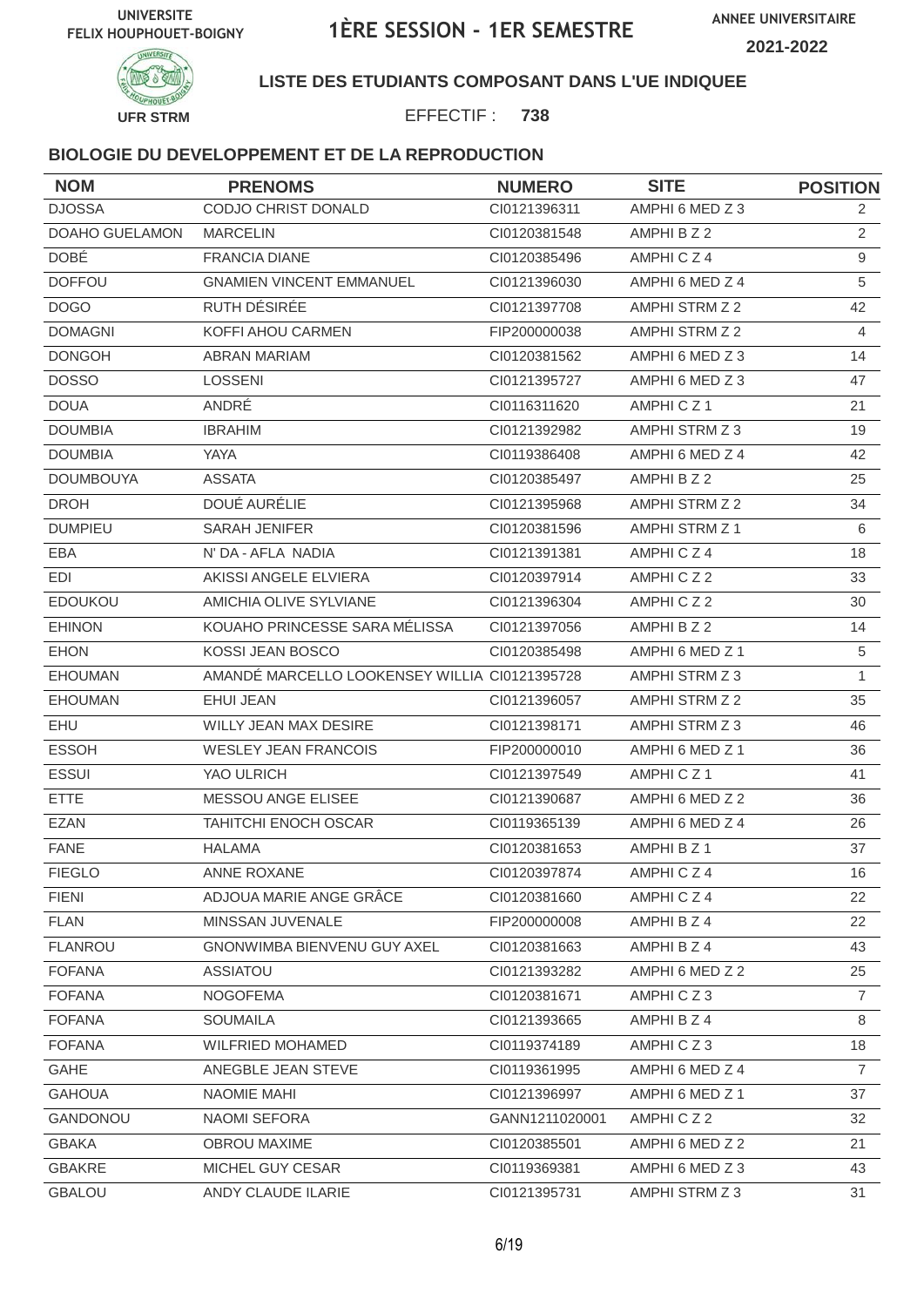

**LISTE DES ETUDIANTS COMPOSANT DANS L'UE INDIQUEE**

EFFECTIF : **738**

| <b>NOM</b>      | <b>PRENOMS</b>                 | <b>NUMERO</b>  | <b>SITE</b>           | <b>POSITION</b> |
|-----------------|--------------------------------|----------------|-----------------------|-----------------|
| <b>GBANE</b>    | <b>LADJI ALY</b>               | CI0120385502   | AMPHI STRM Z 1        | 22              |
| <b>GBAZALE</b>  | <b>GRACE LYNDA</b>             | CI0121393226   | AMPHI STRM Z 3        | 21              |
| <b>GBOGBO</b>   | <b>JEAN BOLERY</b>             | CI0120385506   | AMPHI B Z 1           | 21              |
| <b>GBOHO</b>    | <b>GOENTOUO LUCRECE REGIS</b>  | CI0119388464   | AMPHI STRM Z 4        | 3               |
| <b>GNAGNE</b>   | <b>JOEL CHRITIAN</b>           | FIP200000057   | AMPHICZ2              | 19              |
| <b>GNAHORE</b>  | <b>AHOLI EMERSON</b>           | CI0119386495   | AMPHI 6 MED Z 4       | 34              |
| <b>GNAMIEN</b>  | ADAMS MOUAYÉ                   | CI0121392472   | AMPHI STRM Z 3        | 52              |
| <b>GNOLEBAT</b> | <b>GBEYORO LIONELLE WILMAR</b> | CI0120398581   | AMPHICZ2              | 43              |
| <b>GNONSIO</b>  | KOUIYIYE DOUDOU SEPHORA ROXANE | Cl0121390720   | AMPHICZ1              | 6               |
| <b>GOGOUA</b>   | DETHO ANGE MURIEL              | CI0121395733   | AMPHICZ1              | 22              |
| <b>GOHI</b>     | LOU LEAMAN JOYCE ANICETTE      | CI0121395734   | AMPHI STRM Z 1        | 41              |
| <b>GOHI</b>     | <b>NANSEGNON PRINCE</b>        | FIP200000011   | AMPHI 6 MED Z 1       | 26              |
| GOHO            | DOHAÏ KÉASSON MARC-LOÏC        | GOHK3009000001 | AMPHI STRM Z 4        | 28              |
| GOÏ             | DOUIN EMMANUELLE FRANCELINE    | CI0121391133   | AMPHICZ1              | 14              |
| <b>GON</b>      | <b>DESIRE</b>                  | CI0120381799   | AMPHI STRM Z 2        | 16              |
| GOPOU           | ZRANGBA ADELAÏDE               | CI0121396500   | AMPHI STRM Z 2        | 47              |
| GORE            | <b>BI GORE EL-FOREST</b>       | FIP200000003   | AMPHI STRM Z 3        | 5               |
| GOSSAN          | <b>GOSSAN JEAN MICHEL</b>      | CI0120381811   | <b>AMPHI STRM Z 4</b> | 36              |
| <b>GOTTA</b>    | YORO JACQUES CHRISTIAN         | CI0121391495   | AMPHI STRM Z 4        | 41              |
| <b>GOUA</b>     | AKRE NGNINRIN LAURA            | CI0121396305   | AMPHI 6 MED Z 1       | 43              |
| <b>GOUMBANE</b> | HAMIDOU                        | FIP200000031   | AMPHI 6 MED Z 1       | 47              |
| <b>GOUROTRE</b> | <b>VOLI CHRISTIAN</b>          | CI0120381817   | AMPHI B Z 1           | 15              |
| <b>GRATH</b>    | NANGBAN AXEL DE.MARIE          | CI0120381825   | AMPHI B Z 3           | 17              |
| <b>GREBIO</b>   | ANGE LUTHER                    | FIP200000040   | AMPHI B Z 3           | 31              |
| <b>GUEBO</b>    | KOUTCHET ANGE FREDY            | CI0121391625   | AMPHI STRM Z 4        | 31              |
| <b>GUEDE</b>    | TIDEKO OBEDE DELAISSE          | CI0120381834   | AMPHI B Z 1           | 36              |
| <b>GUEI</b>     | SASSIO GASTON MAGLOIRE         | CI0121393709   | AMPHI B Z 2           | 29              |
| GUEU            | AUDREY MARIE JOËLLE            | Cl0121396224   | AMPHI B Z 3           | 1               |
| <b>GUEU</b>     | ÉRIC STÉPHANE                  | CI0121392155   | AMPHI B Z 3           | 9               |
| <b>GUIA</b>     | DEULOUA CHRIST ARISTIDE        | CI0121397147   | AMPHI B Z 3           | 11              |
| <b>GUINDO</b>   | AWA                            | CI0120397677   | AMPHI B Z 4           | 34              |
| <b>GUISSO</b>   | O'NEEL EDDIE STEPHANE          | Cl0121395738   | AMPHI B Z 4           | 48              |
| HAMADOU         | <b>HASSANA</b>                 | Cl0121395739   | AMPHICZ1              | 20              |
| HIÉ             | ANITA RAYMONDE NICOLE          | CI0121398353   | AMPHICZ2              | 12 <sup>2</sup> |
| <b>HIEN</b>     | SIE PONCE DONALD               | CI0121394342   | AMPHICZ3              | 37              |
| <b>IRIE</b>     | <b>BI BOLATY DANIEL</b>        | CI0120385512   | AMPHICZ5              | 13              |
| <b>IRIE</b>     | BI TAH EMMANUEL CHRISTIAN      | CI0121391397   | AMPHI STRM Z 2        | 41              |
| <b>KABLAN</b>   | AKA PAUL ELIE                  | CI0121395741   | AMPHI STRM Z 1        | 31              |
| KABORE          | <b>HENOC</b>                   | CI0121396069   | AMPHI 6 MED Z 2       | 35              |
| <b>KABRAN</b>   | ASSOUMOU SYLVESTRE             | FIP200000032   | AMPHI 6 MED Z 3       | 49              |
| KACOU           | EFFIBÉ ANNE SEPHORA            | CI0119367595   | AMPHI 6 MED Z 4       | 29              |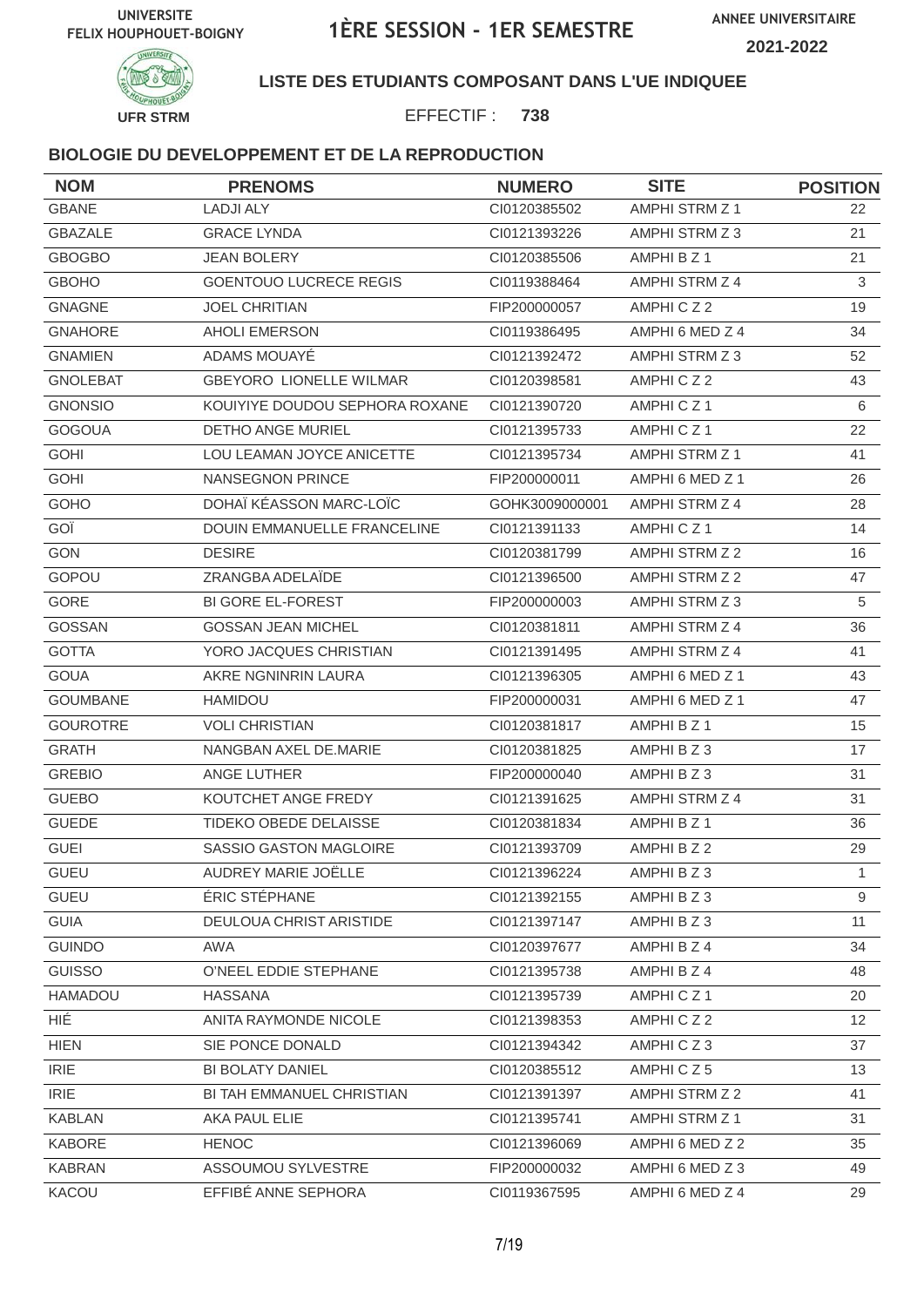

### **LISTE DES ETUDIANTS COMPOSANT DANS L'UE INDIQUEE**

EFFECTIF : **738**

| <b>NOM</b>      | <b>PRENOMS</b>               | <b>NUMERO</b> | <b>SITE</b>     | <b>POSITION</b> |
|-----------------|------------------------------|---------------|-----------------|-----------------|
| KACOU           | KOULOU HERVÉ                 | CI0120385513  | AMPHI B Z 1     | 9               |
| KACOU           | N'GUESSAN ALVIN GILDAS       | CI0121390704  | AMPHI B Z 3     | 6               |
| <b>KADJO</b>    | AHOULOU REGIS ANDERSON       | CI0119371893  | AMPHI B Z 1     | 26              |
| <b>KADJO</b>    | N'GUESSAN ALBERT JUNIOR      | CI0121396366  | AMPHI B Z 2     | 30              |
| <b>KAFROUMA</b> | <b>GNOU-BLA AMANDINE</b>     | FIP200000026  | AMPHI B Z 2     | 32              |
| KAKOU           | <b>MANIZAN MAXIMIN</b>       | CI0121391005  | AMPHICZ1        | 10              |
| KALÉ            | ONELIE PHOEBE JOSEPHA JEMIMA | CI0120381912  | AMPHICZ2        | 44              |
| <b>KALFA</b>    | ADJOUA MONIQUE               | CI0121395988  | AMPHICZ3        | 20              |
| <b>KAMAGATE</b> | ADIA                         | CI0121394938  | AMPHICZ3        | 25              |
| <b>KAMAGATE</b> | <b>INZA</b>                  | CI0120395691  | AMPHICZ4        | 27              |
| KAMBE           | <b>KAMBE DERRICK VALDES</b>  | FIP200000043  | AMPHICZ5        | $\mathbf{1}$    |
| <b>KAMENA</b>   | AKA PAUL MARIE               | CI0121396947  | AMPHI STRM Z 2  | 43              |
| <b>KANGA</b>    | YAO BERENGER                 | CI0120381951  | AMPHI 6 MED Z 3 | 1               |
| <b>KANGAMON</b> | AHOU LYDIA VERLANDE          | CI0121391663  | AMPHI STRM Z 3  | 8               |
| <b>KARIME</b>   | KOUADIO MOUSSA               | KARK18019401  | AMPHI 6 MED Z 1 | 22              |
| KARIMOU         | KOUAME ARSENE                | CI0120388917  | AMPHI B Z 2     | 16              |
| <b>KEITA</b>    | <b>ASSETOU</b>               | CI0120395687  | AMPHI B Z 3     | 8               |
| KI              | <b>MAMINATA</b>              | CI0121392698  | AMPHI 6 MED Z 2 | 10              |
| <b>KINDOH</b>   | <b>BROU ANGE PATRICK</b>     | CI0121397557  | AMPHI 6 MED Z 2 | 42              |
| KO              | <b>ALIMA ROSELINE</b>        | FIP200000054  | AMPHI B Z 4     | 33              |
| <b>KOBENAN</b>  | <b>KOSSIA REBECCA</b>        | CI0121394956  | AMPHICZ3        | $\overline{4}$  |
| KODE            | <b>GHOH AICHA EVE</b>        | CI0121392593  | AMPHI STRM Z 4  | 14              |
| <b>KOFF</b>     | <b>KOUAME GERVAIS</b>        | FIP200000052  | AMPHICZ4        | 20              |
| <b>KOFFI</b>    | ADJA RUTH                    | CI0121393296  | AMPHI STRM Z 4  | 8               |
| <b>KOFFI</b>    | AFFOUET ANIQUE MAURICETTE    | CI0121396380  | AMPHICZ3        | 13              |
| <b>KOFFI</b>    | AKISSI NORA LYNE             | CI0120382035  | AMPHICZ3        | 17              |
| <b>KOFFI</b>    | AMANI MAXIME DEBORA          | CI0120382085  | AMPHI B Z 1     | 40              |
| <b>KOFFI</b>    | AMANY JEAN NOËL              | CI0119365588  | AMPHI 6 MED Z 4 | 3               |
| <b>KOFFI</b>    | AMENAN KAN ANGE MARIETTE     | CI0120382049  | AMPHI STRM Z 1  | 12              |
| <b>KOFFI</b>    | ANGE PATRICK KOUASSI         | FIP200000024  | AMPHI B Z 2     | 20              |
| <b>KOFFI</b>    | ARNOLD KEVIEN                | FIP200000037  | AMPHICZ4        | 28              |
| <b>KOFFI</b>    | AYA GEMINA CHRISTELLE        | CI0120382083  | AMPHICZ2        | 13              |
| <b>KOFFI</b>    | CHIA MARIE-MICHAELLE         | CI0120385521  | AMPHICZ1        | 38              |
| <b>KOFFI</b>    | DJACOF ARMEL MICHEL          | Cl0121412254  | AMPHICZ1        | 24              |
| <b>KOFFI</b>    | <b>JEAN HUGUES</b>           | Cl0120382070  | AMPHICZ4        | 34              |
| <b>KOFFI</b>    | <b>JONATHAN</b>              | CI0119363715  | AMPHI 6 MED Z 1 | 16              |
| <b>KOFFI</b>    | KACOU JUNIOR                 | CI0120382023  | AMPHI STRM Z 1  | 40              |
| <b>KOFFI</b>    | KOFFI MOÏSE D'ISRRAËL        | CI0121393742  | AMPHI STRM Z 2  | 49              |
| <b>KOFFI</b>    | KONAN BERNARD                | CI0121393167  | AMPHI STRM Z 2  | 51              |
| <b>KOFFI</b>    | KONAN BERTRAN                | Cl0121393612  | AMPHI STRM Z 3  | 45              |
| <b>KOFFI</b>    | KOUADIO SÉVERIN              | CI0121393091  | AMPHI STRM Z 4  | 17              |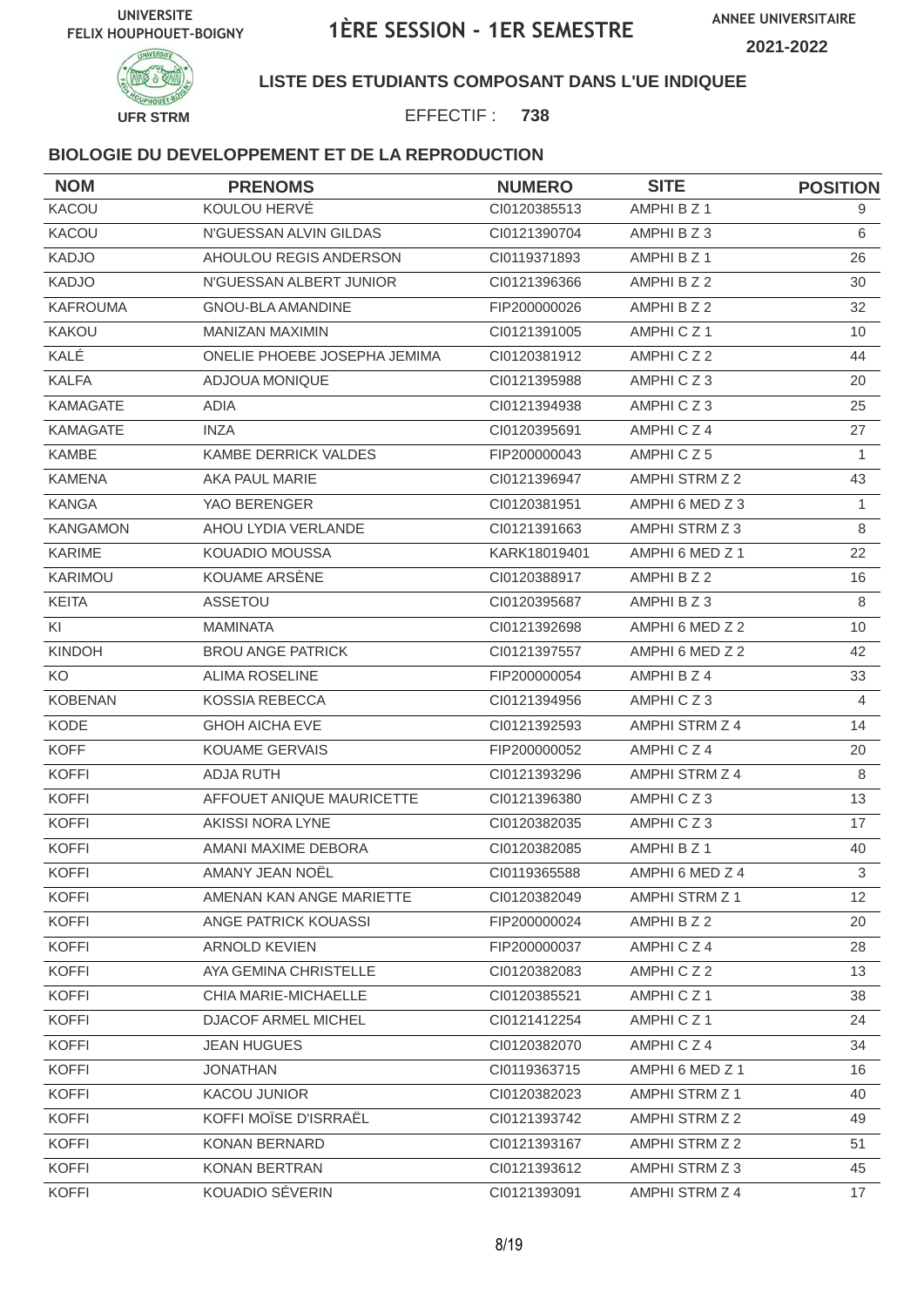

#### **LISTE DES ETUDIANTS COMPOSANT DANS L'UE INDIQUEE**

EFFECTIF : **738**

| <b>NOM</b>     | <b>PRENOMS</b>                   | <b>NUMERO</b>  | <b>SITE</b>           | <b>POSITION</b> |
|----------------|----------------------------------|----------------|-----------------------|-----------------|
| <b>KOFFI</b>   | KOUADIO WILFRIED                 | Cl0120382058   | AMPHI 6 MED Z 1       | 46              |
| <b>KOFFI</b>   | KOUAKOU PIERRE                   | KOFK2012960020 | AMPHI B Z 2           | 13              |
| <b>KOFFI</b>   | KOUAME ULRICH ANDERSON           | CI0120382025   | AMPHICZ <sub>1</sub>  | 33              |
| <b>KOFFI</b>   | KOUASSI ALLÉMAO                  | CI0121393643   | AMPHI 6 MED Z 2       | 19              |
| <b>KOFFI</b>   | N'GBIN JEAN FABRICE              | FIP200000017   | AMPHICZ1              | $\overline{4}$  |
| <b>KOFFI</b>   | PAUL MARRION                     | CI0121396361   | AMPHI STRM Z 2        | 45              |
| <b>KOFFI</b>   | SABENOU AKOUA STÉPHANIE          | CI0120382033   | AMPHI 6 MED Z 1       | 3               |
| <b>KOFFI</b>   | SAINTE ROSEMONDE KOSSIA LAMERVEI | CI0120382054   | AMPHI 6 MED Z 2       | 18              |
| <b>KOFFI</b>   | YAO ARMEL                        | CI0119369257   | AMPHI 6 MED Z 3       | 32              |
| <b>KOFFI</b>   | ZEZEOULYE MAXIMILIEN CYRIEL      | CI0116305499   | AMPHI STRM Z 4        | 16              |
| <b>KOKORA</b>  | <b>BETTY MICHAEL</b>             | FIP200000006   | AMPHI STRM Z 3        | 39              |
| <b>KOKOUA</b>  | JESSICA-ROXANE JENNIPHER         | KOKJ0805990001 | <b>AMPHI STRM Z 4</b> | 10              |
| <b>KOMIEN</b>  | <b>KOUSSO ANDREA</b>             | CI0120382129   | AMPHI STRM Z 2        | 40              |
| <b>KONAN</b>   | <b>AKISSI ESTER</b>              | CI0119375405   | AMPHI B Z 1           | $\overline{4}$  |
| <b>KONAN</b>   | AMENAN BÉATRICE                  | Cl0121395744   | AMPHI B Z 2           | $\overline{7}$  |
| <b>KONAN</b>   | AMOIN MARIE JEANNE BLANCHE       | CI0121394368   | AMPHICZ1              | 17              |
| <b>KONAN</b>   | ANGBAN N'DOLY FIDEL              | CI0119370222   | AMPHICZ2              | 23              |
| <b>KONAN</b>   | <b>BOUAFFOU AYA LAURELLE</b>     | CI0121396687   | AMPHI B Z 2           | 12              |
| <b>KONAN</b>   | <b>EKANI ROMUALD</b>             | FIP200000045   | AMPHI STRM Z 2        | 24              |
| <b>KONAN</b>   | <b>KOFFI DANIEL</b>              | CI0120382153   | AMPHICZ3              | 14              |
| <b>KONAN</b>   | KONAN HONORE                     | FIP200000049   | AMPHI B Z 2           | $\mathbf{3}$    |
| <b>KONAN</b>   | KOUAKOU PATERN ELOGE             | CI0119386610   | AMPHI STRM Z 3        | 28              |
| <b>KONAN</b>   | <b>KOUASSI ELVIS</b>             | Cl0121396244   | AMPHI B Z 1           | 17              |
| <b>KONAN</b>   | KOUASSI SAHM PATRICK             | CI0120398465   | AMPHI 6 MED Z 4       | 10              |
| <b>KONAN</b>   | N'GUESSAN JEAN LUC               | CI0121396108   | AMPHI STRM Z 2        | 31              |
| <b>KONAN</b>   | N'ZOLIE EPHREM EZECHIEL          | Cl0121395745   | <b>AMPHI STRM Z 1</b> | 15              |
| <b>KONAN</b>   | PASCAL DOUMANTEY                 | CI0121390693   | AMPHI STRM Z 4        | 26              |
| KONAN          | VANESSA MARIE-JOËLLE             | CI0121396281   | AMPHI 6 MED Z 1       | 19              |
| <b>KONAN</b>   | YAH CATHERINE                    | CI0118358076   | AMPHI 6 MED Z 1       | 41              |
| <b>KONATE</b>  | AMIDOU                           | CI0119372060   | AMPHICZ1              | 3               |
| KONATÉ         | <b>ASSANATA</b>                  | CI0121391645   | AMPHICZ4              | 36              |
| <b>KONDOBO</b> | <b>KOROTOUM</b>                  | CI0120385526   | AMPHICZ5              | 2               |
| <b>KONE</b>    | AKISSI BENEDITHE LAUREINE        | FIP200000009   | AMPHI STRM Z 4        | 13              |
| KONE           | <b>BLE YVES</b>                  | Cl0120384080   | AMPHI 6 MED Z 3       | 15              |
| <b>KONE</b>    | <b>FANTA</b>                     | CI0120382269   | AMPHI 6 MED Z 1       | 25              |
| KONE           | <b>GNINTIE ANNE ELVIRA</b>       | CI0121391757   | AMPHI 6 MED Z 4       | 27              |
| KONE           | KAYOMOSORO MOHAMED               | CI0121393374   | AMPHI B Z 1           | 8               |
| KONE           | KIYALI                           | FIP200000056   | AMPHI STRM Z 2        | 48              |
| KONE           | <b>LACINA</b>                    | CI0120397667   | AMPHI 6 MED Z 3       | 8               |
| KONE           | <b>MAH NOURA</b>                 | Cl0120384074   | AMPHI B Z 1           | 16              |
| KONE           | MARIE CELESTIINE LEATICIA URSULE | FIP200000050   | AMPHICZ4              | 23              |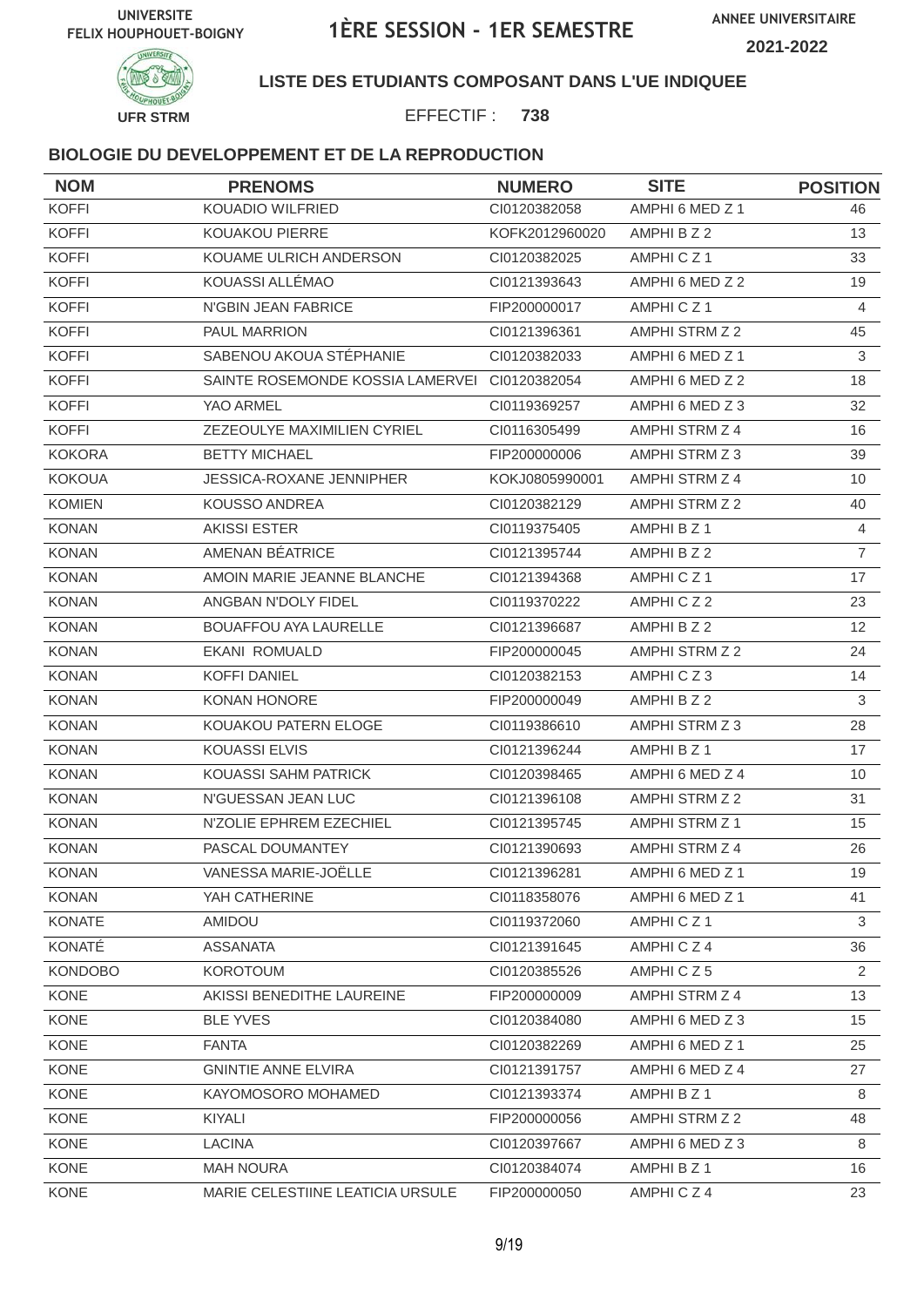

### **LISTE DES ETUDIANTS COMPOSANT DANS L'UE INDIQUEE**

EFFECTIF : **738**

| <b>NOM</b>     | <b>PRENOMS</b>                 | <b>NUMERO</b> | <b>SITE</b>     | <b>POSITION</b> |
|----------------|--------------------------------|---------------|-----------------|-----------------|
| KONE           | <b>MASSIAMY</b>                | CI0120382257  | AMPHICZ2        | 36              |
| KONÉ           | MIDA JOSIANE MICHAËLLE         | CI0120387037  | AMPHICZ4        | 10              |
| <b>KONE</b>    | <b>MOHAMED</b>                 | CI0121392900  | AMPHICZ4        | 15              |
| <b>KONE</b>    | NABE CHAM-HOUN                 | CI0121395747  | AMPHI 6 MED Z 3 | 33              |
| KONÉ           | N'GOLO MOUHAMED                | CI0121392282  | AMPHI STRM Z 3  | 24              |
| <b>KONE</b>    | <b>OUSMANE KARAMOKO</b>        | CI0119361616  | AMPHI B Z 2     | 27              |
| KONÉ           | PEKITCHIN JONAS                | CI0121395748  | AMPHI 6 MED Z 2 | 44              |
| KONE           | <b>SEHENAN</b>                 | FIP200000033  | AMPHICZ4        | 32              |
| <b>KONE</b>    | YETI SEPHORA                   | CI0121395891  | AMPHICZ1        | 2               |
| <b>KONE</b>    | <b>ZIEPE</b>                   | CI0120382242  | AMPHI B Z 3     | 32              |
| <b>KONIN</b>   | ETTIEN ANGE JOËL               | CI0121395504  | AMPHI B Z 4     | 35              |
| <b>KOUA</b>    | <b>ASSIALA MELAINE</b>         | Cl0121392074  | AMPHI STRM Z 2  | 33              |
| <b>KOUA</b>    | <b>BLAHOUA BELL DORAINE</b>    | FIP200000019  | AMPHI B Z 4     | $\mathbf{2}$    |
| <b>KOUA</b>    | <b>KOUADIO MICHEL</b>          | CI0120384090  | AMPHI 6 MED Z 3 | 3               |
| KOUABENAN      | <b>KOBENAN SIRIKI</b>          | CI0121391737  | AMPHICZ3        | 10              |
| KOUACOU        | YAO GÉDÉON                     | CI0118336190  | AMPHI 6 MED Z 3 | 38              |
| <b>KOUADIO</b> | <b>AHOU</b>                    | CI0121392229  | AMPHI B Z 4     | 15              |
| <b>KOUADIO</b> | AHOU ANGE ERICKA FABIENNE      | CI0120385532  | AMPHI 6 MED Z 2 | 2               |
| <b>KOUADIO</b> | AMAN JOSEPH                    | CI0121395752  | AMPHI STRM Z 1  | $\mathbf{1}$    |
| <b>KOUADIO</b> | AMA VERONIQUE                  | CI0121391508  | AMPHICZ1        | 27              |
| <b>KOUADIO</b> | <b>AXELLE AUDREY</b>           | CI0121391652  | AMPHI STRM Z 4  | 5               |
| <b>KOUADIO</b> | <b>BANIMA KRA JACQUES</b>      | CI0115300894  | AMPHI 6 MED Z 1 | 31              |
| <b>KOUADIO</b> | <b>DELILA SYNTICHE AKISSI</b>  | CI0119363789  | AMPHICZ1        | 43              |
| <b>KOUADIO</b> | EYA MARIE JOELLE               | CI0119363560  | AMPHICZ4        | 2               |
| <b>KOUADIO</b> | <b>HAPPY NERY</b>              | CI0121390773  | AMPHICZ5        | 21              |
| <b>KOUADIO</b> | KOFFI ANGE ARMAND              | CI0121392012  | AMPHI 6 MED Z 4 | 28              |
| <b>KOUADIO</b> | <b>KOFFI SAMUEL</b>            | FIP200000034  | AMPHI 6 MED Z 4 | 33              |
| <b>KOUADIO</b> | KOUADIO ANDERSON               | CI0120389283  | AMPHI 6 MED Z 2 | 41              |
| <b>KOUADIO</b> | KOUADIO SIE GEDEON             | Cl0121391329  | AMPHI 6 MED Z 3 | 23              |
| <b>KOUADIO</b> | KOUAMÉ EUNICE AMOAN            | CI0121395753  | AMPHI STRM Z 4  | 23              |
| <b>KOUADIO</b> | KOUAME MATHURIN                | CI0120382328  | AMPHI 6 MED Z 1 | 32              |
| <b>KOUADIO</b> | KOUASSI AMBROISE               | CI0121391429  | AMPHI 6 MED Z 1 | 35              |
| <b>KOUADIO</b> | MAGUY STÉPHANE KOUAMÉ          | CI0119370290  | AMPHICZ3        | 16              |
| <b>KOUADIO</b> | ULRICH OLIVIA AFFOUÉ           | CI0119386567  | AMPHI B Z 4     | 18              |
| <b>KOUADIO</b> | YAO RODRIGUE                   | FIP200000014  | AMPHI 6 MED Z 1 | 10              |
| KOUAKOU        | ADJOUA CHRISTELLE TATIANA      | CI0121411636  | AMPHI 6 MED Z 3 | 28              |
| KOUAKOU        | ADJOUA SONIA LETICIA           | CI0121391039  | AMPHICZ5        | 28              |
| KOUAKOU        | <b>AFFOUE LAETICIA</b>         | CI0120398527  | AMPHI STRM Z 3  | 37              |
| KOUAKOU        | AHOU GRÂCE EMMANUELLA          | CI0120382417  | AMPHI STRM Z 3  | 41              |
| KOUAKOU        | AHOU LARISSA                   | Cl0121395754  | AMPHICZ2        | 24              |
| KOUAKOU        | AKISSI ANGE MARIE FRANCE FLORA | CI0119363026  | AMPHI B Z 2     | 11              |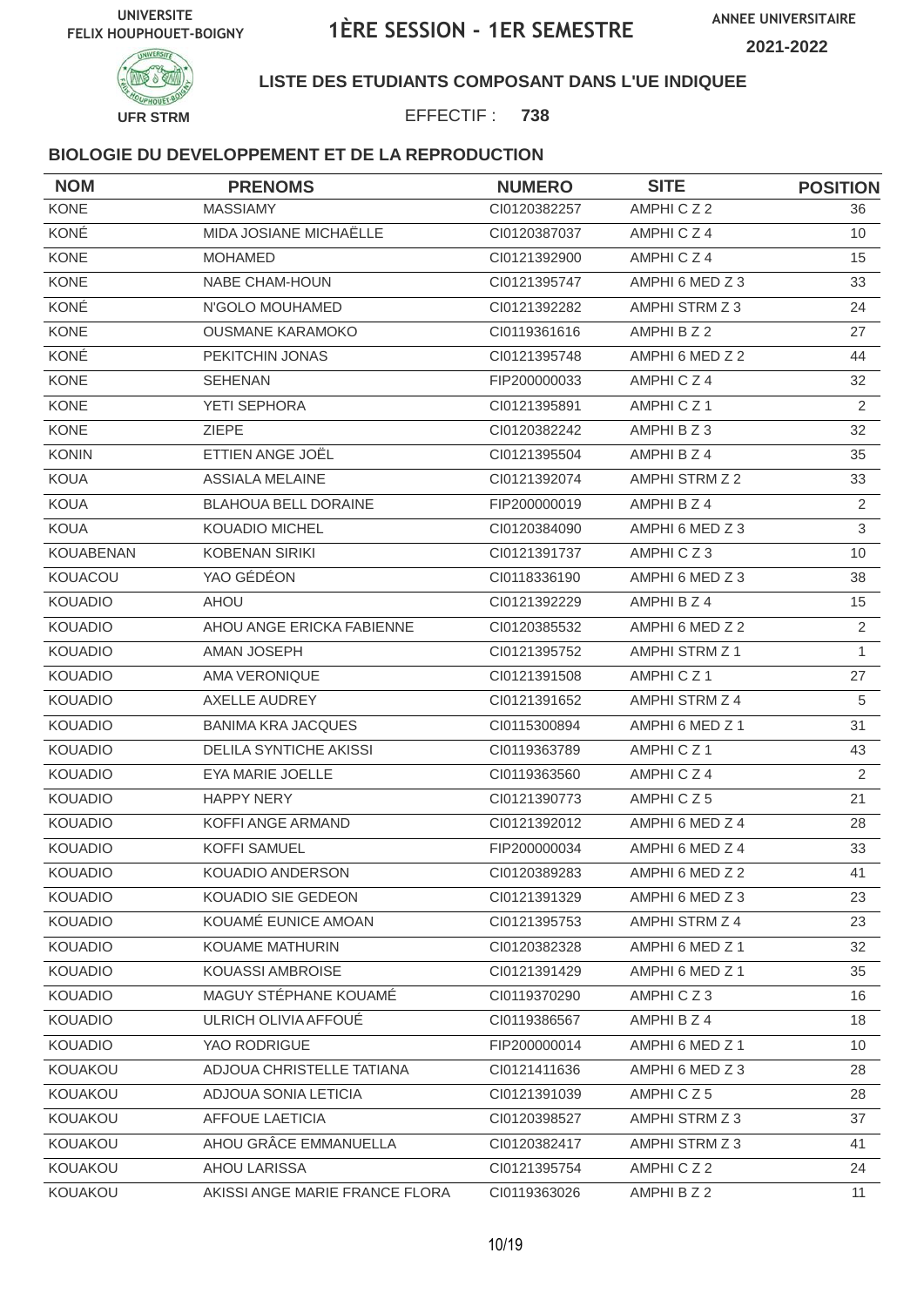

### **LISTE DES ETUDIANTS COMPOSANT DANS L'UE INDIQUEE**

EFFECTIF : **738**

| <b>NOM</b>     | <b>PRENOMS</b>                                  | <b>NUMERO</b>  | <b>SITE</b>     | <b>POSITION</b> |
|----------------|-------------------------------------------------|----------------|-----------------|-----------------|
| KOUAKOU        | ATCHELOH KOUADIO BORIS                          | CI0121390745   | AMPHI B Z 3     | 25              |
| KOUAKOU        | <b>BOUSSOUMALIE YOLANDE</b>                     | CI0203844106   | AMPHI B Z 3     | 26              |
| KOUAKOU        | <b>KOBENAN MARCEL</b>                           | CI0119379777   | AMPHI B Z 4     | 5               |
| KOUAKOU        | <b>KOFFI ARMAND</b>                             | CI0121397591   | AMPHICZ4        | 31              |
| KOUAKOU        | KOFFI VALDEZ                                    | CI0121392378   | AMPHI B Z 3     | 36              |
| KOUAKOU        | KOUADIO CEDRIC                                  | KOUK0101980079 | AMPHICZ5        | 27              |
| KOUAKOU        | KOUAME DRO ANGE                                 | CI0120382427   | AMPHI B Z 4     | 13              |
| KOUAKOU        | KOUAMÉ NOËL                                     | CI0120385539   | AMPHI B Z 4     | 25              |
| KOUAKOU        | KOUAMÉ PATRICK                                  | CI0119385693   | AMPHICZ2        | 3               |
| <b>KOUAKOU</b> | <b>KOUAME SEVERIN</b>                           | CI0120382456   | AMPHI 6 MED Z 4 | 21              |
| <b>KOUAKOU</b> | KOUASSI KAN ARMAND JAURES                       | CI0120387027   | AMPHI 6 MED Z 1 | 14              |
| KOUAKOU        | KOUASSI MIANGNI ALAIN                           | CI0119363607   | AMPHICZ1        | 13              |
| KOUAKOU        | <b>KOUNDOLIE AYMAR</b>                          | CI0121398370   | AMPHI 6 MED Z 4 | 9               |
| <b>KOUAKOU</b> | N'GUESSAN PARFAIT                               | CI0121396058   | AMPHI STRM Z 1  | 34              |
| KOUAKOU        | NIANNOU ANDREA BERENICE                         | CI0121392102   | AMPHICZ4        | 5               |
| KOUAKOU        | ORLANE DELVER PAOLA                             | CI0121390828   | AMPHI B Z 3     | 16              |
| <b>KOUAKOU</b> | <b>REGIS JEAN IGOR</b>                          | CI0120397490   | AMPHICZ3        | $\mathbf{1}$    |
| KOUAKOU        | YAO JEAN-BAPTISTE                               | CI0120384485   | AMPHI STRM Z 2  | 15              |
| <b>KOUAME</b>  | <b>ABRAHAM ISAAC</b>                            | CI0120382534   | AMPHICZ5        | 25              |
| <b>KOUAME</b>  | AFFOUE ALEXANDRA                                | Cl0120384124   | AMPHI STRM Z 2  | 14              |
| <b>KOUAME</b>  | AMENAN GNANMIEN MALHIE ROSA PASC KOUA2404020001 |                | AMPHI 6 MED Z 3 | 11              |
| <b>KOUAME</b>  | KADJO ANGE                                      | FIP200000004   | AMPHI B Z 4     | 31              |
| <b>KOUAME</b>  | <b>KOFFI CLAVER</b>                             | CI0120382526   | AMPHICZ5        | 11              |
| <b>KOUAME</b>  | KOFFI RODOLPHE VENCESLAS                        | CI0120382486   | AMPHI 6 MED Z 3 | 24              |
| <b>KOUAME</b>  | <b>KOUADIO HERMANN</b>                          | CI0119388842   | AMPHICZ3        | 9               |
| KOUAME         | KOUADIO KONAN FLORENT                           | CI0121395757   | AMPHI 6 MED Z 3 | 30              |
| <b>KOUAME</b>  | KOUADIO N'ZELIBESSE VIRGIL                      | CI0121391223   | AMPHI B Z 4     | 44              |
| KOUAME         | KOUAME BORIS                                    | CI0118349231   | AMPHICZ4        | $\overline{4}$  |
| KOUAMÉ         | KOUAMÉ SERGE ARMAND                             | CI0115291559   | AMPHI 6 MED Z 2 | 24              |
| <b>KOUAME</b>  | KOUASSI ELIE                                    | CI0119385965   | AMPHICZ1        | 44              |
| <b>KOUAME</b>  | <b>N'DRI JEAN BRICE</b>                         | CI0121390807   | AMPHICZ5        | 18              |
| <b>KOUAME</b>  | N'DRI KAN CLOVIS ELVIS                          | CI0121401644   | AMPHI B Z 4     | 36              |
| <b>KOUAME</b>  | OCEANE JEAN-BAPTISTE                            | CI0121397025   | AMPHI STRM Z 1  | 5               |
| <b>KOUAME</b>  | PRINCE EMMANUEL                                 | CI0119361194   | AMPHICZ5        | 23              |
| KOUAMÉ         | YAO DANIEL                                      | CI0121390762   | AMPHI B Z 1     | $\overline{2}$  |
| <b>KOUAME</b>  | YAO RUBBEN                                      | CI0121392735   | AMPHI 6 MED Z 1 | 39              |
| <b>KOUASSI</b> | AKA KOUASSI MICHEL                              | CI0121396437   | AMPHICZ3        | 19              |
| <b>KOUASSI</b> | AMA MARIAME                                     | CI0120388980   | AMPHICZ5        | 20              |
| <b>KOUASSI</b> | AMOIN MARIE ROSETTE                             | CI0121392624   | AMPHI STRM Z 3  | 4               |
| KOUASSI        | ANDRÉA ARIANE ASSIE                             | CI0121396029   | AMPHI 6 MED Z 1 | 27              |
| <b>KOUASSI</b> | <b>ANI SAMUEL</b>                               | CI0119361581   | AMPHI 6 MED Z 2 | $\overline{7}$  |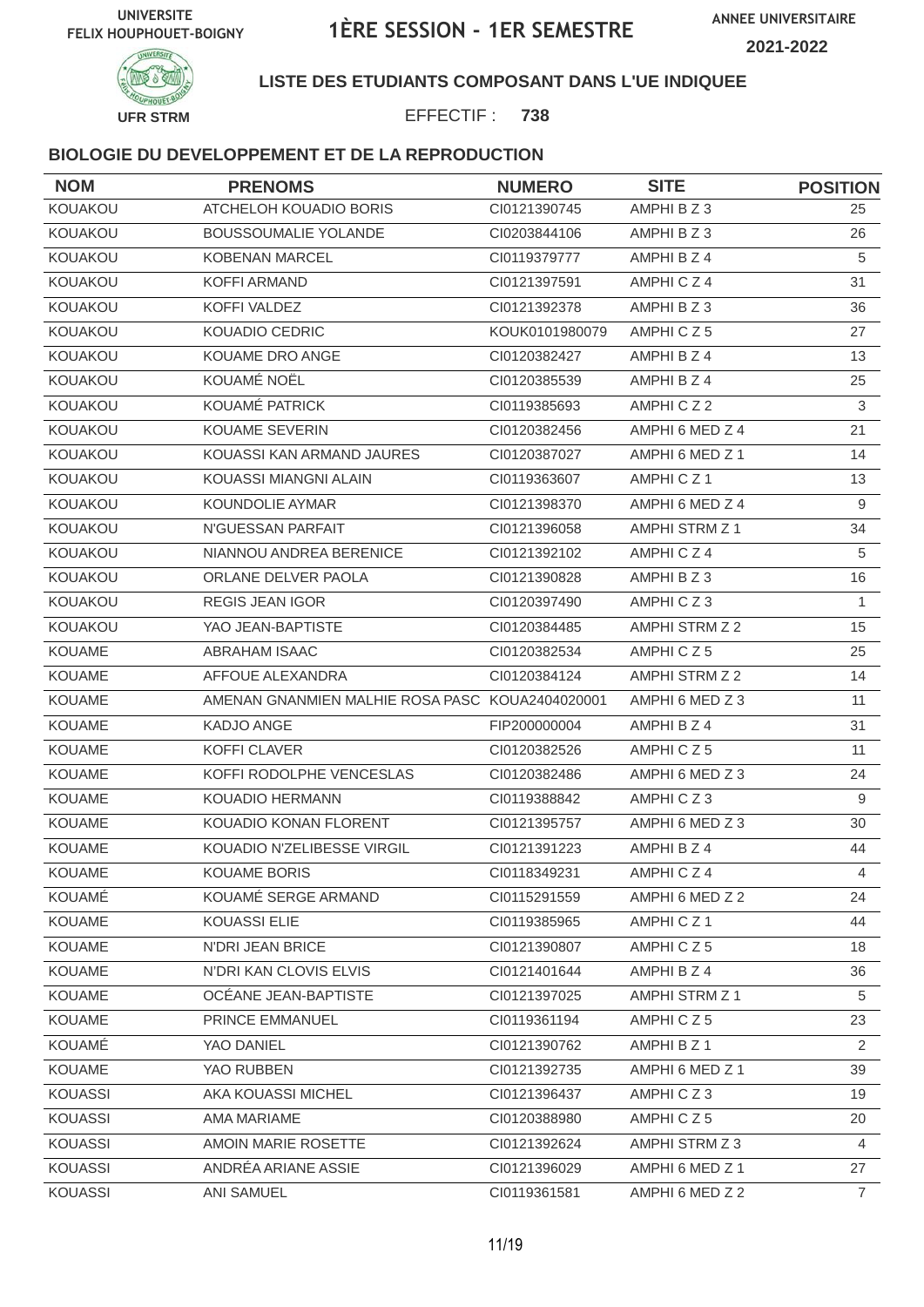

#### **LISTE DES ETUDIANTS COMPOSANT DANS L'UE INDIQUEE**

EFFECTIF : **738**

| <b>NOM</b>      | <b>PRENOMS</b>             | <b>NUMERO</b>  | <b>SITE</b>     | <b>POSITION</b> |
|-----------------|----------------------------|----------------|-----------------|-----------------|
| <b>KOUASSI</b>  | ATCHOUELOU SARAH MADELEINE | Cl0121396460   | AMPHI B Z 4     | 1.              |
| <b>KOUASSI</b>  | <b>AUSSI MARIELLE</b>      | CI0121393024   | AMPHI B Z 1     | $\mathbf{1}$    |
| <b>KOUASSI</b>  | ELOHIM ULRICH EMMANUEL     | CI0120390582   | AMPHI B Z 1     | 6               |
| <b>KOUASSI</b>  | <b>ERIC ARMEL</b>          | CI0118335838   | AMPHIBZ3        | 33              |
| <b>KOUASSI</b>  | <b>GOUAHO PATRICE</b>      | CI0120385545   | AMPHICZ1        | 34              |
| <b>KOUASSI</b>  | HENRI JOEL LOPEZ           | KOUH0101980001 | AMPHICZ4        | 6               |
| <b>KOUASSI</b>  | <b>KAN JANVIER</b>         | CI0121391983   | AMPHICZ5        | 29              |
| <b>KOUASSI</b>  | KOFFI KOSSONOU             | FIP200000005   | AMPHI 6 MED Z 4 | 6               |
| <b>KOUASSI</b>  | KOFFI MOÏSE D'ISRRAËL      | CI0141393742   | AMPHI B Z 1     | 13              |
| <b>KOUASSI</b>  | KOUAKOU STÉPHANE           | CI0121391335   | AMPHICZ1        | 5               |
| <b>KOUASSI</b>  | KOUAMÉ ROMARIC             | CI0121391233   | AMPHICZ3        | 29              |
| <b>KOUASSI</b>  | KOUASSI JEAN MARC          | CI0121397553   | AMPHI STRM Z 4  | 25              |
| <b>KOUASSI</b>  | NANAN KOUASSI SAMUEL       | CI0102382597   | AMPHI STRM Z 2  | 8               |
| KOUASSI         | N'GORAN JEAN FRÉJUS        | CI0120382567   | AMPHI 6 MED Z 4 | 25              |
| <b>KOUASSI</b>  | OUEU SALOMÉE CHRISTELLE    | CI0121392539   | AMPHI B Z 1     | 32              |
| <b>KOUASSI</b>  | <b>SEKA MODESTE</b>        | CI0120388671   | AMPHIBZ3        | 35              |
| <b>KOUASSI</b>  | <b>TANOH ALANE LIONEL</b>  | CI0120382573   | AMPHI B Z 1     | 20              |
| <b>KOUASSI</b>  | YAO LUC                    | CI0121397890   | AMPHICZ1        | 31              |
| <b>KOUASSI</b>  | YAO OLIVIER                | CI0121393776   | AMPHI B Z 1     | 22              |
| <b>KOUATEKY</b> | WILFRIED-MATHUSALEM        | CI0119372400   | AMPHI STRM Z 3  | 10              |
| KOUDOU          | <b>FLORENT ADRIEL</b>      | KOUF0701980001 | AMPHI 6 MED Z 2 | 16              |
| KOUEHI          | <b>ELYSÉE</b>              | CI0120398529   | AMPHI B Z 2     | 17              |
| <b>KOUHON</b>   | JOHAN PRINCE DELON         | CI0121390822   | AMPHI STRM Z 1  | $\overline{7}$  |
| KOUITIH         | MAKEUSSEU ANGE MICHELLE    | CI0120397355   | AMPHI STRM Z 1  | 8               |
| <b>KOUKOUA</b>  | YOROH BERTILLE THERESE     | FIP200000027   | AMPHI 6 MED Z 4 | 44              |
| <b>KOUMAN</b>   | YAWA MANUELLA LUCRECE      | CI0118335968   | AMPHICZ1        | 19              |
| <b>KOUROUMA</b> | <b>BEMA</b>                | CI0121392346   | AMPHICZ3        | 6               |
| <b>KPAN</b>     | PAULE ANDRÉE CORINE        | CI0120382649   | AMPHI B Z 1     | 12              |
| <b>KRA</b>      | ABDOUL KADER               | CI0120382661   | AMPHICZ2        | 26              |
| <b>KRA</b>      | EBWAUT MANTY FRANCK AYMAR  | CI0119361266   | AMPHICZ3        | 21              |
| <b>KRADY</b>    | EBIELEY ALFRED DESTIN      | KRAE1812990001 | AMPHI STRM Z 2  | 13              |
| <b>KRAGBA</b>   | <b>SERGE</b>               | CI0119385976   | AMPHI 6 MED Z 1 | $\overline{2}$  |
| <b>KRAMO</b>    | KOUAKOU LUC-ANTONIO        | Cl0120382670   | AMPHI 6 MED Z 3 | 16              |
| <b>KRAMO</b>    | ROXAN FRANCK ELVIS KOUASSI | Cl0121396122   | AMPHI 6 MED Z 1 | 12              |
| KROU            | <b>ESSAN FRANÇOIS</b>      | CI0119387331   | AMPHI 6 MED Z 2 | 11              |
| LABARAN         | MAIMOUNATOU                | FIP200000015   | AMPHI B Z 1     | 30              |
| LASME           | ESSANE FLORA JULIE MÉLISSA | CI0121392212   | AMPHICZ2        | 27              |
| LELLA           | ADJOUA INÈS FLORA          | CI0121398602   | AMPHI 6 MED Z 2 | 14              |
| <b>LOBA</b>     | BÉRÉNICE GRÂCE CARMELLE    | Cl0121396324   | AMPHI B Z 4     | 30              |
| LOU             | <b>GOLLETY EVELINE</b>     | LOUG1102000001 | AMPHI 6 MED Z 3 | 4               |
| <b>LOUA</b>     | <b>GUEU FELIX</b>          | Cl0121396168   | AMPHICZ2        | 11              |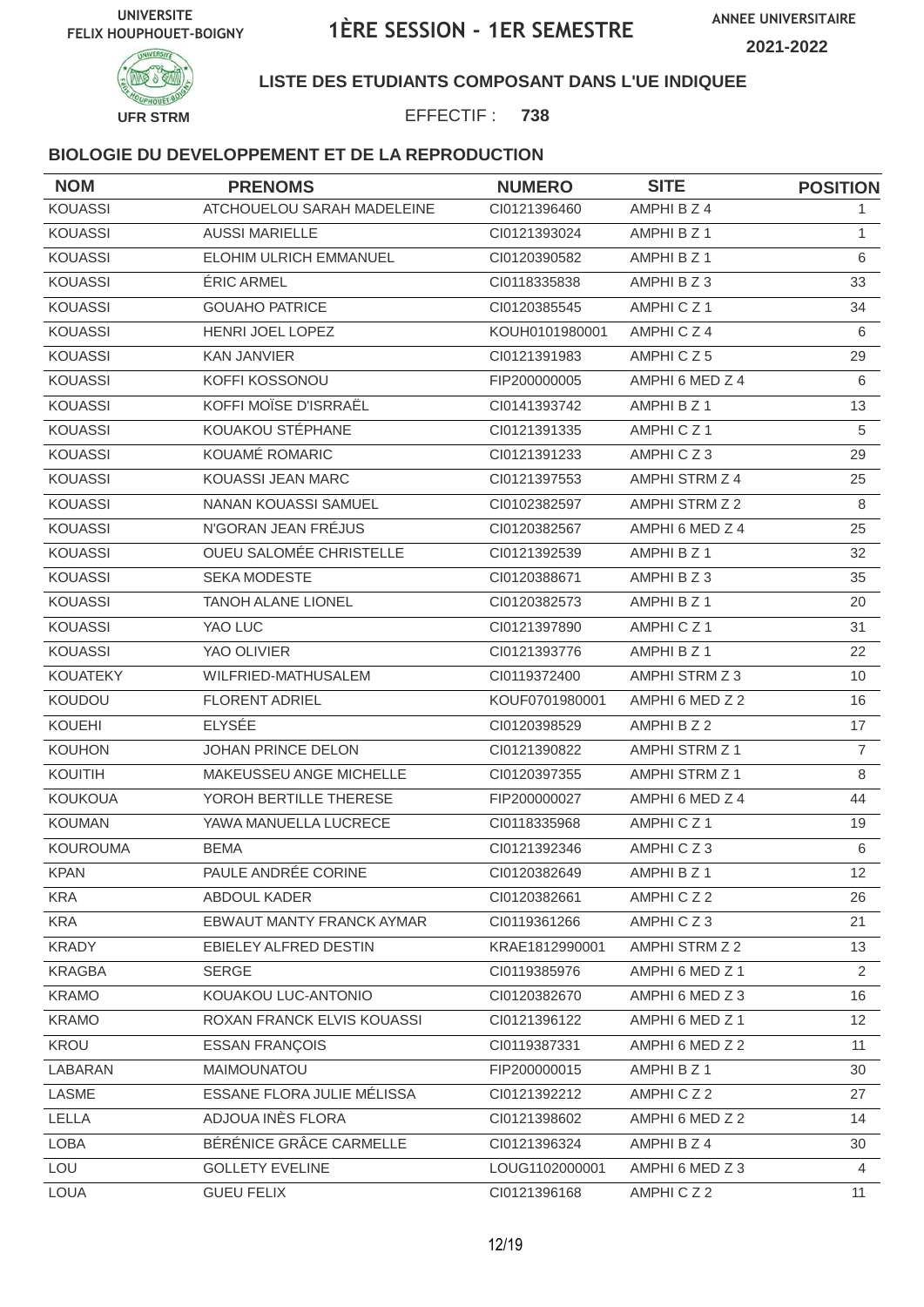

#### **LISTE DES ETUDIANTS COMPOSANT DANS L'UE INDIQUEE**

EFFECTIF : **738**

| <b>NOM</b>      | <b>PRENOMS</b>                 | <b>NUMERO</b> | <b>SITE</b>     | <b>POSITION</b> |
|-----------------|--------------------------------|---------------|-----------------|-----------------|
| LOUATI          | <b>DAPLEY RODRIGUE</b>         | CI0121395762  | AMPHI 6 MED Z 4 | 8               |
| LOUÉ            | <b>CLAUDE SANDRA</b>           | CI0119362196  | AMPHI 6 MED Z 3 | 44              |
| MAIZAN          | ABENAN ADÉLAÏDE                | CI0121395763  | AMPHICZ2        | 28              |
| <b>MALAN</b>    | KOUTOUA ARMEL                  | CI0121390830  | AMPHI B Z 4     | 45              |
| <b>MAMBO</b>    | SOPIE GRÂCE MARIE-PAULE        | CI0119364593  | AMPHI B Z 4     | 28              |
| <b>MANIGA</b>   | TOGBA ALLASSANE                | CI0119362776  | AMPHI B Z 3     | 30              |
| <b>MANSARE</b>  | KOUMBA RACHELLE                | CI0121397547  | AMPHI STRM Z 4  | 12              |
| <b>M'BAHIA</b>  | KOUASSI JEAN XAVIER GAUTIER    | CI0120388981  | AMPHI STRM Z 4  | 27              |
| M'BO            | BROU BÉRÉNICE DE GÉORGIE       | CI0120388256  | AMPHI 6 MED Z 1 | 6               |
| MEA             | AKA JEAN MERMOZ                | CI0121398366  | AMPHICZ2        | $\overline{7}$  |
| <b>MEITE</b>    | MANOGODA                       | CI0120384195  | AMPHICZ2        | 34              |
| MELEDJE         | <b>BOUAYE MARIE JOSIANE</b>    | CI0121397558  | AMPHI 6 MED Z 3 | 41              |
| <b>MEMEL</b>    | ESSOH YEÏ EMMA MARCELLE        | CI0121396019  | AMPHI STRM Z 3  | 25              |
| MÉNÉGNÉ         | <b>JUDITH DEBORA</b>           | CI0120385553  | AMPHI B Z 2     | $\sqrt{5}$      |
| <b>MIAN</b>     | AKOUBA MARIE HÉLÈNE ORNELA     | CI0119386569  | AMPHI 6 MED Z 3 | 46              |
| <b>MINIGOU</b>  | NAFICHATOU EVELYNE             | CI0121393267  | AMPHI B Z 3     | 20              |
| <b>MONAN</b>    | SOMPOHI DUBOIS PACTRICK        | FIP200000030  | AMPHI 6 MED Z 4 | 1               |
| <b>MONET</b>    | ANOKOUE ULRICH BRYAN           | CI0120384201  | AMPHICZ3        | 38              |
| <b>MONSAN</b>   | MARIE MARTHE DECLAIRE          | CI0121391346  | AMPHICZ2        | 18              |
| <b>MORONOU</b>  | <b>BROU ALICE</b>              | CI0121397879  | AMPHI STRM Z 2  | 5               |
| <b>MOUSSA</b>   | <b>NASSIROU</b>                | CI0121392408  | AMPHI B Z 4     | 12              |
| <b>MOUSSAN</b>  | LANDRY ANGE CÉDRIC             | CI0120387022  | AMPHI 6 MED Z 4 | 47              |
| <b>MOUSSOH</b>  | LOSSO GRACE GEKONIAS           | CI0129391633  | AMPHI 6 MED Z 4 | 19              |
| <b>NACOULMA</b> | <b>CAMILLE DONATIEN</b>        | CI0121396089  | AMPHI STRM Z 2  | 1               |
| NAHOUNOU        | <b>WILFRIED-ANGE SAMUEL</b>    | CI0120382803  | AMPHICZ4        | 17              |
| <b>NALI</b>     | <b>ELLA DANIELLE</b>           | Cl0121396154  | AMPHI B Z 3     | 29              |
| <b>NANA</b>     | <b>BIBATA</b>                  | CI0120382806  | AMPHICZ2        | 8               |
| <b>NANAN</b>    | KOFFI YAO JUNIOR               | CI0121392215  | AMPHI STRM Z 4  | 32              |
| <b>NASSA</b>    | ANGE EMMANUELLA                | Cl0121391637  | AMPHICZ4        | 25              |
| <b>N'BRA</b>    | KOFFI THEODORE                 | CI0120382811  | AMPHI B Z 4     | 7               |
| N'CHO           | APO CARINE D'AVILA             | CI0120385556  | AMPHI 6 MED Z 4 | 23              |
| N'CHO           | ARIANE LUCETTE PERPÉTUE        | CI0120382820  | AMPHICZ5        | $\overline{7}$  |
| N'CHO           | EDI ROLAND                     | CI0120384207  | AMPHI 6 MED Z 3 | 29              |
| N'CHO           | FRÉJUS JOLIVET                 | Cl0121395766  | AMPHICZ2        | 4               |
| N'CHO           | MOUSSO KARELLE ANGE EMMANUELLA | CI0121396441  | AMPHI STRM Z 3  | 48              |
| N'CHO           | ORO ANGE DORIS                 | CI0121392549  | AMPHI 6 MED Z 3 | 22              |
| N'CHO           | PRISCA ESTHER                  | Cl0120397668  | AMPHI B Z 1     | $\overline{7}$  |
| N'DA            | KOUADIO JEAN MARTIAL           | CI0120382825  | AMPHICZ2        | 37              |
| N'DIN           | <b>JEAN JAURES</b>             | Cl0121396640  | AMPHI 6 MED Z 1 | 34              |
| N'DJOMON        | PONGOH ARIANE EMMANUELLE       | CI0121396309  | AMPHI 6 MED Z 3 | 10              |
| N'DRI           | YAO JEAN MICHEL                | CI0120382845  | AMPHI 6 MED Z 4 | 12 <sup>2</sup> |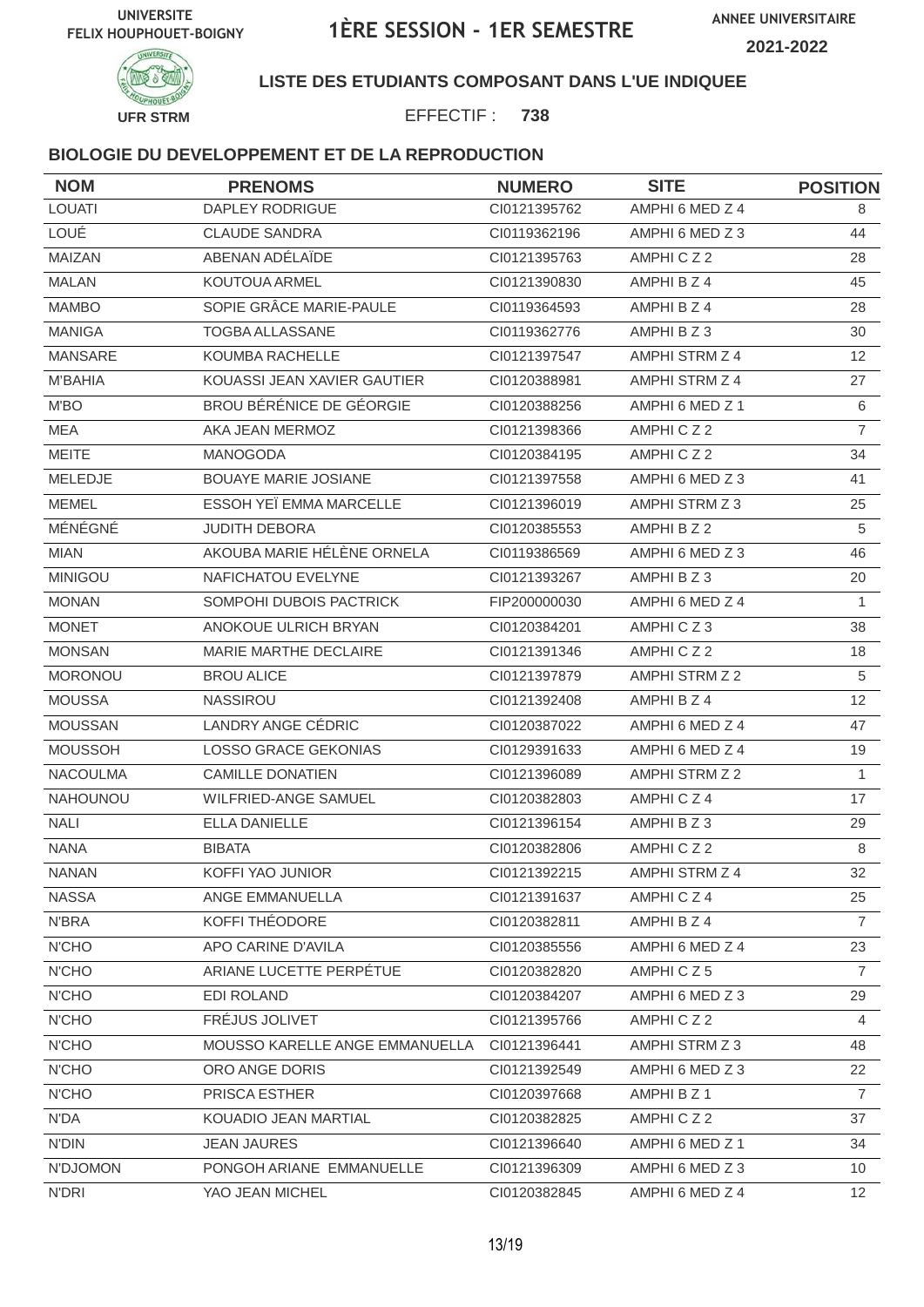

### **LISTE DES ETUDIANTS COMPOSANT DANS L'UE INDIQUEE**

EFFECTIF : **738**

| <b>NOM</b>       | <b>PRENOMS</b>                                | <b>NUMERO</b> | <b>SITE</b>          | <b>POSITION</b> |
|------------------|-----------------------------------------------|---------------|----------------------|-----------------|
| <b>NEMLIN</b>    | <b>FRANCK ALEX</b>                            | CI0120385558  | AMPHI B Z 2          | 4               |
| <b>NENE</b>      | <b>BI IRIE MARIUS</b>                         | CI0120382865  | AMPHI 6 MED Z 2      | 20              |
| N'GATTA          | YAO JOACHIM                                   | CI0120395240  | AMPHI 6 MED Z 3      | 5               |
| N'GORAN          | <b>AFFOUE LEOPOLDINE</b>                      | CI0121397570  | AMPHI B Z 4          | 21              |
| N'GORAN          | AKISSI AUDE CARINE                            | CI0121398328  | AMPHI STRM Z 1       | $\overline{2}$  |
| N'GORAN          | ELYSE GEORGES-AUDREY                          | CI0121393257  | AMPHI STRM Z 3       | 17              |
| N'GORAN          | ENI ANNE ANDRÉE                               | CI0121396217  | AMPHI B Z 3          | 38              |
| <b>NGORAN</b>    | <b>KASSANDRA</b>                              | CI0119365772  | AMPHI 6 MED Z 2      | 29              |
| N'GOU            | MAHO CLOVIS                                   | CI0120388541  | AMPHICZ1             | 11              |
| <b>N'GUESSAN</b> | ANGE WILFRIED DEGRANGE MOYEBAT                | CI0121395987  | AMPHICZ4             | 37              |
| <b>N'GUESSAN</b> | BECANTY MAEVA ESLI JOHANNA                    | CI0120385560  | AMPHI STRM Z 3       | 27              |
| <b>N'GUESSAN</b> | <b>BI GUESSAN RODRIGUE</b>                    | CI0119386168  | AMPHI 6 MED Z 1      | 9               |
| N'GUESSAN        | <b>GNAMMIEN-FANGAN RUBEN</b>                  | CI0120397366  | AMPHI 6 MED Z 3      | 31              |
| N'GUESSAN        | <b>JEAN-JAURES ALLIKO</b>                     | CI0121395537  | AMPHICZ2             | 15              |
| <b>N'GUESSAN</b> | <b>KONAN ELIE</b>                             | CI0121395768  | AMPHI 6 MED Z 4      | 39              |
| <b>N'GUESSAN</b> | <b>KONAN FIDEL</b>                            | CI0119375432  | AMPHICZ <sub>1</sub> | $\mathbf{1}$    |
| <b>N'GUESSAN</b> | KONAN JEAN EUDES                              | CI0121391690  | AMPHI 6 MED Z 1      | $\overline{7}$  |
| N'GUESSAN        | NIANGOAN ALIDA ESTHER                         | FIP200000001  | AMPHIBZ3             | 24              |
| <b>N'GUESSAN</b> | SAINT-PIERRE VARES DJEDOU                     | NGUS08110201  | AMPHI 6 MED Z 2      | 45              |
| <b>N'GUESSAN</b> | YAPI ANNE GEORGETTE                           | CI0121391236  | AMPHI 6 MED Z 4      | 38              |
| NIAMKÉ           | SYLVIANE MARIE MADELEINE MAGNE                | CI0120387013  | AMPHI B Z 2          | 22              |
| <b>NIOMBLEI</b>  | <b>MARIO ULRICH</b>                           | CI0121396466  | AMPHICZ3             | 22              |
| <b>NITIEMA</b>   | PELWENDE VALERIE                              | CI0120398146  | AMPHI 6 MED Z 1      | 24              |
| N'KE             | <b>FRANCK ROMARIC JUNIOR</b>                  | CI0120395689  | AMPHI STRM Z 4       | 2               |
| <b>NOUMAPLE</b>  | N'DRAMAN DAVIDE CHRISTIANLIE                  | FIP200000022  | AMPHI 6 MED Z 1      | 29              |
| N'ZI             | AKISSI STÉPHANIE                              | CI0119386396  | AMPHICZ3             | 39              |
| N'ZI             | LORRAINE MÉGANE BESSELY                       | CI0121395769  | AMPHICZ2             | 5               |
| OBA              | CHRIS ROLAND                                  | CI0121393877  | AMPHI 6 MED Z 4      | 18              |
| OBILI            | <b>REGIS KELLY</b>                            | CI0121397148  | AMPHI B Z 4          | 23              |
| OHOUEU           | <b>BOYO SAMUEL</b>                            | CI0121391694  | AMPHI STRM Z 1       | 33              |
| OJELEKE          | ABOUAZIZ                                      | Cl0120385564  | AMPHI STRM Z 1       | 26              |
| <b>OKOMA</b>     | <b>CHRISTIAN PARFAIT</b>                      | CI0121393131  | AMPHI B Z 4          | $\overline{4}$  |
| <b>OSSEPE</b>    | OKAMOU JEAN                                   | FIP200000025  | AMPHI STRM Z 2       | 25              |
| <b>OTCHOUMOU</b> | MICHAEL JOHNSON                               | FIP200000012  | AMPHICZ3             | 32              |
| <b>OUALEY</b>    | AFFOUE MARIE JOANNA                           | CI0120383021  | AMPHI STRM Z 4       | 19              |
| <b>OUATTARA</b>  | AKOUA TEHIA KADIDJATOU                        | CI0121397561  | AMPHI B Z 2          | 28              |
| <b>OUATTARA</b>  | <b>BARA FATOU BÉNÉDICTE</b>                   | CI0120384248  | AMPHI B Z 4          | 3               |
| <b>OUATTARA</b>  | <b>BERE SALIMATA</b>                          | CI0119386166  | AMPHICZ5             | 19              |
| <b>OUATTARA</b>  | DJAKARIDJA TENELO                             | CI0119366222  | AMPHICZ4             | 39              |
| <b>OUATTARA</b>  | EBONYSE MYRIAM GRACE URIELLE MAO CI0121394459 |               | AMPHI B Z 4          | 6               |
| <b>OUATTARA</b>  | <b>HAMED</b>                                  | CI0119388158  | AMPHI B Z 4          | 27              |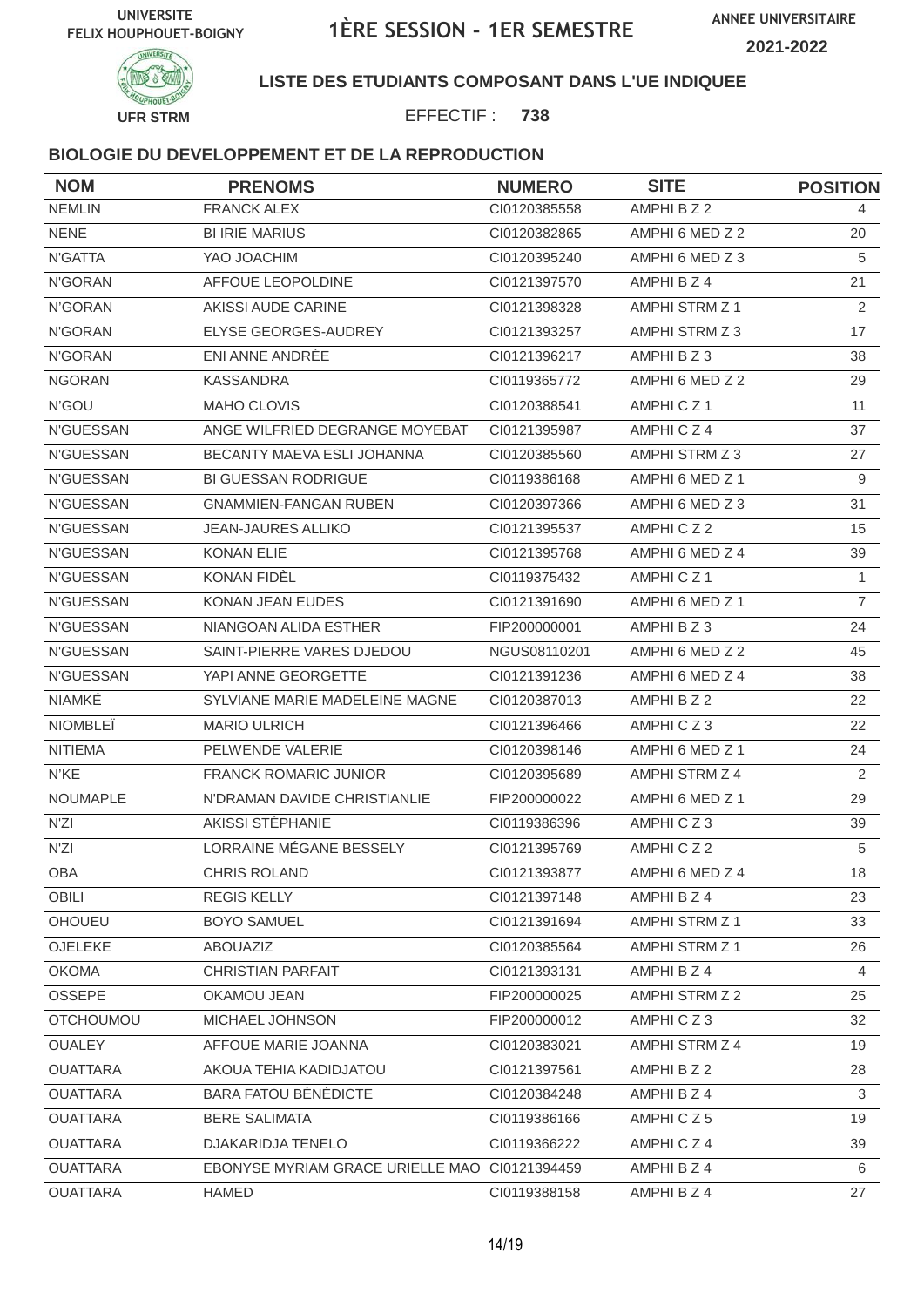

### **LISTE DES ETUDIANTS COMPOSANT DANS L'UE INDIQUEE**

EFFECTIF : **738**

| <b>NOM</b>       | <b>PRENOMS</b>             | <b>NUMERO</b>  | <b>SITE</b>          | <b>POSITION</b>   |
|------------------|----------------------------|----------------|----------------------|-------------------|
| <b>OUATTARA</b>  | <b>KADHY</b>               | CI0119364323   | AMPHICZ2             | 39                |
| <b>OUATTARA</b>  | <b>KASSOUM</b>             | CI0120385566   | AMPHI 6 MED Z 1      | 11                |
| <b>OUATTARA</b>  | KIPEYEILE LIONEL PACÔME    | CI0121391442   | AMPHI 6 MED Z 3      | 6                 |
| <b>OUATTARA</b>  | KOMIKÉ BINTOU ANGE         | CI0121396456   | AMPHI 6 MED Z 4      | 45                |
| <b>OUATTARA</b>  | KOSSIA AWA ANGÈLE          | OUAK2801970002 | AMPHI B Z 3          | $12 \overline{ }$ |
| <b>OUATTARA</b>  | <b>MANA</b>                | CI0121392788   | AMPHI B Z 3          | 15                |
| <b>OUATTARA</b>  | <b>MARIAM</b>              | CI0120383043   | AMPHI B Z 3          | 37                |
| <b>OUATTARA</b>  | <b>MOUSSA</b>              | CI0120383068   | AMPHI B Z 1          | 24                |
| <b>OUATTARA</b>  | <b>OUELY ISMAEL</b>        | CI0119372714   | AMPHI B Z 2          | 1                 |
| <b>OUATTARA</b>  | <b>OUMOU</b>               | CI0119388435   | AMPHI B Z 2          | 21                |
| <b>OUATTARA</b>  | <b>PEWORYAH</b>            | OUAP1606950001 | AMPHI 6 MED Z 4      | 32                |
| <b>OUATTARA</b>  | <b>ROKIA</b>               | CI0120383039   | AMPHI STRM Z 4       | 4                 |
| <b>OUATTARA</b>  | <b>TIDJANE</b>             | CI0121396358   | AMPHICZ3             | 28                |
| <b>OUATTARA</b>  | <b>VIEDA DRAMANE</b>       | Cl0121391104   | AMPHI B Z 4          | 40                |
| <b>OUATTARA</b>  | WODAHAN MADIARA            | CI0121395976   | AMPHI 6 MED Z 1      | 28                |
| <b>OUATTARA</b>  | <b>ZANA WILFRIED</b>       | CI0115289983   | AMPHI STRM Z 1       | 21                |
| <b>OUEDRAOGO</b> | <b>SAFIATOU</b>            | CI0121395630   | AMPHI STRM Z 3       | 14                |
| <b>OUFFOUE</b>   | DJÊ EYMARD PACÔME          | CI0121394467   | AMPHICZ2             | 42                |
| <b>OUFFOUET</b>  | NANHAN AMANDA CORALIE      | CI0120397876   | AMPHI B Z 2          | 15                |
| <b>OULAI</b>     | KOHON EBENEZER             | CI0119388513   | AMPHI STRM Z 4       | 9                 |
| OULAY            | <b>GNINFAN MOUHAMMAD</b>   | CI0121395771   | AMPHI 6 MED Z 2      | 22                |
| <b>OULE</b>      | SEANLA ARMEL CÉDRIC        | CI0119388318   | AMPHI STRM Z 4       | 29                |
| <b>OUOBA</b>     | PIERRE ERIC                | CI0121394468   | AMPHI 6 MED Z 4      | 16                |
| <b>PRINCE</b>    | <b>EMMANUEL DE BIALLET</b> | CI0120385568   | AMPHI 6 MED Z 4      | 41                |
| <b>SACKO</b>     | BAHI                       | CI0120386436   | AMPHICZ <sub>1</sub> | 36                |
| SAGANOGO         | <b>SOILIYO</b>             | FIP200000039   | AMPHI STRM Z 1       | 28                |
| <b>SAKM</b>      | AYI MEDINE OPHELIE         | CI0121395118   | AMPHICZ2             | 41                |
| SALAWU           | FADILULAAHI                | Cl0121397943   | AMPHICZ5             | 3                 |
| SALOU            | AÏCHA CHARLEINE            | CI0120383132   | AMPHI B Z 2          | 23                |
| SAMAKE           | MAKAN                      | CI0119361909   | AMPHI B Z 3          | 21                |
| SANOGO           | MAMADOU                    | CI0119389869   | AMPHICZ1             | 26                |
| SANOGO           | MINETANTCHIN ZALIRAK       | CI0120385410   | AMPHI STRM Z 4       | 30                |
| SAWADOGO         | <b>ALIMATA</b>             | Cl0121396223   | AMPHI 6 MED Z 3      | 18                |
| SAWADOGO         | ZAINABOU                   | Cl0120385570   | AMPHI B Z 4          | 24                |
| <b>SEHI</b>      | <b>BI ZAH PAUL</b>         | CI0119386730   | AMPHICZ5             | 26                |
| <b>SEHI</b>      | DIMONSEDJE LINE NADIA      | FIP200000020   | AMPHICZ1             | 9                 |
| <b>SEINI</b>     | ALI                        | CI0121396771   | AMPHI 6 MED Z 3      | 9                 |
| <b>SEKA</b>      | AUDREY DESIRÉE             | CI0119386550   | AMPHI 6 MED Z 2      | 15                |
| SÉKA             | <b>GUIGUI ARMEL</b>        | CI0120383183   | AMPHI 6 MED Z 3      | 7                 |
| <b>SEKA</b>      | <b>KEPOE RUTH CARMELLE</b> | Cl0121396439   | AMPHI B Z 2          | 24                |
| <b>SEKO</b>      | <b>BLANCHARD MONDESIR</b>  | CI0120394035   | AMPHICZ3             | 24                |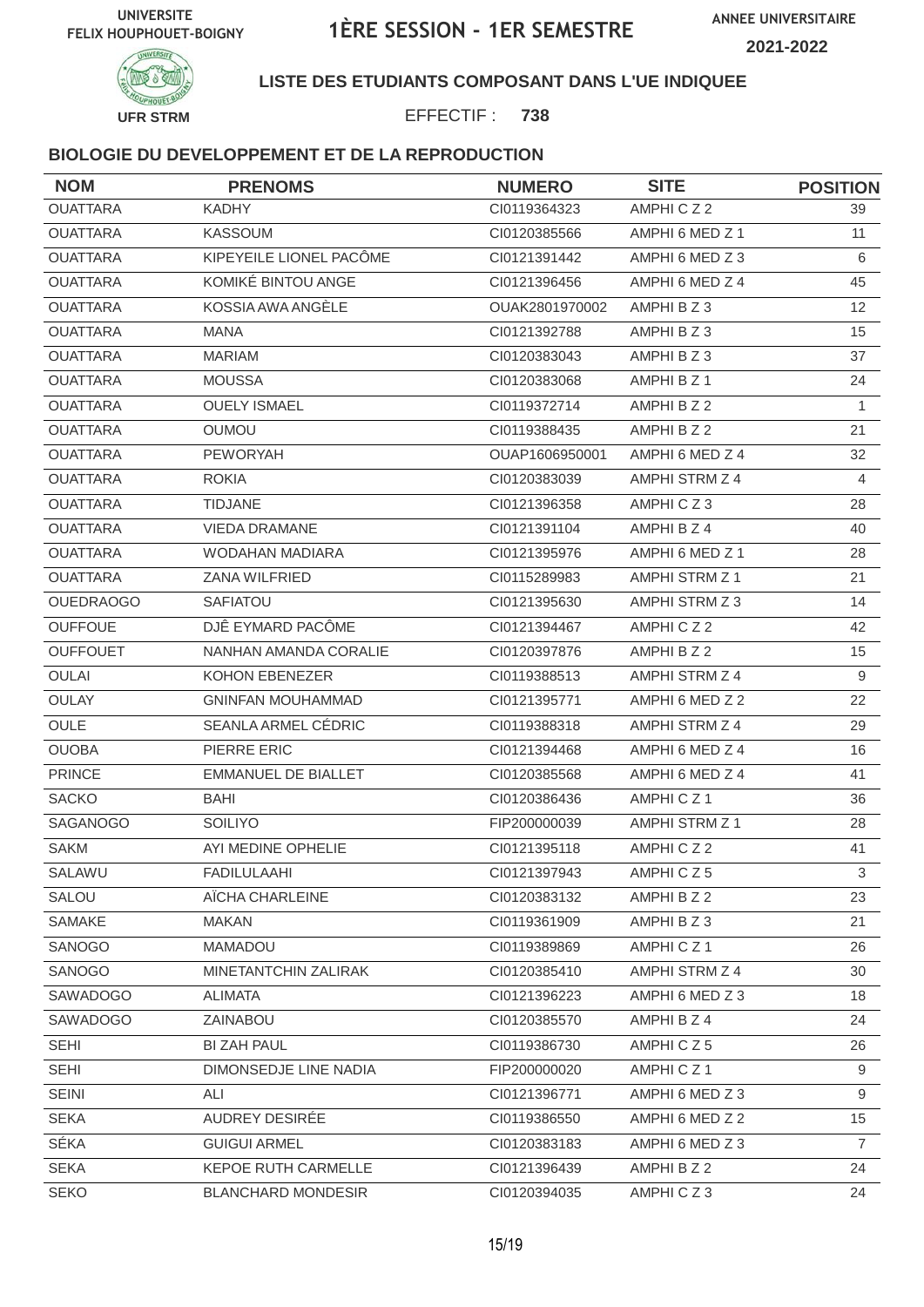

#### **LISTE DES ETUDIANTS COMPOSANT DANS L'UE INDIQUEE**

EFFECTIF : **738**

| <b>NOM</b>      | <b>PRENOMS</b>               | <b>NUMERO</b> | <b>SITE</b>     | <b>POSITION</b> |
|-----------------|------------------------------|---------------|-----------------|-----------------|
| <b>SEKONGO</b>  | PETAMIDJO ROBERT             | Cl0120383187  | AMPHI 6 MED Z 3 | 35              |
| <b>SERE</b>     | <b>ISSOUF</b>                | Cl0120387029  | AMPHICZ5        | 5               |
| <b>SIAKO</b>    | NOMEDO RODRIGUE              | CI0121395775  | AMPHI STRM Z 3  | 53              |
| <b>SIB</b>      | <b>KPENI FLORENCE</b>        | Cl0121395776  | AMPHI 6 MED Z 3 | 20              |
| SIDIBÉ          | <b>FATIM</b>                 | CI0121393662  | AMPHICZ2        | 21              |
| <b>SIDIBE</b>   | <b>ISSA JUNIOR</b>           | CI0121397563  | AMPHI 6 MED Z 3 | 45              |
| <b>SIKA</b>     | AGUIE MAX YANN               | CI0119365605  | AMPHI 6 MED Z 2 | $\mathbf{1}$    |
| <b>SIKA</b>     | LOU YOUCA ESTHER BRIGITTE    | CI0119368125  | AMPHI 6 MED Z 4 | 17              |
| <b>SILUE</b>    | <b>DOSSONGUI FABRICE</b>     | Cl0121420196  | AMPHI B Z 3     | 14              |
| <b>SILUE</b>    | <b>SOULEYMANE</b>            | CI0119363546  | AMPHI B Z 2     | 19              |
| SILUÉ           | ZANA IBRAHIM                 | CI0121395777  | AMPHI B Z 1     | 10              |
| SONAN           | MAKOU DILEMME HERMANN        | FIP200000059  | AMPHI STRM Z 1  | 14              |
| SONZAI          | <b>SEDE PRISCILLE MYRIAM</b> | CI0119363138  | AMPHI STRM Z 3  | 30              |
| SORO            | <b>FRANCK KALOURGO</b>       | CI0120383283  | AMPHI STRM Z 3  | 42              |
| <b>SORO</b>     | GNANDJO WODANHAN ADELINE     | CI0121391468  | AMPHI 6 MED Z 4 | 24              |
| SOTTI           | AKISSI MARIE DANIELLE        | CI0120383308  | AMPHI B Z 4     | 47              |
| <b>SOTTI</b>    | MALLÉ JEAN CAMILLE           | CI0121394490  | AMPHICZ2        | 29              |
| <b>SOUATE</b>   | <b>TEKPO ELIE</b>            | CI0120387032  | AMPHICZ3        | 8               |
| <b>SOULAMA</b>  | <b>FIABA FLORENCE</b>        | FIP200000046  | AMPHI B Z 4     | 19              |
| SOULOUKOU       | KOUA EDDY WILFRIED           | CI0119387048  | AMPHI STRM Z 3  | 38              |
| SOUMAHORO       | HAMED LOUCKMANE YOUSSOUF     | Cl0120385578  | AMPHI STRM Z 4  | 6               |
| SOUMAHORO       | <b>INNOCENT</b>              | CI0121391258  | AMPHI 6 MED Z 2 | 23              |
| <b>SOURABIE</b> | <b>LAMINE</b>                | CI0120383322  | AMPHI 6 MED Z 2 | $\mathbf{3}$    |
| SOW             | <b>MAÏMOUNA</b>              | Cl0121395780  | AMPHICZ5        | 12              |
| <b>SYLLA</b>    | <b>AICHATOU</b>              | CI0121390806  | AMPHICZ3        | 12              |
| <b>SYLLA</b>    | <b>MANDIARR</b>              | CI0121393093  | AMPHI 6 MED Z 1 | 40              |
| <b>TAHA</b>     | <b>ALEXIS CEDRICK</b>        | CI0120388339  | AMPHI 6 MED Z 4 | 22              |
| <b>TAHIROU</b>  | <b>JEAN PATRICK IVAN</b>     | CI0120383345  | AMPHICZ2        | 25              |
| TAN             | KOUEGBE JUNIOR               | CI0121392723  | AMPHI 6 MED Z 4 | 15 <sub>1</sub> |
| <b>TANO</b>     | AFFOUA INÈS OLIVIA           | CI0121395898  | AMPHI STRM Z 1  | 35              |
| <b>TANO</b>     | ETTIEN EPIPHANIE             | CI0121395967  | AMPHICZ5        | 15 <sub>1</sub> |
| <b>TANO</b>     | FEE DESNEIGES YAH            | CI0115302512  | AMPHI B Z 1     | 38              |
| <b>TANOH</b>    | SYLVANIE AMOIN VICTOIRE      | CI0119361319  | AMPHI B Z 4     | 14              |
| <b>TANON</b>    | <b>KADY</b>                  | FIP200000048  | AMPHI 6 MED Z 2 | 28              |
| <b>TANOU</b>    | LOUKOU ELISÉE                | CI0120397693  | AMPHI B Z 2     | 10              |
| <b>TAO</b>      | <b>MOUSSA</b>                | CI0121398172  | AMPHI B Z 4     | 37              |
| <b>TAPE</b>     | SOSTHENE PEGUY               | FIP200000036  | AMPHI B Z 4     | 39              |
| <b>TEBY</b>     | ANNE SARA                    | FIP200000051  | AMPHI STRM Z 4  | 38              |
| <b>TEKI</b>     | KOUAKOU ROMEO                | CI0120383390  | AMPHI B Z 1     | 35              |
| <b>TENI</b>     | YA BENJAMIN                  | CI0119385638  | AMPHI B Z 1     | 23              |
| <b>TIA</b>      | YOROGOH KASSIA ANGE          | CI0121397365  | AMPHI STRM Z 3  | 16              |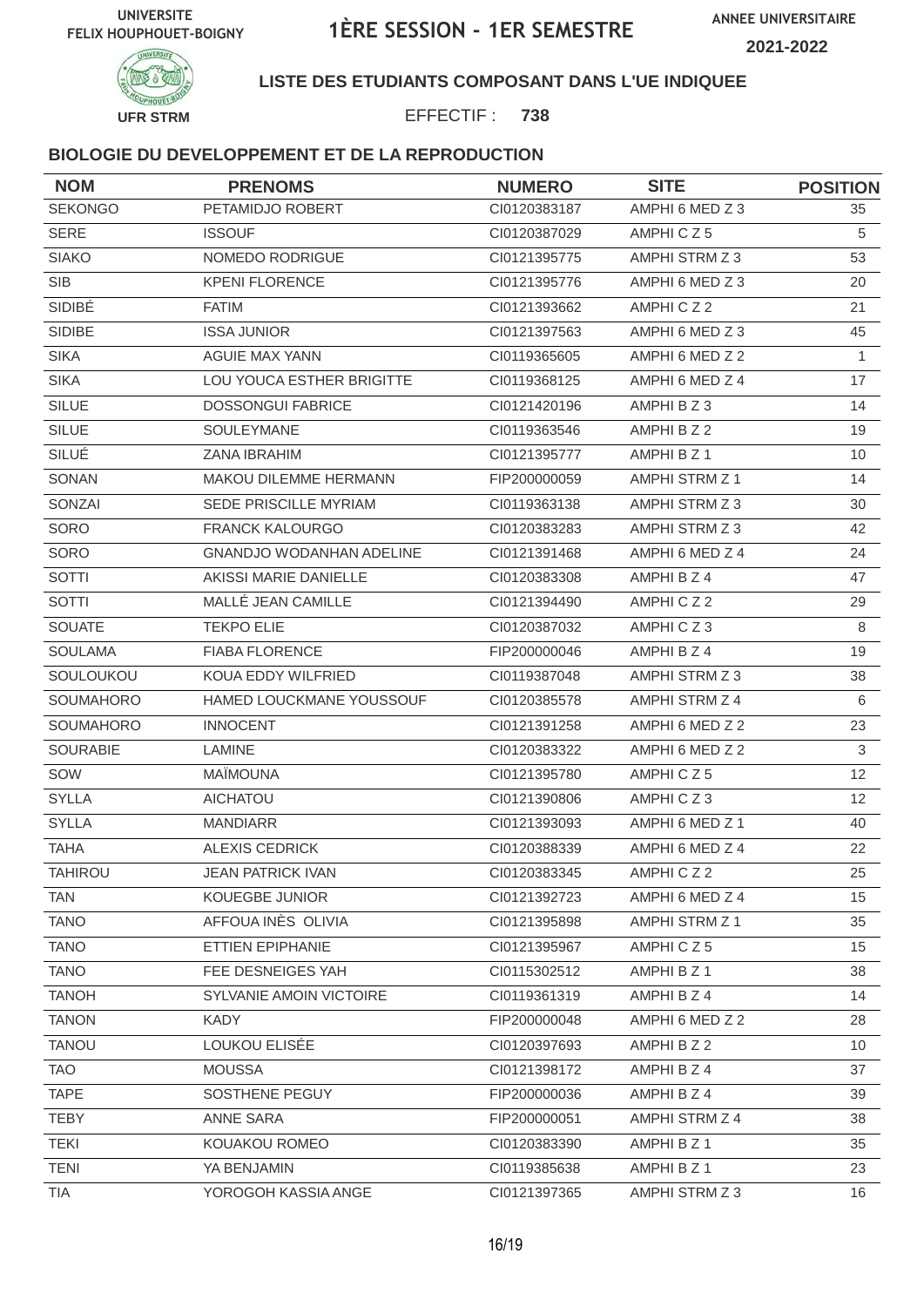

### **LISTE DES ETUDIANTS COMPOSANT DANS L'UE INDIQUEE**

EFFECTIF : **738**

| <b>NOM</b>     | <b>PRENOMS</b>                | <b>NUMERO</b>  | <b>SITE</b>           | <b>POSITION</b> |
|----------------|-------------------------------|----------------|-----------------------|-----------------|
| <b>TIENE</b>   | <b>NAYAGA</b>                 | CI0119365846   | AMPHI B Z 4           | 49              |
| <b>TIEROU</b>  | ANGE MONDESIR KAMONDJE        | CI0120383410   | AMPHI 6 MED Z 4       | 46              |
| <b>TIEU</b>    | <b>GOUNTO EBENEZER</b>        | CI0119368175   | AMPHICZ4              | 38              |
| <b>TIGORI</b>  | <b>KOBENAN ISSOUF</b>         | CI0121391620   | AMPHI 6 MED Z 3       | 34              |
| <b>TIMITE</b>  | <b>MAURICE HEDALSSE</b>       | Cl0120384308   | AMPHI B Z 4           | 46              |
| <b>TOH</b>     | <b>BI JOYCE AURIOL</b>        | CI0119386099   | AMPHI STRM Z 3        | 51              |
| <b>TOHE</b>    | GUELASSAIS ISRAËL             | CI0121391981   | AMPHI 6 MED Z 3       | 26              |
| <b>TOKOU</b>   | <b>ESTHER</b>                 | CI0120386905   | AMPHICZ5              | 17              |
| <b>TOKPA</b>   | <b>LEKANHOU LINDA</b>         | Cl0121395172   | AMPHI STRM Z 1        | 11              |
| <b>TOKPA</b>   | SINGOH ANGE PARFAITE          | CI0120384311   | AMPHI 6 MED Z 1       | 44              |
| <b>TOPKA</b>   | KOUAME JEAN HUBERSON          | CI0121393503   | AMPHI STRM Z 2        | 11              |
| <b>TOURE</b>   | <b>DANSA</b>                  | CI0120383466   | AMPHI STRM Z 1        | 19              |
| <b>TOURE</b>   | <b>IBRAHIM BEN MANSOUR</b>    | FIP200000013   | AMPHI STRM Z 1        | 29              |
| <b>TOURÉ</b>   | <b>MAMADOU</b>                | CI0120383445   | AMPHI STRM Z 3        | 35              |
| <b>TOURE</b>   | <b>SARAH</b>                  | CI0121392665   | <b>AMPHI STRM Z 1</b> | 10              |
| <b>TRA</b>     | <b>BI TCHAN ROMARIC</b>       | CI0119386890   | AMPHI STRM Z 2        | 37              |
| <b>TRA</b>     | KAMBO LOU LORRAINE ANDREAS    | CI0121397566   | AMPHI 6 MED Z 4       | 36              |
| <b>TRA</b>     | LOU GRÂCE EMMANUELLA          | CI0121395787   | AMPHI STRM Z 2        | 20              |
| <b>TRA</b>     | LOU ZAH ÉPIPHANIE             | CI0121391607   | AMPHI 6 MED Z 1       | 21              |
| TRAORÉ         | ABBOUBACAR JUNIOR             | CI0120383506   | AMPHI 6 MED Z 3       | 48              |
| <b>TRAORE</b>  | <b>FOUSSENI</b>               | CI0120385582   | AMPHI 6 MED Z 2       | 27              |
| <b>TRAORE</b>  | <b>ISMAEL</b>                 | CI0121392418   | AMPHI STRM Z 3        | 23              |
| <b>TRAORE</b>  | <b>KLODAN BRAHIMA</b>         | CI0121396055   | AMPHI B Z 2           | 18              |
| <b>TRAYE</b>   | <b>BI YOUGONE FIDELE</b>      | CI0120397742   | AMPHI 6 MED Z 1       | 42              |
| TRAZIÉ         | BI TRAZIÉ ANGE JOCELAIN       | CI0121396188   | AMPHI 6 MED Z 3       | 21              |
| <b>TRAZIE</b>  | <b>LOU TRANAN OLIVIA</b>      | Cl0121396187   | AMPHICZ3              | 36              |
| <b>TRE</b>     | LOUROUGNON CHRISTIAN LOPEZ    | FIP200000028   | AMPHICZ3              | 30              |
| <b>TRESSIA</b> | <b>BOLI ALLAN</b>             | CI0120388545   | AMPHI STRM Z 3        | 9               |
| <b>TROH</b>    | NUNKANDO EVRAD                | CI0120383551   | AMPHI 6 MED Z 2       | 37              |
| TRONOU-AYAYI   | <b>OLIVIA VALENTINE</b>       | CI0121396091   | AMPHICZ1              | 8               |
| <b>VAKA</b>    | <b>GNEKPA CALEB</b>           | CI0121393754   | AMPHI 6 MED Z 2       | 43              |
| <b>VAKOU</b>   | <b>ARISTIDE CESAR</b>         | VAKA1101980001 | AMPHI B Z 1           | 14              |
| VIMONOU        | KAÏ JULIETTE                  | CI0121396383   | AMPHICZ3              | 35              |
| WASSA          | YAO GUILLAUME                 | CI0120383567   | AMPHI STRM Z 2        | 32              |
| YABRE          | KASSOUM                       | Cl0121390901   | AMPHI 6 MED Z 2       | 13              |
| YAO            | ABRAHAM WILFRIED              | CI0120383618   | AMPHI B Z 3           | $\overline{2}$  |
| YAO            | <b>BEHEGBIN ENOCK</b>         | CI0119366545   | AMPHICZ1              | 16              |
| YAO            | DIBY JEAN ARSÈNE              | CI0120383585   | AMPHICZ2              | 2               |
| YAO            | <b>EBANIEN EDANO CLAIR</b>    | CI0121397005   | AMPHI 6 MED Z 1       | 33              |
| YAO            | <b>GBAGBA NOÉ STEPHI</b>      | CI0121395194   | AMPHI STRM Z 3        | 6               |
| YAO            | KOBENAN TEHUA AVICE DE CLAVER | CI0120384328   | AMPHI 6 MED Z 4       | 35              |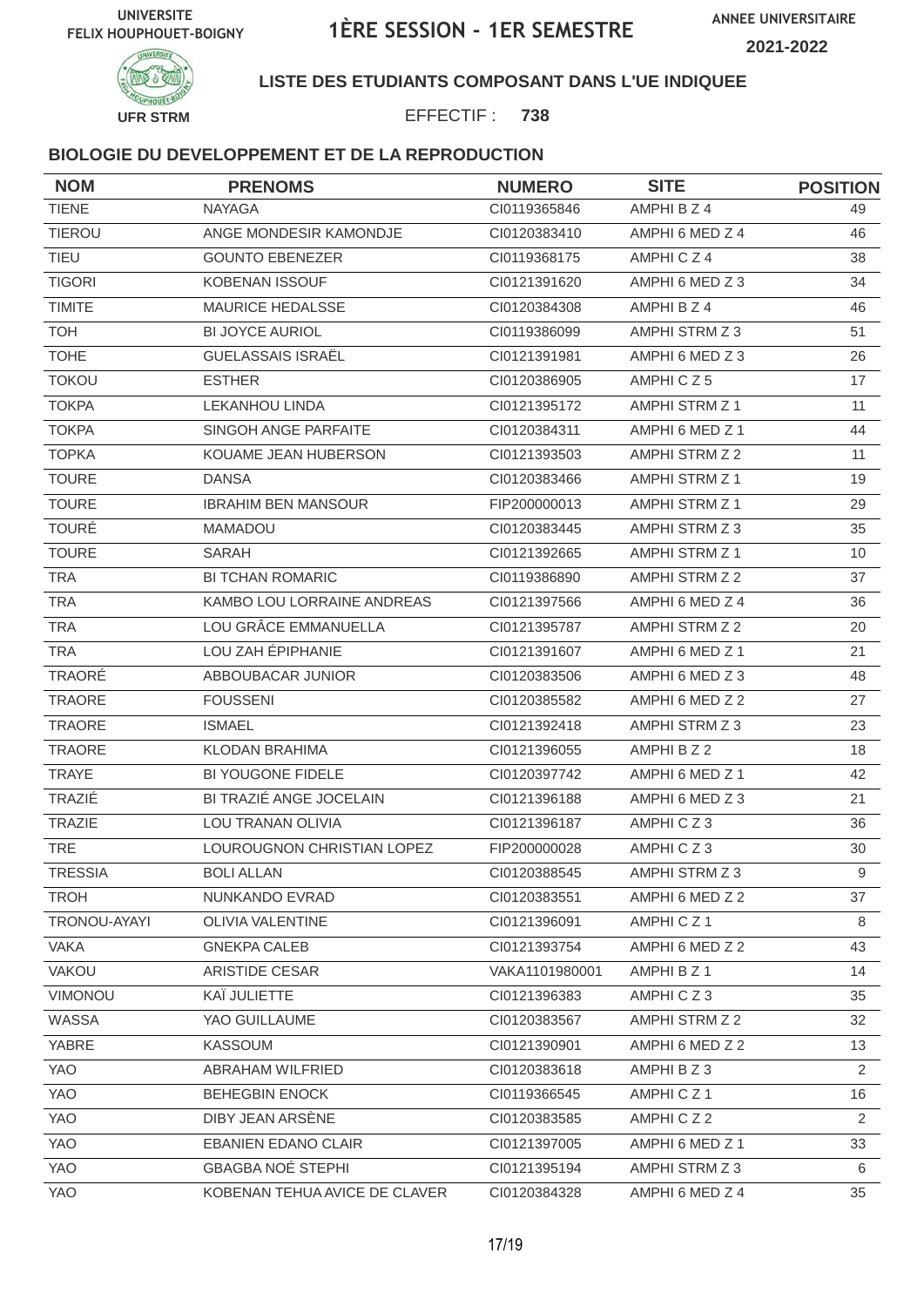

**LISTE DES ETUDIANTS COMPOSANT DANS L'UE INDIQUEE**

EFFECTIF : **738**

| <b>NOM</b>     | <b>PRENOMS</b>                  | <b>NUMERO</b> | <b>SITE</b>     | <b>POSITION</b> |
|----------------|---------------------------------|---------------|-----------------|-----------------|
| <b>YAO</b>     | KOFFI BERTRAND ARISTIDE         | CI0120385587  | AMPHICZ1        | $\mathbf{7}$    |
| <b>YAO</b>     | KONAN FRANCK RODOLPHE           | CI0120383639  | AMPHI B Z 3     | 40              |
| <b>YAO</b>     | KOUAKOU ÉLYSÉE                  | CI0121396884  | AMPHICZ2        | 35              |
| <b>YAO</b>     | KOUAKOU SAMUEL                  | CI0121392193  | AMPHI 6 MED Z 2 | 6               |
| YAO            | LAWSON CÉSAR AHONON             | CI0120383605  | AMPHI STRM Z 2  | 28              |
| YAO            | MANSIANOU KOUADIO EMMANUEL      | CI0121396341  | AMPHI B Z 4     | 20              |
| YAO            | OKA ERIC SAMUEL                 | CI0120398422  | AMPHI STRM Z 4  | 42              |
| <b>YAO</b>     | YAO FRANKLIN                    | FIP200000058  | AMPHICZ5        | 4               |
| YAOKOKORE      | <b>BEIBRO FRANCK ARMAND</b>     | CI0120388261  | AMPHICZ4        | 35              |
| YAOYA          | <b>KOUAKOU EVARISTE</b>         | CI0120397359  | AMPHI STRM Z 2  | 44              |
| <b>YAPI</b>    | <b>BAH LAURENCE</b>             | CI0120385589  | AMPHI STRM Z 3  | 43              |
| <b>YAPI</b>    | N'GUESSAN LEVI PHARESE          | CI0120385590  | AMPHICZ3        | $\mathbf{3}$    |
| <b>YAPO</b>    | KOUASSI EVA JENNIFER            | CI0121391729  | AMPHI 6 MED Z 4 | $\overline{4}$  |
| YAPO           | LOBE ROSELIN                    | CI0120385591  | AMPHI STRM Z 4  | 21              |
| <b>YASSUI</b>  | MOAYE DONALD ULRICH             | CI0119361755  | AMPHICZ4        | 30              |
| <b>YATTE</b>   | APO PRISCA AURIANE              | CI0119387686  | AMPHI STRM Z 2  | 9               |
| <b>YATTE</b>   | EKOUMBO CHRISTIAN ALLEGRESSE    | CI0120383672  | AMPHI B Z 4     | 41              |
| YAYANGBEU      | TALI ANGE CARELLE               | CI0120383674  | AMPHICZ1        | 42              |
| <b>YEBOUA</b>  | KOUASSI GEORGE                  | CI0121391966  | AMPHI 6 MED Z 1 | 8               |
| <b>YEO</b>     | KATIENETIA JEANNINE             | CI0121392939  | AMPHICZ5        | 22              |
| <b>YEO</b>     | KOULOUGNERY ALICE               | CI0121395948  | AMPHICZ5        | 6               |
| <b>YEO</b>     | MAÎMOUNA SIDONIE                | CI0120383689  | AMPHICZ4        | 13              |
| <b>YEO</b>     | <b>MAMADOU</b>                  | CI0121391535  | AMPHI STRM Z 1  | 37              |
| <b>YEO</b>     | <b>NOUNOFOLO</b>                | CI0119386027  | AMPHI STRM Z 2  | 39              |
| YOCOLLY        | KONAN AYA ANGE LAURENCE         | CI0121396943  | AMPHI 6 MED Z 2 | 30              |
| <b>YORO</b>    | <b>OTTEY ETIENNE</b>            | FIP200000042  | AMPHICZ1        | 18              |
| YOUAN          | <b>BI IRIÉ CLAUVIS</b>          | CI0119376714  | AMPHI 6 MED Z 2 | 38              |
| YOUBA          | DICKO ABOUBACAR BAI JUNIOR      | CI0120383714  | AMPHI B Z 4     | 26              |
| ZA             | LOU KOUABLÉ OLIVIA              | CI0120388262  | AMPHICZ2        | 6               |
| ZADI           | ZOUZOUGBO SIDOINE GÉRAUD        | CI0121396463  | AMPHI B Z 3     | 39              |
| ZADJE          | FRANCK REDALE NADRO             | CI0120387023  | AMPHIBZ3        | 28              |
| ZAMA           | <b>JEAN LUC MAZENOD</b>         | CI0119373201  | AMPHICZ3        | 31              |
| ZAMBLE         | BI NENE DIMITRI SCHESTER        | CI0121397707  | AMPHI STRM Z 2  | 22              |
| <b>ZITO</b>    | JOSÉE LESLIE ANDRÉA             | CI0120383760  | AMPHICZ3        | 5               |
| <b>ZOGBO</b>   | DAKORO CHRISTIAN                | CI0120383764  | AMPHICZ4        | 33              |
| <b>ZOHOU</b>   | KOUAKOU SERGE                   | CI0121392197  | AMPHI STRM Z 1  | 36              |
| ZONDOHO        | <b>GUY ROLAND CANISIUS</b>      | CI0121395569  | AMPHICZ5        | 14              |
| ZORO           | TINAN CHRISTELLE ORELIE BLANCHE | Cl0120383774  | AMPHICZ5        | 16              |
| <b>ZOROBI</b>  | <b>GBAMBLE FRANCK GHISLAIN</b>  | CI0119368860  | AMPHI STRM Z 1  | 24              |
| <b>ZOUABLI</b> | DABE MODESTE                    | CI0121391282  | AMPHI B Z 4     | 42              |
| ZRAN           | <b>TOUALY ACHILLE</b>           | CI0120387028  | AMPHI STRM Z 2  | 53              |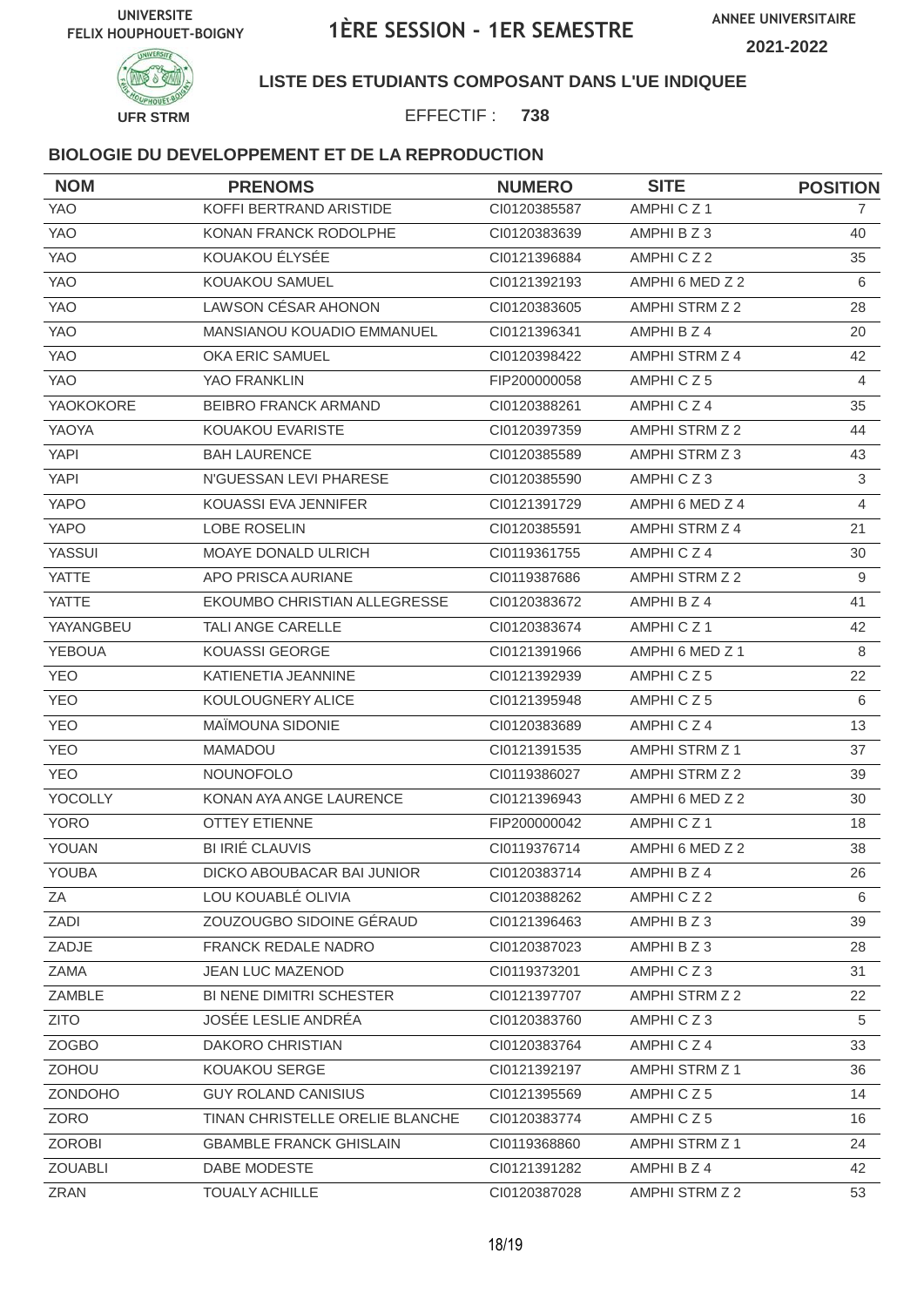**ANNEE UNIVERSITAIRE**

**2021-2022**



**LISTE DES ETUDIANTS COMPOSANT DANS L'UE INDIQUEE**

EFFECTIF : **738**

| <b>NOM</b>    | <b>PRENOMS</b> | <b>NUMERO</b> | <b>AITE</b><br>╸<br>וכ | <b>ION</b> |
|---------------|----------------|---------------|------------------------|------------|
| <b>ZRE BI</b> | ARMAND<br>7IF. | CI0121392493  | AMPHI<br>⊤RM ∠<br>⊿ ′  | l s        |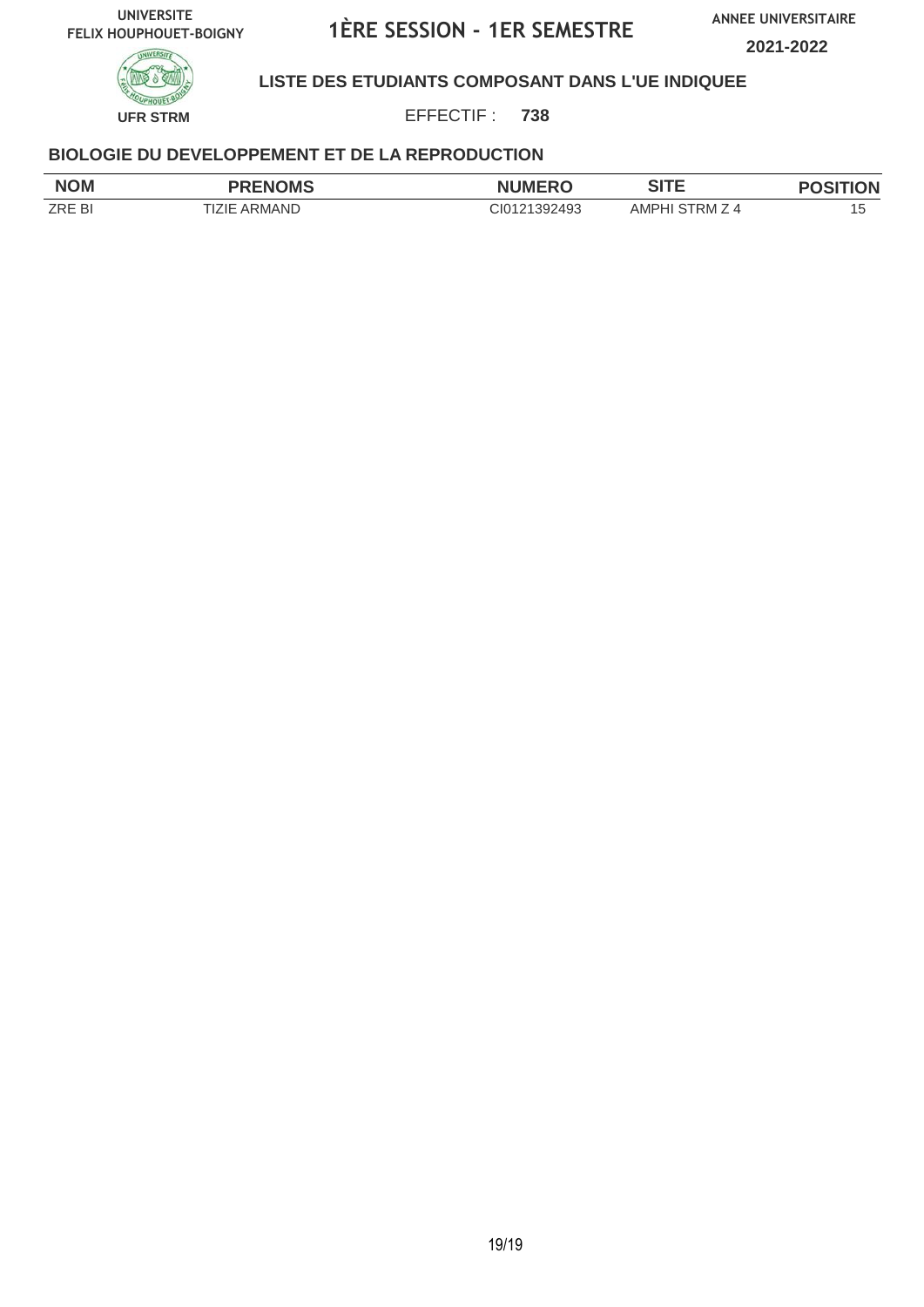

**LISTE DES ETUDIANTS COMPOSANT DANS L'UE INDIQUEE**

EFFECTIF : **739**

| <b>NOM</b>         | <b>PRENOMS</b>                 | <b>NUMERO</b> | <b>SITE</b>     | <b>POSITION</b> |
|--------------------|--------------------------------|---------------|-----------------|-----------------|
| <b>ABDOU KARIM</b> | AFFOUA AMINATA                 | CI0121394217  | AMPHI 6 MED Z 2 | 33              |
| ABE                | ABE MONNEY JEAN-LOUIS          | FIP200000016  | AMPHI B Z 3     | 17              |
| ABE                | LOBA JEAN-MARCELLIN            | CI0121396015  | AMPHI STRM Z 4  | 10              |
| <b>ABOA</b>        | <b>HERMENCE INGRID CHANA</b>   | CI0121391490  | AMPHI B Z 1     | 4               |
| <b>ABOH</b>        | ABOYA JEAN PATERNE             | CI0121397564  | AMPHI 6 MED Z 3 | 6               |
| <b>ABOUA</b>       | AKISSI DANIELLA AURELIE        | CI0119363720  | AMPHICZ3        | 6               |
| <b>ACHI</b>        | ABOUEU JUSTINE MELISSA         | CI0119367106  | AMPHI STRM Z 1  | 10              |
| <b>ACHI</b>        | KOFFI LEONCE                   | FIP200000029  | AMPHICZ4        | 16              |
| <b>ACHIAMBI</b>    | ADIRATH AMOIN LEATITIA         | CI0121397069  | AMPHI B Z 4     | 28              |
| <b>ACHO</b>        | CHIA AURELY FRANCE             | CI0121397006  | AMPHI STRM Z 3  | 52              |
| <b>ACHOU</b>       | AXEL WILFRIED                  | CI0121394720  | AMPHI STRM Z 2  | 16              |
| <b>ACKAH</b>       | N'DA NAOMIE CINTY              | CI0121395700  | AMPHICZ2        | 38              |
| <b>ADAN</b>        | <b>ADOUBI ANTOINE MAXIME</b>   | CI0121396189  | AMPHI STRM Z 1  | 38              |
| ADAYE              | KOUAME JEAN LUC                | CI0121390665  | AMPHI 6 MED Z 2 | 37              |
| <b>ADINGRA</b>     | YAO CHARLES                    | CI0120380719  | AMPHI 6 MED Z 1 | $\overline{4}$  |
| ADJI               | ATSEL FRANCK JONATHAN          | CI0119361676  | AMPHI 6 MED Z 4 | 14              |
| <b>ADJIBI</b>      | ESTHER GRÂCE                   | CI0120380729  | AMPHI 6 MED Z 3 | 27              |
| <b>ADJIDAN</b>     | AGBASSI DJOMAN LOUISE GRACE    | CI0119388765  | AMPHICZ3        | 2               |
| <b>ADJOBI</b>      | YABA ANNE LAETITIA             | CI0121397044  | AMPHICZ4        | 19              |
| ADJOUMAN           | <b>BADOU FRANCK-JOËL</b>       | CI0120312462  | AMPHICZ2        | 13              |
| <b>ADJOUMANI</b>   | BENIÉ YAO JEAN-LOUIS           | CI0120380730  | AMPHI 6 MED Z 4 | 42              |
| <b>ADJOUMANI</b>   | KOSSIA KOUMAN ANGE SARITA      | CI0120383826  | AMPHI STRM Z 2  | 41              |
| <b>ADOPO</b>       | <b>CHO ANDRIENNE</b>           | CI0119387138  | AMPHI 6 MED Z 4 | 19              |
| ADOU               | N'KAH MARIANA                  | FIP200000044  | AMPHI STRM Z 3  | 6               |
| AGBEKOGNI          | <b>KODJO</b>                   | CI0118378788  | AMPHICZ3        | 35              |
| <b>AGBON</b>       | DON PACOME                     | FIP200000041  | AMPHI B Z 1     | 5               |
| <b>AGNESS</b>      | AKPA ESME ASTRIDE EPIPHANIE    | CI0120383835  | AMPHI 6 MED Z 2 | 15              |
| AGO                | KONAN LOYOLA PLACIDE           | CI0121397560  | AMPHI 6 MED Z 2 | 44              |
| AGUI               | <b>GILLES EYMARD</b>           | CI0119387652  | AMPHI 6 MED Z 3 | 10 <sup>°</sup> |
| AHEBIE             | ANGAHA BEATRICE                | Cl0121396773  | AMPHI B Z 4     | 26              |
| AHI                | AHOUA ELISABETH                | CI0120380770  | AMPHI STRM Z 2  | 12              |
| <b>AHLIN</b>       | YAO HENRI JOEL                 | Cl0121395704  | AMPHICZ3        | 15              |
| <b>AHOUASSA</b>    | JAËL ALEXANDRA ACSA EMMANUELLE | CI0120383837  | AMPHICZ1        | 33              |
| <b>AHOUSSI</b>     | N ZIAN EDMOND                  | CI0115290876  | AMPHI STRM Z 3  | 30              |
| <b>AHOUTY</b>      | ATSE ALEX-DEBORAH              | CI0120383839  | AMPHICZ1        | 3               |
| AHUE               | AMENAN BELLE LUNE              | CI0119367138  | AMPHI 6 MED Z 4 | 10 <sup>°</sup> |
| AJAGBE             | CHEICK CHERIF ADEWOUMI         | Cl0120380784  | AMPHI B Z 3     | 33              |
| AKA                | AKA HONORE                     | Cl0121397018  | AMPHICZ2        | 20              |
| AKA                | ATTA DOMINIQUE                 | FIP200000060  | AMPHI STRM Z 1  | 37              |
| AKA                | ZEHI JULES LEVY                | Cl0121412917  | AMPHI 6 MED Z 3 | 19              |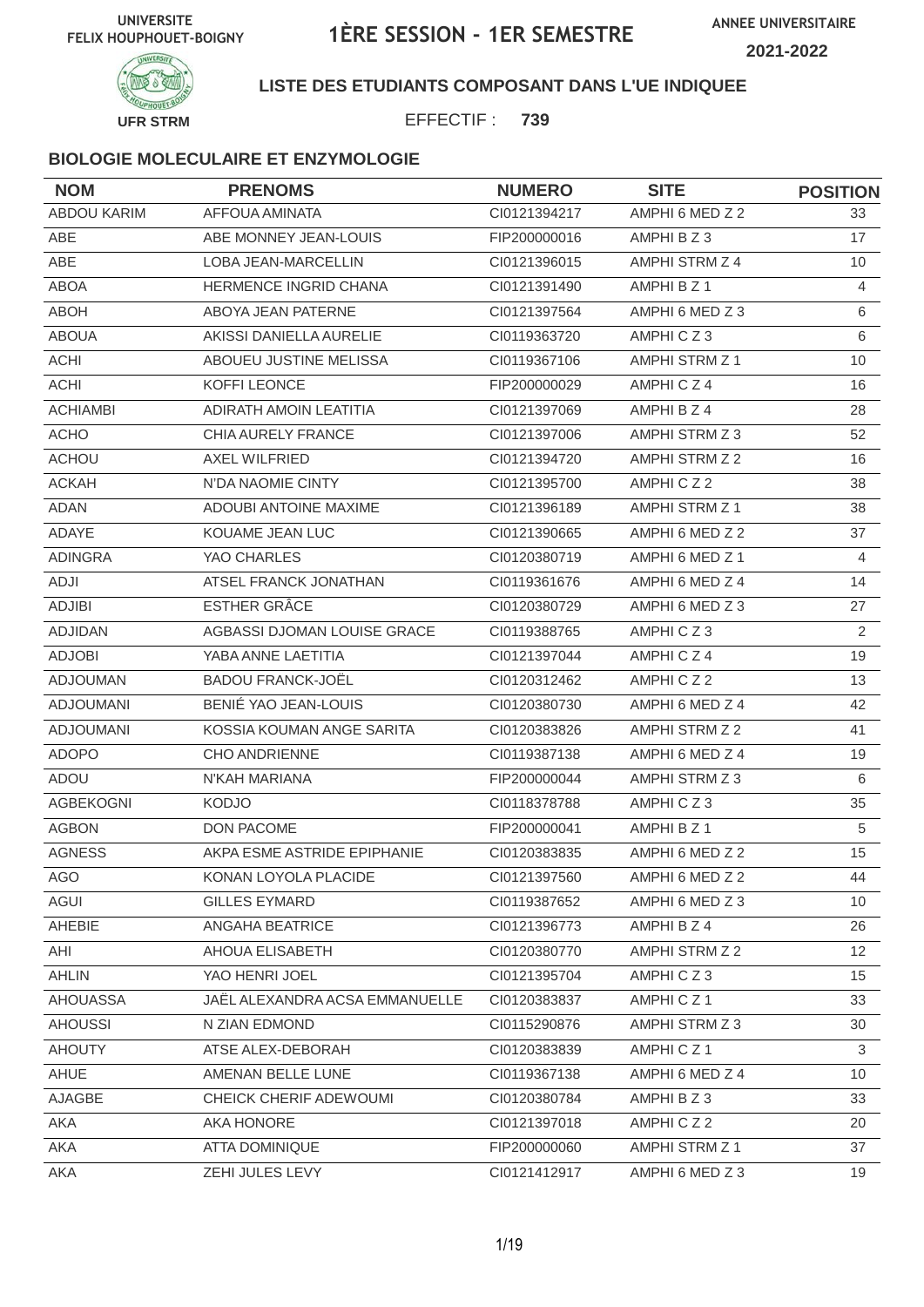

**LISTE DES ETUDIANTS COMPOSANT DANS L'UE INDIQUEE**

EFFECTIF : **739**

| <b>NOM</b>      | <b>PRENOMS</b>                | <b>NUMERO</b> | <b>SITE</b>           | <b>POSITION</b> |
|-----------------|-------------------------------|---------------|-----------------------|-----------------|
| <b>AKABRA</b>   | OFFOUE BLANCHARD              | CI0120397961  | AMPHI 6 MED Z 2       | 7               |
| AKAFFOU         | <b>GNAMINI RAPHAËL</b>        | CI0120398252  | AMPHI 6 MED Z 3       | 23              |
| AKASMADOU       | <b>AKA EMILE</b>              | FIP200000021  | AMPHI STRM Z 2        | 35              |
| <b>AKE</b>      | KAKEYE JEAN CEDRICK           | CI0120383842  | AMPHI 6 MED Z 1       | 39              |
| <b>AKOMIAN</b>  | YAO SEVERIN                   | CI0121393806  | AMPHICZ2              | 41              |
| <b>AKOSSI</b>   | AGOUA NADIA ALEXISE           | CI0119387165  | AMPHI B Z 3           | 32              |
| <b>AKOUN</b>    | LOGBOCHI ÉLISABÉTH INÈS       | CI0119363648  | AMPHICZ4              | 8               |
| <b>AKPA</b>     | YANN GRÂCE DORCAS ÉLISABETH   | CI0120380829  | AMPHI 6 MED Z 2       | 45              |
| AKPATOU         | AFFOUÉ MARIE DOMINIQUE        | CI0121392618  | AMPHI STRM Z 3        | 11              |
| <b>AKPROUA</b>  | <b>GBIALY JUNIOR</b>          | CI0121391903  | AMPHI 6 MED Z 3       | 46              |
| ALADE           | WILFRIED KADER                | CI0120380840  | AMPHICZ5              | 10              |
| ALLANGBA        | AKISSI ANGE SARAH ESTHER      | CI0121396079  | AMPHI B Z 1           | 6               |
| <b>ALLAY</b>    | KOUTOU MICHEL SCHADRAC        | CI0119386469  | AMPHI STRM Z 1        | 18              |
| <b>AMANI</b>    | <b>ABLAN VINCIANE</b>         | CI0121396076  | AMPHI 6 MED Z 3       | 1               |
| <b>AMANI</b>    | AFFOUE GRACE KARELL           | CI0120385468  | <b>AMPHI STRM Z 1</b> | 29              |
| AMANI           | <b>ISRAEL KOUASSI DESN'ZI</b> | CI0120387270  | AMPHICZ1              | 21              |
| ANGAYA          | ANGE KYSLENE EKIAN            | CI0120383857  | AMPHICZ4              | 26              |
| <b>ANGOUA</b>   | KOUTOUA PRINCE ACHILLE        | CI0121397142  | AMPHI STRM Z 1        | 27              |
| ANGUI           | ATTO MARC JUDICAËL            | CI0121401645  | AMPHI B Z 3           | 21              |
| ANI             | <b>GRACE JESSICA ALLOU</b>    | FIP200000023  | AMPHI STRM Z 1        | 22              |
| <b>ANOH</b>     | <b>ALLIETE DAVID</b>          | FIP200000007  | AMPHI B Z 4           | 15              |
| <b>ANON</b>     | DJAMBRA ADAMS MADOCHEE LAZARE | FIP200000018  | AMPHI 6 MED Z 2       | 36              |
| <b>ANON</b>     | KOKO NADINE JOSIANE           | CI0121398601  | <b>AMPHI STRM Z 1</b> | 6               |
| ANZI            | ANZI ANDRÉ                    | CI0120387907  | AMPHI STRM Z 1        | 32              |
| <b>APKENAN</b>  | KONAN PATRICIA MELISSA A.J    | CI0119379160  | AMPHICZ <sub>1</sub>  | 1               |
| <b>APO</b>      | YAO IGNACE                    | CI0121393715  | AMPHI B Z 3           | 18              |
| <b>ASKA</b>     | <b>TEHOUA MIREILLE</b>        | CI0120385034  | AMPHI STRM Z 4        | 12              |
| <b>ASSEMIEN</b> | <b>ESSI SERGE ANTHONY</b>     | CI0121396209  | AMPHI B Z 1           | 38              |
| <b>ASSEMIEN</b> | SIALOU DOMINIQUE              | CI0121394769  | AMPHI STRM Z 4        | 25              |
| ASSI            | ASSI LEVY JOEL                | CI0121396081  | AMPHI 6 MED Z 1       | 37              |
| <b>ASSI</b>     | BANIN ANGELA ÉVELINE          | CI0121411770  | AMPHI B Z 4           | 4               |
| ASSI            | SOPHIE STEPHANIE              | CI0120395670  | AMPHI 6 MED Z 2       | 19              |
| <b>ASSOMAN</b>  | MARIE CHRISTELLE ANGE         | CI0120385474  | AMPHICZ5              | $\mathbf{1}$    |
| <b>ATCHORI</b>  | NOME ESTRELLIA DUEPHEIL       | CI0121396499  | AMPHICZ3              | $\mathbf{1}$    |
| <b>ATSE</b>     | <b>FRANCK EVRARD</b>          | Cl0121396761  | AMPHICZ5              | 21              |
| ATTA            | ASSONDARY MEL ARTHUR          | CI0119371172  | AMPHI 6 MED Z 3       | 49              |
| ATTE            | <b>TETCHI CHRISTIAN DELOR</b> | CI0118336092  | AMPHI STRM Z 1        | 9               |
| <b>ATTOH</b>    | YACÉ ÉLOÏSE SARA              | CI0120388711  | AMPHI B Z 4           | 19              |
| AVIT            | WAHON GRÂCE VANNESSA          | CI0121394775  | AMPHI 6 MED Z 2       | 29              |
| AYE             | COCOA CÉDRIC JUNIOR           | CI0120380980  | AMPHI 6 MED Z 2       | 43              |
| AYEKOE          | <b>GNANGUI HYANICK MOREA</b>  | Cl0121392734  | AMPHI 6 MED Z 4       | 30              |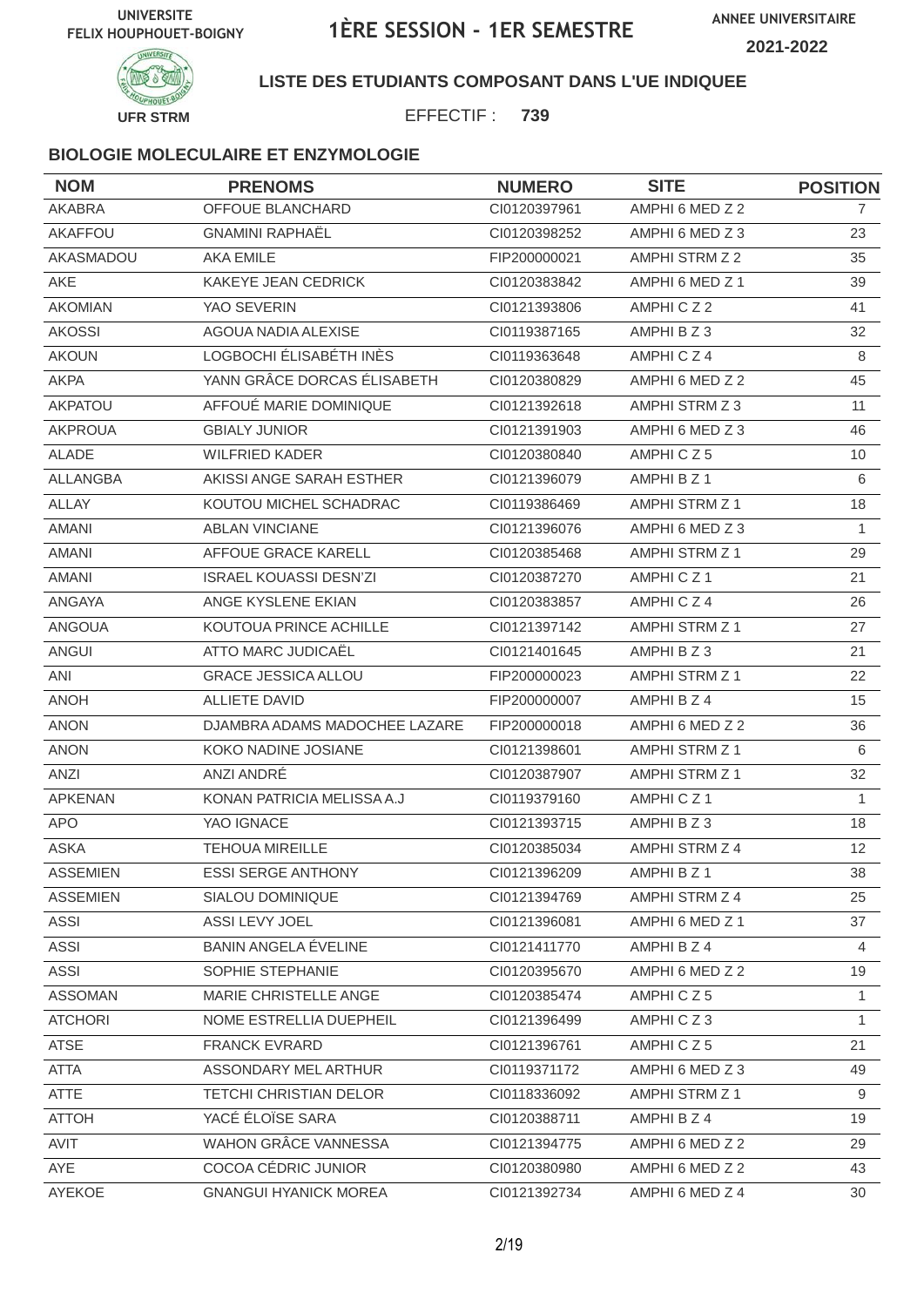

**LISTE DES ETUDIANTS COMPOSANT DANS L'UE INDIQUEE**

EFFECTIF : **739**

| <b>NOM</b>        | <b>PRENOMS</b>                | <b>NUMERO</b>  | <b>SITE</b>     | <b>POSITION</b> |
|-------------------|-------------------------------|----------------|-----------------|-----------------|
| <b>AZIA</b>       | <b>MARIE LAURE</b>            | CI0121395710   | AMPHI B Z 1     | 12 <sup>°</sup> |
| <b>BABA</b>       | GOMET JEAN YVES JÉRÉMIE       | CI0120383873   | AMPHI B Z 2     | 24              |
| <b>BADO</b>       | MOUSSA OUETIGUI               | CI0120380992   | AMPHICZ3        | 18              |
| <b>BAGUI</b>      | MEKAPEU VANESSA FABIENNE      | CI0120383875   | AMPHI STRM Z 2  | 5               |
| <b>BAKAYOKO</b>   | <b>TIAMOUÉ</b>                | CI0121394785   | AMPHI B Z 3     | 3               |
| <b>BALDE</b>      | MAMADOU ALIOU                 | CI0119364408   | AMPHI STRM Z 3  | 23              |
| <b>BALLA</b>      | SAMAKASSI CHRIST PAUL         | CI0121395874   | AMPHICZ3        | 29              |
| <b>BALLOU</b>     | <b>ISRAEL</b>                 | Cl0120398232   | AMPHI 6 MED Z 2 | 21              |
| <b>BAMBA</b>      | <b>IDRISSA</b>                | CI0119386167   | AMPHICZ3        | 4               |
| <b>BAMBA</b>      | <b>MADOU</b>                  | CI0121397569   | AMPHI B Z 3     | 34              |
| <b>BAMBA</b>      | <b>MOHAMED BEN</b>            | CI0121398177   | AMPHI B Z 1     | 30              |
| <b>BAMBA</b>      | <b>MOUSTAPHA</b>              | FIP200000002   | AMPHI 6 MED Z 4 | 12              |
| <b>BAMBA</b>      | <b>YACOUBA</b>                | CI0119362624   | AMPHI B Z 4     | 33              |
| <b>BAWA</b>       | DADIE STÉPHANE                | CI0120381061   | AMPHI 6 MED Z 1 | 33              |
| <b>BAYO</b>       | <b>MOHAMED</b>                | CI0120383888   | AMPHICZ5        | 27              |
| <b>BAZE</b>       | <b>DIANE FRANCINE</b>         | CI0120381066   | AMPHI STRM Z 1  | 33              |
| <b>BEBY</b>       | N'DRIN FRANCK VALLERY         | CI0118340171   | AMPHI STRM Z 4  | 41              |
| <b>BECHO</b>      | ADJÉ ANGE LOUISETTE           | CI0120396257   | AMPHI B Z 3     | 31              |
| <b>BEDE</b>       | <b>HIWO CAROLE MONDESIR</b>   | CI0119362519   | AMPHI B Z 4     | 49              |
| <b>BEHEGBAN</b>   | KOFFI YANN RONSARD            | CI0121391481   | AMPHI B Z 3     | 26              |
| <b>BEKOU</b>      | <b>GNAZALO ANGE CHRISTIAN</b> | CI0120381083   | AMPHI B Z 3     | 36              |
| <b>BELE</b>       | ROCHE EPIPHANIE               | CI0121395890   | AMPHI STRM Z 3  | 43              |
| <b>BÉNÉDICTE</b>  | EBA KOUASSI YOLANDE           | CI0119387525   | AMPHI 6 MED Z 2 | 3               |
| <b>BERTE</b>      | <b>ABDOULAYE</b>              | CI0120381090   | AMPHI 6 MED Z 3 | 11              |
| <b>BEUGRÉ</b>     | CHRIST ANDERSON               | CI0121393338   | AMPHI 6 MED Z 3 | 16              |
| <b>BEUGRE</b>     | <b>GUIZA ARCHANGE</b>         | CI0119364184   | AMPHICZ5        | 13              |
| <b>BEUGRE</b>     | OKESS PRIVAT ROLANT           | CI0121394804   | AMPHI STRM Z 3  | 29              |
| <b>BIAKO</b>      | ESSEM OPHÉLIE EMMA            | CI0120381098   | AMPHI STRM Z 4  | 40              |
| <b>BILE</b>       | <b>MAHAN</b>                  | CI0121392427   | AMPHI STRM Z 4  | 6               |
| <b>BIRBA</b>      | <b>FRANCK ARMEL</b>           | CI0121396648   | AMPHI STRM Z 4  | 19              |
| <b>BLE</b>        | MACOURA CAROLE ERICA          | CI0121391083   | AMPHI 6 MED Z 1 | 15 <sub>1</sub> |
| <b>BLEOU</b>      | <b>BROU OLIVE-NOËLIE</b>      | CI0121396519   | AMPHI B Z 4     | 41              |
| <b>BLEU</b>       | <b>GUÉ ANGE PRIVÂT</b>        | CI0121392891   | AMPHICZ2        | 18              |
| <b>BOHE</b>       | ERIC JEAN MICHEL              | CI0116308269   | AMPHI STRM Z 3  | 54              |
| <b>BOMISSO</b>    | DENISE REMY DÉSIRÉE           | Cl0121397546   | AMPHICZ4        | $\overline{7}$  |
| <b>BONKOUNGOU</b> | ABDOUL KOUDOUZE               | CI0120397783   | AMPHIBZ3        | 40              |
| <b>BOTTY</b>      | ELORIA BENERICE ESTHER        | CI0120385481   | AMPHI 6 MED Z 3 | 32              |
| <b>BOZON</b>      | <b>AUDE CHRISTELLE</b>        | CI0121397937   | AMPHI B Z 2     | 29              |
| <b>BROU</b>       | ACKISSI BESSELHI HUGUETTE     | CI0121391568   | AMPHICZ1        | 44              |
| <b>BROU</b>       | ANGYBELL NATACHA              | Cl0121391360   | AMPHI STRM Z 1  | 35              |
| <b>BROU</b>       | <b>APPIAH NOEL</b>            | BROA2912980001 | AMPHI B Z 4     | 11              |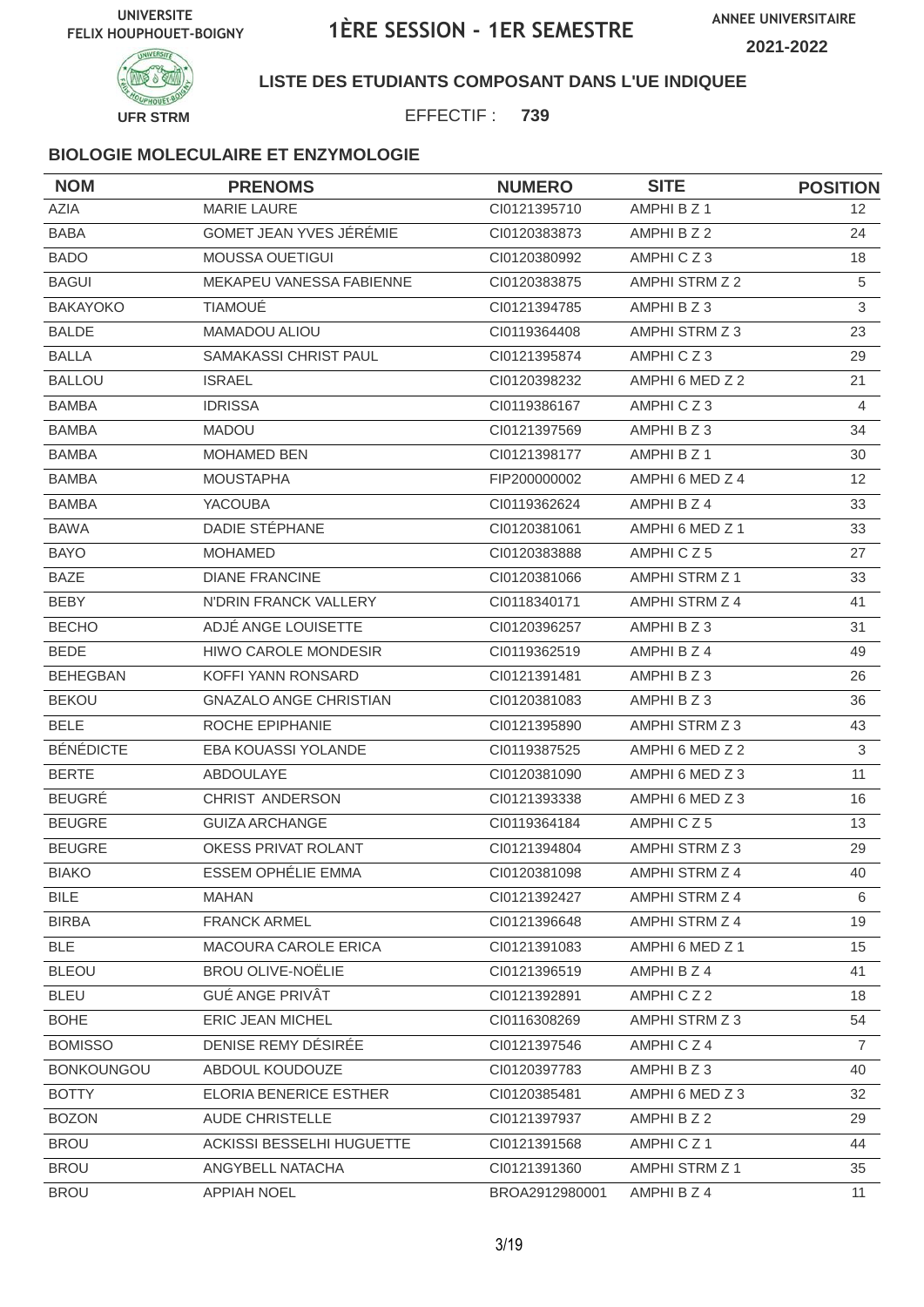



### **LISTE DES ETUDIANTS COMPOSANT DANS L'UE INDIQUEE**

EFFECTIF : **739**

| <b>NOM</b>       | <b>PRENOMS</b>                   | <b>NUMERO</b> | <b>SITE</b>          | <b>POSITION</b> |
|------------------|----------------------------------|---------------|----------------------|-----------------|
| <b>BROU</b>      | KOUAKOU JEAN WILFRIED            | CI0121391684  | AMPHI 6 MED Z 4      | 34              |
| <b>BROU</b>      | N'GUESSAN EDMOND                 | CI0121394274  | AMPHI 6 MED Z 1      | 41              |
| <b>BROU</b>      | N'GUESSAN ÉRIC                   | CI0121392216  | AMPHI B Z 3          | 8               |
| <b>CAMARA</b>    | <b>ARAMATOU</b>                  | CI0121396163  | AMPHI B Z 4          | 8               |
| <b>CAMARA</b>    | <b>NIAMINAN</b>                  | CI0121393963  | AMPHI STRM Z 1       | 23              |
| CAYO             | ZAHON LETICIA DORINE             | CI0120381224  | AMPHI 6 MED Z 2      | 6               |
| <b>CISSE</b>     | <b>DAOUDA</b>                    | CI0121393696  | AMPHICZ1             | 9               |
| <b>CISSE</b>     | <b>SEKOU</b>                     | CI0121392316  | AMPHI 6 MED Z 4      | 32              |
| <b>CISSÉ</b>     | <b>TENIN DOMINIQUE</b>           | CI0120381239  | AMPHICZ3             | 14              |
| <b>CLIMAN</b>    | KONAN WILFRIED EMMANUEL          | CI0120381251  | AMPHI 6 MED Z 4      | 36              |
| <b>COMOE</b>     | <b>BROU EDMOND DAVID</b>         | CI0121395717  | AMPHI B Z 3          | 5               |
| COSSA            | SIAMI CONSTANCE DESIREE          | CI0120388010  | AMPHI STRM Z 2       | 45              |
| <b>COULIBALY</b> | <b>ABDOULAYE</b>                 | CI0119361817  | AMPHI STRM Z 3       | 24              |
| <b>COULIBALY</b> | ABDOUL BEN JUNIOR                | Cl0121391044  | AMPHI 6 MED Z 1      | 12              |
| COULIBALY        | <b>AÏCHATOU</b>                  | CI0121391025  | AMPHI B Z 4          | 43              |
| <b>COULIBALY</b> | AWA                              | CI0120387031  | AMPHI STRM Z 2       | 30              |
| <b>COULIBALY</b> | DJENEBA AHOU AUDREY              | CI0121395718  | AMPHI 6 MED Z 2      | 30              |
| <b>COULIBALY</b> | <b>FRANCK ELIOT</b>              | CI0119362726  | AMPHI STRM Z 1       | 24              |
| <b>COULIBALY</b> | <b>ISSA</b>                      | CI0120383928  | AMPHI 6 MED Z 4      | 29              |
| <b>COULIBALY</b> | NANOUROGO AYOUBA                 | CI0121391010  | AMPHI B Z 4          | 20              |
| <b>COULIBALY</b> | NOKROGNAN FATIM                  | CI0121396028  | AMPHICZ <sub>1</sub> | 18              |
| <b>COULIBALY</b> | NONLOUROU KABAGO ZENAB           | CI0121396018  | AMPHICZ5             | 5               |
| <b>COULIBALY</b> | SOULEYMANE                       | CI0120381287  | AMPHICZ5             | 17              |
| <b>COULIBALY</b> | YELATCHIGUI MARIE CLARENCE       | FIP200000053  | AMPHICZ3             | 31              |
| <b>COULIBALY</b> | <b>YELY SAMIRA</b>               | CI0120381292  | AMPHI 6 MED Z 1      | $\mathbf{1}$    |
| COUMOE           | ADJOUA SOLANGE                   | CI0120381320  | AMPHI B Z 4          | 30              |
| <b>DABO</b>      | KOUASSI THEODORE                 | CI0121395719  | AMPHI B Z 4          | 36              |
| <b>DAGO</b>      | DADIER LANDRY                    | CI0119367355  | AMPHI 6 MED Z 1      | 30              |
| <b>DAGOUROU</b>  | ETTIEN CYPRIEN WILFRIED          | CI0121396725  | AMPHI STRM Z 2       | 42              |
| <b>DAGRA</b>     | <b>MANAN MARIUS</b>              | FIP200000047  | AMPHI STRM Z 1       | 1               |
| DAGROU           | <b>JEAN-GUY DORGELES</b>         | CI0120381336  | AMPHICZ1             | 19              |
| <b>DAH</b>       | ERI PELAGIE                      | CI0121397942  | AMPHICZ4             | 3               |
| DAH              | SIÉ KOUAMÉ GNIMBA ANGENOR FABIEN | CI0121393297  | AMPHICZ3             | 22              |
| DAH              | <b>WATIL</b>                     | Cl0121401630  | AMPHI STRM Z 1       | 41              |
| <b>DAHO</b>      | ZRANGOUE ANGE                    | CI0120385488  | AMPHI STRM Z 3       | 45              |
| DALE             | <b>GNAKOURI SALES</b>            | CI0119369903  | AMPHI B Z 1          | 13              |
| <b>DANHO</b>     | GBAIE CHRISTINE GRÂCE ROXANNE    | CI0120381351  | AMPHICZ3             | 25              |
| <b>DANHO</b>     | <b>M'BO LARISSA</b>              | CI0120398390  | AMPHI STRM Z 3       | 44              |
| <b>DANO</b>      | <b>JUNIOR</b>                    | CI0121394285  | AMPHI 6 MED Z 1      | 18              |
| <b>DANON</b>     | ZIDAGO PAUL LUCKAS               | Cl0121397552  | AMPHI 6 MED Z 1      | 40              |
| <b>DAPPA</b>     | ATTA KOUADIO SYLVERE HERMANN     | Cl0121394835  | AMPHI B Z 2          | 20              |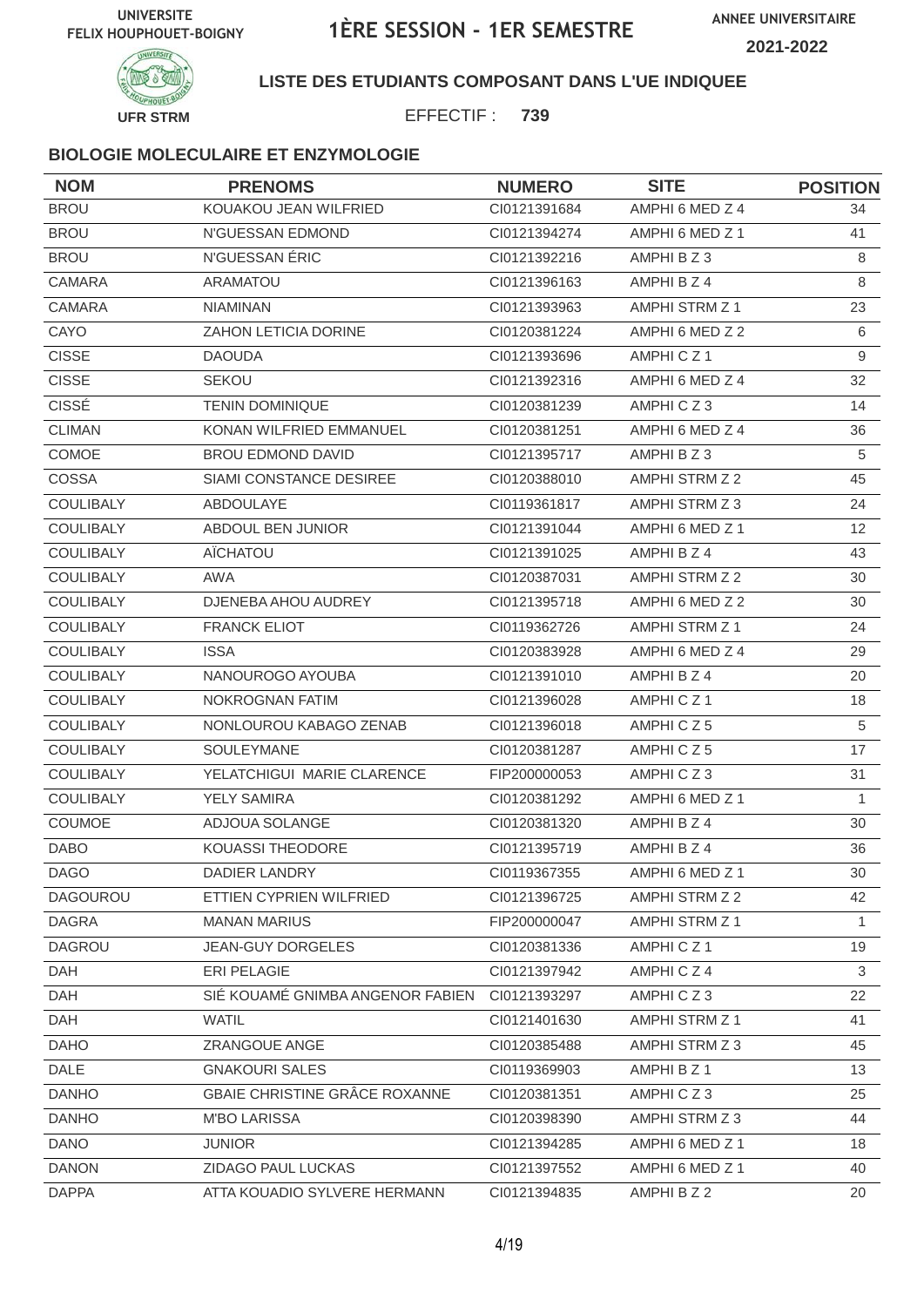

**LISTE DES ETUDIANTS COMPOSANT DANS L'UE INDIQUEE**

EFFECTIF : **739**

| <b>NOM</b>          | <b>PRENOMS</b>                | <b>NUMERO</b>  | <b>SITE</b>     | <b>POSITION</b> |
|---------------------|-------------------------------|----------------|-----------------|-----------------|
| <b>DASSO</b>        | <b>DALEHON URIELLE ESTHER</b> | CI0121391807   | AMPHICZ3        | 7               |
| <b>DEA</b>          | <b>MOHAMED KADER</b>          | CI0120381364   | AMPHICZ3        | 20              |
| <b>DEAT</b>         | FRANCK HERVÉ JUNIOR           | CI0120381365   | AMPHICZ4        | 15              |
| <b>DEGNI</b>        | <b>SEDJI ESTHER</b>           | CI0121394290   | AMPHI STRM Z 2  | 36              |
| <b>DERE</b>         | <b>CHO ANGELA DEBORA</b>      | CI0121392235   | AMPHI 6 MED Z 1 | 13              |
| <b>DIABATE</b>      | <b>DIELIBAKA</b>              | CI0121392669   | AMPHI 6 MED Z 1 | 43              |
| <b>DIABATE</b>      | <b>FATOUMATA</b>              | CI0121395970   | AMPHI B Z 1     | 9               |
| <b>DIABATE</b>      | <b>SAFIATOU</b>               | CI0119386212   | AMPHI STRM Z 1  | $\overline{2}$  |
| <b>DIAGNE</b>       | AMANI ELYSÉE                  | CI0121391400   | AMPHI STRM Z 3  | 19              |
| <b>DIAHONDE</b>     | ANGE FLORENT HUBERT           | CI0121393283   | AMPHI B Z 2     | 6               |
| <b>DIALLO</b>       | <b>MARIAMA DALANDA</b>        | DIAM2811990002 | AMPHI STRM Z 2  | 29              |
| <b>DIALLO</b>       | <b>MATOGOMA</b>               | CI0121392678   | AMPHI STRM Z 2  | 28              |
| <b>DIALLO</b>       | <b>MOUSSA</b>                 | FIP200000035   | AMPHI STRM Z 2  | 24              |
| <b>DIALLO</b>       | N'GORAN PARFAIT               | CI0120381419   | AMPHI STRM Z 2  | 50              |
| <b>DIALLO</b>       | <b>OUMOU AWA</b>              | CI0120381421   | AMPHI B Z 1     | 39              |
| <b>DIAMALA</b>      | <b>ADOM PASCAL</b>            | FIP200000055   | AMPHI 6 MED Z 3 | 45              |
| <b>DIAO</b>         | <b>GNAMBON</b>                | CI0121391889   | AMPHI B Z 1     | 29              |
| <b>DIARRASSOUBA</b> | <b>AÏCHA</b>                  | CI0121395953   | AMPHI B Z 3     | 38              |
| <b>DIARRASSOUBA</b> | <b>BAKOUMADI</b>              | CI0121393015   | AMPHI B Z 4     | 18              |
| <b>DIARRASSOUBA</b> | <b>DAOUDA</b>                 | CI0121391682   | AMPHICZ1        | 38              |
| <b>DIARRASSOUBA</b> | <b>LACINA</b>                 | CI0121393657   | AMPHICZ3        | 12              |
| <b>DIARRASSOUBA</b> | MOUHAMED TIDJANE              | CI0121396312   | AMPHICZ2        | 43              |
| <b>DIAWARA</b>      | ADAMA                         | CI0120381454   | AMPHI 6 MED Z 3 | 8               |
| <b>DIAWARA</b>      | <b>ISSA</b>                   | CI0119385666   | AMPHICZ5        | 12              |
| <b>DIAWARA</b>      | MADOUSSOU                     | CI0120381452   | AMPHI STRM Z 2  | 6               |
| <b>DIBY</b>         | KAVAMI JEAN MARIE             | CI0120388982   | AMPHI STRM Z 2  | 39              |
| <b>DIOMANDE</b>     | <b>FATOUMATA</b>              | CI0121393458   | AMPHI STRM Z 1  | 13              |
| DIOMANDÉ            | <b>GUE KALLET</b>             | CI0121391067   | AMPHICZ1        | 22              |
| <b>DIOMANDÉ</b>     | KARIDJA                       | CI0120381485   | AMPHICZ1        | 43              |
| <b>DIOMANDE</b>     | NABOULA FATHIM                | CI0121395993   | AMPHI STRM Z 1  | 14              |
| <b>DIOMANDE</b>     | YOUSSOUF                      | CI0121393359   | AMPHI B Z 3     | 19              |
| <b>DIPLEHI</b>      | <b>GUELAMON RICHARD</b>       | CI0121391935   | AMPHI STRM Z 4  | 15              |
| <b>DJABIA</b>       | YAH MAGNE RUTHE MOYANE        | Cl0121396087   | AMPHI 6 MED Z 2 | 5               |
| <b>DJAHOU</b>       | <b>DEGNAN MATILDE</b>         | CI0120384433   | AMPHICZ2        | 12              |
| <b>DJE</b>          | AYA CLAUDE FRANCINE           | CI0119374207   | AMPHI 6 MED Z 4 | 8               |
| DJE                 | <b>BI PRINCE NICAISE</b>      | Cl0121396787   | AMPHI 6 MED Z 1 | 25              |
| $\mathsf{DJE}$      | LOU DJENAN EDWIGE             | CI0120396130   | AMPHI STRM Z 3  | 36              |
| DJE                 | LOU FLEHANA MICHELLE          | CI0121394869   | AMPHI STRM Z 2  | 21              |
| <b>DJEDJE</b>       | GRÂCE ÉLISÉE KPASSOU          | CI0120381521   | AMPHICZ2        | 25              |
| <b>DJIDJI</b>       | SASSO HENRI JOEL              | Cl0121395725   | AMPHICZ5        | 30              |
| <b>DJIKÉ</b>        | <b>EDI CLAUDE</b>             | CI0119367431   | AMPHICZ2        | 23              |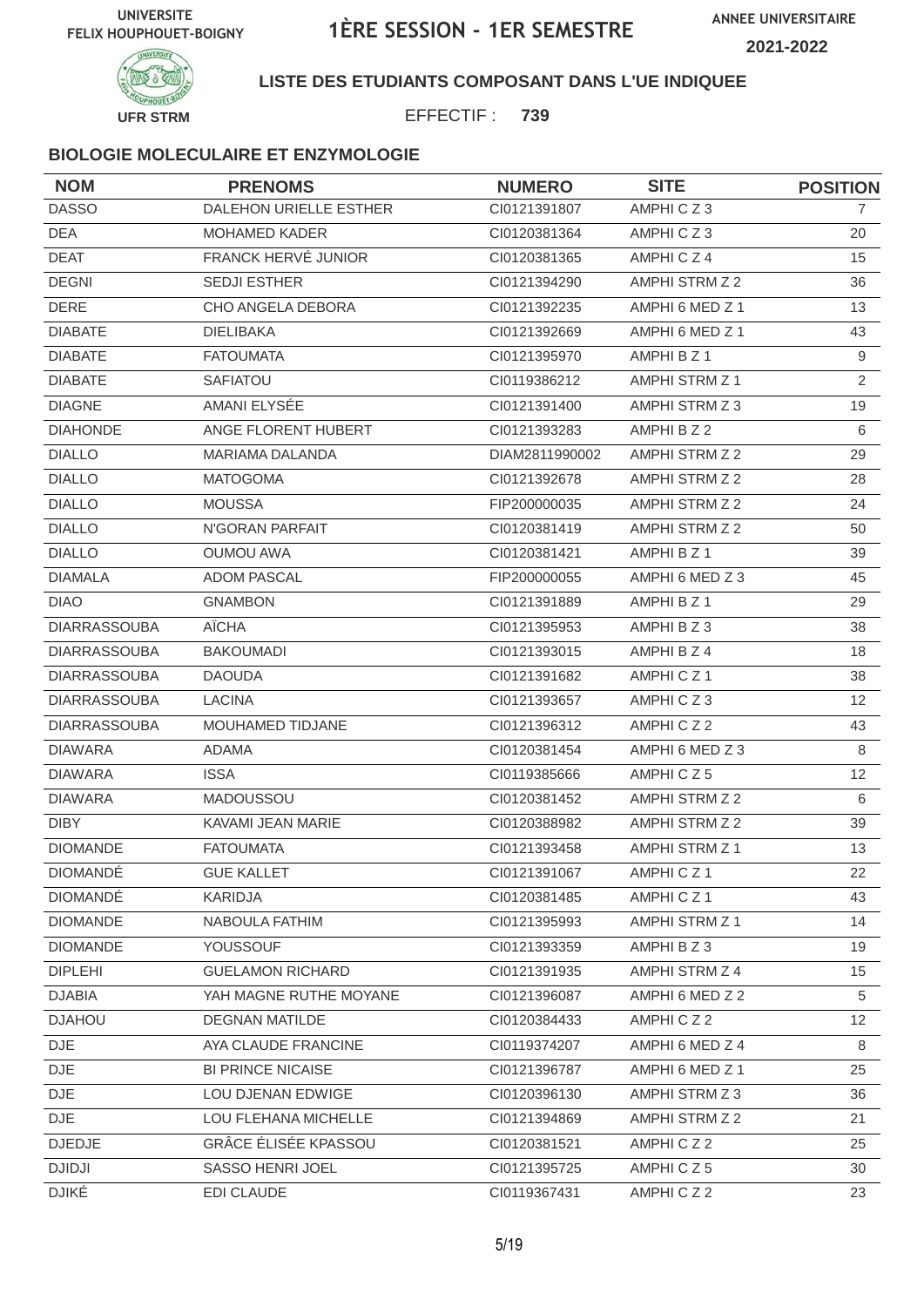



### **LISTE DES ETUDIANTS COMPOSANT DANS L'UE INDIQUEE**

EFFECTIF : **739**

| <b>NOM</b>       | <b>PRENOMS</b>                                | <b>NUMERO</b>  | <b>SITE</b>           | <b>POSITION</b> |
|------------------|-----------------------------------------------|----------------|-----------------------|-----------------|
| <b>DJOSSA</b>    | CODJO CHRIST DONALD                           | CI0121396311   | AMPHI STRM Z 2        | 11              |
| DOAHO GUELAMON   | <b>MARCELIN</b>                               | CI0120381548   | AMPHI 6 MED Z 4       | 40              |
| <b>DOBÉ</b>      | <b>FRANCIA DIANE</b>                          | CI0120385496   | AMPHICZ1              | 11              |
| <b>DOFFOU</b>    | <b>GNAMIEN VINCENT EMMANUEL</b>               | CI0121396030   | AMPHICZ5              | 29              |
| <b>DOGO</b>      | RUTH DÉSIRÉE                                  | CI0121397708   | AMPHICZ2              | $\overline{7}$  |
| <b>DOMAGNI</b>   | KOFFI AHOU CARMEN                             | FIP200000038   | AMPHI 6 MED Z 2       | 2               |
| <b>DONGOH</b>    | <b>ABRAN MARIAM</b>                           | CI0120381562   | AMPHI 6 MED Z 3       | 5               |
| <b>DOSSO</b>     | <b>LOSSENI</b>                                | CI0121395727   | AMPHI 6 MED Z 1       | 31              |
| <b>DOUMBIA</b>   | <b>IBRAHIM</b>                                | CI0121392982   | AMPHI STRM Z 3        | 47              |
| <b>DOUMBIA</b>   | YAYA                                          | CI0119386408   | AMPHI STRM Z 1        | 25              |
| <b>DOUMBOUYA</b> | <b>ASSATA</b>                                 | CI0120385497   | AMPHI STRM Z 1        | 5               |
| <b>DROH</b>      | DOUÉ AURÉLIE                                  | CI0121395968   | AMPHICZ4              | 36              |
| <b>DUMPIEU</b>   | <b>SARAH JENIFER</b>                          | CI0120381596   | AMPHICZ <sub>1</sub>  | 30              |
| EBA              | N' DA - AFLA NADIA                            | CI0121391381   | AMPHICZ2              | 6               |
| <b>EDI</b>       | AKISSI ANGELE ELVIERA                         | CI0120397914   | AMPHICZ2              | 32              |
| <b>EDOUKOU</b>   | AMICHIA OLIVE SYLVIANE                        | CI0121396304   | AMPHI B Z 1           | 31              |
| <b>EHINON</b>    | KOUAHO PRINCESSE SARA MÉLISSA                 | CI0121397056   | AMPHICZ2              | 42              |
| <b>EHON</b>      | KOSSI JEAN BOSCO                              | CI0120385498   | AMPHI 6 MED Z 1       | 19              |
| <b>EHOUMAN</b>   | AMANDÉ MARCELLO LOOKENSEY WILLIA CI0121395728 |                | AMPHI STRM Z 3        | $\overline{7}$  |
| <b>EHOUMAN</b>   | <b>EHUI JEAN</b>                              | CI0121396057   | AMPHI 6 MED Z 4       | 26              |
| EHU              | WILLY JEAN MAX DESIRE                         | CI0121398171   | AMPHI 6 MED Z 4       | 20              |
| <b>ESSOH</b>     | <b>WESLEY JEAN FRANCOIS</b>                   | FIP200000010   | AMPHICZ4              | 27              |
| <b>ESSUI</b>     | YAO ULRICH                                    | CI0121397549   | AMPHI B Z 2           | 30              |
| <b>ETTE</b>      | <b>MESSOU ANGE ELISEE</b>                     | Cl0121390687   | AMPHI B Z 4           | $\mathbf{1}$    |
| <b>EZAN</b>      | TAHITCHI ENOCH OSCAR                          | CI0119365139   | AMPHI B Z 4           | 21              |
| <b>FADIGA</b>    | <b>FATOUMATA SARAH</b>                        | CI0119370026   | AMPHI STRM Z 1        | 16              |
| <b>FANE</b>      | <b>HALAMA</b>                                 | CI0120381653   | <b>AMPHI STRM Z 1</b> | 30              |
| <b>FIEGLO</b>    | ANNE ROXANE                                   | Cl0120397874   | <b>AMPHI STRM Z 2</b> | 18              |
| FIENI            | ADJOUA MARIE ANGE GRÂCE                       | CI0120381660   | AMPHI B Z 4           | 45              |
| <b>FLAN</b>      | MINSSAN JUVENALE                              | FIP200000008   | AMPHICZ2              | 33              |
| <b>FLANROU</b>   | GNONWIMBA BIENVENU GUY AXEL                   | CI0120381663   | AMPHI STRM Z 4        | 3               |
| <b>FOFANA</b>    | ASSIATOU                                      | CI0121393282   | AMPHI STRM Z 4        | 1               |
| <b>FOFANA</b>    | <b>NOGOFEMA</b>                               | CI0120381671   | AMPHI STRM Z 2        | 31              |
| <b>FOFANA</b>    | <b>SOUMAILA</b>                               | CI0121393665   | AMPHI STRM Z 2        | 20              |
| <b>FOFANA</b>    | <b>WILFRIED MOHAMED</b>                       | CI0119374189   | AMPHI B Z 2           | 11              |
| GAHE             | ANEGBLE JEAN STEVE                            | CI0119361995   | AMPHICZ2              | $\mathbf{1}$    |
| <b>GAHOUA</b>    | NAOMIE MAHI                                   | CI0121396997   | AMPHI STRM Z 2        | 10              |
| GANDONOU         | NAOMI SEFORA                                  | GANN1211020001 | AMPHI 6 MED Z 1       | 20              |
| <b>GBAKA</b>     | OBROU MAXIME                                  | CI0120385501   | AMPHI 6 MED Z 1       | 35              |
| <b>GBAKRE</b>    | MICHEL GUY CESAR                              | CI0119369381   | AMPHI 6 MED Z 2       | 34              |
| <b>GBALOU</b>    | ANDY CLAUDE ILARIE                            | CI0121395731   | AMPHI 6 MED Z 4       | 48              |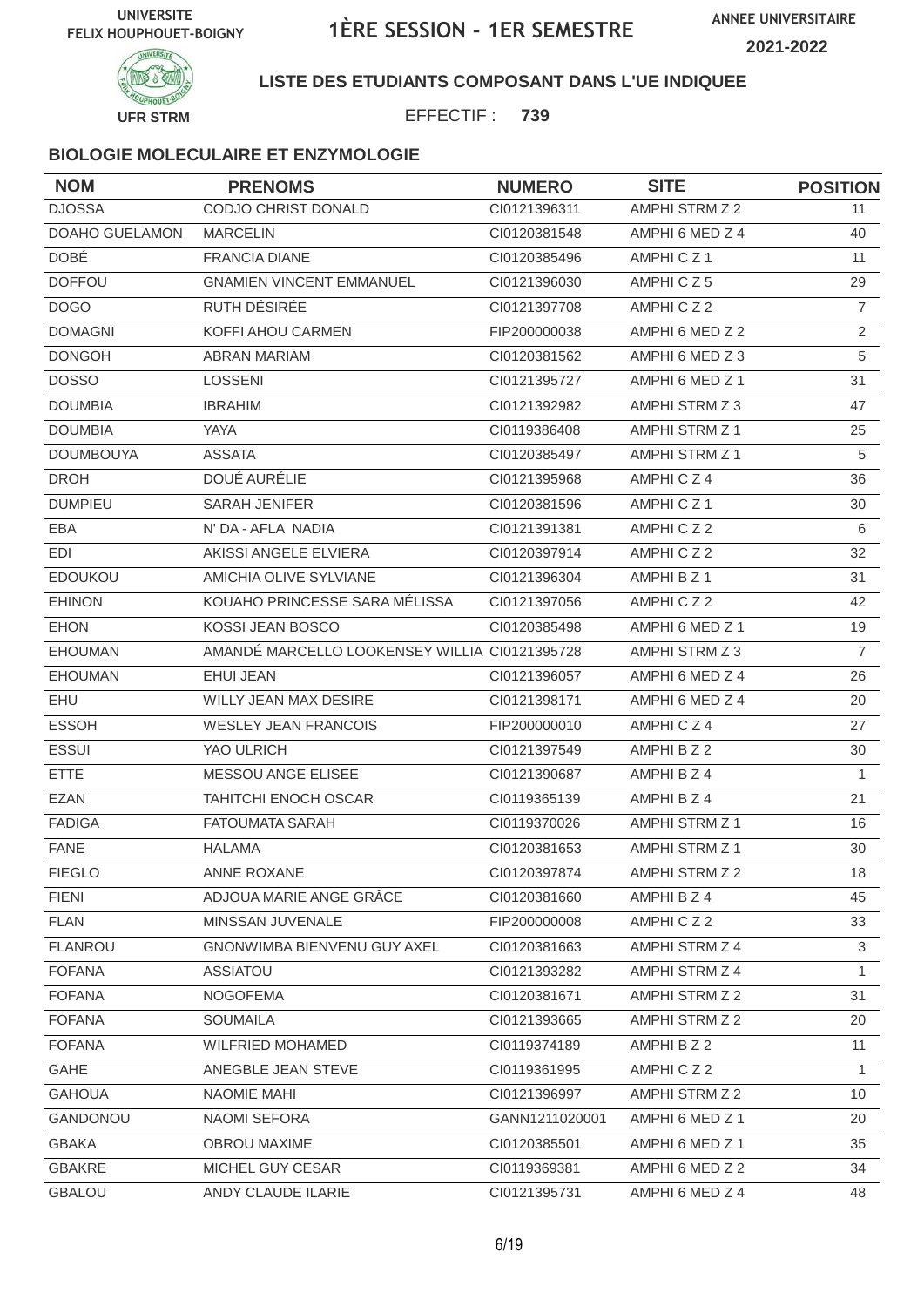

**LISTE DES ETUDIANTS COMPOSANT DANS L'UE INDIQUEE**

EFFECTIF : **739**

| <b>NOM</b>      | <b>PRENOMS</b>                     | <b>NUMERO</b>  | <b>SITE</b>           | <b>POSITION</b> |
|-----------------|------------------------------------|----------------|-----------------------|-----------------|
| <b>GBANE</b>    | <b>LADJI ALY</b>                   | CI0120385502   | AMPHI B Z 1           | 37              |
| <b>GBAZALE</b>  | <b>GRACE LYNDA</b>                 | CI0121393226   | AMPHICZ2              | 5               |
| <b>GBOGBO</b>   | <b>JEAN BOLERY</b>                 | CI0120385506   | AMPHICZ3              | 28              |
| <b>GBOHO</b>    | <b>GOENTOUO LUCRECE REGIS</b>      | CI0119388464   | AMPHI B Z 1           | 23              |
| <b>GNAGNE</b>   | <b>JOEL CHRITIAN</b>               | FIP200000057   | AMPHI B Z 2           | 12              |
| <b>GNAHORE</b>  | <b>AHOLI EMERSON</b>               | CI0119386495   | AMPHICZ2              | 9               |
| <b>GNAMIEN</b>  | ADAMS MOUAYÉ                       | CI0121392472   | AMPHI B Z 4           | 38              |
| <b>GNOLEBAT</b> | <b>GBEYORO LIONELLE WILMAR</b>     | Cl0120398581   | AMPHI STRM Z 1        | 12              |
| <b>GNONSIO</b>  | KOUIYIYE DOUDOU SEPHORA ROXANE     | CI0121390720   | AMPHICZ3              | 39              |
| <b>GOGOUA</b>   | <b>DETHO ANGE MURIEL</b>           | CI0121395733   | AMPHI STRM Z 2        | 46              |
| <b>GOHI</b>     | LOU LEAMAN JOYCE ANICETTE          | CI0121395734   | AMPHI STRM Z 4        | 32              |
| <b>GOHI</b>     | NANSEGNON PRINCE                   | FIP200000011   | AMPHI B Z 3           | $\mathbf{1}$    |
| GOHO            | DOHAÏ KÉASSON MARC-LOÏC            | GOHK3009000001 | AMPHICZ4              | 39              |
| GOÏ             | <b>DOUIN EMMANUELLE FRANCELINE</b> | CI0121391133   | AMPHI STRM Z 2        | 22              |
| <b>GON</b>      | <b>DESIRE</b>                      | CI0120381799   | AMPHI STRM Z 4        | 28              |
| GOPOU           | ZRANGBA ADELAÏDE                   | CI0121396500   | AMPHICZ5              | 14              |
| GORE            | <b>BI GORE EL-FOREST</b>           | FIP200000003   | AMPHI 6 MED Z 2       | 23              |
| <b>GOSSAN</b>   | <b>GOSSAN JEAN MICHEL</b>          | CI0120381811   | AMPHI 6 MED Z 3       | 15              |
| <b>GOTTA</b>    | YORO JACQUES CHRISTIAN             | CI0121391495   | AMPHI 6 MED Z 3       | 43              |
| <b>GOUA</b>     | AKRE NGNINRIN LAURA                | CI0121396305   | AMPHI 6 MED Z 3       | 29              |
| <b>GOUMBANE</b> | <b>HAMIDOU</b>                     | FIP200000031   | AMPHICZ4              | 32              |
| <b>GOUROTRE</b> | <b>VOLI CHRISTIAN</b>              | CI0120381817   | AMPHI STRM Z 4        | 18              |
| <b>GRATH</b>    | NANGBAN AXEL DE.MARIE              | CI0120381825   | AMPHICZ1              | 23              |
| <b>GREBIO</b>   | <b>ANGE LUTHER</b>                 | FIP200000040   | AMPHI STRM Z 3        | 26              |
| <b>GUEBO</b>    | KOUTCHET ANGE FREDY                | CI0121391625   | AMPHI B Z 4           | 13              |
| <b>GUEDE</b>    | TIDEKO OBEDE DELAISSE              | CI0120381834   | AMPHI STRM Z 3        | 2               |
| <b>GUEI</b>     | SASSIO GASTON MAGLOIRE             | CI0121393709   | AMPHI 6 MED Z 1       | 26              |
| GUEU            | AUDREY MARIE JOËLLE                | Cl0121396224   | AMPHI STRM Z 1        | 20              |
| <b>GUEU</b>     | ÉRIC STÉPHANE                      | CI0121392155   | AMPHICZ1              | 32              |
| <b>GUIA</b>     | DEULOUA CHRIST ARISTIDE            | CI0121397147   | AMPHICZ5              | 22              |
| <b>GUINDO</b>   | AWA                                | CI0120397677   | <b>AMPHI STRM Z 1</b> | 17              |
| <b>GUISSO</b>   | O'NEEL EDDIE STEPHANE              | CI0121395738   | AMPHI B Z 2           | 10              |
| HAMADOU         | <b>HASSANA</b>                     | Cl0121395739   | AMPHI B Z 3           | 28              |
| HIÉ             | ANITA RAYMONDE NICOLE              | CI0121398353   | AMPHI B Z 4           | 27              |
| <b>HIEN</b>     | SIE PONCE DONALD                   | Cl0121394342   | AMPHICZ1              | $\overline{7}$  |
| <b>HIEN</b>     | <b>TILKA DENISE</b>                | CI0118336114   | AMPHICZ1              | 26              |
| <b>IRIE</b>     | BI BOLATY DANIEL                   | CI0120385512   | AMPHICZ5              | 18              |
| <b>IRIE</b>     | BI TAH EMMANUEL CHRISTIAN          | CI0121391397   | AMPHICZ4              | 24              |
| <b>KABLAN</b>   | AKA PAUL ELIE                      | CI0121395741   | AMPHI STRM Z 2        | 2               |
| <b>KABORE</b>   | <b>HENOC</b>                       | CI0121396069   | AMPHI 6 MED Z 1       | 16              |
| <b>KABRAN</b>   | ASSOUMOU SYLVESTRE                 | FIP200000032   | AMPHI 6 MED Z 1       | 22              |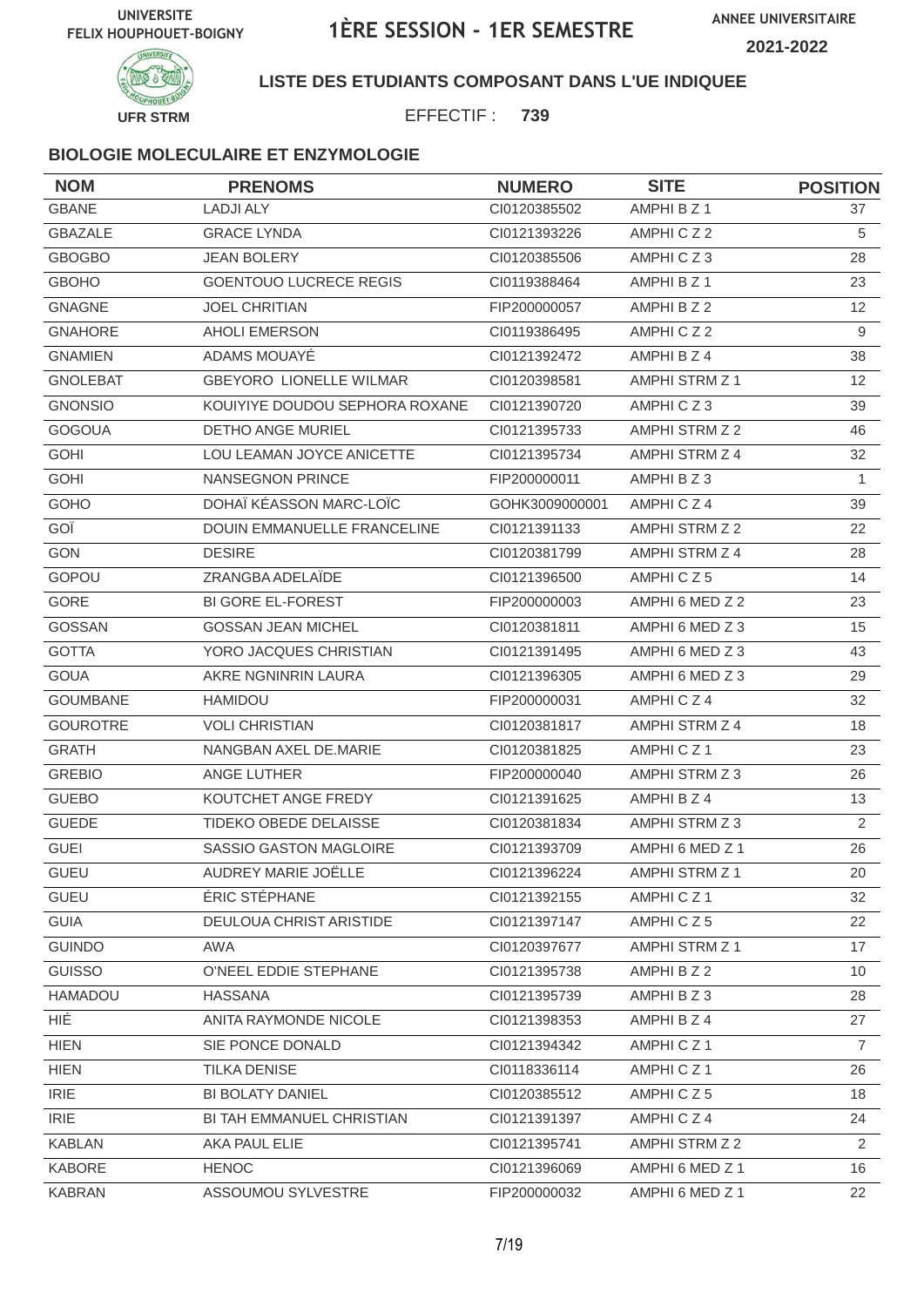

**LISTE DES ETUDIANTS COMPOSANT DANS L'UE INDIQUEE**

EFFECTIF : **739**

| <b>NOM</b>      | <b>PRENOMS</b>               | <b>NUMERO</b> | <b>SITE</b>     | <b>POSITION</b>   |
|-----------------|------------------------------|---------------|-----------------|-------------------|
| KACOU           | EFFIBÉ ANNE SEPHORA          | CI0119367595  | AMPHI 6 MED Z 3 | 2                 |
| <b>KACOU</b>    | KOULOU HERVÉ                 | CI0120385513  | AMPHI 6 MED Z 3 | 9                 |
| KACOU           | N'GUESSAN ALVIN GILDAS       | CI0121390704  | AMPHI B Z 4     | 10                |
| <b>KADJO</b>    | AHOULOU REGIS ANDERSON       | CI0119371893  | AMPHI B Z 1     | 28                |
| <b>KADJO</b>    | N'GUESSAN ALBERT JUNIOR      | CI0121396366  | AMPHI STRM Z 2  | 15                |
| <b>KAFROUMA</b> | GNOU-BLA AMANDINE            | FIP200000026  | AMPHI B Z 3     | 16                |
| <b>KAKOU</b>    | <b>MANIZAN MAXIMIN</b>       | CI0121391005  | AMPHI STRM Z 3  | 37                |
| KALÉ            | ONELIE PHOEBE JOSEPHA JEMIMA | CI0120381912  | AMPHI STRM Z 3  | 48                |
| <b>KALFA</b>    | ADJOUA MONIQUE               | CI0121395988  | AMPHI 6 MED Z 2 | 13                |
| KAMAGATE        | ADIA                         | CI0121394938  | AMPHICZ4        | 20                |
| <b>KAMAGATE</b> | <b>INZA</b>                  | CI0120395691  | AMPHI STRM Z 2  | 51                |
| <b>KAMBE</b>    | KAMBE DERRICK VALDES         | FIP200000043  | AMPHICZ2        | $\overline{2}$    |
| <b>KAMENA</b>   | AKA PAUL MARIE               | CI0121396947  | AMPHI STRM Z 3  | 16                |
| <b>KANGA</b>    | YAO BERENGER                 | CI0120381951  | AMPHICZ2        | 11                |
| <b>KANGAMON</b> | AHOU LYDIA VERLANDE          | CI0121391663  | AMPHICZ4        | $12 \overline{ }$ |
| KARIMOU         | KOUAME ARSÈNE                | CI0120388917  | AMPHI STRM Z 3  | 38                |
| <b>KEITA</b>    | ASSETOU                      | CI0120395687  | AMPHICZ2        | 31                |
| KI              | <b>MAMINATA</b>              | CI0121392698  | AMPHI 6 MED Z 1 | 14                |
| <b>KINDOH</b>   | <b>BROU ANGE PATRICK</b>     | CI0121397557  | AMPHI B Z 2     | 3                 |
| KO              | <b>ALIMA ROSELINE</b>        | FIP200000054  | AMPHI STRM Z 1  | 28                |
| <b>KOBENAN</b>  | <b>KOSSIA REBECCA</b>        | CI0121394956  | AMPHICZ5        | 11                |
| <b>KODE</b>     | <b>GHOH AICHA EVE</b>        | CI0121392593  | AMPHI B Z 4     | 2                 |
| <b>KOFF</b>     | <b>KOUAME GERVAIS</b>        | FIP200000052  | AMPHI 6 MED Z 2 | 39                |
| <b>KOFFI</b>    | <b>ADJA RUTH</b>             | CI0121393296  | AMPHI B Z 3     | 35                |
| <b>KOFFI</b>    | AFFOUET ANIQUE MAURICETTE    | CI0121396380  | AMPHI STRM Z 4  | 39                |
| <b>KOFFI</b>    | <b>AKISSI NORA LYNE</b>      | CI0120382035  | AMPHI STRM Z 2  | $\overline{7}$    |
| <b>KOFFI</b>    | AMANI MAXIME DEBORA          | CI0120382085  | AMPHI B Z 2     | 22                |
| <b>KOFFI</b>    | AMANY JEAN NOËL              | CI0119365588  | AMPHICZ1        | 12                |
| <b>KOFFI</b>    | AMENAN KAN ANGE MARIETTE     | CI0120382049  | AMPHI 6 MED Z 2 | 4                 |
| <b>KOFFI</b>    | ANGE PATRICK KOUASSI         | FIP200000024  | AMPHICZ4        | 25                |
| <b>KOFFI</b>    | ARNOLD KEVIEN                | FIP200000037  | AMPHI B Z 1     | 1                 |
| <b>KOFFI</b>    | AYA GEMINA CHRISTELLE        | CI0120382083  | AMPHI B Z 2     | 32                |
| <b>KOFFI</b>    | CHIA MARIE-MICHAELLE         | CI0120385521  | AMPHICZ1        | 15                |
| <b>KOFFI</b>    | DJACOF ARMEL MICHEL          | Cl0121412254  | AMPHI STRM Z 2  | 43                |
| <b>KOFFI</b>    | <b>JEAN HUGUES</b>           | CI0120382070  | AMPHICZ3        | 13                |
| <b>KOFFI</b>    | <b>JONATHAN</b>              | CI0119363715  | AMPHI B Z 2     | 21                |
| <b>KOFFI</b>    | <b>KACOU JUNIOR</b>          | CI0120382023  | AMPHI B Z 3     | 24                |
| <b>KOFFI</b>    | KOFFI MOÏSE D'ISRRAËL        | CI0121393742  | AMPHI B Z 2     | 16                |
| <b>KOFFI</b>    | <b>KONAN BERNARD</b>         | Cl0121393167  | AMPHI B Z 2     | 19                |
| <b>KOFFI</b>    | KONAN BERTRAN                | CI0121393612  | AMPHICZ2        | 14                |
| <b>KOFFI</b>    | KOUADIO SÉVERIN              | CI0121393091  | AMPHI 6 MED Z 2 | 25                |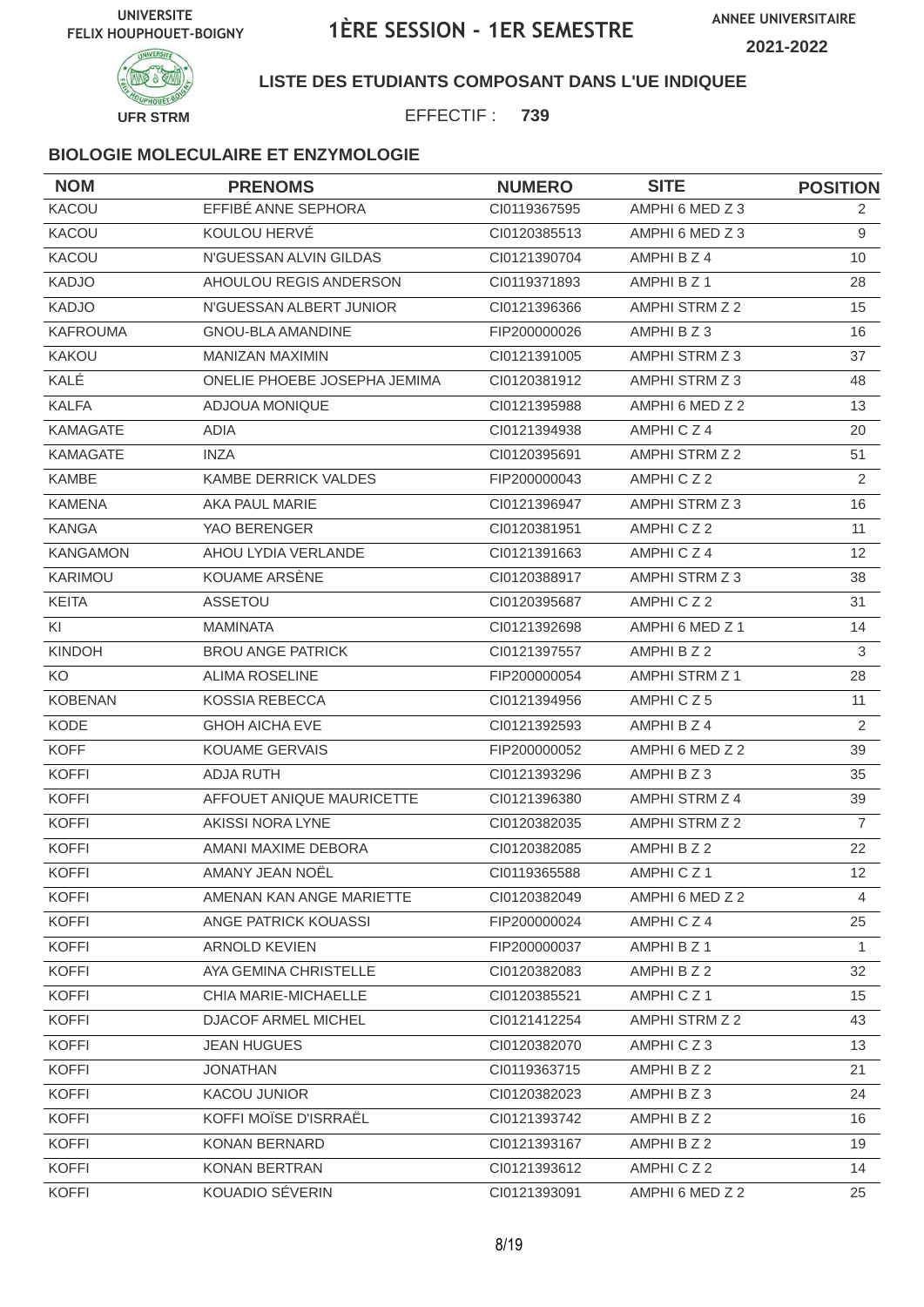

**LISTE DES ETUDIANTS COMPOSANT DANS L'UE INDIQUEE**

EFFECTIF : **739**

| <b>NOM</b>     | <b>PRENOMS</b>                   | <b>NUMERO</b>  | <b>SITE</b>     | <b>POSITION</b> |
|----------------|----------------------------------|----------------|-----------------|-----------------|
| <b>KOFFI</b>   | KOUADIO WILFRIED                 | CI0120382058   | AMPHI B Z 4     | 37              |
| <b>KOFFI</b>   | <b>KOUAKOU PIERRE</b>            | KOFK2012960020 | AMPHICZ1        | 14              |
| <b>KOFFI</b>   | KOUAME ULRICH ANDERSON           | CI0120382025   | AMPHI STRM Z 2  | 48              |
| <b>KOFFI</b>   | KOUASSI ALLÉMAO                  | CI0121393643   | AMPHI 6 MED Z 3 | 13              |
| <b>KOFFI</b>   | N'GBIN JEAN FABRICE              | FIP200000017   | AMPHI 6 MED Z 3 | 37              |
| <b>KOFFI</b>   | PAUL MARRION                     | CI0121396361   | AMPHICZ4        | 34              |
| <b>KOFFI</b>   | SABENOU AKOUA STÉPHANIE          | CI0120382033   | AMPHI STRM Z 2  | 49              |
| <b>KOFFI</b>   | SAINTE ROSEMONDE KOSSIA LAMERVEI | CI0120382054   | AMPHICZ4        | $\overline{2}$  |
| <b>KOFFI</b>   | YAO ARMEL                        | CI0119369257   | AMPHICZ2        | 3               |
| <b>KOFFI</b>   | ZEZEOULYE MAXIMILIEN CYRIEL      | CI0116305499   | AMPHI STRM Z 2  | 25              |
| <b>KOKORA</b>  | <b>BETTY MICHAEL</b>             | FIP200000006   | AMPHI STRM Z 4  | 31              |
| <b>KOKOUA</b>  | JESSICA-ROXANE JENNIPHER         | KOKJ0805990001 | AMPHI B Z 2     | 31              |
| <b>KOMIEN</b>  | <b>KOUSSO ANDREA</b>             | CI0120382129   | AMPHI STRM Z 3  | 51              |
| <b>KONAN</b>   | <b>AKISSI ESTER</b>              | CI0119375405   | AMPHI STRM Z 3  | 21              |
| <b>KONAN</b>   | AMENAN BÉATRICE                  | CI0121395744   | AMPHICZ2        | 15              |
| <b>KONAN</b>   | AMOIN MARIE JEANNE BLANCHE       | CI0121394368   | AMPHICZ2        | 39              |
| <b>KONAN</b>   | ANGBAN N'DOLY FIDEL              | CI0119370222   | AMPHI B Z 3     | 13              |
| <b>KONAN</b>   | <b>BOUAFFOU AYA LAURELLE</b>     | CI0121396687   | AMPHI B Z 3     | 39              |
| <b>KONAN</b>   | <b>EKANI ROMUALD</b>             | FIP200000045   | AMPHI 6 MED Z 3 | 25              |
| <b>KONAN</b>   | KOFFI DANIEL                     | CI0120382153   | AMPHI STRM Z 4  | 35              |
| <b>KONAN</b>   | KONAN HONORE                     | FIP200000049   | AMPHI 6 MED Z 4 | 28              |
| <b>KONAN</b>   | KOUAKOU PATERN ELOGE             | CI0119386610   | AMPHI 6 MED Z 4 | 33              |
| <b>KONAN</b>   | <b>KOUASSI ELVIS</b>             | CI0121396244   | AMPHICZ4        | 5               |
| <b>KONAN</b>   | KOUASSI SAHM PATRICK             | CI0120398465   | AMPHICZ5        | 20              |
| <b>KONAN</b>   | N'GUESSAN JEAN LUC               | CI0121396108   | AMPHI 6 MED Z 4 | 5               |
| <b>KONAN</b>   | N'ZOLIE EPHREM EZECHIEL          | CI0121395745   | AMPHICZ2        | 24              |
| <b>KONAN</b>   | PASCAL DOUMANTEY                 | CI0121390693   | AMPHI 6 MED Z 1 | 11              |
| <b>KONAN</b>   | VANESSA MARIE-JOËLLE             | CI0121396281   | AMPHICZ4        | 6               |
| <b>KONAN</b>   | YAH CATHERINE                    | CI0118358076   | AMPHICZ3        | 24              |
| <b>KONATE</b>  | AMIDOU                           | CI0119372060   | AMPHI B Z 3     | 10              |
| KONATÉ         | <b>ASSANATA</b>                  | Cl0121391645   | AMPHICZ5        | 25              |
| <b>KONDOBO</b> | <b>KOROTOUM</b>                  | CI0120385526   | AMPHI STRM Z 1  | 40              |
| <b>KONE</b>    | AKISSI BENEDITHE LAUREINE        | FIP200000009   | AMPHI B Z 4     | 31              |
| KONE           | <b>BLE YVES</b>                  | CI0120384080   | AMPHI 6 MED Z 3 | 12              |
| KONE           | <b>FANTA</b>                     | CI0120382269   | AMPHI STRM Z 3  | 10              |
| KONE           | <b>GNINTIE ANNE ELVIRA</b>       | Cl0121391757   | AMPHI 6 MED Z 3 | 40              |
| KONE           | KAYOMOSORO MOHAMED               | CI0121393374   | AMPHI 6 MED Z 2 | 14              |
| KONE           | KIYALI                           | FIP200000056   | AMPHI B Z 4     | 39              |
| KONE           | <b>LACINA</b>                    | CI0120397667   | AMPHI 6 MED Z 2 | 42              |
| KONE           | <b>MAH NOURA</b>                 | Cl0120384074   | AMPHICZ5        | $\overline{7}$  |
| KONE           | MARIE CELESTIINE LEATICIA URSULE | FIP200000050   | AMPHI STRM Z 1  | 15              |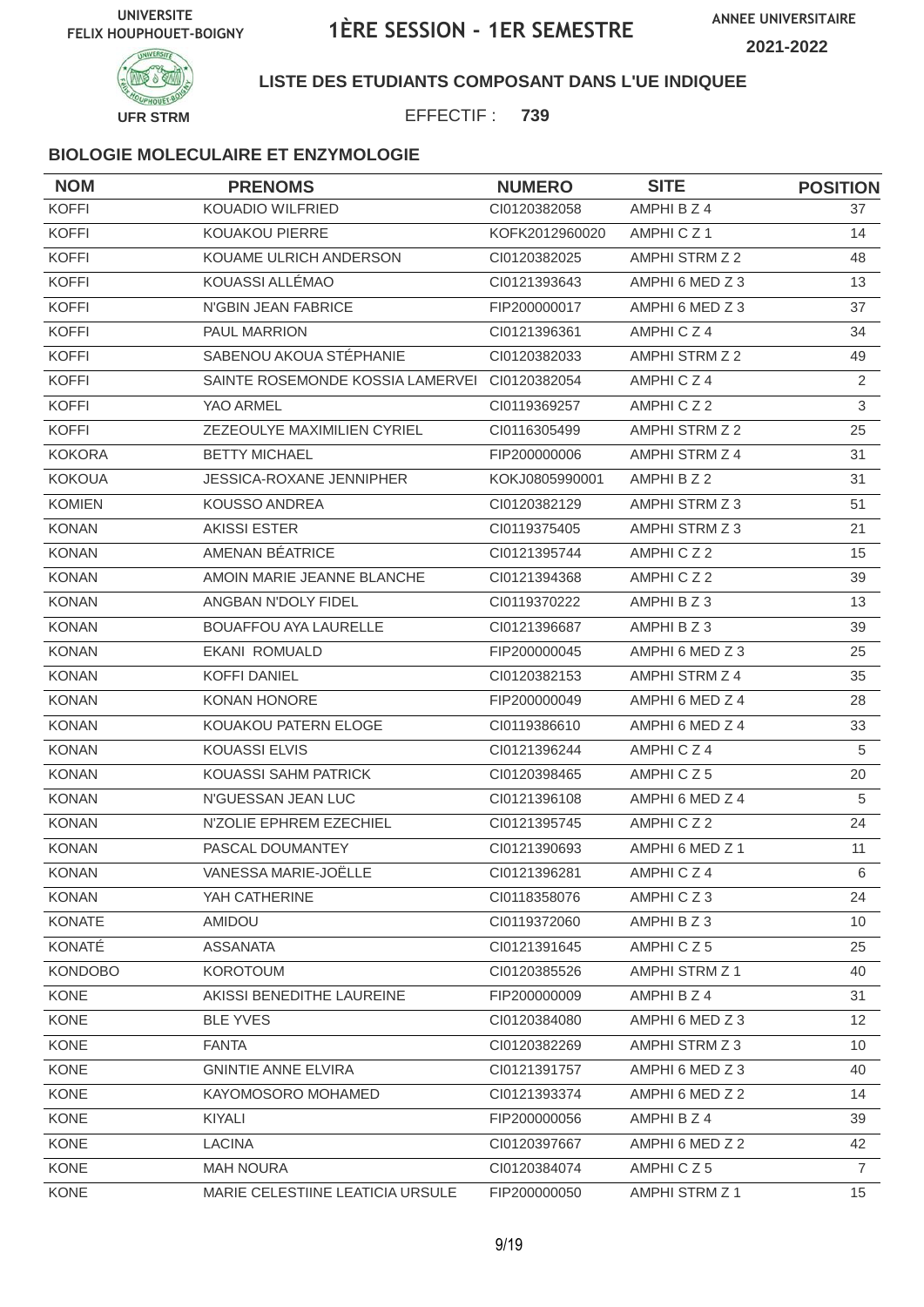



### **LISTE DES ETUDIANTS COMPOSANT DANS L'UE INDIQUEE**

EFFECTIF : **739**

| <b>NOM</b>       | <b>PRENOMS</b>                 | <b>NUMERO</b> | <b>SITE</b>           | <b>POSITION</b> |
|------------------|--------------------------------|---------------|-----------------------|-----------------|
| <b>KONE</b>      | <b>MASSIAMY</b>                | CI0120382257  | AMPHI STRM Z 3        | 40              |
| KONÉ             | MIDA JOSIANE MICHAËLLE         | CI0120387037  | AMPHICZ4              | 17              |
| <b>KONE</b>      | <b>MOHAMED</b>                 | CI0121392900  | AMPHI B Z 3           | 6               |
| <b>KONE</b>      | <b>NABE CHAM-HOUN</b>          | CI0121395747  | AMPHI STRM Z 3        | 49              |
| KONÉ             | N'GOLO MOUHAMED                | CI0121392282  | AMPHI B Z 2           | $\overline{2}$  |
| <b>KONE</b>      | <b>OUSMANE KARAMOKO</b>        | CI0119361616  | AMPHI B Z 4           | 48              |
| KONÉ             | PEKITCHIN JONAS                | CI0121395748  | AMPHI STRM Z 4        | 14              |
| KONE             | <b>SEHENAN</b>                 | FIP200000033  | AMPHI B Z 3           | 22              |
| <b>KONE</b>      | YETI SEPHORA                   | CI0121395891  | AMPHI 6 MED Z 4       | 46              |
| <b>KONE</b>      | <b>ZIEPE</b>                   | CI0120382242  | AMPHI B Z 1           | 35              |
| <b>KONIN</b>     | ETTIEN ANGE JOËL               | CI0121395504  | AMPHI 6 MED Z 1       | 6               |
| <b>KOUA</b>      | <b>ASSIALA MELAINE</b>         | CI0121392074  | AMPHI B Z 1           | 18              |
| <b>KOUA</b>      | <b>BLAHOUA BELL DORAINE</b>    | FIP200000019  | AMPHICZ4              | 14              |
| <b>KOUA</b>      | <b>KOUADIO MICHEL</b>          | CI0120384090  | AMPHI 6 MED Z 2       | 41              |
| <b>KOUABENAN</b> | <b>KOBENAN SIRIKI</b>          | CI0121391737  | AMPHICZ2              | 19              |
| KOUACOU          | YAO GÉDÉON                     | CI0118336190  | AMPHI 6 MED Z 4       | 1               |
| <b>KOUADIO</b>   | <b>AHOU</b>                    | CI0121392229  | AMPHICZ5              | 6               |
| <b>KOUADIO</b>   | AHOU ANGE ERICKA FABIENNE      | CI0120385532  | AMPHI B Z 4           | 29              |
| <b>KOUADIO</b>   | <b>AMAN JOSEPH</b>             | CI0121395752  | AMPHI STRM Z 4        | 27              |
| <b>KOUADIO</b>   | AMA VERONIQUE                  | CI0121391508  | AMPHI STRM Z 1        | 21              |
| <b>KOUADIO</b>   | <b>AXELLE AUDREY</b>           | CI0121391652  | AMPHI 6 MED Z 4       | 35              |
| <b>KOUADIO</b>   | <b>BANIMA KRA JACQUES</b>      | CI0115300894  | AMPHI 6 MED Z 2       | 27              |
| <b>KOUADIO</b>   | CHRISTIE GEORGES CINDY         | CI0119370289  | <b>AMPHI STRM Z 1</b> | 26              |
| <b>KOUADIO</b>   | <b>DELILA SYNTICHE AKISSI</b>  | CI0119363789  | AMPHICZ5              | 19              |
| <b>KOUADIO</b>   | <b>HAPPY NERY</b>              | CI0121390773  | AMPHICZ <sub>1</sub>  | 4               |
| <b>KOUADIO</b>   | KOFFI ANGE ARMAND              | CI0121392012  | AMPHICZ4              | 4               |
| <b>KOUADIO</b>   | <b>KOFFI SAMUEL</b>            | FIP200000034  | AMPHI 6 MED Z 1       | 44              |
| KOUADIO          | KOUADIO ANDERSON               | CI0120389283  | AMPHI STRM Z 3        | 27              |
| <b>KOUADIO</b>   | KOUADIO SIE GEDEON             | Cl0121391329  | AMPHI 6 MED Z 3       | 48              |
| <b>KOUADIO</b>   | KOUAMÉ EUNICE AMOAN            | CI0121395753  | AMPHI STRM Z 4        | 8               |
| <b>KOUADIO</b>   | KOUAME MATHURIN                | CI0120382328  | AMPHICZ1              | 39              |
| <b>KOUADIO</b>   | KOUASSI AMBROISE               | CI0121391429  | AMPHI B Z 2           | 33              |
| <b>KOUADIO</b>   | MAGUY STÉPHANE KOUAMÉ          | CI0119370290  | AMPHICZ2              | 34              |
| <b>KOUADIO</b>   | ULRICH OLIVIA AFFOUÉ           | CI0119386567  | AMPHI 6 MED Z 1       | 9               |
| <b>KOUADIO</b>   | YAO RODRIGUE                   | FIP200000014  | AMPHI B Z 4           | 12              |
| KOUAKOU          | ADJOUA CHRISTELLE TATIANA      | Cl0121411636  | AMPHI B Z 4           | 9               |
| KOUAKOU          | ADJOUA SONIA LETICIA           | Cl0121391039  | AMPHICZ1              | 41              |
| KOUAKOU          | <b>AFFOUE LAETICIA</b>         | CI0120398527  | AMPHI 6 MED Z 2       | 18              |
| KOUAKOU          | AHOU GRÂCE EMMANUELLA          | CI0120382417  | AMPHI 6 MED Z 3       | 33              |
| KOUAKOU          | AHOU LARISSA                   | Cl0121395754  | AMPHI 6 MED Z 2       | 24              |
| KOUAKOU          | AKISSI ANGE MARIE FRANCE FLORA | CI0119363026  | AMPHI B Z 2           | 13              |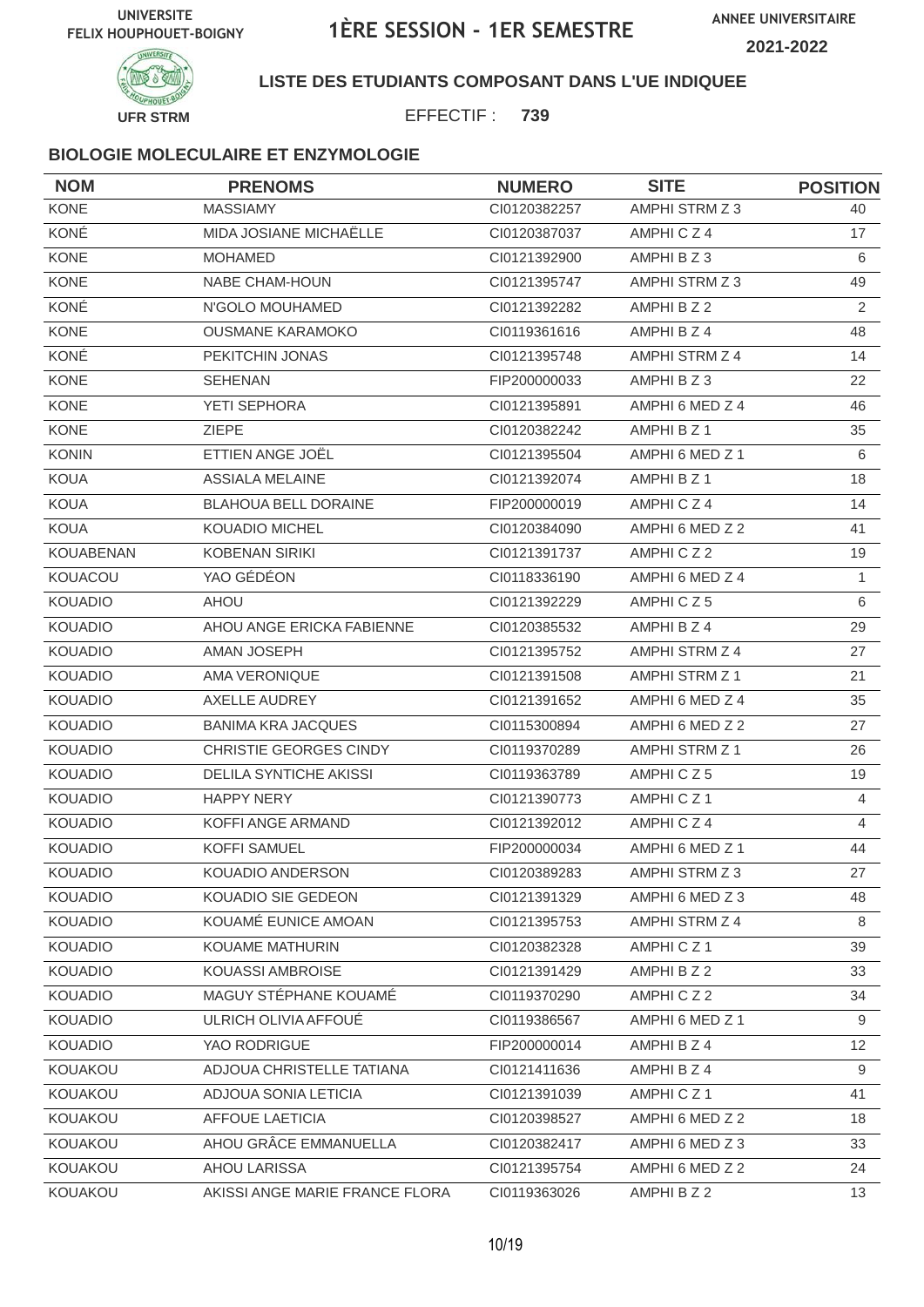

**LISTE DES ETUDIANTS COMPOSANT DANS L'UE INDIQUEE**

EFFECTIF : **739**

| <b>NOM</b>     | <b>PRENOMS</b>                                  | <b>NUMERO</b>  | <b>SITE</b>          | <b>POSITION</b> |
|----------------|-------------------------------------------------|----------------|----------------------|-----------------|
| KOUAKOU        | ATCHELOH KOUADIO BORIS                          | CI0121390745   | AMPHICZ5             | 9               |
| KOUAKOU        | <b>BOUSSOUMALIE YOLANDE</b>                     | CI0203844106   | AMPHI 6 MED Z 3      | 30              |
| KOUAKOU        | <b>KOBENAN MARCEL</b>                           | CI0119379777   | AMPHICZ4             | 38              |
| KOUAKOU        | <b>KOFFI ARMAND</b>                             | CI0121397591   | AMPHI B Z 3          | 37              |
| KOUAKOU        | KOFFI VALDEZ                                    | Cl0121392378   | AMPHI STRM Z 2       | 26              |
| KOUAKOU        | KOUADIO CEDRIC                                  | KOUK0101980079 | AMPHI 6 MED Z 3      | 21              |
| <b>KOUAKOU</b> | KOUAME DRO ANGE                                 | CI0120382427   | AMPHICZ5             | 4               |
| KOUAKOU        | KOUAMÉ NOËL                                     | CI0120385539   | AMPHI 6 MED Z 4      | 44              |
| KOUAKOU        | KOUAMÉ PATRICK                                  | CI0119385693   | AMPHICZ4             | 10              |
| KOUAKOU        | <b>KOUAME SEVERIN</b>                           | CI0120382456   | AMPHI B Z 1          | $\overline{7}$  |
| <b>KOUAKOU</b> | KOUASSI KAN ARMAND JAURES                       | CI0120387027   | AMPHI B Z 1          | 14              |
| KOUAKOU        | KOUASSI MIANGNI ALAIN                           | CI0119363607   | AMPHICZ5             | 26              |
| <b>KOUAKOU</b> | KOUNDOLIE AYMAR                                 | CI0121398370   | AMPHICZ <sub>1</sub> | 24              |
| <b>KOUAKOU</b> | N'GUESSAN PARFAIT                               | CI0121396058   | AMPHI B Z 1          | 25              |
| KOUAKOU        | NIANNOU ANDREA BERENICE                         | CI0121392102   | AMPHICZ <sub>1</sub> | 6               |
| <b>KOUAKOU</b> | ORLANE DELVER PAOLA                             | CI0121390828   | AMPHI STRM Z 2       | 53              |
| KOUAKOU        | <b>REGIS JEAN IGOR</b>                          | CI0120397490   | AMPHI 6 MED Z 4      | 3               |
| KOUAKOU        | YAO JEAN-BAPTISTE                               | CI0120384485   | AMPHI B Z 2          | 23              |
| <b>KOUAME</b>  | <b>ABRAHAM ISAAC</b>                            | CI0120382534   | AMPHI 6 MED Z 2      | 17              |
| <b>KOUAME</b>  | AFFOUE ALEXANDRA                                | Cl0120384124   | AMPHI STRM Z 4       | 13              |
| <b>KOUAME</b>  | AMENAN GNANMIEN MALHIE ROSA PASC KOUA2404020001 |                | AMPHI 6 MED Z 1      | 46              |
| <b>KOUAME</b>  | KADJO ANGE                                      | FIP200000004   | AMPHI 6 MED Z 3      | 36              |
| KOUAME         | <b>KOFFI CLAVER</b>                             | CI0120382526   | AMPHI B Z 2          | 27              |
| <b>KOUAME</b>  | KOFFI RODOLPHE VENCESLAS                        | CI0120382486   | AMPHI B Z 1          | 27              |
| <b>KOUAME</b>  | KONIEN GHISLAIN RAOUL                           | KOUK1710990001 | AMPHI B Z 1          | 2               |
| <b>KOUAME</b>  | <b>KOUADIO HERMANN</b>                          | CI0119388842   | AMPHI 6 MED Z 2      | 35              |
| <b>KOUAME</b>  | KOUADIO KONAN FLORENT                           | CI0121395757   | AMPHICZ2             | 35              |
| KOUAME         | KOUADIO N'ZELIBESSE VIRGIL                      | Cl0121391223   | AMPHI B Z 4          | 47              |
| <b>KOUAME</b>  | <b>KOUAME BORIS</b>                             | CI0118349231   | AMPHICZ4             | 9               |
| KOUAMÉ         | KOUAME SERGE ARMAND                             | CI0115291559   | AMPHI B Z 4          | 5               |
| <b>KOUAME</b>  | KOUASSI ELIE                                    | CI0119385965   | AMPHI 6 MED Z 4      | 41              |
| <b>KOUAME</b>  | LOUKOU EDMOND                                   | CI0119367840   | AMPHI STRM Z 3       | 17              |
| <b>KOUAME</b>  | N'DRI JEAN BRICE                                | CI0121390807   | AMPHI STRM Z 3       | 20              |
| <b>KOUAME</b>  | N'DRI KAN CLOVIS ELVIS                          | CI0121401644   | AMPHICZ5             | 24              |
| <b>KOUAME</b>  | OCÉANE JEAN-BAPTISTE                            | CI0121397025   | AMPHI B Z 1          | 40              |
| <b>KOUAME</b>  | PRINCE EMMANUEL                                 | CI0119361194   | AMPHI STRM Z 3       | 25              |
| KOUAMÉ         | YAO DANIEL                                      | CI0121390762   | AMPHI STRM Z 3       | 18              |
| <b>KOUAME</b>  | YAO RUBBEN                                      | CI0121392735   | AMPHI 6 MED Z 3      | 42              |
| <b>KOUASSI</b> | AKA KOUASSI MICHEL                              | CI0121396437   | AMPHI STRM Z 3       | 53              |
| KOUASSI        | AMA MARIAME                                     | CI0120388980   | AMPHI STRM Z 2       | 47              |
| <b>KOUASSI</b> | AMOIN MARIE ROSETTE                             | CI0121392624   | AMPHI STRM Z 3       | 9               |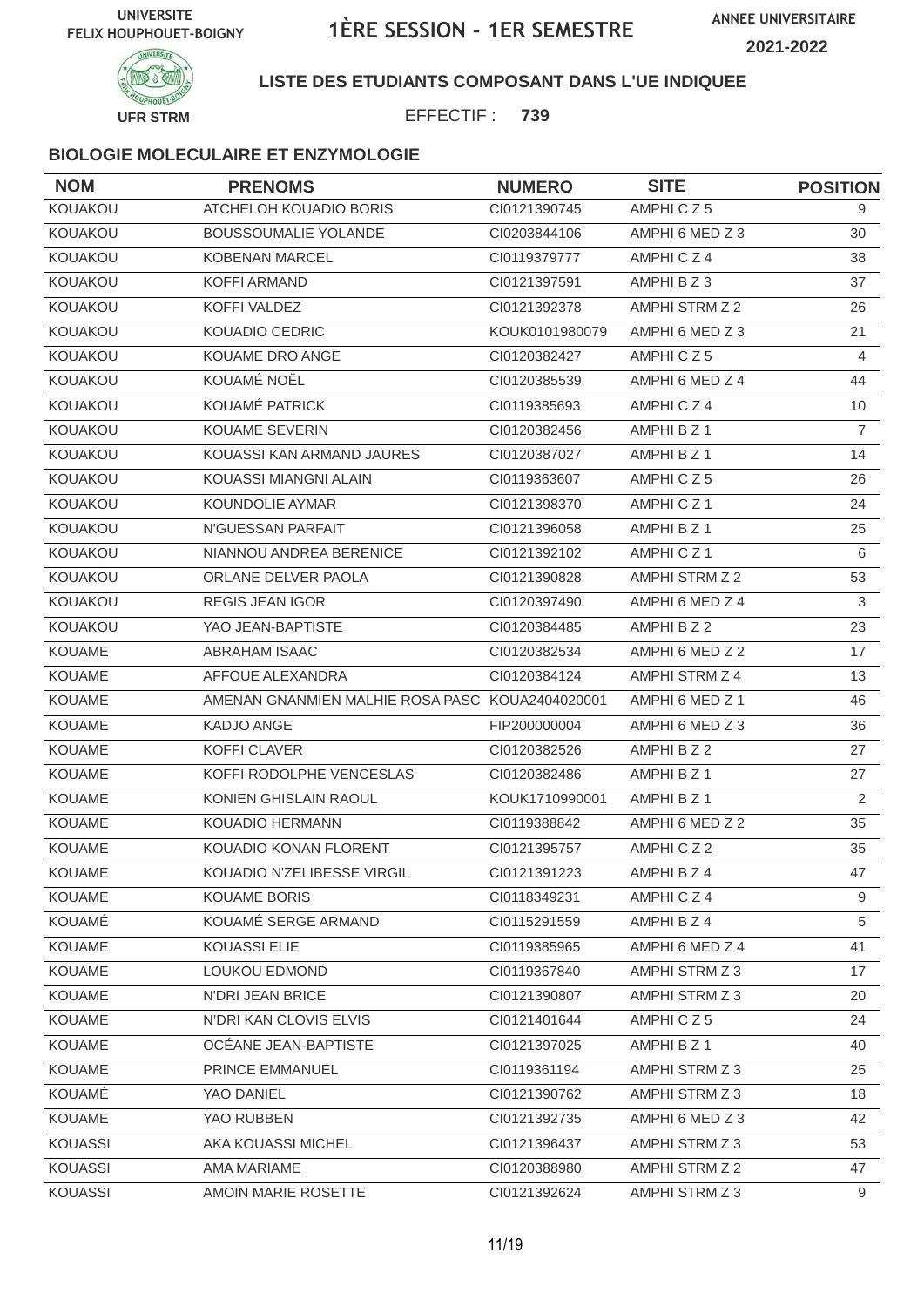

**LISTE DES ETUDIANTS COMPOSANT DANS L'UE INDIQUEE**

EFFECTIF : **739**

| <b>NOM</b>      | <b>PRENOMS</b>                 | <b>NUMERO</b>  | <b>SITE</b>     | <b>POSITION</b> |
|-----------------|--------------------------------|----------------|-----------------|-----------------|
| <b>KOUASSI</b>  | ANDRÉA ARIANE ASSIE            | CI0121396029   | AMPHI STRM Z 4  | $\overline{2}$  |
| <b>KOUASSI</b>  | <b>ANI SAMUEL</b>              | CI0119361581   | AMPHI B Z 4     | 23              |
| <b>KOUASSI</b>  | ATCHOUELOU SARAH MADELEINE     | CI0121396460   | AMPHI STRM Z 4  | 24              |
| <b>KOUASSI</b>  | <b>AUSSI MARIELLE</b>          | CI0121393024   | AMPHI STRM Z 4  | 42              |
| <b>KOUASSI</b>  | ELOHIM ULRICH EMMANUEL         | CI0120390582   | AMPHI 6 MED Z 2 | 40              |
| <b>KOUASSI</b>  | <b>GOUAHO PATRICE</b>          | CI0120385545   | AMPHI 6 MED Z 2 | 16              |
| <b>KOUASSI</b>  | HENRI JOEL LOPEZ               | KOUH0101980001 | AMPHI B Z 4     | 34              |
| <b>KOUASSI</b>  | <b>KAN JANVIER</b>             | CI0121391983   | AMPHI B Z 1     | 33              |
| <b>KOUASSI</b>  | KOFFI KOSSONOU                 | FIP200000005   | AMPHI 6 MED Z 2 | 12              |
| <b>KOUASSI</b>  | KOFFI MOÏSE D'ISRRAËL          | CI0141393742   | AMPHI 6 MED Z 3 | $\overline{7}$  |
| <b>KOUASSI</b>  | KOUAKOU STÉPHANE               | CI0121391335   | AMPHI 6 MED Z 3 | 17              |
| <b>KOUASSI</b>  | KOUAMÉ ROMARIC                 | CI0121391233   | AMPHI STRM Z 4  | 4               |
| <b>KOUASSI</b>  | <b>KOUASSI JEAN MARC</b>       | CI0121397553   | AMPHICZ5        | 15              |
| <b>KOUASSI</b>  | NANAN KOUASSI SAMUEL           | CI0102382597   | AMPHI 6 MED Z 1 | 36              |
| <b>KOUASSI</b>  | N'GORAN JEAN FRÉJUS            | CI0120382567   | AMPHI STRM Z 4  | 9               |
| <b>KOUASSI</b>  | <b>OUEU SALOMÉE CHRISTELLE</b> | CI0121392539   | AMPHI 6 MED Z 2 | 20              |
| <b>KOUASSI</b>  | SEKA MODESTE                   | CI0120388671   | AMPHI STRM Z 1  | $\mathbf{3}$    |
| <b>KOUASSI</b>  | <b>TANOH ALANE LIONEL</b>      | CI0120382573   | AMPHI STRM Z 2  | 8               |
| <b>KOUASSI</b>  | YAO LUC                        | Cl0121397890   | AMPHI B Z 3     | $\overline{2}$  |
| <b>KOUASSI</b>  | YAO OLIVIER                    | CI0121393776   | AMPHICZ5        | 3               |
| <b>KOUATEKY</b> | WILFRIED-MATHUSALEM            | CI0119372400   | AMPHI 6 MED Z 4 | 11              |
| KOUDOU          | <b>FLORENT ADRIEL</b>          | KOUF0701980001 | AMPHI B Z 2     | 25              |
| <b>KOUEHI</b>   | <b>ELYSÉE</b>                  | CI0120398529   | AMPHI 6 MED Z 1 | 42              |
| <b>KOUHON</b>   | <b>JOHAN PRINCE DELON</b>      | CI0121390822   | AMPHICZ2        | 36              |
| KOUITIH         | MAKEUSSEU ANGE MICHELLE        | CI0120397355   | AMPHI 6 MED Z 1 | 17              |
| <b>KOUKOUA</b>  | YOROH BERTILLE THERESE         | FIP200000027   | AMPHI STRM Z 4  | 5               |
| <b>KOUROUMA</b> | <b>BEMA</b>                    | CI0121392346   | AMPHI B Z 2     | 1               |
| <b>KPAN</b>     | PAULE ANDRÉE CORINE            | CI0120382649   | AMPHICZ1        | 31              |
| KRA             | ABDOUL KADER                   | CI0120382661   | AMPHI B Z 2     | $\overline{7}$  |
| <b>KRA</b>      | EBWAUT MANTY FRANCK AYMAR      | CI0119361266   | AMPHICZ1        | 17              |
| <b>KRADY</b>    | EBIELEY ALFRED DESTIN          | KRAE1812990001 | AMPHICZ1        | 10              |
| <b>KRAGBA</b>   | SERGE                          | CI0119385976   | AMPHICZ3        | 19              |
| <b>KRAMO</b>    | KOUAKOU LUC-ANTONIO            | Cl0120382670   | AMPHI B Z 2     | 8               |
| <b>KRAMO</b>    | ROXAN FRANCK ELVIS KOUASSI     | Cl0121396122   | AMPHI 6 MED Z 2 | 26              |
| KROU            | <b>ESSAN FRANÇOIS</b>          | CI0119387331   | AMPHI STRM Z 1  | 11              |
| LABARAN         | MAIMOUNATOU                    | FIP200000015   | AMPHICZ2        | 37              |
| LASME           | ESSANE FLORA JULIE MÉLISSA     | Cl0121392212   | AMPHI B Z 1     | 17              |
| LELLA           | ADJOUA INÈS FLORA              | CI0121398602   | AMPHI B Z 1     | 20              |
| <b>LOBA</b>     | BÉRÉNICE GRÂCE CARMELLE        | Cl0121396324   | AMPHI 6 MED Z 1 | 29              |
| LOU             | <b>GOLLETY EVELINE</b>         | LOUG1102000001 | AMPHI STRM Z 2  | 14              |
| <b>LOUA</b>     | <b>GUEU FELIX</b>              | Cl0121396168   | AMPHI STRM Z 3  | 32              |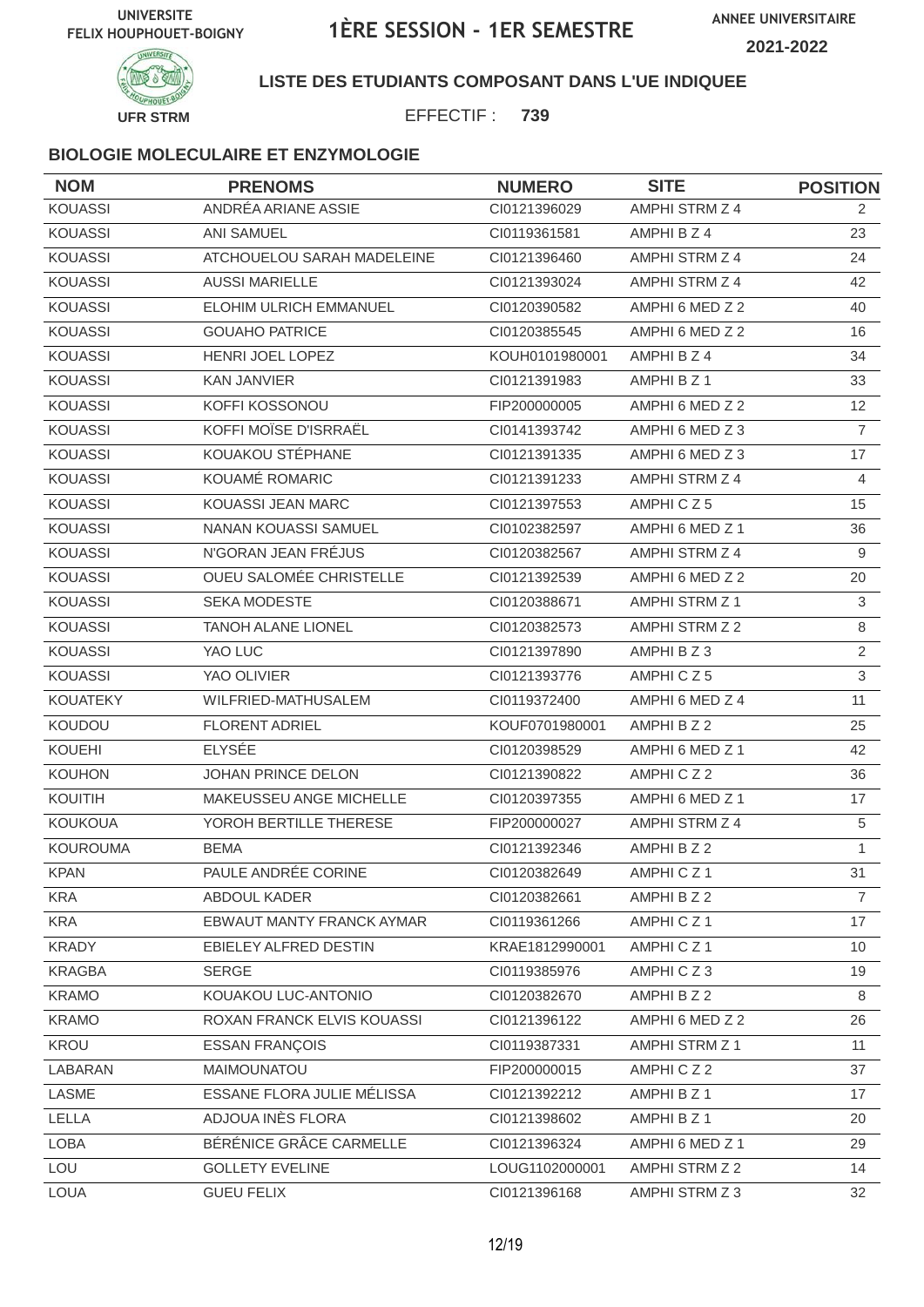

**LISTE DES ETUDIANTS COMPOSANT DANS L'UE INDIQUEE**

EFFECTIF : **739**

| <b>NOM</b>      | <b>PRENOMS</b>                 | <b>NUMERO</b> | <b>SITE</b>          | <b>POSITION</b> |
|-----------------|--------------------------------|---------------|----------------------|-----------------|
| LOUÉ            | <b>CLAUDE SANDRA</b>           | CI0119362196  | AMPHI 6 MED Z 2      | 28              |
| <b>MAIZAN</b>   | ABENAN ADÉLAÏDE                | CI0121395763  | AMPHICZ3             | 11              |
| <b>MALAN</b>    | KOUTOUA ARMEL                  | CI0121390830  | AMPHI 6 MED Z 4      | 17              |
| <b>MAMBO</b>    | SOPIE GRÂCE MARIE-PAULE        | CI0119364593  | AMPHI B Z 1          | 19              |
| <b>MANIGA</b>   | <b>TOGBA ALLASSANE</b>         | CI0119362776  | AMPHI 6 MED Z 3      | 20              |
| <b>MANSARE</b>  | KOUMBA RACHELLE                | CI0121397547  | AMPHI B Z 3          | $\overline{7}$  |
| <b>M'BAHIA</b>  | KOUASSI JEAN XAVIER GAUTIER    | CI0120388981  | AMPHICZ2             | 10              |
| M'BO            | BROU BÉRÉNICE DE GÉORGIE       | CI0120388256  | AMPHI STRM Z 2       | 17              |
| <b>MEA</b>      | AKA JEAN MERMOZ                | CI0121398366  | AMPHI B Z 3          | 4               |
| <b>MEITE</b>    | <b>MANOGODA</b>                | CI0120384195  | AMPHI STRM Z 2       | 1               |
| MELEDJE         | <b>BOUAYE MARIE JOSIANE</b>    | CI0121397558  | AMPHI B Z 2          | 18              |
| <b>MEMEL</b>    | ESSOH YEÏ EMMA MARCELLE        | CI0121396019  | AMPHICZ3             | 10              |
| MÉNÉGNÉ         | <b>JUDITH DEBORA</b>           | CI0120385553  | AMPHI STRM Z 4       | 29              |
| <b>MIAN</b>     | AKOUBA MARIE HÉLÈNE ORNELA     | CI0119386569  | AMPHICZ3             | 27              |
| <b>MINIGOU</b>  | <b>NAFICHATOU EVELYNE</b>      | CI0121393267  | AMPHICZ <sub>1</sub> | 16              |
| <b>MONAN</b>    | SOMPOHI DUBOIS PACTRICK        | FIP200000030  | AMPHICZ3             | 5               |
| <b>MONET</b>    | ANOKOUE ULRICH BRYAN           | CI0120384201  | AMPHICZ3             | 37              |
| <b>MONSAN</b>   | MARIE MARTHE DECLAIRE          | CI0121391346  | AMPHI STRM Z 2       | 34              |
| <b>MORONOU</b>  | <b>BROU ALICE</b>              | CI0121397879  | AMPHI 6 MED Z 3      | 14              |
| <b>MOUSSA</b>   | <b>NASSIROU</b>                | CI0121392408  | AMPHI 6 MED Z 1      | 28              |
| <b>MOUSSAN</b>  | LANDRY ANGE CÉDRIC             | CI0120387022  | AMPHI STRM Z 3       | 3               |
| <b>MOUSSOH</b>  | <b>LOSSO GRACE GEKONIAS</b>    | CI0129391633  | AMPHI 6 MED Z 1      | 47              |
| <b>NACOULMA</b> | <b>CAMILLE DONATIEN</b>        | CI0121396089  | AMPHI B Z 4          | 46              |
| <b>NAHOUNOU</b> | WILFRIED-ANGE SAMUEL           | CI0120382803  | AMPHI STRM Z 3       | 39              |
| <b>NALI</b>     | <b>ELLA DANIELLE</b>           | Cl0121396154  | AMPHICZ3             | 33              |
| <b>NANA</b>     | <b>BIBATA</b>                  | CI0120382806  | AMPHIBZ3             | 14              |
| <b>NANAN</b>    | KOFFI YAO JUNIOR               | CI0121392215  | AMPHI 6 MED Z 2      | 32              |
| <b>NASSA</b>    | ANGE EMMANUELLA                | Cl0121391637  | AMPHICZ4             | 13              |
| N'BRA           | KOFFI THÉODORE                 | CI0120382811  | AMPHI 6 MED Z 4      | $\overline{7}$  |
| <b>N'CHO</b>    | APO CARINE D'AVILA             | CI0120385556  | AMPHI 6 MED Z 1      | 32              |
| N'CHO           | ARIANE LUCETTE PERPÉTUE        | CI0120382820  | AMPHI B Z 2          | 5               |
| N'CHO           | EDI ROLAND                     | CI0120384207  | AMPHI STRM Z 2       | 27              |
| N'CHO           | FRÉJUS JOLIVET                 | CI0121395766  | AMPHI 6 MED Z 4      | 2               |
| N'CHO           | MOUSSO KARELLE ANGE EMMANUELLA | Cl0121396441  | AMPHI B Z 1          | 34              |
| N'CHO           | ORO ANGE DORIS                 | CI0121392549  | AMPHI B Z 1          | 16              |
| <b>N'CHO</b>    | PRISCA ESTHER                  | CI0120397668  | AMPHICZ2             | 30              |
| N'DA            | KOUADIO JEAN MARTIAL           | CI0120382825  | AMPHI 6 MED Z 2      | 10              |
| <b>N'DIN</b>    | <b>JEAN JAURES</b>             | CI0121396640  | AMPHICZ3             | 36              |
| N'DJOMON        | PONGOH ARIANE EMMANUELLE       | CI0121396309  | AMPHI STRM Z 4       | 37              |
| N'DRI           | YAO JEAN MICHEL                | CI0120382845  | AMPHI B Z 1          | 32              |
| <b>NEMLIN</b>   | <b>FRANCK ALEX</b>             | CI0120385558  | AMPHI STRM Z 4       | 26              |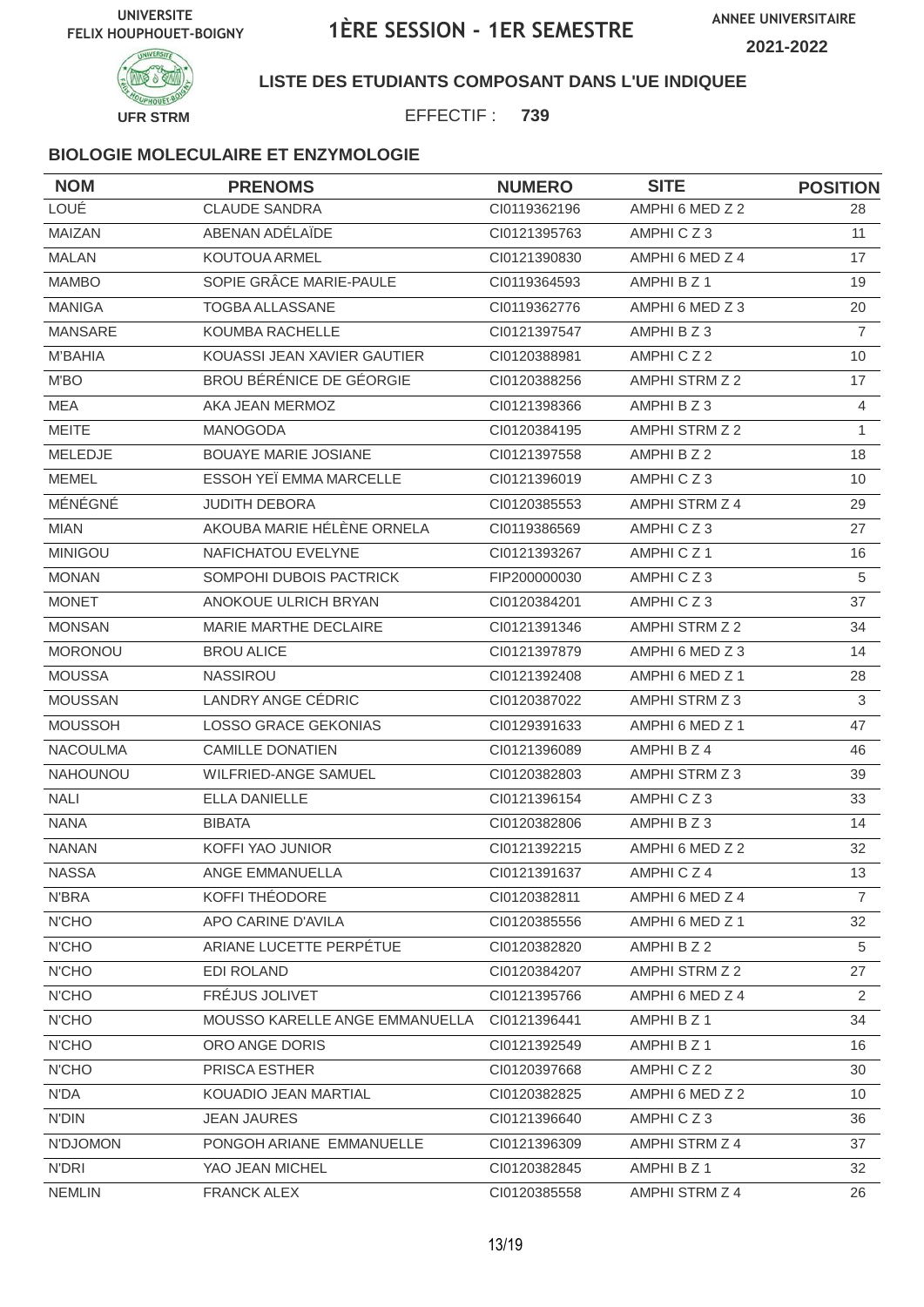

**LISTE DES ETUDIANTS COMPOSANT DANS L'UE INDIQUEE**

EFFECTIF : **739**

| <b>NOM</b>       | <b>PRENOMS</b>                                | <b>NUMERO</b> | <b>SITE</b>          | <b>POSITION</b> |
|------------------|-----------------------------------------------|---------------|----------------------|-----------------|
| <b>NENE</b>      | <b>BI IRIE MARIUS</b>                         | CI0120382865  | AMPHI STRM Z 2       | 32              |
| N'GATTA          | YAO JOACHIM                                   | CI0120395240  | AMPHI STRM Z 3       | 8               |
| N'GORAN          | AFFOUE LEOPOLDINE                             | CI0121397570  | AMPHICZ3             | 26              |
| N'GORAN          | AKISSI AUDE CARINE                            | CI0121398328  | AMPHI 6 MED Z 4      | 21              |
| N'GORAN          | ELYSE GEORGES-AUDREY                          | CI0121393257  | AMPHI 6 MED Z 3      | 47              |
| N'GORAN          | ENI ANNE ANDRÉE                               | CI0121396217  | AMPHI 6 MED Z 2      | 9               |
| <b>NGORAN</b>    | <b>KASSANDRA</b>                              | CI0119365772  | AMPHI STRM Z 2       | 19              |
| N'GOU            | MAHO CLOVIS                                   | CI0120388541  | AMPHI STRM Z 4       | 22              |
| N'GUESSAN        | ANGE WILFRIED DEGRANGE MOYEBAT                | CI0121395987  | AMPHICZ2             | 4               |
| N'GUESSAN        | BECANTY MAEVA ESLI JOHANNA                    | CI0120385560  | AMPHI B Z 2          | 14              |
| <b>N'GUESSAN</b> | <b>BI GUESSAN RODRIGUE</b>                    | CI0119386168  | AMPHI 6 MED Z 3      | $\overline{4}$  |
| N'GUESSAN        | <b>GNAMMIEN-FANGAN RUBEN</b>                  | CI0120397366  | AMPHI STRM Z 1       | 42              |
| <b>N'GUESSAN</b> | <b>JEAN-JAURES ALLIKO</b>                     | CI0121395537  | AMPHICZ3             | 34              |
| <b>N'GUESSAN</b> | <b>KONAN ELIE</b>                             | CI0121395768  | AMPHI 6 MED Z 1      | 38              |
| N'GUESSAN        | KONAN FIDÈL                                   | CI0119375432  | AMPHI B Z 1          | 26              |
| N'GUESSAN        | <b>KONAN JEAN EUDES</b>                       | CI0121391690  | AMPHI STRM Z 2       | 54              |
| <b>N'GUESSAN</b> | NIANGOAN ALIDA ESTHER                         | FIP200000001  | AMPHICZ4             | 23              |
| N'GUESSAN        | SAINT-PIERRE VARES DJEDOU                     | NGUS08110201  | AMPHI STRM Z 3       | 14              |
| N'GUESSAN        | YAPI ANNE GEORGETTE                           | CI0121391236  | AMPHI STRM Z 3       | 46              |
| NIAMKÉ           | SYLVIANE MARIE MADELEINE MAGNE                | CI0120387013  | AMPHICZ3             | 30              |
| <b>NIOMBLE</b>   | <b>MARIO ULRICH</b>                           | CI0121396466  | AMPHICZ3             | 32              |
| <b>NITIEMA</b>   | PELWENDE VALERIE                              | CI0120398146  | AMPHI 6 MED Z 3      | 24              |
| N'KE             | <b>FRANCK ROMARIC JUNIOR</b>                  | CI0120395689  | AMPHICZ <sub>1</sub> | 8               |
| NOUMAPLE         | N'DRAMAN DAVIDE CHRISTIANLIE                  | FIP200000022  | AMPHICZ5             | 23              |
| N'ZI             | AKISSI STÉPHANIE                              | CI0119386396  | AMPHI B Z 2          | 9               |
| N'ZI             | <b>ANGE PATRICK</b>                           | CI0119366214  | AMPHI B Z 3          | 25              |
| N'ZI             | LORRAINE MÉGANE BESSELY                       | CI0121395769  | AMPHICZ3             | 3               |
| OBA              | CHRIS ROLAND                                  | Cl0121393877  | AMPHICZ1             | 42              |
| OBILI            | <b>REGIS KELLY</b>                            | CI0121397148  | AMPHI B Z 4          | 6               |
| <b>OFFOYI</b>    | YAPO SERGE MARTIAL WILFRIED                   | CI0114275785  | AMPHI 6 MED Z 4      | 45              |
| OHOUEU           | <b>BOYO SAMUEL</b>                            | CI0121391694  | AMPHI B Z 2          | 4               |
| OJELEKE          | ABOUAZIZ                                      | CI0120385564  | AMPHICZ1             | 29              |
| <b>OKOMA</b>     | <b>CHRISTIAN PARFAIT</b>                      | CI0121393131  | AMPHI B Z 1          | 8               |
| OSSEPE           | OKAMOU JEAN                                   | FIP200000025  | AMPHICZ5             | 28              |
| <b>OTCHOUMOU</b> | MICHAEL JOHNSON                               | FIP200000012  | AMPHI B Z 1          | 11              |
| <b>OUALEY</b>    | AFFOUE MARIE JOANNA                           | CI0120383021  | AMPHI 6 MED Z 3      | $\mathbf{3}$    |
| <b>OUATTARA</b>  | AKOUA TEHIA KADIDJATOU                        | CI0121397561  | AMPHI 6 MED Z 1      | 3               |
| <b>OUATTARA</b>  | <b>BARA FATOU BÉNÉDICTE</b>                   | CI0120384248  | AMPHI 6 MED Z 4      | 24              |
| <b>OUATTARA</b>  | <b>BERE SALIMATA</b>                          | CI0119386166  | AMPHI STRM Z 3       | 13              |
| <b>OUATTARA</b>  | DJAKARIDJA TENELO                             | CI0119366222  | AMPHI 6 MED Z 3      | 31              |
| <b>OUATTARA</b>  | EBONYSE MYRIAM GRACE URIELLE MAO CI0121394459 |               | AMPHI B Z 4          | 22              |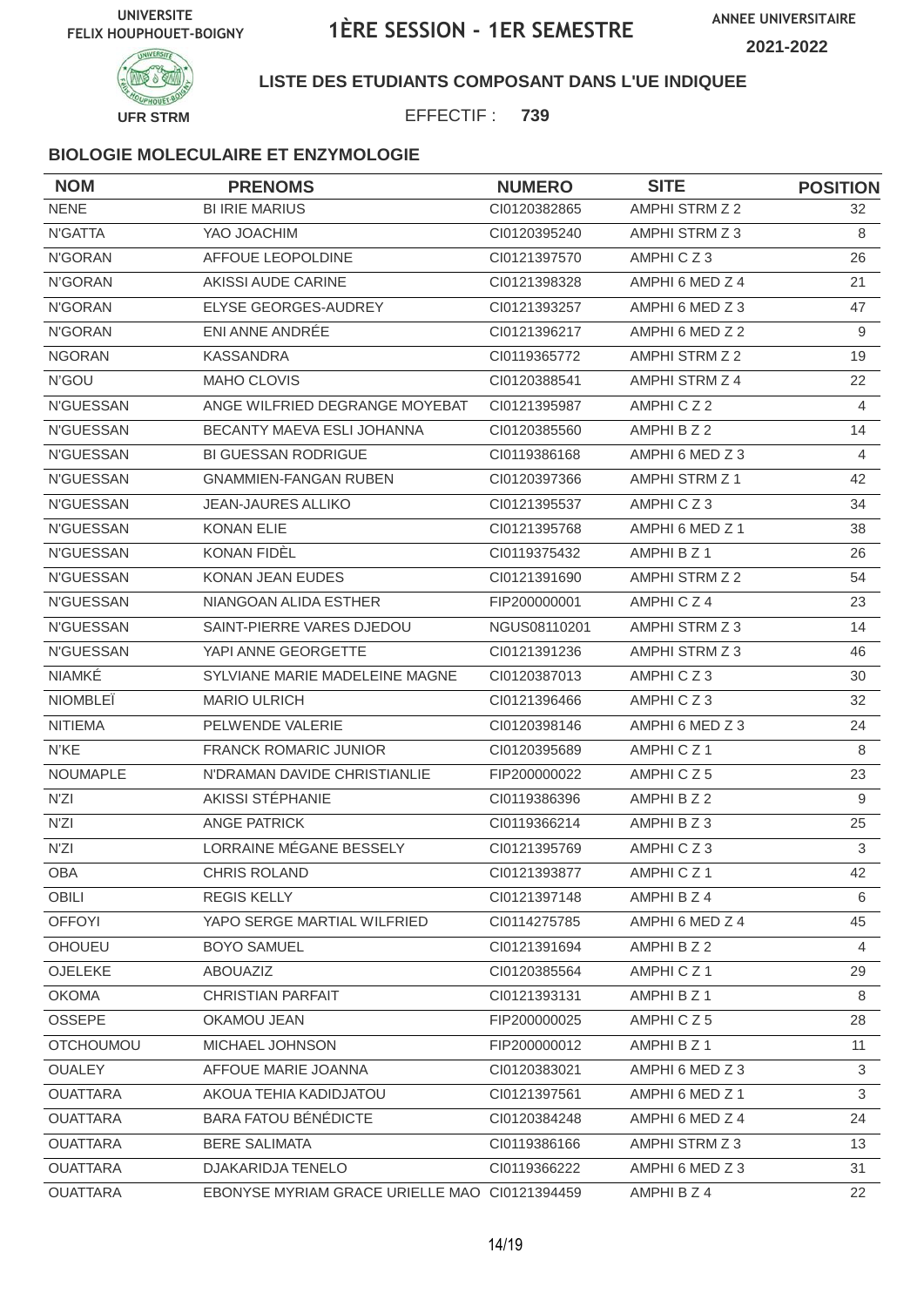

**LISTE DES ETUDIANTS COMPOSANT DANS L'UE INDIQUEE**

EFFECTIF : **739**

| <b>NOM</b>       | <b>PRENOMS</b>             | <b>NUMERO</b>  | <b>SITE</b>          | <b>POSITION</b> |
|------------------|----------------------------|----------------|----------------------|-----------------|
| <b>OUATTARA</b>  | <b>HAMED</b>               | CI0119388158   | AMPHI 6 MED Z 4      | 23              |
| <b>OUATTARA</b>  | <b>KADHY</b>               | CI0119364323   | AMPHICZ3             | 16              |
| <b>OUATTARA</b>  | <b>KASSOUM</b>             | CI0120385566   | AMPHI STRM Z 3       | $\mathbf{1}$    |
| <b>OUATTARA</b>  | KIPEYEILE LIONEL PACÔME    | CI0121391442   | AMPHI 6 MED Z 3      | 39              |
| <b>OUATTARA</b>  | KOMIKÉ BINTOU ANGE         | CI0121396456   | AMPHI 6 MED Z 4      | 43              |
| <b>OUATTARA</b>  | KOSSIA AWA ANGÈLE          | OUAK2801970002 | AMPHI 6 MED Z 1      | 45              |
| <b>OUATTARA</b>  | <b>MAMADOU</b>             | CI0118358089   | AMPHICZ3             | 21              |
| <b>OUATTARA</b>  | <b>MANA</b>                | CI0121392788   | AMPHICZ1             | 20              |
| <b>OUATTARA</b>  | <b>MARIAM</b>              | CI0120383043   | AMPHI STRM Z 4       | 33              |
| <b>OUATTARA</b>  | <b>MOUSSA</b>              | CI0120383068   | AMPHI 6 MED Z 1      | 5               |
| <b>OUATTARA</b>  | <b>OUELY ISMAEL</b>        | CI0119372714   | AMPHI STRM Z 3       | 50              |
| <b>OUATTARA</b>  | <b>OUMOU</b>               | CI0119388435   | AMPHI STRM Z 1       | 31              |
| <b>OUATTARA</b>  | <b>PEWORYAH</b>            | OUAP1606950001 | AMPHICZ2             | 40              |
| <b>OUATTARA</b>  | <b>ROKIA</b>               | CI0120383039   | AMPHI 6 MED Z 2      | 31              |
| <b>OUATTARA</b>  | <b>TIDJANE</b>             | CI0121396358   | AMPHI B Z 3          | 30              |
| <b>OUATTARA</b>  | <b>VIEDA DRAMANE</b>       | CI0121391104   | AMPHICZ5             | 16              |
| <b>OUATTARA</b>  | WODAHAN MADIARA            | CI0121395976   | AMPHI 6 MED Z 1      | 34              |
| <b>OUATTARA</b>  | <b>ZANA WILFRIED</b>       | CI0115289983   | AMPHI STRM Z 4       | 30              |
| <b>OUEDRAOGO</b> | <b>SAFIATOU</b>            | CI0121395630   | AMPHI B Z 2          | 28              |
| <b>OUFFOUE</b>   | DJÊ EYMARD PACÔME          | CI0121394467   | AMPHI STRM Z 2       | 37              |
| <b>OUFFOUET</b>  | NANHAN AMANDA CORALIE      | CI0120397876   | AMPHICZ4             | 35              |
| <b>OULAI</b>     | KOHON EBENEZER             | CI0119388513   | AMPHI STRM Z 2       | 4               |
| OULAY            | <b>GNINFAN MOUHAMMAD</b>   | CI0121395771   | AMPHICZ <sub>1</sub> | 35              |
| <b>OULE</b>      | SEANLA ARMEL CEDRIC        | CI0119388318   | AMPHI STRM Z 2       | 40              |
| <b>OUOBA</b>     | PIERRE ERIC                | CI0121394468   | AMPHI STRM Z 3       | 12 <sup>°</sup> |
| <b>PRINCE</b>    | <b>EMMANUEL DE BIALLET</b> | CI0120385568   | AMPHI 6 MED Z 2      | 22              |
| <b>SACKO</b>     | <b>BAHI</b>                | CI0120386436   | AMPHICZ1             | 13              |
| SAGANOGO         | SOILIYO                    | FIP200000039   | AMPHI 6 MED Z 3      | 44              |
| <b>SAKM</b>      | AYI MEDINE OPHELIE         | CI0121395118   | AMPHI STRM Z 2       | 33              |
| SALAWU           | <b>FADILULAAHI</b>         | CI0121397943   | AMPHI 6 MED Z 2      | 11              |
| SALOU            | AÏCHA CHARLEINE            | CI0120383132   | AMPHI 6 MED Z 3      | 26              |
| SAMAKE           | MAKAN                      | CI0119361909   | AMPHICZ1             | 40              |
| SANOGO           | <b>MAMADOU</b>             | CI0119389869   | AMPHI STRM Z 3       | 33              |
| SANOGO           | MINETANTCHIN ZALIRAK       | CI0120385410   | AMPHICZ2             | 16              |
| SAWADOGO         | <b>ALIMATA</b>             | CI0121396223   | AMPHI 6 MED Z 3      | 35              |
| SAWADOGO         | ZAINABOU                   | CI0120385570   | AMPHI B Z 3          | 15              |
| <b>SEHI</b>      | <b>BI ZAH PAUL</b>         | CI0119386730   | AMPHI B Z 4          | 24              |
| <b>SEHI</b>      | DIMONSEDJE LINE NADIA      | FIP200000020   | AMPHICZ1             | 5               |
| <b>SEINI</b>     | ALI                        | CI0121396771   | AMPHI STRM Z 1       | 36              |
| <b>SEKA</b>      | AUDREY DESIRÉE             | CI0119386550   | AMPHI B Z 3          | 9               |
| SÉKA             | <b>GUIGUI ARMEL</b>        | Cl0120383183   | AMPHICZ2             | 28              |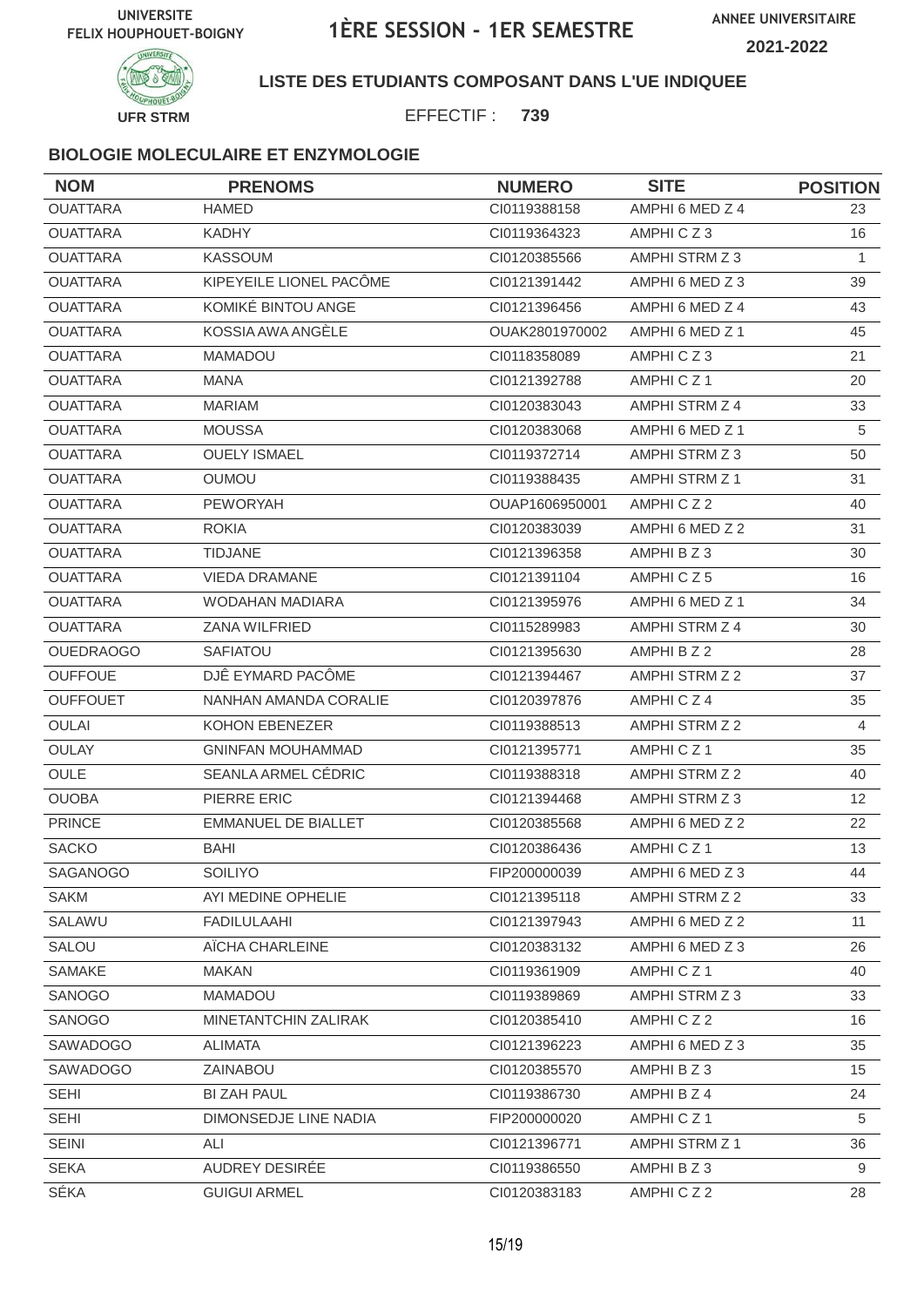

**LISTE DES ETUDIANTS COMPOSANT DANS L'UE INDIQUEE**

EFFECTIF : **739**

| <b>NOM</b>       | <b>PRENOMS</b>                  | <b>NUMERO</b> | <b>SITE</b>          | <b>POSITION</b> |
|------------------|---------------------------------|---------------|----------------------|-----------------|
| <b>SEKA</b>      | <b>KEPOE RUTH CARMELLE</b>      | CI0121396439  | AMPHI B Z 4          | 32              |
| <b>SEKO</b>      | <b>BLANCHARD MONDESIR</b>       | CI0120394035  | AMPHICZ4             | 37              |
| <b>SEKONGO</b>   | PETAMIDJO ROBERT                | CI0120383187  | AMPHI STRM Z 3       | 22              |
| <b>SERE</b>      | <b>ISSOUF</b>                   | CI0120387029  | AMPHI STRM Z 3       | 34              |
| <b>SIAKO</b>     | NOMEDO RODRIGUE                 | CI0121395775  | AMPHI 6 MED Z 1      | 2               |
| <b>SIB</b>       | <b>KPENI FLORENCE</b>           | CI0121395776  | AMPHI 6 MED Z 3      | 22              |
| SIDIBÉ           | <b>FATIM</b>                    | CI0121393662  | AMPHI STRM Z 3       | 42              |
| SIDIBE           | <b>ISSA JUNIOR</b>              | CI0121397563  | AMPHICZ4             | 31              |
| <b>SIKA</b>      | AGUIE MAX YANN                  | CI0119365605  | AMPHI 6 MED Z 4      | 27              |
| <b>SILUE</b>     | <b>DOSSONGUI FABRICE</b>        | CI0121420196  | AMPHI STRM Z 2       | 3               |
| <b>SILUE</b>     | <b>SOULEYMANE</b>               | CI0119363546  | AMPHICZ <sub>1</sub> | 2               |
| SILUÉ            | <b>ZANA IBRAHIM</b>             | CI0121395777  | AMPHICZ4             | 22              |
| SONAN            | <b>MAKOU DILEMME HERMANN</b>    | FIP200000059  | AMPHI 6 MED Z 4      | 13              |
| SONZAI           | SEDE PRISCILLE MYRIAM           | CI0119363138  | AMPHI 6 MED Z 1      | $\overline{7}$  |
| SORO             | <b>FRANCK KALOURGO</b>          | CI0120383283  | AMPHI B Z 3          | 23              |
| SORO             | <b>GNANDJO WODANHAN ADELINE</b> | CI0121391468  | AMPHI 6 MED Z 4      | 39              |
| SOTTI            | AKISSI MARIE DANIELLE           | CI0120383308  | AMPHICZ1             | 28              |
| <b>SOTTI</b>     | MALLÉ JEAN CAMILLE              | CI0121394490  | AMPHI 6 MED Z 1      | 10              |
| <b>SOUATE</b>    | <b>TEKPO ELIE</b>               | CI0120387032  | AMPHI STRM Z 4       | 11              |
| <b>SOULAMA</b>   | <b>FIABA FLORENCE</b>           | FIP200000046  | AMPHICZ4             | 29              |
| SOULOUKOU        | KOUA EDDY WILFRIED              | CI0119387048  | AMPHICZ3             | 38              |
| <b>SOUMAHORO</b> | HAMED LOUCKMANE YOUSSOUF        | CI0120385578  | AMPHI B Z 2          | 17              |
| SOUMAHORO        | <b>INNOCENT</b>                 | CI0121391258  | AMPHICZ2             | 44              |
| <b>SOURABIE</b>  | <b>LAMINE</b>                   | CI0120383322  | AMPHI B Z 4          | 14              |
| SOW              | <b>MAÏMOUNA</b>                 | CI0121395780  | AMPHICZ4             | 21              |
| <b>SYLLA</b>     | <b>AICHATOU</b>                 | CI0121390806  | AMPHICZ1             | 27              |
| <b>SYLLA</b>     | <b>MANDIARR</b>                 | CI0121393093  | AMPHICZ2             | 21              |
| <b>TAHA</b>      | <b>ALEXIS CEDRICK</b>           | CI0120388339  | AMPHI B Z 2          | 15              |
| <b>TAHIROU</b>   | <b>JEAN PATRICK IVAN</b>        | CI0120383345  | AMPHICZ4             | 18              |
| <b>TAN</b>       | KOUEGBE JUNIOR                  | CI0121392723  | AMPHI B Z 1          | 36              |
| <b>TANO</b>      | AFFOUA INÈS OLIVIA              | CI0121395898  | AMPHI 6 MED Z 4      | 38              |
| <b>TANO</b>      | ETTIEN EPIPHANIE                | CI0121395967  | AMPHI B Z 4          | 3               |
| <b>TANO</b>      | FEE DESNEIGES YAH               | CI0115302512  | AMPHI B Z 3          | 11              |
| <b>TANOH</b>     | SYLVANIE AMOIN VICTOIRE         | CI0119361319  | AMPHI B Z 3          | 12              |
| <b>TANON</b>     | <b>KADY</b>                     | FIP200000048  | AMPHI 6 MED Z 3      | 34              |
| <b>TANOU</b>     | LOUKOU ELISÉE                   | CI0120397693  | AMPHI B Z 4          | 40              |
| <b>TAO</b>       | <b>MOUSSA</b>                   | CI0121398172  | AMPHI B Z 4          | $\overline{7}$  |
| <b>TAPE</b>      | SOSTHENE PEGUY                  | FIP200000036  | AMPHI STRM Z 4       | 34              |
| <b>TEBY</b>      | ANNE SARA                       | FIP200000051  | AMPHI B Z 1          | 3               |
| <b>TEKI</b>      | KOUAKOU ROMEO                   | CI0120383390  | AMPHI STRM Z 4       | 36              |
| <b>TENI</b>      | YA BENJAMIN                     | CI0119385638  | AMPHI B Z 4          | 25              |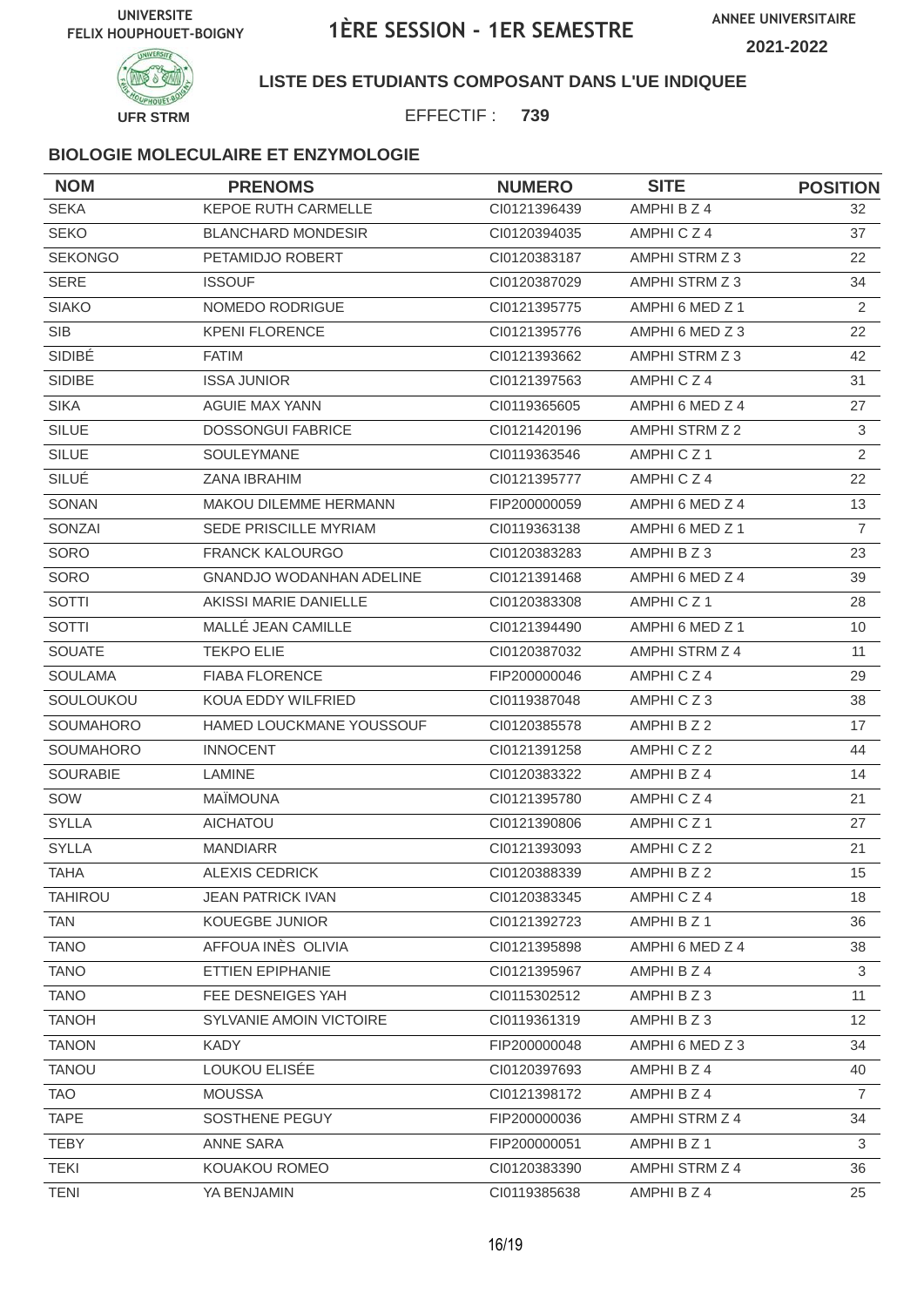



**LISTE DES ETUDIANTS COMPOSANT DANS L'UE INDIQUEE**

EFFECTIF : **739**

## **BIOLOGIE MOLECULAIRE ET ENZYMOLOGIE**

| <b>NOM</b>     | <b>PRENOMS</b>             | <b>NUMERO</b>  | <b>SITE</b>           | <b>POSITION</b> |
|----------------|----------------------------|----------------|-----------------------|-----------------|
| <b>TIA</b>     | YOROGOH KASSIA ANGE        | CI0121397365   | AMPHI 6 MED Z 4       | 18              |
| <b>TIENE</b>   | <b>NAYAGA</b>              | CI0119365846   | AMPHI B Z 4           | 17              |
| <b>TIEROU</b>  | ANGE MONDESIR KAMONDJE     | CI0120383410   | AMPHI STRM Z 4        | 20              |
| <b>TIEU</b>    | <b>GOUNTO EBENEZER</b>     | CI0119368175   | AMPHIBZ3              | 27              |
| <b>TIGORI</b>  | <b>KOBENAN ISSOUF</b>      | CI0121391620   | AMPHI B Z 4           | 35              |
| <b>TIMITE</b>  | MAURICE HEDALSSE           | CI0120384308   | AMPHICZ3              | 9               |
| <b>TOH</b>     | <b>BI JOYCE AURIOL</b>     | CI0119386099   | <b>AMPHI STRM Z 2</b> | 52              |
| <b>TOHE</b>    | <b>GUELASSAIS ISRAËL</b>   | CI0121391981   | AMPHI B Z 2           | 26              |
| <b>TOKOU</b>   | <b>ESTHER</b>              | CI0120386905   | AMPHI STRM Z 2        | 9               |
| <b>TOKPA</b>   | <b>LEKANHOU LINDA</b>      | Cl0121395172   | AMPHI STRM Z 4        | 17              |
| <b>TOKPA</b>   | SINGOH ANGE PARFAITE       | CI0120384311   | AMPHI 6 MED Z 1       | 27              |
| <b>TOPKA</b>   | KOUAME JEAN HUBERSON       | CI0121393503   | AMPHI B Z 1           | 24              |
| <b>TOURE</b>   | <b>DANSA</b>               | CI0120383466   | AMPHI 6 MED Z 4       | 15              |
| <b>TOURE</b>   | <b>IBRAHIM BEN MANSOUR</b> | FIP200000013   | AMPHI 6 MED Z 4       | 25              |
| <b>TOURÉ</b>   | <b>MAMADOU</b>             | CI0120383445   | AMPHI STRM Z 2        | 38              |
| <b>TOURE</b>   | SARAH                      | CI0121392665   | AMPHI STRM Z 4        | $\overline{7}$  |
| <b>TRA</b>     | <b>BI TCHAN ROMARIC</b>    | CI0119386890   | AMPHICZ4              | 28              |
| <b>TRA</b>     | KAMBO LOU LORRAINE ANDREAS | CI0121397566   | AMPHICZ4              | 33              |
| <b>TRA</b>     | LOU GRÂCE EMMANUELLA       | CI0121395787   | AMPHI B Z 1           | 15              |
| <b>TRA</b>     | LOU ZAH ÉPIPHANIE          | CI0121391607   | AMPHI STRM Z 4        | 23              |
| TRAORÉ         | ABBOUBACAR JUNIOR          | CI0120383506   | AMPHI 6 MED Z 1       | 24              |
| <b>TRAORE</b>  | <b>FOUSSENI</b>            | CI0120385582   | AMPHICZ2              | 26              |
| TRAORE         | <b>ISMAEL</b>              | CI0121392418   | AMPHI 6 MED Z 4       | 4               |
| <b>TRAORE</b>  | <b>KLODAN BRAHIMA</b>      | CI0121396055   | AMPHI STRM Z 3        | 35              |
| <b>TRAYE</b>   | BI YOUGONE FIDELE          | CI0120397742   | AMPHI 6 MED Z 3       | 38              |
| TRAZIÉ         | BI TRAZIÉ ANGE JOCELAIN    | Cl0121396188   | AMPHI 6 MED Z 3       | 18              |
| <b>TRAZIE</b>  | LOU TRANAN OLIVIA          | CI0121396187   | AMPHICZ1              | 34              |
| TRE            | LOUROUGNON CHRISTIAN LOPEZ | FIP200000028   | AMPHI 6 MED Z 1       | 21              |
| <b>TRESSIA</b> | <b>BOLI ALLAN</b>          | CI0120388545   | AMPHICZ3              | 23              |
| <b>TROH</b>    | NUNKANDO EVRAD             | CI0120383551   | AMPHICZ2              | 27              |
| TRONOU-AYAYI   | OLIVIA VALENTINE           | CI0121396091   | AMPHI B Z 4           | 42              |
| <b>VAKA</b>    | <b>GNEKPA CALEB</b>        | Cl0121393754   | AMPHICZ4              | 11              |
| VAKOU          | ARISTIDE CESAR             | VAKA1101980001 | AMPHI B Z 1           | 10 <sup>°</sup> |
| VIMONOU        | KAÏ JULIETTE               | CI0121396383   | AMPHICZ5              | 2               |
| WASSA          | YAO GUILLAUME              | CI0120383567   | AMPHI B Z 4           | 44              |
| YABRE          | <b>KASSOUM</b>             | CI0121390901   | AMPHI STRM Z 4        | 16              |
| YAO            | ABRAHAM WILFRIED           | CI0120383618   | AMPHI STRM Z 3        | 41              |
| YAO            | <b>BEHEGBIN ENOCK</b>      | CI0119366545   | AMPHI STRM Z 2        | 23              |
| <b>YAO</b>     | DIBY JEAN ARSÈNE           | CI0120383585   | AMPHI 6 MED Z 4       | 6               |
| YAO            | EBANIEN EDANO CLAIR        | CI0121397005   | AMPHICZ1              | 25              |
| YAO            | <b>GBAGBA NOÉ STEPHI</b>   | Cl0121395194   | AMPHI STRM Z 2        | 44              |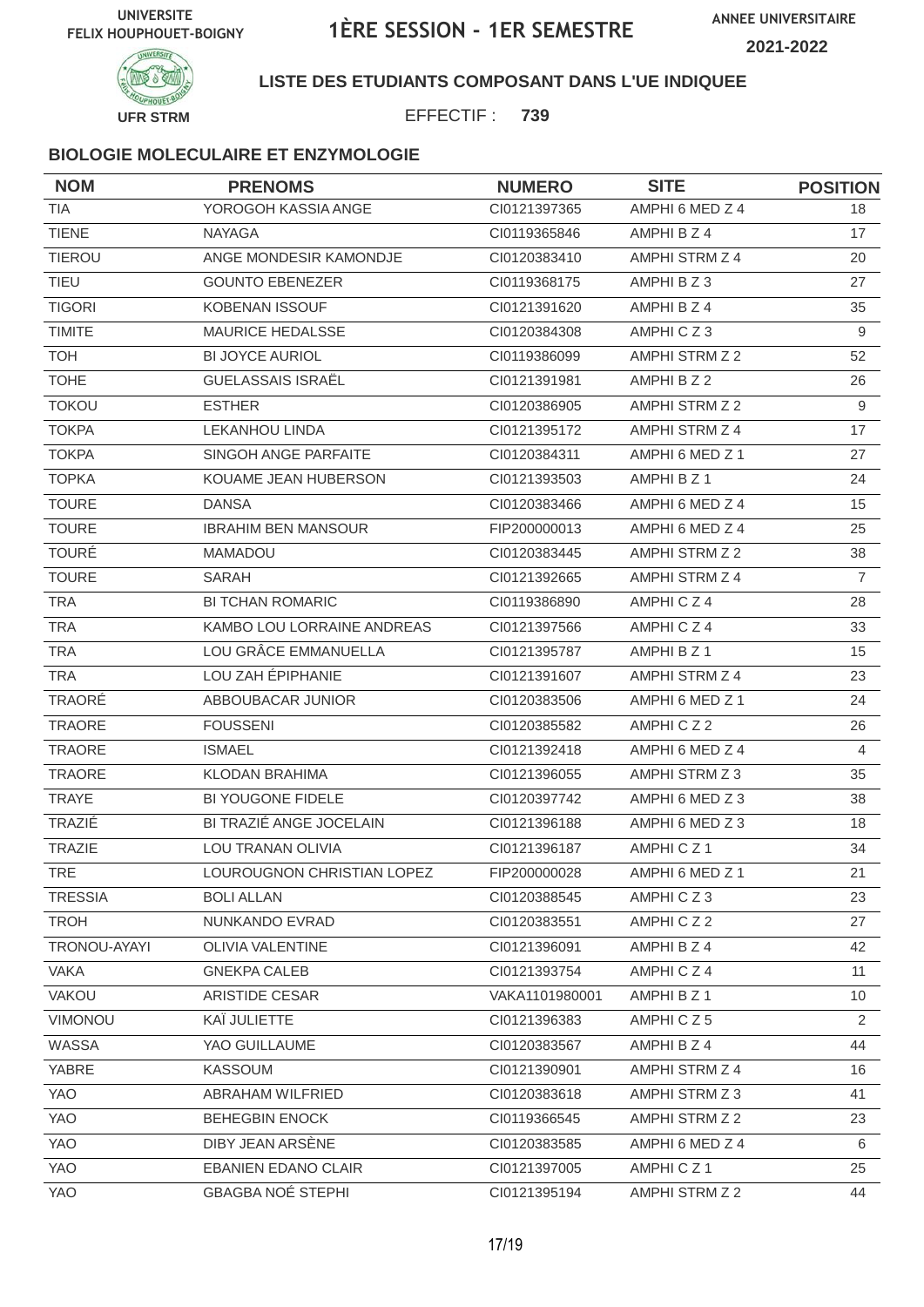

**LISTE DES ETUDIANTS COMPOSANT DANS L'UE INDIQUEE**

EFFECTIF : **739**

#### **BIOLOGIE MOLECULAIRE ET ENZYMOLOGIE**

| <b>NOM</b>     | <b>PRENOMS</b>                    | <b>NUMERO</b> | <b>SITE</b>           | <b>POSITION</b> |
|----------------|-----------------------------------|---------------|-----------------------|-----------------|
| <b>YAO</b>     | KOBENAN TEHUA AVICE DE CLAVER     | CI0120384328  | AMPHI B Z 1           | 21              |
| <b>YAO</b>     | KOFFI BERTRAND ARISTIDE           | CI0120385587  | AMPHI 6 MED Z 2       | $\mathbf{1}$    |
| <b>YAO</b>     | KONAN FRANCK RODOLPHE             | CI0120383639  | AMPHI STRM Z 1        | 4               |
| <b>YAO</b>     | KOUAKOU ÉLYSÉE                    | CI0121396884  | <b>AMPHI STRM Z 1</b> | 8               |
| <b>YAO</b>     | KOUAKOU SAMUEL                    | CI0121392193  | AMPHICZ4              | 30              |
| <b>YAO</b>     | <b>LAWSON CÉSAR AHONON</b>        | CI0120383605  | AMPHICZ1              | 36              |
| YAO            | <b>MANSIANOU KOUADIO EMMANUEL</b> | CI0121396341  | AMPHI 6 MED Z 4       | 47              |
| <b>YAO</b>     | <b>OKA ERIC SAMUEL</b>            | CI0120398422  | AMPHI B Z 3           | 20              |
| <b>YAO</b>     | YAO FRANKLIN                      | FIP200000058  | AMPHI 6 MED Z 4       | 9               |
| YAOKOKORE      | BEIBRO FRANCK ARMAND              | CI0120388261  | AMPHICZ2              | 17              |
| YAOYA          | KOUAKOU EVARISTE                  | CI0120397359  | AMPHI 6 MED Z 2       | 38              |
| <b>YAPI</b>    | <b>BAH LAURENCE</b>               | CI0120385589  | AMPHI B Z 1           | 22              |
| <b>YAPI</b>    | N'GUESSAN LEVI PHARESE            | CI0120385590  | AMPHI STRM Z 1        | 39              |
| <b>YAPO</b>    | KOUASSI EVA JENNIFER              | CI0121391729  | AMPHI STRM Z 3        | 15              |
| <b>YAPO</b>    | LOBE ROSELIN                      | CI0120385591  | AMPHI STRM Z 2        | 13              |
| YASSUI         | <b>MOAYE DONALD ULRICH</b>        | CI0119361755  | AMPHI 6 MED Z 4       | 16              |
| <b>YATTE</b>   | APO PRISCA AURIANE                | CI0119387686  | AMPHI B Z 4           | 16              |
| <b>YATTE</b>   | EKOUMBO CHRISTIAN ALLEGRESSE      | CI0120383672  | AMPHI STRM Z 3        | $\overline{4}$  |
| YAYANGBEU      | <b>TALI ANGE CARELLE</b>          | CI0120383674  | AMPHICZ2              | $\,8\,$         |
| <b>YEBOUA</b>  | KOUASSI GEORGE                    | CI0121391966  | AMPHI STRM Z 1        | $\overline{7}$  |
| <b>YEO</b>     | KATIENETIA JEANNINE               | CI0121392939  | AMPHI 6 MED Z 4       | 22              |
| <b>YEO</b>     | KOULOUGNERY ALICE                 | CI0121395948  | AMPHI STRM Z 4        | 38              |
| <b>YEO</b>     | MAÏMOUNA SIDONIE                  | CI0120383689  | AMPHICZ1              | 37              |
| <b>YEO</b>     | <b>MAMADOU</b>                    | CI0121391535  | AMPHI 6 MED Z 1       | 8               |
| <b>YEO</b>     | <b>NOUNOFOLO</b>                  | CI0119386027  | AMPHI 6 MED Z 4       | 31              |
| YOCOLLY        | KONAN AYA ANGE LAURENCE           | CI0121396943  | AMPHI STRM Z 1        | 19              |
| <b>YORO</b>    | <b>OTTEY ETIENNE</b>              | FIP200000042  | AMPHI 6 MED Z 3       | 41              |
| YOUAN          | <b>BI IRIÉ CLAUVIS</b>            | CI0119376714  | AMPHICZ4              | $\mathbf{1}$    |
| YOUBA          | DICKO ABOUBACAR BAI JUNIOR        | Cl0120383714  | AMPHI STRM Z 3        | 31              |
| ΖA             | LOU KOUABLÉ OLIVIA                | CI0120388262  | AMPHICZ3              | 17              |
| ZADI           | ZOUZOUGBO SIDOINE GÉRAUD          | Cl0121396463  | AMPHI 6 MED Z 2       | 8               |
| ZADJE          | FRANCK REDALE NADRO               | CI0120387023  | AMPHICZ2              | 29              |
| ZAMA           | <b>JEAN LUC MAZENOD</b>           | CI0119373201  | AMPHI STRM Z 3        | 28              |
| ZAMBLE         | BI NENE DIMITRI SCHESTER          | Cl0121397707  | AMPHICZ3              | 8               |
| <b>ZITO</b>    | JOSÉE LESLIE ANDRÉA               | CI0120383760  | AMPHIBZ3              | 29              |
| <b>ZOGBO</b>   | <b>DAKORO CHRISTIAN</b>           | Cl0120383764  | AMPHICZ5              | 8               |
| ZOHOU          | KOUAKOU SERGE                     | CI0121392197  | AMPHI STRM Z 4        | 21              |
| <b>ZONDOHO</b> | <b>GUY ROLAND CANISIUS</b>        | CI0121395569  | AMPHI 6 MED Z 1       | 23              |
| ZORO           | TINAN CHRISTELLE ORELIE BLANCHE   | CI0120383774  | AMPHI 6 MED Z 4       | 37              |
| <b>ZOROBI</b>  | <b>GBAMBLE FRANCK GHISLAIN</b>    | CI0119368860  | AMPHI 6 MED Z 3       | 28              |
| ZOUABLI        | DABE MODESTE                      | CI0121391282  | AMPHICZ2              | 22              |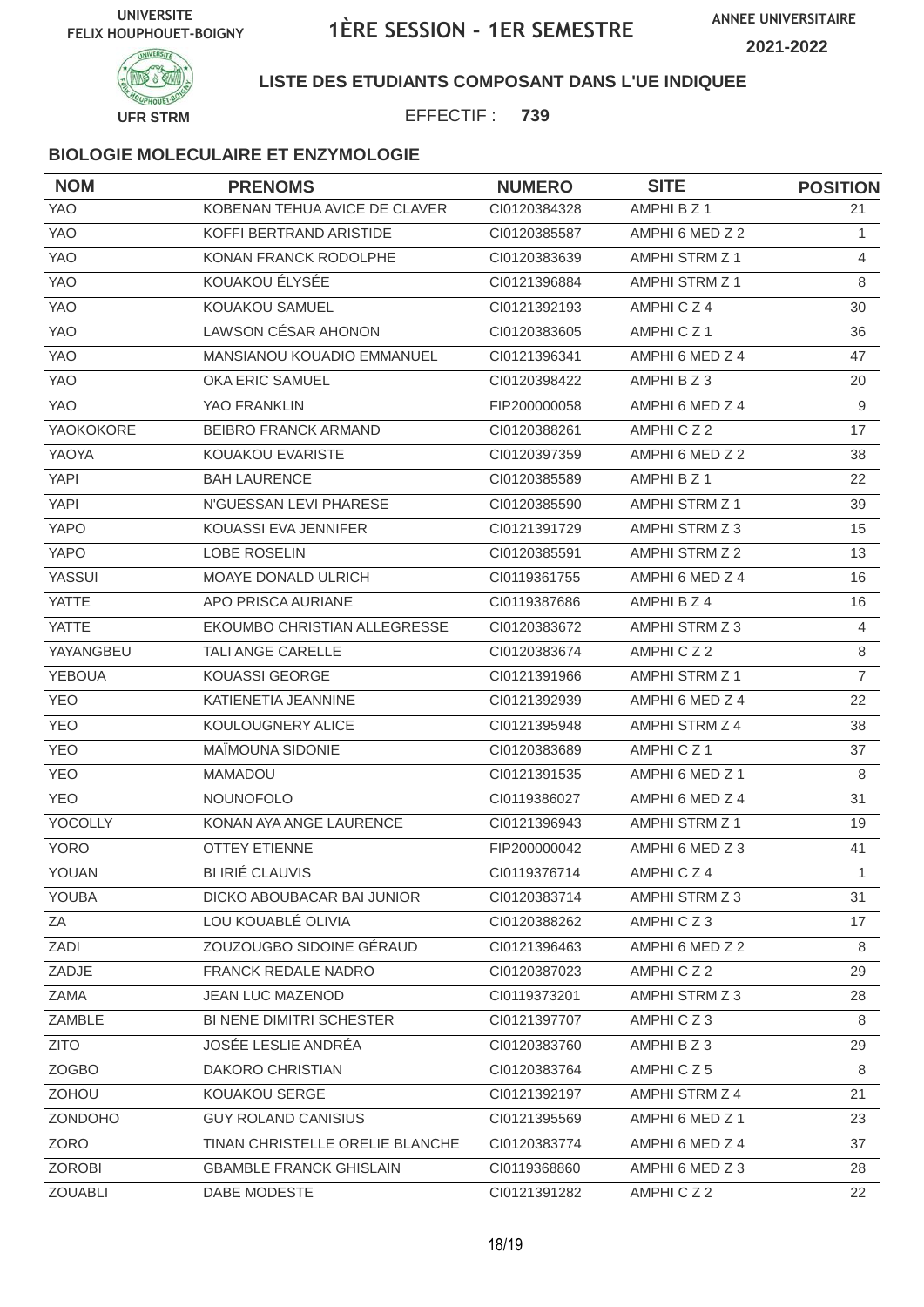**ANNEE UNIVERSITAIRE**

**2021-2022**



## **LISTE DES ETUDIANTS COMPOSANT DANS L'UE INDIQUEE**

EFFECTIF : **739**

#### **BIOLOGIE MOLECULAIRE ET ENZYMOLOGIE**

| <b>NOM</b>  | <b>PRENOMS</b> | <b>NUMERO</b> | SITE           | <b>POSITION</b> |
|-------------|----------------|---------------|----------------|-----------------|
| <b>ZRAN</b> | TOUALY ACHILLE | CI0120387028  | AMPHI STRM Z 1 | 34              |
| ZRE BI      | TIZIE ARMAND   | CI0121392493  | AMPHI STRM Z 3 |                 |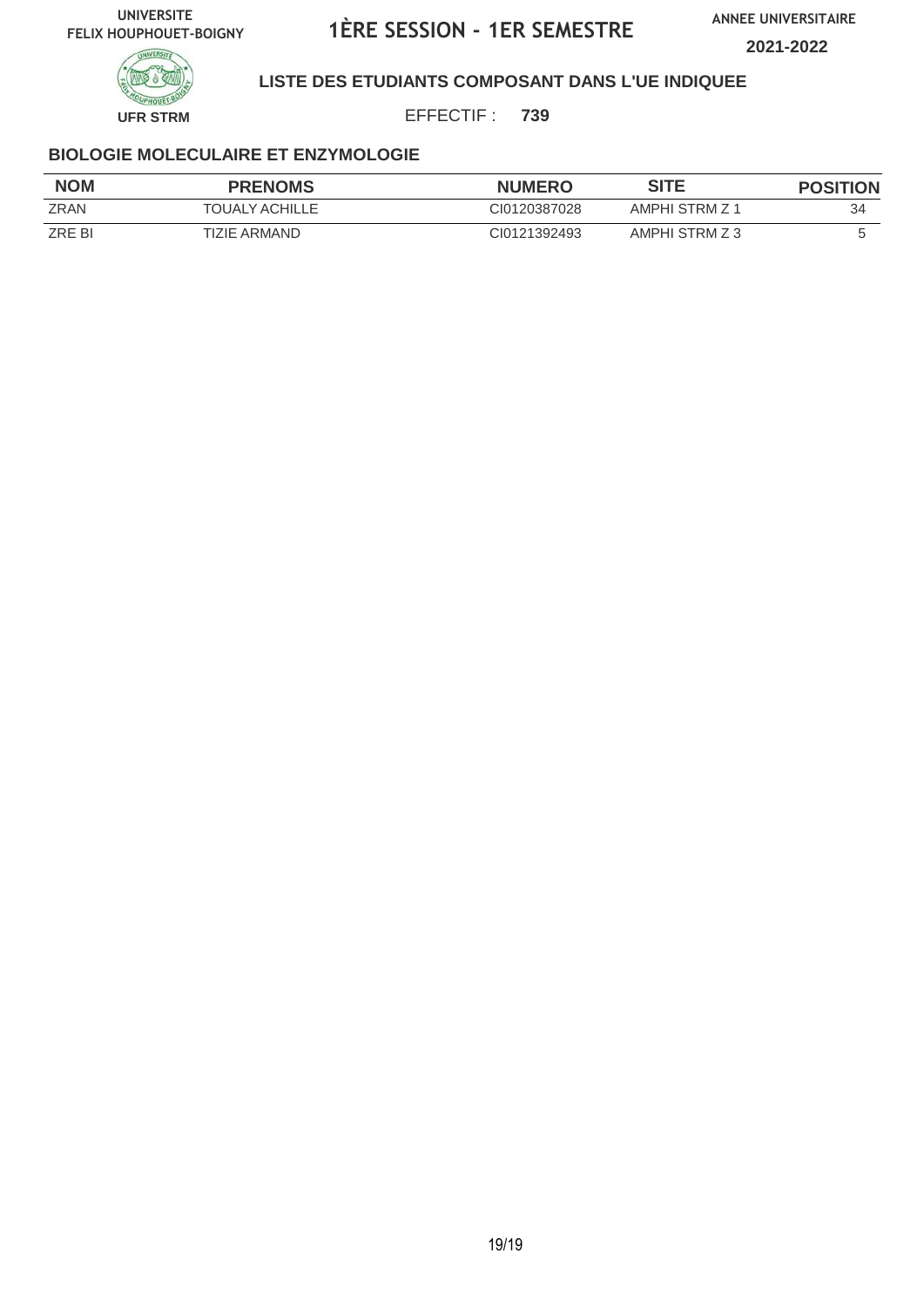

## **LISTE DES ETUDIANTS COMPOSANT DANS L'UE INDIQUEE**

EFFECTIF : **732**

| <b>NOM</b>         | <b>PRENOMS</b>                 | <b>NUMERO</b> | <b>SITE</b>           | <b>POSITION</b> |
|--------------------|--------------------------------|---------------|-----------------------|-----------------|
| <b>ABDOU KARIM</b> | <b>AFFOUA AMINATA</b>          | CI0121394217  | <b>AMPHI STRM Z 1</b> | 27              |
| ABE                | ABE MONNEY JEAN-LOUIS          | FIP200000016  | AMPHI 6 MED Z 1       | 33              |
| ABE                | <b>LOBA JEAN-MARCELLIN</b>     | CI0121396015  | AMPHICZ2              | 36              |
| <b>ABOA</b>        | <b>HERMENCE INGRID CHANA</b>   | CI0121391490  | AMPHICZ4              | 21              |
| <b>ABOH</b>        | ABOYA JEAN PATERNE             | CI0121397564  | AMPHI STRM Z 2        | 25              |
| <b>ABOUA</b>       | AKISSI DANIELLA AURELIE        | CI0119363720  | AMPHI 6 MED Z 2       | 36              |
| <b>ACHI</b>        | ABOUEU JUSTINE MELISSA         | CI0119367106  | AMPHI 6 MED Z 4       | 47              |
| <b>ACHI</b>        | KOFFI LEONCE                   | FIP200000029  | AMPHI STRM Z 1        | 2               |
| <b>ACHIAMBI</b>    | ADIRATH AMOIN LEATITIA         | CI0121397069  | AMPHI 6 MED Z 4       | 28              |
| <b>ACHO</b>        | CHIA AURELY FRANCE             | CI0121397006  | AMPHICZ5              | 13              |
| <b>ACHOU</b>       | <b>AXEL WILFRIED</b>           | CI0121394720  | AMPHI B Z 1           | 19              |
| <b>ACKAH</b>       | N'DA NAOMIE CINTY              | CI0121395700  | AMPHICZ3              | 13              |
| <b>ADAN</b>        | <b>ADOUBI ANTOINE MAXIME</b>   | CI0121396189  | AMPHICZ2              | 2               |
| ADAYE              | KOUAME JEAN LUC                | CI0121390665  | AMPHI B Z 1           | 3               |
| <b>ADINGRA</b>     | YAO CHARLES                    | CI0120380719  | AMPHI B Z 4           | 29              |
| ADJI               | ATSEL FRANCK JONATHAN          | CI0119361676  | AMPHI STRM Z 3        | 46              |
| <b>ADJIBI</b>      | ESTHER GRÂCE                   | CI0120380729  | AMPHI STRM Z 1        | 15              |
| <b>ADJIDAN</b>     | AGBASSI DJOMAN LOUISE GRACE    | CI0119388765  | AMPHI B Z 4           | 47              |
| <b>ADJOBI</b>      | YABA ANNE LAETITIA             | CI0121397044  | AMPHI STRM Z 2        | 17              |
| <b>ADJOUMAN</b>    | <b>BADOU FRANCK-JOËL</b>       | CI0120312462  | AMPHI 6 MED Z 1       | 23              |
| <b>ADJOUMANI</b>   | BENIÉ YAO JEAN-LOUIS           | CI0120380730  | AMPHICZ4              | 12              |
| <b>ADJOUMANI</b>   | KOSSIA KOUMAN ANGE SARITA      | CI0120383826  | AMPHI B Z 3           | 38              |
| <b>ADOPO</b>       | <b>CHO ANDRIENNE</b>           | CI0119387138  | AMPHICZ4              | 36              |
| ADOU               | N'KAH MARIANA                  | FIP200000044  | AMPHI B Z 4           | 22              |
| <b>AGBON</b>       | DON PACOME                     | FIP200000041  | AMPHICZ4              | 3               |
| <b>AGNESS</b>      | AKPA ESME ASTRIDE EPIPHANIE    | CI0120383835  | AMPHI 6 MED Z 2       | 25              |
| <b>AGO</b>         | KONAN LOYOLA PLACIDE           | CI0121397560  | AMPHI 6 MED Z 2       | 15              |
| AGUI               | GILLES EYMARD                  | CI0119387652  | AMPHI B Z 2           | 24              |
| AHEBIE             | ANGAHA BEATRICE                | Cl0121396773  | AMPHICZ3              | 24              |
| AHI                | AHOUA ELISABETH                | CI0120380770  | AMPHI STRM Z 4        | 37              |
| AHOUASSA           | JAËL ALEXANDRA ACSA EMMANUELLE | CI0120383837  | AMPHI STRM Z 4        | $\overline{2}$  |
| <b>AHOUSSI</b>     | N ZIAN EDMOND                  | CI0115290876  | AMPHI 6 MED Z 4       | 34              |
| <b>AHOUTY</b>      | ATSE ALEX-DEBORAH              | CI0120383839  | AMPHI 6 MED Z 2       | 34              |
| AHUE               | AMENAN BELLE LUNE              | CI0119367138  | AMPHICZ1              | 26              |
| AJAGBE             | CHEICK CHERIF ADEWOUMI         | CI0120380784  | AMPHICZ4              | 4               |
| AKA                | AKA HONORE                     | Cl0121397018  | AMPHI B Z 3           | 15              |
| AKA                | ATTA DOMINIQUE                 | FIP200000060  | AMPHI 6 MED Z 4       | 38              |
| AKA                | ZEHI JULES LEVY                | Cl0121412917  | AMPHI B Z 3           | 19              |
| AKABRA             | OFFOUE BLANCHARD               | CI0120397961  | AMPHI 6 MED Z 3       | 31              |
| AKAFFOU            | <b>GNAMINI RAPHAËL</b>         | CI0120398252  | AMPHI 6 MED Z 3       | 28              |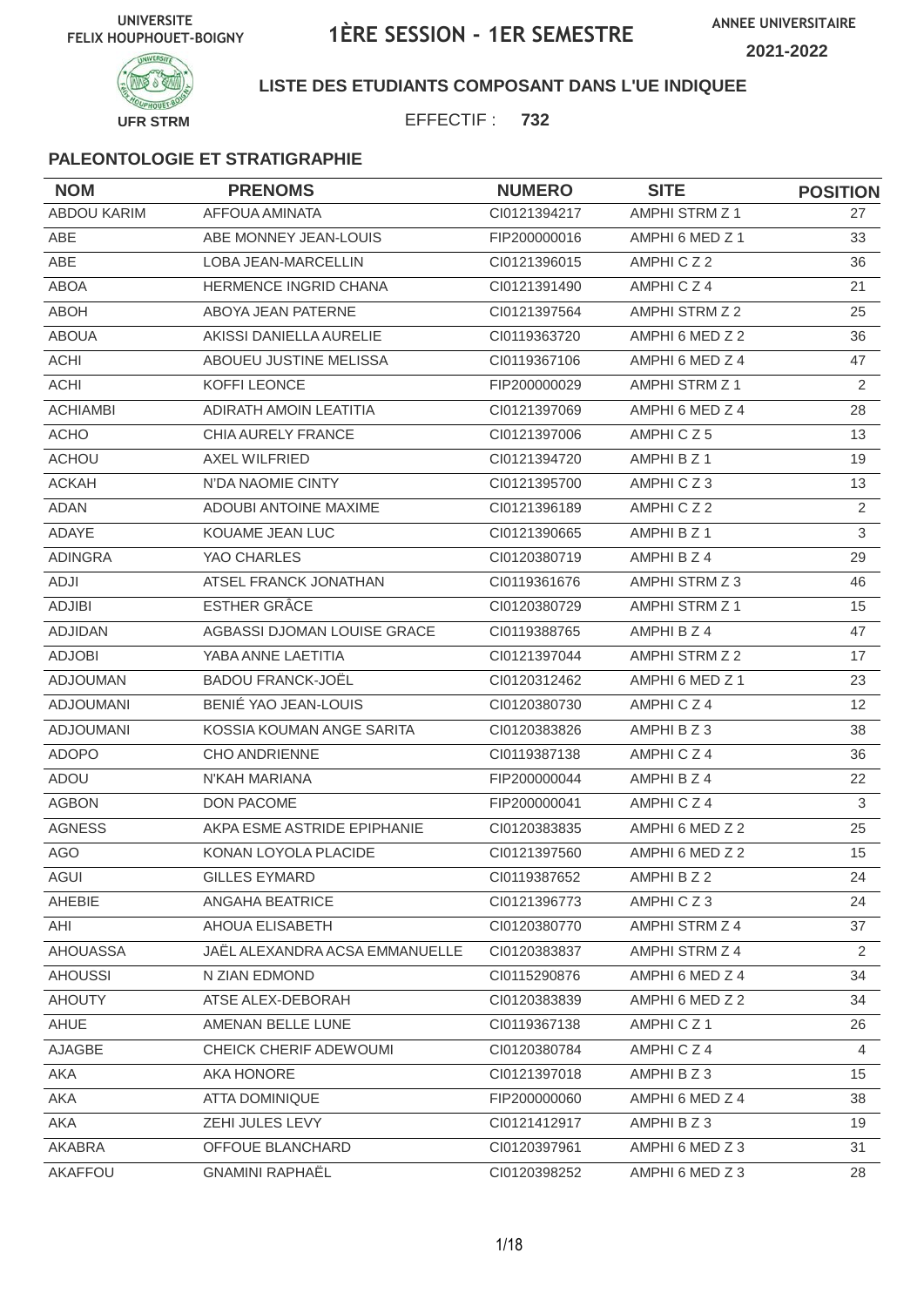



## **LISTE DES ETUDIANTS COMPOSANT DANS L'UE INDIQUEE**

EFFECTIF : **732**

| <b>NOM</b>      | <b>PRENOMS</b>                | <b>NUMERO</b> | <b>SITE</b>     | <b>POSITION</b> |
|-----------------|-------------------------------|---------------|-----------------|-----------------|
| AKASMADOU       | <b>AKA EMILE</b>              | FIP200000021  | AMPHICZ5        | 10              |
| <b>AKE</b>      | <b>KAKEYE JEAN CEDRICK</b>    | CI0120383842  | AMPHI STRM Z 2  | 35              |
| <b>AKOMIAN</b>  | YAO SEVERIN                   | CI0121393806  | AMPHI STRM Z 4  | 22              |
| <b>AKOSSI</b>   | AGOUA NADIA ALEXISE           | CI0119387165  | AMPHI B Z 3     | 34              |
| <b>AKOUN</b>    | LOGBOCHI ÉLISABÉTH INÈS       | CI0119363648  | AMPHI 6 MED Z 2 | $\overline{7}$  |
| <b>AKPA</b>     | YANN GRÂCE DORCAS ÉLISABETH   | CI0120380829  | AMPHI STRM Z 3  | 24              |
| <b>AKPATOU</b>  | AFFOUÉ MARIE DOMINIQUE        | CI0121392618  | AMPHI B Z 4     | 30              |
| <b>AKPROUA</b>  | <b>GBIALY JUNIOR</b>          | CI0121391903  | AMPHI 6 MED Z 2 | 30              |
| <b>ALADE</b>    | <b>WILFRIED KADER</b>         | CI0120380840  | AMPHICZ2        | 41              |
| <b>ALLANGBA</b> | AKISSI ANGE SARAH ESTHER      | CI0121396079  | AMPHI STRM Z 3  | $\overline{7}$  |
| <b>ALLAY</b>    | KOUTOU MICHEL SCHADRAC        | CI0119386469  | AMPHI STRM Z 4  | 27              |
| <b>AMANI</b>    | <b>ABLAN VINCIANE</b>         | CI0121396076  | AMPHI 6 MED Z 3 | 16              |
| <b>AMANI</b>    | AFFOUE GRACE KARELL           | CI0120385468  | AMPHI B Z 2     | 33              |
| <b>AMANI</b>    | <b>ISRAEL KOUASSI DESN'ZI</b> | CI0120387270  | AMPHI STRM Z 4  | 32              |
| <b>ANGAYA</b>   | ANGE KYSLENE EKIAN            | CI0120383857  | AMPHI STRM Z 3  | 19              |
| <b>ANGOUA</b>   | KOUTOUA PRINCE ACHILLE        | CI0121397142  | AMPHICZ2        | 4               |
| <b>ANGUI</b>    | ATTO MARC JUDICAËL            | CI0121401645  | AMPHI B Z 4     | 23              |
| ANI             | <b>GRACE JESSICA ALLOU</b>    | FIP200000023  | AMPHICZ3        | 9               |
| <b>ANOH</b>     | <b>ALLIETE DAVID</b>          | FIP200000007  | AMPHI STRM Z 3  | $\,8\,$         |
| <b>ANON</b>     | DJAMBRA ADAMS MADOCHEE LAZARE | FIP200000018  | AMPHI B Z 1     | $\mathbf{1}$    |
| <b>ANON</b>     | KOKO NADINE JOSIANE           | CI0121398601  | AMPHI STRM Z 2  | 26              |
| <b>ANZI</b>     | ANZI ANDRÉ                    | CI0120387907  | AMPHI B Z 2     | 18              |
| <b>APKENAN</b>  | KONAN PATRICIA MELISSA A.J    | CI0119379160  | AMPHICZ2        | 19              |
| <b>APO</b>      | YAO IGNACE                    | CI0121393715  | AMPHI 6 MED Z 3 | 25              |
| <b>ASKA</b>     | <b>TEHOUA MIREILLE</b>        | CI0120385034  | AMPHICZ1        | 8               |
| <b>ASSEMIEN</b> | <b>ESSI SERGE ANTHONY</b>     | CI0121396209  | AMPHI B Z 2     | 29              |
| <b>ASSEMIEN</b> | SIALOU DOMINIQUE              | CI0121394769  | AMPHI 6 MED Z 1 | 8               |
| <b>ASSI</b>     | ASSI LEVY JOEL                | Cl0121396081  | AMPHI B Z 1     | 27              |
| <b>ASSI</b>     | BANIN ANGELA EVELINE          | CI0121411770  | AMPHI STRM Z 1  | 23              |
| ASSI            | SOPHIE STEPHANIE              | CI0120395670  | AMPHI B Z 4     | 38              |
| <b>ASSOMAN</b>  | MARIE CHRISTELLE ANGE         | CI0120385474  | AMPHI STRM Z 4  | 13              |
| <b>ATSE</b>     | <b>FRANCK EVRARD</b>          | CI0121396761  | AMPHI STRM Z 1  | 34              |
| <b>ATTA</b>     | ASSONDARY MEL ARTHUR          | CI0119371172  | AMPHI STRM Z 4  | 17              |
| <b>ATTE</b>     | <b>TETCHI CHRISTIAN DELOR</b> | CI0118336092  | AMPHI B Z 4     | 41              |
| <b>ATTOH</b>    | YACÉ ÉLOÏSE SARA              | CI0120388711  | AMPHI STRM Z 3  | 21              |
| AVIT            | WAHON GRÂCE VANNESSA          | CI0121394775  | AMPHI B Z 4     | 26              |
| AYE             | COCOA CÉDRIC JUNIOR           | CI0120380980  | AMPHI 6 MED Z 2 | 22              |
| AYEKOE          | <b>GNANGUI HYANICK MOREA</b>  | CI0121392734  | AMPHI B Z 4     | 44              |
| AZIA            | MARIE LAURE                   | Cl0121395710  | AMPHICZ5        | 18              |
| <b>BABA</b>     | GOMET JEAN YVES JÉRÉMIE       | CI0120383873  | AMPHI STRM Z 1  | 24              |
| <b>BADO</b>     | <b>MOUSSA OUETIGUI</b>        | CI0120380992  | AMPHI B Z 4     | 28              |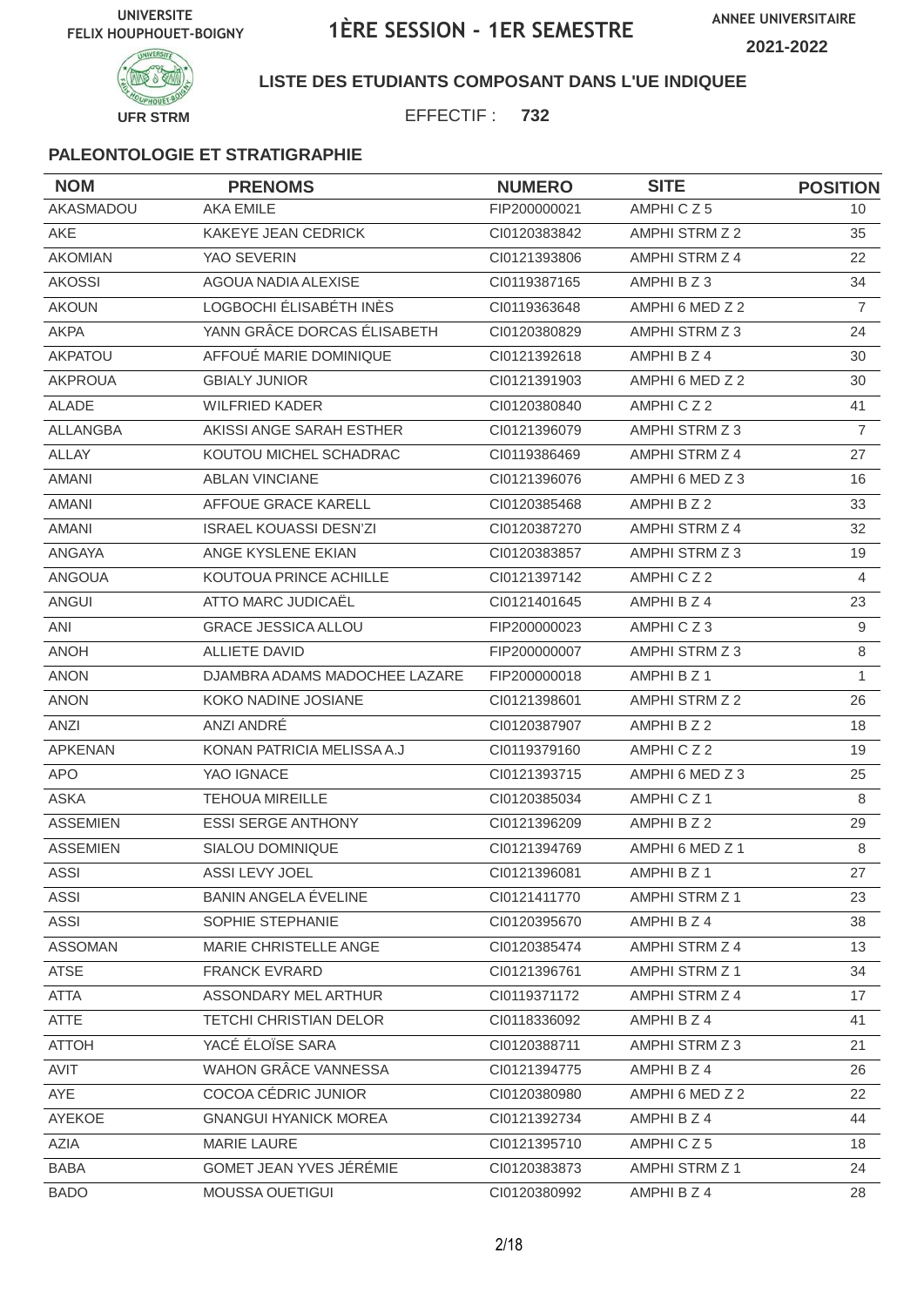



## **LISTE DES ETUDIANTS COMPOSANT DANS L'UE INDIQUEE**

EFFECTIF : **732**

| <b>NOM</b>        | <b>PRENOMS</b>                | <b>NUMERO</b>  | <b>SITE</b>           | <b>POSITION</b> |
|-------------------|-------------------------------|----------------|-----------------------|-----------------|
| <b>BAGUI</b>      | MEKAPEU VANESSA FABIENNE      | CI0120383875   | AMPHI 6 MED Z 1       | 9               |
| <b>BAKAYOKO</b>   | <b>TIAMOUÉ</b>                | CI0121394785   | AMPHI B Z 1           | $\overline{7}$  |
| <b>BALDE</b>      | MAMADOU ALIOU                 | CI0119364408   | AMPHI STRM Z 4        | 42              |
| <b>BALLA</b>      | <b>SAMAKASSI CHRIST PAUL</b>  | CI0121395874   | AMPHI STRM Z 1        | 41              |
| <b>BALLOU</b>     | <b>ISRAEL</b>                 | CI0120398232   | AMPHI STRM Z 2        | 53              |
| <b>BAMBA</b>      | <b>IDRISSA</b>                | CI0119386167   | AMPHI 6 MED Z 3       | 35              |
| <b>BAMBA</b>      | <b>MADOU</b>                  | CI0121397569   | AMPHI STRM Z 2        | 45              |
| <b>BAMBA</b>      | <b>MOHAMED BEN</b>            | Cl0121398177   | AMPHIBZ3              | 32              |
| <b>BAMBA</b>      | <b>MOUSTAPHA</b>              | FIP200000002   | AMPHIBZ3              | $\mathbf{1}$    |
| <b>BAMBA</b>      | <b>YACOUBA</b>                | CI0119362624   | AMPHIBZ3              | 26              |
| <b>BAWA</b>       | DADIE STÉPHANE                | CI0120381061   | AMPHI 6 MED Z 4       | 15              |
| <b>BAYO</b>       | <b>MOHAMED</b>                | CI0120383888   | AMPHI B Z 3           | $\overline{7}$  |
| <b>BAZE</b>       | <b>DIANE FRANCINE</b>         | CI0120381066   | AMPHI 6 MED Z 4       | 8               |
| BEBY              | N'DRIN FRANCK VALLERY         | CI0118340171   | <b>AMPHI STRM Z 2</b> | 14              |
| <b>BECHO</b>      | ADJÉ ANGE LOUISETTE           | CI0120396257   | AMPHI STRM Z 2        | 50              |
| <b>BEDE</b>       | <b>HIWO CAROLE MONDESIR</b>   | CI0119362519   | AMPHI 6 MED Z 3       | 26              |
| <b>BEHEGBAN</b>   | KOFFI YANN RONSARD            | CI0121391481   | AMPHI B Z 3           | 16              |
| <b>BEKOU</b>      | <b>GNAZALO ANGE CHRISTIAN</b> | CI0120381083   | AMPHIBZ3              | 6               |
| <b>BELE</b>       | ROCHE EPIPHANIE               | CI0121395890   | AMPHI STRM Z 1        | 42              |
| <b>BÉNÉDICTE</b>  | EBA KOUASSI YOLANDE           | CI0119387525   | AMPHI B Z 2           | 10              |
| <b>BERTE</b>      | <b>ABDOULAYE</b>              | CI0120381090   | AMPHI 6 MED Z 1       | 39              |
| <b>BEUGRÉ</b>     | CHRIST ANDERSON               | CI0121393338   | AMPHI STRM Z 4        | 41              |
| <b>BEUGRE</b>     | <b>GUIZA ARCHANGE</b>         | CI0119364184   | AMPHICZ2              | 13              |
| <b>BEUGRE</b>     | OKESS PRIVAT ROLANT           | CI0121394804   | AMPHICZ2              | 6               |
| <b>BIAKO</b>      | <b>ESSEM OPHÉLIE EMMA</b>     | CI0120381098   | AMPHICZ4              | 16              |
| <b>BILE</b>       | <b>MAHAN</b>                  | CI0121392427   | AMPHICZ1              | 19              |
| <b>BIRBA</b>      | <b>FRANCK ARMEL</b>           | CI0121396648   | AMPHI B Z 3           | 30              |
| <b>BLE</b>        | MACOURA CAROLE ERICA          | Cl0121391083   | AMPHI 6 MED Z 2       | 26              |
| <b>BLEOU</b>      | <b>BROU OLIVE-NOËLIE</b>      | CI0121396519   | AMPHICZ4              | 5               |
| <b>BLEU</b>       | <b>GUÉ ANGE PRIVÂT</b>        | CI0121392891   | AMPHICZ4              | 30              |
| <b>BOHE</b>       | ERIC JEAN MICHEL              | CI0116308269   | AMPHI 6 MED Z 4       | 27              |
| <b>BOMISSO</b>    | DENISE REMY DÉSIRÉE           | CI0121397546   | AMPHI 6 MED Z 3       | 10              |
| <b>BONKOUNGOU</b> | ABDOUL KOUDOUZE               | CI0120397783   | AMPHI 6 MED Z 1       | 47              |
| <b>BOTTY</b>      | ELORIA BENERICE ESTHER        | CI0120385481   | AMPHI STRM Z 2        | 4               |
| <b>BOZON</b>      | <b>AUDE CHRISTELLE</b>        | Cl0121397937   | AMPHI B Z 2           | $\overline{4}$  |
| <b>BROU</b>       | ACKISSI BESSELHI HUGUETTE     | Cl0121391568   | AMPHI B Z 1           | 33              |
| <b>BROU</b>       | ANGYBELL NATACHA              | CI0121391360   | AMPHICZ3              | 36              |
| <b>BROU</b>       | <b>APPIAH NOEL</b>            | BROA2912980001 | AMPHI B Z 4           | 12 <sup>2</sup> |
| <b>BROU</b>       | KOUAKOU JEAN WILFRIED         | CI0121391684   | AMPHI STRM Z 1        | 18              |
| <b>BROU</b>       | N'GUESSAN EDMOND              | Cl0121394274   | AMPHI STRM Z 3        | 45              |
| <b>BROU</b>       | N'GUESSAN ÉRIC                | Cl0121392216   | AMPHI 6 MED Z 3       | 21              |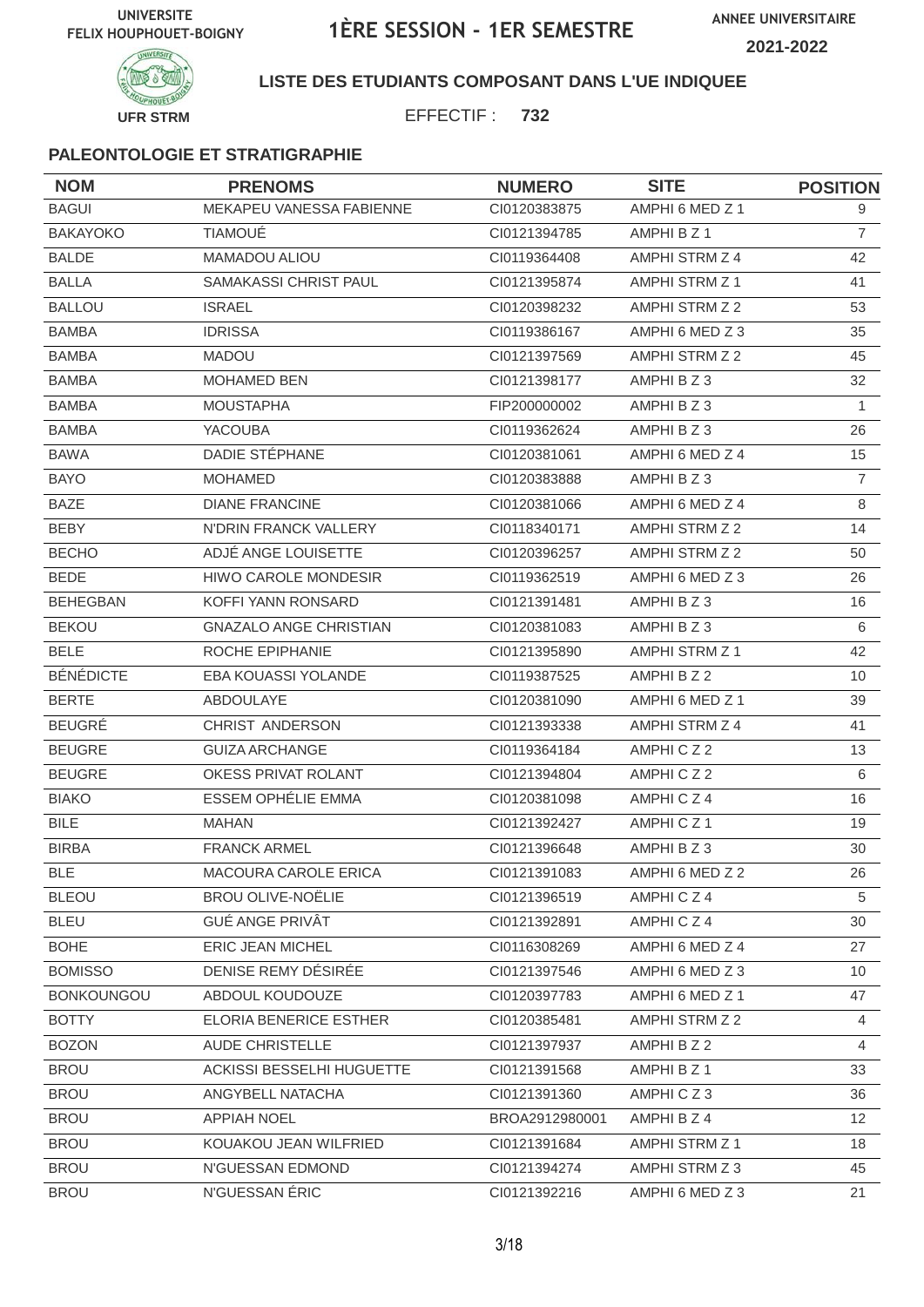

## **LISTE DES ETUDIANTS COMPOSANT DANS L'UE INDIQUEE**

EFFECTIF : **732**

| <b>NOM</b>       | <b>PRENOMS</b>                   | <b>NUMERO</b> | <b>SITE</b>          | <b>POSITION</b> |
|------------------|----------------------------------|---------------|----------------------|-----------------|
| <b>CAMARA</b>    | <b>ARAMATOU</b>                  | Cl0121396163  | AMPHI B Z 2          | 20              |
| <b>CAMARA</b>    | <b>NIAMINAN</b>                  | Cl0121393963  | AMPHI B Z 3          | 17              |
| CAYO             | ZAHON LETICIA DORINE             | CI0120381224  | AMPHI B Z 3          | 13              |
| <b>CISSE</b>     | <b>DAOUDA</b>                    | CI0121393696  | AMPHICZ <sub>1</sub> | 9               |
| <b>CISSE</b>     | <b>SEKOU</b>                     | CI0121392316  | AMPHICZ3             | $\sqrt{5}$      |
| <b>CISSÉ</b>     | <b>TENIN DOMINIQUE</b>           | CI0120381239  | AMPHI 6 MED Z 4      | 10              |
| <b>CLIMAN</b>    | KONAN WILFRIED EMMANUEL          | CI0120381251  | AMPHICZ5             | 8               |
| COMOE            | <b>BROU EDMOND DAVID</b>         | CI0121395717  | AMPHIBZ3             | 20              |
| COSSA            | SIAMI CONSTANCE DESIREE          | CI0120388010  | AMPHICZ1             | 29              |
| <b>COULIBALY</b> | ABDOULAYE                        | CI0119361817  | AMPHICZ1             | 33              |
| <b>COULIBALY</b> | ABDOUL BEN JUNIOR                | CI0121391044  | AMPHI 6 MED Z 3      | 44              |
| COULIBALY        | AÏCHATOU                         | CI0121391025  | AMPHI B Z 4          | 39              |
| <b>COULIBALY</b> | <b>AWA</b>                       | CI0120387031  | AMPHICZ <sub>1</sub> | 37              |
| <b>COULIBALY</b> | DJENEBA AHOU AUDREY              | CI0121395718  | AMPHI 6 MED Z 1      | 40              |
| COULIBALY        | <b>FRANCK ELIOT</b>              | CI0119362726  | AMPHI 6 MED Z 2      | 44              |
| <b>COULIBALY</b> | <b>ISSA</b>                      | CI0120383928  | AMPHICZ2             | 35              |
| COULIBALY        | NANOUROGO AYOUBA                 | Cl0121391010  | AMPHI B Z 1          | 15              |
| <b>COULIBALY</b> | NOKROGNAN FATIM                  | CI0121396028  | AMPHI STRM Z 4       | 15              |
| <b>COULIBALY</b> | NONLOUROU KABAGO ZENAB           | CI0121396018  | AMPHI B Z 4          | 1               |
| COULIBALY        | SOULEYMANE                       | CI0120381287  | AMPHI 6 MED Z 4      | 43              |
| <b>COULIBALY</b> | YELATCHIGUI MARIE CLARENCE       | FIP200000053  | AMPHI B Z 1          | 22              |
| <b>COULIBALY</b> | <b>YELY SAMIRA</b>               | CI0120381292  | AMPHICZ <sub>1</sub> | 3               |
| COUMOE           | ADJOUA SOLANGE                   | CI0120381320  | AMPHI 6 MED Z 1      | 15              |
| <b>DABO</b>      | <b>KOUASSI THEODORE</b>          | CI0121395719  | AMPHI STRM Z 2       | 47              |
| <b>DAGO</b>      | <b>DADIER LANDRY</b>             | CI0119367355  | AMPHI B Z 4          | 18              |
| <b>DAGOUROU</b>  | ETTIEN CYPRIEN WILFRIED          | CI0121396725  | AMPHI 6 MED Z 3      | 2               |
| <b>DAGRA</b>     | <b>MANAN MARIUS</b>              | FIP200000047  | AMPHI B Z 2          | 19              |
| DAGROU           | <b>JEAN-GUY DORGELES</b>         | CI0120381336  | AMPHI B Z 1          | 31              |
| DAH              | ERI PELAGIE                      | CI0121397942  | AMPHI 6 MED Z 4      | 37              |
| DAH              | SIË KOUAMË GNIMBA ANGENOR FABIEN | CI0121393297  | AMPHI STRM Z 1       | 13              |
| DAH              | WATIL                            | CI0121401630  | AMPHICZ1             | 38              |
| <b>DAHO</b>      | <b>ZRANGOUE ANGE</b>             | CI0120385488  | AMPHI B Z 4          | 8               |
| DALE             | <b>GNAKOURI SALES</b>            | CI0119369903  | AMPHICZ1             | 24              |
| <b>DANHO</b>     | GBAIE CHRISTINE GRÂCE ROXANNE    | CI0120381351  | AMPHI 6 MED Z 2      | $\overline{4}$  |
| <b>DANHO</b>     | <b>M'BO LARISSA</b>              | CI0120398390  | AMPHI B Z 3          | 5               |
| <b>DANO</b>      | <b>JUNIOR</b>                    | CI0121394285  | AMPHI B Z 1          | 18              |
| <b>DANON</b>     | ZIDAGO PAUL LUCKAS               | CI0121397552  | AMPHI B Z 2          | 14              |
| <b>DAPPA</b>     | ATTA KOUADIO SYLVERE HERMANN     | CI0121394835  | AMPHICZ4             | 8               |
| <b>DASSO</b>     | DALEHON URIELLE ESTHER           | Cl0121391807  | AMPHICZ3             | 33              |
| <b>DEA</b>       | MOHAMED KADER                    | Cl0120381364  | AMPHI STRM Z 3       | 42              |
| <b>DEAT</b>      | FRANCK HERVÉ JUNIOR              | CI0120381365  | AMPHI 6 MED Z 1      | 16              |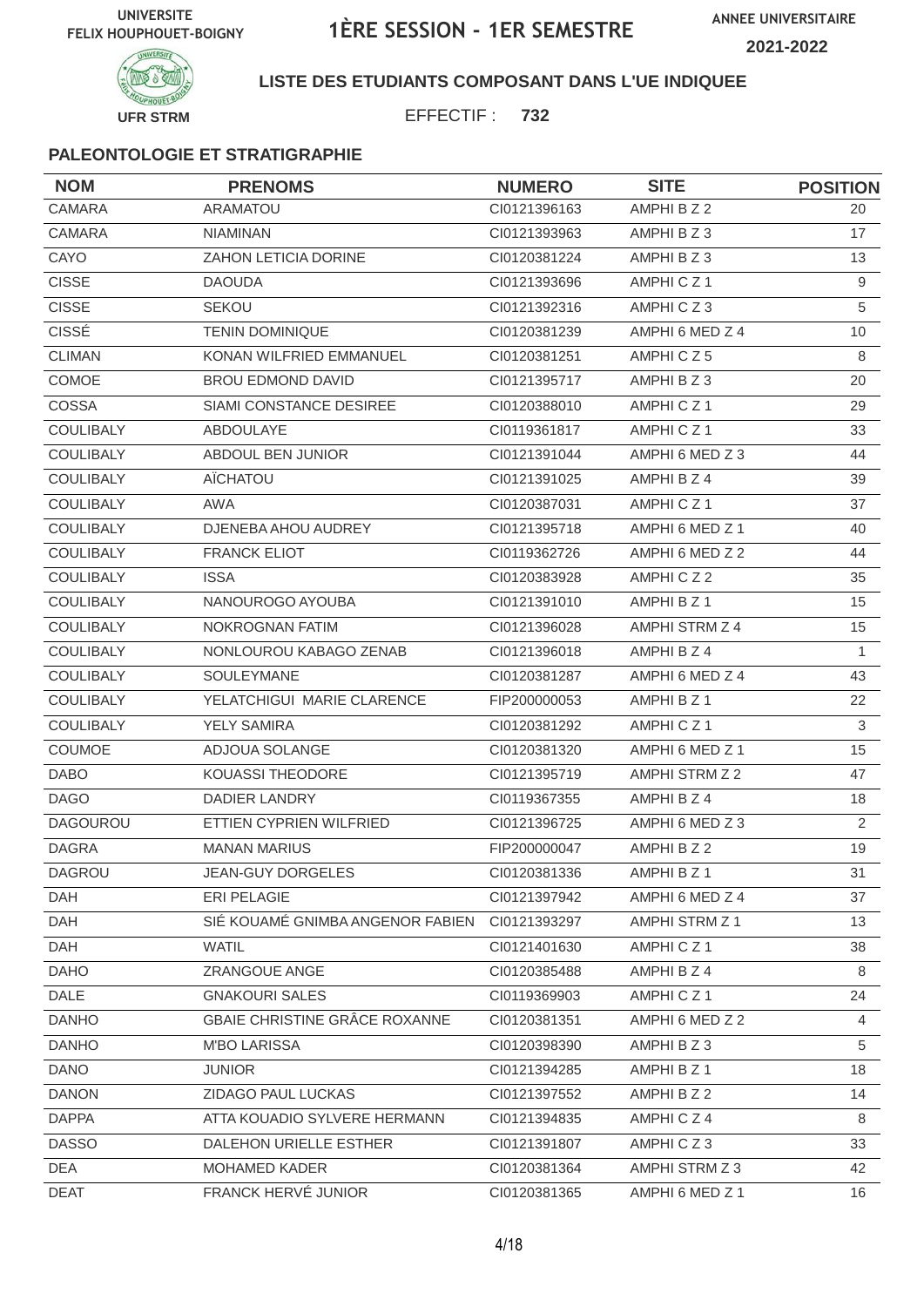

## **LISTE DES ETUDIANTS COMPOSANT DANS L'UE INDIQUEE**

EFFECTIF : **732**

| <b>NOM</b>          | <b>PRENOMS</b>                  | <b>NUMERO</b>  | <b>SITE</b>     | <b>POSITION</b> |
|---------------------|---------------------------------|----------------|-----------------|-----------------|
| <b>DEGNI</b>        | <b>SEDJI ESTHER</b>             | CI0121394290   | AMPHI B Z 3     | 29              |
| <b>DERE</b>         | CHO ANGELA DEBORA               | CI0121392235   | AMPHI STRM Z 1  | 35              |
| <b>DIABATE</b>      | <b>DIELIBAKA</b>                | CI0121392669   | AMPHI B Z 2     | 30              |
| <b>DIABATE</b>      | <b>FATOUMATA</b>                | CI0121395970   | AMPHI B Z 1     | 20              |
| <b>DIABATE</b>      | <b>SAFIATOU</b>                 | CI0119386212   | AMPHI B Z 4     | 32              |
| <b>DIAGNE</b>       | AMANI ELYSÉE                    | CI0121391400   | AMPHI STRM Z 4  | 29              |
| <b>DIAHONDE</b>     | ANGE FLORENT HUBERT             | CI0121393283   | AMPHI STRM Z 1  | 33              |
| <b>DIALLO</b>       | <b>MARIAMA DALANDA</b>          | DIAM2811990002 | AMPHICZ2        | $\overline{7}$  |
| <b>DIALLO</b>       | <b>MATOGOMA</b>                 | CI0121392678   | AMPHI 6 MED Z 4 | 29              |
| <b>DIALLO</b>       | <b>MOUSSA</b>                   | FIP200000035   | AMPHICZ2        | 17              |
| <b>DIALLO</b>       | N'GORAN PARFAIT                 | CI0120381419   | AMPHI 6 MED Z 1 | 20              |
| <b>DIALLO</b>       | <b>OUMOU AWA</b>                | CI0120381421   | AMPHI B Z 1     | 32              |
| <b>DIAMALA</b>      | <b>ADOM PASCAL</b>              | FIP200000055   | AMPHI 6 MED Z 4 | 23              |
| <b>DIAO</b>         | <b>GNAMBON</b>                  | CI0121391889   | AMPHI STRM Z 1  | 31              |
| <b>DIARRASSOUBA</b> | <b>AÏCHA</b>                    | CI0121395953   | AMPHICZ1        | $\overline{7}$  |
| <b>DIARRASSOUBA</b> | <b>BAKOUMADI</b>                | CI0121393015   | AMPHI 6 MED Z 4 | 13              |
| <b>DIARRASSOUBA</b> | <b>DAOUDA</b>                   | CI0121391682   | AMPHI STRM Z 1  | 32              |
| <b>DIARRASSOUBA</b> | <b>LACINA</b>                   | CI0121393657   | AMPHI STRM Z 3  | 25              |
| <b>DIARRASSOUBA</b> | MOUHAMED TIDJANE                | CI0121396312   | AMPHI STRM Z 2  | 19              |
| <b>DIAWARA</b>      | <b>ADAMA</b>                    | CI0120381454   | AMPHI 6 MED Z 1 | 44              |
| <b>DIAWARA</b>      | <b>ISSA</b>                     | CI0119385666   | AMPHI 6 MED Z 2 | 19              |
| <b>DIAWARA</b>      | MADOUSSOU                       | CI0120381452   | AMPHI 6 MED Z 2 | 41              |
| <b>DIBY</b>         | KAVAMI JEAN MARIE               | CI0120388982   | AMPHI 6 MED Z 2 | 29              |
| <b>DIOMANDE</b>     | <b>FATOUMATA</b>                | CI0121393458   | AMPHI 6 MED Z 1 | 22              |
| <b>DIOMANDE</b>     | <b>GUE KALLET</b>               | CI0121391067   | AMPHICZ2        | 24              |
| <b>DIOMANDÉ</b>     | KARIDJA                         | CI0120381485   | AMPHI B Z 2     | 27              |
| <b>DIOMANDE</b>     | <b>NABOULA FATHIM</b>           | CI0121395993   | AMPHICZ4        | 35              |
| <b>DIOMANDE</b>     | YOUSSOUF                        | CI0121393359   | AMPHI 6 MED Z 3 | 46              |
| <b>DIPLEHI</b>      | <b>GUELAMON RICHARD</b>         | CI0121391935   | AMPHI STRM Z 2  | 22              |
| DJABIA              | YAH MAGNE RUTHE MOYANE          | CI0121396087   | AMPHI 6 MED Z 4 | 45              |
| <b>DJAHOU</b>       | <b>DEGNAN MATILDE</b>           | CI0120384433   | AMPHICZ1        | 34              |
| <b>DJE</b>          | AYA CLAUDE FRANCINE             | CI0119374207   | AMPHI 6 MED Z 4 | 16              |
| DJE                 | <b>BI PRINCE NICAISE</b>        | CI0121396787   | AMPHICZ2        | 38              |
| DJE                 | LOU DJENAN EDWIGE               | CI0120396130   | AMPHI 6 MED Z 3 | 23              |
| <b>DJE</b>          | LOU FLEHANA MICHELLE            | CI0121394869   | AMPHI STRM Z 2  | 39              |
| <b>DJEDJE</b>       | GRÂCE ÉLISÉE KPASSOU            | CI0120381521   | AMPHICZ4        | 25              |
| <b>DJIDJI</b>       | SASSO HENRI JOEL                | CI0121395725   | AMPHI B Z 2     | 23              |
| <b>DJOSSA</b>       | CODJO CHRIST DONALD             | CI0121396311   | AMPHICZ4        | 15              |
| DOAHO GUELAMON      | <b>MARCELIN</b>                 | CI0120381548   | AMPHI 6 MED Z 3 | $\mathbf{1}$    |
| <b>DOBÉ</b>         | <b>FRANCIA DIANE</b>            | CI0120385496   | AMPHI 6 MED Z 1 | 21              |
| <b>DOFFOU</b>       | <b>GNAMIEN VINCENT EMMANUEL</b> | CI0121396030   | AMPHI STRM Z 3  | 12              |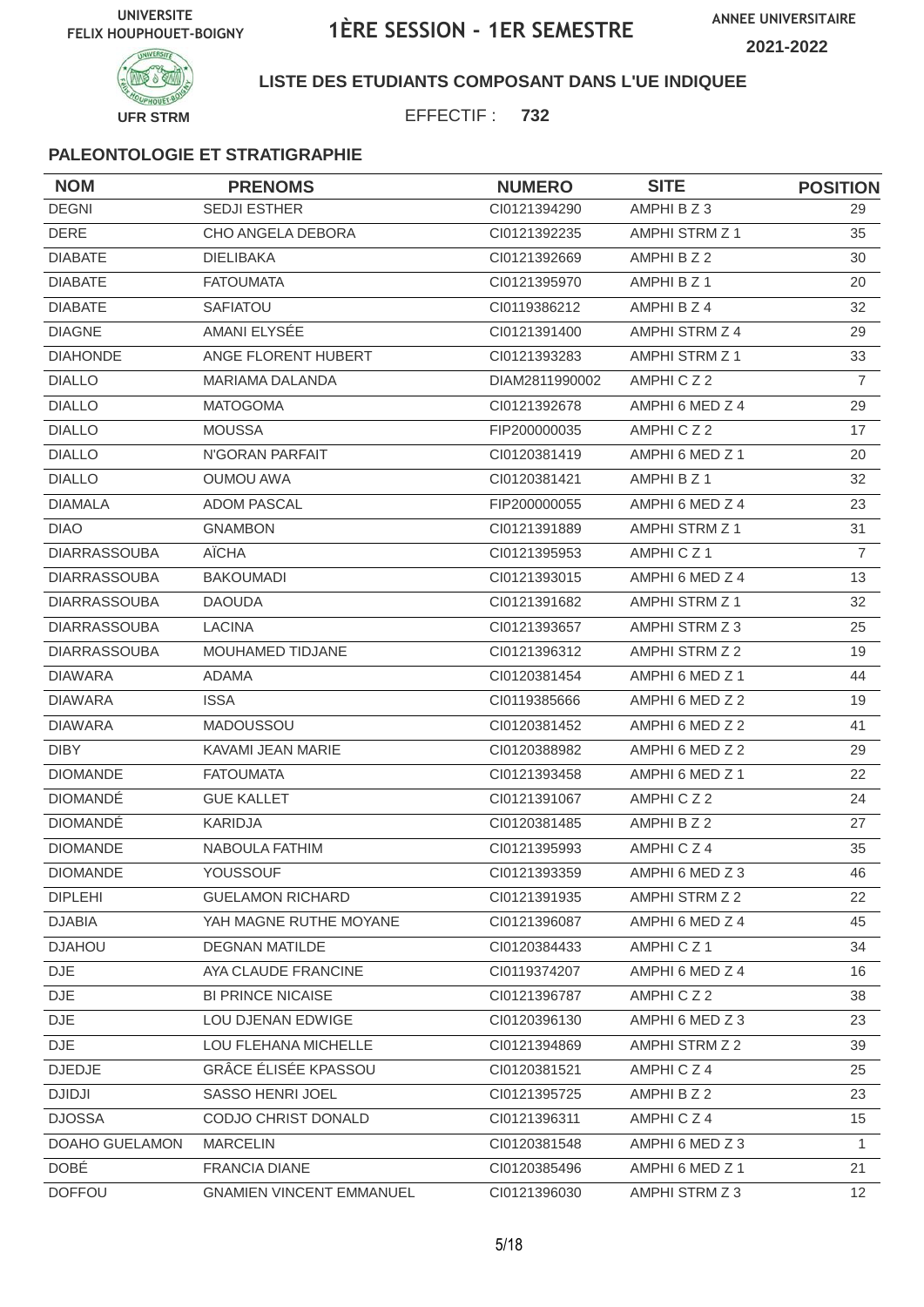



## **LISTE DES ETUDIANTS COMPOSANT DANS L'UE INDIQUEE**

EFFECTIF : **732**

| <b>NOM</b>        | <b>PRENOMS</b>                                | <b>NUMERO</b>  | <b>SITE</b>           | <b>POSITION</b> |
|-------------------|-----------------------------------------------|----------------|-----------------------|-----------------|
| <b>DOGO</b>       | RUTH DÉSIRÉE                                  | CI0121397708   | AMPHI 6 MED Z 3       | 18              |
| <b>DOMAGNI</b>    | KOFFI AHOU CARMEN                             | FIP200000038   | AMPHICZ3              | 26              |
| <b>DONGOH</b>     | <b>ABRAN MARIAM</b>                           | CI0120381562   | AMPHI 6 MED Z 3       | 39              |
| <b>DOSSO</b>      | <b>LOSSENI</b>                                | CI0121395727   | AMPHICZ4              | 38              |
| <b>DOUA</b>       | ANDRÉ                                         | CI0116311620   | AMPHICZ5              | $\overline{7}$  |
| <b>DOUMBIA</b>    | <b>IBRAHIM</b>                                | CI0121392982   | AMPHI STRM Z 2        | 16              |
| <b>DOUMBIA</b>    | YAYA                                          | CI0119386408   | AMPHI STRM Z 1        | 8               |
| <b>DOUMBOUYA</b>  | <b>ASSATA</b>                                 | CI0120385497   | <b>AMPHI STRM Z 1</b> | 12              |
| <b>DROH</b>       | DOUÉ AURÉLIE                                  | CI0121395968   | AMPHICZ3              | 19              |
| <b>DUMPIEU</b>    | <b>SARAH JENIFER</b>                          | CI0120381596   | AMPHI STRM Z 3        | 32              |
| EBA               | N' DA - AFLA NADIA                            | CI0121391381   | AMPHI 6 MED Z 1       | 19              |
| EDI               | AKISSI ANGELE ELVIERA                         | CI0120397914   | AMPHI STRM Z 2        | 48              |
| <b>EHINON</b>     | KOUAHO PRINCESSE SARA MÉLISSA                 | CI0121397056   | AMPHI STRM Z 4        | 30              |
| <b>EHON</b>       | KOSSI JEAN BOSCO                              | CI0120385498   | AMPHI 6 MED Z 1       | 31              |
| <b>EHOUMAN</b>    | AMANDÉ MARCELLO LOOKENSEY WILLIA CI0121395728 |                | AMPHI 6 MED Z 3       | 15              |
| <b>EHOUMAN</b>    | <b>EHUI JEAN</b>                              | CI0121396057   | AMPHI B Z 3           | 4               |
| EHU               | <b>WILLY JEAN MAX DESIRE</b>                  | CI0121398171   | AMPHI B Z 4           | 48              |
| <b>ESSOH</b>      | <b>WESLEY JEAN FRANCOIS</b>                   | FIP200000010   | AMPHI 6 MED Z 1       | 29              |
| <b>ESSUI</b>      | YAO ULRICH                                    | CI0121397549   | AMPHICZ3              | 15              |
| <b>ETTE</b>       | MESSOU ANGE ELISEE                            | CI0121390687   | AMPHICZ1              | 28              |
| <b>EZAN</b>       | <b>TAHITCHI ENOCH OSCAR</b>                   | CI0119365139   | AMPHICZ3              | 22              |
| <b>FANDJOUMON</b> | <b>STEVY TRESOR</b>                           | CI0119362095   | AMPHICZ1              | $\overline{4}$  |
| <b>FANE</b>       | <b>HALAMA</b>                                 | CI0120381653   | AMPHICZ3              | $\overline{7}$  |
| <b>FIEGLO</b>     | <b>ANNE ROXANE</b>                            | CI0120397874   | AMPHI STRM Z 2        | 38              |
| <b>FIENI</b>      | ADJOUA MARIE ANGE GRÂCE                       | CI0120381660   | AMPHICZ2              | 5               |
| <b>FLAN</b>       | MINSSAN JUVENALE                              | FIP200000008   | AMPHICZ2              | 20              |
| <b>FLANROU</b>    | <b>GNONWIMBA BIENVENU GUY AXEL</b>            | Cl0120381663   | <b>AMPHI STRM Z 2</b> | 41              |
| <b>FOFANA</b>     | ASSIATOU                                      | CI0121393282   | AMPHI B Z 2           | 22              |
| <b>FOFANA</b>     | <b>NOGOFEMA</b>                               | Cl0120381671   | AMPHI STRM Z 4        | 18              |
| <b>FOFANA</b>     | <b>SOUMAILA</b>                               | CI0121393665   | AMPHICZ5              | 21              |
| <b>FOFANA</b>     | <b>WILFRIED MOHAMED</b>                       | CI0119374189   | AMPHI B Z 4           | 3               |
| <b>GAHE</b>       | ANEGBLE JEAN STEVE                            | CI0119361995   | AMPHI 6 MED Z 2       | 13              |
| <b>GAHOUA</b>     | NAOMIE MAHI                                   | CI0121396997   | AMPHICZ3              | 20              |
| GANDONOU          | NAOMI SEFORA                                  | GANN1211020001 | AMPHICZ2              | $\mathbf{1}$    |
| <b>GBAKA</b>      | <b>OBROU MAXIME</b>                           | CI0120385501   | AMPHICZ3              | 8               |
| <b>GBAKRE</b>     | MICHEL GUY CESAR                              | CI0119369381   | AMPHICZ1              | 17              |
| <b>GBALOU</b>     | ANDY CLAUDE ILARIE                            | CI0121395731   | AMPHI B Z 4           | 20              |
| <b>GBAZALE</b>    | <b>GRACE LYNDA</b>                            | CI0121393226   | AMPHICZ1              | 31              |
| <b>GBOGBO</b>     | <b>JEAN BOLERY</b>                            | CI0120385506   | AMPHICZ1              | 27              |
| <b>GBOHO</b>      | <b>GOENTOUO LUCRECE REGIS</b>                 | CI0119388464   | AMPHI 6 MED Z 4       | 44              |
| <b>GNAGNE</b>     | JOEL CHRITIAN                                 | FIP200000057   | AMPHI B Z 3           | 9               |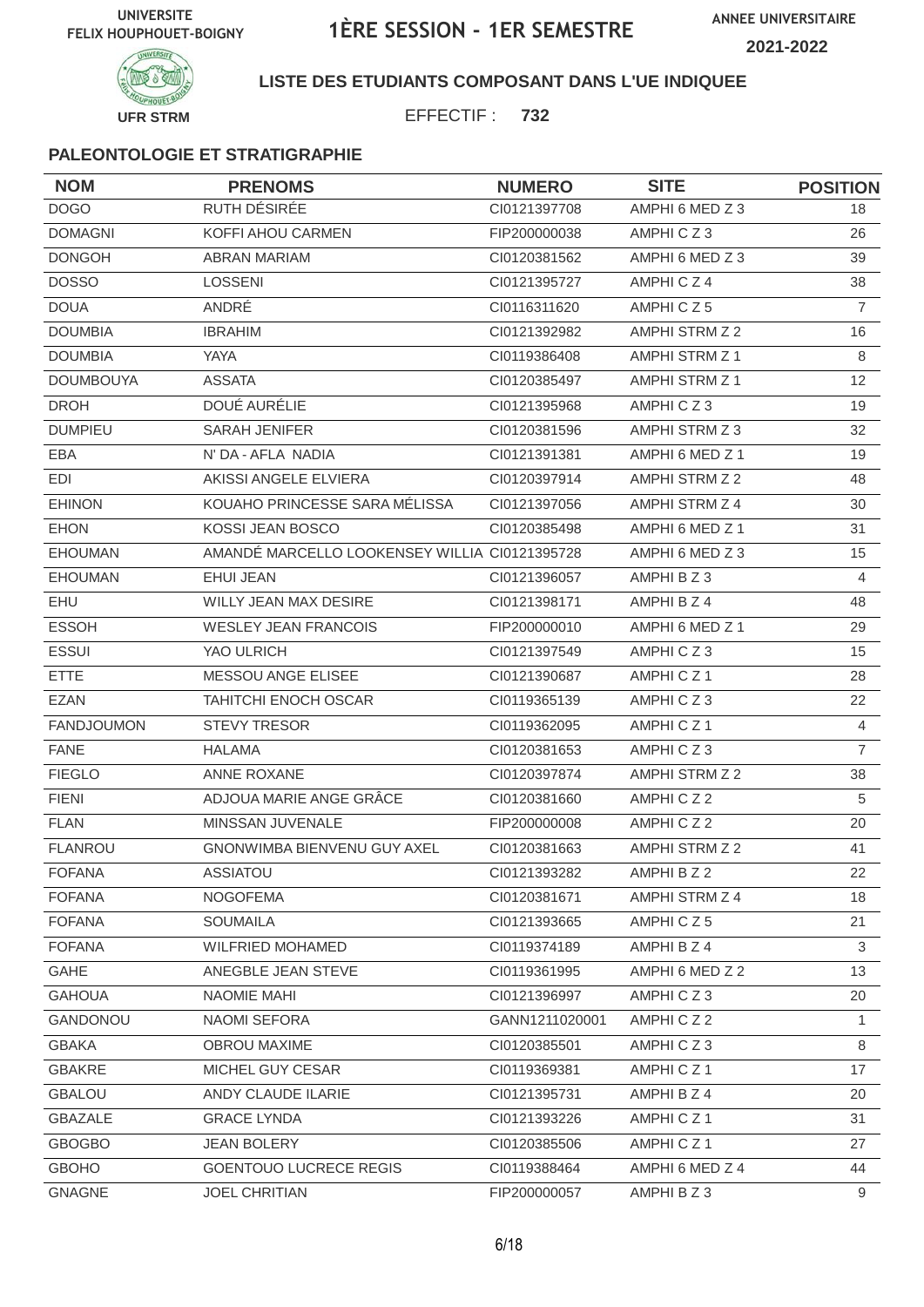



## **LISTE DES ETUDIANTS COMPOSANT DANS L'UE INDIQUEE**

EFFECTIF : **732**

| <b>NOM</b>      | <b>PRENOMS</b>                 | <b>NUMERO</b>  | <b>SITE</b>          | <b>POSITION</b> |
|-----------------|--------------------------------|----------------|----------------------|-----------------|
| <b>GNAHORE</b>  | <b>AHOLI EMERSON</b>           | CI0119386495   | AMPHI 6 MED Z 2      | 17              |
| <b>GNAMIEN</b>  | ADAMS MOUAYE                   | CI0121392472   | AMPHI 6 MED Z 2      | 11              |
| <b>GNOLEBAT</b> | <b>GBEYORO LIONELLE WILMAR</b> | CI0120398581   | AMPHI 6 MED Z 2      | 43              |
| <b>GNONSIO</b>  | KOUIYIYE DOUDOU SEPHORA ROXANE | CI0121390720   | AMPHICZ5             | 9               |
| <b>GOGOUA</b>   | <b>DETHO ANGE MURIEL</b>       | CI0121395733   | AMPHI STRM Z 2       | 43              |
| <b>GOHI</b>     | LOU LEAMAN JOYCE ANICETTE      | CI0121395734   | AMPHICZ2             | 9               |
| <b>GOHI</b>     | <b>NANSEGNON PRINCE</b>        | FIP200000011   | AMPHICZ5             | 22              |
| GOHO            | DOHAÏ KÉASSON MARC-LOÏC        | GOHK3009000001 | AMPHI B Z 1          | 28              |
| GOÏ             | DOUIN EMMANUELLE FRANCELINE    | CI0121391133   | AMPHI 6 MED Z 2      | $\mathbf{1}$    |
| <b>GON</b>      | <b>DESIRE</b>                  | CI0120381799   | AMPHICZ <sub>1</sub> | 23              |
| GOPOU           | ZRANGBA ADELAÏDE               | CI0121396500   | AMPHI 6 MED Z 2      | 42              |
| <b>GORE</b>     | <b>BI GORE EL-FOREST</b>       | FIP200000003   | AMPHI 6 MED Z 2      | 27              |
| <b>GOSSAN</b>   | <b>GOSSAN JEAN MICHEL</b>      | CI0120381811   | AMPHICZ <sub>1</sub> | 6               |
| <b>GOTTA</b>    | YORO JACQUES CHRISTIAN         | CI0121391495   | AMPHI B Z 1          | 35              |
| <b>GOUA</b>     | AKRE NGNINRIN LAURA            | CI0121396305   | AMPHI 6 MED Z 1      | 45              |
| <b>GOUMBANE</b> | <b>HAMIDOU</b>                 | FIP200000031   | AMPHICZ4             | 20              |
| <b>GOUROTRE</b> | <b>VOLI CHRISTIAN</b>          | CI0120381817   | AMPHI STRM Z 1       | 6               |
| <b>GRATH</b>    | NANGBAN AXEL DE.MARIE          | CI0120381825   | AMPHI 6 MED Z 3      | 47              |
| <b>GREBIO</b>   | ANGE LUTHER                    | FIP200000040   | AMPHI STRM Z 3       | 13              |
| <b>GUEBO</b>    | KOUTCHET ANGE FREDY            | CI0121391625   | AMPHI STRM Z 3       | 52              |
| <b>GUEDE</b>    | TIDEKO OBEDE DELAISSE          | CI0120381834   | AMPHI B Z 4          | 24              |
| <b>GUEI</b>     | SASSIO GASTON MAGLOIRE         | CI0121393709   | AMPHI B Z 2          | $\overline{7}$  |
| <b>GUEU</b>     | AUDREY MARIE JOËLLE            | CI0121396224   | AMPHI STRM Z 4       | 36              |
| <b>GUEU</b>     | ÉRIC STÉPHANE                  | CI0121392155   | AMPHI STRM Z 2       | 40              |
| <b>GUIA</b>     | <b>DEULOUA CHRIST ARISTIDE</b> | CI0121397147   | AMPHICZ4             | 39              |
| <b>GUIE</b>     | LOU TOUA RUTH-ESTHER           | GUIL0711990001 | AMPHI B Z 2          | 2               |
| <b>GUINDO</b>   | <b>AWA</b>                     | CI0120397677   | AMPHI B Z 1          | 39              |
| GUISSO          | O'NEEL EDDIE STEPHANE          | CI0121395738   | AMPHICZ2             | 16              |
| HAMADOU         | <b>HASSANA</b>                 | CI0121395739   | AMPHI STRM Z 1       | 22              |
| HIÉ             | ANITA RAYMONDE NICOLE          | CI0121398353   | AMPHICZ2             | 22              |
| <b>HIEN</b>     | SIE PONCE DONALD               | CI0121394342   | AMPHI 6 MED Z 3      | 4               |
| <b>IRIE</b>     | <b>BI BOLATY DANIEL</b>        | CI0120385512   | AMPHI STRM Z 3       | 14              |
| <b>IRIE</b>     | BI TAH EMMANUEL CHRISTIAN      | CI0121391397   | AMPHI B Z 1          | 12 <sup>2</sup> |
| <b>KABLAN</b>   | AKA PAUL ELIE                  | CI0121395741   | AMPHI 6 MED Z 2      | 3               |
| <b>KABORE</b>   | <b>HENOC</b>                   | CI0121396069   | AMPHICZ2             | 44              |
| <b>KABRAN</b>   | ASSOUMOU SYLVESTRE             | FIP200000032   | AMPHICZ4             | 19              |
| KACOU           | EFFIBÉ ANNE SEPHORA            | CI0119367595   | AMPHI STRM Z 4       | 38              |
| KACOU           | KOULOU HERVÉ                   | CI0120385513   | AMPHI 6 MED Z 4      | 48              |
| <b>KACOU</b>    | N'GUESSAN ALVIN GILDAS         | CI0121390704   | AMPHICZ2             | 33              |
| <b>KADJO</b>    | AHOULOU REGIS ANDERSON         | CI0119371893   | AMPHI STRM Z 3       | 40              |
| <b>KADJO</b>    | N'GUESSAN ALBERT JUNIOR        | CI0121396366   | AMPHICZ4             | $\overline{7}$  |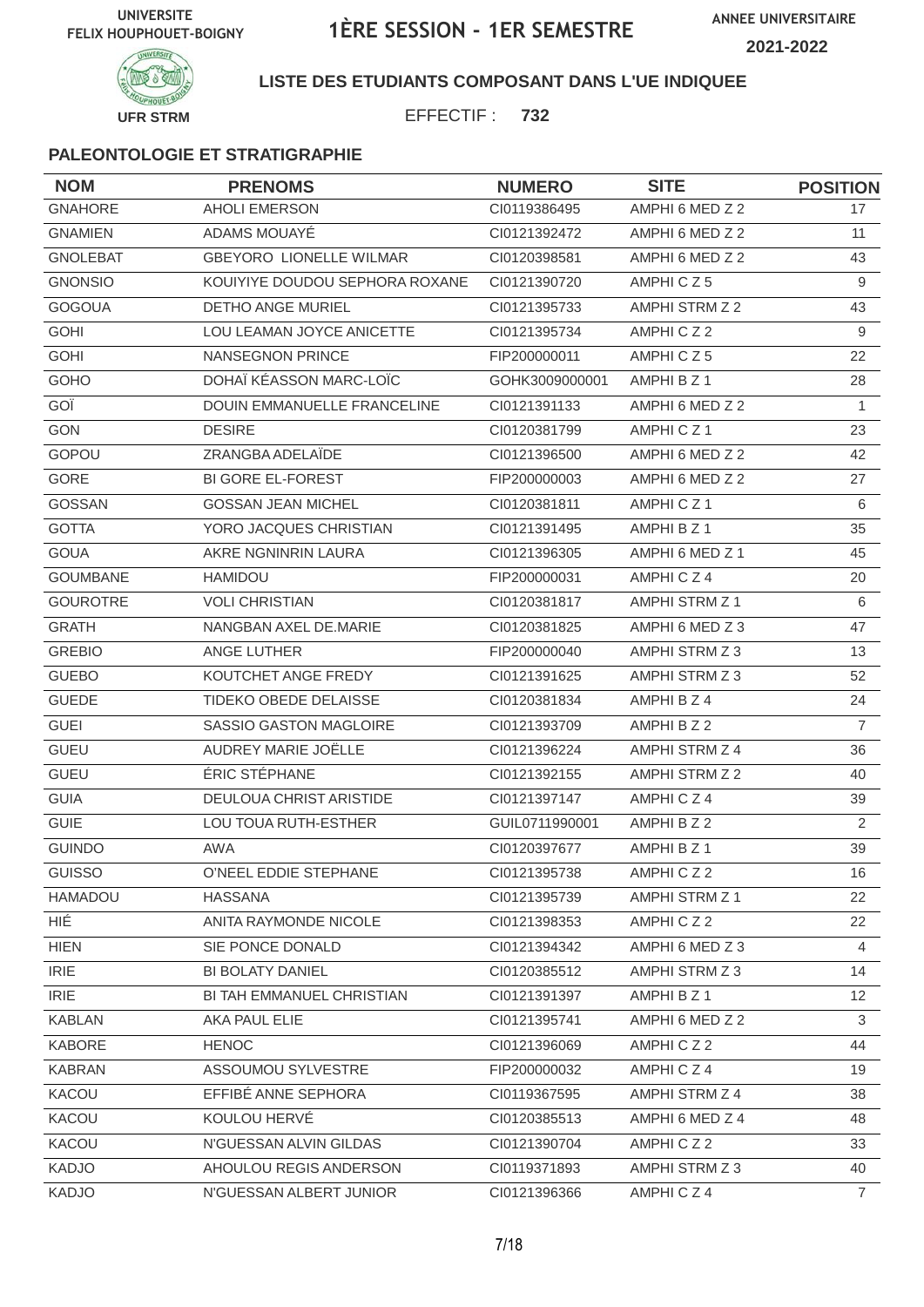

## **LISTE DES ETUDIANTS COMPOSANT DANS L'UE INDIQUEE**

EFFECTIF : **732**

| <b>NOM</b>      | <b>PRENOMS</b>               | <b>NUMERO</b>  | <b>SITE</b>     | <b>POSITION</b> |
|-----------------|------------------------------|----------------|-----------------|-----------------|
| <b>KAFROUMA</b> | <b>GNOU-BLA AMANDINE</b>     | FIP200000026   | AMPHICZ2        | 43              |
| KAKOU           | <b>MANIZAN MAXIMIN</b>       | CI0121391005   | AMPHI 6 MED Z 2 | 5               |
| KALÉ            | ONELIE PHOEBE JOSEPHA JEMIMA | CI0120381912   | AMPHI B Z 2     | 15              |
| <b>KALFA</b>    | ADJOUA MONIQUE               | CI0121395988   | AMPHICZ4        | 22              |
| <b>KAMAGATE</b> | ADIA                         | CI0121394938   | AMPHI 6 MED Z 1 | $\mathbf{2}$    |
| <b>KAMAGATE</b> | <b>INZA</b>                  | CI0120395691   | AMPHICZ2        | 27              |
| <b>KAMBE</b>    | KAMBE DERRICK VALDES         | FIP200000043   | AMPHICZ4        | 11              |
| <b>KAMENA</b>   | AKA PAUL MARIE               | CI0121396947   | AMPHI 6 MED Z 1 | 12              |
| <b>KANGA</b>    | YAO BERENGER                 | CI0120381951   | AMPHICZ4        | 23              |
| <b>KANGAMON</b> | AHOU LYDIA VERLANDE          | CI0121391663   | AMPHICZ1        | 32              |
| KARIMOU         | KOUAME ARSENE                | CI0120388917   | AMPHI 6 MED Z 4 | 19              |
| <b>KEITA</b>    | ASSETOU                      | CI0120395687   | AMPHICZ1        | 30              |
| KI              | <b>MAMINATA</b>              | CI0121392698   | AMPHI B Z 2     | 6               |
| <b>KINDOH</b>   | <b>BROU ANGE PATRICK</b>     | CI0121397557   | AMPHI B Z 2     | 31              |
| KO              | <b>ALIMA ROSELINE</b>        | FIP200000054   | AMPHI STRM Z 4  | 12              |
| <b>KOBENAN</b>  | KOSSIA REBECCA               | CI0121394956   | AMPHI 6 MED Z 3 | 13              |
| KODE            | <b>GHOH AICHA EVE</b>        | CI0121392593   | AMPHI 6 MED Z 1 | 41              |
| <b>KOFF</b>     | <b>KOUAME GERVAIS</b>        | FIP200000052   | AMPHI STRM Z 4  | 31              |
| <b>KOFFI</b>    | <b>ADJA RUTH</b>             | CI0121393296   | AMPHI 6 MED Z 2 | 35              |
| <b>KOFFI</b>    | AFFOUET ANIQUE MAURICETTE    | CI0121396380   | AMPHI STRM Z 1  | 14              |
| <b>KOFFI</b>    | <b>AKISSI NORA LYNE</b>      | CI0120382035   | AMPHI 6 MED Z 3 | 40              |
| <b>KOFFI</b>    | AMANI MAXIME DEBORA          | CI0120382085   | AMPHI STRM Z 4  | 21              |
| <b>KOFFI</b>    | AMANY JEAN NOËL              | CI0119365588   | AMPHI STRM Z 3  | 16              |
| <b>KOFFI</b>    | AMENAN KAN ANGE MARIETTE     | CI0120382049   | AMPHI 6 MED Z 1 | 43              |
| <b>KOFFI</b>    | ANGE PATRICK KOUASSI         | FIP200000024   | AMPHI 6 MED Z 1 | 37              |
| <b>KOFFI</b>    | <b>ARNOLD KEVIEN</b>         | FIP200000037   | AMPHICZ1        | 43              |
| <b>KOFFI</b>    | AYA GEMINA CHRISTELLE        | CI0120382083   | AMPHI 6 MED Z 3 | 12              |
| KOFFI           | CHIA MARIE-MICHAELLE         | CI0120385521   | AMPHICZ1        | 35              |
| <b>KOFFI</b>    | DJACOF ARMEL MICHEL          | CI0121412254   | AMPHI STRM Z 2  | 44              |
| <b>KOFFI</b>    | <b>JEAN HUGUES</b>           | CI0120382070   | AMPHI STRM Z 2  | 11              |
| <b>KOFFI</b>    | <b>JONATHAN</b>              | CI0119363715   | AMPHI STRM Z 4  | 25              |
| <b>KOFFI</b>    | KACOU JUNIOR                 | CI0120382023   | AMPHI STRM Z 2  | 34              |
| <b>KOFFI</b>    | KOFFI MOÏSE D'ISRRAËL        | CI0121393742   | AMPHI B Z 3     | 21              |
| <b>KOFFI</b>    | KONAN BERNARD                | Cl0121393167   | AMPHI B Z 2     | 28              |
| <b>KOFFI</b>    | <b>KONAN BERTRAN</b>         | CI0121393612   | AMPHI STRM Z 1  | 4               |
| <b>KOFFI</b>    | KOUADIO SÉVERIN              | CI0121393091   | AMPHI STRM Z 1  | 40              |
| <b>KOFFI</b>    | KOUADIO WILFRIED             | CI0120382058   | AMPHI B Z 4     | 4               |
| <b>KOFFI</b>    | KOUAKOU PIERRE               | KOFK2012960020 | AMPHI B Z 4     | 35              |
| <b>KOFFI</b>    | KOUAME ULRICH ANDERSON       | CI0120382025   | AMPHICZ5        | 14              |
| <b>KOFFI</b>    | KOUASSI ALLÉMAO              | Cl0121393643   | AMPHI B Z 2     | 8               |
| <b>KOFFI</b>    | N'GBIN JEAN FABRICE          | FIP200000017   | AMPHI 6 MED Z 1 | 28              |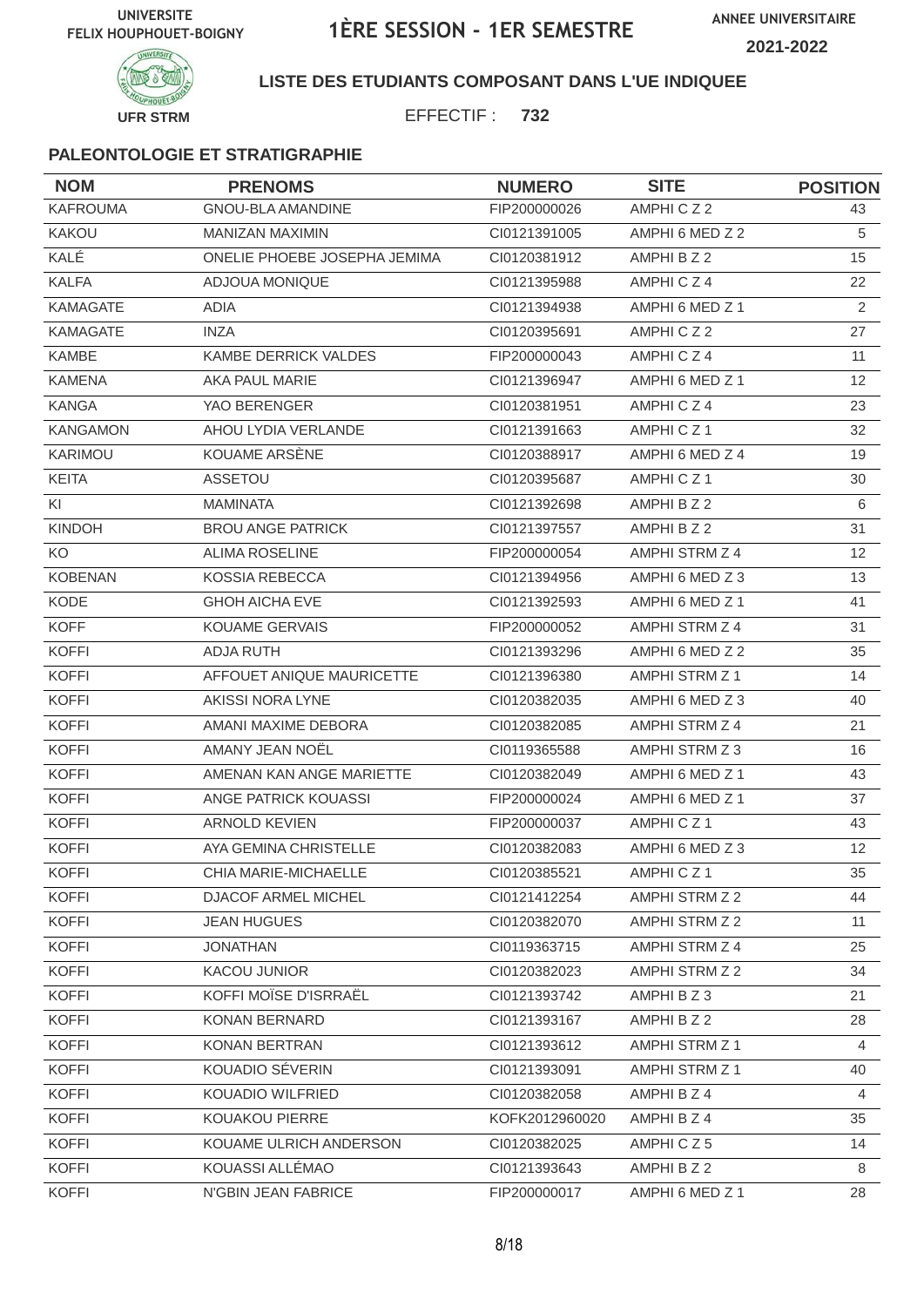

## **LISTE DES ETUDIANTS COMPOSANT DANS L'UE INDIQUEE**

EFFECTIF : **732**

| <b>NOM</b>     | <b>PRENOMS</b>                                | <b>NUMERO</b>  | <b>SITE</b>     | <b>POSITION</b> |
|----------------|-----------------------------------------------|----------------|-----------------|-----------------|
| <b>KOFFI</b>   | PAUL MARRION                                  | CI0121396361   | AMPHICZ1        | 25              |
| <b>KOFFI</b>   | SABENOU AKOUA STÉPHANIE                       | CI0120382033   | AMPHI B Z 3     | 27              |
| <b>KOFFI</b>   | SAINTE ROSEMONDE KOSSIA LAMERVEI CI0120382054 |                | AMPHI B Z 1     | 38              |
| <b>KOFFI</b>   | YAO ARMEL                                     | CI0119369257   | AMPHICZ1        | 42              |
| <b>KOFFI</b>   | ZEZEOULYE MAXIMILIEN CYRIEL                   | CI0116305499   | AMPHI B Z 2     | 3               |
| <b>KOKORA</b>  | <b>BETTY MICHAEL</b>                          | FIP200000006   | AMPHI 6 MED Z 2 | 28              |
| <b>KOKOUA</b>  | JESSICA-ROXANE JENNIPHER                      | KOKJ0805990001 | AMPHI STRM Z 3  | 31              |
| <b>KOMIEN</b>  | <b>KOUSSO ANDREA</b>                          | CI0120382129   | AMPHI B Z 1     | 8               |
| <b>KONAN</b>   | <b>AKISSI ESTER</b>                           | CI0119375405   | AMPHI STRM Z 3  | 6               |
| <b>KONAN</b>   | AMENAN BÉATRICE                               | CI0121395744   | AMPHICZ1        | 11              |
| <b>KONAN</b>   | AMOIN MARIE JEANNE BLANCHE                    | CI0121394368   | AMPHI 6 MED Z 2 | 33              |
| <b>KONAN</b>   | ANGBAN N'DOLY FIDEL                           | CI0119370222   | AMPHICZ1        | $\mathbf{1}$    |
| <b>KONAN</b>   | <b>BOUAFFOU AYA LAURELLE</b>                  | CI0121396687   | AMPHI B Z 1     | $\overline{4}$  |
| <b>KONAN</b>   | <b>EKANI ROMUALD</b>                          | FIP200000045   | AMPHI B Z 3     | 18              |
| <b>KONAN</b>   | <b>KOFFI DANIEL</b>                           | CI0120382153   | AMPHICZ5        | 19              |
| <b>KONAN</b>   | <b>KONAN HONORE</b>                           | FIP200000049   | AMPHI 6 MED Z 3 | 37              |
| <b>KONAN</b>   | KOUAKOU PATERN ELOGE                          | CI0119386610   | AMPHI 6 MED Z 4 | 26              |
| <b>KONAN</b>   | <b>KOUASSI ELVIS</b>                          | CI0121396244   | AMPHI 6 MED Z 4 | 5               |
| <b>KONAN</b>   | KOUASSI SAHM PATRICK                          | CI0120398465   | AMPHI B Z 1     | 17              |
| <b>KONAN</b>   | N'GUESSAN JEAN LUC                            | CI0121396108   | AMPHI STRM Z 2  | 32              |
| <b>KONAN</b>   | N'ZOLIE EPHREM EZECHIEL                       | CI0121395745   | AMPHI B Z 1     | 9               |
| <b>KONAN</b>   | PASCAL DOUMANTEY                              | CI0121390693   | AMPHI STRM Z 1  | 29              |
| <b>KONAN</b>   | VANESSA MARIE-JOËLLE                          | CI0121396281   | AMPHICZ2        | 28              |
| <b>KONAN</b>   | YAH CATHERINE                                 | CI0118358076   | AMPHI B Z 3     | 10              |
| <b>KONATE</b>  | <b>AMIDOU</b>                                 | CI0119372060   | AMPHI STRM Z 2  | 36              |
| KONATÉ         | <b>ASSANATA</b>                               | CI0121391645   | AMPHI 6 MED Z 3 | 3               |
| <b>KONDOBO</b> | <b>KOROTOUM</b>                               | CI0120385526   | AMPHI STRM Z 4  | 10              |
| KONE           | AKISSI BENEDITHE LAUREINE                     | FIP200000009   | AMPHI STRM Z 4  | 26              |
| KONE           | <b>BLE YVES</b>                               | CI0120384080   | AMPHI 6 MED Z 2 | 6               |
| KONE           | <b>FANTA</b>                                  | CI0120382269   | AMPHI B Z 1     | 11              |
| KONE           | <b>GNINTIE ANNE ELVIRA</b>                    | Cl0121391757   | AMPHICZ1        | 16              |
| <b>KONE</b>    | KAYOMOSORO MOHAMED                            | CI0121393374   | AMPHI STRM Z 3  | $\overline{4}$  |
| KONE           | KIYALI                                        | FIP200000056   | AMPHI STRM Z 4  | 1               |
| KONE           | <b>LACINA</b>                                 | CI0120397667   | AMPHI 6 MED Z 2 | 20              |
| <b>KONE</b>    | <b>MAH NOURA</b>                              | CI0120384074   | AMPHI B Z 4     | 40              |
| KONE           | MARIE CELESTIINE LEATICIA URSULE              | FIP200000050   | AMPHI STRM Z 4  | 9               |
| KONE           | <b>MASSIAMY</b>                               | CI0120382257   | AMPHI STRM Z 3  | 23              |
| KONÉ           | MIDA JOSIANE MICHAËLLE                        | CI0120387037   | AMPHI STRM Z 2  | 28              |
| KONE           | <b>MOHAMED</b>                                | CI0121392900   | AMPHI B Z 1     | 2               |
| KONE           | NABE CHAM-HOUN                                | Cl0121395747   | AMPHICZ3        | 32              |
| KONÉ           | N'GOLO MOUHAMED                               | CI0121392282   | AMPHI STRM Z 4  | $\overline{7}$  |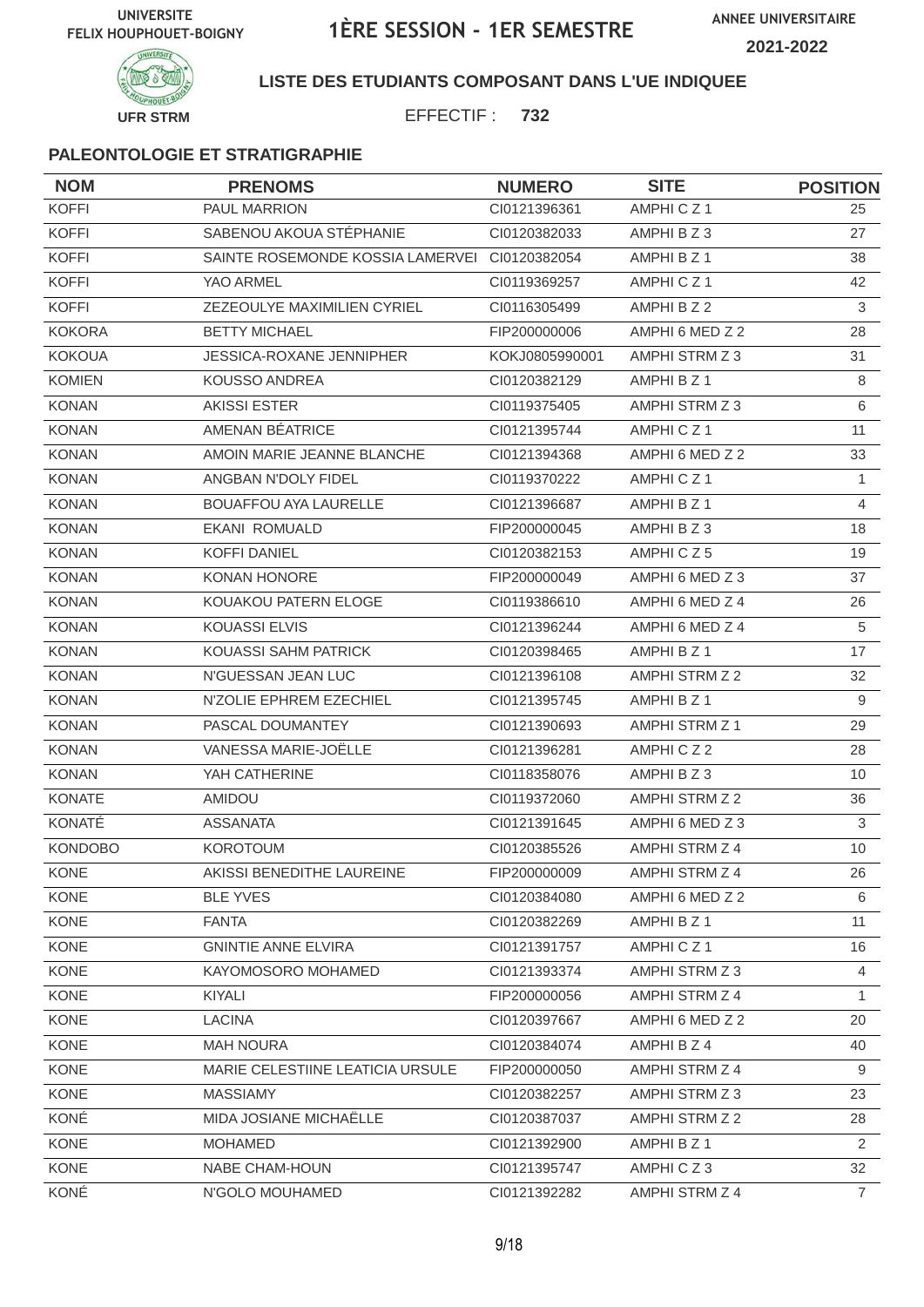



## **LISTE DES ETUDIANTS COMPOSANT DANS L'UE INDIQUEE**

EFFECTIF : **732**

| <b>NOM</b>       | <b>PRENOMS</b>                 | <b>NUMERO</b> | <b>SITE</b>          | <b>POSITION</b> |
|------------------|--------------------------------|---------------|----------------------|-----------------|
| <b>KONE</b>      | <b>OUSMANE KARAMOKO</b>        | CI0119361616  | AMPHI 6 MED Z 4      | 31              |
| KONÉ             | PEKITCHIN JONAS                | CI0121395748  | AMPHICZ2             | 37              |
| <b>KONE</b>      | <b>SEHENAN</b>                 | FIP200000033  | AMPHICZ5             | 17              |
| <b>KONE</b>      | YETI SEPHORA                   | CI0121395891  | AMPHI 6 MED Z 3      | 5               |
| <b>KONE</b>      | <b>ZIEPE</b>                   | CI0120382242  | AMPHI B Z 1          | 25              |
| <b>KONIN</b>     | ETTIEN ANGE JOËL               | CI0121395504  | AMPHI 6 MED Z 2      | 37              |
| <b>KOUA</b>      | <b>ASSIALA MELAINE</b>         | CI0121392074  | AMPHICZ <sub>1</sub> | 40              |
| <b>KOUA</b>      | <b>BLAHOUA BELL DORAINE</b>    | FIP200000019  | AMPHI 6 MED Z 3      | 6               |
| <b>KOUA</b>      | <b>BROU EMILE CONSTANT</b>     | CI0119363683  | AMPHICZ1             | 10              |
| <b>KOUA</b>      | <b>KOUADIO MICHEL</b>          | CI0120384090  | AMPHICZ2             | 10              |
| <b>KOUABENAN</b> | <b>KOBENAN SIRIKI</b>          | CI0121391737  | AMPHI STRM Z 3       | 36              |
| KOUACOU          | YAO GÉDÉON                     | CI0118336190  | AMPHI B Z 4          | 9               |
| <b>KOUADIO</b>   | <b>AHOU</b>                    | CI0121392229  | AMPHI STRM Z 3       | $\mathbf{3}$    |
| <b>KOUADIO</b>   | AHOU ANGE ERICKA FABIENNE      | CI0120385532  | AMPHI 6 MED Z 3      | 49              |
| <b>KOUADIO</b>   | AMAN JOSEPH                    | CI0121395752  | AMPHI 6 MED Z 2      | 10              |
| <b>KOUADIO</b>   | <b>AMA VERONIQUE</b>           | CI0121391508  | AMPHI B Z 4          | 42              |
| <b>KOUADIO</b>   | AXELLE AUDREY                  | CI0121391652  | AMPHI STRM Z 3       | 43              |
| <b>KOUADIO</b>   | <b>BANIMA KRA JACQUES</b>      | CI0115300894  | AMPHI STRM Z 1       | 21              |
| <b>KOUADIO</b>   | <b>DELILA SYNTICHE AKISSI</b>  | CI0119363789  | AMPHI 6 MED Z 2      | 45              |
| <b>KOUADIO</b>   | <b>HAPPY NERY</b>              | CI0121390773  | AMPHICZ1             | 13              |
| <b>KOUADIO</b>   | KOFFI ANGE ARMAND              | CI0121392012  | AMPHI 6 MED Z 4      | 12 <sup>2</sup> |
| <b>KOUADIO</b>   | <b>KOFFI SAMUEL</b>            | FIP200000034  | AMPHICZ3             | 34              |
| <b>KOUADIO</b>   | KOUADIO ANDERSON               | CI0120389283  | AMPHI 6 MED Z 1      | 35              |
| <b>KOUADIO</b>   | KOUADIO SIE GEDEON             | CI0121391329  | AMPHI STRM Z 4       | 3               |
| <b>KOUADIO</b>   | KOUAMÉ EUNICE AMOAN            | CI0121395753  | AMPHICZ1             | 41              |
| <b>KOUADIO</b>   | KOUAME MATHURIN                | CI0120382328  | AMPHI 6 MED Z 1      | 26              |
| <b>KOUADIO</b>   | KOUASSI AMBROISE               | Cl0121391429  | AMPHI B Z 4          | 31              |
| KOUADIO          | MAGUY STÉPHANE KOUAMÉ          | CI0119370290  | AMPHI 6 MED Z 4      | 18              |
| <b>KOUADIO</b>   | ULRICH OLIVIA AFFOUÉ           | CI0119386567  | AMPHICZ1             | 12              |
| <b>KOUADIO</b>   | YAO RODRIGUE                   | FIP200000014  | AMPHI B Z 4          | 13              |
| KOUAKOU          | ADJOUA CHRISTELLE TATIANA      | CI0121411636  | AMPHI B Z 4          | 16              |
| KOUAKOU          | ADJOUA SONIA LETICIA           | CI0121391039  | AMPHI STRM Z 4       | 11              |
| <b>KOUAKOU</b>   | <b>AFFOUE LAETICIA</b>         | CI0120398527  | AMPHI 6 MED Z 1      | 17              |
| KOUAKOU          | AHOU GRÂCE EMMANUELLA          | Cl0120382417  | AMPHI 6 MED Z 1      | 25              |
| KOUAKOU          | AHOU LARISSA                   | CI0121395754  | AMPHI STRM Z 2       | 10 <sup>°</sup> |
| KOUAKOU          | AKISSI ANGE MARIE FRANCE FLORA | CI0119363026  | AMPHI 6 MED Z 4      | 6               |
| KOUAKOU          | ATCHELOH KOUADIO BORIS         | CI0121390745  | AMPHI B Z 3          | 14              |
| <b>KOUAKOU</b>   | <b>BOUSSOUMALIE YOLANDE</b>    | CI0203844106  | AMPHI STRM Z 1       | 1               |
| KOUAKOU          | <b>KOBENAN MARCEL</b>          | CI0119379777  | AMPHI 6 MED Z 1      | 27              |
| KOUAKOU          | KOFFI ARMAND                   | CI0121397591  | AMPHI STRM Z 2       | 9               |
| KOUAKOU          | KOFFI VALDEZ                   | Cl0121392378  | AMPHI 6 MED Z 4      | $\overline{7}$  |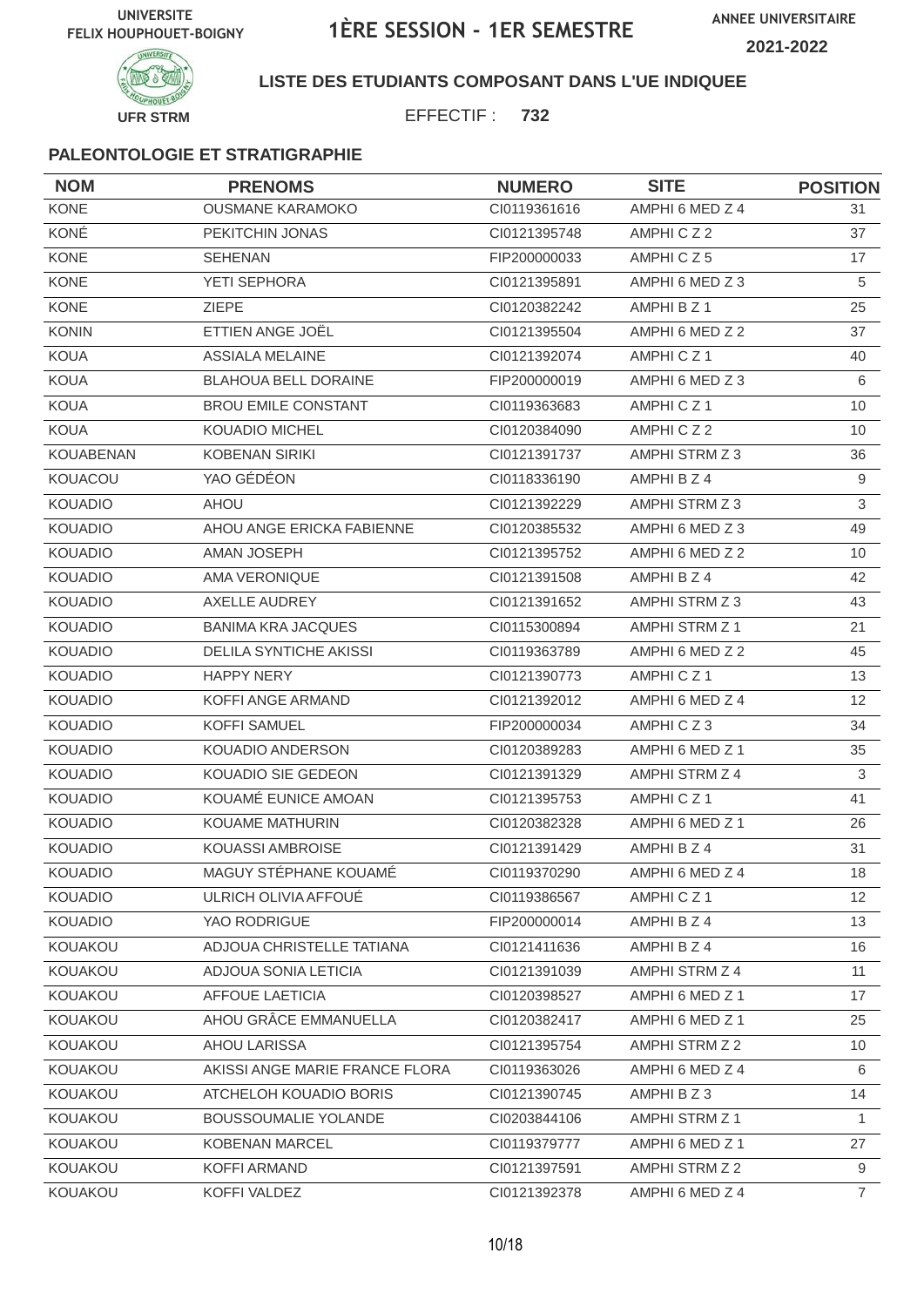

## **LISTE DES ETUDIANTS COMPOSANT DANS L'UE INDIQUEE**

EFFECTIF : **732**

| <b>NOM</b>     | <b>PRENOMS</b>                                  | <b>NUMERO</b>  | <b>SITE</b>     | <b>POSITION</b> |
|----------------|-------------------------------------------------|----------------|-----------------|-----------------|
| KOUAKOU        | KOUAME DRO ANGE                                 | CI0120382427   | AMPHI B Z 3     | 22              |
| KOUAKOU        | KOUAMÉ NOËL                                     | CI0120385539   | AMPHICZ5        | 12 <sup>2</sup> |
| <b>KOUAKOU</b> | KOUAMÉ PATRICK                                  | CI0119385693   | AMPHI 6 MED Z 1 | $\mathbf{1}$    |
| <b>KOUAKOU</b> | <b>KOUAME SEVERIN</b>                           | CI0120382456   | AMPHI B Z 1     | 24              |
| KOUAKOU        | KOUASSI KAN ARMAND JAURES                       | CI0120387027   | AMPHICZ4        | 29              |
| KOUAKOU        | KOUNDOLIE AYMAR                                 | CI0121398370   | AMPHI B Z 3     | 36              |
| KOUAKOU        | N'GUESSAN PARFAIT                               | CI0121396058   | AMPHI STRM Z 3  | 9               |
| KOUAKOU        | NIANNOU ANDREA BERENICE                         | Cl0121392102   | AMPHICZ5        | 15              |
| <b>KOUAKOU</b> | ORLANE DELVER PAOLA                             | CI0121390828   | AMPHI 6 MED Z 3 | 20              |
| KOUAKOU        | <b>REGIS JEAN IGOR</b>                          | CI0120397490   | AMPHI STRM Z 3  | 44              |
| <b>KOUAKOU</b> | YAO JEAN-BAPTISTE                               | CI0120384485   | AMPHICZ4        | 24              |
| <b>KOUAME</b>  | <b>ABRAHAM ISAAC</b>                            | CI0120382534   | AMPHI STRM Z 1  | 5               |
| <b>KOUAME</b>  | AFFOUE ALEXANDRA                                | CI0120384124   | AMPHI 6 MED Z 2 | 39              |
| <b>KOUAME</b>  | AMENAN GNANMIEN MALHIE ROSA PASC KOUA2404020001 |                | AMPHI B Z 2     | 25              |
| <b>KOUAME</b>  | <b>KADJO ANGE</b>                               | FIP200000004   | AMPHI B Z 2     | 16              |
| <b>KOUAME</b>  | <b>KOFFI CLAVER</b>                             | CI0120382526   | AMPHI STRM Z 1  | 36              |
| <b>KOUAME</b>  | KOFFI RODOLPHE VENCESLAS                        | CI0120382486   | AMPHICZ2        | 18              |
| <b>KOUAME</b>  | <b>KOUADIO HERMANN</b>                          | CI0119388842   | AMPHICZ5        | $\mathbf{1}$    |
| <b>KOUAME</b>  | KOUADIO KONAN FLORENT                           | CI0121395757   | AMPHI STRM Z 4  | 35              |
| <b>KOUAME</b>  | KOUADIO N'ZELIBESSE VIRGIL                      | CI0121391223   | AMPHI B Z 4     | 25              |
| KOUAME         | <b>KOUAME BORIS</b>                             | CI0118349231   | AMPHICZ3        | 6               |
| KOUAMÉ         | KOUAMÉ SERGE ARMAND                             | Cl0115291559   | AMPHI STRM Z 3  | 10              |
| <b>KOUAME</b>  | <b>KOUASSI ELIE</b>                             | CI0119385965   | AMPHI 6 MED Z 3 | 27              |
| <b>KOUAME</b>  | <b>LOUKOU EDMOND</b>                            | CI0119367840   | AMPHI B Z 3     | 33              |
| <b>KOUAME</b>  | <b>N'DRI JEAN BRICE</b>                         | CI0121390807   | AMPHICZ4        | $\mathbf{1}$    |
| <b>KOUAME</b>  | N'DRI KAN CLOVIS ELVIS                          | Cl0121401644   | AMPHICZ5        | 4               |
| KOUAME         | OCÉANE JEAN-BAPTISTE                            | CI0121397025   | AMPHI 6 MED Z 4 | 42              |
| KOUAME         | PRINCE EMMANUEL                                 | CI0119361194   | AMPHI STRM Z 2  | 49              |
| KOUAMÉ         | YAO DANIEL                                      | CI0121390762   | AMPHI B Z 4     | 17              |
| <b>KOUAME</b>  | YAO RUBBEN                                      | CI0121392735   | AMPHI STRM Z 4  | 4               |
| <b>KOUASSI</b> | AKA KOUASSI MICHEL                              | CI0121396437   | AMPHI STRM Z 3  | 39              |
| <b>KOUASSI</b> | AMA MARIAME                                     | CI0120388980   | AMPHICZ3        | $\mathbf{1}$    |
| <b>KOUASSI</b> | AMOIN MARIE ROSETTE                             | CI0121392624   | AMPHI 6 MED Z 1 | 38              |
| <b>KOUASSI</b> | ANDRÉA ARIANE ASSIE                             | CI0121396029   | AMPHI 6 MED Z 1 | 14              |
| <b>KOUASSI</b> | <b>ANI SAMUEL</b>                               | CI0119361581   | AMPHICZ1        | 44              |
| <b>KOUASSI</b> | ATCHOUELOU SARAH MADELEINE                      | CI0121396460   | AMPHICZ3        | 17              |
| <b>KOUASSI</b> | <b>AUSSI MARIELLE</b>                           | CI0121393024   | AMPHI 6 MED Z 3 | 45              |
| <b>KOUASSI</b> | ELOHIM ULRICH EMMANUEL                          | CI0120390582   | AMPHI 6 MED Z 4 | 22              |
| <b>KOUASSI</b> | ÉRIC ARMEL                                      | CI0118335838   | AMPHI B Z 4     | 14              |
| <b>KOUASSI</b> | <b>GOUAHO PATRICE</b>                           | CI0120385545   | AMPHICZ4        | 28              |
| <b>KOUASSI</b> | HENRI JOEL LOPEZ                                | KOUH0101980001 | AMPHI STRM Z 2  | 37              |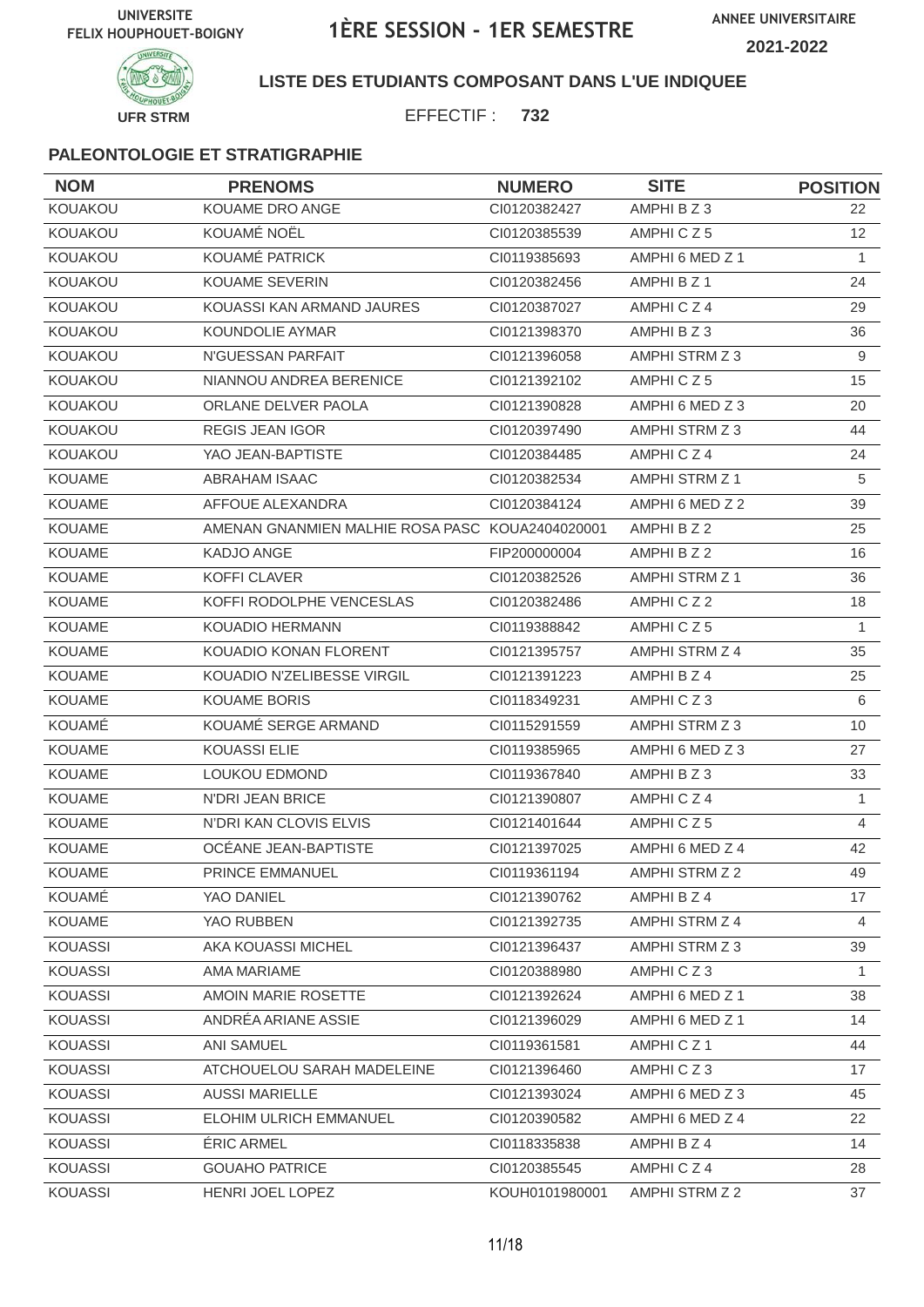

## **LISTE DES ETUDIANTS COMPOSANT DANS L'UE INDIQUEE**

EFFECTIF : **732**

| <b>NOM</b>      | <b>PRENOMS</b>             | <b>NUMERO</b>  | <b>SITE</b>     | <b>POSITION</b> |
|-----------------|----------------------------|----------------|-----------------|-----------------|
| <b>KOUASSI</b>  | <b>KAN JANVIER</b>         | CI0121391983   | AMPHI 6 MED Z 4 | 20              |
| <b>KOUASSI</b>  | KOFFI KOSSONOU             | FIP200000005   | AMPHI STRM Z 3  | 34              |
| <b>KOUASSI</b>  | KOFFI MOÏSE D'ISRRAËL      | CI0141393742   | AMPHI 6 MED Z 3 | 8               |
| <b>KOUASSI</b>  | KOUAKOU STÉPHANE           | CI0121391335   | AMPHI STRM Z 2  | 24              |
| <b>KOUASSI</b>  | KOUAMÉ ROMARIC             | CI0121391233   | AMPHI B Z 4     | 6               |
| <b>KOUASSI</b>  | KOUASSI JEAN MARC          | CI0121397553   | AMPHI B Z 4     | 11              |
| <b>KOUASSI</b>  | NANAN KOUASSI SAMUEL       | CI0102382597   | AMPHI 6 MED Z 2 | 9               |
| KOUASSI         | N'GORAN JEAN FRÉJUS        | CI0120382567   | AMPHI B Z 4     | $\overline{2}$  |
| <b>KOUASSI</b>  | OUEU SALOMÉE CHRISTELLE    | CI0121392539   | AMPHI B Z 2     | $\mathbf{1}$    |
| <b>KOUASSI</b>  | <b>SEKA MODESTE</b>        | CI0120388671   | AMPHI B Z 1     | $\sqrt{5}$      |
| <b>KOUASSI</b>  | <b>TANOH ALANE LIONEL</b>  | CI0120382573   | AMPHI B Z 2     | 26              |
| <b>KOUASSI</b>  | YAO LUC                    | CI0121397890   | AMPHICZ4        | $\overline{2}$  |
| <b>KOUASSI</b>  | YAO OLIVIER                | CI0121393776   | AMPHI B Z 3     | 31              |
| <b>KOUATEKY</b> | WILFRIED-MATHUSALEM        | CI0119372400   | AMPHI B Z 3     | 3               |
| KOUDOU          | <b>FLORENT ADRIEL</b>      | KOUF0701980001 | AMPHICZ3        | 28              |
| KOUEHI          | <b>ELYSEE</b>              | CI0120398529   | AMPHICZ2        | 21              |
| <b>KOUHON</b>   | JOHAN PRINCE DELON         | CI0121390822   | AMPHI STRM Z 4  | 24              |
| KOUITIH         | MAKEUSSEU ANGE MICHELLE    | CI0120397355   | AMPHICZ3        | 27              |
| <b>KOUKOUA</b>  | YOROH BERTILLE THERESE     | FIP200000027   | AMPHI 6 MED Z 1 | 30              |
| <b>KOUMAN</b>   | YAWA MANUELLA LUCRECE      | CI0118335968   | AMPHICZ3        | 2               |
| <b>KOUROUMA</b> | <b>BEMA</b>                | CI0121392346   | AMPHI B Z 4     | 34              |
| <b>KPAN</b>     | PAULE ANDRÉE CORINE        | CI0120382649   | AMPHI 6 MED Z 3 | 33              |
| <b>KRA</b>      | ABDOUL KADER               | CI0120382661   | AMPHICZ3        | 10              |
| <b>KRA</b>      | EBWAUT MANTY FRANCK AYMAR  | CI0119361266   | AMPHI STRM Z 3  | 27              |
| <b>KRADY</b>    | EBIELEY ALFRED DESTIN      | KRAE1812990001 | AMPHICZ2        | 14              |
| <b>KRAGBA</b>   | <b>SERGE</b>               | CI0119385976   | AMPHICZ2        | 39              |
| <b>KRAMO</b>    | KOUAKOU LUC-ANTONIO        | CI0120382670   | AMPHI STRM Z 3  | 17              |
| <b>KRAMO</b>    | ROXAN FRANCK ELVIS KOUASSI | Cl0121396122   | AMPHICZ3        | 21              |
| KROU            | <b>ESSAN FRANÇOIS</b>      | CI0119387331   | AMPHICZ3        | 29              |
| LABARAN         | MAIMOUNATOU                | FIP200000015   | AMPHICZ3        | 12              |
| LASME           | ESSANE FLORA JULIE MÉLISSA | CI0121392212   | AMPHI STRM Z 3  | 41              |
| LELLA           | ADJOUA INÈS FLORA          | CI0121398602   | AMPHICZ3        | 31              |
| LOBA            | BÉRÉNICE GRÂCE CARMELLE    | Cl0121396324   | AMPHI STRM Z 3  | 5               |
| LOU             | <b>GOLLETY EVELINE</b>     | LOUG1102000001 | AMPHI STRM Z 2  | 12              |
| <b>LOUA</b>     | <b>GUEU FELIX</b>          | Cl0121396168   | AMPHICZ4        | 10 <sup>°</sup> |
| LOUÉ            | <b>CLAUDE SANDRA</b>       | CI0119362196   | AMPHI 6 MED Z 1 | 10 <sup>°</sup> |
| MAIZAN          | ABENAN ADÉLAÏDE            | Cl0121395763   | AMPHI 6 MED Z 3 | $\overline{7}$  |
| <b>MALAN</b>    | KOUTOUA ARMEL              | CI0121390830   | AMPHI 6 MED Z 4 | 41              |
| <b>MAMBO</b>    | SOPIE GRÂCE MARIE-PAULE    | CI0119364593   | AMPHI 6 MED Z 4 | 3               |
| <b>MANIGA</b>   | TOGBA ALLASSANE            | CI0119362776   | AMPHI STRM Z 3  | 18              |
| MANSARE         | KOUMBA RACHELLE            | Cl0121397547   | AMPHICZ3        | 18              |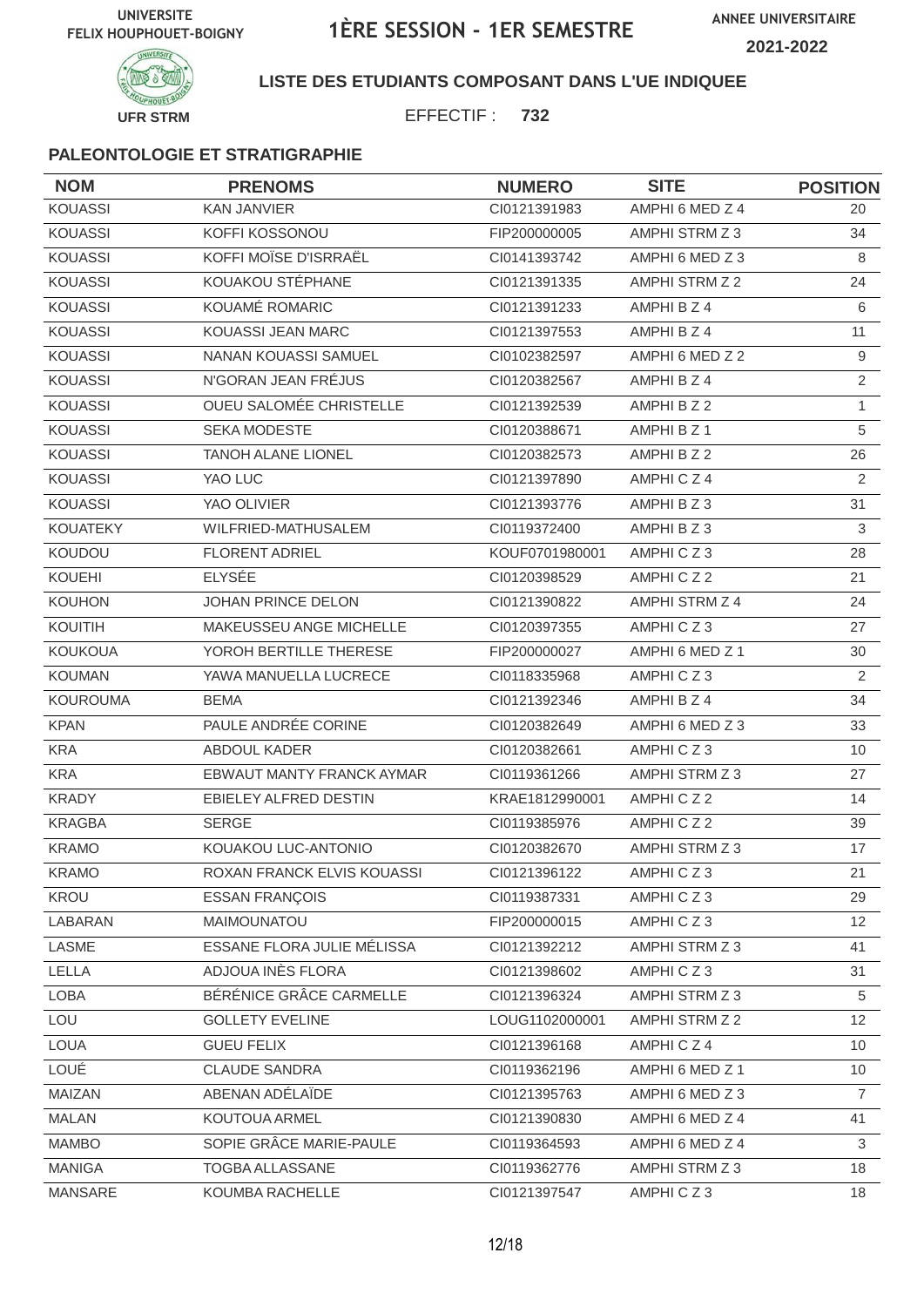

## **LISTE DES ETUDIANTS COMPOSANT DANS L'UE INDIQUEE**

EFFECTIF : **732**

| <b>NOM</b>      | <b>PRENOMS</b>                              | <b>NUMERO</b> | <b>SITE</b>           | <b>POSITION</b> |
|-----------------|---------------------------------------------|---------------|-----------------------|-----------------|
| <b>M'BAHIA</b>  | KOUASSI JEAN XAVIER GAUTIER                 | CI0120388981  | AMPHICZ2              | 40              |
| M'BO            | BROU BÉRÉNICE DE GÉORGIE                    | CI0120388256  | AMPHICZ5              | 2               |
| <b>MEA</b>      | AKA JEAN MERMOZ                             | CI0121398366  | AMPHI 6 MED Z 1       | 18              |
| <b>MEITE</b>    | <b>MANOGODA</b>                             | CI0120384195  | AMPHI 6 MED Z 2       | 8               |
| MELEDJE         | <b>BOUAYE MARIE JOSIANE</b>                 | CI0121397558  | AMPHI STRM Z 1        | 37              |
| <b>MEMEL</b>    | ESSOH YEÏ EMMA MARCELLE                     | CI0121396019  | AMPHI 6 MED Z 4       | 24              |
| MÉNÉGNÉ         | <b>JUDITH DEBORA</b>                        | CI0120385553  | AMPHI STRM Z 2        | 8               |
| <b>MIAN</b>     | AKOUBA MARIE HÉLÈNE ORNELA                  | CI0119386569  | AMPHI B Z 1           | 23              |
| <b>MINIGOU</b>  | NAFICHATOU EVELYNE                          | CI0121393267  | AMPHI STRM Z 3        | 37              |
| <b>MONAN</b>    | SOMPOHI DUBOIS PACTRICK                     | FIP200000030  | AMPHI 6 MED Z 2       | 21              |
| <b>MONET</b>    | ANOKOUE ULRICH BRYAN                        | CI0120384201  | AMPHI 6 MED Z 4       | 33              |
| <b>MONSAN</b>   | MARIE MARTHE DECLAIRE                       | CI0121391346  | AMPHI STRM Z 1        | 38              |
| <b>MORONOU</b>  | <b>BROU ALICE</b>                           | CI0121397879  | AMPHI STRM Z 2        | 29              |
| <b>MOUSSA</b>   | <b>NASSIROU</b>                             | CI0121392408  | AMPHI B Z 4           | 5               |
| <b>MOUSSAN</b>  | LANDRY ANGE CÉDRIC                          | CI0120387022  | AMPHI STRM Z 2        | 6               |
| <b>MOUSSOH</b>  | <b>LOSSO GRACE GEKONIAS</b>                 | CI0129391633  | AMPHI B Z 3           | 37              |
| <b>NACOULMA</b> | <b>CAMILLE DONATIEN</b>                     | CI0121396089  | AMPHIBZ3              | 25              |
| NAHOUNOU        | WILFRIED-ANGE SAMUEL                        | CI0120382803  | AMPHI B Z 4           | 49              |
| <b>NALI</b>     | <b>ELLA DANIELLE</b>                        | CI0121396154  | AMPHI STRM Z 3        | 20              |
| <b>NANA</b>     | <b>BIBATA</b>                               | CI0120382806  | AMPHI STRM Z 4        | 16              |
| <b>NANAN</b>    | KOFFI YAO JUNIOR                            | CI0121392215  | AMPHICZ4              | 33              |
| <b>NASSA</b>    | ANGE EMMANUELLA                             | CI0121391637  | AMPHI STRM Z 2        | 27              |
| N'BRA           | KOFFI THÉODORE                              | CI0120382811  | AMPHICZ1              | 15              |
| <b>N'CHO</b>    | APO CARINE D'AVILA                          | CI0120385556  | AMPHI 6 MED Z 2       | 12              |
| <b>N'CHO</b>    | ARIANE LUCETTE PERPÉTUE                     | CI0120382820  | AMPHI 6 MED Z 3       | 36              |
| N'CHO           | <b>EDI ROLAND</b>                           | CI0120384207  | AMPHI STRM Z 2        | 33              |
| <b>N'CHO</b>    | FRÉJUS JOLIVET                              | CI0121395766  | <b>AMPHI STRM Z 1</b> | $\mathfrak{S}$  |
| N'CHO           | MOUSSO KARELLE ANGE EMMANUELLA CI0121396441 |               | AMPHICZ2              | 23              |
| N'CHO           | ORO ANGE DORIS                              | Cl0121392549  | AMPHI STRM Z 1        | 19              |
| N'CHO           | PRISCA ESTHER                               | CI0120397668  | AMPHICZ2              | 25              |
| N'DA            | KOUADIO JEAN MARTIAL                        | CI0120382825  | AMPHI 6 MED Z 3       | 48              |
| <b>N'DIN</b>    | <b>JEAN JAURES</b>                          | Cl0121396640  | AMPHI STRM Z 2        | $\mathbf{1}$    |
| N'DJOMON        | PONGOH ARIANE EMMANUELLE                    | CI0121396309  | AMPHICZ3              | 37              |
| <b>N'DRI</b>    | YAO JEAN MICHEL                             | CI0120382845  | AMPHICZ2              | 15              |
| <b>NEMLIN</b>   | <b>FRANCK ALEX</b>                          | CI0120385558  | AMPHICZ2              | 34              |
| <b>NENE</b>     | <b>BI IRIE MARIUS</b>                       | CI0120382865  | AMPHI 6 MED Z 4       | 9               |
| N'GATTA         | YAO JOACHIM                                 | CI0120395240  | AMPHI B Z 3           | 39              |
| N'GORAN         | AFFOUE LEOPOLDINE                           | CI0121397570  | AMPHICZ4              | 37              |
| N'GORAN         | AKISSI AUDE CARINE                          | CI0121398328  | AMPHI 6 MED Z 1       | 3               |
| N'GORAN         | ELYSE GEORGES-AUDREY                        | CI0121393257  | AMPHICZ4              | 34              |
| N'GORAN         | ENI ANNE ANDRÉE                             | CI0121396217  | AMPHI B Z 1           | 29              |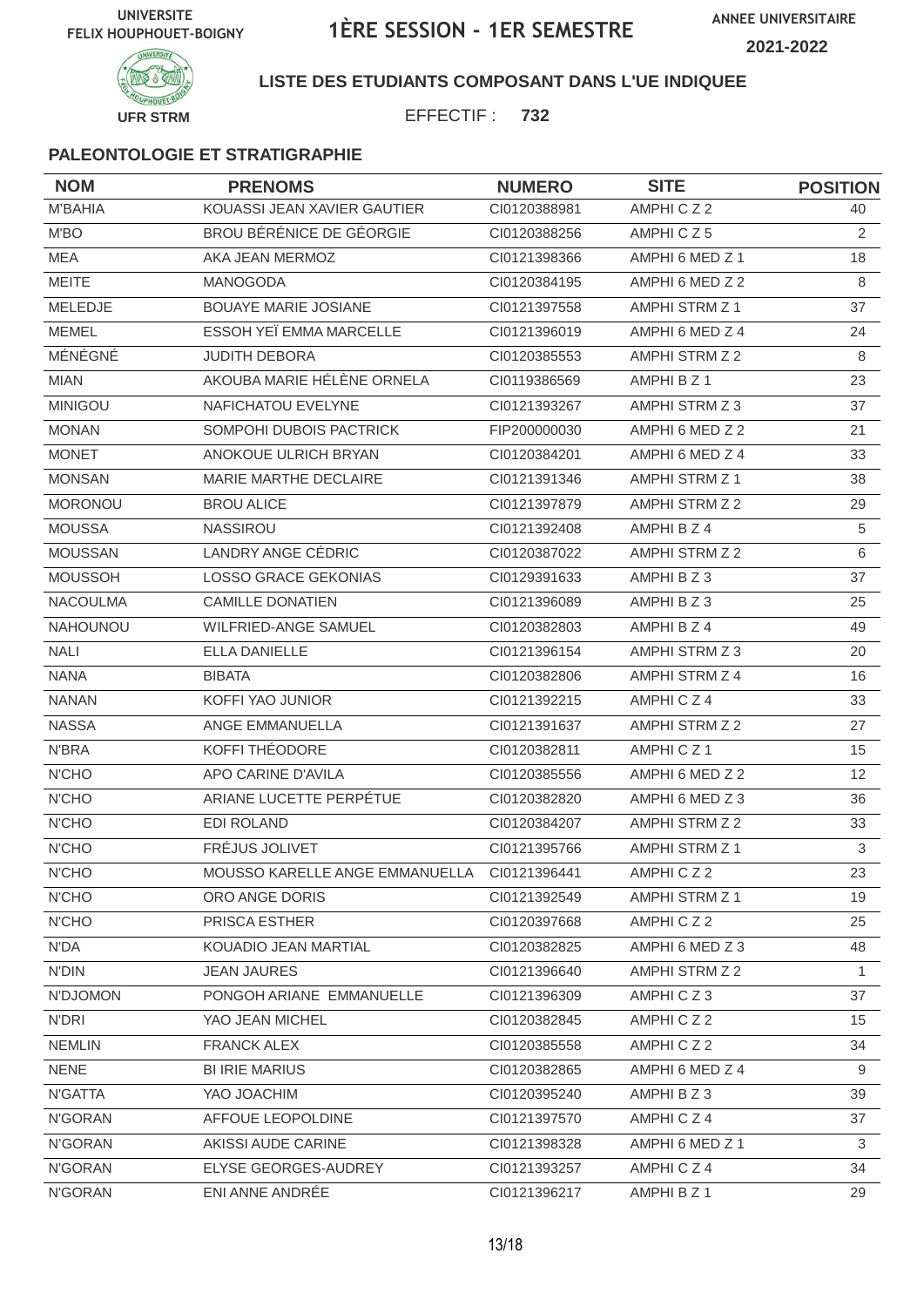

### **LISTE DES ETUDIANTS COMPOSANT DANS L'UE INDIQUEE**

EFFECTIF : **732**

| <b>NOM</b>       | <b>PRENOMS</b>                                | <b>NUMERO</b>  | <b>SITE</b>           | <b>POSITION</b> |
|------------------|-----------------------------------------------|----------------|-----------------------|-----------------|
| <b>NGORAN</b>    | <b>KASSANDRA</b>                              | CI0119365772   | AMPHI 6 MED Z 3       | 34              |
| N'GOU            | <b>MAHO CLOVIS</b>                            | CI0120388541   | AMPHI STRM Z 4        | 33              |
| <b>N'GUESSAN</b> | ANGE WILFRIED DEGRANGE MOYEBAT                | CI0121395987   | AMPHI STRM Z 1        | 26              |
| N'GUESSAN        | BECANTY MAEVA ESLI JOHANNA                    | CI0120385560   | AMPHI STRM Z 4        | 34              |
| <b>N'GUESSAN</b> | <b>BI GUESSAN RODRIGUE</b>                    | CI0119386168   | AMPHI 6 MED Z 1       | $\overline{7}$  |
| <b>N'GUESSAN</b> | <b>GNAMMIEN-FANGAN RUBEN</b>                  | CI0120397366   | AMPHICZ2              | 30              |
| N'GUESSAN        | <b>JEAN-JAURES ALLIKO</b>                     | CI0121395537   | AMPHI 6 MED Z 4       | 35              |
| N'GUESSAN        | <b>KONAN ELIE</b>                             | Cl0121395768   | AMPHI 6 MED Z 1       | 6               |
| <b>N'GUESSAN</b> | <b>KONAN JEAN EUDES</b>                       | CI0121391690   | AMPHI B Z 1           | 26              |
| N'GUESSAN        | NIANGOAN ALIDA ESTHER                         | FIP200000001   | AMPHICZ4              | 13              |
| N'GUESSAN        | SAINT-PIERRE VARES DJEDOU                     | NGUS08110201   | AMPHI B Z 3           | 24              |
| <b>N'GUESSAN</b> | YAPI ANNE GEORGETTE                           | CI0121391236   | AMPHI 6 MED Z 3       | 22              |
| <b>NIAMKÉ</b>    | SYLVIANE MARIE MADELEINE MAGNE                | CI0120387013   | AMPHI B Z 3           | $\overline{2}$  |
| <b>NIOMBLEÏ</b>  | <b>MARIO ULRICH</b>                           | CI0121396466   | AMPHICZ3              | 25              |
| <b>NITIEMA</b>   | PELWENDE VALERIE                              | CI0120398146   | <b>AMPHI STRM Z 1</b> | 17              |
| N'KE             | FRANCK ROMARIC JUNIOR                         | CI0120395689   | AMPHI B Z 1           | 34              |
| NOUMAPLE         | N'DRAMAN DAVIDE CHRISTIANLIE                  | FIP200000022   | AMPHICZ2              | 8               |
| N'ZI             | AKISSI STÉPHANIE                              | CI0119386396   | AMPHI STRM Z 3        | 54              |
| N'ZI             | LORRAINE MÉGANE BESSELY                       | CI0121395769   | AMPHI STRM Z 2        | 5               |
| <b>OBA</b>       | CHRIS ROLAND                                  | CI0121393877   | AMPHI STRM Z 4        | 39              |
| <b>OBILI</b>     | <b>REGIS KELLY</b>                            | Cl0121397148   | AMPHICZ3              | $\mathfrak{S}$  |
| <b>OHOUEU</b>    | <b>BOYO SAMUEL</b>                            | CI0121391694   | AMPHICZ4              | 9               |
| OJELEKE          | <b>ABOUAZIZ</b>                               | CI0120385564   | AMPHI 6 MED Z 3       | 41              |
| <b>OKOMA</b>     | <b>CHRISTIAN PARFAIT</b>                      | CI0121393131   | AMPHI 6 MED Z 1       | 36              |
| OSSEPE           | OKAMOU JEAN                                   | FIP200000025   | AMPHI B Z 3           | 28              |
| <b>OTCHOUMOU</b> | MICHAEL JOHNSON                               | FIP200000012   | AMPHI STRM Z 3        | 35              |
| <b>OUALEY</b>    | AFFOUE MARIE JOANNA                           | CI0120383021   | AMPHI STRM Z 2        | 52              |
| <b>OUATTARA</b>  | AKOUA TEHIA KADIDJATOU                        | Cl0121397561   | AMPHI B Z 4           | 36              |
| <b>OUATTARA</b>  | <b>BARA FATOU BÉNÉDICTE</b>                   | CI0120384248   | AMPHI 6 MED Z 1       | 24              |
| <b>OUATTARA</b>  | <b>BERE SALIMATA</b>                          | CI0119386166   | AMPHI STRM Z 2        | 23              |
| <b>OUATTARA</b>  | DJAKARIDJA TENELO                             | CI0119366222   | AMPHI STRM Z 2        | $\overline{7}$  |
| <b>OUATTARA</b>  | EBONYSE MYRIAM GRACE URIELLE MAO CI0121394459 |                | AMPHI STRM Z 3        | 48              |
| <b>OUATTARA</b>  | <b>HAMED</b>                                  | CI0119388158   | AMPHICZ4              | 31              |
| <b>OUATTARA</b>  | <b>KADHY</b>                                  | CI0119364323   | AMPHI 6 MED Z 1       | 46              |
| <b>OUATTARA</b>  | <b>KASSOUM</b>                                | CI0120385566   | AMPHICZ5              | 5               |
| <b>OUATTARA</b>  | KIPEYEILE LIONEL PACÔME                       | CI0121391442   | AMPHI STRM Z 2        | 15              |
| <b>OUATTARA</b>  | KOMIKÉ BINTOU ANGE                            | CI0121396456   | AMPHI 6 MED Z 4       | 46              |
| <b>OUATTARA</b>  | KOSSIA AWA ANGÉLE                             | OUAK2801970002 | AMPHI STRM Z 2        | 31              |
| <b>OUATTARA</b>  | <b>MAMADOU</b>                                | CI0118358089   | AMPHI STRM Z 3        | 11              |
| <b>OUATTARA</b>  | <b>MANA</b>                                   | CI0121392788   | AMPHI B Z 3           | 11              |
| <b>OUATTARA</b>  | <b>MARIAM</b>                                 | CI0120383043   | AMPHI B Z 1           | 40              |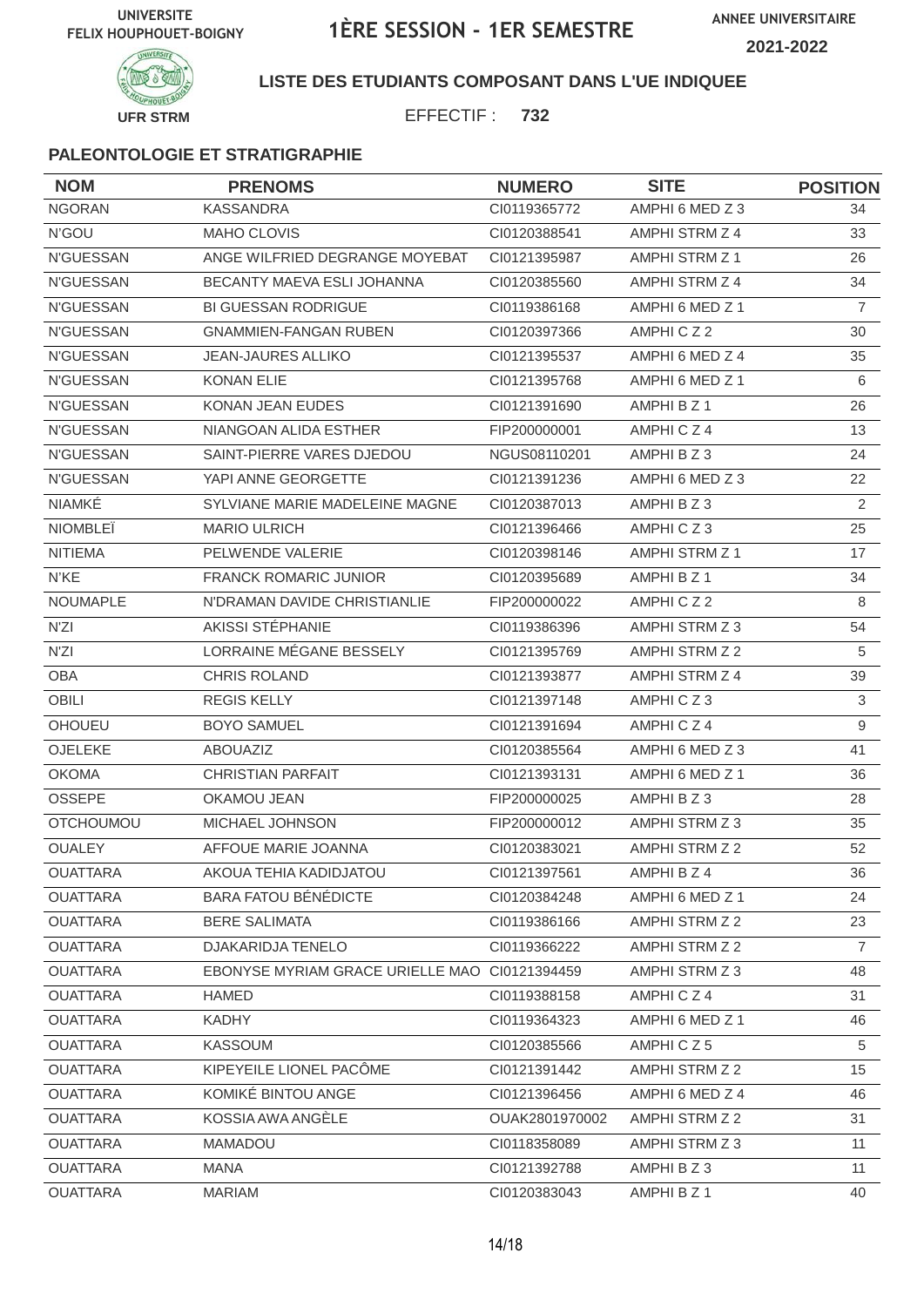

## **LISTE DES ETUDIANTS COMPOSANT DANS L'UE INDIQUEE**

EFFECTIF : **732**

| <b>NOM</b>       | <b>PRENOMS</b>             | <b>NUMERO</b>  | <b>SITE</b>     | <b>POSITION</b> |
|------------------|----------------------------|----------------|-----------------|-----------------|
| <b>OUATTARA</b>  | <b>MOUSSA</b>              | CI0120383068   | AMPHI STRM Z 2  | 54              |
| <b>OUATTARA</b>  | <b>OUELY ISMAEL</b>        | CI0119372714   | AMPHICZ1        | 2               |
| <b>OUATTARA</b>  | <b>OUMOU</b>               | CI0119388435   | AMPHICZ3        | 4               |
| <b>OUATTARA</b>  | <b>PEWORYAH</b>            | OUAP1606950001 | AMPHI B Z 1     | 14              |
| <b>OUATTARA</b>  | <b>ROKIA</b>               | CI0120383039   | AMPHI B Z 2     | 32              |
| <b>OUATTARA</b>  | <b>TIDJANE</b>             | CI0121396358   | AMPHI B Z 2     | 17              |
| <b>OUATTARA</b>  | <b>VIEDA DRAMANE</b>       | CI0121391104   | AMPHI B Z 4     | 37              |
| <b>OUATTARA</b>  | <b>WODAHAN MADIARA</b>     | CI0121395976   | AMPHI 6 MED Z 1 | $\overline{4}$  |
| <b>OUATTARA</b>  | ZANA WILFRIED              | CI0115289983   | AMPHI B Z 4     | 15              |
| <b>OUEDRAOGO</b> | <b>SAFIATOU</b>            | CI0121395630   | AMPHI B Z 1     | 37              |
| <b>OUFFOUE</b>   | DJÊ EYMARD PACÔME          | CI0121394467   | AMPHI STRM Z 3  | 50              |
| <b>OUFFOUET</b>  | NANHAN AMANDA CORALIE      | CI0120397876   | AMPHI B Z 2     | 12 <sup>2</sup> |
| <b>OULAI</b>     | <b>KOHON EBENEZER</b>      | CI0119388513   | AMPHI STRM Z 1  | 9               |
| OULAY            | <b>GNINFAN MOUHAMMAD</b>   | CI0121395771   | AMPHI STRM Z 3  | 29              |
| OULE             | SEANLA ARMEL CÉDRIC        | CI0119388318   | AMPHI STRM Z 3  | 51              |
| <b>OUOBA</b>     | PIERRE ERIC                | CI0121394468   | AMPHI STRM Z 2  | 21              |
| <b>PRINCE</b>    | <b>EMMANUEL DE BIALLET</b> | CI0120385568   | AMPHI 6 MED Z 2 | 23              |
| <b>SACKO</b>     | BAHI                       | CI0120386436   | AMPHI B Z 3     | 40              |
| SAGANOGO         | <b>SOILIYO</b>             | FIP200000039   | AMPHI 6 MED Z 2 | 14              |
| <b>SAKM</b>      | AYI MEDINE OPHELIE         | CI0121395118   | AMPHI 6 MED Z 3 | 43              |
| <b>SAKO</b>      | SEKOU                      | CI0118335778   | AMPHI 6 MED Z 4 | 32              |
| SALAWU           | <b>FADILULAAHI</b>         | CI0121397943   | AMPHI STRM Z 1  | 39              |
| <b>SALOU</b>     | AÏCHA CHARLEINE            | CI0120383132   | AMPHI STRM Z 3  | 47              |
| <b>SAMAKE</b>    | <b>MAKAN</b>               | CI0119361909   | AMPHI 6 MED Z 3 | 11              |
| SANOGO           | <b>MAMADOU</b>             | CI0119389869   | AMPHICZ1        | 21              |
| SANOGO           | MINETANTCHIN ZALIRAK       | CI0120385410   | AMPHI B Z 1     | 13              |
| <b>SAWADOGO</b>  | <b>ALIMATA</b>             | CI0121396223   | AMPHI STRM Z 2  | 3               |
| SAWADOGO         | ZAINABOU                   | Cl0120385570   | AMPHI 6 MED Z 3 | 14              |
| <b>SEHI</b>      | <b>BI ZAH PAUL</b>         | CI0119386730   | AMPHI 6 MED Z 2 | 18              |
| SEHI             | DIMONSEDJE LINE NADIA      | FIP200000020   | AMPHI STRM Z 2  | 13              |
| <b>SEINI</b>     | ALI                        | CI0121396771   | AMPHI STRM Z 1  | $\overline{7}$  |
| <b>SEKA</b>      | AUDREY DESIRÉE             | CI0119386550   | AMPHICZ2        | 31              |
| SÉKA             | <b>GUIGUI ARMEL</b>        | CI0120383183   | AMPHICZ2        | 12 <sup>2</sup> |
| <b>SEKA</b>      | <b>KEPOE RUTH CARMELLE</b> | CI0121396439   | AMPHI STRM Z 1  | 16              |
| <b>SEKO</b>      | <b>BLANCHARD MONDESIR</b>  | CI0120394035   | AMPHI 6 MED Z 4 | 40              |
| <b>SEKONGO</b>   | PETAMIDJO ROBERT           | CI0120383187   | AMPHI B Z 4     | 33              |
| <b>SERE</b>      | <b>ISSOUF</b>              | CI0120387029   | AMPHI B Z 3     | 8               |
| <b>SERY</b>      | <b>EDILON PIERRE</b>       | CI0119366937   | AMPHICZ1        | 5               |
| <b>SIAKO</b>     | NOMEDO RODRIGUE            | Cl0121395775   | AMPHI 6 MED Z 1 | 42              |
| <b>SIB</b>       | <b>KPENI FLORENCE</b>      | CI0121395776   | AMPHI B Z 4     | 19              |
| SIDIBÉ           | <b>FATIM</b>               | CI0121393662   | AMPHICZ2        | 26              |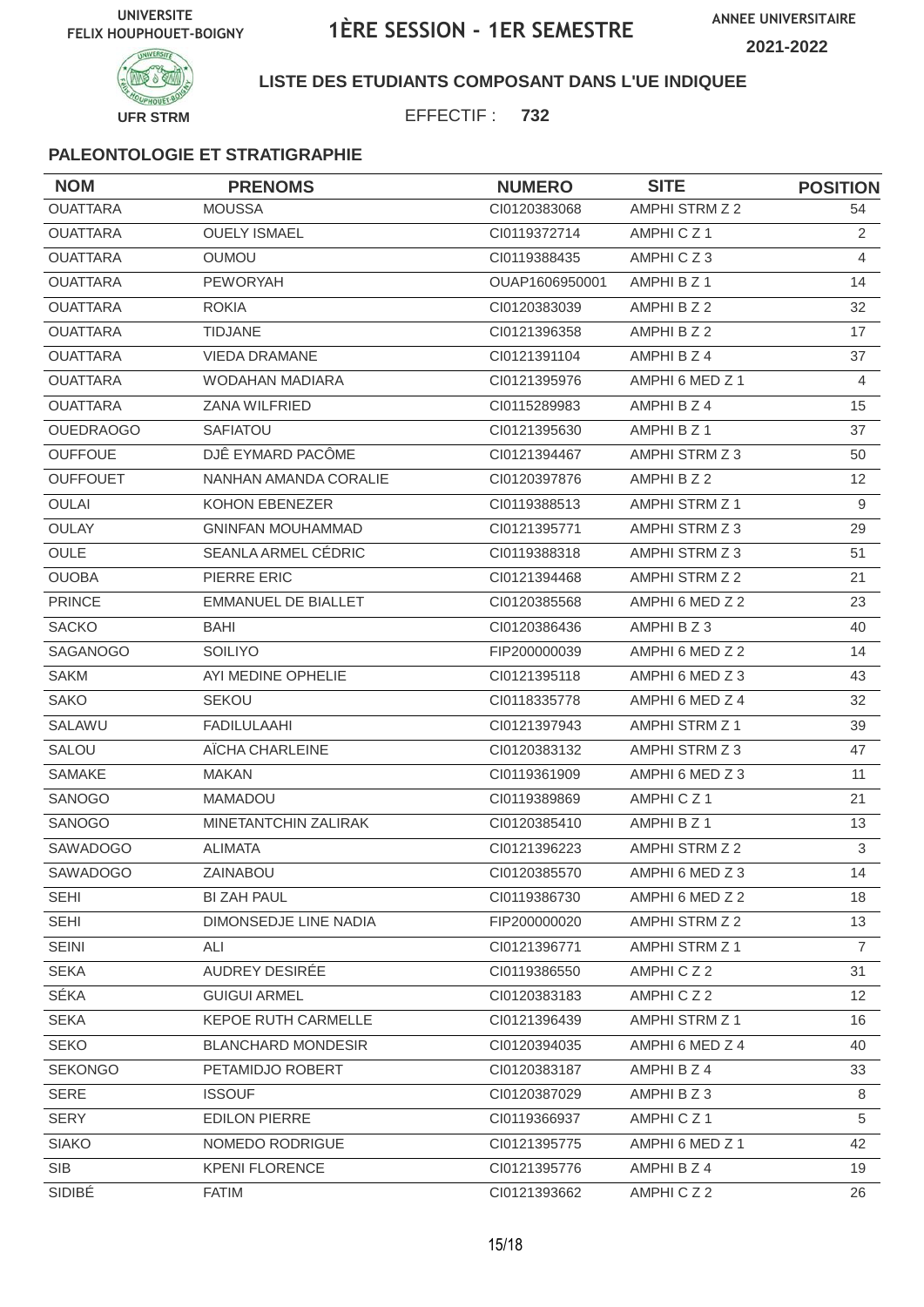

## **LISTE DES ETUDIANTS COMPOSANT DANS L'UE INDIQUEE**

EFFECTIF : **732**

| <b>NOM</b>       | <b>PRENOMS</b>                  | <b>NUMERO</b> | <b>SITE</b>           | <b>POSITION</b> |
|------------------|---------------------------------|---------------|-----------------------|-----------------|
| SIDIBE           | <b>ISSA JUNIOR</b>              | CI0121397563  | AMPHI B Z 2           | 9               |
| <b>SIKA</b>      | <b>AGUIE MAX YANN</b>           | CI0119365605  | AMPHI B Z 4           | 45              |
| <b>SILUE</b>     | <b>DOSSONGUI FABRICE</b>        | CI0121420196  | AMPHI B Z 3           | 12 <sup>2</sup> |
| <b>SILUE</b>     | <b>SOULEYMANE</b>               | CI0119363546  | AMPHI STRM Z 4        | 8               |
| SILUÉ            | ZANA IBRAHIM                    | CI0121395777  | AMPHI 6 MED Z 2       | 2               |
| SONAN            | MAKOU DILEMME HERMANN           | FIP200000059  | AMPHICZ4              | 14              |
| SONZAI           | SEDE PRISCILLE MYRIAM           | CI0119363138  | AMPHI 6 MED Z 1       | $\sqrt{5}$      |
| SORO             | <b>FRANCK KALOURGO</b>          | CI0120383283  | AMPHI 6 MED Z 3       | 17              |
| SORO             | <b>GNANDJO WODANHAN ADELINE</b> | CI0121391468  | AMPHI STRM Z 3        | 53              |
| SOTTI            | AKISSI MARIE DANIELLE           | CI0120383308  | AMPHI STRM Z 3        | 2               |
| <b>SOTTI</b>     | MALLÉ JEAN CAMILLE              | CI0121394490  | AMPHICZ5              | 3               |
| <b>SOUATE</b>    | <b>TEKPO ELIE</b>               | CI0120387032  | AMPHICZ2              | 42              |
| <b>SOULAMA</b>   | <b>FIABA FLORENCE</b>           | FIP200000046  | AMPHI 6 MED Z 4       | 2               |
| SOULOUKOU        | KOUA EDDY WILFRIED              | CI0119387048  | AMPHI 6 MED Z 2       | 38              |
| <b>SOUMAHORO</b> | HAMED LOUCKMANE YOUSSOUF        | CI0120385578  | AMPHI STRM Z 3        | 38              |
| SOUMAHORO        | <b>INNOCENT</b>                 | CI0121391258  | AMPHI STRM Z 1        | 30              |
| <b>SOURABIE</b>  | LAMINE                          | CI0120383322  | AMPHICZ4              | 32              |
| SOW              | <b>MAÏMOUNA</b>                 | CI0121395780  | AMPHI 6 MED Z 3       | 30              |
| <b>SYLLA</b>     | <b>AICHATOU</b>                 | CI0121390806  | AMPHICZ3              | 14              |
| <b>SYLLA</b>     | <b>MANDIARR</b>                 | CI0121393093  | AMPHICZ2              | 29              |
| <b>TAHA</b>      | <b>ALEXIS CEDRICK</b>           | CI0120388339  | AMPHICZ4              | 6               |
| <b>TAHIROU</b>   | <b>JEAN PATRICK IVAN</b>        | CI0120383345  | AMPHICZ5              | 20              |
| <b>TAN</b>       | <b>KOUEGBE JUNIOR</b>           | CI0121392723  | AMPHI B Z 1           | 16              |
| <b>TANO</b>      | AFFOUA INES OLIVIA              | CI0121395898  | AMPHI STRM Z 2        | 2               |
| <b>TANO</b>      | ETTIEN EPIPHANIE                | CI0121395967  | AMPHICZ5              | 11              |
| <b>TANO</b>      | FEE DESNEIGES YAH               | CI0115302512  | AMPHI 6 MED Z 3       | 9               |
| <b>TANOH</b>     | SYLVANIE AMOIN VICTOIRE         | CI0119361319  | AMPHI STRM Z 4        | 20              |
| <b>TANON</b>     | KADY                            | FIP200000048  | AMPHI B Z 4           | 10 <sup>1</sup> |
| <b>TANOU</b>     | LOUKOU ELISÉE                   | CI0120397693  | AMPHI STRM Z 3        | 28              |
| <b>TAO</b>       | <b>MOUSSA</b>                   | CI0121398172  | AMPHI STRM Z 1        | 10 <sup>°</sup> |
| <b>TAPE</b>      | SOSTHENE PEGUY                  | FIP200000036  | AMPHI STRM Z 3        | 22              |
| <b>TEBY</b>      | ANNE SARA                       | FIP200000051  | AMPHICZ2              | 11              |
| <b>TEKI</b>      | KOUAKOU ROMEO                   | CI0120383390  | AMPHI 6 MED Z 4       | $\overline{4}$  |
| <b>TENI</b>      | YA BENJAMIN                     | CI0119385638  | AMPHI B Z 2           | 21              |
| <b>TIA</b>       | YOROGOH KASSIA ANGE             | Cl0121397365  | AMPHI STRM Z 1        | 20              |
| <b>TIENE</b>     | <b>NAYAGA</b>                   | CI0119365846  | AMPHI 6 MED Z 3       | 19              |
| <b>TIEROU</b>    | ANGE MONDESIR KAMONDJE          | CI0120383410  | AMPHI B Z 2           | 13              |
| <b>TIEU</b>      | <b>GOUNTO EBENEZER</b>          | CI0119368175  | AMPHI STRM Z 2        | 46              |
| <b>TIGORI</b>    | <b>KOBENAN ISSOUF</b>           | CI0121391620  | AMPHICZ3              | 23              |
| <b>TIMITE</b>    | MAURICE HEDALSSE                | CI0120384308  | <b>AMPHI STRM Z 1</b> | 28              |
| <b>TOH</b>       | <b>BI JOYCE AURIOL</b>          | CI0119386099  | AMPHICZ3              | 11              |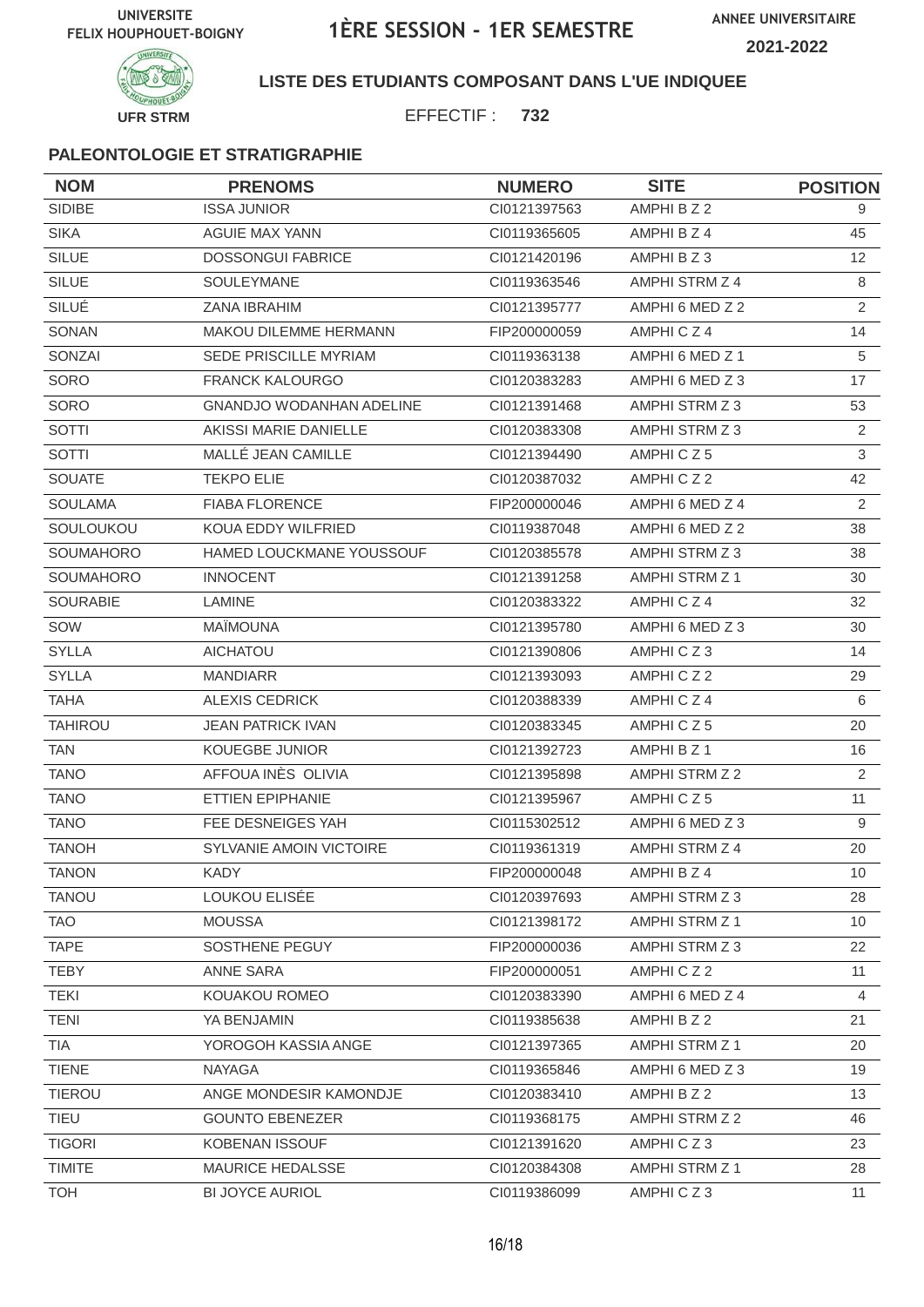

#### **LISTE DES ETUDIANTS COMPOSANT DANS L'UE INDIQUEE**

EFFECTIF : **732**

| <b>NOM</b>     | <b>PRENOMS</b>                | <b>NUMERO</b>  | <b>SITE</b>          | <b>POSITION</b> |
|----------------|-------------------------------|----------------|----------------------|-----------------|
| <b>TOHE</b>    | <b>GUELASSAIS ISRAËL</b>      | CI0121391981   | AMPHI B Z 4          | 46              |
| <b>TOKOU</b>   | <b>ESTHER</b>                 | CI0120386905   | AMPHI 6 MED Z 4      | 39              |
| <b>TOKPA</b>   | <b>LEKANHOU LINDA</b>         | Cl0121395172   | AMPHICZ2             | 3               |
| <b>TOKPA</b>   | SINGOH ANGE PARFAITE          | CI0120384311   | AMPHICZ4             | 26              |
| <b>TOPKA</b>   | KOUAME JEAN HUBERSON          | CI0121393503   | AMPHICZ5             | 16              |
| <b>TOURE</b>   | <b>DANSA</b>                  | CI0120383466   | AMPHI STRM Z 3       | 30              |
| <b>TOURE</b>   | <b>IBRAHIM BEN MANSOUR</b>    | FIP200000013   | AMPHI 6 MED Z 3      | 32              |
| <b>TOURÉ</b>   | <b>MAMADOU</b>                | Cl0120383445   | AMPHI 6 MED Z 3      | 24              |
| <b>TOURE</b>   | SARAH                         | CI0121392665   | AMPHICZ5             | 23              |
| <b>TRA</b>     | <b>BI TCHAN ROMARIC</b>       | CI0119386890   | AMPHI 6 MED Z 1      | 32              |
| <b>TRA</b>     | KAMBO LOU LORRAINE ANDREAS    | CI0121397566   | AMPHICZ1             | 36              |
| <b>TRA</b>     | LOU GRÂCE EMMANUELLA          | CI0121395787   | AMPHICZ3             | 30              |
| <b>TRA</b>     | LOU ZAH ÉPIPHANIE             | CI0121391607   | AMPHI STRM Z 1       | 25              |
| <b>TRAORÉ</b>  | ABBOUBACAR JUNIOR             | CI0120383506   | AMPHI 6 MED Z 2      | 16              |
| <b>TRAORE</b>  | <b>FOUSSENI</b>               | CI0120385582   | AMPHI STRM Z 2       | 18              |
| <b>TRAORE</b>  | <b>ISMAEL</b>                 | CI0121392418   | AMPHI B Z 3          | 23              |
| <b>TRAORE</b>  | <b>KLODAN BRAHIMA</b>         | CI0121396055   | AMPHICZ4             | 27              |
| <b>TRAYE</b>   | <b>BI YOUGONE FIDELE</b>      | CI0120397742   | AMPHICZ <sub>1</sub> | 20              |
| TRAZIÉ         | BI TRAZIÉ ANGE JOCELAIN       | CI0121396188   | AMPHI 6 MED Z 4      | 36              |
| <b>TRAZIE</b>  | LOU TRANAN OLIVIA             | CI0121396187   | AMPHI B Z 1          | 30              |
| <b>TRE</b>     | LOUROUGNON CHRISTIAN LOPEZ    | FIP200000028   | AMPHI B Z 4          | 21              |
| <b>TRESSIA</b> | <b>BOLI ALLAN</b>             | CI0120388545   | AMPHI B Z 1          | 10              |
| <b>TROH</b>    | NUNKANDO EVRAD                | CI0120383551   | AMPHI STRM Z 2       | 20              |
| TRONOU-AYAYI   | <b>OLIVIA VALENTINE</b>       | CI0121396091   | AMPHI 6 MED Z 1      | 13              |
| <b>VAKA</b>    | <b>GNEKPA CALEB</b>           | CI0121393754   | AMPHICZ3             | 35              |
| VAKOU          | ARISTIDE CESAR                | VAKA1101980001 | AMPHI STRM Z 4       | 40              |
| VIMONOU        | KAÏ JULIETTE                  | CI0121396383   | AMPHICZ3             | 16              |
| WASSA          | YAO GUILLAUME                 | CI0120383567   | AMPHI 6 MED Z 4      | $\mathbf{1}$    |
| YABRE          | <b>KASSOUM</b>                | CI0121390901   | AMPHI B Z 1          | 6               |
| YAO            | ABRAHAM WILFRIED              | CI0120383618   | AMPHI 6 MED Z 4      | 17              |
| YAO            | <b>BEHEGBIN ENOCK</b>         | CI0119366545   | AMPHI STRM Z 4       | 6               |
| YAO            | DIBY JEAN ARSÈNE              | CI0120383585   | AMPHI 6 MED Z 2      | 24              |
| YAO            | <b>EBANIEN EDANO CLAIR</b>    | CI0121397005   | AMPHI STRM Z 4       | 5               |
| YAO            | <b>GBAGBA NOÉ STEPHI</b>      | Cl0121395194   | AMPHICZ4             | 17              |
| YAO            | KOBENAN TEHUA AVICE DE CLAVER | CI0120384328   | AMPHI 6 MED Z 2      | 31              |
| YAO            | KOFFI BERTRAND ARISTIDE       | Cl0120385587   | AMPHI STRM Z 2       | 51              |
| YAO            | KONAN FRANCK RODOLPHE         | CI0120383639   | AMPHI STRM Z 4       | 19              |
| YAO            | KOUAKOU ÉLYSÉE                | CI0121396884   | AMPHI B Z 1          | 21              |
| YAO            | KOUAKOU SAMUEL                | CI0121392193   | AMPHI STRM Z 4       | 28              |
| YAO            | LAWSON CÉSAR AHONON           | CI0120383605   | AMPHI 6 MED Z 4      | 25              |
| YAO            | MANSIANOU KOUADIO EMMANUEL    | CI0121396341   | AMPHI 6 MED Z 3      | 38              |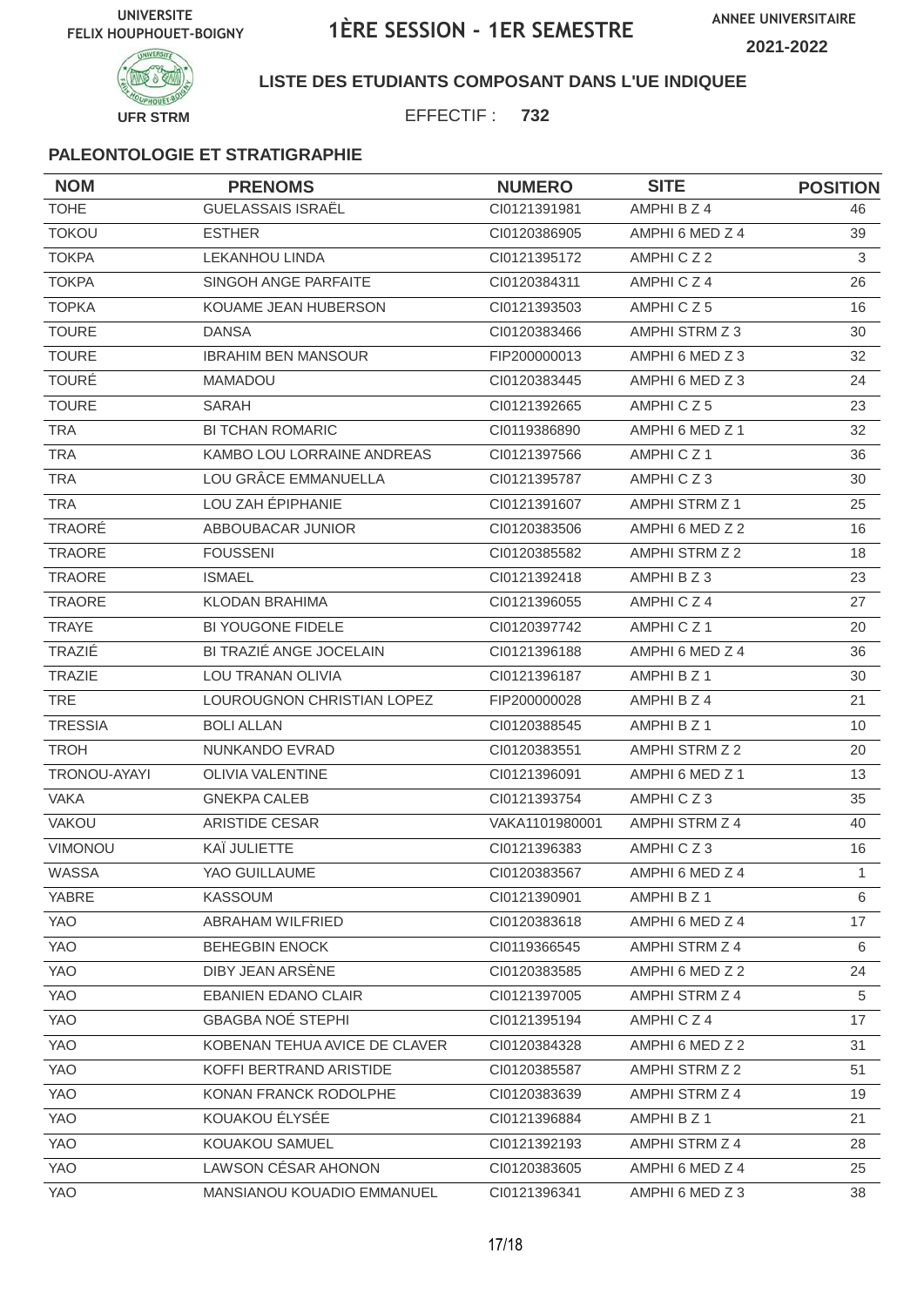

## **LISTE DES ETUDIANTS COMPOSANT DANS L'UE INDIQUEE**

EFFECTIF : **732**

| <b>NOM</b>    | <b>PRENOMS</b>                  | <b>NUMERO</b> | <b>SITE</b>           | <b>POSITION</b>  |
|---------------|---------------------------------|---------------|-----------------------|------------------|
| YAO           | OKA ERIC SAMUEL                 | CI0120398422  | AMPHI B Z 1           | 36               |
| <b>YAO</b>    | YAO FRANKLIN                    | FIP200000058  | AMPHI B Z 4           | $\overline{7}$   |
| YAOKOKORE     | <b>BEIBRO FRANCK ARMAND</b>     | CI0120388261  | AMPHI B Z 4           | 27               |
| YAOYA         | KOUAKOU EVARISTE                | CI0120397359  | AMPHICZ1              | 18               |
| <b>YAPI</b>   | <b>BAH LAURENCE</b>             | CI0120385589  | AMPHI STRM Z 3        | 1                |
| <b>YAPI</b>   | N'GUESSAN LEVI PHARESE          | CI0120385590  | AMPHI B Z 4           | 43               |
| YAPO          | KOUASSI EVA JENNIFER            | CI0121391729  | AMPHICZ3              | 39               |
| <b>YAPO</b>   | LOBE ROSELIN                    | CI0120385591  | AMPHICZ4              | 18               |
| <b>YASSUI</b> | MOAYE DONALD ULRICH             | CI0119361755  | AMPHI 6 MED Z 4       | 14               |
| <b>YATTE</b>  | APO PRISCA AURIANE              | CI0119387686  | AMPHI 6 MED Z 3       | 42               |
| <b>YATTE</b>  | EKOUMBO CHRISTIAN ALLEGRESSE    | CI0120383672  | AMPHI 6 MED Z 1       | 11               |
| YAYANGBEU     | TALI ANGE CARELLE               | CI0120383674  | <b>AMPHI STRM Z 2</b> | 30               |
| <b>YEBOUA</b> | <b>KOUASSI GEORGE</b>           | CI0121391966  | AMPHICZ5              | 6                |
| <b>YEO</b>    | KATIENETIA JEANNINE             | CI0121392939  | AMPHICZ3              | 38               |
| <b>YEO</b>    | KOULOUGNERY ALICE               | CI0121395948  | AMPHI STRM Z 1        | 11               |
| <b>YEO</b>    | MAÎMOUNA SIDONIE                | CI0120383689  | AMPHI B Z 2           | 5                |
| <b>YEO</b>    | <b>MAMADOU</b>                  | CI0121391535  | AMPHI B Z 3           | 35               |
| <b>YEO</b>    | <b>NOUNOFOLO</b>                | CI0119386027  | AMPHI STRM Z 3        | 33               |
| YOCOLLY       | KONAN AYA ANGE LAURENCE         | CI0121396943  | AMPHI 6 MED Z 2       | 40               |
| <b>YORO</b>   | <b>OTTEY ETIENNE</b>            | FIP200000042  | AMPHI 6 MED Z 2       | 32               |
| YOUAN         | <b>BI IRIÉ CLAUVIS</b>          | CI0119376714  | AMPHI 6 MED Z 4       | 30               |
| YOUBA         | DICKO ABOUBACAR BAI JUNIOR      | Cl0120383714  | AMPHI STRM Z 4        | 14               |
| ZA            | LOU KOUABLÉ OLIVIA              | CI0120388262  | AMPHICZ1              | 22               |
| ZADI          | ZOUZOUGBO SIDOINE GÉRAUD        | CI0121396463  | AMPHI STRM Z 3        | 26               |
| ZADJE         | <b>FRANCK REDALE NADRO</b>      | CI0120387023  | AMPHI 6 MED Z 4       | 11               |
| ZAMA          | <b>JEAN LUC MAZENOD</b>         | CI0119373201  | AMPHI STRM Z 4        | 23               |
| ZAMBLE        | <b>BI NENE DIMITRI SCHESTER</b> | CI0121397707  | AMPHICZ1              | 39               |
| <b>ZITO</b>   | JOSÉE LESLIE ANDRÉA             | CI0120383760  | AMPHI STRM Z 3        | 15 <sub>15</sub> |
| <b>ZOGBO</b>  | DAKORO CHRISTIAN                | Cl0120383764  | AMPHICZ2              | 32               |
| <b>ZOHOU</b>  | KOUAKOU SERGE                   | CI0121392197  | AMPHI B Z 2           | 11               |
| ZONDOHO       | <b>GUY ROLAND CANISIUS</b>      | CI0121395569  | AMPHICZ1              | 14               |
| ZORO          | TINAN CHRISTELLE ORELIE BLANCHE | Cl0120383774  | AMPHI 6 MED Z 3       | 29               |
| <b>ZOROBI</b> | <b>GBAMBLE FRANCK GHISLAIN</b>  | CI0119368860  | AMPHI 6 MED Z 1       | 34               |
| ZOUABLI       | DABE MODESTE                    | CI0121391282  | AMPHI 6 MED Z 4       | 21               |
| ZRAN          | <b>TOUALY ACHILLE</b>           | CI0120387028  | AMPHI STRM Z 2        | 42               |
| ZRE BI        | <b>TIZIE ARMAND</b>             | CI0121392493  | AMPHI STRM Z 3        | 49               |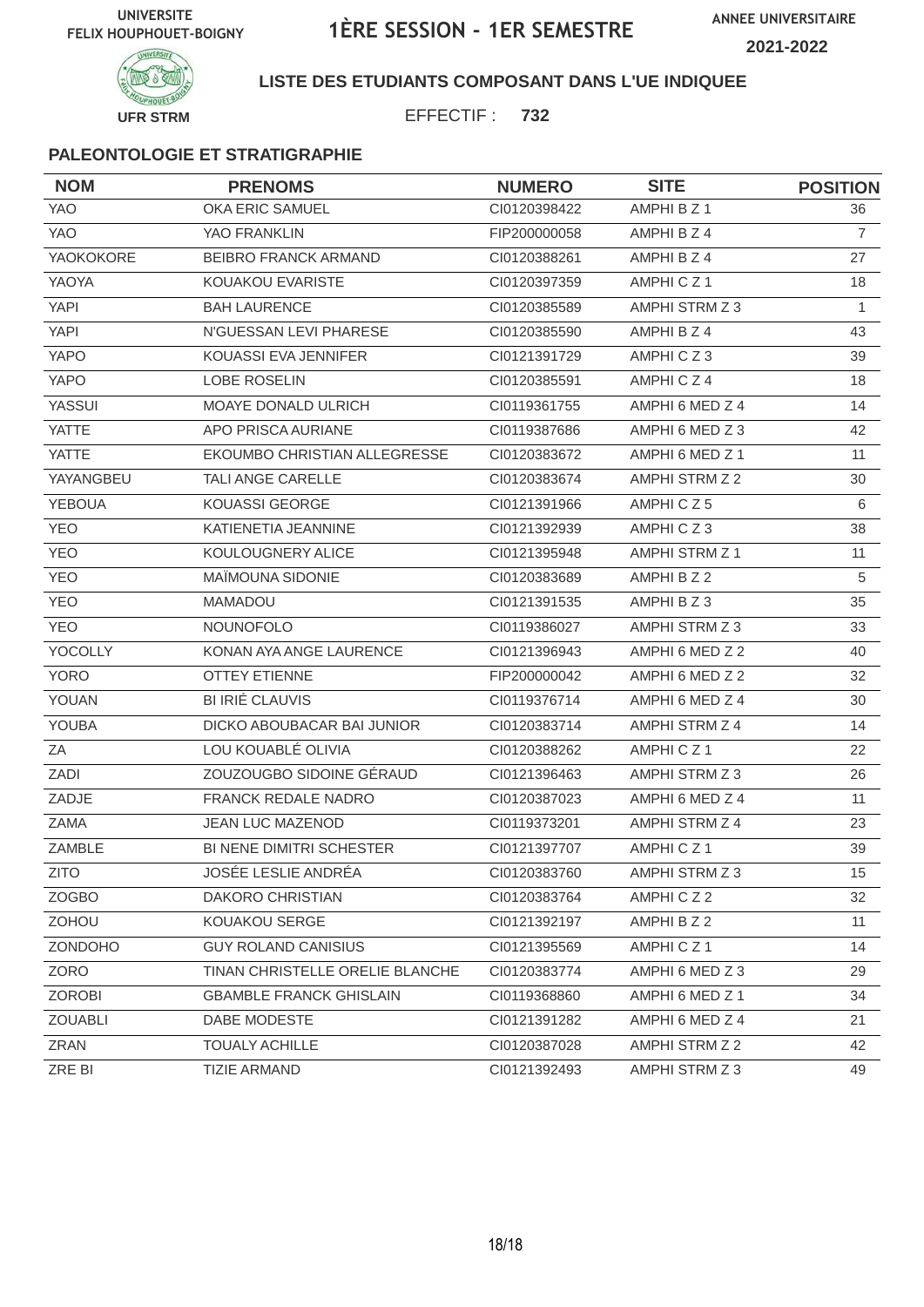

## **LISTE DES ETUDIANTS COMPOSANT DANS L'UE INDIQUEE**

EFFECTIF : **768**

| <b>NOM</b>         | <b>PRENOMS</b>                 | <b>NUMERO</b> | <b>SITE</b>     | <b>POSITION</b> |
|--------------------|--------------------------------|---------------|-----------------|-----------------|
| ABBE               | APO ANDREA SOPHIA              | CI0119367099  | AMPHI B Z 1     | 3               |
| <b>ABDOU KARIM</b> | AFFOUA AMINATA                 | CI0121394217  | AMPHICZ2        | 28              |
| ABE                | ABE MONNEY JEAN-LOUIS          | FIP200000016  | AMPHI B Z 1     | 31              |
| ABE                | <b>LOBA JEAN-MARCELLIN</b>     | CI0121396015  | AMPHI B Z 3     | 1               |
| <b>ABOA</b>        | <b>HERMENCE INGRID CHANA</b>   | CI0121391490  | AMPHI 6 MED Z 1 | 47              |
| <b>ABOH</b>        | ABOYA JEAN PATERNE             | CI0121397564  | AMPHI B Z 1     | 10              |
| <b>ABOUA</b>       | AKISSI DANIELLA AURELIE        | CI0119363720  | AMPHI 6 MED Z 1 | 1               |
| <b>ACHI</b>        | ABOUEU JUSTINE MELISSA         | CI0119367106  | AMPHI 6 MED Z 4 | 45              |
| <b>ACHI</b>        | <b>KOFFI LEONCE</b>            | FIP200000029  | AMPHI STRM Z 3  | 39              |
| <b>ACHIAMBI</b>    | <b>ADIRATH AMOIN LEATITIA</b>  | CI0121397069  | AMPHI STRM Z 1  | 24              |
| <b>ACHO</b>        | CHIA AURELY FRANCE             | CI0121397006  | AMPHI STRM Z 4  | 34              |
| <b>ACHOU</b>       | <b>AXEL WILFRIED</b>           | CI0121394720  | AMPHI B Z 4     | 39              |
| <b>ACKAH</b>       | N'DA NAOMIE CINTY              | CI0121395700  | AMPHICZ5        | 16              |
| <b>ADAN</b>        | ADOUBI ANTOINE MAXIME          | CI0121396189  | AMPHI B Z 4     | 43              |
| ADAYE              | KOUAME JEAN LUC                | CI0121390665  | AMPHI 6 MED Z 4 | 11              |
| <b>ADINGRA</b>     | YAO CHARLES                    | CI0120380719  | SOUS-SOL        | $\overline{7}$  |
| ADJI               | ATSEL FRANCK JONATHAN          | CI0119361676  | AMPHI STRM Z 2  | 53              |
| <b>ADJIBI</b>      | <b>ESTHER GRÂCE</b>            | CI0120380729  | AMPHICZ2        | 6               |
| <b>ADJIDAN</b>     | AGBASSI DJOMAN LOUISE GRACE    | CI0119388765  | AMPHICZ4        | 20              |
| <b>ADJOBI</b>      | YABA ANNE LAETITIA             | CI0121397044  | AMPHI B Z 2     | 15              |
| <b>ADJOUMAN</b>    | <b>BADOU FRANCK-JOËL</b>       | CI0120312462  | AMPHI STRM Z 1  | 9               |
| <b>ADJOUMANI</b>   | BENIÉ YAO JEAN-LOUIS           | CI0120380730  | AMPHI STRM Z 3  | 9               |
| <b>ADJOUMANI</b>   | KOSSIA KOUMAN ANGE SARITA      | CI0120383826  | AMPHICZ3        | 16              |
| <b>ADOPO</b>       | <b>CHO ANDRIENNE</b>           | CI0119387138  | SOUS-SOL        | 6               |
| ADOU               | N'KAH MARIANA                  | FIP200000044  | AMPHICZ4        | 26              |
| <b>AGBON</b>       | DON PACOME                     | FIP200000041  | AMPHI 6 MED Z 1 | 46              |
| <b>AGNESS</b>      | AKPA ESME ASTRIDE EPIPHANIE    | CI0120383835  | AMPHI 6 MED Z 4 | 13              |
| <b>AGO</b>         | KONAN LOYOLA PLACIDE           | Cl0121397560  | AMPHI 6 MED Z 2 | 25              |
| AGUI               | <b>GILLES EYMARD</b>           | CI0119387652  | AMPHI B Z 4     | 8               |
| AHEBIE             | ANGAHA BEATRICE                | CI0121396773  | AMPHICZ1        | 29              |
| AHI                | AHOUA ELISABETH                | Cl0120380770  | AMPHICZ3        | 29              |
| <b>AHLIN</b>       | YAO HENRI JOEL                 | CI0121395704  | AMPHICZ4        | 23              |
| <b>AHOUASSA</b>    | JAËL ALEXANDRA ACSA EMMANUELLE | CI0120383837  | SOUS-SOL        | 17              |
| <b>AHOUSSI</b>     | N ZIAN EDMOND                  | CI0115290876  | AMPHI STRM Z 2  | 3               |
| <b>AHOUTY</b>      | ATSE ALEX-DEBORAH              | CI0120383839  | AMPHI B Z 1     | 28              |
| AHUE               | AMENAN BELLE LUNE              | CI0119367138  | AMPHICZ2        | 9               |
| AJAGBE             | CHEICK CHERIF ADEWOUMI         | CI0120380784  | AMPHI 6 MED Z 3 | 23              |
| AKA                | AKA HONORE                     | Cl0121397018  | AMPHICZ1        | 25              |
| AKA                | ATTA DOMINIQUE                 | FIP200000060  | AMPHI STRM Z 3  | 29              |
| AKA                | ZEHI JULES LEVY                | Cl0121412917  | AMPHI 6 MED Z 2 | 42              |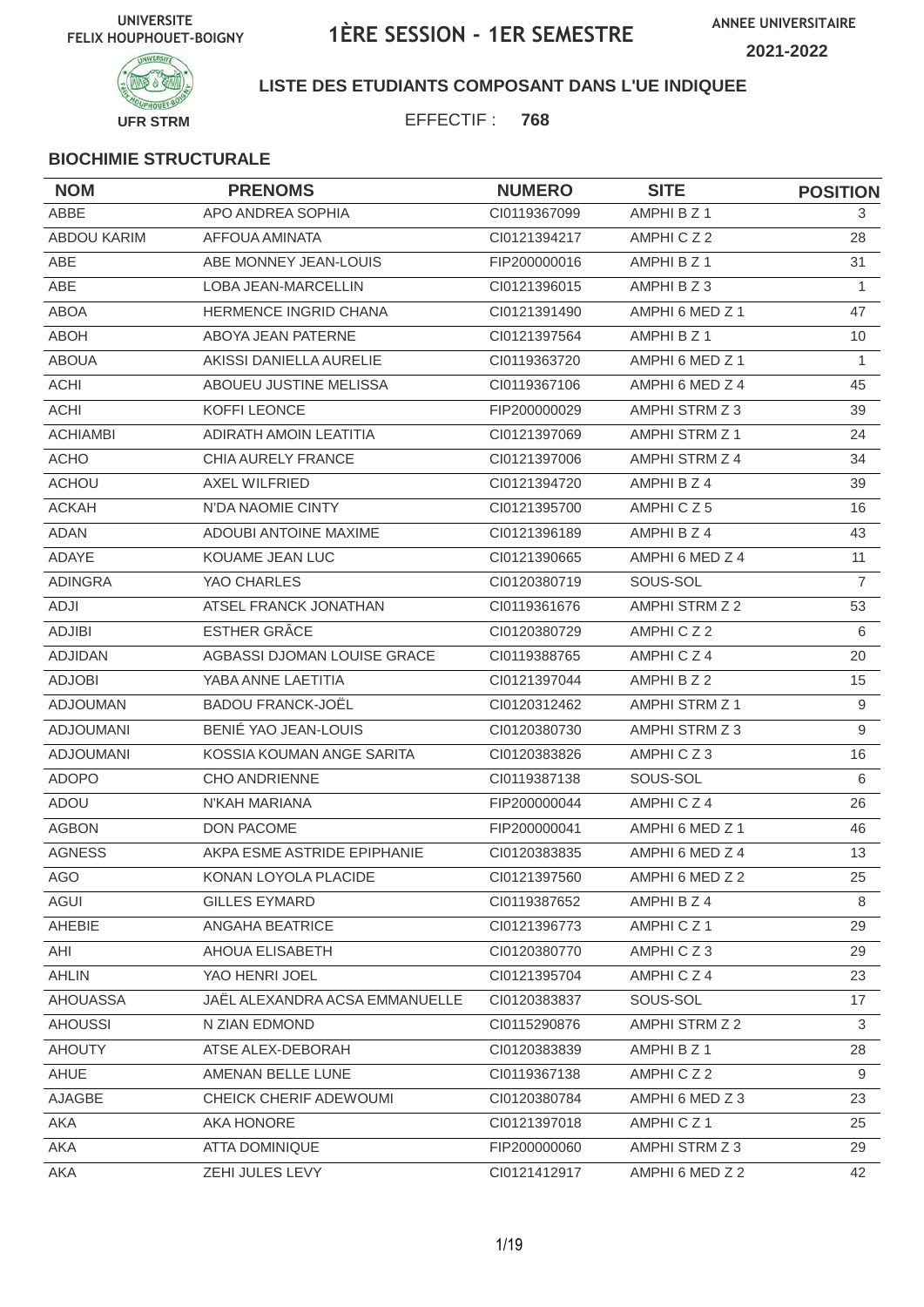

## **LISTE DES ETUDIANTS COMPOSANT DANS L'UE INDIQUEE**

EFFECTIF : **768**

| <b>NOM</b>      | <b>PRENOMS</b>                | <b>NUMERO</b> | <b>SITE</b>           | <b>POSITION</b> |
|-----------------|-------------------------------|---------------|-----------------------|-----------------|
| AKABRA          | OFFOUE BLANCHARD              | CI0120397961  | <b>AMPHI STRM Z 1</b> | 21              |
| AKAFFOU         | <b>GNAMINI RAPHAËL</b>        | CI0120398252  | AMPHI B Z 3           | 23              |
| AKASMADOU       | <b>AKA EMILE</b>              | FIP200000021  | AMPHI B Z 4           | 33              |
| <b>AKE</b>      | KAKEYE JEAN CEDRICK           | CI0120383842  | AMPHI B Z 4           | 23              |
| <b>AKODIA</b>   | AGOUA THÉRÈSE KAREL           | CI0117322589  | AMPHI B Z 3           | 20              |
| <b>AKOMIAN</b>  | YAO SEVERIN                   | CI0121393806  | AMPHI STRM Z 3        | 43              |
| <b>AKOSSI</b>   | AGOUA NADIA ALEXISE           | CI0119387165  | AMPHI 6 MED Z 1       | 27              |
| <b>AKOUN</b>    | LOGBOCHI ÉLISABÉTH INÈS       | CI0119363648  | AMPHI STRM Z 4        | 27              |
| <b>AKPA</b>     | YANN GRÂCE DORCAS ÉLISABETH   | CI0120380829  | AMPHI STRM Z 4        | 39              |
| AKPATOU         | AFFOUÉ MARIE DOMINIQUE        | CI0121392618  | AMPHICZ1              | 9               |
| <b>AKPROUA</b>  | <b>GBIALY JUNIOR</b>          | CI0121391903  | AMPHI 6 MED Z 1       | 6               |
| <b>ALADE</b>    | <b>WILFRIED KADER</b>         | CI0120380840  | AMPHI B Z 3           | $\overline{2}$  |
| ALLANGBA        | AKISSI ANGE SARAH ESTHER      | CI0121396079  | AMPHI STRM Z 4        | 36              |
| <b>ALLAY</b>    | KOUTOU MICHEL SCHADRAC        | CI0119386469  | AMPHI 6 MED Z 2       | 14              |
| <b>ALLOH</b>    | <b>LOBE AUGUSTIN</b>          | Cl0121395577  | AMPHICZ4              | 17              |
| <b>AMANI</b>    | ABLAN VINCIANE                | CI0121396076  | AMPHICZ3              | 12              |
| <b>AMANI</b>    | AFFOUE GRACE KARELL           | CI0120385468  | AMPHI B Z 3           | 31              |
| <b>AMANI</b>    | <b>ISRAEL KOUASSI DESN'ZI</b> | CI0120387270  | AMPHI 6 MED Z 2       | 27              |
| <b>ANE</b>      | <b>AHOUA MARTINEZ</b>         | CI0118336129  | AMPHI STRM Z 3        | 22              |
| ANGAYA          | ANGE KYSLENE EKIAN            | CI0120383857  | AMPHI STRM Z 4        | 30              |
| <b>ANGOUA</b>   | KOUTOUA PRINCE ACHILLE        | CI0121397142  | AMPHI STRM Z 2        | 42              |
| ANGUI           | ATTO MARC JUDICAËL            | CI0121401645  | AMPHI 6 MED Z 3       | 37              |
| ANI             | <b>GRACE JESSICA ALLOU</b>    | FIP200000023  | AMPHI STRM Z 1        | 40              |
| <b>ANOH</b>     | <b>ALLIETE DAVID</b>          | FIP200000007  | AMPHI 6 MED Z 2       | 45              |
| <b>ANON</b>     | DJAMBRA ADAMS MADOCHEE LAZARE | FIP200000018  | AMPHI STRM Z 4        | 25              |
| <b>ANON</b>     | KOKO NADINE JOSIANE           | CI0121398601  | AMPHI STRM Z 3        | 51              |
| ANZI            | ANZI ANDRÉ                    | CI0120387907  | <b>AMPHI STRM Z 1</b> | 30              |
| APKENAN         | KONAN PATRICIA MELISSA A.J    | CI0119379160  | AMPHI STRM Z 2        | $\overline{4}$  |
| <b>APO</b>      | YAO IGNACE                    | CI0121393715  | AMPHI 6 MED Z 3       | 49              |
| ASKA            | <b>TEHOUA MIREILLE</b>        | CI0120385034  | AMPHI B Z 4           | 7               |
| <b>ASSEMIEN</b> | <b>ESSI SERGE ANTHONY</b>     | CI0121396209  | AMPHICZ2              | $\overline{7}$  |
| <b>ASSEMIEN</b> | SIALOU DOMINIQUE              | CI0121394769  | AMPHI B Z 1           | 5               |
| <b>ASSI</b>     | ASSI LEVY JOEL                | CI0121396081  | SOUS-SOL              | 9               |
| <b>ASSI</b>     | BANIN ANGELA ÉVELINE          | Cl0121411770  | AMPHICZ2              | $\mathbf{1}$    |
| <b>ASSI</b>     | SOPHIE STEPHANIE              | CI0120395670  | AMPHI STRM Z 2        | 19              |
| <b>ASSOMAN</b>  | MARIE CHRISTELLE ANGE         | CI0120385474  | AMPHI B Z 4           | 25              |
| <b>ATCHORI</b>  | NOME ESTRELLIA DUEPHEIL       | CI0121396499  | AMPHI STRM Z 2        | 40              |
| <b>ATSE</b>     | <b>FRANCK EVRARD</b>          | CI0121396761  | AMPHI B Z 3           | 36              |
| ATTA            | ASSONDARY MEL ARTHUR          | CI0119371172  | AMPHICZ3              | 18              |
| <b>ATTE</b>     | <b>TETCHI CHRISTIAN DELOR</b> | CI0118336092  | AMPHI B Z 3           | 26              |
| <b>ATTOH</b>    | YACÉ ÉLOÏSE SARA              | CI0120388711  | AMPHI STRM Z 2        | 34              |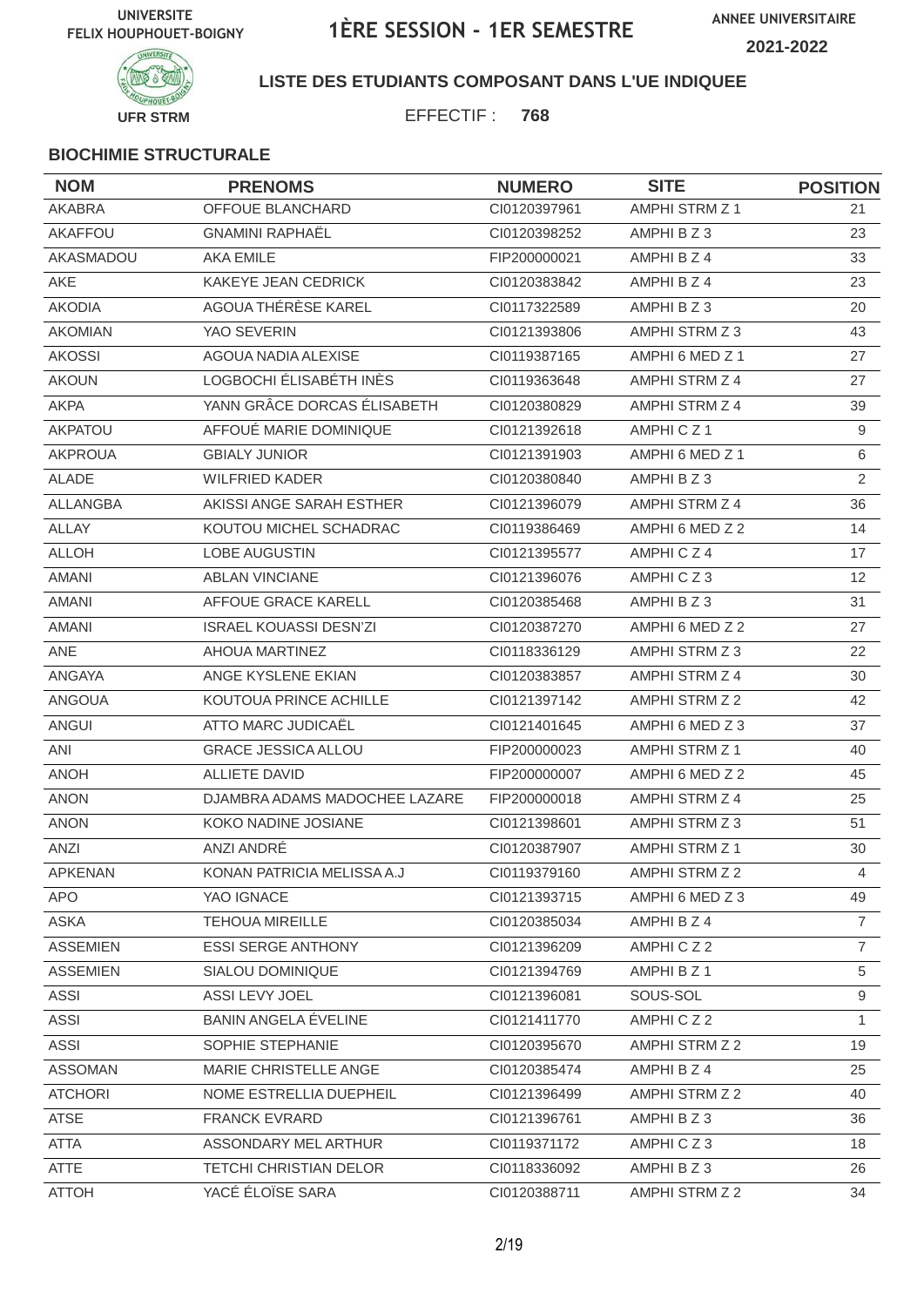

**LISTE DES ETUDIANTS COMPOSANT DANS L'UE INDIQUEE**

EFFECTIF : **768**

| <b>NOM</b>       | <b>PRENOMS</b>                | <b>NUMERO</b> | <b>SITE</b>     | <b>POSITION</b> |
|------------------|-------------------------------|---------------|-----------------|-----------------|
| AVIT             | <b>WAHON GRÂCE VANNESSA</b>   | CI0121394775  | AMPHICZ2        | 33              |
| AYE              | COCOA CÉDRIC JUNIOR           | CI0120380980  | AMPHICZ4        | $\overline{7}$  |
| AYEKOE           | <b>GNANGUI HYANICK MOREA</b>  | CI0121392734  | AMPHI B Z 4     | 40              |
| <b>AZIA</b>      | <b>MARIE LAURE</b>            | CI0121395710  | AMPHI B Z 4     | 14              |
| <b>BABA</b>      | GOMET JEAN YVES JÉRÉMIE       | CI0120383873  | AMPHI STRM Z 2  | 5               |
| <b>BADO</b>      | MOUSSA OUETIGUI               | CI0120380992  | AMPHICZ2        | 20              |
| <b>BAGUI</b>     | MEKAPEU VANESSA FABIENNE      | CI0120383875  | AMPHI 6 MED Z 4 | 19              |
| <b>BAKAYOKO</b>  | <b>TIAMOUÉ</b>                | Cl0121394785  | AMPHI 6 MED Z 4 | 34              |
| <b>BALDE</b>     | MAMADOU ALIOU                 | CI0119364408  | AMPHI 6 MED Z 1 | 31              |
| <b>BALLA</b>     | SAMAKASSI CHRIST PAUL         | CI0121395874  | AMPHICZ2        | 38              |
| <b>BALLOU</b>    | <b>ISRAEL</b>                 | CI0120398232  | AMPHI 6 MED Z 2 | 34              |
| <b>BAMBA</b>     | <b>IDRISSA</b>                | CI0119386167  | AMPHI STRM Z 1  | 36              |
| <b>BAMBA</b>     | <b>MADOU</b>                  | CI0121397569  | AMPHI 6 MED Z 4 | 6               |
| <b>BAMBA</b>     | <b>MOHAMED BEN</b>            | Cl0121398177  | AMPHICZ2        | $\mathfrak{S}$  |
| <b>BAMBA</b>     | <b>MOUSTAPHA</b>              | FIP200000002  | AMPHICZ5        | 33              |
| <b>BAMBA</b>     | <b>YACOUBA</b>                | CI0119362624  | AMPHI STRM Z 3  | 11              |
| <b>BANI</b>      | AFFOUE RUTH-CAROL             | CI0119363637  | AMPHI STRM Z 3  | 28              |
| <b>BAWA</b>      | DADIE STÉPHANE                | CI0120381061  | AMPHI B Z 1     | 14              |
| <b>BAYO</b>      | <b>MOHAMED</b>                | CI0120383888  | AMPHI STRM Z 1  | 16              |
| <b>BAZE</b>      | <b>DIANE FRANCINE</b>         | CI0120381066  | AMPHI STRM Z 1  | 2               |
| <b>BEBY</b>      | N'DRIN FRANCK VALLERY         | CI0118340171  | AMPHICZ5        | 6               |
| <b>BECHO</b>     | ADJÉ ANGE LOUISETTE           | CI0120396257  | AMPHI 6 MED Z 3 | 13              |
| <b>BEDE</b>      | HIWO CAROLE MONDESIR          | CI0119362519  | AMPHI B Z 1     | 11              |
| <b>BEHEGBAN</b>  | KOFFI YANN RONSARD            | CI0121391481  | AMPHI 6 MED Z 3 | 42              |
| <b>BEKOU</b>     | <b>GNAZALO ANGE CHRISTIAN</b> | CI0120381083  | AMPHI 6 MED Z 1 | 40              |
| <b>BELE</b>      | ROCHE EPIPHANIE               | CI0121395890  | AMPHI STRM Z 4  | 17              |
| <b>BÉNÉDICTE</b> | EBA KOUASSI YOLANDE           | CI0119387525  | AMPHI 6 MED Z 3 | $\mathbf{1}$    |
| <b>BERTE</b>     | ABDOULAYE                     | CI0120381090  | AMPHICZ2        | 11              |
| <b>BEUGRÉ</b>    | CHRIST ANDERSON               | CI0121393338  | AMPHICZ2        | 21              |
| <b>BEUGRE</b>    | <b>GUIZA ARCHANGE</b>         | CI0119364184  | AMPHICZ3        | 8               |
| <b>BEUGRE</b>    | OKESS PRIVAT ROLANT           | CI0121394804  | AMPHI STRM Z 4  | 20              |
| <b>BIAKO</b>     | <b>ESSEM OPHÉLIE EMMA</b>     | CI0120381098  | AMPHI STRM Z 3  | 52              |
| <b>BILE</b>      | MAHAN                         | CI0121392427  | AMPHICZ5        | 13              |
| <b>BIRBA</b>     | <b>FRANCK ARMEL</b>           | Cl0121396648  | AMPHICZ1        | 42              |
| <b>BLE</b>       | MACOURA CAROLE ERICA          | CI0121391083  | AMPHICZ4        | 36              |
| <b>BLEOU</b>     | <b>BROU OLIVE-NOËLIE</b>      | Cl0121396519  | AMPHI 6 MED Z 3 | 26              |
| <b>BLEU</b>      | <b>GUÉ ANGE PRIVÂT</b>        | CI0121392891  | AMPHI B Z 3     | 3               |
| <b>BLONDE</b>    | <b>BEBEL DE MOMINE</b>        | CI0121395713  | AMPHI 6 MED Z 4 | 20              |
| <b>BOH</b>       | <b>BI TIZIE AMOS</b>          | CI0121396092  | AMPHI 6 MED Z 3 | 16              |
| <b>BOITINI</b>   | KOUADIO JEAN-BAPTISTE         | CI0118335772  | AMPHI 6 MED Z 4 | 48              |
| <b>BOMISSO</b>   | DENISE REMY DÉSIRÉE           | CI0121397546  | AMPHI STRM Z 2  | 30              |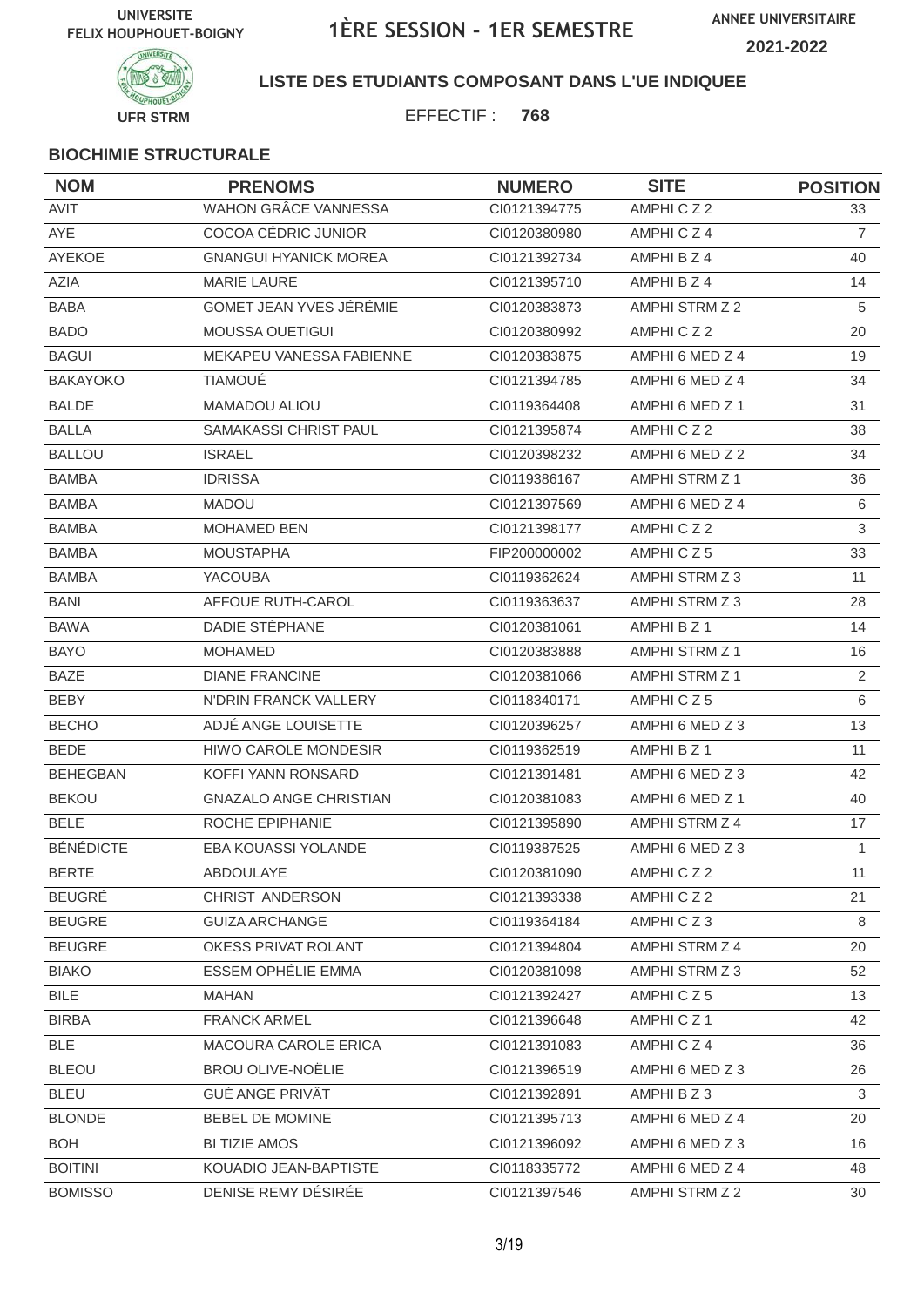

**LISTE DES ETUDIANTS COMPOSANT DANS L'UE INDIQUEE**

EFFECTIF : **768**

| <b>NOM</b>        | <b>PRENOMS</b>                   | <b>NUMERO</b>  | <b>SITE</b>           | <b>POSITION</b> |
|-------------------|----------------------------------|----------------|-----------------------|-----------------|
| <b>BONKOUNGOU</b> | ABDOUL KOUDOUZE                  | CI0120397783   | AMPHICZ5              | 28              |
| <b>BOTTY</b>      | <b>ELORIA BENERICE ESTHER</b>    | CI0120385481   | AMPHI 6 MED Z 4       | 17              |
| <b>BOZON</b>      | <b>AUDE CHRISTELLE</b>           | CI0121397937   | AMPHI STRM Z 3        | 42              |
| <b>BROU</b>       | ACKISSI BESSELHI HUGUETTE        | CI0121391568   | AMPHI STRM Z 2        | $\overline{2}$  |
| <b>BROU</b>       | ANGYBELL NATACHA                 | CI0121391360   | AMPHI 6 MED Z 4       | 40              |
| <b>BROU</b>       | <b>APPIAH NOEL</b>               | BROA2912980001 | AMPHI 6 MED Z 3       | 30              |
| <b>BROU</b>       | KOUAKOU JEAN WILFRIED            | CI0121391684   | AMPHICZ2              | 14              |
| <b>BROU</b>       | N'GUESSAN EDMOND                 | Cl0121394274   | AMPHI B Z 4           | 26              |
| <b>BROU</b>       | N'GUESSAN ÉRIC                   | Cl0121392216   | AMPHICZ3              | 19              |
| CAMARA            | <b>ARAMATOU</b>                  | CI0121396163   | AMPHICZ4              | $9\,$           |
| CAMARA            | <b>NIAMINAN</b>                  | CI0121393963   | AMPHI 6 MED Z 3       | $9\,$           |
| CAYO              | ZAHON LETICIA DORINE             | CI0120381224   | SOUS-SOL              | $\mathbf{1}$    |
| <b>CISSE</b>      | <b>DAOUDA</b>                    | CI0121393696   | AMPHI STRM Z 1        | 28              |
| <b>CISSE</b>      | <b>SEKOU</b>                     | CI0121392316   | AMPHI 6 MED Z 3       | 41              |
| <b>CISSÉ</b>      | <b>TENIN DOMINIQUE</b>           | CI0120381239   | AMPHI B Z 4           | 10              |
| <b>CLIMAN</b>     | KONAN WILFRIED EMMANUEL          | CI0120381251   | AMPHI B Z 4           | 11              |
| COMOE             | <b>BROU EDMOND DAVID</b>         | CI0121395717   | AMPHI 6 MED Z 2       | $\overline{4}$  |
| COSSA             | SIAMI CONSTANCE DESIREE          | CI0120388010   | AMPHICZ3              | $\overline{2}$  |
| <b>COULIBALY</b>  | ABDOULAYE                        | CI0119361817   | AMPHICZ4              | $\overline{2}$  |
| COULIBALY         | ABDOUL BEN JUNIOR                | Cl0121391044   | AMPHICZ1              | 18              |
| <b>COULIBALY</b>  | AÏCHATOU                         | CI0121391025   | AMPHI STRM Z 4        | 22              |
| <b>COULIBALY</b>  | <b>AWA</b>                       | CI0120387031   | SOUS-SOL              | 3               |
| COULIBALY         | DJENEBA AHOU AUDREY              | Cl0121395718   | AMPHI STRM Z 2        | 32              |
| <b>COULIBALY</b>  | <b>FRANCK ELIOT</b>              | CI0119362726   | AMPHICZ4              | 39              |
| <b>COULIBALY</b>  | <b>ISSA</b>                      | CI0120383928   | AMPHI B Z 1           | 25              |
| COULIBALY         | NANOUROGO AYOUBA                 | CI0121391010   | AMPHI 6 MED Z 4       | 15              |
| COULIBALY         | NOKROGNAN FATIM                  | CI0121396028   | <b>AMPHI STRM Z 4</b> | 16              |
| COULIBALY         | NONLOUROU KABAGO ZENAB           | Cl0121396018   | AMPHICZ1              | 12              |
| COULIBALY         | SOULEYMANE                       | Cl0120381287   | AMPHI B Z 4           | 28              |
| <b>COULIBALY</b>  | YELATCHIGUI MARIE CLARENCE       | FIP200000053   | AMPHI B Z 1           | 26              |
| COULIBALY         | YELY SAMIRA                      | CI0120381292   | AMPHI B Z 2           | 17              |
| COUMOE            | ADJOUA SOLANGE                   | CI0120381320   | AMPHI B Z 4           | 44              |
| <b>DABO</b>       | KOUASSI THEODORE                 | CI0121395719   | AMPHICZ3              | 26              |
| <b>DAGO</b>       | DADIER LANDRY                    | CI0119367355   | AMPHI STRM Z 2        | 33              |
| <b>DAGOUROU</b>   | ETTIEN CYPRIEN WILFRIED          | CI0121396725   | AMPHI B Z 4           | 3               |
| <b>DAGRA</b>      | <b>MANAN MARIUS</b>              | FIP200000047   | AMPHI STRM Z 3        | 13              |
| <b>DAGROU</b>     | <b>JEAN-GUY DORGELES</b>         | CI0120381336   | AMPHI 6 MED Z 3       | 19              |
| DAH               | ERI PELAGIE                      | CI0121397942   | AMPHICZ1              | 33              |
| DAH               | SIÉ KOUAMÉ GNIMBA ANGENOR FABIEN | CI0121393297   | AMPHI 6 MED Z 3       | 39              |
| DAH               | <b>WATIL</b>                     | CI0121401630   | AMPHI STRM Z 3        | 48              |
| <b>DAHO</b>       | <b>KARAMOKO ISSA</b>             | DAHK1004930001 | AMPHICZ2              | $\overline{2}$  |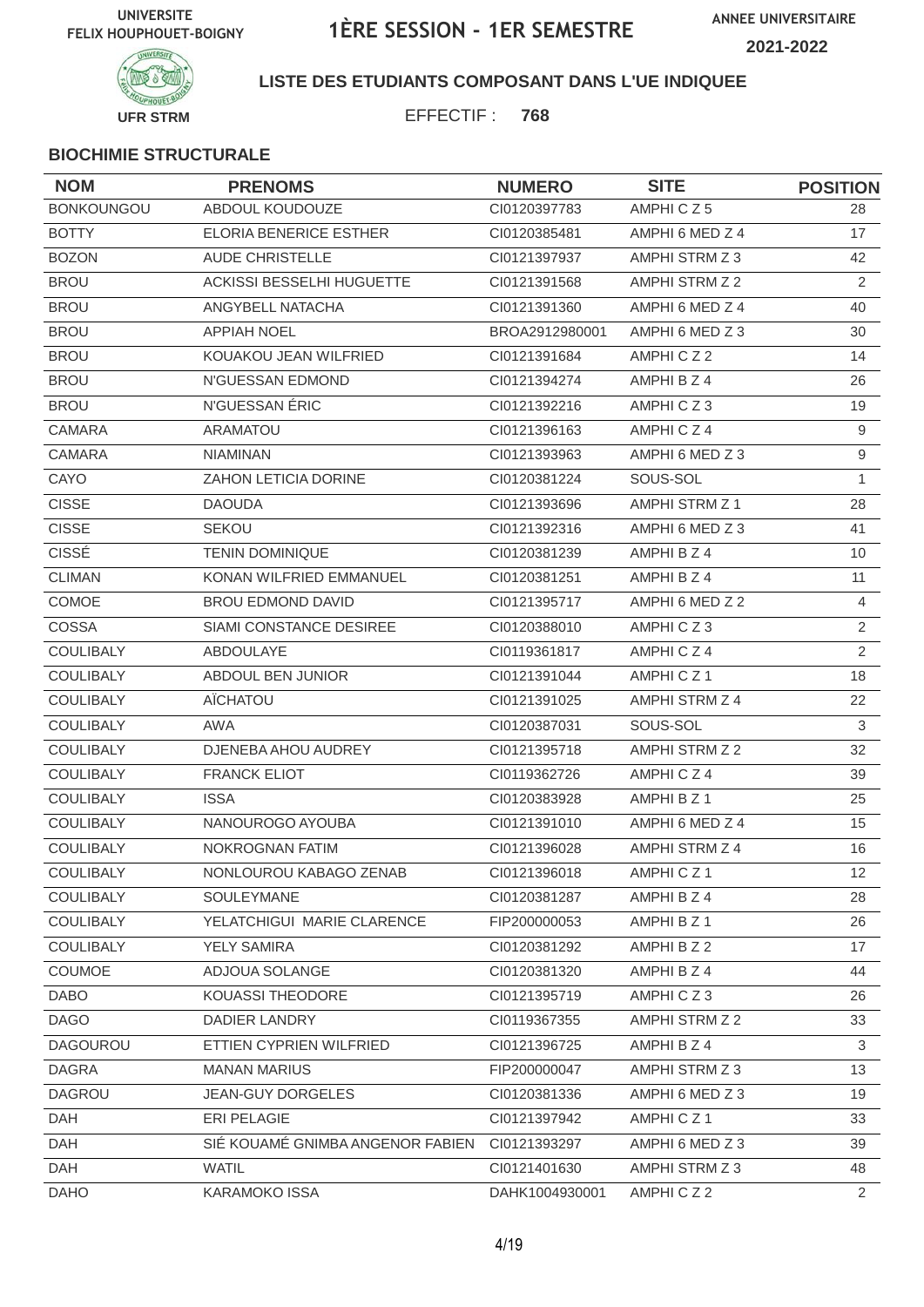

**LISTE DES ETUDIANTS COMPOSANT DANS L'UE INDIQUEE**

EFFECTIF : **768**

| <b>NOM</b>          | <b>PRENOMS</b>                | <b>NUMERO</b>  | <b>SITE</b>     | <b>POSITION</b> |
|---------------------|-------------------------------|----------------|-----------------|-----------------|
| <b>DAHO</b>         | ZRANGOUE ANGE                 | CI0120385488   | AMPHI STRM Z 3  | 18              |
| <b>DALE</b>         | <b>GNAKOURI SALES</b>         | CI0119369903   | AMPHICZ4        | 10              |
| <b>DANHO</b>        | GBAIE CHRISTINE GRÂCE ROXANNE | CI0120381351   | AMPHI 6 MED Z 1 | 34              |
| <b>DANHO</b>        | <b>M'BO LARISSA</b>           | CI0120398390   | AMPHICZ1        | 16              |
| <b>DANO</b>         | <b>JUNIOR</b>                 | CI0121394285   | AMPHI 6 MED Z 3 | 28              |
| <b>DANON</b>        | ZIDAGO PAUL LUCKAS            | CI0121397552   | AMPHICZ1        | 36              |
| <b>DAPPA</b>        | ATTA KOUADIO SYLVERE HERMANN  | CI0121394835   | AMPHI B Z 2     | 23              |
| <b>DASSO</b>        | <b>DALEHON URIELLE ESTHER</b> | CI0121391807   | AMPHI B Z 2     | 22              |
| DEA                 | MOHAMED KADER                 | CI0120381364   | AMPHI B Z 1     | 22              |
| <b>DEAT</b>         | FRANCK HERVÉ JUNIOR           | CI0120381365   | AMPHIBZ3        | 28              |
| <b>DEGNI</b>        | <b>SEDJI ESTHER</b>           | CI0121394290   | AMPHI 6 MED Z 3 | $\overline{7}$  |
| <b>DERE</b>         | CHO ANGELA DEBORA             | CI0121392235   | AMPHICZ1        | 14              |
| <b>DIABATE</b>      | <b>DIELIBAKA</b>              | CI0121392669   | AMPHICZ2        | 34              |
| <b>DIABATE</b>      | <b>FATOUMATA</b>              | CI0121395970   | AMPHICZ1        | 17              |
| <b>DIABATE</b>      | SAFIATOU                      | CI0119386212   | AMPHI STRM Z 2  | 48              |
| <b>DIAGNE</b>       | AMANI ELYSÉE                  | CI0121391400   | AMPHI STRM Z 2  | $\overline{7}$  |
| <b>DIAHONDE</b>     | ANGE FLORENT HUBERT           | CI0121393283   | AMPHI 6 MED Z 4 | 3               |
| <b>DIALLO</b>       | MARIAMA DALANDA               | DIAM2811990002 | AMPHI STRM Z 3  | 45              |
| <b>DIALLO</b>       | <b>MATOGOMA</b>               | CI0121392678   | AMPHI 6 MED Z 2 | 21              |
| <b>DIALLO</b>       | <b>MOUSSA</b>                 | FIP200000035   | AMPHI STRM Z 3  | 21              |
| <b>DIALLO</b>       | N'GORAN PARFAIT               | CI0120381419   | AMPHI 6 MED Z 2 | 24              |
| <b>DIALLO</b>       | <b>OUMOU AWA</b>              | CI0120381421   | AMPHICZ4        | 6               |
| <b>DIAMALA</b>      | <b>ADOM PASCAL</b>            | FIP200000055   | AMPHI STRM Z 2  | 43              |
| <b>DIAO</b>         | <b>GNAMBON</b>                | CI0121391889   | AMPHICZ1        | $\sqrt{5}$      |
| <b>DIARRASSOUBA</b> | AÏCHA                         | CI0121395953   | AMPHI 6 MED Z 2 | 6               |
| <b>DIARRASSOUBA</b> | <b>BAKOUMADI</b>              | CI0121393015   | AMPHI STRM Z 3  | 10              |
| <b>DIARRASSOUBA</b> | <b>DAOUDA</b>                 | CI0121391682   | AMPHI B Z 1     | 17              |
| <b>DIARRASSOUBA</b> | <b>LACINA</b>                 | CI0121393657   | AMPHICZ1        | 13              |
| <b>DIARRASSOUBA</b> | MOUHAMED TIDJANE              | Cl0121396312   | AMPHI 6 MED Z 4 | 27              |
| <b>DIAWARA</b>      | ADAMA                         | Cl0120381454   | AMPHI B Z 2     | 10 <sup>°</sup> |
| <b>DIAWARA</b>      | <b>ISSA</b>                   | CI0119385666   | SOUS-SOL        | 16              |
| <b>DIAWARA</b>      | MADOUSSOU                     | CI0120381452   | AMPHI 6 MED Z 4 | 44              |
| <b>DIBY</b>         | KAVAMI JEAN MARIE             | CI0120388982   | AMPHI 6 MED Z 2 | 3               |
| <b>DIOMANDE</b>     | <b>FATOUMATA</b>              | CI0121393458   | AMPHICZ2        | 8               |
| <b>DIOMANDÉ</b>     | <b>GUE KALLET</b>             | CI0121391067   | AMPHI B Z 4     | 24              |
| <b>DIOMANDE</b>     | <b>KARIDJA</b>                | CI0120381485   | AMPHICZ1        | 28              |
| <b>DIOMANDE</b>     | NABOULA FATHIM                | CI0121395993   | AMPHICZ2        | 32              |
| <b>DIOMANDE</b>     | YOUSSOUF                      | CI0121393359   | AMPHI 6 MED Z 3 | 38              |
| <b>DIPLEHI</b>      | <b>GUELAMON RICHARD</b>       | CI0121391935   | AMPHI STRM Z 2  | 28              |
| <b>DJABIA</b>       | YAH MAGNE RUTHE MOYANE        | CI0121396087   | AMPHI B Z 3     | 17              |
| <b>DJAHOU</b>       | <b>DEGNAN MATILDE</b>         | CI0120384433   | AMPHI B Z 1     | 21              |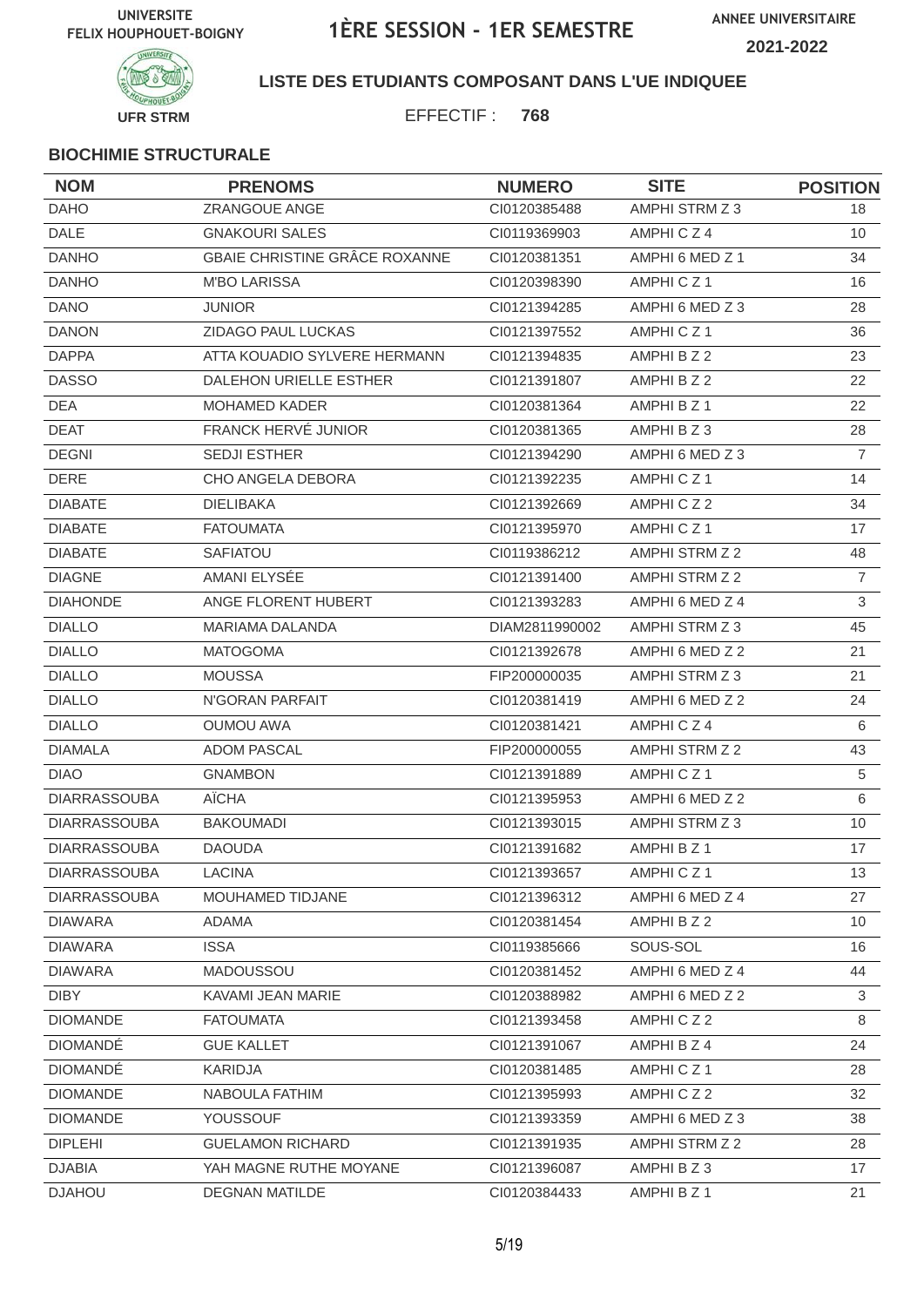

#### **LISTE DES ETUDIANTS COMPOSANT DANS L'UE INDIQUEE**

EFFECTIF : **768**

| <b>NOM</b>        | <b>PRENOMS</b>                                | <b>NUMERO</b> | <b>SITE</b>     | <b>POSITION</b> |
|-------------------|-----------------------------------------------|---------------|-----------------|-----------------|
| <b>DJE</b>        | AYA CLAUDE FRANCINE                           | CI0119374207  | AMPHICZ2        | 16              |
| <b>DJE</b>        | <b>BI PRINCE NICAISE</b>                      | CI0121396787  | AMPHI STRM Z 2  | 25              |
| <b>DJE</b>        | LOU DJENAN EDWIGE                             | CI0120396130  | AMPHI STRM Z 3  | 6               |
| <b>DJE</b>        | LOU FLEHANA MICHELLE                          | Cl0121394869  | AMPHICZ3        | 20              |
| <b>DJEDJE</b>     | <b>GRÂCE ÉLISÉE KPASSOU</b>                   | CI0120381521  | AMPHI 6 MED Z 1 | 11              |
| <b>DJIDJI</b>     | SASSO HENRI JOEL                              | Cl0121395725  | SOUS-SOL        | 15              |
| <b>DJIKÉ</b>      | <b>EDI CLAUDE</b>                             | CI0119367431  | AMPHI 6 MED Z 4 | 10              |
| <b>DJOMAN</b>     | <b>ALBERT</b>                                 | CI0118335879  | AMPHI 6 MED Z 1 | 17              |
| <b>DJOSSA</b>     | CODJO CHRIST DONALD                           | CI0121396311  | AMPHICZ2        | 43              |
| DOAHO GUELAMON    | <b>MARCELIN</b>                               | Cl0120381548  | AMPHI 6 MED Z 4 | 33              |
| <b>DOBÉ</b>       | <b>FRANCIA DIANE</b>                          | Cl0120385496  | AMPHICZ1        | 30              |
| <b>DOFFOU</b>     | <b>GNAMIEN VINCENT EMMANUEL</b>               | Cl0121396030  | AMPHICZ5        | $\mathbf{1}$    |
| <b>DOGO</b>       | RUTH DÉSIRÉE                                  | Cl0121397708  | AMPHI B Z 2     | $\mathbf{1}$    |
| <b>DOMAGNI</b>    | KOFFI AHOU CARMEN                             | FIP200000038  | AMPHI B Z 2     | 12 <sup>2</sup> |
| <b>DONGOH</b>     | <b>ABRAN MARIAM</b>                           | Cl0120381562  | AMPHI B Z 3     | 6               |
| <b>DOSSO</b>      | <b>LOSSENI</b>                                | Cl0121395727  | AMPHIBZ3        | 19              |
| <b>DOUMBIA</b>    | <b>IBRAHIM</b>                                | Cl0121392982  | AMPHI B Z 2     | $9\,$           |
| <b>DOUMBIA</b>    | <b>YAYA</b>                                   | CI0119386408  | AMPHICZ3        | 37              |
| <b>DOUMBOUYA</b>  | <b>ASSATA</b>                                 | CI0120385497  | AMPHI B Z 1     | 16              |
| <b>DROH</b>       | <b>DOUÉ AURÉLIE</b>                           | Cl0121395968  | SOUS-SOL        | 20              |
| <b>DUMPIEU</b>    | <b>SARAH JENIFER</b>                          | CI0120381596  | AMPHI STRM Z 2  | 17              |
| EBA               | N' DA - AFLA NADIA                            | CI0121391381  | AMPHI B Z 3     | 8               |
| EDI               | AKISSI ANGELE ELVIERA                         | Cl0120397914  | AMPHI 6 MED Z 4 | 8               |
| <b>EDOUKOU</b>    | AMICHIA OLIVE SYLVIANE                        | Cl0121396304  | AMPHI B Z 4     | 48              |
| <b>EHINON</b>     | KOUAHO PRINCESSE SARA MÉLISSA                 | CI0121397056  | AMPHI STRM Z 3  | 8               |
| <b>EHON</b>       | KOSSI JEAN BOSCO                              | CI0120385498  | AMPHI 6 MED Z 4 | 23              |
| <b>EHOUMAN</b>    | AMANDÉ MARCELLO LOOKENSEY WILLIA CI0121395728 |               | AMPHI 6 MED Z 3 | 17              |
| <b>EHOUMAN</b>    | <b>EHUI JEAN</b>                              | CI0121396057  | AMPHICZ2        | 19              |
| EHU               | <b>WILLY JEAN MAX DESIRE</b>                  | Cl0121398171  | AMPHI 6 MED Z 3 | 25              |
| <b>ESSOH</b>      | <b>WESLEY JEAN FRANCOIS</b>                   | FIP200000010  | AMPHICZ4        | 38              |
| <b>ESSUI</b>      | YAO ULRICH                                    | CI0121397549  | AMPHI B Z 3     | 18              |
| <b>ETTE</b>       | <b>MESSOU ANGE ELISEE</b>                     | Cl0121390687  | SOUS-SOL        | 10              |
| <b>EZAN</b>       | <b>TAHITCHI ENOCH OSCAR</b>                   | CI0119365139  | AMPHICZ1        | 43              |
| <b>FADIGA</b>     | <b>FATOUMATA SARAH</b>                        | CI0119370026  | AMPHI 6 MED Z 4 | 47              |
| <b>FANDJOUMON</b> | <b>STEVY TRESOR</b>                           | CI0119362095  | AMPHI 6 MED Z 2 | 18              |
| <b>FANE</b>       | <b>HALAMA</b>                                 | CI0120381653  | AMPHI 6 MED Z 1 | 36              |
| <b>FIEGLO</b>     | ANNE ROXANE                                   | CI0120397874  | AMPHI STRM Z 4  | 15              |
| <b>FIENI</b>      | ADJOUA MARIE ANGE GRÂCE                       | CI0120381660  | AMPHI STRM Z 2  | 24              |
| <b>FLAN</b>       | MINSSAN JUVENALE                              | FIP200000008  | AMPHI B Z 1     | 15              |
| <b>FLANROU</b>    | GNONWIMBA BIENVENU GUY AXEL                   | CI0120381663  | AMPHI 6 MED Z 2 | 41              |
| <b>FOFANA</b>     | ASSIATOU                                      | CI0121393282  | AMPHI B Z 2     | 28              |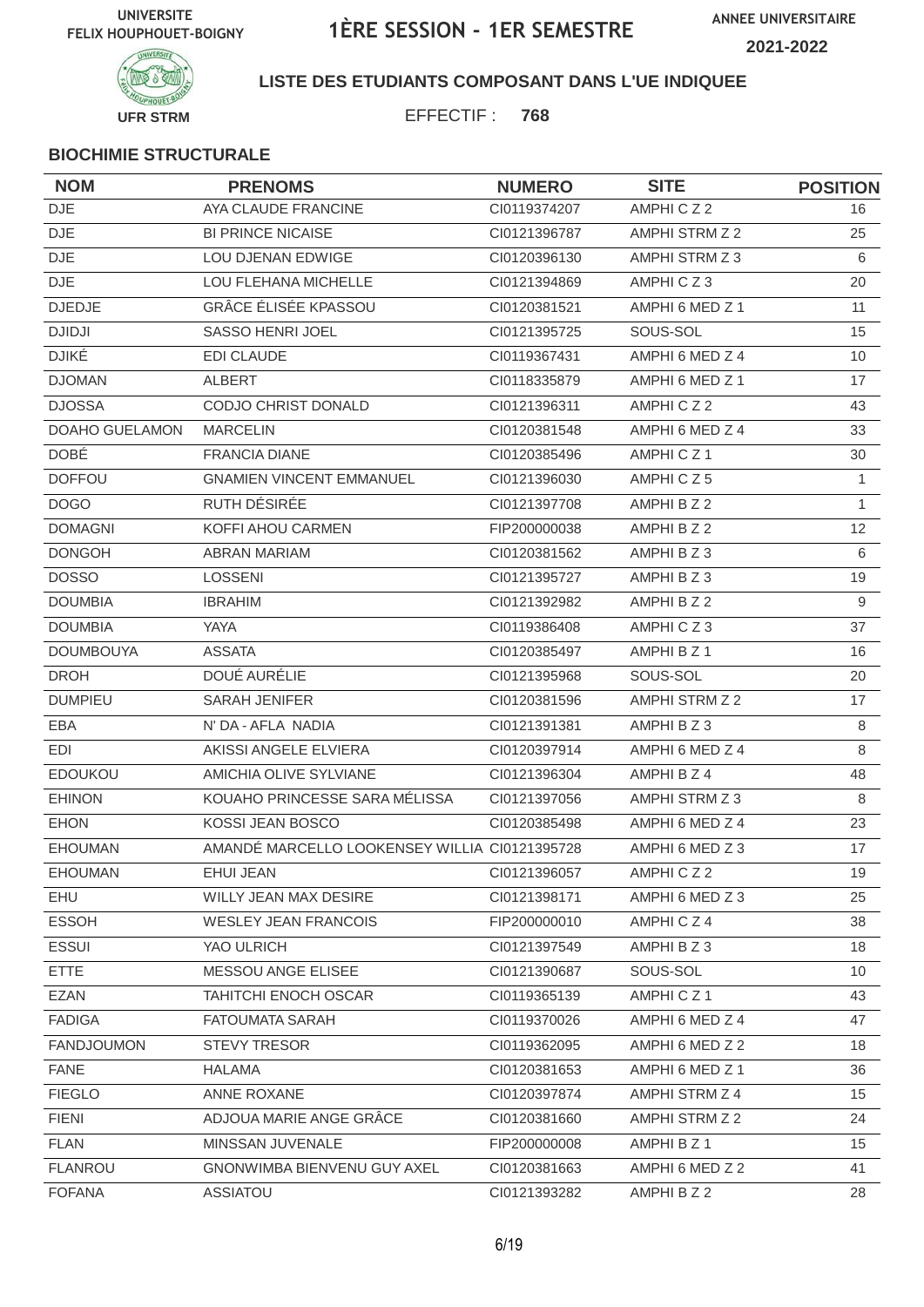

**LISTE DES ETUDIANTS COMPOSANT DANS L'UE INDIQUEE**

EFFECTIF : **768**

| <b>NOM</b>      | <b>PRENOMS</b>                     | <b>NUMERO</b>  | <b>SITE</b>          | <b>POSITION</b>  |
|-----------------|------------------------------------|----------------|----------------------|------------------|
| <b>FOFANA</b>   | <b>NOGOFEMA</b>                    | CI0120381671   | AMPHI 6 MED Z 1      | 24               |
| <b>FOFANA</b>   | <b>SOUMAILA</b>                    | CI0121393665   | AMPHICZ5             | 8                |
| <b>FOFANA</b>   | <b>WILFRIED MOHAMED</b>            | CI0119374189   | AMPHI B Z 1          | 2                |
| <b>GAHE</b>     | ANEGBLE JEAN STEVE                 | CI0119361995   | AMPHICZ4             | 34               |
| <b>GAHOUA</b>   | NAOMIE MAHI                        | CI0121396997   | AMPHI 6 MED Z 3      | 12 <sup>°</sup>  |
| <b>GANDONOU</b> | <b>NAOMI SEFORA</b>                | GANN1211020001 | AMPHICZ3             | 27               |
| <b>GBAKA</b>    | <b>OBROU MAXIME</b>                | CI0120385501   | AMPHICZ3             | 14               |
| <b>GBAKRE</b>   | APO KIKINA LUCETTE                 | CI0117332822   | AMPHICZ5             | 30               |
| <b>GBAKRE</b>   | MICHEL GUY CESAR                   | CI0119369381   | AMPHI 6 MED Z 1      | 2                |
| <b>GBALOU</b>   | ANDY CLAUDE ILARIE                 | CI0121395731   | AMPHI STRM Z 3       | 34               |
| <b>GBAZALE</b>  | <b>GRACE LYNDA</b>                 | CI0121393226   | AMPHICZ3             | 24               |
| <b>GBOGBO</b>   | <b>JEAN BOLERY</b>                 | CI0120385506   | AMPHI STRM Z 1       | 33               |
| <b>GBOHO</b>    | <b>GOENTOUO LUCRECE REGIS</b>      | CI0119388464   | AMPHI STRM Z 3       | 26               |
| <b>GNAGNE</b>   | <b>JOEL CHRITIAN</b>               | FIP200000057   | AMPHI B Z 3          | 11               |
| <b>GNAHORE</b>  | <b>AHOLI EMERSON</b>               | CI0119386495   | AMPHI 6 MED Z 1      | $\overline{7}$   |
| <b>GNAMIEN</b>  | ADAMS MOUAYE                       | CI0121392472   | AMPHICZ2             | 17               |
| <b>GNOLEBAT</b> | <b>GBEYORO LIONELLE WILMAR</b>     | CI0120398581   | AMPHICZ3             | 39               |
| <b>GNONSIO</b>  | KOUIYIYE DOUDOU SEPHORA ROXANE     | CI0121390720   | AMPHI 6 MED Z 2      | 26               |
| <b>GOGOUA</b>   | <b>DETHO ANGE MURIEL</b>           | CI0121395733   | AMPHI B Z 1          | 34               |
| <b>GOHI</b>     | LOU LEAMAN JOYCE ANICETTE          | CI0121395734   | AMPHICZ2             | 31               |
| <b>GOHI</b>     | <b>NANSEGNON PRINCE</b>            | FIP200000011   | SOUS-SOL             | 12               |
| GOHO            | <b>CYPRIEN GNOMBLEHI</b>           | CI0119362159   | AMPHICZ <sub>1</sub> | $\mathbf{1}$     |
| GOHO            | DOHAÏ KÉASSON MARC-LOÏC            | GOHK3009000001 | AMPHI 6 MED Z 2      | 8                |
| GOÏ             | <b>DOUIN EMMANUELLE FRANCELINE</b> | Cl0121391133   | AMPHI B Z 2          | 3                |
| <b>GON</b>      | <b>DESIRE</b>                      | CI0120381799   | AMPHI 6 MED Z 2      | 39               |
| GOPOU           | ZRANGBA ADELAÏDE                   | CI0121396500   | AMPHICZ3             | 34               |
| GORE            | <b>BI GORE EL-FOREST</b>           | FIP200000003   | AMPHICZ3             | 25               |
| GOSSAN          | GOSSAN JEAN MICHEL                 | CI0120381811   | AMPHI STRM Z 2       | 15 <sub>15</sub> |
| <b>GOTTA</b>    | YORO JACQUES CHRISTIAN             | CI0121391495   | AMPHI STRM Z 1       | 14               |
| <b>GOUA</b>     | AKRE NGNINRIN LAURA                | CI0121396305   | AMPHI STRM Z 3       | 40               |
| <b>GOUMBANE</b> | HAMIDOU                            | FIP200000031   | AMPHI B Z 2          | 11               |
| <b>GOUROTRE</b> | <b>VOLI CHRISTIAN</b>              | CI0120381817   | AMPHICZ4             | 11               |
| <b>GRATH</b>    | NANGBAN AXEL DE.MARIE              | CI0120381825   | AMPHI 6 MED Z 4      | 42               |
| <b>GREBIO</b>   | ANGE LUTHER                        | FIP200000040   | AMPHICZ5             | 10 <sup>°</sup>  |
| <b>GUEBO</b>    | KOUTCHET ANGE FREDY                | CI0121391625   | AMPHI STRM Z 4       | 23               |
| <b>GUEDE</b>    | TIDEKO OBEDE DELAISSE              | CI0120381834   | AMPHI STRM Z 3       | 33               |
| <b>GUEI</b>     | SASSIO GASTON MAGLOIRE             | CI0121393709   | AMPHICZ4             | 29               |
| <b>GUEU</b>     | AUDREY MARIE JOËLLE                | Cl0121396224   | AMPHI STRM Z 3       | 31               |
| <b>GUEU</b>     | ÉRIC STÉPHANE                      | CI0121392155   | AMPHI STRM Z 4       | 18               |
| <b>GUIA</b>     | DEULOUA CHRIST ARISTIDE            | Cl0121397147   | SOUS-SOL             | 14               |
| <b>GUINDO</b>   | AWA                                | Cl0120397677   | AMPHICZ1             | $\overline{7}$   |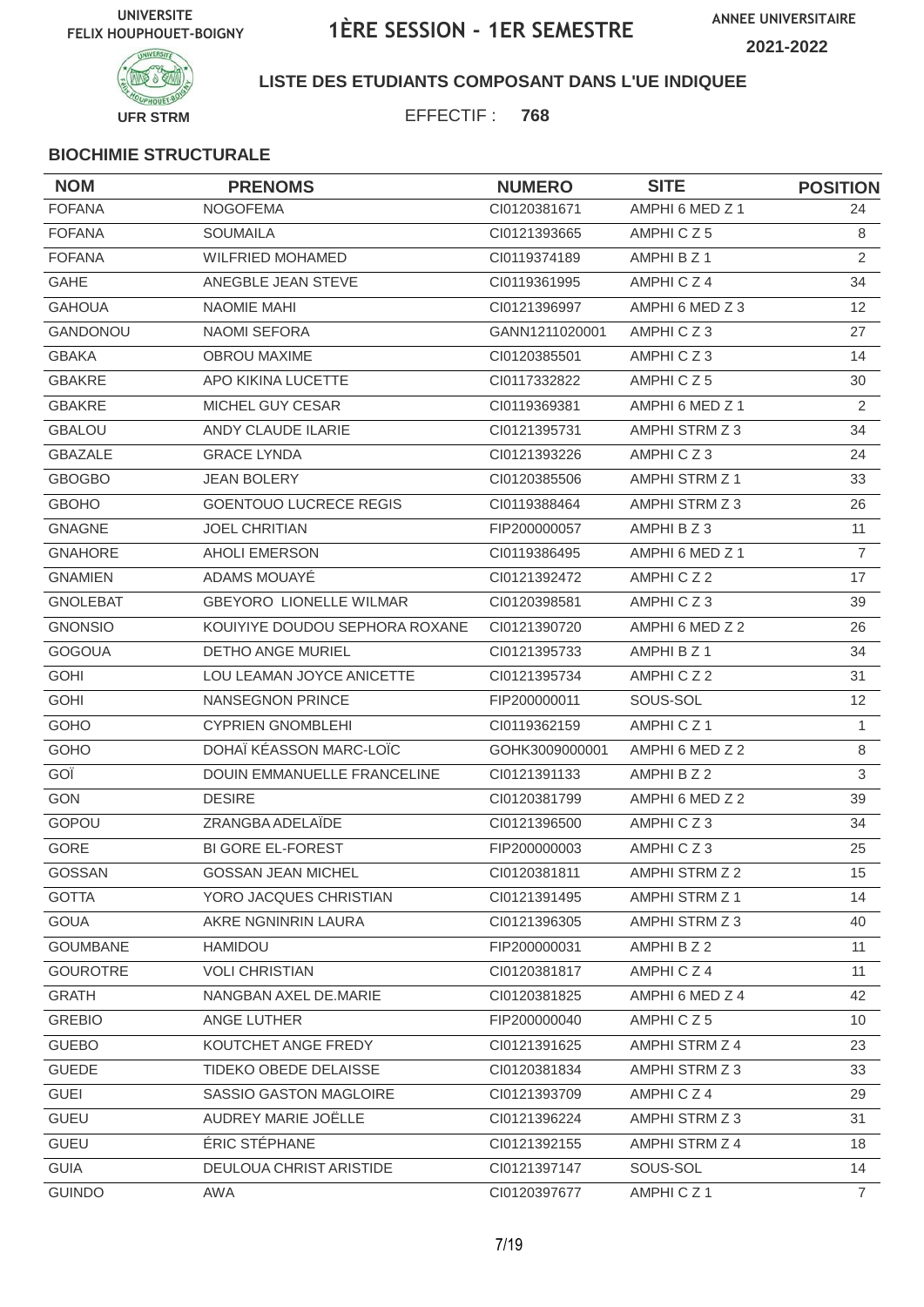

**LISTE DES ETUDIANTS COMPOSANT DANS L'UE INDIQUEE**

EFFECTIF : **768**

| <b>NOM</b>      | <b>PRENOMS</b>               | <b>NUMERO</b> | <b>SITE</b>     | <b>POSITION</b> |
|-----------------|------------------------------|---------------|-----------------|-----------------|
| <b>GUISSO</b>   | O'NEEL EDDIE STEPHANE        | CI0121395738  | AMPHICZ1        | 8               |
| <b>HABA</b>     | <b>MADELEINE</b>             | CI0120387409  | AMPHI B Z 3     | 30              |
| HAMADOU         | <b>HASSANA</b>               | CI0121395739  | AMPHI STRM Z 1  | 11              |
| HIÉ.            | ANITA RAYMONDE NICOLE        | CI0121398353  | AMPHICZ4        | 27              |
| <b>HIEN</b>     | SIE PONCE DONALD             | CI0121394342  | AMPHI STRM Z 3  | 35              |
| <b>HIEN</b>     | <b>TILKA DENISE</b>          | CI0118336114  | AMPHI B Z 1     | 13              |
| <b>IRIE</b>     | <b>BI BOLATY DANIEL</b>      | CI0120385512  | AMPHI STRM Z 2  | 9               |
| <b>IRIE</b>     | BI TAH EMMANUEL CHRISTIAN    | CI0121391397  | AMPHI 6 MED Z 2 | 12 <sup>2</sup> |
| <b>KABLAN</b>   | AKA PAUL ELIE                | CI0121395741  | AMPHI B Z 2     | 29              |
| <b>KABORE</b>   | <b>HENOC</b>                 | CI0121396069  | AMPHI STRM Z 4  | 40              |
| <b>KABRAN</b>   | ASSOUMOU SYLVESTRE           | FIP200000032  | AMPHICZ4        | 19              |
| KACOU           | EFFIBÉ ANNE SEPHORA          | CI0119367595  | AMPHI 6 MED Z 4 | 16              |
| <b>KACOU</b>    | KOULOU HERVÉ                 | CI0120385513  | AMPHI 6 MED Z 1 | 45              |
| KACOU           | N'GUESSAN ALVIN GILDAS       | CI0121390704  | AMPHI STRM Z 1  | 3               |
| <b>KADJO</b>    | AHOULOU REGIS ANDERSON       | CI0119371893  | AMPHI B Z 1     | 6               |
| <b>KADJO</b>    | N'GUESSAN ALBERT JUNIOR      | CI0121396366  | AMPHICZ5        | $\overline{7}$  |
| <b>KAFROUMA</b> | <b>GNOU-BLA AMANDINE</b>     | FIP200000026  | AMPHICZ1        | 39              |
| KAKOU           | <b>GOH ARNAUD</b>            | CI0119365731  | AMPHI STRM Z 2  | 38              |
| KAKOU           | MANIZAN MAXIMIN              | CI0121391005  | AMPHICZ1        | 22              |
| KALÉ            | ONELIE PHOEBE JOSEPHA JEMIMA | CI0120381912  | AMPHI B Z 2     | 2               |
| <b>KALFA</b>    | <b>ADJOUA MONIQUE</b>        | CI0121395988  | AMPHI STRM Z 1  | 22              |
| <b>KAMAGATE</b> | <b>ADIA</b>                  | CI0121394938  | AMPHICZ3        | 13              |
| <b>KAMAGATE</b> | <b>INZA</b>                  | CI0120395691  | AMPHI B Z 3     | 27              |
| <b>KAMBE</b>    | KAMBE DERRICK VALDES         | FIP200000043  | AMPHICZ3        | 6               |
| <b>KAMENA</b>   | AKA PAUL MARIE               | CI0121396947  | AMPHI B Z 3     | 40              |
| KANGA           | YAO BERENGER                 | CI0120381951  | SOUS-SOL        | 13              |
| <b>KANGAMON</b> | AHOU LYDIA VERLANDE          | CI0121391663  | AMPHI B Z 4     | 29              |
| KARIMOU         | KOUAME ARSÈNE                | CI0120388917  | AMPHICZ3        | 17              |
| <b>KEITA</b>    | ASSETOU                      | CI0120395687  | AMPHI STRM Z 4  | 12              |
| KI              | MAMINATA                     | CI0121392698  | AMPHICZ2        | 12 <sup>2</sup> |
| <b>KINDOH</b>   | <b>BROU ANGE PATRICK</b>     | CI0121397557  | AMPHI 6 MED Z 1 | 28              |
| KO              | <b>ALIMA ROSELINE</b>        | FIP200000054  | AMPHI B Z 2     | 30              |
| <b>KOBENAN</b>  | KOSSIA REBECCA               | CI0121394956  | AMPHIBZ3        | 16              |
| KODE            | <b>GHOH AICHA EVE</b>        | CI0121392593  | AMPHICZ5        | $\overline{4}$  |
| <b>KOFF</b>     | <b>KOUAME GERVAIS</b>        | FIP200000052  | AMPHI B Z 4     | 34              |
| <b>KOFFI</b>    | <b>ADJA RUTH</b>             | CI0121393296  | AMPHICZ1        | 37              |
| <b>KOFFI</b>    | AFFOUET ANIQUE MAURICETTE    | CI0121396380  | AMPHI B Z 4     | 45              |
| <b>KOFFI</b>    | AKISSI NORA LYNE             | CI0120382035  | AMPHICZ5        | 17              |
| <b>KOFFI</b>    | AMANI MAXIME DEBORA          | CI0120382085  | AMPHI 6 MED Z 4 | 21              |
| <b>KOFFI</b>    | AMANY JEAN NOËL              | CI0119365588  | AMPHICZ4        | 16              |
| <b>KOFFI</b>    | AMENAN KAN ANGE MARIETTE     | CI0120382049  | AMPHI B Z 2     | 13              |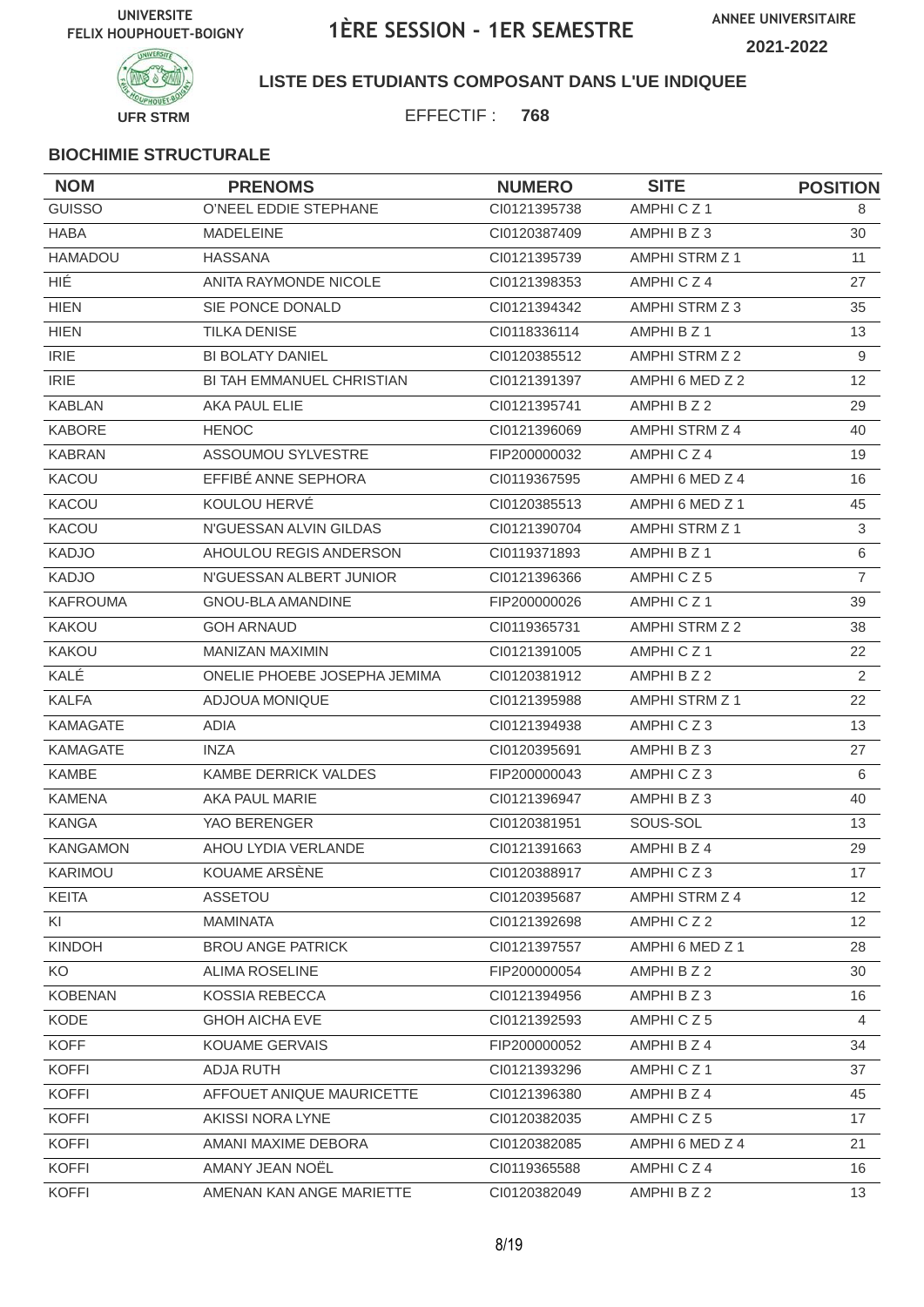

**LISTE DES ETUDIANTS COMPOSANT DANS L'UE INDIQUEE**

EFFECTIF : **768**

| <b>NOM</b>    | <b>PRENOMS</b>                   | <b>NUMERO</b>  | <b>SITE</b>          | <b>POSITION</b> |
|---------------|----------------------------------|----------------|----------------------|-----------------|
| <b>KOFFI</b>  | ANGE PATRICK KOUASSI             | FIP200000024   | AMPHI B Z 3          | 7               |
| <b>KOFFI</b>  | <b>ARNOLD KEVIEN</b>             | FIP200000037   | AMPHI 6 MED Z 4      | 25              |
| <b>KOFFI</b>  | AYA GEMINA CHRISTELLE            | CI0120382083   | AMPHI STRM Z 4       | 2               |
| <b>KOFFI</b>  | CHIA MARIE-MICHAELLE             | CI0120385521   | AMPHI STRM Z 1       | 31              |
| <b>KOFFI</b>  | DJACOF ARMEL MICHEL              | Cl0121412254   | AMPHI B Z 1          | 40              |
| <b>KOFFI</b>  | <b>JEAN HUGUES</b>               | CI0120382070   | AMPHI 6 MED Z 2      | 30              |
| <b>KOFFI</b>  | <b>JONATHAN</b>                  | CI0119363715   | AMPHICZ4             | 13              |
| <b>KOFFI</b>  | <b>KACOU JUNIOR</b>              | CI0120382023   | AMPHI STRM Z 1       | 35              |
| <b>KOFFI</b>  | KOFFI MOÏSE D'ISRRAËL            | CI0121393742   | AMPHI 6 MED Z 1      | 41              |
| <b>KOFFI</b>  | <b>KONAN BERNARD</b>             | CI0121393167   | AMPHI STRM Z 3       | 24              |
| <b>KOFFI</b>  | <b>KONAN BERTRAN</b>             | CI0121393612   | AMPHI B Z 4          | 31              |
| <b>KOFFI</b>  | KOUADIO SÉVERIN                  | CI0121393091   | AMPHICZ2             | 41              |
| <b>KOFFI</b>  | KOUADIO WILFRIED                 | CI0120382058   | AMPHI 6 MED Z 3      | 29              |
| <b>KOFFI</b>  | KOUAKOU PIERRE                   | KOFK2012960020 | AMPHI 6 MED Z 3      | 46              |
| <b>KOFFI</b>  | KOUAME ULRICH ANDERSON           | CI0120382025   | AMPHI B Z 3          | 33              |
| <b>KOFFI</b>  | KOUASSI ALLÉMAO                  | CI0121393643   | AMPHI B Z 1          | 35              |
| <b>KOFFI</b>  | N'GBIN JEAN FABRICE              | FIP200000017   | AMPHICZ3             | 21              |
| <b>KOFFI</b>  | <b>PAUL MARRION</b>              | CI0121396361   | AMPHI 6 MED Z 3      | 32              |
| <b>KOFFI</b>  | SABENOU AKOUA STÉPHANIE          | CI0120382033   | AMPHICZ5             | 26              |
| <b>KOFFI</b>  | SAINTE ROSEMONDE KOSSIA LAMERVEI | CI0120382054   | AMPHI STRM Z 3       | 47              |
| <b>KOFFI</b>  | YAO ARMEL                        | CI0119369257   | AMPHICZ2             | 36              |
| <b>KOFFI</b>  | ZEZEOULYE MAXIMILIEN CYRIEL      | CI0116305499   | AMPHI STRM Z 4       | 37              |
| <b>KOKORA</b> | <b>BETTY MICHAEL</b>             | FIP200000006   | AMPHI 6 MED Z 1      | 16              |
| <b>KOKOUA</b> | <b>JESSICA-ROXANE JENNIPHER</b>  | KOKJ0805990001 | AMPHICZ <sub>1</sub> | 40              |
| <b>KOMIEN</b> | <b>KOUSSO ANDREA</b>             | CI0120382129   | AMPHICZ1             | 26              |
| <b>KONAN</b>  | <b>AKISSI ESTER</b>              | CI0119375405   | AMPHI 6 MED Z 3      | 11              |
| <b>KONAN</b>  | <b>AMANY PRISCA</b>              | CI0119374208   | AMPHI B Z 2          | $\overline{7}$  |
| KONAN         | AMENAN BÉATRICE                  | CI0121395744   | AMPHICZ2             | 30              |
| <b>KONAN</b>  | AMOIN MARIE JEANNE BLANCHE       | CI0121394368   | AMPHICZ1             | 20              |
| <b>KONAN</b>  | ANGBAN N'DOLY FIDEL              | CI0119370222   | AMPHICZ5             | 37              |
| <b>KONAN</b>  | BOUAFFOU AYA LAURELLE            | CI0121396687   | AMPHI B Z 3          | 21              |
| <b>KONAN</b>  | <b>EKANI ROMUALD</b>             | FIP200000045   | AMPHI 6 MED Z 1      | 5               |
| <b>KONAN</b>  | <b>KOFFI DANIEL</b>              | CI0120382153   | AMPHI B Z 4          | 18              |
| <b>KONAN</b>  | KONAN HONORE                     | FIP200000049   | AMPHI 6 MED Z 2      | 38              |
| <b>KONAN</b>  | KOUAKOU PATERN ELOGE             | CI0119386610   | AMPHI STRM Z 3       | 3               |
| <b>KONAN</b>  | KOUASSI ELVIS                    | CI0121396244   | AMPHI 6 MED Z 3      | 18              |
| <b>KONAN</b>  | KOUASSI SAHM PATRICK             | CI0120398465   | SOUS-SOL             | 5               |
| <b>KONAN</b>  | N'GUESSAN JEAN LUC               | CI0121396108   | AMPHI B Z 1          | 12 <sup>2</sup> |
| <b>KONAN</b>  | N'ZOLIE EPHREM EZECHIEL          | CI0121395745   | AMPHI B Z 4          | 38              |
| <b>KONAN</b>  | PASCAL DOUMANTEY                 | CI0121390693   | AMPHI B Z 2          | 16              |
| <b>KONAN</b>  | VANESSA MARIE-JOËLLE             | CI0121396281   | AMPHI B Z 3          | 4               |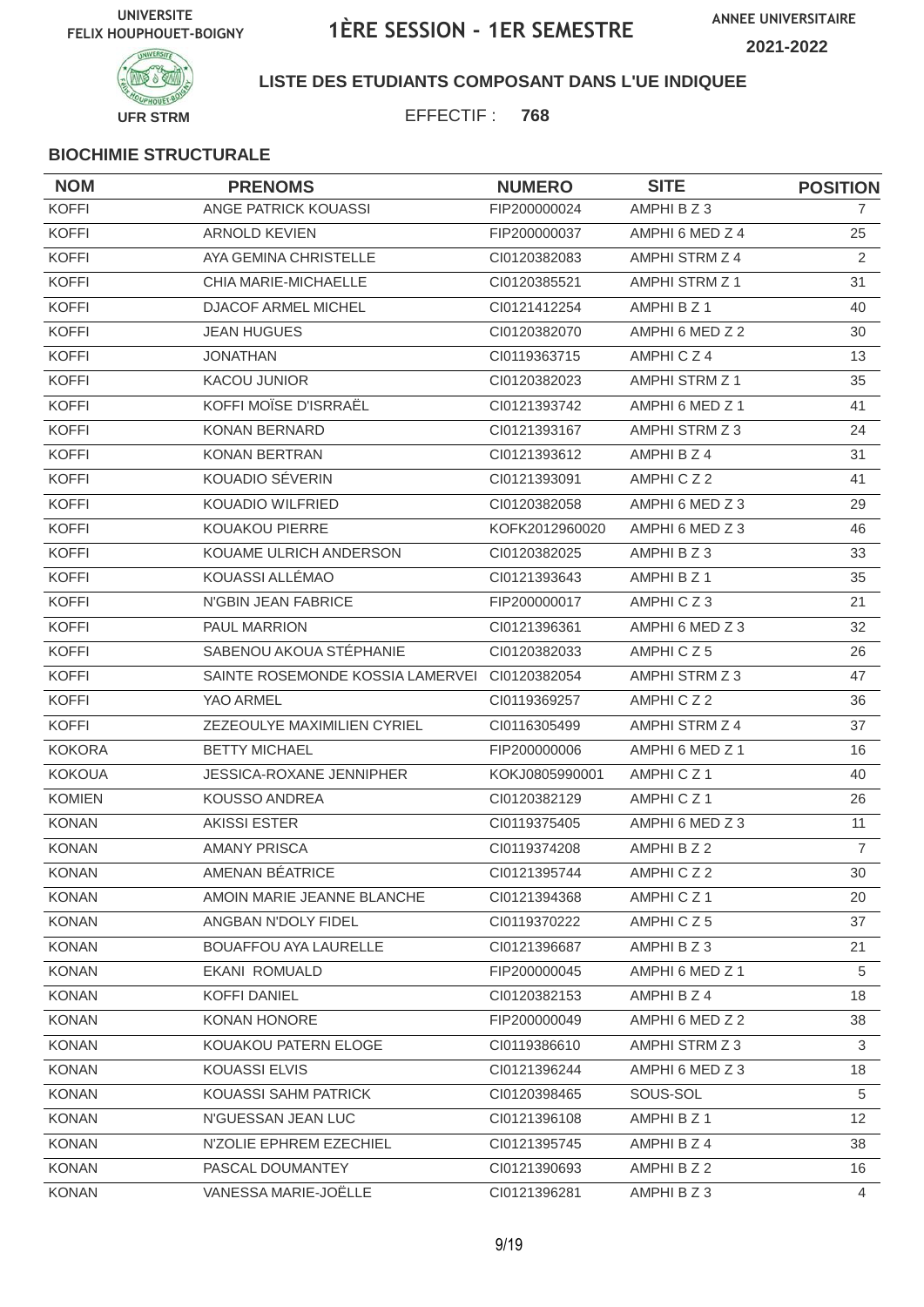

**LISTE DES ETUDIANTS COMPOSANT DANS L'UE INDIQUEE**

EFFECTIF : **768**

| <b>NOM</b>       | <b>PRENOMS</b>                   | <b>NUMERO</b> | <b>SITE</b>           | <b>POSITION</b> |
|------------------|----------------------------------|---------------|-----------------------|-----------------|
| <b>KONAN</b>     | YAH CATHERINE                    | CI0118358076  | AMPHI STRM Z 4        | 35              |
| <b>KONAN</b>     | YAO STEPHANE                     | CI0121396103  | AMPHICZ3              | 35              |
| <b>KONATE</b>    | <b>AMIDOU</b>                    | CI0119372060  | AMPHI STRM Z 3        | 54              |
| KONATÉ           | <b>ASSANATA</b>                  | CI0121391645  | AMPHI B Z 1           | 36              |
| <b>KONDOBO</b>   | <b>KOROTOUM</b>                  | CI0120385526  | AMPHI B Z 2           | 8               |
| <b>KONE</b>      | AKISSI BENEDITHE LAUREINE        | FIP200000009  | AMPHI 6 MED Z 2       | 29              |
| <b>KONE</b>      | <b>BLE YVES</b>                  | CI0120384080  | AMPHI 6 MED Z 4       | 43              |
| <b>KONE</b>      | <b>FANTA</b>                     | CI0120382269  | AMPHI B Z 4           | 16              |
| <b>KONE</b>      | <b>GNINTIE ANNE ELVIRA</b>       | CI0121391757  | AMPHI 6 MED Z 2       | 16              |
| <b>KONE</b>      | KAYOMOSORO MOHAMED               | CI0121393374  | AMPHI 6 MED Z 3       | 47              |
| <b>KONE</b>      | KIYALI                           | FIP200000056  | AMPHI STRM Z 3        | 36              |
| <b>KONE</b>      | <b>LACINA</b>                    | CI0120397667  | AMPHI B Z 4           | 15              |
| <b>KONE</b>      | <b>MAH NOURA</b>                 | CI0120384074  | AMPHICZ3              | 22              |
| KONE             | MARIE CELESTIINE LEATICIA URSULE | FIP200000050  | AMPHI 6 MED Z 1       | 33              |
| <b>KONE</b>      | <b>MASSIAMY</b>                  | CI0120382257  | AMPHI STRM Z 3        | $\mathbf{1}$    |
| KONÉ             | MIDA JOSIANE MICHAËLLE           | CI0120387037  | AMPHI 6 MED Z 2       | 31              |
| <b>KONE</b>      | <b>MOHAMED</b>                   | CI0121392900  | AMPHI B Z 1           | 23              |
| <b>KONE</b>      | NABE CHAM-HOUN                   | CI0121395747  | AMPHI STRM Z 3        | 20              |
| KONÉ             | N'GOLO MOUHAMED                  | CI0121392282  | AMPHICZ1              | 4               |
| KONE             | <b>OUSMANE KARAMOKO</b>          | CI0119361616  | AMPHI 6 MED Z 3       | 3               |
| KONÉ             | PEKITCHIN JONAS                  | CI0121395748  | AMPHI 6 MED Z 4       | 41              |
| <b>KONE</b>      | <b>SEHENAN</b>                   | FIP200000033  | AMPHI 6 MED Z 2       | 28              |
| KONE             | YETI SEPHORA                     | CI0121395891  | AMPHICZ1              | 44              |
| <b>KONE</b>      | <b>ZIEPE</b>                     | CI0120382242  | AMPHI STRM Z 4        | 21              |
| <b>KONIN</b>     | ETTIEN ANGE JOËL                 | CI0121395504  | AMPHICZ5              | $\overline{2}$  |
| <b>KOUA</b>      | <b>ASSIALA MELAINE</b>           | CI0121392074  | AMPHI STRM Z 3        | 17              |
| <b>KOUA</b>      | <b>BLAHOUA BELL DORAINE</b>      | FIP200000019  | AMPHICZ4              | 25              |
| KOUA             | KOUADIO MICHEL                   | CI0120384090  | AMPHI 6 MED Z 4       | 14              |
| <b>KOUABENAN</b> | <b>KOBENAN SIRIKI</b>            | CI0121391737  | AMPHICZ4              | 14              |
| KOUACOU          | YAO GÉDÉON                       | CI0118336190  | AMPHI B Z 1           | 37              |
| <b>KOUADIO</b>   | <b>AHOU</b>                      | CI0121392229  | AMPHI STRM Z 2        | 6               |
| <b>KOUADIO</b>   | AHOU ANGE ERICKA FABIENNE        | CI0120385532  | AMPHI STRM Z 2        | 11              |
| <b>KOUADIO</b>   | AMAN JOSEPH                      | CI0121395752  | AMPHICZ3              | 9               |
| <b>KOUADIO</b>   | AMA VERONIQUE                    | Cl0121391508  | AMPHICZ5              | 11              |
| <b>KOUADIO</b>   | AMENAN AUDE                      | CI0116305821  | AMPHICZ4              | $\mathbf{3}$    |
| <b>KOUADIO</b>   | AXELLE AUDREY                    | CI0121391652  | AMPHI 6 MED Z 1       | 19              |
| <b>KOUADIO</b>   | <b>BANIMA KRA JACQUES</b>        | CI0115300894  | AMPHI STRM Z 4        | 24              |
| <b>KOUADIO</b>   | DELILA SYNTICHE AKISSI           | CI0119363789  | AMPHICZ2              | 39              |
| <b>KOUADIO</b>   | EYA MARIE JOELLE                 | CI0119363560  | <b>AMPHI STRM Z 1</b> | 25              |
| <b>KOUADIO</b>   | <b>HAPPY NERY</b>                | Cl0121390773  | AMPHI B Z 1           | 29              |
| <b>KOUADIO</b>   | KOFFI ANGE ARMAND                | Cl0121392012  | AMPHI 6 MED Z 1       | 44              |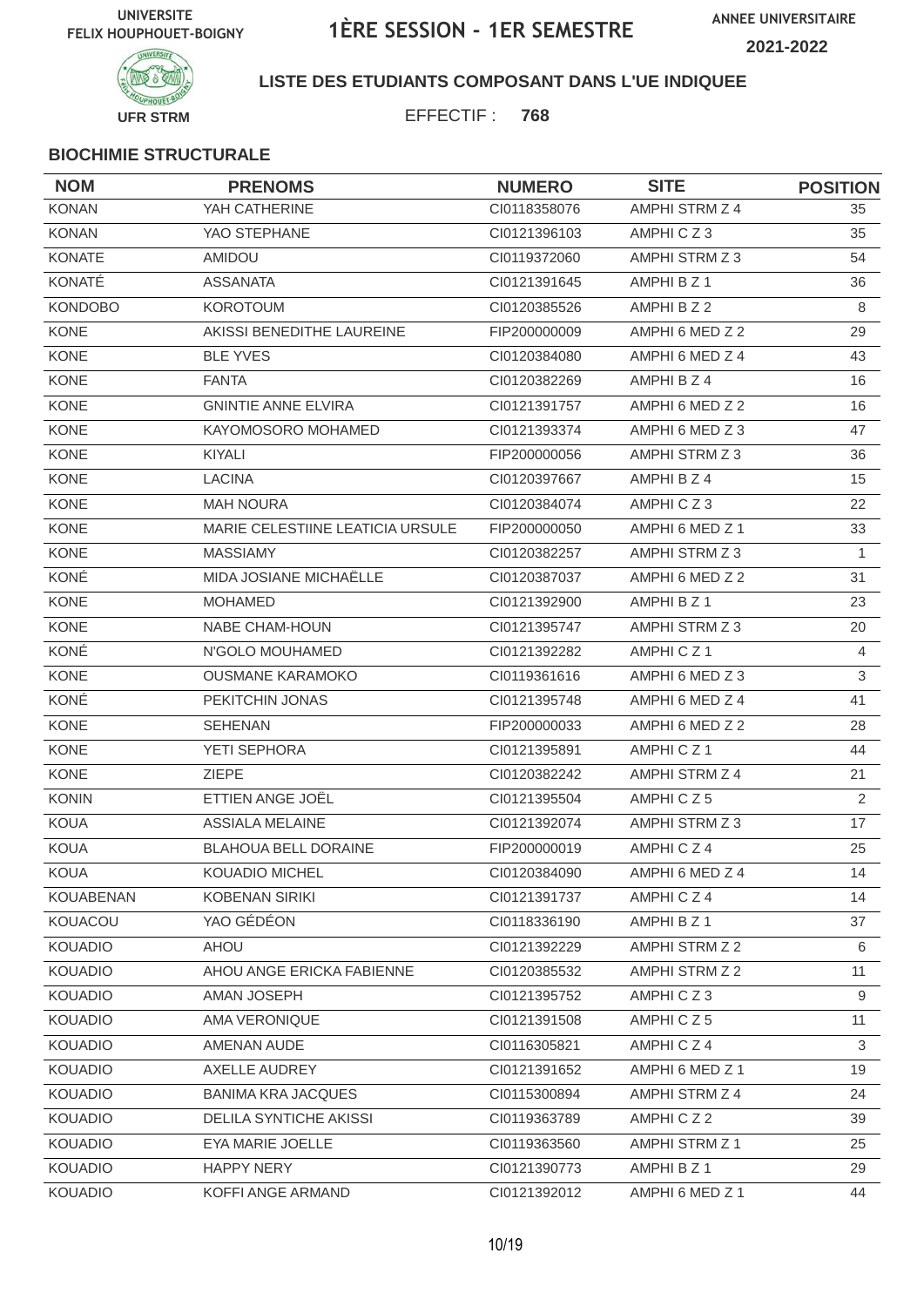

**LISTE DES ETUDIANTS COMPOSANT DANS L'UE INDIQUEE**

EFFECTIF : **768**

| <b>NOM</b>     | <b>PRENOMS</b>                                  | <b>NUMERO</b>  | <b>SITE</b>           | <b>POSITION</b> |
|----------------|-------------------------------------------------|----------------|-----------------------|-----------------|
| <b>KOUADIO</b> | <b>KOFFI SAMUEL</b>                             | FIP200000034   | <b>AMPHI STRM Z 1</b> | 1.              |
| <b>KOUADIO</b> | <b>KOUADIO ANDERSON</b>                         | CI0120389283   | AMPHICZ2              | 40              |
| <b>KOUADIO</b> | KOUADIO SIE GEDEON                              | CI0121391329   | AMPHI STRM Z 3        | 19              |
| <b>KOUADIO</b> | KOUAMÉ EUNICE AMOAN                             | CI0121395753   | AMPHI 6 MED Z 1       | 35              |
| <b>KOUADIO</b> | <b>KOUAME MATHURIN</b>                          | CI0120382328   | AMPHICZ5              | 34              |
| <b>KOUADIO</b> | KOUASSI AMBROISE                                | CI0121391429   | AMPHICZ5              | 21              |
| <b>KOUADIO</b> | MAGUY STÉPHANE KOUAMÉ                           | CI0119370290   | AMPHI 6 MED Z 4       | 5               |
| <b>KOUADIO</b> | ULRICH OLIVIA AFFOUÉ                            | CI0119386567   | AMPHI STRM Z 3        | 38              |
| <b>KOUADIO</b> | YAO RODRIGUE                                    | FIP200000014   | AMPHICZ3              | 38              |
| <b>KOUADIO</b> | YAOUA KRA FÉLICITÉ                              | KOUY2812980006 | AMPHICZ <sub>1</sub>  | 32              |
| KOUAKOU        | ADJOUA CHRISTELLE TATIANA                       | CI0121411636   | AMPHI B Z 2           | 24              |
| KOUAKOU        | ADJOUA SONIA LETICIA                            | CI0121391039   | AMPHICZ3              | 10              |
| KOUAKOU        | <b>AFFOUE LAETICIA</b>                          | CI0120398527   | AMPHICZ5              | 23              |
| KOUAKOU        | AHOU GRÂCE EMMANUELLA                           | CI0120382417   | AMPHI B Z 4           | 12 <sup>°</sup> |
| KOUAKOU        | <b>AHOU LARISSA</b>                             | CI0121395754   | AMPHI 6 MED Z 4       | 24              |
| KOUAKOU        | AKISSI ANGE MARIE FRANCE FLORA                  | CI0119363026   | AMPHICZ2              | 4               |
| KOUAKOU        | ATCHELOH KOUADIO BORIS                          | CI0121390745   | <b>AMPHI STRM Z 1</b> | 23              |
| KOUAKOU        | <b>BOUSSOUMALIE YOLANDE</b>                     | CI0203844106   | AMPHI STRM Z 3        | 46              |
| KOUAKOU        | <b>KOBENAN MARCEL</b>                           | CI0119379777   | AMPHI STRM Z 2        | 45              |
| KOUAKOU        | <b>KOFFI ARMAND</b>                             | CI0121397591   | AMPHI STRM Z 2        | 41              |
| KOUAKOU        | <b>KOFFI VALDEZ</b>                             | CI0121392378   | AMPHI 6 MED Z 2       | 35              |
| KOUAKOU        | KOUADIO CEDRIC                                  | KOUK0101980079 | AMPHI 6 MED Z 4       | 31              |
| KOUAKOU        | KOUAME DRO ANGE                                 | CI0120382427   | AMPHI STRM Z 2        | 47              |
| KOUAKOU        | KOUAMÉ NOËL                                     | CI0120385539   | <b>AMPHI STRM Z 1</b> | 37              |
| KOUAKOU        | KOUAMÉ PATRICK                                  | CI0119385693   | AMPHI STRM Z 1        | 34              |
| KOUAKOU        | KOUAME SEVERIN                                  | CI0120382456   | AMPHICZ5              | 18              |
| KOUAKOU        | KOUASSI KAN ARMAND JAURES                       | CI0120387027   | AMPHI 6 MED Z 4       | 37              |
| KOUAKOU        | KOUNDOLIE AYMAR                                 | CI0121398370   | AMPHICZ5              | 5               |
| KOUAKOU        | N'GUESSAN PARFAIT                               | Cl0121396058   | AMPHI B Z 4           | 37              |
| KOUAKOU        | NIANNOU ANDREA BERENICE                         | CI0121392102   | AMPHI 6 MED Z 4       | 36              |
| KOUAKOU        | ORLANE DELVER PAOLA                             | Cl0121390828   | AMPHI B Z 1           | 19              |
| KOUAKOU        | <b>REGIS JEAN IGOR</b>                          | CI0120397490   | AMPHI B Z 3           | 34              |
| KOUAKOU        | YAO JEAN-BAPTISTE                               | CI0120384485   | AMPHI 6 MED Z 2       | 37              |
| <b>KOUAME</b>  | ABRAHAM ISAAC                                   | CI0120382534   | AMPHICZ1              | 27              |
| <b>KOUAME</b>  | AFFOUE ALEXANDRA                                | CI0120384124   | AMPHI B Z 4           | 19              |
| KOUAME         | AMENAN GNANMIEN MALHIE ROSA PASC KOUA2404020001 |                | AMPHICZ4              | 18              |
| KOUAME         | <b>GOULE BAH ENOC</b>                           | CI0121396573   | AMPHICZ2              | 42              |
| KOUAME         | KADJO ANGE                                      | FIP200000004   | AMPHI STRM Z 2        | 8               |
| <b>KOUAME</b>  | <b>KOFFI CLAVER</b>                             | CI0120382526   | AMPHICZ2              | 26              |
| <b>KOUAME</b>  | KOFFI RODOLPHE VENCESLAS                        | CI0120382486   | AMPHICZ1              | 24              |
| <b>KOUAME</b>  | KOUADIO HERMANN                                 | CI0119388842   | AMPHI 6 MED Z 2       | 40              |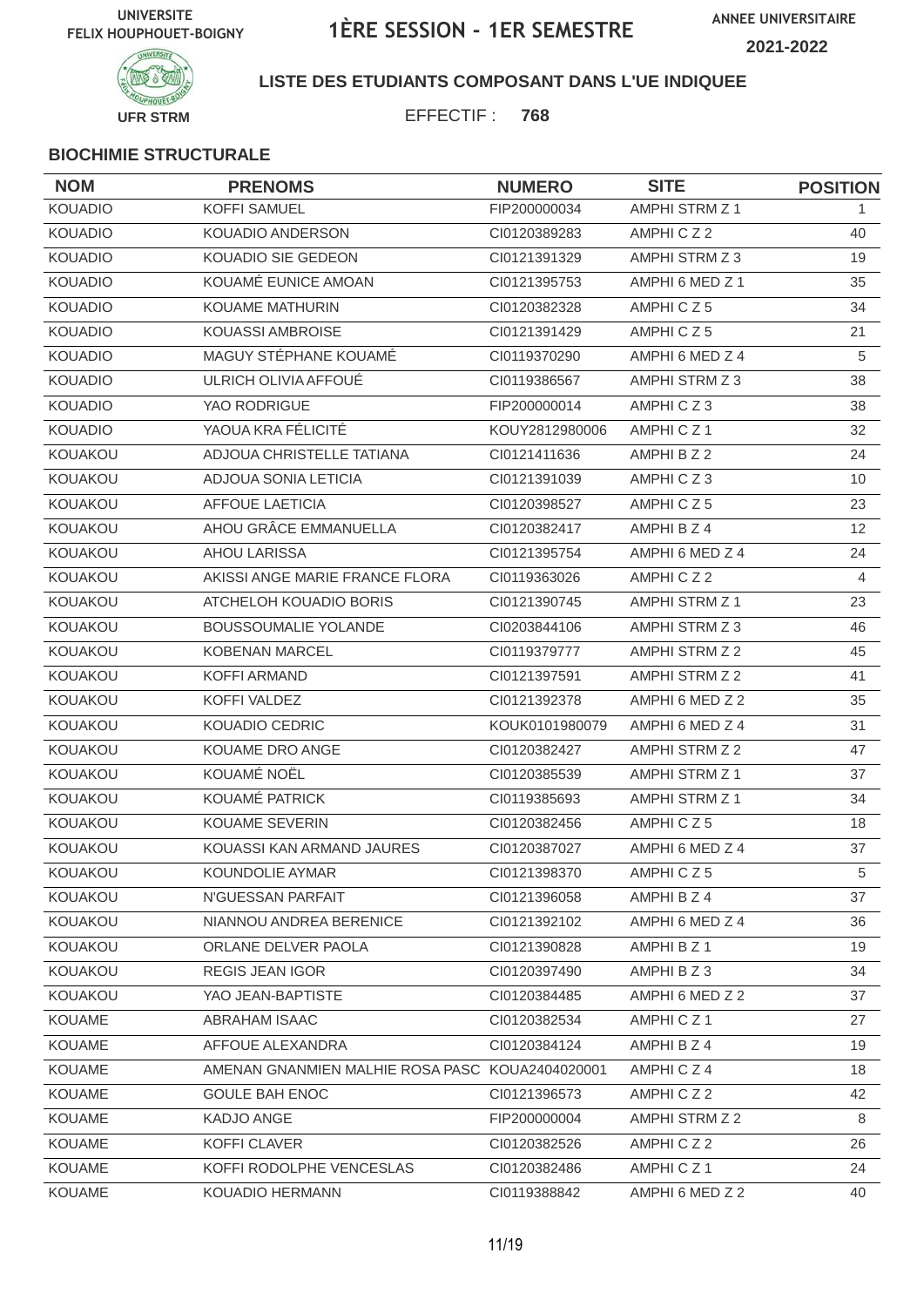

**LISTE DES ETUDIANTS COMPOSANT DANS L'UE INDIQUEE**

EFFECTIF : **768**

| <b>NOM</b>      | <b>PRENOMS</b>                | <b>NUMERO</b>  | <b>SITE</b>           | <b>POSITION</b> |
|-----------------|-------------------------------|----------------|-----------------------|-----------------|
| <b>KOUAME</b>   | KOUADIO KONAN FLORENT         | Cl0121395757   | SOUS-SOL              | $\overline{2}$  |
| <b>KOUAME</b>   | KOUADIO N'ZELIBESSE VIRGIL    | CI0121391223   | AMPHI STRM Z 4        | 9               |
| <b>KOUAME</b>   | <b>KOUAME BORIS</b>           | CI0118349231   | AMPHI 6 MED Z 3       | 36              |
| <b>KOUAMÉ</b>   | KOUAMÉ SERGE ARMAND           | CI0115291559   | AMPHICZ4              | 22              |
| <b>KOUAME</b>   | <b>KOUASSI ELIE</b>           | CI0119385965   | AMPHI STRM Z 4        | 19              |
| <b>KOUAME</b>   | LOUKOU EDMOND                 | CI0119367840   | AMPHI B Z 3           | 35              |
| <b>KOUAME</b>   | <b>N'DRI JEAN BRICE</b>       | CI0121390807   | AMPHI STRM Z 4        | 31              |
| <b>KOUAME</b>   | N'DRI KAN CLOVIS ELVIS        | Cl0121401644   | AMPHI B Z 4           | 20              |
| <b>KOUAME</b>   | NGUESSAN HERMANN STANISLAS    | CI0119375424   | AMPHICZ4              | 12              |
| KOUAME          | OCÉANE JEAN-BAPTISTE          | CI0121397025   | AMPHI STRM Z 4        | 26              |
| <b>KOUAME</b>   | <b>PRINCE EMMANUEL</b>        | CI0119361194   | AMPHI B Z 3           | 14              |
| KOUAMÉ          | YAO DANIEL                    | CI0121390762   | AMPHICZ5              | 9               |
| <b>KOUAME</b>   | YAO RUBBEN                    | CI0121392735   | AMPHI 6 MED Z 4       | 38              |
| <b>KOUASSI</b>  | AKA KOUASSI MICHEL            | CI0121396437   | AMPHICZ2              | 5               |
| <b>KOUASSI</b>  | AMA MARIAME                   | CI0120388980   | AMPHICZ3              | 32              |
| <b>KOUASSI</b>  | AMOIN MARIE ROSETTE           | CI0121392624   | AMPHI STRM Z 2        | 13              |
| <b>KOUASSI</b>  | ANDRÉA ARIANE ASSIE           | CI0121396029   | AMPHI STRM Z 3        | 41              |
| <b>KOUASSI</b>  | <b>ANI SAMUEL</b>             | CI0119361581   | <b>AMPHI STRM Z 1</b> | 42              |
| <b>KOUASSI</b>  | ATCHOUELOU SARAH MADELEINE    | CI0121396460   | AMPHICZ4              | 37              |
| <b>KOUASSI</b>  | <b>AUSSI MARIELLE</b>         | CI0121393024   | AMPHI 6 MED Z 2       | 20              |
| <b>KOUASSI</b>  | <b>ELOHIM ULRICH EMMANUEL</b> | CI0120390582   | AMPHI 6 MED Z 3       | 34              |
| <b>KOUASSI</b>  | <b>ERIC ARMEL</b>             | CI0118335838   | AMPHICZ5              | 3               |
| <b>KOUASSI</b>  | <b>GOUAHO PATRICE</b>         | CI0120385545   | AMPHI STRM Z 3        | 25              |
| <b>KOUASSI</b>  | HENRI JOEL LOPEZ              | KOUH0101980001 | AMPHI 6 MED Z 2       | 32              |
| <b>KOUASSI</b>  | <b>KAN JANVIER</b>            | CI0121391983   | AMPHI STRM Z 4        | 32              |
| <b>KOUASSI</b>  | KOFFI KOSSONOU                | FIP200000005   | AMPHI STRM Z 3        | 44              |
| <b>KOUASSI</b>  | KOFFI MOÏSE D'ISRRAËL         | CI0141393742   | AMPHI 6 MED Z 4       | $\overline{7}$  |
| KOUASSI         | KOUAKOU STÉPHANE              | CI0121391335   | AMPHI STRM Z 1        | 39              |
| <b>KOUASSI</b>  | KOUAMÉ ROMARIC                | Cl0121391233   | AMPHI STRM Z 4        | $\mathbf{1}$    |
| <b>KOUASSI</b>  | KOUASSI JEAN MARC             | CI0121397553   | AMPHICZ3              | 3               |
| <b>KOUASSI</b>  | NANAN KOUASSI SAMUEL          | CI0102382597   | AMPHI 6 MED Z 1       | 26              |
| <b>KOUASSI</b>  | N'GORAN JEAN FRÉJUS           | CI0120382567   | AMPHI B Z 4           | 5               |
| <b>KOUASSI</b>  | OUEU SALOMÉE CHRISTELLE       | CI0121392539   | AMPHI STRM Z 4        | 41              |
| <b>KOUASSI</b>  | SEKA MODESTE                  | CI0120388671   | AMPHI 6 MED Z 4       | $\mathbf{1}$    |
| <b>KOUASSI</b>  | <b>TANOH ALANE LIONEL</b>     | CI0120382573   | SOUS-SOL              | 18              |
| <b>KOUASSI</b>  | YAO LUC                       | Cl0121397890   | AMPHI 6 MED Z 1       | $\overline{4}$  |
| <b>KOUASSI</b>  | YAO OLIVIER                   | CI0121393776   | AMPHI STRM Z 2        | 16              |
| <b>KOUATEKY</b> | WILFRIED-MATHUSALEM           | CI0119372400   | AMPHI STRM Z 3        | 53              |
| <b>KOUDOU</b>   | <b>FLORENT ADRIEL</b>         | KOUF0701980001 | AMPHICZ5              | 29              |
| <b>KOUEHI</b>   | ELYSÉE                        | CI0120398529   | AMPHICZ4              | 4               |
| <b>KOUHON</b>   | JOHAN PRINCE DELON            | CI0121390822   | AMPHI B Z 2           | 19              |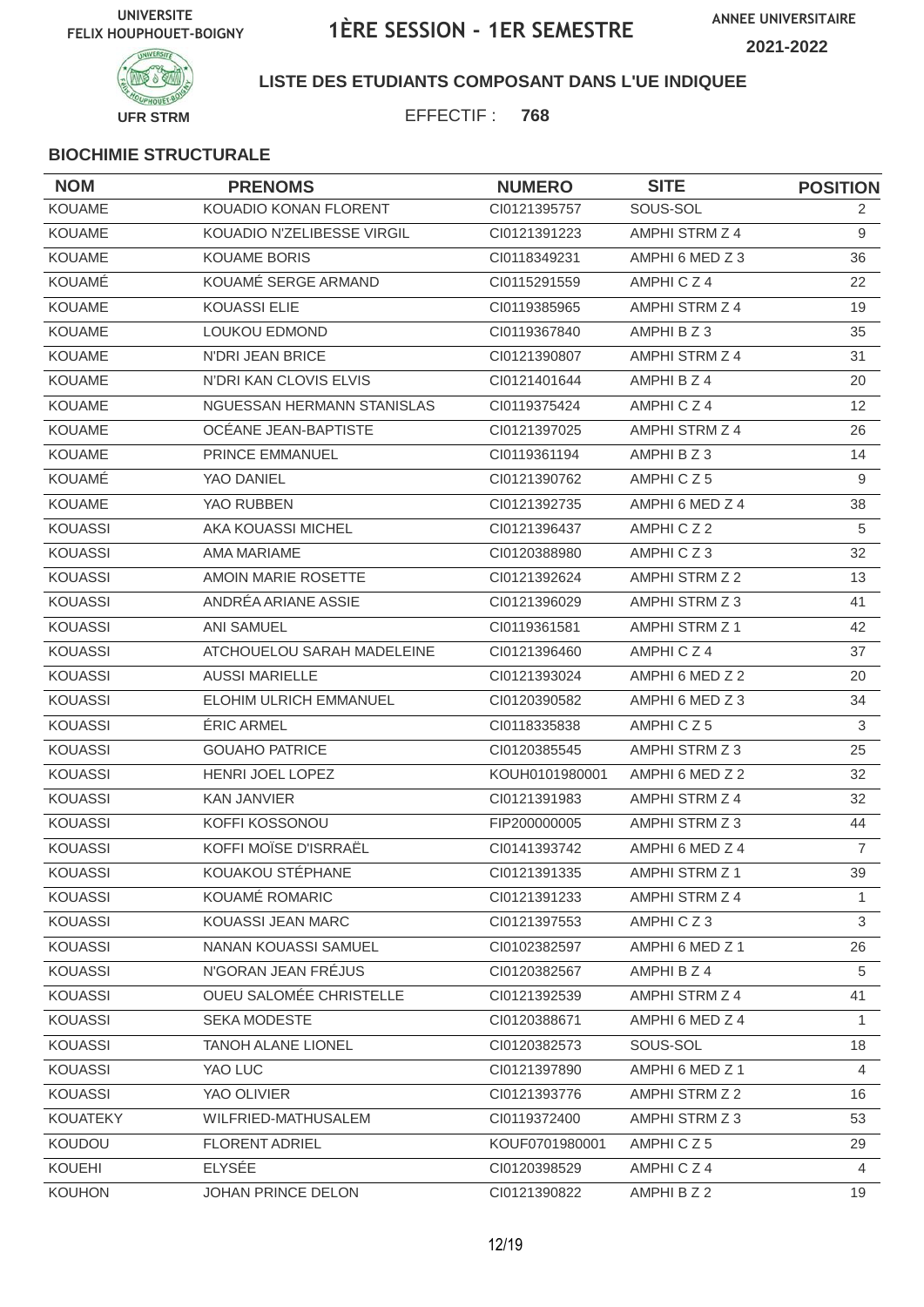

**LISTE DES ETUDIANTS COMPOSANT DANS L'UE INDIQUEE**

EFFECTIF : **768**

| <b>NOM</b>       | <b>PRENOMS</b>                   | <b>NUMERO</b>  | <b>SITE</b>           | <b>POSITION</b> |
|------------------|----------------------------------|----------------|-----------------------|-----------------|
| KOUITIH          | MAKEUSSEU ANGE MICHELLE          | CI0120397355   | AMPHI 6 MED Z 3       | 8               |
| <b>KOUKOUA</b>   | YOROH BERTILLE THERESE           | FIP200000027   | AMPHI 6 MED Z 3       | 35              |
| <b>KOUMI</b>     | AMON DEVANE CHRIST AXEL          | CI0118335964   | AMPHI STRM Z 1        | 10              |
| <b>KOUROUMA</b>  | <b>BEMA</b>                      | Cl0121392346   | AMPHI 6 MED Z 3       | 45              |
| <b>KPAN</b>      | PAULE ANDRÉE CORINE              | CI0120382649   | AMPHI B Z 4           | $\mathbf{1}$    |
| <b>KRA</b>       | ABDOUL KADER                     | CI0120382661   | AMPHI STRM Z 2        | 51              |
| <b>KRA</b>       | <b>EBWAUT MANTY FRANCK AYMAR</b> | CI0119361266   | AMPHI 6 MED Z 4       | 26              |
| <b>KRADY</b>     | EBIELEY ALFRED DESTIN            | KRAE1812990001 | AMPHI STRM Z 3        | 27              |
| <b>KRAGBA</b>    | <b>SERGE</b>                     | CI0119385976   | AMPHI B Z 4           | 4               |
| <b>KRAMO</b>     | KOUAKOU LUC-ANTONIO              | CI0120382670   | AMPHI STRM Z 3        | 5               |
| <b>KRAMO</b>     | ROXAN FRANCK ELVIS KOUASSI       | CI0121396122   | AMPHI STRM Z 2        | 22              |
| KROU             | <b>ESSAN FRANÇOIS</b>            | CI0119387331   | AMPHI STRM Z 2        | 37              |
| LABARAN          | MAIMOUNATOU                      | FIP200000015   | AMPHI 6 MED Z 4       | 4               |
| LASME            | ESSANE FLORA JULIE MÉLISSA       | CI0121392212   | AMPHI STRM Z 1        | 27              |
| <b>LEDJEGNON</b> | <b>SEPIDJO RAISSA</b>            | CI0117324138   | AMPHI B Z 3           | 24              |
| LELLA            | ADJOUA INES FLORA                | CI0121398602   | AMPHI 6 MED Z 3       | 48              |
| <b>LOBA</b>      | BÉRÉNICE GRÂCE CARMELLE          | CI0121396324   | AMPHI STRM Z 4        | $\mathfrak{S}$  |
| LOU              | <b>GOLLETY EVELINE</b>           | LOUG1102000001 | AMPHI 6 MED Z 4       | 29              |
| <b>LOUA</b>      | <b>GUEU FELIX</b>                | Cl0121396168   | AMPHI STRM Z 4        | 11              |
| <b>LOUATI</b>    | DAPLEY RODRIGUE                  | CI0121395762   | AMPHICZ4              | $\mathbf{1}$    |
| LOUÉ             | <b>CLAUDE SANDRA</b>             | CI0119362196   | AMPHI 6 MED Z 1       | 43              |
| MAIZAN           | ABENAN ADÉLAÏDE                  | CI0121395763   | AMPHICZ5              | 39              |
| <b>MALAN</b>     | KOUTOUA ARMEL                    | CI0121390830   | AMPHI STRM Z 3        | 30              |
| <b>MAMBO</b>     | SOPIE GRÂCE MARIE-PAULE          | CI0119364593   | AMPHICZ5              | 15              |
| <b>MANIGA</b>    | <b>TOGBA ALLASSANE</b>           | CI0119362776   | AMPHIBZ3              | 5               |
| <b>MANSARE</b>   | KOUMBA RACHELLE                  | CI0121397547   | AMPHICZ3              | 15              |
| <b>M'BAHIA</b>   | KOUASSI JEAN XAVIER GAUTIER      | Cl0120388981   | AMPHI STRM Z 2        | 50              |
| M'BO             | BROU BÉRÉNICE DE GÉORGIE         | CI0120388256   | AMPHI STRM Z 4        | 38              |
| MEA              | AKA JEAN MERMOZ                  | CI0121398366   | AMPHI B Z 4           | 17              |
| <b>MEITE</b>     | MANOGODA                         | CI0120384195   | AMPHI STRM Z 1        | 41              |
| MELEDJE          | <b>BOUAYE MARIE JOSIANE</b>      | CI0121397558   | AMPHI B Z 4           | 36              |
| <b>MEMEL</b>     | <b>ESMEL GILLES ROGER</b>        | CI0121396408   | <b>AMPHI STRM Z 1</b> | 20              |
| <b>MEMEL</b>     | ESSOH YEÏ EMMA MARCELLE          | Cl0121396019   | AMPHI 6 MED Z 1       | 21              |
| MÉNÉGNÉ          | JUDITH DEBORA                    | CI0120385553   | AMPHI STRM Z 1        | 19              |
| <b>MIAN</b>      | AKOUBA MARIE HÉLÈNE ORNELA       | CI0119386569   | AMPHI STRM Z 3        | 50              |
| <b>MINIGOU</b>   | NAFICHATOU EVELYNE               | Cl0121393267   | AMPHICZ1              | 19              |
| <b>MONAN</b>     | SOMPOHI DUBOIS PACTRICK          | FIP200000030   | AMPHICZ5              | 20              |
| <b>MONET</b>     | ANOKOUE ULRICH BRYAN             | CI0120384201   | AMPHICZ2              | 13              |
| <b>MONSAN</b>    | MARIE MARTHE DECLAIRE            | CI0121391346   | AMPHICZ2              | 37              |
| <b>MORONOU</b>   | <b>BROU ALICE</b>                | Cl0121397879   | AMPHI STRM Z 1        | 29              |
| <b>MOUSSA</b>    | NASSIROU                         | Cl0121392408   | AMPHI 6 MED Z 2       | 23              |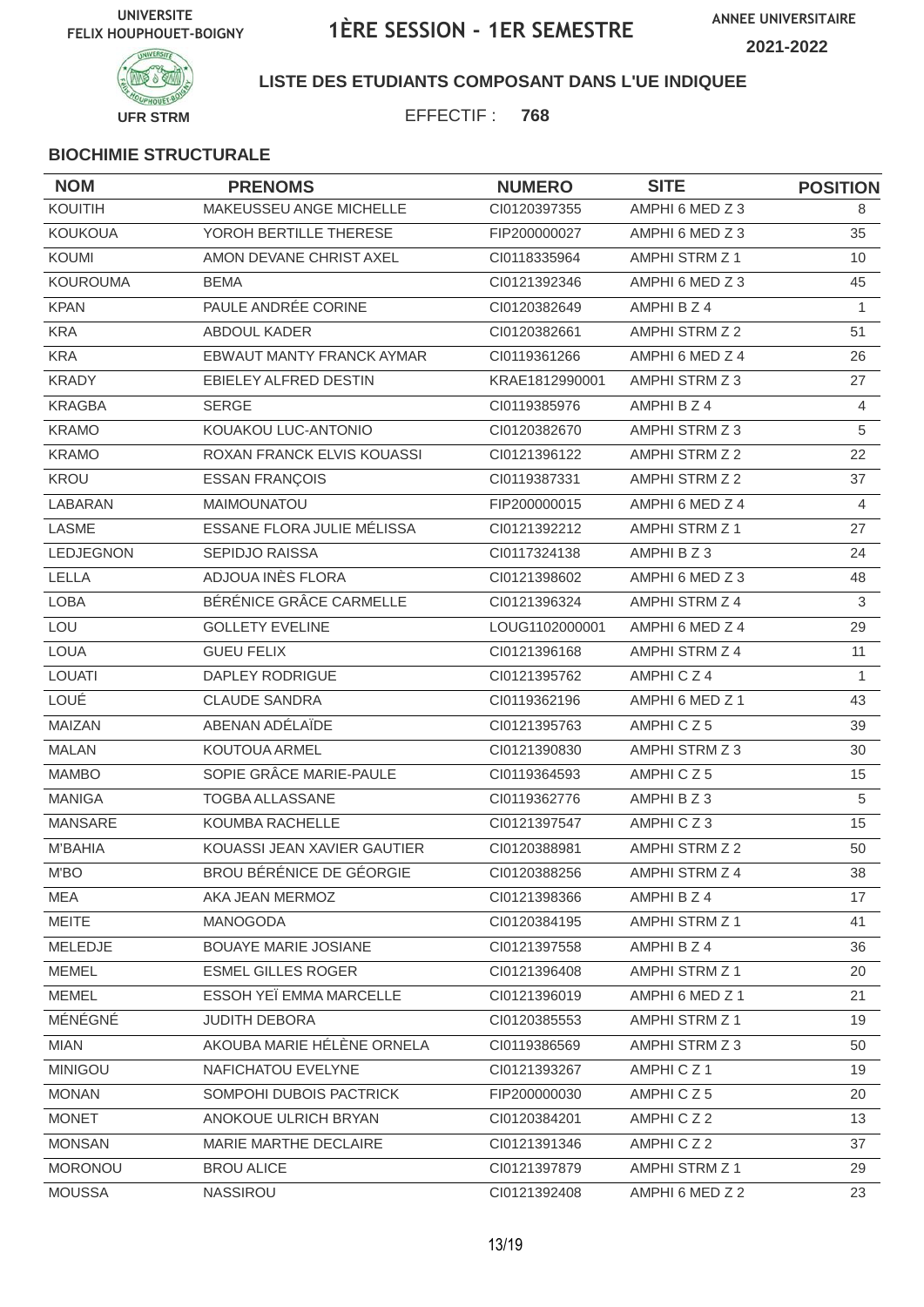

**LISTE DES ETUDIANTS COMPOSANT DANS L'UE INDIQUEE**

EFFECTIF : **768**

| <b>NOM</b>       | <b>PRENOMS</b>                 | <b>NUMERO</b> | <b>SITE</b>     | <b>POSITION</b> |
|------------------|--------------------------------|---------------|-----------------|-----------------|
| <b>MOUSSAN</b>   | LANDRY ANGE CÉDRIC             | CI0120387022  | AMPHI 6 MED Z 4 | 32              |
| <b>MOUSSOH</b>   | <b>LOSSO GRACE GEKONIAS</b>    | CI0129391633  | AMPHI 6 MED Z 3 | 20              |
| <b>NACOULMA</b>  | <b>CAMILLE DONATIEN</b>        | CI0121396089  | AMPHI 6 MED Z 2 | 19              |
| <b>NAHOUNOU</b>  | <b>WILFRIED-ANGE SAMUEL</b>    | CI0120382803  | AMPHI B Z 3     | 22              |
| <b>NALI</b>      | <b>ELLA DANIELLE</b>           | Cl0121396154  | AMPHI 6 MED Z 4 | 39              |
| <b>NANA</b>      | <b>BIBATA</b>                  | CI0120382806  | AMPHI B Z 4     | 42              |
| <b>NANAN</b>     | KOFFI YAO JUNIOR               | CI0121392215  | AMPHICZ5        | 36              |
| <b>NASSA</b>     | ANGE EMMANUELLA                | CI0121391637  | AMPHICZ3        | $\mathbf{1}$    |
| <b>N'BRA</b>     | KOFFI THÉODORE                 | CI0120382811  | AMPHI STRM Z 4  | 29              |
| N'CHO            | APO CARINE D'AVILA             | CI0120385556  | AMPHI B Z 4     | 13              |
| <b>N'CHO</b>     | ARIANE LUCETTE PERPÉTUE        | CI0120382820  | AMPHI B Z 1     | 20              |
| N'CHO            | <b>EDI ROLAND</b>              | CI0120384207  | AMPHICZ4        | 21              |
| N'CHO            | FRÉJUS JOLIVET                 | CI0121395766  | AMPHI 6 MED Z 3 | 6               |
| <b>N'CHO</b>     | MOUSSO KARELLE ANGE EMMANUELLA | CI0121396441  | AMPHI 6 MED Z 2 | $\mathbf{1}$    |
| N'CHO            | ORO ANGE DORIS                 | CI0121392549  | AMPHI B Z 2     | 26              |
| N'CHO            | PRISCA ESTHER                  | CI0120397668  | AMPHI 6 MED Z 2 | 22              |
| N'DA             | KOUADIO JEAN MARTIAL           | CI0120382825  | AMPHICZ5        | 12              |
| N'DIN            | <b>JEAN JAURES</b>             | CI0121396640  | AMPHI 6 MED Z 1 | 15              |
| N'DJOMON         | PONGOH ARIANE EMMANUELLE       | CI0121396309  | AMPHICZ2        | 35              |
| N'DRI            | YAO JEAN MICHEL                | CI0120382845  | AMPHI B Z 2     | 27              |
| <b>NEMLIN</b>    | <b>FRANCK ALEX</b>             | CI0120385558  | AMPHI STRM Z 3  | 15              |
| <b>NENE</b>      | <b>BI IRIE MARIUS</b>          | CI0120382865  | AMPHI 6 MED Z 1 | 39              |
| N'GATTA          | YAO JOACHIM                    | CI0120395240  | AMPHI STRM Z 3  | 4               |
| N'GORAN          | AFFOUE LEOPOLDINE              | CI0121397570  | AMPHI B Z 3     | 39              |
| N'GORAN          | AKISSI AUDE CARINE             | CI0121398328  | AMPHI STRM Z 3  | 16              |
| N'GORAN          | ELYSE GEORGES-AUDREY           | CI0121393257  | AMPHI 6 MED Z 1 | 3               |
| N'GORAN          | ENI ANNE ANDRÉE                | CI0121396217  | AMPHICZ1        | 35              |
| <b>NGORAN</b>    | KASSANDRA                      | CI0119365772  | AMPHI 6 MED Z 2 | $\overline{2}$  |
| N'GOU            | MAHO CLOVIS                    | CI0120388541  | AMPHI 6 MED Z 1 | 22              |
| N'GUESSAN        | ANGE WILFRIED DEGRANGE MOYEBAT | CI0121395987  | AMPHI STRM Z 2  | 1               |
| N'GUESSAN        | BECANTY MAEVA ESLI JOHANNA     | CI0120385560  | AMPHICZ5        | 38              |
| <b>N'GUESSAN</b> | <b>BI GUESSAN RODRIGUE</b>     | CI0119386168  | AMPHICZ2        | 15              |
| <b>N'GUESSAN</b> | <b>GNAMMIEN-FANGAN RUBEN</b>   | CI0120397366  | AMPHI 6 MED Z 2 | 43              |
| N'GUESSAN        | <b>JEAN-JAURES ALLIKO</b>      | CI0121395537  | AMPHI 6 MED Z 3 | 5               |
| N'GUESSAN        | JEAN NOÉ                       | CI0119370495  | AMPHI B Z 1     | 8               |
| <b>N'GUESSAN</b> | <b>KONAN ELIE</b>              | CI0121395768  | AMPHI B Z 4     | 9               |
| <b>N'GUESSAN</b> | KONAN FIDÈL                    | CI0119375432  | AMPHI STRM Z 2  | 46              |
| <b>N'GUESSAN</b> | KONAN JEAN EUDES               | CI0121391690  | AMPHI STRM Z 3  | 14              |
| N'GUESSAN        | NIANGOAN ALIDA ESTHER          | FIP200000001  | AMPHICZ1        | 23              |
| N'GUESSAN        | SAINT-PIERRE VARES DJEDOU      | NGUS08110201  | AMPHI STRM Z 2  | 39              |
| N'GUESSAN        | YAPI ANNE GEORGETTE            | CI0121391236  | AMPHI STRM Z 1  | 6               |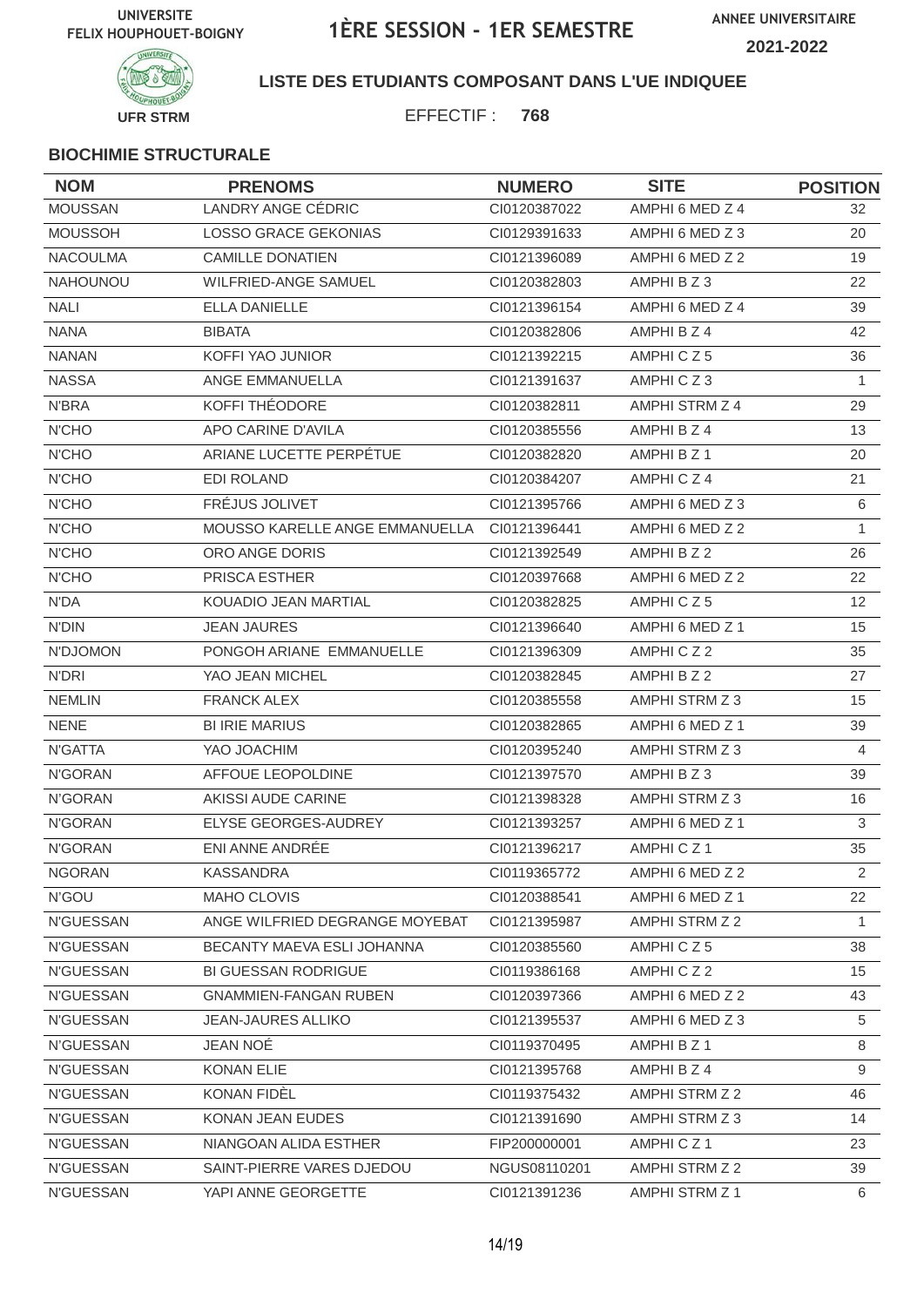

#### **LISTE DES ETUDIANTS COMPOSANT DANS L'UE INDIQUEE**

EFFECTIF : **768**

| <b>NOM</b>       | <b>PRENOMS</b>                                | <b>NUMERO</b>  | <b>SITE</b>     | <b>POSITION</b> |
|------------------|-----------------------------------------------|----------------|-----------------|-----------------|
| <b>NIAMKÉ</b>    | SYLVIANE MARIE MADELEINE MAGNE                | CI0120387013   | AMPHI 6 MED Z 3 | 22              |
| <b>NIOMBLEÏ</b>  | <b>MARIO ULRICH</b>                           | CI0121396466   | AMPHI STRM Z 3  | 12 <sup>°</sup> |
| <b>NITIEMA</b>   | PELWENDE VALERIE                              | CI0120398146   | AMPHI 6 MED Z 3 | 40              |
| N'KE             | FRANCK ROMARIC JUNIOR                         | CI0120395689   | AMPHI B Z 2     | 32              |
| <b>NOUMAPLE</b>  | N'DRAMAN DAVIDE CHRISTIANLIE                  | FIP200000022   | AMPHI 6 MED Z 2 | 36              |
| N'ZI             | AKISSI STÉPHANIE                              | CI0119386396   | AMPHI STRM Z 3  | 37              |
| N'ZI             | LORRAINE MÉGANE BESSELY                       | CI0121395769   | AMPHI B Z 3     | 37              |
| <b>OBA</b>       | <b>CHRIS ROLAND</b>                           | CI0121393877   | AMPHI B Z 4     | 49              |
| <b>OBA</b>       | M'BOULA GHISLAIN ROCK                         | CI0119364044   | SOUS-SOL        | 19              |
| <b>OBILI</b>     | <b>REGIS KELLY</b>                            | CI0121397148   | AMPHI B Z 4     | 22              |
| <b>OFFOYI</b>    | YAPO SERGE MARTIAL WILFRIED                   | CI0114275785   | AMPHICZ1        | 31              |
| OGOU             | <b>GERVAIS TAPKA WILFRIED</b>                 | CI0119372666   | AMPHI B Z 2     | 18              |
| <b>OHOUEU</b>    | <b>BOYO SAMUEL</b>                            | CI0121391694   | AMPHICZ4        | 31              |
| OJELEKE          | <b>ABOUAZIZ</b>                               | CI0120385564   | AMPHICZ5        | 35              |
| <b>OKOMA</b>     | <b>CHRISTIAN PARFAIT</b>                      | CI0121393131   | AMPHI 6 MED Z 1 | 13              |
| <b>OSSEPE</b>    | OKAMOU JEAN                                   | FIP200000025   | AMPHICZ2        | 27              |
| <b>OTCHOUMOU</b> | MICHAEL JOHNSON                               | FIP200000012   | AMPHI 6 MED Z 1 | 32              |
| <b>OUALEY</b>    | AFFOUE MARIE JOANNA                           | CI0120383021   | AMPHICZ2        | 29              |
| <b>OUATTARA</b>  | AKOUA TEHIA KADIDJATOU                        | CI0121397561   | SOUS-SOL        | $\overline{4}$  |
| <b>OUATTARA</b>  | <b>BARA FATOU BÉNÉDICTE</b>                   | CI0120384248   | AMPHI 6 MED Z 3 | 31              |
| <b>OUATTARA</b>  | <b>BERE SALIMATA</b>                          | CI0119386166   | AMPHI STRM Z 3  | 32              |
| <b>OUATTARA</b>  | DJAKARIDJA TENELO                             | CI0119366222   | AMPHICZ3        | 31              |
| <b>OUATTARA</b>  | EBONYSE MYRIAM GRACE URIELLE MAO CI0121394459 |                | AMPHI B Z 1     | 18              |
| <b>OUATTARA</b>  | <b>HAMED</b>                                  | CI0119388158   | AMPHI STRM Z 1  | 18              |
| <b>OUATTARA</b>  | <b>KADHY</b>                                  | CI0119364323   | AMPHI STRM Z 2  | 44              |
| <b>OUATTARA</b>  | <b>KASSOUM</b>                                | CI0120385566   | SOUS-SOL        | 8               |
| <b>OUATTARA</b>  | KIPEYEILE LIONEL PACÔME                       | CI0121391442   | AMPHI STRM Z 2  | 18              |
| OUATTARA         | KOMIKÉ BINTOU ANGE                            | Cl0121396456   | AMPHI 6 MED Z 1 | 8               |
| <b>OUATTARA</b>  | KOSSIA AWA ANGELE                             | OUAK2801970002 | AMPHICZ3        | 23              |
| <b>OUATTARA</b>  | MANA                                          | CI0121392788   | AMPHI B Z 4     | 35              |
| <b>OUATTARA</b>  | <b>MARIAM</b>                                 | CI0120383043   | AMPHIBZ3        | 9               |
| <b>OUATTARA</b>  | <b>MOUSSA</b>                                 | CI0120383068   | AMPHI STRM Z 3  | $\overline{7}$  |
| <b>OUATTARA</b>  | <b>OUELY ISMAEL</b>                           | CI0119372714   | AMPHI 6 MED Z 2 | 13              |
| <b>OUATTARA</b>  | <b>OUMOU</b>                                  | CI0119388435   | AMPHI B Z 4     | 27              |
| <b>OUATTARA</b>  | <b>PEWORYAH</b>                               | OUAP1606950001 | AMPHI STRM Z 2  | 14              |
| <b>OUATTARA</b>  | <b>ROKIA</b>                                  | CI0120383039   | AMPHICZ2        | 10 <sup>°</sup> |
| <b>OUATTARA</b>  | <b>TIDJANE</b>                                | CI0121396358   | AMPHI B Z 4     | 46              |
| <b>OUATTARA</b>  | <b>VIEDA DRAMANE</b>                          | CI0121391104   | AMPHI 6 MED Z 3 | 44              |
| <b>OUATTARA</b>  | WODAHAN MADIARA                               | CI0121395976   | AMPHI STRM Z 1  | 32              |
| <b>OUATTARA</b>  | ZANA WILFRIED                                 | CI0115289983   | AMPHI STRM Z 1  | 13              |
| <b>OUEDRAOGO</b> | SAFIATOU                                      | CI0121395630   | AMPHI STRM Z 1  | 26              |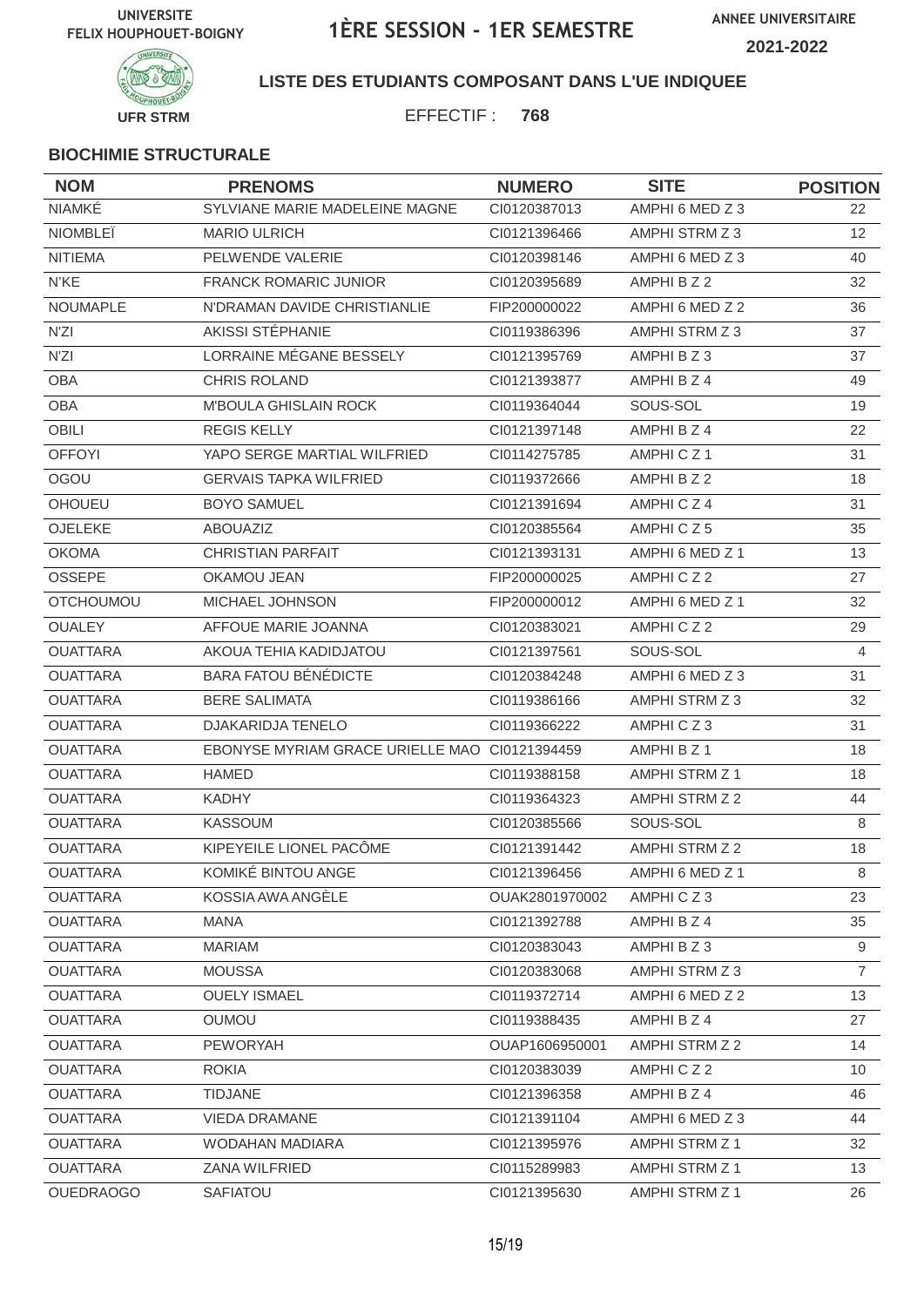

**LISTE DES ETUDIANTS COMPOSANT DANS L'UE INDIQUEE**

EFFECTIF : **768**

| <b>NOM</b>      | <b>PRENOMS</b>                  | <b>NUMERO</b>  | <b>SITE</b>           | <b>POSITION</b> |
|-----------------|---------------------------------|----------------|-----------------------|-----------------|
| <b>OUFFOUE</b>  | DJÊ EYMARD PACÔME               | CI0121394467   | AMPHI B Z 4           | 30              |
| <b>OUFFOUET</b> | NANHAN AMANDA CORALIE           | CI0120397876   | AMPHI 6 MED Z 3       | 33              |
| <b>OULAI</b>    | KOHON EBENEZER                  | CI0119388513   | AMPHI 6 MED Z 1       | 23              |
| OULAY           | <b>GNINFAN MOUHAMMAD</b>        | CI0121395771   | AMPHI B Z 1           | 27              |
| <b>OULE</b>     | SEANLA ARMEL CÉDRIC             | CI0119388318   | AMPHI STRM Z 2        | 54              |
| <b>OUOBA</b>    | PIERRE ERIC                     | CI0121394468   | AMPHI 6 MED Z 4       | 35              |
| <b>PRINCE</b>   | <b>EMMANUEL DE BIALLET</b>      | CI0120385568   | AMPHI 6 MED Z 3       | $\overline{2}$  |
| <b>SACKO</b>    | <b>BAHI</b>                     | CI0120386436   | SOUS-SOL              | 11              |
| SAGANOGO        | <b>SOILIYO</b>                  | FIP200000039   | AMPHICZ4              | 28              |
| <b>SAKM</b>     | AYI MEDINE OPHELIE              | CI0121395118   | AMPHI 6 MED Z 4       | 18              |
| SALAWU          | <b>FADILULAAHI</b>              | CI0121397943   | AMPHI 6 MED Z 2       | 10              |
| <b>SALOU</b>    | AÏCHA CHARLEINE                 | CI0120383132   | AMPHI B Z 2           | 6               |
| <b>SAMAKE</b>   | <b>MAKAN</b>                    | CI0119361909   | AMPHI STRM Z 4        | 28              |
| SANOGO          | <b>MAMADOU</b>                  | CI0119389869   | AMPHICZ <sub>1</sub>  | 3               |
| SANOGO          | <b>MINETANTCHIN ZALIRAK</b>     | CI0120385410   | AMPHI 6 MED Z 1       | 12              |
| <b>SAWADOGO</b> | <b>ALIMATA</b>                  | CI0121396223   | AMPHICZ2              | 18              |
| SAWADOGO        | <b>LOSSENI</b>                  | SAWL0910970001 | AMPHICZ3              | 28              |
| <b>SAWADOGO</b> | <b>ZAINABOU</b>                 | CI0120385570   | AMPHICZ5              | 19              |
| <b>SEHI</b>     | <b>BI ZAH PAUL</b>              | CI0119386730   | AMPHIBZ3              | 38              |
| <b>SEHI</b>     | DIMONSEDJE LINE NADIA           | FIP200000020   | AMPHI STRM Z 4        | 42              |
| <b>SEINI</b>    | ALI                             | CI0121396771   | AMPHI 6 MED Z 1       | 20              |
| <b>SEKA</b>     | AUDREY DESIRÉE                  | CI0119386550   | AMPHI 6 MED Z 2       | 33              |
| SÉKA            | <b>GUIGUI ARMEL</b>             | CI0120383183   | AMPHI 6 MED Z 1       | 18              |
| <b>SEKA</b>     | <b>KEPOE RUTH CARMELLE</b>      | CI0121396439   | AMPHI STRM Z 2        | 10              |
| <b>SEKO</b>     | <b>BLANCHARD MONDESIR</b>       | CI0120394035   | AMPHICZ4              | 33              |
| <b>SEKONGO</b>  | PETAMIDJO ROBERT                | CI0120383187   | AMPHI B Z 2           | 21              |
| <b>SERE</b>     | <b>ISSOUF</b>                   | CI0120387029   | <b>AMPHI STRM Z 1</b> | 15              |
| SERY            | EDILON PIERRE                   | CI0119366937   | AMPHICZ1              | 21              |
| <b>SERY</b>     | MÉDÉ ANGE PREMELLE              | CI0119376704   | AMPHI B Z 2           | 20              |
| <b>SIAKO</b>    | NOMEDO RODRIGUE                 | CI0121395775   | AMPHI 6 MED Z 2       | 9               |
| SIB             | <b>KPENI FLORENCE</b>           | Cl0121395776   | AMPHI 6 MED Z 1       | 10              |
| SIDIBÉ          | <b>FATIM</b>                    | CI0121393662   | AMPHICZ4              | 32              |
| SIDIBE          | <b>ISSA JUNIOR</b>              | CI0121397563   | AMPHI STRM Z 2        | 12 <sup>2</sup> |
| <b>SIKA</b>     | AGUIE MAX YANN                  | CI0119365605   | AMPHICZ3              | 36              |
| <b>SILUE</b>    | <b>DOSSONGUI FABRICE</b>        | CI0121420196   | AMPHI 6 MED Z 4       | 12 <sup>2</sup> |
| <b>SILUE</b>    | SOULEYMANE                      | CI0119363546   | AMPHI 6 MED Z 2       | 17              |
| SILUÉ           | ZANA IBRAHIM                    | CI0121395777   | AMPHI 6 MED Z 4       | 46              |
| SONAN           | MAKOU DILEMME HERMANN           | FIP200000059   | AMPHI 6 MED Z 4       | 9               |
| SONZAI          | SEDE PRISCILLE MYRIAM           | CI0119363138   | AMPHIBZ3              | 29              |
| SORO            | FRANCK KALOURGO                 | CI0120383283   | AMPHI 6 MED Z 2       | 15              |
| SORO            | <b>GNANDJO WODANHAN ADELINE</b> | Cl0121391468   | AMPHI STRM Z 4        | $\overline{7}$  |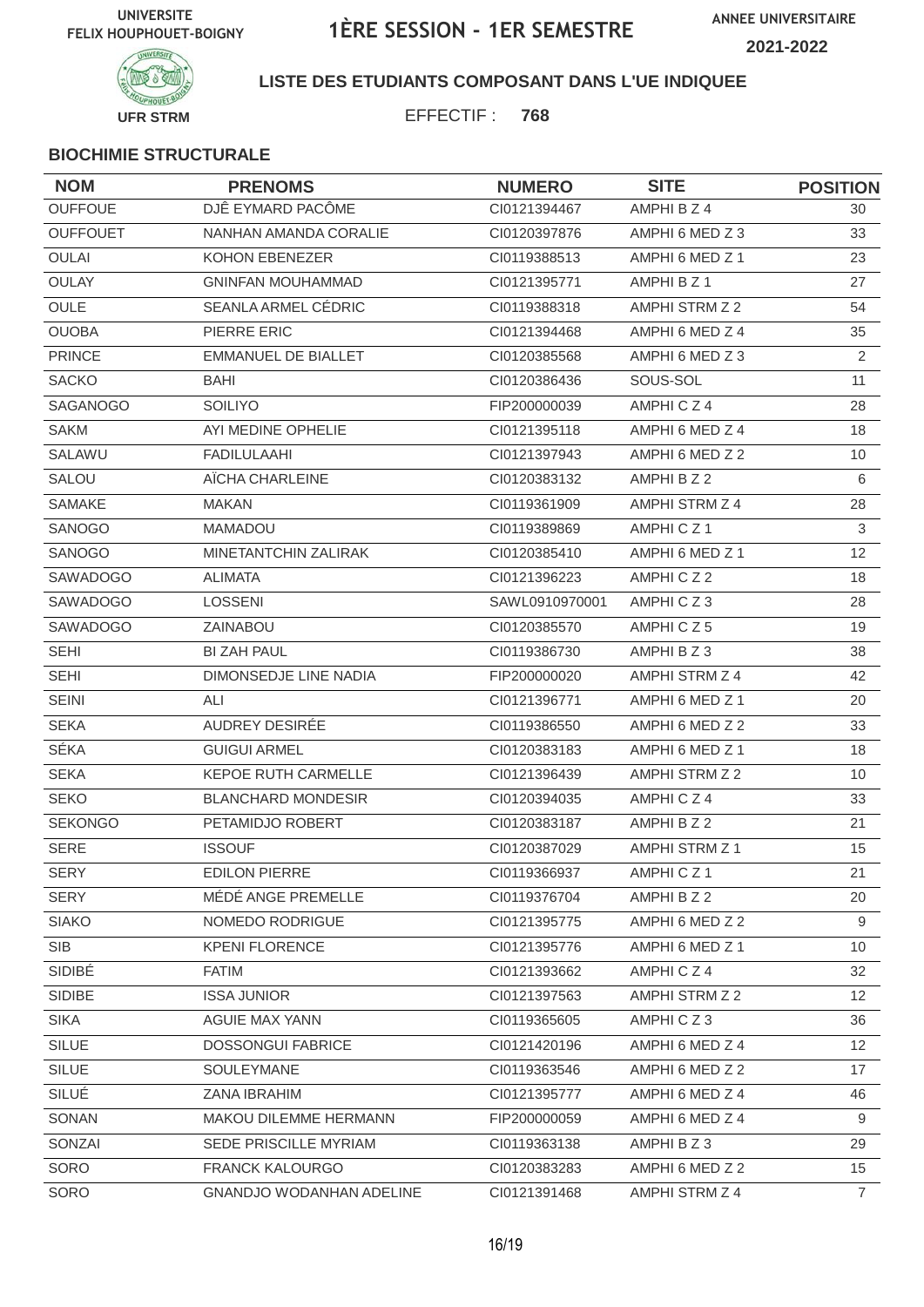

**LISTE DES ETUDIANTS COMPOSANT DANS L'UE INDIQUEE**

EFFECTIF : **768**

| <b>NOM</b>       | <b>PRENOMS</b>             | <b>NUMERO</b> | <b>SITE</b>           | <b>POSITION</b> |
|------------------|----------------------------|---------------|-----------------------|-----------------|
| <b>SOTTI</b>     | AKISSI MARIE DANIELLE      | CI0120383308  | AMPHI STRM Z 3        | 23              |
| SOTTI            | MALLÉ JEAN CAMILLE         | CI0121394490  | AMPHICZ3              | 33              |
| <b>SOUATE</b>    | <b>TEKPO ELIE</b>          | CI0120387032  | AMPHI B Z 2           | $\overline{4}$  |
| <b>SOULAMA</b>   | <b>FIABA FLORENCE</b>      | FIP200000046  | AMPHI STRM Z 4        | 4               |
| SOULOUKOU        | KOUA EDDY WILFRIED         | CI0119387048  | AMPHI 6 MED Z 3       | 14              |
| SOUMAHORO        | HAMED LOUCKMANE YOUSSOUF   | CI0120385578  | AMPHI 6 MED Z 3       | 15              |
| <b>SOUMAHORO</b> | <b>INNOCENT</b>            | CI0121391258  | AMPHIBZ3              | 25              |
| <b>SOURABIE</b>  | LAMINE                     | CI0120383322  | AMPHI B Z 1           | $\overline{7}$  |
| SOW              | <b>MAÏMOUNA</b>            | CI0121395780  | AMPHI 6 MED Z 1       | 30              |
| <b>SYLLA</b>     | <b>AICHATOU</b>            | CI0121390806  | AMPHI B Z 2           | 25              |
| <b>SYLLA</b>     | <b>MANDIARR</b>            | CI0121393093  | AMPHI B Z 1           | 30              |
| <b>TAHA</b>      | <b>ALEXIS CEDRICK</b>      | CI0120388339  | AMPHICZ1              | 6               |
| <b>TAHIROU</b>   | <b>JEAN PATRICK IVAN</b>   | CI0120383345  | AMPHI STRM Z 1        | 17              |
| <b>TAN</b>       | <b>KOUEGBE JUNIOR</b>      | CI0121392723  | AMPHICZ5              | 32              |
| <b>TANO</b>      | AFFOUA INÈS OLIVIA         | CI0121395898  | AMPHI STRM Z 4        | 33              |
| <b>TANO</b>      | ETTIEN EPIPHANIE           | CI0121395967  | AMPHI 6 MED Z 2       | 11              |
| <b>TANO</b>      | FEE DESNEIGES YAH          | CI0115302512  | AMPHICZ1              | 34              |
| <b>TANOH</b>     | SYLVANIE AMOIN VICTOIRE    | CI0119361319  | AMPHICZ3              | 11              |
| <b>TANON</b>     | <b>KADY</b>                | FIP200000048  | AMPHI STRM Z 4        | 8               |
| <b>TANOU</b>     | LOUKOU ELISÉE              | CI0120397693  | AMPHICZ2              | 44              |
| <b>TAO</b>       | <b>MOUSSA</b>              | CI0121398172  | AMPHI 6 MED Z 2       | 44              |
| <b>TAPE</b>      | SOSTHENE PEGUY             | FIP200000036  | AMPHI 6 MED Z 3       | 27              |
| <b>TEBY</b>      | ANNE SARA                  | FIP200000051  | AMPHICZ5              | 24              |
| <b>TEKI</b>      | KOUAKOU ROMEO              | CI0120383390  | AMPHI B Z 4           | 21              |
| <b>TENI</b>      | YA BENJAMIN                | CI0119385638  | AMPHI B Z 1           | $\mathbf{1}$    |
| <b>TIA</b>       | YOROGOH KASSIA ANGE        | CI0121397365  | AMPHI STRM Z 2        | 49              |
| <b>TIENE</b>     | <b>NAYAGA</b>              | CI0119365846  | AMPHI STRM Z 2        | 21              |
| TIEROU           | ANGE MONDESIR KAMONDJE     | CI0120383410  | AMPHI STRM Z 2        | 36              |
| <b>TIEU</b>      | <b>GOUNTO EBENEZER</b>     | CI0119368175  | AMPHI 6 MED Z 1       | 38              |
| <b>TIGORI</b>    | <b>KOBENAN ISSOUF</b>      | CI0121391620  | AMPHI 6 MED Z 1       | 25              |
| <b>TIMITE</b>    | MAURICE HEDALSSE           | CI0120384308  | AMPHI STRM Z 1        | 12 <sup>2</sup> |
| <b>TOH</b>       | <b>BI JOYCE AURIOL</b>     | CI0119386099  | AMPHI B Z 1           | 38              |
| <b>TOHE</b>      | <b>GUELASSAIS ISRAËL</b>   | Cl0121391981  | AMPHICZ1              | 15              |
| <b>TOKOU</b>     | <b>ESTHER</b>              | CI0120386905  | <b>AMPHI STRM Z 1</b> | 5               |
| <b>TOKPA</b>     | <b>LEKANHOU LINDA</b>      | CI0121395172  | AMPHI B Z 4           | 47              |
| <b>TOKPA</b>     | SINGOH ANGE PARFAITE       | CI0120384311  | AMPHI B Z 4           | $\overline{2}$  |
| <b>TOPKA</b>     | KOUAME JEAN HUBERSON       | CI0121393503  | AMPHICZ4              | 15              |
| <b>TOURE</b>     | <b>DANSA</b>               | CI0120383466  | AMPHICZ1              | 11              |
| <b>TOURE</b>     | <b>IBRAHIM BEN MANSOUR</b> | FIP200000013  | AMPHICZ4              | 5               |
| <b>TOURÉ</b>     | <b>MAMADOU</b>             | CI0120383445  | AMPHI B Z 3           | 12              |
| <b>TOURE</b>     | SARAH                      | CI0121392665  | AMPHI STRM Z 3        | 49              |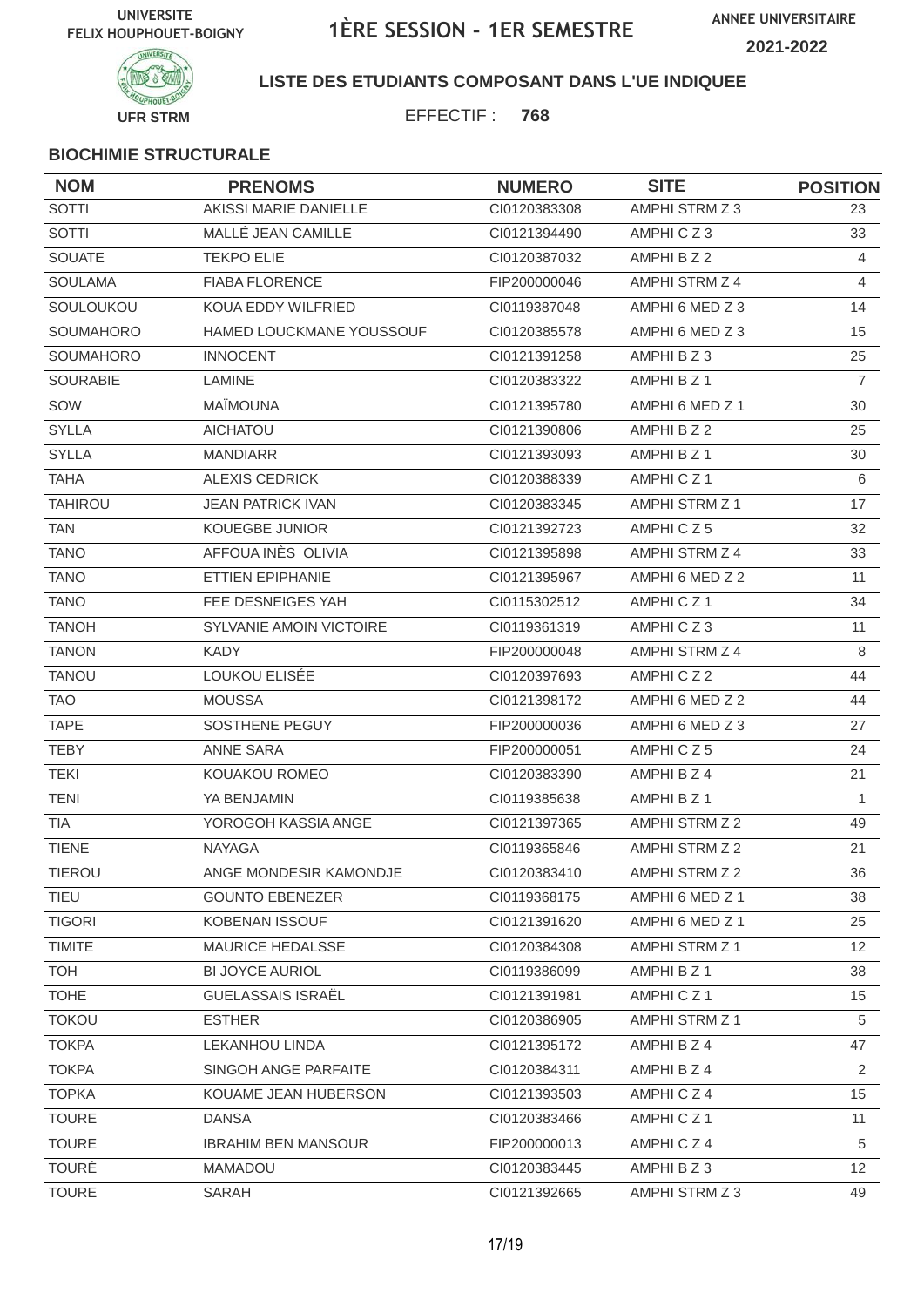

**LISTE DES ETUDIANTS COMPOSANT DANS L'UE INDIQUEE**

EFFECTIF : **768**

| <b>NOM</b>     | <b>PRENOMS</b>                | <b>NUMERO</b>  | <b>SITE</b>     | <b>POSITION</b> |
|----------------|-------------------------------|----------------|-----------------|-----------------|
| <b>TRA</b>     | <b>BI TCHAN ROMARIC</b>       | CI0119386890   | AMPHI STRM Z 2  | 35              |
| <b>TRA</b>     | KAMBO LOU LORRAINE ANDREAS    | CI0121397566   | AMPHI STRM Z 4  | 6               |
| <b>TRA</b>     | LOU GRÂCE EMMANUELLA          | CI0121395787   | AMPHI B Z 1     | 9               |
| <b>TRA</b>     | LOU ZAH ÉPIPHANIE             | CI0121391607   | AMPHI STRM Z 1  | $\overline{7}$  |
| TRAORÉ         | ABBOUBACAR JUNIOR             | CI0120383506   | AMPHICZ3        | 5               |
| TRAORE         | <b>FANTA</b>                  | CI0119379505   | AMPHICZ1        | 2               |
| <b>TRAORE</b>  | <b>FOUSSENI</b>               | CI0120385582   | AMPHICZ4        | 24              |
| <b>TRAORE</b>  | <b>ISMAEL</b>                 | Cl0121392418   | AMPHIBZ3        | 10              |
| TRAORE         | <b>KLODAN BRAHIMA</b>         | CI0121396055   | AMPHI STRM Z 4  | 13              |
| <b>TRAYE</b>   | BI YOUGONE FIDELE             | CI0120397742   | AMPHICZ3        | $\overline{7}$  |
| TRAZIÉ         | BI TRAZIÉ ANGE JOCELAIN       | CI0121396188   | AMPHICZ4        | 35              |
| <b>TRAZIE</b>  | LOU TRANAN OLIVIA             | CI0121396187   | AMPHI 6 MED Z 3 | 43              |
| <b>TRE</b>     | LOUROUGNON CHRISTIAN LOPEZ    | FIP200000028   | AMPHIBZ3        | 32              |
| <b>TRESSIA</b> | <b>BOLI ALLAN</b>             | CI0120388545   | AMPHI B Z 1     | 39              |
| <b>TROH</b>    | NUNKANDO EVRAD                | CI0120383551   | AMPHICZ2        | 24              |
| TRONOU-AYAYI   | OLIVIA VALENTINE              | CI0121396091   | AMPHI 6 MED Z 4 | 22              |
| <b>VAKA</b>    | <b>GNEKPA CALEB</b>           | CI0121393754   | AMPHICZ4        | 30              |
| VAKOU          | ARISTIDE CESAR                | VAKA1101980001 | AMPHICZ5        | 27              |
| VIMONOU        | KAÏ JULIETTE                  | CI0121396383   | AMPHI B Z 1     | 4               |
| WASSA          | YAO GUILLAUME                 | CI0120383567   | AMPHI 6 MED Z 4 | 30              |
| <b>YABRE</b>   | KASSOUM                       | CI0121390901   | AMPHI 6 MED Z 1 | 14              |
| YAO            | ABRAHAM WILFRIED              | CI0120383618   | AMPHICZ1        | 10              |
| YAO            | <b>BEHEGBIN ENOCK</b>         | CI0119366545   | AMPHI 6 MED Z 4 | 28              |
| YAO            | DIBY JEAN ARSENE              | CI0120383585   | AMPHI B Z 2     | 31              |
| YAO            | <b>EBANIEN EDANO CLAIR</b>    | Cl0121397005   | AMPHICZ5        | 25              |
| YAO            | <b>GBAGBA NOÉ STEPHI</b>      | Cl0121395194   | AMPHI 6 MED Z 3 | $\overline{4}$  |
| YAO            | JEAN JOËL JUNIOR KOUAMÉ       | CI0119361848   | AMPHI B Z 1     | 24              |
| YAO            | KOBENAN TEHUA AVICE DE CLAVER | CI0120384328   | AMPHI 6 MED Z 2 | $\overline{7}$  |
| YAO            | KOFFI BERTRAND ARISTIDE       | CI0120385587   | AMPHI 6 MED Z 4 | $\overline{2}$  |
| <b>YAO</b>     | KONAN FRANCK RODOLPHE         | CI0120383639   | AMPHI STRM Z 3  | 2               |
| YAO            | KOUAKOU ÉLYSÉE                | CI0121396884   | AMPHI 6 MED Z 1 | 37              |
| YAO            | KOUAKOU SAMUEL                | CI0121392193   | AMPHI STRM Z 2  | 20              |
| <b>YAO</b>     | LAWSON CÉSAR AHONON           | CI0120383605   | AMPHICZ2        | 22              |
| YAO            | MANSIANOU KOUADIO EMMANUEL    | Cl0121396341   | AMPHICZ2        | 25              |
| YAO            | OKA ERIC SAMUEL               | CI0120398422   | AMPHI B Z 4     | 41              |
| <b>YAO</b>     | YAO FRANKLIN                  | FIP200000058   | AMPHICZ5        | 31              |
| YAOKOKORE      | BEIBRO FRANCK ARMAND          | CI0120388261   | AMPHI 6 MED Z 3 | 10              |
| YAOYA          | KOUAKOU EVARISTE              | CI0120397359   | AMPHICZ5        | 14              |
| <b>YAPI</b>    | <b>BAH LAURENCE</b>           | CI0120385589   | AMPHICZ5        | 22              |
| YAPI           | N'GUESSAN LEVI PHARESE        | CI0120385590   | AMPHI 6 MED Z 3 | 24              |
| YAPO           | KOUASSI EVA JENNIFER          | CI0121391729   | AMPHI 6 MED Z 2 | 5               |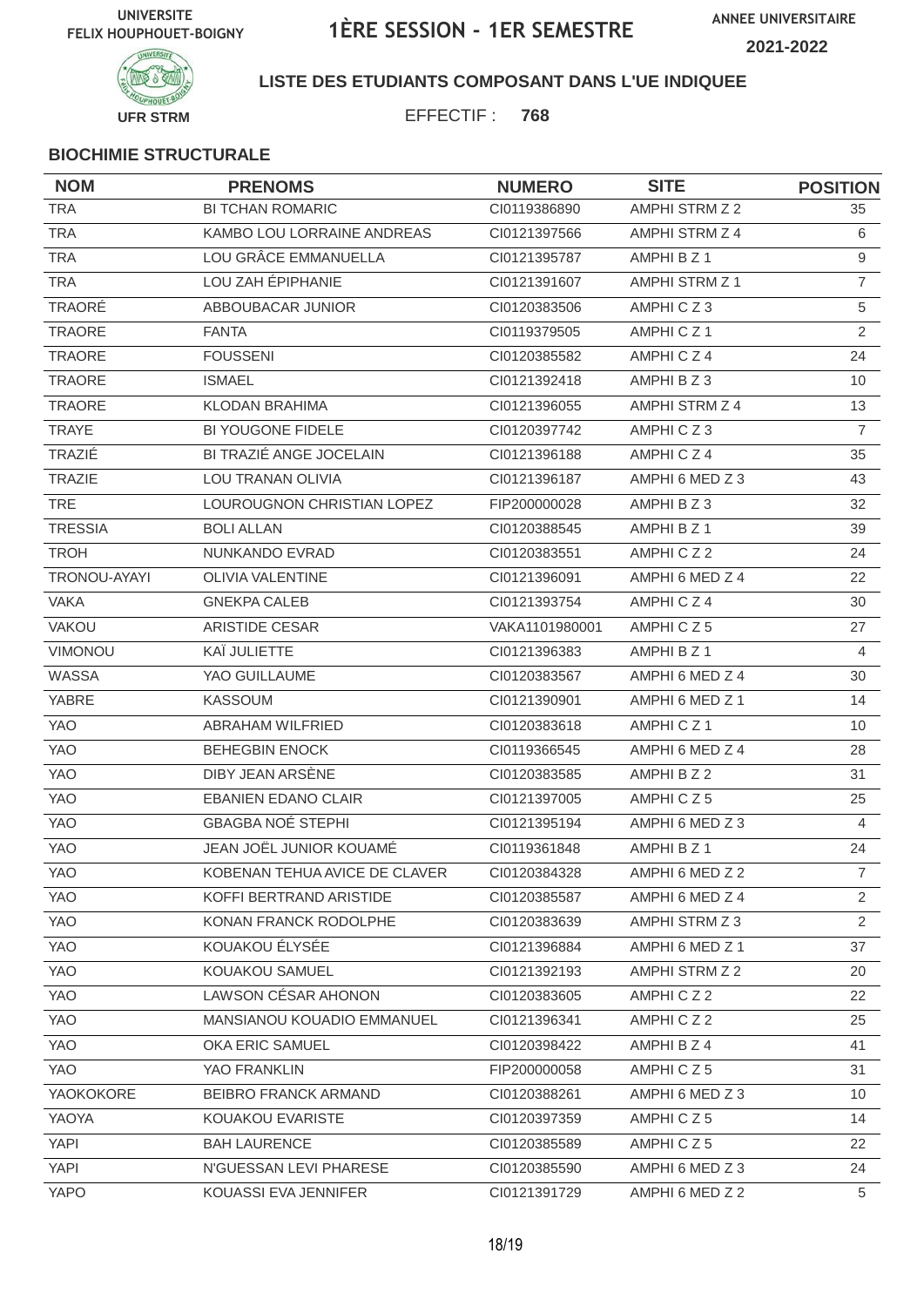

**LISTE DES ETUDIANTS COMPOSANT DANS L'UE INDIQUEE**

EFFECTIF : **768**

| <b>NOM</b>     | <b>PRENOMS</b>                  | <b>NUMERO</b> | <b>SITE</b>     | <b>POSITION</b> |
|----------------|---------------------------------|---------------|-----------------|-----------------|
| YAPO           | <b>LOBE ROSELIN</b>             | CI0120385591  | AMPHI STRM Z 4  | 5               |
| YASSUI         | <b>MOAYE DONALD ULRICH</b>      | CI0119361755  | AMPHI STRM Z 2  | 52              |
| <b>YATTE</b>   | APO PRISCA AURIANE              | CI0119387686  | AMPHI 6 MED Z 1 | 9               |
| YATTE          | EKOUMBO CHRISTIAN ALLEGRESSE    | CI0120383672  | AMPHICZ4        | 8               |
| YAYANGBEU      | TALI ANGE CARELLE               | CI0120383674  | AMPHI B Z 4     | 6               |
| <b>YEBOUA</b>  | <b>KOUASSI GEORGE</b>           | CI0121391966  | AMPHI STRM Z 4  | 14              |
| <b>YEO</b>     | KATIENETIA JEANNINE             | CI0121392939  | AMPHICZ2        | 23              |
| <b>YEO</b>     | KOULOUGNERY ALICE               | CI0121395948  | AMPHICZ1        | 38              |
| <b>YEO</b>     | MAÎMOUNA SIDONIE                | CI0120383689  | AMPHI B Z 1     | 33              |
| <b>YEO</b>     | <b>MAMADOU</b>                  | CI0121391535  | AMPHICZ1        | 41              |
| <b>YEO</b>     | <b>NOUNOFOLO</b>                | CI0119386027  | AMPHI STRM Z 1  | 38              |
| YOCOLLY        | KONAN AYA ANGE LAURENCE         | CI0121396943  | AMPHI STRM Z 4  | 10              |
| <b>YORO</b>    | <b>OTTEY ETIENNE</b>            | FIP200000042  | AMPHI STRM Z 1  | 4               |
| YOUAN          | BI IRIÉ CLAUVIS                 | CI0119376714  | AMPHI B Z 2     | 33              |
| <b>YOUBA</b>   | DICKO ABOUBACAR BAI JUNIOR      | CI0120383714  | AMPHIBZ3        | 15              |
| ZA             | LOU KOUABLÉ OLIVIA              | CI0120388262  | AMPHI B Z 2     | 5               |
| <b>ZADI</b>    | ZOUZOUGBO SIDOINE GÉRAUD        | CI0121396463  | AMPHI 6 MED Z 1 | 29              |
| ZADJE          | <b>FRANCK REDALE NADRO</b>      | CI0120387023  | AMPHI B Z 2     | 14              |
| <b>ZAMA</b>    | <b>JEAN LUC MAZENOD</b>         | CI0119373201  | AMPHI STRM Z 1  | 8               |
| ZAMBLE         | <b>BI NENE DIMITRI SCHESTER</b> | CI0121397707  | AMPHI 6 MED Z 3 | 21              |
| ZAN            | <b>LOU TOUA CHRISTELLE</b>      | CI0119369382  | AMPHIBZ3        | 13              |
| <b>ZITO</b>    | JOSÉE LESLIE ANDRÉA             | CI0120383760  | AMPHI STRM Z 2  | 23              |
| <b>ZOGBO</b>   | <b>DAKORO CHRISTIAN</b>         | CI0120383764  | AMPHICZ3        | 4               |
| ZOHOU          | <b>KOUAKOU SERGE</b>            | CI0121392197  | AMPHI STRM Z 2  | 27              |
| <b>ZONDOHO</b> | <b>GUY ROLAND CANISIUS</b>      | CI0121395569  | AMPHICZ3        | 30              |
| <b>ZORO</b>    | TINAN CHRISTELLE ORELIE BLANCHE | CI0120383774  | AMPHI STRM Z 2  | 29              |
| <b>ZOROBI</b>  | <b>GBAMBLE FRANCK GHISLAIN</b>  | CI0119368860  | AMPHI STRM Z 2  | 31              |
| <b>ZOROBI</b>  | <b>VANIAN ISSA</b>              | CI0118335762  | AMPHI STRM Z 2  | 26              |
| <b>ZOUABLI</b> | DABE MODESTE                    | CI0121391282  | AMPHI B Z 1     | 32              |
| <b>ZRAN</b>    | <b>TOUALY ACHILLE</b>           | CI0120387028  | AMPHI B Z 4     | 32              |
| ZRE BI         | <b>TIZIE ARMAND</b>             | CI0121392493  | AMPHI 6 MED Z 1 | 42              |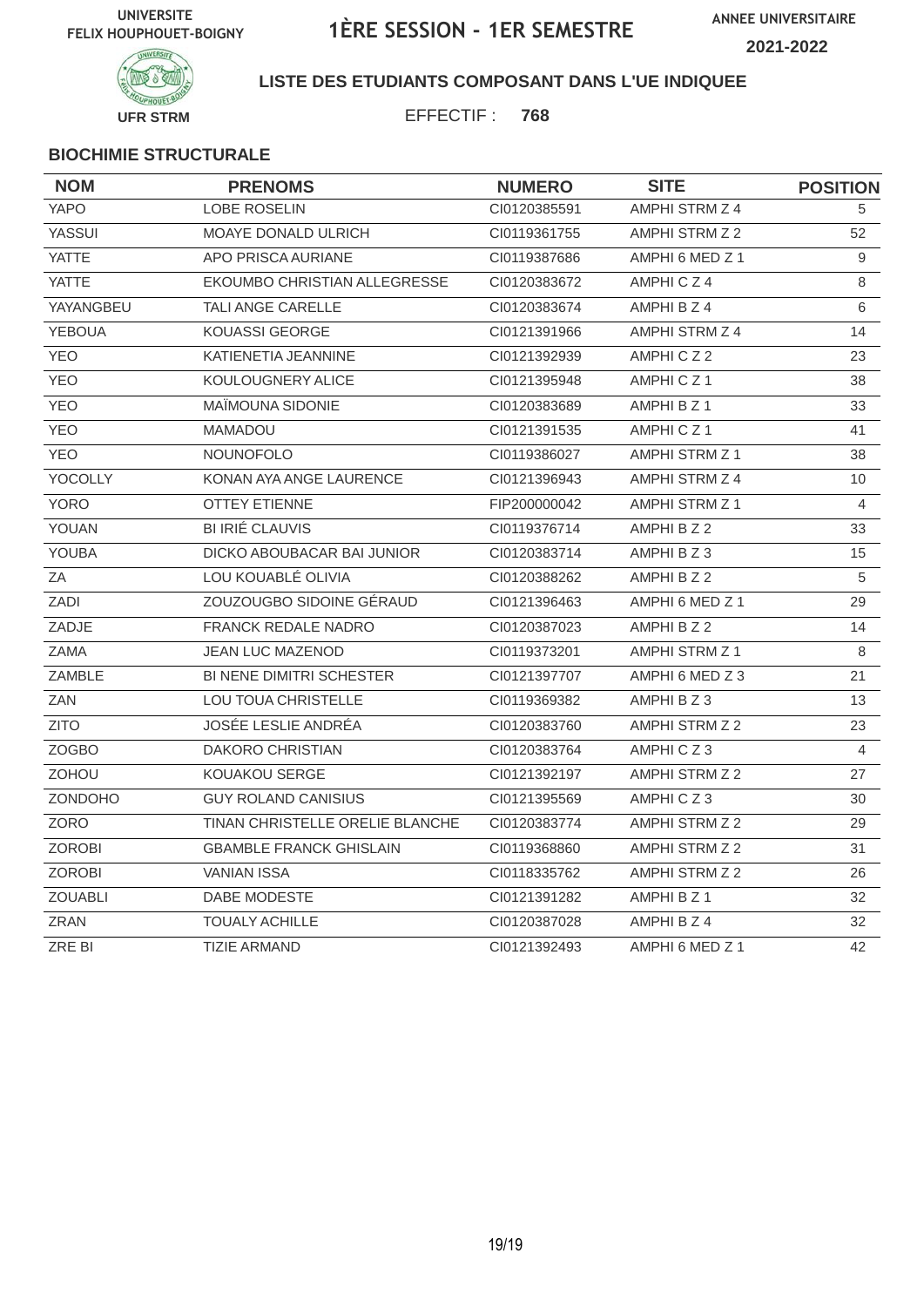

### **LISTE DES ETUDIANTS COMPOSANT DANS L'UE INDIQUEE**

EFFECTIF : **781**

| <b>NOM</b>         | <b>PRENOMS</b>                 | <b>NUMERO</b> | <b>SITE</b>          | <b>POSITION</b> |
|--------------------|--------------------------------|---------------|----------------------|-----------------|
| ABBE               | APO ANDREA SOPHIA              | CI0119367099  | AMPHI STRM Z 3       | 50              |
| <b>ABDOU KARIM</b> | AFFOUA AMINATA                 | CI0121394217  | AMPHICZ <sub>1</sub> | 32              |
| <b>ABE</b>         | ABE MONNEY JEAN-LOUIS          | FIP200000016  | AMPHI 6 MED Z 4      | 14              |
| ABE                | <b>LOBA JEAN-MARCELLIN</b>     | CI0121396015  | AMPHI STRM Z 1       | 25              |
| <b>ABOA</b>        | <b>HERMENCE INGRID CHANA</b>   | CI0121391490  | SOUS-SOL             | 30              |
| <b>ABOH</b>        | ABOYA JEAN PATERNE             | CI0121397564  | AMPHI STRM Z 1       | 42              |
| <b>ABOUA</b>       | AKISSI DANIELLA AURELIE        | CI0119363720  | AMPHI B Z 4          | 31              |
| <b>ACHI</b>        | ABOUEU JUSTINE MELISSA         | CI0119367106  | AMPHI STRM Z 3       | 34              |
| <b>ACHI</b>        | <b>DIDIER FRESNEL DEVANIS</b>  | CI0116304761  | AMPHI STRM Z 4       | 4               |
| <b>ACHI</b>        | <b>KOFFI LEONCE</b>            | FIP200000029  | AMPHICZ4             | 18              |
| <b>ACHIAMBI</b>    | ADIRATH AMOIN LEATITIA         | CI0121397069  | AMPHI B Z 4          | 2               |
| <b>ACHO</b>        | CHIA AURELY FRANCE             | CI0121397006  | AMPHI STRM Z 2       | 35              |
| <b>ACHOU</b>       | <b>AXEL WILFRIED</b>           | CI0121394720  | AMPHICZ4             | 25              |
| <b>ACKAH</b>       | N'DA NAOMIE CINTY              | CI0121395700  | AMPHI B Z 1          | 35              |
| <b>ADAN</b>        | <b>ADOUBI ANTOINE MAXIME</b>   | CI0121396189  | AMPHICZ5             | 11              |
| ADAYE              | KOUAME JEAN LUC                | CI0121390665  | AMPHICZ4             | 9               |
| <b>ADINGRA</b>     | YAO CHARLES                    | CI0120380719  | AMPHI STRM Z 4       | 12              |
| ADJI               | ATSEL FRANCK JONATHAN          | CI0119361676  | AMPHI 6 MED Z 4      | 44              |
| <b>ADJIBI</b>      | <b>ESTHER GRÂCE</b>            | CI0120380729  | AMPHI B Z 3          | 25              |
| <b>ADJIDAN</b>     | AGBASSI DJOMAN LOUISE GRACE    | CI0119388765  | AMPHI B Z 2          | 11              |
| <b>ADJOBI</b>      | YABA ANNE LAETITIA             | CI0121397044  | AMPHI STRM Z 3       | 10              |
| <b>ADJOUMAN</b>    | <b>BADOU FRANCK-JOËL</b>       | CI0120312462  | AMPHI STRM Z 2       | 23              |
| <b>ADJOUMANI</b>   | BENIÉ YAO JEAN-LOUIS           | CI0120380730  | SOUS-SOL             | 13              |
| <b>ADJOUMANI</b>   | KOSSIA KOUMAN ANGE SARITA      | CI0120383826  | AMPHI 6 MED Z 1      | 8               |
| <b>ADOPO</b>       | <b>CHO ANDRIENNE</b>           | CI0119387138  | AMPHI 6 MED Z 2      | 12              |
| ADOU               | N'KAH MARIANA                  | FIP200000044  | AMPHI B Z 3          | 32              |
| <b>AGBEKOGNI</b>   | <b>KODJO</b>                   | CI0118378788  | AMPHI STRM Z 2       | 20              |
| <b>AGBON</b>       | DON PACOME                     | FIP200000041  | AMPHI 6 MED Z 1      | 5               |
| <b>AGNESS</b>      | AKPA ESME ASTRIDE EPIPHANIE    | CI0120383835  | AMPHICZ3             | 38              |
| AGO                | KONAN LOYOLA PLACIDE           | CI0121397560  | AMPHI STRM Z 3       | 37              |
| AGUI               | <b>GILLES EYMARD</b>           | CI0119387652  | AMPHICZ3             | 39              |
| AHEBIE             | ANGAHA BEATRICE                | Cl0121396773  | AMPHI B Z 4          | 44              |
| AHI                | AHOUA ELISABETH                | CI0120380770  | AMPHI B Z 4          | 16              |
| <b>AHLIN</b>       | YAO HENRI JOEL                 | Cl0121395704  | AMPHI B Z 4          | 46              |
| <b>AHOUASSA</b>    | JAËL ALEXANDRA ACSA EMMANUELLE | CI0120383837  | AMPHICZ3             | 36              |
| <b>AHOUSSI</b>     | N ZIAN EDMOND                  | CI0115290876  | AMPHI STRM Z 3       | 21              |
| <b>AHOUTY</b>      | ATSE ALEX-DEBORAH              | CI0120383839  | AMPHI STRM Z 2       | 47              |
| AJAGBE             | CHEICK CHERIF ADEWOUMI         | CI0120380784  | AMPHICZ4             | 22              |
| AKA                | AKA HONORE                     | Cl0121397018  | AMPHI STRM Z 3       | $\overline{2}$  |
| AKA                | <b>ATTA DOMINIQUE</b>          | FIP200000060  | AMPHI STRM Z 1       | 22              |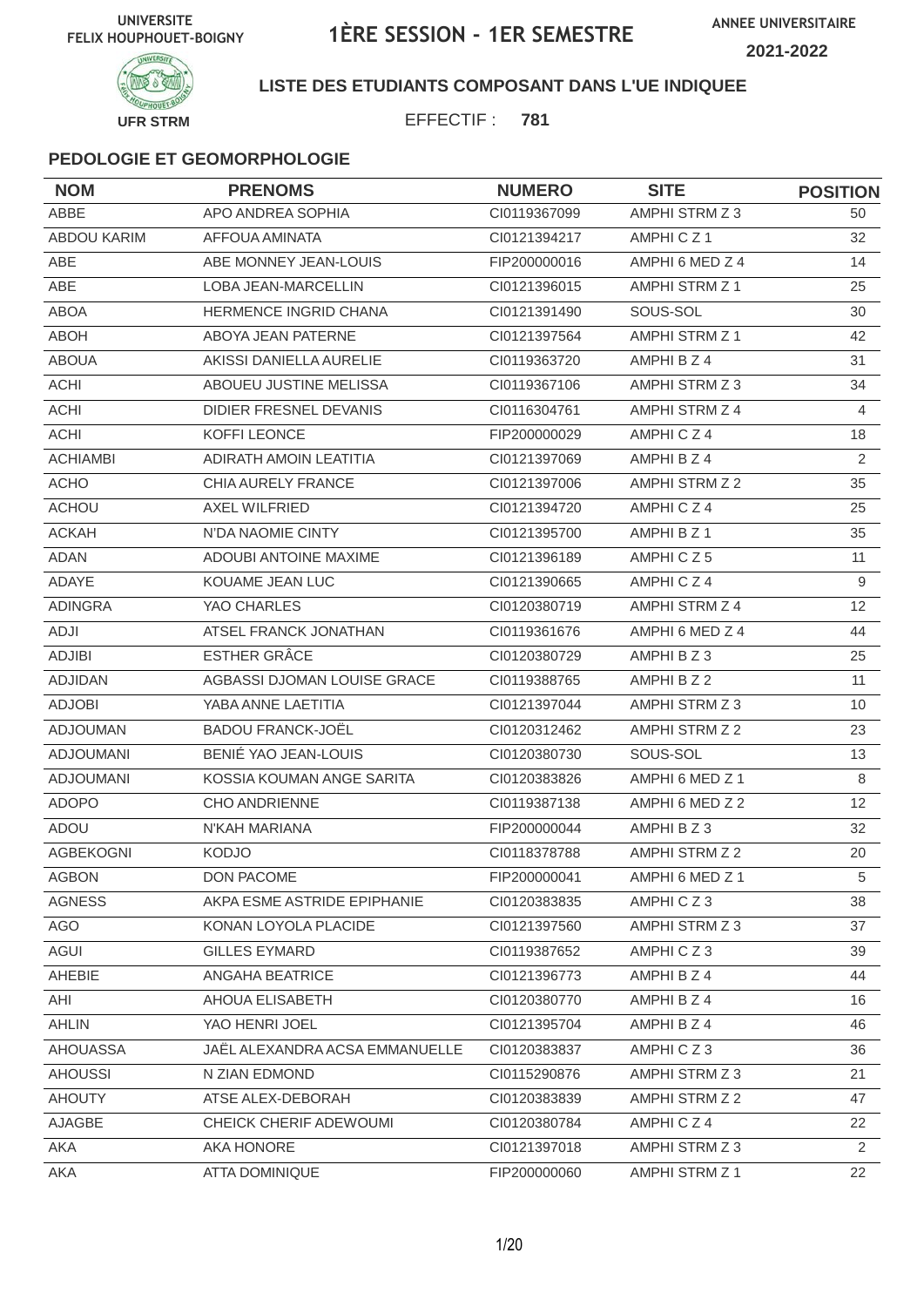

#### **LISTE DES ETUDIANTS COMPOSANT DANS L'UE INDIQUEE**

EFFECTIF : **781**

| <b>NOM</b>      | <b>PRENOMS</b>                | <b>NUMERO</b> | <b>SITE</b>           | <b>POSITION</b> |
|-----------------|-------------------------------|---------------|-----------------------|-----------------|
| <b>AKA</b>      | ZEHI JULES LEVY               | Cl0121412917  | AMPHI B Z 2           | 6               |
| AKABRA          | OFFOUE BLANCHARD              | CI0120397961  | AMPHI 6 MED Z 3       | 25              |
| AKAFFOU         | <b>GNAMINI RAPHAËL</b>        | CI0120398252  | AMPHI 6 MED Z 4       | 5               |
| AKASMADOU       | <b>AKA EMILE</b>              | FIP200000021  | AMPHI STRM Z 4        | 29              |
| AKE             | KAKEYE JEAN CEDRICK           | CI0120383842  | AMPHI 6 MED Z 4       | 18              |
| <b>AKODIA</b>   | AGOUA THÉRÈSE KAREL           | CI0117322589  | AMPHI 6 MED Z 4       | $\overline{7}$  |
| <b>AKOMIAN</b>  | YAO SEVERIN                   | CI0121393806  | AMPHI B Z 2           | $\overline{7}$  |
| <b>AKOSSI</b>   | AGOUA NADIA ALEXISE           | CI0119387165  | AMPHI 6 MED Z 3       | 12              |
| <b>AKOUN</b>    | LOGBOCHI ÉLISABÉTH INÈS       | CI0119363648  | AMPHI STRM Z 2        | 17              |
| <b>AKPA</b>     | YANN GRÂCE DORCAS ÉLISABETH   | CI0120380829  | AMPHI 6 MED Z 2       | 5               |
| <b>AKPATOU</b>  | AFFOUÉ MARIE DOMINIQUE        | CI0121392618  | AMPHI 6 MED Z 2       | $\mathbf{1}$    |
| <b>AKPROUA</b>  | <b>GBIALY JUNIOR</b>          | CI0121391903  | AMPHICZ5              | 25              |
| <b>ALADE</b>    | <b>WILFRIED KADER</b>         | CI0120380840  | AMPHI 6 MED Z 3       | 37              |
| ALLANGBA        | AKISSI ANGE SARAH ESTHER      | CI0121396079  | SOUS-SOL              | 6               |
| <b>ALLAY</b>    | KOUTOU MICHEL SCHADRAC        | CI0119386469  | AMPHICZ3              | 19              |
| <b>ALLOH</b>    | <b>LOBE AUGUSTIN</b>          | CI0121395577  | AMPHI B Z 4           | 11              |
| <b>AMANI</b>    | <b>ABLAN VINCIANE</b>         | CI0121396076  | AMPHI B Z 1           | 32              |
| <b>AMANI</b>    | AFFOUE GRACE KARELL           | CI0120385468  | <b>AMPHI STRM Z 1</b> | 40              |
| AMANI           | <b>ISRAEL KOUASSI DESN'ZI</b> | CI0120387270  | AMPHI STRM Z 3        | 45              |
| ANE             | AHOUA MARTINEZ                | CI0118336129  | AMPHI STRM Z 4        | 40              |
| ANGAYA          | ANGE KYSLENE EKIAN            | CI0120383857  | AMPHICZ <sub>1</sub>  | $\overline{4}$  |
| <b>ANGOUA</b>   | KOUTOUA PRINCE ACHILLE        | CI0121397142  | AMPHICZ5              | 16              |
| ANGUI           | ATTO MARC JUDICAËL            | CI0121401645  | AMPHI B Z 2           | 13              |
| ANI             | <b>GRACE JESSICA ALLOU</b>    | FIP200000023  | AMPHICZ4              | 15              |
| <b>ANOH</b>     | <b>ALLIETE DAVID</b>          | FIP200000007  | SOUS-SOL              | 26              |
| <b>ANON</b>     | DJAMBRA ADAMS MADOCHEE LAZARE | FIP200000018  | AMPHICZ4              | 5               |
| <b>ANON</b>     | KOKO NADINE JOSIANE           | CI0121398601  | AMPHI B Z 4           | 30              |
| ANZI            | ANZI ANDRE                    | CI0120387907  | AMPHICZ5              | $5\overline{)}$ |
| <b>APKENAN</b>  | KONAN PATRICIA MELISSA A.J    | CI0119379160  | AMPHI STRM Z 4        | 35              |
| <b>APO</b>      | YAO IGNACE                    | CI0121393715  | AMPHI STRM Z 1        | 9               |
| ASKA            | <b>TEHOUA MIREILLE</b>        | CI0120385034  | AMPHI B Z 1           | 38              |
| <b>ASSEMIEN</b> | <b>ESSI SERGE ANTHONY</b>     | CI0121396209  | AMPHI STRM Z 3        | 51              |
| <b>ASSEMIEN</b> | SIALOU DOMINIQUE              | CI0121394769  | AMPHIBZ3              | 9               |
| <b>ASSI</b>     | ASSI LEVY JOEL                | CI0121396081  | AMPHI 6 MED Z 1       | 20              |
| ASSI            | BANIN ANGELA ÉVELINE          | CI0121411770  | AMPHICZ <sub>1</sub>  | 36              |
| <b>ASSI</b>     | SOPHIE STEPHANIE              | CI0120395670  | AMPHI 6 MED Z 1       | 27              |
| <b>ASSOMAN</b>  | MARIE CHRISTELLE ANGE         | CI0120385474  | AMPHI 6 MED Z 3       | 13              |
| <b>ATCHORI</b>  | NOME ESTRELLIA DUEPHEIL       | CI0121396499  | AMPHI STRM Z 3        | 33              |
| <b>ATSE</b>     | <b>FRANCK EVRARD</b>          | CI0121396761  | AMPHI STRM Z 3        | 23              |
| <b>ATTA</b>     | ASSONDARY MEL ARTHUR          | CI0119371172  | AMPHI 6 MED Z 3       | 19              |
| ATTE            | <b>TETCHI CHRISTIAN DELOR</b> | CI0118336092  | AMPHICZ3              | 25              |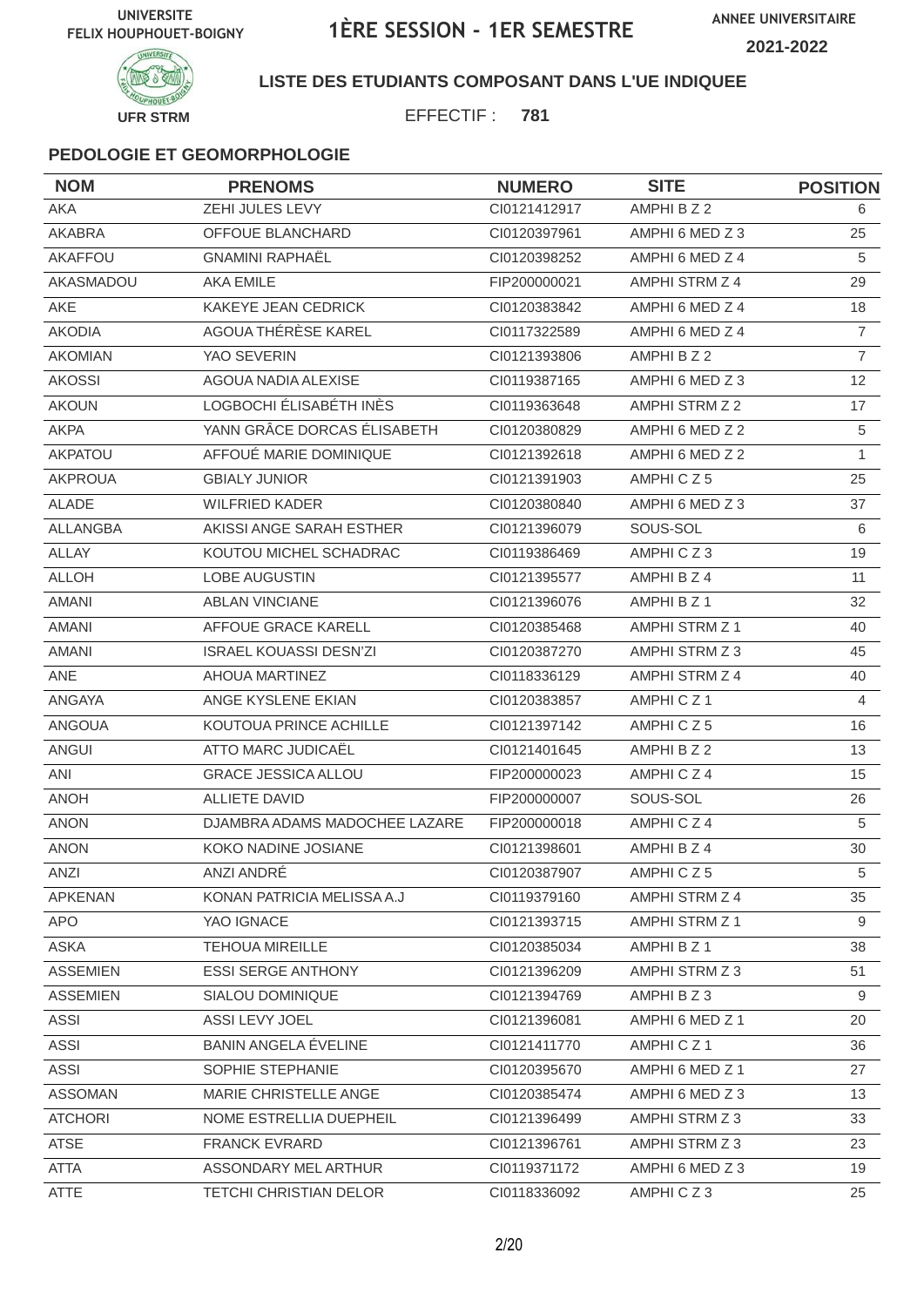

**LISTE DES ETUDIANTS COMPOSANT DANS L'UE INDIQUEE**

EFFECTIF : **781**

| <b>NOM</b>       | <b>PRENOMS</b>                | <b>NUMERO</b> | <b>SITE</b>           | <b>POSITION</b> |
|------------------|-------------------------------|---------------|-----------------------|-----------------|
| <b>ATTOH</b>     | YACÉ ÉLOÏSE SARA              | CI0120388711  | AMPHI STRM Z 3        | 31              |
| AVIT             | <b>WAHON GRÂCE VANNESSA</b>   | CI0121394775  | AMPHI 6 MED Z 4       | 21              |
| <b>AYE</b>       | COCOA CÉDRIC JUNIOR           | CI0120380980  | AMPHI B Z 4           | 39              |
| AYEKOE           | <b>GNANGUI HYANICK MOREA</b>  | CI0121392734  | AMPHICZ5              | 14              |
| <b>AZAGNI</b>    | AVI MARC HENOC                | CI0118347011  | AMPHI 6 MED Z 2       | 13              |
| AZIA             | <b>MARIE LAURE</b>            | CI0121395710  | AMPHICZ2              | 24              |
| <b>BABA</b>      | GOMET JEAN YVES JÉRÉMIE       | CI0120383873  | AMPHICZ4              | 28              |
| <b>BADO</b>      | <b>MOUSSA OUETIGUI</b>        | CI0120380992  | AMPHI B Z 1           | 34              |
| <b>BAGUI</b>     | MEKAPEU VANESSA FABIENNE      | CI0120383875  | AMPHI B Z 1           | $\mathbf{1}$    |
| <b>BAKAYOKO</b>  | <b>TIAMOUÉ</b>                | CI0121394785  | <b>AMPHI STRM Z 1</b> | 20              |
| <b>BALDE</b>     | MAMADOU ALIOU                 | CI0119364408  | AMPHI B Z 3           | $\sqrt{5}$      |
| <b>BALLA</b>     | SAMAKASSI CHRIST PAUL         | CI0121395874  | AMPHI B Z 4           | 15              |
| <b>BALLOU</b>    | <b>ISRAEL</b>                 | CI0120398232  | AMPHICZ3              | 30              |
| <b>BAMBA</b>     | <b>IDRISSA</b>                | CI0119386167  | AMPHI B Z 3           | 17              |
| <b>BAMBA</b>     | <b>MADOU</b>                  | CI0121397569  | <b>AMPHI STRM Z 1</b> | $\overline{7}$  |
| <b>BAMBA</b>     | <b>MOHAMED BEN</b>            | CI0121398177  | AMPHI B Z 4           | 34              |
| <b>BAMBA</b>     | <b>MOUSTAPHA</b>              | FIP200000002  | AMPHI B Z 2           | 31              |
| <b>BAMBA</b>     | <b>YACOUBA</b>                | CI0119362624  | AMPHI B Z 4           | 23              |
| <b>BAWA</b>      | DADIE STÉPHANE                | CI0120381061  | AMPHI B Z 4           | 29              |
| <b>BAYO</b>      | <b>MOHAMED</b>                | CI0120383888  | AMPHI B Z 1           | 27              |
| <b>BAZE</b>      | <b>DIANE FRANCINE</b>         | CI0120381066  | AMPHICZ2              | 19              |
| BEBY             | N'DRIN FRANCK VALLERY         | CI0118340171  | AMPHI B Z 4           | 6               |
| <b>BECHO</b>     | ADJÉ ANGE LOUISETTE           | CI0120396257  | AMPHI STRM Z 2        | 12              |
| <b>BEDE</b>      | <b>HIWO CAROLE MONDESIR</b>   | CI0119362519  | AMPHI 6 MED Z 1       | 39              |
| <b>BEHEGBAN</b>  | KOFFI YANN RONSARD            | CI0121391481  | AMPHI 6 MED Z 3       | 49              |
| <b>BEKOU</b>     | <b>GNAZALO ANGE CHRISTIAN</b> | CI0120381083  | AMPHI STRM Z 3        | 13              |
| <b>BELE</b>      | ROCHE EPIPHANIE               | CI0121395890  | AMPHICZ4              | 31              |
| <b>BÉNÉDICTE</b> | EBA KOUASSI YOLANDE           | CI0119387525  | AMPHI STRM Z 1        | 19              |
| <b>BERTE</b>     | ABDOULAYE                     | CI0120381090  | AMPHI B Z 1           | $\overline{7}$  |
| <b>BEUGRÉ</b>    | CHRIST ANDERSON               | CI0121393338  | AMPHICZ4              | 16              |
| <b>BEUGRE</b>    | <b>GUIZA ARCHANGE</b>         | CI0119364184  | AMPHICZ4              | $\overline{4}$  |
| <b>BEUGRE</b>    | OKESS PRIVAT ROLANT           | CI0121394804  | AMPHI STRM Z 4        | 34              |
| BI               | LOHOUIN SERY ROMARIC          | CI0119363570  | AMPHI B Z 1           | 10              |
| <b>BIAKO</b>     | <b>ESSEM OPHÉLIE EMMA</b>     | CI0120381098  | AMPHICZ3              | 6               |
| <b>BILE</b>      | <b>MAHAN</b>                  | CI0121392427  | AMPHI STRM Z 3        | 26              |
| <b>BIRBA</b>     | <b>FRANCK ARMEL</b>           | CI0121396648  | AMPHI 6 MED Z 2       | 18              |
| <b>BLE</b>       | MACOURA CAROLE ERICA          | CI0121391083  | AMPHI STRM Z 3        | 17              |
| <b>BLEOU</b>     | <b>BROU OLIVE-NOËLIE</b>      | CI0121396519  | AMPHI 6 MED Z 1       | 17              |
| <b>BLEU</b>      | <b>GUÉ ANGE PRIVÂT</b>        | CI0121392891  | AMPHI 6 MED Z 1       | 30              |
| <b>BOH</b>       | <b>BI TIZIE AMOS</b>          | CI0121396092  | AMPHI B Z 2           | 17              |
| <b>BOITINI</b>   | KOUADIO JEAN-BAPTISTE         | CI0118335772  | AMPHI STRM Z 2        | 25              |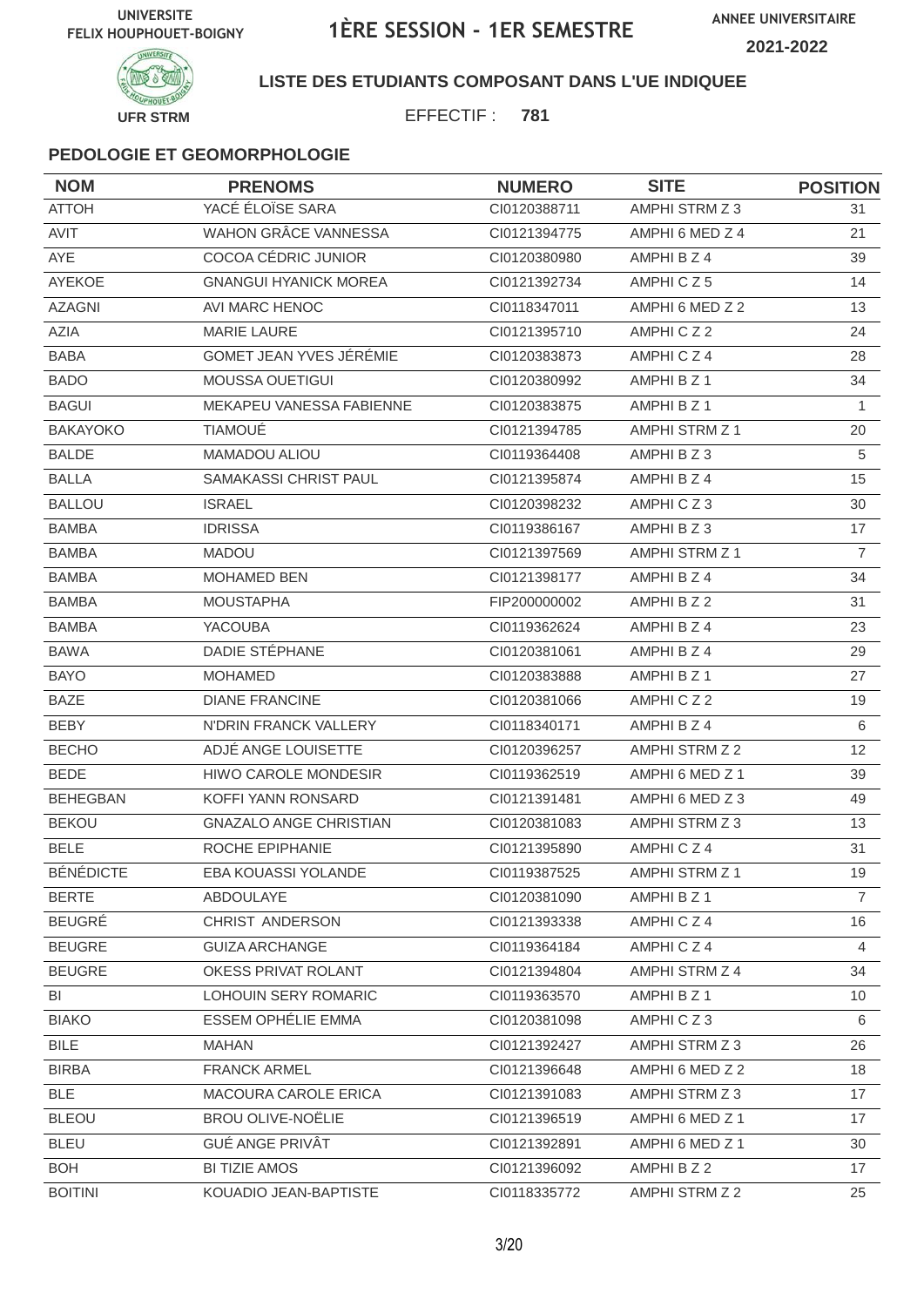

# **INIVERSIT UFR STRM**

## **LISTE DES ETUDIANTS COMPOSANT DANS L'UE INDIQUEE**

EFFECTIF : **781**

| <b>NOM</b>        | <b>PRENOMS</b>                                | <b>NUMERO</b>  | <b>SITE</b>           | <b>POSITION</b>   |
|-------------------|-----------------------------------------------|----------------|-----------------------|-------------------|
| <b>BOMISSO</b>    | DENISE REMY DÉSIRÉE                           | CI0121397546   | AMPHI STRM Z 3        | 49                |
| <b>BONKOUNGOU</b> | ABDOUL KOUDOUZE                               | CI0120397783   | AMPHICZ2              | 31                |
| <b>BOTTY</b>      | <b>ELORIA BENERICE ESTHER</b>                 | CI0120385481   | AMPHI 6 MED Z 3       | $\overline{7}$    |
| <b>BOZON</b>      | <b>AUDE CHRISTELLE</b>                        | CI0121397937   | AMPHICZ <sub>1</sub>  | 18                |
| <b>BROU</b>       | ACKISSI BESSELHI HUGUETTE                     | CI0121391568   | SOUS-SOL              | 1                 |
| <b>BROU</b>       | ANGYBELL NATACHA                              | CI0121391360   | AMPHI STRM Z 1        | 6                 |
| <b>BROU</b>       | <b>APPIAH NOEL</b>                            | BROA2912980001 | AMPHICZ <sub>1</sub>  | 9                 |
| <b>BROU</b>       | KOUAKOU JEAN WILFRIED                         | CI0121391684   | AMPHI 6 MED Z 3       | 38                |
| <b>BROU</b>       | N'GUESSAN EDMOND                              | CI0121394274   | AMPHI B Z 4           | 40                |
| <b>BROU</b>       | N'GUESSAN ÉRIC                                | CI0121392216   | AMPHI B Z 1           | 15                |
| CAMARA            | <b>ARAMATOU</b>                               | CI0121396163   | AMPHICZ1              | 16                |
| CAMARA            | <b>NIAMINAN</b>                               | CI0121393963   | AMPHI STRM Z 4        | 36                |
| CAUMAUE           | PIERRE-MARIE HENOC FRANÇOIS                   | CI0119365015   | AMPHICZ4              | 21                |
| CAYO              | ZAHON LETICIA DORINE                          | CI0120381224   | AMPHI B Z 3           | 38                |
| <b>CISSE</b>      | <b>DAOUDA</b>                                 | CI0121393696   | AMPHI STRM Z 2        | 24                |
| <b>CISSE</b>      | <b>SEKOU</b>                                  | CI0121392316   | AMPHI B Z 4           | 3                 |
| <b>CISSÉ</b>      | <b>TENIN DOMINIQUE</b>                        | CI0120381239   | AMPHI STRM Z 3        | $\mathbf{1}$      |
| <b>CLIMAN</b>     | KONAN WILFRIED EMMANUEL                       | CI0120381251   | AMPHI 6 MED Z 3       | 40                |
| COMOE             | BROU EDMOND DAVID                             | CI0121395717   | AMPHICZ3              | $12 \overline{ }$ |
| COSSA             | SIAMI CONSTANCE DESIREE                       | CI0120388010   | AMPHICZ1              | 30                |
| COULIBALY         | <b>ABDOULAYE</b>                              | CI0119361817   | AMPHICZ4              | 27                |
| COULIBALY         | ABDOUL BEN JUNIOR                             | Cl0121391044   | AMPHI STRM Z 3        | 46                |
| COULIBALY         | AÏCHATOU                                      | CI0121391025   | AMPHICZ <sub>1</sub>  | 22                |
| <b>COULIBALY</b>  | <b>AWA</b>                                    | CI0120387031   | AMPHI B Z 4           | 14                |
| COULIBALY         | DJENEBA AHOU AUDREY                           | Cl0121395718   | AMPHI STRM Z 4        | 10                |
| <b>COULIBALY</b>  | <b>FRANCK ELIOT</b>                           | CI0119362726   | AMPHI STRM Z 2        | $\overline{7}$    |
| COULIBALY         | <b>ISSA</b>                                   | CI0120383928   | AMPHI 6 MED Z 3       | 23                |
| COULIBALY         | NANOUROGO AYOUBA                              | Cl0121391010   | AMPHI 6 MED Z 1       | $\overline{7}$    |
| <b>COULIBALY</b>  | NOKROGNAN FATIM                               | CI0121396028   | AMPHI 6 MED Z 3       | 30                |
| <b>COULIBALY</b>  | NONLOUROU KABAGO ZENAB                        | CI0121396018   | AMPHI 6 MED Z 2       | 23                |
| COULIBALY         | SOULEYMANE                                    | CI0120381287   | AMPHICZ5              | 39                |
| COULIBALY         | YELATCHIGUI MARIE CLARENCE                    | FIP200000053   | AMPHI 6 MED Z 2       | $\overline{2}$    |
| <b>COULIBALY</b>  | YELY SAMIRA                                   | CI0120381292   | AMPHI 6 MED Z 4       | 10                |
| <b>COUMOE</b>     | ADJOUA SOLANGE                                | CI0120381320   | AMPHI 6 MED Z 3       | 2                 |
| <b>DABO</b>       | KOUASSI THEODORE                              | CI0121395719   | AMPHICZ1              | 10                |
| <b>DAGO</b>       | DADIER LANDRY                                 | CI0119367355   | <b>AMPHI STRM Z 1</b> | 41                |
| <b>DAGOUROU</b>   | ETTIEN CYPRIEN WILFRIED                       | CI0121396725   | AMPHI STRM Z 1        | 26                |
| <b>DAGRA</b>      | <b>MANAN MARIUS</b>                           | FIP200000047   | AMPHI B Z 3           | 8                 |
| DAGROU            | <b>JEAN-GUY DORGELES</b>                      | CI0120381336   | AMPHI STRM Z 4        | $\overline{7}$    |
| DAH               | ERI PELAGIE                                   | CI0121397942   | AMPHI 6 MED Z 3       | 44                |
| <b>DAH</b>        | SIÉ KOUAMÉ GNIMBA ANGENOR FABIEN CI0121393297 |                | AMPHICZ1              | 14                |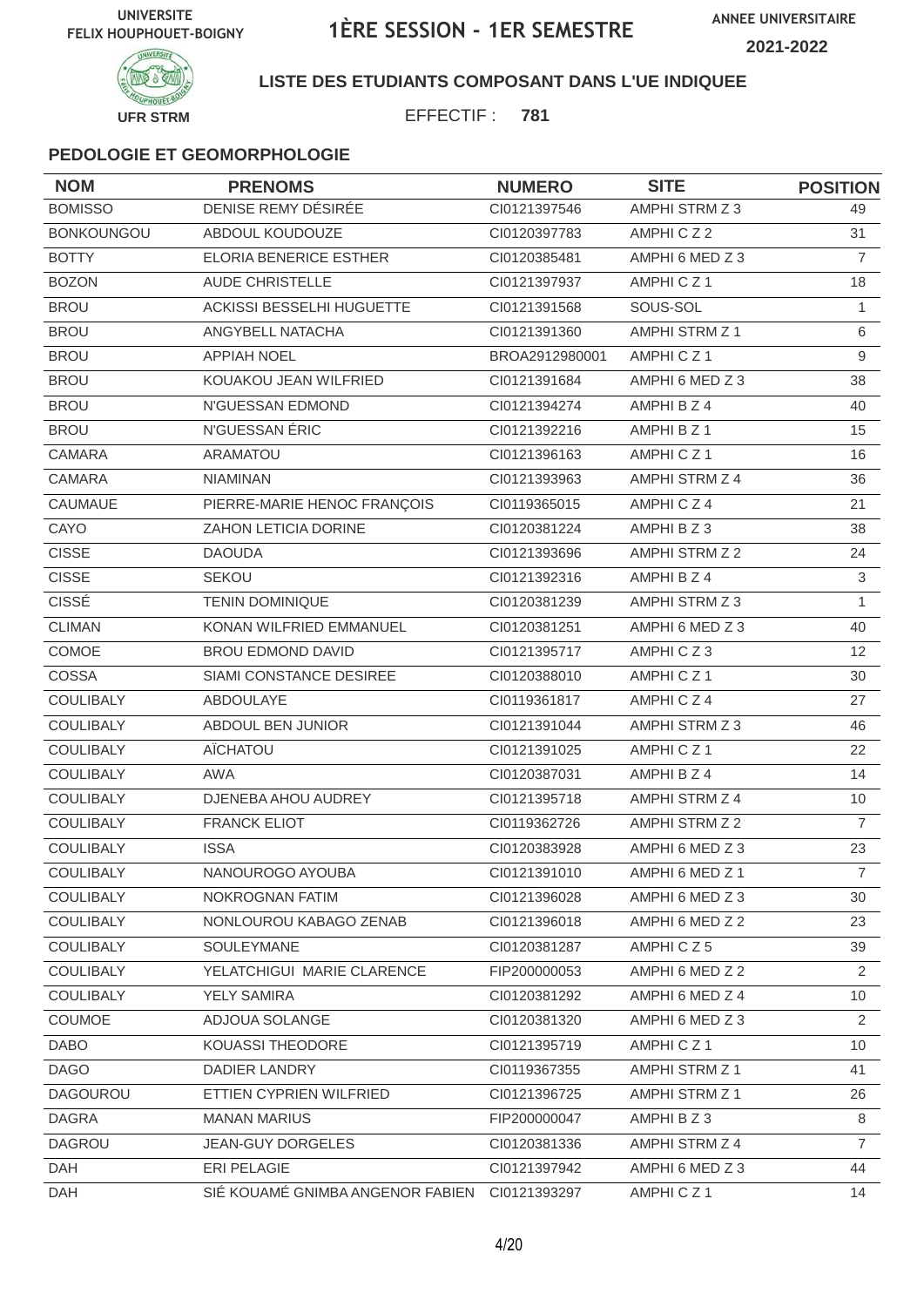**ANNEE UNIVERSITAIRE 2021-2022**



### **LISTE DES ETUDIANTS COMPOSANT DANS L'UE INDIQUEE**

EFFECTIF : **781**

| <b>NOM</b>          | <b>PRENOMS</b>                | <b>NUMERO</b>  | <b>SITE</b>          | <b>POSITION</b> |
|---------------------|-------------------------------|----------------|----------------------|-----------------|
| <b>DAH</b>          | <b>WATIL</b>                  | CI0121401630   | AMPHI B Z 1          | 3               |
| <b>DAHO</b>         | <b>KARAMOKO ISSA</b>          | DAHK1004930001 | AMPHICZ1             | 33              |
| <b>DAHO</b>         | ZRANGOUE ANGE                 | CI0120385488   | AMPHI 6 MED Z 3      | 26              |
| <b>DALE</b>         | <b>GNAKOURI SALES</b>         | CI0119369903   | AMPHI 6 MED Z 2      | 28              |
| <b>DANHO</b>        | GBAIE CHRISTINE GRÂCE ROXANNE | CI0120381351   | AMPHI 6 MED Z 3      | 36              |
| <b>DANHO</b>        | <b>M'BO LARISSA</b>           | CI0120398390   | AMPHI B Z 4          | 25              |
| <b>DANO</b>         | <b>JUNIOR</b>                 | CI0121394285   | AMPHI 6 MED Z 2      | 24              |
| <b>DANON</b>        | ZIDAGO PAUL LUCKAS            | CI0121397552   | SOUS-SOL             | 25              |
| <b>DAPPA</b>        | ATTA KOUADIO SYLVERE HERMANN  | CI0121394835   | AMPHI STRM Z 3       | 11              |
| <b>DASSO</b>        | DALEHON URIELLE ESTHER        | CI0121391807   | AMPHI 6 MED Z 2      | 43              |
| <b>DEA</b>          | <b>MOHAMED KADER</b>          | CI0120381364   | AMPHICZ4             | 34              |
| <b>DEAT</b>         | FRANCK HERVÉ JUNIOR           | CI0120381365   | AMPHI 6 MED Z 4      | 38              |
| <b>DEGNI</b>        | <b>SEDJI ESTHER</b>           | CI0121394290   | AMPHI STRM Z 1       | 17              |
| <b>DERE</b>         | CHO ANGELA DEBORA             | CI0121392235   | AMPHI STRM Z 1       | 3               |
| <b>DIABATE</b>      | <b>DIELIBAKA</b>              | CI0121392669   | AMPHICZ3             | 24              |
| <b>DIABATE</b>      | <b>FATOUMATA</b>              | CI0121395970   | AMPHI STRM Z 3       | 9               |
| <b>DIABATE</b>      | SAFIATOU                      | CI0119386212   | SOUS-SOL             | 31              |
| <b>DIAGNE</b>       | AMANI ELYSÉE                  | CI0121391400   | AMPHI STRM Z 3       | 52              |
| <b>DIAHONDE</b>     | ANGE FLORENT HUBERT           | CI0121393283   | AMPHI 6 MED Z 1      | 24              |
| <b>DIALLO</b>       | <b>MARIAMA DALANDA</b>        | DIAM2811990002 | AMPHI 6 MED Z 4      | 12              |
| <b>DIALLO</b>       | <b>MATOGOMA</b>               | CI0121392678   | AMPHICZ <sub>1</sub> | 20              |
| <b>DIALLO</b>       | <b>MOUSSA</b>                 | FIP200000035   | AMPHI STRM Z 3       | 5               |
| <b>DIALLO</b>       | N'GORAN PARFAIT               | CI0120381419   | AMPHI 6 MED Z 1      | 28              |
| <b>DIALLO</b>       | <b>OUMOU AWA</b>              | CI0120381421   | AMPHI 6 MED Z 1      | 38              |
| <b>DIAMALA</b>      | <b>ADOM PASCAL</b>            | FIP200000055   | AMPHI STRM Z 1       | 11              |
| <b>DIAO</b>         | <b>GNAMBON</b>                | CI0121391889   | AMPHI B Z 4          | 33              |
| <b>DIARRASSOUBA</b> | <b>AÏCHA</b>                  | CI0121395953   | AMPHICZ2             | 36              |
| <b>DIARRASSOUBA</b> | <b>BAKOUMADI</b>              | CI0121393015   | AMPHICZ3             | 14              |
| <b>DIARRASSOUBA</b> | <b>DAOUDA</b>                 | Cl0121391682   | AMPHI B Z 4          | 26              |
| <b>DIARRASSOUBA</b> | <b>LACINA</b>                 | CI0121393657   | AMPHI 6 MED Z 4      | 37              |
| <b>DIARRASSOUBA</b> | MOUHAMED TIDJANE              | Cl0121396312   | AMPHI B Z 1          | 39              |
| <b>DIAWARA</b>      | ADAMA                         | CI0120381454   | AMPHI B Z 1          | 6               |
| DIAWARA             | <b>ISSA</b>                   | CI0119385666   | AMPHI STRM Z 4       | 28              |
| <b>DIAWARA</b>      | MADOUSSOU                     | CI0120381452   | AMPHI STRM Z 2       | 5               |
| <b>DIBY</b>         | KAVAMI JEAN MARIE             | CI0120388982   | AMPHI STRM Z 1       | $\overline{2}$  |
| <b>DIBY</b>         | KOUADIO ARISTIDE              | CI0119364610   | AMPHICZ2             | 23              |
| <b>DIOMANDE</b>     | <b>FATOUMATA</b>              | CI0121393458   | AMPHI B Z 1          | 21              |
| <b>DIOMANDE</b>     | <b>GUE KALLET</b>             | CI0121391067   | AMPHI 6 MED Z 2      | 41              |
| <b>DIOMANDE</b>     | KARIDJA                       | CI0120381485   | AMPHI B Z 2          | $\mathbf{3}$    |
| <b>DIOMANDE</b>     | NABOULA FATHIM                | CI0121395993   | AMPHICZ5             | 12              |
| <b>DIOMANDE</b>     | <b>YOUSSOUF</b>               | CI0121393359   | AMPHI STRM Z 3       | 47              |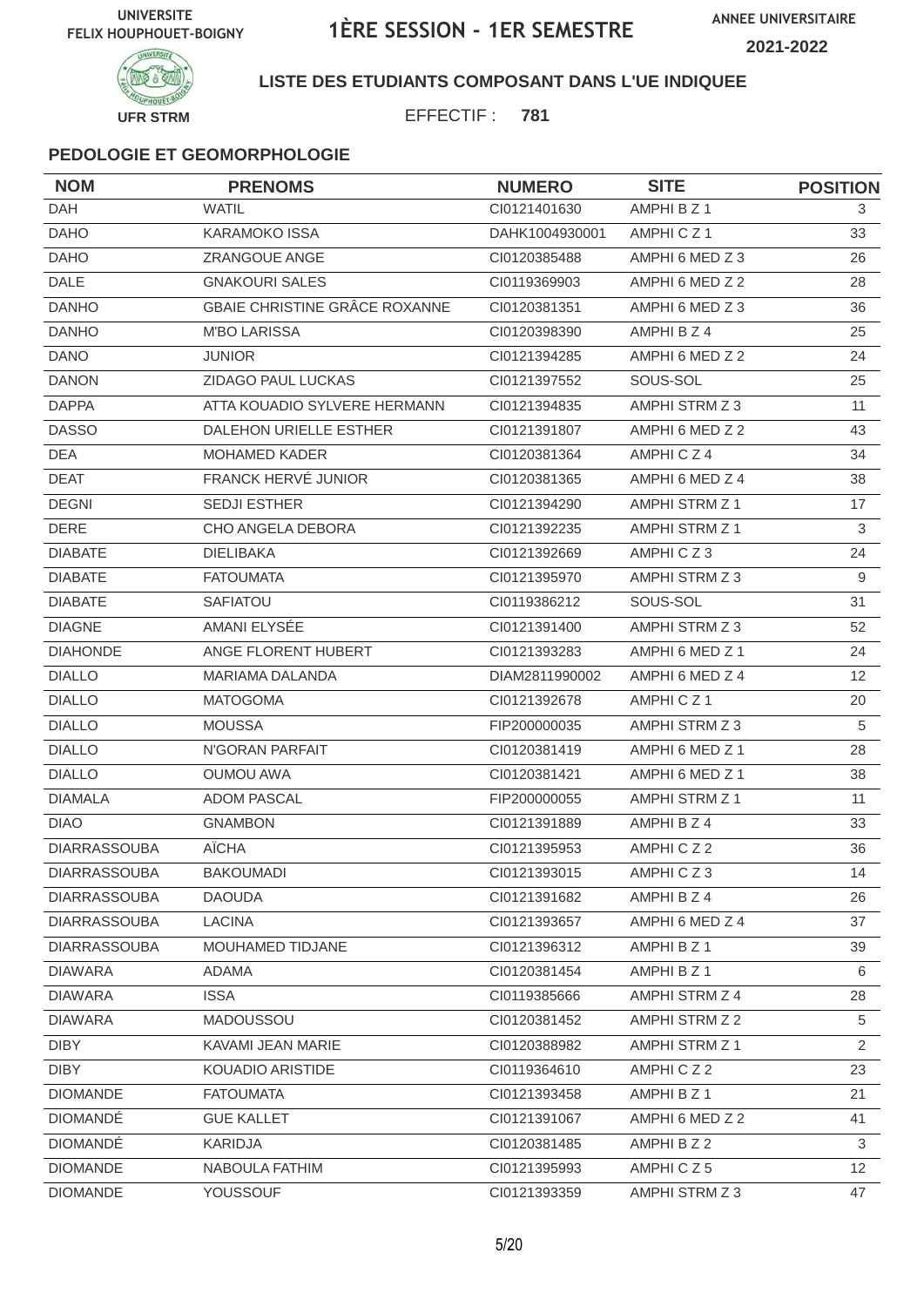



## **LISTE DES ETUDIANTS COMPOSANT DANS L'UE INDIQUEE**

EFFECTIF : **781**

| <b>NOM</b>            | <b>PRENOMS</b>                                | <b>NUMERO</b> | <b>SITE</b>           | <b>POSITION</b> |
|-----------------------|-----------------------------------------------|---------------|-----------------------|-----------------|
| <b>DIPLEHI</b>        | <b>GUELAMON RICHARD</b>                       | CI0121391935  | AMPHI 6 MED Z 1       | 21              |
| <b>DJABIA</b>         | YAH MAGNE RUTHE MOYANE                        | CI0121396087  | AMPHICZ5              | 10 <sup>°</sup> |
| <b>DJAHOU</b>         | <b>DEGNAN MATILDE</b>                         | CI0120384433  | AMPHICZ2              | 30              |
| DJE.                  | AYA CLAUDE FRANCINE                           | CI0119374207  | AMPHI STRM Z 4        | 3               |
| <b>DJE</b>            | <b>BI PRINCE NICAISE</b>                      | CI0121396787  | AMPHI STRM Z 1        | 13              |
| <b>DJE</b>            | LOU DJENAN EDWIGE                             | CI0120396130  | AMPHI STRM Z 4        | 23              |
| <b>DJE</b>            | LOU FLEHANA MICHELLE                          | CI0121394869  | AMPHICZ5              | 32              |
| <b>DJEDJE</b>         | <b>GRÂCE ÉLISÉE KPASSOU</b>                   | CI0120381521  | AMPHICZ3              | $\overline{4}$  |
| <b>DJIDJI</b>         | SASSO HENRI JOEL                              | CI0121395725  | AMPHI B Z 4           | 47              |
| <b>DJIKÉ</b>          | <b>EDI CLAUDE</b>                             | CI0119367431  | AMPHI 6 MED Z 1       | 14              |
| <b>DJOMAN</b>         | ALBERT                                        | CI0118335879  | AMPHI 6 MED Z 2       | 40              |
| <b>DJOSSA</b>         | CODJO CHRIST DONALD                           | CI0121396311  | AMPHICZ1              | 19              |
| <b>DOAHO GUELAMON</b> | <b>MARCELIN</b>                               | CI0120381548  | AMPHI STRM Z 1        | 32              |
| <b>DOBÉ</b>           | <b>FRANCIA DIANE</b>                          | CI0120385496  | AMPHI B Z 4           | 10              |
| <b>DOFFOU</b>         | <b>GNAMIEN VINCENT EMMANUEL</b>               | CI0121396030  | AMPHICZ2              | 9               |
| <b>DOGO</b>           | RUTH DÉSIRÉE                                  | CI0121397708  | AMPHI B Z 2           | $9\,$           |
| <b>DOMAGNI</b>        | KOFFI AHOU CARMEN                             | FIP200000038  | AMPHI B Z 4           | $\mathbf{1}$    |
| <b>DONGOH</b>         | <b>ABRAN MARIAM</b>                           | CI0120381562  | AMPHI STRM Z 4        | 38              |
| <b>DOSSO</b>          | <b>LOSSENI</b>                                | CI0121395727  | AMPHI 6 MED Z 2       | 39              |
| <b>DOUA</b>           | ANDRÉ                                         | CI0116311620  | AMPHICZ3              | 29              |
| <b>DOUMBIA</b>        | <b>IBRAHIM</b>                                | CI0121392982  | AMPHI B Z 3           | 31              |
| <b>DOUMBIA</b>        | <b>YAYA</b>                                   | CI0119386408  | AMPHI 6 MED Z 4       | 46              |
| <b>DOUMBOUYA</b>      | <b>ASSATA</b>                                 | CI0120385497  | AMPHI 6 MED Z 2       | 14              |
| <b>DROH</b>           | DOUÉ AURÉLIE                                  | CI0121395968  | AMPHI B Z 4           | 12              |
| <b>DUMPIEU</b>        | <b>SARAH JENIFER</b>                          | CI0120381596  | AMPHICZ4              | 11              |
| EBA                   | N' DA - AFLA NADIA                            | CI0121391381  | AMPHICZ3              | 37              |
| EDI                   | AKISSI ANGELE ELVIERA                         | CI0120397914  | AMPHICZ4              | 19              |
| EHINON                | KOUAHO PRINCESSE SARA MÉLISSA                 | Cl0121397056  | SOUS-SOL              | 19              |
| <b>EHON</b>           | KOSSI JEAN BOSCO                              | CI0120385498  | AMPHI 6 MED Z 2       | 9               |
| <b>EHOUMAN</b>        | AMANDÉ MARCELLO LOOKENSEY WILLIA CI0121395728 |               | AMPHICZ5              | 3               |
| <b>EHOUMAN</b>        | EHUI JEAN                                     | CI0121396057  | <b>AMPHI STRM Z 1</b> | 31              |
| EHU                   | WILLY JEAN MAX DESIRE                         | CI0121398171  | AMPHI B Z 2           | 5               |
| <b>ESSOH</b>          | <b>WESLEY JEAN FRANCOIS</b>                   | FIP200000010  | AMPHICZ3              | 5               |
| <b>ESSUI</b>          | YAO ULRICH                                    | Cl0121397549  | AMPHI 6 MED Z 1       | 31              |
| <b>ETTE</b>           | MESSOU ANGE ELISEE                            | Cl0121390687  | SOUS-SOL              | 9               |
| <b>EZAN</b>           | <b>TAHITCHI ENOCH OSCAR</b>                   | CI0119365139  | AMPHICZ1              | 3               |
| <b>FANE</b>           | <b>HALAMA</b>                                 | CI0120381653  | AMPHI STRM Z 1        | 18              |
| <b>FIEGLO</b>         | ANNE ROXANE                                   | CI0120397874  | AMPHI 6 MED Z 4       | 6               |
| <b>FIENI</b>          | ADJOUA MARIE ANGE GRÂCE                       | CI0120381660  | AMPHICZ1              | 43              |
| <b>FLAN</b>           | MINSSAN JUVENALE                              | FIP200000008  | AMPHI B Z 1           | 17              |
| <b>FLANROU</b>        | GNONWIMBA BIENVENU GUY AXEL                   | Cl0120381663  | AMPHICZ1              | $\overline{2}$  |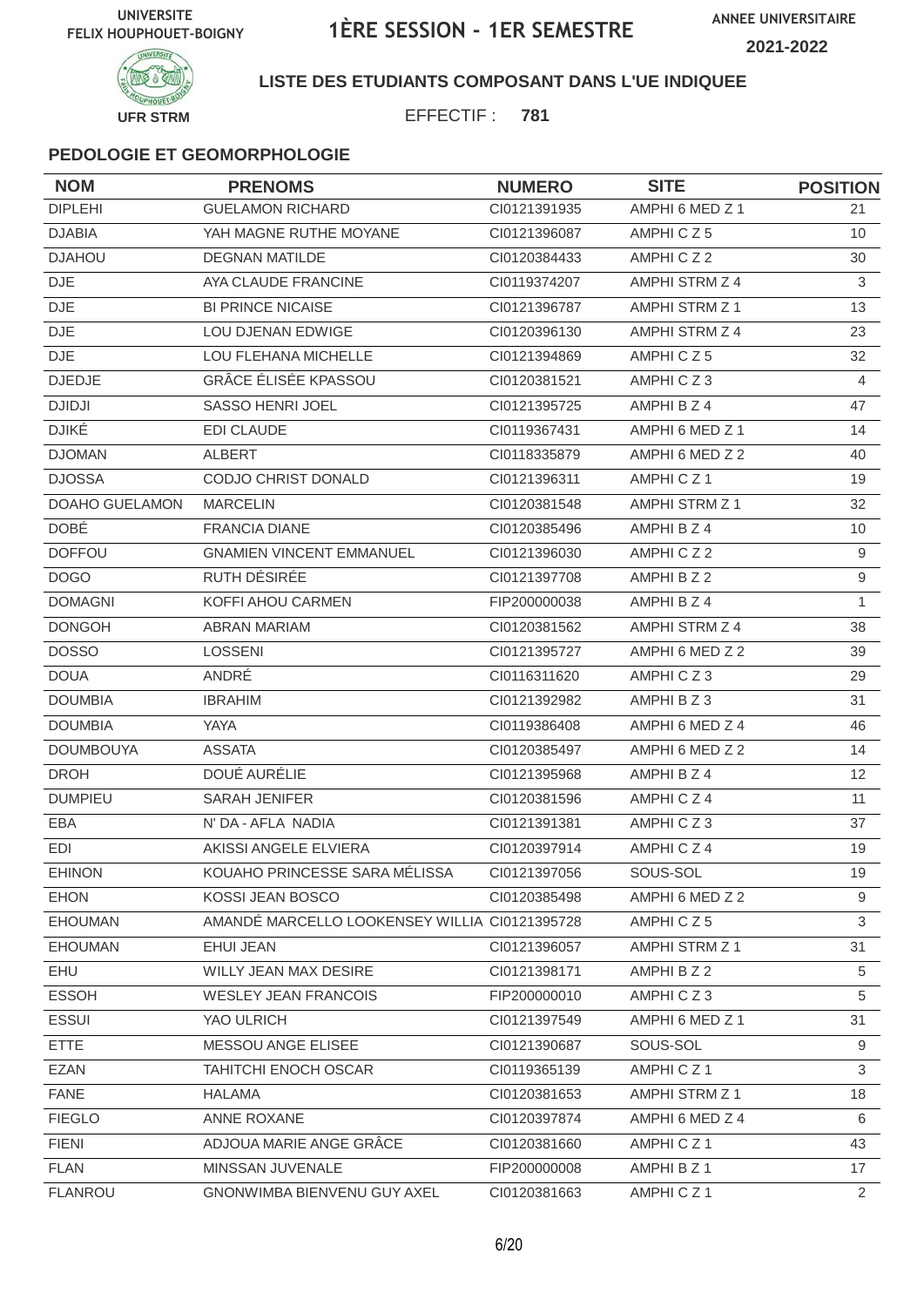**ANNEE UNIVERSITAIRE**





### **LISTE DES ETUDIANTS COMPOSANT DANS L'UE INDIQUEE**

EFFECTIF : **781**

| <b>NOM</b>      | <b>PRENOMS</b>                     | <b>NUMERO</b>  | <b>SITE</b>          | <b>POSITION</b> |
|-----------------|------------------------------------|----------------|----------------------|-----------------|
| <b>FOFANA</b>   | <b>ASSIATOU</b>                    | CI0121393282   | AMPHI STRM Z 3       | 43              |
| <b>FOFANA</b>   | <b>NOGOFEMA</b>                    | CI0120381671   | AMPHI STRM Z 2       | 46              |
| <b>FOFANA</b>   | <b>SOUMAILA</b>                    | CI0121393665   | AMPHI 6 MED Z 3      | 46              |
| <b>FOFANA</b>   | <b>WILFRIED MOHAMED</b>            | CI0119374189   | AMPHI 6 MED Z 2      | 38              |
| GAHE            | ANEGBLE JEAN STEVE                 | CI0119361995   | AMPHI B Z 2          | 33              |
| <b>GAHOUA</b>   | <b>NAOMIE MAHI</b>                 | CI0121396997   | AMPHI 6 MED Z 2      | 20              |
| GANDONOU        | <b>NAOMI SEFORA</b>                | GANN1211020001 | AMPHI STRM Z 2       | 1               |
| <b>GBAKA</b>    | <b>OBROU MAXIME</b>                | CI0120385501   | AMPHI 6 MED Z 3      | 29              |
| <b>GBAKRE</b>   | APO KIKINA LUCETTE                 | CI0117332822   | AMPHI B Z 4          | 4               |
| <b>GBAKRE</b>   | MICHEL GUY CESAR                   | CI0119369381   | AMPHI 6 MED Z 1      | 46              |
| <b>GBALOU</b>   | ANDY CLAUDE ILARIE                 | CI0121395731   | AMPHI B Z 2          | 21              |
| <b>GBAZALE</b>  | <b>GRACE LYNDA</b>                 | CI0121393226   | AMPHI B Z 3          | 14              |
| <b>GBOGBO</b>   | <b>JEAN BOLERY</b>                 | CI0120385506   | AMPHICZ2             | 27              |
| <b>GBOHO</b>    | <b>GOENTOUO LUCRECE REGIS</b>      | CI0119388464   | AMPHI B Z 3          | 34              |
| <b>GNAGNE</b>   | <b>JOEL CHRITIAN</b>               | FIP200000057   | AMPHI STRM Z 4       | 14              |
| <b>GNAHORE</b>  | <b>AHOLI EMERSON</b>               | CI0119386495   | SOUS-SOL             | 28              |
| <b>GNAMIEN</b>  | ADAMS MOUAYÉ                       | CI0121392472   | AMPHI 6 MED Z 2      | 6               |
| <b>GNOLEBAT</b> | <b>GBEYORO LIONELLE WILMAR</b>     | CI0120398581   | AMPHI B Z 3          | 30              |
| <b>GNONSIO</b>  | KOUIYIYE DOUDOU SEPHORA ROXANE     | CI0121390720   | AMPHI B Z 3          | 10              |
| <b>GOGOUA</b>   | <b>DETHO ANGE MURIEL</b>           | CI0121395733   | AMPHI B Z 3          | 2               |
| <b>GOHI</b>     | LOU LEAMAN JOYCE ANICETTE          | CI0121395734   | AMPHICZ2             | 25              |
| <b>GOHI</b>     | <b>NANSEGNON PRINCE</b>            | FIP200000011   | AMPHI B Z 1          | 22              |
| GOHO            | DOHAÏ KÉASSON MARC-LOÏC            | GOHK3009000001 | AMPHI 6 MED Z 3      | 33              |
| GOÏ             | <b>DOUIN EMMANUELLE FRANCELINE</b> | CI0121391133   | AMPHICZ <sub>1</sub> | 41              |
| <b>GON</b>      | <b>DESIRE</b>                      | CI0120381799   | AMPHI B Z 4          | 43              |
| GOPOU           | ZRANGBA ADELAÏDE                   | CI0121396500   | AMPHI 6 MED Z 2      | 11              |
| GORE            | <b>BI GORE EL-FOREST</b>           | FIP200000003   | AMPHICZ2             | 43              |
| GOSSAN          | GOSSAN JEAN MICHEL                 | Cl0120381811   | AMPHICZ4             | 23              |
| <b>GOTTA</b>    | YORO JACQUES CHRISTIAN             | CI0121391495   | AMPHICZ4             | 20              |
| <b>GOUA</b>     | AKRE NGNINRIN LAURA                | CI0121396305   | AMPHI 6 MED Z 1      | 13              |
| <b>GOUMBANE</b> | HAMIDOU                            | FIP200000031   | AMPHI STRM Z 1       | 33              |
| <b>GOUROTRE</b> | <b>VOLI CHRISTIAN</b>              | CI0120381817   | AMPHI STRM Z 3       | 3               |
| <b>GRATH</b>    | NANGBAN AXEL DE.MARIE              | CI0120381825   | AMPHI 6 MED Z 1      | 18              |
| <b>GREBIO</b>   | ANGE LUTHER                        | FIP200000040   | AMPHICZ1             | 28              |
| <b>GUEBO</b>    | KOUTCHET ANGE FREDY                | CI0121391625   | AMPHI STRM Z 3       | 32              |
| <b>GUEDE</b>    | TIDEKO OBEDE DELAISSE              | CI0120381834   | AMPHI STRM Z 2       | 42              |
| <b>GUEI</b>     | SASSIO GASTON MAGLOIRE             | CI0121393709   | AMPHI STRM Z 3       | 16              |
| <b>GUEU</b>     | AUDREY MARIE JOËLLE                | CI0121396224   | AMPHI STRM Z 3       | 20              |
| <b>GUEU</b>     | ÉRIC STÉPHANE                      | CI0121392155   | AMPHICZ1             | 7               |
| <b>GUIA</b>     | DEULOUA CHRIST ARISTIDE            | CI0121397147   | AMPHI B Z 1          | 30              |
| <b>GUIE</b>     | LOU TOUA RUTH-ESTHER               | GUIL0711990001 | AMPHI B Z 4          | 49              |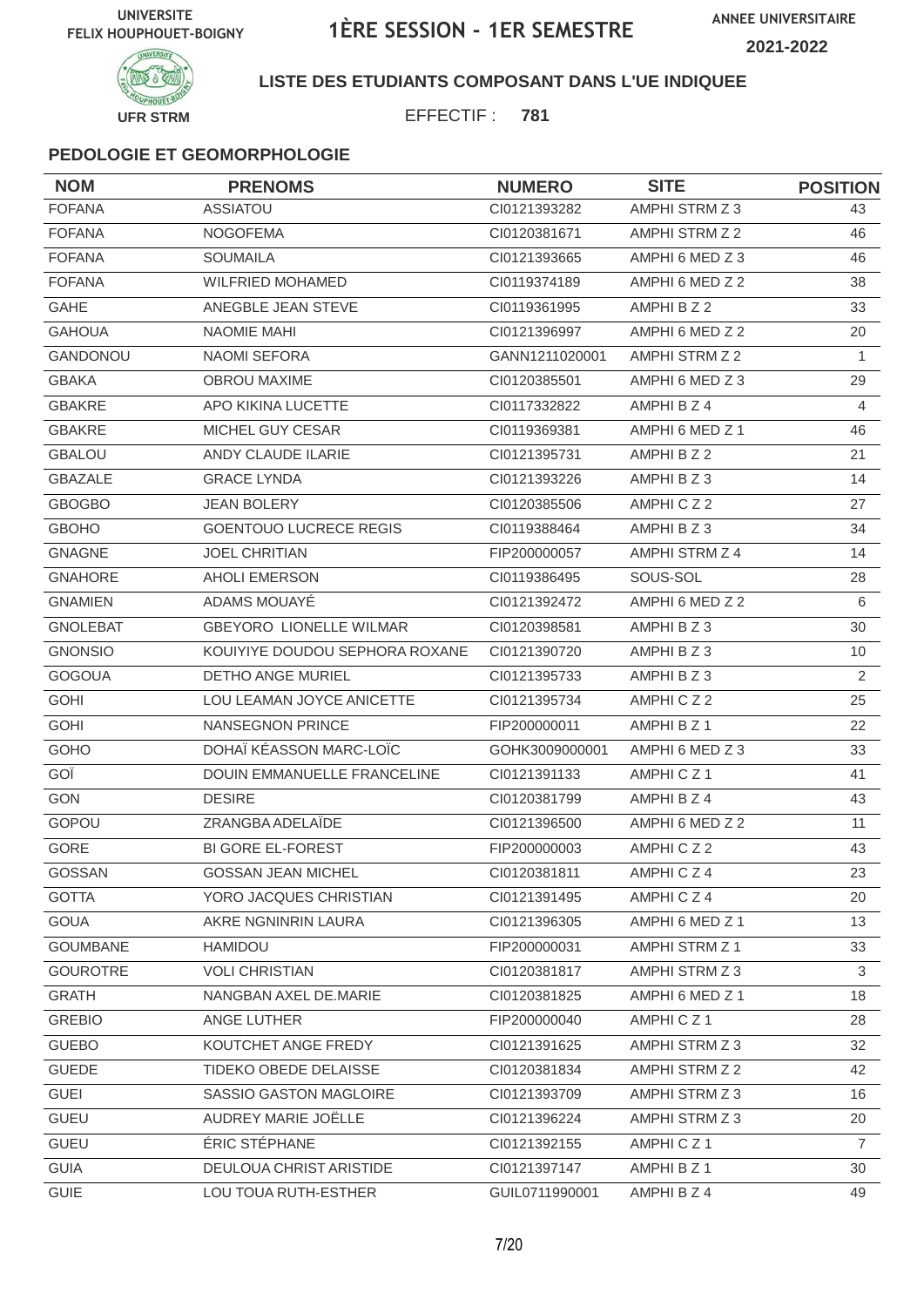

### **LISTE DES ETUDIANTS COMPOSANT DANS L'UE INDIQUEE**

EFFECTIF : **781**

| <b>NOM</b>      | <b>PRENOMS</b>                   | <b>NUMERO</b> | <b>SITE</b>     | <b>POSITION</b> |
|-----------------|----------------------------------|---------------|-----------------|-----------------|
| <b>GUINDO</b>   | <b>AWA</b>                       | CI0120397677  | AMPHI 6 MED Z 3 | 47              |
| <b>GUISSO</b>   | O'NEEL EDDIE STEPHANE            | CI0121395738  | AMPHI STRM Z 2  | 48              |
| <b>HABA</b>     | <b>MADELEINE</b>                 | CI0120387409  | AMPHI B Z 4     | 32              |
| HAMADOU         | <b>HASSANA</b>                   | CI0121395739  | AMPHICZ2        | 18              |
| HIÉ             | <b>ANITA RAYMONDE NICOLE</b>     | CI0121398353  | AMPHI 6 MED Z 2 | 8               |
| <b>HIEN</b>     | INI LOUISE CHARLOTTE             | CI0119374200  | AMPHI 6 MED Z 3 | 48              |
| <b>HIEN</b>     | SIE HONORE                       | CI0119365310  | AMPHI STRM Z 4  | 26              |
| <b>HIEN</b>     | SIE PONCE DONALD                 | CI0121394342  | AMPHI B Z 2     | 8               |
| <b>IRIE</b>     | <b>BI BOLATY DANIEL</b>          | CI0120385512  | AMPHI 6 MED Z 3 | 27              |
| <b>IRIE</b>     | <b>BI TAH EMMANUEL CHRISTIAN</b> | CI0121391397  | AMPHI STRM Z 3  | 54              |
| <b>KABLAN</b>   | AKA PAUL ELIE                    | CI0121395741  | AMPHI 6 MED Z 1 | 34              |
| <b>KABORE</b>   | <b>HENOC</b>                     | CI0121396069  | AMPHI 6 MED Z 1 | 23              |
| <b>KABRAN</b>   | <b>ASSOUMOU SYLVESTRE</b>        | FIP200000032  | AMPHI B Z 4     | 9               |
| KACOU           | EFFIBÉ ANNE SEPHORA              | CI0119367595  | AMPHI STRM Z 1  | 24              |
| KACOU           | KOULOU HERVÉ                     | CI0120385513  | AMPHI B Z 2     | 14              |
| <b>KACOU</b>    | N'GUESSAN ALVIN GILDAS           | CI0121390704  | AMPHI B Z 1     | 33              |
| <b>KADJO</b>    | AHOULOU REGIS ANDERSON           | CI0119371893  | AMPHI STRM Z 2  | 37              |
| <b>KADJO</b>    | N'GUESSAN ALBERT JUNIOR          | CI0121396366  | AMPHI B Z 3     | 39              |
| <b>KAFROUMA</b> | <b>GNOU-BLA AMANDINE</b>         | FIP200000026  | AMPHI STRM Z 1  | 34              |
| <b>KAKOU</b>    | <b>GOH ARNAUD</b>                | CI0119365731  | AMPHI STRM Z 1  | 36              |
| KAKOU           | <b>MANIZAN MAXIMIN</b>           | CI0121391005  | AMPHI B Z 1     | 40              |
| KALÉ            | ONELIE PHOEBE JOSEPHA JEMIMA     | CI0120381912  | AMPHI B Z 3     | 24              |
| <b>KALFA</b>    | ADJOUA MONIQUE                   | CI0121395988  | AMPHI 6 MED Z 1 | 41              |
| <b>KAMAGATE</b> | ADIA                             | CI0121394938  | AMPHI 6 MED Z 1 | 35              |
| <b>KAMAGATE</b> | INZA                             | CI0120395691  | AMPHICZ2        | 38              |
| <b>KAMBE</b>    | KAMBE DERRICK VALDES             | FIP200000043  | AMPHI STRM Z 2  | 50              |
| <b>KAMENA</b>   | AKA PAUL MARIE                   | CI0121396947  | AMPHI 6 MED Z 2 | 34              |
| KANDAO          | LASSINAN                         | CI0119364764  | AMPHI 6 MED Z 3 | 39              |
| KANGA           | YAO BERENGER                     | CI0120381951  | AMPHI B Z 2     | 23              |
| <b>KANGAMON</b> | AHOU LYDIA VERLANDE              | CI0121391663  | AMPHI 6 MED Z 4 | 11              |
| KARIME          | KOUADIO MOUSSA                   | KARK18019401  | AMPHICZ2        | 16              |
| KARIMOU         | KOUAME ARSÈNE                    | CI0120388917  | AMPHI STRM Z 3  | 29              |
| <b>KEITA</b>    | ASSETOU                          | CI0120395687  | AMPHI STRM Z 4  | 37              |
| KI              | MAMINATA                         | Cl0121392698  | AMPHI STRM Z 2  | 18              |
| KINDOH          | <b>BROU ANGE PATRICK</b>         | Cl0121397557  | SOUS-SOL        | $\overline{7}$  |
| KO.             | <b>ALIMA ROSELINE</b>            | FIP200000054  | AMPHI B Z 4     | 24              |
| KOBENAN         | KOSSIA REBECCA                   | CI0121394956  | AMPHI B Z 1     | 16              |
| KODE            | <b>GHOH AICHA EVE</b>            | CI0121392593  | AMPHI STRM Z 4  | 22              |
| <b>KOFF</b>     | <b>KOUAME GERVAIS</b>            | FIP200000052  | AMPHICZ5        | 9               |
| <b>KOFFI</b>    | ADJA RUTH                        | CI0121393296  | AMPHI 6 MED Z 4 | 27              |
| <b>KOFFI</b>    | AFFOUET ANIQUE MAURICETTE        | CI0121396380  | AMPHI STRM Z 4  | 18              |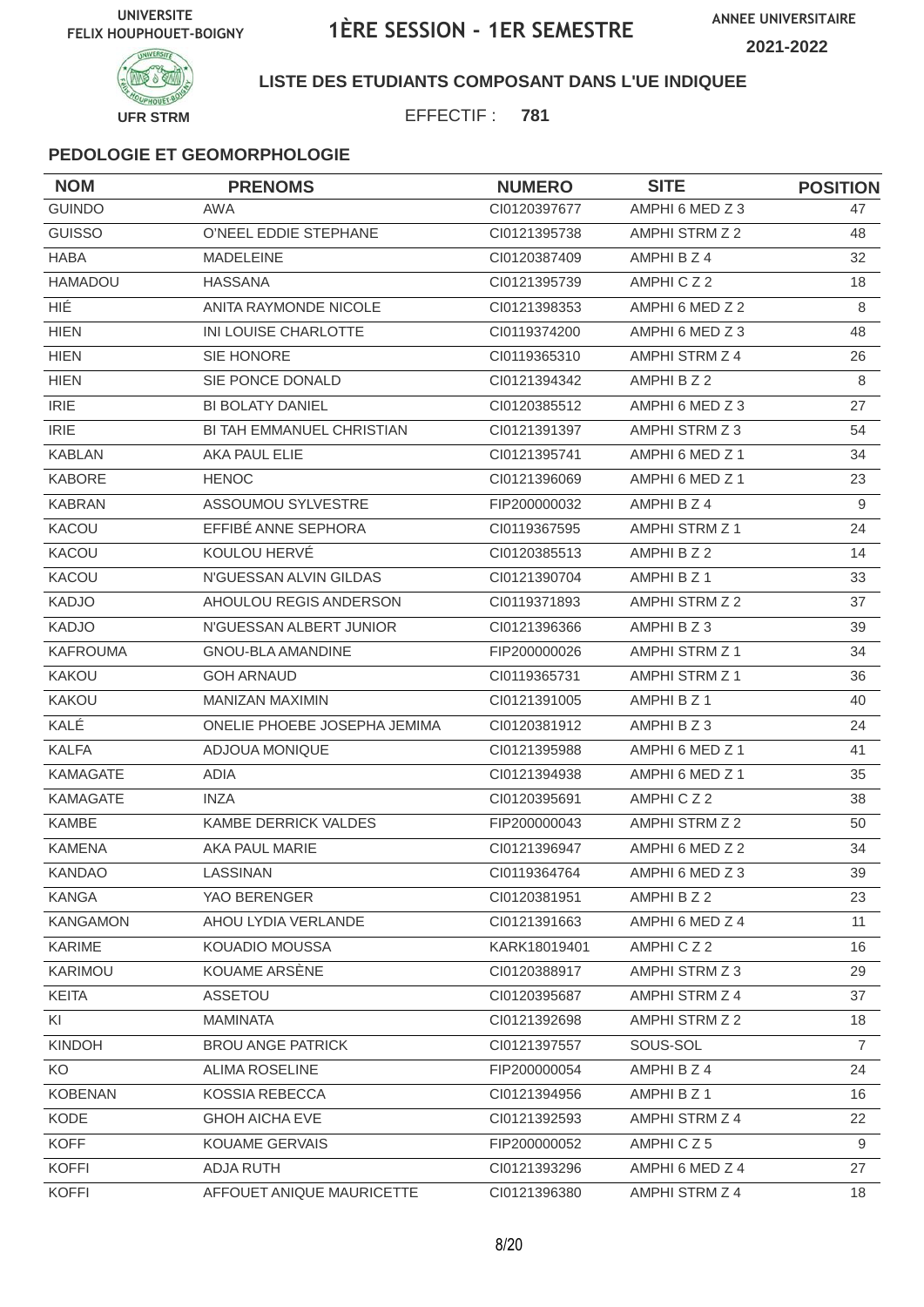

### **LISTE DES ETUDIANTS COMPOSANT DANS L'UE INDIQUEE**

EFFECTIF : **781**

| <b>NOM</b>    | <b>PRENOMS</b>                   | <b>NUMERO</b>  | <b>SITE</b>           | <b>POSITION</b> |
|---------------|----------------------------------|----------------|-----------------------|-----------------|
| <b>KOFFI</b>  | <b>AKISSI NORA LYNE</b>          | CI0120382035   | AMPHI 6 MED Z 3       | 16              |
| <b>KOFFI</b>  | AMANI MAXIME DEBORA              | CI0120382085   | AMPHI B Z 4           | 17              |
| <b>KOFFI</b>  | AMANY JEAN NOËL                  | CI0119365588   | AMPHI STRM Z 4        | 24              |
| <b>KOFFI</b>  | AMENAN KAN ANGE MARIETTE         | CI0120382049   | AMPHI 6 MED Z 1       | 26              |
| <b>KOFFI</b>  | ANGE PATRICK KOUASSI             | FIP200000024   | AMPHI B Z 4           | 13              |
| <b>KOFFI</b>  | <b>ARNOLD KEVIEN</b>             | FIP200000037   | SOUS-SOL              | 29              |
| <b>KOFFI</b>  | AYA GEMINA CHRISTELLE            | CI0120382083   | AMPHICZ3              | 32              |
| <b>KOFFI</b>  | CHIA MARIE-MICHAELLE             | CI0120385521   | AMPHI 6 MED Z 4       | 25              |
| <b>KOFFI</b>  | DJACOF ARMEL MICHEL              | Cl0121412254   | AMPHI 6 MED Z 2       | 17              |
| <b>KOFFI</b>  | <b>JEAN HUGUES</b>               | CI0120382070   | AMPHICZ4              | $\overline{7}$  |
| <b>KOFFI</b>  | JONATHAN                         | CI0119363715   | SOUS-SOL              | 15              |
| <b>KOFFI</b>  | <b>KACOU JUNIOR</b>              | CI0120382023   | AMPHI STRM Z 2        | 16              |
| <b>KOFFI</b>  | KOFFI MOÏSE D'ISRRAËL            | CI0121393742   | AMPHI STRM Z 2        | 39              |
| <b>KOFFI</b>  | <b>KONAN BERNARD</b>             | CI0121393167   | AMPHI STRM Z 3        | 36              |
| <b>KOFFI</b>  | <b>KONAN BERTRAN</b>             | CI0121393612   | AMPHI 6 MED Z 1       | 22              |
| <b>KOFFI</b>  | KOUADIO SEVERIN                  | CI0121393091   | AMPHI 6 MED Z 2       | 27              |
| <b>KOFFI</b>  | KOUADIO WILFRIED                 | CI0120382058   | SOUS-SOL              | 16              |
| <b>KOFFI</b>  | <b>KOUAKOU PIERRE</b>            | KOFK2012960020 | AMPHI STRM Z 1        | 21              |
| <b>KOFFI</b>  | KOUAME ULRICH ANDERSON           | CI0120382025   | AMPHI B Z 1           | 28              |
| <b>KOFFI</b>  | KOUASSI ALLÉMAO                  | CI0121393643   | AMPHI STRM Z 4        | 16              |
| <b>KOFFI</b>  | N'GBIN JEAN FABRICE              | FIP200000017   | SOUS-SOL              | $\mathsf 3$     |
| <b>KOFFI</b>  | <b>PAUL MARRION</b>              | Cl0121396361   | AMPHI 6 MED Z 3       | 34              |
| <b>KOFFI</b>  | SABENOU AKOUA STÉPHANIE          | CI0120382033   | AMPHI STRM Z 2        | 3               |
| <b>KOFFI</b>  | SAINTE ROSEMONDE KOSSIA LAMERVEI | Cl0120382054   | AMPHI STRM Z 2        | 31              |
| <b>KOFFI</b>  | YAO ARMEL                        | CI0119369257   | SOUS-SOL              | 20              |
| <b>KOFFI</b>  | ZEZEOULYE MAXIMILIEN CYRIEL      | CI0116305499   | AMPHI B Z 3           | 23              |
| <b>KOKOI</b>  | ACHI GUY ARNAUD DEMEDEROS        | CI0121396901   | AMPHI B Z 4           | 21              |
| <b>KOKOI</b>  | ACHI GUY ARNAUD DEMEDEROS        | CI0121396301   | AMPHICZ3              | 10 <sup>1</sup> |
| <b>KOKORA</b> | <b>BETTY MICHAEL</b>             | FIP200000006   | AMPHI B Z 2           | 22              |
| <b>KOKOUA</b> | JESSICA-ROXANE JENNIPHER         | KOKJ0805990001 | AMPHI B Z 3           | 15              |
| <b>KOMIEN</b> | <b>KOUSSO ANDREA</b>             | CI0120382129   | AMPHICZ2              | 22              |
| <b>KONAN</b>  | <b>AKISSI ESTER</b>              | CI0119375405   | AMPHICZ3              | 35              |
| <b>KONAN</b>  | <b>AMANY PRISCA</b>              | CI0119374208   | AMPHICZ4              | 39              |
| <b>KONAN</b>  | AMENAN BÉATRICE                  | Cl0121395744   | AMPHI STRM Z 4        | 33              |
| <b>KONAN</b>  | AMOIN MARIE JEANNE BLANCHE       | CI0121394368   | AMPHI 6 MED Z 4       | 48              |
| <b>KONAN</b>  | ANGBAN N'DOLY FIDEL              | CI0119370222   | AMPHICZ2              | $\overline{7}$  |
| <b>KONAN</b>  | <b>BOUAFFOU AYA LAURELLE</b>     | CI0121396687   | SOUS-SOL              | 12              |
| <b>KONAN</b>  | <b>EKANI ROMUALD</b>             | FIP200000045   | <b>AMPHI STRM Z 1</b> | 30              |
| <b>KONAN</b>  | KANGHA SERGE ARISTIDE            | CI0118335782   | AMPHI STRM Z 3        | 14              |
| <b>KONAN</b>  | KOFFI DANIEL                     | CI0120382153   | AMPHI 6 MED Z 4       | 20              |
| <b>KONAN</b>  | KONAN HONORE                     | FIP200000049   | AMPHI B Z 4           | 28              |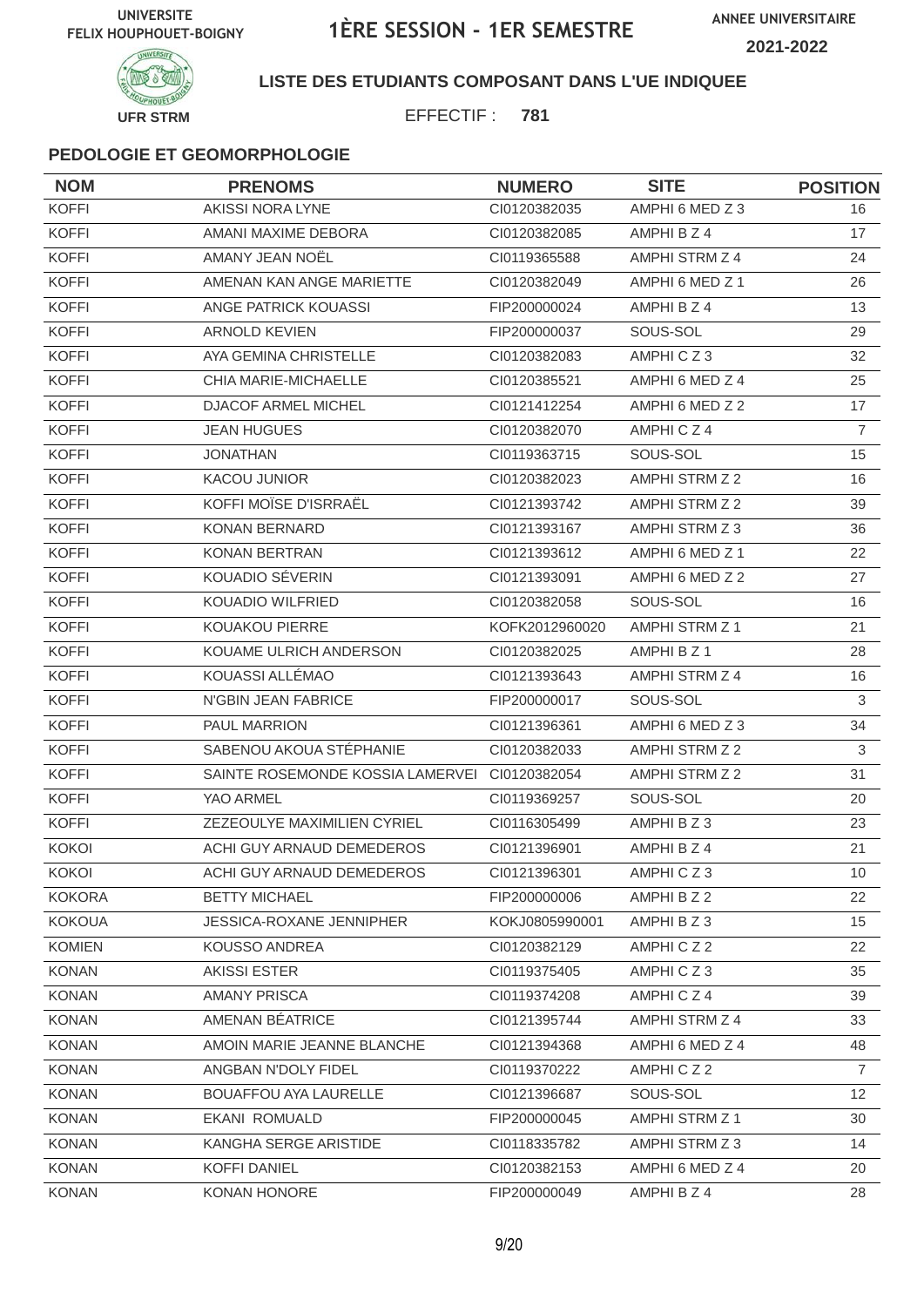

### **LISTE DES ETUDIANTS COMPOSANT DANS L'UE INDIQUEE**

EFFECTIF : **781**

| <b>NOM</b>       | <b>PRENOMS</b>                   | <b>NUMERO</b> | <b>SITE</b>          | <b>POSITION</b> |
|------------------|----------------------------------|---------------|----------------------|-----------------|
| <b>KONAN</b>     | KOUAKOU PATERN ELOGE             | CI0119386610  | AMPHICZ5             | 1               |
| <b>KONAN</b>     | KOUASSI ELVIS                    | CI0121396244  | AMPHICZ2             | 14              |
| <b>KONAN</b>     | KOUASSI SAHM PATRICK             | CI0120398465  | AMPHICZ1             | 40              |
| <b>KONAN</b>     | N'GUESSAN JEAN LUC               | CI0121396108  | SOUS-SOL             | 21              |
| <b>KONAN</b>     | N'ZOLIE EPHREM EZECHIEL          | CI0121395745  | AMPHI B Z 1          | 14              |
| <b>KONAN</b>     | PASCAL DOUMANTEY                 | CI0121390693  | SOUS-SOL             | 8               |
| <b>KONAN</b>     | VANESSA MARIE-JOËLLE             | CI0121396281  | AMPHI STRM Z 1       | 16              |
| <b>KONAN</b>     | YAH CATHERINE                    | CI0118358076  | AMPHI STRM Z 4       | 39              |
| <b>KONAN</b>     | YAO STEPHANE                     | CI0121396103  | AMPHI 6 MED Z 1      | 42              |
| <b>KONATE</b>    | AMIDOU                           | CI0119372060  | AMPHI STRM Z 3       | 7               |
| KONATÉ           | <b>ASSANATA</b>                  | CI0121391645  | SOUS-SOL             | 5               |
| <b>KONDOBO</b>   | <b>KOROTOUM</b>                  | CI0120385526  | AMPHI 6 MED Z 4      | 43              |
| <b>KONE</b>      | AKISSI BENEDITHE LAUREINE        | FIP200000009  | AMPHI 6 MED Z 1      | 44              |
| <b>KONE</b>      | <b>BLE YVES</b>                  | CI0120384080  | AMPHI 6 MED Z 1      | 29              |
| <b>KONE</b>      | <b>FANTA</b>                     | CI0120382269  | AMPHICZ5             | 35              |
| <b>KONE</b>      | <b>GNINTIE ANNE ELVIRA</b>       | CI0121391757  | AMPHI B Z 2          | 19              |
| <b>KONE</b>      | KAYOMOSORO MOHAMED               | CI0121393374  | AMPHI 6 MED Z 4      | 3               |
| <b>KONE</b>      | KIYALI                           | FIP200000056  | AMPHI STRM Z 3       | 41              |
| <b>KONE</b>      | <b>LACINA</b>                    | CI0120397667  | AMPHICZ <sub>1</sub> | $\mathbf{1}$    |
| <b>KONE</b>      | <b>MAH NOURA</b>                 | CI0120384074  | AMPHI 6 MED Z 2      | 21              |
| <b>KONE</b>      | MARIE CELESTIINE LEATICIA URSULE | FIP200000050  | AMPHI 6 MED Z 3      | 32              |
| <b>KONE</b>      | <b>MASSIAMY</b>                  | CI0120382257  | AMPHICZ4             | 2               |
| KONÉ             | MIDA JOSIANE MICHAËLLE           | CI0120387037  | AMPHI 6 MED Z 2      | 15              |
| <b>KONE</b>      | <b>MOHAMED</b>                   | CI0121392900  | AMPHICZ1             | 26              |
| <b>KONE</b>      | NABE CHAM-HOUN                   | CI0121395747  | AMPHICZ2             | 40              |
| KONÉ             | N'GOLO MOUHAMED                  | CI0121392282  | AMPHI 6 MED Z 4      | 17              |
| <b>KONE</b>      | <b>OUSMANE KARAMOKO</b>          | CI0119361616  | AMPHICZ5             | 26              |
| KONÉ             | PEKITCHIN JONAS                  | Cl0121395748  | AMPHICZ4             | 10              |
| KONE             | <b>SEHENAN</b>                   | FIP200000033  | AMPHICZ3             | 31              |
| KONE             | YETI SEPHORA                     | CI0121395891  | AMPHI 6 MED Z 3      | 45              |
| KONE             | ZIEPE                            | CI0120382242  | AMPHICZ2             | 6               |
| <b>KONIN</b>     | ETTIEN ANGE JOËL                 | CI0121395504  | AMPHIBZ3             | 4               |
| <b>KOUA</b>      | <b>ASSIALA MELAINE</b>           | Cl0121392074  | AMPHI B Z 4          | 35              |
| KOUA             | <b>BLAHOUA BELL DORAINE</b>      | FIP200000019  | AMPHICZ2             | 5               |
| <b>KOUA</b>      | <b>KOUADIO MICHEL</b>            | CI0120384090  | AMPHI STRM Z 3       | 8               |
| <b>KOUABENAN</b> | <b>KOBENAN SIRIKI</b>            | CI0121391737  | AMPHI 6 MED Z 4      | 29              |
| KOUACOU          | YAO GÉDÉON                       | CI0118336190  | AMPHICZ5             | 19              |
| <b>KOUADIO</b>   | AHOU                             | CI0121392229  | AMPHICZ5             | 6               |
| <b>KOUADIO</b>   | AHOU ANGE ERICKA FABIENNE        | CI0120385532  | AMPHI 6 MED Z 4      | 30              |
| <b>KOUADIO</b>   | AMAN JOSEPH                      | CI0121395752  | AMPHICZ4             | 32              |
| KOUADIO          | AMA VERONIQUE                    | Cl0121391508  | AMPHI STRM Z 2       | 34              |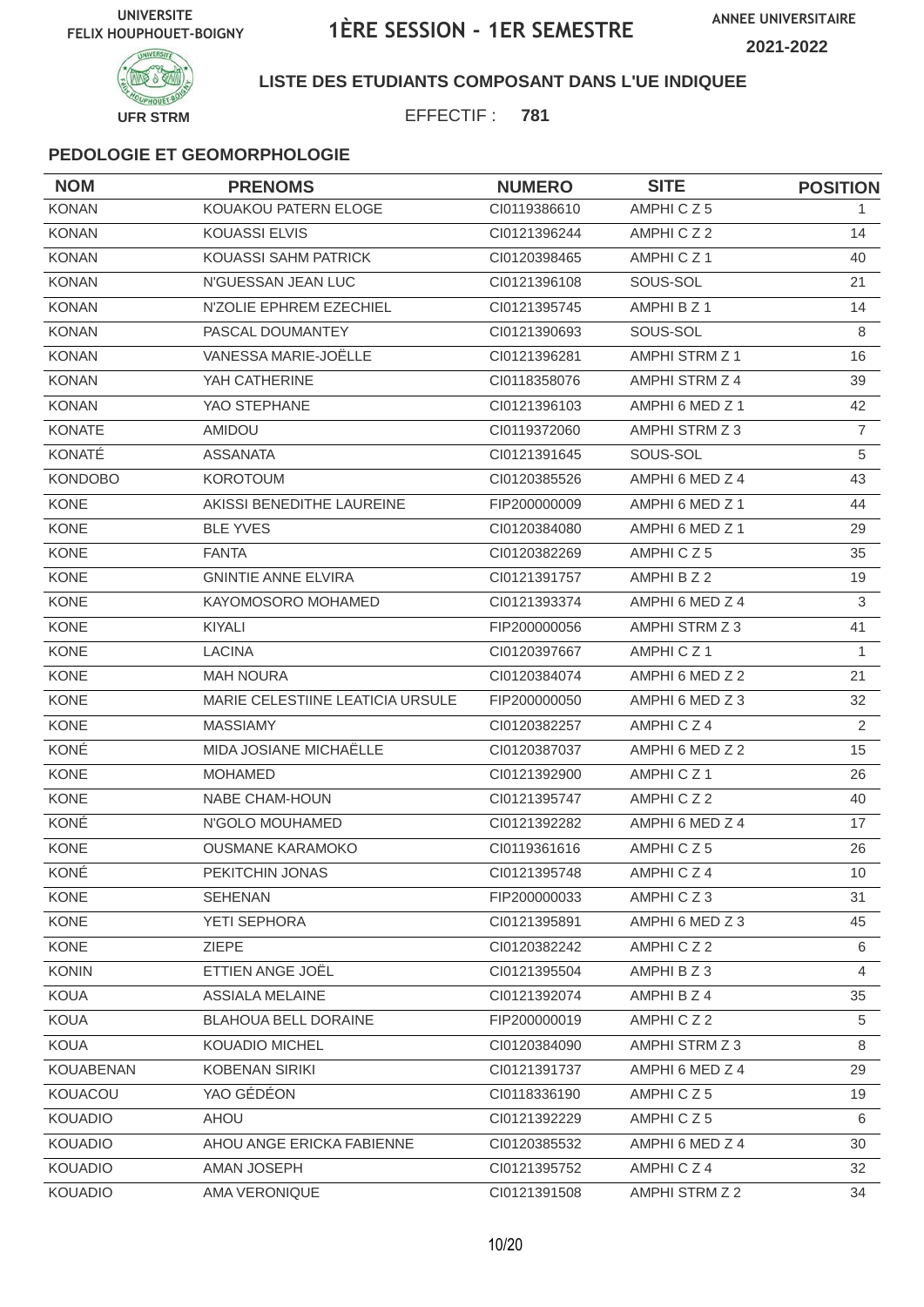

### **LISTE DES ETUDIANTS COMPOSANT DANS L'UE INDIQUEE**

EFFECTIF : **781**

| <b>NOM</b>     | <b>PRENOMS</b>                 | <b>NUMERO</b>  | <b>SITE</b>          | <b>POSITION</b> |
|----------------|--------------------------------|----------------|----------------------|-----------------|
| <b>KOUADIO</b> | <b>AMENAN AUDE</b>             | CI0116305821   | AMPHICZ1             | 11              |
| <b>KOUADIO</b> | AXELLE AUDREY                  | CI0121391652   | AMPHICZ5             | 31              |
| <b>KOUADIO</b> | <b>BANIMA KRA JACQUES</b>      | CI0115300894   | AMPHI B Z 2          | 4               |
| <b>KOUADIO</b> | <b>CAMILLE ADJOUA</b>          | CI0121397108   | AMPHI B Z 1          | 12              |
| <b>KOUADIO</b> | <b>DELILA SYNTICHE AKISSI</b>  | CI0119363789   | AMPHI B Z 3          | 28              |
| <b>KOUADIO</b> | EYA MARIE JOELLE               | CI0119363560   | AMPHI B Z 1          | 5               |
| <b>KOUADIO</b> | <b>GAGLOZAN BONAVENTURE</b>    | CI0117325897   | AMPHI 6 MED Z 4      | 13              |
| <b>KOUADIO</b> | <b>HAPPY NERY</b>              | CI0121390773   | AMPHI B Z 1          | 25              |
| <b>KOUADIO</b> | KOFFI ANGE ARMAND              | CI0121392012   | AMPHICZ1             | 42              |
| <b>KOUADIO</b> | <b>KOFFI SAMUEL</b>            | FIP200000034   | AMPHI B Z 4          | $\overline{7}$  |
| <b>KOUADIO</b> | KOUADIO ANDERSON               | CI0120389283   | AMPHI 6 MED Z 2      | 42              |
| <b>KOUADIO</b> | KOUADIO SIE GEDEON             | CI0121391329   | AMPHI B Z 1          | 13              |
| <b>KOUADIO</b> | KOUAMÉ EUNICE AMOAN            | CI0121395753   | AMPHICZ2             | 17              |
| <b>KOUADIO</b> | KOUAME MATHURIN                | CI0120382328   | AMPHICZ5             | 17              |
| <b>KOUADIO</b> | <b>KOUASSI AMBROISE</b>        | CI0121391429   | AMPHI B Z 2          | 32              |
| <b>KOUADIO</b> | MAGUY STÉPHANE KOUAMÉ          | CI0119370290   | SOUS-SOL             | 4               |
| <b>KOUADIO</b> | ULRICH OLIVIA AFFOUÉ           | CI0119386567   | AMPHI 6 MED Z 4      | 45              |
| <b>KOUADIO</b> | YAO RODRIGUE                   | FIP200000014   | AMPHI STRM Z 1       | 27              |
| <b>KOUADIO</b> | YAOUA KRA FÉLICITÉ             | KOUY2812980006 | AMPHI B Z 2          | 16              |
| KOUAKOU        | ADJOUA CHRISTELLE TATIANA      | CI0121411636   | AMPHI STRM Z 2       | 11              |
| KOUAKOU        | ADJOUA SONIA LETICIA           | CI0121391039   | AMPHI 6 MED Z 1      | 4               |
| KOUAKOU        | <b>AFFOUE LAETICIA</b>         | CI0120398527   | AMPHI 6 MED Z 1      | 19              |
| KOUAKOU        | AHOU GRÂCE EMMANUELLA          | CI0120382417   | SOUS-SOL             | 11              |
| KOUAKOU        | <b>AHOU LARISSA</b>            | CI0121395754   | AMPHI STRM Z 4       | 8               |
| KOUAKOU        | AKISSI ANGE MARIE FRANCE FLORA | CI0119363026   | AMPHI STRM Z 4       | 21              |
| KOUAKOU        | ATCHELOH KOUADIO BORIS         | CI0121390745   | AMPHICZ4             | 1               |
| KOUAKOU        | <b>BOUSSOUMALIE YOLANDE</b>    | CI0203844106   | AMPHICZ <sub>1</sub> | 15              |
| KOUAKOU        | KOBENAN MARCEL                 | CI0119379777   | AMPHICZ2             | 1               |
| KOUAKOU        | <b>KOFFI ARMAND</b>            | CI0121397591   | AMPHICZ4             | 30              |
| KOUAKOU        | KOFFI VALDEZ                   | CI0121392378   | AMPHICZ2             | 11              |
| KOUAKOU        | KOUAME DRO ANGE                | CI0120382427   | AMPHICZ5             | 33              |
| KOUAKOU        | KOUAMÉ NOËL                    | CI0120385539   | AMPHICZ2             | 2               |
| <b>KOUAKOU</b> | KOUAMÉ PATRICK                 | CI0119385693   | AMPHI 6 MED Z 4      | 22              |
| KOUAKOU        | KOUAME SEVERIN                 | Cl0120382456   | AMPHICZ1             | 24              |
| KOUAKOU        | KOUASSI ELI MARLIN             | CI0120385540   | AMPHICZ5             | 22              |
| KOUAKOU        | KOUASSI KAN ARMAND JAURES      | CI0120387027   | AMPHI B Z 2          | 12 <sup>2</sup> |
| KOUAKOU        | KOUASSI MIANGNI ALAIN          | CI0119363607   | AMPHI 6 MED Z 1      | 9               |
| KOUAKOU        | KOUNDOLIE AYMAR                | CI0121398370   | AMPHI 6 MED Z 3      | 5               |
| KOUAKOU        | N'GUESSAN PARFAIT              | Cl0121396058   | AMPHI B Z 3          | 6               |
| KOUAKOU        | NIANNOU ANDREA BERENICE        | CI0121392102   | AMPHI STRM Z 2       | 4               |
| KOUAKOU        | ORLANE DELVER PAOLA            | CI0121390828   | AMPHICZ3             | 22              |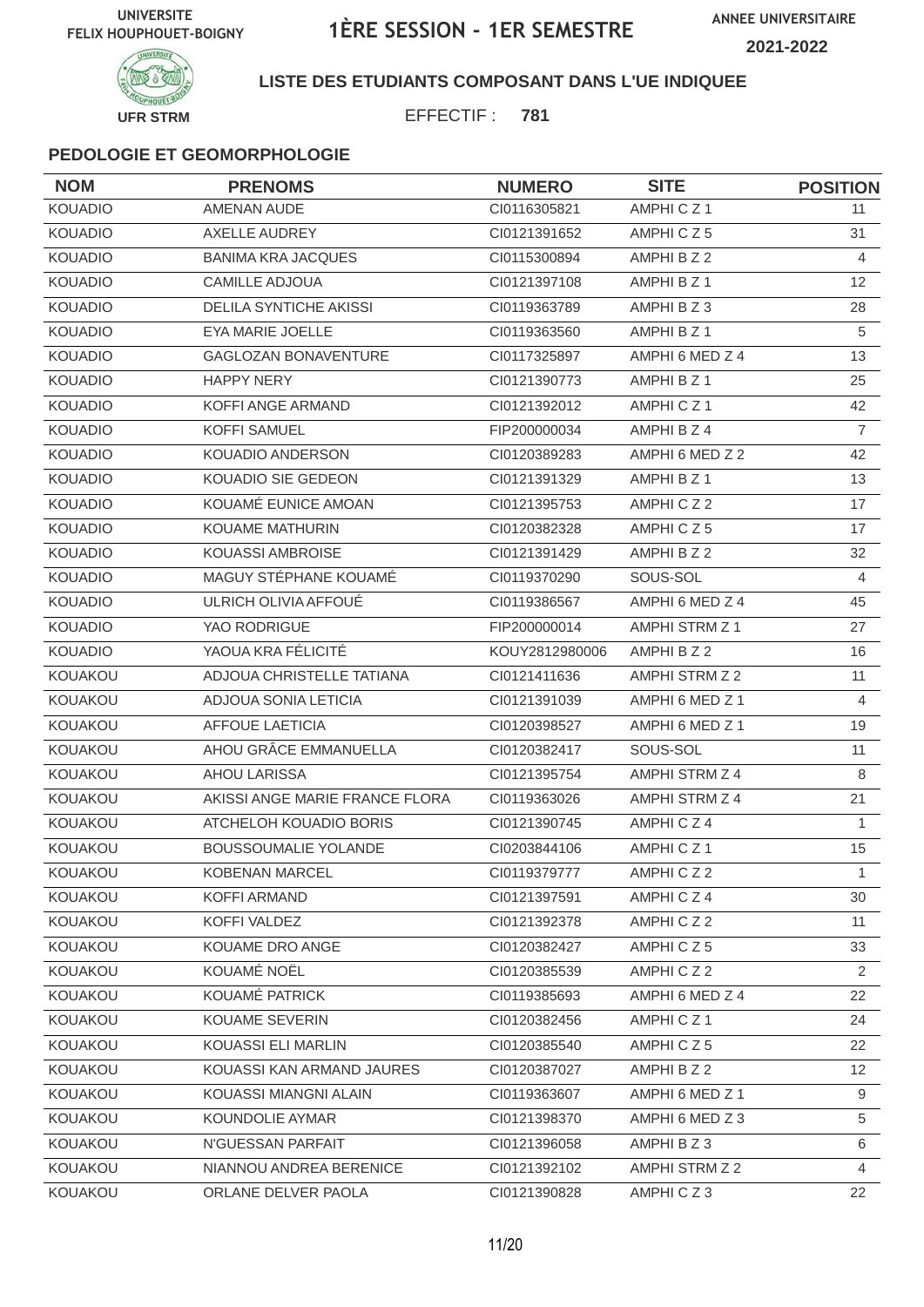

**LISTE DES ETUDIANTS COMPOSANT DANS L'UE INDIQUEE**

EFFECTIF : **781**

| <b>NOM</b>     | <b>PRENOMS</b>                                  | <b>NUMERO</b>  | <b>SITE</b>     | <b>POSITION</b> |
|----------------|-------------------------------------------------|----------------|-----------------|-----------------|
| KOUAKOU        | <b>REGIS JEAN IGOR</b>                          | Cl0120397490   | AMPHICZ4        | 12 <sup>2</sup> |
| KOUAKOU        | YAO JEAN-BAPTISTE                               | CI0120384485   | AMPHI B Z 3     | 29              |
| <b>KOUAME</b>  | <b>ABRAHAM ISAAC</b>                            | CI0120382534   | AMPHICZ5        | 37              |
| KOUAME         | AFFOUE ALEXANDRA                                | CI0120384124   | AMPHI B Z 4     | 20              |
| <b>KOUAME</b>  | AMENAN GNANMIEN MALHIE ROSA PASC KOUA2404020001 |                | AMPHI STRM Z 1  | 37              |
| <b>KOUAME</b>  | <b>GOULE BAH ENOC</b>                           | CI0121396573   | SOUS-SOL        | 27              |
| KOUAME         | <b>KADJO ANGE</b>                               | FIP200000004   | AMPHI 6 MED Z 3 | 31              |
| <b>KOUAME</b>  | <b>KOFFI CLAVER</b>                             | CI0120382526   | AMPHI 6 MED Z 2 | 44              |
| <b>KOUAME</b>  | KOFFI RODOLPHE VENCESLAS                        | CI0120382486   | AMPHI STRM Z 1  | 14              |
| <b>KOUAME</b>  | <b>KOUADIO HERMANN</b>                          | CI0119388842   | AMPHI STRM Z 2  | 14              |
| KOUAME         | KOUADIO KONAN FLORENT                           | CI0121395757   | AMPHICZ2        | 35              |
| KOUAME         | KOUADIO N'ZELIBESSE VIRGIL                      | CI0121391223   | AMPHI STRM Z 1  | 5               |
| <b>KOUAME</b>  | <b>KOUAME BORIS</b>                             | CI0118349231   | AMPHICZ2        | 20              |
| KOUAMÉ         | KOUAMÉ SERGE ARMAND                             | CI0115291559   | AMPHICZ4        | 37              |
| <b>KOUAME</b>  | <b>KOUASSI ELIE</b>                             | CI0119385965   | AMPHICZ1        | 39              |
| KOUAME         | <b>LOUKOU EDMOND</b>                            | CI0119367840   | AMPHI 6 MED Z 4 | 34              |
| <b>KOUAME</b>  | <b>N'DRI JEAN BRICE</b>                         | CI0121390807   | AMPHICZ2        | 13              |
| KOUAME         | N'DRI KAN CLOVIS ELVIS                          | Cl0121401644   | AMPHICZ1        | 21              |
| <b>KOUAME</b>  | NGUESSAN HERMANN STANISLAS                      | CI0119375424   | AMPHI 6 MED Z 1 | $\mathbf{1}$    |
| KOUAME         | OCÉANE JEAN-BAPTISTE                            | CI0121397025   | AMPHI STRM Z 4  | 19              |
| KOUAME         | PRINCE EMMANUEL                                 | CI0119361194   | AMPHI 6 MED Z 1 | $\overline{2}$  |
| KOUAMÉ         | YAO DANIEL                                      | CI0121390762   | AMPHICZ1        | 38              |
| <b>KOUAME</b>  | YAO RUBBEN                                      | CI0121392735   | AMPHI 6 MED Z 2 | 22              |
| <b>KOUASSI</b> | AKA KOUASSI MICHEL                              | CI0121396437   | AMPHI 6 MED Z 3 | 21              |
| <b>KOUASSI</b> | AMA MARIAME                                     | CI0120388980   | AMPHI STRM Z 4  | 15              |
| <b>KOUASSI</b> | AMOIN MARIE ROSETTE                             | CI0121392624   | AMPHI 6 MED Z 3 | 35              |
| <b>KOUASSI</b> | ANDRÉA ARIANE ASSIE                             | CI0121396029   | AMPHI STRM Z 2  | 10              |
| KOUASSI        | ANI SAMUEL                                      | CI0119361581   | AMPHICZ3        | 16              |
| <b>KOUASSI</b> | ATCHOUELOU SARAH MADELEINE                      | Cl0121396460   | AMPHICZ3        | 26              |
| KOUASSI        | <b>AUSSI MARIELLE</b>                           | CI0121393024   | AMPHIBZ2        | 25              |
| <b>KOUASSI</b> | ELOHIM ULRICH EMMANUEL                          | CI0120390582   | AMPHICZ1        | 23              |
| <b>KOUASSI</b> | <b>ERIC ARMEL</b>                               | CI0118335838   | AMPHI STRM Z 3  | 39              |
| KOUASSI        | <b>GOUAHO PATRICE</b>                           | CI0120385545   | AMPHICZ4        | 35              |
| <b>KOUASSI</b> | HENRI JOEL LOPEZ                                | KOUH0101980001 | AMPHI 6 MED Z 1 | 3               |
| <b>KOUASSI</b> | <b>KAN JANVIER</b>                              | CI0121391983   | AMPHI STRM Z 2  | 9               |
| KOUASSI        | KOFFI KOSSONOU                                  | FIP200000005   | AMPHI B Z 1     | 19              |
| <b>KOUASSI</b> | KOFFI MOÏSE D'ISRRAËL                           | CI0141393742   | SOUS-SOL        | 24              |
| <b>KOUASSI</b> | KOUAKOU STÉPHANE                                | CI0121391335   | AMPHIBZ3        | 3               |
| <b>KOUASSI</b> | KOUAMÉ ROMARIC                                  | CI0121391233   | AMPHI STRM Z 3  | 30              |
| <b>KOUASSI</b> | KOUASSI JEAN MARC                               | CI0121397553   | AMPHICZ4        | 26              |
| <b>KOUASSI</b> | NANAN KOUASSI SAMUEL                            | CI0102382597   | AMPHICZ5        | 20              |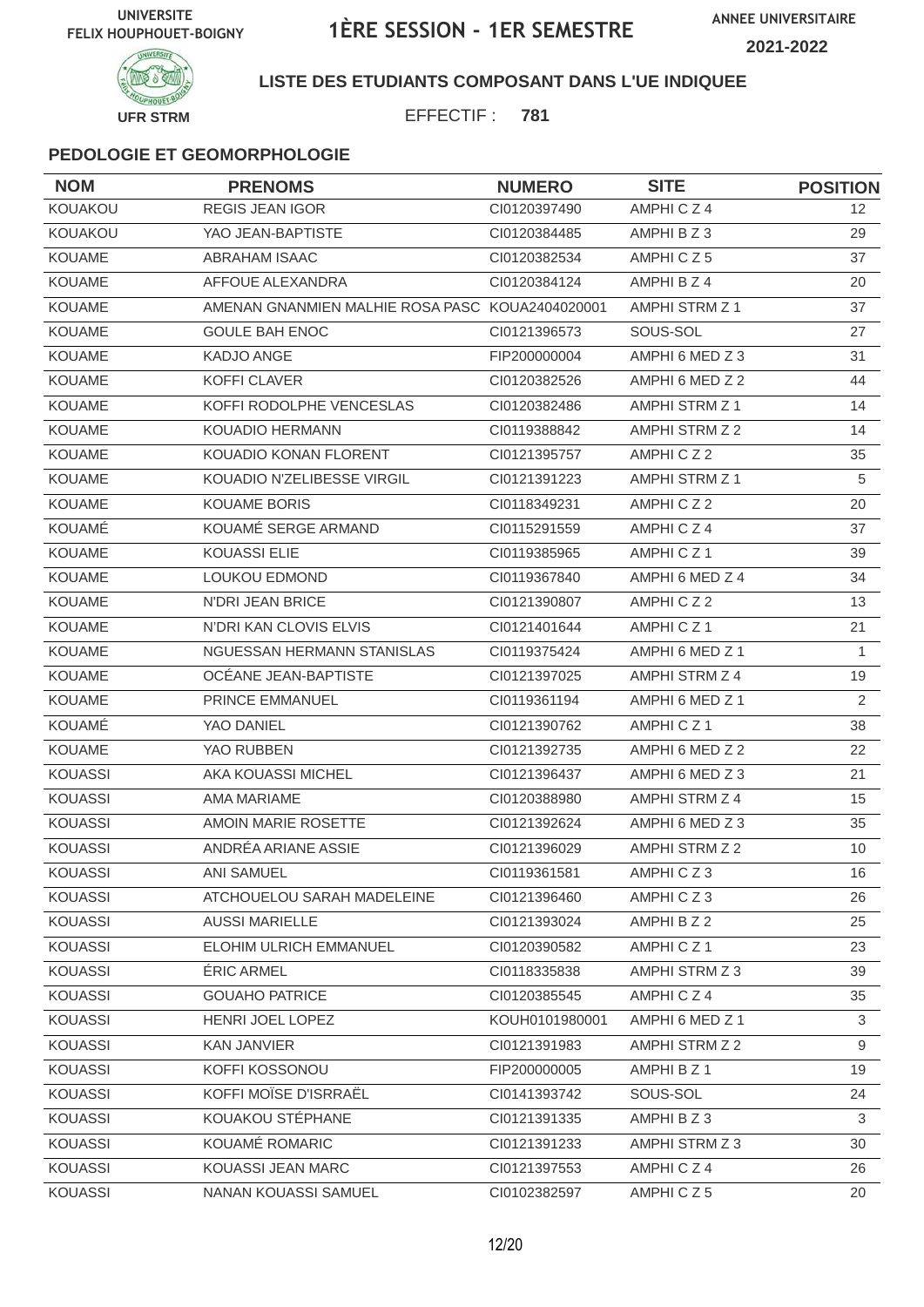

**LISTE DES ETUDIANTS COMPOSANT DANS L'UE INDIQUEE**

EFFECTIF : **781**

| <b>NOM</b>       | <b>PRENOMS</b>                 | <b>NUMERO</b>  | <b>SITE</b>           | <b>POSITION</b> |
|------------------|--------------------------------|----------------|-----------------------|-----------------|
| <b>KOUASSI</b>   | N'GORAN JEAN FRÉJUS            | CI0120382567   | AMPHICZ2              | 4               |
| <b>KOUASSI</b>   | <b>OUEU SALOMÉE CHRISTELLE</b> | CI0121392539   | AMPHI 6 MED Z 4       | 41              |
| <b>KOUASSI</b>   | SEKA MODESTE                   | CI0120388671   | AMPHI B Z 3           | 19              |
| <b>KOUASSI</b>   | <b>TANOH ALANE LIONEL</b>      | CI0120382573   | AMPHICZ5              | $\overline{7}$  |
| <b>KOUASSI</b>   | YAO LUC                        | CI0121397890   | AMPHI STRM Z 2        | 33              |
| <b>KOUASSI</b>   | YAO OLIVIER                    | CI0121393776   | AMPHI 6 MED Z 1       | 11              |
| <b>KOUATEKY</b>  | WILFRIED-MATHUSALEM            | CI0119372400   | AMPHI B Z 2           | 24              |
| KOUDOU           | <b>FLORENT ADRIEL</b>          | KOUF0701980001 | AMPHI STRM Z 1        | 23              |
| <b>KOUEHI</b>    | <b>ELYSÉE</b>                  | CI0120398529   | AMPHI B Z 4           | 5               |
| <b>KOUHON</b>    | JOHAN PRINCE DELON             | CI0121390822   | SOUS-SOL              | 23              |
| KOUITIH          | MAKEUSSEU ANGE MICHELLE        | CI0120397355   | AMPHICZ3              | 3               |
| <b>KOUKOUA</b>   | YOROH BERTILLE THERESE         | FIP200000027   | AMPHI 6 MED Z 3       | 8               |
| <b>KOUMAN</b>    | YAWA MANUELLA LUCRECE          | CI0118335968   | AMPHICZ1              | 29              |
| <b>KOUROUMA</b>  | <b>BEMA</b>                    | CI0121392346   | SOUS-SOL              | 33              |
| <b>KPAN</b>      | PAULE ANDRÉE CORINE            | CI0120382649   | AMPHI B Z 3           | 12              |
| <b>KPRA</b>      | <b>EDJA PATRICK</b>            | CI0120384174   | AMPHI B Z 3           | 37              |
| <b>KRA</b>       | ABDOUL KADER                   | CI0120382661   | AMPHI B Z 4           | 19              |
| <b>KRA</b>       | EBWAUT MANTY FRANCK AYMAR      | CI0119361266   | AMPHI B Z 4           | 22              |
| <b>KRADY</b>     | EBIELEY ALFRED DESTIN          | KRAE1812990001 | AMPHI 6 MED Z 1       | 12              |
| <b>KRAGBA</b>    | <b>SERGE</b>                   | CI0119385976   | AMPHI B Z 4           | 36              |
| <b>KRAMO</b>     | KOUAKOU LUC-ANTONIO            | CI0120382670   | AMPHICZ2              | 10              |
| <b>KRAMO</b>     | ROXAN FRANCK ELVIS KOUASSI     | CI0121396122   | AMPHICZ5              | 36              |
| KROU             | <b>ESSAN FRANÇOIS</b>          | CI0119387331   | AMPHICZ1              | 5               |
| LABARAN          | MAIMOUNATOU                    | FIP200000015   | AMPHICZ5              | 27              |
| LASME            | ESSANE FLORA JULIE MÉLISSA     | CI0121392212   | AMPHI STRM Z 3        | 19              |
| <b>LEDJEGNON</b> | SEPIDJO RAISSA                 | CI0117324138   | <b>AMPHI STRM Z 1</b> | 35              |
| LELLA            | ADJOUA INÈS FLORA              | CI0121398602   | AMPHI 6 MED Z 4       | 9               |
| <b>LOBA</b>      | BÉRÉNICE GRÂCE CARMELLE        | Cl0121396324   | AMPHI B Z 3           | 22              |
| LOU              | <b>GOLLETY EVELINE</b>         | LOUG1102000001 | AMPHI 6 MED Z 2       | 35              |
| <b>LOUA</b>      | <b>GUEU FELIX</b>              | Cl0121396168   | AMPHI 6 MED Z 3       | 11              |
| <b>LOUATI</b>    | DAPLEY RODRIGUE                | CI0121395762   | AMPHI B Z 3           | 35              |
| LOUÉ             | <b>CLAUDE SANDRA</b>           | CI0119362196   | AMPHICZ3              | 13              |
| MAIZAN           | ABENAN ADELAIDE                | CI0121395763   | AMPHI 6 MED Z 1       | 10 <sup>°</sup> |
| <b>MALAN</b>     | KOUTOUA ARMEL                  | CI0121390830   | AMPHICZ4              | 8               |
| <b>MAMBO</b>     | SOPIE GRÂCE MARIE-PAULE        | CI0119364593   | AMPHI 6 MED Z 3       | 28              |
| <b>MANIGA</b>    | TOGBA ALLASSANE                | CI0119362776   | AMPHI STRM Z 4        | 30              |
| MANSARE          | KOUMBA RACHELLE                | Cl0121397547   | AMPHI B Z 3           | 11              |
| <b>M'BAHIA</b>   | KOUASSI JEAN XAVIER GAUTIER    | CI0120388981   | AMPHI 6 MED Z 2       | 33              |
| M'BO             | BROU BÉRÉNICE DE GÉORGIE       | CI0120388256   | AMPHI STRM Z 3        | 48              |
| <b>MEA</b>       | AKA JEAN MERMOZ                | CI0121398366   | AMPHICZ5              | 13              |
| <b>MEITE</b>     | MANOGODA                       | CI0120384195   | AMPHI STRM Z 2        | 32              |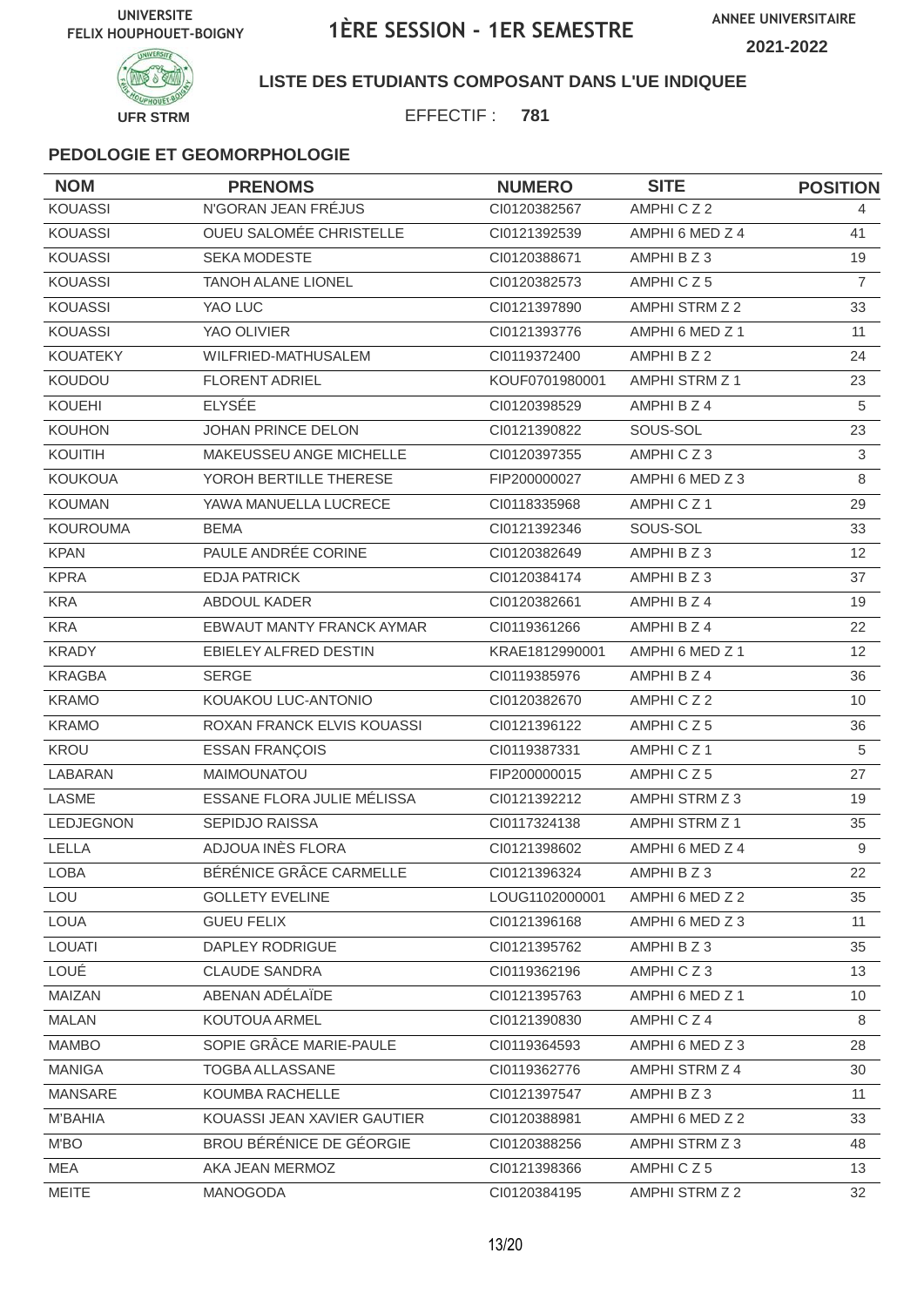

### **LISTE DES ETUDIANTS COMPOSANT DANS L'UE INDIQUEE**

EFFECTIF : **781**

| <b>NOM</b>      | <b>PRENOMS</b>                 | <b>NUMERO</b> | <b>SITE</b>           | <b>POSITION</b> |
|-----------------|--------------------------------|---------------|-----------------------|-----------------|
| MELEDJE         | <b>BOUAYE MARIE JOSIANE</b>    | CI0121397558  | SOUS-SOL              | 2               |
| <b>MEMEL</b>    | ESSOH YEÏ EMMA MARCELLE        | CI0121396019  | AMPHICZ3              | 20              |
| MÉNÉGNÉ         | <b>JUDITH DEBORA</b>           | CI0120385553  | AMPHI B Z 3           | 36              |
| <b>MIAN</b>     | AKOUBA MARIE HÉLÈNE ORNELA     | CI0119386569  | AMPHI B Z 4           | 42              |
| <b>MINIGOU</b>  | NAFICHATOU EVELYNE             | CI0121393267  | AMPHI STRM Z 2        | 43              |
| <b>MONAN</b>    | SOMPOHI DUBOIS PACTRICK        | FIP200000030  | AMPHICZ3              | 11              |
| <b>MONET</b>    | ANOKOUE ULRICH BRYAN           | CI0120384201  | <b>AMPHI STRM Z 1</b> | 1               |
| <b>MONSAN</b>   | MARIE MARTHE DECLAIRE          | CI0121391346  | AMPHI B Z 2           | 18              |
| <b>MORONOU</b>  | <b>BROU ALICE</b>              | CI0121397879  | AMPHI 6 MED Z 2       | 19              |
| <b>MOUSSA</b>   | <b>NASSIROU</b>                | CI0121392408  | AMPHICZ2              | 8               |
| <b>MOUSSAN</b>  | LANDRY ANGE CÉDRIC             | CI0120387022  | AMPHICZ5              | 18              |
| <b>MOUSSOH</b>  | <b>LOSSO GRACE GEKONIAS</b>    | CI0129391633  | AMPHI STRM Z 2        | 52              |
| <b>NACOULMA</b> | <b>CAMILLE DONATIEN</b>        | CI0121396089  | AMPHI 6 MED Z 4       | 26              |
| <b>NAHOUNOU</b> | <b>WILFRIED-ANGE SAMUEL</b>    | CI0120382803  | AMPHICZ4              | 38              |
| <b>NALI</b>     | <b>ELLA DANIELLE</b>           | CI0121396154  | AMPHI 6 MED Z 1       | 6               |
| <b>NANA</b>     | <b>BIBATA</b>                  | CI0120382806  | AMPHI 6 MED Z 3       | 6               |
| <b>NANAN</b>    | KOFFI YAO JUNIOR               | CI0121392215  | AMPHI 6 MED Z 1       | 37              |
| <b>NASSA</b>    | ANGE EMMANUELLA                | CI0121391637  | AMPHI STRM Z 2        | 30              |
| N'BRA           | KOFFI THÉODORE                 | CI0120382811  | AMPHICZ5              | 34              |
| <b>N'CHO</b>    | APO CARINE D'AVILA             | CI0120385556  | AMPHI STRM Z 2        | 51              |
| <b>N'CHO</b>    | ARIANE LUCETTE PERPÉTUE        | CI0120382820  | AMPHI B Z 1           | 18              |
| <b>N'CHO</b>    | <b>EDI ROLAND</b>              | CI0120384207  | AMPHI STRM Z 2        | 22              |
| <b>N'CHO</b>    | FRÉJUS JOLIVET                 | CI0121395766  | AMPHI STRM Z 3        | 53              |
| <b>N'CHO</b>    | MOUSSO KARELLE ANGE EMMANUELLA | CI0121396441  | AMPHICZ3              | 21              |
| N'CHO           | ORO ANGE DORIS                 | CI0121392549  | AMPHI 6 MED Z 2       | 32              |
| <b>N'CHO</b>    | PRISCA ESTHER                  | CI0120397668  | AMPHI B Z 1           | 37              |
| N'DA            | KOUADIO JEAN MARTIAL           | CI0120382825  | AMPHI STRM Z 2        | 26              |
| <b>N'DIN</b>    | <b>JEAN JAURES</b>             | CI0121396640  | AMPHI 6 MED Z 4       | 32              |
| N'DJOMON        | PONGOH ARIANE EMMANUELLE       | CI0121396309  | AMPHI 6 MED Z 2       | $\overline{4}$  |
| N'DRI           | YAO JEAN MICHEL                | CI0120382845  | AMPHI STRM Z 4        | $\overline{2}$  |
| <b>NEMLIN</b>   | <b>FRANCK ALEX</b>             | CI0120385558  | AMPHICZ4              | $\mathbf{3}$    |
| <b>NENE</b>     | <b>BI IRIE MARIUS</b>          | CI0120382865  | AMPHI STRM Z 4        | 41              |
| N'GATTA         | YAO JOACHIM                    | CI0120395240  | AMPHI 6 MED Z 4       | 15              |
| N'GORAN         | AFFOUE LEOPOLDINE              | Cl0121397570  | AMPHI 6 MED Z 4       | 24              |
| N'GORAN         | AKISSI AUDE CARINE             | Cl0121398328  | AMPHICZ4              | 14              |
| N'GORAN         | ELYSE GEORGES-AUDREY           | CI0121393257  | AMPHICZ2              | 3               |
| N'GORAN         | ENI ANNE ANDRÉE                | CI0121396217  | <b>AMPHI STRM Z 1</b> | 15              |
| <b>NGORAN</b>   | <b>KASSANDRA</b>               | CI0119365772  | AMPHICZ2              | 29              |
| N'GOU           | MAHO CLOVIS                    | CI0120388541  | AMPHI STRM Z 2        | 40              |
| N'GUESSAN       | ANGE WILFRIED DEGRANGE MOYEBAT | Cl0121395987  | AMPHICZ5              | 21              |
| N'GUESSAN       | BECANTY MAEVA ESLI JOHANNA     | CI0120385560  | AMPHI 6 MED Z 1       | 43              |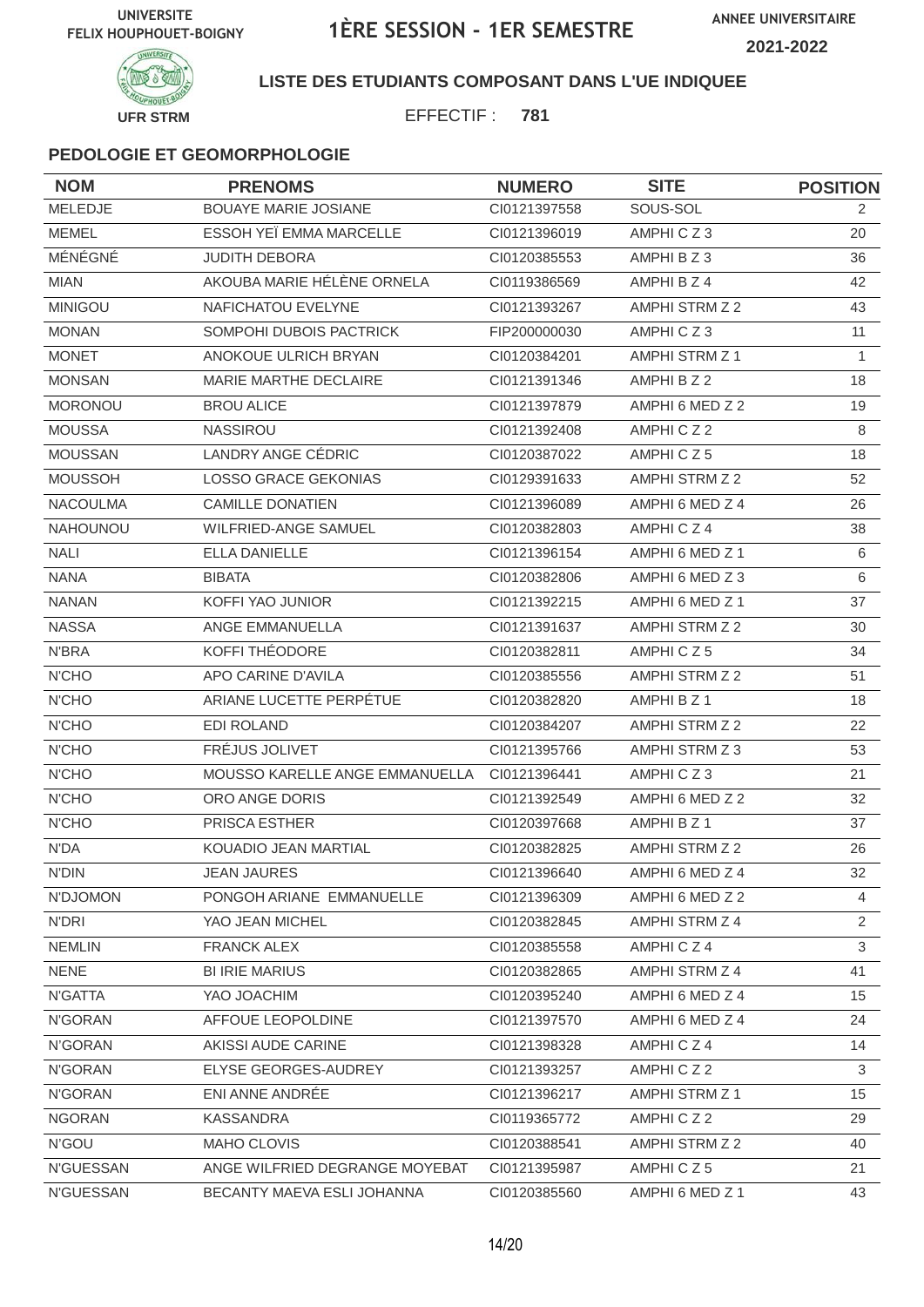



### **LISTE DES ETUDIANTS COMPOSANT DANS L'UE INDIQUEE**

EFFECTIF : **781**

| <b>NOM</b>       | <b>PRENOMS</b>                                | <b>NUMERO</b> | <b>SITE</b>     | <b>POSITION</b> |
|------------------|-----------------------------------------------|---------------|-----------------|-----------------|
| N'GUESSAN        | <b>BI GUESSAN RODRIGUE</b>                    | CI0119386168  | AMPHI 6 MED Z 4 | 40              |
| <b>N'GUESSAN</b> | <b>GNAMMIEN-FANGAN RUBEN</b>                  | CI0120397366  | AMPHI 6 MED Z 3 | 4               |
| <b>N'GUESSAN</b> | <b>JEAN-JAURES ALLIKO</b>                     | CI0121395537  | AMPHI STRM Z 3  | 15              |
| N'GUESSAN        | JEAN NOÉ                                      | CI0119370495  | AMPHI STRM Z 3  | 42              |
| N'GUESSAN        | <b>KONAN ELIE</b>                             | CI0121395768  | AMPHI B Z 3     | $\overline{7}$  |
| N'GUESSAN        | KONAN FIDÈL                                   | CI0119375432  | SOUS-SOL        | 10              |
| <b>N'GUESSAN</b> | <b>KONAN JEAN EUDES</b>                       | CI0121391690  | AMPHI STRM Z 2  | 44              |
| N'GUESSAN        | NIANGOAN ALIDA ESTHER                         | FIP200000001  | AMPHICZ4        | 13              |
| N'GUESSAN        | SAINT-PIERRE VARES DJEDOU                     | NGUS08110201  | AMPHI 6 MED Z 3 | 10              |
| N'GUESSAN        | YAPI ANNE GEORGETTE                           | CI0121391236  | AMPHI B Z 1     | 9               |
| N'GUETTA         | YAH NINA LAETITIA                             | CI0118349337  | AMPHI B Z 1     | 23              |
| NIAMKÉ           | SYLVIANE MARIE MADELEINE MAGNE                | CI0120387013  | AMPHI B Z 1     | 36              |
| <b>NIOMBLEÏ</b>  | <b>MARIO ULRICH</b>                           | CI0121396466  | AMPHI 6 MED Z 2 | 30              |
| <b>NITIEMA</b>   | PELWENDE VALERIE                              | CI0120398146  | AMPHI B Z 1     | 11              |
| N'KE             | <b>FRANCK ROMARIC JUNIOR</b>                  | CI0120395689  | AMPHI STRM Z 3  | 6               |
| NOUMAPLE         | N'DRAMAN DAVIDE CHRISTIANLIE                  | FIP200000022  | AMPHI B Z 2     | 28              |
| N'ZI             | AKISSI STÉPHANIE                              | CI0119386396  | AMPHICZ2        | 28              |
| N'ZI             | <b>ANGE PATRICK</b>                           | CI0119366214  | AMPHI STRM Z 4  | $\mathbf{1}$    |
| N'ZI             | LORRAINE MÉGANE BESSELY                       | CI0121395769  | AMPHI STRM Z 1  | 28              |
| <b>OBA</b>       | <b>CHRIS ROLAND</b>                           | CI0121393877  | AMPHI STRM Z 3  | 22              |
| <b>OBA</b>       | M'BOULA GHISLAIN ROCK                         | CI0119364044  | AMPHICZ1        | 8               |
| <b>OBILI</b>     | <b>REGIS KELLY</b>                            | CI0121397148  | AMPHICZ2        | 12 <sup>2</sup> |
| <b>OFFOYI</b>    | YAPO SERGE MARTIAL WILFRIED                   | CI0114275785  | AMPHI B Z 2     | 2               |
| OGOU             | <b>GERVAIS TAPKA WILFRIED</b>                 | CI0119372666  | AMPHI STRM Z 2  | 6               |
| <b>OHOUEU</b>    | <b>BOYO SAMUEL</b>                            | CI0121391694  | AMPHI B Z 3     | 33              |
| OJELEKE          | <b>ABOUAZIZ</b>                               | CI0120385564  | AMPHI 6 MED Z 2 | 10              |
| <b>OKOGNI</b>    | OKPO JEAN-NOËL                                | CI0120383003  | AMPHI B Z 2     | 10              |
| <b>OKOMA</b>     | CHRISTIAN PARFAIT                             | CI0121393131  | SOUS-SOL        | 32              |
| <b>OSSEPE</b>    | OKAMOU JEAN                                   | FIP200000025  | AMPHI 6 MED Z 4 | 33              |
| <b>OTCHOUMOU</b> | MICHAEL JOHNSON                               | FIP200000012  | AMPHICZ1        | 37              |
| <b>OUALEY</b>    | AFFOUE MARIE JOANNA                           | CI0120383021  | AMPHI STRM Z 3  | 18              |
| <b>OUATTARA</b>  | AKOUA TEHIA KADIDJATOU                        | CI0121397561  | AMPHI 6 MED Z 3 | 15              |
| <b>OUATTARA</b>  | <b>BARA FATOU BÉNÉDICTE</b>                   | CI0120384248  | AMPHI 6 MED Z 4 | 8               |
| <b>OUATTARA</b>  | <b>BERE SALIMATA</b>                          | CI0119386166  | AMPHI STRM Z 4  | 32              |
| <b>OUATTARA</b>  | <b>DJAKARIDJA TENELO</b>                      | CI0119366222  | AMPHI 6 MED Z 4 | 28              |
| <b>OUATTARA</b>  | EBONYSE MYRIAM GRACE URIELLE MAO CI0121394459 |               | AMPHICZ2        | 42              |
| <b>OUATTARA</b>  | <b>HAMED</b>                                  | CI0119388158  | AMPHICZ5        | 4               |
| <b>OUATTARA</b>  | <b>KADHY</b>                                  | CI0119364323  | AMPHI STRM Z 4  | 6               |
| <b>OUATTARA</b>  | <b>KASSOUM</b>                                | CI0120385566  | AMPHI B Z 3     | 16              |
| <b>OUATTARA</b>  | KIPEYEILE LIONEL PACÔME                       | Cl0121391442  | AMPHI B Z 2     | 15              |
| <b>OUATTARA</b>  | KOMIKÉ BINTOU ANGE                            | CI0121396456  | AMPHI B Z 4     | 18              |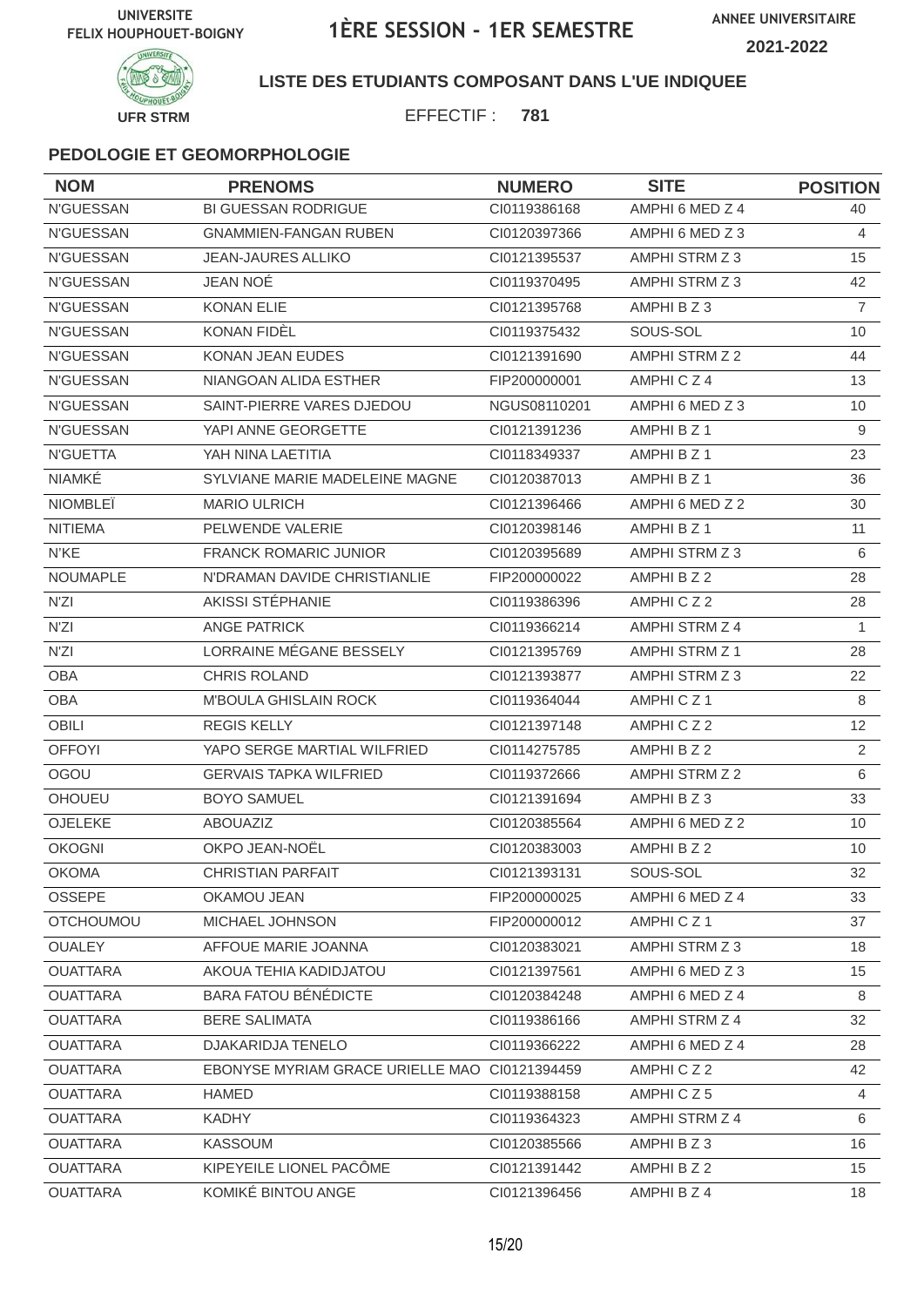

#### **LISTE DES ETUDIANTS COMPOSANT DANS L'UE INDIQUEE**

EFFECTIF : **781**

| <b>NOM</b>       | <b>PRENOMS</b>             | <b>NUMERO</b>  | <b>SITE</b>          | <b>POSITION</b> |
|------------------|----------------------------|----------------|----------------------|-----------------|
| <b>OUATTARA</b>  | KOSSIA AWA ANGÈLE          | OUAK2801970002 | AMPHICZ5             | 38              |
| <b>OUATTARA</b>  | <b>MAMADOU</b>             | CI0118358089   | AMPHICZ3             | 8               |
| <b>OUATTARA</b>  | <b>MANA</b>                | CI0121392788   | AMPHI 6 MED Z 3      | 14              |
| <b>OUATTARA</b>  | <b>MARIAM</b>              | CI0120383043   | AMPHI 6 MED Z 2      | 25              |
| <b>OUATTARA</b>  | <b>MOUSSA</b>              | CI0120383068   | AMPHI B Z 3          | 20              |
| <b>OUATTARA</b>  | <b>OUELY ISMAEL</b>        | CI0119372714   | AMPHI B Z 4          | 8               |
| <b>OUATTARA</b>  | <b>OUMOU</b>               | CI0119388435   | AMPHI B Z 1          | 4               |
| <b>OUATTARA</b>  | <b>PEWORYAH</b>            | OUAP1606950001 | AMPHICZ5             | 8               |
| <b>OUATTARA</b>  | <b>ROKIA</b>               | CI0120383039   | AMPHICZ <sub>1</sub> | 27              |
| <b>OUATTARA</b>  | TIDJANE                    | CI0121396358   | AMPHI STRM Z 4       | 5               |
| <b>OUATTARA</b>  | <b>VIEDA DRAMANE</b>       | Cl0121391104   | AMPHI STRM Z 1       | 38              |
| <b>OUATTARA</b>  | <b>WODAHAN MADIARA</b>     | CI0121395976   | AMPHICZ3             | 1               |
| <b>OUATTARA</b>  | <b>ZANA WILFRIED</b>       | CI0115289983   | AMPHI STRM Z 1       | 10              |
| <b>OUEDRAOGO</b> | <b>SAFIATOU</b>            | CI0121395630   | AMPHI B Z 2          | 20              |
| <b>OUFFOUE</b>   | DJÊ EYMARD PACÔME          | CI0121394467   | AMPHI B Z 4          | 38              |
| <b>OUFFOUET</b>  | NANHAN AMANDA CORALIE      | CI0120397876   | AMPHICZ2             | 44              |
| <b>OULAI</b>     | <b>KOHON EBENEZER</b>      | CI0119388513   | AMPHICZ3             | 17              |
| <b>OULAY</b>     | <b>GNINFAN MOUHAMMAD</b>   | CI0121395771   | AMPHI B Z 2          | $\mathbf{1}$    |
| <b>OULE</b>      | SEANLA ARMEL CÉDRIC        | CI0119388318   | AMPHICZ <sub>1</sub> | 25              |
| <b>OUOBA</b>     | PIERRE ERIC                | CI0121394468   | AMPHICZ1             | 13              |
| <b>PRINCE</b>    | <b>EMMANUEL DE BIALLET</b> | CI0120385568   | AMPHI STRM Z 1       | 8               |
| <b>SACKO</b>     | BAHI                       | CI0120386436   | AMPHI 6 MED Z 3      | 24              |
| <b>SAGANOGO</b>  | <b>SOILIYO</b>             | FIP200000039   | AMPHI B Z 3          | 40              |
| <b>SAKM</b>      | AYI MEDINE OPHELIE         | CI0121395118   | AMPHI 6 MED Z 1      | 16              |
| <b>SAKO</b>      | <b>SEKOU</b>               | CI0118335778   | AMPHICZ2             | 32              |
| SALAWU           | <b>FADILULAAHI</b>         | CI0121397943   | AMPHI STRM Z 4       | 25              |
| SALOU            | AÏCHA CHARLEINE            | CI0120383132   | AMPHI B Z 4          | 37              |
| SAMAKE           | <b>MAKAN</b>               | CI0119361909   | AMPHICZ3             | $\overline{2}$  |
| <b>SANOGO</b>    | <b>MAMADOU</b>             | CI0119389869   | AMPHI STRM Z 2       | 15              |
| SANOGO           | MINETANTCHIN ZALIRAK       | CI0120385410   | AMPHI 6 MED Z 4      | 47              |
| SAWADOGO         | ALIMATA                    | CI0121396223   | AMPHICZ4             | 33              |
| SAWADOGO         | LOSSENI                    | SAWL0910970001 | AMPHI B Z 3          | 27              |
| SAWADOGO         | ZAINABOU                   | CI0120385570   | AMPHI 6 MED Z 4      | 19              |
| <b>SEHI</b>      | <b>BI ZAH PAUL</b>         | CI0119386730   | AMPHICZ1             | 17              |
| <b>SEHI</b>      | DIMONSEDJE LINE NADIA      | FIP200000020   | AMPHI 6 MED Z 2      | 36              |
| <b>SEINI</b>     | ALI                        | CI0121396771   | AMPHICZ1             | 12              |
| <b>SEKA</b>      | AUDREY DESIRÉE             | CI0119386550   | AMPHICZ4             | 17              |
| SÉKA             | <b>GUIGUI ARMEL</b>        | CI0120383183   | AMPHI STRM Z 3       | 24              |
| <b>SEKA</b>      | KEPOE RUTH CARMELLE        | Cl0121396439   | AMPHI B Z 2          | 30              |
| <b>SEKO</b>      | <b>BLANCHARD MONDESIR</b>  | CI0120394035   | AMPHI 6 MED Z 2      | 31              |
| <b>SEKONGO</b>   | PETAMIDJO ROBERT           | CI0120383187   | AMPHICZ1             | 35              |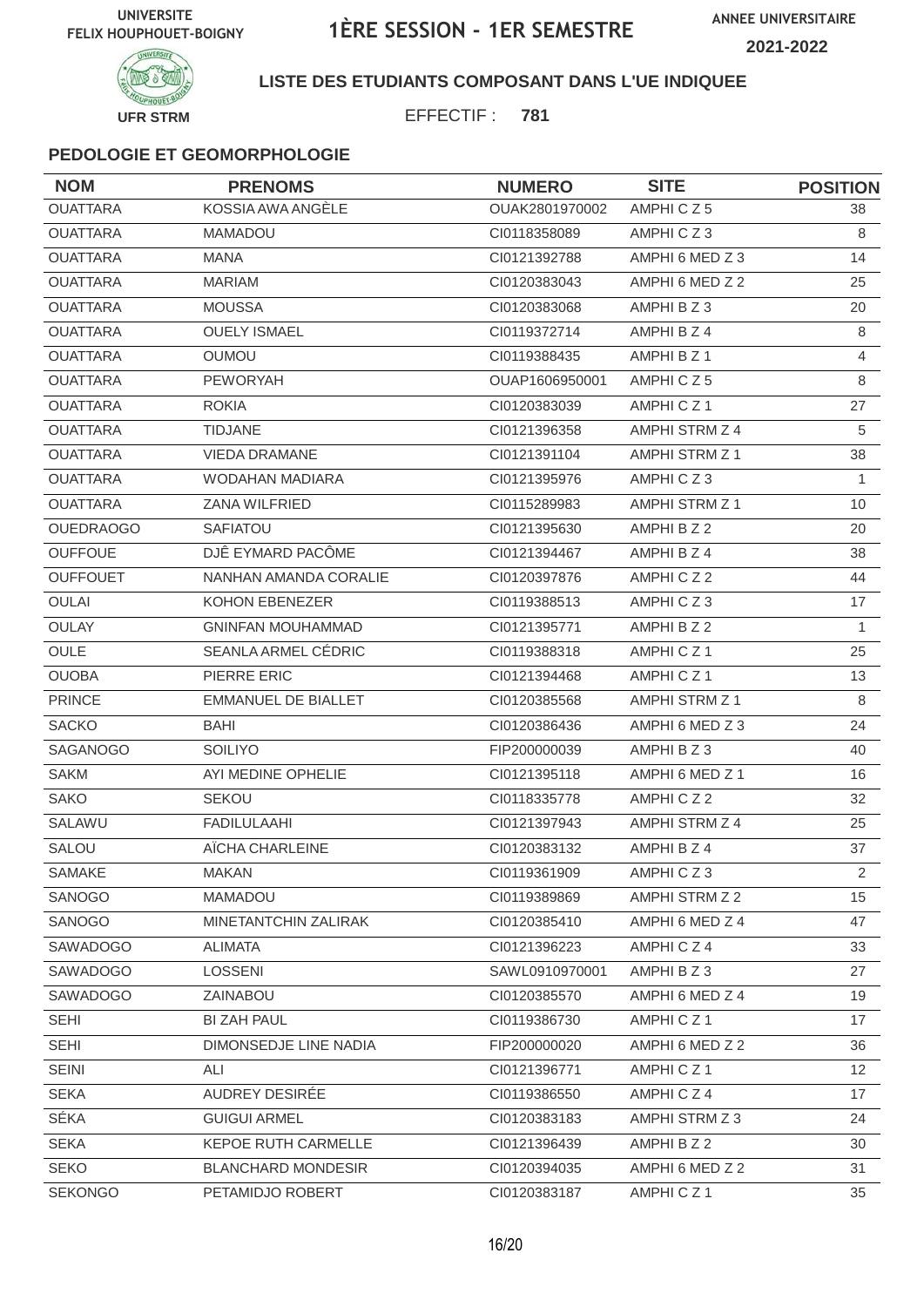

**LISTE DES ETUDIANTS COMPOSANT DANS L'UE INDIQUEE**

EFFECTIF : **781**

| <b>NOM</b>      | <b>PRENOMS</b>                  | <b>NUMERO</b> | <b>SITE</b>     | <b>POSITION</b>   |
|-----------------|---------------------------------|---------------|-----------------|-------------------|
| <b>SERE</b>     | <b>ISSOUF</b>                   | CI0120387029  | AMPHI 6 MED Z 1 | 15                |
| <b>SERY</b>     | <b>EDILON PIERRE</b>            | CI0119366937  | AMPHI STRM Z 2  | 2                 |
| <b>SIAKO</b>    | NOMEDO RODRIGUE                 | CI0121395775  | AMPHI STRM Z 2  | 21                |
| <b>SIB</b>      | <b>KPENI FLORENCE</b>           | CI0121395776  | AMPHI STRM Z 3  | 40                |
| SIDIBÉ          | <b>FATIM</b>                    | CI0121393662  | AMPHI STRM Z 2  | 13                |
| SIDIBE          | <b>ISSA JUNIOR</b>              | CI0121397563  | AMPHICZ2        | 37                |
| <b>SIKA</b>     | <b>AGUIE MAX YANN</b>           | CI0119365605  | AMPHI 6 MED Z 4 | 2                 |
| <b>SILUE</b>    | <b>DOSSONGUI FABRICE</b>        | Cl0121420196  | AMPHI STRM Z 1  | 29                |
| <b>SILUE</b>    | <b>SOULEYMANE</b>               | CI0119363546  | AMPHICZ3        | 33                |
| SILUÉ           | ZANA IBRAHIM                    | CI0121395777  | AMPHI STRM Z 2  | 38                |
| SONAN           | <b>MAKOU DILEMME HERMANN</b>    | FIP200000059  | AMPHI 6 MED Z 4 | 36                |
| SONZAI          | SEDE PRISCILLE MYRIAM           | CI0119363138  | AMPHICZ1        | 44                |
| <b>SORO</b>     | <b>FRANCK KALOURGO</b>          | CI0120383283  | AMPHI B Z 1     | 8                 |
| SORO            | <b>GNANDJO WODANHAN ADELINE</b> | CI0121391468  | AMPHI 6 MED Z 4 | $\mathbf{1}$      |
| SOTTI           | AKISSI MARIE DANIELLE           | CI0120383308  | AMPHI B Z 4     | 27                |
| SOTTI           | MALLÉ JEAN CAMILLE              | CI0121394490  | AMPHI STRM Z 4  | 42                |
| <b>SOUATE</b>   | <b>TEKPO ELIE</b>               | CI0120387032  | SOUS-SOL        | 18                |
| <b>SOULAMA</b>  | <b>FIABA FLORENCE</b>           | FIP200000046  | AMPHICZ4        | 29                |
| SOULOUKOU       | KOUA EDDY WILFRIED              | CI0119387048  | AMPHI 6 MED Z 3 | 3                 |
| SOUMAHORO       | HAMED LOUCKMANE YOUSSOUF        | CI0120385578  | SOUS-SOL        | 17                |
| SOUMAHORO       | <b>INNOCENT</b>                 | CI0121391258  | AMPHICZ2        | 26                |
| <b>SOURABIE</b> | <b>LAMINE</b>                   | CI0120383322  | AMPHICZ3        | 28                |
| SOW             | <b>MAÏMOUNA</b>                 | CI0121395780  | AMPHI STRM Z 4  | 27                |
| <b>SYLLA</b>    | AICHATOU                        | CI0121390806  | AMPHI 6 MED Z 1 | 45                |
| <b>SYLLA</b>    | <b>MANDIARR</b>                 | CI0121393093  | AMPHICZ3        | 27                |
| <b>TAHA</b>     | <b>ALEXIS CEDRICK</b>           | CI0120388339  | AMPHI 6 MED Z 2 | 29                |
| <b>TAHIROU</b>  | <b>JEAN PATRICK IVAN</b>        | CI0120383345  | AMPHICZ4        | 36                |
| <b>TAN</b>      | KOUEGBE JUNIOR                  | Cl0121392723  | AMPHI STRM Z 2  | 41                |
| <b>TANO</b>     | AFFOUA INÈS OLIVIA              | CI0121395898  | AMPHICZ5        | 23                |
| <b>TANO</b>     | AMAH AURELIA ANGE CHARLENE      | CI0119361796  | AMPHI STRM Z 2  | 49                |
| <b>TANO</b>     | ETTIEN EPIPHANIE                | CI0121395967  | AMPHI STRM Z 1  | $12 \overline{ }$ |
| <b>TANOH</b>    | <b>SYLVANIE AMOIN VICTOIRE</b>  | CI0119361319  | AMPHI STRM Z 3  | 27                |
| <b>TANON</b>    | KADY                            | FIP200000048  | AMPHI 6 MED Z 4 | 4                 |
| <b>TANOU</b>    | LOUKOU ELISÉE                   | CI0120397693  | AMPHI B Z 1     | 24                |
| <b>TAO</b>      | <b>MOUSSA</b>                   | Cl0121398172  | SOUS-SOL        | 22                |
| <b>TAPE</b>     | SOSTHENE PEGUY                  | FIP200000036  | AMPHI B Z 1     | $\overline{2}$    |
| <b>TEBY</b>     | ANNE SARA                       | FIP200000051  | AMPHI 6 MED Z 3 | 17                |
| <b>TEKI</b>     | KOUAKOU ROMEO                   | CI0120383390  | AMPHI 6 MED Z 1 | 33                |
| <b>TENI</b>     | YA BENJAMIN                     | CI0119385638  | AMPHI 6 MED Z 3 | 42                |
| <b>TIA</b>      | YOROGOH KASSIA ANGE             | CI0121397365  | AMPHI STRM Z 4  | 20                |
| <b>TIENE</b>    | <b>NAYAGA</b>                   | CI0119365846  | AMPHI STRM Z 3  | $\overline{4}$    |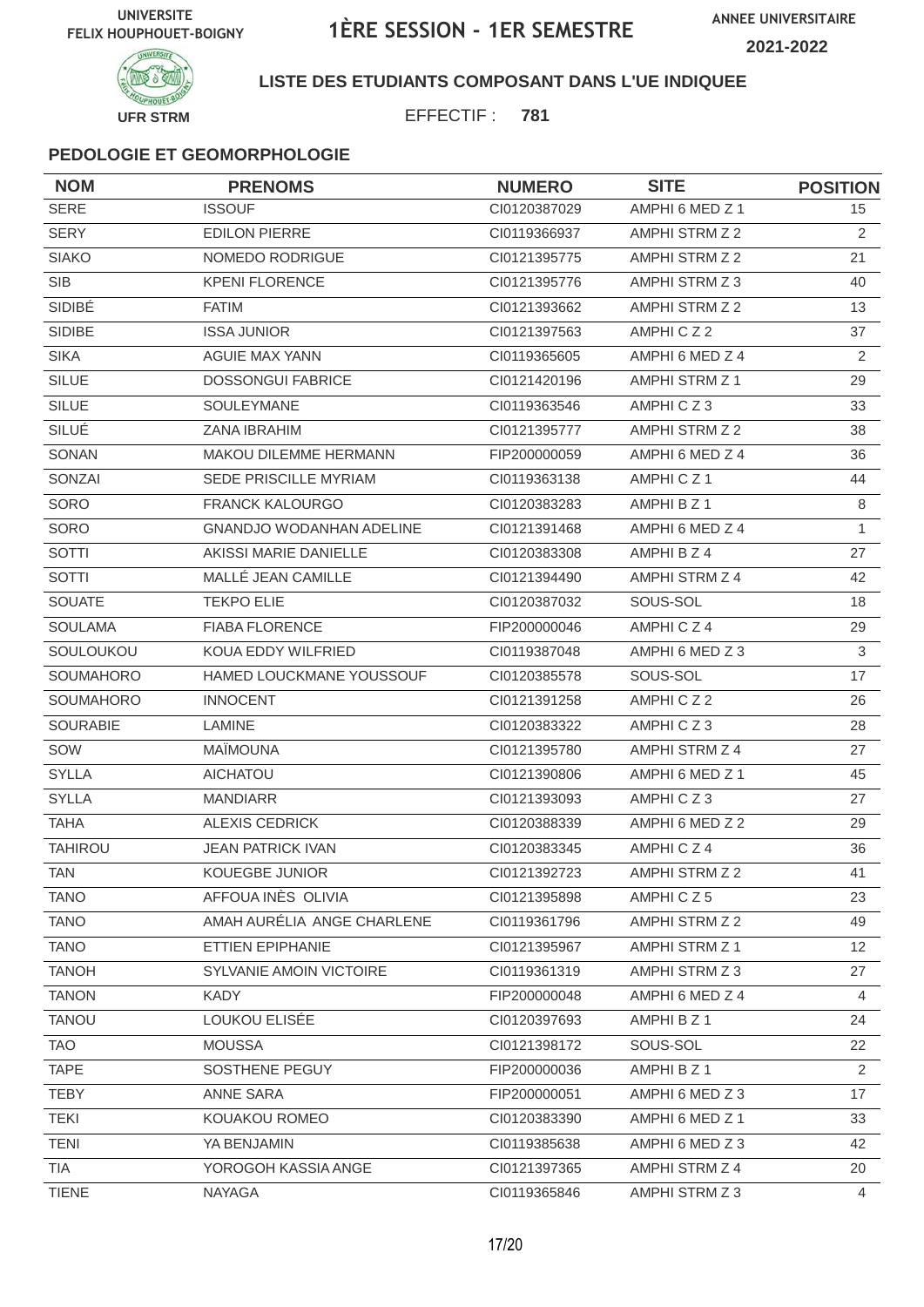

### **LISTE DES ETUDIANTS COMPOSANT DANS L'UE INDIQUEE**

EFFECTIF : **781**

| <b>NOM</b>     | <b>PRENOMS</b>                | <b>NUMERO</b>  | <b>SITE</b>           | <b>POSITION</b> |
|----------------|-------------------------------|----------------|-----------------------|-----------------|
| <b>TIEROU</b>  | ANGE MONDESIR KAMONDJE        | CI0120383410   | AMPHICZ2              | 33              |
| <b>TIEU</b>    | <b>GOUNTO EBENEZER</b>        | CI0119368175   | AMPHI B Z 3           | 21              |
| <b>TIGORI</b>  | <b>KOBENAN ISSOUF</b>         | CI0121391620   | AMPHICZ2              | 15              |
| <b>TIMITE</b>  | <b>MAURICE HEDALSSE</b>       | CI0120384308   | AMPHI 6 MED Z 1       | 32              |
| <b>TOH</b>     | <b>BI JOYCE AURIOL</b>        | CI0119386099   | AMPHI STRM Z 2        | 36              |
| <b>TOHE</b>    | <b>GUELASSAIS ISRAËL</b>      | CI0121391981   | AMPHI 6 MED Z 3       | 9               |
| <b>TOKOU</b>   | <b>ESTHER</b>                 | CI0120386905   | AMPHI STRM Z 2        | 8               |
| <b>TOKPA</b>   | <b>LEKANHOU LINDA</b>         | CI0121395172   | AMPHI B Z 4           | 41              |
| <b>TOKPA</b>   | SINGOH ANGE PARFAITE          | CI0120384311   | AMPHI 6 MED Z 2       | 16              |
| <b>TOPKA</b>   | KOUAME JEAN HUBERSON          | CI0121393503   | AMPHICZ5              | 15              |
| <b>TOURE</b>   | <b>DANSA</b>                  | CI0120383466   | AMPHI B Z 1           | 29              |
| <b>TOURE</b>   | <b>IBRAHIM BEN MANSOUR</b>    | FIP200000013   | AMPHICZ5              | 28              |
| <b>TOURE</b>   | <b>MAMADOU</b>                | CI0120383445   | AMPHI STRM Z 4        | 31              |
| <b>TOURE</b>   | SARAH                         | CI0121392665   | AMPHI B Z 1           | 26              |
| <b>TRA</b>     | <b>BI TCHAN ROMARIC</b>       | CI0119386890   | <b>AMPHI STRM Z 1</b> | 39              |
| <b>TRA</b>     | KAMBO LOU LORRAINE ANDREAS    | CI0121397566   | AMPHI B Z 4           | 48              |
| <b>TRA</b>     | LOU GRÂCE EMMANUELLA          | CI0121395787   | AMPHI 6 MED Z 2       | 37              |
| <b>TRA</b>     | LOU ZAH ÉPIPHANIE             | CI0121391607   | AMPHI 6 MED Z 4       | 23              |
| <b>TRAORÉ</b>  | ABBOUBACAR JUNIOR             | CI0120383506   | AMPHI STRM Z 2        | 28              |
| TRAORE         | <b>FANTA</b>                  | CI0119379505   | AMPHI B Z 1           | 20              |
| <b>TRAORE</b>  | <b>FOUSSENI</b>               | CI0120385582   | AMPHICZ5              | 29              |
| <b>TRAORE</b>  | <b>ISMAEL</b>                 | CI0121392418   | AMPHI STRM Z 2        | 53              |
| <b>TRAORE</b>  | <b>KLODAN BRAHIMA</b>         | CI0121396055   | AMPHICZ2              | 39              |
| TRAYE          | <b>BI YOUGONE FIDELE</b>      | CI0120397742   | AMPHI STRM Z 3        | 38              |
| TRAZIÉ         | BI TRAZIÉ ANGE JOCELAIN       | CI0121396188   | AMPHICZ3              | 34              |
| <b>TRAZIE</b>  | LOU TRANAN OLIVIA             | CI0121396187   | AMPHI 6 MED Z 4       | 16              |
| <b>TRE</b>     | LOUROUGNON CHRISTIAN LOPEZ    | FIP200000028   | AMPHICZ1              | 6               |
| <b>TRESSIA</b> | <b>BOLI ALLAN</b>             | CI0120388545   | AMPHI 6 MED Z 2       | $\mathbf{3}$    |
| <b>TROH</b>    | NUNKANDO EVRAD                | CI0120383551   | AMPHI STRM Z 4        | 17              |
| TRONOU-AYAYI   | <b>OLIVIA VALENTINE</b>       | CI0121396091   | AMPHI B Z 3           | 13              |
| <b>VAKA</b>    | <b>GNEKPA CALEB</b>           | CI0121393754   | AMPHI 6 MED Z 3       | 18              |
| <b>VAKOU</b>   | ARISTIDE CESAR                | VAKA1101980001 | AMPHICZ5              | 30              |
| VIMONOU        | KAÏ JULIETTE                  | Cl0121396383   | AMPHICZ5              | 2               |
| WASSA          | YAO GUILLAUME                 | CI0120383567   | AMPHI STRM Z 3        | 44              |
| YABRE          | KASSOUM                       | Cl0121390901   | AMPHI STRM Z 2        | 27              |
| YAO            | ABRAHAM WILFRIED              | CI0120383618   | AMPHI 6 MED Z 3       | 20              |
| YAO            | <b>BEHEGBIN ENOCK</b>         | CI0119366545   | AMPHICZ2              | 41              |
| YAO            | DIBY JEAN ARSENE              | CI0120383585   | AMPHI 6 MED Z 4       | 42              |
| <b>YAO</b>     | <b>EBANIEN EDANO CLAIR</b>    | CI0121397005   | AMPHI STRM Z 3        | 12              |
| YAO            | <b>GBAGBA NOÉ STEPHI</b>      | Cl0121395194   | AMPHICZ1              | 31              |
| YAO            | KOBENAN TEHUA AVICE DE CLAVER | CI0120384328   | AMPHI B Z 3           | 18              |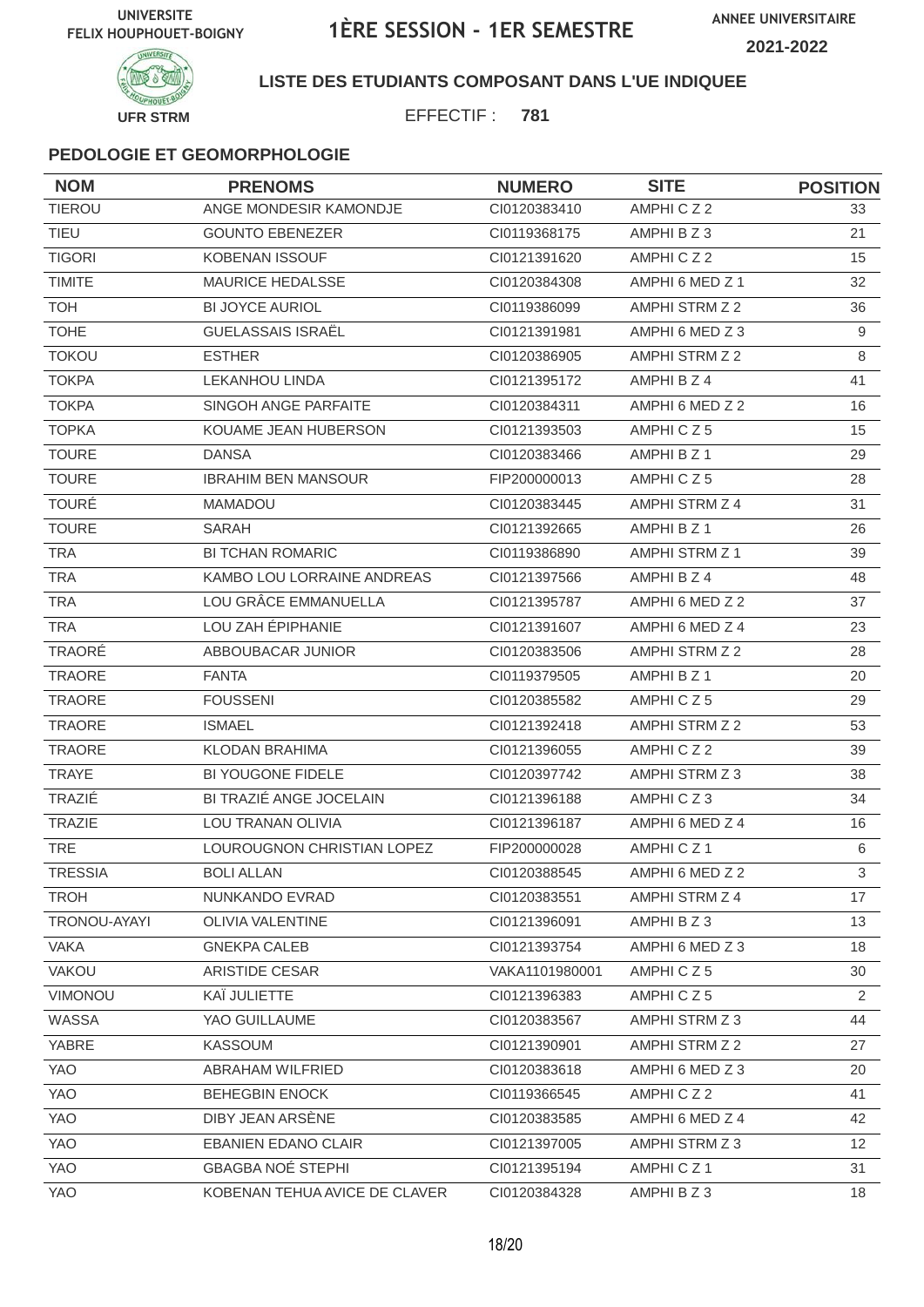



### **LISTE DES ETUDIANTS COMPOSANT DANS L'UE INDIQUEE**

EFFECTIF : **781**

| <b>NOM</b>    | <b>PRENOMS</b>                  | <b>NUMERO</b> | <b>SITE</b>     | <b>POSITION</b> |
|---------------|---------------------------------|---------------|-----------------|-----------------|
| YAO           | KOFFI BERTRAND ARISTIDE         | CI0120385587  | AMPHI STRM Z 3  | 28              |
| <b>YAO</b>    | KONAN FRANCK RODOLPHE           | CI0120383639  | AMPHI 6 MED Z 4 | 39              |
| <b>YAO</b>    | KOUAKOU ÉLYSÉE                  | CI0121396884  | AMPHI STRM Z 4  | 11              |
| <b>YAO</b>    | KOUAKOU SAMUEL                  | CI0121392193  | AMPHIBZ3        | 26              |
| YAO           | LAWSON CÉSAR AHONON             | CI0120383605  | AMPHI B Z 1     | 31              |
| <b>YAO</b>    | MANSIANOU KOUADIO EMMANUEL      | CI0121396341  | AMPHICZ1        | 34              |
| <b>YAO</b>    | N'GUESSAN ALPHONSE SYLVESTRE    | CI0118336214  | AMPHI STRM Z 4  | 9               |
| YAO           | <b>OKA ERIC SAMUEL</b>          | CI0120398422  | AMPHICZ3        | $\overline{7}$  |
| <b>YAO</b>    | <b>YAO FRANKLIN</b>             | FIP200000058  | AMPHI 6 MED Z 2 | 26              |
| YAOKOKORE     | BEIBRO FRANCK ARMAND            | CI0120388261  | AMPHI 6 MED Z 2 | 45              |
| YAOYA         | KOUAKOU EVARISTE                | Cl0120397359  | AMPHI STRM Z 3  | 25              |
| <b>YAPI</b>   | <b>BAH LAURENCE</b>             | CI0120385589  | AMPHICZ4        | 24              |
| <b>YAPI</b>   | N'GUESSAN LEVI PHARESE          | CI0120385590  | AMPHI STRM Z 3  | 35              |
| <b>YAPO</b>   | KOUASSI EVA JENNIFER            | CI0121391729  | AMPHI B Z 2     | 26              |
| <b>YAPO</b>   | LOBE ROSELIN                    | CI0120385591  | SOUS-SOL        | 14              |
| YASSUI        | <b>MOAYE DONALD ULRICH</b>      | CI0119361755  | AMPHI 6 MED Z 3 | 43              |
| <b>YATTE</b>  | APO PRISCA AURIANE              | CI0119387686  | AMPHICZ3        | 9               |
| <b>YATTE</b>  | EKOUMBO CHRISTIAN ALLEGRESSE    | CI0120383672  | AMPHI B Z 2     | 29              |
| YAYANGBEU     | TALI ANGE CARELLE               | CI0120383674  | AMPHI B Z 2     | 27              |
| <b>YEBOUA</b> | KOUASSI GEORGE                  | CI0121391966  | AMPHI STRM Z 2  | 19              |
| <b>YEO</b>    | KATIENETIA JEANNINE             | CI0121392939  | AMPHICZ2        | 21              |
| <b>YEO</b>    | KOULOUGNERY ALICE               | CI0121395948  | AMPHI 6 MED Z 4 | 35              |
| <b>YEO</b>    | MAÏMOUNA SIDONIE                | CI0120383689  | AMPHICZ3        | 23              |
| <b>YEO</b>    | <b>MAMADOU</b>                  | CI0121391535  | AMPHICZ5        | 24              |
| <b>YEO</b>    | <b>NOUNOFOLO</b>                | CI0119386027  | AMPHI 6 MED Z 1 | 36              |
| YOCOLLY       | KONAN AYA ANGE LAURENCE         | CI0121396943  | AMPHI 6 MED Z 1 | 47              |
| <b>YORO</b>   | <b>OTTEY ETIENNE</b>            | FIP200000042  | AMPHI 6 MED Z 3 | 22              |
| YOUAN         | <b>BI IRIÉ CLAUVIS</b>          | CI0119376714  | AMPHI STRM Z 2  | 54              |
| YOUBA         | DICKO ABOUBACAR BAI JUNIOR      | Cl0120383714  | AMPHICZ2        | 34              |
| ΖA            | LOU KOUABLÉ OLIVIA              | CI0120388262  | AMPHI B Z 3     | 1.              |
| ZADI          | ZOUZOUGBO SIDOINE GÉRAUD        | CI0121396463  | AMPHICZ4        | 6               |
| ZADJE         | FRANCK REDALE NADRO             | CI0120387023  | AMPHICZ3        | 18              |
| ZAMA          | <b>JEAN LUC MAZENOD</b>         | CI0119373201  | AMPHICZ3        | 15              |
| ZAMBLE        | BI NENE DIMITRI SCHESTER        | Cl0121397707  | AMPHI B Z 4     | 45              |
| ZAN           | LOU TOUA CHRISTELLE             | CI0119369382  | AMPHI STRM Z 2  | 29              |
| <b>ZITO</b>   | JOSÉE LESLIE ANDRÉA             | CI0120383760  | AMPHI 6 MED Z 4 | 31              |
| <b>ZOGBO</b>  | DAKORO CHRISTIAN                | CI0120383764  | AMPHI STRM Z 2  | 45              |
| ZOHOU         | KOUAKOU SERGE                   | CI0121392197  | AMPHI 6 MED Z 1 | 25              |
| ZONDOHO       | <b>GUY ROLAND CANISIUS</b>      | CI0121395569  | AMPHI 6 MED Z 3 | 41              |
| ZORO          | TINAN CHRISTELLE ORELIE BLANCHE | CI0120383774  | AMPHI 6 MED Z 2 | $\overline{7}$  |
| ZOROBI        | <b>GBAMBLE FRANCK GHISLAIN</b>  | CI0119368860  | AMPHI STRM Z 4  | 13              |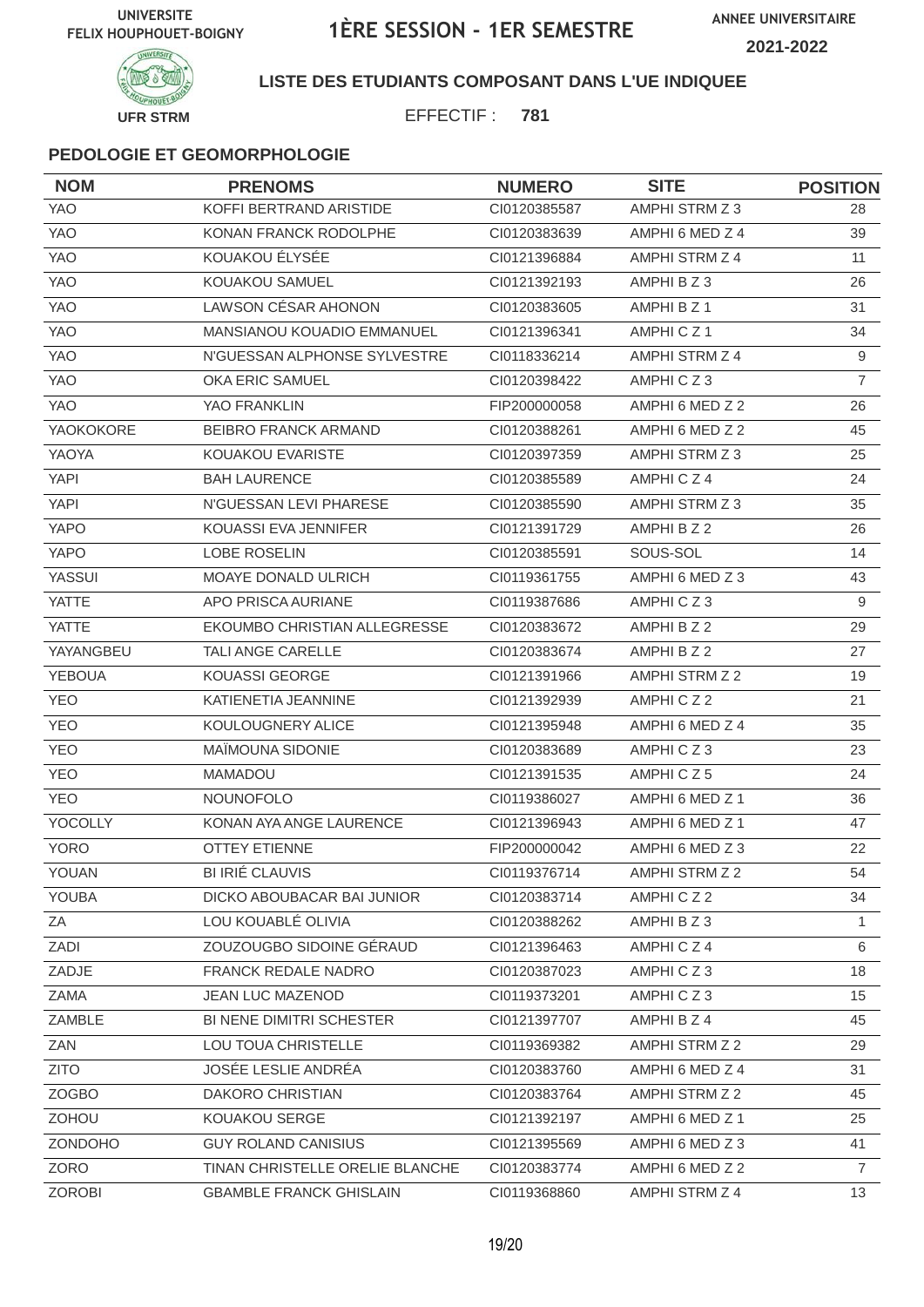**ANNEE UNIVERSITAIRE 2021-2022**



**LISTE DES ETUDIANTS COMPOSANT DANS L'UE INDIQUEE**

EFFECTIF : **781**

| <b>NOM</b>     | <b>PRENOMS</b>        | <b>NUMERO</b> | <b>SITE</b>     | <b>POSITION</b> |
|----------------|-----------------------|---------------|-----------------|-----------------|
| <b>ZOUABLI</b> | DABE MODESTE          | CI0121391282  | AMPHI 6 MED Z 3 |                 |
| ZRAN           | <b>TOUALY ACHILLE</b> | CI0120387028  | AMPHI STRM Z 1  |                 |
| ZRE BI         | TIZIE ARMAND          | CI0121392493  | AMPHI 6 MFD Z 1 | 40              |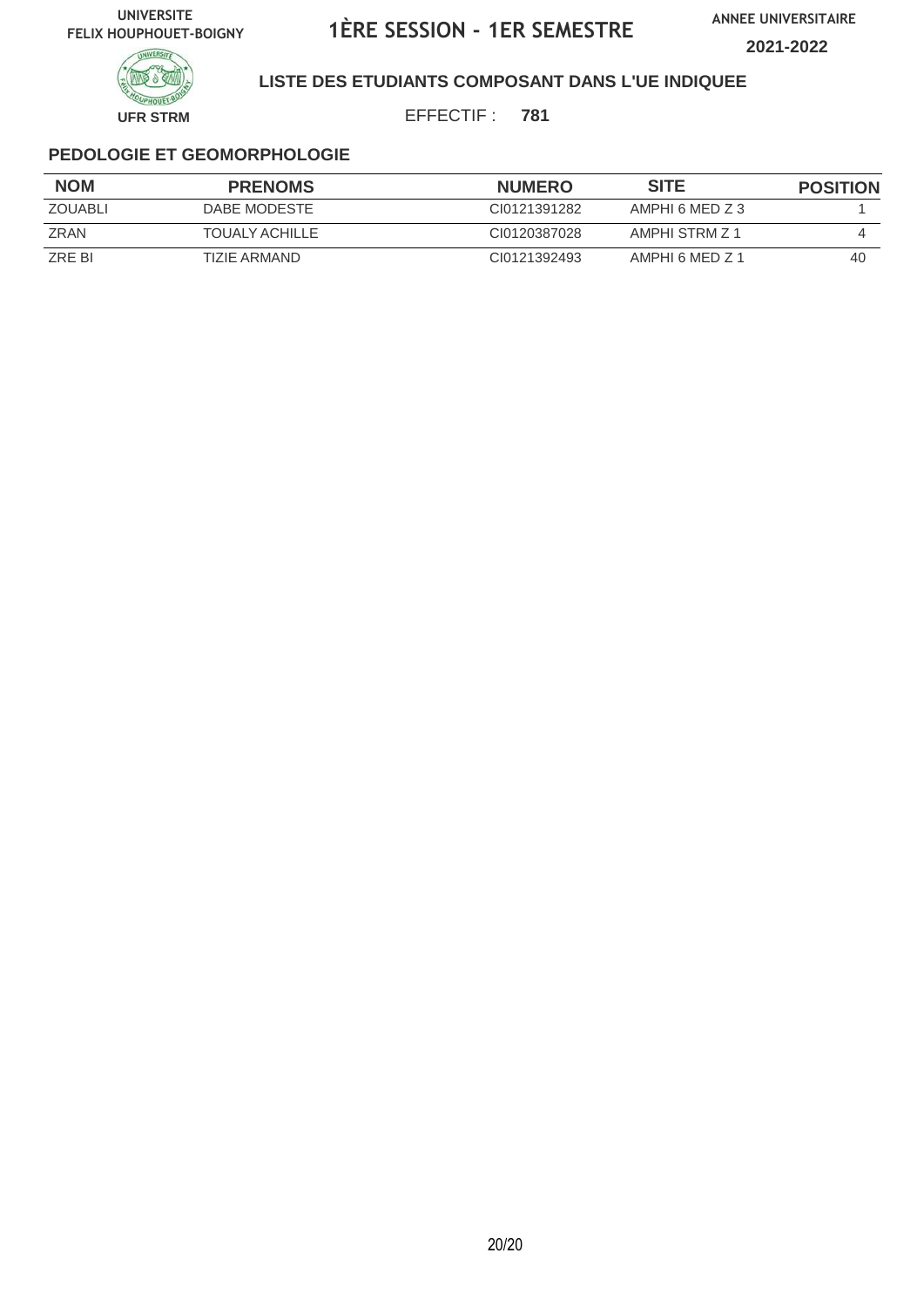

### **LISTE DES ETUDIANTS COMPOSANT DANS L'UE INDIQUEE**

EFFECTIF : **779**

| <b>NOM</b>         | <b>PRENOMS</b>                 | <b>NUMERO</b> | <b>SITE</b>     | <b>POSITION</b> |
|--------------------|--------------------------------|---------------|-----------------|-----------------|
| <b>ABDOU KARIM</b> | AFFOUA AMINATA                 | CI0121394217  | AMPHI STRM Z 1  | $\mathbf{7}$    |
| <b>ABE</b>         | ABE MONNEY JEAN-LOUIS          | FIP200000016  | AMPHI 6 MED Z 1 | 5               |
| <b>ABE</b>         | <b>LOBA JEAN-MARCELLIN</b>     | CI0121396015  | AMPHI 6 MED Z 4 | 34              |
| <b>ABOA</b>        | <b>HERMENCE INGRID CHANA</b>   | CI0121391490  | AMPHI B Z 1     | 32              |
| <b>ABOH</b>        | ABOYA JEAN PATERNE             | CI0121397564  | AMPHI 6 MED Z 4 | 13              |
| <b>ABOUA</b>       | AKISSI DANIELLA AURELIE        | CI0119363720  | AMPHI STRM Z 3  | 32              |
| <b>ACHI</b>        | ABOUEU JUSTINE MELISSA         | CI0119367106  | AMPHI B Z 3     | 40              |
| <b>ACHI</b>        | KOFFI LEONCE                   | FIP200000029  | AMPHI B Z 4     | 45              |
| <b>ACHIAMBI</b>    | ADIRATH AMOIN LEATITIA         | CI0121397069  | AMPHICZ5        | 27              |
| <b>ACHO</b>        | CHIA AURELY FRANCE             | CI0121397006  | AMPHI 6 MED Z 1 | 23              |
| <b>ACHOU</b>       | <b>AXEL WILFRIED</b>           | CI0121394720  | AMPHI STRM Z 2  | 19              |
| <b>ACKAH</b>       | N'DA NAOMIE CINTY              | CI0121395700  | AMPHI STRM Z 4  | 9               |
| <b>ADAN</b>        | <b>ADOUBI ANTOINE MAXIME</b>   | CI0121396189  | AMPHICZ5        | 39              |
| ADAYE              | KOUAME JEAN LUC                | CI0121390665  | AMPHICZ5        | 13              |
| <b>ADINGRA</b>     | YAO CHARLES                    | CI0120380719  | AMPHI 6 MED Z 4 | 8               |
| <b>ADJI</b>        | ATSEL FRANCK JONATHAN          | CI0119361676  | AMPHI STRM Z 4  | 36              |
| <b>ADJIBI</b>      | ESTHER GRÂCE                   | CI0120380729  | SOUS-SOL        | 25              |
| <b>ADJIDAN</b>     | AGBASSI DJOMAN LOUISE GRACE    | CI0119388765  | SOUS-SOL        | $\mathfrak{S}$  |
| <b>ADJOBI</b>      | YABA ANNE LAETITIA             | CI0121397044  | AMPHI B Z 1     | 3               |
| <b>ADJOUMAN</b>    | <b>BADOU FRANCK-JOËL</b>       | CI0120312462  | AMPHI B Z 1     | 23              |
| <b>ADJOUMANI</b>   | BENIÉ YAO JEAN-LOUIS           | CI0120380730  | AMPHI 6 MED Z 2 | 3               |
| <b>ADJOUMANI</b>   | KOSSIA KOUMAN ANGE SARITA      | CI0120383826  | AMPHICZ1        | 43              |
| <b>ADOPO</b>       | <b>CHO ANDRIENNE</b>           | CI0119387138  | AMPHI 6 MED Z 4 | 20              |
| <b>ADOU</b>        | N'KAH MARIANA                  | FIP200000044  | AMPHI B Z 2     | 4               |
| <b>AGBEKOGNI</b>   | <b>KODJO</b>                   | CI0118378788  | AMPHI 6 MED Z 1 | 33              |
| <b>AGBON</b>       | DON PACOME                     | FIP200000041  | AMPHI 6 MED Z 1 | 15              |
| <b>AGNESS</b>      | AKPA ESME ASTRIDE EPIPHANIE    | CI0120383835  | AMPHICZ1        | 2               |
| AGO                | KONAN LOYOLA PLACIDE           | Cl0121397560  | AMPHI STRM Z 4  | $\overline{7}$  |
| <b>AGUI</b>        | <b>GILLES EYMARD</b>           | CI0119387652  | AMPHI B Z 2     | 13              |
| AHEBIE             | ANGAHA BEATRICE                | CI0121396773  | AMPHI STRM Z 4  | 18              |
| AHI                | AHOUA ELISABETH                | Cl0120380770  | AMPHICZ4        | 22              |
| <b>AHLIN</b>       | YAO HENRI JOEL                 | Cl0121395704  | AMPHI 6 MED Z 2 | 20              |
| AHOUASSA           | JAËL ALEXANDRA ACSA EMMANUELLE | CI0120383837  | AMPHI STRM Z 1  | 41              |
| <b>AHOUSSI</b>     | N ZIAN EDMOND                  | CI0115290876  | SOUS-SOL        | 18              |
| <b>AHOUTY</b>      | ATSE ALEX-DEBORAH              | CI0120383839  | AMPHI B Z 4     | 42              |
| AHUE               | AMENAN BELLE LUNE              | CI0119367138  | AMPHI 6 MED Z 3 | 16              |
| AJAGBE             | CHEICK CHERIF ADEWOUMI         | CI0120380784  | AMPHI B Z 4     | $\overline{2}$  |
| AKA                | AKA HONORE                     | Cl0121397018  | AMPHI 6 MED Z 3 | 49              |
| AKA                | ATTA DOMINIQUE                 | FIP200000060  | AMPHI STRM Z 3  | 33              |
| AKA                | ZEHI JULES LEVY                | Cl0121412917  | AMPHICZ2        | $\overline{7}$  |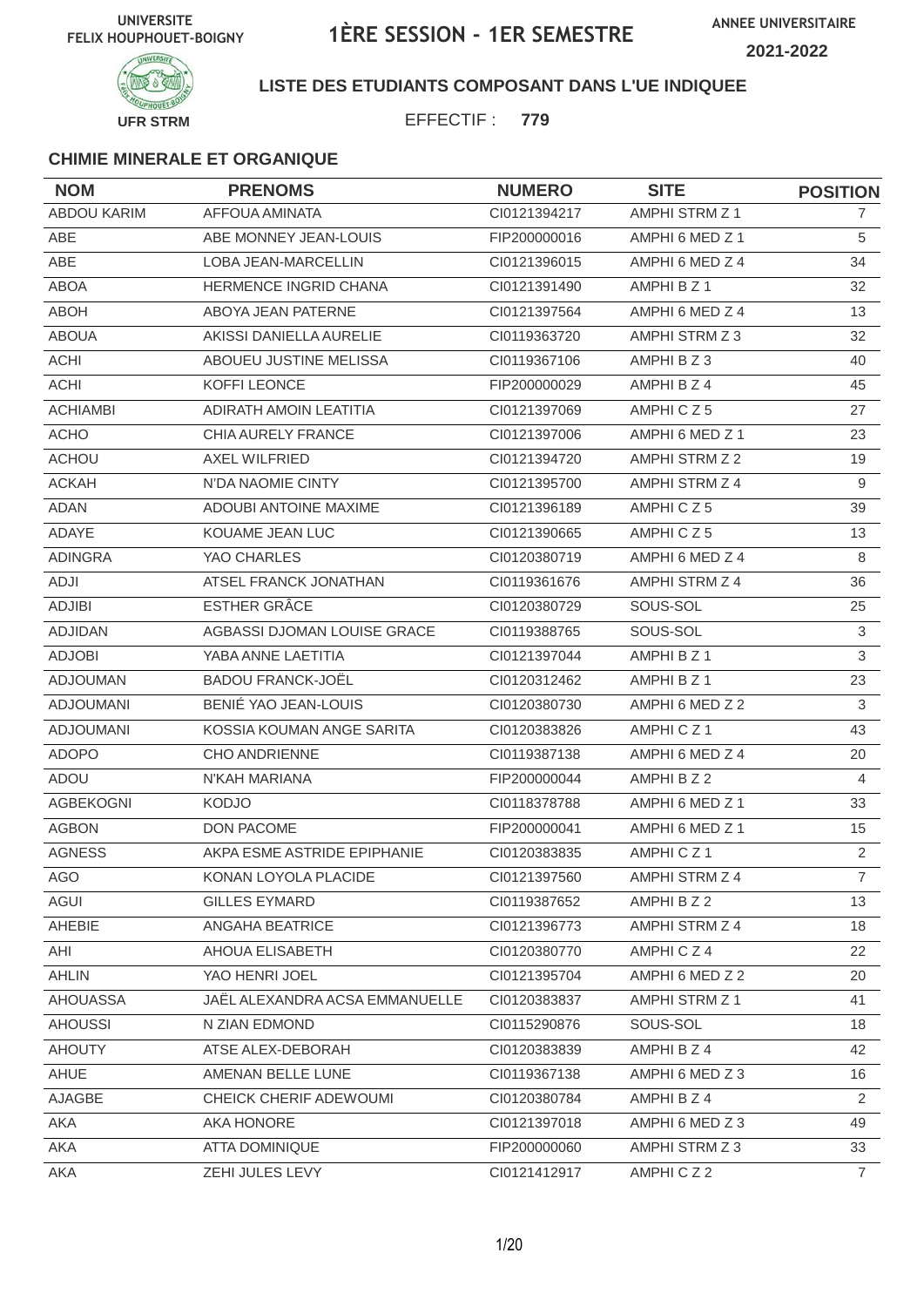

### **LISTE DES ETUDIANTS COMPOSANT DANS L'UE INDIQUEE**

EFFECTIF : **779**

| <b>NOM</b>      | <b>PRENOMS</b>                | <b>NUMERO</b> | <b>SITE</b>           | <b>POSITION</b> |
|-----------------|-------------------------------|---------------|-----------------------|-----------------|
| <b>AKABRA</b>   | <b>OFFOUE BLANCHARD</b>       | CI0120397961  | AMPHICZ5              | 1               |
| AKAFFOU         | <b>GNAMINI RAPHAËL</b>        | CI0120398252  | AMPHI B Z 2           | 20              |
| AKASMADOU       | <b>AKA EMILE</b>              | FIP200000021  | AMPHI 6 MED Z 4       | 28              |
| <b>AKE</b>      | KAKEYE JEAN CEDRICK           | CI0120383842  | AMPHI 6 MED Z 4       | 33              |
| <b>AKOMIAN</b>  | YAO SEVERIN                   | CI0121393806  | AMPHI B Z 1           | 16              |
| <b>AKOSSI</b>   | AGOUA NADIA ALEXISE           | CI0119387165  | AMPHI B Z 1           | 19              |
| <b>AKOUN</b>    | LOGBOCHI ÉLISABÉTH INÈS       | CI0119363648  | AMPHI 6 MED Z 2       | 41              |
| <b>AKPA</b>     | YANN GRÂCE DORCAS ÉLISABETH   | CI0120380829  | AMPHI STRM Z 4        | 30              |
| <b>AKPATOU</b>  | AFFOUÉ MARIE DOMINIQUE        | CI0121392618  | AMPHICZ3              | 35              |
| <b>AKPROUA</b>  | <b>GBIALY JUNIOR</b>          | CI0121391903  | AMPHI 6 MED Z 4       | 46              |
| <b>AKUESON</b>  | <b>CHRISTELLE ISMELE</b>      | CI0119379141  | AMPHI STRM Z 2        | 39              |
| <b>ALADE</b>    | <b>WILFRIED KADER</b>         | CI0120380840  | AMPHI STRM Z 1        | 23              |
| ALLANGBA        | AKISSI ANGE SARAH ESTHER      | CI0121396079  | AMPHI STRM Z 4        | 38              |
| <b>ALLAY</b>    | KOUTOU MICHEL SCHADRAC        | CI0119386469  | AMPHICZ4              | 20              |
| <b>ALLE</b>     | <b>BROU</b>                   | CI0115289924  | AMPHI 6 MED Z 3       | 17              |
| <b>AMANI</b>    | <b>ABLAN VINCIANE</b>         | CI0121396076  | AMPHI STRM Z 4        | 10              |
| <b>AMANI</b>    | AFFOUE GRACE KARELL           | CI0120385468  | AMPHI B Z 1           | 25              |
| <b>AMANI</b>    | <b>ISRAEL KOUASSI DESN'ZI</b> | CI0120387270  | AMPHICZ4              | 5               |
| ANE             | AHOUA MARTINEZ                | CI0118336129  | AMPHICZ2              | 38              |
| ANGAYA          | ANGE KYSLENE EKIAN            | CI0120383857  | AMPHICZ2              | 9               |
| ANGBETOU        | YOU LÉA                       | CI0120385473  | AMPHICZ4              | 32              |
| <b>ANGOUA</b>   | KOUTOUA PRINCE ACHILLE        | CI0121397142  | AMPHI B Z 3           | 34              |
| <b>ANGUI</b>    | ATTO MARC JUDICAËL            | CI0121401645  | AMPHI STRM Z 2        | 16              |
| ANI             | <b>GRACE JESSICA ALLOU</b>    | FIP200000023  | AMPHICZ5              | 22              |
| <b>ANOH</b>     | <b>ALLIETE DAVID</b>          | FIP200000007  | AMPHI B Z 1           | 24              |
| <b>ANON</b>     | DJAMBRA ADAMS MADOCHEE LAZARE | FIP200000018  | AMPHI STRM Z 2        | 32              |
| <b>ANON</b>     | KOKO NADINE JOSIANE           | CI0121398601  | AMPHICZ2              | 31              |
| ANZI            | ANZI ANDRÉ                    | CI0120387907  | SOUS-SOL              | 30              |
| APKENAN         | KONAN PATRICIA MELISSA A.J    | CI0119379160  | AMPHI B Z 4           | 22              |
| APO             | YAO IGNACE                    | CI0121393715  | AMPHICZ3              | 32              |
| <b>ARRIKO</b>   | AMELAN FRANCELINE INES        | CI0118336004  | AMPHI 6 MED Z 1       | 8               |
| ASKA            | <b>TEHOUA MIREILLE</b>        | CI0120385034  | AMPHI 6 MED Z 1       | 32              |
| <b>ASSEMIEN</b> | <b>ESSI SERGE ANTHONY</b>     | CI0121396209  | AMPHI 6 MED Z 1       | 18              |
| <b>ASSEMIEN</b> | SIALOU DOMINIQUE              | CI0121394769  | AMPHI B Z 2           | 14              |
| ASSI            | ASSI LEVY JOEL                | CI0121396081  | <b>AMPHI STRM Z 1</b> | 6               |
| ASSI            | BANIN ANGELA ÉVELINE          | CI0121411770  | AMPHI 6 MED Z 2       | 9               |
| <b>ASSI</b>     | SOPHIE STEPHANIE              | CI0120395670  | AMPHICZ4              | 23              |
| <b>ASSOMAN</b>  | MARIE CHRISTELLE ANGE         | CI0120385474  | SOUS-SOL              | 21              |
| <b>ATCHORI</b>  | NOME ESTRELLIA DUEPHEIL       | CI0121396499  | AMPHICZ2              | 34              |
| <b>ATSE</b>     | <b>FRANCK EVRARD</b>          | CI0121396761  | AMPHI STRM Z 2        | 40              |
| <b>ATTA</b>     | ASSONDARY MEL ARTHUR          | CI0119371172  | AMPHI STRM Z 4        | 26              |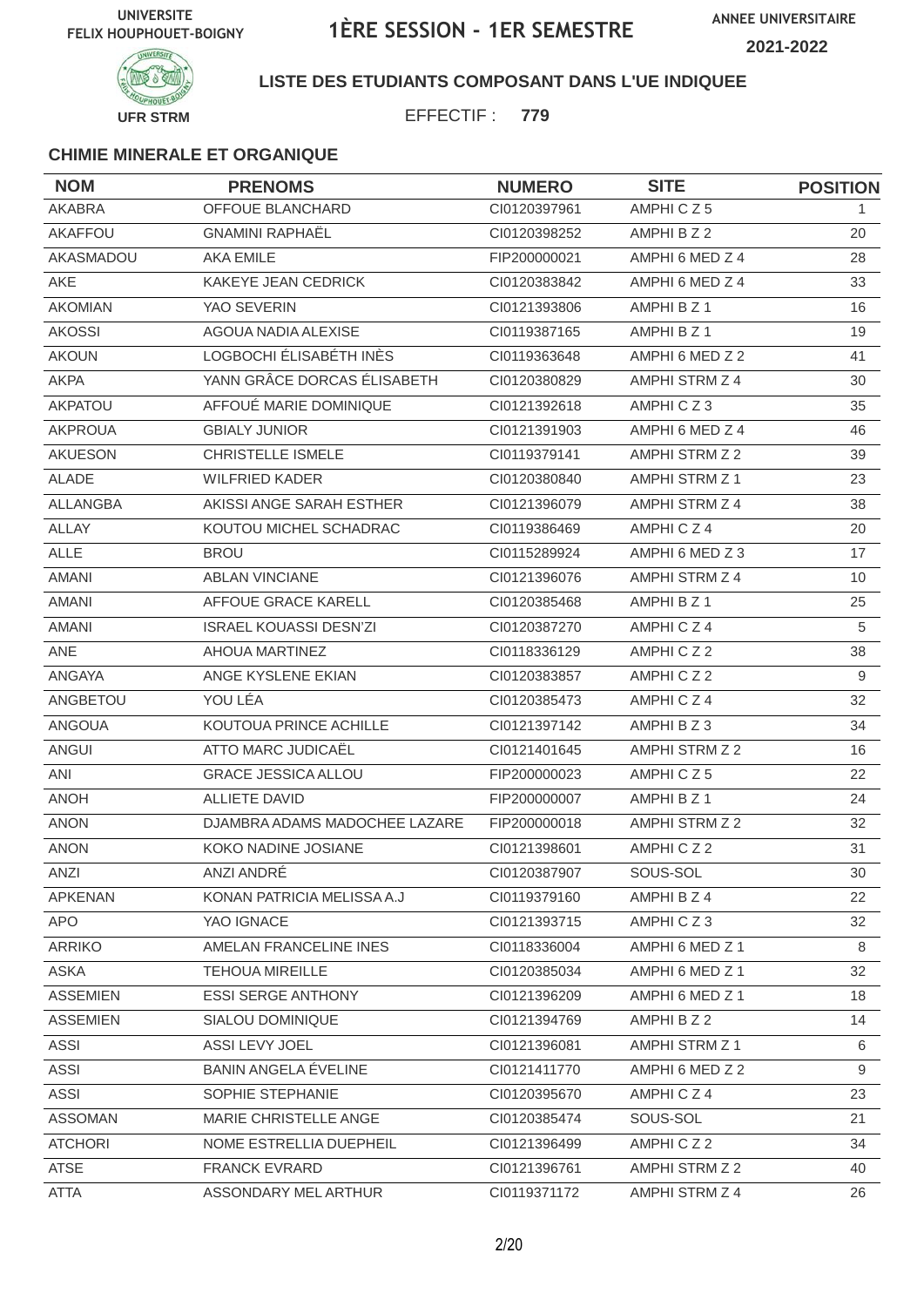

### **LISTE DES ETUDIANTS COMPOSANT DANS L'UE INDIQUEE**

EFFECTIF : **779**

| <b>NOM</b>       | <b>PRENOMS</b>                | <b>NUMERO</b> | <b>SITE</b>          | <b>POSITION</b> |
|------------------|-------------------------------|---------------|----------------------|-----------------|
| <b>ATTE</b>      | <b>TETCHI CHRISTIAN DELOR</b> | CI0118336092  | AMPHICZ4             | 2               |
| <b>ATTOH</b>     | YACÉ ÉLOÏSE SARA              | CI0120388711  | AMPHICZ3             | 30              |
| <b>AVIT</b>      | <b>WAHON GRÂCE VANNESSA</b>   | CI0121394775  | AMPHI STRM Z 4       | 29              |
| AYE              | COCOA CÉDRIC JUNIOR           | CI0120380980  | AMPHICZ2             | 5               |
| AYEKOE           | <b>GNANGUI HYANICK MOREA</b>  | CI0121392734  | AMPHICZ2             | 33              |
| <b>AZIA</b>      | <b>MARIE LAURE</b>            | CI0121395710  | AMPHI 6 MED Z 3      | 2               |
| <b>BABA</b>      | GOMET JEAN YVES JÉRÉMIE       | CI0120383873  | AMPHI 6 MED Z 1      | 21              |
| <b>BADO</b>      | <b>MOUSSA OUETIGUI</b>        | CI0120380992  | SOUS-SOL             | 16              |
| <b>BAGUI</b>     | MEKAPEU VANESSA FABIENNE      | CI0120383875  | AMPHI STRM Z 2       | 26              |
| <b>BAKAYOKO</b>  | <b>TIAMOUÉ</b>                | CI0121394785  | AMPHI 6 MED Z 3      | 24              |
| <b>BALDE</b>     | MAMADOU ALIOU                 | CI0119364408  | AMPHI B Z 3          | 37              |
| <b>BALLA</b>     | SAMAKASSI CHRIST PAUL         | CI0121395874  | AMPHI STRM Z 2       | 50              |
| <b>BALLOU</b>    | <b>ISRAEL</b>                 | CI0120398232  | AMPHI STRM Z 4       | 4               |
| <b>BAMBA</b>     | <b>IDRISSA</b>                | CI0119386167  | AMPHI 6 MED Z 1      | 20              |
| <b>BAMBA</b>     | <b>ISSOUF</b>                 | CI0120385780  | AMPHICZ <sub>1</sub> | 11              |
| <b>BAMBA</b>     | <b>MADOU</b>                  | CI0121397569  | AMPHICZ5             | 18              |
| <b>BAMBA</b>     | <b>MOHAMED BEN</b>            | Cl0121398177  | AMPHICZ1             | 27              |
| <b>BAMBA</b>     | MOUSSA ABDELA                 | CI0120385781  | AMPHI B Z 1          | 4               |
| <b>BAMBA</b>     | <b>MOUSTAPHA</b>              | FIP200000002  | AMPHI 6 MED Z 1      | 38              |
| <b>BAMBA</b>     | YACOUBA                       | CI0119362624  | AMPHI B Z 2          | 19              |
| <b>BANI</b>      | AFFOUE RUTH-CAROL             | CI0119363637  | AMPHI 6 MED Z 4      | 24              |
| <b>BAWA</b>      | DADIE STÉPHANE                | CI0120381061  | AMPHICZ5             | 12 <sup>2</sup> |
| <b>BAYO</b>      | <b>MOHAMED</b>                | CI0120383888  | AMPHI STRM Z 3       | 51              |
| <b>BAZE</b>      | <b>DIANE FRANCINE</b>         | CI0120381066  | AMPHI B Z 4          | 44              |
| <b>BEBY</b>      | N'DRIN FRANCK VALLERY         | CI0118340171  | AMPHICZ3             | 2               |
| <b>BECHO</b>     | ADJÉ ANGE LOUISETTE           | CI0120396257  | AMPHICZ5             | 10              |
| <b>BEDE</b>      | <b>HIWO CAROLE MONDESIR</b>   | CI0119362519  | AMPHI STRM Z 2       | 35              |
| BEDJE            | BIESSON HENRI JOËL            | CI0119369805  | AMPHICZ2             | 25              |
| <b>BEHEGBAN</b>  | KOFFI YANN RONSARD            | CI0121391481  | SOUS-SOL             | 6               |
| <b>BEKOU</b>     | <b>GNAZALO ANGE CHRISTIAN</b> | CI0120381083  | AMPHICZ4             | 15              |
| <b>BELE</b>      | ROCHE EPIPHANIE               | CI0121395890  | AMPHI B Z 4          | 46              |
| <b>BÉNÉDICTE</b> | EBA KOUASSI YOLANDE           | CI0119387525  | AMPHI B Z 4          | 4               |
| <b>BERTE</b>     | ABDOULAYE                     | CI0120381090  | AMPHI 6 MED Z 4      | 36              |
| <b>BEUGRÉ</b>    | CHRIST ANDERSON               | CI0121393338  | AMPHI 6 MED Z 4      | 2               |
| <b>BEUGRE</b>    | <b>GUIZA ARCHANGE</b>         | Cl0119364184  | AMPHI STRM Z 3       | 31              |
| <b>BEUGRE</b>    | OKESS PRIVAT ROLANT           | CI0121394804  | AMPHICZ4             | 12 <sup>2</sup> |
| BI               | LOHOUIN SERY ROMARIC          | CI0119363570  | AMPHICZ5             | 9               |
| <b>BIAKO</b>     | ESSEM OPHELIE EMMA            | CI0120381098  | AMPHI B Z 1          | 28              |
| <b>BILE</b>      | <b>MAHAN</b>                  | CI0121392427  | AMPHI B Z 4          | 5               |
| <b>BIRBA</b>     | <b>FRANCK ARMEL</b>           | CI0121396648  | AMPHICZ1             | 21              |
| BLE              | MACOURA CAROLE ERICA          | Cl0121391083  | AMPHI STRM Z 3       | 25              |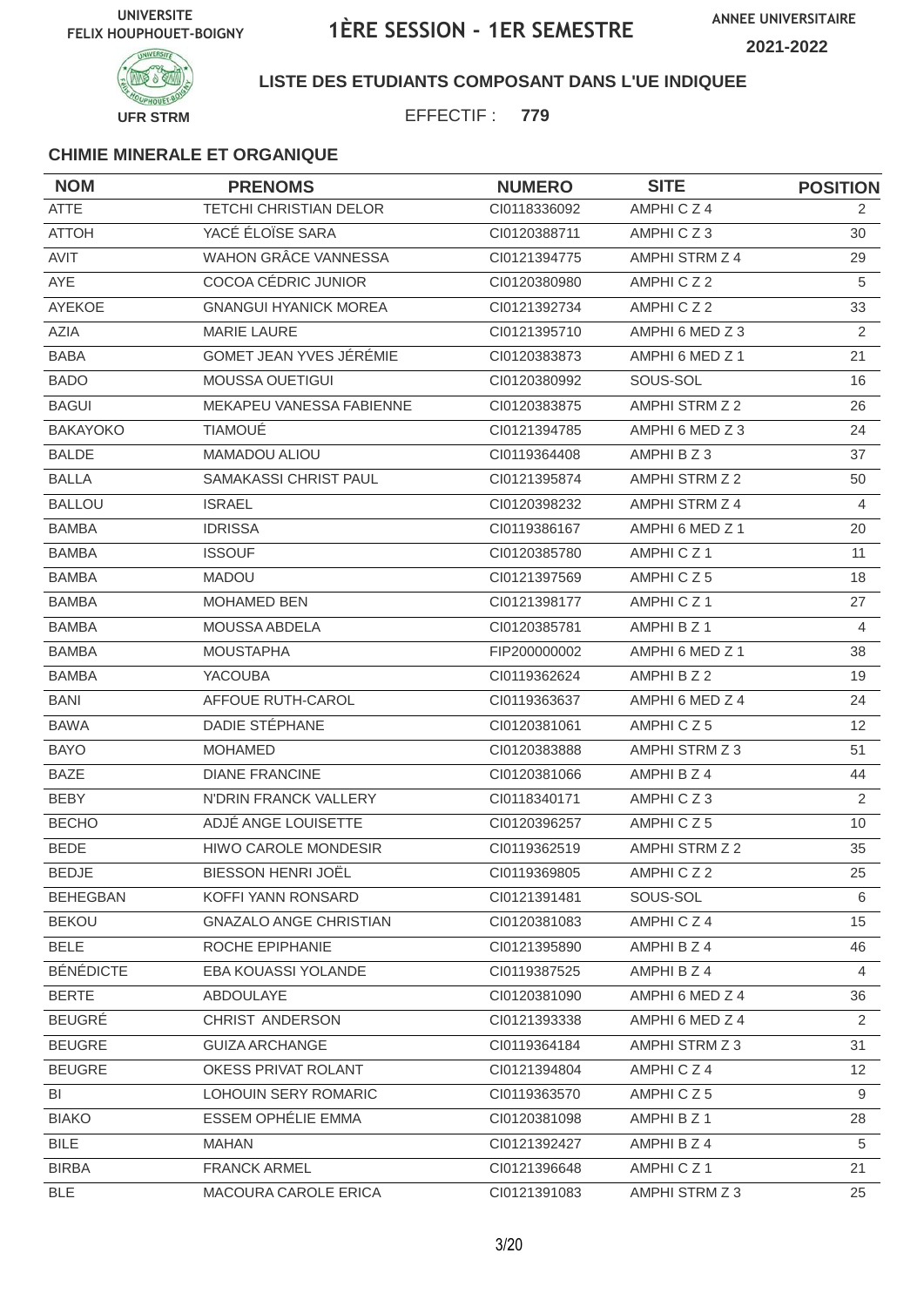

### **LISTE DES ETUDIANTS COMPOSANT DANS L'UE INDIQUEE**

EFFECTIF : **779**

| <b>NOM</b>        | <b>PRENOMS</b>                | <b>NUMERO</b>  | <b>SITE</b>     | <b>POSITION</b> |
|-------------------|-------------------------------|----------------|-----------------|-----------------|
| <b>BLEOU</b>      | <b>BROU OLIVE-NOËLIE</b>      | CI0121396519   | AMPHI B Z 4     | 32              |
| <b>BLEU</b>       | <b>GUÉ ANGE PRIVÂT</b>        | CI0121392891   | AMPHICZ2        | 39              |
| <b>BLONDE</b>     | <b>BEBEL DE MOMINE</b>        | Cl0121395713   | AMPHI STRM Z 1  | 12 <sup>2</sup> |
| <b>BOHE</b>       | <b>ERIC JEAN MICHEL</b>       | CI0116308269   | AMPHI B Z 4     | 36              |
| <b>BOMISSO</b>    | DENISE REMY DÉSIRÉE           | CI0121397546   | SOUS-SOL        | 24              |
| <b>BONKOUNGOU</b> | ABDOUL KOUDOUZE               | CI0120397783   | AMPHICZ4        | 39              |
| <b>BOTTY</b>      | <b>ELORIA BENERICE ESTHER</b> | CI0120385481   | AMPHI B Z 2     | $\mathbf{1}$    |
| <b>BOZON</b>      | <b>AUDE CHRISTELLE</b>        | CI0121397937   | AMPHICZ1        | 10              |
| <b>BROU</b>       | ACKISSI BESSELHI HUGUETTE     | CI0121391568   | AMPHI STRM Z 1  | 34              |
| <b>BROU</b>       | ANGYBELL NATACHA              | CI0121391360   | AMPHI 6 MED Z 4 | 5               |
| <b>BROU</b>       | <b>APPIAH NOEL</b>            | BROA2912980001 | AMPHI STRM Z 4  | 42              |
| <b>BROU</b>       | KOUAKOU JEAN WILFRIED         | CI0121391684   | AMPHICZ4        | 16              |
| <b>BROU</b>       | N'GUESSAN EDMOND              | CI0121394274   | AMPHI 6 MED Z 2 | 34              |
| <b>BROU</b>       | N'GUESSAN ÉRIC                | Cl0121392216   | AMPHI 6 MED Z 1 | 4               |
| <b>CAMARA</b>     | <b>ARAMATOU</b>               | CI0121396163   | AMPHICZ3        | 16              |
| <b>CAMARA</b>     | <b>NIAMINAN</b>               | CI0121393963   | AMPHI STRM Z 4  | 19              |
| CAYO              | ZAHON LETICIA DORINE          | CI0120381224   | AMPHI STRM Z 4  | 24              |
| <b>CISSE</b>      | <b>DAOUDA</b>                 | CI0121393696   | AMPHI STRM Z 4  | 20              |
| <b>CISSE</b>      | <b>SEKOU</b>                  | CI0121392316   | AMPHI STRM Z 1  | 15              |
| <b>CISSÉ</b>      | <b>TENIN DOMINIQUE</b>        | CI0120381239   | AMPHICZ2        | 15              |
| <b>CLIMAN</b>     | KONAN WILFRIED EMMANUEL       | CI0120381251   | AMPHICZ3        | 27              |
| <b>COMOE</b>      | <b>BROU EDMOND DAVID</b>      | CI0121395717   | AMPHI STRM Z 4  | 35              |
| COSSA             | SIAMI CONSTANCE DESIREE       | CI0120388010   | AMPHI B Z 4     | 37              |
| <b>COULIBALY</b>  | ABDOULAYE                     | CI0119361817   | AMPHI 6 MED Z 4 | 6               |
| COULIBALY         | ABDOUL BEN JUNIOR             | CI0121391044   | AMPHI 6 MED Z 4 | 45              |
| <b>COULIBALY</b>  | AÏCHATOU                      | CI0121391025   | AMPHI B Z 3     | 27              |
| <b>COULIBALY</b>  | <b>AWA</b>                    | CI0120387031   | AMPHI STRM Z 2  | 51              |
| COULIBALY         | DJENEBA AHOU AUDREY           | Cl0121395718   | AMPHI STRM Z 4  | 17              |
| <b>COULIBALY</b>  | <b>FRANCK ELIOT</b>           | CI0119362726   | SOUS-SOL        | 11              |
| <b>COULIBALY</b>  | <b>ISSA</b>                   | CI0120383928   | AMPHI STRM Z 3  | 44              |
| COULIBALY         | NANOUROGO AYOUBA              | Cl0121391010   | AMPHICZ3        | 12              |
| <b>COULIBALY</b>  | NOKROGNAN FATIM               | CI0121396028   | AMPHI 6 MED Z 4 | 25              |
| COULIBALY         | NONLOUROU KABAGO ZENAB        | Cl0121396018   | AMPHI B Z 2     | 31              |
| <b>COULIBALY</b>  | <b>SOULEYMANE</b>             | CI0120381287   | AMPHI 6 MED Z 2 | 13              |
| <b>COULIBALY</b>  | YELATCHIGUI MARIE CLARENCE    | FIP200000053   | AMPHI STRM Z 1  | 29              |
| <b>COULIBALY</b>  | YELY SAMIRA                   | CI0120381292   | AMPHI 6 MED Z 2 | 25              |
| <b>COUMOE</b>     | ADJOUA SOLANGE                | CI0120381320   | AMPHI B Z 4     | 10 <sup>°</sup> |
| <b>DABO</b>       | KOUASSI THEODORE              | Cl0121395719   | AMPHI B Z 1     | 31              |
| <b>DAGO</b>       | DADIER LANDRY                 | CI0119367355   | AMPHI 6 MED Z 4 | $\overline{4}$  |
| DAGOUROU          | ETTIEN CYPRIEN WILFRIED       | CI0121396725   | AMPHI STRM Z 4  | 34              |
| <b>DAGRA</b>      | <b>MANAN MARIUS</b>           | FIP200000047   | AMPHI 6 MED Z 4 | 48              |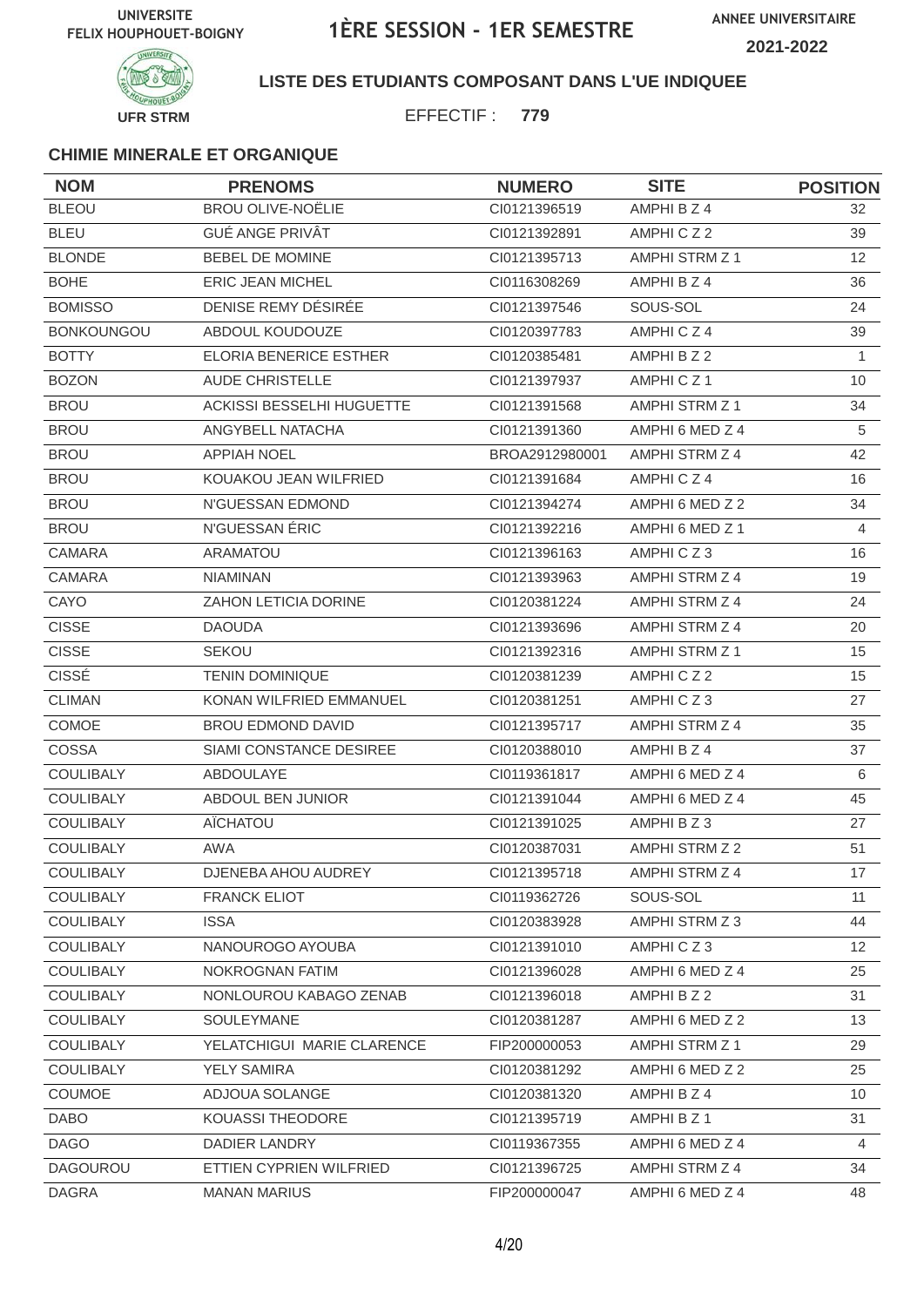**ANNEE UNIVERSITAIRE**





### **LISTE DES ETUDIANTS COMPOSANT DANS L'UE INDIQUEE**

EFFECTIF : **779**

| <b>NOM</b>          | <b>PRENOMS</b>                   | <b>NUMERO</b>  | <b>SITE</b>           | <b>POSITION</b>   |
|---------------------|----------------------------------|----------------|-----------------------|-------------------|
| <b>DAGROU</b>       | <b>JEAN-GUY DORGELES</b>         | CI0120381336   | <b>AMPHI STRM Z 1</b> | 11                |
| <b>DAH</b>          | ERI PELAGIE                      | CI0121397942   | AMPHICZ <sub>1</sub>  | 29                |
| <b>DAH</b>          | SIÉ KOUAMÉ GNIMBA ANGENOR FABIEN | CI0121393297   | AMPHI 6 MED Z 4       | $12 \overline{ }$ |
| DAH                 | <b>WATIL</b>                     | CI0121401630   | AMPHI 6 MED Z 4       | 40                |
| <b>DAHO</b>         | <b>KARAMOKO ISSA</b>             | DAHK1004930001 | AMPHI B Z 3           | 26                |
| <b>DAHO</b>         | ZRANGOUE ANGE                    | CI0120385488   | AMPHICZ4              | 33                |
| <b>DALE</b>         | <b>GNAKOURI SALES</b>            | CI0119369903   | AMPHI B Z 3           | 1                 |
| <b>DANHO</b>        | GBAIE CHRISTINE GRÂCE ROXANNE    | CI0120381351   | AMPHI STRM Z 4        | 40                |
| <b>DANHO</b>        | <b>M'BO LARISSA</b>              | CI0120398390   | AMPHICZ1              | 24                |
| <b>DANO</b>         | <b>JUNIOR</b>                    | CI0121394285   | AMPHI 6 MED Z 1       | 13                |
| <b>DANON</b>        | ZIDAGO PAUL LUCKAS               | CI0121397552   | AMPHI B Z 1           | 6                 |
| <b>DAPPA</b>        | ATTA KOUADIO SYLVERE HERMANN     | CI0121394835   | AMPHI 6 MED Z 4       | 44                |
| <b>DASSO</b>        | DALEHON URIELLE ESTHER           | CI0121391807   | AMPHICZ2              | 12                |
| <b>DEA</b>          | MOHAMED KADER                    | CI0120381364   | AMPHI 6 MED Z 1       | 46                |
| <b>DEAT</b>         | FRANCK HERVÉ JUNIOR              | CI0120381365   | AMPHI B Z 3           | 12                |
| <b>DEGNI</b>        | <b>SEDJI ESTHER</b>              | CI0121394290   | AMPHICZ5              | 23                |
| <b>DERE</b>         | CHO ANGELA DEBORA                | CI0121392235   | SOUS-SOL              | 28                |
| <b>DIABATE</b>      | <b>DIELIBAKA</b>                 | CI0121392669   | AMPHI B Z 1           | 13                |
| <b>DIABATE</b>      | <b>FATOUMATA</b>                 | CI0121395970   | AMPHI STRM Z 4        | 22                |
| <b>DIABATE</b>      | <b>LACINE</b>                    | CI0116303565   | AMPHICZ2              | 40                |
| <b>DIABATE</b>      | <b>SAFIATOU</b>                  | CI0119386212   | AMPHI 6 MED Z 3       | 22                |
| <b>DIAGNE</b>       | AMANI ELYSÉE                     | CI0121391400   | AMPHI STRM Z 2        | 48                |
| <b>DIAHONDE</b>     | ANGE FLORENT HUBERT              | CI0121393283   | AMPHI B Z 2           | $\overline{2}$    |
| <b>DIALLO</b>       | <b>MARIAMA DALANDA</b>           | DIAM2811990002 | AMPHI STRM Z 4        | $\mathbf{1}$      |
| <b>DIALLO</b>       | <b>MATOGOMA</b>                  | CI0121392678   | AMPHI 6 MED Z 2       | 2                 |
| <b>DIALLO</b>       | <b>MOUSSA</b>                    | FIP200000035   | AMPHI B Z 4           | 3                 |
| <b>DIALLO</b>       | N'GORAN PARFAIT                  | CI0120381419   | SOUS-SOL              | 26                |
| <b>DIALLO</b>       | <b>OUMOU AWA</b>                 | Cl0120381421   | AMPHI STRM Z 3        | 53                |
| <b>DIAMALA</b>      | <b>ADOM PASCAL</b>               | FIP200000055   | AMPHI B Z 4           | 17                |
| <b>DIAO</b>         | <b>GNAMBON</b>                   | CI0121391889   | AMPHI STRM Z 2        | 13                |
| <b>DIARRASSOUBA</b> | AÏCHA                            | CI0121395953   | AMPHICZ1              | 41                |
| <b>DIARRASSOUBA</b> | <b>BAKOUMADI</b>                 | CI0121393015   | AMPHI 6 MED Z 2       | 11                |
| <b>DIARRASSOUBA</b> | <b>DAOUDA</b>                    | Cl0121391682   | AMPHI 6 MED Z 3       | 27                |
| <b>DIARRASSOUBA</b> | <b>LACINA</b>                    | CI0121393657   | AMPHI B Z 4           | 26                |
| <b>DIARRASSOUBA</b> | MOUHAMED TIDJANE                 | CI0121396312   | AMPHIBZ3              | 28                |
| <b>DIAWARA</b>      | ADAMA                            | CI0120381454   | AMPHICZ3              | 29                |
| <b>DIAWARA</b>      | <b>ISSA</b>                      | CI0119385666   | AMPHI 6 MED Z 1       | 43                |
| <b>DIAWARA</b>      | <b>MADOUSSOU</b>                 | CI0120381452   | AMPHI 6 MED Z 2       | 23                |
| <b>DIBY</b>         | KAVAMI JEAN MARIE                | CI0120388982   | AMPHI 6 MED Z 3       | 31                |
| <b>DIBY</b>         | KOUADIO ARISTIDE                 | CI0119364610   | AMPHICZ1              | 40                |
| <b>DIOMANDE</b>     | <b>FATOUMATA</b>                 | CI0121393458   | AMPHI STRM Z 2        | 20                |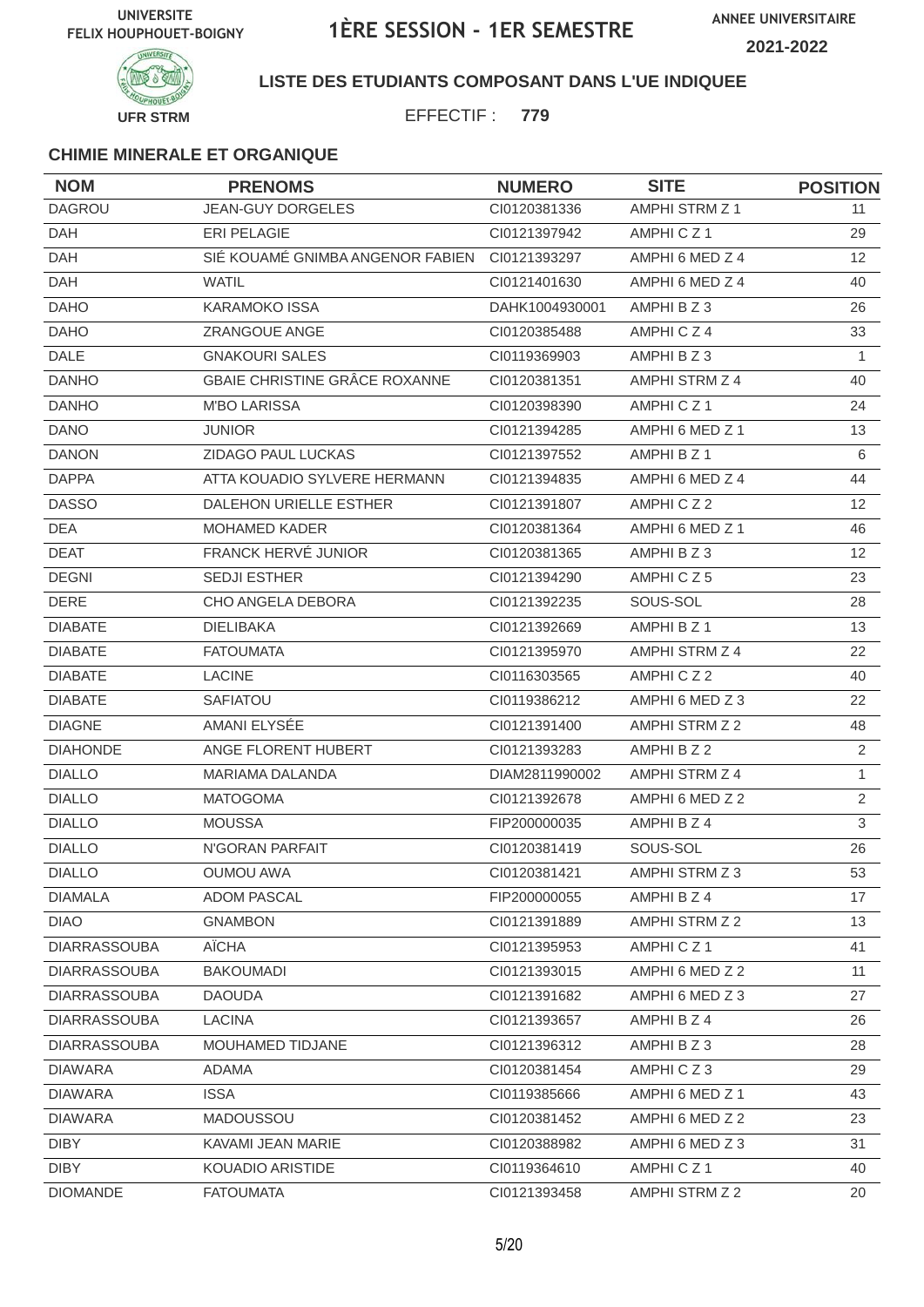**ANNEE UNIVERSITAIRE**





### **LISTE DES ETUDIANTS COMPOSANT DANS L'UE INDIQUEE**

EFFECTIF : **779**

| <b>NOM</b>            | <b>PRENOMS</b>                                | <b>NUMERO</b> | <b>SITE</b>     | <b>POSITION</b> |
|-----------------------|-----------------------------------------------|---------------|-----------------|-----------------|
| <b>DIOMANDÉ</b>       | <b>GUE KALLET</b>                             | CI0121391067  | AMPHI 6 MED Z 1 | 41              |
| <b>DIOMANDÉ</b>       | <b>KARIDJA</b>                                | CI0120381485  | AMPHI 6 MED Z 4 | 19              |
| <b>DIOMANDE</b>       | NABOULA FATHIM                                | CI0121395993  | AMPHI STRM Z 1  | 24              |
| <b>DIOMANDE</b>       | <b>YOUSSOUF</b>                               | CI0121393359  | AMPHICZ4        | 13              |
| <b>DIPLEHI</b>        | <b>GUELAMON RICHARD</b>                       | CI0121391935  | AMPHI 6 MED Z 2 | 43              |
| <b>DJABIA</b>         | YAH MAGNE RUTHE MOYANE                        | CI0121396087  | AMPHI 6 MED Z 3 | 10              |
| <b>DJAHOU</b>         | <b>DEGNAN MATILDE</b>                         | CI0120384433  | AMPHI STRM Z 1  | 21              |
| <b>DJE</b>            | AYA CLAUDE FRANCINE                           | CI0119374207  | AMPHICZ2        | 26              |
| <b>DJE</b>            | <b>BI PRINCE NICAISE</b>                      | CI0121396787  | AMPHICZ3        | 34              |
| <b>DJE</b>            | LOU DJENAN EDWIGE                             | CI0120396130  | AMPHI STRM Z 1  | 42              |
| <b>DJE</b>            | LOU FLEHANA MICHELLE                          | CI0121394869  | AMPHI B Z 4     | 14              |
| <b>DJEDJE</b>         | <b>GRÂCE ÉLISÉE KPASSOU</b>                   | CI0120381521  | AMPHI 6 MED Z 1 | 14              |
| <b>DJIDJI</b>         | <b>SASSO HENRI JOEL</b>                       | CI0121395725  | AMPHI STRM Z 4  | 15              |
| <b>DJOSSA</b>         | <b>CODJO CHRIST DONALD</b>                    | CI0121396311  | AMPHICZ3        | $\overline{7}$  |
| <b>DOAHO GUELAMON</b> | <b>MARCELIN</b>                               | CI0120381548  | AMPHI B Z 1     | 29              |
| <b>DOBÉ</b>           | <b>FRANCIA DIANE</b>                          | CI0120385496  | AMPHI 6 MED Z 1 | 28              |
| <b>DOFFOU</b>         | <b>GNAMIEN VINCENT EMMANUEL</b>               | CI0121396030  | AMPHI STRM Z 4  | 39              |
| <b>DOGO</b>           | RUTH DÉSIRÉE                                  | CI0121397708  | AMPHICZ5        | 15              |
| <b>DOMAGNI</b>        | KOFFI AHOU CARMEN                             | FIP200000038  | AMPHI B Z 2     | 10              |
| <b>DONGOH</b>         | ABRAN MARIAM                                  | CI0120381562  | AMPHICZ3        | 36              |
| <b>DOSSO</b>          | <b>LOSSENI</b>                                | CI0121395727  | AMPHI STRM Z 4  | 14              |
| <b>DOSSO</b>          | NOGOBALA SOUNAN ADOUNNI                       | CI0118336008  | AMPHI 6 MED Z 3 | $\overline{7}$  |
| <b>DOUA</b>           | ANDRÉ                                         | CI0116311620  | AMPHICZ3        | 28              |
| <b>DOUMBIA</b>        | <b>IBRAHIM</b>                                | CI0121392982  | AMPHI 6 MED Z 2 | 33              |
| <b>DOUMBIA</b>        | YAYA                                          | CI0119386408  | AMPHI STRM Z 3  | 8               |
| <b>DOUMBOUYA</b>      | <b>ASSATA</b>                                 | CI0120385497  | AMPHI 6 MED Z 4 | 10              |
| <b>DROH</b>           | DOUÉ AURÉLIE                                  | CI0121395968  | AMPHI 6 MED Z 4 | 3               |
| <b>DUMPIEU</b>        | <b>SARAH JENIFER</b>                          | CI0120381596  | AMPHI STRM Z 2  | $\mathfrak{D}$  |
| EBA                   | N' DA - AFLA NADIA                            | CI0121391381  | AMPHICZ1        | 35              |
| EDI                   | AKISSI ANGELE ELVIERA                         | CI0120397914  | AMPHI STRM Z 2  | 28              |
| EDOUKOU               | AMICHIA OLIVE SYLVIANE                        | CI0121396304  | AMPHI B Z 4     | 6               |
| <b>EHINON</b>         | KOUAHO PRINCESSE SARA MÉLISSA                 | Cl0121397056  | AMPHI STRM Z 1  | 30              |
| <b>EHON</b>           | KOSSI JEAN BOSCO                              | CI0120385498  | AMPHI B Z 3     | 38              |
| <b>EHOUMAN</b>        | AMANDÉ MARCELLO LOOKENSEY WILLIA CI0121395728 |               | AMPHI B Z 4     | 40              |
| <b>EHOUMAN</b>        | EHUI JEAN                                     | CI0121396057  | AMPHICZ2        | 37              |
| EHU                   | WILLY JEAN MAX DESIRE                         | CI0121398171  | AMPHI 6 MED Z 2 | 14              |
| ERDJAH                | EMMANUEL ARIEL                                | CI0117325060  | AMPHICZ2        | 43              |
| <b>ESSOH</b>          | <b>WESLEY JEAN FRANCOIS</b>                   | FIP200000010  | AMPHI B Z 1     | 8               |
| <b>ESSUI</b>          | YAO ULRICH                                    | CI0121397549  | AMPHI STRM Z 4  | 12              |
| <b>ETTE</b>           | MESSOU ANGE ELISEE                            | CI0121390687  | AMPHI 6 MED Z 1 | 29              |
| <b>EZAN</b>           | <b>TAHITCHI ENOCH OSCAR</b>                   | CI0119365139  | AMPHI B Z 2     | 21              |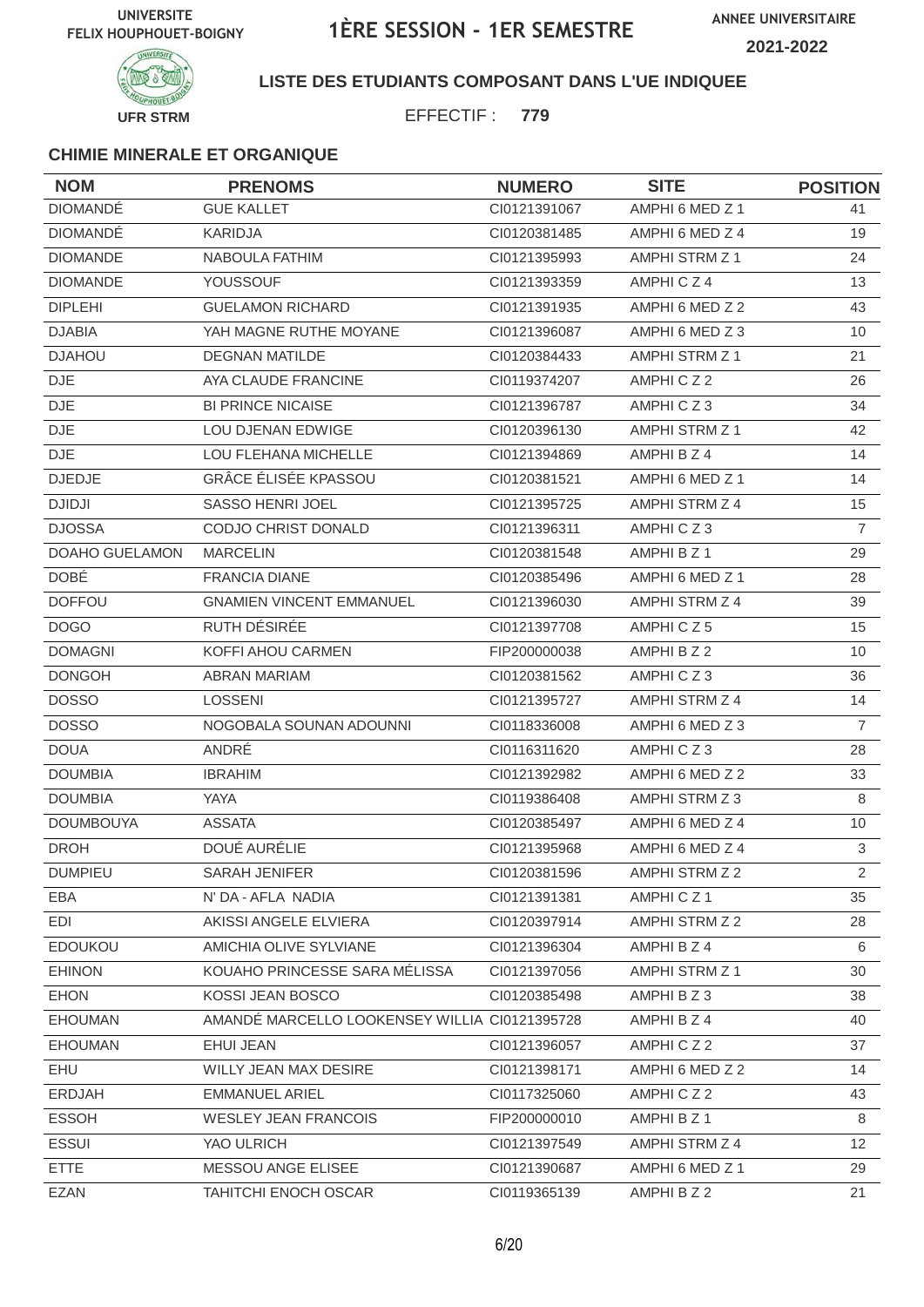

### **LISTE DES ETUDIANTS COMPOSANT DANS L'UE INDIQUEE**

EFFECTIF : **779**

| <b>NOM</b>        | <b>PRENOMS</b>                 | <b>NUMERO</b>  | <b>SITE</b>           | <b>POSITION</b> |
|-------------------|--------------------------------|----------------|-----------------------|-----------------|
| <b>FADIGA</b>     | <b>FATOUMATA SARAH</b>         | CI0119370026   | AMPHICZ5              | 20              |
| <b>FANDJOUMON</b> | <b>STEVY TRESOR</b>            | CI0119362095   | AMPHI STRM Z 3        | 2               |
| <b>FANE</b>       | <b>HALAMA</b>                  | CI0120381653   | AMPHI 6 MED Z 3       | 5               |
| <b>FIEGLO</b>     | <b>ANNE ROXANE</b>             | CI0120397874   | AMPHI 6 MED Z 2       | 15              |
| <b>FIENI</b>      | ADJOUA MARIE ANGE GRÂCE        | CI0120381660   | AMPHICZ4              | 17              |
| <b>FLAN</b>       | MINSSAN JUVENALE               | FIP200000008   | AMPHI STRM Z 2        | 31              |
| <b>FLANROU</b>    | GNONWIMBA BIENVENU GUY AXEL    | CI0120381663   | AMPHI STRM Z 3        | 17              |
| <b>FOFANA</b>     | <b>ASSIATOU</b>                | CI0121393282   | AMPHI 6 MED Z 3       | 19              |
| <b>FOFANA</b>     | <b>NOGOFEMA</b>                | CI0120381671   | AMPHICZ2              | 21              |
| <b>FOFANA</b>     | <b>SOUMAILA</b>                | CI0121393665   | AMPHI B Z 1           | 36              |
| <b>FOFANA</b>     | <b>WILFRIED MOHAMED</b>        | CI0119374189   | AMPHI STRM Z 2        | 46              |
| <b>GAHE</b>       | ANEGBLE JEAN STEVE             | CI0119361995   | AMPHI 6 MED Z 2       | 8               |
| <b>GAHOUA</b>     | <b>NAOMIE MAHI</b>             | CI0121396997   | AMPHI 6 MED Z 4       | 37              |
| <b>GANDONOU</b>   | <b>NAOMI SEFORA</b>            | GANN1211020001 | SOUS-SOL              | 2               |
| <b>GBAKA</b>      | <b>OBROU MAXIME</b>            | CI0120385501   | SOUS-SOL              | $\overline{7}$  |
| <b>GBAKRE</b>     | MICHEL GUY CESAR               | CI0119369381   | AMPHICZ2              | 24              |
| <b>GBALOU</b>     | ANDY CLAUDE ILARIE             | CI0121395731   | AMPHI B Z 4           | 30              |
| <b>GBANE</b>      | <b>LADJI ALY</b>               | CI0120385502   | AMPHI B Z 2           | 23              |
| <b>GBAZALE</b>    | <b>GRACE LYNDA</b>             | CI0121393226   | AMPHI STRM Z 4        | 16              |
| <b>GBOGBO</b>     | <b>JEAN BOLERY</b>             | CI0120385506   | AMPHICZ4              | 31              |
| <b>GBOHO</b>      | <b>GOENTOUO LUCRECE REGIS</b>  | CI0119388464   | AMPHICZ3              | 1               |
| <b>GNAGNE</b>     | <b>JOEL CHRITIAN</b>           | FIP200000057   | AMPHI 6 MED Z 4       | 18              |
| <b>GNAHORE</b>    | <b>AHOLI EMERSON</b>           | CI0119386495   | AMPHI B Z 4           | 48              |
| <b>GNAHORE</b>    | <b>GATTO TOUSSAINT</b>         | CI0117321868   | AMPHICZ2              | 32              |
| <b>GNAMIEN</b>    | ADAMS MOUAYÉ                   | CI0121392472   | <b>AMPHI STRM Z 2</b> | 29              |
| <b>GNOLEBAT</b>   | <b>GBEYORO LIONELLE WILMAR</b> | CI0120398581   | AMPHI 6 MED Z 3       | $\mathbf{1}$    |
| <b>GNONSIO</b>    | KOUIYIYE DOUDOU SEPHORA ROXANE | CI0121390720   | AMPHI STRM Z 1        | 22              |
| <b>GOGOUA</b>     | DETHO ANGE MURIEL              | Cl0121395733   | SOUS-SOL              | 27              |
| <b>GOHI</b>       | LOU LEAMAN JOYCE ANICETTE      | CI0121395734   | AMPHICZ5              | 4               |
| <b>GOHI</b>       | NANSEGNON PRINCE               | FIP200000011   | AMPHI STRM Z 2        | 30              |
| GOHO              | DOHAÏ KÉASSON MARC-LOÏC        | GOHK3009000001 | AMPHICZ4              | 34              |
| GOÏ               | DOUIN EMMANUELLE FRANCELINE    | CI0121391133   | AMPHI 6 MED Z 3       | 26              |
| <b>GON</b>        | <b>DESIRE</b>                  | CI0120381799   | AMPHI B Z 4           | 12 <sup>2</sup> |
| GOPOU             | ZRANGBA ADELAÏDE               | CI0121396500   | AMPHICZ5              | 19              |
| GORE              | <b>BI GORE EL-FOREST</b>       | FIP200000003   | AMPHI STRM Z 2        | 12 <sup>2</sup> |
| GOSSAN            | <b>GOSSAN JEAN MICHEL</b>      | CI0120381811   | AMPHI 6 MED Z 2       | 26              |
| <b>GOTTA</b>      | YORO JACQUES CHRISTIAN         | CI0121391495   | AMPHICZ3              | 39              |
| <b>GOUA</b>       | AKRE NGNINRIN LAURA            | CI0121396305   | AMPHICZ1              | $\overline{4}$  |
| <b>GOUMBANE</b>   | HAMIDOU                        | FIP200000031   | AMPHICZ4              | 10              |
| <b>GOUROTRE</b>   | <b>VOLI CHRISTIAN</b>          | CI0120381817   | AMPHICZ5              | 14              |
| <b>GRATH</b>      | NANGBAN AXEL DE.MARIE          | CI0120381825   | AMPHICZ3              | 17              |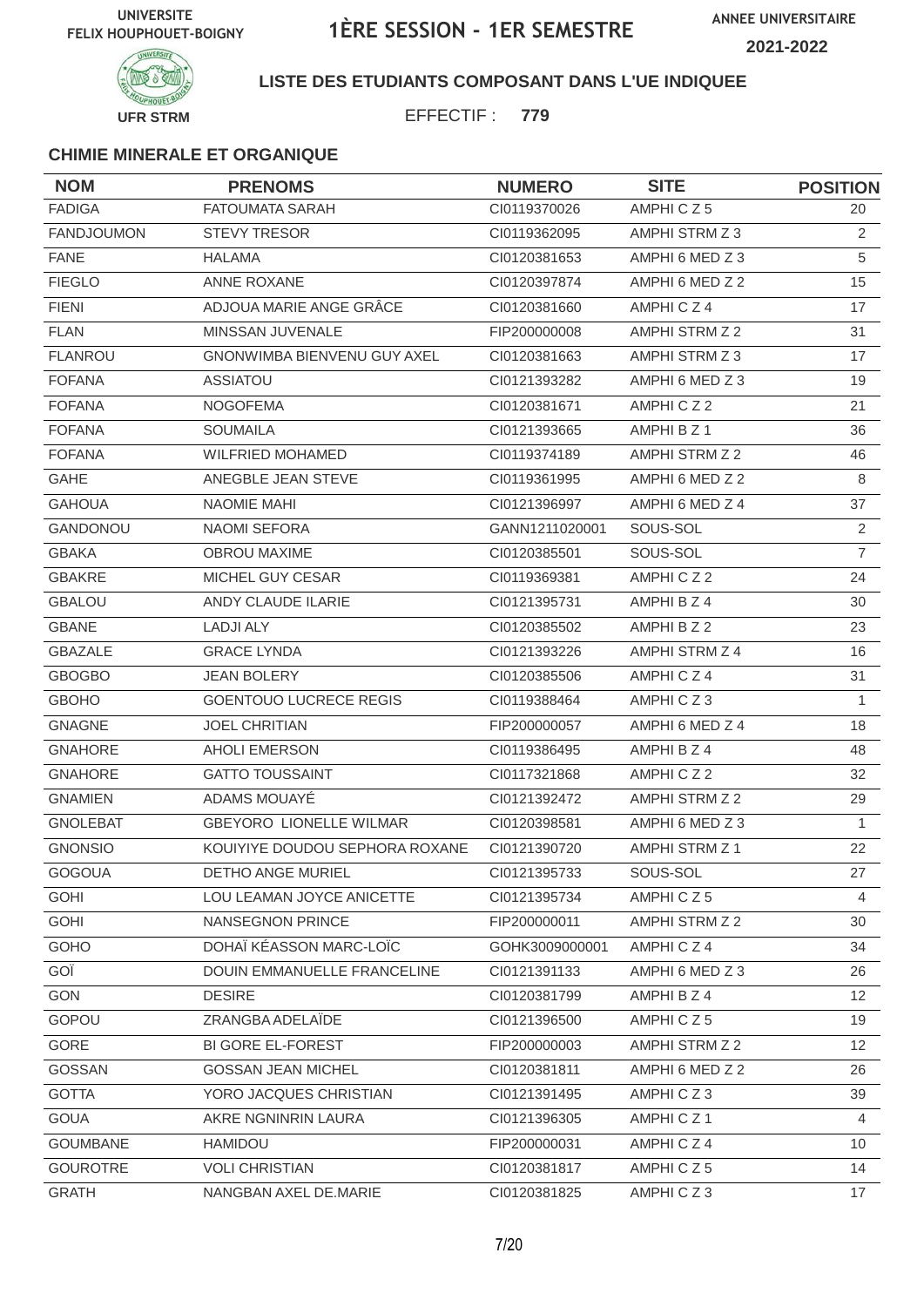**ANNEE UNIVERSITAIRE 2021-2022**



### **LISTE DES ETUDIANTS COMPOSANT DANS L'UE INDIQUEE**

EFFECTIF : **779**

| <b>NOM</b>      | <b>PRENOMS</b>               | <b>NUMERO</b>  | <b>SITE</b>     | <b>POSITION</b> |
|-----------------|------------------------------|----------------|-----------------|-----------------|
| <b>GREBIO</b>   | ANGE LUTHER                  | FIP200000040   | AMPHICZ5        | 6               |
| <b>GUEBO</b>    | KOUTCHET ANGE FREDY          | CI0121391625   | AMPHICZ5        | 37              |
| <b>GUEDE</b>    | <b>TIDEKO OBEDE DELAISSE</b> | CI0120381834   | AMPHI B Z 3     | 29              |
| <b>GUEI</b>     | SASSIO GASTON MAGLOIRE       | CI0121393709   | AMPHICZ5        | 32              |
| <b>GUEU</b>     | AUDREY MARIE JOËLLE          | CI0121396224   | AMPHI 6 MED Z 1 | 45              |
| <b>GUEU</b>     | ÉRIC STÉPHANE                | CI0121392155   | AMPHI B Z 2     | 17              |
| <b>GUIA</b>     | DEULOUA CHRIST ARISTIDE      | CI0121397147   | AMPHI B Z 1     | 35              |
| <b>GUIE</b>     | LOU TOUA RUTH-ESTHER         | GUIL0711990001 | AMPHI B Z 2     | 15              |
| <b>GUINDO</b>   | AWA                          | CI0120397677   | AMPHI 6 MED Z 1 | 22              |
| <b>GUISSO</b>   | O'NEEL EDDIE STEPHANE        | CI0121395738   | AMPHICZ4        | 6               |
| HAMADOU         | <b>HASSANA</b>               | CI0121395739   | AMPHI 6 MED Z 3 | 47              |
| HIÉ             | ANITA RAYMONDE NICOLE        | CI0121398353   | AMPHI B Z 1     | 22              |
| <b>HIEN</b>     | INI LOUISE CHARLOTTE         | CI0119374200   | AMPHICZ1        | 12              |
| <b>HIEN</b>     | SIE PONCE DONALD             | CI0121394342   | AMPHI STRM Z 3  | 6               |
| <b>HIEN</b>     | <b>TILKA DENISE</b>          | CI0118336114   | AMPHI STRM Z 3  | 27              |
| <b>IRIE</b>     | <b>BI BOLATY DANIEL</b>      | CI0120385512   | AMPHICZ2        | 10              |
| <b>IRIE</b>     | BI TAH EMMANUEL CHRISTIAN    | CI0121391397   | AMPHI STRM Z 3  | 39              |
| <b>KABLAN</b>   | AKA PAUL ELIE                | CI0121395741   | AMPHI STRM Z 3  | 15              |
| <b>KABORE</b>   | <b>HENOC</b>                 | CI0121396069   | AMPHI 6 MED Z 4 | 31              |
| <b>KABRAN</b>   | ASSOUMOU SYLVESTRE           | FIP200000032   | AMPHI B Z 1     | $\mathbf{1}$    |
| KACOU           | EFFIBÉ ANNE SEPHORA          | CI0119367595   | AMPHICZ2        | 16              |
| KACOU           | KOULOU HERVE                 | CI0120385513   | AMPHI 6 MED Z 1 | 11              |
| KACOU           | N'GUESSAN ALVIN GILDAS       | CI0121390704   | AMPHI 6 MED Z 4 | 29              |
| <b>KADJO</b>    | AHOULOU REGIS ANDERSON       | CI0119371893   | AMPHI 6 MED Z 4 | $\mathbf{1}$    |
| <b>KADJO</b>    | N'GUESSAN ALBERT JUNIOR      | CI0121396366   | AMPHI STRM Z 2  | 42              |
| <b>KAFROUMA</b> | GNOU-BLA AMANDINE            | FIP200000026   | AMPHI 6 MED Z 3 | 9               |
| KAKOU           | MANIZAN MAXIMIN              | Cl0121391005   | SOUS-SOL        | 13              |
| KALÉ            | ONELIE PHOEBE JOSEPHA JEMIMA | CI0120381912   | AMPHI B Z 2     | $\overline{7}$  |
| <b>KALFA</b>    | ADJOUA MONIQUE               | Cl0121395988   | AMPHI 6 MED Z 2 | 42              |
| <b>KAMAGATE</b> | ADIA                         | CI0121394938   | AMPHICZ1        | 34              |
| <b>KAMAGATE</b> | <b>INZA</b>                  | CI0120395691   | AMPHI STRM Z 3  | 14              |
| <b>KAMBE</b>    | KAMBE DERRICK VALDES         | FIP200000043   | AMPHI B Z 1     | 11              |
| <b>KAMENA</b>   | AKA PAUL MARIE               | CI0121396947   | AMPHI B Z 1     | 37              |
| <b>KANDAO</b>   | LASSINAN                     | CI0119364764   | AMPHI STRM Z 2  | 41              |
| <b>KANGA</b>    | YAO BERENGER                 | CI0120381951   | AMPHI STRM Z 2  | 38              |
| <b>KANGAMON</b> | AHOU LYDIA VERLANDE          | CI0121391663   | AMPHI B Z 4     | 9               |
| KARIMOU         | KOUAME ARSÈNE                | CI0120388917   | AMPHI STRM Z 4  | 33              |
| <b>KEITA</b>    | ASSETOU                      | CI0120395687   | AMPHICZ5        | 21              |
| KI              | <b>MAMINATA</b>              | CI0121392698   | AMPHICZ3        | 26              |
| KINDOH          | <b>BROU ANGE PATRICK</b>     | CI0121397557   | AMPHI STRM Z 1  | 25              |
| KO              | <b>ALIMA ROSELINE</b>        | FIP200000054   | AMPHI STRM Z 1  | 16              |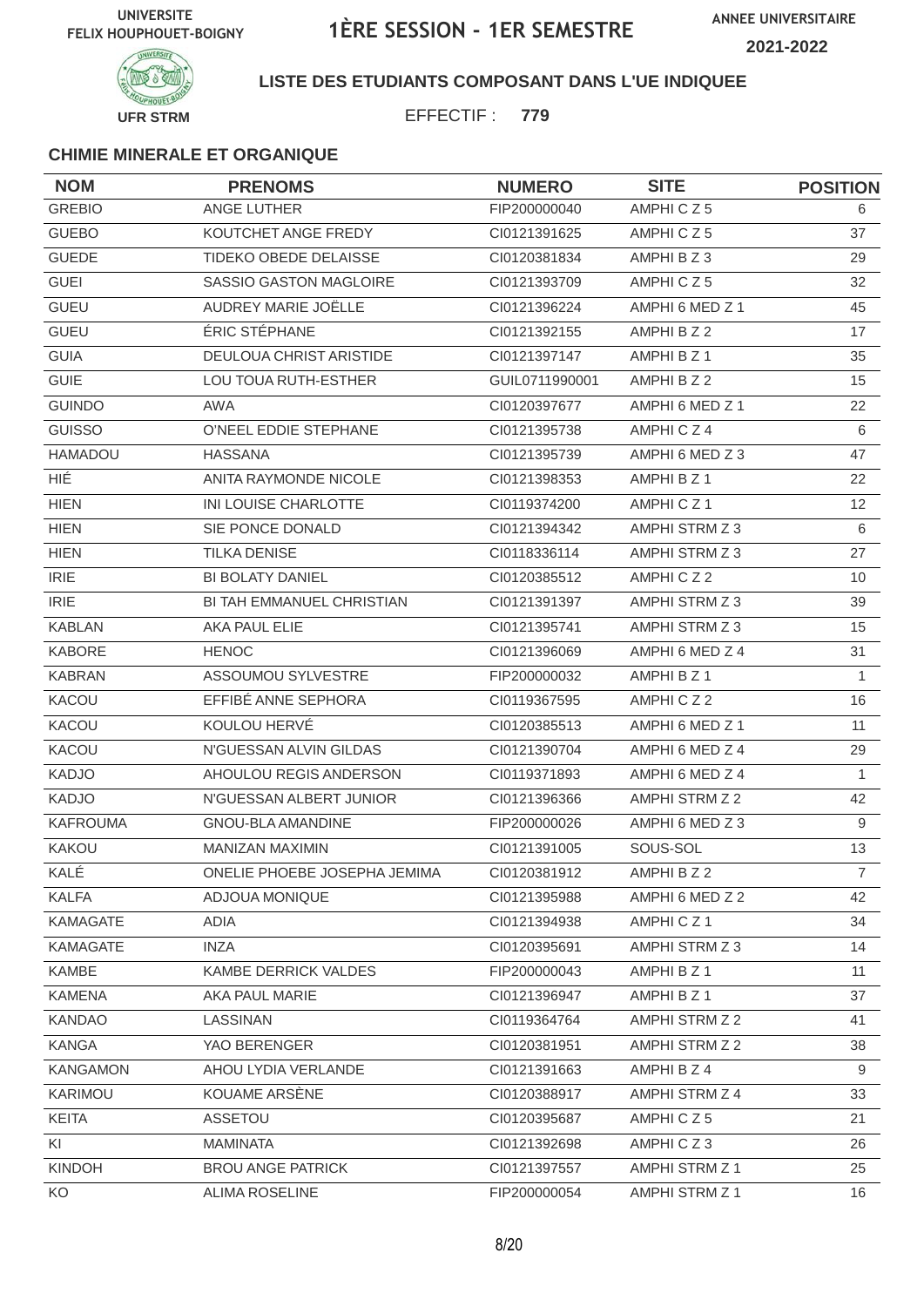**ANNEE UNIVERSITAIRE 2021-2022**



### **LISTE DES ETUDIANTS COMPOSANT DANS L'UE INDIQUEE**

EFFECTIF : **779**

| <b>NOM</b>     | <b>PRENOMS</b>                   | <b>NUMERO</b>  | <b>SITE</b>           | <b>POSITION</b> |
|----------------|----------------------------------|----------------|-----------------------|-----------------|
| <b>KOBENAN</b> | <b>KOSSIA REBECCA</b>            | Cl0121394956   | AMPHI B Z 4           | 41              |
| <b>KODE</b>    | <b>GHOH AICHA EVE</b>            | Cl0121392593   | AMPHI 6 MED Z 2       | $\overline{7}$  |
| <b>KOFF</b>    | <b>KOUAME GERVAIS</b>            | FIP200000052   | AMPHI STRM Z 4        | 27              |
| <b>KOFFI</b>   | <b>ADJA RUTH</b>                 | CI0121393296   | <b>AMPHI STRM Z 1</b> | 33              |
| <b>KOFFI</b>   | AFFOUET ANIQUE MAURICETTE        | CI0121396380   | AMPHICZ2              | 18              |
| <b>KOFFI</b>   | AKISSI NORA LYNE                 | CI0120382035   | AMPHI 6 MED Z 2       | $\mathbf{1}$    |
| <b>KOFFI</b>   | AMANI MAXIME DEBORA              | CI0120382085   | AMPHICZ3              | 15              |
| <b>KOFFI</b>   | AMANY JEAN NOËL                  | CI0119365588   | AMPHI 6 MED Z 1       | 19              |
| <b>KOFFI</b>   | AMENAN KAN ANGE MARIETTE         | CI0120382049   | AMPHI B Z 4           | $\mathbf{1}$    |
| <b>KOFFI</b>   | ANGE PATRICK KOUASSI             | FIP200000024   | AMPHI STRM Z 4        | 5               |
| <b>KOFFI</b>   | <b>ARNOLD KEVIEN</b>             | FIP200000037   | AMPHI 6 MED Z 2       | 31              |
| <b>KOFFI</b>   | AYA GEMINA CHRISTELLE            | CI0120382083   | AMPHI STRM Z 1        | 20              |
| <b>KOFFI</b>   | CHIA MARIE-MICHAELLE             | CI0120385521   | AMPHI 6 MED Z 2       | 5               |
| <b>KOFFI</b>   | <b>DJACOF ARMEL MICHEL</b>       | Cl0121412254   | AMPHI STRM Z 1        | 3               |
| <b>KOFFI</b>   | <b>JEAN HUGUES</b>               | CI0120382070   | AMPHI STRM Z 3        | 46              |
| <b>KOFFI</b>   | <b>JONATHAN</b>                  | CI0119363715   | AMPHI 6 MED Z 3       | 40              |
| <b>KOFFI</b>   | <b>KACOU JUNIOR</b>              | CI0120382023   | AMPHI STRM Z 3        | $\overline{7}$  |
| <b>KOFFI</b>   | KOFFI MOÏSE D'ISRRAËL            | CI0121393742   | AMPHI B Z 3           | 30              |
| <b>KOFFI</b>   | <b>KONAN BERNARD</b>             | CI0121393167   | AMPHICZ3              | 5               |
| <b>KOFFI</b>   | KONAN BERTRAN                    | CI0121393612   | AMPHICZ5              | $\overline{7}$  |
| <b>KOFFI</b>   | KOUADIO SÉVERIN                  | CI0121393091   | AMPHI B Z 2           | 33              |
| <b>KOFFI</b>   | <b>KOUADIO WILFRIED</b>          | CI0120382058   | AMPHI B Z 4           | 35              |
| <b>KOFFI</b>   | KOUAKOU PIERRE                   | KOFK2012960020 | AMPHI 6 MED Z 4       | 16              |
| <b>KOFFI</b>   | KOUAME ULRICH ANDERSON           | CI0120382025   | AMPHICZ4              | 3               |
| <b>KOFFI</b>   | KOUASSI ALLÉMAO                  | CI0121393643   | AMPHI B Z 2           | 3               |
| <b>KOFFI</b>   | N'GBIN JEAN FABRICE              | FIP200000017   | AMPHI STRM Z 2        | 15 <sub>1</sub> |
| <b>KOFFI</b>   | PAUL MARRION                     | CI0121396361   | SOUS-SOL              | 17              |
| KOFFI          | SABENOU AKOUA STÉPHANIE          | CI0120382033   | AMPHI B Z 2           | 16              |
| <b>KOFFI</b>   | SAINTE ROSEMONDE KOSSIA LAMERVEI | CI0120382054   | SOUS-SOL              | 20              |
| <b>KOFFI</b>   | YAO ARMEL                        | CI0119369257   | AMPHI STRM Z 4        | $\overline{2}$  |
| <b>KOFFI</b>   | ZEZEOULYE MAXIMILIEN CYRIEL      | CI0116305499   | AMPHI B Z 3           | 35              |
| <b>KOKOI</b>   | ACHI GUY ARNAUD DEMEDEROS        | CI0121396901   | AMPHICZ2              | 11              |
| <b>KOKOI</b>   | ACHI GUY ARNAUD DEMEDEROS        | Cl0121396301   | AMPHICZ3              | 6               |
| <b>KOKORA</b>  | <b>BETTY MICHAEL</b>             | FIP200000006   | AMPHI B Z 1           | 15              |
| <b>KOKOUA</b>  | <b>JESSICA-ROXANE JENNIPHER</b>  | KOKJ0805990001 | AMPHI B Z 2           | 27              |
| <b>KOMIEN</b>  | KOUSSO ANDREA                    | CI0120382129   | AMPHICZ4              | 18              |
| <b>KONAN</b>   | <b>AKISSI ESTER</b>              | CI0119375405   | AMPHICZ4              | 1               |
| <b>KONAN</b>   | AMENAN BÉATRICE                  | CI0121395744   | AMPHIBZ3              | 36              |
| <b>KONAN</b>   | AMOIN MARIE JEANNE BLANCHE       | CI0121394368   | AMPHI B Z 4           | 34              |
| <b>KONAN</b>   | ANGBAN N'DOLY FIDEL              | CI0119370222   | AMPHI STRM Z 2        | 18              |
| <b>KONAN</b>   | BOUAFFOU AYA LAURELLE            | CI0121396687   | AMPHICZ5              | 24              |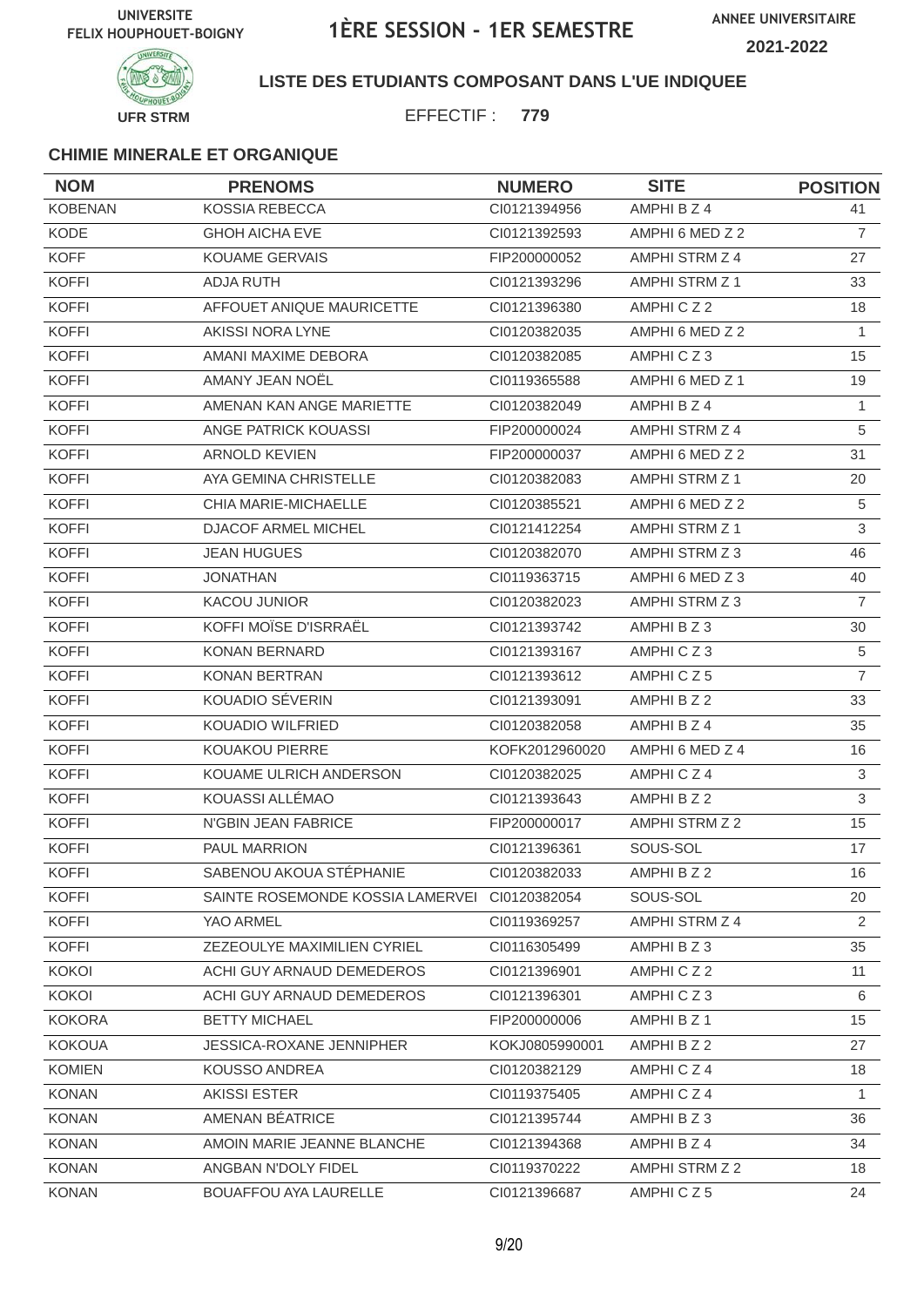

### **LISTE DES ETUDIANTS COMPOSANT DANS L'UE INDIQUEE**

EFFECTIF : **779**

| <b>NOM</b>     | <b>PRENOMS</b>                   | <b>NUMERO</b> | <b>SITE</b>          | <b>POSITION</b> |
|----------------|----------------------------------|---------------|----------------------|-----------------|
| <b>KONAN</b>   | <b>EKANI ROMUALD</b>             | FIP200000045  | AMPHI 6 MED Z 2      | 37              |
| <b>KONAN</b>   | <b>KOFFI DANIEL</b>              | CI0120382153  | AMPHI STRM Z 2       | 23              |
| <b>KONAN</b>   | <b>KONAN HONORE</b>              | FIP200000049  | AMPHI B Z 1          | 26              |
| <b>KONAN</b>   | KOUAKOU PATERN ELOGE             | CI0119386610  | AMPHI B Z 1          | 2               |
| <b>KONAN</b>   | <b>KOUASSI ELVIS</b>             | CI0121396244  | AMPHI STRM Z 3       | 49              |
| <b>KONAN</b>   | KOUASSI SAHM PATRICK             | CI0120398465  | SOUS-SOL             | 12 <sup>2</sup> |
| <b>KONAN</b>   | <b>MATO SONIA CARINE</b>         | CI0120385822  | AMPHI B Z 3          | 33              |
| <b>KONAN</b>   | N'GUESSAN JEAN LUC               | Cl0121396108  | AMPHI 6 MED Z 2      | 29              |
| <b>KONAN</b>   | N'ZOLIE EPHREM EZECHIEL          | CI0121395745  | AMPHICZ5             | 2               |
| <b>KONAN</b>   | PASCAL DOUMANTEY                 | CI0121390693  | AMPHI B Z 3          | 16              |
| <b>KONAN</b>   | VANESSA MARIE-JOËLLE             | CI0121396281  | AMPHI B Z 3          | 32              |
| <b>KONAN</b>   | YAH CATHERINE                    | CI0118358076  | AMPHI 6 MED Z 2      | 44              |
| <b>KONATE</b>  | <b>AMIDOU</b>                    | CI0119372060  | AMPHI 6 MED Z 3      | 18              |
| KONATÉ         | <b>ASSANATA</b>                  | CI0121391645  | AMPHI STRM Z 2       | 17              |
| <b>KONDOBO</b> | <b>KOROTOUM</b>                  | CI0120385526  | AMPHICZ5             | 8               |
| <b>KONE</b>    | AKISSI BENEDITHE LAUREINE        | FIP200000009  | AMPHICZ4             | 38              |
| <b>KONE</b>    | <b>BLE YVES</b>                  | CI0120384080  | AMPHI STRM Z 4       | 23              |
| <b>KONE</b>    | <b>FANTA</b>                     | CI0120382269  | AMPHICZ3             | 33              |
| <b>KONE</b>    | <b>GNINTIE ANNE ELVIRA</b>       | CI0121391757  | AMPHI 6 MED Z 3      | 14              |
| <b>KONE</b>    | KAYOMOSORO MOHAMED               | CI0121393374  | AMPHI 6 MED Z 3      | 29              |
| <b>KONE</b>    | KIYALI                           | FIP200000056  | AMPHICZ <sub>1</sub> | 1               |
| <b>KONE</b>    | <b>LACINA</b>                    | CI0120397667  | AMPHI 6 MED Z 1      | 10              |
| <b>KONE</b>    | <b>MAH NOURA</b>                 | CI0120384074  | AMPHICZ3             | 11              |
| <b>KONE</b>    | MARIE CELESTIINE LEATICIA URSULE | FIP200000050  | AMPHICZ2             | 35              |
| <b>KONE</b>    | <b>MASSIAMY</b>                  | CI0120382257  | AMPHI STRM Z 4       | 11              |
| KONÉ           | MIDA JOSIANE MICHAËLLE           | CI0120387037  | AMPHI B Z 2          | 25              |
| <b>KONE</b>    | <b>MOHAMED</b>                   | CI0121392900  | AMPHICZ1             | 22              |
| KONE           | NABE CHAM-HOUN                   | CI0121395747  | AMPHI 6 MED Z 4      | 11              |
| KONÉ           | N'GOLO MOUHAMED                  | CI0121392282  | AMPHI B Z 3          | 10 <sup>°</sup> |
| KONE           | <b>OUSMANE KARAMOKO</b>          | CI0119361616  | AMPHICZ1             | 28              |
| KONÉ           | PEKITCHIN JONAS                  | CI0121395748  | AMPHI 6 MED Z 3      | 13              |
| KONE           | <b>SEHENAN</b>                   | FIP200000033  | AMPHICZ5             | 33              |
| KONE           | YETI SEPHORA                     | CI0121395891  | AMPHI STRM Z 1       | 31              |
| KONE           | <b>ZIEPE</b>                     | CI0120382242  | AMPHI 6 MED Z 2      | 17              |
| <b>KONIN</b>   | ETTIEN ANGE JOËL                 | Cl0121395504  | AMPHI B Z 1          | 18              |
| KOUA           | <b>ASSIALA MELAINE</b>           | CI0121392074  | AMPHI 6 MED Z 1      | 26              |
| KOUA           | BLAHOUA BELL DORAINE             | FIP200000019  | AMPHI STRM Z 4       | 21              |
| <b>KOUA</b>    | <b>BROU EMILE CONSTANT</b>       | CI0119363683  | AMPHICZ3             | 37              |
| <b>KOUA</b>    | KOUADIO MICHEL                   | CI0120384090  | AMPHI 6 MED Z 1      | 27              |
| KOUABENAN      | <b>KOBENAN SIRIKI</b>            | Cl0121391737  | AMPHI STRM Z 3       | 13              |
| KOUACOU        | YAO GÉDÉON                       | CI0118336190  | AMPHI B Z 3          | 20              |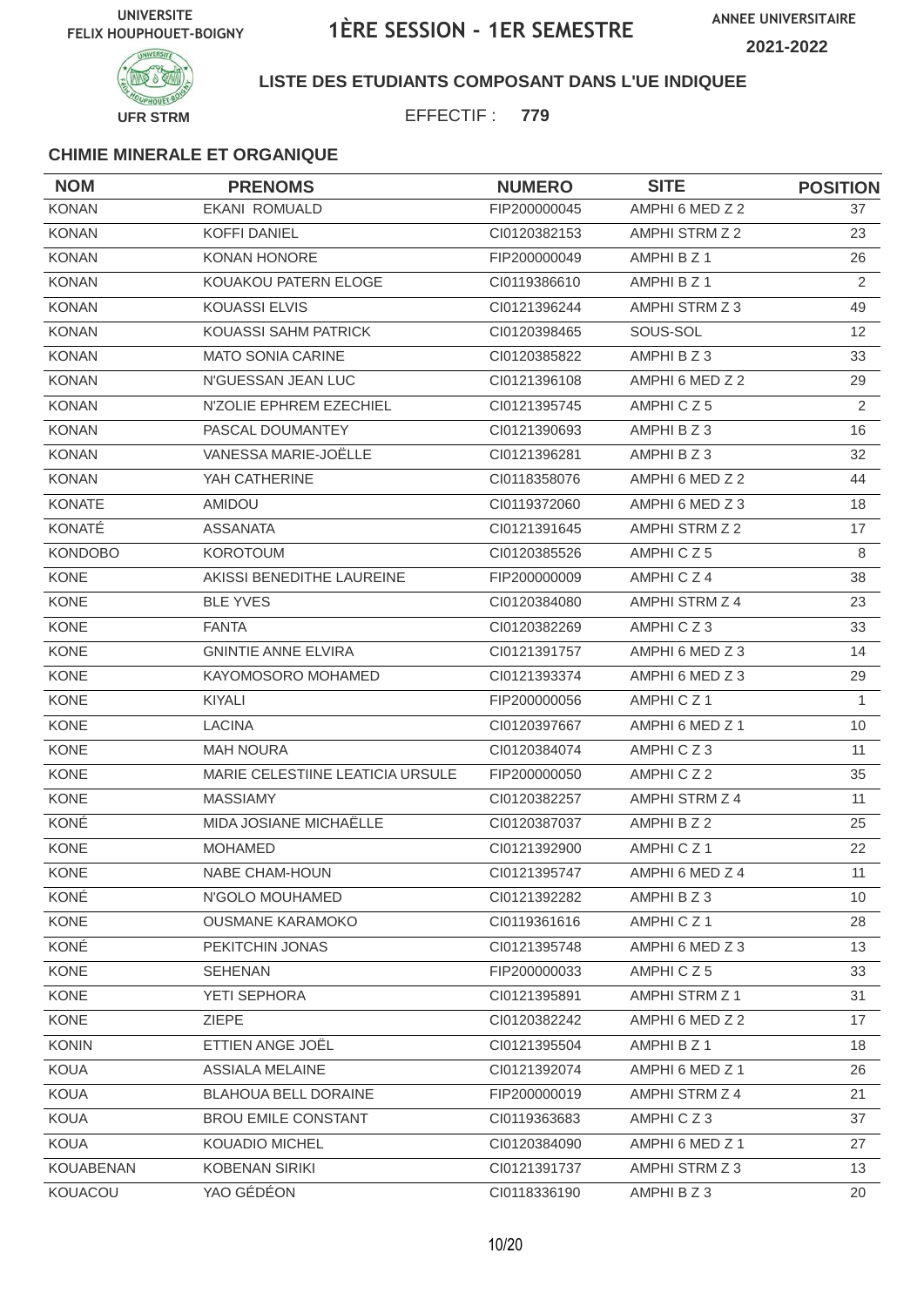

### **LISTE DES ETUDIANTS COMPOSANT DANS L'UE INDIQUEE**

EFFECTIF : **779**

| <b>NOM</b>     | <b>PRENOMS</b>                 | <b>NUMERO</b> | <b>SITE</b>           | <b>POSITION</b> |
|----------------|--------------------------------|---------------|-----------------------|-----------------|
| <b>KOUADIO</b> | <b>AHOU</b>                    | CI0121392229  | AMPHI STRM Z 3        | 12 <sup>2</sup> |
| <b>KOUADIO</b> | AHOU ANGE ERICKA FABIENNE      | CI0120385532  | AMPHICZ1              | 13              |
| <b>KOUADIO</b> | AMAN JOSEPH                    | CI0121395752  | AMPHI 6 MED Z 3       | 8               |
| <b>KOUADIO</b> | <b>AMA VERONIQUE</b>           | CI0121391508  | AMPHI STRM Z 3        | $\mathfrak{S}$  |
| <b>KOUADIO</b> | AMENAN AUDE                    | CI0116305821  | AMPHICZ4              | 14              |
| <b>KOUADIO</b> | AXELLE AUDREY                  | CI0121391652  | AMPHI 6 MED Z 4       | 9               |
| <b>KOUADIO</b> | <b>BANIMA KRA JACQUES</b>      | CI0115300894  | AMPHI 6 MED Z 3       | 43              |
| <b>KOUADIO</b> | <b>DELILA SYNTICHE AKISSI</b>  | CI0119363789  | AMPHI STRM Z 2        | 33              |
| <b>KOUADIO</b> | <b>GAGLOZAN BONAVENTURE</b>    | CI0117325897  | AMPHICZ5              | 17              |
| <b>KOUADIO</b> | <b>HAPPY NERY</b>              | CI0121390773  | AMPHI B Z 1           | 12 <sup>2</sup> |
| <b>KOUADIO</b> | <b>KOFFI ANGE ARMAND</b>       | CI0121392012  | <b>AMPHI STRM Z 1</b> | 37              |
| <b>KOUADIO</b> | <b>KOFFI SAMUEL</b>            | FIP200000034  | AMPHI 6 MED Z 4       | $\overline{7}$  |
| <b>KOUADIO</b> | <b>KOUADIO ANDERSON</b>        | CI0120389283  | AMPHI B Z 4           | 11              |
| <b>KOUADIO</b> | KOUADIO SIE GEDEON             | CI0121391329  | AMPHICZ3              | 8               |
| <b>KOUADIO</b> | KOUAMÉ EUNICE AMOAN            | CI0121395753  | AMPHI B Z 3           | 3               |
| <b>KOUADIO</b> | <b>KOUAME MATHURIN</b>         | CI0120382328  | AMPHICZ4              | 25              |
| <b>KOUADIO</b> | KOUASSI AMBROISE               | CI0121391429  | AMPHI STRM Z 3        | 42              |
| KOUADIO        | KOUASSI VENCESLAS MICHEL       | CI0118335973  | AMPHI STRM Z 1        | 38              |
| <b>KOUADIO</b> | MAGUY STÉPHANE KOUAMÉ          | CI0119370290  | AMPHI 6 MED Z 4       | 14              |
| <b>KOUADIO</b> | ULRICH OLIVIA AFFOUE           | CI0119386567  | AMPHI B Z 3           | 6               |
| <b>KOUADIO</b> | YAO RODRIGUE                   | FIP200000014  | AMPHI B Z 1           | 34              |
| KOUAKOU        | ADJOUA CHRISTELLE TATIANA      | CI0121411636  | AMPHICZ <sub>1</sub>  | 37              |
| KOUAKOU        | ADJOUA SONIA LETICIA           | CI0121391039  | AMPHI STRM Z 3        | 21              |
| KOUAKOU        | <b>AFFOUE LAETICIA</b>         | CI0120398527  | AMPHI STRM Z 2        | 36              |
| KOUAKOU        | AHOU GRÂCE EMMANUELLA          | CI0120382417  | AMPHI STRM Z 3        | 23              |
| KOUAKOU        | <b>AHOU LARISSA</b>            | CI0121395754  | AMPHI STRM Z 4        | 13              |
| KOUAKOU        | AKISSI ANGE MARIE FRANCE FLORA | CI0119363026  | AMPHI 6 MED Z 4       | 22              |
| KOUAKOU        | ATCHELOH KOUADIO BORIS         | CI0121390745  | AMPHI STRM Z 2        | 43              |
| KOUAKOU        | <b>BOUSSOUMALIE YOLANDE</b>    | CI0203844106  | AMPHI B Z 4           | 38              |
| KOUAKOU        | <b>KOBENAN MARCEL</b>          | CI0119379777  | AMPHI STRM Z 3        | 16              |
| KOUAKOU        | <b>KOFFI ARMAND</b>            | CI0121397591  | AMPHICZ1              | 44              |
| KOUAKOU        | KOFFI VALDEZ                   | CI0121392378  | AMPHICZ2              | 14              |
| KOUAKOU        | KOUAME DRO ANGE                | CI0120382427  | AMPHI B Z 1           | 5               |
| KOUAKOU        | KOUAMÉ NOËL                    | CI0120385539  | AMPHICZ2              | 27              |
| <b>KOUAKOU</b> | KOUAMÉ PATRICK                 | CI0119385693  | AMPHI B Z 2           | 8               |
| KOUAKOU        | KOUAME SEVERIN                 | CI0120382456  | AMPHICZ2              | 4               |
| KOUAKOU        | KOUASSI KAN ARMAND JAURES      | CI0120387027  | AMPHI B Z 4           | 29              |
| KOUAKOU        | KOUASSI MIANGNI ALAIN          | CI0119363607  | AMPHIBZ3              | 15              |
| KOUAKOU        | KOUNDOLIE AYMAR                | CI0121398370  | AMPHI 6 MED Z 2       | 40              |
| KOUAKOU        | N'GUESSAN PARFAIT              | Cl0121396058  | AMPHICZ3              | 25              |
| KOUAKOU        | NIANNOU ANDREA BERENICE        | CI0121392102  | AMPHI 6 MED Z 3       | 4               |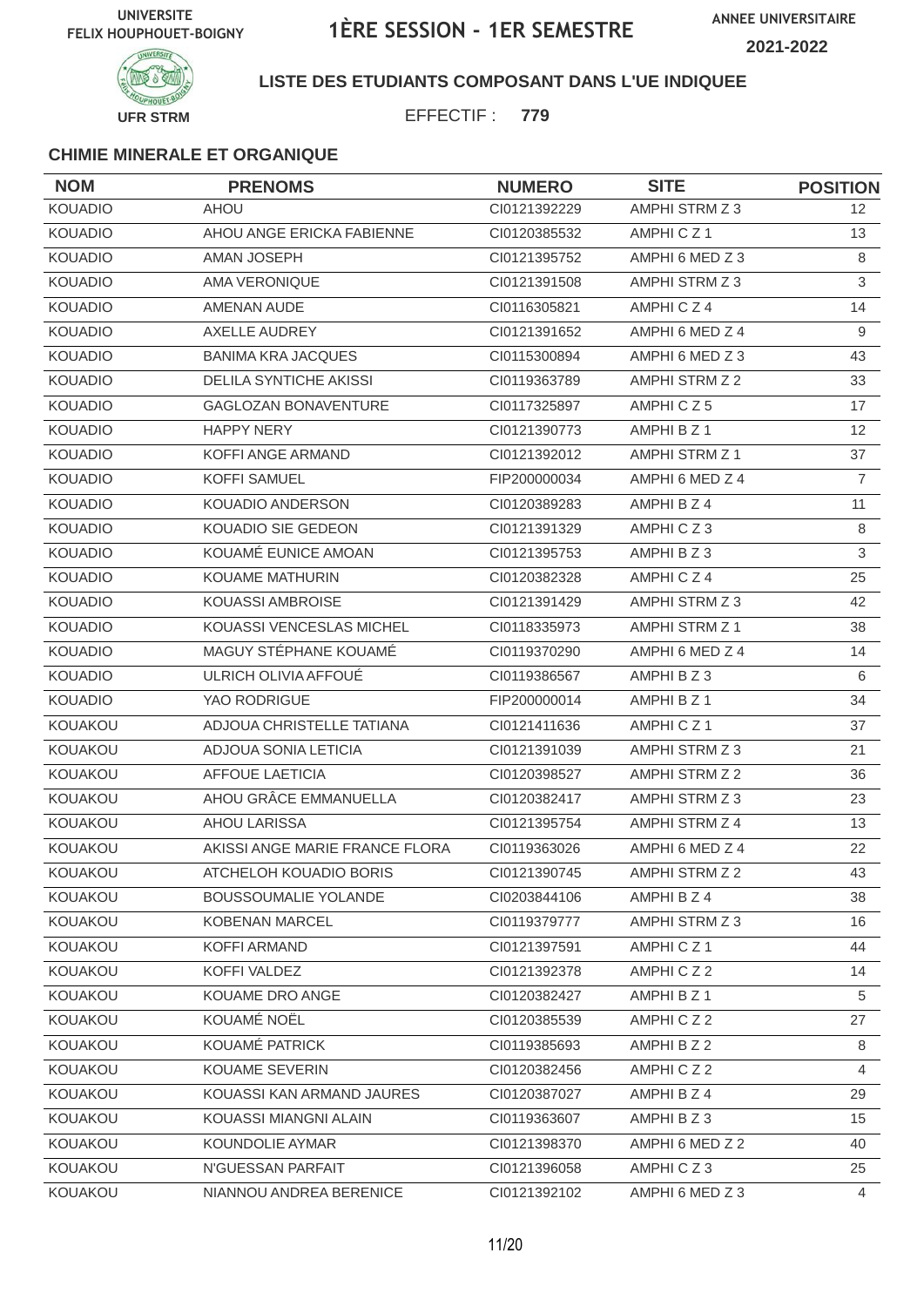**ANNEE UNIVERSITAIRE 2021-2022**



**LISTE DES ETUDIANTS COMPOSANT DANS L'UE INDIQUEE**

EFFECTIF : **779**

| <b>NOM</b>     | <b>PRENOMS</b>                                  | <b>NUMERO</b>  | <b>SITE</b>     | <b>POSITION</b> |
|----------------|-------------------------------------------------|----------------|-----------------|-----------------|
| KOUAKOU        | ORLANE DELVER PAOLA                             | CI0121390828   | AMPHI B Z 4     | 19              |
| KOUAKOU        | <b>REGIS JEAN IGOR</b>                          | CI0120397490   | AMPHI STRM Z 2  | 44              |
| KOUAKOU        | YAO JEAN-BAPTISTE                               | CI0120384485   | AMPHI STRM Z 3  | 52              |
| <b>KOUAME</b>  | <b>ABRAHAM ISAAC</b>                            | CI0120382534   | AMPHI 6 MED Z 2 | 12 <sup>°</sup> |
| KOUAME         | AFFOUE ALEXANDRA                                | CI0120384124   | AMPHI 6 MED Z 3 | 15              |
| KOUAME         | AMENAN GNANMIEN MALHIE ROSA PASC KOUA2404020001 |                | AMPHICZ4        | 37              |
| <b>KOUAME</b>  | <b>GOULE BAH ENOC</b>                           | CI0121396573   | AMPHI 6 MED Z 1 | 31              |
| <b>KOUAME</b>  | KADJO ANGE                                      | FIP200000004   | AMPHI 6 MED Z 1 | 24              |
| <b>KOUAME</b>  | KOFFI CLAVER                                    | CI0120382526   | AMPHI B Z 2     | 12 <sup>2</sup> |
| <b>KOUAME</b>  | KOFFI RODOLPHE VENCESLAS                        | CI0120382486   | AMPHI 6 MED Z 4 | 32              |
| <b>KOUAME</b>  | <b>KOFFI YAYA</b>                               | CI0117324953   | AMPHICZ2        | 20              |
| KOUAME         | <b>KOUADIO HERMANN</b>                          | CI0119388842   | AMPHI STRM Z 3  | 30              |
| <b>KOUAME</b>  | KOUADIO KONAN FLORENT                           | CI0121395757   | AMPHI STRM Z 3  | 19              |
| KOUAME         | KOUADIO N'ZELIBESSE VIRGIL                      | CI0121391223   | AMPHI 6 MED Z 1 | 6               |
| KOUAME         | <b>KOUAME BORIS</b>                             | CI0118349231   | AMPHI 6 MED Z 3 | 34              |
| KOUAMÉ         | KOUAMÉ SERGE ARMAND                             | CI0115291559   | AMPHICZ4        | 26              |
| KOUAME         | <b>KOUASSI ELIE</b>                             | CI0119385965   | AMPHI 6 MED Z 4 | 42              |
| <b>KOUAME</b>  | <b>LOUKOU EDMOND</b>                            | CI0119367840   | AMPHICZ2        | 23              |
| <b>KOUAME</b>  | <b>N'DRI JEAN BRICE</b>                         | CI0121390807   | AMPHI B Z 4     | 15              |
| <b>KOUAME</b>  | N'DRI KAN CLOVIS ELVIS                          | Cl0121401644   | AMPHI B Z 2     | 22              |
| KOUAME         | N'GOTTA JEAN PHILIPPE                           | CI0119362379   | AMPHI 6 MED Z 3 | 28              |
| <b>KOUAME</b>  | NGUESSAN HERMANN STANISLAS                      | CI0119375424   | AMPHI 6 MED Z 4 | 17              |
| KOUAME         | OCÉANE JEAN-BAPTISTE                            | CI0121397025   | AMPHI 6 MED Z 3 | 35              |
| <b>KOUAME</b>  | <b>PRINCE EMMANUEL</b>                          | CI0119361194   | AMPHI B Z 3     | $\sqrt{5}$      |
| KOUAMÉ         | YAO DANIEL                                      | CI0121390762   | AMPHICZ1        | 6               |
| KOUAME         | YAO RUBBEN                                      | CI0121392735   | AMPHI 6 MED Z 1 | 34              |
| <b>KOUASSI</b> | AKA KOUASSI MICHEL                              | CI0121396437   | AMPHICZ4        | 11              |
| KOUASSI        | AMA MARIAME                                     | CI0120388980   | AMPHI B Z 4     | $\overline{7}$  |
| <b>KOUASSI</b> | AMOIN MARIE ROSETTE                             | CI0121392624   | AMPHI STRM Z 4  | 3               |
| KOUASSI        | ANDRÉA ARIANE ASSIE                             | CI0121396029   | SOUS-SOL        | 9               |
| <b>KOUASSI</b> | ANI SAMUEL                                      | CI0119361581   | AMPHI STRM Z 2  | 5               |
| <b>KOUASSI</b> | ATCHOUELOU SARAH MADELEINE                      | CI0121396460   | AMPHI B Z 2     | 18              |
| KOUASSI        | <b>AUSSI MARIELLE</b>                           | CI0121393024   | AMPHICZ3        | 13              |
| <b>KOUASSI</b> | ELOHIM ULRICH EMMANUEL                          | CI0120390582   | AMPHI B Z 3     | $\overline{2}$  |
| <b>KOUASSI</b> | ÉRIC ARMEL                                      | CI0118335838   | AMPHI STRM Z 4  | 8               |
| KOUASSI        | <b>GOUAHO PATRICE</b>                           | CI0120385545   | AMPHI 6 MED Z 1 | 37              |
| <b>KOUASSI</b> | HENRI JOEL LOPEZ                                | KOUH0101980001 | AMPHI 6 MED Z 2 | 24              |
| <b>KOUASSI</b> | <b>KAN JANVIER</b>                              | CI0121391983   | SOUS-SOL        | 23              |
| <b>KOUASSI</b> | KOFFI KOSSONOU                                  | FIP200000005   | AMPHI 6 MED Z 3 | 46              |
| KOUASSI        | KOFFI MOÏSE D'ISRRAËL                           | CI0141393742   | AMPHI B Z 1     | 40              |
| <b>KOUASSI</b> | KOUAKOU STÉPHANE                                | CI0121391335   | AMPHI B Z 3     | 8               |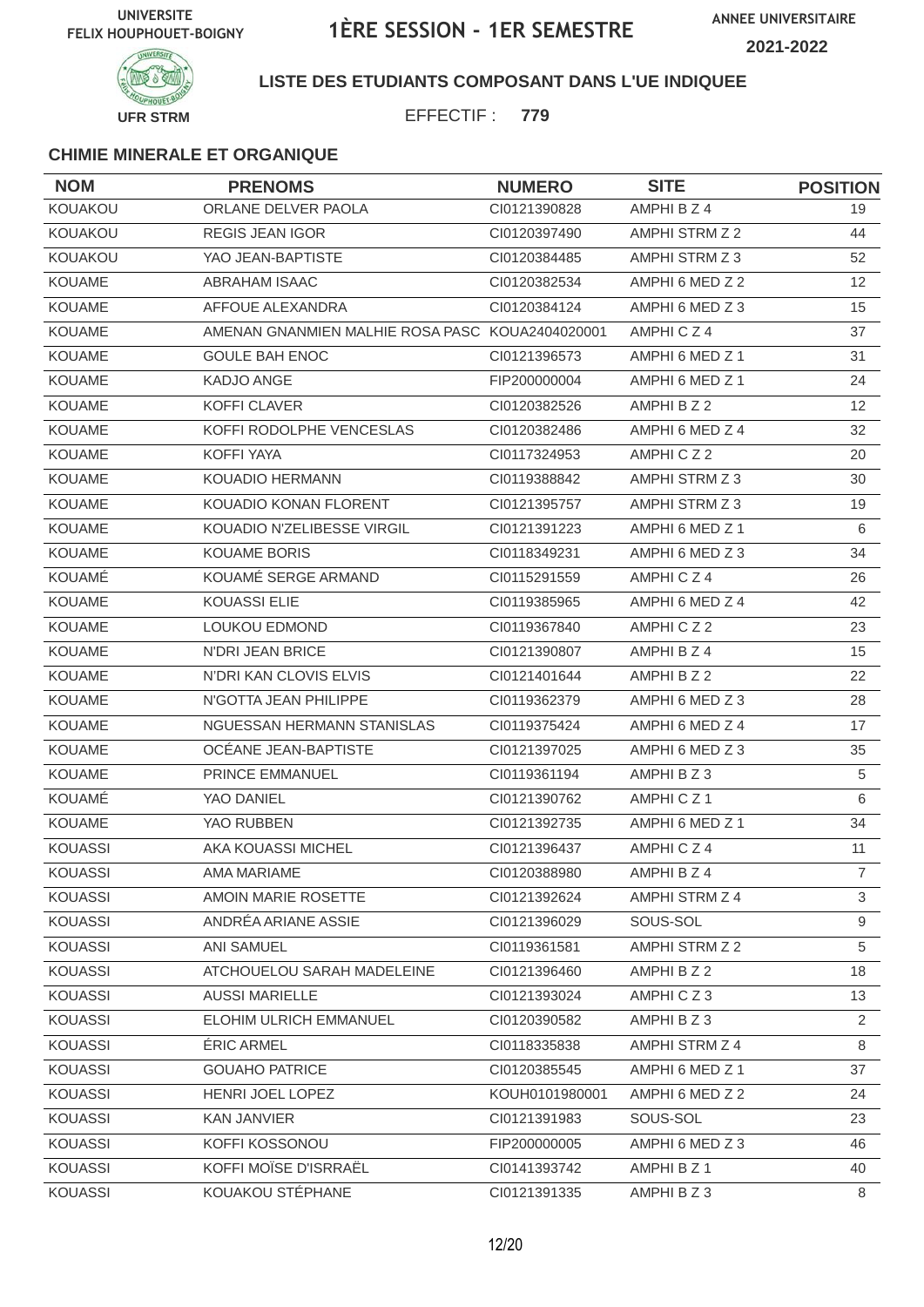

#### **LISTE DES ETUDIANTS COMPOSANT DANS L'UE INDIQUEE**

EFFECTIF : **779**

| <b>NOM</b>       | <b>PRENOMS</b>                 | <b>NUMERO</b>  | <b>SITE</b>     | <b>POSITION</b> |
|------------------|--------------------------------|----------------|-----------------|-----------------|
| <b>KOUASSI</b>   | KOUAMÉ ROMARIC                 | CI0121391233   | AMPHICZ2        | 22              |
| <b>KOUASSI</b>   | <b>KOUASSI JEAN MARC</b>       | CI0121397553   | AMPHICZ2        | 2               |
| <b>KOUASSI</b>   | NANAN KOUASSI SAMUEL           | CI0102382597   | AMPHI STRM Z 1  | 32              |
| <b>KOUASSI</b>   | N'GORAN JEAN FRÉJUS            | CI0120382567   | AMPHI 6 MED Z 3 | 32              |
| <b>KOUASSI</b>   | <b>OUEU SALOMÉE CHRISTELLE</b> | CI0121392539   | AMPHI B Z 1     | 21              |
| <b>KOUASSI</b>   | <b>SEKA MODESTE</b>            | CI0120388671   | AMPHI STRM Z 2  | 3               |
| <b>KOUASSI</b>   | <b>TANOH ALANE LIONEL</b>      | CI0120382573   | AMPHI B Z 1     | 33              |
| <b>KOUASSI</b>   | YAO LUC                        | CI0121397890   | AMPHICZ5        | 28              |
| <b>KOUASSI</b>   | YAO OLIVIER                    | CI0121393776   | AMPHI B Z 4     | 39              |
| <b>KOUATEKY</b>  | WILFRIED-MATHUSALEM            | CI0119372400   | AMPHI 6 MED Z 2 | 22              |
| <b>KOUDOU</b>    | <b>FLORENT ADRIEL</b>          | KOUF0701980001 | AMPHICZ2        | 29              |
| <b>KOUEHI</b>    | <b>ELYSÉE</b>                  | CI0120398529   | AMPHI 6 MED Z 2 | 38              |
| <b>KOUHON</b>    | JOHAN PRINCE DELON             | CI0121390822   | AMPHICZ4        | 29              |
| KOUITIH          | MAKEUSSEU ANGE MICHELLE        | CI0120397355   | AMPHI 6 MED Z 3 | 6               |
| <b>KOUKOUA</b>   | YOROH BERTILLE THERESE         | FIP200000027   | AMPHI 6 MED Z 1 | 36              |
| <b>KOUROUMA</b>  | <b>BEMA</b>                    | CI0121392346   | AMPHI 6 MED Z 2 | 10              |
| <b>KPAN</b>      | PAULE ANDRÉE CORINE            | CI0120382649   | AMPHI STRM Z 3  | 50              |
| <b>KRA</b>       | <b>ABDOUL KADER</b>            | CI0120382661   | SOUS-SOL        | 29              |
| <b>KRA</b>       | EBWAUT MANTY FRANCK AYMAR      | CI0119361266   | AMPHICZ2        | 30              |
| <b>KRADY</b>     | EBIELEY ALFRED DESTIN          | KRAE1812990001 | AMPHICZ2        | 36              |
| <b>KRAGBA</b>    | <b>SERGE</b>                   | CI0119385976   | AMPHI 6 MED Z 3 | 25              |
| <b>KRAMO</b>     | KOUAKOU LUC-ANTONIO            | CI0120382670   | AMPHI B Z 2     | 6               |
| <b>KRAMO</b>     | ROXAN FRANCK ELVIS KOUASSI     | CI0121396122   | SOUS-SOL        | 31              |
| KROU             | <b>ESSAN FRANÇOIS</b>          | CI0119387331   | AMPHI 6 MED Z 1 | 17              |
| LABARAN          | MAIMOUNATOU                    | FIP200000015   | AMPHICZ3        | 31              |
| LASME            | ESSANE FLORA JULIE MÉLISSA     | CI0121392212   | AMPHI 6 MED Z 1 | 39              |
| <b>LEDJEGNON</b> | <b>SEPIDJO RAISSA</b>          | Cl0117324138   | AMPHI 6 MED Z 2 | $\overline{4}$  |
| LELLA            | ADJOUA INÈS FLORA              | CI0121398602   | AMPHI STRM Z 1  | 5               |
| LOBA             | BÉRÉNICE GRÂCE CARMELLE        | CI0121396324   | AMPHI STRM Z 1  | 35              |
| LOU              | <b>GOLLETY EVELINE</b>         | LOUG1102000001 | AMPHI B Z 3     | 18              |
| LOUA             | <b>GUEU FELIX</b>              | CI0121396168   | AMPHICZ1        | 32              |
| <b>LOUATI</b>    | DAPLEY RODRIGUE                | CI0121395762   | AMPHI 6 MED Z 2 | 28              |
| LOUÉ             | <b>CLAUDE SANDRA</b>           | CI0119362196   | AMPHICZ3        | 10              |
| MAIZAN           | ABENAN ADÉLAÏDE                | Cl0121395763   | AMPHICZ2        | $\mathbf{3}$    |
| <b>MALAN</b>     | KOUTOUA ARMEL                  | Cl0121390830   | AMPHICZ2        | $\mathbf{1}$    |
| <b>MAMBO</b>     | SOPIE GRÂCE MARIE-PAULE        | CI0119364593   | AMPHI 6 MED Z 3 | 38              |
| <b>MANIGA</b>    | TOGBA ALLASSANE                | CI0119362776   | AMPHICZ1        | 16              |
| MANSARE          | KOUMBA RACHELLE                | CI0121397547   | AMPHI 6 MED Z 1 | 44              |
| M'BAHIA          | KOUASSI JEAN XAVIER GAUTIER    | CI0120388981   | AMPHICZ1        | 39              |
| M'BO             | BROU BÉRÉNICE DE GÉORGIE       | CI0120388256   | AMPHICZ1        | 30              |
| MEA              | AKA JEAN MERMOZ                | CI0121398366   | AMPHI B Z 3     | 39              |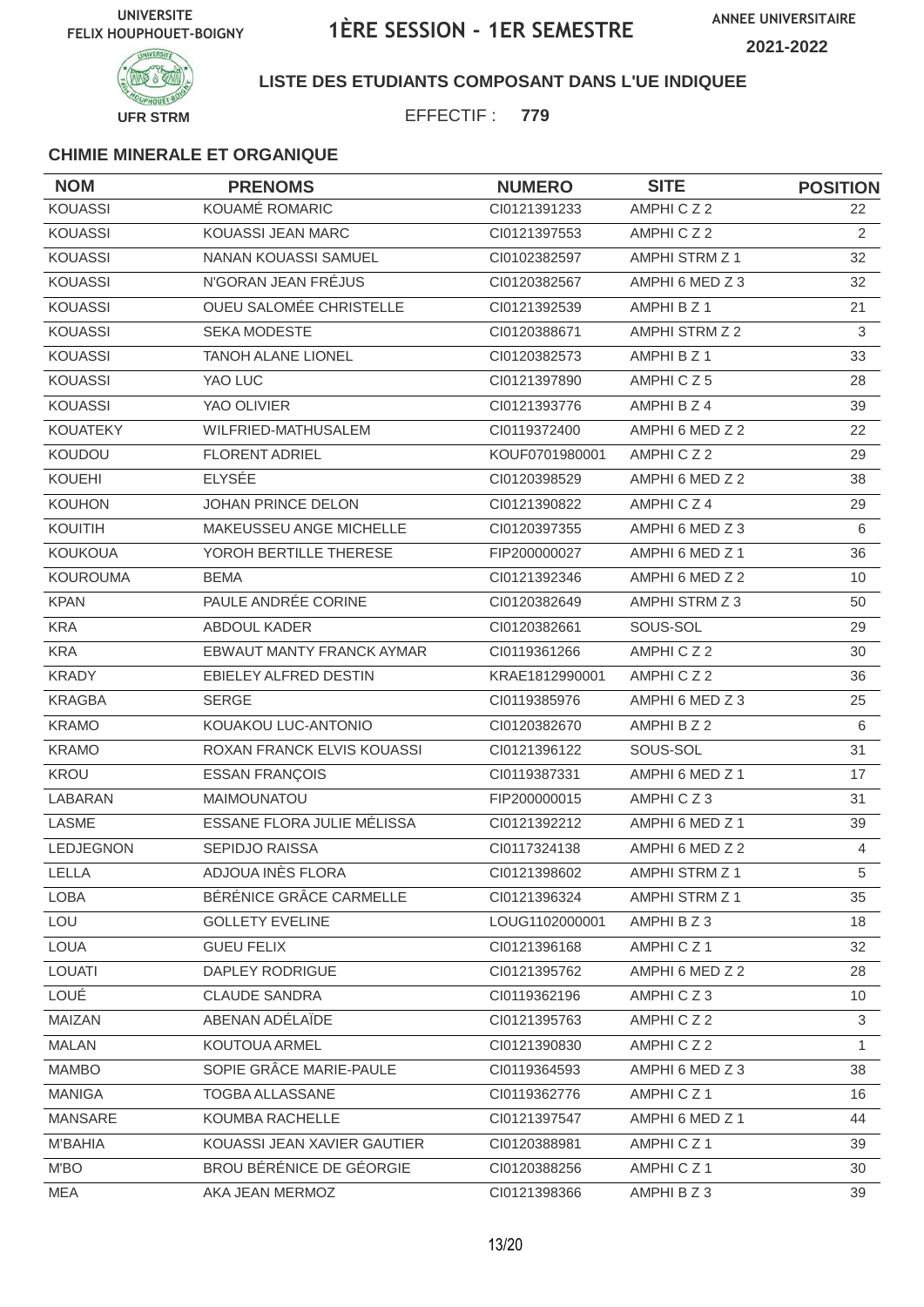

#### **LISTE DES ETUDIANTS COMPOSANT DANS L'UE INDIQUEE**

EFFECTIF : **779**

| <b>NOM</b>      | <b>PRENOMS</b>                 | <b>NUMERO</b> | <b>SITE</b>           | <b>POSITION</b> |
|-----------------|--------------------------------|---------------|-----------------------|-----------------|
| <b>MEITE</b>    | MANOGODA                       | CI0120384195  | AMPHI B Z 3           | 7               |
| MELEDJE         | <b>BOUAYE MARIE JOSIANE</b>    | CI0121397558  | AMPHI B Z 2           | 5               |
| <b>MEMEL</b>    | <b>ESMEL GILLES ROGER</b>      | CI0121396408  | AMPHICZ5              | 31              |
| <b>MEMEL</b>    | ESSOH YEÏ EMMA MARCELLE        | CI0121396019  | AMPHI STRM Z 3        | 4               |
| MÉNÉGNÉ         | <b>JUDITH DEBORA</b>           | CI0120385553  | AMPHI STRM Z 2        | 6               |
| <b>MIAN</b>     | AKOUBA MARIE HÉLÈNE ORNELA     | CI0119386569  | AMPHI B Z 3           | 24              |
| <b>MINIGOU</b>  | NAFICHATOU EVELYNE             | CI0121393267  | AMPHICZ <sub>1</sub>  | 36              |
| <b>MONAN</b>    | SOMPOHI DUBOIS PACTRICK        | FIP200000030  | AMPHI 6 MED Z 4       | 21              |
| <b>MONET</b>    | ANOKOUE ULRICH BRYAN           | CI0120384201  | AMPHICZ1              | 31              |
| <b>MONSAN</b>   | MARIE MARTHE DECLAIRE          | CI0121391346  | AMPHI B Z 1           | 39              |
| <b>MORONOU</b>  | <b>BROU ALICE</b>              | CI0121397879  | AMPHI STRM Z 2        | 34              |
| <b>MOUSSA</b>   | NASSIROU                       | CI0121392408  | AMPHI STRM Z 3        | 45              |
| <b>MOUSSAN</b>  | LANDRY ANGE CÉDRIC             | CI0120387022  | AMPHI 6 MED Z 1       | 1               |
| <b>MOUSSOH</b>  | <b>LOSSO GRACE GEKONIAS</b>    | CI0129391633  | AMPHI 6 MED Z 4       | 23              |
| <b>NACOULMA</b> | <b>CAMILLE DONATIEN</b>        | CI0121396089  | AMPHI STRM Z 4        | 6               |
| <b>NAHOUNOU</b> | <b>WILFRIED-ANGE SAMUEL</b>    | CI0120382803  | AMPHI 6 MED Z 3       | 41              |
| <b>NALI</b>     | <b>ELLA DANIELLE</b>           | Cl0121396154  | AMPHICZ3              | $\overline{4}$  |
| <b>NANA</b>     | <b>BIBATA</b>                  | CI0120382806  | AMPHI B Z 1           | 30              |
| <b>NANAN</b>    | KOFFI YAO JUNIOR               | CI0121392215  | AMPHI STRM Z 4        | 25              |
| <b>NASSA</b>    | ANGE EMMANUELLA                | CI0121391637  | SOUS-SOL              | 5               |
| N'BRA           | KOFFI THÉODORE                 | CI0120382811  | AMPHI STRM Z 1        | 40              |
| <b>N'CHO</b>    | APO CARINE D'AVILA             | CI0120385556  | AMPHI 6 MED Z 3       | 20              |
| <b>N'CHO</b>    | ARIANE LUCETTE PERPÉTUE        | CI0120382820  | AMPHICZ2              | 42              |
| N'CHO           | <b>EDI ROLAND</b>              | CI0120384207  | SOUS-SOL              | 14              |
| <b>N'CHO</b>    | FRÉJUS JOLIVET                 | CI0121395766  | AMPHI STRM Z 3        | 35              |
| N'CHO           | MOUSSO KARELLE ANGE EMMANUELLA | CI0121396441  | AMPHI 6 MED Z 1       | 9               |
| <b>N'CHO</b>    | ORO ANGE DORIS                 | CI0121392549  | <b>AMPHI STRM Z 1</b> | 13              |
| N'CHO           | PRISCA ESTHER                  | CI0120397668  | AMPHI C Z 4           | 9               |
| N'DA            | KOUADIO JEAN MARTIAL           | CI0120382825  | AMPHI STRM Z 2        | 49              |
| N'DIN           | <b>JEAN JAURES</b>             | CI0121396640  | AMPHICZ1              | 25              |
| N'DJOMON        | PONGOH ARIANE EMMANUELLE       | CI0121396309  | AMPHI 6 MED Z 2       | 45              |
| N'DRI           | AMOIN KAN MARIE ANGE           | CI0118336137  | AMPHICZ1              | $\overline{7}$  |
| N'DRI           | YAO JEAN MICHEL                | CI0120382845  | AMPHI 6 MED Z 1       | 30              |
| <b>NEMLIN</b>   | <b>FRANCK ALEX</b>             | CI0120385558  | AMPHI B Z 3           | 19              |
| <b>NENE</b>     | <b>BI IRIE MARIUS</b>          | CI0120382865  | AMPHICZ5              | 25              |
| N'GATTA         | YAO JOACHIM                    | CI0120395240  | AMPHICZ5              | 34              |
| N'GBESSO        | OVO ANGE CATHY-HERMINE         | CI0117327129  | AMPHICZ1              | 20              |
| N'GORAN         | AFFOUE LEOPOLDINE              | CI0121397570  | SOUS-SOL              | 15              |
| N'GORAN         | AKISSI AUDE CARINE             | CI0121398328  | AMPHICZ5              | 26              |
| N'GORAN         | ELYSE GEORGES-AUDREY           | CI0121393257  | AMPHI 6 MED Z 1       | 42              |
| N'GORAN         | ENI ANNE ANDRÉE                | CI0121396217  | AMPHICZ4              | 19              |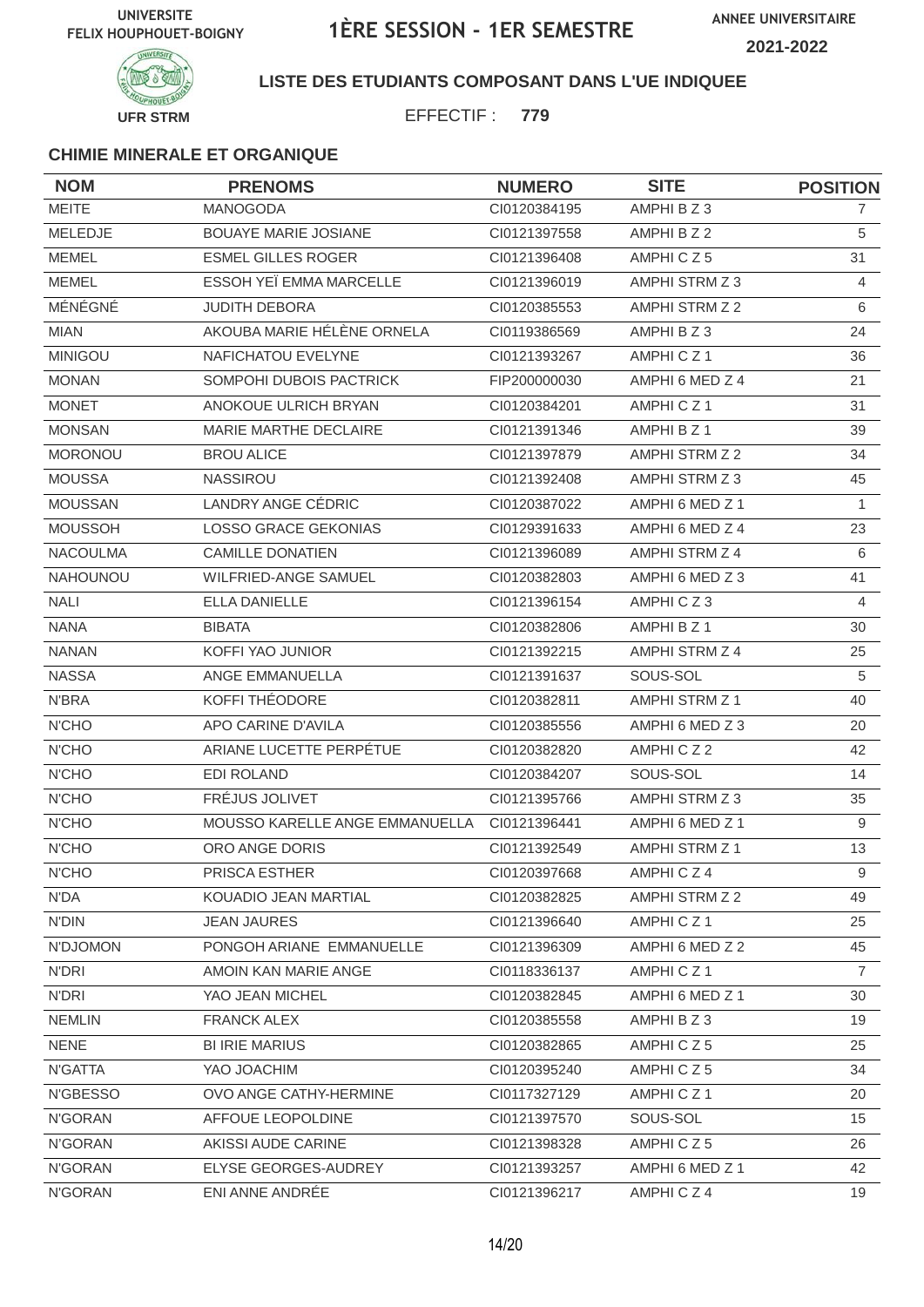**ANNEE UNIVERSITAIRE 2021-2022**



#### **LISTE DES ETUDIANTS COMPOSANT DANS L'UE INDIQUEE**

EFFECTIF : **779**

| <b>NOM</b>       | <b>PRENOMS</b>                                | <b>NUMERO</b>  | <b>SITE</b>     | <b>POSITION</b> |
|------------------|-----------------------------------------------|----------------|-----------------|-----------------|
| <b>NGORAN</b>    | <b>KASSANDRA</b>                              | CI0119365772   | AMPHI STRM Z 4  | 28              |
| N'GOU            | MAHO CLOVIS                                   | CI0120388541   | AMPHICZ1        | 15              |
| <b>N'GUESSAN</b> | ANGE WILFRIED DEGRANGE MOYEBAT                | CI0121395987   | AMPHI STRM Z 3  | 18              |
| N'GUESSAN        | BECANTY MAEVA ESLI JOHANNA                    | CI0120385560   | AMPHICZ3        | 22              |
| N'GUESSAN        | <b>BI GUESSAN RODRIGUE</b>                    | CI0119386168   | AMPHI 6 MED Z 4 | 41              |
| <b>N'GUESSAN</b> | <b>GNAMMIEN-FANGAN RUBEN</b>                  | CI0120397366   | AMPHI STRM Z 2  | 4               |
| N'GUESSAN        | <b>JEAN-JAURES ALLIKO</b>                     | CI0121395537   | AMPHI B Z 1     | 38              |
| N'GUESSAN        | <b>KONAN ELIE</b>                             | CI0121395768   | AMPHICZ1        | 23              |
| <b>N'GUESSAN</b> | KONAN FIDÈL                                   | CI0119375432   | AMPHICZ2        | 44              |
| N'GUESSAN        | <b>KONAN JEAN EUDES</b>                       | CI0121391690   | AMPHIBZ3        | 22              |
| <b>N'GUESSAN</b> | NIANGOAN ALIDA ESTHER                         | FIP200000001   | AMPHICZ5        | 35              |
| N'GUESSAN        | SAINT-PIERRE VARES DJEDOU                     | NGUS08110201   | AMPHI 6 MED Z 2 | 6               |
| N'GUESSAN        | YAPI ANNE GEORGETTE                           | CI0121391236   | AMPHI STRM Z 3  | 37              |
| N'GUETTA         | YAH NINA LAETITIA                             | CI0118349337   | AMPHICZ2        | 13              |
| NIAMKÉ           | SYLVIANE MARIE MADELEINE MAGNE                | CI0120387013   | AMPHICZ2        | 17              |
| <b>NIOMBLEI</b>  | <b>MARIO ULRICH</b>                           | CI0121396466   | AMPHI 6 MED Z 1 | $\overline{7}$  |
| <b>NITIEMA</b>   | PELWENDE VALERIE                              | CI0120398146   | AMPHI 6 MED Z 2 | 30              |
| N'KE             | <b>FRANCK ROMARIC JUNIOR</b>                  | CI0120395689   | AMPHI B Z 2     | 11              |
| NOUMAPLE         | N'DRAMAN DAVIDE CHRISTIANLIE                  | FIP200000022   | AMPHI B Z 4     | 23              |
| N'ZEBO           | ADJO MARIE CHANTAL ORNELA                     | CI0118336175   | AMPHI 6 MED Z 3 | 3               |
| N'ZI             | AKISSI STÉPHANIE                              | CI0119386396   | AMPHI STRM Z 4  | 41              |
| N'ZI             | LORRAINE MÉGANE BESSELY                       | CI0121395769   | AMPHI 6 MED Z 3 | 44              |
| <b>OBA</b>       | <b>CHRIS ROLAND</b>                           | CI0121393877   | AMPHI B Z 2     | 24              |
| <b>OBILI</b>     | <b>REGIS KELLY</b>                            | CI0121397148   | AMPHICZ3        | 3               |
| <b>OHOUEU</b>    | <b>BOYO SAMUEL</b>                            | CI0121391694   | AMPHI B Z 3     | 25              |
| OJELEKE          | <b>ABOUAZIZ</b>                               | CI0120385564   | AMPHI 6 MED Z 1 | 47              |
| <b>OKOMA</b>     | <b>CHRISTIAN PARFAIT</b>                      | CI0121393131   | AMPHI STRM Z 3  | 41              |
| OSSEPE           | OKAMOU JEAN                                   | FIP200000025   | AMPHI STRM Z 2  | 10              |
| <b>OTCHOUMOU</b> | MICHAEL JOHNSON                               | FIP200000012   | AMPHI 6 MED Z 2 | 35              |
| <b>OUALEY</b>    | AFFOUE MARIE JOANNA                           | CI0120383021   | SOUS-SOL        | 19              |
| <b>OUATTARA</b>  | AKOUA TEHIA KADIDJATOU                        | CI0121397561   | AMPHI STRM Z 4  | 32              |
| <b>OUATTARA</b>  | <b>BARA FATOU BÉNÉDICTE</b>                   | CI0120384248   | AMPHI STRM Z 1  | 9               |
| <b>OUATTARA</b>  | <b>BERE SALIMATA</b>                          | CI0119386166   | AMPHI 6 MED Z 3 | 39              |
| <b>OUATTARA</b>  | DJAKARIDJA TENELO                             | CI0119366222   | AMPHI STRM Z 3  | 29              |
| <b>OUATTARA</b>  | EBONYSE MYRIAM GRACE URIELLE MAO C10121394459 |                | AMPHI STRM Z 1  | 2               |
| <b>OUATTARA</b>  | <b>HAMED</b>                                  | CI0119388158   | AMPHI B Z 1     | 14              |
| <b>OUATTARA</b>  | <b>KADHY</b>                                  | CI0119364323   | AMPHI B Z 4     | 16              |
| <b>OUATTARA</b>  | <b>KASSOUM</b>                                | CI0120385566   | AMPHI STRM Z 2  | 21              |
| <b>OUATTARA</b>  | KIPEYEILE LIONEL PACÔME                       | CI0121391442   | AMPHICZ5        | 3               |
| <b>OUATTARA</b>  | KOMIKÉ BINTOU ANGE                            | CI0121396456   | AMPHICZ1        | 5               |
| <b>OUATTARA</b>  | KOSSIA AWA ANGÉLE                             | OUAK2801970002 | AMPHI B Z 1     | 27              |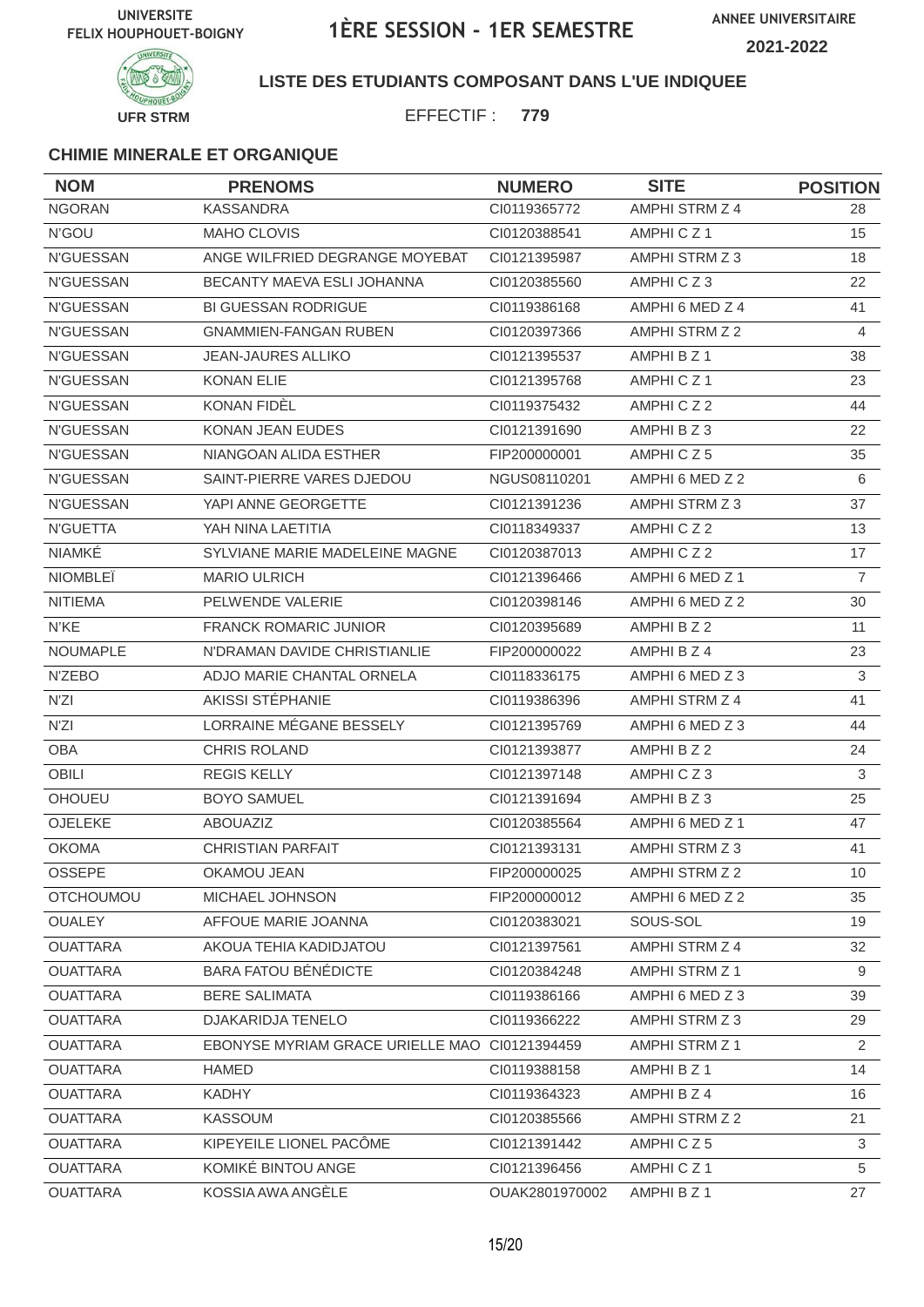

#### **LISTE DES ETUDIANTS COMPOSANT DANS L'UE INDIQUEE**

EFFECTIF : **779**

| <b>NOM</b>       | <b>PRENOMS</b>             | <b>NUMERO</b>  | <b>SITE</b>          | <b>POSITION</b> |
|------------------|----------------------------|----------------|----------------------|-----------------|
| <b>OUATTARA</b>  | <b>MAMADOU</b>             | CI0118358089   | AMPHICZ3             | 20              |
| <b>OUATTARA</b>  | <b>MANA</b>                | CI0121392788   | AMPHI 6 MED Z 2      | 21              |
| <b>OUATTARA</b>  | <b>MARIAM</b>              | CI0120383043   | AMPHI 6 MED Z 1      | 16              |
| <b>OUATTARA</b>  | <b>MOUSSA</b>              | CI0120383068   | AMPHI STRM Z 2       | 53              |
| <b>OUATTARA</b>  | <b>OUELY ISMAEL</b>        | CI0119372714   | AMPHI STRM Z 4       | 31              |
| <b>OUATTARA</b>  | <b>OUMOU</b>               | CI0119388435   | AMPHI B Z 3          | 31              |
| <b>OUATTARA</b>  | <b>PEWORYAH</b>            | OUAP1606950001 | AMPHICZ5             | 36              |
| <b>OUATTARA</b>  | <b>ROKIA</b>               | CI0120383039   | AMPHI B Z 2          | 9               |
| <b>OUATTARA</b>  | <b>TIDJANE</b>             | CI0121396358   | AMPHI B Z 4          | 21              |
| <b>OUATTARA</b>  | VIEDA DRAMANE              | CI0121391104   | AMPHICZ <sub>1</sub> | 8               |
| <b>OUATTARA</b>  | <b>WODAHAN MADIARA</b>     | CI0121395976   | AMPHI B Z 4          | 24              |
| <b>OUEDRAOGO</b> | <b>SAFIATOU</b>            | CI0121395630   | AMPHI STRM Z 3       | 26              |
| <b>OUFFOUE</b>   | DJÊ EYMARD PACÔME          | CI0121394467   | AMPHI B Z 4          | 47              |
| <b>OUFFOUET</b>  | NANHAN AMANDA CORALIE      | CI0120397876   | AMPHI 6 MED Z 4      | 43              |
| <b>OULAI</b>     | KOHON EBENEZER             | CI0119388513   | AMPHI 6 MED Z 3      | 11              |
| <b>OULAY</b>     | <b>GNINFAN MOUHAMMAD</b>   | CI0121395771   | AMPHI B Z 2          | 28              |
| OULE             | SEANLA ARMEL CÉDRIC        | CI0119388318   | AMPHICZ1             | 3               |
| <b>OUOBA</b>     | PIERRE ERIC                | CI0121394468   | AMPHI STRM Z 1       | 27              |
| <b>PRINCE</b>    | <b>EMMANUEL DE BIALLET</b> | CI0120385568   | AMPHI STRM Z 3       | 20              |
| <b>SACKO</b>     | BAHI                       | CI0120386436   | AMPHI STRM Z 1       | 36              |
| <b>SAGANOGO</b>  | <b>SOILIYO</b>             | FIP200000039   | AMPHI STRM Z 1       | 18              |
| <b>SAKM</b>      | AYI MEDINE OPHELIE         | CI0121395118   | AMPHICZ3             | 21              |
| <b>SAKO</b>      | <b>SEKOU</b>               | CI0118335778   | AMPHI 6 MED Z 3      | 12              |
| SALAWU           | <b>FADILULAAHI</b>         | CI0121397943   | AMPHI 6 MED Z 4      | 15              |
| SALOU            | AÏCHA CHARLEINE            | CI0120383132   | AMPHI 6 MED Z 4      | 30              |
| <b>SAMAKE</b>    | <b>MAKAN</b>               | CI0119361909   | AMPHI 6 MED Z 1      | 25              |
| SANOGO           | <b>MAMADOU</b>             | CI0119389869   | AMPHI 6 MED Z 2      | 36              |
| SANOGO           | MINETANTCHIN ZALIRAK       | Cl0120385410   | AMPHI STRM Z 2       | 54              |
| SAWADOGO         | <b>ALIMATA</b>             | CI0121396223   | AMPHI B Z 3          | 13              |
| SAWADOGO         | ZAINABOU                   | CI0120385570   | AMPHICZ2             | 41              |
| <b>SEHI</b>      | BI ZAH PAUL                | CI0119386730   | AMPHI B Z 4          | 20              |
| <b>SEHI</b>      | DIMONSEDJE LINE NADIA      | FIP200000020   | AMPHI STRM Z 2       | 37              |
| <b>SEINI</b>     | ALI                        | CI0121396771   | AMPHICZ3             | 24              |
| <b>SEKA</b>      | AUDREY DESIRÉE             | CI0119386550   | AMPHICZ1             | 14              |
| SÉKA             | <b>GUIGUI ARMEL</b>        | CI0120383183   | AMPHICZ3             | 14              |
| <b>SEKA</b>      | KEPOE RUTH CARMELLE        | Cl0121396439   | AMPHI STRM Z 3       | 24              |
| <b>SEKO</b>      | <b>BLANCHARD MONDESIR</b>  | CI0120394035   | AMPHICZ5             | 30              |
| <b>SEKONGO</b>   | PETAMIDJO ROBERT           | CI0120383187   | AMPHI 6 MED Z 1      | 40              |
| <b>SERE</b>      | <b>ISSOUF</b>              | CI0120387029   | AMPHI B Z 4          | 8               |
| <b>SERY</b>      | <b>EDILON PIERRE</b>       | CI0119366937   | AMPHI STRM Z 1       | 10              |
| <b>SIAKO</b>     | NOMEDO RODRIGUE            | Cl0121395775   | AMPHICZ3             | 19              |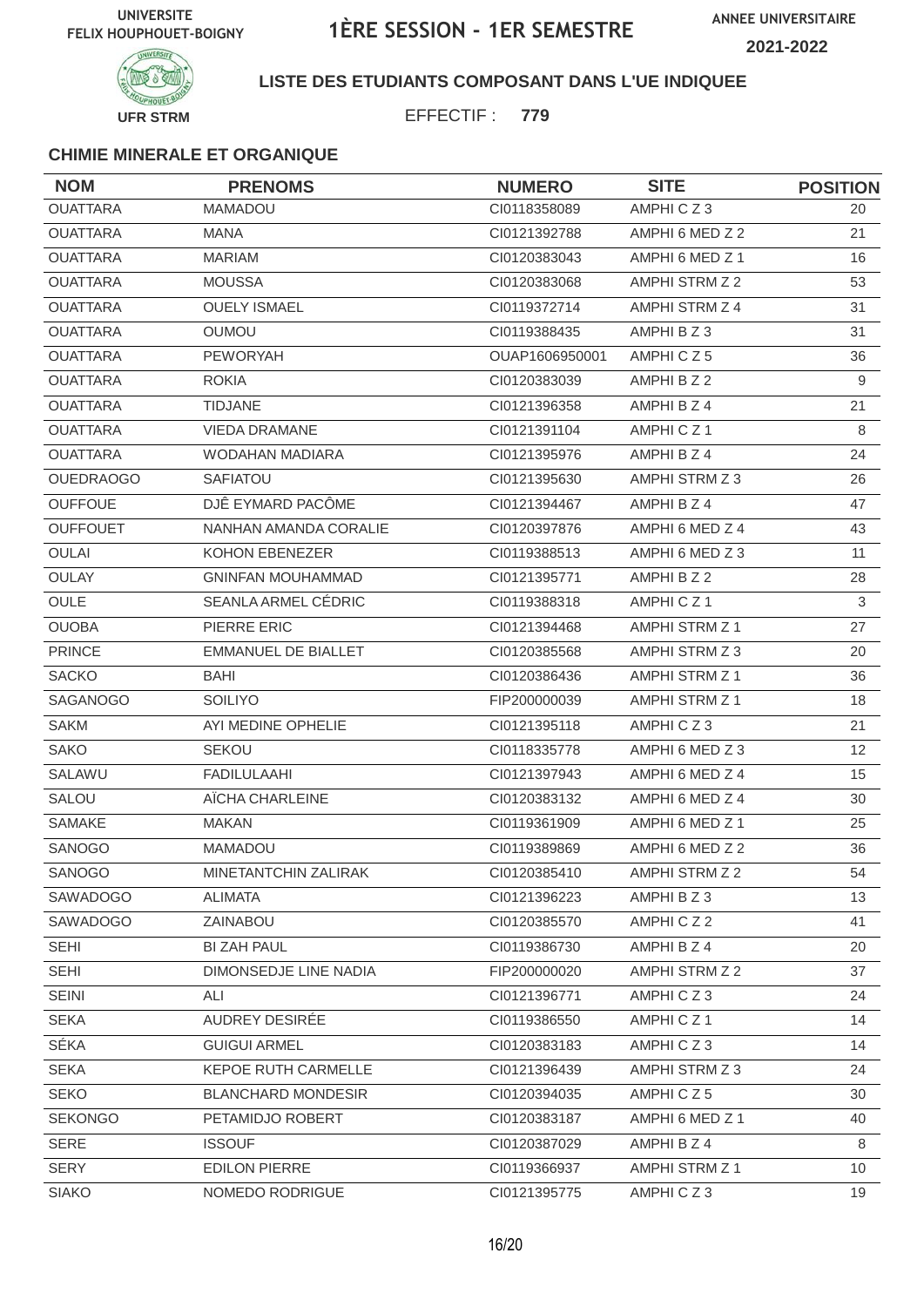

#### **LISTE DES ETUDIANTS COMPOSANT DANS L'UE INDIQUEE**

EFFECTIF : **779**

| <b>NOM</b>       | <b>PRENOMS</b>                  | <b>NUMERO</b> | <b>SITE</b>     | <b>POSITION</b> |
|------------------|---------------------------------|---------------|-----------------|-----------------|
| <b>SIB</b>       | <b>KPENI FLORENCE</b>           | CI0121395776  | AMPHI 6 MED Z 3 | 30              |
| SIDIBÉ           | <b>FATIM</b>                    | CI0121393662  | AMPHI STRM Z 2  | 8               |
| <b>SIDIBE</b>    | <b>ISSA JUNIOR</b>              | CI0121397563  | SOUS-SOL        | 10              |
| <b>SIKA</b>      | <b>AGUIE MAX YANN</b>           | CI0119365605  | AMPHICZ1        | 42              |
| <b>SIKA</b>      | LOU YOUCA ESTHER BRIGITTE       | CI0119368125  | AMPHI STRM Z 3  | 11              |
| <b>SILUE</b>     | <b>DOSSONGUI FABRICE</b>        | CI0121420196  | AMPHICZ1        | 19              |
| <b>SILUE</b>     | <b>SOULEYMANE</b>               | CI0119363546  | AMPHI 6 MED Z 2 | 16              |
| SILUÉ            | <b>ZANA IBRAHIM</b>             | CI0121395777  | SOUS-SOL        | 22              |
| SONAN            | MAKOU DILEMME HERMANN           | FIP200000059  | AMPHICZ5        | 29              |
| SONZAI           | <b>SEDE PRISCILLE MYRIAM</b>    | CI0119363138  | AMPHICZ5        | 5               |
| SORO             | <b>FRANCK KALOURGO</b>          | CI0120383283  | AMPHICZ4        | 24              |
| <b>SORO</b>      | <b>GNANDJO WODANHAN ADELINE</b> | CI0121391468  | AMPHI 6 MED Z 1 | 12              |
| SOTTI            | AKISSI MARIE DANIELLE           | CI0120383308  | AMPHI B Z 3     | 4               |
| SOTTI            | MALLÉ JEAN CAMILLE              | CI0121394490  | AMPHI STRM Z 2  | 47              |
| SOUATE           | <b>TEKPO ELIE</b>               | CI0120387032  | AMPHI STRM Z 3  | 54              |
| <b>SOULAMA</b>   | <b>FIABA FLORENCE</b>           | FIP200000046  | AMPHI 6 MED Z 3 | 42              |
| SOULOUKOU        | KOUA EDDY WILFRIED              | CI0119387048  | AMPHI STRM Z 3  | $\mathbf{1}$    |
| SOUMAHORO        | HAMED LOUCKMANE YOUSSOUF        | CI0120385578  | AMPHI 6 MED Z 4 | 39              |
| <b>SOUMAHORO</b> | <b>INNOCENT</b>                 | CI0121391258  | AMPHI 6 MED Z 2 | 19              |
| <b>SOURABIE</b>  | LAMINE                          | CI0120383322  | AMPHI B Z 3     | 11              |
| SOW              | <b>MAÏMOUNA</b>                 | CI0121395780  | AMPHI B Z 2     | 30              |
| <b>SYLLA</b>     | <b>AICHATOU</b>                 | CI0121390806  | AMPHICZ4        | 8               |
| <b>SYLLA</b>     | <b>MANDIARR</b>                 | CI0121393093  | AMPHI STRM Z 2  | 22              |
| <b>TAHA</b>      | <b>ALEXIS CEDRICK</b>           | CI0120388339  | AMPHI STRM Z 3  | 38              |
| <b>TAHIROU</b>   | <b>JEAN PATRICK IVAN</b>        | CI0120383345  | AMPHICZ4        | 36              |
| <b>TAN</b>       | <b>KOUEGBE JUNIOR</b>           | CI0121392723  | SOUS-SOL        | 8               |
| <b>TANO</b>      | AFFOUA INÈS OLIVIA              | CI0121395898  | AMPHI 6 MED Z 3 | 23              |
| <b>TANO</b>      | ETTIEN EPIPHANIE                | CI0121395967  | AMPHI B Z 4     | 28              |
| <b>TANO</b>      | FEE DESNEIGES YAH               | CI0115302512  | AMPHICZ2        | 8               |
| <b>TANOH</b>     | SYLVANIE AMOIN VICTOIRE         | CI0119361319  | AMPHI STRM Z 3  | 10              |
| <b>TANON</b>     | KADY                            | FIP200000048  | AMPHICZ1        | 38              |
| <b>TANOU</b>     | LOUKOU ELISÉE                   | CI0120397693  | SOUS-SOL        | $\mathbf{1}$    |
| <b>TAO</b>       | <b>MOUSSA</b>                   | Cl0121398172  | AMPHI B Z 4     | 33              |
| <b>TAPE</b>      | SOSTHENE PEGUY                  | FIP200000036  | AMPHI STRM Z 3  | 34              |
| <b>TEBY</b>      | <b>ANNE SARA</b>                | FIP200000051  | AMPHI 6 MED Z 3 | 33              |
| <b>TEKI</b>      | KOUAKOU ROMEO                   | CI0120383390  | AMPHICZ1        | 26              |
| <b>TENI</b>      | YA BENJAMIN                     | CI0119385638  | AMPHI STRM Z 3  | 40              |
| TIA              | YOROGOH KASSIA ANGE             | CI0121397365  | AMPHI STRM Z 3  | 48              |
| <b>TIENE</b>     | <b>NAYAGA</b>                   | CI0119365846  | AMPHI STRM Z 2  | 14              |
| <b>TIEROU</b>    | ANGE MONDESIR KAMONDJE          | CI0120383410  | AMPHI STRM Z 1  | $\overline{4}$  |
| TIEU             | <b>GOUNTO EBENEZER</b>          | CI0119368175  | AMPHI 6 MED Z 3 | 36              |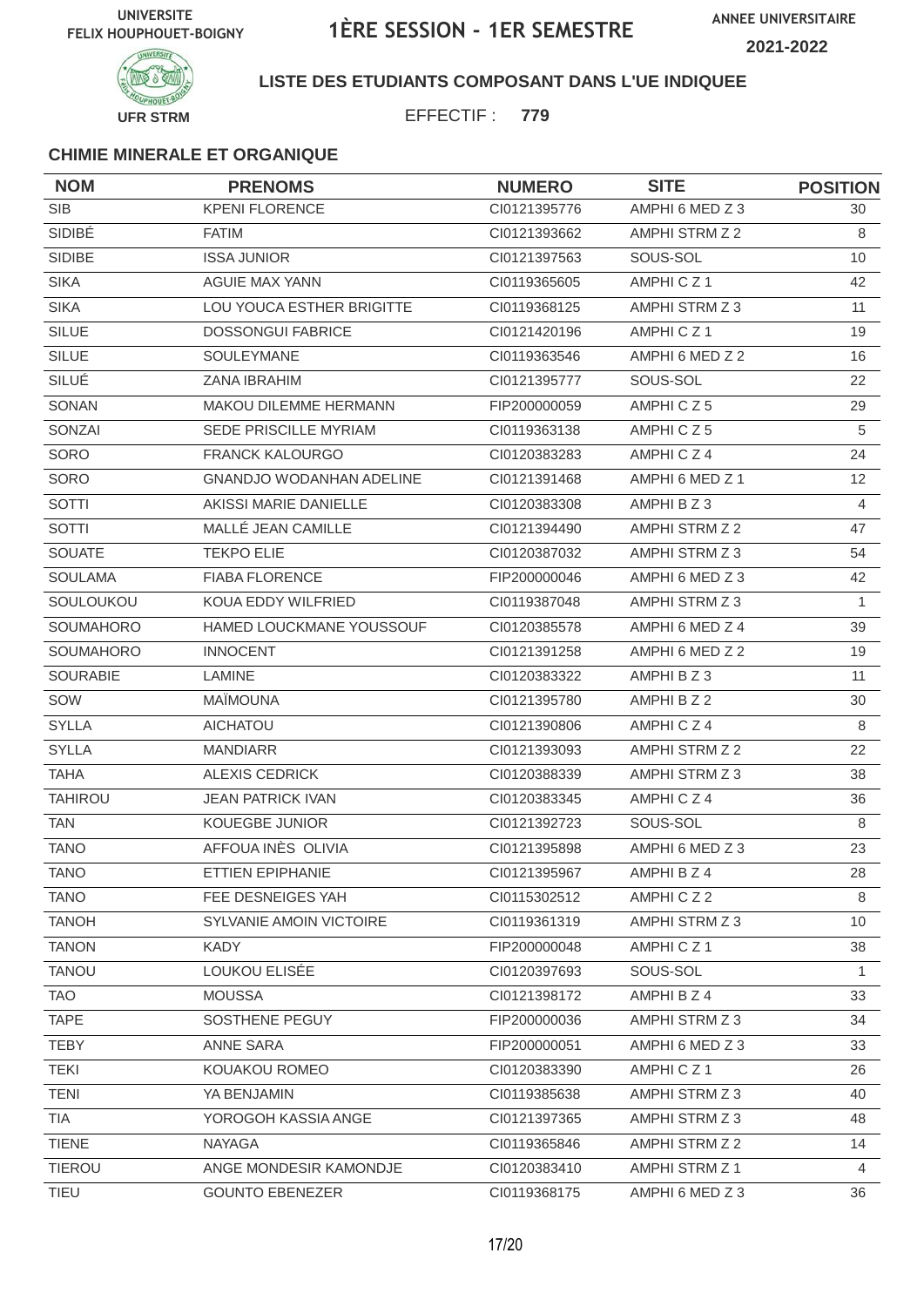

### **LISTE DES ETUDIANTS COMPOSANT DANS L'UE INDIQUEE**

EFFECTIF : **779**

| <b>NOM</b>     | <b>PRENOMS</b>                | <b>NUMERO</b>  | <b>SITE</b>           | <b>POSITION</b> |
|----------------|-------------------------------|----------------|-----------------------|-----------------|
| <b>TIGORI</b>  | KOBENAN ISSOUF                | CI0121391620   | AMPHI B Z 1           | 20              |
| <b>TIMITE</b>  | <b>MAURICE HEDALSSE</b>       | CI0120384308   | AMPHICZ4              | 28              |
| <b>TOH</b>     | <b>BI JOYCE AURIOL</b>        | CI0119386099   | AMPHICZ4              | 30              |
| <b>TOHE</b>    | <b>GUELASSAIS ISRAËL</b>      | CI0121391981   | AMPHI STRM Z 2        | 24              |
| <b>TOKOU</b>   | <b>ESTHER</b>                 | CI0120386905   | AMPHI B Z 3           | 23              |
| <b>TOKPA</b>   | <b>LEKANHOU LINDA</b>         | CI0121395172   | AMPHICZ4              | 21              |
| <b>TOKPA</b>   | SINGOH ANGE PARFAITE          | CI0120384311   | AMPHI 6 MED Z 3       | 48              |
| <b>TOPKA</b>   | KOUAME JEAN HUBERSON          | CI0121393503   | SOUS-SOL              | 4               |
| <b>TOURE</b>   | <b>DANSA</b>                  | CI0120383466   | AMPHICZ5              | 11              |
| <b>TOURE</b>   | <b>IBRAHIM BEN MANSOUR</b>    | FIP200000013   | AMPHI STRM Z 2        | 52              |
| <b>TOURÉ</b>   | <b>MAMADOU</b>                | CI0120383445   | AMPHI STRM Z 3        | 22              |
| <b>TOURE</b>   | SARAH                         | CI0121392665   | AMPHI 6 MED Z 1       | 35              |
| <b>TRA</b>     | <b>BI TCHAN ROMARIC</b>       | CI0119386890   | AMPHI B Z 4           | 13              |
| <b>TRA</b>     | KAMBO LOU LORRAINE ANDREAS    | CI0121397566   | AMPHI STRM Z 3        | 28              |
| <b>TRA</b>     | LOU GRÂCE EMMANUELLA          | CI0121395787   | AMPHICZ1              | 18              |
| <b>TRA</b>     | LOU ZAH ÉPIPHANIE             | CI0121391607   | AMPHI B Z 2           | 32              |
| TRAORÉ         | ABBOUBACAR JUNIOR             | CI0120383506   | AMPHI B Z 2           | 26              |
| <b>TRAORE</b>  | <b>FOUSSENI</b>               | CI0120385582   | AMPHI 6 MED Z 2       | 18              |
| <b>TRAORE</b>  | <b>ISMAEL</b>                 | CI0121392418   | AMPHICZ3              | 23              |
| <b>TRAORE</b>  | KLODAN BRAHIMA                | CI0121396055   | AMPHICZ3              | 38              |
| <b>TRAYE</b>   | <b>BI YOUGONE FIDELE</b>      | CI0120397742   | AMPHI B Z 1           | 10              |
| TRAYE BI TRA   | LUC CESAR                     | CI0118335900   | AMPHI STRM Z 4        | 37              |
| TRAZIÉ         | BI TRAZIÉ ANGE JOCELAIN       | CI0121396188   | AMPHI B Z 1           | $\overline{7}$  |
| <b>TRAZIE</b>  | LOU TRANAN OLIVIA             | CI0121396187   | AMPHI 6 MED Z 2       | 27              |
| <b>TRE</b>     | LOUROUGNON CHRISTIAN LOPEZ    | FIP200000028   | AMPHI STRM Z 1        | 39              |
| <b>TRESSIA</b> | <b>BOLI ALLAN</b>             | CI0120388545   | AMPHI STRM Z 2        | 25              |
| <b>TROH</b>    | NUNKANDO EVRAD                | CI0120383551   | <b>AMPHI STRM Z 1</b> | 8               |
| TRONOU-AYAYI   | OLIVIA VALENTINE              | CI0121396091   | AMPHICZ4              | 35              |
| <b>VAKA</b>    | <b>GNEKPA CALEB</b>           | CI0121393754   | AMPHICZ2              | 28              |
| VAKOU          | <b>ARISTIDE CESAR</b>         | VAKA1101980001 | AMPHI STRM Z 3        | 9               |
| VIMONOU        | KAÏ JULIETTE                  | Cl0121396383   | AMPHICZ2              | 19              |
| WASSA          | YAO GUILLAUME                 | CI0120383567   | AMPHI STRM Z 3        | 5               |
| YABRE          | KASSOUM                       | CI0121390901   | AMPHI 6 MED Z 3       | 45              |
| YAO            | ABRAHAM WILFRIED              | CI0120383618   | AMPHICZ1              | 17              |
| YAO            | <b>BEHEGBIN ENOCK</b>         | CI0119366545   | AMPHI STRM Z 2        | 9               |
| YAO            | DIBY JEAN ARSENE              | CI0120383585   | AMPHI 6 MED Z 3       | 21              |
| YAO            | <b>EBANIEN EDANO CLAIR</b>    | CI0121397005   | AMPHI STRM Z 1        | 14              |
| YAO            | <b>GBAGBA NOÉ STEPHI</b>      | Cl0121395194   | AMPHI STRM Z 3        | 36              |
| YAO            | KOBENAN TEHUA AVICE DE CLAVER | CI0120384328   | AMPHICZ3              | 18              |
| YAO            | KOFFI BERTRAND ARISTIDE       | CI0120385587   | AMPHI B Z 4           | 49              |
| YAO            | KOFFI N'DA CYRILLE            | CI0117322137   | AMPHI 6 MED Z 3       | 37              |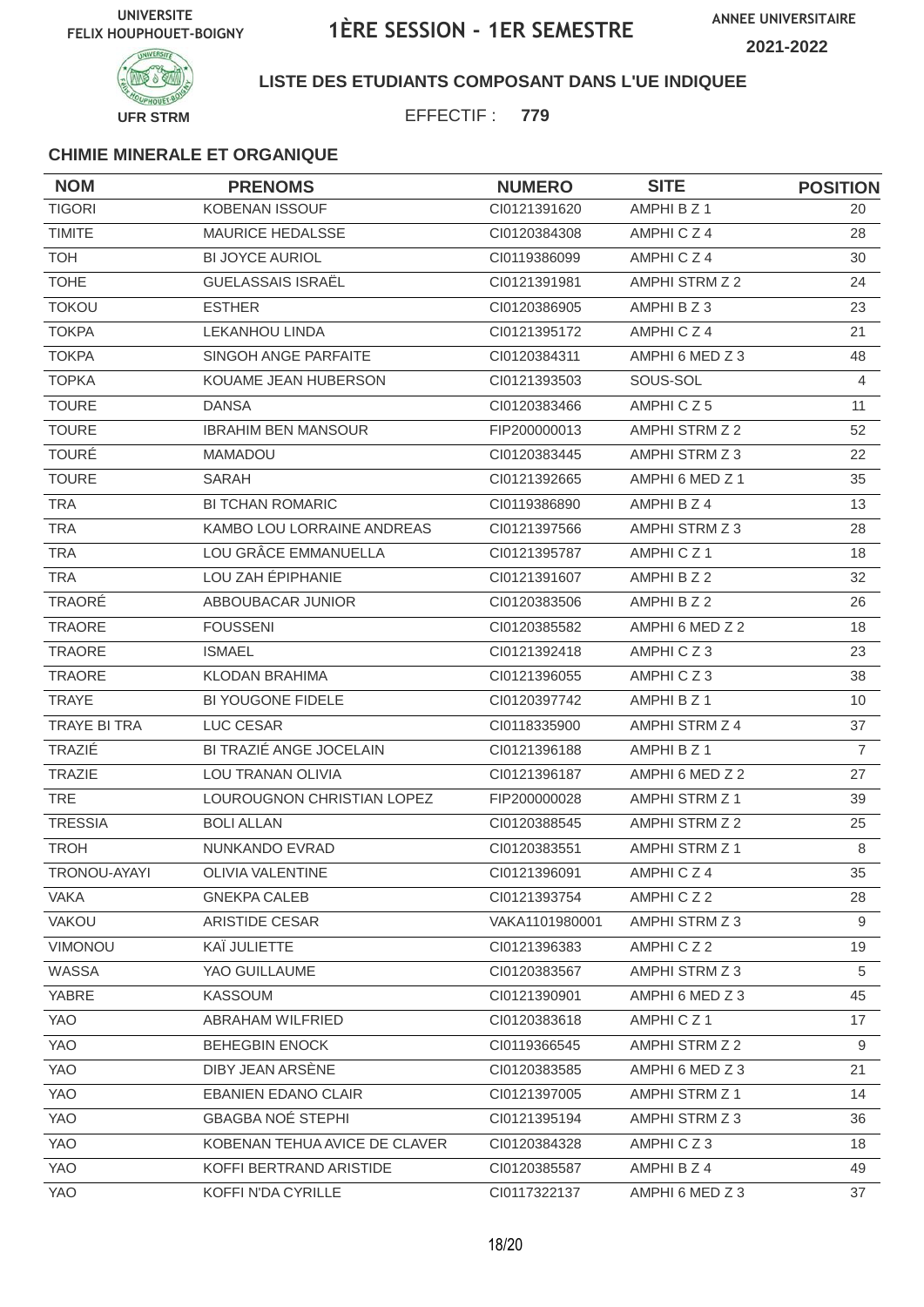

#### **LISTE DES ETUDIANTS COMPOSANT DANS L'UE INDIQUEE**

EFFECTIF : **779**

| <b>NOM</b>     | <b>PRENOMS</b>                  | <b>NUMERO</b> | <b>SITE</b>           | <b>POSITION</b> |
|----------------|---------------------------------|---------------|-----------------------|-----------------|
| <b>YAO</b>     | KONAN FRANCK RODOLPHE           | CI0120383639  | AMPHI B Z 1           | 9               |
| <b>YAO</b>     | KOUAKOU ÉLYSÉE                  | CI0121396884  | AMPHI STRM Z 2        | 45              |
| <b>YAO</b>     | KOUAKOU SAMUEL                  | CI0121392193  | AMPHI STRM Z 2        | 11              |
| <b>YAO</b>     | <b>LAWSON CÉSAR AHONON</b>      | CI0120383605  | AMPHICZ5              | 16              |
| YAO            | MANSIANOU KOUADIO EMMANUEL      | CI0121396341  | AMPHI 6 MED Z 1       | 3               |
| YAO            | N'GUESSAN ALPHONSE SYLVESTRE    | CI0118336214  | AMPHI STRM Z 2        | 27              |
| <b>YAO</b>     | <b>OKA ERIC SAMUEL</b>          | CI0120398422  | AMPHI B Z 3           | 9               |
| <b>YAO</b>     | YAO FRANKLIN                    | FIP200000058  | AMPHICZ4              | $\overline{4}$  |
| YAOKOKORE      | <b>BEIBRO FRANCK ARMAND</b>     | CI0120388261  | AMPHICZ1              | 9               |
| YAOYA          | KOUAKOU EVARISTE                | CI0120397359  | AMPHICZ2              | 6               |
| <b>YAPI</b>    | <b>BAH LAURENCE</b>             | CI0120385589  | AMPHI B Z 2           | 29              |
| <b>YAPI</b>    | N'GUESSAN LEVI PHARESE          | CI0120385590  | AMPHICZ1              | 33              |
| <b>YAPO</b>    | KOUASSI EVA JENNIFER            | Cl0121391729  | AMPHICZ5              | 38              |
| <b>YAPO</b>    | LOBE ROSELIN                    | CI0120385591  | AMPHI STRM Z 1        | 17              |
| YASSUI         | <b>MOAYE DONALD ULRICH</b>      | CI0119361755  | AMPHI STRM Z 1        | 19              |
| <b>YATTE</b>   | APO PRISCA AURIANE              | CI0119387686  | AMPHI 6 MED Z 1       | $\overline{2}$  |
| <b>YATTE</b>   | EKOUMBO CHRISTIAN ALLEGRESSE    | CI0120383672  | AMPHICZ3              | 9               |
| YAYANGBEU      | <b>TALI ANGE CARELLE</b>        | CI0120383674  | AMPHI STRM Z 1        | 26              |
| YEBOUA         | <b>KOUASSI GEORGE</b>           | CI0121391966  | AMPHI STRM Z 2        | $\mathbf{1}$    |
| <b>YEO</b>     | KATIENETIA JEANNINE             | CI0121392939  | AMPHI B Z 4           | 25              |
| <b>YEO</b>     | KOULOUGNERY ALICE               | CI0121395948  | AMPHICZ4              | $\overline{7}$  |
| <b>YEO</b>     | MAÏMOUNA SIDONIE                | CI0120383689  | AMPHI 6 MED Z 4       | 47              |
| <b>YEO</b>     | <b>MAMADOU</b>                  | CI0121391535  | <b>AMPHI STRM Z 1</b> | 28              |
| <b>YEO</b>     | <b>NOUNOFOLO</b>                | CI0119386027  | AMPHI STRM Z 3        | 47              |
| YOCOLLY        | KONAN AYA ANGE LAURENCE         | CI0121396943  | AMPHICZ4              | 27              |
| <b>YORO</b>    | <b>OTTEY ETIENNE</b>            | FIP200000042  | AMPHI B Z 3           | 14              |
| YOUAN          | <b>BI IRIÉ CLAUVIS</b>          | CI0119376714  | AMPHI 6 MED Z 2       | 39              |
| YOUBA          | DICKO ABOUBACAR BAI JUNIOR      | Cl0120383714  | AMPHI B Z 3           | 21              |
| ΖA             | LOU KOUABLÉ OLIVIA              | CI0120388262  | AMPHI B Z 4           | 27              |
| ZADI           | ZOUZOUGBO SIDOINE GÉRAUD        | CI0121396463  | AMPHI 6 MED Z 2       | 32              |
| ZADJE          | <b>FRANCK REDALE NADRO</b>      | CI0120387023  | AMPHI 6 MED Z 4       | 26              |
| ZAMA           | <b>JEAN LUC MAZENOD</b>         | CI0119373201  | AMPHI B Z 4           | 43              |
| ZAMBLE         | BI NENE DIMITRI SCHESTER        | CI0121397707  | AMPHI B Z 4           | 18              |
| <b>ZITO</b>    | JOSÉE LESLIE ANDRÉA             | CI0120383760  | AMPHI B Z 4           | 31              |
| ZOGBO          | DAKORO CHRISTIAN                | CI0120383764  | AMPHIBZ3              | 17              |
| ZOHOU          | KOUAKOU SERGE                   | CI0121392197  | AMPHI 6 MED Z 4       | 27              |
| ZONDOHO        | <b>GUY ROLAND CANISIUS</b>      | CI0121395569  | AMPHI 6 MED Z 4       | 35              |
| ZORO           | TINAN CHRISTELLE ORELIE BLANCHE | CI0120383774  | AMPHI STRM Z 2        | $\overline{7}$  |
| <b>ZOROBI</b>  | <b>GBAMBLE FRANCK GHISLAIN</b>  | CI0119368860  | AMPHI STRM Z 3        | 43              |
| <b>ZOUABLI</b> | DABE MODESTE                    | CI0121391282  | AMPHI 6 MED Z 4       | 38              |
| ZRAN           | <b>TOUALY ACHILLE</b>           | CI0120387028  | AMPHI STRM Z 1        | 1               |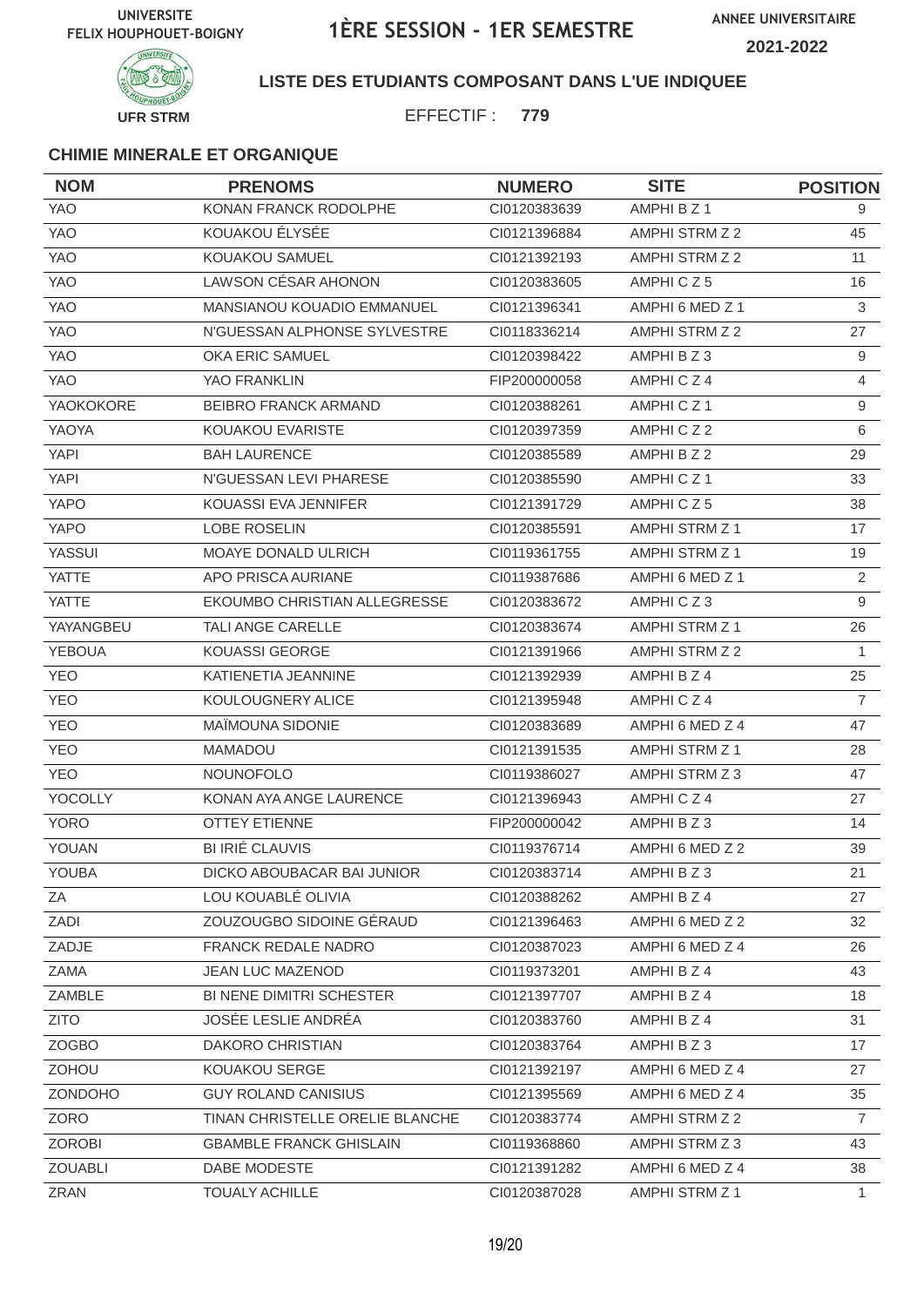**ANNEE UNIVERSITAIRE**

**2021-2022**



### **LISTE DES ETUDIANTS COMPOSANT DANS L'UE INDIQUEE**

EFFECTIF : **779**

| <b>NOM</b>    | <b>PRENOMS</b> | <b>MUMERO</b><br>Nι | SITE<br>31 I C | <b>POSITION</b> |
|---------------|----------------|---------------------|----------------|-----------------|
| <b>ZRE BI</b> | TIZIE ARMAND   | CI0121392493        | AMPHI B 7      |                 |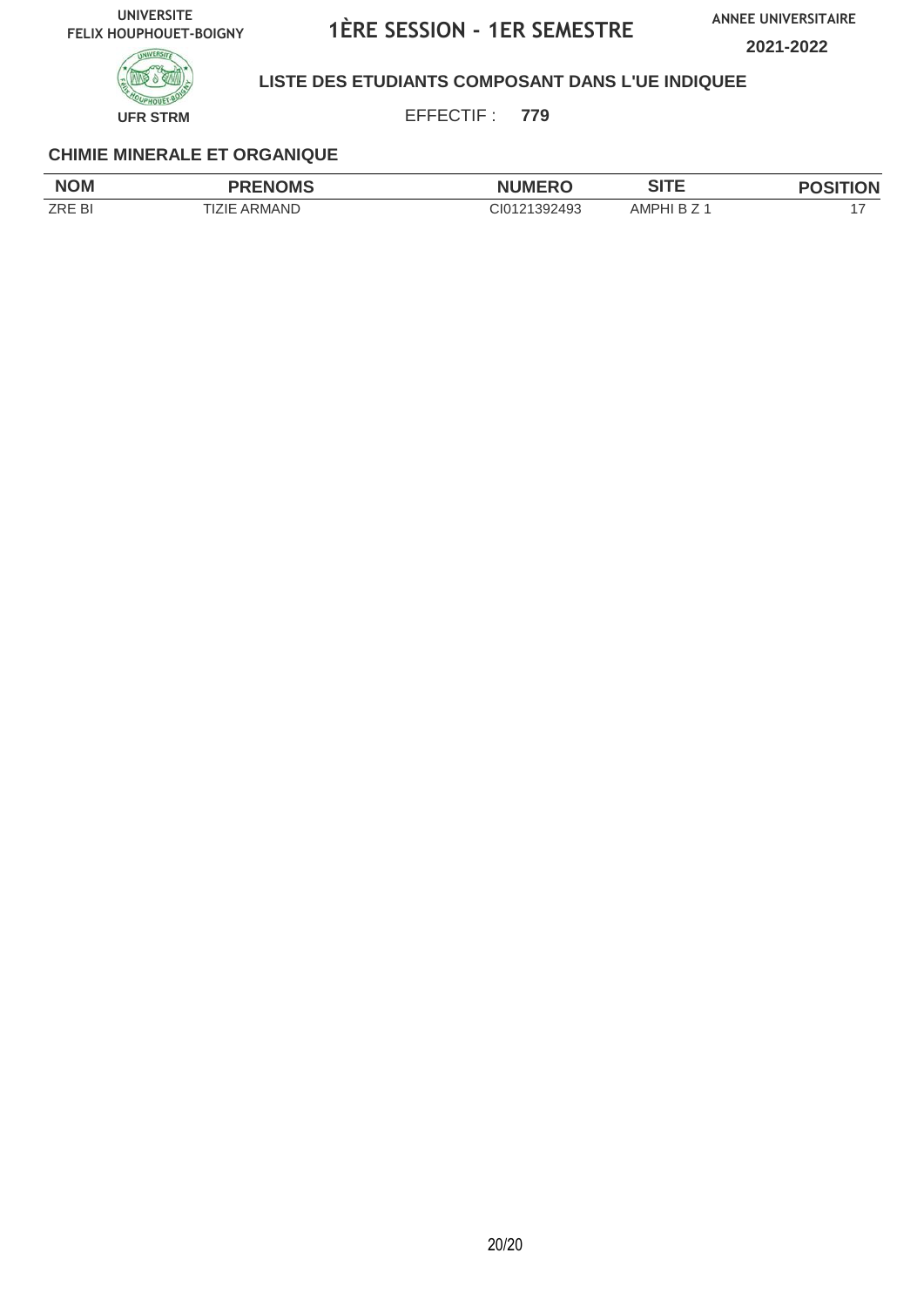

#### **LISTE DES ETUDIANTS COMPOSANT DANS L'UE INDIQUEE**

EFFECTIF : **759**

| <b>NOM</b>         | <b>PRENOMS</b>                 | <b>NUMERO</b> | <b>SITE</b>          | <b>POSITION</b> |
|--------------------|--------------------------------|---------------|----------------------|-----------------|
| <b>ABDOU KARIM</b> | <b>AFFOUA AMINATA</b>          | CI0121394217  | AMPHI B Z 4          | 1.              |
| ABE                | ABE MONNEY JEAN-LOUIS          | FIP200000016  | AMPHI B Z 4          | 30              |
| <b>ABE</b>         | LOBA JEAN-MARCELLIN            | CI0121396015  | AMPHI B Z 1          | 21              |
| <b>ABOA</b>        | <b>HERMENCE INGRID CHANA</b>   | CI0121391490  | AMPHI B Z 3          | 35              |
| <b>ABOH</b>        | ABOYA JEAN PATERNE             | CI0121397564  | AMPHICZ <sub>1</sub> | 23              |
| <b>ABOUA</b>       | AKISSI DANIELLA AURELIE        | CI0119363720  | AMPHI STRM Z 2       | 44              |
| <b>ACHI</b>        | ABOUEU JUSTINE MELISSA         | CI0119367106  | AMPHI B Z 1          | 39              |
| <b>ACHI</b>        | KOFFI LEONCE                   | FIP200000029  | AMPHICZ2             | 44              |
| <b>ACHIAMBI</b>    | ADIRATH AMOIN LEATITIA         | CI0121397069  | AMPHI STRM Z 2       | 29              |
| <b>ACHO</b>        | CHIA AURELY FRANCE             | CI0121397006  | AMPHI STRM Z 2       | 12              |
| <b>ACHOU</b>       | <b>AXEL WILFRIED</b>           | CI0121394720  | AMPHI 6 MED Z 3      | 14              |
| <b>ACKAH</b>       | N'DA NAOMIE CINTY              | CI0121395700  | AMPHI STRM Z 2       | 22              |
| <b>ADAN</b>        | <b>ADOUBI ANTOINE MAXIME</b>   | CI0121396189  | AMPHI STRM Z 4       | 14              |
| ADAYE              | KOUAME JEAN LUC                | CI0121390665  | AMPHI 6 MED Z 2      | 14              |
| <b>ADINGRA</b>     | YAO CHARLES                    | CI0120380719  | AMPHI STRM Z 4       | 32              |
| ADJI               | ATSEL FRANCK JONATHAN          | CI0119361676  | AMPHI STRM Z 1       | 6               |
| <b>ADJIBI</b>      | <b>ESTHER GRÂCE</b>            | CI0120380729  | AMPHI STRM Z 2       | 28              |
| <b>ADJIDAN</b>     | AGBASSI DJOMAN LOUISE GRACE    | CI0119388765  | AMPHICZ2             | 10              |
| <b>ADJOBI</b>      | YABA ANNE LAETITIA             | CI0121397044  | AMPHICZ3             | 12              |
| <b>ADJOUMAN</b>    | <b>BADOU FRANCK-JOËL</b>       | CI0120312462  | AMPHI 6 MED Z 1      | 41              |
| <b>ADJOUMANI</b>   | BENIÉ YAO JEAN-LOUIS           | CI0120380730  | AMPHI STRM Z 3       | 6               |
| <b>ADJOUMANI</b>   | KOSSIA KOUMAN ANGE SARITA      | CI0120383826  | AMPHI STRM Z 4       | 39              |
| <b>ADOPO</b>       | <b>CHO ANDRIENNE</b>           | CI0119387138  | AMPHI B Z 4          | 39              |
| ADOU               | N'KAH MARIANA                  | FIP200000044  | AMPHI STRM Z 1       | 28              |
| <b>AGBON</b>       | <b>DON PACOME</b>              | FIP200000041  | AMPHI STRM Z 3       | 16              |
| <b>AGNESS</b>      | AKPA ESME ASTRIDE EPIPHANIE    | CI0120383835  | AMPHI B Z 4          | 17              |
| <b>AGO</b>         | KONAN LOYOLA PLACIDE           | CI0121397560  | AMPHI STRM Z 3       | 47              |
| AGUI               | <b>GILLES EYMARD</b>           | CI0119387652  | AMPHICZ2             | 41              |
| AHEBIE             | ANGAHA BEATRICE                | CI0121396773  | AMPHICZ1             | 30              |
| AHI                | AHOUA ELISABETH                | CI0120380770  | AMPHIBZ3             | 28              |
| <b>AHOUASSA</b>    | JAËL ALEXANDRA ACSA EMMANUELLE | CI0120383837  | AMPHI B Z 3          | 24              |
| <b>AHOUSSI</b>     | N ZIAN EDMOND                  | CI0115290876  | AMPHI 6 MED Z 2      | 43              |
| <b>AHOUTY</b>      | ATSE ALEX-DEBORAH              | CI0120383839  | AMPHI B Z 4          | 14              |
| AHUE               | AMENAN BELLE LUNE              | CI0119367138  | AMPHICZ4             | 24              |
| AJAGBE             | CHEICK CHERIF ADEWOUMI         | CI0120380784  | AMPHICZ5             | 35              |
| AKA                | AKA HONORE                     | CI0121397018  | AMPHI 6 MED Z 3      | 11              |
| AKA                | <b>ATTA DOMINIQUE</b>          | FIP200000060  | AMPHICZ2             | 15              |
| AKA                | ZEHI JULES LEVY                | Cl0121412917  | AMPHI 6 MED Z 1      | 35              |
| AKABRA             | OFFOUE BLANCHARD               | CI0120397961  | AMPHI B Z 1          | 24              |
| AKAFFOU            | <b>GNAMINI RAPHAËL</b>         | CI0120398252  | AMPHICZ4             | $\mathbf{1}$    |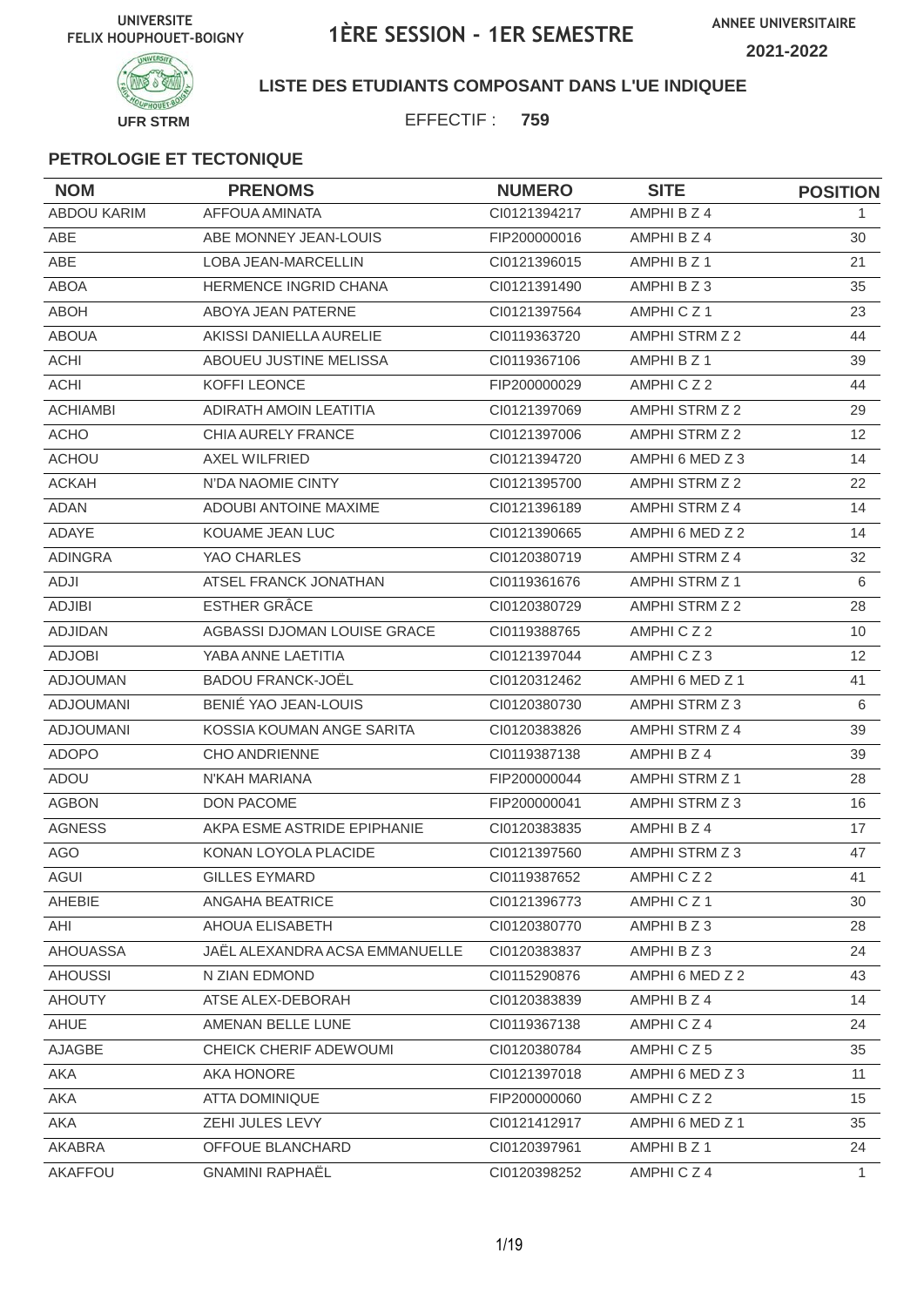**ANNEE UNIVERSITAIRE 2021-2022**



**LISTE DES ETUDIANTS COMPOSANT DANS L'UE INDIQUEE**

EFFECTIF : **759**

| <b>NOM</b>      | <b>PRENOMS</b>                | <b>NUMERO</b> | <b>SITE</b>           | <b>POSITION</b> |
|-----------------|-------------------------------|---------------|-----------------------|-----------------|
| AKASMADOU       | <b>AKA EMILE</b>              | FIP200000021  | AMPHI 6 MED Z 4       | 3               |
| <b>AKE</b>      | KAKEYE JEAN CEDRICK           | CI0120383842  | AMPHI 6 MED Z 1       | 5               |
| <b>AKOMIAN</b>  | YAO SEVERIN                   | CI0121393806  | AMPHI 6 MED Z 3       | 45              |
| <b>AKOSSI</b>   | AGOUA NADIA ALEXISE           | Cl0119387165  | AMPHI STRM Z 3        | 49              |
| <b>AKOUN</b>    | LOGBOCHI ÉLISABÉTH INÈS       | CI0119363648  | AMPHI 6 MED Z 4       | 18              |
| <b>AKPA</b>     | YANN GRÂCE DORCAS ÉLISABETH   | CI0120380829  | AMPHI B Z 1           | 37              |
| <b>AKPATOU</b>  | AFFOUÉ MARIE DOMINIQUE        | CI0121392618  | AMPHI B Z 4           | 38              |
| <b>AKPROUA</b>  | <b>GBIALY JUNIOR</b>          | CI0121391903  | AMPHICZ2              | 6               |
| <b>AKUESON</b>  | <b>CHRISTELLE ISMELE</b>      | CI0119379141  | AMPHI STRM Z 1        | 18              |
| <b>ALADE</b>    | <b>WILFRIED KADER</b>         | CI0120380840  | AMPHI 6 MED Z 3       | $\overline{7}$  |
| ALLANGBA        | AKISSI ANGE SARAH ESTHER      | CI0121396079  | AMPHI STRM Z 2        | 50              |
| <b>ALLAY</b>    | KOUTOU MICHEL SCHADRAC        | CI0119386469  | AMPHI 6 MED Z 2       | 22              |
| <b>ALLOH</b>    | <b>LOBE AUGUSTIN</b>          | CI0121395577  | AMPHI B Z 4           | 41              |
| <b>AMANI</b>    | <b>ABLAN VINCIANE</b>         | CI0121396076  | AMPHI 6 MED Z 4       | 32              |
| <b>AMANI</b>    | AFFOUE GRACE KARELL           | CI0120385468  | AMPHI STRM Z 1        | $\overline{7}$  |
| <b>AMANI</b>    | <b>ISRAEL KOUASSI DESN'ZI</b> | CI0120387270  | AMPHICZ2              | 8               |
| AMBEMOU         | YAPI ANDERSON                 | CI0119371094  | AMPHI 6 MED Z 2       | 13              |
| ANE             | <b>AHOUA MARTINEZ</b>         | CI0118336129  | AMPHI B Z 2           | 17              |
| ANGAYA          | ANGE KYSLENE EKIAN            | CI0120383857  | AMPHI STRM Z 2        | $\mathfrak{S}$  |
| <b>ANGOUA</b>   | KOUTOUA PRINCE ACHILLE        | CI0121397142  | AMPHI 6 MED Z 2       | $\overline{7}$  |
| <b>ANGUI</b>    | ATTO MARC JUDICAËL            | CI0121401645  | AMPHI B Z 2           | 15              |
| ANI             | <b>GRACE JESSICA ALLOU</b>    | FIP200000023  | AMPHI B Z 2           | 28              |
| <b>ANOH</b>     | <b>ALLIETE DAVID</b>          | FIP200000007  | AMPHI STRM Z 4        | 22              |
| <b>ANON</b>     | DJAMBRA ADAMS MADOCHEE LAZARE | FIP200000018  | AMPHI 6 MED Z 2       | 5               |
| <b>ANON</b>     | KOKO NADINE JOSIANE           | CI0121398601  | AMPHI 6 MED Z 4       | 13              |
| ANZI            | ANZI ANDRÉ                    | CI0120387907  | AMPHI 6 MED Z 4       | 42              |
| <b>APKENAN</b>  | KONAN PATRICIA MELISSA A.J    | CI0119379160  | <b>AMPHI STRM Z 1</b> | 8               |
| <b>APO</b>      | YAO IGNACE                    | Cl0121393715  | AMPHI STRM Z 1        | 24              |
| ASKA            | <b>TEHOUA MIREILLE</b>        | CI0120385034  | AMPHI B Z 2           | 10              |
| <b>ASSEMIEN</b> | <b>ESSI SERGE ANTHONY</b>     | CI0121396209  | AMPHI B Z 4           | 35              |
| <b>ASSEMIEN</b> | SIALOU DOMINIQUE              | CI0121394769  | AMPHI 6 MED Z 4       | $\overline{4}$  |
| <b>ASSI</b>     | ASSI LEVY JOEL                | CI0121396081  | AMPHI 6 MED Z 3       | 33              |
| ASSI            | <b>BANIN ANGELA ÉVELINE</b>   | CI0121411770  | AMPHICZ4              | 20              |
| <b>ASSI</b>     | SOPHIE STEPHANIE              | CI0120395670  | AMPHICZ3              | 2               |
| <b>ASSOMAN</b>  | MARIE CHRISTELLE ANGE         | CI0120385474  | AMPHICZ2              | 37              |
| <b>ATSE</b>     | <b>FRANCK EVRARD</b>          | CI0121396761  | AMPHI 6 MED Z 3       | 26              |
| <b>ATTA</b>     | ASSONDARY MEL ARTHUR          | CI0119371172  | AMPHI 6 MED Z 4       | 28              |
| ATTE            | <b>TETCHI CHRISTIAN DELOR</b> | CI0118336092  | AMPHI 6 MED Z 1       | 18              |
| <b>ATTOH</b>    | YACÉ ÉLOÏSE SARA              | CI0120388711  | AMPHI STRM Z 3        | 54              |
| AVIT            | WAHON GRÂCE VANNESSA          | CI0121394775  | AMPHI STRM Z 2        | 13              |
| AYE             | COCOA CÉDRIC JUNIOR           | Cl0120380980  | AMPHI 6 MED Z 2       | 10              |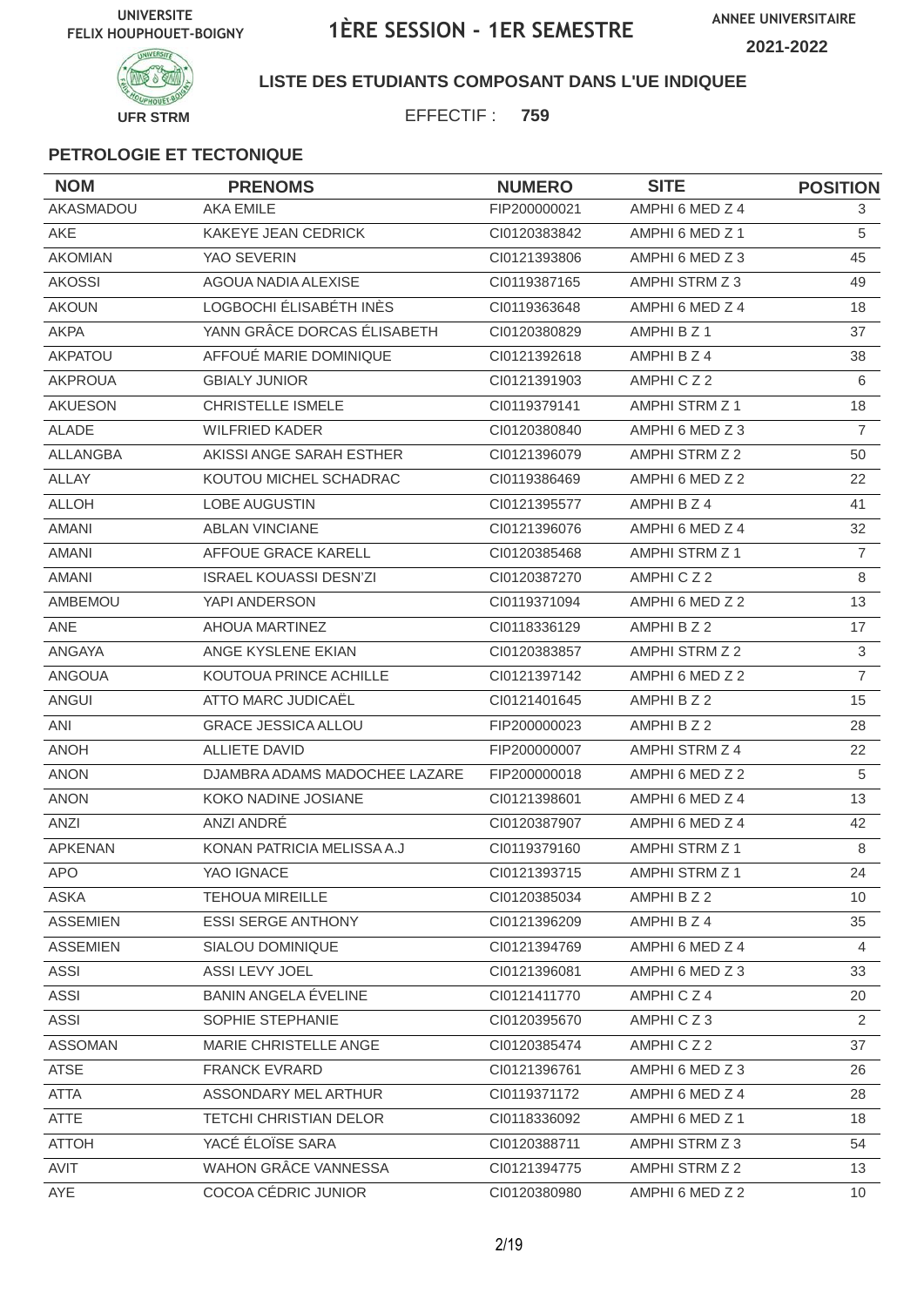

#### **LISTE DES ETUDIANTS COMPOSANT DANS L'UE INDIQUEE**

EFFECTIF : **759**

| <b>NOM</b>        | <b>PRENOMS</b>                | <b>NUMERO</b> | <b>SITE</b>     | <b>POSITION</b> |
|-------------------|-------------------------------|---------------|-----------------|-----------------|
| <b>AYEKOE</b>     | <b>GNANGUI HYANICK MOREA</b>  | CI0121392734  | AMPHI 6 MED Z 1 | 6               |
| <b>AZIA</b>       | <b>MARIE LAURE</b>            | CI0121395710  | AMPHI B Z 4     | 9               |
| <b>BABA</b>       | GOMET JEAN YVES JÉRÉMIE       | CI0120383873  | AMPHICZ1        | 37              |
| <b>BADO</b>       | <b>MOUSSA OUETIGUI</b>        | CI0120380992  | AMPHICZ2        | 26              |
| <b>BAGUI</b>      | MEKAPEU VANESSA FABIENNE      | CI0120383875  | AMPHICZ1        | 39              |
| <b>BAKAYOKO</b>   | <b>TIAMOUÉ</b>                | CI0121394785  | AMPHI STRM Z 3  | 9               |
| <b>BALDE</b>      | <b>MAMADOU ALIOU</b>          | CI0119364408  | AMPHI STRM Z 3  | 24              |
| <b>BALLA</b>      | SAMAKASSI CHRIST PAUL         | CI0121395874  | AMPHI B Z 4     | 21              |
| <b>BALLOU</b>     | <b>ISRAEL</b>                 | CI0120398232  | AMPHI 6 MED Z 2 | 9               |
| <b>BAMBA</b>      | <b>IDRISSA</b>                | CI0119386167  | AMPHI STRM Z 2  | 39              |
| <b>BAMBA</b>      | <b>MADOU</b>                  | CI0121397569  | AMPHI STRM Z 2  | 47              |
| <b>BAMBA</b>      | <b>MOHAMED BEN</b>            | CI0121398177  | AMPHI STRM Z 2  | 4               |
| <b>BAMBA</b>      | <b>MOUSTAPHA</b>              | FIP200000002  | AMPHICZ3        | 30              |
| <b>BAMBA</b>      | <b>YACOUBA</b>                | CI0119362624  | AMPHI 6 MED Z 1 | 4               |
| <b>BAWA</b>       | DADIE STÉPHANE                | CI0120381061  | AMPHI 6 MED Z 1 | 14              |
| <b>BAYO</b>       | <b>MOHAMED</b>                | CI0120383888  | AMPHI B Z 1     | 30              |
| <b>BAZE</b>       | <b>DIANE FRANCINE</b>         | CI0120381066  | AMPHI STRM Z 1  | $\overline{2}$  |
| <b>BEBY</b>       | N'DRIN FRANCK VALLERY         | CI0118340171  | AMPHI 6 MED Z 1 | 32              |
| <b>BECHO</b>      | ADJÉ ANGE LOUISETTE           | CI0120396257  | AMPHI 6 MED Z 2 | 40              |
| <b>BEDE</b>       | <b>HIWO CAROLE MONDESIR</b>   | CI0119362519  | AMPHICZ2        | 4               |
| <b>BEHEGBAN</b>   | KOFFI YANN RONSARD            | CI0121391481  | AMPHI 6 MED Z 2 | 30              |
| <b>BEKOU</b>      | <b>GNAZALO ANGE CHRISTIAN</b> | CI0120381083  | AMPHI 6 MED Z 2 | 42              |
| <b>BELE</b>       | ROCHE EPIPHANIE               | CI0121395890  | AMPHI STRM Z 2  | 40              |
| <b>BÉNÉDICTE</b>  | EBA KOUASSI YOLANDE           | CI0119387525  | AMPHI STRM Z 4  | 23              |
| <b>BERTE</b>      | ABDOULAYE                     | CI0120381090  | AMPHICZ3        | 14              |
| <b>BEUGRÉ</b>     | CHRIST ANDERSON               | CI0121393338  | AMPHI STRM Z 4  | 11              |
| <b>BEUGRE</b>     | <b>GUIZA ARCHANGE</b>         | CI0119364184  | AMPHI 6 MED Z 3 | 22              |
| <b>BEUGRE</b>     | OKESS PRIVAT ROLANT           | Cl0121394804  | AMPHICZ1        | $\overline{2}$  |
| <b>BIAKO</b>      | ESSEM OPHELIE EMMA            | CI0120381098  | AMPHI B Z 1     | 18              |
| <b>BILE</b>       | <b>MAHAN</b>                  | CI0121392427  | AMPHI 6 MED Z 2 | 2               |
| <b>BIRBA</b>      | <b>FRANCK ARMEL</b>           | CI0121396648  | AMPHI STRM Z 3  | 36              |
| BLE               | MACOURA CAROLE ERICA          | CI0121391083  | AMPHI STRM Z 4  | 28              |
| <b>BLEOU</b>      | <b>BROU OLIVE-NOËLIE</b>      | CI0121396519  | AMPHI STRM Z 3  | $\overline{4}$  |
| <b>BLEU</b>       | <b>GUÉ ANGE PRIVÂT</b>        | CI0121392891  | AMPHI B Z 4     | 49              |
| <b>BLICA</b>      | PAULE JOËLLE FÉLICIA          | CI0117327870  | AMPHICZ5        | 26              |
| <b>BLONDE</b>     | BEBEL DE MOMINE               | CI0121395713  | AMPHI 6 MED Z 2 | 15              |
| <b>BOHE</b>       | <b>ERIC JEAN MICHEL</b>       | CI0116308269  | AMPHICZ3        | 11              |
| <b>BOMISSO</b>    | DENISE REMY DÉSIRÉE           | CI0121397546  | AMPHICZ1        | 19              |
| <b>BONKOUNGOU</b> | ABDOUL KOUDOUZE               | CI0120397783  | AMPHICZ2        | 25              |
| <b>BOTTY</b>      | ELORIA BENERICE ESTHER        | CI0120385481  | AMPHI STRM Z 2  | 17              |
| <b>BOZON</b>      | AUDE CHRISTELLE               | CI0121397937  | AMPHI STRM Z 2  | 18              |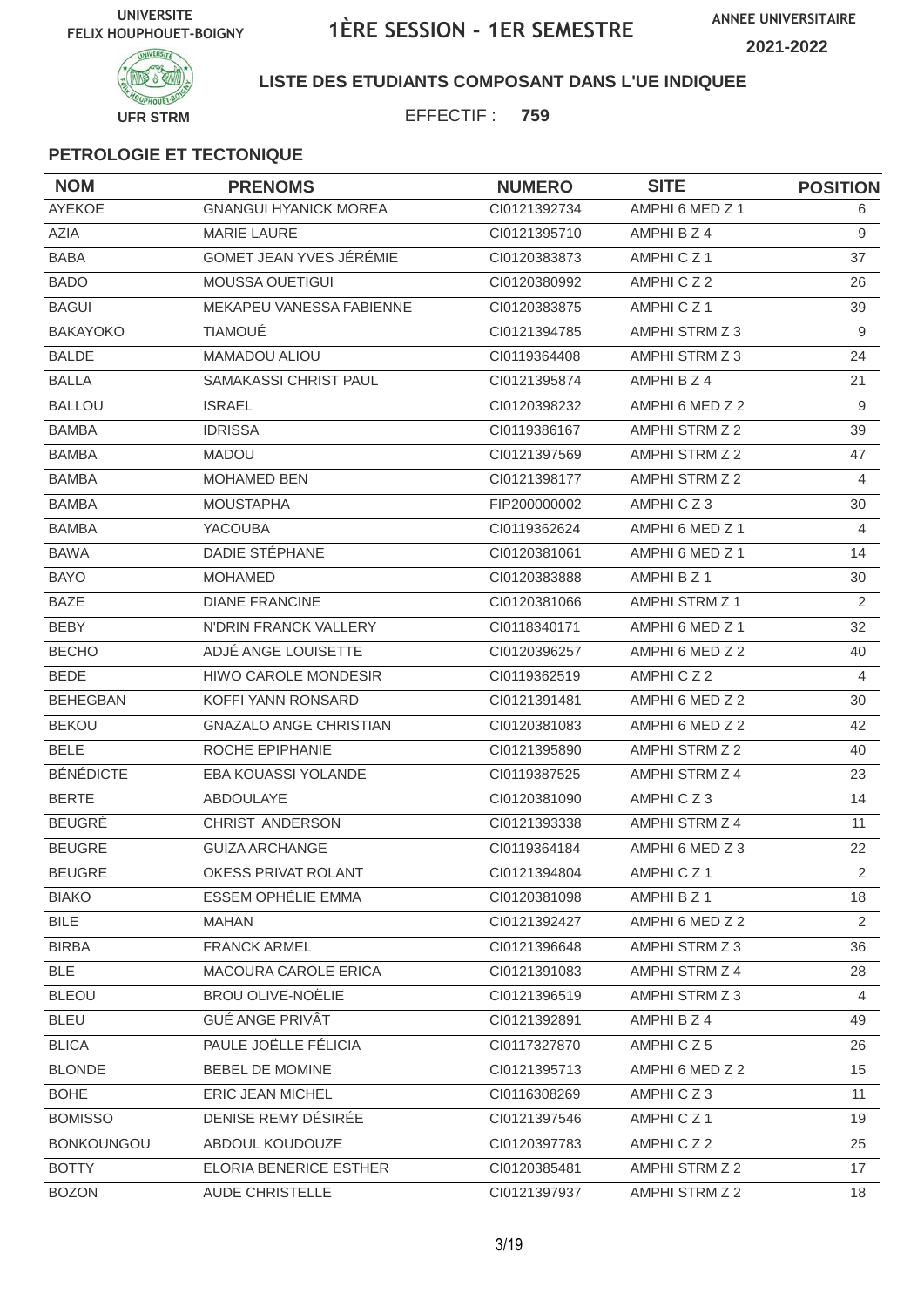

#### **LISTE DES ETUDIANTS COMPOSANT DANS L'UE INDIQUEE**

EFFECTIF : **759**

| <b>NOM</b>       | <b>PRENOMS</b>                   | <b>NUMERO</b>  | <b>SITE</b>     | <b>POSITION</b> |
|------------------|----------------------------------|----------------|-----------------|-----------------|
| <b>BROU</b>      | ACKISSI BESSELHI HUGUETTE        | CI0121391568   | AMPHI B Z 3     | 2               |
| <b>BROU</b>      | ANGYBELL NATACHA                 | CI0121391360   | AMPHI STRM Z 2  | 52              |
| <b>BROU</b>      | <b>APPIAH NOEL</b>               | BROA2912980001 | AMPHI STRM Z 1  | 22              |
| <b>BROU</b>      | KOUAKOU JEAN WILFRIED            | CI0121391684   | AMPHICZ4        | 32              |
| <b>BROU</b>      | N'GUESSAN EDMOND                 | Cl0121394274   | AMPHI B Z 1     | 27              |
| <b>BROU</b>      | N'GUESSAN ÉRIC                   | CI0121392216   | AMPHICZ1        | 44              |
| <b>CAMARA</b>    | <b>ARAMATOU</b>                  | CI0121396163   | AMPHI B Z 4     | 19              |
| <b>CAMARA</b>    | <b>NIAMINAN</b>                  | CI0121393963   | AMPHICZ2        | 35              |
| CAYO             | ZAHON LETICIA DORINE             | CI0120381224   | AMPHI 6 MED Z 1 | 22              |
| <b>CISSE</b>     | <b>DAOUDA</b>                    | CI0121393696   | AMPHI B Z 1     | 26              |
| <b>CISSE</b>     | <b>SEKOU</b>                     | CI0121392316   | AMPHICZ4        | 23              |
| CISSÉ            | <b>TENIN DOMINIQUE</b>           | CI0120381239   | AMPHI STRM Z 3  | 52              |
| <b>CLIMAN</b>    | KONAN WILFRIED EMMANUEL          | CI0120381251   | AMPHI STRM Z 3  | 1               |
| <b>COMOE</b>     | <b>BROU EDMOND DAVID</b>         | CI0121395717   | AMPHI STRM Z 3  | $\mathfrak{S}$  |
| COSSA            | SIAMI CONSTANCE DESIREE          | CI0120388010   | AMPHI 6 MED Z 4 | $\overline{7}$  |
| <b>COULIBALY</b> | <b>ABDOULAYE</b>                 | CI0119361817   | AMPHI 6 MED Z 4 | 41              |
| COULIBALY        | ABDOUL BEN JUNIOR                | Cl0121391044   | AMPHI B Z 1     | 36              |
| <b>COULIBALY</b> | AÏCHATOU                         | CI0121391025   | AMPHI B Z 2     | 5               |
| <b>COULIBALY</b> | <b>AWA</b>                       | CI0120387031   | AMPHI 6 MED Z 2 | 35              |
| COULIBALY        | DJENEBA AHOU AUDREY              | CI0121395718   | AMPHI STRM Z 3  | 19              |
| <b>COULIBALY</b> | <b>FRANCK ELIOT</b>              | CI0119362726   | AMPHI 6 MED Z 2 | 36              |
| <b>COULIBALY</b> | <b>ISSA</b>                      | CI0120383928   | AMPHICZ2        | 27              |
| <b>COULIBALY</b> | <b>LITIO SINALI</b>              | CI0118357875   | AMPHI 6 MED Z 3 | 41              |
| <b>COULIBALY</b> | NANOUROGO AYOUBA                 | Cl0121391010   | AMPHICZ3        | 39              |
| COULIBALY        | NOKROGNAN FATIM                  | CI0121396028   | AMPHI 6 MED Z 2 | 4               |
| <b>COULIBALY</b> | NONLOUROU KABAGO ZENAB           | CI0121396018   | AMPHI 6 MED Z 1 | $\mathfrak{S}$  |
| <b>COULIBALY</b> | SOULEYMANE                       | CI0120381287   | AMPHI 6 MED Z 3 | 9               |
| COULIBALY        | YELATCHIGUI MARIE CLARENCE       | FIP200000053   | AMPHI 6 MED Z 1 | 23              |
| <b>COULIBALY</b> | <b>YELY SAMIRA</b>               | CI0120381292   | SOUS-SOL        | 4               |
| <b>COUMOE</b>    | ADJOUA SOLANGE                   | CI0120381320   | AMPHI B Z 3     | 37              |
| <b>DABO</b>      | KOUASSI THEODORE                 | Cl0121395719   | AMPHI 6 MED Z 1 | 17              |
| <b>DAGO</b>      | DADIER LANDRY                    | CI0119367355   | AMPHICZ2        | 39              |
| <b>DAGOUROU</b>  | ETTIEN CYPRIEN WILFRIED          | CI0121396725   | AMPHI B Z 1     | 35              |
| <b>DAGRA</b>     | <b>MANAN MARIUS</b>              | FIP200000047   | AMPHI B Z 4     | 22              |
| <b>DAGROU</b>    | <b>JEAN-GUY DORGELES</b>         | CI0120381336   | AMPHI 6 MED Z 4 | 25              |
| DAH              | ERI PELAGIE                      | CI0121397942   | AMPHI B Z 2     | 30              |
| DAH              | SIÉ KOUAMÉ GNIMBA ANGENOR FABIEN | CI0121393297   | AMPHI 6 MED Z 1 | 29              |
| <b>DAH</b>       | <b>WATIL</b>                     | Cl0121401630   | AMPHI 6 MED Z 4 | 19              |
| <b>DAHO</b>      | ZRANGOUE ANGE                    | CI0120385488   | AMPHI B Z 3     | 34              |
| DALE             | <b>GNAKOURI SALES</b>            | CI0119369903   | AMPHI 6 MED Z 4 | 21              |
| <b>DANHO</b>     | GBAIE CHRISTINE GRÂCE ROXANNE    | Cl0120381351   | AMPHI B Z 2     | 12 <sup>2</sup> |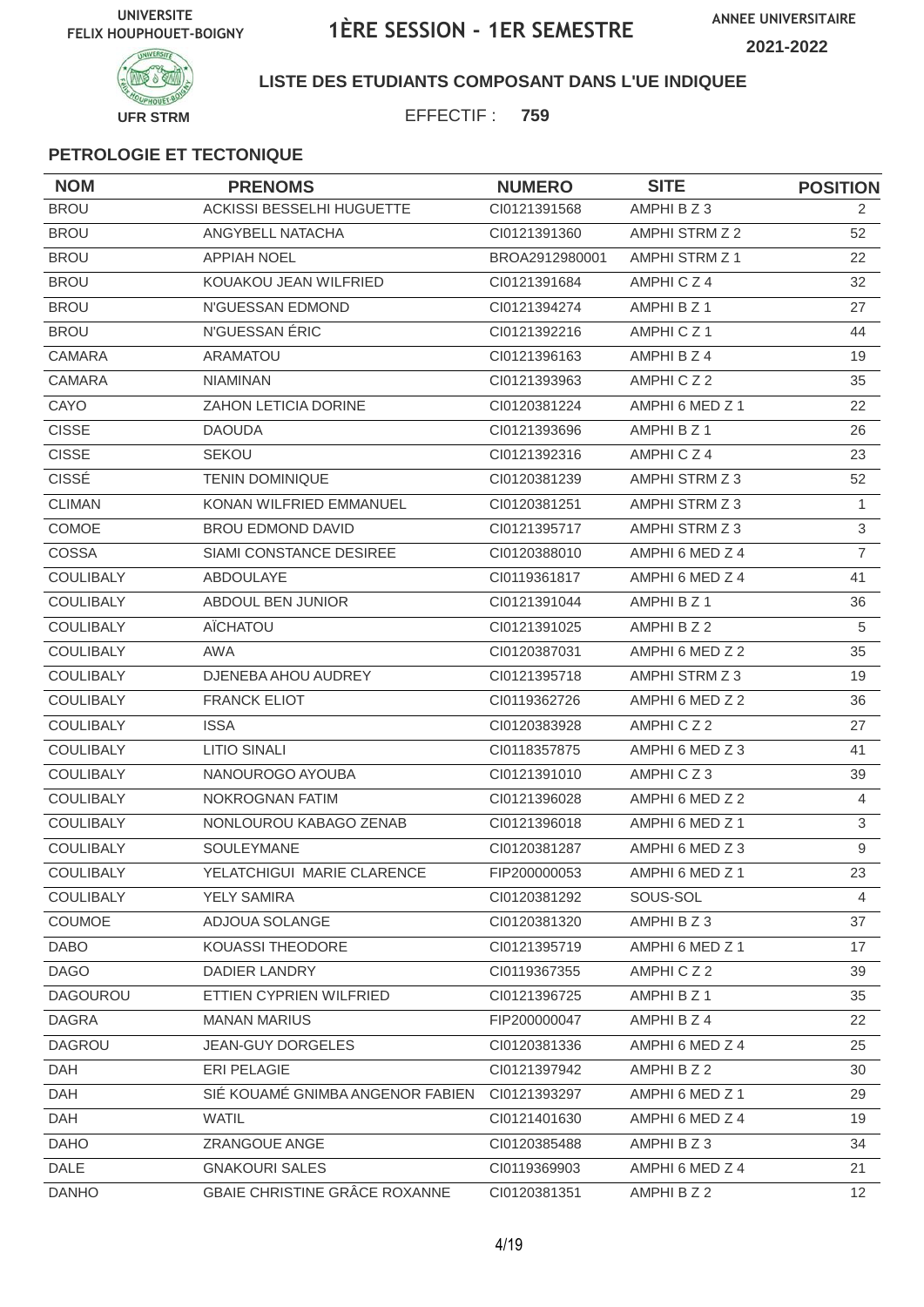**ANNEE UNIVERSITAIRE 2021-2022**



**LISTE DES ETUDIANTS COMPOSANT DANS L'UE INDIQUEE**

EFFECTIF : **759**

| <b>NOM</b>          | <b>PRENOMS</b>                | <b>NUMERO</b>  | <b>SITE</b>           | <b>POSITION</b> |
|---------------------|-------------------------------|----------------|-----------------------|-----------------|
| <b>DANHO</b>        | <b>M'BO LARISSA</b>           | CI0120398390   | AMPHICZ4              | 15              |
| <b>DANO</b>         | <b>JUNIOR</b>                 | CI0121394285   | AMPHICZ2              | 5               |
| <b>DANON</b>        | ZIDAGO PAUL LUCKAS            | CI0121397552   | AMPHI 6 MED Z 2       | 16              |
| <b>DAPPA</b>        | ATTA KOUADIO SYLVERE HERMANN  | CI0121394835   | AMPHI B Z 1           | 2               |
| <b>DASSO</b>        | <b>DALEHON URIELLE ESTHER</b> | Cl0121391807   | AMPHI STRM Z 2        | 25              |
| <b>DEA</b>          | <b>MOHAMED KADER</b>          | CI0120381364   | AMPHI 6 MED Z 1       | 31              |
| <b>DEAT</b>         | FRANCK HERVÉ JUNIOR           | CI0120381365   | AMPHICZ4              | 2               |
| <b>DEGNI</b>        | <b>SEDJI ESTHER</b>           | CI0121394290   | AMPHI STRM Z 3        | 34              |
| <b>DELY</b>         | YANNICK CHECKYNAEL BERTRAND   | CI0120385492   | AMPHI 6 MED Z 1       | 25              |
| <b>DERE</b>         | CHO ANGELA DEBORA             | CI0121392235   | AMPHICZ2              | 19              |
| <b>DIABATE</b>      | <b>DIELIBAKA</b>              | CI0121392669   | AMPHI STRM Z 1        | 17              |
| <b>DIABATE</b>      | <b>FATOUMATA</b>              | CI0121395970   | AMPHICZ2              | 14              |
| <b>DIABATE</b>      | <b>SAFIATOU</b>               | CI0119386212   | AMPHICZ4              | 38              |
| <b>DIAGNE</b>       | AMANI ELYSÉE                  | CI0121391400   | AMPHI STRM Z 3        | 35              |
| <b>DIAHONDE</b>     | ANGE FLORENT HUBERT           | CI0121393283   | AMPHI 6 MED Z 2       | 37              |
| <b>DIALLO</b>       | <b>MARIAMA DALANDA</b>        | DIAM2811990002 | AMPHICZ5              | 11              |
| <b>DIALLO</b>       | <b>MATOGOMA</b>               | CI0121392678   | AMPHICZ5              | 17              |
| <b>DIALLO</b>       | <b>MOUSSA</b>                 | FIP200000035   | AMPHI 6 MED Z 3       | 30              |
| <b>DIALLO</b>       | N'GORAN PARFAIT               | CI0120381419   | AMPHI B Z 4           | 33              |
| <b>DIALLO</b>       | <b>OUMOU AWA</b>              | CI0120381421   | AMPHICZ1              | 36              |
| <b>DIAMALA</b>      | <b>ADOM PASCAL</b>            | FIP200000055   | AMPHI B Z 1           | 13              |
| <b>DIAO</b>         | <b>GNAMBON</b>                | CI0121391889   | AMPHI 6 MED Z 1       | $\mathbf{1}$    |
| <b>DIARRASSOUBA</b> | AÏCHA                         | CI0121395953   | AMPHI B Z 4           | 28              |
| <b>DIARRASSOUBA</b> | <b>BAKOUMADI</b>              | CI0121393015   | AMPHICZ1              | 17              |
| <b>DIARRASSOUBA</b> | <b>DAOUDA</b>                 | CI0121391682   | AMPHICZ3              | 32              |
| <b>DIARRASSOUBA</b> | <b>LACINA</b>                 | CI0121393657   | AMPHI 6 MED Z 4       | 9               |
| <b>DIARRASSOUBA</b> | MOUHAMED TIDJANE              | CI0121396312   | AMPHI B Z 4           | 15              |
| <b>DIAWARA</b>      | ADAMA                         | Cl0120381454   | AMPHI STRM Z 2        | 31              |
| <b>DIAWARA</b>      | <b>ISSA</b>                   | CI0119385666   | <b>AMPHI STRM Z 1</b> | 10 <sup>°</sup> |
| <b>DIAWARA</b>      | MADOUSSOU                     | CI0120381452   | AMPHI STRM Z 4        | 27              |
| <b>DIBY</b>         | KAVAMI JEAN MARIE             | CI0120388982   | AMPHI 6 MED Z 2       | 26              |
| <b>DIEKET</b>       | HERVÉ VILLARD                 | CI0116303614   | AMPHI B Z 4           | 10 <sup>°</sup> |
| <b>DIOMANDE</b>     | <b>FATOUMATA</b>              | CI0121393458   | AMPHICZ4              | 35              |
| <b>DIOMANDÉ</b>     | <b>GUE KALLET</b>             | CI0121391067   | AMPHI STRM Z 2        | 45              |
| <b>DIOMANDÉ</b>     | <b>KARIDJA</b>                | CI0120381485   | AMPHICZ5              | 16              |
| <b>DIOMANDE</b>     | NABOULA FATHIM                | CI0121395993   | AMPHIBZ3              | $\mathbf{1}$    |
| <b>DIOMANDE</b>     | YOUSSOUF                      | CI0121393359   | AMPHI 6 MED Z 3       | 47              |
| <b>DIPLEHI</b>      | <b>GUELAMON RICHARD</b>       | CI0121391935   | AMPHICZ3              | 23              |
| <b>DJABIA</b>       | YAH MAGNE RUTHE MOYANE        | CI0121396087   | AMPHI 6 MED Z 1       | $\overline{7}$  |
| <b>DJABO</b>        | AMOUAN ELVIRA                 | CI0119371568   | AMPHI B Z 4           | 44              |
| <b>DJAHOU</b>       | <b>DEGNAN MATILDE</b>         | CI0120384433   | AMPHI B Z 3           | 11              |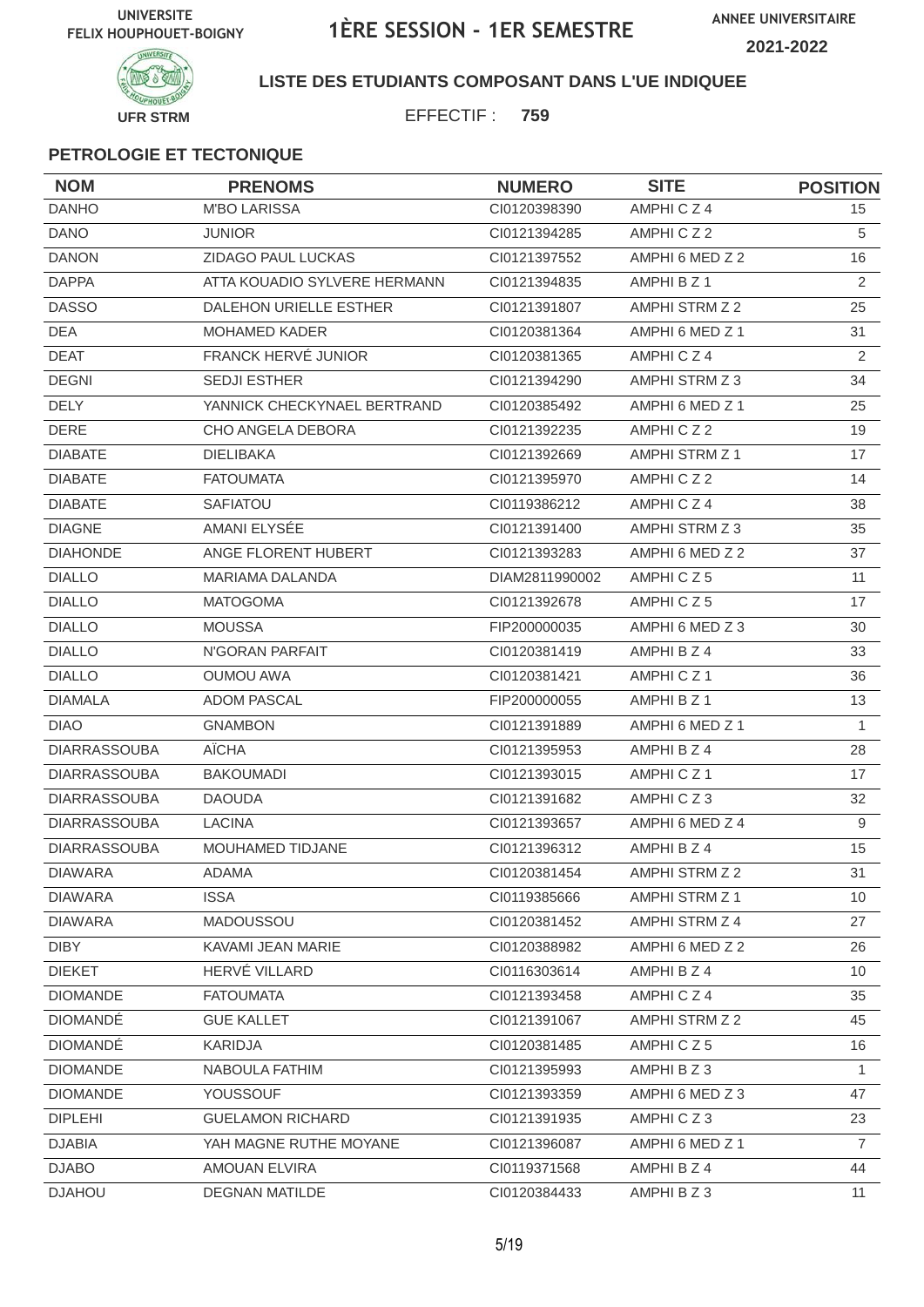

#### **LISTE DES ETUDIANTS COMPOSANT DANS L'UE INDIQUEE**

EFFECTIF : **759**

| <b>NOM</b>       | <b>PRENOMS</b>                                | <b>NUMERO</b> | <b>SITE</b>          | <b>POSITION</b>   |
|------------------|-----------------------------------------------|---------------|----------------------|-------------------|
| <b>DJE</b>       | AYA CLAUDE FRANCINE                           | CI0119374207  | AMPHI 6 MED Z 3      | 36                |
| <b>DJE</b>       | <b>BI PRINCE NICAISE</b>                      | CI0121396787  | AMPHICZ4             | 22                |
| DJE              | LOU DJENAN EDWIGE                             | CI0120396130  | AMPHICZ4             | 3                 |
| <b>DJE</b>       | LOU FLEHANA MICHELLE                          | CI0121394869  | SOUS-SOL             | 9                 |
| <b>DJEDJE</b>    | <b>GRÂCE ÉLISÉE KPASSOU</b>                   | CI0120381521  | AMPHICZ <sub>1</sub> | 5                 |
| <b>DJIDJI</b>    | SASSO HENRI JOEL                              | CI0121395725  | AMPHI STRM Z 2       | 20                |
| <b>DJIKÉ</b>     | <b>EDI CLAUDE</b>                             | CI0119367431  | AMPHI 6 MED Z 3      | 38                |
| <b>DJOMAN</b>    | <b>ALBERT</b>                                 | CI0118335879  | AMPHI B Z 4          | 25                |
| <b>DJOSSA</b>    | CODJO CHRIST DONALD                           | CI0121396311  | AMPHI B Z 2          | 21                |
| DOAHO GUELAMON   | <b>MARCELIN</b>                               | CI0120381548  | AMPHIBZ3             | 6                 |
| <b>DOBÉ</b>      | <b>FRANCIA DIANE</b>                          | CI0120385496  | AMPHI 6 MED Z 4      | 48                |
| <b>DOFFOU</b>    | <b>GNAMIEN VINCENT EMMANUEL</b>               | CI0121396030  | AMPHI 6 MED Z 4      | 23                |
| <b>DOGO</b>      | RUTH DÉSIRÉE                                  | CI0121397708  | AMPHI STRM Z 3       | 25                |
| <b>DOMAGNI</b>   | KOFFI AHOU CARMEN                             | FIP200000038  | AMPHI 6 MED Z 3      | 10                |
| <b>DONGOH</b>    | <b>ABRAN MARIAM</b>                           | CI0120381562  | AMPHI 6 MED Z 1      | 44                |
| <b>DOSSO</b>     | <b>LOSSENI</b>                                | CI0121395727  | AMPHI B Z 3          | 23                |
| <b>DOSSO</b>     | NOGOBALA SOUNAN ADOUNNI                       | CI0118336008  | AMPHI STRM Z 3       | 38                |
| <b>DOUA</b>      | ANDRÉ                                         | CI0116311620  | AMPHI STRM Z 1       | 37                |
| <b>DOUMBIA</b>   | <b>IBRAHIM</b>                                | CI0121392982  | AMPHI 6 MED Z 4      | 47                |
| <b>DOUMBIA</b>   | <b>YAYA</b>                                   | CI0119386408  | AMPHICZ3             | 26                |
| <b>DOUMBOUYA</b> | <b>ASSATA</b>                                 | CI0120385497  | AMPHI STRM Z 2       | 42                |
| <b>DROH</b>      | DOUÉ AURÉLIE                                  | CI0121395968  | AMPHI STRM Z 1       | 33                |
| <b>DUMPIEU</b>   | <b>SARAH JENIFER</b>                          | CI0120381596  | AMPHI 6 MED Z 2      | 8                 |
| EBA              | N' DA - AFLA NADIA                            | CI0121391381  | AMPHI STRM Z 3       | 23                |
| EDI              | AKISSI ANGELE ELVIERA                         | CI0120397914  | AMPHICZ4             | 11                |
| <b>EDOUKOU</b>   | AMICHIA OLIVE SYLVIANE                        | CI0121396304  | AMPHICZ2             | $12 \overline{ }$ |
| <b>EHINON</b>    | KOUAHO PRINCESSE SARA MÉLISSA                 | CI0121397056  | AMPHI 6 MED Z 3      | 46                |
| EHON             | KOSSI JEAN BOSCO                              | CI0120385498  | AMPHICZ4             | 19                |
| <b>EHOUMAN</b>   | AMANDÉ MARCELLO LOOKENSEY WILLIA CI0121395728 |               | AMPHI 6 MED Z 3      | 35                |
| <b>EHOUMAN</b>   | EHUI JEAN                                     | CI0121396057  | AMPHI B Z 3          | 17                |
| EHU              | WILLY JEAN MAX DESIRE                         | CI0121398171  | AMPHICZ2             | $\overline{7}$    |
| <b>ESSOH</b>     | <b>WESLEY JEAN FRANCOIS</b>                   | FIP200000010  | AMPHI 6 MED Z 4      | 35                |
| <b>ESSUI</b>     | YAO ULRICH                                    | CI0121397549  | AMPHICZ2             | 16                |
| <b>ETTE</b>      | MESSOU ANGE ELISEE                            | Cl0121390687  | AMPHI 6 MED Z 4      | 39                |
| <b>EZAN</b>      | <b>TAHITCHI ENOCH OSCAR</b>                   | CI0119365139  | AMPHICZ4             | 18                |
| <b>FANE</b>      | <b>HALAMA</b>                                 | CI0120381653  | AMPHI STRM Z 4       | 33                |
| <b>FIEGLO</b>    | ANNE ROXANE                                   | CI0120397874  | AMPHI STRM Z 1       | 13                |
| <b>FIENI</b>     | ADJOUA MARIE ANGE GRÂCE                       | CI0120381660  | AMPHICZ4             | 39                |
| <b>FLAN</b>      | MINSSAN JUVENALE                              | FIP200000008  | SOUS-SOL             | $\mathbf{3}$      |
| <b>FLANROU</b>   | GNONWIMBA BIENVENU GUY AXEL                   | CI0120381663  | AMPHI 6 MED Z 4      | 16                |
| <b>FOFANA</b>    | <b>ASSIATOU</b>                               | CI0121393282  | AMPHI 6 MED Z 2      | 11                |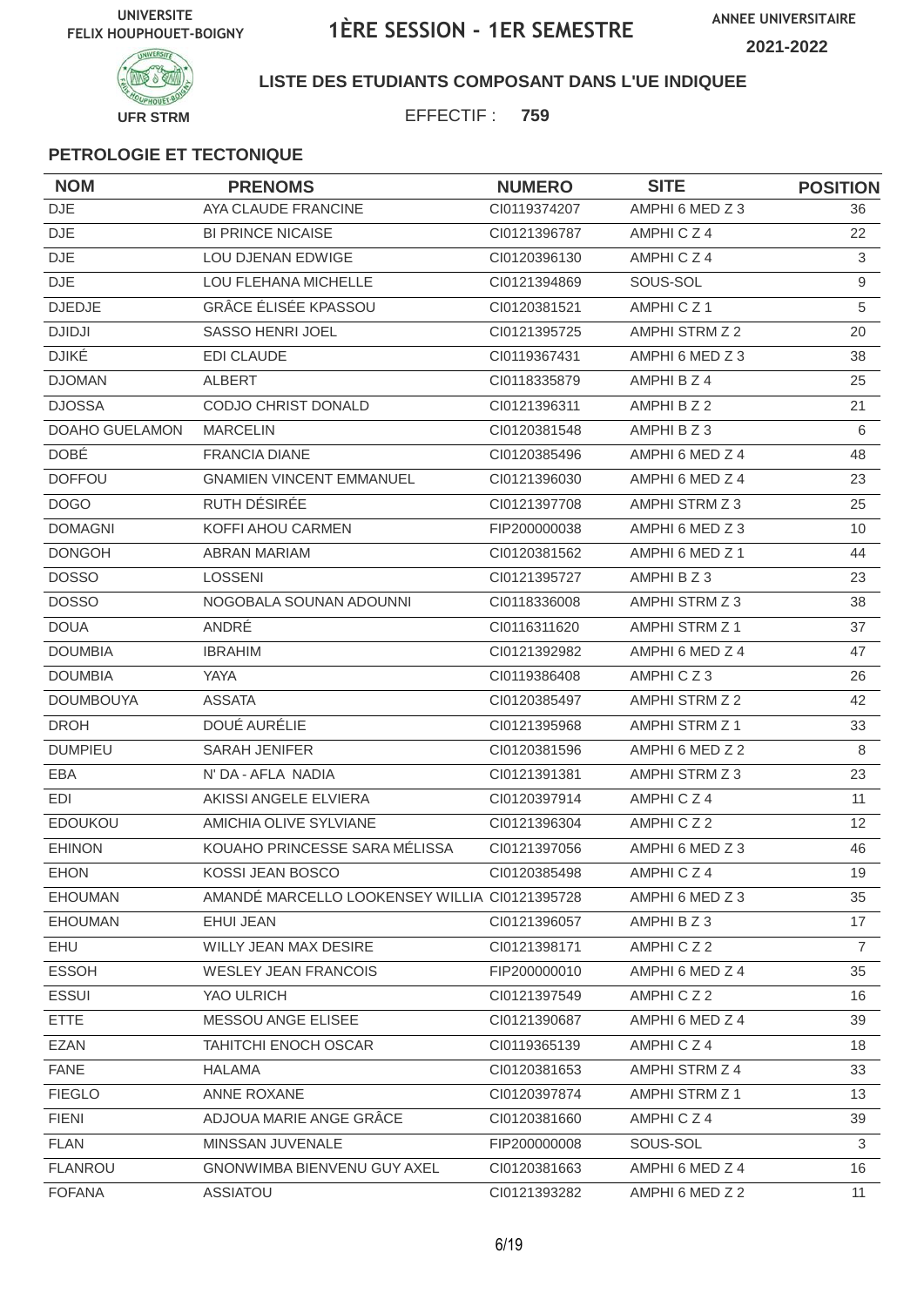

**LISTE DES ETUDIANTS COMPOSANT DANS L'UE INDIQUEE**

EFFECTIF : **759**

| <b>NOM</b>      | <b>PRENOMS</b>                 | <b>NUMERO</b>  | <b>SITE</b>          | <b>POSITION</b> |
|-----------------|--------------------------------|----------------|----------------------|-----------------|
| <b>FOFANA</b>   | <b>NOGOFEMA</b>                | Cl0120381671   | AMPHI 6 MED Z 1      | 40              |
| <b>FOFANA</b>   | <b>SOUMAILA</b>                | CI0121393665   | AMPHICZ3             | 21              |
| <b>FOFANA</b>   | <b>WILFRIED MOHAMED</b>        | CI0119374189   | AMPHICZ1             | 26              |
| <b>GAHE</b>     | ANEGBLE JEAN STEVE             | CI0119361995   | AMPHI STRM Z 3       | 41              |
| <b>GAHOUA</b>   | NAOMIE MAHI                    | CI0121396997   | AMPHI B Z 3          | 15              |
| <b>GANDONOU</b> | <b>NAOMI SEFORA</b>            | GANN1211020001 | AMPHI STRM Z 2       | 53              |
| <b>GBAKA</b>    | <b>OBROU MAXIME</b>            | CI0120385501   | AMPHI 6 MED Z 4      | 43              |
| <b>GBAKRE</b>   | MICHEL GUY CESAR               | CI0119369381   | AMPHI 6 MED Z 1      | 11              |
| <b>GBALOU</b>   | ANDY CLAUDE ILARIE             | CI0121395731   | AMPHI STRM Z 2       | 37              |
| <b>GBAZALE</b>  | <b>GRACE LYNDA</b>             | CI0121393226   | AMPHICZ4             | $\overline{7}$  |
| <b>GBOGBO</b>   | JEAN BOLERY                    | CI0120385506   | AMPHICZ1             | 28              |
| <b>GBOHO</b>    | <b>GOENTOUO LUCRECE REGIS</b>  | CI0119388464   | AMPHICZ5             | 8               |
| <b>GNAGNE</b>   | <b>JOEL CHRITIAN</b>           | FIP200000057   | AMPHI STRM Z 4       | 17              |
| <b>GNAHORE</b>  | <b>AHOLI EMERSON</b>           | CI0119386495   | AMPHI STRM Z 1       | 14              |
| <b>GNAMIEN</b>  | ADAMS MOUAYÉ                   | CI0121392472   | AMPHICZ3             | 15              |
| <b>GNOLEBAT</b> | <b>GBEYORO LIONELLE WILMAR</b> | CI0120398581   | AMPHICZ1             | 43              |
| <b>GNONSIO</b>  | KOUIYIYE DOUDOU SEPHORA ROXANE | CI0121390720   | AMPHICZ5             | $\mathbf{1}$    |
| <b>GOGOUA</b>   | <b>DETHO ANGE MURIEL</b>       | CI0121395733   | AMPHICZ3             | 16              |
| <b>GOHI</b>     | LOU LEAMAN JOYCE ANICETTE      | CI0121395734   | AMPHICZ <sub>1</sub> | 3               |
| <b>GOHI</b>     | NANSEGNON PRINCE               | FIP200000011   | AMPHICZ1             | 27              |
| GOHO            | DOHAÏ KÉASSON MARC-LOÏC        | GOHK3009000001 | AMPHI B Z 1          | 1               |
| GOÏ             | DOUIN EMMANUELLE FRANCELINE    | CI0121391133   | AMPHICZ5             | 25              |
| <b>GON</b>      | <b>DESIRE</b>                  | CI0120381799   | AMPHICZ4             | 37              |
| <b>GOPOU</b>    | ZRANGBA ADELAÏDE               | CI0121396500   | AMPHI B Z 1          | 4               |
| GORE            | <b>BI GORE EL-FOREST</b>       | FIP200000003   | AMPHICZ <sub>1</sub> | 42              |
| <b>GOSSAN</b>   | <b>GOSSAN JEAN MICHEL</b>      | CI0120381811   | AMPHICZ5             | 38              |
| <b>GOTTA</b>    | YORO JACQUES CHRISTIAN         | CI0121391495   | AMPHI B Z 3          | 14              |
| GOUA            | AKRE NGNINRIN LAURA            | CI0121396305   | AMPHICZ3             | 38              |
| <b>GOUMBANE</b> | HAMIDOU                        | FIP200000031   | AMPHI STRM Z 3       | 26              |
| <b>GOUROTRE</b> | <b>VOLI CHRISTIAN</b>          | CI0120381817   | AMPHI B Z 4          | 8               |
| <b>GRATH</b>    | NANGBAN AXEL DE.MARIE          | CI0120381825   | AMPHI STRM Z 4       | 13              |
| <b>GREBIO</b>   | ANGE LUTHER                    | FIP200000040   | AMPHI 6 MED Z 2      | 6               |
| <b>GRODJI</b>   | DAKOURI LAURENT                | CI0118335997   | AMPHICZ3             | 37              |
| <b>GUEBO</b>    | KOUTCHET ANGE FREDY            | Cl0121391625   | AMPHI B Z 4          | 26              |
| <b>GUEDE</b>    | TIDEKO OBEDE DELAISSE          | CI0120381834   | AMPHI B Z 4          | $\overline{7}$  |
| <b>GUEI</b>     | SASSIO GASTON MAGLOIRE         | Cl0121393709   | AMPHI B Z 4          | 5               |
| GUEU            | AUDREY MARIE JOËLLE            | CI0121396224   | AMPHI B Z 2          | 14              |
| <b>GUEU</b>     | ÉRIC STÉPHANE                  | CI0121392155   | AMPHI STRM Z 3       | 48              |
| <b>GUIA</b>     | DEULOUA CHRIST ARISTIDE        | CI0121397147   | AMPHI 6 MED Z 1      | 33              |
| <b>GUIE</b>     | LOU TOUA RUTH-ESTHER           | GUIL0711990001 | AMPHI STRM Z 4       | 8               |
| <b>GUINDO</b>   | AWA                            | Cl0120397677   | AMPHI B Z 3          | 33              |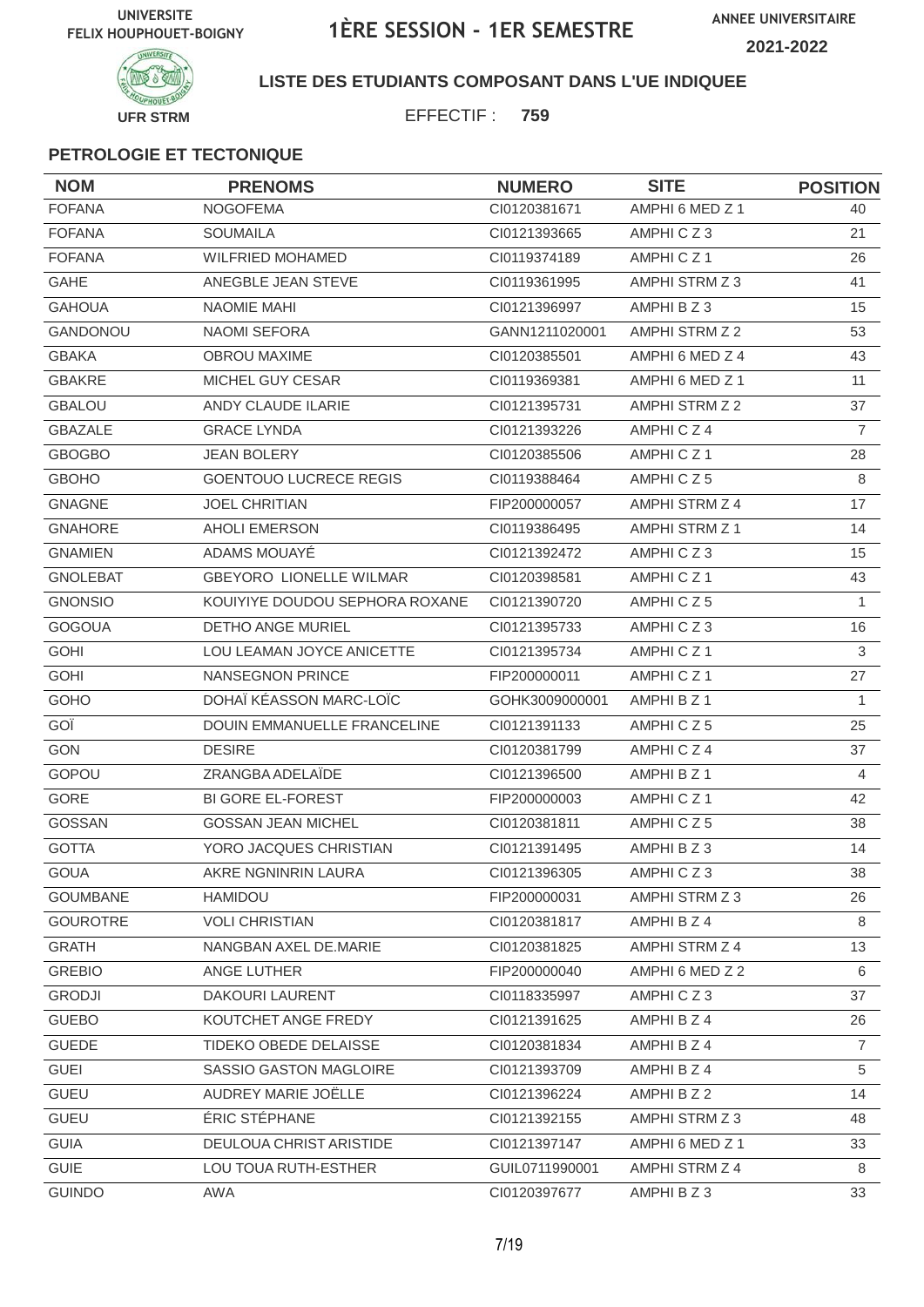

#### **LISTE DES ETUDIANTS COMPOSANT DANS L'UE INDIQUEE**

EFFECTIF : **759**

| <b>NOM</b>      | <b>PRENOMS</b>                   | <b>NUMERO</b> | <b>SITE</b>          | <b>POSITION</b> |
|-----------------|----------------------------------|---------------|----------------------|-----------------|
| <b>GUISSO</b>   | O'NEEL EDDIE STEPHANE            | CI0121395738  | AMPHI 6 MED Z 3      | 20              |
| HAMADOU         | <b>HASSANA</b>                   | CI0121395739  | AMPHICZ <sub>1</sub> | 41              |
| <b>HIÉ</b>      | <b>ANITA RAYMONDE NICOLE</b>     | CI0121398353  | AMPHI B Z 4          | 13              |
| <b>HIEN</b>     | SIE PONCE DONALD                 | CI0121394342  | AMPHICZ2             | 13              |
| <b>HIEN</b>     | <b>TILKA DENISE</b>              | CI0118336114  | AMPHICZ4             | 21              |
| <b>IRIE</b>     | <b>BI BOLATY DANIEL</b>          | CI0120385512  | AMPHI STRM Z 3       | 39              |
| <b>IRIE</b>     | <b>BI TAH EMMANUEL CHRISTIAN</b> | CI0121391397  | AMPHICZ3             | 24              |
| <b>KABLAN</b>   | AKA PAUL ELIE                    | CI0121395741  | AMPHICZ2             | 36              |
| <b>KABORE</b>   | <b>HENOC</b>                     | CI0121396069  | AMPHICZ5             | 21              |
| <b>KABRAN</b>   | ASSOUMOU SYLVESTRE               | FIP200000032  | AMPHICZ3             | 34              |
| KACOU           | EFFIBÉ ANNE SEPHORA              | CI0119367595  | AMPHI 6 MED Z 4      | 27              |
| KACOU           | KOULOU HERVÉ                     | CI0120385513  | AMPHI B Z 1          | 5               |
| <b>KACOU</b>    | N'GUESSAN ALVIN GILDAS           | CI0121390704  | AMPHI B Z 3          | 36              |
| <b>KADJO</b>    | AHOULOU REGIS ANDERSON           | CI0119371893  | AMPHICZ3             | 1               |
| KADJO           | N'GUESSAN ALBERT JUNIOR          | CI0121396366  | AMPHI STRM Z 4       | 40              |
| <b>KAFROUMA</b> | <b>GNOU-BLA AMANDINE</b>         | FIP200000026  | AMPHI STRM Z 3       | 51              |
| <b>KAKOU</b>    | MANIZAN MAXIMIN                  | CI0121391005  | AMPHICZ2             | 38              |
| KALÉ            | ONELIE PHOEBE JOSEPHA JEMIMA     | CI0120381912  | AMPHI 6 MED Z 1      | 42              |
| <b>KALFA</b>    | ADJOUA MONIQUE                   | CI0121395988  | AMPHI 6 MED Z 3      | 43              |
| <b>KAMAGATE</b> | <b>ADIA</b>                      | CI0121394938  | AMPHICZ1             | 21              |
| <b>KAMAGATE</b> | <b>INZA</b>                      | CI0120395691  | AMPHICZ5             | 2               |
| <b>KAMBE</b>    | KAMBE DERRICK VALDES             | FIP200000043  | AMPHI B Z 3          | 19              |
| <b>KAMENA</b>   | AKA PAUL MARIE                   | CI0121396947  | AMPHI 6 MED Z 3      | 44              |
| <b>KANDAO</b>   | LASSINAN                         | CI0119364764  | AMPHI B Z 4          | 32              |
| <b>KANGA</b>    | YAO BERENGER                     | CI0120381951  | AMPHICZ1             | $\mathbf{1}$    |
| <b>KANGAMON</b> | AHOU LYDIA VERLANDE              | CI0121391663  | AMPHI B Z 3          | 40              |
| <b>KARIME</b>   | KOUADIO MOUSSA                   | KARK18019401  | AMPHI 6 MED Z 1      | 28              |
| KARIMOU         | KOUAME ARSÈNE                    | CI0120388917  | AMPHI 6 MED Z 4      | $\overline{2}$  |
| KEITA           | ASSETOU                          | CI0120395687  | AMPHICZ3             | 27              |
| KI              | <b>MAMINATA</b>                  | CI0121392698  | AMPHICZ1             | 10 <sup>°</sup> |
| <b>KINDOH</b>   | <b>BROU ANGE PATRICK</b>         | Cl0121397557  | AMPHI 6 MED Z 3      | 23              |
| KO              | <b>ALIMA ROSELINE</b>            | FIP200000054  | AMPHI STRM Z 1       | 34              |
| <b>KOBENAN</b>  | KOSSIA REBECCA                   | CI0121394956  | AMPHI STRM Z 1       | 5               |
| KODE            | <b>GHOH AICHA EVE</b>            | CI0121392593  | AMPHI STRM Z 4       | 19              |
| <b>KOFF</b>     | <b>KOUAME GERVAIS</b>            | FIP200000052  | AMPHI B Z 2          | 1.              |
| <b>KOFFI</b>    | ADJA RUTH                        | CI0121393296  | AMPHI STRM Z 4       | 3               |
| <b>KOFFI</b>    | AFFOUET ANIQUE MAURICETTE        | CI0121396380  | AMPHI B Z 4          | 36              |
| <b>KOFFI</b>    | AKISSI NORA LYNE                 | CI0120382035  | AMPHI B Z 2          | 27              |
| <b>KOFFI</b>    | AMANI MAXIME DEBORA              | CI0120382085  | AMPHI B Z 1          | 17              |
| <b>KOFFI</b>    | AMANY JEAN NOËL                  | CI0119365588  | AMPHI STRM Z 1       | 32              |
| <b>KOFFI</b>    | AMENAN KAN ANGE MARIETTE         | CI0120382049  | AMPHICZ3             | 13 <sup>2</sup> |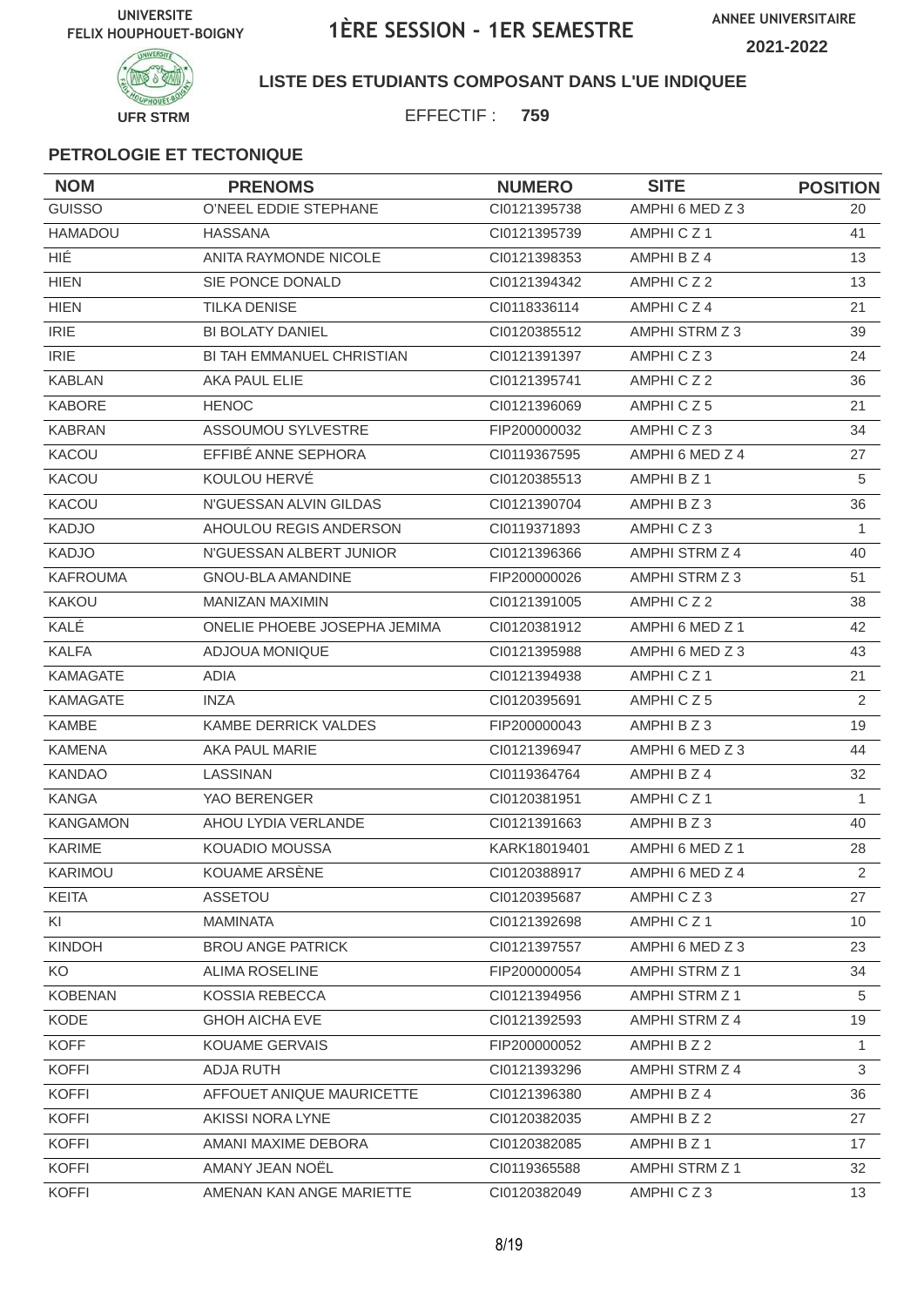

#### **LISTE DES ETUDIANTS COMPOSANT DANS L'UE INDIQUEE**

EFFECTIF : **759**

| <b>NOM</b>    | <b>PRENOMS</b>                                | <b>NUMERO</b>  | <b>SITE</b>           | <b>POSITION</b> |
|---------------|-----------------------------------------------|----------------|-----------------------|-----------------|
| <b>KOFFI</b>  | ANGE PATRICK KOUASSI                          | FIP200000024   | AMPHI 6 MED Z 4       | 46              |
| <b>KOFFI</b>  | <b>ARNOLD KEVIEN</b>                          | FIP200000037   | <b>AMPHI STRM Z 1</b> | 42              |
| <b>KOFFI</b>  | AYA GEMINA CHRISTELLE                         | CI0120382083   | AMPHI STRM Z 4        | 9               |
| <b>KOFFI</b>  | CHIA MARIE-MICHAELLE                          | CI0120385521   | AMPHI B Z 2           | 4               |
| <b>KOFFI</b>  | <b>DJACOF ARMEL MICHEL</b>                    | Cl0121412254   | AMPHI 6 MED Z 3       | 6               |
| <b>KOFFI</b>  | <b>JEAN HUGUES</b>                            | CI0120382070   | AMPHI B Z 2           | 3               |
| <b>KOFFI</b>  | <b>JONATHAN</b>                               | CI0119363715   | AMPHI 6 MED Z 3       | 8               |
| <b>KOFFI</b>  | <b>KACOU JUNIOR</b>                           | CI0120382023   | AMPHI STRM Z 3        | 17              |
| <b>KOFFI</b>  | KOFFI MOÏSE D'ISRRAËL                         | CI0121393742   | AMPHI STRM Z 4        | 4               |
| <b>KOFFI</b>  | <b>KONAN BERNARD</b>                          | CI0121393167   | AMPHI STRM Z 1        | 1               |
| <b>KOFFI</b>  | KONAN BERTRAN                                 | CI0121393612   | AMPHICZ1              | 6               |
| <b>KOFFI</b>  | KOUADIO SÉVERIN                               | CI0121393091   | AMPHI STRM Z 4        | 1               |
| <b>KOFFI</b>  | KOUADIO WILFRIED                              | CI0120382058   | AMPHI 6 MED Z 3       | 16              |
| <b>KOFFI</b>  | KOUAKOU PIERRE                                | KOFK2012960020 | AMPHICZ5              | 10              |
| <b>KOFFI</b>  | KOUAME ULRICH ANDERSON                        | CI0120382025   | AMPHI 6 MED Z 4       | 30              |
| <b>KOFFI</b>  | KOUASSI ALLÉMAO                               | CI0121393643   | AMPHI 6 MED Z 2       | 23              |
| <b>KOFFI</b>  | N'GBIN JEAN FABRICE                           | FIP200000017   | AMPHICZ4              | 8               |
| <b>KOFFI</b>  | PAUL MARRION                                  | CI0121396361   | AMPHICZ2              | 21              |
| <b>KOFFI</b>  | SABENOU AKOUA STÉPHANIE                       | CI0120382033   | AMPHI B Z 1           | 34              |
| <b>KOFFI</b>  | SAINTE ROSEMONDE KOSSIA LAMERVEI CI0120382054 |                | AMPHI STRM Z 2        | 16              |
| <b>KOFFI</b>  | YAO ARMEL                                     | CI0119369257   | AMPHI STRM Z 3        | 29              |
| <b>KOFFI</b>  | ZEZEOULYE MAXIMILIEN CYRIEL                   | CI0116305499   | AMPHI STRM Z 2        | 43              |
| <b>KOKORA</b> | <b>BETTY MICHAEL</b>                          | FIP200000006   | AMPHI B Z 4           | 6               |
| <b>KOKOUA</b> | JESSICA-ROXANE JENNIPHER                      | KOKJ0805990001 | AMPHI B Z 4           | 42              |
| <b>KOMIEN</b> | <b>KOUSSO ANDREA</b>                          | CI0120382129   | AMPHI B Z 4           | 16              |
| <b>KONAN</b>  | <b>AKISSI ESTER</b>                           | CI0119375405   | AMPHI 6 MED Z 1       | 26              |
| <b>KONAN</b>  | <b>AMANY PRISCA</b>                           | CI0119374208   | AMPHICZ5              | 39              |
| <b>KONAN</b>  | AMENAN BÉATRICE                               | Cl0121395744   | AMPHI STRM Z 2        | 34              |
| <b>KONAN</b>  | AMOIN MARIE JEANNE BLANCHE                    | CI0121394368   | AMPHI B Z 1           | 11              |
| <b>KONAN</b>  | ANGBAN N'DOLY FIDEL                           | CI0119370222   | AMPHI 6 MED Z 2       | 33              |
| <b>KONAN</b>  | BOUAFFOU AYA LAURELLE                         | Cl0121396687   | AMPHI 6 MED Z 2       | $\mathbf{1}$    |
| <b>KONAN</b>  | EKANI ROMUALD                                 | FIP200000045   | AMPHICZ5              | 24              |
| <b>KONAN</b>  | <b>KOFFI DANIEL</b>                           | CI0120382153   | <b>AMPHI STRM Z 1</b> | 19              |
| <b>KONAN</b>  | KONAN HONORE                                  | FIP200000049   | AMPHI STRM Z 2        | 19              |
| <b>KONAN</b>  | KOUAKOU PATERN ELOGE                          | CI0119386610   | AMPHI 6 MED Z 3       | 49              |
| <b>KONAN</b>  | <b>KOUASSI ELVIS</b>                          | CI0121396244   | AMPHICZ1              | 13              |
| <b>KONAN</b>  | KOUASSI SAHM PATRICK                          | CI0120398465   | AMPHI STRM Z 3        | 28              |
| <b>KONAN</b>  | N'GUESSAN JEAN LUC                            | CI0121396108   | AMPHI 6 MED Z 2       | 19              |
| <b>KONAN</b>  | N'ZOLIE EPHREM EZECHIEL                       | CI0121395745   | AMPHI B Z 2           | $\overline{2}$  |
| <b>KONAN</b>  | PASCAL DOUMANTEY                              | CI0121390693   | AMPHI B Z 2           | 18              |
| <b>KONAN</b>  | VANESSA MARIE-JOËLLE                          | CI0121396281   | AMPHI 6 MED Z 4       | 34              |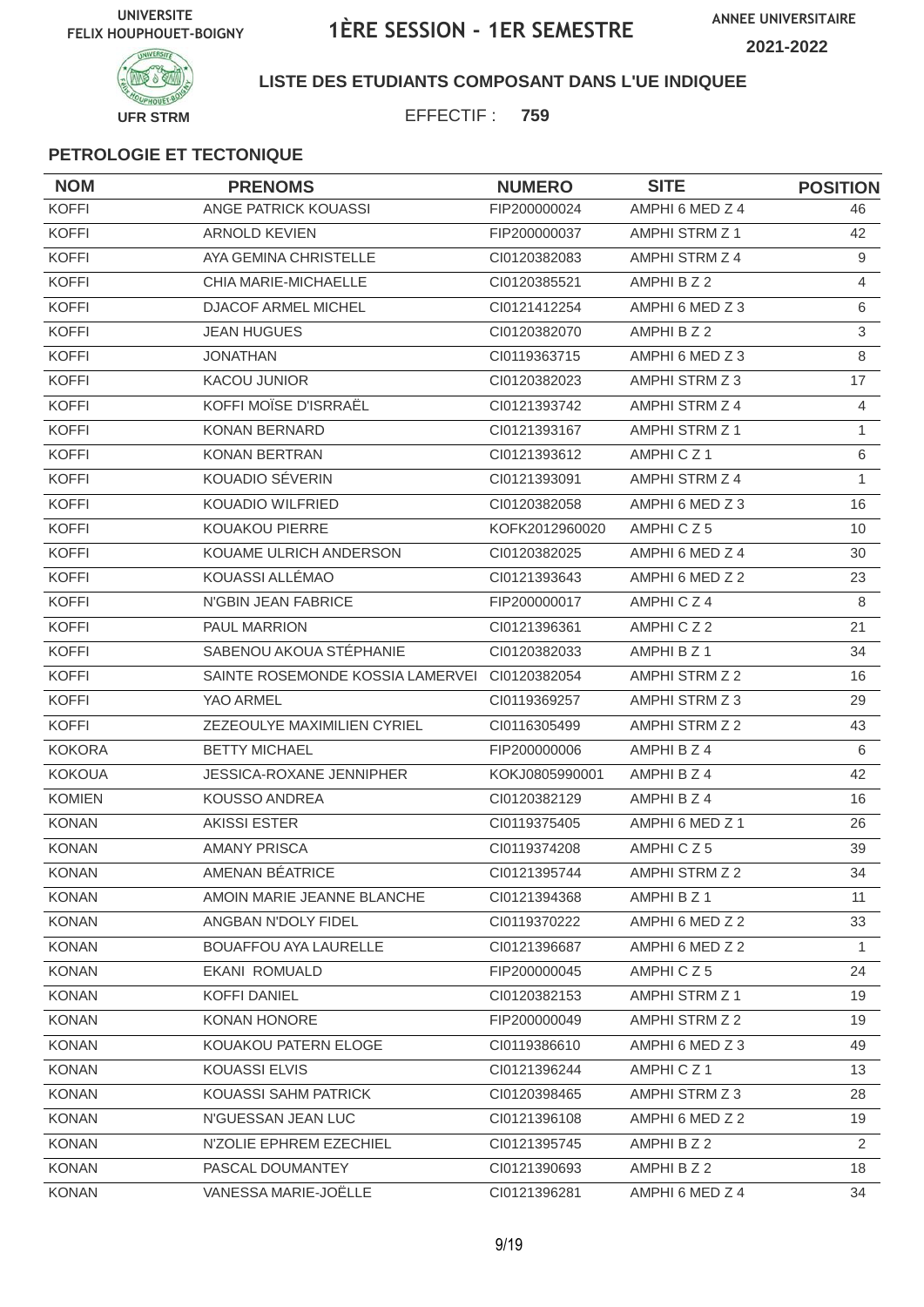

**LISTE DES ETUDIANTS COMPOSANT DANS L'UE INDIQUEE**

EFFECTIF : **759**

| <b>NOM</b>       | <b>PRENOMS</b>                   | <b>NUMERO</b> | <b>SITE</b>          | <b>POSITION</b> |
|------------------|----------------------------------|---------------|----------------------|-----------------|
| <b>KONATE</b>    | AMIDOU                           | CI0119372060  | AMPHI STRM Z 4       | 6               |
| KONATÉ           | <b>ASSANATA</b>                  | CI0121391645  | AMPHICZ2             | 32              |
| <b>KONDOBO</b>   | <b>KOROTOUM</b>                  | CI0120385526  | AMPHI STRM Z 2       | 24              |
| <b>KONE</b>      | AKISSI BENEDITHE LAUREINE        | FIP200000009  | AMPHICZ2             | 22              |
| <b>KONE</b>      | <b>BLE YVES</b>                  | CI0120384080  | AMPHICZ1             | 18              |
| KONE             | <b>DRISSA</b>                    | CI0120387016  | AMPHICZ4             | 29              |
| <b>KONE</b>      | <b>FANTA</b>                     | CI0120382269  | AMPHI 6 MED Z 2      | 44              |
| <b>KONE</b>      | <b>GNINTIE ANNE ELVIRA</b>       | CI0121391757  | AMPHI B Z 3          | 30              |
| <b>KONE</b>      | KAYOMOSORO MOHAMED               | CI0121393374  | AMPHI B Z 1          | 15              |
| <b>KONE</b>      | <b>KIYALI</b>                    | FIP200000056  | AMPHI STRM Z 3       | 50              |
| <b>KONE</b>      | <b>LACINA</b>                    | CI0120397667  | AMPHI 6 MED Z 3      | 32              |
| <b>KONE</b>      | <b>MAH NOURA</b>                 | CI0120384074  | AMPHI B Z 1          | 12 <sup>2</sup> |
| <b>KONE</b>      | MARIE CELESTIINE LEATICIA URSULE | FIP200000050  | AMPHI 6 MED Z 4      | 31              |
| <b>KONE</b>      | <b>MASSIAMY</b>                  | CI0120382257  | AMPHI 6 MED Z 3      | 3               |
| KONÉ             | MIDA JOSIANE MICHAËLLE           | CI0120387037  | AMPHICZ4             | 14              |
| <b>KONE</b>      | <b>MOHAMED</b>                   | CI0121392900  | AMPHI STRM Z 1       | 38              |
| <b>KONE</b>      | NABE CHAM-HOUN                   | CI0121395747  | AMPHI STRM Z 1       | 23              |
| KONÉ             | N'GOLO MOUHAMED                  | CI0121392282  | AMPHICZ <sub>1</sub> | 31              |
| <b>KONE</b>      | <b>OUSMANE KARAMOKO</b>          | CI0119361616  | AMPHI STRM Z 3       | 15              |
| KONÉ             | PEKITCHIN JONAS                  | CI0121395748  | AMPHI STRM Z 2       | $\overline{7}$  |
| <b>KONE</b>      | <b>SEHENAN</b>                   | FIP200000033  | AMPHICZ2             | 18              |
| <b>KONE</b>      | YETI SEPHORA                     | CI0121395891  | AMPHICZ4             | 12 <sup>2</sup> |
| <b>KONE</b>      | <b>ZIEPE</b>                     | CI0120382242  | AMPHI 6 MED Z 3      | 12 <sup>2</sup> |
| <b>KONIN</b>     | ETTIEN ANGE JOËL                 | CI0121395504  | AMPHICZ5             | 9               |
| <b>KOUA</b>      | <b>ASSIALA MELAINE</b>           | CI0121392074  | AMPHI B Z 4          | 31              |
| <b>KOUA</b>      | <b>BLAHOUA BELL DORAINE</b>      | FIP200000019  | AMPHI 6 MED Z 4      | 44              |
| <b>KOUA</b>      | <b>BROU EMILE CONSTANT</b>       | CI0119363683  | AMPHICZ1             | $\overline{4}$  |
| KOUA             | KOUADIO MICHEL                   | CI0120384090  | AMPHI 6 MED Z 4      | 17              |
| <b>KOUABENAN</b> | <b>KOBENAN SIRIKI</b>            | CI0121391737  | AMPHI B Z 1          | 38              |
| KOUACOU          | YAO GÉDÉON                       | CI0118336190  | AMPHI 6 MED Z 1      | 21              |
| KOUADIO          | <b>AHOU</b>                      | CI0121392229  | AMPHI 6 MED Z 1      | 46              |
| <b>KOUADIO</b>   | AHOU ANGE ERICKA FABIENNE        | CI0120385532  | AMPHI 6 MED Z 2      | 39              |
| <b>KOUADIO</b>   | AMAN JOSEPH                      | CI0121395752  | AMPHI STRM Z 1       | 29              |
| <b>KOUADIO</b>   | AMA VERONIQUE                    | Cl0121391508  | AMPHI STRM Z 4       | 16              |
| <b>KOUADIO</b>   | AXELLE AUDREY                    | CI0121391652  | AMPHI 6 MED Z 2      | 34              |
| <b>KOUADIO</b>   | <b>BANIMA KRA JACQUES</b>        | CI0115300894  | AMPHI STRM Z 3       | 53              |
| <b>KOUADIO</b>   | CHRISTIE GEORGES CINDY           | CI0119370289  | AMPHI STRM Z 2       | 14              |
| <b>KOUADIO</b>   | DELILA SYNTICHE AKISSI           | CI0119363789  | AMPHI B Z 2          | 23              |
| <b>KOUADIO</b>   | <b>HAPPY NERY</b>                | Cl0121390773  | AMPHI B Z 1          | 19              |
| <b>KOUADIO</b>   | KOFFI ANGE ARMAND                | CI0121392012  | AMPHI 6 MED Z 1      | 8               |
| KOUADIO          | KOFFI SAMUEL                     | FIP200000034  | AMPHI 6 MED Z 4      | 24              |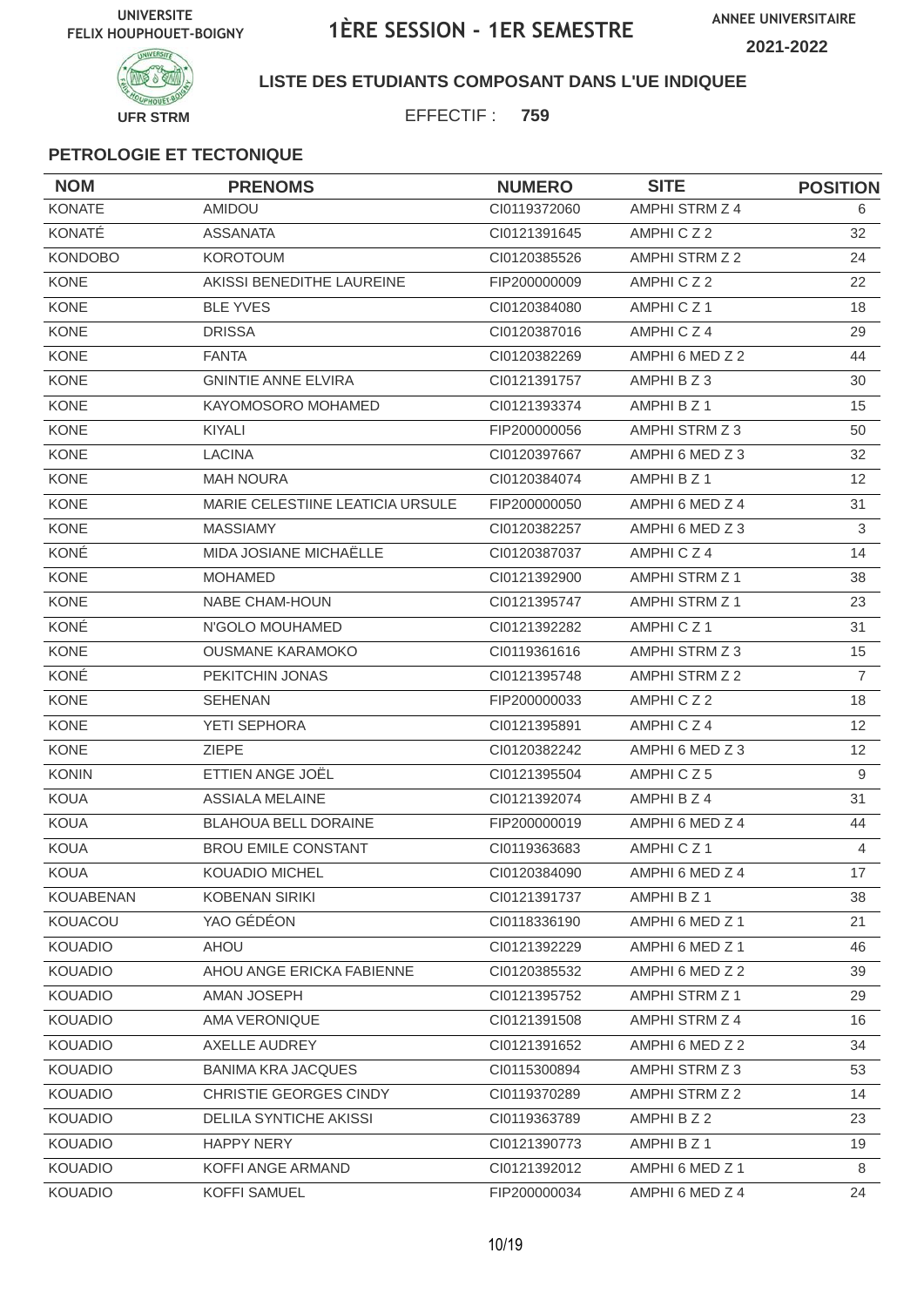**ANNEE UNIVERSITAIRE 2021-2022**



#### **LISTE DES ETUDIANTS COMPOSANT DANS L'UE INDIQUEE**

EFFECTIF : **759**

| <b>NOM</b>     | <b>PRENOMS</b>                                  | <b>NUMERO</b> | <b>SITE</b>          | <b>POSITION</b> |
|----------------|-------------------------------------------------|---------------|----------------------|-----------------|
| <b>KOUADIO</b> | <b>KOUADIO ANDERSON</b>                         | CI0120389283  | AMPHI STRM Z 2       | 23.             |
| <b>KOUADIO</b> | KOUADIO SIE GEDEON                              | CI0121391329  | AMPHI 6 MED Z 3      | 42              |
| <b>KOUADIO</b> | KOUAMÉ EUNICE AMOAN                             | CI0121395753  | AMPHICZ2             | $\mathbf{1}$    |
| <b>KOUADIO</b> | <b>KOUAME MATHURIN</b>                          | CI0120382328  | AMPHI 6 MED Z 3      | 19              |
| <b>KOUADIO</b> | <b>KOUASSI AMBROISE</b>                         | CI0121391429  | AMPHI 6 MED Z 2      | 27              |
| <b>KOUADIO</b> | MAGUY STÉPHANE KOUAMÉ                           | CI0119370290  | AMPHI B Z 2          | 16              |
| <b>KOUADIO</b> | ULRICH OLIVIA AFFOUE                            | CI0119386567  | AMPHI STRM Z 2       | 54              |
| <b>KOUADIO</b> | YAO RODRIGUE                                    | FIP200000014  | AMPHICZ1             | 20              |
| <b>KOUAKOU</b> | ADJOUA CHRISTELLE TATIANA                       | CI0121411636  | AMPHI B Z 3          | 16              |
| <b>KOUAKOU</b> | ADJOUA SONIA LETICIA                            | CI0121391039  | AMPHICZ4             | 5               |
| KOUAKOU        | <b>AFFOUE LAETICIA</b>                          | CI0120398527  | AMPHICZ3             | 19              |
| <b>KOUAKOU</b> | AHOU GRÂCE EMMANUELLA                           | CI0120382417  | SOUS-SOL             | 8               |
| <b>KOUAKOU</b> | <b>AHOU LARISSA</b>                             | CI0121395754  | AMPHI 6 MED Z 4      | 26              |
| KOUAKOU        | AKISSI ANGE MARIE FRANCE FLORA                  | CI0119363026  | AMPHICZ2             | 11              |
| KOUAKOU        | ATCHELOH KOUADIO BORIS                          | CI0121390745  | AMPHICZ2             | 29              |
| KOUAKOU        | <b>BOUSSOUMALIE YOLANDE</b>                     | CI0203844106  | AMPHI B Z 4          | $\overline{4}$  |
| KOUAKOU        | <b>KOBENAN MARCEL</b>                           | CI0119379777  | AMPHICZ2             | 2               |
| <b>KOUAKOU</b> | KOFFI ARMAND                                    | CI0121397591  | AMPHI STRM Z 1       | 15              |
| KOUAKOU        | KOFFI VALDEZ                                    | CI0121392378  | AMPHI B Z 3          | 22              |
| KOUAKOU        | KOUAME DRO ANGE                                 | CI0120382427  | AMPHI B Z 4          | 37              |
| KOUAKOU        | KOUAMÉ NOËL                                     | CI0120385539  | AMPHICZ5             | 31              |
| KOUAKOU        | KOUAMÉ PATRICK                                  | CI0119385693  | AMPHICZ2             | 40              |
| KOUAKOU        | <b>KOUAME SEVERIN</b>                           | CI0120382456  | AMPHI STRM Z 4       | 25              |
| KOUAKOU        | KOUASSI KAN ARMAND JAURES                       | CI0120387027  | AMPHICZ2             | $\mathsf 3$     |
| KOUAKOU        | KOUNDOLIE AYMAR                                 | CI0121398370  | AMPHI 6 MED Z 4      | $\mathbf{1}$    |
| KOUAKOU        | N'GUESSAN PARFAIT                               | CI0121396058  | AMPHI B Z 4          | 18              |
| KOUAKOU        | NIANNOU ANDREA BERENICE                         | CI0121392102  | AMPHI B Z 2          | 26              |
| KOUAKOU        | ORLANE DELVER PAOLA                             | Cl0121390828  | AMPHI 6 MED Z 4      | 29              |
| <b>KOUAKOU</b> | <b>REGIS JEAN IGOR</b>                          | CI0120397490  | AMPHI STRM Z 4       | 29              |
| KOUAKOU        | YAO JEAN-BAPTISTE                               | CI0120384485  | AMPHI STRM Z 4       | 30              |
| <b>KOUAME</b>  | ABRAHAM ISAAC                                   | CI0120382534  | AMPHI STRM Z 2       | 41              |
| <b>KOUAME</b>  | AFFOUE ALEXANDRA                                | CI0120384124  | AMPHI 6 MED Z 1      | $\overline{2}$  |
| <b>KOUAME</b>  | AMENAN GNANMIEN MALHIE ROSA PASC KOUA2404020001 |               | AMPHI 6 MED Z 1      | 47              |
| <b>KOUAME</b>  | KADJO ANGE                                      | FIP200000004  | AMPHICZ <sub>1</sub> | 14              |
| <b>KOUAME</b>  | KOFFI CLAVER                                    | CI0120382526  | AMPHI B Z 2          | 20              |
| <b>KOUAME</b>  | KOFFI RODOLPHE VENCESLAS                        | CI0120382486  | AMPHI STRM Z 4       | $\overline{7}$  |
| <b>KOUAME</b>  | KOUADIO HERMANN                                 | CI0119388842  | AMPHI B Z 2          | 9               |
| <b>KOUAME</b>  | KOUADIO KONAN FLORENT                           | CI0121395757  | AMPHI STRM Z 3       | 5               |
| <b>KOUAME</b>  | KOUADIO N'ZELIBESSE VIRGIL                      | CI0121391223  | AMPHICZ1             | 25              |
| <b>KOUAME</b>  | <b>KOUAME BORIS</b>                             | CI0118349231  | AMPHI STRM Z 4       | 35              |
| <b>KOUAME</b>  | KOUASSI ELIE                                    | CI0119385965  | AMPHI B Z 1          | 31              |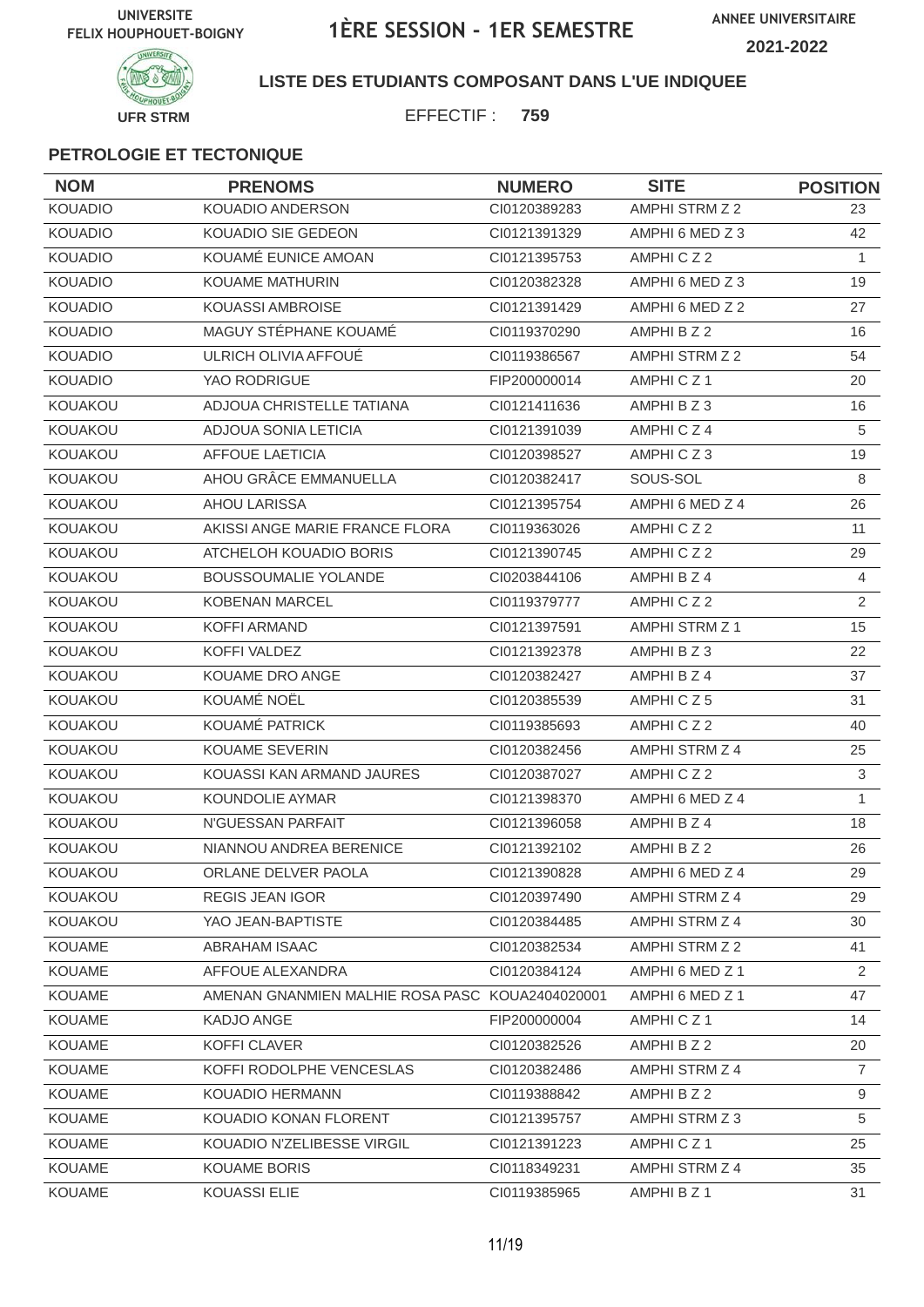**ANNEE UNIVERSITAIRE 2021-2022**



**LISTE DES ETUDIANTS COMPOSANT DANS L'UE INDIQUEE**

EFFECTIF : **759**

| <b>NOM</b>      | <b>PRENOMS</b>                 | <b>NUMERO</b>  | <b>SITE</b>     | <b>POSITION</b> |
|-----------------|--------------------------------|----------------|-----------------|-----------------|
| KOUAME          | LOUKOU EDMOND                  | CI0119367840   | AMPHI STRM Z 1  | 11              |
| <b>KOUAME</b>   | N'DRI JEAN BRICE               | CI0121390807   | AMPHICZ5        | 20              |
| <b>KOUAME</b>   | N'DRI KAN CLOVIS ELVIS         | CI0121401644   | AMPHI 6 MED Z 2 | 18              |
| <b>KOUAME</b>   | OCÉANE JEAN-BAPTISTE           | CI0121397025   | AMPHI B Z 1     | 16              |
| <b>KOUAME</b>   | <b>PRINCE EMMANUEL</b>         | CI0119361194   | AMPHI 6 MED Z 1 | 16              |
| KOUAMÉ          | YAO DANIEL                     | CI0121390762   | SOUS-SOL        | 11              |
| <b>KOUAME</b>   | YAO RUBBEN                     | CI0121392735   | AMPHICZ2        | 23              |
| <b>KOUASSI</b>  | AKA KOUASSI MICHEL             | CI0121396437   | AMPHI STRM Z 3  | 31              |
| <b>KOUASSI</b>  | <b>AMA MARIAME</b>             | CI0120388980   | AMPHICZ2        | 28              |
| <b>KOUASSI</b>  | AMOIN MARIE ROSETTE            | CI0121392624   | AMPHI STRM Z 2  | 33              |
| <b>KOUASSI</b>  | ANDRÉA ARIANE ASSIE            | CI0121396029   | AMPHI B Z 4     | 48              |
| <b>KOUASSI</b>  | <b>ANI SAMUEL</b>              | CI0119361581   | AMPHI 6 MED Z 2 | 29              |
| <b>KOUASSI</b>  | ATCHOUELOU SARAH MADELEINE     | CI0121396460   | AMPHI STRM Z 4  | 34              |
| <b>KOUASSI</b>  | <b>AUSSI MARIELLE</b>          | CI0121393024   | AMPHI B Z 2     | 25              |
| <b>KOUASSI</b>  | <b>ELOHIM ULRICH EMMANUEL</b>  | CI0120390582   | AMPHI STRM Z 3  | 14              |
| <b>KOUASSI</b>  | <b>GOUAHO PATRICE</b>          | CI0120385545   | AMPHI B Z 1     | 29              |
| <b>KOUASSI</b>  | HENRI JOEL LOPEZ               | KOUH0101980001 | AMPHI 6 MED Z 3 | $\mathbf{1}$    |
| <b>KOUASSI</b>  | <b>KAN JANVIER</b>             | CI0121391983   | AMPHI STRM Z 1  | 35              |
| <b>KOUASSI</b>  | KOFFI KOSSONOU                 | FIP200000005   | AMPHICZ2        | 24              |
| <b>KOUASSI</b>  | KOFFI MOÏSE D'ISRRAËL          | CI0141393742   | AMPHI B Z 4     | 34              |
| <b>KOUASSI</b>  | KOUAKOU STÉPHANE               | CI0121391335   | AMPHI 6 MED Z 4 | 36              |
| <b>KOUASSI</b>  | KOUAMÉ ROMARIC                 | CI0121391233   | AMPHI B Z 4     | 11              |
| <b>KOUASSI</b>  | KOUASSI JEAN MARC              | CI0121397553   | AMPHI STRM Z 2  | 51              |
| <b>KOUASSI</b>  | NANAN KOUASSI SAMUEL           | CI0102382597   | AMPHICZ3        | 29              |
| <b>KOUASSI</b>  | N'GORAN JEAN FRÉJUS            | CI0120382567   | AMPHI B Z 4     | 29              |
| <b>KOUASSI</b>  | <b>OUEU SALOMÉE CHRISTELLE</b> | CI0121392539   | AMPHI B Z 3     | 8               |
| <b>KOUASSI</b>  | <b>SEKA MODESTE</b>            | CI0120388671   | AMPHICZ2        | 17              |
| <b>KOUASSI</b>  | TANOH ALANE LIONEL             | CI0120382573   | AMPHI B Z 3     | $\mathbf{3}$    |
| <b>KOUASSI</b>  | YAO LUC                        | CI0121397890   | AMPHICZ2        | 30              |
| <b>KOUASSI</b>  | YAO OLIVIER                    | CI0121393776   | AMPHI B Z 4     | 12 <sup>2</sup> |
| <b>KOUATEKY</b> | WILFRIED-MATHUSALEM            | CI0119372400   | AMPHICZ4        | 33              |
| KOUDOU          | <b>FLORENT ADRIEL</b>          | KOUF0701980001 | AMPHI 6 MED Z 3 | 48              |
| <b>KOUEHI</b>   | <b>ELYSÉE</b>                  | CI0120398529   | AMPHI STRM Z 2  | 10              |
| KOUHON          | JOHAN PRINCE DELON             | Cl0121390822   | AMPHI B Z 4     | 24              |
| KOUITIH         | MAKEUSSEU ANGE MICHELLE        | CI0120397355   | AMPHI B Z 2     | 19              |
| <b>KOUKOUA</b>  | YOROH BERTILLE THERESE         | FIP200000027   | AMPHI B Z 1     | 20              |
| <b>KOUMAN</b>   | YAWA MANUELLA LUCRECE          | CI0118335968   | AMPHICZ4        | 34              |
| <b>KOUROUMA</b> | <b>BEMA</b>                    | CI0121392346   | AMPHICZ1        | 22              |
| <b>KPAN</b>     | PAULE ANDRÉE CORINE            | CI0120382649   | AMPHI STRM Z 2  | 32              |
| KRA             | ABDOUL KADER                   | CI0120382661   | AMPHI STRM Z 2  | 46              |
| <b>KRA</b>      | EBWAUT MANTY FRANCK AYMAR      | CI0119361266   | AMPHICZ4        | 17              |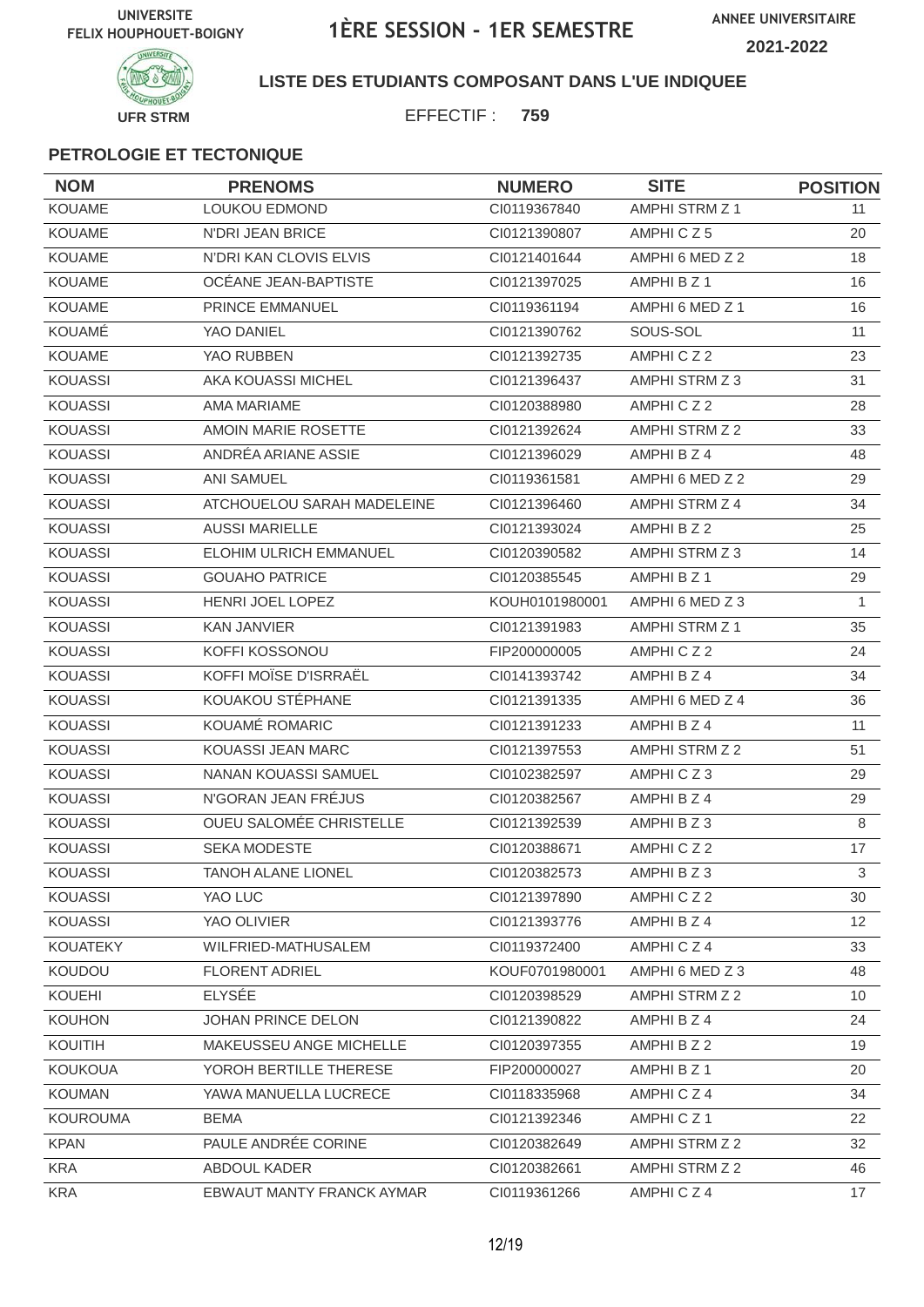**ANNEE UNIVERSITAIRE**





### **LISTE DES ETUDIANTS COMPOSANT DANS L'UE INDIQUEE**

EFFECTIF : **759**

| <b>NOM</b>      | <b>PRENOMS</b>                    | <b>NUMERO</b>  | <b>SITE</b>     | <b>POSITION</b> |
|-----------------|-----------------------------------|----------------|-----------------|-----------------|
| <b>KRADY</b>    | EBIELEY ALFRED DESTIN             | KRAE1812990001 | AMPHI 6 MED Z 3 | 15              |
| <b>KRAGBA</b>   | <b>SERGE</b>                      | CI0119385976   | AMPHI 6 MED Z 1 | 39              |
| <b>KRAMO</b>    | KOUAKOU LUC-ANTONIO               | CI0120382670   | AMPHICZ1        | 33              |
| <b>KRAMO</b>    | <b>ROXAN FRANCK ELVIS KOUASSI</b> | CI0121396122   | AMPHI STRM Z 3  | 27              |
| KROU            | <b>ESSAN FRANÇOIS</b>             | CI0119387331   | AMPHICZ5        | $\overline{7}$  |
| LABARAN         | MAIMOUNATOU                       | FIP200000015   | AMPHICZ5        | 3               |
| <b>LASME</b>    | ESSANE FLORA JULIE MÉLISSA        | CI0121392212   | AMPHI B Z 3     | 29              |
| LELLA           | ADJOUA INÈS FLORA                 | Cl0121398602   | AMPHI 6 MED Z 2 | 20              |
| <b>LOBA</b>     | BÉRÉNICE GRÂCE CARMELLE           | CI0121396324   | AMPHI STRM Z 3  | 13              |
| LOU             | <b>GOLLETY EVELINE</b>            | LOUG1102000001 | AMPHI STRM Z 1  | 25              |
| <b>LOUA</b>     | <b>GUEU FELIX</b>                 | CI0121396168   | AMPHI 6 MED Z 3 | 25              |
| <b>LOUATI</b>   | <b>DAPLEY RODRIGUE</b>            | CI0121395762   | AMPHI B Z 2     | 8               |
| LOUÉ            | <b>CLAUDE SANDRA</b>              | CI0119362196   | AMPHI STRM Z 3  | 43              |
| MAIZAN          | ABENAN ADÉLAÏDE                   | CI0121395763   | AMPHI 6 MED Z 2 | 31              |
| <b>MALAN</b>    | KOUTOUA ARMEL                     | CI0121390830   | AMPHICZ2        | 34              |
| <b>MAMBO</b>    | SOPIE GRÂCE MARIE-PAULE           | CI0119364593   | AMPHI STRM Z 1  | 36              |
| <b>MANIGA</b>   | TOGBA ALLASSANE                   | CI0119362776   | AMPHI B Z 3     | 12 <sup>2</sup> |
| <b>MANSARE</b>  | KOUMBA RACHELLE                   | CI0121397547   | AMPHI 6 MED Z 2 | 28              |
| <b>M'BAHIA</b>  | KOUASSI JEAN XAVIER GAUTIER       | CI0120388981   | AMPHI B Z 3     | 39              |
| M'BO            | BROU BÉRÉNICE DE GÉORGIE          | CI0120388256   | SOUS-SOL        | $\overline{7}$  |
| MEA             | AKA JEAN MERMOZ                   | CI0121398366   | AMPHI STRM Z 4  | 20              |
| <b>MEITE</b>    | <b>MANOGODA</b>                   | CI0120384195   | AMPHI B Z 1     | 33              |
| MELEDJE         | <b>BOUAYE MARIE JOSIANE</b>       | CI0121397558   | AMPHI STRM Z 4  | 42              |
| <b>MEMEL</b>    | <b>ESMEL GILLES ROGER</b>         | CI0121396408   | AMPHI STRM Z 4  | 38              |
| <b>MEMEL</b>    | ESSOH YEÏ EMMA MARCELLE           | CI0121396019   | AMPHI STRM Z 2  | 26              |
| MÉNÉGNÉ         | <b>JUDITH DEBORA</b>              | CI0120385553   | SOUS-SOL        | $\overline{2}$  |
| <b>MIAN</b>     | AKOUBA MARIE HÉLÈNE ORNELA        | CI0119386569   | AMPHI B Z 3     | 21              |
| <b>MINIGOU</b>  | NAFICHATOU EVELYNE                | CI0121393267   | AMPHI STRM Z 4  | 15              |
| <b>MONAN</b>    | SOMPOHI DUBOIS PACTRICK           | FIP200000030   | AMPHI 6 MED Z 3 | 40              |
| <b>MONET</b>    | ANOKOUE ULRICH BRYAN              | CI0120384201   | AMPHICZ5        | 23              |
| <b>MONSAN</b>   | MARIE MARTHE DECLAIRE             | Cl0121391346   | AMPHICZ5        | 32              |
| <b>MORONOU</b>  | <b>BROU ALICE</b>                 | CI0121397879   | AMPHICZ3        | 18              |
| <b>MOUSSA</b>   | NASSIROU                          | CI0121392408   | AMPHICZ3        | 33              |
| <b>MOUSSAN</b>  | LANDRY ANGE CÉDRIC                | CI0120387022   | AMPHI B Z 4     | 46              |
| <b>MOUSSOH</b>  | <b>LOSSO GRACE GEKONIAS</b>       | CI0129391633   | AMPHI 6 MED Z 1 | 12 <sup>2</sup> |
| <b>NACOULMA</b> | <b>CAMILLE DONATIEN</b>           | CI0121396089   | AMPHI STRM Z 1  | 12              |
| <b>NAHOUNOU</b> | <b>WILFRIED-ANGE SAMUEL</b>       | CI0120382803   | AMPHI B Z 2     | $\overline{7}$  |
| <b>NALI</b>     | ELLA DANIELLE                     | Cl0121396154   | AMPHI 6 MED Z 4 | 37              |
| <b>NANA</b>     | <b>BIBATA</b>                     | Cl0120382806   | AMPHI B Z 4     | 40              |
| <b>NANAN</b>    | KOFFI YAO JUNIOR                  | CI0121392215   | AMPHI 6 MED Z 2 | 32              |
| <b>NASSA</b>    | ANGE EMMANUELLA                   | Cl0121391637   | AMPHI B Z 3     | 26              |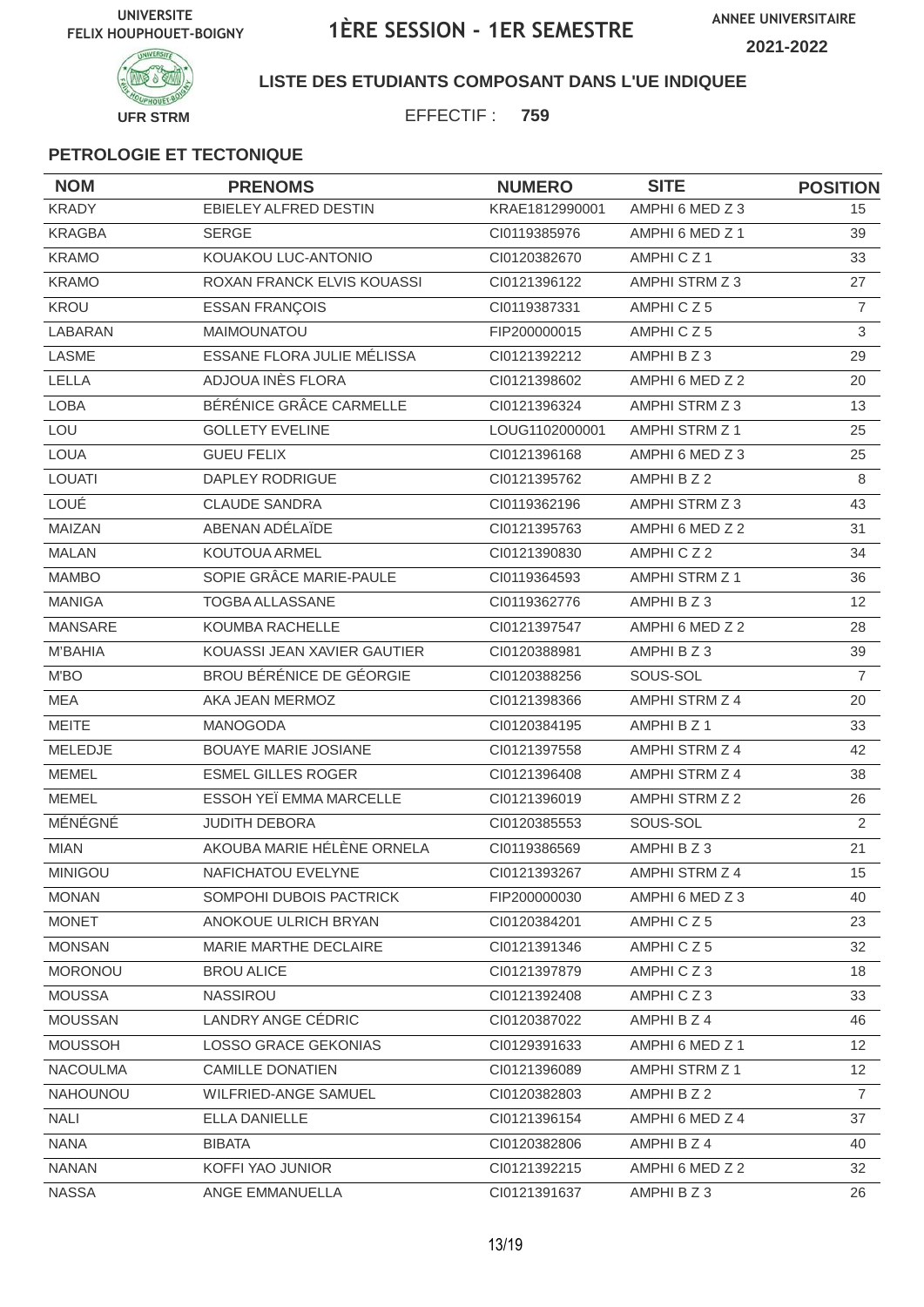**ANNEE UNIVERSITAIRE 2021-2022**



**LISTE DES ETUDIANTS COMPOSANT DANS L'UE INDIQUEE**

EFFECTIF : **759**

| <b>NOM</b>       | <b>PRENOMS</b>                 | <b>NUMERO</b> | <b>SITE</b>          | <b>POSITION</b> |
|------------------|--------------------------------|---------------|----------------------|-----------------|
| N'BRA            | KOFFI THÉODORE                 | CI0120382811  | AMPHI B Z 3          | 9               |
| N'CHO            | APO CARINE D'AVILA             | CI0120385556  | AMPHI STRM Z 3       | 46              |
| N'CHO            | ARIANE LUCETTE PERPÉTUE        | CI0120382820  | AMPHICZ3             | $\overline{7}$  |
| <b>N'CHO</b>     | <b>EDI ROLAND</b>              | CI0120384207  | AMPHICZ5             | 28              |
| <b>N'CHO</b>     | FRÉJUS JOLIVET                 | CI0121395766  | AMPHICZ5             | 12              |
| <b>N'CHO</b>     | MOUSSO KARELLE ANGE EMMANUELLA | Cl0121396441  | AMPHICZ2             | 31              |
| <b>N'CHO</b>     | ORO ANGE DORIS                 | CI0121392549  | AMPHI STRM Z 2       | 48              |
| <b>N'CHO</b>     | PRISCA ESTHER                  | CI0120397668  | AMPHI STRM Z 3       | 37              |
| N'DA             | KOUADIO JEAN MARTIAL           | CI0120382825  | AMPHI STRM Z 1       | 26              |
| <b>N'DIN</b>     | <b>JEAN JAURES</b>             | CI0121396640  | AMPHI STRM Z 2       | 49              |
| N'DJOMON         | PONGOH ARIANE EMMANUELLE       | CI0121396309  | AMPHICZ3             | $\overline{4}$  |
| N'DRI            | YAO JEAN MICHEL                | CI0120382845  | AMPHI 6 MED Z 3      | 39              |
| <b>NEMLIN</b>    | <b>FRANCK ALEX</b>             | CI0120385558  | AMPHICZ3             | 25              |
| <b>NENE</b>      | <b>BI IRIE MARIUS</b>          | CI0120382865  | AMPHI B Z 4          | 20              |
| N'GATTA          | YAO JOACHIM                    | CI0120395240  | AMPHI STRM Z 1       | 31              |
| N'GORAN          | AFFOUE LEOPOLDINE              | CI0121397570  | SOUS-SOL             | 1               |
| N'GORAN          | AKISSI AUDE CARINE             | CI0121398328  | AMPHICZ4             | 27              |
| N'GORAN          | ELYSE GEORGES-AUDREY           | CI0121393257  | AMPHI STRM Z 3       | 44              |
| N'GORAN          | ENI ANNE ANDRÉE                | CI0121396217  | AMPHI 6 MED Z 3      | 18              |
| <b>NGORAN</b>    | <b>KASSANDRA</b>               | CI0119365772  | AMPHI 6 MED Z 3      | 5               |
| N'GOU            | <b>MAHO CLOVIS</b>             | CI0120388541  | AMPHICZ3             | 8               |
| N'GUESSAN        | ALLANGBA AYA ROSETTE           | CI0119370493  | AMPHI B Z 2          | 32              |
| N'GUESSAN        | ANGE WILFRIED DEGRANGE MOYEBAT | CI0121395987  | AMPHI 6 MED Z 1      | 19              |
| N'GUESSAN        | BECANTY MAEVA ESLI JOHANNA     | CI0120385560  | AMPHICZ2             | 33              |
| N'GUESSAN        | <b>BI GUESSAN RODRIGUE</b>     | CI0119386168  | AMPHICZ5             | 5               |
| N'GUESSAN        | <b>GNAMMIEN-FANGAN RUBEN</b>   | CI0120397366  | AMPHICZ5             | 6               |
| <b>N'GUESSAN</b> | <b>JEAN-JAURES ALLIKO</b>      | CI0121395537  | AMPHICZ <sub>1</sub> | 9               |
| N'GUESSAN        | KONAN ELIE                     | Cl0121395768  | AMPHI B Z 1          | 8               |
| N'GUESSAN        | KONAN FIDÈL                    | CI0119375432  | AMPHI STRM Z 4       | 12              |
| <b>N'GUESSAN</b> | KONAN JEAN EUDES               | CI0121391690  | AMPHI STRM Z 4       | 41              |
| N'GUESSAN        | NIANGOAN ALIDA ESTHER          | FIP200000001  | SOUS-SOL             | 5               |
| N'GUESSAN        | SAINT-PIERRE VARES DJEDOU      | NGUS08110201  | AMPHI 6 MED Z 2      | 24              |
| N'GUESSAN        | YAPI ANNE GEORGETTE            | CI0121391236  | AMPHICZ5             | 18              |
| NIAMKÉ           | SYLVIANE MARIE MADELEINE MAGNE | CI0120387013  | AMPHICZ5             | 36              |
| <b>NIOMBLEÏ</b>  | <b>MARIO ULRICH</b>            | CI0121396466  | AMPHI STRM Z 3       | $\overline{2}$  |
| <b>NITIEMA</b>   | PELWENDE VALERIE               | CI0120398146  | AMPHI STRM Z 3       | 10 <sup>°</sup> |
| N'KE             | <b>FRANCK ROMARIC JUNIOR</b>   | CI0120395689  | AMPHI 6 MED Z 4      | 12 <sup>2</sup> |
| NOUMAPLE         | N'DRAMAN DAVIDE CHRISTIANLIE   | FIP200000022  | AMPHI 6 MED Z 3      | 31              |
| N'ZI             | AKISSI STÉPHANIE               | CI0119386396  | AMPHICZ2             | 43              |
| N'ZI             | ANGE PATRICK                   | CI0119366214  | AMPHICZ3             | 17              |
| N'ZI             | LORRAINE MÉGANE BESSELY        | CI0121395769  | AMPHI STRM Z 2       | 1.              |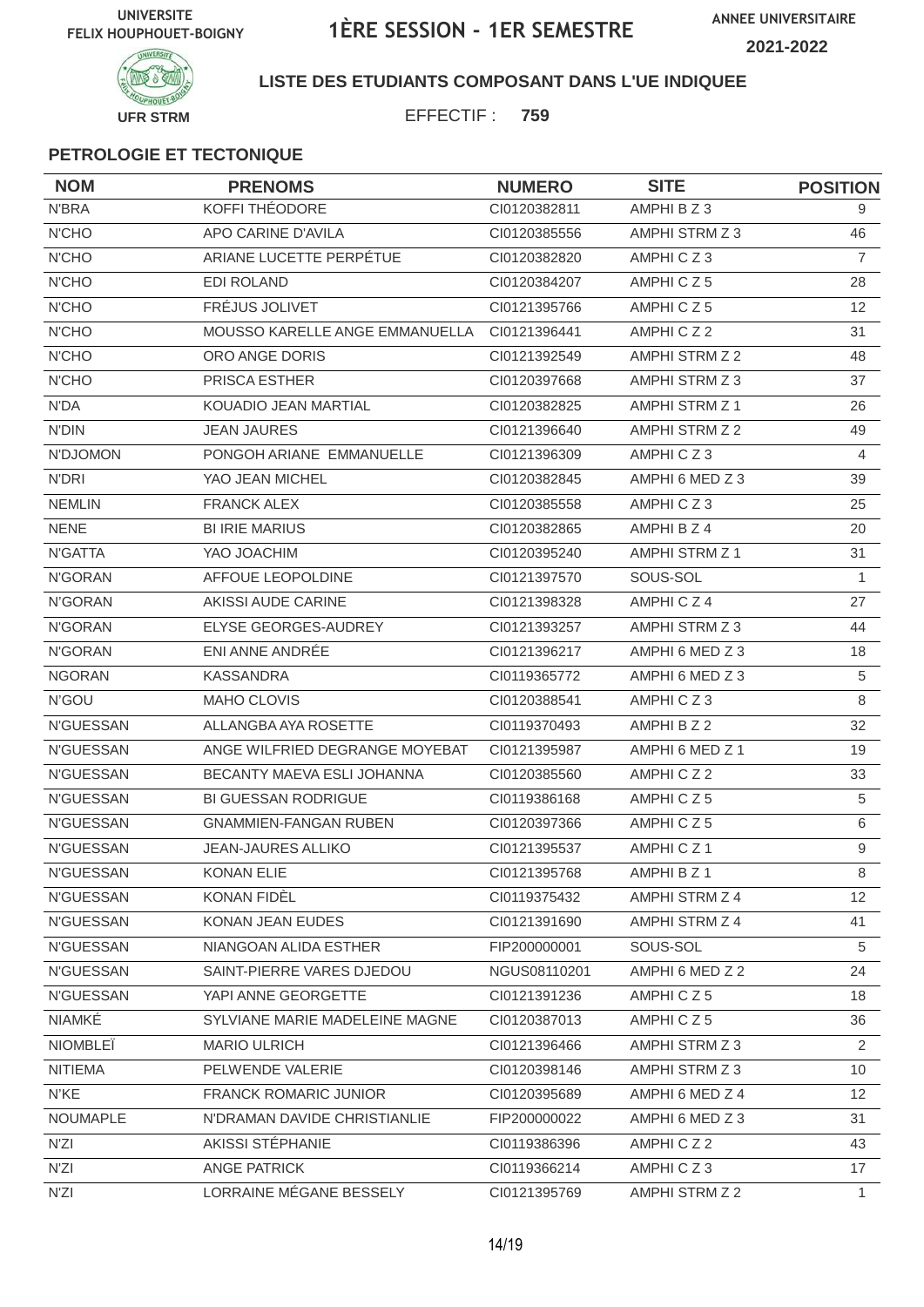

#### **LISTE DES ETUDIANTS COMPOSANT DANS L'UE INDIQUEE**

EFFECTIF : **759**

| <b>NOM</b>       | <b>PRENOMS</b>                                | <b>NUMERO</b>  | <b>SITE</b>          | <b>POSITION</b> |
|------------------|-----------------------------------------------|----------------|----------------------|-----------------|
| <b>OBA</b>       | <b>CHRIS ROLAND</b>                           | CI0121393877   | AMPHICZ5             | 33              |
| <b>OBA</b>       | <b>M'BOULA GHISLAIN ROCK</b>                  | CI0119364044   | AMPHI STRM Z 4       | 31              |
| <b>OBILI</b>     | <b>REGIS KELLY</b>                            | CI0121397148   | AMPHI 6 MED Z 1      | 45              |
| <b>OHOUEU</b>    | <b>BOYO SAMUEL</b>                            | CI0121391694   | AMPHI B Z 4          | 45              |
| <b>OJELEKE</b>   | <b>ABOUAZIZ</b>                               | CI0120385564   | AMPHI 6 MED Z 4      | 6               |
| <b>OKOMA</b>     | <b>CHRISTIAN PARFAIT</b>                      | CI0121393131   | AMPHI 6 MED Z 1      | 37              |
| <b>OSSEPE</b>    | OKAMOU JEAN                                   | FIP200000025   | AMPHI B Z 4          | 47              |
| <b>OTCHOUMOU</b> | MICHAEL JOHNSON                               | FIP200000012   | AMPHICZ3             | 10              |
| <b>OUALEY</b>    | AFFOUE MARIE JOANNA                           | CI0120383021   | AMPHI B Z 1          | 22              |
| <b>OUATTARA</b>  | AKOUA TEHIA KADIDJATOU                        | CI0121397561   | AMPHI STRM Z 2       | 30              |
| <b>OUATTARA</b>  | <b>BARA FATOU BÉNÉDICTE</b>                   | CI0120384248   | AMPHICZ1             | 38              |
| <b>OUATTARA</b>  | <b>BERE SALIMATA</b>                          | CI0119386166   | AMPHI 6 MED Z 4      | 14              |
| <b>OUATTARA</b>  | <b>DJAKARIDJA TENELO</b>                      | CI0119366222   | AMPHI B Z 4          | 3               |
| <b>OUATTARA</b>  | EBONYSE MYRIAM GRACE URIELLE MAO CI0121394459 |                | AMPHI STRM Z 3       | 8               |
| <b>OUATTARA</b>  | <b>HAMED</b>                                  | CI0119388158   | AMPHICZ <sub>1</sub> | 35              |
| <b>OUATTARA</b>  | <b>KADHY</b>                                  | CI0119364323   | AMPHI STRM Z 4       | 37              |
| <b>OUATTARA</b>  | <b>KASSOUM</b>                                | CI0120385566   | AMPHI B Z 1          | 10              |
| <b>OUATTARA</b>  | KIPEYEILE LIONEL PACÔME                       | CI0121391442   | AMPHI B Z 1          | 6               |
| <b>OUATTARA</b>  | KOMIKÉ BINTOU ANGE                            | CI0121396456   | AMPHICZ3             | 22              |
| <b>OUATTARA</b>  | KOSSIA AWA ANGÈLE                             | OUAK2801970002 | AMPHI STRM Z 3       | 20              |
| <b>OUATTARA</b>  | <b>MAMADOU</b>                                | CI0118358089   | AMPHI B Z 2          | 13              |
| <b>OUATTARA</b>  | <b>MANA</b>                                   | CI0121392788   | AMPHI STRM Z 3       | 21              |
| <b>OUATTARA</b>  | <b>MARIAM</b>                                 | CI0120383043   | AMPHI B Z 2          | 29              |
| <b>OUATTARA</b>  | <b>MOUSSA</b>                                 | CI0120383068   | AMPHI 6 MED Z 3      | 17              |
| <b>OUATTARA</b>  | <b>OUELY ISMAEL</b>                           | CI0119372714   | AMPHI B Z 1          | 9               |
| <b>OUATTARA</b>  | <b>OUMOU</b>                                  | CI0119388435   | AMPHI STRM Z 4       | 24              |
| <b>OUATTARA</b>  | <b>PEWORYAH</b>                               | OUAP1606950001 | AMPHI STRM Z 4       | 10              |
| <b>OUATTARA</b>  | <b>ROKIA</b>                                  | CI0120383039   | AMPHICZ4             | 13              |
| <b>OUATTARA</b>  | <b>TIDJANE</b>                                | CI0121396358   | AMPHI 6 MED Z 3      | 37              |
| <b>OUATTARA</b>  | <b>VIEDA DRAMANE</b>                          | CI0121391104   | AMPHI STRM Z 2       | 15              |
| <b>OUATTARA</b>  | WODAHAN MADIARA                               | CI0121395976   | AMPHICZ1             | 16              |
| <b>OUEDRAOGO</b> | <b>SAFIATOU</b>                               | CI0121395630   | AMPHI B Z 1          | 40              |
| <b>OUFFOUE</b>   | DJÊ EYMARD PACÔME                             | CI0121394467   | AMPHICZ4             | 28              |
| <b>OUFFOUET</b>  | NANHAN AMANDA CORALIE                         | CI0120397876   | AMPHICZ5             | 14              |
| <b>OULAI</b>     | KOHON EBENEZER                                | CI0119388513   | AMPHICZ3             | 36              |
| OULAY            | <b>GNINFAN MOUHAMMAD</b>                      | CI0121395771   | AMPHIBZ3             | 38              |
| <b>OULE</b>      | SEANLA ARMEL CEDRIC                           | Cl0119388318   | AMPHI 6 MED Z 2      | 17              |
| <b>OUOBA</b>     | PIERRE ERIC                                   | CI0121394468   | AMPHI 6 MED Z 3      | 13              |
| <b>PRINCE</b>    | EMMANUEL DE BIALLET                           | Cl0120385568   | AMPHI 6 MED Z 4      | 38              |
| <b>SACKO</b>     | BAHI                                          | CI0120386436   | AMPHI STRM Z 1       | 3               |
| SAGANOGO         | SOILIYO                                       | FIP200000039   | AMPHI STRM Z 4       | $\overline{2}$  |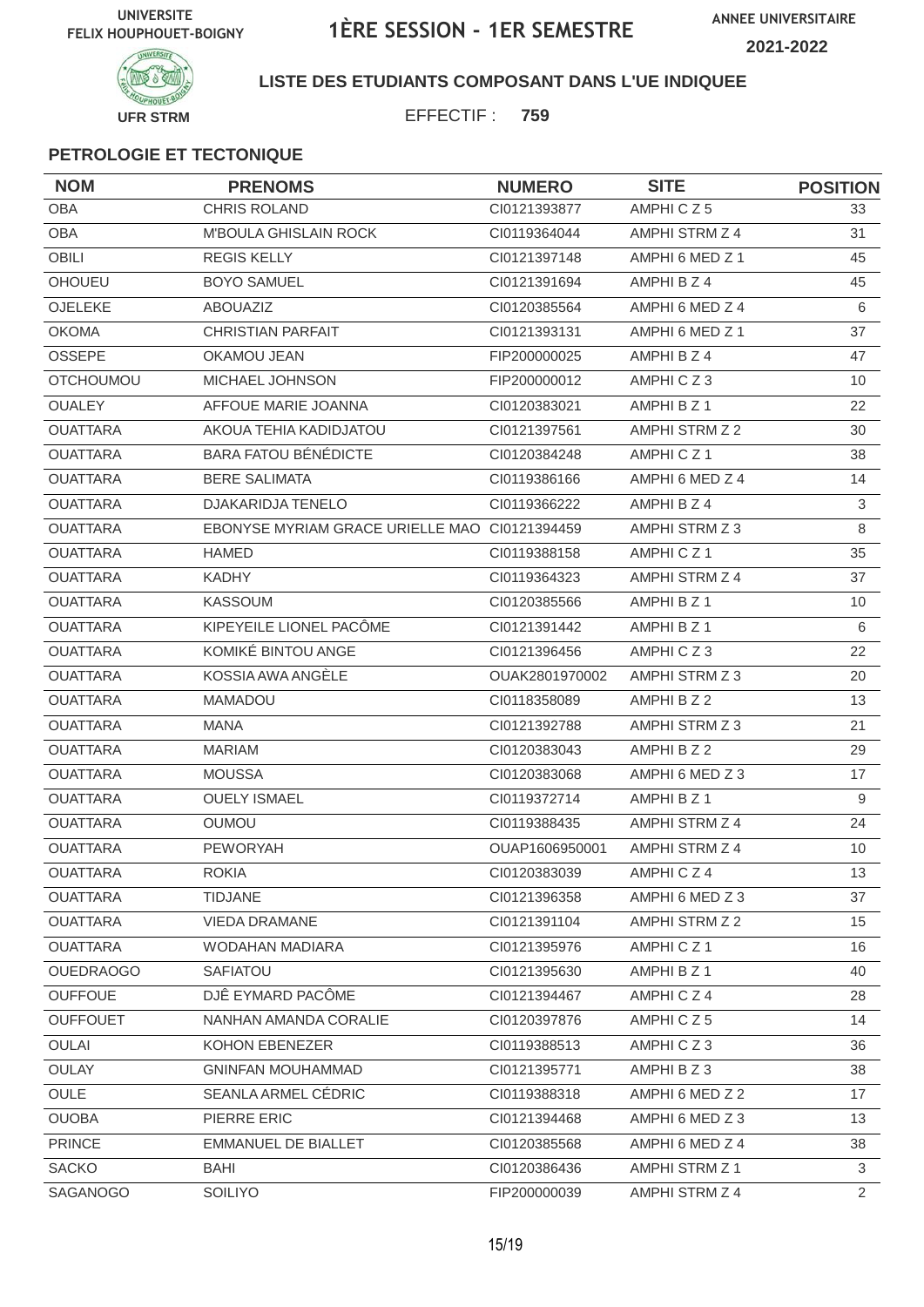**ANNEE UNIVERSITAIRE 2021-2022**



**LISTE DES ETUDIANTS COMPOSANT DANS L'UE INDIQUEE**

EFFECTIF : **759**

| <b>NOM</b>       | <b>PRENOMS</b>                  | <b>NUMERO</b>  | <b>SITE</b>     | <b>POSITION</b> |
|------------------|---------------------------------|----------------|-----------------|-----------------|
| <b>SAKM</b>      | AYI MEDINE OPHELIE              | CI0121395118   | AMPHI B Z 3     | 4               |
| <b>SAKO</b>      | <b>SEKOU</b>                    | CI0118335778   | AMPHICZ5        | 15              |
| SALAWU           | <b>FADILULAAHI</b>              | CI0121397943   | AMPHI 6 MED Z 3 | 2               |
| <b>SALOU</b>     | AÏCHA CHARLEINE                 | CI0120383132   | SOUS-SOL        | 6               |
| <b>SAMAKE</b>    | MAKAN                           | CI0119361909   | AMPHICZ5        | 22              |
| SANOGO           | <b>MAMADOU</b>                  | CI0119389869   | AMPHICZ2        | 9               |
| SANOGO           | MINETANTCHIN ZALIRAK            | CI0120385410   | AMPHI 6 MED Z 4 | 45              |
| SAWADOGO         | <b>ALIMATA</b>                  | CI0121396223   | AMPHI STRM Z 1  | $\overline{4}$  |
| <b>SAWADOGO</b>  | <b>LOSSENI</b>                  | SAWL0910970001 | AMPHI 6 MED Z 3 | 24              |
| <b>SAWADOGO</b>  | <b>ZAINABOU</b>                 | CI0120385570   | AMPHICZ3        | 20              |
| <b>SEHI</b>      | <b>BI ZAH PAUL</b>              | CI0119386730   | AMPHI 6 MED Z 1 | 36              |
| <b>SEHI</b>      | DIMONSEDJE LINE NADIA           | FIP200000020   | AMPHICZ1        | 32              |
| <b>SEINI</b>     | ALI                             | CI0121396771   | AMPHI B Z 2     | 33              |
| <b>SEKA</b>      | AUDREY DESIRÉE                  | CI0119386550   | AMPHICZ4        | 36              |
| SÉKA             | <b>GUIGUI ARMEL</b>             | CI0120383183   | AMPHI B Z 2     | 24              |
| <b>SEKA</b>      | <b>KEPOE RUTH CARMELLE</b>      | CI0121396439   | AMPHI B Z 2     | 22              |
| <b>SEKO</b>      | <b>BLANCHARD MONDESIR</b>       | CI0120394035   | AMPHICZ3        | 9               |
| <b>SEKONGO</b>   | PETAMIDJO ROBERT                | CI0120383187   | AMPHI B Z 2     | 11              |
| <b>SERE</b>      | <b>ISSOUF</b>                   | CI0120387029   | AMPHI 6 MED Z 3 | 27              |
| <b>SIAKO</b>     | NOMEDO RODRIGUE                 | CI0121395775   | AMPHI STRM Z 3  | 18              |
| <b>SIB</b>       | <b>KPENI FLORENCE</b>           | CI0121395776   | AMPHI B Z 1     | 3               |
| SIDIBÉ           | <b>FATIM</b>                    | CI0121393662   | AMPHI 6 MED Z 1 | 27              |
| SIDIBE           | <b>ISSA JUNIOR</b>              | CI0121397563   | AMPHI STRM Z 4  | 5               |
| <b>SIKA</b>      | AGUIE MAX YANN                  | CI0119365605   | AMPHI 6 MED Z 1 | 34              |
| <b>SILUE</b>     | <b>DOSSONGUI FABRICE</b>        | CI0121420196   | AMPHI B Z 3     | 31              |
| <b>SILUE</b>     | <b>SOULEYMANE</b>               | CI0119363546   | AMPHI STRM Z 1  | 40              |
| SILUÉ            | ZANA IBRAHIM                    | CI0121395777   | AMPHI B Z 3     | 10              |
| SONAN            | MAKOU DILEMME HERMANN           | FIP200000059   | AMPHI B Z 3     | 32              |
| SONZAI           | SEDE PRISCILLE MYRIAM           | CI0119363138   | AMPHI STRM Z 2  | 6               |
| SORO             | <b>FRANCK KALOURGO</b>          | CI0120383283   | AMPHI B Z 3     | 5               |
| SORO             | <b>GNANDJO WODANHAN ADELINE</b> | CI0121391468   | AMPHI B Z 3     | 18              |
| SOTTI            | AKISSI MARIE DANIELLE           | CI0120383308   | AMPHICZ5        | 37              |
| <b>SOTTI</b>     | MALLÉ JEAN CAMILLE              | CI0121394490   | AMPHICZ3        | 35              |
| SOUATE           | <b>TEKPO ELIE</b>               | CI0120387032   | AMPHI 6 MED Z 1 | 30              |
| <b>SOULAMA</b>   | <b>FIABA FLORENCE</b>           | FIP200000046   | AMPHI STRM Z 3  | 32              |
| SOULOUKOU        | KOUA EDDY WILFRIED              | CI0119387048   | AMPHI 6 MED Z 1 | 13              |
| SOUMAHORO        | HAMED LOUCKMANE YOUSSOUF        | CI0120385578   | AMPHICZ4        | 30              |
| <b>SOUMAHORO</b> | <b>INNOCENT</b>                 | CI0121391258   | AMPHI STRM Z 4  | 26              |
| <b>SOURABIE</b>  | LAMINE                          | CI0120383322   | AMPHI 6 MED Z 1 | 10 <sup>°</sup> |
| SOW              | <b>MAÏMOUNA</b>                 | CI0121395780   | AMPHI 6 MED Z 3 | $\overline{4}$  |
| <b>SYLLA</b>     | AICHATOU                        | CI0121390806   | AMPHI 6 MED Z 4 | 11              |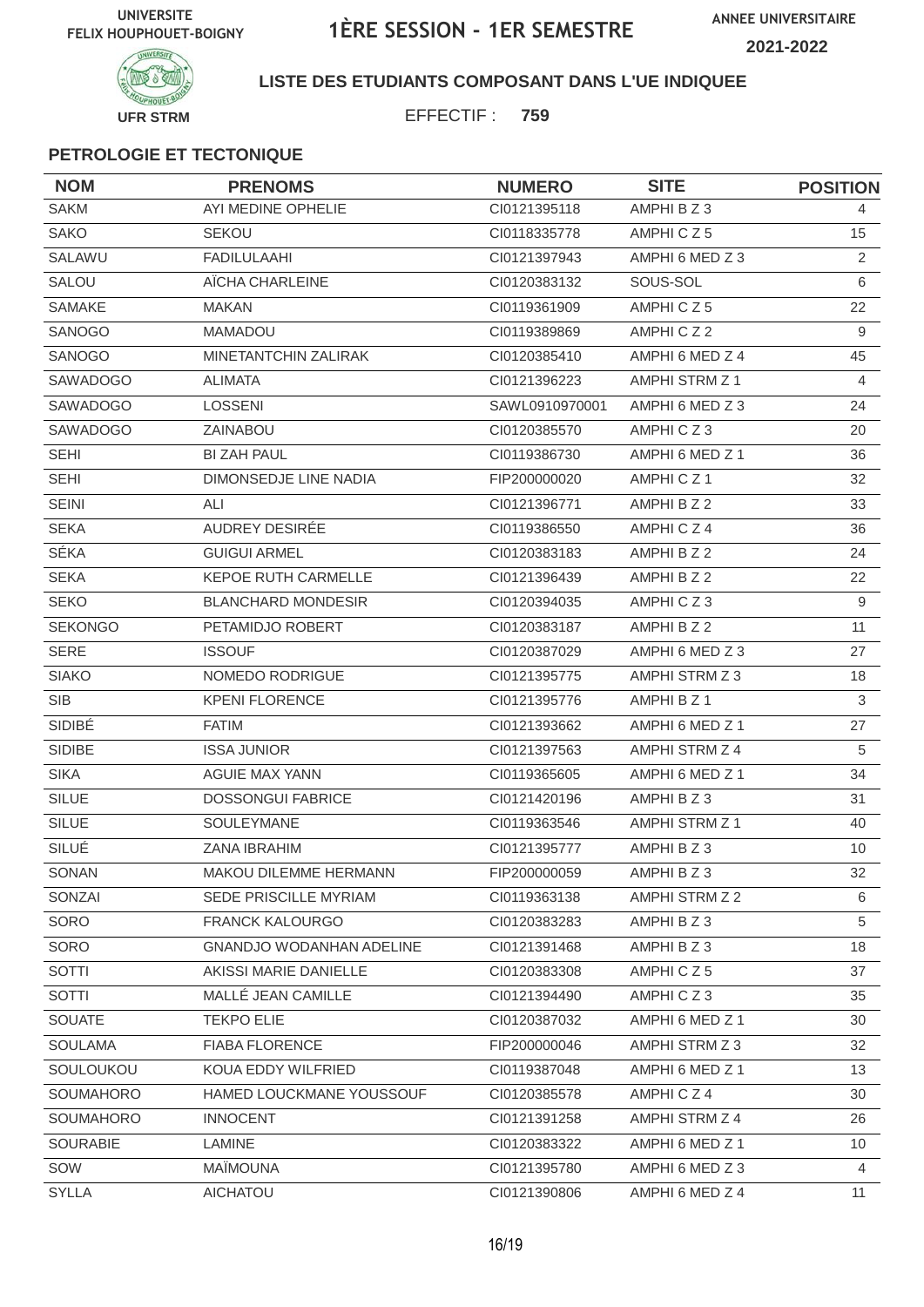

### **LISTE DES ETUDIANTS COMPOSANT DANS L'UE INDIQUEE**

EFFECTIF : **759**

| <b>NOM</b>     | <b>PRENOMS</b>                 | <b>NUMERO</b> | <b>SITE</b>     | <b>POSITION</b> |
|----------------|--------------------------------|---------------|-----------------|-----------------|
| <b>SYLLA</b>   | <b>MANDIARR</b>                | CI0121393093  | AMPHICZ1        | 8               |
| <b>TAHA</b>    | <b>ALEXIS CEDRICK</b>          | CI0120388339  | AMPHI B Z 4     | 27              |
| <b>TAHIROU</b> | <b>JEAN PATRICK IVAN</b>       | CI0120383345  | AMPHICZ5        | 30              |
| <b>TAN</b>     | <b>KOUEGBE JUNIOR</b>          | CI0121392723  | AMPHICZ5        | $\overline{4}$  |
| <b>TANO</b>    | AFFOUA INES OLIVIA             | CI0121395898  | AMPHI B Z 4     | 2               |
| <b>TANO</b>    | ETTIEN EPIPHANIE               | CI0121395967  | AMPHI STRM Z 3  | 45              |
| <b>TANO</b>    | FEE DESNEIGES YAH              | CI0115302512  | AMPHICZ5        | 13              |
| <b>TANOH</b>   | <b>SYLVANIE AMOIN VICTOIRE</b> | CI0119361319  | AMPHICZ3        | 6               |
| <b>TANON</b>   | <b>KADY</b>                    | FIP200000048  | AMPHI B Z 2     | 31              |
| <b>TANOU</b>   | LOUKOU ELISÉE                  | CI0120397693  | AMPHI STRM Z 1  | 9               |
| <b>TAO</b>     | <b>MOUSSA</b>                  | Cl0121398172  | AMPHICZ1        | $\overline{7}$  |
| <b>TAPE</b>    | SOSTHENE PEGUY                 | FIP200000036  | AMPHICZ3        | 5               |
| <b>TEBY</b>    | <b>ANNE SARA</b>               | FIP200000051  | AMPHICZ5        | 34              |
| <b>TEKI</b>    | KOUAKOU ROMEO                  | CI0120383390  | AMPHICZ1        | 24              |
| <b>TENI</b>    | YA BENJAMIN                    | CI0119385638  | AMPHI STRM Z 2  | 8               |
| <b>TIA</b>     | YOROGOH KASSIA ANGE            | CI0121397365  | AMPHI STRM Z 2  | 38              |
| <b>TIENE</b>   | <b>NAYAGA</b>                  | CI0119365846  | AMPHI STRM Z 3  | 33              |
| <b>TIEROU</b>  | ANGE MONDESIR KAMONDJE         | CI0120383410  | AMPHI 6 MED Z 4 | 8               |
| <b>TIEU</b>    | <b>GOUNTO EBENEZER</b>         | CI0119368175  | AMPHICZ3        | 31              |
| <b>TIGORI</b>  | KOBENAN ISSOUF                 | CI0121391620  | AMPHICZ5        | 29              |
| <b>TIMITE</b>  | <b>MAURICE HEDALSSE</b>        | CI0120384308  | AMPHI B Z 1     | 25              |
| <b>TOH</b>     | BI JOYCE AURIOL                | CI0119386099  | AMPHI 6 MED Z 3 | 21              |
| <b>TOHE</b>    | GUELASSAIS ISRAËL              | CI0121391981  | AMPHI 6 MED Z 4 | 15              |
| <b>TOKOU</b>   | <b>ESTHER</b>                  | CI0120386905  | AMPHI 6 MED Z 3 | 28              |
| <b>TOKPA</b>   | <b>LEKANHOU LINDA</b>          | CI0121395172  | AMPHI 6 MED Z 3 | 34              |
| <b>TOKPA</b>   | SINGOH ANGE PARFAITE           | CI0120384311  | AMPHI 6 MED Z 4 | 22              |
| <b>TOPKA</b>   | KOUAME JEAN HUBERSON           | CI0121393503  | AMPHI STRM Z 3  | 22              |
| <b>TOURE</b>   | <b>DANSA</b>                   | CI0120383466  | AMPHI 6 MED Z 1 | 38              |
| <b>TOURE</b>   | <b>IBRAHIM BEN MANSOUR</b>     | FIP200000013  | AMPHI B Z 4     | 43              |
| <b>TOURÉ</b>   | <b>MAMADOU</b>                 | CI0120383445  | AMPHI 6 MED Z 4 | 40              |
| <b>TOURÉ</b>   | MAMADOU                        | CI0119370695  | AMPHI B Z 3     | $\overline{7}$  |
| <b>TOURE</b>   | SARAH                          | CI0121392665  | AMPHICZ1        | 29              |
| TRA            | <b>BI TCHAN ROMARIC</b>        | CI0119386890  | AMPHI B Z 1     | 23              |
| <b>TRA</b>     | KAMBO LOU LORRAINE ANDREAS     | CI0121397566  | AMPHI B Z 3     | 27              |
| <b>TRA</b>     | LOU GRÂCE EMMANUELLA           | CI0121395787  | AMPHI 6 MED Z 2 | 38              |
| <b>TRA</b>     | LOU ZAH ÉPIPHANIE              | Cl0121391607  | AMPHI 6 MED Z 4 | 20              |
| TRAORÉ         | ABBOUBACAR JUNIOR              | CI0120383506  | AMPHI 6 MED Z 1 | 9               |
| <b>TRAORE</b>  | <b>BAH ISSA</b>                | CI0120387878  | AMPHI B Z 2     | 6               |
| TRAORE         | <b>FANTA</b>                   | CI0119379505  | AMPHICZ3        | 3               |
| TRAORE         | <b>FOUSSENI</b>                | CI0120385582  | AMPHI B Z 1     | 14              |
| TRAORE         | <b>ISMAEL</b>                  | Cl0121392418  | AMPHI B Z 1     | 28              |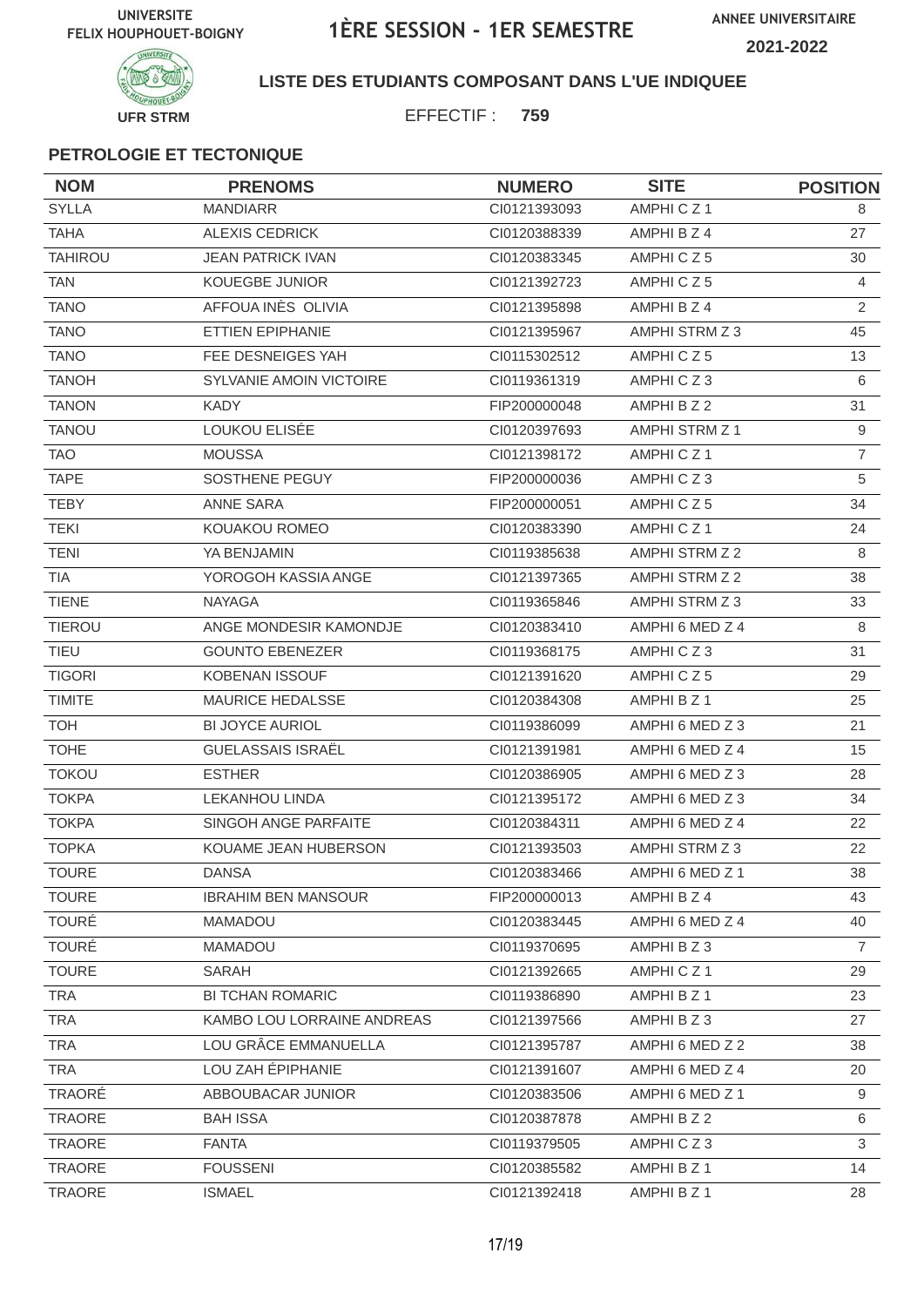**ANNEE UNIVERSITAIRE 2021-2022**



**LISTE DES ETUDIANTS COMPOSANT DANS L'UE INDIQUEE**

EFFECTIF : **759**

| <b>NOM</b>     | <b>PRENOMS</b>                | <b>NUMERO</b>  | <b>SITE</b>     | <b>POSITION</b> |
|----------------|-------------------------------|----------------|-----------------|-----------------|
| <b>TRAORE</b>  | <b>KLODAN BRAHIMA</b>         | CI0121396055   | AMPHICZ4        | 26              |
| <b>TRAYE</b>   | <b>BI YOUGONE FIDELE</b>      | CI0120397742   | AMPHICZ1        | 15              |
| TRAZIÉ         | BI TRAZIÉ ANGE JOCELAIN       | CI0121396188   | AMPHI STRM Z 4  | 21              |
| <b>TRAZIE</b>  | <b>LOU TRANAN OLIVIA</b>      | CI0121396187   | AMPHI B Z 3     | 20              |
| <b>TRE</b>     | LOUROUGNON CHRISTIAN LOPEZ    | FIP200000028   | AMPHICZ4        | 31              |
| <b>TRESSIA</b> | <b>BOLI ALLAN</b>             | CI0120388545   | AMPHI B Z 3     | 13              |
| <b>TROH</b>    | NUNKANDO EVRAD                | CI0120383551   | AMPHI 6 MED Z 1 | 15              |
| TRONOU-AYAYI   | <b>OLIVIA VALENTINE</b>       | CI0121396091   | AMPHI B Z 3     | 25              |
| <b>VAKA</b>    | <b>GNEKPA CALEB</b>           | CI0121393754   | AMPHICZ4        | $\overline{4}$  |
| <b>VAKOU</b>   | <b>ARISTIDE CESAR</b>         | VAKA1101980001 | AMPHI STRM Z 2  | $\overline{5}$  |
| VIMONOU        | KAÏ JULIETTE                  | CI0121396383   | AMPHI STRM Z 3  | 11              |
| WASSA          | YAO GUILLAUME                 | CI0120383567   | AMPHI STRM Z 1  | 16              |
| YABRE          | <b>KASSOUM</b>                | CI0121390901   | AMPHI STRM Z 4  | 18              |
| <b>YAO</b>     | ABRAHAM WILFRIED              | CI0120383618   | AMPHICZ5        | 27              |
| YAO            | <b>BEHEGBIN ENOCK</b>         | CI0119366545   | AMPHI STRM Z 1  | 20              |
| YAO            | DIBY JEAN ARSENE              | CI0120383585   | AMPHI STRM Z 1  | 39              |
| <b>YAO</b>     | <b>EBANIEN EDANO CLAIR</b>    | CI0121397005   | AMPHICZ4        | 10              |
| YAO            | <b>GBAGBA NOÉ STEPHI</b>      | CI0121395194   | AMPHICZ2        | 20              |
| <b>YAO</b>     | JEAN JOËL JUNIOR KOUAMÉ       | CI0119361848   | AMPHI 6 MED Z 4 | 5               |
| <b>YAO</b>     | KOBENAN TEHUA AVICE DE CLAVER | Cl0120384328   | AMPHI STRM Z 2  | 9               |
| <b>YAO</b>     | KOFFI BERTRAND ARISTIDE       | CI0120385587   | AMPHI STRM Z 2  | 36              |
| <b>YAO</b>     | KONAN FRANCK RODOLPHE         | CI0120383639   | AMPHI B Z 1     | 32              |
| YAO            | KOUAKOU ÉLYSÉE                | CI0121396884   | AMPHI 6 MED Z 2 | 25              |
| YAO            | KOUAKOU SAMUEL                | CI0121392193   | AMPHI 6 MED Z 2 | 3               |
| <b>YAO</b>     | LAWSON CÉSAR AHONON           | CI0120383605   | AMPHI STRM Z 3  | 42              |
| YAO            | MANSIANOU KOUADIO EMMANUEL    | CI0121396341   | AMPHI 6 MED Z 1 | 24              |
| YAO            | OKA ERIC SAMUEL               | CI0120398422   | AMPHICZ5        | 19              |
| YAO            | YAO FRANKLIN                  | FIP200000058   | AMPHI STRM Z 2  | 11              |
| YAOKOKORE      | <b>BEIBRO FRANCK ARMAND</b>   | CI0120388261   | AMPHI STRM Z 1  | 41              |
| YAOYA          | KOUAKOU EVARISTE              | CI0120397359   | AMPHI B Z 4     | 23              |
| YAPI           | <b>BAH LAURENCE</b>           | CI0120385589   | AMPHICZ4        | 9               |
| YAPI           | N'GUESSAN LEVI PHARESE        | CI0120385590   | AMPHICZ4        | 25              |
| YAPO           | KOUASSI EVA JENNIFER          | CI0121391729   | AMPHI 6 MED Z 3 | 29              |
| YAPO           | LOBE ROSELIN                  | CI0120385591   | AMPHI STRM Z 1  | 21              |
| <b>YASSUI</b>  | MOAYE DONALD ULRICH           | CI0119361755   | AMPHI 6 MED Z 4 | 10              |
| <b>YATTE</b>   | APO PRISCA AURIANE            | CI0119387686   | AMPHI STRM Z 2  | 21              |
| <b>YATTE</b>   | EKOUMBO CHRISTIAN ALLEGRESSE  | CI0120383672   | AMPHI C Z 4     | 16              |
| YAYANGBEU      | TALI ANGE CARELLE             | CI0120383674   | AMPHI STRM Z 3  | $\overline{7}$  |
| <b>YEBOUA</b>  | KOUASSI GEORGE                | Cl0121391966   | AMPHICZ4        | 6               |
| <b>YEO</b>     | KATIENETIA JEANNINE           | CI0121392939   | AMPHICZ1        | 40              |
| <b>YEO</b>     | KOULOUGNERY ALICE             | CI0121395948   | AMPHICZ1        | 11              |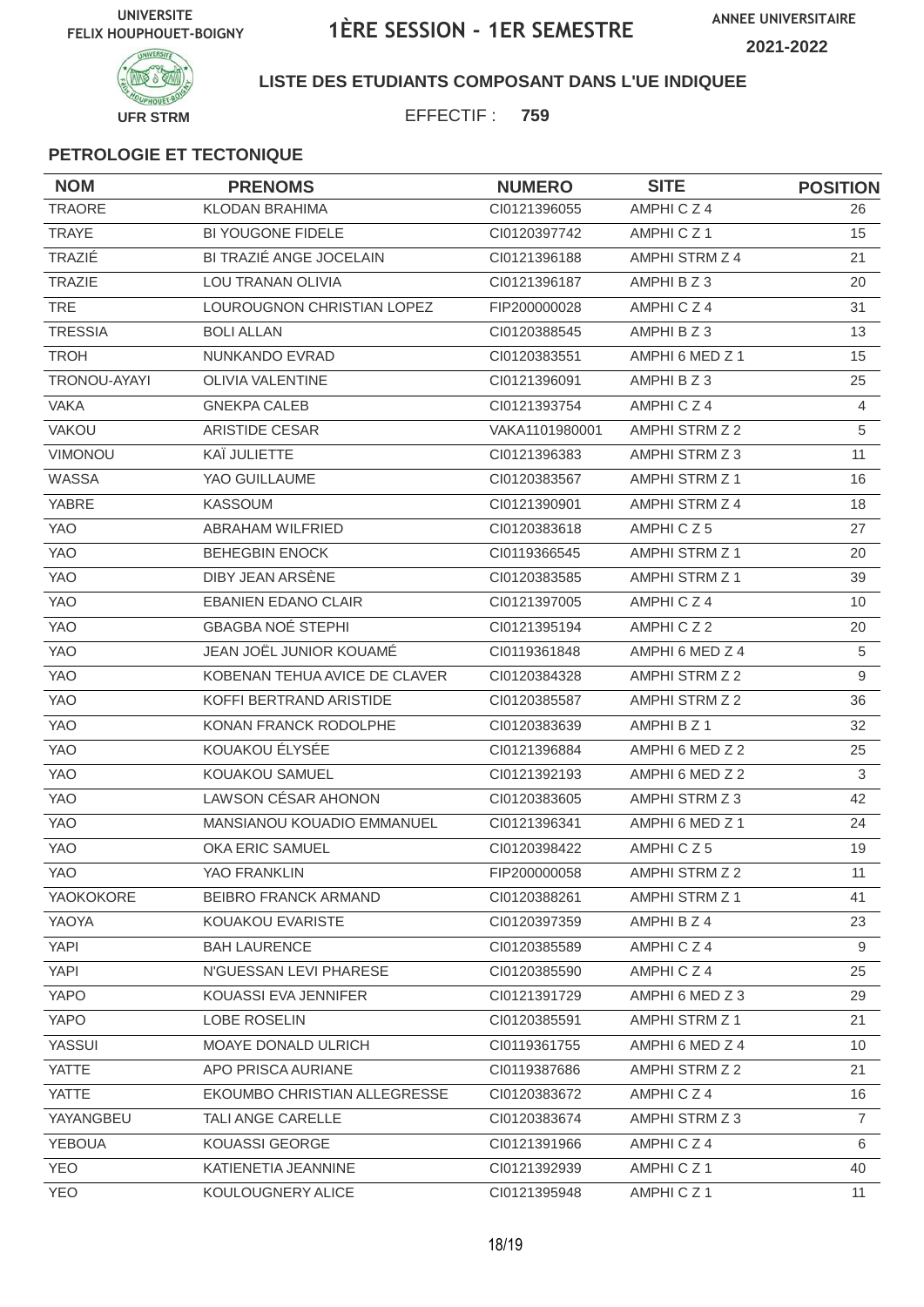**ANNEE UNIVERSITAIRE 2021-2022**



**LISTE DES ETUDIANTS COMPOSANT DANS L'UE INDIQUEE**

EFFECTIF : **759**

| <b>NOM</b>     | <b>PRENOMS</b>                  | <b>NUMERO</b> | <b>SITE</b>          | <b>POSITION</b> |
|----------------|---------------------------------|---------------|----------------------|-----------------|
| <b>YEO</b>     | <b>MAÎMOUNA SIDONIE</b>         | CI0120383689  | AMPHI STRM Z 3       | 12 <sup>°</sup> |
| <b>YEO</b>     | <b>MAMADOU</b>                  | CI0121391535  | AMPHI 6 MED Z 2      | 45              |
| <b>YEO</b>     | <b>NOUNOFOLO</b>                | CI0119386027  | AMPHI STRM Z 1       | 27              |
| <b>YOCOLLY</b> | KONAN AYA ANGE LAURENCE         | CI0121396943  | AMPHICZ <sub>1</sub> | 12 <sup>2</sup> |
| <b>YORO</b>    | <b>OTTEY ETIENNE</b>            | FIP200000042  | AMPHICZ3             | 28              |
| YOUAN          | <b>BI IRIÉ CLAUVIS</b>          | CI0119376714  | AMPHICZ1             | 34              |
| <b>YOUBA</b>   | DICKO ABOUBACAR BAI JUNIOR      | CI0120383714  | AMPHICZ2             | 42              |
| ZA             | LOU KOUABLÉ OLIVIA              | CI0120388262  | AMPHI STRM Z 3       | 40              |
| ZADI           | ZOUZOUGBO SIDOINE GÉRAUD        | CI0121396463  | AMPHI 6 MED Z 2      | 21              |
| ZADJE          | <b>FRANCK REDALE NADRO</b>      | CI0120387023  | SOUS-SOL             | 10              |
| <b>ZAMA</b>    | <b>JEAN LUC MAZENOD</b>         | CI0119373201  | AMPHI 6 MED Z 4      | 33              |
| ZAMBLE         | <b>BI NENE DIMITRI SCHESTER</b> | CI0121397707  | AMPHI STRM Z 1       | 30              |
| <b>ZINGBE</b>  | <b>JONATHAN</b>                 | CI0119374205  | AMPHI 6 MED Z 2      | 41              |
| <b>ZITO</b>    | JOSÉE LESLIE ANDRÉA             | CI0120383760  | AMPHI STRM Z 2       | 35              |
| ZOGBO          | <b>DAKORO CHRISTIAN</b>         | CI0120383764  | AMPHI STRM Z 3       | 30              |
| <b>ZOHOU</b>   | KOUAKOU SERGE                   | CI0121392197  | AMPHI B Z 1          | $\overline{7}$  |
| <b>ZONDOHO</b> | <b>GUY ROLAND CANISIUS</b>      | CI0121395569  | AMPHI STRM Z 4       | 36              |
| <b>ZORO</b>    | TINAN CHRISTELLE ORELIE BLANCHE | CI0120383774  | AMPHI 6 MED Z 1      | 43              |
| <b>ZOROBI</b>  | <b>GBAMBLE FRANCK GHISLAIN</b>  | CI0119368860  | AMPHI 6 MED Z 1      | 20              |
| <b>ZOUABLI</b> | DABE MODESTE                    | CI0121391282  | AMPHI 6 MED Z 2      | 12 <sup>2</sup> |
| <b>ZRAN</b>    | <b>TOUALY ACHILLE</b>           | CI0120387028  | AMPHI STRM Z 2       | 27              |
| ZRE BI         | <b>TIZIE ARMAND</b>             | CI0121392493  | AMPHI STRM Z 2       | $\overline{2}$  |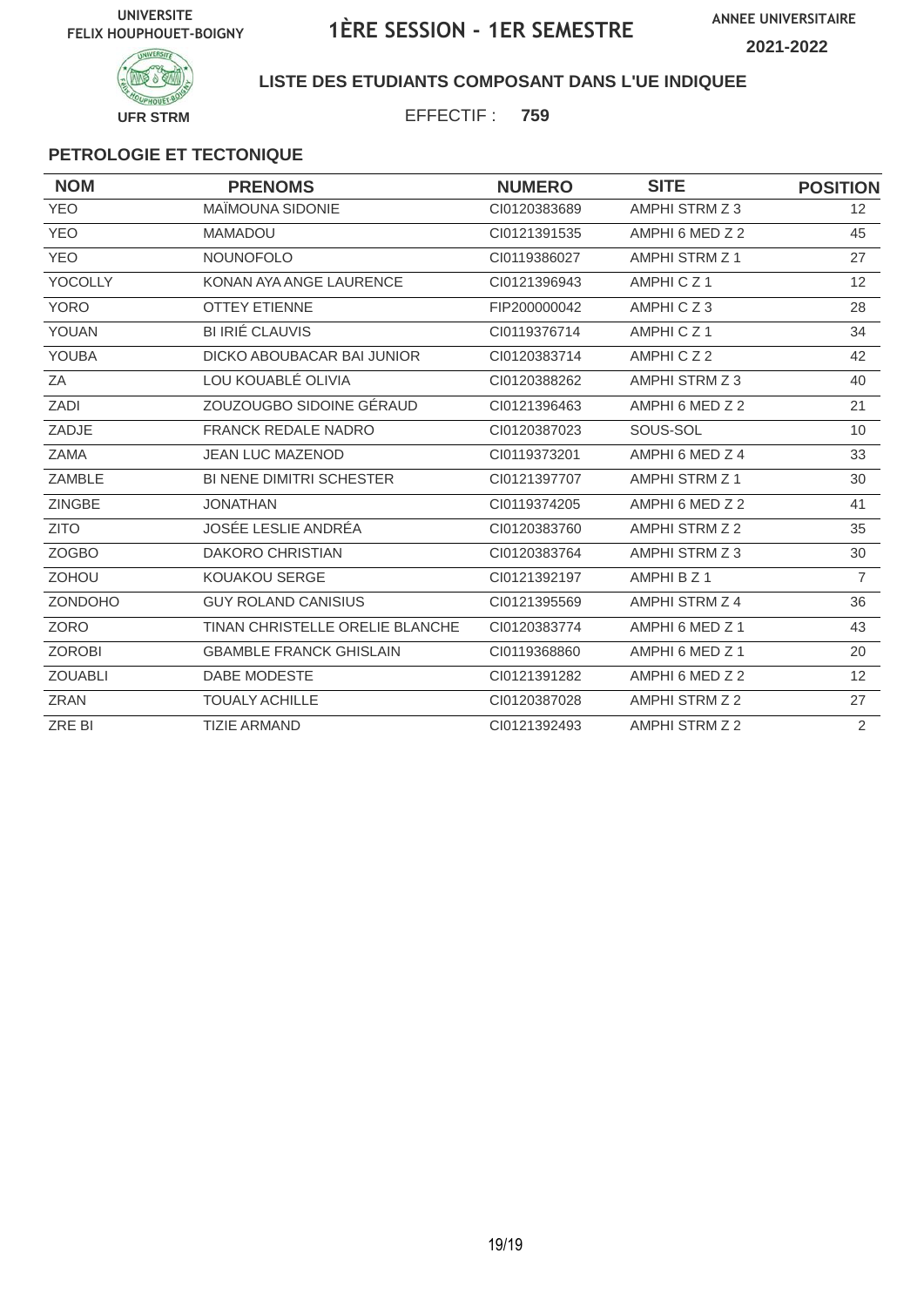

**LISTE DES ETUDIANTS COMPOSANT DANS L'UE INDIQUEE**

EFFECTIF : **745**

| <b>NOM</b>         | <b>PRENOMS</b>                 | <b>NUMERO</b> | <b>SITE</b>           | <b>POSITION</b> |
|--------------------|--------------------------------|---------------|-----------------------|-----------------|
| ABBE               | APO ANDREA SOPHIA              | CI0119367099  | AMPHI B Z 1           | 29              |
| <b>ABDOU KARIM</b> | AFFOUA AMINATA                 | CI0121394217  | AMPHI B Z 3           | 39              |
| ABE                | ABE MONNEY JEAN-LOUIS          | FIP200000016  | AMPHICZ2              | 41              |
| <b>ABE</b>         | <b>LOBA JEAN-MARCELLIN</b>     | CI0121396015  | AMPHICZ1              | 11              |
| <b>ABOA</b>        | <b>HERMENCE INGRID CHANA</b>   | CI0121391490  | AMPHICZ2              | 25              |
| <b>ABOH</b>        | ABOYA JEAN PATERNE             | CI0121397564  | AMPHI STRM Z 3        | $\overline{2}$  |
| <b>ABOUA</b>       | AKISSI DANIELLA AURELIE        | CI0119363720  | AMPHI 6 MED Z 1       | $\overline{7}$  |
| <b>ACHI</b>        | ABOUEU JUSTINE MELISSA         | CI0119367106  | AMPHI 6 MED Z 1       | 25              |
| <b>ACHI</b>        | KOFFI LEONCE                   | FIP200000029  | AMPHI B Z 3           | 27              |
| <b>ACHIAMBI</b>    | <b>ADIRATH AMOIN LEATITIA</b>  | CI0121397069  | <b>AMPHI STRM Z 1</b> | 11              |
| <b>ACHO</b>        | CHIA AURELY FRANCE             | CI0121397006  | AMPHI STRM Z 1        | 24              |
| <b>ACHOU</b>       | <b>AXEL WILFRIED</b>           | CI0121394720  | AMPHI STRM Z 1        | 34              |
| <b>ACKAH</b>       | N'DA NAOMIE CINTY              | CI0121395700  | AMPHI STRM Z 3        | 51              |
| <b>ADAN</b>        | <b>ADOUBI ANTOINE MAXIME</b>   | CI0121396189  | AMPHI 6 MED Z 3       | 10              |
| ADAYE              | KOUAME JEAN LUC                | CI0121390665  | AMPHI STRM Z 2        | 24              |
| <b>ADINGRA</b>     | YAO CHARLES                    | CI0120380719  | AMPHI 6 MED Z 4       | 17              |
| ADJI               | ATSEL FRANCK JONATHAN          | CI0119361676  | AMPHICZ3              | 19              |
| <b>ADJIBI</b>      | <b>ESTHER GRÂCE</b>            | CI0120380729  | AMPHICZ1              | 21              |
| ADJIDAN            | AGBASSI DJOMAN LOUISE GRACE    | CI0119388765  | AMPHI 6 MED Z 1       | 26              |
| <b>ADJOBI</b>      | YABA ANNE LAETITIA             | CI0121397044  | AMPHICZ3              | 6               |
| <b>ADJOUMAN</b>    | <b>BADOU FRANCK-JOËL</b>       | CI0120312462  | AMPHI STRM Z 1        | 41              |
| <b>ADJOUMANI</b>   | BENIÉ YAO JEAN-LOUIS           | CI0120380730  | AMPHI 6 MED Z 4       | 38              |
| <b>ADJOUMANI</b>   | KOSSIA KOUMAN ANGE SARITA      | CI0120383826  | AMPHI 6 MED Z 1       | 2               |
| <b>ADOPO</b>       | <b>CHO ANDRIENNE</b>           | CI0119387138  | AMPHI STRM Z 3        | 36              |
| ADOU               | N'KAH MARIANA                  | FIP200000044  | AMPHI 6 MED Z 3       | 29              |
| <b>AGBON</b>       | DON PACOME                     | FIP200000041  | AMPHI B Z 4           | 32              |
| <b>AGNESS</b>      | AKPA ESME ASTRIDE EPIPHANIE    | CI0120383835  | AMPHICZ5              | $\mathbf{1}$    |
| AGO                | KONAN LOYOLA PLACIDE           | CI0121397560  | AMPHI STRM Z 2        | 6               |
| <b>AGUI</b>        | <b>GILLES EYMARD</b>           | CI0119387652  | AMPHI STRM Z 2        | 16              |
| AHEBIE             | ANGAHA BEATRICE                | CI0121396773  | AMPHICZ2              | 33              |
| AHI                | AHOUA ELISABETH                | Cl0120380770  | AMPHI STRM Z 1        | 39              |
| <b>AHOUASSA</b>    | JAËL ALEXANDRA ACSA EMMANUELLE | CI0120383837  | AMPHI 6 MED Z 4       | 22              |
| <b>AHOUSSI</b>     | N ZIAN EDMOND                  | CI0115290876  | AMPHI 6 MED Z 3       | 35              |
| <b>AHOUTY</b>      | ATSE ALEX-DEBORAH              | CI0120383839  | AMPHI 6 MED Z 2       | 42              |
| AHUE               | AMENAN BELLE LUNE              | CI0119367138  | AMPHI B Z 2           | 31              |
| AJAGBE             | CHEICK CHERIF ADEWOUMI         | CI0120380784  | AMPHICZ2              | 23              |
| AKA                | AKA HONORE                     | CI0121397018  | AMPHI 6 MED Z 2       | 32              |
| AKA                | <b>ATTA DOMINIQUE</b>          | FIP200000060  | AMPHI STRM Z 3        | 16              |
| AKA                | ZEHI JULES LEVY                | Cl0121412917  | AMPHI B Z 1           | 40              |
| AKABRA             | OFFOUE BLANCHARD               | CI0120397961  | AMPHI STRM Z 1        | 42              |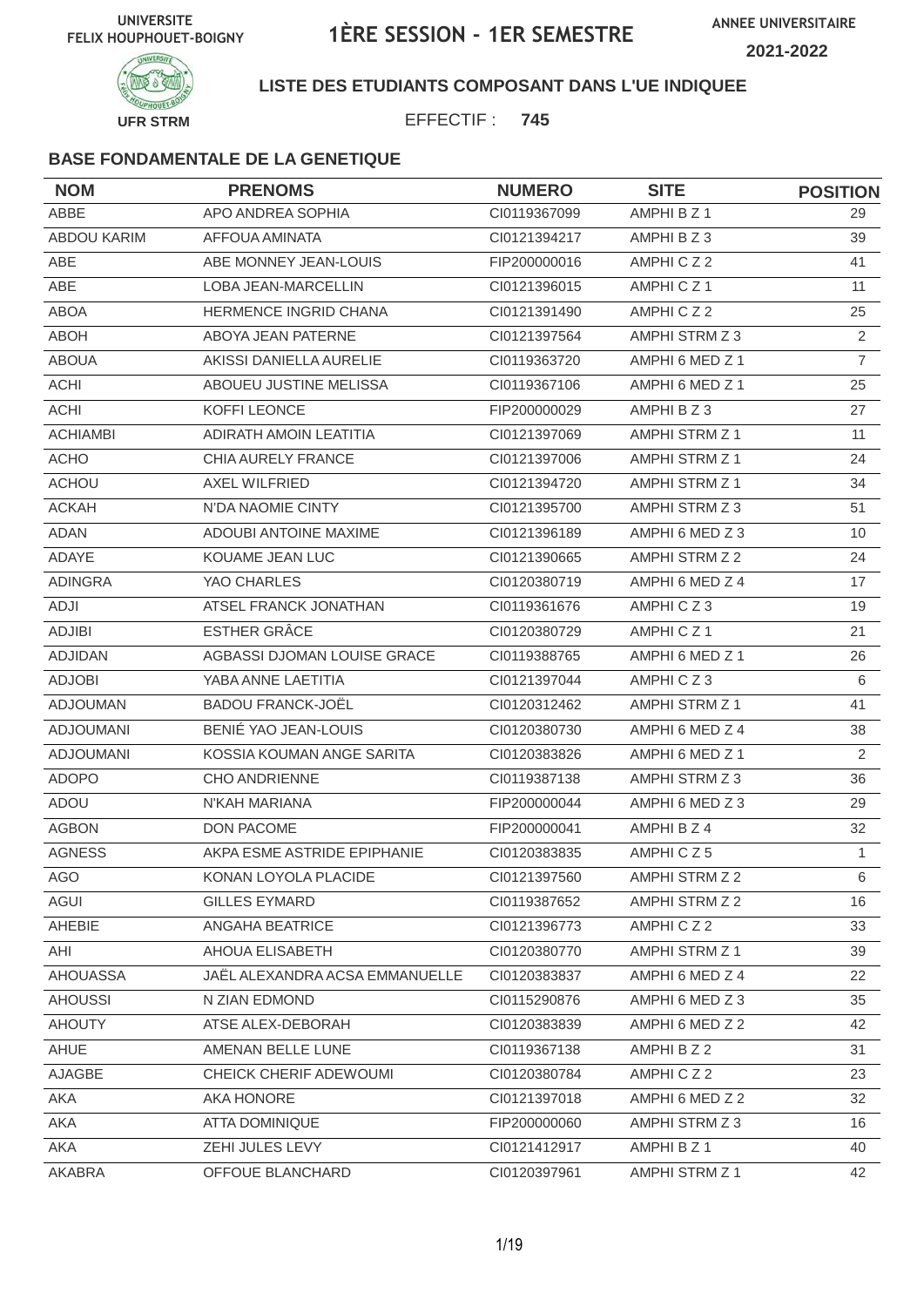

**LISTE DES ETUDIANTS COMPOSANT DANS L'UE INDIQUEE**

EFFECTIF : **745**

| <b>NOM</b>      | <b>PRENOMS</b>                | <b>NUMERO</b> | <b>SITE</b>          | <b>POSITION</b> |
|-----------------|-------------------------------|---------------|----------------------|-----------------|
| AKAFFOU         | <b>GNAMINI RAPHAËL</b>        | CI0120398252  | AMPHI B Z 3          | 1.              |
| AKASMADOU       | <b>AKA EMILE</b>              | FIP200000021  | AMPHI STRM Z 2       | 33              |
| AKE             | <b>KAKEYE JEAN CEDRICK</b>    | CI0120383842  | AMPHI 6 MED Z 1      | 10              |
| <b>AKOMIAN</b>  | YAO SEVERIN                   | CI0121393806  | AMPHI STRM Z 3       | 20              |
| <b>AKOSSI</b>   | AGOUA NADIA ALEXISE           | CI0119387165  | AMPHI STRM Z 3       | 52              |
| <b>AKOUN</b>    | LOGBOCHI ÉLISABÉTH INÈS       | CI0119363648  | AMPHICZ5             | 29              |
| <b>AKPA</b>     | YANN GRÂCE DORCAS ÉLISABETH   | CI0120380829  | AMPHICZ4             | 36              |
| AKPATOU         | AFFOUÉ MARIE DOMINIQUE        | CI0121392618  | AMPHI 6 MED Z 1      | $\overline{4}$  |
| <b>AKPROUA</b>  | <b>GBIALY JUNIOR</b>          | CI0121391903  | AMPHICZ5             | 24              |
| <b>ALADE</b>    | <b>WILFRIED KADER</b>         | CI0120380840  | AMPHI STRM Z 3       | 26              |
| <b>ALLANGBA</b> | AKISSI ANGE SARAH ESTHER      | CI0121396079  | AMPHICZ <sub>1</sub> | 9               |
| <b>ALLAY</b>    | KOUTOU MICHEL SCHADRAC        | CI0119386469  | AMPHI 6 MED Z 3      | 45              |
| <b>AMANI</b>    | <b>ABLAN VINCIANE</b>         | CI0121396076  | AMPHI 6 MED Z 3      | 5               |
| <b>AMANI</b>    | AFFOUE GRACE KARELL           | CI0120385468  | AMPHI B Z 2          | 26              |
| <b>AMANI</b>    | <b>ISRAEL KOUASSI DESN'ZI</b> | CI0120387270  | AMPHICZ4             | 12 <sup>2</sup> |
| ANGAYA          | ANGE KYSLENE EKIAN            | CI0120383857  | AMPHI B Z 4          | 42              |
| <b>ANGOUA</b>   | KOUTOUA PRINCE ACHILLE        | CI0121397142  | AMPHI B Z 3          | 36              |
| ANGUI           | ATTO MARC JUDICAËL            | CI0121401645  | AMPHI B Z 1          | 38              |
| ANI             | <b>GRACE JESSICA ALLOU</b>    | FIP200000023  | AMPHI 6 MED Z 3      | 32              |
| <b>ANOH</b>     | <b>ALLIETE DAVID</b>          | FIP200000007  | AMPHI B Z 4          | 38              |
| <b>ANON</b>     | DJAMBRA ADAMS MADOCHEE LAZARE | FIP200000018  | AMPHI 6 MED Z 4      | 14              |
| <b>ANON</b>     | KOKO NADINE JOSIANE           | CI0121398601  | AMPHICZ5             | 5               |
| ANZI            | ANZI ANDRÉ                    | CI0120387907  | AMPHI B Z 1          | 31              |
| <b>APKENAN</b>  | KONAN PATRICIA MELISSA A.J    | CI0119379160  | AMPHICZ4             | $\mathbf{1}$    |
| <b>APO</b>      | YAO IGNACE                    | CI0121393715  | AMPHICZ <sub>1</sub> | $\mathbf{1}$    |
| <b>ARRIKO</b>   | AMELAN FRANCELINE INES        | CI0118336004  | AMPHICZ3             | 23              |
| <b>ASKA</b>     | <b>TEHOUA MIREILLE</b>        | CI0120385034  | AMPHICZ5             | 23              |
| <b>ASSEMIEN</b> | <b>ESSI SERGE ANTHONY</b>     | CI0121396209  | AMPHICZ4             | 19              |
| <b>ASSEMIEN</b> | SIALOU DOMINIQUE              | CI0121394769  | AMPHI STRM Z 2       | 40              |
| <b>ASSI</b>     | ASSI LEVY JOEL                | CI0121396081  | AMPHI B Z 2          | 14              |
| <b>ASSI</b>     | BANIN ANGELA ÉVELINE          | CI0121411770  | AMPHI STRM Z 1       | 4               |
| ASSI            | SOPHIE STEPHANIE              | CI0120395670  | AMPHI 6 MED Z 4      | 48              |
| <b>ASSOMAN</b>  | MARIE CHRISTELLE ANGE         | CI0120385474  | AMPHI 6 MED Z 2      | 26              |
| <b>ATCHORI</b>  | NOME ESTRELLIA DUEPHEIL       | CI0121396499  | AMPHI STRM Z 2       | 35              |
| <b>ATSE</b>     | <b>FRANCK EVRARD</b>          | Cl0121396761  | AMPHI B Z 3          | 14              |
| ATTA            | ASSONDARY MEL ARTHUR          | CI0119371172  | AMPHI 6 MED Z 1      | 41              |
| ATTE            | TETCHI CHRISTIAN DELOR        | CI0118336092  | AMPHICZ5             | 35              |
| <b>ATTOH</b>    | YACÉ ÉLOÏSE SARA              | CI0120388711  | AMPHI B Z 4          | 20              |
| AVIT            | WAHON GRÂCE VANNESSA          | CI0121394775  | AMPHI B Z 4          | 17              |
| AYE             | COCOA CÉDRIC JUNIOR           | CI0120380980  | AMPHI 6 MED Z 2      | 27              |
| AYEKOE          | <b>GNANGUI HYANICK MOREA</b>  | CI0121392734  | AMPHI 6 MED Z 1      | 21              |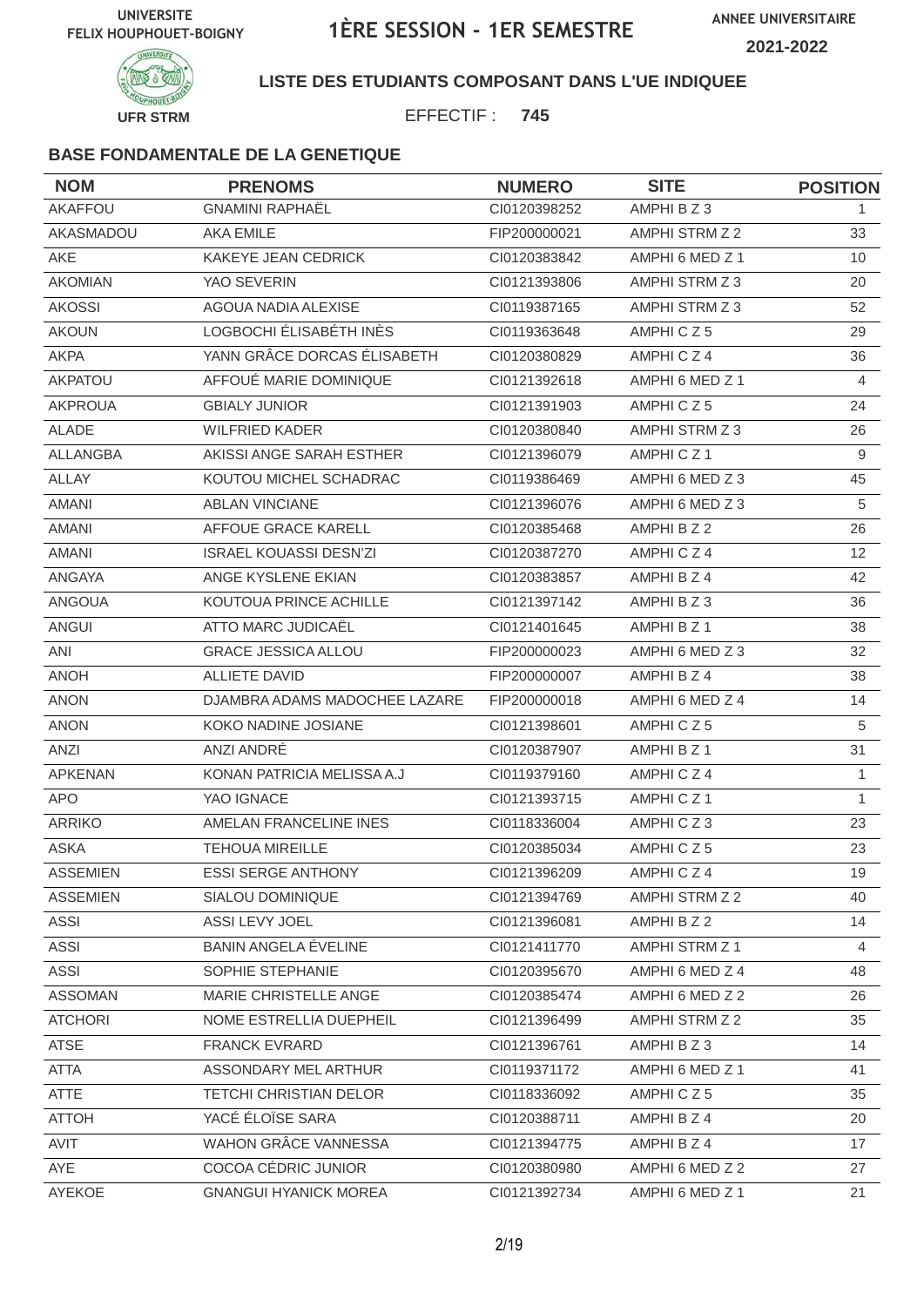

**LISTE DES ETUDIANTS COMPOSANT DANS L'UE INDIQUEE**

EFFECTIF : **745**

| <b>NOM</b>        | <b>PRENOMS</b>                 | <b>NUMERO</b>  | <b>SITE</b>          | <b>POSITION</b> |
|-------------------|--------------------------------|----------------|----------------------|-----------------|
| <b>AZIA</b>       | <b>MARIE LAURE</b>             | CI0121395710   | AMPHI STRM Z 3       | 50              |
| <b>BABA</b>       | <b>GOMET JEAN YVES JÉRÉMIE</b> | CI0120383873   | AMPHI 6 MED Z 3      | 3               |
| <b>BADO</b>       | MOUSSA OUETIGUI                | CI0120380992   | AMPHICZ5             | 19              |
| <b>BAGUI</b>      | MEKAPEU VANESSA FABIENNE       | CI0120383875   | AMPHICZ2             | 43              |
| <b>BAKAYOKO</b>   | <b>TIAMOUÉ</b>                 | CI0121394785   | AMPHI 6 MED Z 1      | 46              |
| <b>BALDE</b>      | MAMADOU ALIOU                  | CI0119364408   | AMPHICZ2             | 5               |
| <b>BALLA</b>      | SAMAKASSI CHRIST PAUL          | CI0121395874   | AMPHI STRM Z 1       | 35              |
| <b>BALLOU</b>     | <b>ISRAEL</b>                  | CI0120398232   | AMPHI STRM Z 3       | 44              |
| <b>BAMBA</b>      | <b>IDRISSA</b>                 | CI0119386167   | AMPHICZ1             | 34              |
| <b>BAMBA</b>      | <b>MADOU</b>                   | CI0121397569   | AMPHI STRM Z 4       | 34              |
| <b>BAMBA</b>      | <b>MOHAMED BEN</b>             | Cl0121398177   | AMPHI STRM Z 2       | 22              |
| <b>BAMBA</b>      | <b>MOUSTAPHA</b>               | FIP200000002   | AMPHICZ4             | 27              |
| <b>BAMBA</b>      | <b>YACOUBA</b>                 | CI0119362624   | AMPHI STRM Z 4       | 1               |
| <b>BAWA</b>       | DADIE STÉPHANE                 | CI0120381061   | AMPHICZ3             | $\mathbf{1}$    |
| <b>BAYO</b>       | <b>MOHAMED</b>                 | CI0120383888   | AMPHICZ <sub>1</sub> | 25              |
| <b>BAZE</b>       | <b>DIANE FRANCINE</b>          | CI0120381066   | AMPHI 6 MED Z 2      | 18              |
| <b>BEBY</b>       | N'DRIN FRANCK VALLERY          | CI0118340171   | AMPHI 6 MED Z 3      | 8               |
| <b>BECHO</b>      | ADJÉ ANGE LOUISETTE            | CI0120396257   | AMPHI 6 MED Z 3      | 17              |
| <b>BEDE</b>       | <b>HIWO CAROLE MONDESIR</b>    | CI0119362519   | AMPHICZ <sub>1</sub> | 41              |
| <b>BEHEGBAN</b>   | KOFFI YANN RONSARD             | CI0121391481   | AMPHI 6 MED Z 3      | 9               |
| <b>BEKOU</b>      | <b>GNAZALO ANGE CHRISTIAN</b>  | CI0120381083   | AMPHI 6 MED Z 2      | 24              |
| <b>BELE</b>       | ROCHE EPIPHANIE                | CI0121395890   | AMPHI STRM Z 3       | 19              |
| <b>BÉNÉDICTE</b>  | EBA KOUASSI YOLANDE            | CI0119387525   | AMPHI STRM Z 1       | 25              |
| <b>BERTE</b>      | <b>ABDOULAYE</b>               | CI0120381090   | AMPHICZ5             | 32              |
| <b>BEUGRÉ</b>     | CHRIST ANDERSON                | CI0121393338   | AMPHI B Z 2          | $\mathbf{1}$    |
| <b>BEUGRE</b>     | <b>GUIZA ARCHANGE</b>          | CI0119364184   | AMPHI B Z 4          | 31              |
| <b>BEUGRE</b>     | OKESS PRIVAT ROLANT            | CI0121394804   | AMPHI STRM Z 4       | 3               |
| <b>BIAKO</b>      | ESSEM OPHÉLIE EMMA             | CI0120381098   | AMPHI 6 MED Z 1      | 44              |
| <b>BILE</b>       | <b>MAHAN</b>                   | CI0121392427   | AMPHI 6 MED Z 1      | 9               |
| <b>BIRBA</b>      | <b>FRANCK ARMEL</b>            | Cl0121396648   | AMPHI B Z 3          | 25              |
| <b>BLE</b>        | MACOURA CAROLE ERICA           | Cl0121391083   | AMPHI B Z 4          | 24              |
| <b>BLEOU</b>      | <b>BROU OLIVE-NOËLIE</b>       | CI0121396519   | AMPHI 6 MED Z 4      | 42              |
| <b>BLEU</b>       | <b>GUÉ ANGE PRIVÂT</b>         | CI0121392891   | AMPHI STRM Z 2       | 44              |
| <b>BOMISSO</b>    | DENISE REMY DÉSIRÉE            | Cl0121397546   | AMPHI 6 MED Z 2      | 25              |
| <b>BONKOUNGOU</b> | ABDOUL KOUDOUZE                | CI0120397783   | AMPHICZ2             | 30              |
| <b>BOTTY</b>      | ELORIA BENERICE ESTHER         | CI0120385481   | AMPHI STRM Z 4       | $\overline{2}$  |
| <b>BOZON</b>      | AUDE CHRISTELLE                | CI0121397937   | AMPHI STRM Z 2       | 18              |
| <b>BROU</b>       | ACKISSI BESSELHI HUGUETTE      | CI0121391568   | AMPHI STRM Z 3       | 49              |
| <b>BROU</b>       | ANGYBELL NATACHA               | CI0121391360   | AMPHI STRM Z 1       | 2               |
| <b>BROU</b>       | <b>APPIAH NOEL</b>             | BROA2912980001 | AMPHI 6 MED Z 1      | 42              |
| <b>BROU</b>       | KOUAKOU JEAN WILFRIED          | CI0121391684   | AMPHICZ1             | 27              |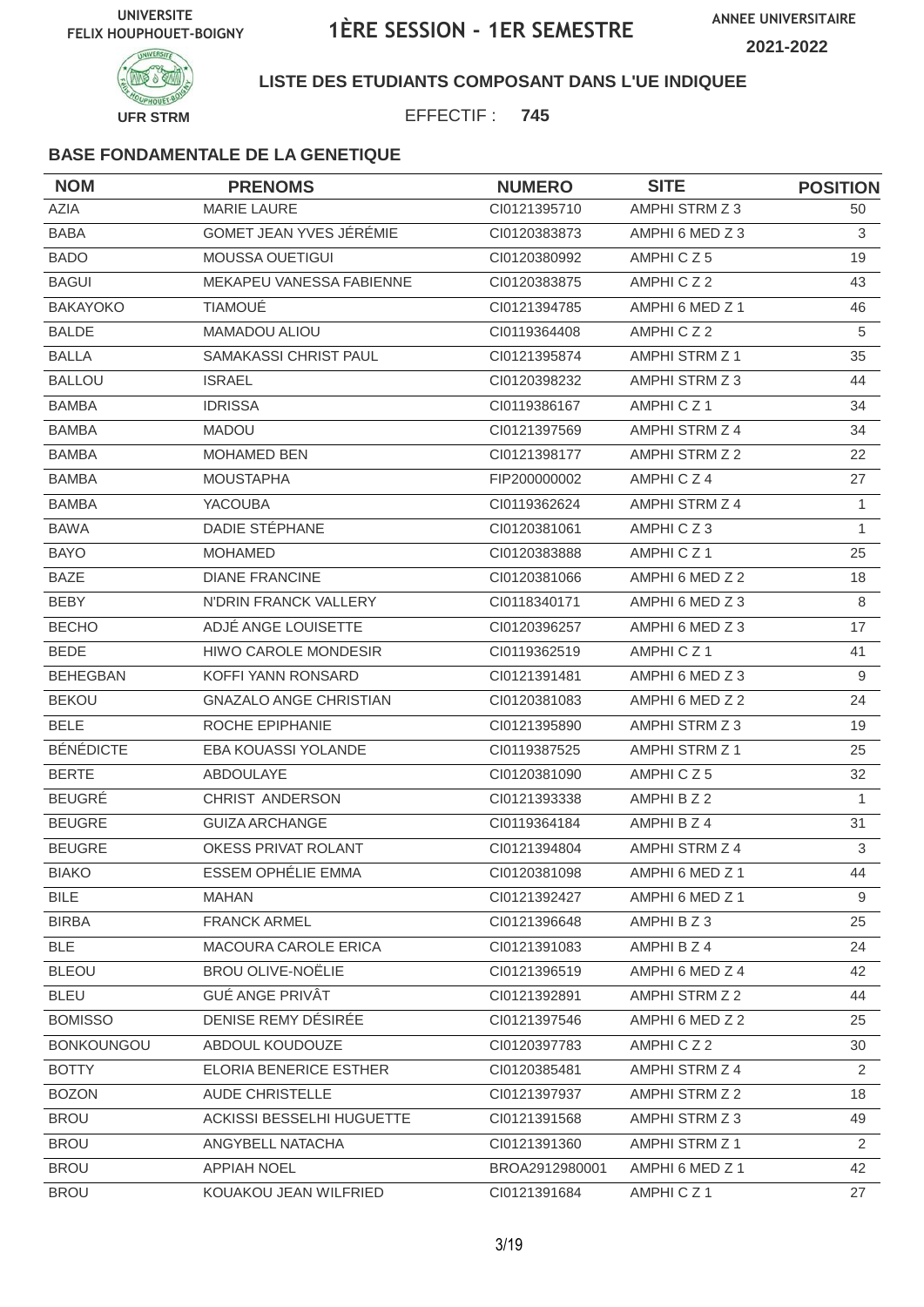

**LISTE DES ETUDIANTS COMPOSANT DANS L'UE INDIQUEE**

EFFECTIF : **745**

| <b>NOM</b>       | <b>PRENOMS</b>                   | <b>NUMERO</b>  | <b>SITE</b>          | <b>POSITION</b> |
|------------------|----------------------------------|----------------|----------------------|-----------------|
| <b>BROU</b>      | N'GUESSAN EDMOND                 | CI0121394274   | AMPHI B Z 1          | 37              |
| <b>BROU</b>      | N'GUESSAN ÉRIC                   | CI0121392216   | AMPHI STRM Z 4       | 37              |
| <b>CAMARA</b>    | <b>ARAMATOU</b>                  | CI0121396163   | AMPHI B Z 3          | 26              |
| CAMARA           | <b>NIAMINAN</b>                  | CI0121393963   | AMPHI 6 MED Z 1      | 13              |
| CAYO             | <b>ZAHON LETICIA DORINE</b>      | CI0120381224   | AMPHI STRM Z 1       | 31              |
| <b>CISSE</b>     | <b>DAOUDA</b>                    | CI0121393696   | AMPHICZ5             | 36              |
| <b>CISSE</b>     | <b>SEKOU</b>                     | CI0121392316   | AMPHICZ <sub>1</sub> | 14              |
| CISSÉ            | <b>TENIN DOMINIQUE</b>           | CI0120381239   | AMPHI STRM Z 2       | 25              |
| <b>CLIMAN</b>    | KONAN WILFRIED EMMANUEL          | CI0120381251   | AMPHICZ3             | 31              |
| <b>COMOE</b>     | <b>BROU EDMOND DAVID</b>         | CI0121395717   | AMPHI B Z 3          | 20              |
| COSSA            | SIAMI CONSTANCE DESIREE          | CI0120388010   | AMPHI 6 MED Z 3      | 46              |
| COULIBALY        | ABDOULAYE                        | CI0119361817   | AMPHI 6 MED Z 3      | 26              |
| <b>COULIBALY</b> | ABDOUL BEN JUNIOR                | Cl0121391044   | AMPHI 6 MED Z 4      | 12              |
| <b>COULIBALY</b> | AÏCHATOU                         | CI0121391025   | AMPHI STRM Z 3       | 40              |
| <b>COULIBALY</b> | <b>AWA</b>                       | CI0120387031   | AMPHICZ2             | 27              |
| <b>COULIBALY</b> | DJENEBA AHOU AUDREY              | CI0121395718   | AMPHI 6 MED Z 3      | 11              |
| <b>COULIBALY</b> | <b>FRANCK ELIOT</b>              | CI0119362726   | AMPHI 6 MED Z 2      | 21              |
| <b>COULIBALY</b> | <b>ISSA</b>                      | CI0120383928   | AMPHI 6 MED Z 4      | 41              |
| <b>COULIBALY</b> | NANOUROGO AYOUBA                 | CI0121391010   | AMPHI B Z 4          | 26              |
| COULIBALY        | NOKROGNAN FATIM                  | CI0121396028   | AMPHI B Z 4          | 11              |
| COULIBALY        | NONLOUROU KABAGO ZENAB           | CI0121396018   | AMPHI 6 MED Z 2      | 33              |
| <b>COULIBALY</b> | SOULEYMANE                       | CI0120381287   | AMPHICZ1             | 33              |
| COULIBALY        | YELATCHIGUI MARIE CLARENCE       | FIP200000053   | AMPHICZ4             | 29              |
| <b>COULIBALY</b> | <b>YELY SAMIRA</b>               | CI0120381292   | AMPHI STRM Z 3       | 13              |
| <b>COUMOE</b>    | ADJOUA SOLANGE                   | CI0120381320   | AMPHI STRM Z 4       | 30              |
| <b>DABO</b>      | KOUASSI THEODORE                 | CI0121395719   | AMPHI STRM Z 1       | 17              |
| <b>DAGO</b>      | <b>DADIER LANDRY</b>             | CI0119367355   | AMPHI 6 MED Z 4      | 30              |
| DAGOUROU         | ETTIEN CYPRIEN WILFRIED          | Cl0121396725   | AMPHI 6 MED Z 4      | 45              |
| <b>DAGRA</b>     | <b>MANAN MARIUS</b>              | FIP200000047   | AMPHICZ3             | 9               |
| <b>DAGROU</b>    | <b>JEAN-GUY DORGELES</b>         | CI0120381336   | AMPHI B Z 1          | 12              |
| <b>DAH</b>       | ERI PELAGIE                      | CI0121397942   | AMPHI STRM Z 2       | $\overline{4}$  |
| DAH              | SIÉ KOUAMÉ GNIMBA ANGENOR FABIEN | CI0121393297   | AMPHI 6 MED Z 4      | 9               |
| DAH              | <b>WATIL</b>                     | CI0121401630   | AMPHI STRM Z 3       | 34              |
| <b>DAHO</b>      | <b>KARAMOKO ISSA</b>             | DAHK1004930001 | AMPHI B Z 4          | 49              |
| <b>DAHO</b>      | ZRANGOUE ANGE                    | CI0120385488   | AMPHICZ3             | $\overline{2}$  |
| <b>DALE</b>      | <b>GNAKOURI SALES</b>            | CI0119369903   | AMPHI STRM Z 4       | 40              |
| <b>DANHO</b>     | GBAIE CHRISTINE GRÂCE ROXANNE    | Cl0120381351   | AMPHI STRM Z 3       | 37              |
| <b>DANHO</b>     | <b>M'BO LARISSA</b>              | CI0120398390   | AMPHI 6 MED Z 4      | $\mathbf{1}$    |
| <b>DANO</b>      | <b>JUNIOR</b>                    | Cl0121394285   | AMPHICZ1             | 26              |
| <b>DANON</b>     | ZIDAGO PAUL LUCKAS               | CI0121397552   | AMPHI 6 MED Z 3      | 48              |
| <b>DAPPA</b>     | ATTA KOUADIO SYLVERE HERMANN     | CI0121394835   | AMPHI STRM Z 1       | 6               |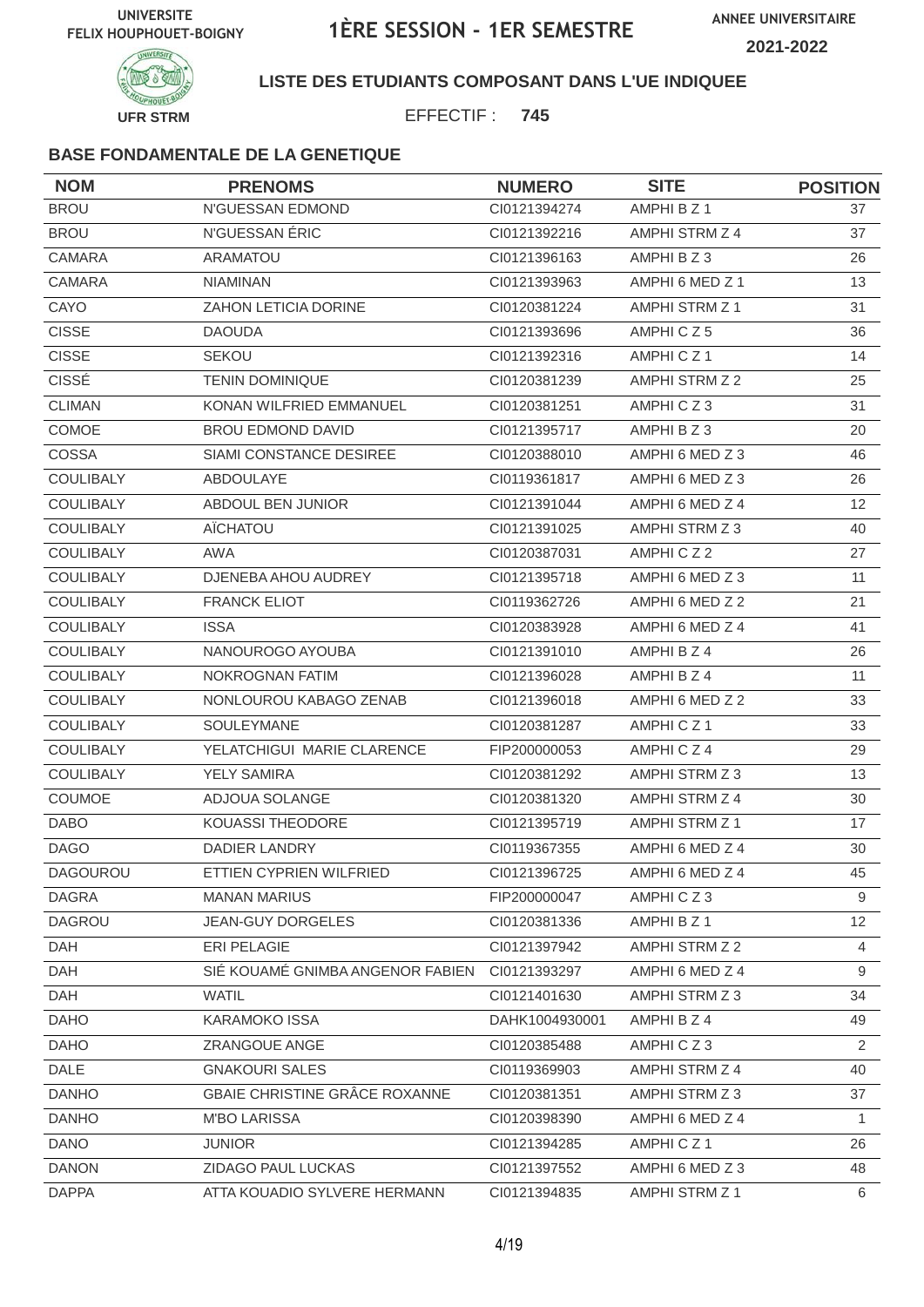

#### **LISTE DES ETUDIANTS COMPOSANT DANS L'UE INDIQUEE**

EFFECTIF : **745**

| <b>NOM</b>          | <b>PRENOMS</b>           | <b>NUMERO</b>  | <b>SITE</b>           | <b>POSITION</b> |
|---------------------|--------------------------|----------------|-----------------------|-----------------|
| <b>DASSO</b>        | DALEHON URIELLE ESTHER   | CI0121391807   | <b>AMPHI STRM Z 1</b> | 32              |
| <b>DEA</b>          | <b>MOHAMED KADER</b>     | CI0120381364   | AMPHI STRM Z 2        | 26              |
| <b>DEAT</b>         | FRANCK HERVÉ JUNIOR      | CI0120381365   | AMPHI 6 MED Z 2       | 35              |
| <b>DEGNI</b>        | SEDJI ESTHER             | CI0121394290   | AMPHI STRM Z 2        | 14              |
| <b>DERE</b>         | CHO ANGELA DEBORA        | CI0121392235   | AMPHI STRM Z 2        | 28              |
| <b>DIABATE</b>      | <b>DIELIBAKA</b>         | CI0121392669   | AMPHICZ5              | 6               |
| <b>DIABATE</b>      | <b>FATOUMATA</b>         | CI0121395970   | AMPHI 6 MED Z 4       | 31              |
| <b>DIABATE</b>      | <b>SAFIATOU</b>          | CI0119386212   | AMPHI 6 MED Z 3       | 27              |
| <b>DIAGNE</b>       | AMANI ELYSÉE             | CI0121391400   | AMPHI STRM Z 2        | 11              |
| <b>DIAHONDE</b>     | ANGE FLORENT HUBERT      | CI0121393283   | AMPHICZ3              | 3               |
| <b>DIALLO</b>       | <b>MARIAMA DALANDA</b>   | DIAM2811990002 | AMPHICZ2              | $\,6\,$         |
| <b>DIALLO</b>       | <b>MATOGOMA</b>          | CI0121392678   | AMPHI B Z 4           | 37              |
| <b>DIALLO</b>       | <b>MOUSSA</b>            | FIP200000035   | AMPHI B Z 1           | 14              |
| <b>DIALLO</b>       | N'GORAN PARFAIT          | CI0120381419   | AMPHI B Z 1           | 36              |
| <b>DIALLO</b>       | <b>OUMOU AWA</b>         | CI0120381421   | AMPHICZ2              | 29              |
| <b>DIAMALA</b>      | <b>ADOM PASCAL</b>       | FIP200000055   | AMPHI STRM Z 4        | 10              |
| <b>DIAO</b>         | <b>GNAMBON</b>           | CI0121391889   | AMPHI 6 MED Z 2       | 9               |
| <b>DIARRASSOUBA</b> | <b>AÏCHA</b>             | CI0121395953   | AMPHI STRM Z 1        | 3               |
| <b>DIARRASSOUBA</b> | <b>BAKOUMADI</b>         | CI0121393015   | AMPHI STRM Z 1        | 21              |
| <b>DIARRASSOUBA</b> | <b>DAOUDA</b>            | CI0121391682   | AMPHI 6 MED Z 2       | 15              |
| <b>DIARRASSOUBA</b> | <b>LACINA</b>            | CI0121393657   | AMPHICZ4              | 16              |
| <b>DIARRASSOUBA</b> | MOUHAMED TIDJANE         | CI0121396312   | AMPHI STRM Z 4        | 6               |
| <b>DIAWARA</b>      | <b>ADAMA</b>             | CI0120381454   | <b>AMPHI STRM Z 1</b> | 13              |
| <b>DIAWARA</b>      | <b>ISSA</b>              | CI0119385666   | AMPHICZ3              | 34              |
| <b>DIAWARA</b>      | MADOUSSOU                | CI0120381452   | AMPHI STRM Z 3        | 5               |
| <b>DIBY</b>         | KAVAMI JEAN MARIE        | CI0120388982   | AMPHI STRM Z 2        | 5               |
| <b>DIEKET</b>       | HERVÉ VILLARD            | CI0116303614   | AMPHI B Z 4           | 46              |
| <b>DIOMANDE</b>     | <b>FATOUMATA</b>         | Cl0121393458   | AMPHI B Z 2           | 8               |
| <b>DIOMANDE</b>     | <b>GUE KALLET</b>        | CI0121391067   | AMPHI 6 MED Z 1       | 40              |
| <b>DIOMANDÉ</b>     | KARIDJA                  | CI0120381485   | AMPHICZ2              | 12 <sup>2</sup> |
| <b>DIOMANDE</b>     | NABOULA FATHIM           | CI0121395993   | AMPHICZ3              | 12              |
| <b>DIOMANDE</b>     | YOUSSOUF                 | CI0121393359   | AMPHICZ3              | 21              |
| <b>DIPLEHI</b>      | <b>GUELAMON RICHARD</b>  | CI0121391935   | AMPHICZ2              | 42              |
| <b>DJABIA</b>       | YAH MAGNE RUTHE MOYANE   | CI0121396087   | AMPHICZ1              | 32              |
| <b>DJAHOU</b>       | <b>DEGNAN MATILDE</b>    | CI0120384433   | AMPHI STRM Z 2        | 9               |
| <b>DJE</b>          | AYA CLAUDE FRANCINE      | CI0119374207   | AMPHI STRM Z 3        | 14              |
| DJE                 | <b>BI PRINCE NICAISE</b> | CI0121396787   | AMPHICZ4              | 14              |
| DJE                 | LOU DJENAN EDWIGE        | CI0120396130   | AMPHICZ2              | 36              |
| $\mathsf{DJE}$      | LOU FLEHANA MICHELLE     | CI0121394869   | AMPHICZ3              | 30              |
| <b>DJEDJE</b>       | GRÂCE ÉLISÉE KPASSOU     | CI0120381521   | AMPHI STRM Z 1        | 40              |
| <b>DJIDJI</b>       | SASSO HENRI JOEL         | Cl0121395725   | AMPHICZ2              | 40              |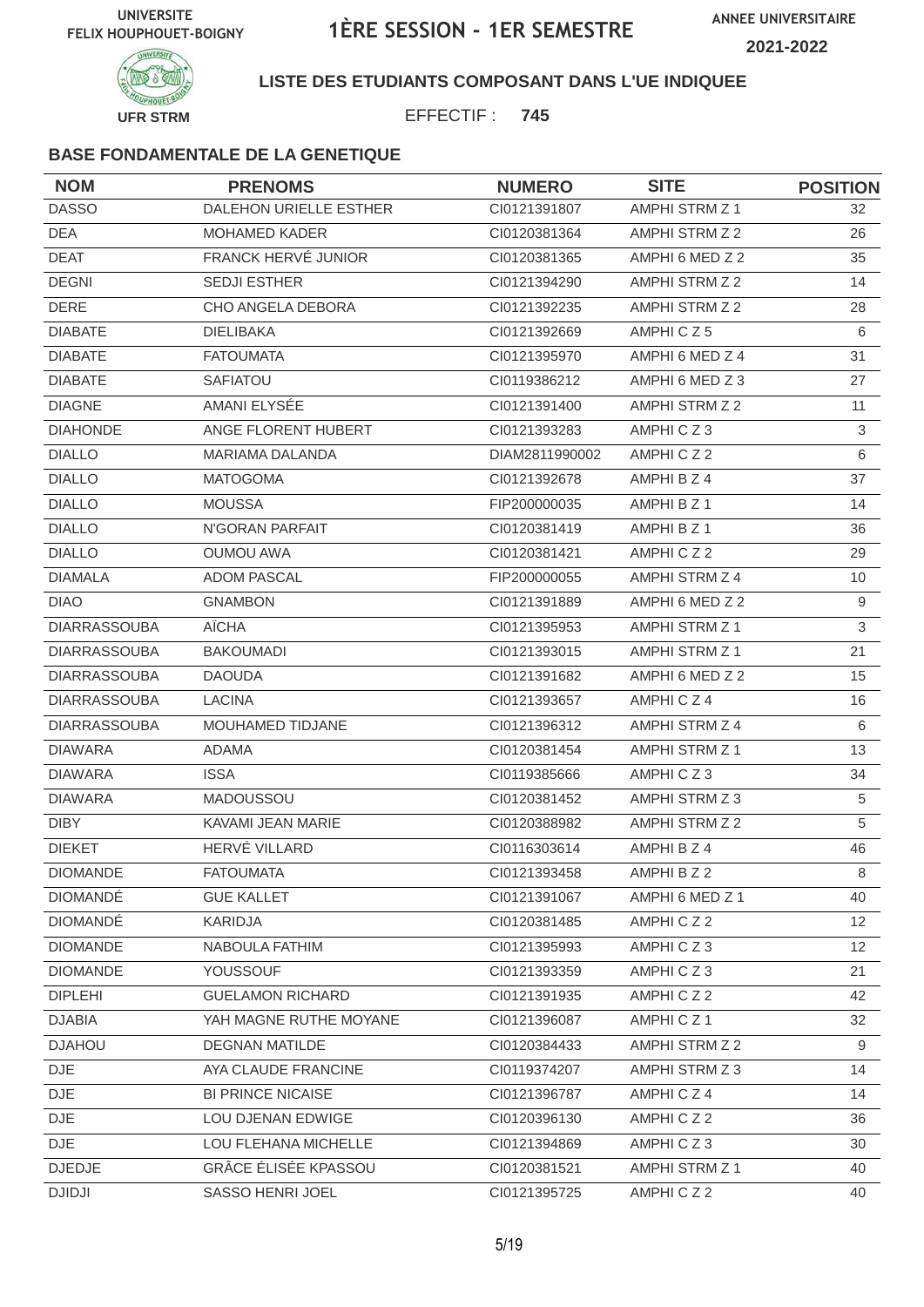

**LISTE DES ETUDIANTS COMPOSANT DANS L'UE INDIQUEE**

EFFECTIF : **745**

| <b>NOM</b>            | <b>PRENOMS</b>                                | <b>NUMERO</b>  | <b>SITE</b>           | <b>POSITION</b> |
|-----------------------|-----------------------------------------------|----------------|-----------------------|-----------------|
| <b>DJOSSA</b>         | CODJO CHRIST DONALD                           | CI0121396311   | <b>AMPHI STRM Z 1</b> | 33              |
| <b>DOAHO GUELAMON</b> | <b>MARCELIN</b>                               | CI0120381548   | AMPHI B Z 4           | $\overline{4}$  |
| <b>DOBÉ</b>           | <b>FRANCIA DIANE</b>                          | CI0120385496   | AMPHI STRM Z 3        | 10              |
| <b>DOFFOU</b>         | <b>GNAMIEN VINCENT EMMANUEL</b>               | CI0121396030   | AMPHICZ3              | 10              |
| <b>DOGO</b>           | RUTH DÉSIRÉE                                  | CI0121397708   | AMPHI 6 MED Z 4       | 26              |
| <b>DOMAGNI</b>        | KOFFI AHOU CARMEN                             | FIP200000038   | AMPHICZ2              | 31              |
| <b>DONGOH</b>         | <b>ABRAN MARIAM</b>                           | CI0120381562   | AMPHI 6 MED Z 1       | 19              |
| <b>DOSSO</b>          | <b>LOSSENI</b>                                | CI0121395727   | AMPHI STRM Z 4        | 19              |
| <b>DOUA</b>           | ANDRÉ                                         | Cl0116311620   | AMPHI B Z 3           | 35              |
| <b>DOUMBIA</b>        | <b>IBRAHIM</b>                                | CI0121392982   | AMPHI 6 MED Z 4       | 24              |
| <b>DOUMBIA</b>        | YAYA                                          | CI0119386408   | AMPHICZ2              | 35              |
| <b>DOUMBOUYA</b>      | <b>ASSATA</b>                                 | CI0120385497   | AMPHI 6 MED Z 1       | 6               |
| <b>DROH</b>           | DOUÉ AURÉLIE                                  | CI0121395968   | AMPHI 6 MED Z 3       | 38              |
| <b>DUMPIEU</b>        | <b>SARAH JENIFER</b>                          | CI0120381596   | AMPHI 6 MED Z 1       | 28              |
| EBA                   | N' DA - AFLA NADIA                            | CI0121391381   | AMPHI 6 MED Z 4       | 13              |
| EDI                   | AKISSI ANGELE ELVIERA                         | CI0120397914   | AMPHI 6 MED Z 4       | 11              |
| <b>EHINON</b>         | KOUAHO PRINCESSE SARA MÉLISSA                 | CI0121397056   | AMPHICZ4              | 15              |
| <b>EHON</b>           | KOSSI JEAN BOSCO                              | CI0120385498   | AMPHI B Z 3           | 30              |
| <b>EHOUMAN</b>        | AMANDÉ MARCELLO LOOKENSEY WILLIA CI0121395728 |                | AMPHI 6 MED Z 4       | 39              |
| <b>EHOUMAN</b>        | <b>EHUI JEAN</b>                              | CI0121396057   | AMPHICZ5              | 14              |
| EHU                   | <b>WILLY JEAN MAX DESIRE</b>                  | Cl0121398171   | AMPHI 6 MED Z 3       | 44              |
| <b>ESSOH</b>          | <b>WESLEY JEAN FRANCOIS</b>                   | FIP200000010   | AMPHICZ5              | $\overline{4}$  |
| <b>ESSUI</b>          | YAO ULRICH                                    | CI0121397549   | AMPHICZ5              | $\,8\,$         |
| <b>ETTE</b>           | MESSOU ANGE ELISEE                            | CI0121390687   | AMPHI STRM Z 4        | 5               |
| <b>EZAN</b>           | TAHITCHI ENOCH OSCAR                          | CI0119365139   | AMPHI B Z 2           | 18              |
| <b>FANE</b>           | <b>HALAMA</b>                                 | CI0120381653   | AMPHICZ3              | 29              |
| <b>FIEGLO</b>         | <b>ANNE ROXANE</b>                            | CI0120397874   | AMPHI B Z 4           | 29              |
| <b>FIENI</b>          | ADJOUA MARIE ANGE GRÂCE                       | Cl0120381660   | AMPHICZ1              | 8               |
| <b>FLAN</b>           | MINSSAN JUVENALE                              | FIP200000008   | AMPHI 6 MED Z 4       | 18              |
| <b>FLANROU</b>        | GNONWIMBA BIENVENU GUY AXEL                   | CI0120381663   | AMPHICZ3              | 32              |
| <b>FOFANA</b>         | <b>ASSIATOU</b>                               | CI0121393282   | AMPHI STRM Z 3        | 29              |
| <b>FOFANA</b>         | <b>NOGOFEMA</b>                               | CI0120381671   | AMPHICZ2              | 26              |
| <b>FOFANA</b>         | <b>SOUMAILA</b>                               | CI0121393665   | AMPHI 6 MED Z 2       | 5               |
| <b>FOFANA</b>         | WILFRIED MOHAMED                              | CI0119374189   | AMPHICZ5              | 25              |
| GAHE                  | ANEGBLE JEAN STEVE                            | CI0119361995   | AMPHICZ5              | 22              |
| <b>GAHOUA</b>         | NAOMIE MAHI                                   | CI0121396997   | AMPHICZ1              | 12 <sup>2</sup> |
| GANDONOU              | NAOMI SEFORA                                  | GANN1211020001 | AMPHI STRM Z 4        | 21              |
| <b>GBAKA</b>          | <b>OBROU MAXIME</b>                           | CI0120385501   | AMPHI B Z 4           | 45              |
| <b>GBAKRE</b>         | MICHEL GUY CESAR                              | CI0119369381   | AMPHI 6 MED Z 3       | 47              |
| <b>GBALOU</b>         | ANDY CLAUDE ILARIE                            | Cl0121395731   | AMPHI B Z 2           | 16              |
| GBANE                 | <b>LADJI ALY</b>                              | CI0120385502   | AMPHICZ2              | $7^{\circ}$     |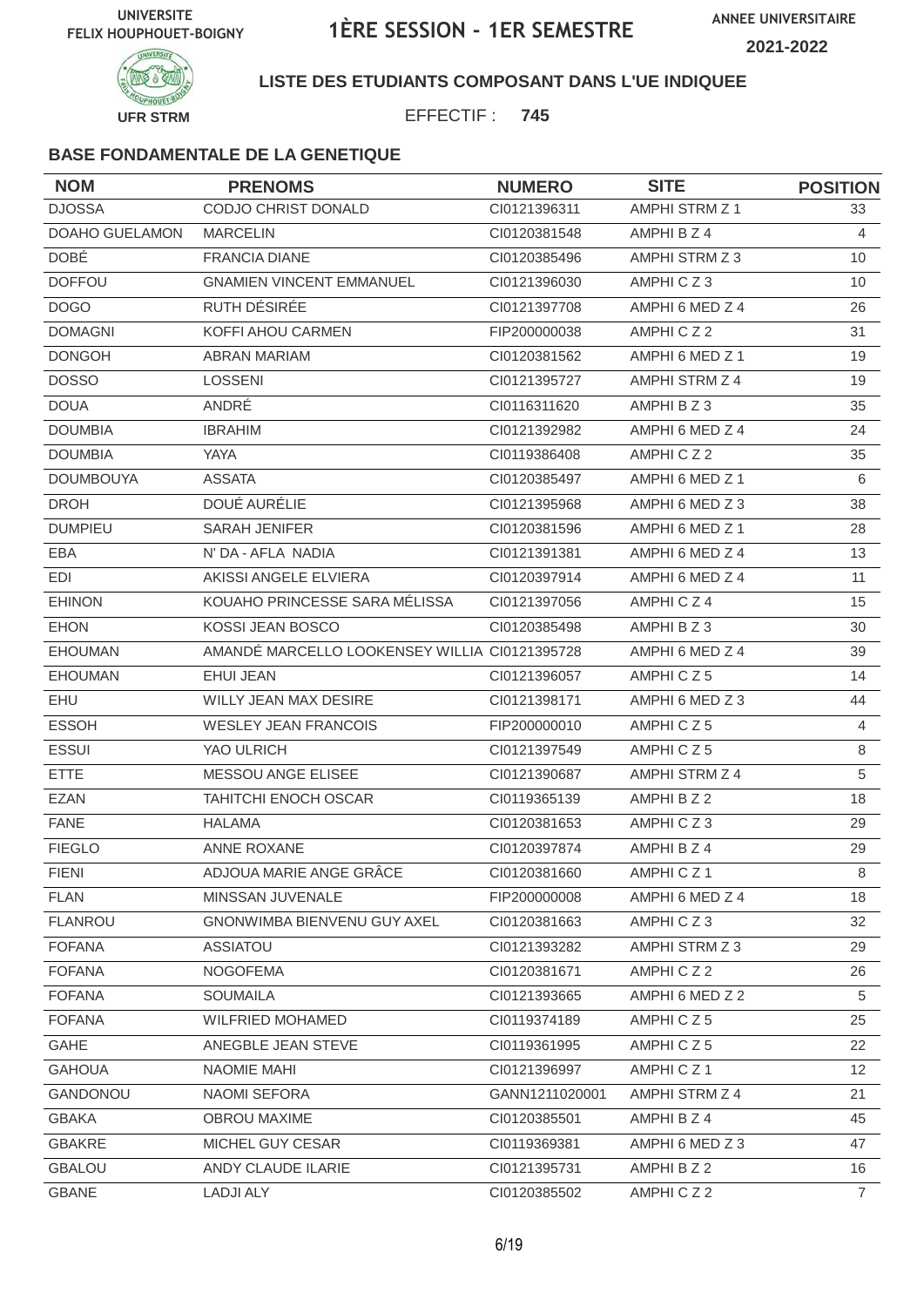



### **LISTE DES ETUDIANTS COMPOSANT DANS L'UE INDIQUEE**

EFFECTIF : **745**

| <b>NOM</b>      | <b>PRENOMS</b>                     | <b>NUMERO</b>  | <b>SITE</b>          | <b>POSITION</b> |
|-----------------|------------------------------------|----------------|----------------------|-----------------|
| <b>GBAZALE</b>  | <b>GRACE LYNDA</b>                 | CI0121393226   | AMPHI 6 MED Z 2      | 1.              |
| <b>GBOGBO</b>   | <b>JEAN BOLERY</b>                 | CI0120385506   | AMPHI STRM Z 2       | 41              |
| <b>GBOHO</b>    | <b>GOENTOUO LUCRECE REGIS</b>      | CI0119388464   | AMPHICZ1             | 29              |
| <b>GNAGNE</b>   | <b>JOEL CHRITIAN</b>               | FIP200000057   | AMPHI STRM Z 4       | $\overline{4}$  |
| <b>GNAHORE</b>  | AHOLI EMERSON                      | CI0119386495   | AMPHI 6 MED Z 4      | 16              |
| <b>GNAMIEN</b>  | ADAMS MOUAYÉ                       | CI0121392472   | AMPHI STRM Z 3       | 21              |
| <b>GNOLEBAT</b> | <b>GBEYORO LIONELLE WILMAR</b>     | CI0120398581   | AMPHI 6 MED Z 2      | 19              |
| <b>GNONSIO</b>  | KOUIYIYE DOUDOU SEPHORA ROXANE     | CI0121390720   | AMPHI 6 MED Z 3      | 16              |
| <b>GOGOUA</b>   | <b>DETHO ANGE MURIEL</b>           | CI0121395733   | AMPHI B Z 2          | 33              |
| <b>GOHI</b>     | LOU LEAMAN JOYCE ANICETTE          | CI0121395734   | AMPHI STRM Z 4       | 28              |
| <b>GOHI</b>     | <b>NANSEGNON PRINCE</b>            | FIP200000011   | AMPHI B Z 1          | 17              |
| GOHO            | DOHAÏ KÉASSON MARC-LOÏC            | GOHK3009000001 | AMPHICZ <sub>1</sub> | 24              |
| GOÏ             | <b>DOUIN EMMANUELLE FRANCELINE</b> | CI0121391133   | AMPHI 6 MED Z 3      | 19              |
| <b>GON</b>      | <b>DESIRE</b>                      | CI0120381799   | AMPHI STRM Z 1       | 15              |
| GOPOU           | ZRANGBA ADELAÏDE                   | CI0121396500   | AMPHI B Z 2          | 6               |
| GORE            | <b>BI GORE EL-FOREST</b>           | FIP200000003   | AMPHI 6 MED Z 3      | 21              |
| GOSSAN          | <b>GOSSAN JEAN MICHEL</b>          | CI0120381811   | AMPHI STRM Z 3       | 33              |
| <b>GOTTA</b>    | YORO JACQUES CHRISTIAN             | CI0121391495   | AMPHICZ <sub>1</sub> | 3               |
| <b>GOUA</b>     | AKRE NGNINRIN LAURA                | CI0121396305   | AMPHI STRM Z 3       | 38              |
| <b>GOUMBANE</b> | HAMIDOU                            | FIP200000031   | AMPHI 6 MED Z 3      | 24              |
| <b>GOUROTRE</b> | <b>VOLI CHRISTIAN</b>              | CI0120381817   | AMPHI STRM Z 1       | 9               |
| <b>GRATH</b>    | NANGBAN AXEL DE.MARIE              | CI0120381825   | AMPHICZ2             | 21              |
| <b>GREBIO</b>   | <b>ANGE LUTHER</b>                 | FIP200000040   | AMPHICZ3             | 28              |
| <b>GUEBO</b>    | KOUTCHET ANGE FREDY                | CI0121391625   | AMPHI 6 MED Z 3      | $\overline{7}$  |
| <b>GUEDE</b>    | TIDEKO OBEDE DELAISSE              | CI0120381834   | AMPHI 6 MED Z 4      | 15              |
| <b>GUEI</b>     | SASSIO GASTON MAGLOIRE             | CI0121393709   | AMPHI STRM Z 3       | $\overline{7}$  |
| <b>GUEU</b>     | AUDREY MARIE JOËLLE                | CI0121396224   | AMPHI 6 MED Z 4      | 21              |
| <b>GUEU</b>     | ÉRIC STÉPHANE                      | Cl0121392155   | AMPHICZ4             | 9               |
| <b>GUIA</b>     | DEULOUA CHRIST ARISTIDE            | CI0121397147   | AMPHICZ1             | 37              |
| <b>GUIE</b>     | <b>LOU TOUA RUTH-ESTHER</b>        | GUIL0711990001 | AMPHI B Z 3          | 17              |
| <b>GUINDO</b>   | AWA                                | Cl0120397677   | AMPHI B Z 1          | 26              |
| <b>GUISSO</b>   | O'NEEL EDDIE STEPHANE              | CI0121395738   | AMPHI STRM Z 2       | 51              |
| <b>HAMADOU</b>  | <b>HASSANA</b>                     | CI0121395739   | AMPHICZ4             | 23              |
| HIÉ             | ANITA RAYMONDE NICOLE              | CI0121398353   | AMPHI B Z 2          | 5               |
| <b>HIEN</b>     | SIE PONCE DONALD                   | CI0121394342   | AMPHICZ3             | 8               |
| <b>HIEN</b>     | <b>TILKA DENISE</b>                | CI0118336114   | AMPHI 6 MED Z 4      | 44              |
| <b>IRIE</b>     | <b>BI BOLATY DANIEL</b>            | CI0120385512   | AMPHI STRM Z 1       | 36              |
| <b>IRIE</b>     | BI TAH EMMANUEL CHRISTIAN          | CI0121391397   | AMPHI 6 MED Z 1      | 16              |
| <b>KABLAN</b>   | AKA PAUL ELIE                      | CI0121395741   | AMPHICZ1             | 31              |
| <b>KABORE</b>   | <b>HENOC</b>                       | CI0121396069   | AMPHI STRM Z 1       | 19              |
| <b>KABRAN</b>   | ASSOUMOU SYLVESTRE                 | FIP200000032   | AMPHI STRM Z 3       | 39              |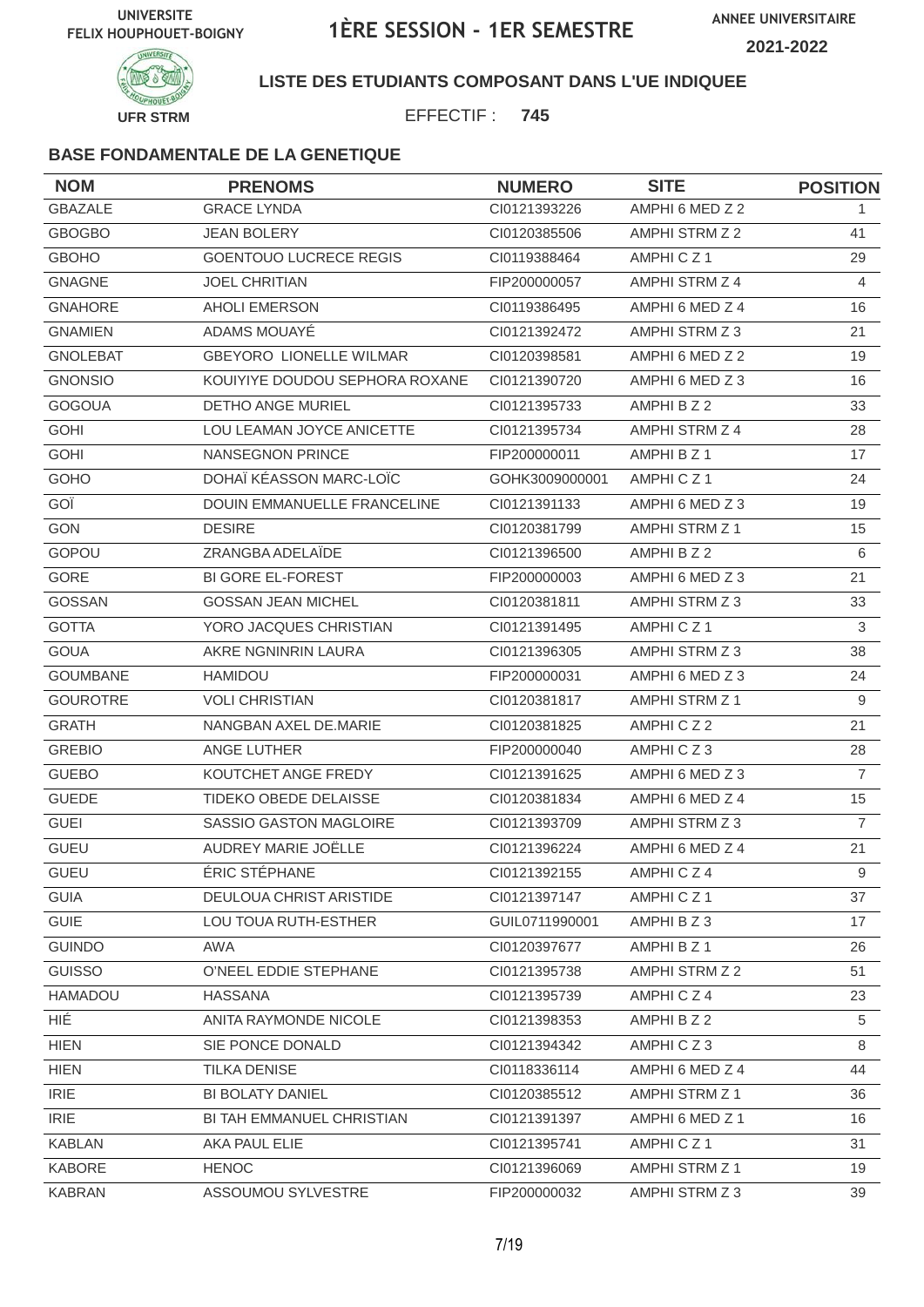

**LISTE DES ETUDIANTS COMPOSANT DANS L'UE INDIQUEE**

EFFECTIF : **745**

| <b>NOM</b>      | <b>PRENOMS</b>               | <b>NUMERO</b> | <b>SITE</b>     | <b>POSITION</b>       |
|-----------------|------------------------------|---------------|-----------------|-----------------------|
| KACOU           | EFFIBÉ ANNE SEPHORA          | CI0119367595  | AMPHI B Z 3     | 3                     |
| KACOU           | KOULOU HERVÉ                 | CI0120385513  | AMPHI B Z 1     | 23                    |
| KACOU           | N'GUESSAN ALVIN GILDAS       | CI0121390704  | AMPHI B Z 4     | 30                    |
| <b>KADJO</b>    | AHOULOU REGIS ANDERSON       | CI0119371893  | AMPHI 6 MED Z 1 | 18                    |
| <b>KADJO</b>    | N'GUESSAN ALBERT JUNIOR      | CI0121396366  | AMPHICZ3        | 26                    |
| <b>KAFROUMA</b> | <b>GNOU-BLA AMANDINE</b>     | FIP200000026  | AMPHICZ2        | $\mathbf{1}$          |
| <b>KAKOU</b>    | <b>MANIZAN MAXIMIN</b>       | CI0121391005  | AMPHICZ4        | 3                     |
| KALÉ            | ONELIE PHOEBE JOSEPHA JEMIMA | CI0120381912  | AMPHI STRM Z 3  | 35                    |
| <b>KALFA</b>    | ADJOUA MONIQUE               | CI0121395988  | AMPHI STRM Z 1  | 22                    |
| <b>KAMAGATE</b> | <b>ADIA</b>                  | CI0121394938  | AMPHI B Z 4     | 28                    |
| <b>KAMAGATE</b> | <b>INZA</b>                  | CI0120395691  | AMPHI STRM Z 4  | 11                    |
| <b>KAMBE</b>    | KAMBE DERRICK VALDES         | FIP200000043  | AMPHICZ4        | 30                    |
| <b>KAMENA</b>   | AKA PAUL MARIE               | CI0121396947  | AMPHICZ5        | 10                    |
| <b>KANGA</b>    | YAO BERENGER                 | CI0120381951  | AMPHICZ4        | 6                     |
| <b>KANGAMON</b> | AHOU LYDIA VERLANDE          | CI0121391663  | AMPHI STRM Z 3  | 41                    |
| <b>KARIME</b>   | <b>KOUADIO MOUSSA</b>        | KARK18019401  | AMPHICZ1        | 10                    |
| KARIMOU         | KOUAME ARSÈNE                | CI0120388917  | AMPHICZ2        | 8                     |
| <b>KEITA</b>    | <b>ASSETOU</b>               | CI0120395687  | AMPHI B Z 4     | 41                    |
| KI              | <b>MAMINATA</b>              | CI0121392698  | AMPHICZ4        | 21                    |
| <b>KINDOH</b>   | <b>BROU ANGE PATRICK</b>     | CI0121397557  | AMPHI 6 MED Z 4 | 5                     |
| KO <sub>.</sub> | <b>ALIMA ROSELINE</b>        | FIP200000054  | AMPHI B Z 1     | $\overline{7}$        |
| <b>KOBENAN</b>  | KOSSIA REBECCA               | CI0121394956  | AMPHI STRM Z 3  | 54                    |
| KODE            | <b>GHOH AICHA EVE</b>        | CI0121392593  | AMPHICZ1        | 22                    |
| <b>KOFF</b>     | <b>KOUAME GERVAIS</b>        | FIP200000052  | AMPHI B Z 4     | 16                    |
| <b>KOFFI</b>    | <b>ADJA RUTH</b>             | CI0121393296  | AMPHI STRM Z 2  | 45                    |
| <b>KOFFI</b>    | AFFOUET ANIQUE MAURICETTE    | CI0121396380  | AMPHICZ5        | 2                     |
| <b>KOFFI</b>    | <b>AKISSI NORA LYNE</b>      | CI0120382035  | AMPHICZ1        | 13                    |
| <b>KOFFI</b>    | AMANI MAXIME DEBORA          | CI0120382085  | AMPHI STRM Z 2  | 54                    |
| <b>KOFFI</b>    | AMANY JEAN NOËL              | CI0119365588  | AMPHI STRM Z 2  | 38                    |
| <b>KOFFI</b>    | AMENAN KAN ANGE MARIETTE     | CI0120382049  | AMPHICZ3        | 33                    |
| <b>KOFFI</b>    | ANGE PATRICK KOUASSI         | FIP200000024  | AMPHI STRM Z 2  | 39                    |
| <b>KOFFI</b>    | ARNOLD KEVIEN                | FIP200000037  | AMPHI 6 MED Z 3 | 40                    |
| <b>KOFFI</b>    | AYA GEMINA CHRISTELLE        | CI0120382083  | AMPHI B Z 3     | $\mathbf{2}^{\prime}$ |
| <b>KOFFI</b>    | CHIA MARIE-MICHAELLE         | CI0120385521  | AMPHI B Z 4     | 35                    |
| <b>KOFFI</b>    | <b>DJACOF ARMEL MICHEL</b>   | CI0121412254  | AMPHI STRM Z 3  | 11                    |
| <b>KOFFI</b>    | <b>JEAN HUGUES</b>           | CI0120382070  | AMPHI 6 MED Z 3 | 23                    |
| <b>KOFFI</b>    | <b>JONATHAN</b>              | CI0119363715  | AMPHI STRM Z 2  | 19                    |
| <b>KOFFI</b>    | KACOU JUNIOR                 | CI0120382023  | AMPHI 6 MED Z 4 | 28                    |
| <b>KOFFI</b>    | KOFFI MOÏSE D'ISRRAËL        | CI0121393742  | AMPHI 6 MED Z 3 | 28                    |
| <b>KOFFI</b>    | KONAN BERNARD                | Cl0121393167  | AMPHI B Z 3     | 34                    |
| <b>KOFFI</b>    | KONAN BERTRAN                | CI0121393612  | AMPHICZ1        | 15                    |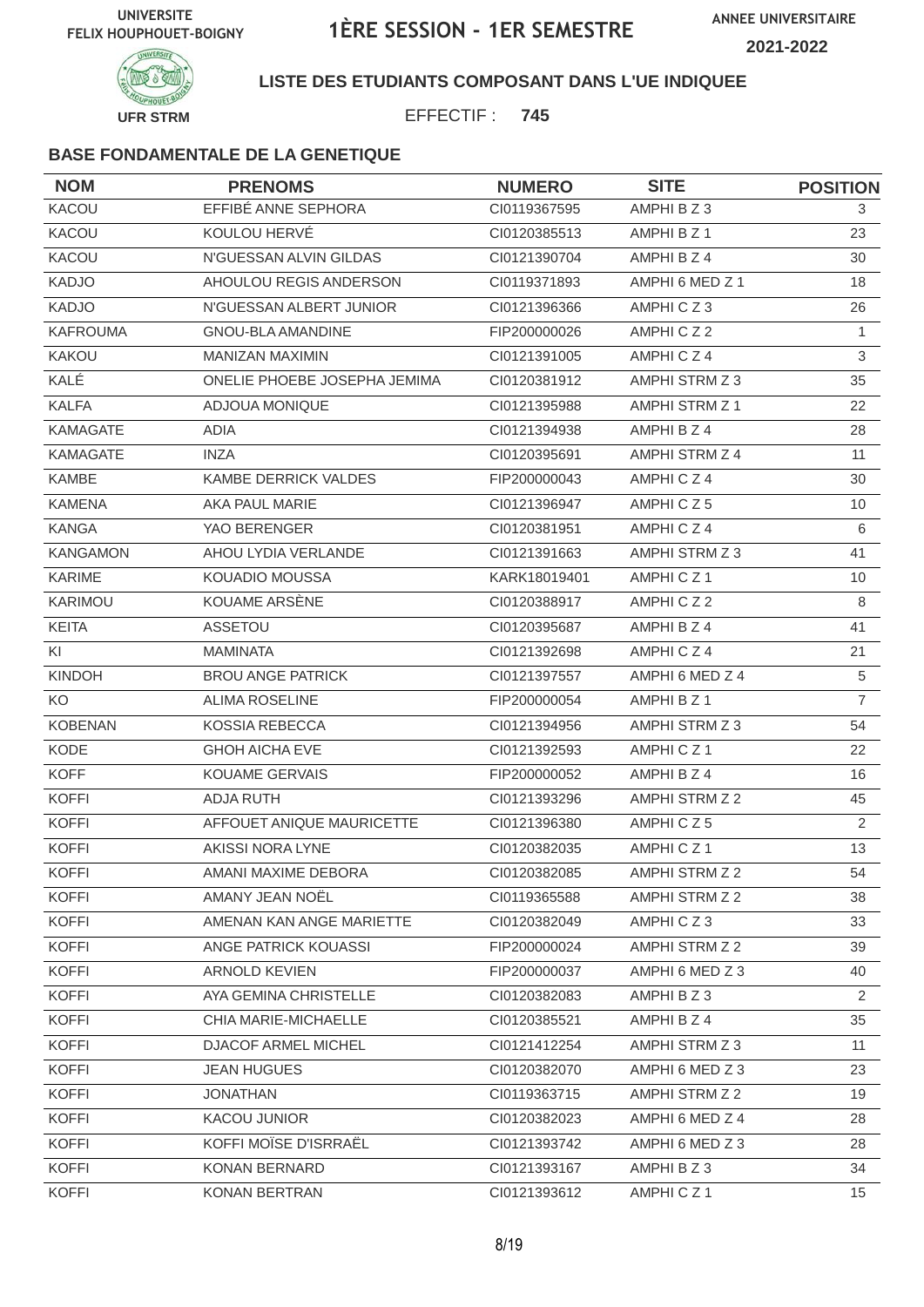

#### **LISTE DES ETUDIANTS COMPOSANT DANS L'UE INDIQUEE**

EFFECTIF : **745**

| <b>NOM</b>     | <b>PRENOMS</b>                   | <b>NUMERO</b>  | <b>SITE</b>     | <b>POSITION</b> |
|----------------|----------------------------------|----------------|-----------------|-----------------|
| <b>KOFFI</b>   | <b>KOUADIO SÉVERIN</b>           | CI0121393091   | AMPHI 6 MED Z 2 | 38              |
| <b>KOFFI</b>   | <b>KOUADIO WILFRIED</b>          | CI0120382058   | AMPHI 6 MED Z 4 | 33              |
| <b>KOFFI</b>   | KOUAKOU PIERRE                   | KOFK2012960020 | AMPHI STRM Z 3  | 43              |
| <b>KOFFI</b>   | KOUAME ULRICH ANDERSON           | CI0120382025   | AMPHICZ2        | 9               |
| <b>KOFFI</b>   | KOUASSI ALLÉMAO                  | CI0121393643   | AMPHI STRM Z 3  | 6               |
| <b>KOFFI</b>   | N'GBIN JEAN FABRICE              | FIP200000017   | AMPHI STRM Z 1  | 16              |
| <b>KOFFI</b>   | <b>PAUL MARRION</b>              | CI0121396361   | AMPHICZ2        | 22              |
| <b>KOFFI</b>   | SABENOU AKOUA STÉPHANIE          | CI0120382033   | AMPHI 6 MED Z 3 | 49              |
| <b>KOFFI</b>   | SAINTE ROSEMONDE KOSSIA LAMERVEI | CI0120382054   | AMPHI B Z 4     | 23              |
| <b>KOFFI</b>   | YAO ARMEL                        | CI0119369257   | AMPHIBZ3        | 9               |
| <b>KOFFI</b>   | ZEZEOULYE MAXIMILIEN CYRIEL      | CI0116305499   | AMPHI STRM Z 4  | 13              |
| <b>KOKORA</b>  | <b>BETTY MICHAEL</b>             | FIP200000006   | AMPHI B Z 4     | 22              |
| <b>KOKOUA</b>  | <b>JESSICA-ROXANE JENNIPHER</b>  | KOKJ0805990001 | AMPHI 6 MED Z 2 | 39              |
| <b>KOMIEN</b>  | <b>KOUSSO ANDREA</b>             | CI0120382129   | AMPHICZ5        | 16              |
| <b>KONAN</b>   | <b>AKISSI ESTER</b>              | CI0119375405   | AMPHI STRM Z 2  | 20              |
| <b>KONAN</b>   | AMENAN BEATRICE                  | CI0121395744   | AMPHI STRM Z 4  | 16              |
| <b>KONAN</b>   | AMOIN MARIE JEANNE BLANCHE       | CI0121394368   | AMPHI 6 MED Z 2 | 16              |
| <b>KONAN</b>   | ANGBAN N'DOLY FIDEL              | CI0119370222   | AMPHI 6 MED Z 4 | 20              |
| <b>KONAN</b>   | <b>BOUAFFOU AYA LAURELLE</b>     | Cl0121396687   | AMPHI STRM Z 4  | 17              |
| <b>KONAN</b>   | EKANI ROMUALD                    | FIP200000045   | AMPHI B Z 1     | 19              |
| <b>KONAN</b>   | <b>KOFFI DANIEL</b>              | CI0120382153   | AMPHI B Z 2     | 10              |
| <b>KONAN</b>   | KONAN HONORE                     | FIP200000049   | AMPHI 6 MED Z 3 | 15              |
| <b>KONAN</b>   | KOUAKOU PATERN ELOGE             | CI0119386610   | AMPHI STRM Z 2  | 2               |
| <b>KONAN</b>   | <b>KOUASSI ELVIS</b>             | CI0121396244   | AMPHI B Z 4     | 40              |
| <b>KONAN</b>   | KOUASSI SAHM PATRICK             | CI0120398465   | AMPHI STRM Z 2  | 50              |
| <b>KONAN</b>   | N'GUESSAN JEAN LUC               | CI0121396108   | AMPHI B Z 4     | 2               |
| <b>KONAN</b>   | N'ZOLIE EPHREM EZECHIEL          | CI0121395745   | AMPHIBZ3        | 18              |
| <b>KONAN</b>   | PASCAL DOUMANTEY                 | Cl0121390693   | AMPHICZ5        | 9               |
| <b>KONAN</b>   | VANESSA MARIE-JOËLLE             | CI0121396281   | AMPHI B Z 3     | 6               |
| <b>KONAN</b>   | YAH CATHERINE                    | CI0118358076   | AMPHICZ4        | 10 <sup>°</sup> |
| <b>KONATE</b>  | AMIDOU                           | CI0119372060   | AMPHI 6 MED Z 3 | 13              |
| KONATÉ         | <b>ASSANATA</b>                  | CI0121391645   | AMPHI STRM Z 3  | 3               |
| <b>KONDOBO</b> | <b>KOROTOUM</b>                  | CI0120385526   | AMPHICZ5        | 13              |
| KONE           | AKISSI BENEDITHE LAUREINE        | FIP200000009   | AMPHICZ4        | 13              |
| KONE           | <b>BLE YVES</b>                  | CI0120384080   | AMPHI STRM Z 4  | 8               |
| KONE           | <b>CHEICK</b>                    | CI0118336151   | AMPHICZ1        | 23              |
| KONE           | <b>FANTA</b>                     | CI0120382269   | AMPHI B Z 2     | 25              |
| KONE           | <b>GNINTIE ANNE ELVIRA</b>       | CI0121391757   | AMPHICZ4        | 38              |
| KONE           | KAYOMOSORO MOHAMED               | Cl0121393374   | AMPHI B Z 3     | 5               |
| KONE           | KIYALI                           | FIP200000056   | AMPHI 6 MED Z 3 | 41              |
| KONE           | <b>LACINA</b>                    | CI0120397667   | AMPHI 6 MED Z 2 | 41              |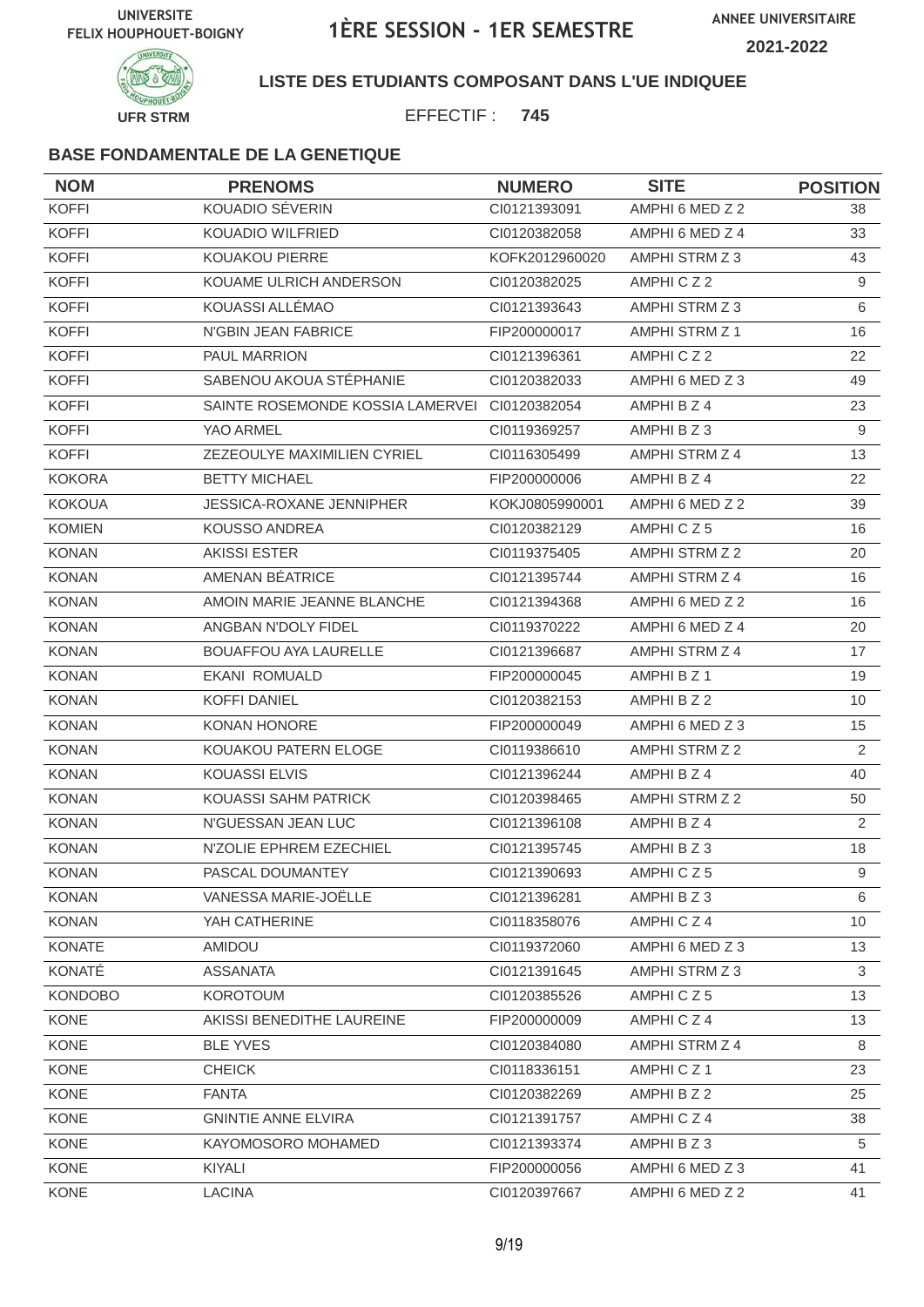

### **LISTE DES ETUDIANTS COMPOSANT DANS L'UE INDIQUEE**

EFFECTIF : **745**

| <b>NOM</b>       | <b>PRENOMS</b>                   | <b>NUMERO</b> | <b>SITE</b>     | <b>POSITION</b> |
|------------------|----------------------------------|---------------|-----------------|-----------------|
| KONE             | <b>MAH NOURA</b>                 | Cl0120384074  | AMPHI 6 MED Z 1 | 45              |
| <b>KONE</b>      | MARIE CELESTIINE LEATICIA URSULE | FIP200000050  | AMPHI 6 MED Z 1 | 3               |
| <b>KONE</b>      | <b>MASSIAMY</b>                  | CI0120382257  | AMPHICZ2        | 10              |
| KONÉ             | MIDA JOSIANE MICHAËLLE           | CI0120387037  | AMPHI STRM Z 1  | $\mathbf{1}$    |
| <b>KONE</b>      | <b>MOHAMED</b>                   | CI0121392900  | AMPHI 6 MED Z 4 | 46              |
| KONE             | NABE CHAM-HOUN                   | CI0121395747  | AMPHI STRM Z 3  | $\mathbf{1}$    |
| KONÉ             | N'GOLO MOUHAMED                  | CI0121392282  | AMPHI STRM Z 2  | $\,8\,$         |
| <b>KONE</b>      | <b>OUSMANE KARAMOKO</b>          | CI0119361616  | AMPHI B Z 3     | $\overline{4}$  |
| KONÉ             | PEKITCHIN JONAS                  | CI0121395748  | AMPHI 6 MED Z 4 | 29              |
| <b>KONE</b>      | <b>SEHENAN</b>                   | FIP200000033  | AMPHI STRM Z 2  | 30              |
| KONE             | YETI SEPHORA                     | CI0121395891  | AMPHI 6 MED Z 3 | 6               |
| <b>KONE</b>      | <b>ZIEPE</b>                     | CI0120382242  | AMPHICZ5        | 11              |
| <b>KONIN</b>     | ETTIEN ANGE JOËL                 | CI0121395504  | AMPHI 6 MED Z 1 | 11              |
| <b>KOUA</b>      | <b>ASSIALA MELAINE</b>           | Cl0121392074  | AMPHICZ3        | 24              |
| <b>KOUA</b>      | <b>BLAHOUA BELL DORAINE</b>      | FIP200000019  | AMPHI B Z 1     | 27              |
| <b>KOUA</b>      | <b>BROU EMILE CONSTANT</b>       | CI0119363683  | AMPHIBZ3        | 19              |
| <b>KOUA</b>      | <b>KOUADIO MICHEL</b>            | CI0120384090  | AMPHI 6 MED Z 1 | 31              |
| <b>KOUABENAN</b> | <b>KOBENAN SIRIKI</b>            | CI0121391737  | AMPHI 6 MED Z 2 | 43              |
| KOUACOU          | YAO GÉDÉON                       | CI0118336190  | AMPHI 6 MED Z 1 | 34              |
| <b>KOUADIO</b>   | AHOU                             | CI0121392229  | AMPHI B Z 1     | 10              |
| <b>KOUADIO</b>   | AHOU ANGE ERICKA FABIENNE        | CI0120385532  | AMPHICZ5        | 17              |
| <b>KOUADIO</b>   | AMAN JOSEPH                      | CI0121395752  | AMPHICZ4        | $\overline{7}$  |
| <b>KOUADIO</b>   | AMA VERONIQUE                    | CI0121391508  | AMPHI STRM Z 3  | 12 <sup>°</sup> |
| <b>KOUADIO</b>   | AXELLE AUDREY                    | CI0121391652  | AMPHICZ2        | 24              |
| <b>KOUADIO</b>   | <b>DELILA SYNTICHE AKISSI</b>    | CI0119363789  | AMPHI B Z 1     | 13              |
| <b>KOUADIO</b>   | <b>HAPPY NERY</b>                | CI0121390773  | AMPHI 6 MED Z 1 | 5               |
| <b>KOUADIO</b>   | KOFFI ANGE ARMAND                | CI0121392012  | AMPHI B Z 3     | 33              |
| KOUADIO          | KOFFI SAMUEL                     | FIP200000034  | AMPHICZ5        | 21              |
| <b>KOUADIO</b>   | KOUADIO ANDERSON                 | CI0120389283  | AMPHICZ3        | 11              |
| <b>KOUADIO</b>   | KOUADIO SIE GEDEON               | CI0121391329  | AMPHI STRM Z 3  | 46              |
| <b>KOUADIO</b>   | KOUAMÉ EUNICE AMOAN              | CI0121395753  | AMPHI B Z 4     | 44              |
| <b>KOUADIO</b>   | <b>KOUAME MATHURIN</b>           | CI0120382328  | AMPHI STRM Z 3  | 42              |
| <b>KOUADIO</b>   | KOUASSI AMBROISE                 | CI0121391429  | AMPHI STRM Z 2  | 10              |
| <b>KOUADIO</b>   | MAGUY STÉPHANE KOUAMÉ            | CI0119370290  | AMPHI STRM Z 4  | 12 <sup>2</sup> |
| <b>KOUADIO</b>   | ULRICH OLIVIA AFFOUÉ             | CI0119386567  | AMPHI 6 MED Z 1 | 47              |
| <b>KOUADIO</b>   | YAO RODRIGUE                     | FIP200000014  | AMPHIBZ3        | 16              |
| KOUAKOU          | ADJOUA CHRISTELLE TATIANA        | CI0121411636  | AMPHICZ5        | 26              |
| KOUAKOU          | ADJOUA SONIA LETICIA             | CI0121391039  | AMPHI 6 MED Z 2 | 12 <sup>2</sup> |
| KOUAKOU          | <b>AFFOUE LAETICIA</b>           | CI0120398527  | AMPHI 6 MED Z 4 | 6               |
| KOUAKOU          | AHOU GRÂCE EMMANUELLA            | CI0120382417  | AMPHI B Z 2     | 3               |
| KOUAKOU          | AHOU LARISSA                     | Cl0121395754  | AMPHI B Z 1     | 5               |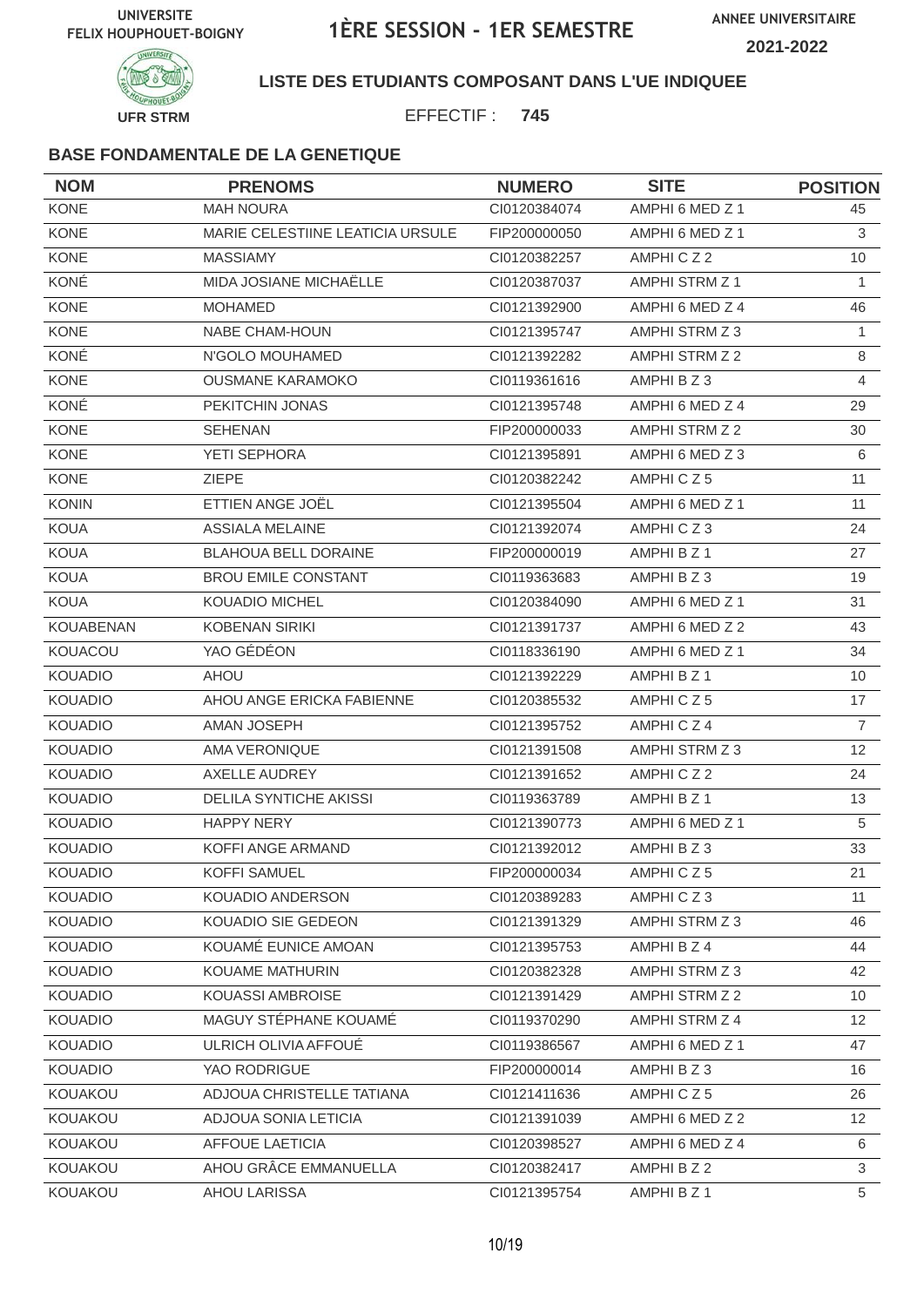

**LISTE DES ETUDIANTS COMPOSANT DANS L'UE INDIQUEE**

EFFECTIF : **745**

| <b>NOM</b>     | <b>PRENOMS</b>                                  | <b>NUMERO</b>  | <b>SITE</b>     | <b>POSITION</b> |
|----------------|-------------------------------------------------|----------------|-----------------|-----------------|
| KOUAKOU        | AKISSI ANGE MARIE FRANCE FLORA                  | CI0119363026   | AMPHI B Z 4     | 47              |
| KOUAKOU        | ATCHELOH KOUADIO BORIS                          | CI0121390745   | AMPHI B Z 3     | 37              |
| KOUAKOU        | <b>BOUSSOUMALIE YOLANDE</b>                     | CI0203844106   | AMPHI B Z 1     | 8               |
| KOUAKOU        | <b>KOBENAN MARCEL</b>                           | CI0119379777   | AMPHICZ3        | 27              |
| KOUAKOU        | <b>KOFFI ARMAND</b>                             | CI0121397591   | AMPHI B Z 2     | 28              |
| KOUAKOU        | KOFFI VALDEZ                                    | CI0121392378   | AMPHI STRM Z 2  | 23              |
| KOUAKOU        | <b>KOUADIO CEDRIC</b>                           | KOUK0101980079 | AMPHI STRM Z 3  | 8               |
| KOUAKOU        | KOUAME DRO ANGE                                 | CI0120382427   | AMPHI STRM Z 4  | 38              |
| KOUAKOU        | KOUAMÉ NOËL                                     | CI0120385539   | AMPHI B Z 4     | 14              |
| KOUAKOU        | KOUAMÉ PATRICK                                  | CI0119385693   | AMPHI STRM Z 2  | 53              |
| KOUAKOU        | <b>KOUAME SEVERIN</b>                           | CI0120382456   | AMPHI B Z 2     | 12              |
| KOUAKOU        | KOUASSI KAN ARMAND JAURES                       | CI0120387027   | AMPHI 6 MED Z 3 | 34              |
| KOUAKOU        | KOUNDOLIE AYMAR                                 | CI0121398370   | AMPHI 6 MED Z 2 | $\overline{4}$  |
| KOUAKOU        | N'GUESSAN PARFAIT                               | CI0121396058   | AMPHI STRM Z 3  | 9               |
| KOUAKOU        | NIANNOU ANDREA BERENICE                         | CI0121392102   | AMPHI B Z 1     | 20              |
| KOUAKOU        | ORLANE DELVER PAOLA                             | CI0121390828   | AMPHIBZ3        | 23              |
| KOUAKOU        | <b>REGIS JEAN IGOR</b>                          | CI0120397490   | AMPHICZ2        | 39              |
| KOUAKOU        | YAO JEAN-BAPTISTE                               | CI0120384485   | AMPHI STRM Z 4  | 33              |
| <b>KOUAME</b>  | ABRAHAM ISAAC                                   | CI0120382534   | AMPHI 6 MED Z 2 | 45              |
| <b>KOUAME</b>  | AFFOUE ALEXANDRA                                | CI0120384124   | AMPHI B Z 4     | 48              |
| <b>KOUAME</b>  | AMENAN GNANMIEN MALHIE ROSA PASC KOUA2404020001 |                | AMPHI STRM Z 2  | 42              |
| <b>KOUAME</b>  | <b>KADJO ANGE</b>                               | FIP200000004   | AMPHI B Z 3     | 13              |
| <b>KOUAME</b>  | KOFFI CLAVER                                    | CI0120382526   | AMPHI 6 MED Z 4 | 32              |
| <b>KOUAME</b>  | KOFFI RODOLPHE VENCESLAS                        | CI0120382486   | AMPHICZ1        | 18              |
| <b>KOUAME</b>  | KOFFI YAYA                                      | CI0117324953   | AMPHICZ2        | 20              |
| <b>KOUAME</b>  | KOUADIO HERMANN                                 | CI0119388842   | AMPHI STRM Z 3  | 18              |
| <b>KOUAME</b>  | KOUADIO KONAN FLORENT                           | CI0121395757   | AMPHI 6 MED Z 1 | 38              |
| KOUAME         | KOUADIO N'ZELIBESSE VIRGIL                      | CI0121391223   | AMPHI STRM Z 2  | 46              |
| <b>KOUAME</b>  | <b>KOUAME BORIS</b>                             | CI0118349231   | AMPHI B Z 1     | 33              |
| KOUAMÉ         | KOUAMÉ SERGE ARMAND                             | CI0115291559   | AMPHI C Z 4     | 18              |
| <b>KOUAME</b>  | <b>KOUASSI ELIE</b>                             | CI0119385965   | AMPHI STRM Z 2  | 17              |
| <b>KOUAME</b>  | LOUKOU EDMOND                                   | CI0119367840   | AMPHICZ5        | 33              |
| <b>KOUAME</b>  | N'DRI JEAN BRICE                                | CI0121390807   | AMPHI 6 MED Z 2 | 8               |
| <b>KOUAME</b>  | N'DRI KAN CLOVIS ELVIS                          | CI0121401644   | AMPHI 6 MED Z 4 | $\overline{2}$  |
| <b>KOUAME</b>  | N'GOTTA JEAN PHILIPPE                           | CI0119362379   | AMPHI B Z 4     | 21              |
| <b>KOUAME</b>  | OCEANE JEAN-BAPTISTE                            | CI0121397025   | AMPHI B Z 3     | 40              |
| KOUAME         | <b>PRINCE EMMANUEL</b>                          | CI0119361194   | AMPHICZ1        | 5               |
| <b>KOUAMÉ</b>  | YAO DANIEL                                      | CI0121390762   | AMPHICZ5        | $\mathbf{3}$    |
| <b>KOUAME</b>  | YAO RUBBEN                                      | CI0121392735   | AMPHI STRM Z 4  | 42              |
| <b>KOUASSI</b> | AKA KOUASSI MICHEL                              | Cl0121396437   | AMPHI STRM Z 2  | 31              |
| <b>KOUASSI</b> | AMA MARIAME                                     | CI0120388980   | AMPHI 6 MED Z 1 | 22              |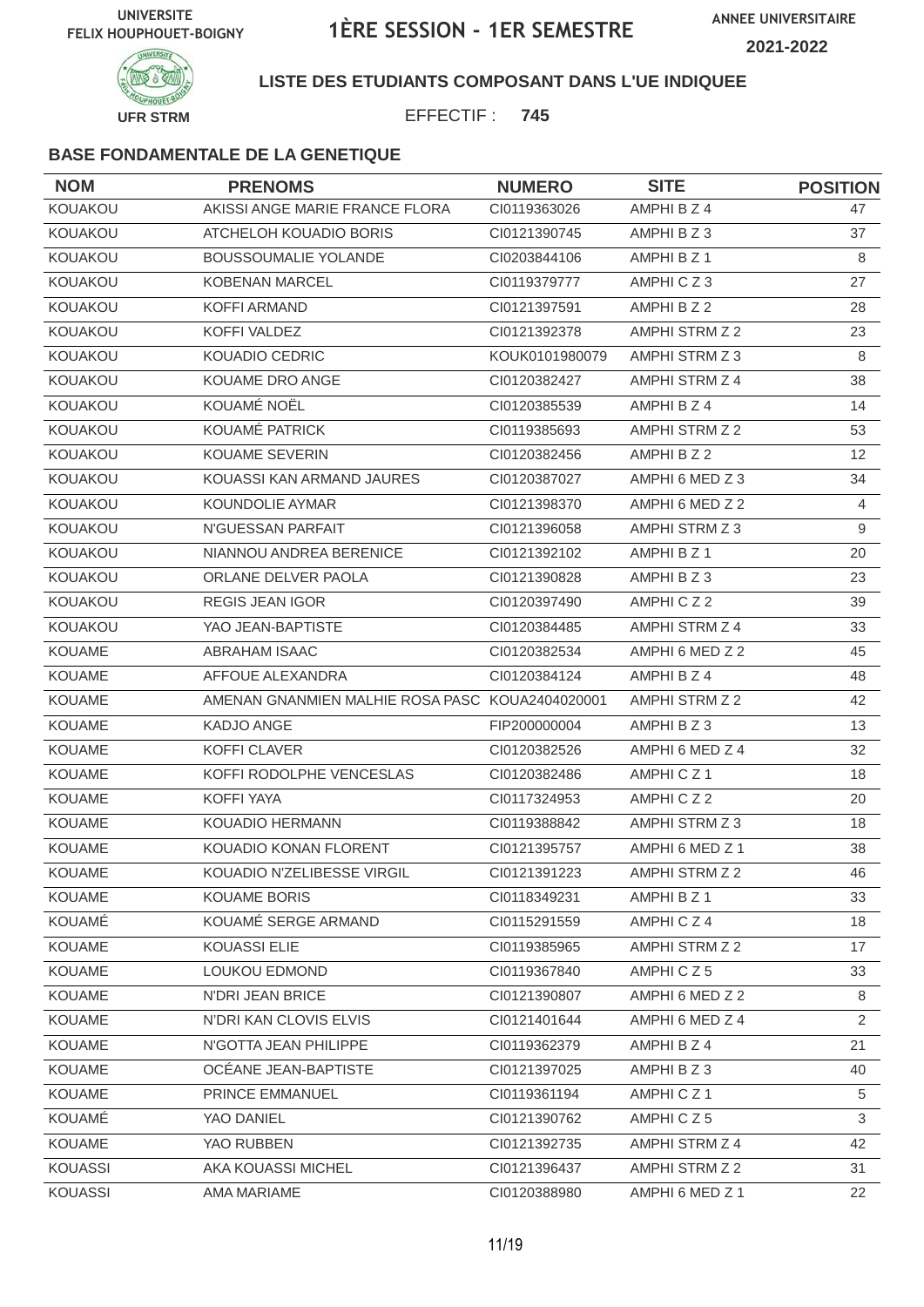

**LISTE DES ETUDIANTS COMPOSANT DANS L'UE INDIQUEE**

EFFECTIF : **745**

| <b>NOM</b>      | <b>PRENOMS</b>             | <b>NUMERO</b>  | <b>SITE</b>           | <b>POSITION</b> |
|-----------------|----------------------------|----------------|-----------------------|-----------------|
| <b>KOUASSI</b>  | AMOIN MARIE ROSETTE        | CI0121392624   | AMPHI 6 MED Z 2       | 14              |
| <b>KOUASSI</b>  | ANDRÉA ARIANE ASSIE        | CI0121396029   | AMPHI B Z 4           | 6               |
| <b>KOUASSI</b>  | <b>ANI SAMUEL</b>          | CI0119361581   | AMPHI STRM Z 1        | 30              |
| <b>KOUASSI</b>  | ATCHOUELOU SARAH MADELEINE | CI0121396460   | AMPHICZ3              | $\overline{7}$  |
| <b>KOUASSI</b>  | <b>AUSSI MARIELLE</b>      | CI0121393024   | AMPHI STRM Z 3        | 45              |
| <b>KOUASSI</b>  | ELOHIM ULRICH EMMANUEL     | CI0120390582   | <b>AMPHI STRM Z 4</b> | 29              |
| <b>KOUASSI</b>  | <b>ÉRIC ARMEL</b>          | CI0118335838   | AMPHI 6 MED Z 2       | 23              |
| <b>KOUASSI</b>  | <b>GOUAHO PATRICE</b>      | CI0120385545   | AMPHI 6 MED Z 1       | 8               |
| <b>KOUASSI</b>  | HENRI JOEL LOPEZ           | KOUH0101980001 | AMPHICZ2              | 44              |
| <b>KOUASSI</b>  | <b>KAN JANVIER</b>         | CI0121391983   | AMPHI STRM Z 3        | 23              |
| <b>KOUASSI</b>  | KOFFI KOSSONOU             | FIP200000005   | AMPHI B Z 1           | 35              |
| <b>KOUASSI</b>  | KOFFI MOÏSE D'ISRRAËL      | CI0141393742   | AMPHICZ1              | 44              |
| <b>KOUASSI</b>  | KOUAKOU STÉPHANE           | CI0121391335   | AMPHICZ2              | 18              |
| <b>KOUASSI</b>  | KOUAMÉ ROMARIC             | CI0121391233   | AMPHI B Z 3           | 28              |
| <b>KOUASSI</b>  | KOUASSI JEAN MARC          | CI0121397553   | AMPHI B Z 1           | 34              |
| <b>KOUASSI</b>  | NANAN KOUASSI SAMUEL       | CI0102382597   | AMPHI STRM Z 2        | 1               |
| <b>KOUASSI</b>  | N'GORAN JEAN FRÉJUS        | CI0120382567   | AMPHI 6 MED Z 2       | 22              |
| <b>KOUASSI</b>  | OUEU SALOMÉE CHRISTELLE    | CI0121392539   | AMPHI 6 MED Z 3       | 39              |
| <b>KOUASSI</b>  | <b>SEKA MODESTE</b>        | CI0120388671   | AMPHI B Z 4           | $\mathbf{1}$    |
| <b>KOUASSI</b>  | <b>TANOH ALANE LIONEL</b>  | CI0120382573   | AMPHI B Z 2           | 29              |
| <b>KOUASSI</b>  | YAO LUC                    | CI0121397890   | AMPHI STRM Z 4        | 22              |
| <b>KOUASSI</b>  | YAO OLIVIER                | CI0121393776   | AMPHI 6 MED Z 3       | 12 <sup>°</sup> |
| <b>KOUATEKY</b> | WILFRIED-MATHUSALEM        | CI0119372400   | AMPHICZ1              | 35              |
| <b>KOUDOU</b>   | <b>FLORENT ADRIEL</b>      | KOUF0701980001 | AMPHI STRM Z 4        | 15              |
| <b>KOUEHI</b>   | <b>ELYSÉE</b>              | CI0120398529   | AMPHI B Z 3           | 29              |
| <b>KOUHON</b>   | JOHAN PRINCE DELON         | CI0121390822   | AMPHI 6 MED Z 2       | 10              |
| KOUITIH         | MAKEUSSEU ANGE MICHELLE    | CI0120397355   | AMPHI 6 MED Z 1       | 27              |
| KOUKOUA         | YOROH BERTILLE THERESE     | FIP200000027   | AMPHI STRM Z 3        | 47              |
| <b>KOUMAN</b>   | YAWA MANUELLA LUCRECE      | CI0118335968   | AMPHICZ1              | 4               |
| <b>KOUROUMA</b> | <b>BEMA</b>                | CI0121392346   | AMPHI B Z 2           | 20              |
| <b>KPAN</b>     | PAULE ANDRÉE CORINE        | CI0120382649   | AMPHI B Z 2           | 9               |
| <b>KRA</b>      | ABDOUL KADER               | CI0120382661   | AMPHI STRM Z 1        | 38              |
| <b>KRA</b>      | EBWAUT MANTY FRANCK AYMAR  | CI0119361266   | AMPHI STRM Z 4        | 26              |
| <b>KRADY</b>    | EBIELEY ALFRED DESTIN      | KRAE1812990001 | AMPHI STRM Z 4        | $\overline{7}$  |
| <b>KRAGBA</b>   | <b>SERGE</b>               | CI0119385976   | AMPHICZ2              | $\overline{2}$  |
| <b>KRAMO</b>    | KOUAKOU LUC-ANTONIO        | CI0120382670   | AMPHICZ2              | 19              |
| <b>KRAMO</b>    | ROXAN FRANCK ELVIS KOUASSI | Cl0121396122   | AMPHICZ3              | $\overline{4}$  |
| KROU            | ESSAN FRANÇOIS             | CI0119387331   | AMPHI STRM Z 4        | 27              |
| LABARAN         | MAIMOUNATOU                | FIP200000015   | AMPHICZ1              | $\overline{2}$  |
| LASME           | ESSANE FLORA JULIE MÉLISSA | Cl0121392212   | AMPHI 6 MED Z 3       | 30              |
| LELLA           | ADJOUA INÈS FLORA          | CI0121398602   | AMPHI B Z 1           | 3               |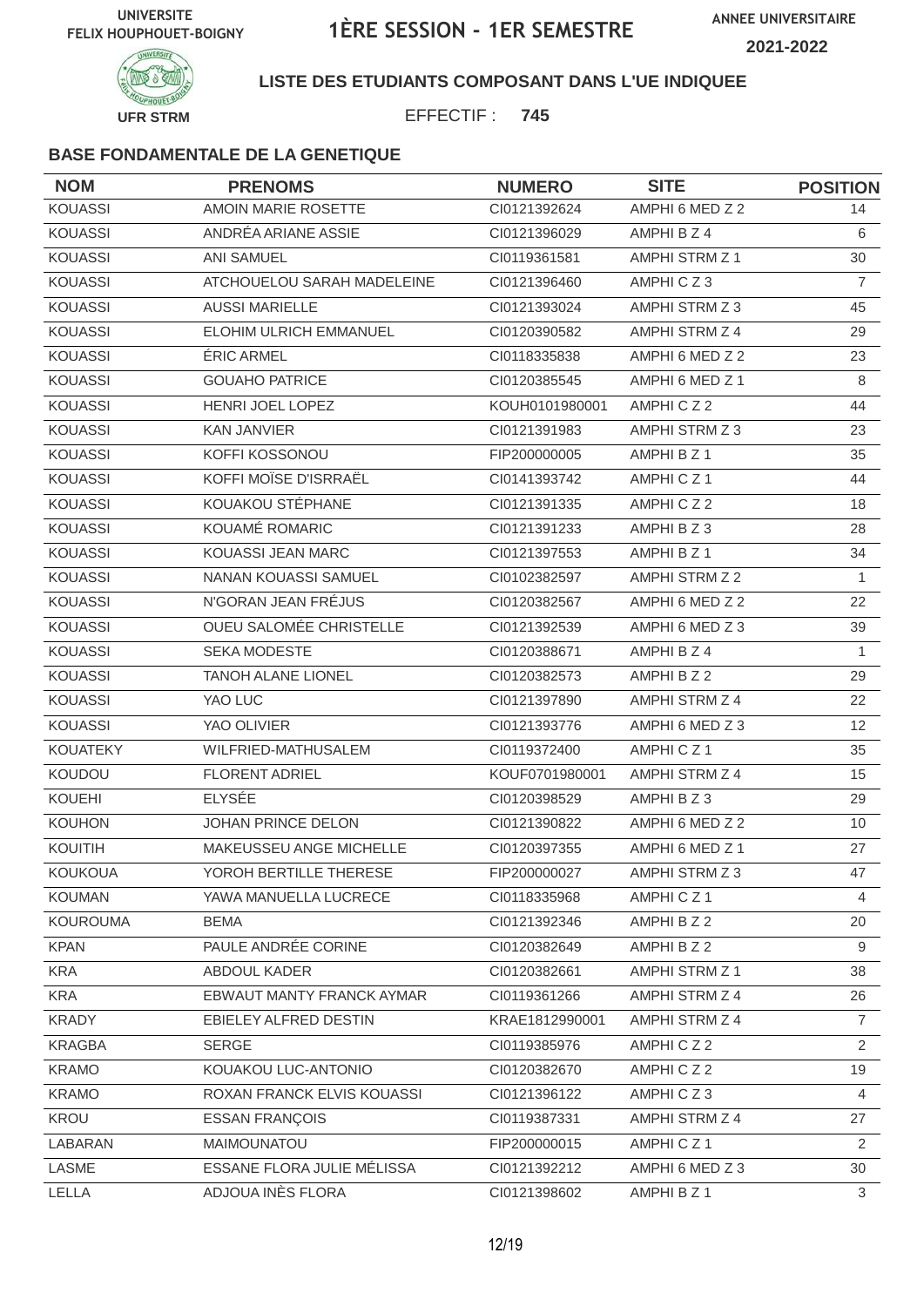

### **LISTE DES ETUDIANTS COMPOSANT DANS L'UE INDIQUEE**

EFFECTIF : **745**

| <b>NOM</b>      | <b>PRENOMS</b>                 | <b>NUMERO</b>  | <b>SITE</b>     | <b>POSITION</b> |
|-----------------|--------------------------------|----------------|-----------------|-----------------|
| <b>LOBA</b>     | BÉRÉNICE GRÂCE CARMELLE        | CI0121396324   | AMPHI STRM Z 3  | 24              |
| LOU             | <b>GOLLETY EVELINE</b>         | LOUG1102000001 | AMPHI B Z 1     | 39              |
| <b>LOUA</b>     | <b>GUEU FELIX</b>              | Cl0121396168   | AMPHI 6 MED Z 4 | 8               |
| <b>LOUATI</b>   | DAPLEY RODRIGUE                | CI0121395762   | AMPHICZ4        | 17              |
| LOUÉ            | <b>CLAUDE SANDRA</b>           | CI0119362196   | AMPHI B Z 3     | 31              |
| MAIZAN          | ABENAN ADÉLAÏDE                | CI0121395763   | AMPHICZ1        | 43              |
| <b>MALAN</b>    | KOUTOUA ARMEL                  | CI0121390830   | AMPHICZ3        | 22              |
| <b>MAMBO</b>    | SOPIE GRÂCE MARIE-PAULE        | CI0119364593   | AMPHICZ4        | 4               |
| <b>MANIGA</b>   | <b>TOGBA ALLASSANE</b>         | CI0119362776   | AMPHI STRM Z 2  | 49              |
| <b>MANSARE</b>  | KOUMBA RACHELLE                | CI0121397547   | AMPHI 6 MED Z 1 | 20              |
| <b>M'BAHIA</b>  | KOUASSI JEAN XAVIER GAUTIER    | CI0120388981   | AMPHI 6 MED Z 3 | 31              |
| M'BO            | BROU BÉRÉNICE DE GÉORGIE       | CI0120388256   | AMPHI 6 MED Z 3 | $\overline{2}$  |
| <b>MEA</b>      | AKA JEAN MERMOZ                | CI0121398366   | AMPHI STRM Z 1  | 27              |
| <b>MEITE</b>    | <b>MANOGODA</b>                | CI0120384195   | AMPHI STRM Z 2  | $\overline{7}$  |
| MELEDJE         | <b>BOUAYE MARIE JOSIANE</b>    | CI0121397558   | AMPHICZ4        | $\overline{2}$  |
| <b>MEMEL</b>    | ESSOH YEÏ EMMA MARCELLE        | CI0121396019   | AMPHI STRM Z 4  | 25              |
| MÉNÉGNÉ         | <b>JUDITH DEBORA</b>           | CI0120385553   | AMPHICZ2        | 14              |
| <b>MIAN</b>     | AKOUBA MARIE HÉLÈNE ORNELA     | CI0119386569   | AMPHI 6 MED Z 1 | 33              |
| <b>MINIGOU</b>  | NAFICHATOU EVELYNE             | CI0121393267   | AMPHI STRM Z 3  | 22              |
| <b>MONAN</b>    | SOMPOHI DUBOIS PACTRICK        | FIP200000030   | AMPHICZ2        | 15              |
| <b>MONET</b>    | ANOKOUE ULRICH BRYAN           | CI0120384201   | AMPHI STRM Z 4  | 23              |
| <b>MONSAN</b>   | MARIE MARTHE DECLAIRE          | CI0121391346   | AMPHI STRM Z 1  | 37              |
| <b>MORONOU</b>  | <b>BROU ALICE</b>              | CI0121397879   | AMPHI 6 MED Z 2 | 37              |
| <b>MOUSSA</b>   | <b>NASSIROU</b>                | CI0121392408   | AMPHI B Z 4     | 13              |
| <b>MOUSSAN</b>  | LANDRY ANGE CÉDRIC             | CI0120387022   | AMPHI STRM Z 3  | 48              |
| <b>MOUSSOH</b>  | LOSSO GRACE GEKONIAS           | CI0129391633   | AMPHI B Z 4     | 19              |
| <b>NACOULMA</b> | <b>CAMILLE DONATIEN</b>        | Cl0121396089   | AMPHICZ4        | 39              |
| NAHOUNOU        | WILFRIED-ANGE SAMUEL           | CI0120382803   | AMPHICZ4        | 28              |
| <b>NALI</b>     | ELLA DANIELLE                  | Cl0121396154   | AMPHICZ2        | 38              |
| <b>NANA</b>     | <b>BIBATA</b>                  | CI0120382806   | AMPHI STRM Z 4  | 41              |
| <b>NANAN</b>    | KOFFI YAO JUNIOR               | CI0121392215   | AMPHICZ3        | 18              |
| <b>NASSA</b>    | ANGE EMMANUELLA                | CI0121391637   | AMPHICZ1        | 38              |
| N'BRA           | KOFFI THÉODORE                 | CI0120382811   | AMPHICZ3        | 20              |
| N'CHO           | APO CARINE D'AVILA             | Cl0120385556   | AMPHICZ4        | 25              |
| N'CHO           | ARIANE LUCETTE PERPÉTUE        | CI0120382820   | AMPHI 6 MED Z 1 | 24              |
| N'CHO           | EDI ROLAND                     | CI0120384207   | AMPHI 6 MED Z 2 | $\overline{7}$  |
| N'CHO           | FRÉJUS JOLIVET                 | Cl0121395766   | AMPHI B Z 1     | 22              |
| N'CHO           | MOUSSO KARELLE ANGE EMMANUELLA | CI0121396441   | AMPHI STRM Z 1  | 10              |
| N'CHO           | ORO ANGE DORIS                 | Cl0121392549   | AMPHI B Z 3     | 15              |
| N'CHO           | PRISCA ESTHER                  | Cl0120397668   | AMPHI B Z 2     | 22              |
| N'DA            | KOUADIO JEAN MARTIAL           | CI0120382825   | AMPHI 6 MED Z 2 | 29              |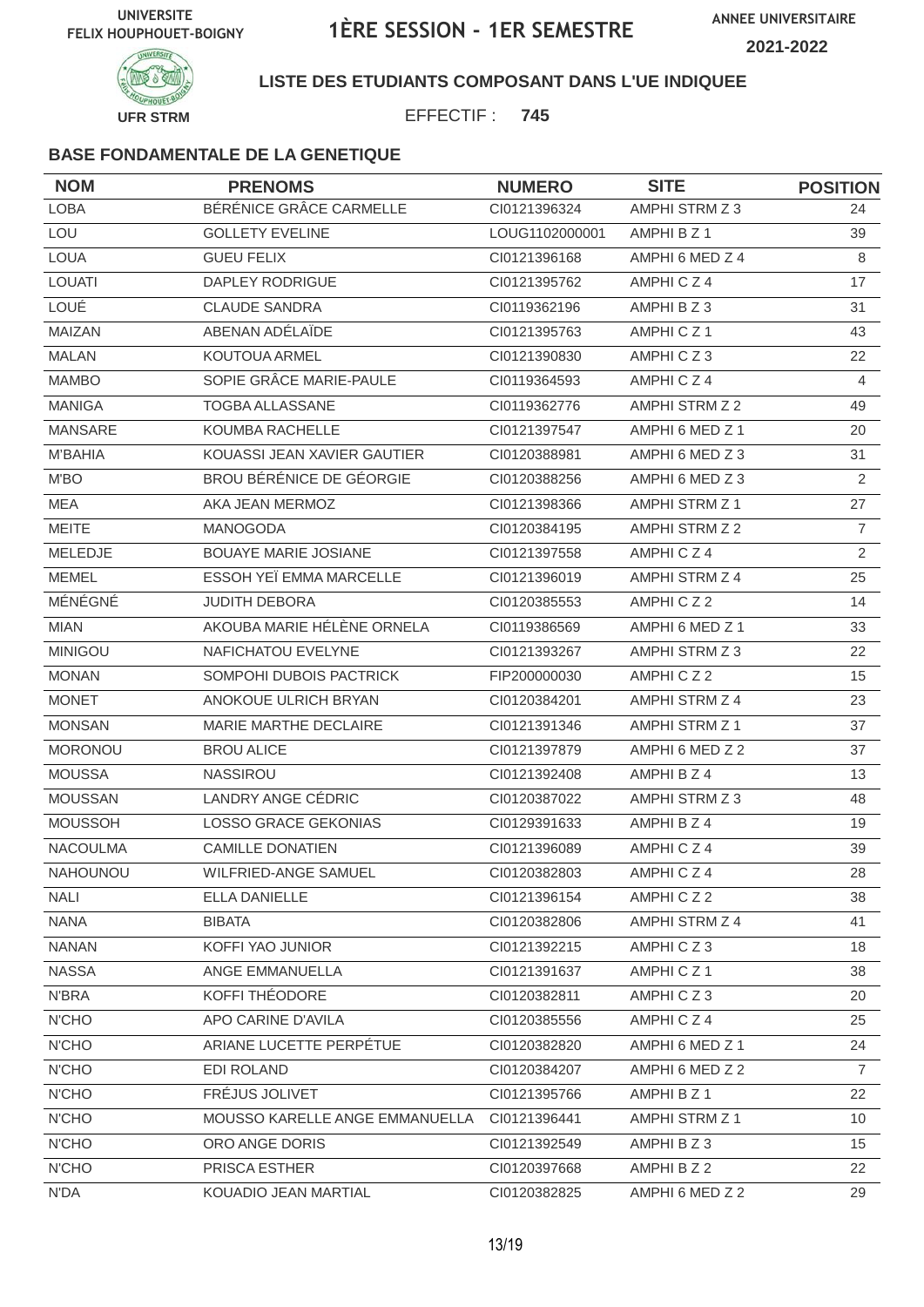

### **LISTE DES ETUDIANTS COMPOSANT DANS L'UE INDIQUEE**

EFFECTIF : **745**

| <b>NOM</b>       | <b>PRENOMS</b>                 | <b>NUMERO</b> | <b>SITE</b>          | <b>POSITION</b> |
|------------------|--------------------------------|---------------|----------------------|-----------------|
| N'DIN            | <b>JEAN JAURES</b>             | CI0121396640  | AMPHICZ3             | 15              |
| N'DJOMON         | PONGOH ARIANE EMMANUELLE       | CI0121396309  | AMPHI STRM Z 3       | 30              |
| N'DRI            | YAO JEAN MICHEL                | CI0120382845  | AMPHI B Z 3          | 21              |
| <b>NEMLIN</b>    | <b>FRANCK ALEX</b>             | CI0120385558  | AMPHI 6 MED Z 4      | 3               |
| <b>NENE</b>      | <b>BI IRIE MARIUS</b>          | CI0120382865  | AMPHI B Z 4          | 27              |
| N'GATTA          | YAO JOACHIM                    | CI0120395240  | AMPHI 6 MED Z 2      | 36              |
| N'GORAN          | AFFOUE LEOPOLDINE              | CI0121397570  | AMPHI 6 MED Z 3      | 4               |
| N'GORAN          | AKISSI AUDE CARINE             | CI0121398328  | AMPHI B Z 4          | 36              |
| N'GORAN          | ELYSE GEORGES-AUDREY           | CI0121393257  | AMPHI 6 MED Z 1      | 36              |
| N'GORAN          | ENI ANNE ANDRÉE                | CI0121396217  | AMPHI STRM Z 2       | 52              |
| <b>NGORAN</b>    | <b>KASSANDRA</b>               | CI0119365772  | AMPHICZ4             | 33              |
| N'GOU            | <b>MAHO CLOVIS</b>             | CI0120388541  | AMPHICZ <sub>1</sub> | 39              |
| N'GUESSAN        | ANGE WILFRIED DEGRANGE MOYEBAT | CI0121395987  | AMPHI STRM Z 1       | 5               |
| <b>N'GUESSAN</b> | BECANTY MAEVA ESLI JOHANNA     | CI0120385560  | AMPHI STRM Z 2       | 37              |
| N'GUESSAN        | <b>BI GUESSAN RODRIGUE</b>     | CI0119386168  | AMPHI B Z 4          | 15              |
| N'GUESSAN        | <b>GNAMMIEN-FANGAN RUBEN</b>   | CI0120397366  | AMPHICZ3             | 5               |
| <b>N'GUESSAN</b> | <b>JEAN-JAURES ALLIKO</b>      | CI0121395537  | AMPHI B Z 2          | 17              |
| N'GUESSAN        | <b>KONAN ELIE</b>              | CI0121395768  | AMPHI B Z 3          | 22              |
| N'GUESSAN        | <b>KONAN FIDEL</b>             | CI0119375432  | AMPHI STRM Z 2       | 32              |
| <b>N'GUESSAN</b> | KONAN JEAN EUDES               | CI0121391690  | AMPHICZ5             | 31              |
| N'GUESSAN        | NIANGOAN ALIDA ESTHER          | FIP200000001  | AMPHI B Z 3          | 8               |
| <b>N'GUESSAN</b> | SAINT-PIERRE VARES DJEDOU      | NGUS08110201  | AMPHI STRM Z 3       | 28              |
| N'GUESSAN        | YAPI ANNE GEORGETTE            | CI0121391236  | AMPHICZ3             | 37              |
| NIAMKÉ           | SYLVIANE MARIE MADELEINE MAGNE | CI0120387013  | AMPHI 6 MED Z 2      | 34              |
| <b>NIOMBLEÏ</b>  | <b>MARIO ULRICH</b>            | CI0121396466  | AMPHI 6 MED Z 1      | 23              |
| <b>NITIEMA</b>   | PELWENDE VALERIE               | CI0120398146  | AMPHI 6 MED Z 4      | 40              |
| N'KE             | <b>FRANCK ROMARIC JUNIOR</b>   | CI0120395689  | AMPHI STRM Z 1       | 29              |
| NOUMAPLE         | N'DRAMAN DAVIDE CHRISTIANLIE   | FIP200000022  | AMPHICZ2             | 28              |
| N'ZI             | AKISSI STÉPHANIE               | CI0119386396  | AMPHI B Z 2          | 21              |
| N'ZI             | LORRAINE MÉGANE BESSELY        | CI0121395769  | AMPHI STRM Z 3       | 53              |
| OBA              | CHRIS ROLAND                   | CI0121393877  | AMPHICZ4             | 20              |
| OBILI            | <b>REGIS KELLY</b>             | CI0121397148  | AMPHI B Z 4          | 43              |
| <b>OHOUEU</b>    | <b>BOYO SAMUEL</b>             | CI0121391694  | AMPHI B Z 1          | 4               |
| OJELEKE          | ABOUAZIZ                       | Cl0120385564  | AMPHICZ2             | 34              |
| <b>OKOMA</b>     | <b>CHRISTIAN PARFAIT</b>       | CI0121393131  | AMPHI STRM Z 1       | 23              |
| OSSEPE           | OKAMOU JEAN                    | FIP200000025  | AMPHICZ5             | 28              |
| <b>OTCHOUMOU</b> | MICHAEL JOHNSON                | FIP200000012  | AMPHI B Z 1          | 2               |
| <b>OUALEY</b>    | AFFOUE MARIE JOANNA            | CI0120383021  | AMPHI 6 MED Z 1      | 39              |
| <b>OUATTARA</b>  | AKOUA TEHIA KADIDJATOU         | Cl0121397561  | AMPHI 6 MED Z 4      | 25              |
| <b>OUATTARA</b>  | <b>BARA FATOU BÉNÉDICTE</b>    | CI0120384248  | AMPHI B Z 4          | 18              |
| <b>OUATTARA</b>  | <b>BERE SALIMATA</b>           | CI0119386166  | AMPHI B Z 2          | 19              |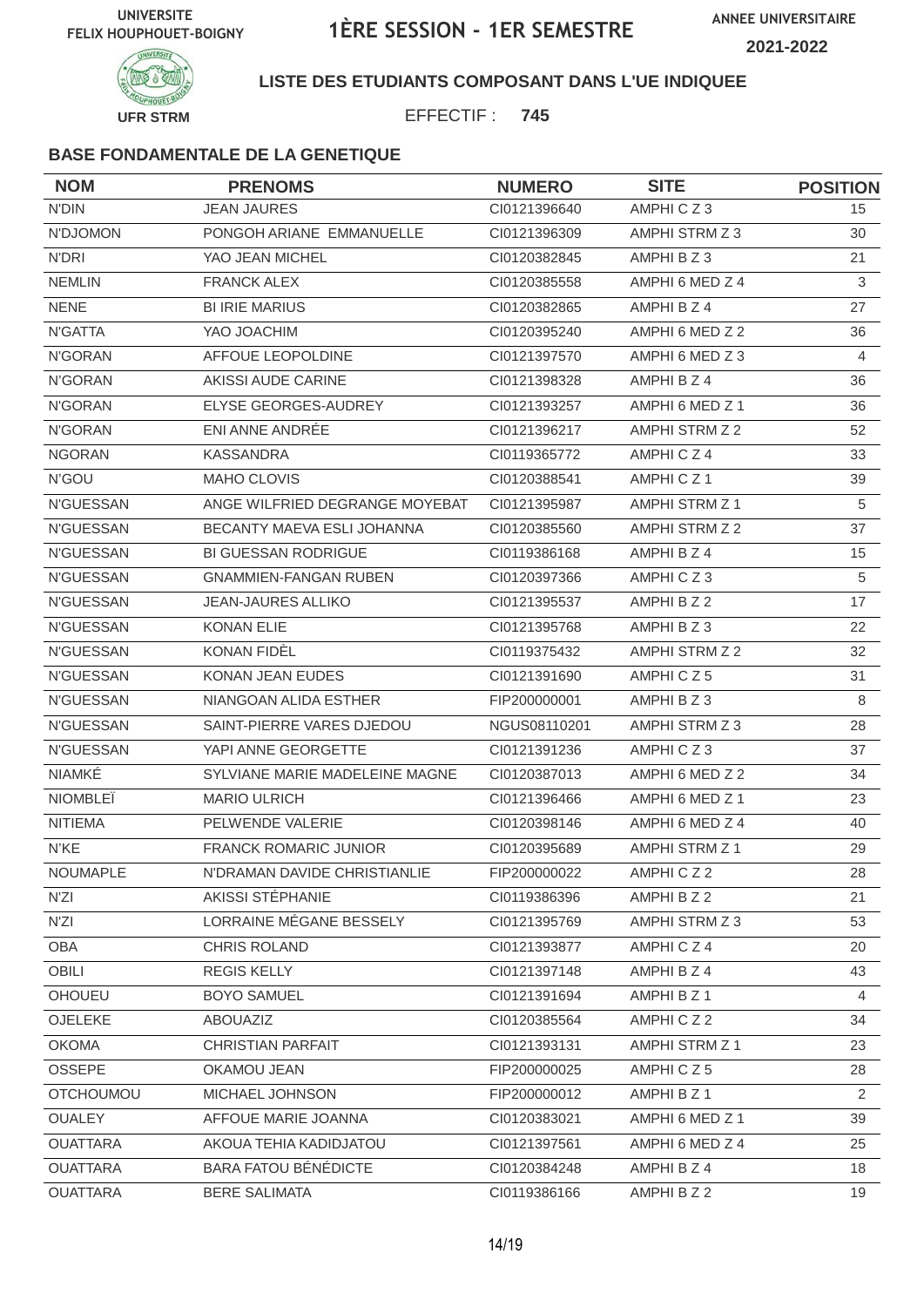

**LISTE DES ETUDIANTS COMPOSANT DANS L'UE INDIQUEE**

EFFECTIF : **745**

| <b>NOM</b>       | <b>PRENOMS</b>                                | <b>NUMERO</b>  | <b>SITE</b>     | <b>POSITION</b> |
|------------------|-----------------------------------------------|----------------|-----------------|-----------------|
| <b>OUATTARA</b>  | DJAKARIDJA TENELO                             | Cl0119366222   | AMPHI 6 MED Z 4 | $\overline{7}$  |
| <b>OUATTARA</b>  | EBONYSE MYRIAM GRACE URIELLE MAO CI0121394459 |                | AMPHI 6 MED Z 4 | 47              |
| <b>OUATTARA</b>  | <b>HAMED</b>                                  | CI0119388158   | AMPHICZ4        | 26              |
| <b>OUATTARA</b>  | <b>KADHY</b>                                  | CI0119364323   | AMPHI STRM Z 1  | 28              |
| <b>OUATTARA</b>  | <b>KASSOUM</b>                                | CI0120385566   | AMPHI 6 MED Z 4 | 35              |
| <b>OUATTARA</b>  | KIPEYEILE LIONEL PACÔME                       | CI0121391442   | AMPHI 6 MED Z 3 | 42              |
| <b>OUATTARA</b>  | KOMIKÉ BINTOU ANGE                            | CI0121396456   | AMPHI 6 MED Z 4 | 10              |
| <b>OUATTARA</b>  | KOSSIA AWA ANGÈLE                             | OUAK2801970002 | AMPHI STRM Z 2  | 3               |
| <b>OUATTARA</b>  | <b>MAMADOU</b>                                | CI0118358089   | AMPHI STRM Z 2  | 43              |
| <b>OUATTARA</b>  | <b>MANA</b>                                   | CI0121392788   | AMPHICZ5        | 12              |
| <b>OUATTARA</b>  | <b>MARIAM</b>                                 | CI0120383043   | AMPHI STRM Z 1  | 12              |
| <b>OUATTARA</b>  | <b>MOUSSA</b>                                 | CI0120383068   | AMPHI B Z 2     | $\overline{7}$  |
| <b>OUATTARA</b>  | <b>OUELY ISMAEL</b>                           | CI0119372714   | AMPHI B Z 4     | 8               |
| <b>OUATTARA</b>  | <b>OUMOU</b>                                  | CI0119388435   | AMPHICZ4        | 22              |
| <b>OUATTARA</b>  | <b>PEWORYAH</b>                               | OUAP1606950001 | AMPHICZ4        | 32              |
| <b>OUATTARA</b>  | <b>ROKIA</b>                                  | CI0120383039   | AMPHI 6 MED Z 4 | 34              |
| <b>OUATTARA</b>  | <b>TIDJANE</b>                                | CI0121396358   | AMPHI B Z 2     | 11              |
| <b>OUATTARA</b>  | <b>VIEDA DRAMANE</b>                          | CI0121391104   | AMPHI STRM Z 1  | 8               |
| <b>OUATTARA</b>  | WODAHAN MADIARA                               | CI0121395976   | AMPHICZ1        | 19              |
| <b>OUEDRAOGO</b> | SAFIATOU                                      | CI0121395630   | AMPHICZ3        | 14              |
| <b>OUFFOUE</b>   | DJÊ EYMARD PACÔME                             | CI0121394467   | AMPHI 6 MED Z 3 | 20              |
| <b>OUFFOUET</b>  | NANHAN AMANDA CORALIE                         | CI0120397876   | AMPHI B Z 1     | $\mathbf{1}$    |
| <b>OULAI</b>     | KOHON EBENEZER                                | CI0119388513   | AMPHI B Z 1     | 6               |
| OULAY            | <b>GNINFAN MOUHAMMAD</b>                      | CI0121395771   | AMPHI 6 MED Z 2 | 3               |
| <b>OULE</b>      | SEANLA ARMEL CÉDRIC                           | CI0119388318   | AMPHICZ4        | 37              |
| <b>OUOBA</b>     | PIERRE ERIC                                   | CI0121394468   | AMPHICZ3        | 35              |
| <b>PRINCE</b>    | <b>EMMANUEL DE BIALLET</b>                    | CI0120385568   | AMPHICZ2        | 11              |
| SACKO            | BAHI                                          | Cl0120386436   | AMPHI STRM Z 2  | 27              |
| SAGANOGO         | <b>SOILIYO</b>                                | FIP200000039   | AMPHICZ1        | 20              |
| <b>SAKM</b>      | AYI MEDINE OPHELIE                            | CI0121395118   | AMPHI B Z 3     | 12 <sup>2</sup> |
| SALAWU           | <b>FADILULAAHI</b>                            | Cl0121397943   | AMPHICZ4        | 5               |
| SALOU            | AÏCHA CHARLEINE                               | CI0120383132   | AMPHI STRM Z 4  | 36              |
| SAMAKE           | MAKAN                                         | CI0119361909   | AMPHI STRM Z 2  | 34              |
| SANOGO           | MAMADOU                                       | CI0119389869   | AMPHI STRM Z 1  | 20              |
| SANOGO           | MINETANTCHIN ZALIRAK                          | CI0120385410   | AMPHI B Z 4     | 25              |
| SAWADOGO         | <b>ALIMATA</b>                                | CI0121396223   | AMPHICZ5        | 30              |
| <b>SAWADOGO</b>  | ZAINABOU                                      | CI0120385570   | AMPHI B Z 4     | $\overline{7}$  |
| <b>SEHI</b>      | <b>BI ZAH PAUL</b>                            | CI0119386730   | AMPHI 6 MED Z 1 | 12              |
| <b>SEHI</b>      | DIMONSEDJE LINE NADIA                         | FIP200000020   | AMPHI B Z 4     | 39              |
| <b>SEINI</b>     | ALI                                           | CI0121396771   | AMPHI B Z 4     | 3               |
| <b>SEKA</b>      | AUDREY DESIRÉE                                | CI0119386550   | AMPHICZ1        | $\overline{7}$  |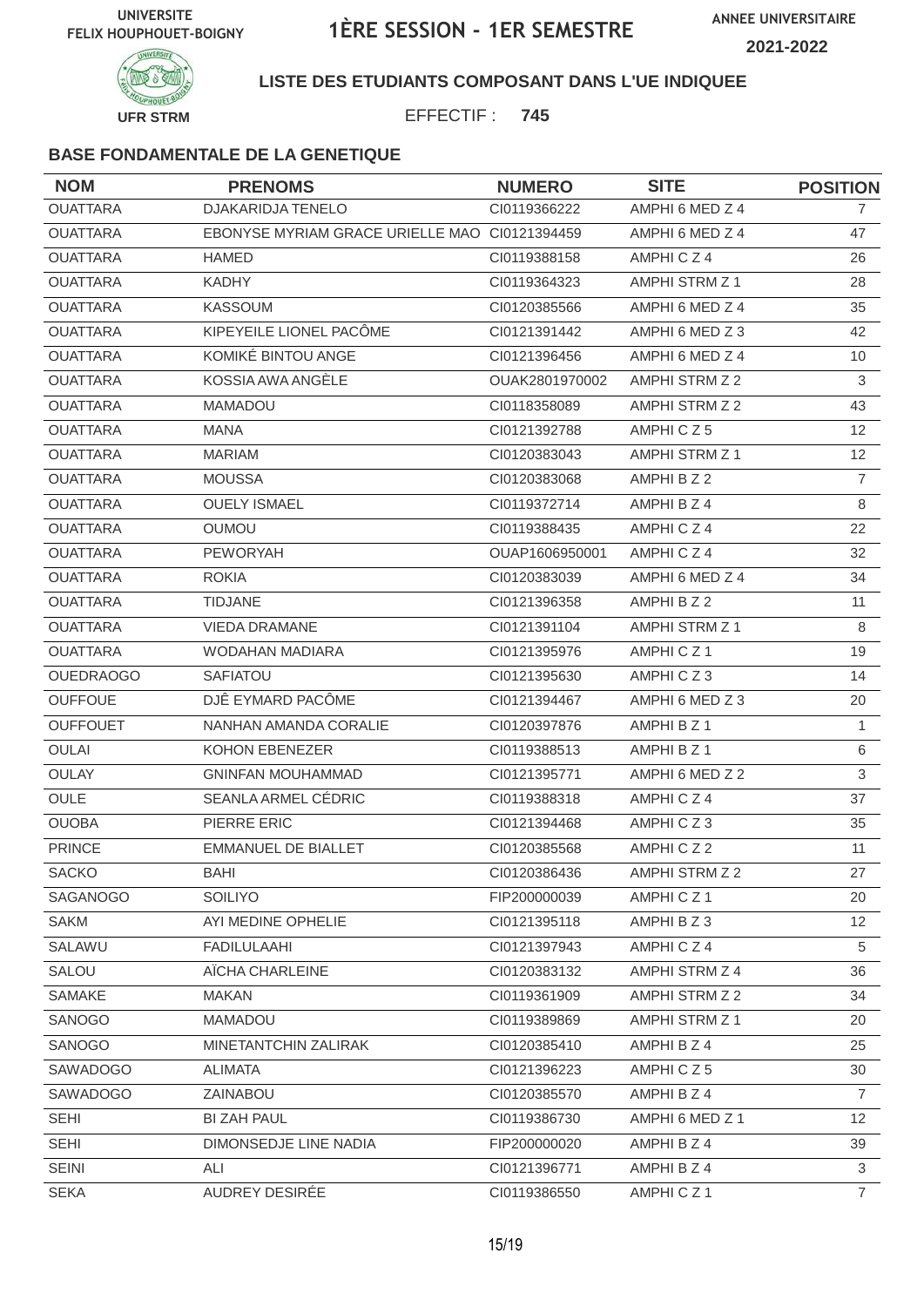

### **LISTE DES ETUDIANTS COMPOSANT DANS L'UE INDIQUEE**

EFFECTIF : **745**

| <b>NOM</b>       | <b>PRENOMS</b>                  | <b>NUMERO</b> | <b>SITE</b>           | <b>POSITION</b> |
|------------------|---------------------------------|---------------|-----------------------|-----------------|
| SÉKA             | <b>GUIGUI ARMEL</b>             | CI0120383183  | AMPHI 6 MED Z 4       | 27              |
| <b>SEKA</b>      | KEPOE RUTH CARMELLE             | CI0121396439  | AMPHI B Z 2           | 30              |
| <b>SEKO</b>      | <b>BLANCHARD MONDESIR</b>       | CI0120394035  | AMPHI B Z 1           | 11              |
| <b>SEKONGO</b>   | PETAMIDJO ROBERT                | CI0120383187  | AMPHI STRM Z 4        | 18              |
| <b>SERE</b>      | <b>ISSOUF</b>                   | CI0120387029  | AMPHICZ5              | 20              |
| <b>SERY</b>      | <b>EDILON PIERRE</b>            | CI0119366937  | AMPHI STRM Z 3        | 32              |
| <b>SIAKO</b>     | NOMEDO RODRIGUE                 | CI0121395775  | AMPHI B Z 1           | 15              |
| <b>SIB</b>       | <b>KPENI FLORENCE</b>           | CI0121395776  | AMPHI STRM Z 4        | 35              |
| SIDIBÉ           | <b>FATIM</b>                    | CI0121393662  | AMPHI STRM Z 4        | 31              |
| <b>SIDIBE</b>    | <b>ISSA JUNIOR</b>              | CI0121397563  | AMPHI STRM Z 2        | 15              |
| <b>SIKA</b>      | <b>AGUIE MAX YANN</b>           | CI0119365605  | AMPHICZ5              | $\overline{7}$  |
| <b>SIKA</b>      | LOU YOUCA ESTHER BRIGITTE       | CI0119368125  | AMPHI 6 MED Z 2       | 17              |
| SILUE            | <b>DOSSONGUI FABRICE</b>        | CI0121420196  | AMPHI 6 MED Z 1       | 17              |
| <b>SILUE</b>     | SOULEYMANE                      | CI0119363546  | <b>AMPHI STRM Z 1</b> | 18              |
| SILUÉ            | <b>ZANA IBRAHIM</b>             | CI0121395777  | AMPHI STRM Z 4        | $\overline{9}$  |
| SONAN            | MAKOU DILEMME HERMANN           | FIP200000059  | AMPHI STRM Z 4        | 32              |
| SONZAI           | SEDE PRISCILLE MYRIAM           | CI0119363138  | AMPHI 6 MED Z 3       | 18              |
| SORO             | <b>FRANCK KALOURGO</b>          | CI0120383283  | AMPHICZ2              | 16              |
| SORO             | <b>GNANDJO WODANHAN ADELINE</b> | CI0121391468  | AMPHICZ5              | 34              |
| SOTTI            | AKISSI MARIE DANIELLE           | CI0120383308  | AMPHI 6 MED Z 3       | 14              |
| SOTTI            | MALLÉ JEAN CAMILLE              | CI0121394490  | AMPHI B Z 2           | $\mathbf{2}$    |
| <b>SOUATE</b>    | <b>TEKPO ELIE</b>               | CI0120387032  | AMPHI STRM Z 4        | 20              |
| <b>SOULAMA</b>   | <b>FIABA FLORENCE</b>           | FIP200000046  | AMPHICZ4              | 24              |
| SOULOUKOU        | KOUA EDDY WILFRIED              | CI0119387048  | AMPHI STRM Z 2        | 48              |
| <b>SOUMAHORO</b> | HAMED LOUCKMANE YOUSSOUF        | CI0120385578  | AMPHI 6 MED Z 1       | 15              |
| SOUMAHORO        | <b>INNOCENT</b>                 | CI0121391258  | AMPHI STRM Z 4        | 39              |
| SOURABIE         | <b>LAMINE</b>                   | CI0120383322  | AMPHICZ2              | 32              |
| SOW              | MAÏMOUNA                        | CI0121395780  | AMPHICZ1              | 30              |
| <b>SYLLA</b>     | <b>AICHATOU</b>                 | CI0121390806  | AMPHI B Z 2           | 24              |
| <b>SYLLA</b>     | <b>MANDIARR</b>                 | CI0121393093  | AMPHI STRM Z 2        | 13              |
| <b>TAHA</b>      | <b>ALEXIS CEDRICK</b>           | CI0120388339  | AMPHI 6 MED Z 2       | 11              |
| <b>TAHIROU</b>   | <b>JEAN PATRICK IVAN</b>        | CI0120383345  | AMPHI 6 MED Z 4       | 37              |
| <b>TAN</b>       | <b>KOUEGBE JUNIOR</b>           | Cl0121392723  | AMPHI B Z 4           | 33              |
| <b>TANO</b>      | AFFOUA INÈS OLIVIA              | CI0121395898  | AMPHI STRM Z 1        | 14              |
| <b>TANO</b>      | ETTIEN EPIPHANIE                | Cl0121395967  | AMPHI B Z 3           | 11              |
| <b>TANOH</b>     | SYLVANIE AMOIN VICTOIRE         | CI0119361319  | AMPHIBZ3              | 38              |
| <b>TANON</b>     | <b>KADY</b>                     | FIP200000048  | AMPHICZ5              | 27              |
| <b>TANOU</b>     | LOUKOU ELISÉE                   | CI0120397693  | AMPHI STRM Z 3        | $\overline{4}$  |
| <b>TAO</b>       | <b>MOUSSA</b>                   | Cl0121398172  | AMPHI B Z 1           | 28              |
| <b>TAPE</b>      | SOSTHENE PEGUY                  | FIP200000036  | AMPHI 6 MED Z 4       | 36              |
| <b>TEBY</b>      | ANNE SARA                       | FIP200000051  | AMPHI B Z 1           | 30              |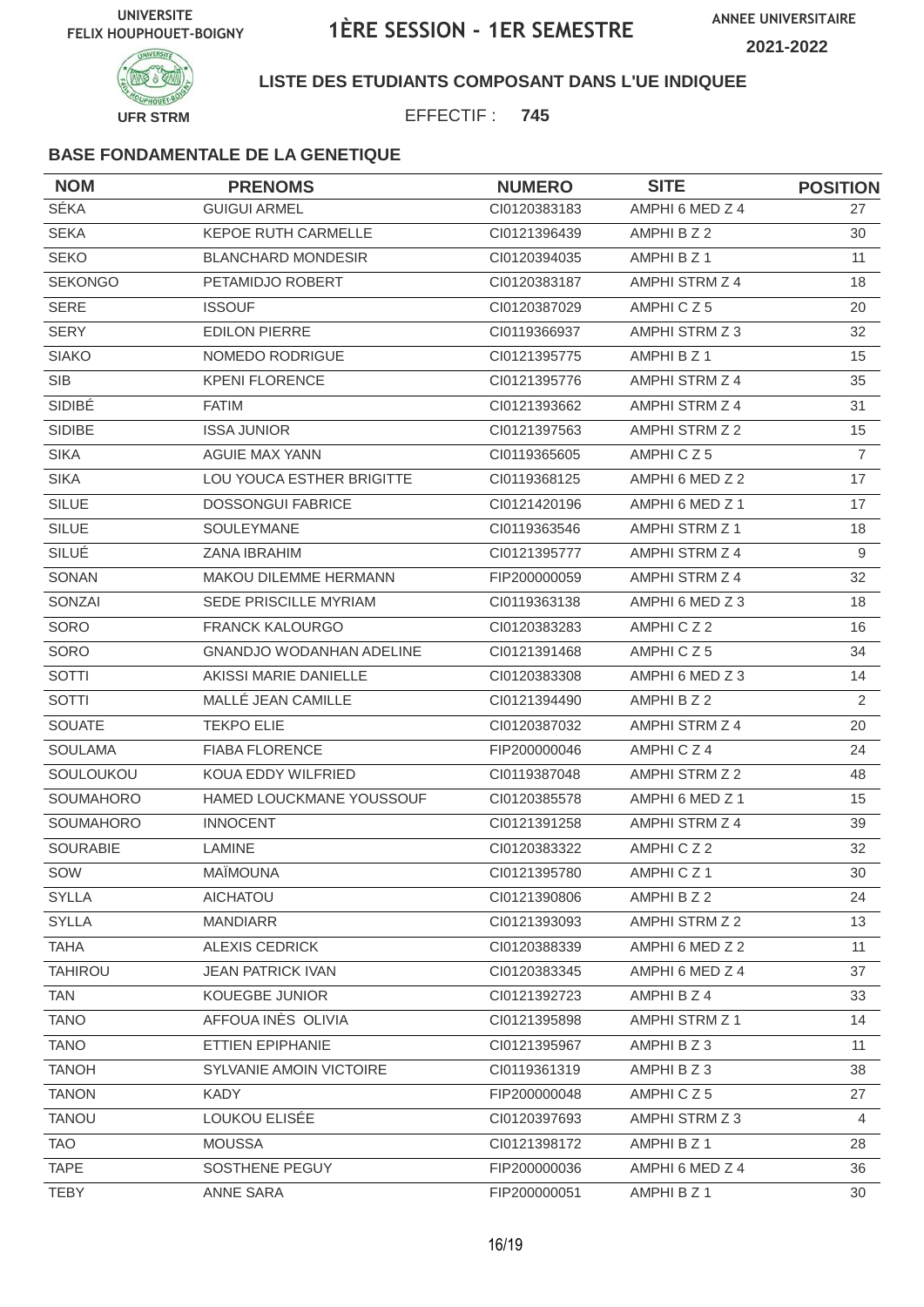

### **LISTE DES ETUDIANTS COMPOSANT DANS L'UE INDIQUEE**

EFFECTIF : **745**

| <b>NOM</b>     | <b>PRENOMS</b>             | <b>NUMERO</b>  | <b>SITE</b>           | <b>POSITION</b> |
|----------------|----------------------------|----------------|-----------------------|-----------------|
| <b>TEKI</b>    | KOUAKOU ROMEO              | CI0120383390   | AMPHI 6 MED Z 3       | 25              |
| <b>TENI</b>    | YA BENJAMIN                | CI0119385638   | AMPHI B Z 2           | 27              |
| <b>TIA</b>     | YOROGOH KASSIA ANGE        | CI0121397365   | AMPHI STRM Z 1        | $\overline{7}$  |
| <b>TIENE</b>   | <b>NAYAGA</b>              | CI0119365846   | AMPHI B Z 4           | 34              |
| <b>TIEROU</b>  | ANGE MONDESIR KAMONDJE     | CI0120383410   | AMPHI 6 MED Z 1       | 37              |
| <b>TIEU</b>    | <b>GOUNTO EBENEZER</b>     | CI0119368175   | AMPHI STRM Z 3        | 27              |
| <b>TIGORI</b>  | <b>KOBENAN ISSOUF</b>      | CI0121391620   | AMPHICZ2              | 3               |
| <b>TIMITE</b>  | MAURICE HEDALSSE           | CI0120384308   | AMPHI 6 MED Z 2       | 30              |
| <b>TOH</b>     | <b>BI JOYCE AURIOL</b>     | CI0119386099   | AMPHI 6 MED Z 2       | 40              |
| <b>TOHE</b>    | GUELASSAIS ISRAËL          | CI0121391981   | AMPHI 6 MED Z 1       | 35              |
| <b>TOKOU</b>   | <b>ESTHER</b>              | CI0120386905   | AMPHI STRM Z 4        | 14              |
| <b>TOKPA</b>   | <b>LEKANHOU LINDA</b>      | CI0121395172   | AMPHI B Z 1           | 24              |
| <b>TOKPA</b>   | SINGOH ANGE PARFAITE       | CI0120384311   | AMPHICZ3              | 39              |
| <b>TOPKA</b>   | KOUAME JEAN HUBERSON       | CI0121393503   | AMPHICZ4              | 34              |
| <b>TOURE</b>   | <b>DANSA</b>               | CI0120383466   | AMPHICZ2              | 13              |
| <b>TOURE</b>   | <b>IBRAHIM BEN MANSOUR</b> | FIP200000013   | AMPHICZ2              | 17              |
| <b>TOURÉ</b>   | <b>MAMADOU</b>             | CI0120383445   | AMPHICZ3              | 16              |
| <b>TOURE</b>   | SARAH                      | CI0121392665   | AMPHI STRM Z 2        | 12 <sup>2</sup> |
| <b>TRA</b>     | <b>BI TCHAN ROMARIC</b>    | CI0119386890   | AMPHI 6 MED Z 2       | 28              |
| <b>TRA</b>     | KAMBO LOU LORRAINE ANDREAS | CI0121397566   | AMPHI B Z 1           | 9               |
| <b>TRA</b>     | LOU GRÂCE EMMANUELLA       | CI0121395787   | AMPHI 6 MED Z 2       | 6               |
| <b>TRA</b>     | LOU ZAH ÉPIPHANIE          | CI0121391607   | AMPHI B Z 2           | 15              |
| TRAORÉ         | ABBOUBACAR JUNIOR          | CI0120383506   | AMPHI 6 MED Z 2       | 2               |
| TRAORE         | <b>FOUSSENI</b>            | CI0120385582   | AMPHICZ3              | 36              |
| <b>TRAORE</b>  | <b>ISMAEL</b>              | Cl0121392418   | AMPHI B Z 2           | 32              |
| <b>TRAORE</b>  | <b>KLODAN BRAHIMA</b>      | CI0121396055   | AMPHI B Z 1           | 16              |
| <b>TRAYE</b>   | <b>BI YOUGONE FIDELE</b>   | CI0120397742   | AMPHI B Z 3           | 10 <sup>°</sup> |
| TRAZIÉ         | BI TRAZIÉ ANGE JOCELAIN    | Cl0121396188   | AMPHICZ2              | 4               |
| <b>TRAZIE</b>  | LOU TRANAN OLIVIA          | CI0121396187   | AMPHICZ3              | 38              |
| TRE            | LOUROUGNON CHRISTIAN LOPEZ | FIP200000028   | AMPHICZ1              | 6               |
| <b>TRESSIA</b> | <b>BOLI ALLAN</b>          | CI0120388545   | AMPHICZ5              | 15              |
| <b>TROH</b>    | NUNKANDO EVRAD             | CI0120383551   | <b>AMPHI STRM Z 1</b> | 26              |
| TRONOU-AYAYI   | OLIVIA VALENTINE           | CI0121396091   | AMPHI 6 MED Z 3       | 36              |
| <b>VAKA</b>    | <b>GNEKPA CALEB</b>        | Cl0121393754   | AMPHI 6 MED Z 1       | 32              |
| <b>VAKOU</b>   | ARISTIDE CESAR             | VAKA1101980001 | AMPHI STRM Z 3        | 15 <sub>1</sub> |
| VIMONOU        | KAÏ JULIETTE               | CI0121396383   | AMPHI 6 MED Z 4       | $\overline{4}$  |
| WASSA          | YAO GUILLAUME              | CI0120383567   | AMPHI B Z 3           | $\overline{7}$  |
| YABRE          | <b>KASSOUM</b>             | CI0121390901   | AMPHI 6 MED Z 3       | 43              |
| YAO            | ABRAHAM WILFRIED           | CI0120383618   | AMPHICZ1              | 40              |
| YAO            | <b>BEHEGBIN ENOCK</b>      | CI0119366545   | AMPHI STRM Z 2        | 47              |
| YAO            | DIBY JEAN ARSENE           | CI0120383585   | AMPHI 6 MED Z 2       | 20              |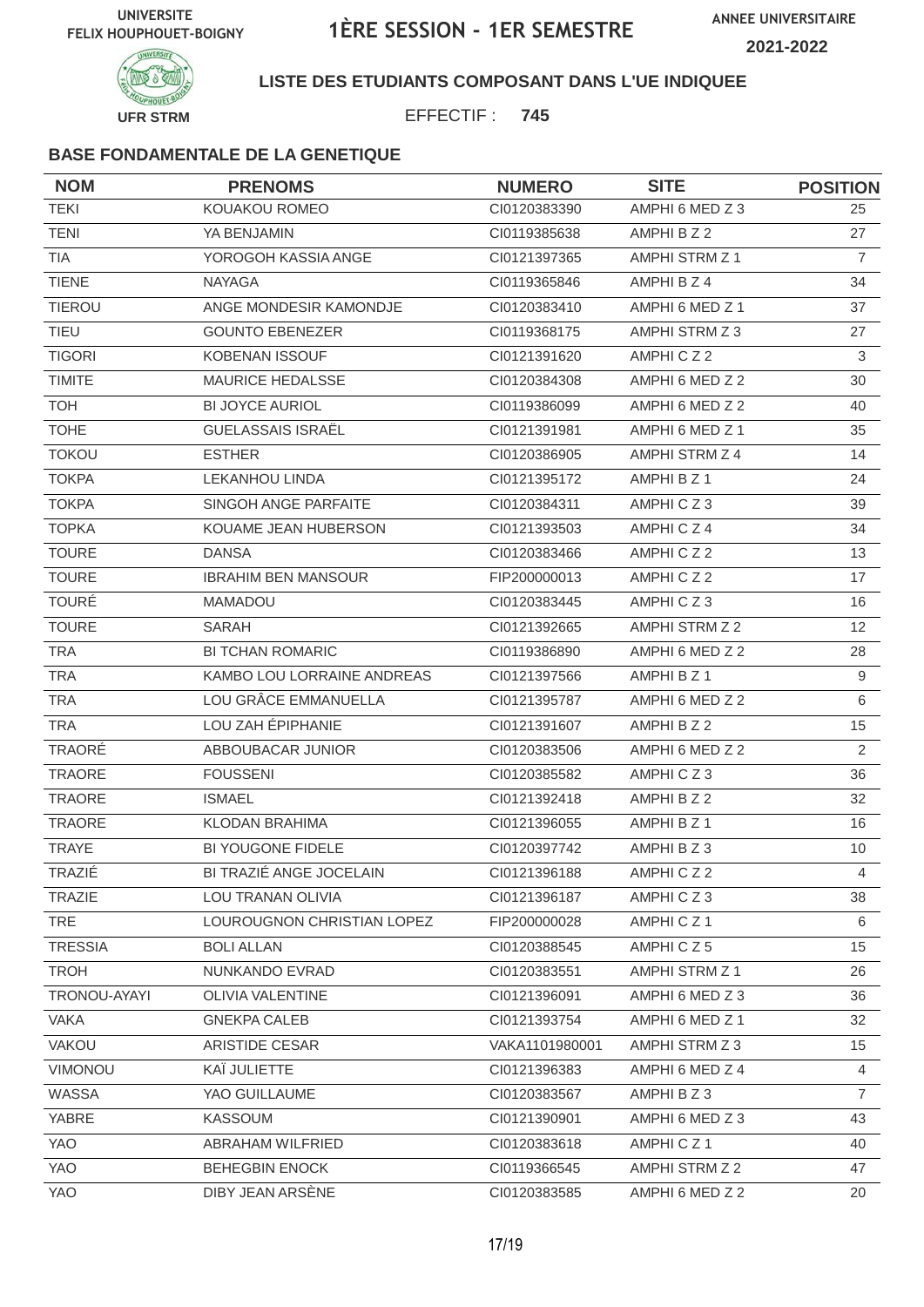

**LISTE DES ETUDIANTS COMPOSANT DANS L'UE INDIQUEE**

EFFECTIF : **745**

| <b>NOM</b>    | <b>PRENOMS</b>                    | <b>NUMERO</b> | <b>SITE</b>          | <b>POSITION</b> |
|---------------|-----------------------------------|---------------|----------------------|-----------------|
| <b>YAO</b>    | <b>EBANIEN EDANO CLAIR</b>        | CI0121397005  | AMPHICZ3             | 17              |
| <b>YAO</b>    | <b>GBAGBA NOE STEPHI</b>          | CI0121395194  | AMPHI STRM Z 2       | 21              |
| <b>YAO</b>    | KOBENAN TEHUA AVICE DE CLAVER     | CI0120384328  | AMPHI 6 MED Z 4      | 43              |
| <b>YAO</b>    | KOFFI BERTRAND ARISTIDE           | CI0120385587  | AMPHI B Z 1          | 21              |
| YAO           | KONAN FRANCK RODOLPHE             | CI0120383639  | AMPHI B Z 4          | 10              |
| <b>YAO</b>    | KOUADIO AZIZ                      | CI0118336240  | AMPHICZ5             | 18              |
| YAO           | KOUAKOU ÉLYSÉE                    | CI0121396884  | AMPHICZ <sub>1</sub> | 36              |
| YAO           | KOUAKOU SAMUEL                    | Cl0121392193  | AMPHI 6 MED Z 4      | 23              |
| <b>YAO</b>    | LAWSON CÉSAR AHONON               | CI0120383605  | AMPHI 6 MED Z 3      | 33              |
| <b>YAO</b>    | <b>MANSIANOU KOUADIO EMMANUEL</b> | CI0121396341  | AMPHI B Z 4          | 12              |
| <b>YAO</b>    | N'GUESSAN ALPHONSE SYLVESTRE      | CI0118336214  | AMPHI 6 MED Z 1      | 29              |
| YAO           | OKA ERIC SAMUEL                   | CI0120398422  | AMPHI STRM Z 2       | 36              |
| <b>YAO</b>    | YAO FRANKLIN                      | FIP200000058  | AMPHI B Z 2          | $\overline{4}$  |
| YAOKOKORE     | <b>BEIBRO FRANCK ARMAND</b>       | CI0120388261  | AMPHI 6 MED Z 2      | 31              |
| YAOYA         | KOUAKOU EVARISTE                  | CI0120397359  | AMPHI 6 MED Z 4      | 19              |
| <b>YAPI</b>   | <b>BAH LAURENCE</b>               | CI0120385589  | AMPHI B Z 1          | 18              |
| <b>YAPI</b>   | N'GUESSAN LEVI PHARESE            | CI0120385590  | AMPHICZ3             | 13              |
| <b>YAPO</b>   | KOUASSI EVA JENNIFER              | CI0121391729  | AMPHICZ2             | 37              |
| <b>YAPO</b>   | <b>LOBE ROSELIN</b>               | CI0120385591  | AMPHICZ4             | 31              |
| YASSUI        | MOAYE DONALD ULRICH               | CI0119361755  | AMPHI 6 MED Z 2      | 13              |
| <b>YATTE</b>  | APO PRISCA AURIANE                | CI0119387686  | AMPHICZ1             | 28              |
| YATTE         | EKOUMBO CHRISTIAN ALLEGRESSE      | CI0120383672  | AMPHI 6 MED Z 3      | 22              |
| YAYANGBEU     | TALI ANGE CARELLE                 | CI0120383674  | AMPHICZ1             | 16              |
| <b>YEBOUA</b> | <b>KOUASSI GEORGE</b>             | CI0121391966  | AMPHICZ3             | 25              |
| <b>YEO</b>    | KATIENETIA JEANNINE               | CI0121392939  | AMPHI 6 MED Z 1      | 30              |
| <b>YEO</b>    | KOULOUGNERY ALICE                 | CI0121395948  | AMPHI B Z 2          | 13              |
| <b>YEO</b>    | MAÏMOUNA SIDONIE                  | CI0120383689  | AMPHI 6 MED Z 2      | 44              |
| YEO           | MAMADOU                           | CI0121391535  | AMPHI B Z 1          | 32              |
| <b>YEO</b>    | <b>NOUNOFOLO</b>                  | CI0119386027  | AMPHI STRM Z 3       | 31              |
| YOCOLLY       | KONAN AYA ANGE LAURENCE           | CI0121396943  | AMPHI STRM Z 4       | 24              |
| <b>YORO</b>   | <b>OTTEY ETIENNE</b>              | FIP200000042  | AMPHI B Z 4          | 5               |
| YOUAN         | <b>BI IRIÉ CLAUVIS</b>            | CI0119376714  | AMPHICZ4             | 11              |
| YOUBA         | DICKO ABOUBACAR BAI JUNIOR        | Cl0120383714  | AMPHI STRM Z 3       | 25              |
| ZA            | LOU KOUABLÉ OLIVIA                | CI0120388262  | AMPHI STRM Z 3       | 17              |
| ZADI          | ZOUZOUGBO SIDOINE GÉRAUD          | Cl0121396463  | AMPHI B Z 4          | 9               |
| ZADJE         | FRANCK REDALE NADRO               | CI0120387023  | AMPHICZ4             | 35              |
| ZAMA          | <b>JEAN LUC MAZENOD</b>           | CI0119373201  | AMPHICZ1             | 17              |
| ZAMBLE        | BI NENE DIMITRI SCHESTER          | CI0121397707  | AMPHI 6 MED Z 3      | 1               |
| ZAN           | LOU TOUA CHRISTELLE               | CI0119369382  | AMPHI 6 MED Z 1      | 43              |
| <b>ZITO</b>   | JOSÉE LESLIE ANDRÉA               | Cl0120383760  | AMPHI B Z 1          | 25              |
| <b>ZOGBO</b>  | DAKORO CHRISTIAN                  | CI0120383764  | AMPHI STRM Z 2       | 29              |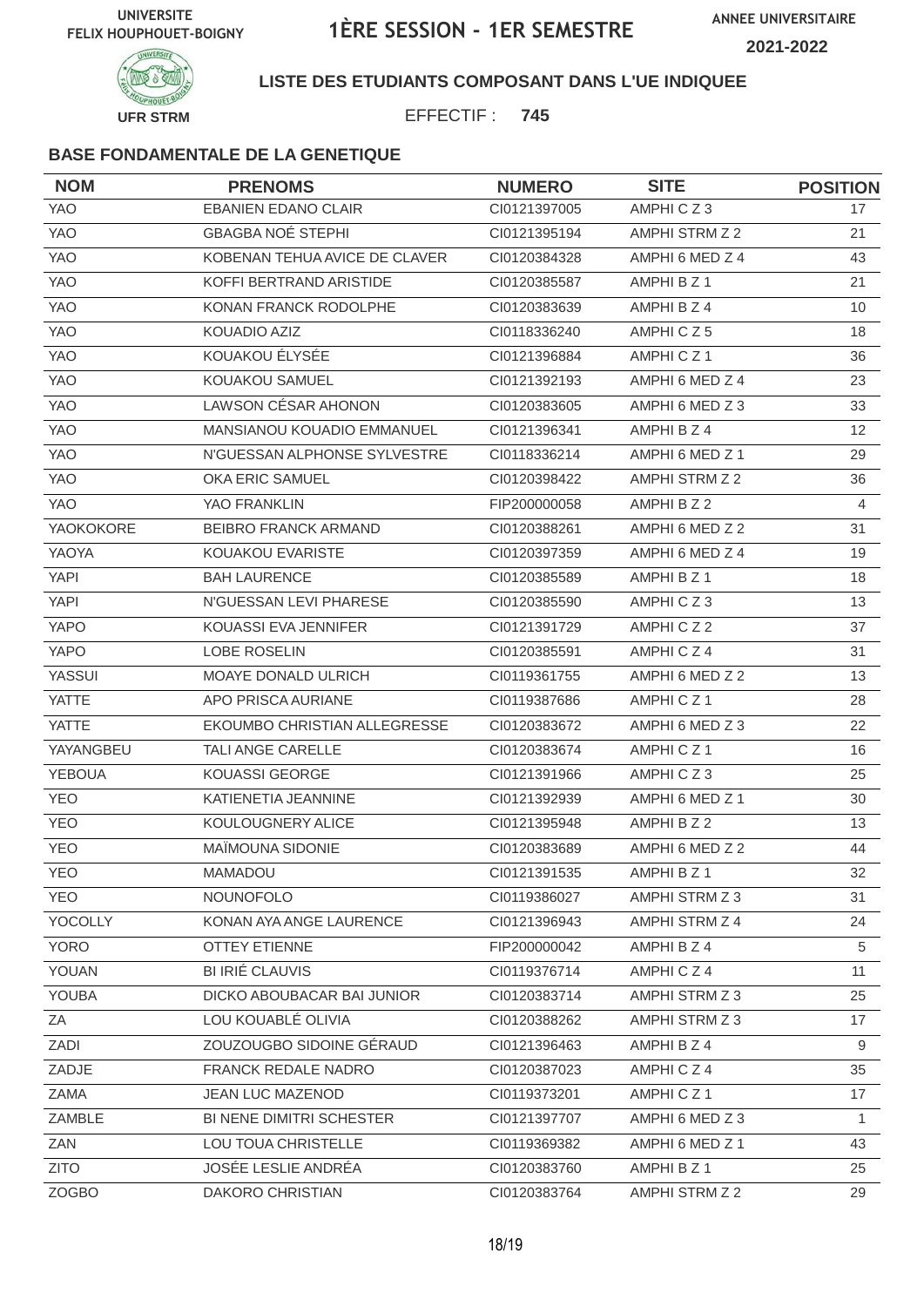

### **LISTE DES ETUDIANTS COMPOSANT DANS L'UE INDIQUEE**

EFFECTIF : **745**

| <b>NOM</b>     | <b>PRENOMS</b>                  | <b>NUMERO</b> | <b>SITE</b>          | <b>POSITION</b> |
|----------------|---------------------------------|---------------|----------------------|-----------------|
| <b>ZOHOU</b>   | KOUAKOU SERGE                   | CI0121392197  | AMPHICZ4             | 8               |
| <b>ZONDOHO</b> | <b>GUY ROLAND CANISIUS</b>      | CI0121395569  | AMPHI 6 MED Z 3      | 37              |
| ZORO           | TINAN CHRISTELLE ORELIE BLANCHE | CI0120383774  | AMPHI B Z 2          | 23              |
| <b>ZOROBI</b>  | <b>GBAMBLE FRANCK GHISLAIN</b>  | CI0119368860  | AMPHICZ <sub>1</sub> | 42              |
| <b>ZOROBI</b>  | <b>VANIAN ISSA</b>              | CI0118335762  | AMPHI 6 MED Z 1      | 14              |
| <b>ZOUABLI</b> | DABE MODESTE                    | CI0121391282  | AMPHI B Z 3          | 32              |
| <b>ZRAN</b>    | <b>TOUALY ACHILLE</b>           | CI0120387028  | AMPHI 6 MED Z 1      |                 |
| ZRE BI         | <b>TIZIE ARMAND</b>             | CI0121392493  | AMPHI B Z 3          | 24              |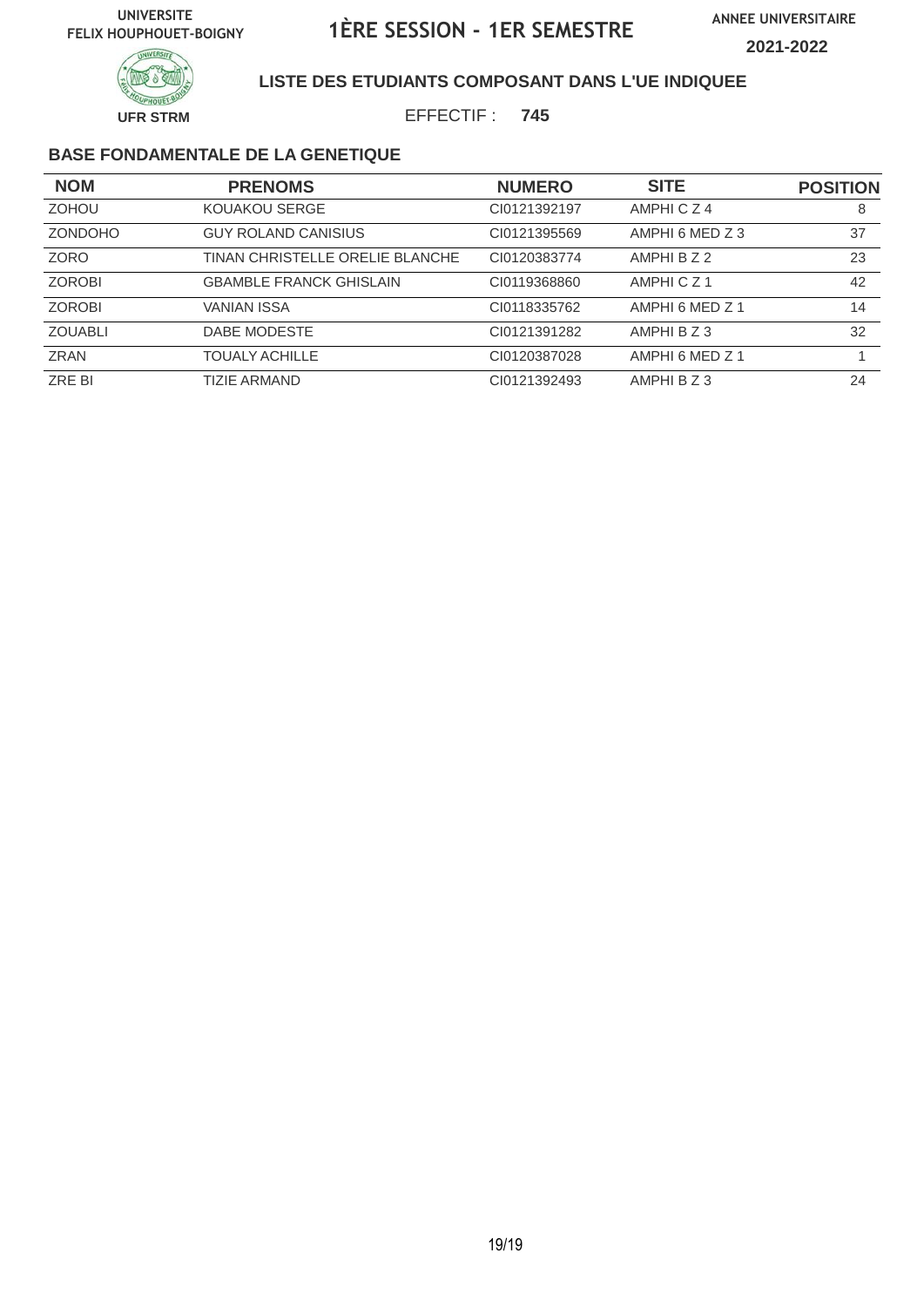

**LISTE DES ETUDIANTS COMPOSANT DANS L'UE INDIQUEE**

EFFECTIF : **728**

| <b>NOM</b>         | <b>PRENOMS</b>                 | <b>NUMERO</b> | <b>SITE</b>          | <b>POSITION</b> |
|--------------------|--------------------------------|---------------|----------------------|-----------------|
| <b>ABDOU KARIM</b> | AFFOUA AMINATA                 | CI0121394217  | AMPHICZ4             | 1.              |
| ABE                | ABE MONNEY JEAN-LOUIS          | FIP200000016  | AMPHI B Z 1          | 21              |
| ABE                | LOBA JEAN-MARCELLIN            | CI0121396015  | AMPHI STRM Z 3       | 2               |
| <b>ABOA</b>        | HERMENCE INGRID CHANA          | CI0121391490  | AMPHI 6 MED Z 3      | $\mathbf{1}$    |
| <b>ABOH</b>        | ABOYA JEAN PATERNE             | CI0121397564  | AMPHI 6 MED Z 1      | 36              |
| <b>ABOUA</b>       | AKISSI DANIELLA AURELIE        | CI0119363720  | AMPHI 6 MED Z 2      | 14              |
| <b>ACHI</b>        | ABOUEU JUSTINE MELISSA         | CI0119367106  | AMPHI 6 MED Z 1      | 19              |
| <b>ACHI</b>        | KOFFI LEONCE                   | FIP200000029  | AMPHI 6 MED Z 2      | 24              |
| <b>ACHIAMBI</b>    | ADIRATH AMOIN LEATITIA         | CI0121397069  | AMPHI B Z 1          | 14              |
| <b>ACHO</b>        | CHIA AURELY FRANCE             | CI0121397006  | AMPHI STRM Z 1       | 14              |
| <b>ACHOU</b>       | AXEL WILFRIED                  | CI0121394720  | AMPHI STRM Z 3       | 22              |
| <b>ACKAH</b>       | N'DA NAOMIE CINTY              | CI0121395700  | AMPHI 6 MED Z 4      | 11              |
| <b>ADAN</b>        | <b>ADOUBI ANTOINE MAXIME</b>   | CI0121396189  | AMPHICZ1             | 20              |
| ADAYE              | KOUAME JEAN LUC                | CI0121390665  | AMPHICZ1             | 16              |
| <b>ADINGRA</b>     | YAO CHARLES                    | CI0120380719  | AMPHI STRM Z 3       | 19              |
| ADJI               | ATSEL FRANCK JONATHAN          | CI0119361676  | AMPHI B Z 4          | 22              |
| <b>ADJIBI</b>      | ESTHER GRÂCE                   | CI0120380729  | AMPHICZ3             | 34              |
| <b>ADJIDAN</b>     | AGBASSI DJOMAN LOUISE GRACE    | CI0119388765  | AMPHICZ1             | 23              |
| <b>ADJOBI</b>      | YABA ANNE LAETITIA             | CI0121397044  | AMPHICZ3             | 14              |
| <b>ADJOUMAN</b>    | <b>BADOU FRANCK-JOËL</b>       | CI0120312462  | AMPHICZ5             | 8               |
| <b>ADJOUMANI</b>   | BENIÉ YAO JEAN-LOUIS           | CI0120380730  | AMPHI 6 MED Z 4      | 31              |
| <b>ADJOUMANI</b>   | KOSSIA KOUMAN ANGE SARITA      | CI0120383826  | AMPHICZ <sub>1</sub> | 42              |
| <b>ADOPO</b>       | <b>CHO ANDRIENNE</b>           | CI0119387138  | AMPHI STRM Z 1       | 22              |
| ADOU               | N'KAH MARIANA                  | FIP200000044  | AMPHI STRM Z 3       | 14              |
| <b>AGBON</b>       | <b>DON PACOME</b>              | FIP200000041  | AMPHI 6 MED Z 2      | $\mathbf{1}$    |
| <b>AGNESS</b>      | AKPA ESME ASTRIDE EPIPHANIE    | CI0120383835  | AMPHICZ4             | 33              |
| <b>AGO</b>         | KONAN LOYOLA PLACIDE           | CI0121397560  | AMPHI STRM Z 4       | 22              |
| AGUI               | GILLES EYMARD                  | CI0119387652  | AMPHI B Z 1          | 20              |
| AHEBIE             | ANGAHA BEATRICE                | CI0121396773  | AMPHIBZ3             | 32              |
| AHI                | AHOUA ELISABETH                | CI0120380770  | AMPHI STRM Z 3       | 28              |
| <b>AHOUASSA</b>    | JAËL ALEXANDRA ACSA EMMANUELLE | CI0120383837  | AMPHICZ4             | 6               |
| <b>AHOUSSI</b>     | N ZIAN EDMOND                  | CI0115290876  | AMPHI STRM Z 2       | 6               |
| <b>AHOUTY</b>      | ATSE ALEX-DEBORAH              | CI0120383839  | AMPHICZ2             | 38              |
| AJAGBE             | CHEICK CHERIF ADEWOUMI         | CI0120380784  | AMPHI B Z 4          | 15 <sub>1</sub> |
| AKA                | AKA HONORE                     | Cl0121397018  | AMPHIBZ3             | 4               |
| AKA                | ATTA DOMINIQUE                 | FIP200000060  | AMPHI 6 MED Z 3      | 22              |
| AKA                | ZEHI JULES LEVY                | CI0121412917  | AMPHI B Z 2          | 5               |
| AKABRA             | OFFOUE BLANCHARD               | CI0120397961  | AMPHICZ3             | $\overline{7}$  |
| AKAFFOU            | <b>GNAMINI RAPHAËL</b>         | CI0120398252  | AMPHI B Z 3          | 31              |
| AKASMADOU          | AKA EMILE                      | FIP200000021  | AMPHI 6 MED Z 3      | 10 <sup>°</sup> |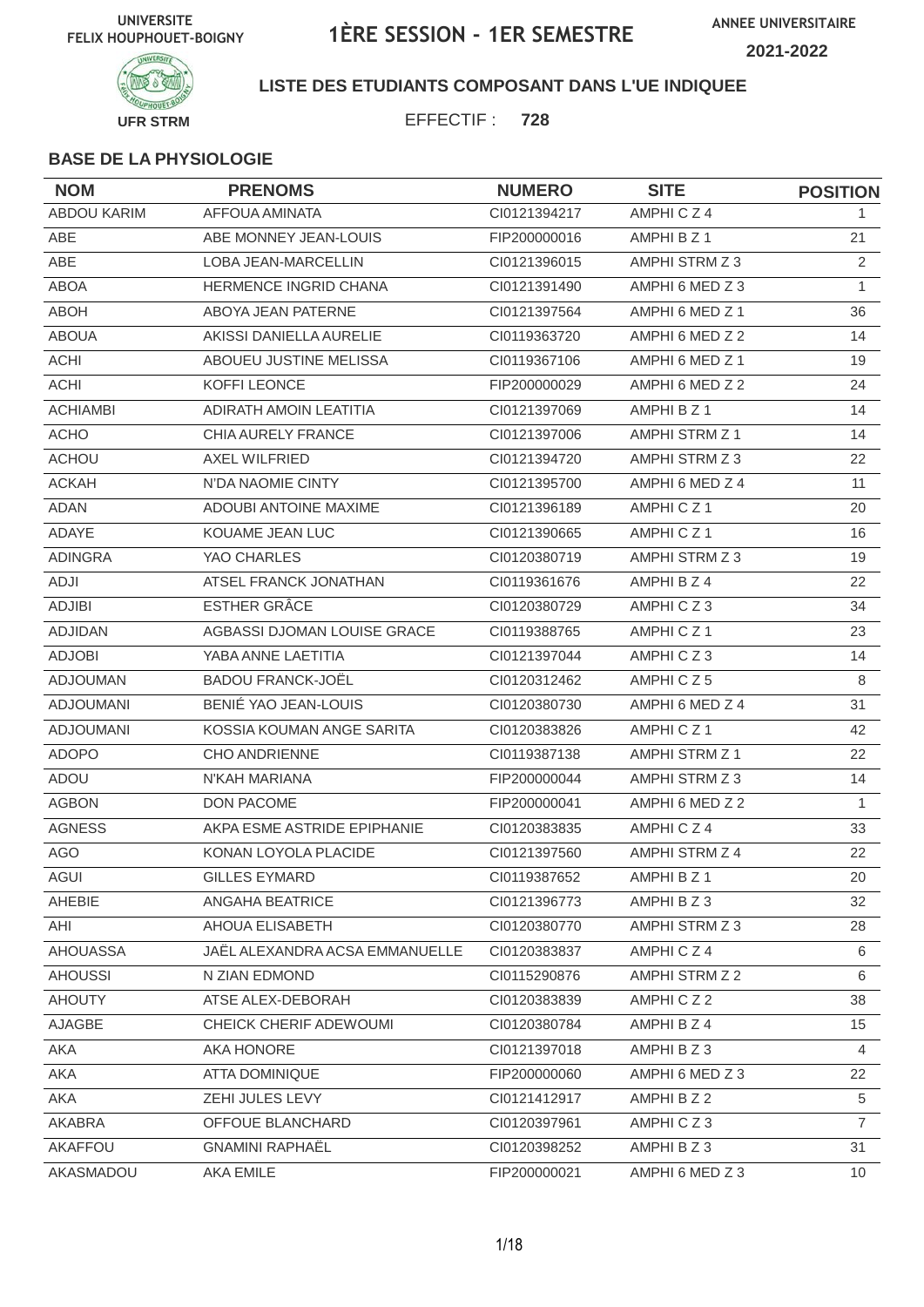

**LISTE DES ETUDIANTS COMPOSANT DANS L'UE INDIQUEE**

EFFECTIF : **728**

| <b>NOM</b>      | <b>PRENOMS</b>                | <b>NUMERO</b> | <b>SITE</b>          | <b>POSITION</b> |
|-----------------|-------------------------------|---------------|----------------------|-----------------|
| <b>AKE</b>      | KAKEYE JEAN CEDRICK           | CI0120383842  | AMPHI 6 MED Z 1      | 43              |
| <b>AKOMIAN</b>  | YAO SEVERIN                   | CI0121393806  | AMPHI STRM Z 2       | 19              |
| <b>AKOSSI</b>   | AGOUA NADIA ALEXISE           | CI0119387165  | AMPHI 6 MED Z 1      | 2               |
| <b>AKOUN</b>    | LOGBOCHI ÉLISABÉTH INÈS       | CI0119363648  | AMPHICZ2             | 14              |
| <b>AKPA</b>     | YANN GRÂCE DORCAS ÉLISABETH   | CI0120380829  | AMPHICZ4             | 25              |
| AKPATOU         | AFFOUÉ MARIE DOMINIQUE        | CI0121392618  | AMPHI B Z 1          | 8               |
| <b>AKPROUA</b>  | <b>GBIALY JUNIOR</b>          | CI0121391903  | AMPHICZ2             | 26              |
| ALADE           | <b>WILFRIED KADER</b>         | CI0120380840  | AMPHI B Z 3          | 18              |
| <b>ALLANGBA</b> | AKISSI ANGE SARAH ESTHER      | CI0121396079  | AMPHI 6 MED Z 1      | 37              |
| ALLAY           | KOUTOU MICHEL SCHADRAC        | CI0119386469  | AMPHI STRM Z 3       | 17              |
| <b>AMANI</b>    | <b>ABLAN VINCIANE</b>         | CI0121396076  | AMPHI B Z 4          | 38              |
| <b>AMANI</b>    | AFFOUE GRACE KARELL           | CI0120385468  | AMPHICZ5             | 6               |
| AMANI           | <b>ISRAEL KOUASSI DESN'ZI</b> | CI0120387270  | AMPHICZ2             | 31              |
| ANGAYA          | ANGE KYSLENE EKIAN            | CI0120383857  | AMPHICZ4             | 14              |
| ANGBETOU        | YOU LÉA                       | CI0120385473  | AMPHI STRM Z 1       | 36              |
| <b>ANGOUA</b>   | KOUTOUA PRINCE ACHILLE        | CI0121397142  | AMPHI 6 MED Z 1      | 46              |
| ANGUI           | ATTO MARC JUDICAËL            | CI0121401645  | AMPHICZ3             | 22              |
| ANI             | <b>GRACE JESSICA ALLOU</b>    | FIP200000023  | AMPHICZ4             | 20              |
| <b>ANOH</b>     | <b>ALLIETE DAVID</b>          | FIP200000007  | AMPHI 6 MED Z 3      | 45              |
| <b>ANON</b>     | DJAMBRA ADAMS MADOCHEE LAZARE | FIP200000018  | AMPHI STRM Z 4       | 16              |
| <b>ANON</b>     | KOKO NADINE JOSIANE           | CI0121398601  | AMPHICZ <sub>1</sub> | 40              |
| ANZI            | ANZI ANDRÉ                    | CI0120387907  | AMPHI 6 MED Z 3      | 19              |
| <b>APKENAN</b>  | KONAN PATRICIA MELISSA A.J    | CI0119379160  | AMPHICZ3             | $\mathbf{1}$    |
| <b>APO</b>      | YAO IGNACE                    | CI0121393715  | AMPHI 6 MED Z 2      | 21              |
| <b>ASKA</b>     | <b>TEHOUA MIREILLE</b>        | CI0120385034  | AMPHICZ5             | 4               |
| <b>ASSEMIEN</b> | <b>ESSI SERGE ANTHONY</b>     | CI0121396209  | AMPHI 6 MED Z 2      | 8               |
| <b>ASSEMIEN</b> | <b>SIALOU DOMINIQUE</b>       | CI0121394769  | AMPHICZ2             | 5               |
| ASSI            | ASSI LEVY JOEL                | Cl0121396081  | AMPHI STRM Z 2       | 51              |
| <b>ASSI</b>     | BANIN ANGELA ÉVELINE          | CI0121411770  | AMPHI B Z 3          | 10 <sup>°</sup> |
| <b>ASSI</b>     | SOPHIE STEPHANIE              | CI0120395670  | AMPHIBZ3             | 24              |
| <b>ASSOMAN</b>  | MARIE CHRISTELLE ANGE         | CI0120385474  | AMPHI STRM Z 3       | 1               |
| <b>ATCHORI</b>  | NOME ESTRELLIA DUEPHEIL       | CI0121396499  | AMPHI B Z 4          | 39              |
| <b>ATSE</b>     | <b>FRANCK EVRARD</b>          | CI0121396761  | AMPHI STRM Z 3       | 45              |
| <b>ATTA</b>     | ASSONDARY MEL ARTHUR          | CI0119371172  | AMPHI 6 MED Z 1      | 3               |
| ATTE            | <b>TETCHI CHRISTIAN DELOR</b> | CI0118336092  | AMPHI 6 MED Z 3      | 24              |
| <b>ATTOH</b>    | YACÉ ÉLOÏSE SARA              | CI0120388711  | AMPHI STRM Z 1       | 8               |
| AVIT            | WAHON GRÂCE VANNESSA          | CI0121394775  | AMPHI 6 MED Z 1      | $\overline{4}$  |
| AYE             | COCOA CÉDRIC JUNIOR           | CI0120380980  | AMPHI STRM Z 3       | $\overline{7}$  |
| AYEKOE          | <b>GNANGUI HYANICK MOREA</b>  | Cl0121392734  | AMPHICZ2             | 44              |
| AZIA            | <b>MARIE LAURE</b>            | CI0121395710  | AMPHI STRM Z 2       | 29              |
| <b>BABA</b>     | GOMET JEAN YVES JÉRÉMIE       | CI0120383873  | AMPHICZ5             | $\overline{2}$  |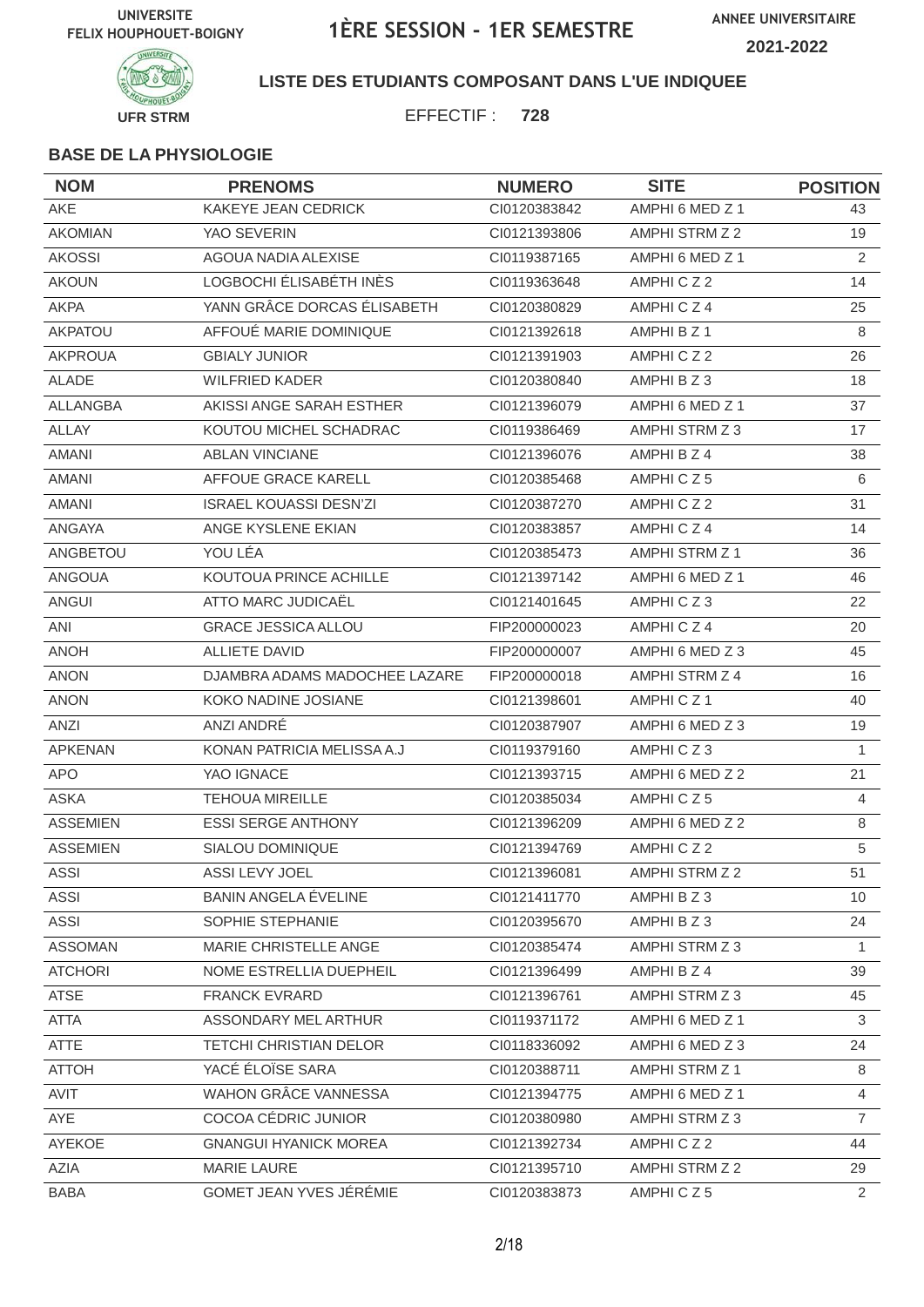

**LISTE DES ETUDIANTS COMPOSANT DANS L'UE INDIQUEE**

EFFECTIF : **728**

| <b>NOM</b>        | <b>PRENOMS</b>                | <b>NUMERO</b>  | <b>SITE</b>     | <b>POSITION</b> |
|-------------------|-------------------------------|----------------|-----------------|-----------------|
| <b>BADO</b>       | <b>MOUSSA OUETIGUI</b>        | CI0120380992   | AMPHI STRM Z 2  | 17              |
| <b>BAGUI</b>      | MEKAPEU VANESSA FABIENNE      | CI0120383875   | AMPHI B Z 3     | 34              |
| <b>BAKAYOKO</b>   | <b>TIAMOUÉ</b>                | CI0121394785   | AMPHI STRM Z 2  | 8               |
| <b>BALDE</b>      | <b>MAMADOU ALIOU</b>          | CI0119364408   | AMPHI STRM Z 1  | 32              |
| <b>BALLA</b>      | SAMAKASSI CHRIST PAUL         | CI0121395874   | AMPHICZ4        | 10              |
| <b>BALLOU</b>     | <b>ISRAEL</b>                 | CI0120398232   | AMPHI STRM Z 3  | 44              |
| <b>BAMBA</b>      | <b>IDRISSA</b>                | CI0119386167   | AMPHI B Z 2     | 19              |
| <b>BAMBA</b>      | <b>MADOU</b>                  | CI0121397569   | AMPHI B Z 1     | 28              |
| <b>BAMBA</b>      | <b>MOHAMED BEN</b>            | Cl0121398177   | AMPHI STRM Z 4  | 39              |
| <b>BAMBA</b>      | <b>MOUSTAPHA</b>              | FIP200000002   | AMPHI B Z 2     | 28              |
| <b>BAMBA</b>      | <b>YACOUBA</b>                | CI0119362624   | AMPHI 6 MED Z 3 | 30              |
| <b>BAWA</b>       | DADIE STÉPHANE                | CI0120381061   | AMPHI B Z 1     | 11              |
| <b>BAYO</b>       | <b>MOHAMED</b>                | CI0120383888   | AMPHI 6 MED Z 3 | 43              |
| <b>BAZE</b>       | <b>DIANE FRANCINE</b>         | CI0120381066   | AMPHI B Z 1     | 39              |
| <b>BEBY</b>       | N'DRIN FRANCK VALLERY         | CI0118340171   | AMPHICZ3        | 24              |
| <b>BECHO</b>      | ADJÉ ANGE LOUISETTE           | CI0120396257   | AMPHI 6 MED Z 1 | 44              |
| <b>BEDE</b>       | <b>HIWO CAROLE MONDESIR</b>   | CI0119362519   | AMPHICZ1        | $\overline{7}$  |
| <b>BEHEGBAN</b>   | KOFFI YANN RONSARD            | CI0121391481   | AMPHI STRM Z 4  | 28              |
| <b>BEKOU</b>      | <b>GNAZALO ANGE CHRISTIAN</b> | CI0120381083   | AMPHICZ4        | 24              |
| <b>BELE</b>       | ROCHE EPIPHANIE               | CI0121395890   | AMPHI 6 MED Z 1 | 41              |
| <b>BÉNÉDICTE</b>  | <b>EBA KOUASSI YOLANDE</b>    | CI0119387525   | AMPHI 6 MED Z 1 | 16              |
| <b>BERTE</b>      | <b>ABDOULAYE</b>              | CI0120381090   | AMPHICZ4        | 23              |
| <b>BEUGRÉ</b>     | CHRIST ANDERSON               | CI0121393338   | AMPHI B Z 1     | 36              |
| <b>BEUGRE</b>     | <b>GUIZA ARCHANGE</b>         | CI0119364184   | AMPHI B Z 1     | 10              |
| <b>BEUGRE</b>     | OKESS PRIVAT ROLANT           | CI0121394804   | AMPHI STRM Z 3  | 41              |
| <b>BIAKO</b>      | <b>ESSEM OPHÉLIE EMMA</b>     | CI0120381098   | AMPHI 6 MED Z 1 | 35              |
| <b>BILE</b>       | <b>MAHAN</b>                  | CI0121392427   | AMPHI B Z 4     | 19              |
| <b>BIRBA</b>      | <b>FRANCK ARMEL</b>           | Cl0121396648   | AMPHICZ3        | 39              |
| BLE               | <b>MACOURA CAROLE ERICA</b>   | CI0121391083   | AMPHI STRM Z 4  | 19              |
| <b>BLEOU</b>      | BROU OLIVE-NOËLIE             | CI0121396519   | AMPHI B Z 3     | 5               |
| <b>BLEU</b>       | GUÉ ANGE PRIVÂT               | CI0121392891   | AMPHICZ2        | 43              |
| <b>BOMISSO</b>    | DENISE REMY DÉSIRÉE           | CI0121397546   | AMPHICZ4        | 27              |
| <b>BONKOUNGOU</b> | ABDOUL KOUDOUZE               | CI0120397783   | AMPHI STRM Z 4  | 14              |
| <b>BOTTY</b>      | ELORIA BENERICE ESTHER        | CI0120385481   | AMPHI 6 MED Z 3 | 5               |
| <b>BOZON</b>      | <b>AUDE CHRISTELLE</b>        | CI0121397937   | AMPHI STRM Z 3  | 33              |
| <b>BROU</b>       | ACKISSI BESSELHI HUGUETTE     | Cl0121391568   | AMPHIBZ3        | 40              |
| <b>BROU</b>       | ANGYBELL NATACHA              | Cl0121391360   | AMPHI B Z 4     | 35              |
| <b>BROU</b>       | <b>APPIAH NOEL</b>            | BROA2912980001 | AMPHI B Z 1     | 27              |
| <b>BROU</b>       | KOUAKOU JEAN WILFRIED         | Cl0121391684   | AMPHICZ3        | $\overline{4}$  |
| <b>BROU</b>       | N'GUESSAN EDMOND              | Cl0121394274   | AMPHI 6 MED Z 4 | 6               |
| <b>BROU</b>       | N'GUESSAN ÉRIC                | Cl0121392216   | AMPHI 6 MED Z 2 | 30              |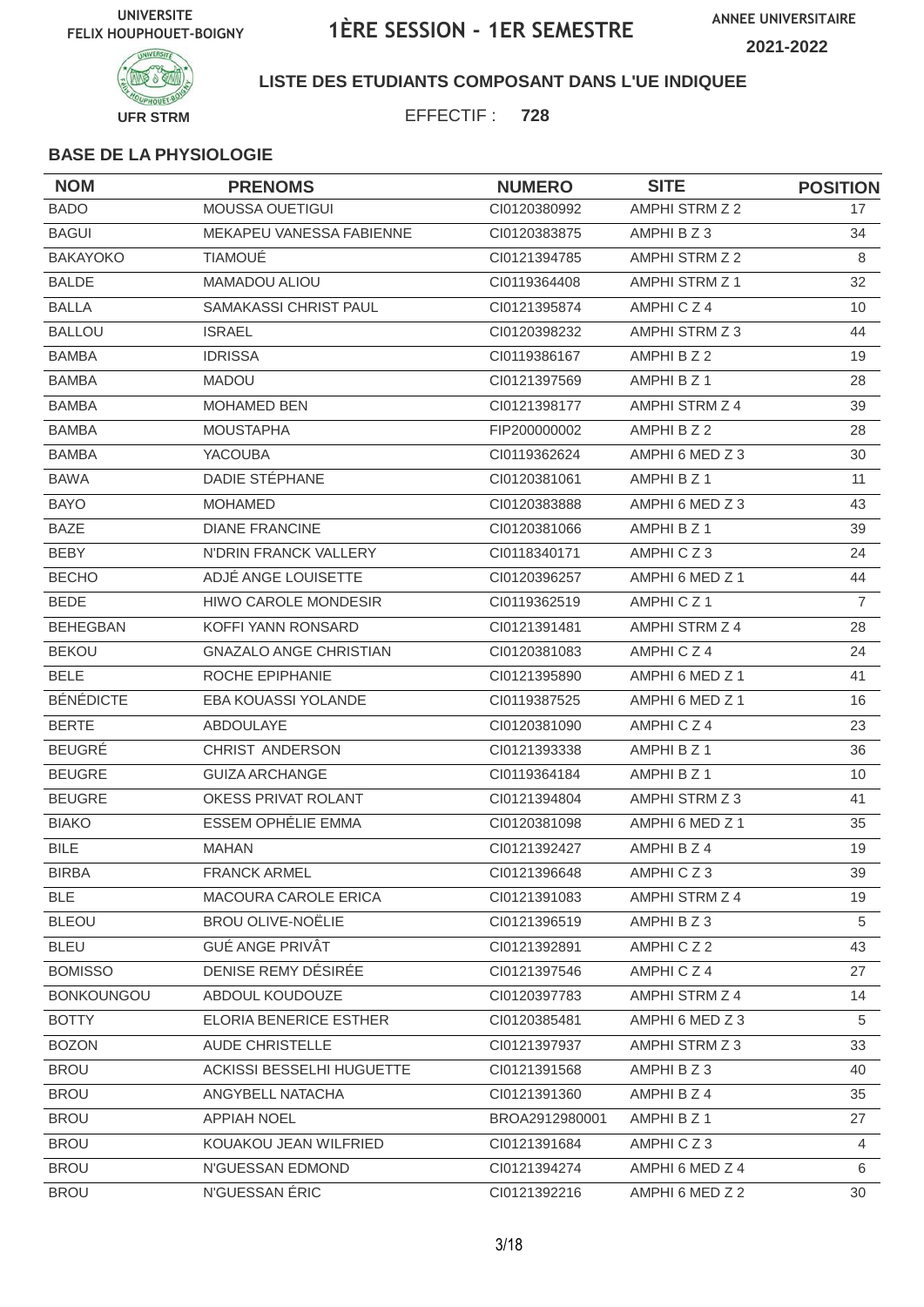

### **LISTE DES ETUDIANTS COMPOSANT DANS L'UE INDIQUEE**

EFFECTIF : **728**

| <b>NOM</b>       | <b>PRENOMS</b>                   | <b>NUMERO</b> | <b>SITE</b>          | <b>POSITION</b> |
|------------------|----------------------------------|---------------|----------------------|-----------------|
| CAMARA           | <b>ARAMATOU</b>                  | CI0121396163  | AMPHI B Z 1          | 13              |
| <b>CAMARA</b>    | <b>NIAMINAN</b>                  | CI0121393963  | AMPHI STRM Z 4       | 27              |
| CAUMAUE          | PIERRE-MARIE HENOC FRANÇOIS      | CI0119365015  | AMPHICZ5             | $\overline{7}$  |
| CAYO             | ZAHON LETICIA DORINE             | CI0120381224  | AMPHICZ4             | 5               |
| <b>CISSE</b>     | <b>DAOUDA</b>                    | CI0121393696  | AMPHIBZ3             | 17              |
| <b>CISSE</b>     | <b>SEKOU</b>                     | CI0121392316  | AMPHI B Z 2          | 21              |
| CISSÉ            | <b>TENIN DOMINIQUE</b>           | CI0120381239  | AMPHI 6 MED Z 4      | 44              |
| <b>CLIMAN</b>    | KONAN WILFRIED EMMANUEL          | CI0120381251  | AMPHI STRM Z 2       | 52              |
| COMOE            | <b>BROU EDMOND DAVID</b>         | CI0121395717  | AMPHI STRM Z 2       | 39              |
| COSSA            | <b>SIAMI CONSTANCE DESIREE</b>   | CI0120388010  | AMPHICZ2             | 32              |
| COULIBALY        | ABDOULAYE                        | CI0119361817  | AMPHI STRM Z 3       | 30              |
| COULIBALY        | ABDOUL BEN JUNIOR                | Cl0121391044  | AMPHI STRM Z 4       | 5               |
| <b>COULIBALY</b> | AÏCHATOU                         | CI0121391025  | AMPHI B Z 4          | 8               |
| COULIBALY        | <b>AWA</b>                       | CI0120387031  | AMPHI 6 MED Z 1      | 34              |
| COULIBALY        | DJENEBA AHOU AUDREY              | CI0121395718  | AMPHICZ <sub>1</sub> | 2               |
| <b>COULIBALY</b> | <b>ISSA</b>                      | CI0120383928  | AMPHI STRM Z 2       | 42              |
| COULIBALY        | NANOUROGO AYOUBA                 | Cl0121391010  | AMPHI B Z 3          | 16              |
| <b>COULIBALY</b> | <b>NOKROGNAN FATIM</b>           | CI0121396028  | AMPHI STRM Z 4       | 42              |
| <b>COULIBALY</b> | NONLOUROU KABAGO ZENAB           | Cl0121396018  | AMPHI 6 MED Z 4      | 17              |
| COULIBALY        | SOULEYMANE                       | CI0120381287  | AMPHI 6 MED Z 4      | 12              |
| COULIBALY        | YELATCHIGUI MARIE CLARENCE       | FIP200000053  | AMPHI B Z 4          | 25              |
| COULIBALY        | <b>YELY SAMIRA</b>               | CI0120381292  | AMPHI 6 MED Z 1      | 18              |
| COUMOE           | ADJOUA SOLANGE                   | CI0120381320  | AMPHI STRM Z 4       | 18              |
| <b>DABO</b>      | KOUASSI THEODORE                 | CI0121395719  | AMPHICZ3             | 19              |
| <b>DAGO</b>      | <b>DADIER LANDRY</b>             | CI0119367355  | AMPHI 6 MED Z 1      | 28              |
| <b>DAGOUROU</b>  | ETTIEN CYPRIEN WILFRIED          | CI0121396725  | AMPHICZ3             | 30              |
| <b>DAGRA</b>     | <b>MANAN MARIUS</b>              | FIP200000047  | AMPHICZ2             | 12              |
| DAGROU           | JEAN-GUY DORGELES                | CI0120381336  | AMPHI 6 MED Z 1      | 39              |
| DAH              | ERI PELAGIE                      | CI0121397942  | AMPHICZ3             | $\overline{2}$  |
| DAH              | SIÉ KOUAMÉ GNIMBA ANGENOR FABIEN | CI0121393297  | AMPHICZ1             | 9               |
| <b>DAH</b>       | <b>WATIL</b>                     | CI0121401630  | AMPHICZ1             | 21              |
| <b>DAHO</b>      | ZRANGOUE ANGE                    | CI0120385488  | AMPHI B Z 2          | 20              |
| <b>DALE</b>      | <b>GNAKOURI SALES</b>            | CI0119369903  | AMPHICZ1             | 5               |
| <b>DANHO</b>     | GBAIE CHRISTINE GRÂCE ROXANNE    | Cl0120381351  | AMPHI 6 MED Z 3      | 39              |
| <b>DANHO</b>     | <b>M'BO LARISSA</b>              | CI0120398390  | AMPHICZ1             | 35              |
| <b>DANO</b>      | <b>JUNIOR</b>                    | CI0121394285  | AMPHI B Z 4          | 20              |
| <b>DANON</b>     | ZIDAGO PAUL LUCKAS               | CI0121397552  | AMPHI 6 MED Z 1      | 8               |
| <b>DAPPA</b>     | ATTA KOUADIO SYLVERE HERMANN     | CI0121394835  | AMPHI 6 MED Z 2      | 41              |
| <b>DASSO</b>     | DALEHON URIELLE ESTHER           | Cl0121391807  | AMPHI B Z 3          | 1               |
| <b>DEA</b>       | MOHAMED KADER                    | Cl0120381364  | AMPHI 6 MED Z 2      | 9               |
| <b>DEAT</b>      | FRANCK HERVÉ JUNIOR              | CI0120381365  | AMPHI STRM Z 3       | 43              |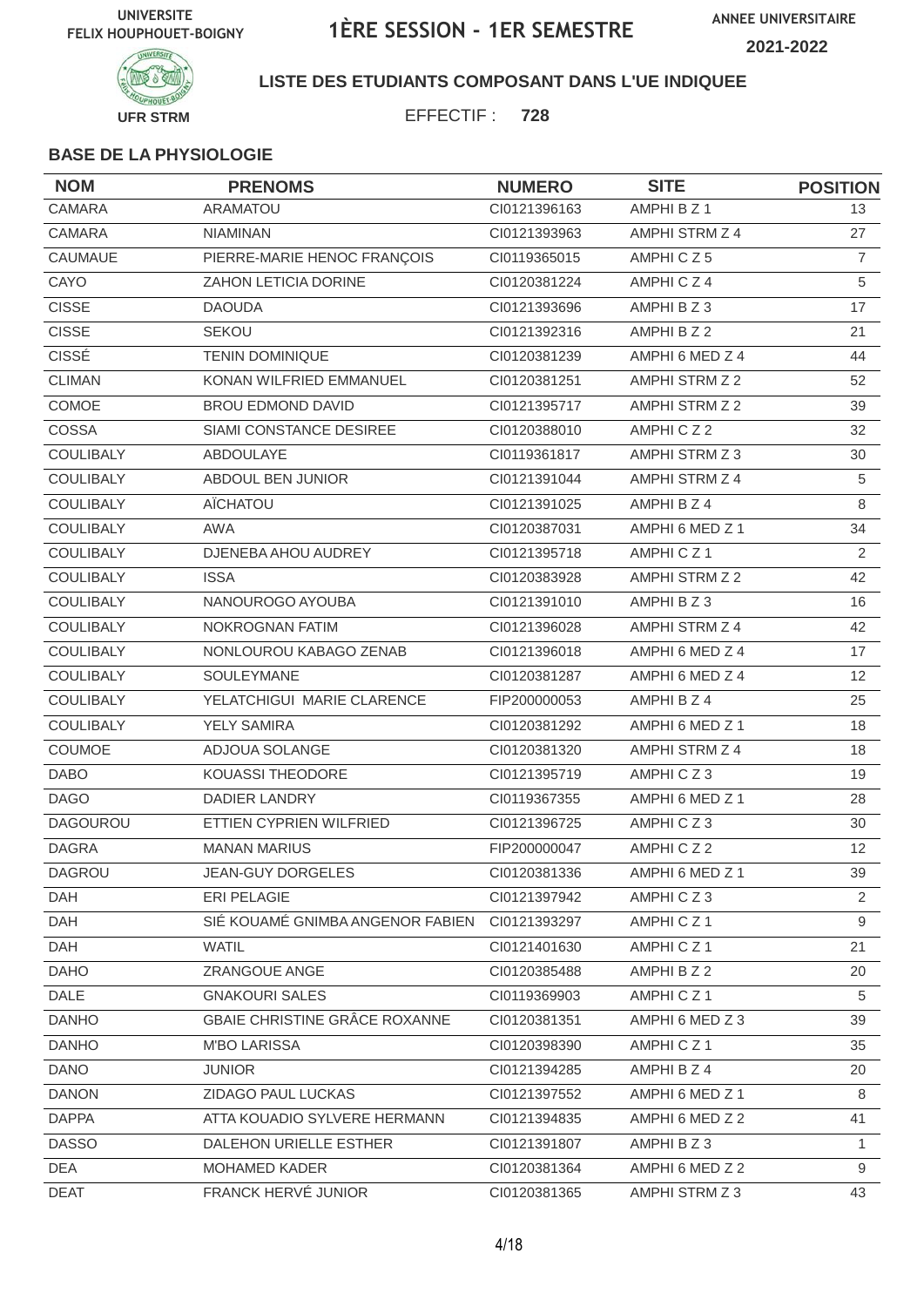

**LISTE DES ETUDIANTS COMPOSANT DANS L'UE INDIQUEE**

EFFECTIF : **728**

| <b>NOM</b>          | <b>PRENOMS</b>                  | <b>NUMERO</b>  | <b>SITE</b>          | <b>POSITION</b> |
|---------------------|---------------------------------|----------------|----------------------|-----------------|
| <b>DEGNI</b>        | <b>SEDJI ESTHER</b>             | CI0121394290   | AMPHI B Z 1          | 38              |
| <b>DERE</b>         | CHO ANGELA DEBORA               | CI0121392235   | AMPHI 6 MED Z 3      | 37              |
| <b>DIABATE</b>      | <b>DIELIBAKA</b>                | CI0121392669   | AMPHI STRM Z 1       | $\overline{4}$  |
| <b>DIABATE</b>      | <b>FATOUMATA</b>                | CI0121395970   | AMPHI B Z 1          | 25              |
| <b>DIABATE</b>      | <b>SAFIATOU</b>                 | CI0119386212   | AMPHI B Z 2          | 32              |
| <b>DIAGNE</b>       | AMANI ELYSÉE                    | CI0121391400   | AMPHICZ <sub>1</sub> | 39              |
| <b>DIAHONDE</b>     | ANGE FLORENT HUBERT             | CI0121393283   | AMPHI B Z 2          | 14              |
| <b>DIALLO</b>       | <b>MARIAMA DALANDA</b>          | DIAM2811990002 | AMPHI 6 MED Z 3      | 41              |
| <b>DIALLO</b>       | <b>MATOGOMA</b>                 | CI0121392678   | AMPHI 6 MED Z 4      | 45              |
| <b>DIALLO</b>       | <b>MOUSSA</b>                   | FIP200000035   | AMPHICZ4             | 16              |
| <b>DIALLO</b>       | N'GORAN PARFAIT                 | CI0120381419   | AMPHICZ1             | 11              |
| <b>DIALLO</b>       | <b>OUMOU AWA</b>                | CI0120381421   | AMPHI 6 MED Z 1      | 32              |
| <b>DIAMALA</b>      | <b>ADOM PASCAL</b>              | FIP200000055   | AMPHICZ5             | 18              |
| <b>DIAO</b>         | <b>GNAMBON</b>                  | CI0121391889   | AMPHI STRM Z 2       | 14              |
| <b>DIARRASSOUBA</b> | <b>AÏCHA</b>                    | CI0121395953   | AMPHICZ3             | 35              |
| <b>DIARRASSOUBA</b> | <b>BAKOUMADI</b>                | CI0121393015   | AMPHI 6 MED Z 1      | 6               |
| <b>DIARRASSOUBA</b> | <b>DAOUDA</b>                   | CI0121391682   | AMPHI 6 MED Z 4      | 39              |
| <b>DIARRASSOUBA</b> | <b>LACINA</b>                   | CI0121393657   | AMPHI 6 MED Z 3      | 23              |
| <b>DIARRASSOUBA</b> | MOUHAMED TIDJANE                | CI0121396312   | AMPHICZ1             | 27              |
| <b>DIAWARA</b>      | ADAMA                           | CI0120381454   | AMPHI 6 MED Z 4      | 9               |
| <b>DIAWARA</b>      | <b>ISSA</b>                     | CI0119385666   | AMPHICZ4             | 19              |
| <b>DIAWARA</b>      | MADOUSSOU                       | CI0120381452   | AMPHI STRM Z 2       | 40              |
| <b>DIBY</b>         | KAVAMI JEAN MARIE               | CI0120388982   | AMPHI B Z 4          | 11              |
| <b>DIOMANDE</b>     | <b>FATOUMATA</b>                | CI0121393458   | AMPHI STRM Z 3       | 36              |
| <b>DIOMANDE</b>     | <b>GUE KALLET</b>               | CI0121391067   | AMPHI STRM Z 1       | 10              |
| <b>DIOMANDÉ</b>     | KARIDJA                         | CI0120381485   | AMPHI 6 MED Z 2      | 23              |
| <b>DIOMANDE</b>     | NABOULA FATHIM                  | CI0121395993   | AMPHI 6 MED Z 1      | 42              |
| <b>DIOMANDE</b>     | YOUSSOUF                        | CI0121393359   | AMPHI 6 MED Z 2      | 5               |
| <b>DIPLEHI</b>      | <b>GUELAMON RICHARD</b>         | Cl0121391935   | AMPHI STRM Z 1       | 21              |
| <b>DJABIA</b>       | YAH MAGNE RUTHE MOYANE          | CI0121396087   | AMPHI STRM Z 2       | 3               |
| <b>DJAHOU</b>       | <b>DEGNAN MATILDE</b>           | CI0120384433   | AMPHI 6 MED Z 4      | 16              |
| <b>DJE</b>          | AYA CLAUDE FRANCINE             | CI0119374207   | AMPHICZ4             | 17              |
| DJE                 | <b>BI PRINCE NICAISE</b>        | CI0121396787   | AMPHI STRM Z 1       | 20              |
| $\mathsf{DJE}$      | LOU DJENAN EDWIGE               | CI0120396130   | AMPHI 6 MED Z 4      | 2               |
| <b>DJE</b>          | LOU FLEHANA MICHELLE            | CI0121394869   | AMPHICZ1             | 32              |
| <b>DJEDJE</b>       | GRÂCE ÉLISÉE KPASSOU            | CI0120381521   | AMPHI 6 MED Z 1      | 21              |
| <b>DJIDJI</b>       | SASSO HENRI JOEL                | CI0121395725   | AMPHI STRM Z 3       | 23              |
| <b>DJOSSA</b>       | CODJO CHRIST DONALD             | CI0121396311   | AMPHI B Z 4          | 13              |
| DOAHO GUELAMON      | <b>MARCELIN</b>                 | CI0120381548   | AMPHI B Z 2          | $\overline{4}$  |
| DOBÉ                | FRANCIA DIANE                   | CI0120385496   | AMPHICZ2             | 40              |
| <b>DOFFOU</b>       | <b>GNAMIEN VINCENT EMMANUEL</b> | CI0121396030   | AMPHI 6 MED Z 2      | 18              |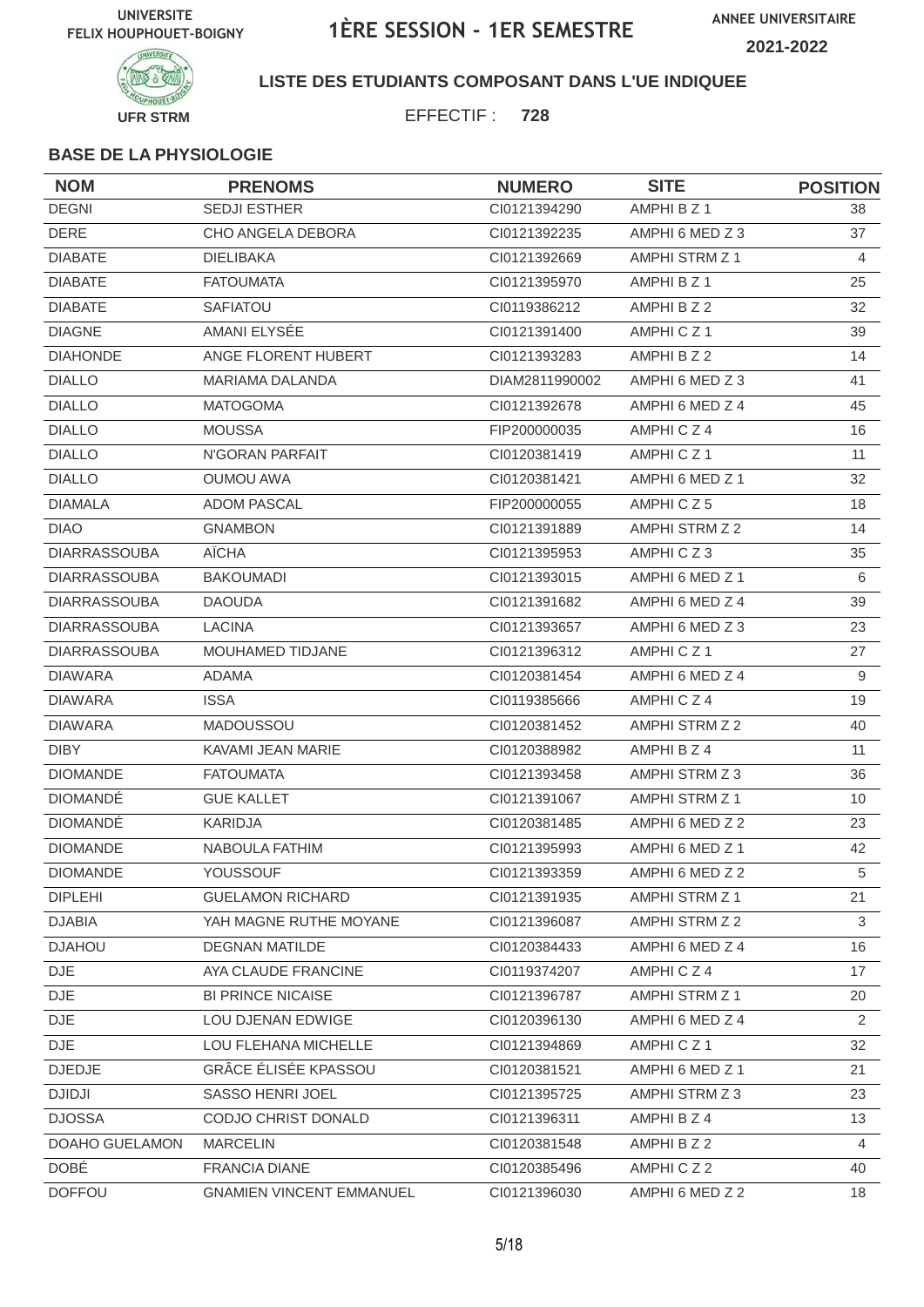

### **LISTE DES ETUDIANTS COMPOSANT DANS L'UE INDIQUEE**

EFFECTIF : **728**

| <b>NOM</b>       | <b>PRENOMS</b>                                | <b>NUMERO</b>  | <b>SITE</b>     | <b>POSITION</b> |
|------------------|-----------------------------------------------|----------------|-----------------|-----------------|
| <b>DOGO</b>      | RUTH DÉSIRÉE                                  | CI0121397708   | AMPHI STRM Z 3  | 8               |
| <b>DOMAGNI</b>   | KOFFI AHOU CARMEN                             | FIP200000038   | AMPHI STRM Z 2  | 22              |
| <b>DONGOH</b>    | <b>ABRAN MARIAM</b>                           | CI0120381562   | AMPHICZ1        | 15              |
| <b>DOSSO</b>     | <b>LOSSENI</b>                                | CI0121395727   | AMPHICZ2        | 18              |
| <b>DOUA</b>      | ANDRÉ                                         | CI0116311620   | AMPHI STRM Z 4  | 24              |
| <b>DOUMBIA</b>   | <b>IBRAHIM</b>                                | CI0121392982   | AMPHICZ5        | $\overline{9}$  |
| <b>DOUMBIA</b>   | YAYA                                          | CI0119386408   | AMPHI B Z 1     | 12              |
| <b>DOUMBOUYA</b> | <b>ASSATA</b>                                 | CI0120385497   | AMPHI STRM Z 2  | 27              |
| <b>DROH</b>      | DOUÉ AURÉLIE                                  | CI0121395968   | AMPHICZ5        | 15              |
| <b>DUMPIEU</b>   | <b>SARAH JENIFER</b>                          | CI0120381596   | AMPHICZ1        | 30              |
| EBA              | N' DA - AFLA NADIA                            | CI0121391381   | AMPHI 6 MED Z 4 | $\mathbf{1}$    |
| EDI              | AKISSI ANGELE ELVIERA                         | CI0120397914   | AMPHICZ4        | 21              |
| <b>EHINON</b>    | KOUAHO PRINCESSE SARA MÉLISSA                 | CI0121397056   | AMPHI STRM Z 1  | 40              |
| <b>EHON</b>      | KOSSI JEAN BOSCO                              | CI0120385498   | AMPHI 6 MED Z 2 | 36              |
| <b>EHOUMAN</b>   | AMANDÉ MARCELLO LOOKENSEY WILLIA CI0121395728 |                | AMPHI 6 MED Z 4 | 20              |
| <b>EHOUMAN</b>   | <b>EHUI JEAN</b>                              | CI0121396057   | AMPHI B Z 4     | 49              |
| <b>EHU</b>       | WILLY JEAN MAX DESIRE                         | CI0121398171   | AMPHI B Z 4     | 24              |
| <b>ESSOH</b>     | <b>WESLEY JEAN FRANCOIS</b>                   | FIP200000010   | AMPHI 6 MED Z 2 | 37              |
| <b>ESSUI</b>     | YAO ULRICH                                    | CI0121397549   | AMPHICZ5        | 10              |
| <b>ETTE</b>      | MESSOU ANGE ELISEE                            | CI0121390687   | AMPHICZ4        | 30              |
| <b>EZAN</b>      | <b>TAHITCHI ENOCH OSCAR</b>                   | CI0119365139   | AMPHI STRM Z 2  | 36              |
| <b>FANE</b>      | <b>HALAMA</b>                                 | CI0120381653   | AMPHI B Z 3     | 20              |
| <b>FIEGLO</b>    | <b>ANNE ROXANE</b>                            | CI0120397874   | AMPHICZ5        | 14              |
| <b>FIENI</b>     | ADJOUA MARIE ANGE GRÂCE                       | CI0120381660   | AMPHI B Z 1     | 35              |
| <b>FLAN</b>      | MINSSAN JUVENALE                              | FIP200000008   | AMPHI STRM Z 4  | 17              |
| <b>FLANROU</b>   | GNONWIMBA BIENVENU GUY AXEL                   | CI0120381663   | AMPHI STRM Z 4  | 34              |
| <b>FOFANA</b>    | <b>ASSIATOU</b>                               | CI0121393282   | AMPHI 6 MED Z 2 | 28              |
| <b>FOFANA</b>    | <b>NOGOFEMA</b>                               | Cl0120381671   | AMPHI STRM Z 3  | 31              |
| <b>FOFANA</b>    | <b>SOUMAILA</b>                               | CI0121393665   | AMPHI 6 MED Z 1 | 10              |
| <b>FOFANA</b>    | <b>WILFRIED MOHAMED</b>                       | CI0119374189   | AMPHICZ2        | 34              |
| GAHE             | ANEGBLE JEAN STEVE                            | CI0119361995   | AMPHI 6 MED Z 2 | 22              |
| <b>GAHOUA</b>    | NAOMIE MAHI                                   | CI0121396997   | AMPHICZ2        | 33              |
| GANDONOU         | <b>NAOMI SEFORA</b>                           | GANN1211020001 | AMPHI B Z 1     | $\mathbf{3}$    |
| <b>GBAKA</b>     | OBROU MAXIME                                  | CI0120385501   | AMPHI B Z 4     | $\overline{7}$  |
| <b>GBAKRE</b>    | MICHEL GUY CESAR                              | CI0119369381   | AMPHI 6 MED Z 2 | 32              |
| <b>GBALOU</b>    | ANDY CLAUDE ILARIE                            | CI0121395731   | AMPHI B Z 1     | 6               |
| <b>GBAZALE</b>   | <b>GRACE LYNDA</b>                            | CI0121393226   | AMPHI STRM Z 3  | 35              |
| <b>GBOGBO</b>    | <b>JEAN BOLERY</b>                            | CI0120385506   | AMPHICZ4        | 29              |
| <b>GBOHO</b>     | <b>GOENTOUO LUCRECE REGIS</b>                 | CI0119388464   | AMPHI 6 MED Z 1 | 24              |
| <b>GNAGNE</b>    | <b>JOEL CHRITIAN</b>                          | FIP200000057   | AMPHI 6 MED Z 4 | 36              |
| <b>GNAHORE</b>   | AHOLI EMERSON                                 | CI0119386495   | AMPHI B Z 1     | $9\,$           |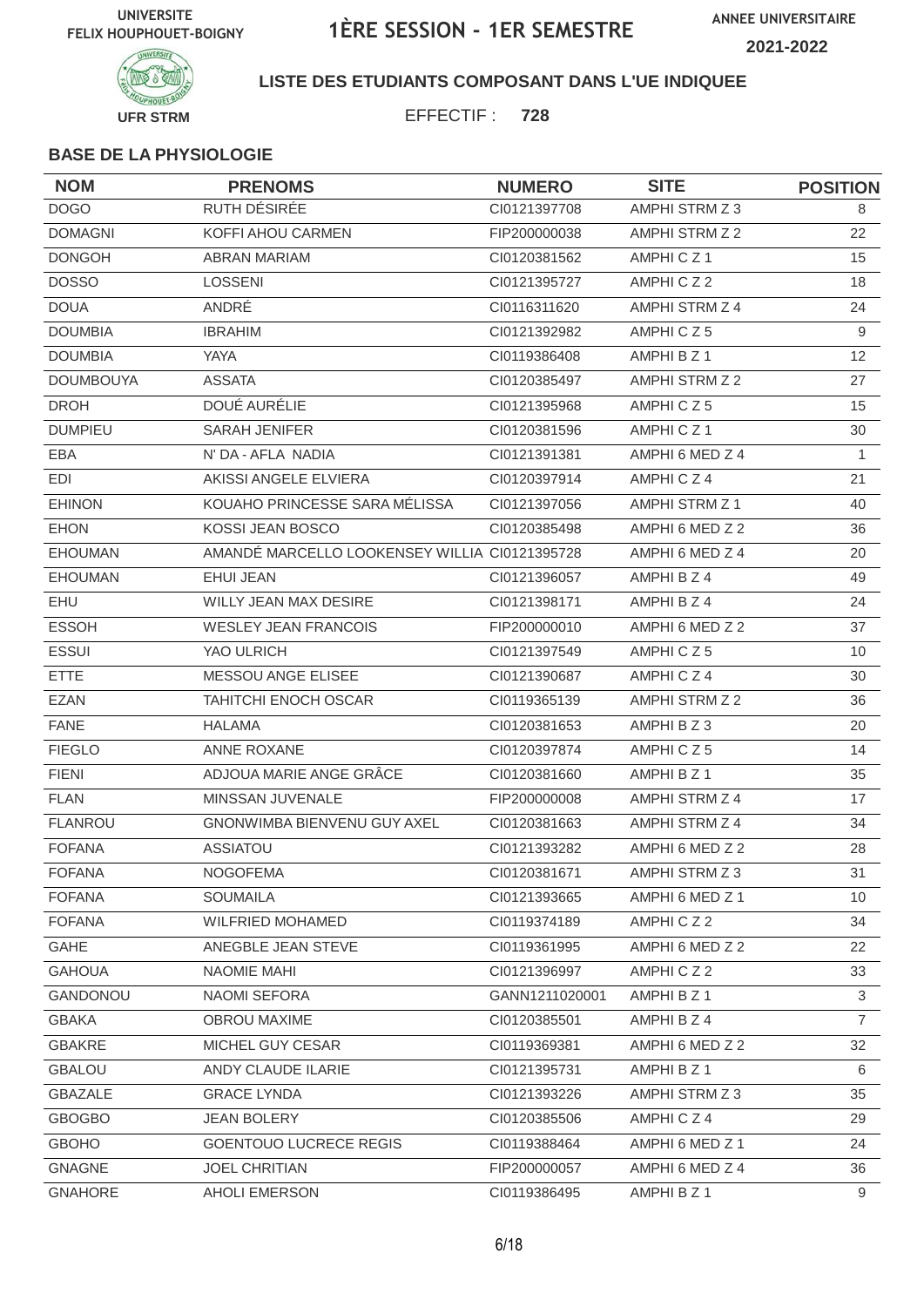

**LISTE DES ETUDIANTS COMPOSANT DANS L'UE INDIQUEE**

EFFECTIF : **728**

| <b>NOM</b>                   | <b>PRENOMS</b>                 | <b>NUMERO</b>  | <b>SITE</b>     | <b>POSITION</b> |
|------------------------------|--------------------------------|----------------|-----------------|-----------------|
| <b>GNAMIEN</b>               | ADAMS MOUAYÉ                   | CI0121392472   | AMPHI 6 MED Z 4 | 33              |
| <b>GNOLEBAT</b>              | <b>GBEYORO LIONELLE WILMAR</b> | CI0120398581   | AMPHI 6 MED Z 4 | 10 <sup>°</sup> |
| <b>GNONSIO</b>               | KOUIYIYE DOUDOU SEPHORA ROXANE | Cl0121390720   | AMPHI B Z 2     | 33              |
| <b>GOGOUA</b>                | <b>DETHO ANGE MURIEL</b>       | CI0121395733   | AMPHICZ2        | 30              |
| <b>GOHI</b>                  | LOU LEAMAN JOYCE ANICETTE      | CI0121395734   | AMPHI 6 MED Z 3 | 17              |
| <b>GOHI</b>                  | <b>NANSEGNON PRINCE</b>        | FIP200000011   | AMPHICZ1        | 12 <sup>°</sup> |
| GOHO                         | DOHAÏ KÉASSON MARC-LOÏC        | GOHK3009000001 | AMPHI B Z 4     | 29              |
| GOÏ                          | DOUIN EMMANUELLE FRANCELINE    | CI0121391133   | AMPHI STRM Z 4  | 33              |
| <b>GON</b>                   | <b>DESIRE</b>                  | CI0120381799   | AMPHI B Z 3     | 19              |
| GOPOU                        | ZRANGBA ADELAÏDE               | CI0121396500   | AMPHI STRM Z 3  | 38              |
| GORE                         | <b>BI GORE EL-FOREST</b>       | FIP200000003   | AMPHI STRM Z 1  | 13              |
| GOSSAN                       | <b>GOSSAN JEAN MICHEL</b>      | CI0120381811   | AMPHI B Z 2     | 24              |
| <b>GOTTA</b>                 | YORO JACQUES CHRISTIAN         | CI0121391495   | AMPHICZ2        | 22              |
| <b>GOUA</b>                  | AKRE NGNINRIN LAURA            | CI0121396305   | AMPHI B Z 2     | 15              |
| <b>GOUMBANE</b>              | <b>HAMIDOU</b>                 | FIP200000031   | AMPHICZ1        | 25              |
| <b>GOUROTRE</b>              | <b>VOLI CHRISTIAN</b>          | CI0120381817   | AMPHI 6 MED Z 2 | 20              |
| <b>GRATH</b>                 | NANGBAN AXEL DE.MARIE          | CI0120381825   | AMPHI STRM Z 3  | 25              |
| <b>GREBIO</b>                | <b>ANGE LUTHER</b>             | FIP200000040   | AMPHI B Z 4     | 3               |
| <b>GUEBO</b>                 | KOUTCHET ANGE FREDY            | CI0121391625   | AMPHICZ3        | 29              |
| <b>GUEDE</b>                 | TIDEKO OBEDE DELAISSE          | CI0120381834   | AMPHI B Z 4     | 46              |
| <b>GUEI</b>                  | SASSIO GASTON MAGLOIRE         | CI0121393709   | AMPHICZ2        | 28              |
| <b>GUEU</b>                  | AUDREY MARIE JOËLLE            | CI0121396224   | AMPHI STRM Z 1  | 18              |
| <b>GUEU</b>                  | ÉRIC STÉPHANE                  | CI0121392155   | AMPHI 6 MED Z 3 | 18              |
| <b>GUIA</b>                  | DEULOUA CHRIST ARISTIDE        | CI0121397147   | AMPHI B Z 2     | 11              |
| <b>GUINDO</b>                | AWA                            | CI0120397677   | AMPHI 6 MED Z 4 | 40              |
| <b>GUISSO</b>                | O'NEEL EDDIE STEPHANE          | CI0121395738   | AMPHI 6 MED Z 3 | 44              |
| <b>HAMADOU</b>               | <b>HASSANA</b>                 | CI0121395739   | AMPHI B Z 4     | 43              |
| HIE                          | ANITA RAYMONDE NICOLE          | CI0121398353   | AMPHI STRM Z 4  | 38              |
| <b>HIEN</b>                  | SIE PONCE DONALD               | CI0121394342   | AMPHICZ2        | 21              |
| <b>IRIE</b>                  | <b>BI BOLATY DANIEL</b>        | CI0120385512   | AMPHICZ3        | 15              |
| $\ensuremath{\mathsf{IRIE}}$ | BI TAH EMMANUEL CHRISTIAN      | CI0121391397   | AMPHI 6 MED Z 2 | 26              |
| <b>KABLAN</b>                | AKA PAUL ELIE                  | CI0121395741   | AMPHI 6 MED Z 4 | 19              |
| KABORE                       | <b>HENOC</b>                   | CI0121396069   | AMPHI B Z 3     | 21              |
| <b>KABRAN</b>                | ASSOUMOU SYLVESTRE             | FIP200000032   | AMPHICZ4        | 37              |
| KACOU                        | EFFIBÉ ANNE SEPHORA            | CI0119367595   | AMPHI 6 MED Z 3 | 3               |
| KACOU                        | KOULOU HERVÉ                   | CI0120385513   | AMPHI B Z 2     | 31              |
| KACOU                        | N'GUESSAN ALVIN GILDAS         | CI0121390704   | AMPHI B Z 4     | 10 <sup>°</sup> |
| <b>KADJO</b>                 | AHOULOU REGIS ANDERSON         | CI0119371893   | AMPHI B Z 4     | 47              |
| <b>KADJO</b>                 | N'GUESSAN ALBERT JUNIOR        | CI0121396366   | AMPHICZ2        | 11              |
| <b>KAFROUMA</b>              | GNOU-BLA AMANDINE              | FIP200000026   | AMPHI STRM Z 4  | 10 <sup>°</sup> |
| KAKOU                        | MANIZAN MAXIMIN                | CI0121391005   | AMPHI B Z 3     | 28              |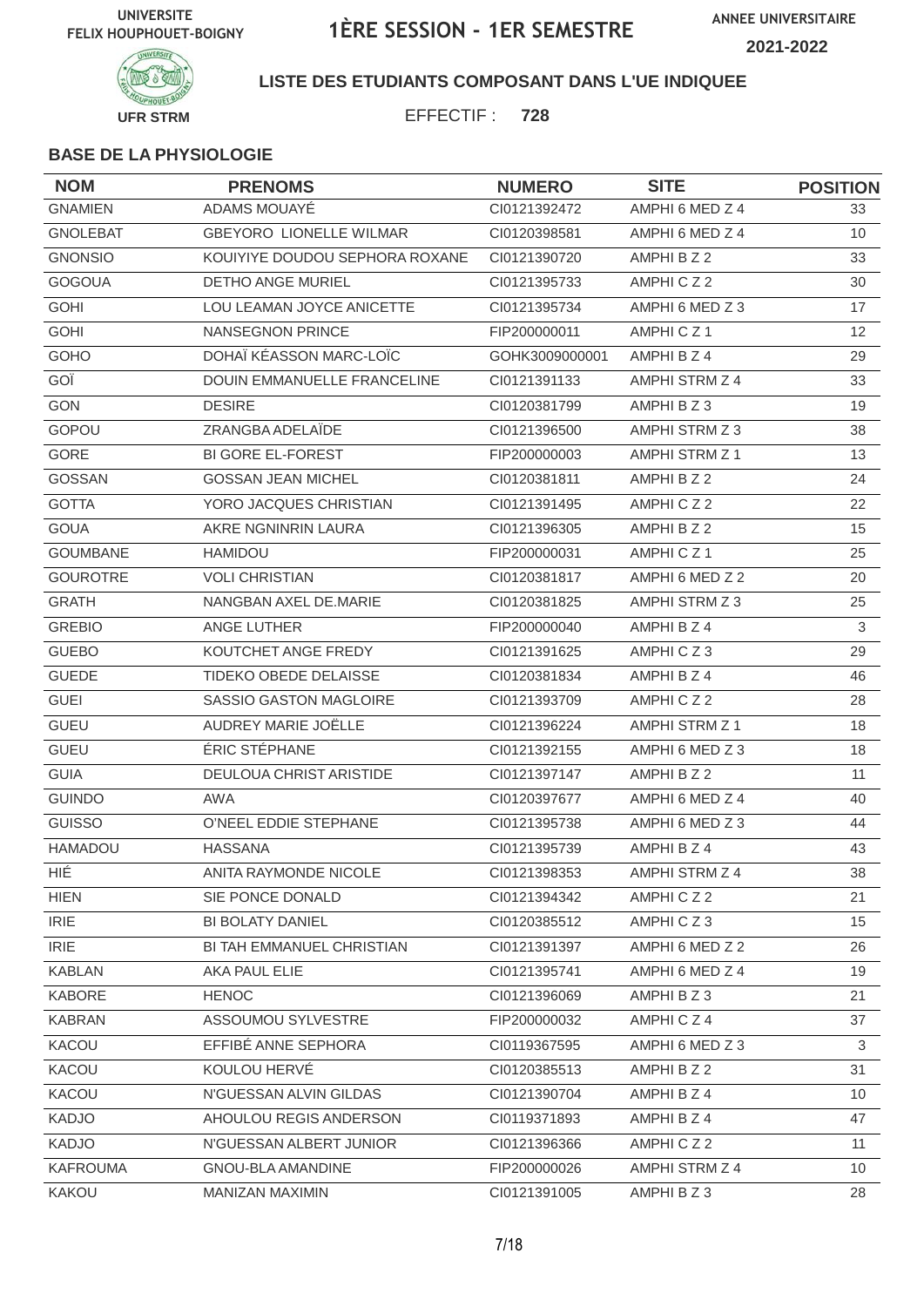

**LISTE DES ETUDIANTS COMPOSANT DANS L'UE INDIQUEE**

EFFECTIF : **728**

| <b>NOM</b>      | <b>PRENOMS</b>               | <b>NUMERO</b>  | <b>SITE</b>           | <b>POSITION</b>   |
|-----------------|------------------------------|----------------|-----------------------|-------------------|
| KALÉ            | ONELIE PHOEBE JOSEPHA JEMIMA | CI0120381912   | AMPHI STRM Z 1        | 9                 |
| <b>KALFA</b>    | ADJOUA MONIQUE               | CI0121395988   | AMPHI STRM Z 2        | 24                |
| <b>KAMAGATE</b> | ADIA                         | CI0121394938   | AMPHI B Z 3           | 36                |
| <b>KAMAGATE</b> | <b>INZA</b>                  | CI0120395691   | AMPHI 6 MED Z 4       | 46                |
| KAMBE           | KAMBE DERRICK VALDES         | FIP200000043   | AMPHI B Z 3           | 38                |
| <b>KAMENA</b>   | AKA PAUL MARIE               | CI0121396947   | AMPHICZ3              | 16                |
| <b>KANGA</b>    | YAO BERENGER                 | CI0120381951   | AMPHI B Z 4           | 42                |
| <b>KANGAMON</b> | AHOU LYDIA VERLANDE          | CI0121391663   | AMPHI STRM Z 2        | 10                |
| KARIMOU         | KOUAME ARSÈNE                | CI0120388917   | AMPHI 6 MED Z 2       | 19                |
| <b>KEITA</b>    | ASSETOU                      | CI0120395687   | AMPHI B Z 2           | 9                 |
| KI              | MAMINATA                     | CI0121392698   | AMPHI 6 MED Z 4       | 5                 |
| <b>KINDOH</b>   | <b>BROU ANGE PATRICK</b>     | CI0121397557   | AMPHICZ1              | 38                |
| KO              | <b>ALIMA ROSELINE</b>        | FIP200000054   | AMPHICZ4              | 11                |
| <b>KOBENAN</b>  | <b>KOSSIA REBECCA</b>        | CI0121394956   | AMPHI 6 MED Z 4       | 14                |
| KODE            | <b>GHOH AICHA EVE</b>        | CI0121392593   | AMPHI STRM Z 4        | 11                |
| <b>KOFF</b>     | <b>KOUAME GERVAIS</b>        | FIP200000052   | AMPHI 6 MED Z 4       | 25                |
| <b>KOFFI</b>    | <b>ADJA RUTH</b>             | CI0121393296   | AMPHI STRM Z 2        | 43                |
| <b>KOFFI</b>    | AFFOUET ANIQUE MAURICETTE    | CI0121396380   | AMPHICZ2              | 25                |
| <b>KOFFI</b>    | AKISSI NORA LYNE             | CI0120382035   | AMPHICZ2              | 19                |
| <b>KOFFI</b>    | AMANI MAXIME DEBORA          | CI0120382085   | AMPHI 6 MED Z 3       | $\overline{7}$    |
| <b>KOFFI</b>    | AMANY JEAN NOËL              | CI0119365588   | AMPHICZ2              | 6                 |
| <b>KOFFI</b>    | AMENAN KAN ANGE MARIETTE     | CI0120382049   | AMPHI B Z 3           | 25                |
| <b>KOFFI</b>    | ANGE PATRICK KOUASSI         | FIP200000024   | AMPHICZ2              | 23                |
| <b>KOFFI</b>    | <b>ARNOLD KEVIEN</b>         | FIP200000037   | AMPHI B Z 2           | 27                |
| <b>KOFFI</b>    | AYA GEMINA CHRISTELLE        | CI0120382083   | AMPHI STRM Z 2        | 48                |
| <b>KOFFI</b>    | CHIA MARIE-MICHAELLE         | CI0120385521   | AMPHICZ5              | 11                |
| <b>KOFFI</b>    | <b>DJACOF ARMEL MICHEL</b>   | CI0121412254   | AMPHI B Z 1           | 23                |
| <b>KOFFI</b>    | <b>JEAN HUGUES</b>           | CI0120382070   | AMPHI STRM Z 3        | 34                |
| <b>KOFFI</b>    | <b>JONATHAN</b>              | CI0119363715   | AMPHIBZ3              | 6                 |
| <b>KOFFI</b>    | KACOU JUNIOR                 | CI0120382023   | AMPHI 6 MED Z 3       | 25                |
| <b>KOFFI</b>    | KOFFI MOÏSE D'ISRRAËL        | CI0121393742   | AMPHI STRM Z 3        | 5                 |
| <b>KOFFI</b>    | <b>KONAN BERNARD</b>         | CI0121393167   | AMPHI 6 MED Z 1       | 45                |
| <b>KOFFI</b>    | KONAN BERTRAN                | Cl0121393612   | AMPHI B Z 4           | 9                 |
| <b>KOFFI</b>    | KOUADIO SÉVERIN              | CI0121393091   | AMPHI STRM Z 3        | 20                |
| <b>KOFFI</b>    | KOUADIO WILFRIED             | Cl0120382058   | AMPHI B Z 1           | 24                |
| <b>KOFFI</b>    | KOUAKOU PIERRE               | KOFK2012960020 | <b>AMPHI STRM Z 1</b> | $12 \overline{ }$ |
| <b>KOFFI</b>    | KOUAME ULRICH ANDERSON       | CI0120382025   | AMPHI STRM Z 2        | 38                |
| <b>KOFFI</b>    | KOUASSI ALLEMAO              | CI0121393643   | AMPHI STRM Z 1        | 28                |
| <b>KOFFI</b>    | N'GBIN JEAN FABRICE          | FIP200000017   | AMPHI STRM Z 2        | 31                |
| <b>KOFFI</b>    | PAUL MARRION                 | CI0121396361   | AMPHI STRM Z 3        | 48                |
| <b>KOFFI</b>    | SABENOU AKOUA STÉPHANIE      | CI0120382033   | AMPHICZ1              | 14                |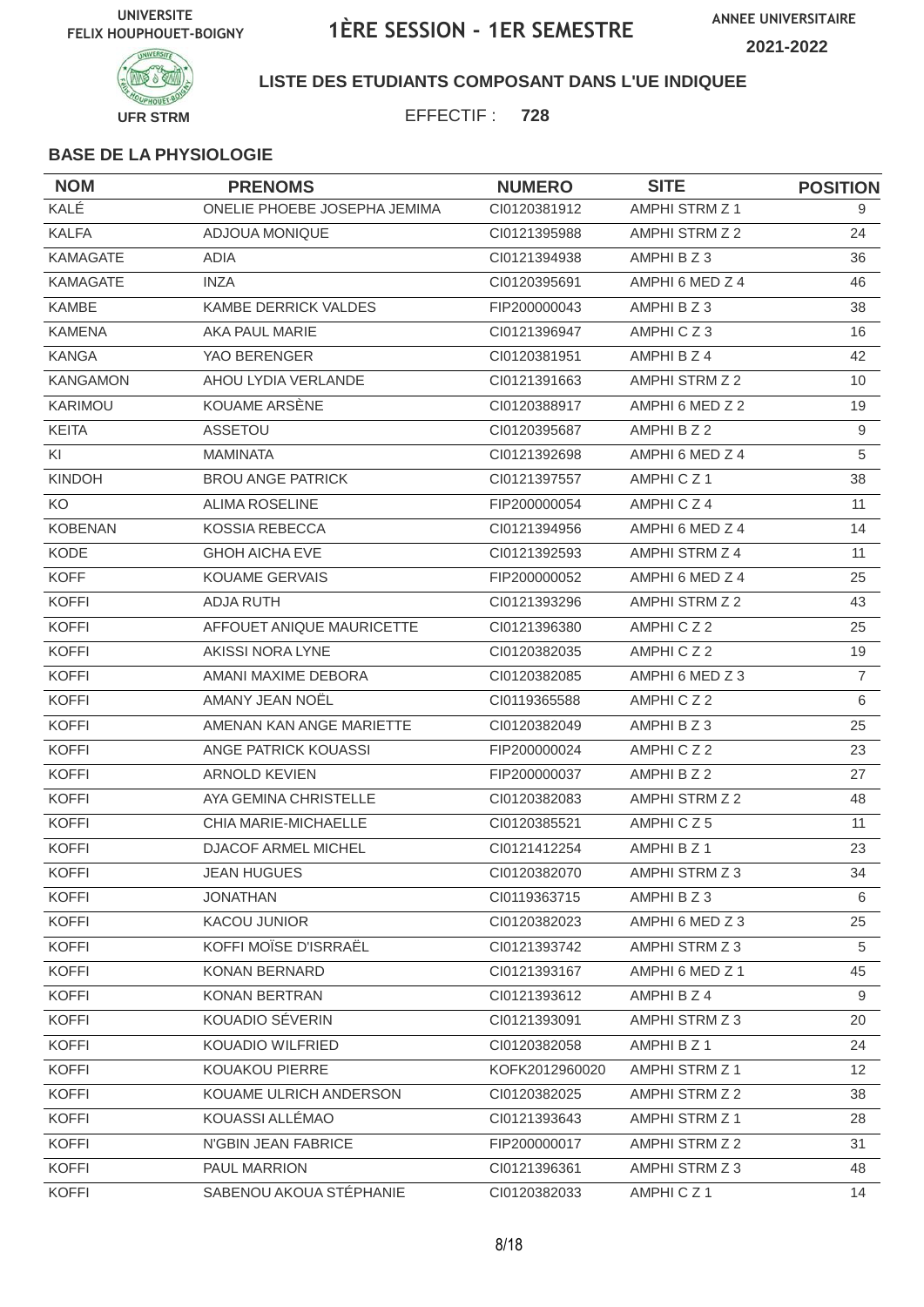**ANNEE UNIVERSITAIRE 2021-2022**



**LISTE DES ETUDIANTS COMPOSANT DANS L'UE INDIQUEE**

EFFECTIF : **728**

| <b>NOM</b>     | <b>PRENOMS</b>                                | <b>NUMERO</b>  | <b>SITE</b>          | <b>POSITION</b> |
|----------------|-----------------------------------------------|----------------|----------------------|-----------------|
| <b>KOFFI</b>   | SAINTE ROSEMONDE KOSSIA LAMERVEI CI0120382054 |                | AMPHI STRM Z 3       | 47              |
| <b>KOFFI</b>   | YAO ARMEL                                     | CI0119369257   | AMPHI 6 MED Z 4      | 41              |
| <b>KOFFI</b>   | ZEZEOULYE MAXIMILIEN CYRIEL                   | CI0116305499   | AMPHICZ4             | 18              |
| <b>KOKORA</b>  | <b>BETTY MICHAEL</b>                          | FIP200000006   | AMPHI 6 MED Z 4      | 35              |
| <b>KOKOUA</b>  | <b>JESSICA-ROXANE JENNIPHER</b>               | KOKJ0805990001 | AMPHI 6 MED Z 4      | 8               |
| <b>KOMIEN</b>  | <b>KOUSSO ANDREA</b>                          | CI0120382129   | AMPHI STRM Z 2       | 54              |
| <b>KONAN</b>   | <b>AKISSI ESTER</b>                           | CI0119375405   | AMPHI 6 MED Z 3      | 34              |
| <b>KONAN</b>   | AMENAN BÉATRICE                               | CI0121395744   | AMPHI STRM Z 3       | 12              |
| <b>KONAN</b>   | AMOIN MARIE JEANNE BLANCHE                    | CI0121394368   | AMPHI STRM Z 4       | 6               |
| <b>KONAN</b>   | ANGBAN N'DOLY FIDEL                           | CI0119370222   | AMPHI STRM Z 4       | 26              |
| <b>KONAN</b>   | <b>BOUAFFOU AYA LAURELLE</b>                  | Cl0121396687   | AMPHICZ <sub>1</sub> | 19              |
| <b>KONAN</b>   | EKANI ROMUALD                                 | FIP200000045   | AMPHI B Z 4          | 34              |
| <b>KONAN</b>   | <b>KOFFI DANIEL</b>                           | CI0120382153   | AMPHICZ1             | 10              |
| <b>KONAN</b>   | KONAN HONORE                                  | FIP200000049   | AMPHI STRM Z 2       | 35              |
| <b>KONAN</b>   | KOUAKOU PATERN ELOGE                          | CI0119386610   | AMPHI STRM Z 4       | 21              |
| <b>KONAN</b>   | <b>KOUASSI ELVIS</b>                          | CI0121396244   | AMPHI STRM Z 3       | 13              |
| <b>KONAN</b>   | KOUASSI SAHM PATRICK                          | CI0120398465   | AMPHICZ2             | 20              |
| <b>KONAN</b>   | N'GUESSAN JEAN LUC                            | CI0121396108   | AMPHI STRM Z 4       | 23              |
| <b>KONAN</b>   | N'ZOLIE EPHREM EZECHIEL                       | CI0121395745   | AMPHI B Z 3          | 22              |
| <b>KONAN</b>   | PASCAL DOUMANTEY                              | CI0121390693   | AMPHICZ5             | 5               |
| <b>KONAN</b>   | VANESSA MARIE-JOËLLE                          | CI0121396281   | AMPHI 6 MED Z 4      | 38              |
| <b>KONAN</b>   | YAH CATHERINE                                 | CI0118358076   | AMPHI 6 MED Z 2      | 33              |
| <b>KONATE</b>  | AMIDOU                                        | CI0119372060   | AMPHI STRM Z 3       | 51              |
| KONATÉ         | <b>ASSANATA</b>                               | CI0121391645   | AMPHI 6 MED Z 3      | 13              |
| <b>KONDOBO</b> | <b>KOROTOUM</b>                               | CI0120385526   | AMPHICZ3             | 8               |
| KONE           | AKISSI BENEDITHE LAUREINE                     | FIP200000009   | AMPHI STRM Z 2       | 33              |
| <b>KONE</b>    | <b>BLE YVES</b>                               | CI0120384080   | AMPHI 6 MED Z 3      | 15              |
| KONE           | <b>FANTA</b>                                  | CI0120382269   | AMPHI B Z 2          | 12              |
| KONE           | <b>GNINTIE ANNE ELVIRA</b>                    | Cl0121391757   | AMPHI 6 MED Z 3      | 12              |
| KONE           | KAYOMOSORO MOHAMED                            | CI0121393374   | AMPHI STRM Z 1       | 35              |
| KONE           | KIYALI                                        | FIP200000056   | AMPHICZ4             | 9               |
| KONE           | <b>LACINA</b>                                 | CI0120397667   | AMPHI STRM Z 1       | 41              |
| KONE           | <b>MAH NOURA</b>                              | CI0120384074   | AMPHI STRM Z 4       | 32              |
| KONE           | MARIE CELESTIINE LEATICIA URSULE              | FIP200000050   | AMPHI STRM Z 4       | 37              |
| KONE           | <b>MASSIAMY</b>                               | CI0120382257   | AMPHI 6 MED Z 3      | 21              |
| KONÉ           | MIDA JOSIANE MICHAËLLE                        | CI0120387037   | AMPHICZ1             | 26              |
| KONE           | <b>MOHAMED</b>                                | CI0121392900   | AMPHICZ4             | $\overline{7}$  |
| KONE           | <b>NABE CHAM-HOUN</b>                         | CI0121395747   | AMPHI STRM Z 2       | 28              |
| KONÉ           | N'GOLO MOUHAMED                               | CI0121392282   | AMPHI STRM Z 2       | 25              |
| KONE           | <b>OUSMANE KARAMOKO</b>                       | CI0119361616   | AMPHI 6 MED Z 1      | 25              |
| KONÉ           | PEKITCHIN JONAS                               | CI0121395748   | AMPHI B Z 4          | 5               |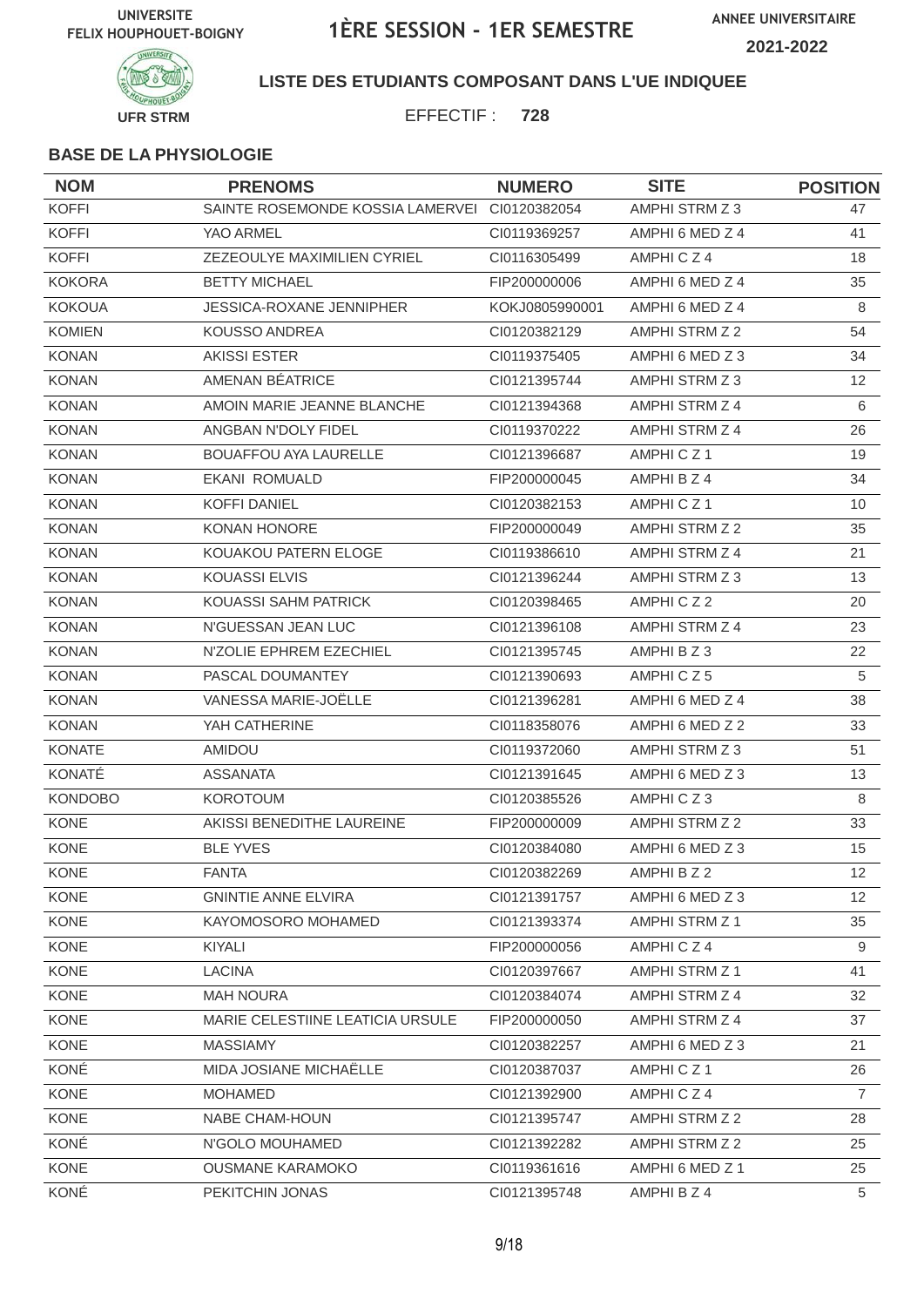

**LISTE DES ETUDIANTS COMPOSANT DANS L'UE INDIQUEE**

EFFECTIF : **728**

| <b>NOM</b>       | <b>PRENOMS</b>                 | <b>NUMERO</b>  | <b>SITE</b>     | <b>POSITION</b> |
|------------------|--------------------------------|----------------|-----------------|-----------------|
| <b>KONE</b>      | <b>SEHENAN</b>                 | FIP200000033   | AMPHI STRM Z 3  | 52              |
| KONE             | <b>YETI SEPHORA</b>            | CI0121395891   | AMPHI STRM Z 1  | 27              |
| <b>KONE</b>      | <b>ZIEPE</b>                   | CI0120382242   | AMPHI 6 MED Z 3 | 40              |
| <b>KONIN</b>     | ETTIEN ANGE JOËL               | CI0121395504   | AMPHI 6 MED Z 2 | $\overline{4}$  |
| <b>KOUA</b>      | <b>ASSIALA MELAINE</b>         | CI0121392074   | AMPHI 6 MED Z 1 | $\overline{7}$  |
| <b>KOUA</b>      | <b>BLAHOUA BELL DORAINE</b>    | FIP200000019   | AMPHI 6 MED Z 2 | 35              |
| <b>KOUA</b>      | <b>KOUADIO MICHEL</b>          | CI0120384090   | AMPHI STRM Z 2  | 45              |
| <b>KOUABENAN</b> | <b>KOBENAN SIRIKI</b>          | CI0121391737   | AMPHI B Z 2     | 8               |
| KOUACOU          | YAO GÉDÉON                     | CI0118336190   | AMPHI STRM Z 4  | 3               |
| <b>KOUADIO</b>   | <b>AHOU</b>                    | CI0121392229   | AMPHICZ2        | 10              |
| <b>KOUADIO</b>   | AHOU ANGE ERICKA FABIENNE      | CI0120385532   | AMPHICZ3        | 26              |
| <b>KOUADIO</b>   | <b>AMAN JOSEPH</b>             | CI0121395752   | AMPHI STRM Z 4  | 29              |
| <b>KOUADIO</b>   | AMA VERONIQUE                  | CI0121391508   | AMPHICZ3        | 33              |
| <b>KOUADIO</b>   | AXELLE AUDREY                  | CI0121391652   | AMPHI B Z 4     | 12              |
| <b>KOUADIO</b>   | <b>BANIMA KRA JACQUES</b>      | CI0115300894   | AMPHICZ2        | 16              |
| <b>KOUADIO</b>   | <b>DELILA SYNTICHE AKISSI</b>  | CI0119363789   | AMPHI STRM Z 2  | 37              |
| <b>KOUADIO</b>   | <b>HAPPY NERY</b>              | CI0121390773   | AMPHICZ3        | 9               |
| <b>KOUADIO</b>   | <b>KOFFI ANGE ARMAND</b>       | CI0121392012   | AMPHI B Z 4     | 27              |
| <b>KOUADIO</b>   | <b>KOFFI SAMUEL</b>            | FIP200000034   | AMPHI 6 MED Z 4 | 34              |
| <b>KOUADIO</b>   | KOUADIO ANDERSON               | CI0120389283   | AMPHI B Z 2     | 30              |
| <b>KOUADIO</b>   | KOUADIO SIE GEDEON             | CI0121391329   | AMPHI B Z 1     | 32              |
| <b>KOUADIO</b>   | KOUAMÉ EUNICE AMOAN            | CI0121395753   | AMPHI B Z 3     | 9               |
| <b>KOUADIO</b>   | KOUAME MATHURIN                | CI0120382328   | AMPHI 6 MED Z 2 | 44              |
| <b>KOUADIO</b>   | KOUASSI AMBROISE               | CI0121391429   | AMPHICZ4        | 22              |
| <b>KOUADIO</b>   | MAGUY STÉPHANE KOUAMÉ          | CI0119370290   | AMPHICZ4        | 32              |
| <b>KOUADIO</b>   | ULRICH OLIVIA AFFOUÉ           | CI0119386567   | AMPHICZ4        | 26              |
| <b>KOUADIO</b>   | YAO RODRIGUE                   | FIP200000014   | AMPHICZ4        | 36              |
| KOUAKOU          | ADJOUA CHRISTELLE TATIANA      | Cl0121411636   | AMPHICZ4        | 8               |
| KOUAKOU          | ADJOUA SONIA LETICIA           | CI0121391039   | AMPHICZ3        | 20              |
| KOUAKOU          | AFFOUE LAETICIA                | CI0120398527   | AMPHICZ2        | 42              |
| KOUAKOU          | AHOU GRÂCE EMMANUELLA          | CI0120382417   | AMPHI 6 MED Z 3 | 47              |
| KOUAKOU          | <b>AHOU LARISSA</b>            | CI0121395754   | AMPHI 6 MED Z 4 | 28              |
| <b>KOUAKOU</b>   | AKISSI ANGE MARIE FRANCE FLORA | CI0119363026   | AMPHICZ2        | $\overline{7}$  |
| KOUAKOU          | ATCHELOH KOUADIO BORIS         | Cl0121390745   | AMPHI B Z 2     | 10 <sup>°</sup> |
| KOUAKOU          | <b>BOUSSOUMALIE YOLANDE</b>    | CI0203844106   | AMPHI STRM Z 3  | 32              |
| KOUAKOU          | KOBENAN MARCEL                 | CI0119379777   | AMPHI 6 MED Z 2 | 40              |
| KOUAKOU          | KOFFI ARMAND                   | CI0121397591   | AMPHI 6 MED Z 4 | 37              |
| KOUAKOU          | KOFFI VALDEZ                   | CI0121392378   | AMPHICZ1        | 37              |
| KOUAKOU          | KOUADIO CEDRIC                 | KOUK0101980079 | AMPHI STRM Z 4  | 12 <sup>°</sup> |
| KOUAKOU          | KOUAME DRO ANGE                | CI0120382427   | AMPHICZ1        | 17              |
| KOUAKOU          | KOUAMÉ NOËL                    | CI0120385539   | AMPHI 6 MED Z 2 | 11              |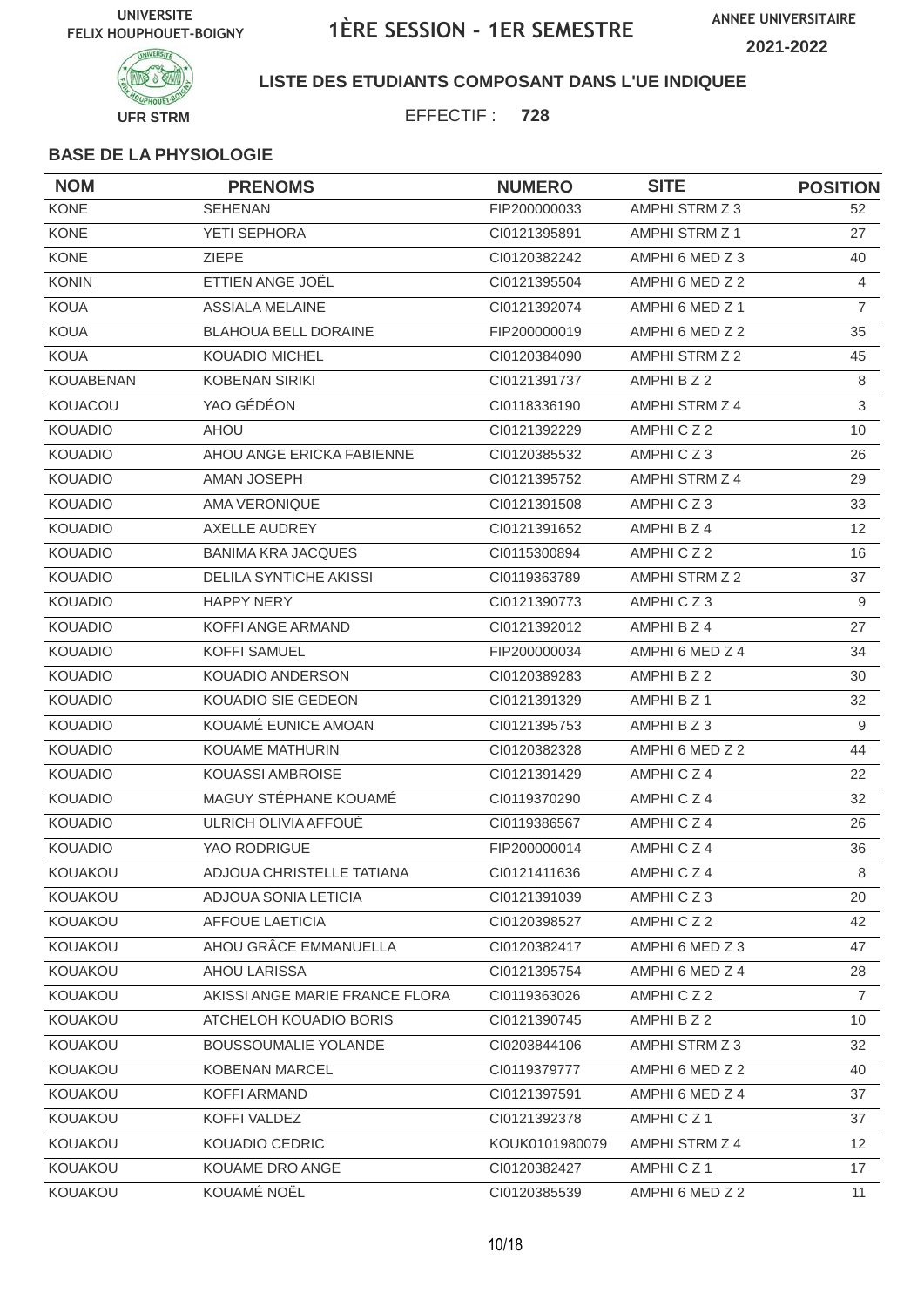

**LISTE DES ETUDIANTS COMPOSANT DANS L'UE INDIQUEE**

EFFECTIF : **728**

| <b>NOM</b>     | <b>PRENOMS</b>                                  | <b>NUMERO</b>  | <b>SITE</b>          | <b>POSITION</b> |
|----------------|-------------------------------------------------|----------------|----------------------|-----------------|
| KOUAKOU        | KOUAMÉ PATRICK                                  | CI0119385693   | AMPHI STRM Z 2       | 15              |
| KOUAKOU        | <b>KOUAME SEVERIN</b>                           | CI0120382456   | AMPHICZ4             | 2               |
| KOUAKOU        | KOUASSI KAN ARMAND JAURES                       | CI0120387027   | AMPHI STRM Z 3       | 39              |
| KOUAKOU        | <b>KOUNDOLIE AYMAR</b>                          | CI0121398370   | AMPHI B Z 3          | 35              |
| KOUAKOU        | N'GUESSAN PARFAIT                               | CI0121396058   | AMPHI 6 MED Z 3      | 48              |
| KOUAKOU        | NIANNOU ANDREA BERENICE                         | CI0121392102   | AMPHI B Z 2          | 17              |
| KOUAKOU        | ORLANE DELVER PAOLA                             | CI0121390828   | AMPHICZ2             | 4               |
| KOUAKOU        | <b>REGIS JEAN IGOR</b>                          | CI0120397490   | AMPHICZ <sub>1</sub> | 44              |
| KOUAKOU        | YAO JEAN-BAPTISTE                               | CI0120384485   | AMPHICZ3             | 6               |
| <b>KOUAME</b>  | <b>ABRAHAM ISAAC</b>                            | CI0120382534   | AMPHI 6 MED Z 2      | 31              |
| KOUAME         | AFFOUE ALEXANDRA                                | CI0120384124   | AMPHICZ1             | 29              |
| <b>KOUAME</b>  | AMENAN GNANMIEN MALHIE ROSA PASC KOUA2404020001 |                | AMPHICZ4             | 3               |
| <b>KOUAME</b>  | <b>KADJO ANGE</b>                               | FIP200000004   | AMPHI 6 MED Z 2      | 42              |
| <b>KOUAME</b>  | <b>KOFFI CLAVER</b>                             | CI0120382526   | AMPHI B Z 1          | 34              |
| <b>KOUAME</b>  | KOFFI RODOLPHE VENCESLAS                        | CI0120382486   | AMPHI 6 MED Z 1      | 26              |
| <b>KOUAME</b>  | <b>KOUADIO HERMANN</b>                          | CI0119388842   | AMPHI B Z 4          | 14              |
| KOUAME         | KOUADIO KONAN FLORENT                           | CI0121395757   | AMPHI B Z 4          | 18              |
| KOUAME         | KOUADIO N'ZELIBESSE VIRGIL                      | CI0121391223   | AMPHI 6 MED Z 2      | 39              |
| <b>KOUAME</b>  | <b>KOUAME BORIS</b>                             | CI0118349231   | AMPHICZ4             | 34              |
| KOUAMÉ         | KOUAMÉ SERGE ARMAND                             | CI0115291559   | AMPHICZ4             | 31              |
| <b>KOUAME</b>  | <b>KOUASSI ELIE</b>                             | CI0119385965   | AMPHI 6 MED Z 3      | 20              |
| <b>KOUAME</b>  | <b>LOUKOU EDMOND</b>                            | CI0119367840   | AMPHI B Z 1          | 30              |
| KOUAME         | <b>N'DRI JEAN BRICE</b>                         | CI0121390807   | AMPHI 6 MED Z 1      | 40              |
| <b>KOUAME</b>  | N'DRI KAN CLOVIS ELVIS                          | CI0121401644   | AMPHI B Z 4          | 6               |
| KOUAME         | OCÉANE JEAN-BAPTISTE                            | CI0121397025   | AMPHI B Z 1          | 26              |
| KOUAME         | PRINCE EMMANUEL                                 | CI0119361194   | AMPHI B Z 4          | 23              |
| KOUAMÉ         | YAO DANIEL                                      | CI0121390762   | AMPHI 6 MED Z 2      | 13              |
| KOUAME         | YAO RUBBEN                                      | Cl0121392735   | AMPHI 6 MED Z 2      | 29              |
| <b>KOUASSI</b> | AKA KOUASSI MICHEL                              | CI0121396437   | AMPHI 6 MED Z 2      | 6               |
| KOUASSI        | AMA MARIAME                                     | CI0120388980   | AMPHI B Z 4          | 4               |
| <b>KOUASSI</b> | AMOIN MARIE ROSETTE                             | Cl0121392624   | AMPHI B Z 3          | 13              |
| <b>KOUASSI</b> | ANDRÉA ARIANE ASSIE                             | CI0121396029   | AMPHI 6 MED Z 1      | 13              |
| KOUASSI        | <b>ANI SAMUEL</b>                               | CI0119361581   | AMPHI 6 MED Z 3      | 11              |
| <b>KOUASSI</b> | ATCHOUELOU SARAH MADELEINE                      | Cl0121396460   | AMPHICZ1             | 8               |
| <b>KOUASSI</b> | <b>AUSSI MARIELLE</b>                           | CI0121393024   | AMPHICZ3             | $\mathfrak{S}$  |
| KOUASSI        | ELOHIM ULRICH EMMANUEL                          | CI0120390582   | AMPHI STRM Z 1       | 19              |
| KOUASSI        | <b>GOUAHO PATRICE</b>                           | CI0120385545   | AMPHI STRM Z 1       | 11              |
| <b>KOUASSI</b> | HENRI JOEL LOPEZ                                | KOUH0101980001 | AMPHI STRM Z 1       | 2               |
| <b>KOUASSI</b> | <b>KAN JANVIER</b>                              | Cl0121391983   | AMPHI STRM Z 2       | 12              |
| <b>KOUASSI</b> | KOFFI KOSSONOU                                  | FIP200000005   | AMPHI STRM Z 1       | 38              |
| <b>KOUASSI</b> | KOFFI MOÏSE D'ISRRAËL                           | CI0141393742   | AMPHI STRM Z 3       | 29              |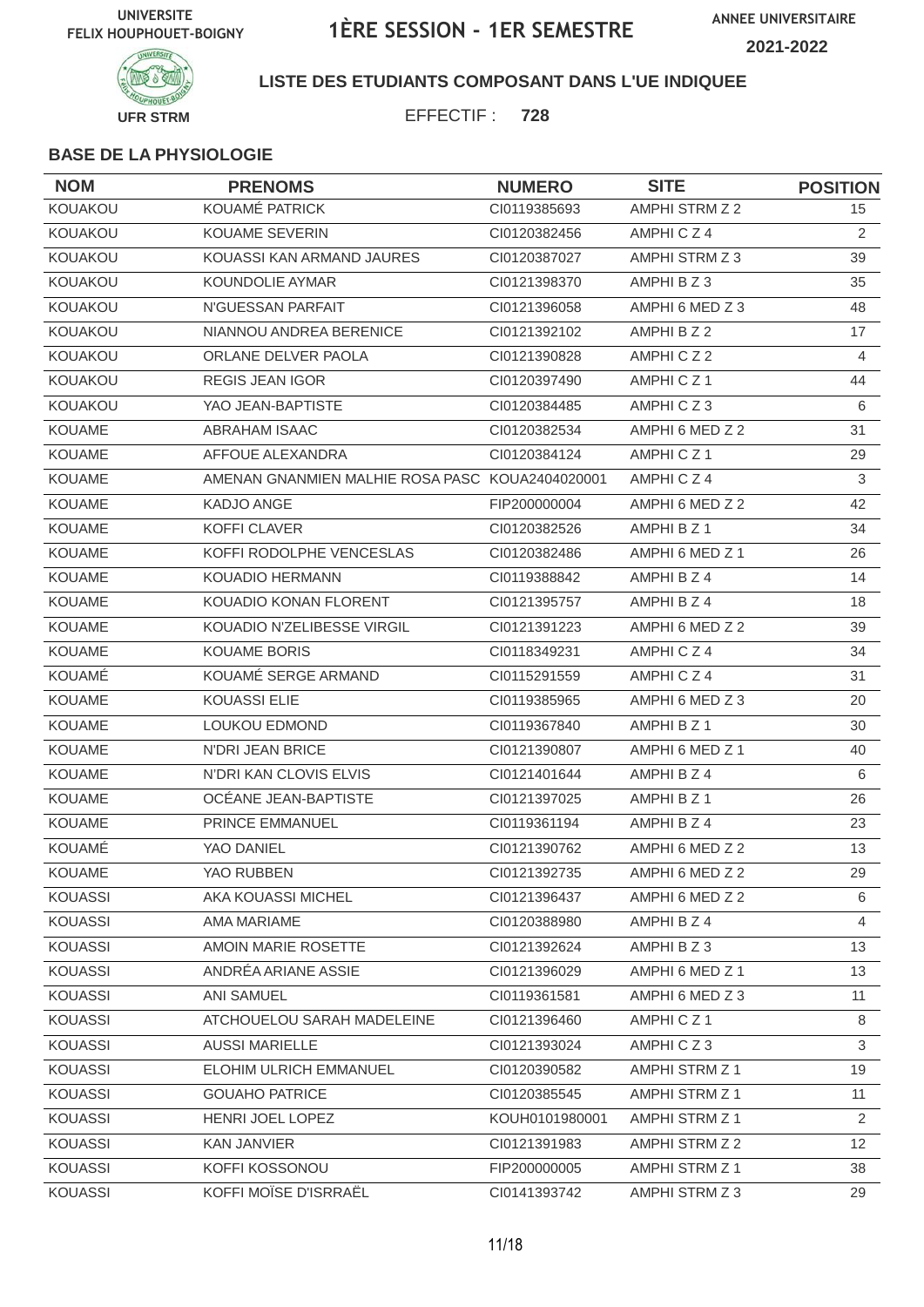

**LISTE DES ETUDIANTS COMPOSANT DANS L'UE INDIQUEE**

EFFECTIF : **728**

| <b>NOM</b>      | <b>PRENOMS</b>                 | <b>NUMERO</b>  | <b>SITE</b>          | <b>POSITION</b> |
|-----------------|--------------------------------|----------------|----------------------|-----------------|
| <b>KOUASSI</b>  | KOUAKOU STÉPHANE               | CI0121391335   | AMPHI STRM Z 3       | 6               |
| <b>KOUASSI</b>  | KOUAMÉ ROMARIC                 | CI0121391233   | AMPHI 6 MED Z 2      | 45              |
| <b>KOUASSI</b>  | KOUASSI JEAN MARC              | CI0121397553   | AMPHI 6 MED Z 4      | $\overline{4}$  |
| <b>KOUASSI</b>  | <b>NANAN KOUASSI SAMUEL</b>    | CI0102382597   | AMPHICZ2             | 9               |
| <b>KOUASSI</b>  | N'GORAN JEAN FRÉJUS            | CI0120382567   | AMPHI STRM Z 4       | 40              |
| <b>KOUASSI</b>  | <b>OUEU SALOMÉE CHRISTELLE</b> | CI0121392539   | AMPHI B Z 1          | 29              |
| <b>KOUASSI</b>  | <b>SEKA MODESTE</b>            | CI0120388671   | AMPHI B Z 3          | 14              |
| <b>KOUASSI</b>  | <b>TANOH ALANE LIONEL</b>      | CI0120382573   | AMPHI B Z 2          | 23              |
| <b>KOUASSI</b>  | YAO LUC                        | CI0121397890   | AMPHI 6 MED Z 2      | 12              |
| <b>KOUASSI</b>  | YAO OLIVIER                    | CI0121393776   | AMPHI 6 MED Z 4      | 47              |
| <b>KOUATEKY</b> | WILFRIED-MATHUSALEM            | CI0119372400   | AMPHI 6 MED Z 1      | 15              |
| KOUDOU          | <b>FLORENT ADRIEL</b>          | KOUF0701980001 | AMPHI B Z 3          | 12              |
| <b>KOUEHI</b>   | <b>ELYSÉE</b>                  | CI0120398529   | AMPHI STRM Z 4       | 31              |
| <b>KOUHON</b>   | JOHAN PRINCE DELON             | CI0121390822   | AMPHICZ1             | 13              |
| KOUITIH         | MAKEUSSEU ANGE MICHELLE        | CI0120397355   | AMPHI STRM Z 4       | 1               |
| <b>KOUKOUA</b>  | YOROH BERTILLE THERESE         | FIP200000027   | AMPHI 6 MED Z 3      | 36              |
| <b>KOUROUMA</b> | <b>BEMA</b>                    | CI0121392346   | AMPHI 6 MED Z 4      | 30              |
| <b>KPAN</b>     | PAULE ANDRÉE CORINE            | CI0120382649   | AMPHI B Z 1          | 15              |
| <b>KRA</b>      | <b>ABDOUL KADER</b>            | CI0120382661   | AMPHI STRM Z 3       | 46              |
| <b>KRA</b>      | EBWAUT MANTY FRANCK AYMAR      | CI0119361266   | AMPHI B Z 2          | 26              |
| <b>KRADY</b>    | EBIELEY ALFRED DESTIN          | KRAE1812990001 | AMPHI 6 MED Z 4      | 23              |
| <b>KRAGBA</b>   | <b>SERGE</b>                   | CI0119385976   | AMPHICZ4             | 39              |
| <b>KRAMO</b>    | KOUAKOU LUC-ANTONIO            | CI0120382670   | AMPHI 6 MED Z 1      | 38              |
| <b>KRAMO</b>    | ROXAN FRANCK ELVIS KOUASSI     | CI0121396122   | AMPHI 6 MED Z 3      | 49              |
| <b>KROU</b>     | <b>ESSAN FRANÇOIS</b>          | CI0119387331   | AMPHI 6 MED Z 3      | 16              |
| LABARAN         | MAIMOUNATOU                    | FIP200000015   | AMPHI B Z 4          | 16              |
| LASME           | ESSANE FLORA JULIE MÉLISSA     | CI0121392212   | AMPHICZ <sub>1</sub> | 18              |
| LELLA           | ADJOUA INÈS FLORA              | CI0121398602   | AMPHI STRM Z 3       | 37              |
| <b>LOBA</b>     | BÉRÉNICE GRÂCE CARMELLE        | CI0121396324   | AMPHICZ2             | 36              |
| LOU             | <b>GOLLETY EVELINE</b>         | LOUG1102000001 | AMPHI B Z 3          | 39              |
| LOUA            | <b>GUEU FELIX</b>              | CI0121396168   | AMPHI STRM Z 2       | 21              |
| LOUÉ            | <b>CLAUDE SANDRA</b>           | CI0119362196   | AMPHI STRM Z 2       | 49              |
| MAIZAN          | ABENAN ADÉLAÏDE                | CI0121395763   | AMPHI 6 MED Z 3      | 14              |
| <b>MALAN</b>    | KOUTOUA ARMEL                  | Cl0121390830   | AMPHI 6 MED Z 4      | 18              |
| <b>MAMBO</b>    | SOPIE GRÂCE MARIE-PAULE        | CI0119364593   | AMPHI STRM Z 4       | 36              |
| <b>MANIGA</b>   | TOGBA ALLASSANE                | CI0119362776   | AMPHI B Z 1          | $\overline{2}$  |
| <b>MANSARE</b>  | KOUMBA RACHELLE                | CI0121397547   | AMPHI STRM Z 3       | 24              |
| <b>M'BAHIA</b>  | KOUASSI JEAN XAVIER GAUTIER    | CI0120388981   | AMPHICZ3             | 28              |
| M'BO            | BROU BÉRÉNICE DE GÉORGIE       | CI0120388256   | AMPHI 6 MED Z 3      | 33              |
| MEA             | AKA JEAN MERMOZ                | CI0121398366   | AMPHI 6 MED Z 1      | 17              |
| MEITE           | MANOGODA                       | CI0120384195   | AMPHI STRM Z 3       | 42              |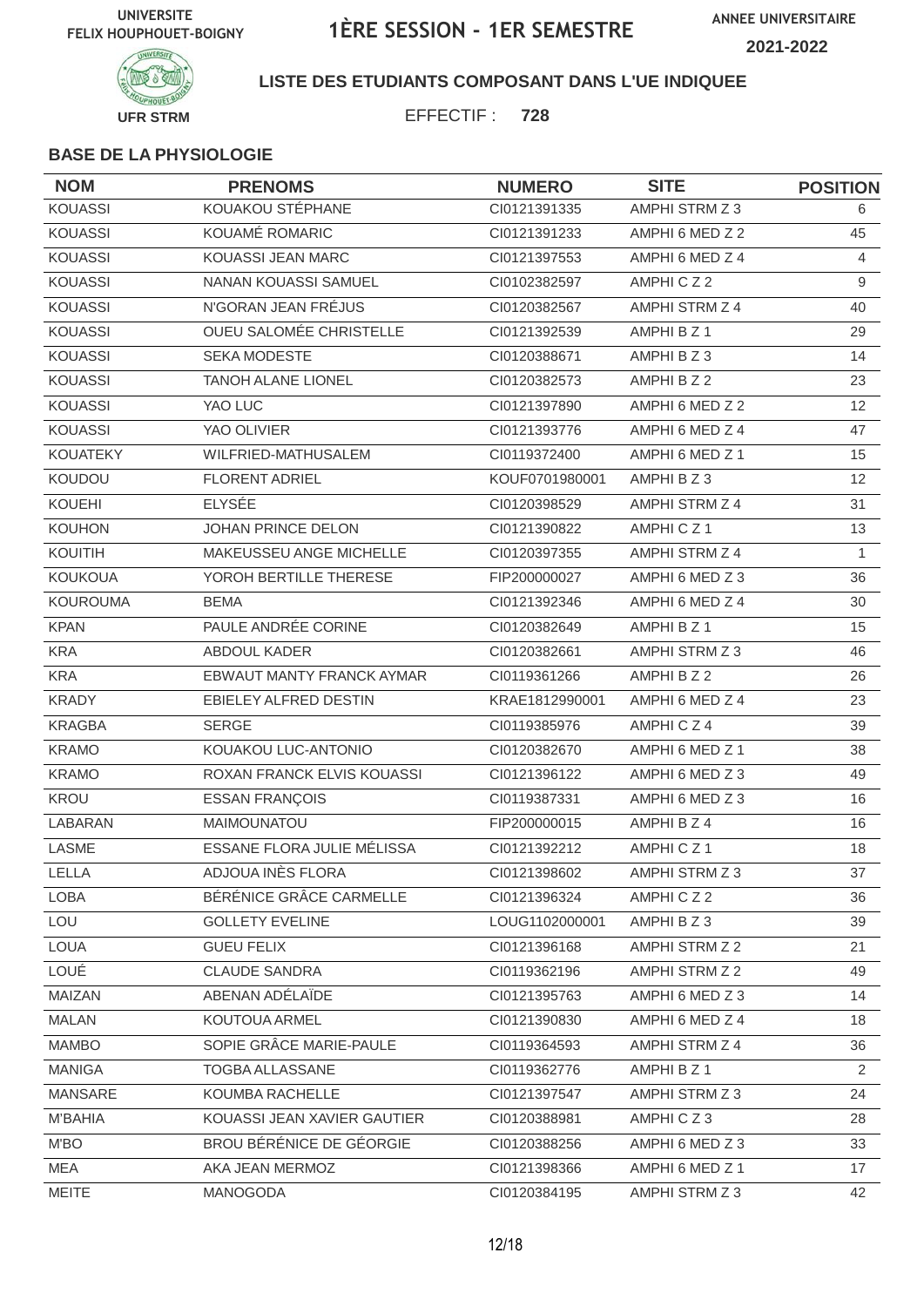

**LISTE DES ETUDIANTS COMPOSANT DANS L'UE INDIQUEE**

EFFECTIF : **728**

| <b>NOM</b>       | <b>PRENOMS</b>                 | <b>NUMERO</b> | <b>SITE</b>     | <b>POSITION</b> |
|------------------|--------------------------------|---------------|-----------------|-----------------|
| MELEDJE          | <b>BOUAYE MARIE JOSIANE</b>    | CI0121397558  | AMPHI B Z 1     | 4               |
| <b>MEMEL</b>     | <b>ESMEL GILLES ROGER</b>      | CI0121396408  | AMPHICZ1        | 36              |
| <b>MEMEL</b>     | ESSOH YEÏ EMMA MARCELLE        | CI0121396019  | AMPHI STRM Z 2  | 9               |
| MÉNÉGNÉ          | <b>JUDITH DEBORA</b>           | CI0120385553  | AMPHI B Z 2     | 18              |
| <b>MIAN</b>      | AKOUBA MARIE HÉLÈNE ORNELA     | CI0119386569  | AMPHI 6 MED Z 2 | 17              |
| <b>MINIGOU</b>   | NAFICHATOU EVELYNE             | CI0121393267  | AMPHI STRM Z 2  | 34              |
| <b>MONAN</b>     | SOMPOHI DUBOIS PACTRICK        | FIP200000030  | AMPHI B Z 4     | $\overline{2}$  |
| <b>MONET</b>     | ANOKOUE ULRICH BRYAN           | CI0120384201  | AMPHI STRM Z 4  | $\overline{4}$  |
| <b>MONSAN</b>    | MARIE MARTHE DECLAIRE          | CI0121391346  | AMPHI STRM Z 3  | 49              |
| <b>MORONOU</b>   | <b>BROU ALICE</b>              | CI0121397879  | AMPHI 6 MED Z 4 | 15              |
| <b>MOUSSA</b>    | <b>NASSIROU</b>                | CI0121392408  | AMPHI STRM Z 4  | 8               |
| <b>MOUSSAN</b>   | LANDRY ANGE CÉDRIC             | CI0120387022  | AMPHI STRM Z 1  | 31              |
| <b>MOUSSOH</b>   | <b>LOSSO GRACE GEKONIAS</b>    | CI0129391633  | AMPHI 6 MED Z 2 | 15              |
| <b>NACOULMA</b>  | <b>CAMILLE DONATIEN</b>        | CI0121396089  | AMPHI 6 MED Z 2 | 3               |
| <b>NAHOUNOU</b>  | <b>WILFRIED-ANGE SAMUEL</b>    | CI0120382803  | AMPHI B Z 2     | 13              |
| <b>NALI</b>      | ELLA DANIELLE                  | CI0121396154  | AMPHIBZ3        | 30              |
| <b>NANA</b>      | <b>BIBATA</b>                  | CI0120382806  | AMPHICZ3        | 12              |
| <b>NANAN</b>     | KOFFI YAO JUNIOR               | CI0121392215  | AMPHI 6 MED Z 3 | 42              |
| <b>NASSA</b>     | ANGE EMMANUELLA                | CI0121391637  | AMPHICZ5        | 16              |
| <b>N'BRA</b>     | KOFFI THÉODORE                 | CI0120382811  | AMPHI STRM Z 3  | 50              |
| N'CHO            | APO CARINE D'AVILA             | CI0120385556  | AMPHICZ4        | 38              |
| N'CHO            | ARIANE LUCETTE PERPÉTUE        | Cl0120382820  | AMPHICZ2        | 35              |
| <b>N'CHO</b>     | <b>EDI ROLAND</b>              | CI0120384207  | AMPHICZ2        | 29              |
| <b>N'CHO</b>     | FRÉJUS JOLIVET                 | CI0121395766  | AMPHI STRM Z 4  | 35              |
| N'CHO            | MOUSSO KARELLE ANGE EMMANUELLA | CI0121396441  | AMPHI B Z 3     | 2               |
| N'CHO            | ORO ANGE DORIS                 | CI0121392549  | AMPHICZ4        | 35              |
| N'CHO            | PRISCA ESTHER                  | CI0120397668  | AMPHICZ3        | 32              |
| N'DA             | KOUADIO JEAN MARTIAL           | CI0120382825  | AMPHI 6 MED Z 4 | $\overline{7}$  |
| <b>N'DIN</b>     | <b>JEAN JAURES</b>             | CI0121396640  | AMPHI 6 MED Z 4 | 3               |
| N'DJOMON         | PONGOH ARIANE EMMANUELLE       | CI0121396309  | AMPHI STRM Z 2  | 26              |
| <b>N'DRI</b>     | YAO JEAN MICHEL                | CI0120382845  | AMPHI B Z 4     | 32              |
| <b>NEMLIN</b>    | <b>FRANCK ALEX</b>             | CI0120385558  | AMPHI STRM Z 1  | 42              |
| <b>NENE</b>      | <b>BI IRIE MARIUS</b>          | CI0120382865  | AMPHI STRM Z 1  | 23              |
| N'GATTA          | YAO JOACHIM                    | CI0120395240  | AMPHICZ3        | 18              |
| N'GORAN          | AFFOUE LEOPOLDINE              | Cl0121397570  | AMPHI STRM Z 3  | 10              |
| N'GORAN          | AKISSI AUDE CARINE             | Cl0121398328  | AMPHI 6 MED Z 1 | 27              |
| N'GORAN          | ELYSE GEORGES-AUDREY           | CI0121393257  | AMPHI STRM Z 3  | 15              |
| N'GORAN          | ENI ANNE ANDRÉE                | CI0121396217  | AMPHICZ3        | 11              |
| <b>NGORAN</b>    | <b>KASSANDRA</b>               | CI0119365772  | AMPHI B Z 4     | 48              |
| N'GOU            | MAHO CLOVIS                    | Cl0120388541  | AMPHI STRM Z 4  | $\overline{7}$  |
| <b>N'GUESSAN</b> | ANGE WILFRIED DEGRANGE MOYEBAT | CI0121395987  | AMPHICZ1        | 3               |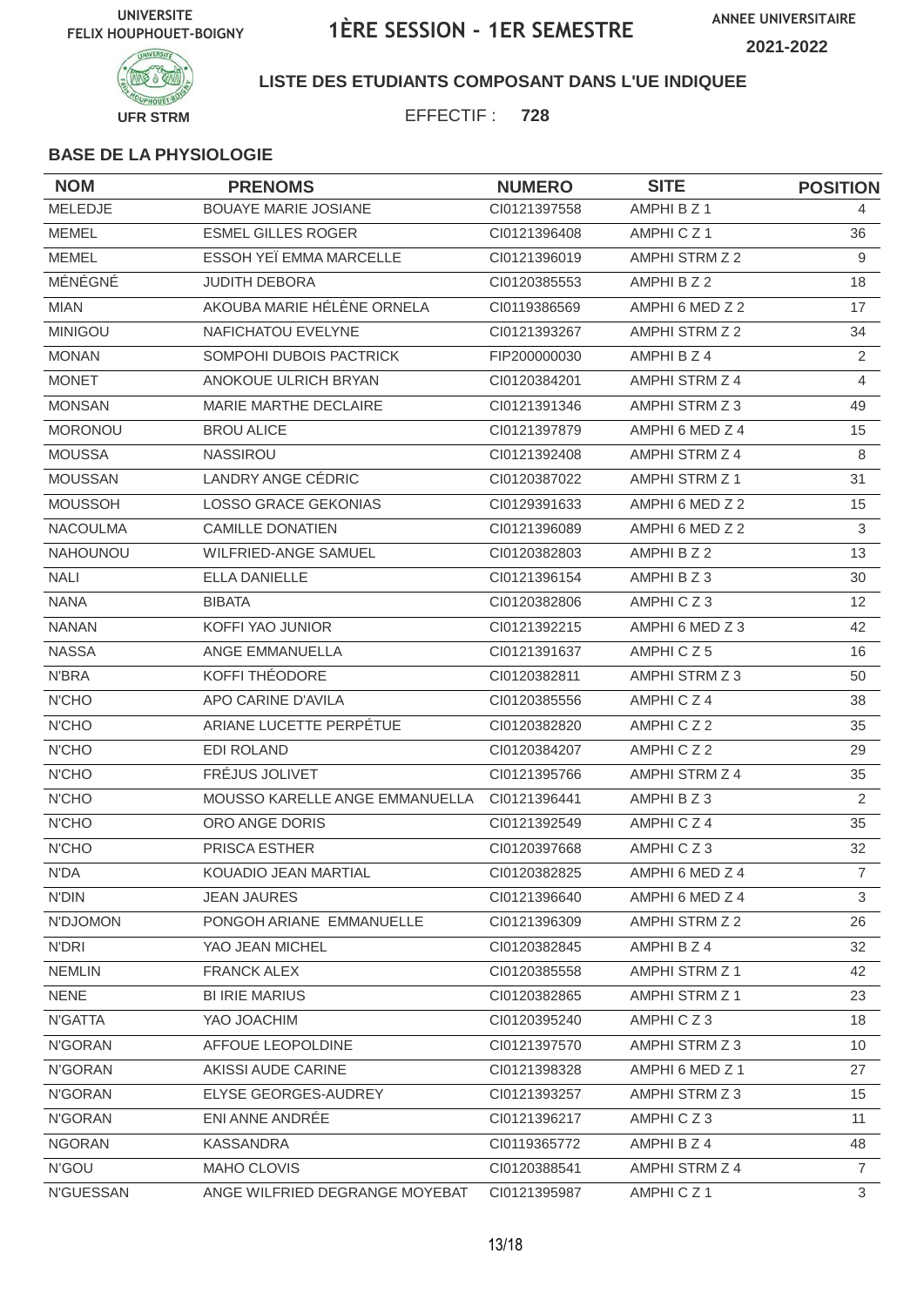

**LISTE DES ETUDIANTS COMPOSANT DANS L'UE INDIQUEE**

EFFECTIF : **728**

| <b>NOM</b>       | <b>PRENOMS</b>                                | <b>NUMERO</b>  | <b>SITE</b>           | <b>POSITION</b> |
|------------------|-----------------------------------------------|----------------|-----------------------|-----------------|
| <b>N'GUESSAN</b> | <b>BECANTY MAEVA ESLI JOHANNA</b>             | CI0120385560   | AMPHI 6 MED Z 4       | 48              |
| N'GUESSAN        | <b>BI GUESSAN RODRIGUE</b>                    | CI0119386168   | AMPHICZ5              | 17              |
| N'GUESSAN        | <b>GNAMMIEN-FANGAN RUBEN</b>                  | CI0120397366   | AMPHI STRM Z 3        | 18              |
| N'GUESSAN        | <b>JEAN-JAURES ALLIKO</b>                     | CI0121395537   | AMPHI B Z 3           | 29              |
| N'GUESSAN        | <b>KONAN ELIE</b>                             | CI0121395768   | AMPHICZ5              | 3               |
| <b>N'GUESSAN</b> | KONAN JEAN EUDES                              | CI0121391690   | AMPHI 6 MED Z 3       | 32              |
| N'GUESSAN        | NIANGOAN ALIDA ESTHER                         | FIP200000001   | AMPHI STRM Z 1        | 15              |
| <b>N'GUESSAN</b> | SAINT-PIERRE VARES DJEDOU                     | NGUS08110201   | AMPHI 6 MED Z 1       | 31              |
| N'GUESSAN        | YAPI ANNE GEORGETTE                           | CI0121391236   | AMPHI STRM Z 3        | 27              |
| <b>NIAMKE</b>    | SYLVIANE MARIE MADELEINE MAGNE                | CI0120387013   | AMPHI STRM Z 1        | 25              |
| <b>NIOMBLEÏ</b>  | <b>MARIO ULRICH</b>                           | CI0121396466   | AMPHI B Z 3           | 37              |
| <b>NITIEMA</b>   | PELWENDE VALERIE                              | CI0120398146   | AMPHI B Z 1           | 17              |
| N'KE             | <b>FRANCK ROMARIC JUNIOR</b>                  | CI0120395689   | AMPHI STRM Z 1        | 5               |
| <b>NOUMAPLE</b>  | N'DRAMAN DAVIDE CHRISTIANLIE                  | FIP200000022   | AMPHI STRM Z 3        | 53              |
| N'ZI             | AKISSI STÉPHANIE                              | CI0119386396   | AMPHI B Z 2           | 29              |
| N'ZI             | LORRAINE MÉGANE BESSELY                       | CI0121395769   | AMPHI 6 MED Z 1       | 12              |
| <b>OBA</b>       | CHRIS ROLAND                                  | CI0121393877   | AMPHICZ4              | 12 <sup>°</sup> |
| <b>OBILI</b>     | <b>REGIS KELLY</b>                            | CI0121397148   | AMPHICZ <sub>1</sub>  | 43              |
| <b>OHOUEU</b>    | <b>BOYO SAMUEL</b>                            | CI0121391694   | AMPHI B Z 4           | 40              |
| OJELEKE          | <b>ABOUAZIZ</b>                               | CI0120385564   | AMPHICZ1              | $\overline{4}$  |
| <b>OKOMA</b>     | <b>CHRISTIAN PARFAIT</b>                      | CI0121393131   | AMPHI 6 MED Z 3       | 38              |
| <b>OSSEPE</b>    | OKAMOU JEAN                                   | FIP200000025   | AMPHICZ2              | 8               |
| <b>OTCHOUMOU</b> | <b>MICHAEL JOHNSON</b>                        | FIP200000012   | AMPHI B Z 3           | 26              |
| <b>OUALEY</b>    | AFFOUE MARIE JOANNA                           | CI0120383021   | <b>AMPHI STRM Z 1</b> | 26              |
| <b>OUATTARA</b>  | AKOUA TEHIA KADIDJATOU                        | CI0121397561   | <b>AMPHI STRM Z 1</b> | $\overline{7}$  |
| <b>OUATTARA</b>  | <b>BARA FATOU BÉNÉDICTE</b>                   | CI0120384248   | AMPHI B Z 2           | 16              |
| <b>OUATTARA</b>  | <b>BERE SALIMATA</b>                          | CI0119386166   | AMPHI B Z 4           | 30              |
| <b>OUATTARA</b>  | DJAKARIDJA TENELO                             | CI0119366222   | AMPHI STRM Z 2        | $\overline{2}$  |
| <b>OUATTARA</b>  | EBONYSE MYRIAM GRACE URIELLE MAO CI0121394459 |                | <b>AMPHI STRM Z 1</b> | 39              |
| <b>OUATTARA</b>  | <b>HAMED</b>                                  | CI0119388158   | AMPHI STRM Z 2        | 50              |
| <b>OUATTARA</b>  | <b>KADHY</b>                                  | CI0119364323   | AMPHI STRM Z 3        | 16              |
| <b>OUATTARA</b>  | <b>KASSOUM</b>                                | Cl0120385566   | AMPHI STRM Z 2        | 18              |
| <b>OUATTARA</b>  | KIPEYEILE LIONEL PACÔME                       | CI0121391442   | AMPHICZ3              | 21              |
| <b>OUATTARA</b>  | KOMIKÉ BINTOU ANGE                            | CI0121396456   | AMPHI STRM Z 2        | 16              |
| <b>OUATTARA</b>  | KOSSIA AWA ANGÈLE                             | OUAK2801970002 | AMPHI B Z 4           | 45              |
| <b>OUATTARA</b>  | <b>MANA</b>                                   | CI0121392788   | AMPHICZ4              | $\overline{4}$  |
| <b>OUATTARA</b>  | <b>MARIAM</b>                                 | CI0120383043   | AMPHI STRM Z 4        | 9               |
| <b>OUATTARA</b>  | <b>MOUSSA</b>                                 | CI0120383068   | AMPHI STRM Z 2        | 44              |
| <b>OUATTARA</b>  | <b>OUELY ISMAEL</b>                           | CI0119372714   | AMPHI STRM Z 2        | 41              |
| <b>OUATTARA</b>  | <b>OUMOU</b>                                  | CI0119388435   | AMPHI B Z 3           | 27              |
| <b>OUATTARA</b>  | PEWORYAH                                      | OUAP1606950001 | AMPHI B Z 2           | 6               |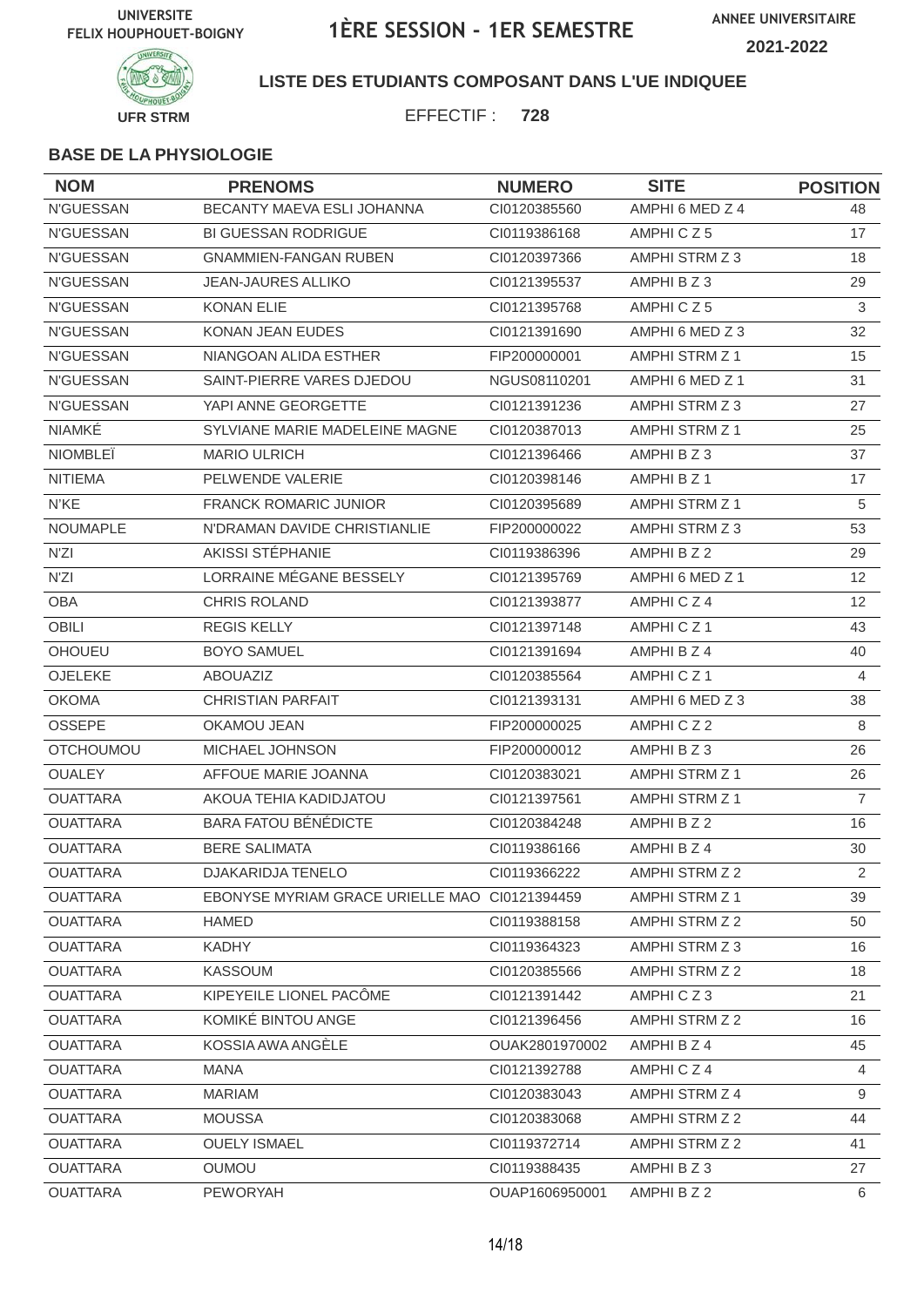**ANNEE UNIVERSITAIRE 2021-2022**



**LISTE DES ETUDIANTS COMPOSANT DANS L'UE INDIQUEE**

EFFECTIF : **728**

| <b>NOM</b>       | <b>PRENOMS</b>              | <b>NUMERO</b> | <b>SITE</b>           | <b>POSITION</b> |
|------------------|-----------------------------|---------------|-----------------------|-----------------|
| <b>OUATTARA</b>  | <b>ROKIA</b>                | CI0120383039  | AMPHI STRM Z 2        | 30              |
| <b>OUATTARA</b>  | <b>TIDJANE</b>              | CI0121396358  | AMPHI STRM Z 1        | 33              |
| <b>OUATTARA</b>  | <b>VIEDA DRAMANE</b>        | Cl0121391104  | AMPHICZ1              | 33              |
| <b>OUATTARA</b>  | WODAHAN MADIARA             | CI0121395976  | AMPHI B Z 3           | 11              |
| <b>OUATTARA</b>  | <b>ZANA WILFRIED</b>        | CI0115289983  | AMPHI STRM Z 3        | 26              |
| <b>OUEDRAOGO</b> | <b>SAFIATOU</b>             | CI0121395630  | AMPHI 6 MED Z 1       | 47              |
| <b>OUFFOUE</b>   | DJÊ EYMARD PACÔME           | CI0121394467  | AMPHICZ2              | 37              |
| <b>OUFFOUET</b>  | NANHAN AMANDA CORALIE       | CI0120397876  | AMPHI 6 MED Z 1       | 9               |
| <b>OULAI</b>     | KOHON EBENEZER              | CI0119388513  | AMPHI 6 MED Z 2       | 34              |
| OULAY            | <b>GNINFAN MOUHAMMAD</b>    | CI0121395771  | AMPHI B Z 2           | $\overline{7}$  |
| <b>OULE</b>      | SEANLA ARMEL CÉDRIC         | CI0119388318  | AMPHI 6 MED Z 1       | 23              |
| <b>OUOBA</b>     | PIERRE ERIC                 | CI0121394468  | AMPHI STRM Z 3        | 21              |
| <b>PRINCE</b>    | <b>EMMANUEL DE BIALLET</b>  | CI0120385568  | AMPHI STRM Z 2        | 4               |
| <b>SACKO</b>     | BAHI                        | CI0120386436  | AMPHI 6 MED Z 1       | 22              |
| SAGANOGO         | <b>SOILIYO</b>              | FIP200000039  | <b>AMPHI STRM Z 1</b> | 34              |
| <b>SAKM</b>      | AYI MEDINE OPHELIE          | CI0121395118  | AMPHI 6 MED Z 4       | 21              |
| SALAWU           | <b>FADILULAAHI</b>          | CI0121397943  | <b>AMPHI STRM Z 1</b> | 6               |
| SALOU            | AÏCHA CHARLEINE             | CI0120383132  | AMPHI STRM Z 2        | 32              |
| <b>SAMAKE</b>    | <b>MAKAN</b>                | CI0119361909  | AMPHI 6 MED Z 4       | 29              |
| SANOGO           | <b>MAMADOU</b>              | CI0119389869  | AMPHI 6 MED Z 1       | $\mathbf{1}$    |
| <b>SANOGO</b>    | <b>MINETANTCHIN ZALIRAK</b> | CI0120385410  | AMPHI 6 MED Z 3       | 27              |
| SAWADOGO         | <b>ALIMATA</b>              | CI0121396223  | AMPHI B Z 4           | 28              |
| SAWADOGO         | ZAINABOU                    | CI0120385570  | AMPHI B Z 1           | 33              |
| <b>SEHI</b>      | <b>BI ZAH PAUL</b>          | CI0119386730  | AMPHICZ3              | 27              |
| <b>SEHI</b>      | DIMONSEDJE LINE NADIA       | FIP200000020  | AMPHI B Z 1           | 22              |
| <b>SEINI</b>     | ALI                         | CI0121396771  | AMPHI B Z 1           | 18              |
| <b>SEKA</b>      | AUDREY DESIRÉE              | CI0119386550  | AMPHICZ <sub>1</sub>  | 34              |
| SÉKA             | <b>GUIGUI ARMEL</b>         | CI0120383183  | AMPHI B Z 3           | 33              |
| <b>SEKA</b>      | <b>KEPOE RUTH CARMELLE</b>  | CI0121396439  | AMPHI 6 MED Z 4       | 43              |
| <b>SEKO</b>      | <b>BLANCHARD MONDESIR</b>   | CI0120394035  | AMPHICZ2              | 3               |
| <b>SEKONGO</b>   | PETAMIDJO ROBERT            | Cl0120383187  | AMPHICZ1              | 22              |
| <b>SERE</b>      | <b>ISSOUF</b>               | CI0120387029  | AMPHI STRM Z 2        | 20              |
| <b>SIAKO</b>     | NOMEDO RODRIGUE             | CI0121395775  | AMPHI B Z 4           | 37              |
| SIB              | <b>KPENI FLORENCE</b>       | CI0121395776  | AMPHI STRM Z 3        | 4               |
| SIDIBÉ           | <b>FATIM</b>                | CI0121393662  | AMPHI 6 MED Z 2       | 25              |
| SIDIBE           | <b>ISSA JUNIOR</b>          | Cl0121397563  | AMPHICZ3              | 38              |
| <b>SIKA</b>      | AGUIE MAX YANN              | CI0119365605  | AMPHICZ3              | 5               |
| <b>SILUE</b>     | <b>DOSSONGUI FABRICE</b>    | CI0121420196  | AMPHI B Z 4           | 41              |
| SILUE            | SOULEYMANE                  | CI0119363546  | AMPHI 6 MED Z 3       | 8               |
| SILUÉ            | ZANA IBRAHIM                | CI0121395777  | AMPHI STRM Z 1        | 30              |
| SONAN            | MAKOU DILEMME HERMANN       | FIP200000059  | AMPHI 6 MED Z 1       | 20              |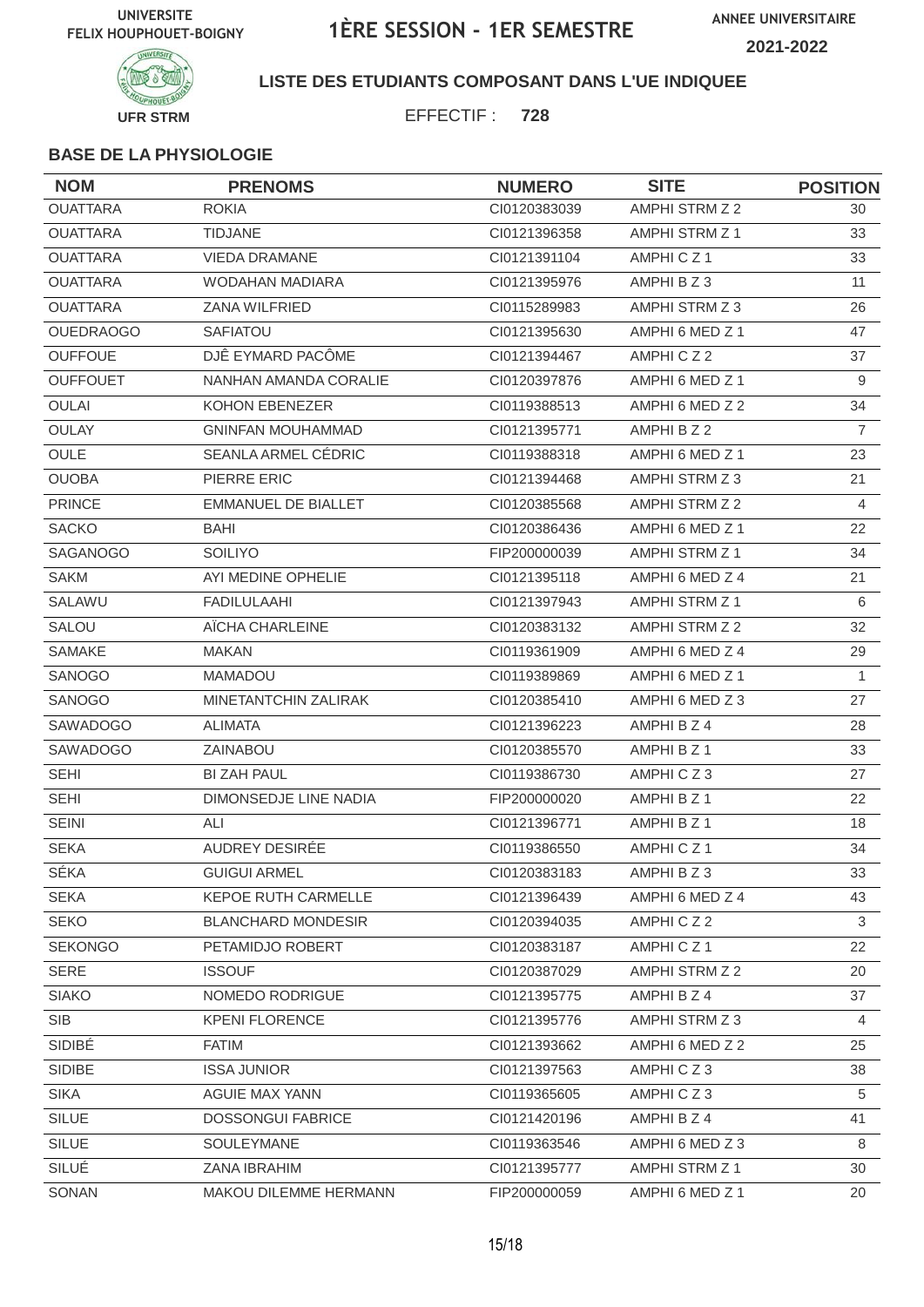

**LISTE DES ETUDIANTS COMPOSANT DANS L'UE INDIQUEE**

EFFECTIF : **728**

| <b>NOM</b>       | <b>PRENOMS</b>                  | <b>NUMERO</b> | <b>SITE</b>          | <b>POSITION</b> |
|------------------|---------------------------------|---------------|----------------------|-----------------|
| SONZAI           | SEDE PRISCILLE MYRIAM           | CI0119363138  | AMPHI STRM Z 4       | 25              |
| SORO             | <b>FRANCK KALOURGO</b>          | CI0120383283  | AMPHI 6 MED Z 1      | 33              |
| SORO             | <b>GNANDJO WODANHAN ADELINE</b> | CI0121391468  | AMPHI 6 MED Z 4      | 42              |
| <b>SOTTI</b>     | AKISSI MARIE DANIELLE           | CI0120383308  | AMPHI B Z 1          | 16              |
| SOTTI            | MALLÉ JEAN CAMILLE              | CI0121394490  | AMPHI STRM Z 1       | $\mathbf{1}$    |
| <b>SOUATE</b>    | <b>TEKPO ELIE</b>               | CI0120387032  | AMPHICZ5             | 19              |
| <b>SOULAMA</b>   | <b>FIABA FLORENCE</b>           | FIP200000046  | AMPHI STRM Z 2       | 47              |
| SOULOUKOU        | KOUA EDDY WILFRIED              | CI0119387048  | AMPHI 6 MED Z 3      | 29              |
| <b>SOUMAHORO</b> | HAMED LOUCKMANE YOUSSOUF        | CI0120385578  | AMPHICZ3             | 23              |
| <b>SOUMAHORO</b> | <b>INNOCENT</b>                 | CI0121391258  | AMPHI STRM Z 3       | 11              |
| <b>SOURABIE</b>  | LAMINE                          | CI0120383322  | AMPHICZ <sub>1</sub> | 41              |
| SOW              | <b>MAÏMOUNA</b>                 | CI0121395780  | AMPHICZ4             | 15              |
| <b>SYLLA</b>     | <b>AICHATOU</b>                 | CI0121390806  | AMPHI STRM Z 1       | 24              |
| <b>SYLLA</b>     | <b>MANDIARR</b>                 | CI0121393093  | AMPHI STRM Z 2       | $\overline{5}$  |
| <b>TAHA</b>      | <b>ALEXIS CEDRICK</b>           | CI0120388339  | AMPHI STRM Z 3       | $\mathfrak{S}$  |
| <b>TAHIROU</b>   | <b>JEAN PATRICK IVAN</b>        | CI0120383345  | AMPHI B Z 3          | $\overline{7}$  |
| <b>TAN</b>       | KOUEGBE JUNIOR                  | CI0121392723  | AMPHI STRM Z 2       | 46              |
| <b>TANO</b>      | AFFOUA INÈS OLIVIA              | CI0121395898  | AMPHICZ <sub>1</sub> | 6               |
| <b>TANO</b>      | ETTIEN EPIPHANIE                | CI0121395967  | AMPHI B Z 3          | 8               |
| <b>TANO</b>      | FEE DESNEIGES YAH               | CI0115302512  | AMPHICZ3             | 17              |
| <b>TANOH</b>     | <b>SYLVANIE AMOIN VICTOIRE</b>  | CI0119361319  | AMPHICZ2             | 41              |
| <b>TANON</b>     | <b>KADY</b>                     | FIP200000048  | AMPHI 6 MED Z 4      | 32              |
| <b>TANOU</b>     | LOUKOU ELISÉE                   | CI0120397693  | AMPHI 6 MED Z 3      | 6               |
| <b>TAO</b>       | <b>MOUSSA</b>                   | Cl0121398172  | AMPHI B Z 3          | 23              |
| <b>TAPE</b>      | SOSTHENE PEGUY                  | FIP200000036  | AMPHI STRM Z 2       | 13              |
| <b>TEBY</b>      | <b>ANNE SARA</b>                | FIP200000051  | AMPHI 6 MED Z 1      | 5               |
| <b>TEKI</b>      | KOUAKOU ROMEO                   | CI0120383390  | AMPHI 6 MED Z 3      | 31              |
| <b>TENI</b>      | YA BENJAMIN                     | CI0119385638  | AMPHI 6 MED Z 1      | 11              |
| <b>TIA</b>       | YOROGOH KASSIA ANGE             | CI0121397365  | AMPHI B Z 4          | 33              |
| <b>TIENE</b>     | <b>NAYAGA</b>                   | CI0119365846  | AMPHI STRM Z 2       | 53              |
| <b>TIEROU</b>    | ANGE MONDESIR KAMONDJE          | CI0120383410  | AMPHI 6 MED Z 2      | $\overline{7}$  |
| TIEU             | <b>GOUNTO EBENEZER</b>          | CI0119368175  | AMPHI STRM Z 4       | 15              |
| <b>TIGORI</b>    | <b>KOBENAN ISSOUF</b>           | Cl0121391620  | AMPHI B Z 4          | 21              |
| <b>TIMITE</b>    | MAURICE HEDALSSE                | CI0120384308  | AMPHI STRM Z 4       | 41              |
| <b>TOH</b>       | <b>BI JOYCE AURIOL</b>          | CI0119386099  | AMPHICZ5             | 12              |
| <b>TOHE</b>      | <b>GUELASSAIS ISRAËL</b>        | Cl0121391981  | AMPHI 6 MED Z 3      | 35              |
| <b>TOKOU</b>     | <b>ESTHER</b>                   | CI0120386905  | AMPHI 6 MED Z 2      | 38              |
| <b>TOKPA</b>     | <b>LEKANHOU LINDA</b>           | CI0121395172  | AMPHI STRM Z 1       | 3               |
| <b>TOKPA</b>     | SINGOH ANGE PARFAITE            | CI0120384311  | AMPHI B Z 2          | 25              |
| <b>TOPKA</b>     | KOUAME JEAN HUBERSON            | CI0121393503  | AMPHI B Z 1          | 1               |
| <b>TOURE</b>     | <b>DANSA</b>                    | CI0120383466  | AMPHICZ3             | 25              |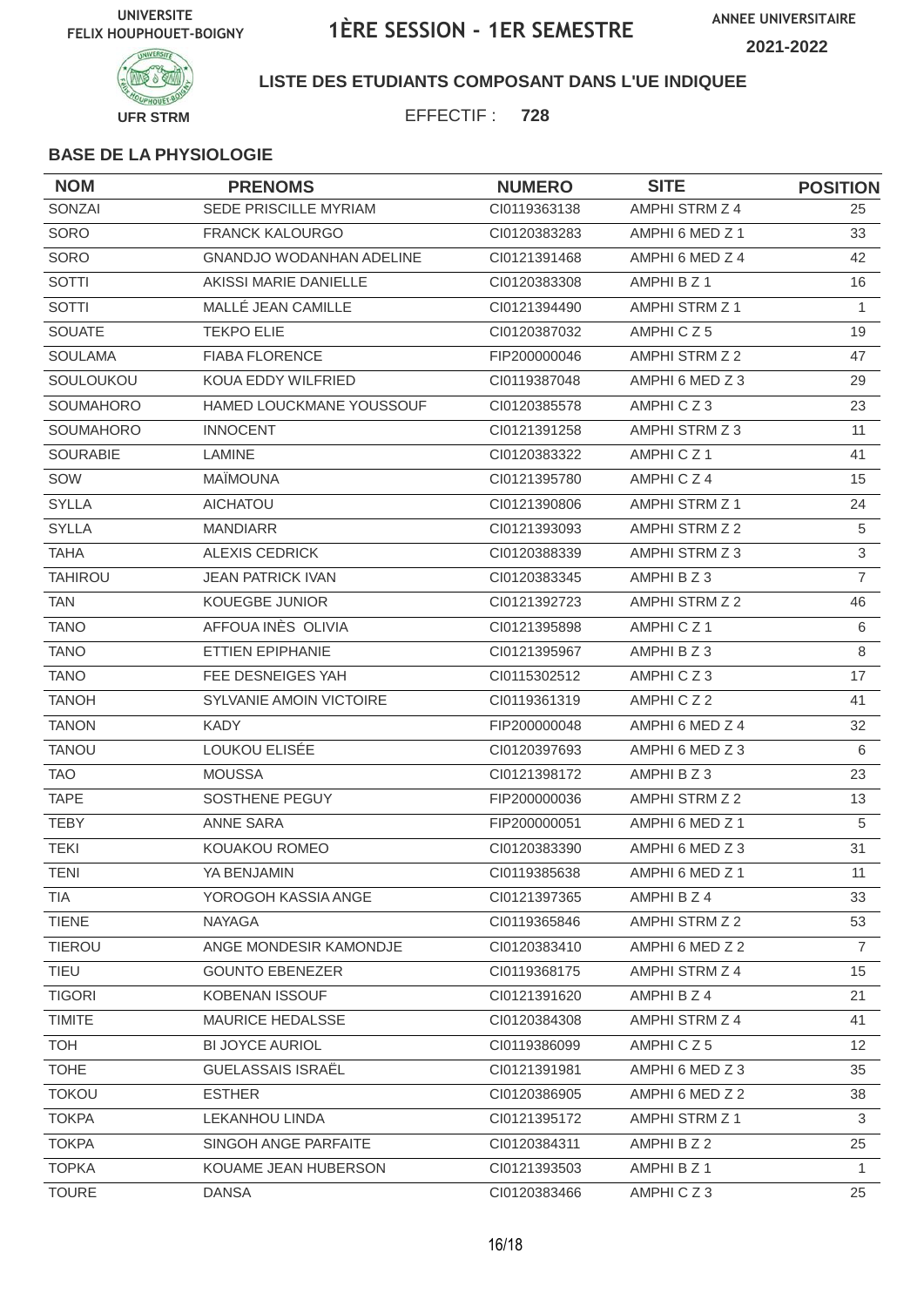

**LISTE DES ETUDIANTS COMPOSANT DANS L'UE INDIQUEE**

EFFECTIF : **728**

| <b>NOM</b>     | <b>PRENOMS</b>                    | <b>NUMERO</b>  | <b>SITE</b>           | <b>POSITION</b> |
|----------------|-----------------------------------|----------------|-----------------------|-----------------|
| <b>TOURE</b>   | <b>IBRAHIM BEN MANSOUR</b>        | FIP200000013   | AMPHI STRM Z 2        | 11              |
| <b>TOURÉ</b>   | <b>MAMADOU</b>                    | CI0120383445   | AMPHI STRM Z 1        | 17              |
| <b>TOURE</b>   | <b>SARAH</b>                      | CI0121392665   | AMPHI 6 MED Z 2       | 27              |
| <b>TRA</b>     | <b>BI TCHAN ROMARIC</b>           | CI0119386890   | <b>AMPHI STRM Z 1</b> | 37              |
| <b>TRA</b>     | KAMBO LOU LORRAINE ANDREAS        | CI0121397566   | AMPHI B Z 4           | $\mathbf{1}$    |
| <b>TRA</b>     | LOU GRÂCE EMMANUELLA              | CI0121395787   | AMPHICZ3              | 31              |
| <b>TRA</b>     | LOU ZAH ÉPIPHANIE                 | CI0121391607   | AMPHI B Z 2           | 1               |
| <b>TRAORÉ</b>  | ABBOUBACAR JUNIOR                 | CI0120383506   | AMPHI 6 MED Z 3       | 2               |
| <b>TRAORE</b>  | <b>FOUSSENI</b>                   | CI0120385582   | AMPHI B Z 1           | 37              |
| <b>TRAORE</b>  | <b>ISMAEL</b>                     | CI0121392418   | AMPHI 6 MED Z 4       | 26              |
| <b>TRAORE</b>  | <b>KLODAN BRAHIMA</b>             | CI0121396055   | AMPHI 6 MED Z 3       | 26              |
| <b>TRAYE</b>   | <b>BI YOUGONE FIDELE</b>          | CI0120397742   | AMPHI B Z 1           | 40              |
| TRAZIÉ         | BI TRAZIÉ ANGE JOCELAIN           | Cl0121396188   | AMPHI 6 MED Z 2       | 10              |
| <b>TRAZIE</b>  | <b>LOU TRANAN OLIVIA</b>          | CI0121396187   | AMPHICZ3              | 13              |
| <b>TRE</b>     | LOUROUGNON CHRISTIAN LOPEZ        | FIP200000028   | AMPHI B Z 3           | 3               |
| <b>TRESSIA</b> | <b>BOLI ALLAN</b>                 | CI0120388545   | AMPHICZ2              | 17              |
| <b>TROH</b>    | NUNKANDO EVRAD                    | CI0120383551   | AMPHI STRM Z 2        | $\overline{7}$  |
| TRONOU-AYAYI   | <b>OLIVIA VALENTINE</b>           | CI0121396091   | AMPHI STRM Z 3        | 54              |
| <b>VAKA</b>    | <b>GNEKPA CALEB</b>               | CI0121393754   | AMPHI B Z 1           | 31              |
| VAKOU          | ARISTIDE CESAR                    | VAKA1101980001 | AMPHI B Z 1           | $\overline{7}$  |
| VIMONOU        | KAÏ JULIETTE                      | CI0121396383   | AMPHI B Z 2           | 2               |
| WASSA          | YAO GUILLAUME                     | CI0120383567   | AMPHI B Z 4           | 26              |
| YABRE          | <b>KASSOUM</b>                    | CI0121390901   | AMPHI B Z 4           | 17              |
| YAO            | ABRAHAM WILFRIED                  | CI0120383618   | AMPHI STRM Z 1        | 29              |
| <b>YAO</b>     | <b>BEHEGBIN ENOCK</b>             | CI0119366545   | AMPHI STRM Z 4        | 20              |
| <b>YAO</b>     | DIBY JEAN ARSENE                  | CI0120383585   | AMPHI STRM Z 4        | 2               |
| <b>YAO</b>     | <b>EBANIEN EDANO CLAIR</b>        | CI0121397005   | AMPHI B Z 1           | 19              |
| YAO            | GBAGBA NOÉ STEPHI                 | Cl0121395194   | AMPHI 6 MED Z 1       | 14              |
| YAO            | KOBENAN TEHUA AVICE DE CLAVER     | CI0120384328   | AMPHICZ1              | 31              |
| YAO            | KOFFI BERTRAND ARISTIDE           | CI0120385587   | AMPHI 6 MED Z 2       | 2               |
| YAO            | KONAN FRANCK RODOLPHE             | CI0120383639   | AMPHI B Z 2           | 3               |
| YAO            | KOUAKOU ÉLYSÉE                    | CI0121396884   | AMPHI 6 MED Z 4       | 22              |
| <b>YAO</b>     | KOUAKOU SAMUEL                    | CI0121392193   | AMPHICZ3              | 36              |
| YAO            | LAWSON CÉSAR AHONON               | CI0120383605   | AMPHI B Z 1           | 5               |
| YAO            | <b>MANSIANOU KOUADIO EMMANUEL</b> | CI0121396341   | AMPHI STRM Z 1        | 16              |
| YAO            | OKA ERIC SAMUEL                   | CI0120398422   | AMPHI 6 MED Z 3       | 28              |
| YAO            | YAO FRANKLIN                      | FIP200000058   | AMPHICZ3              | 37              |
| YAOKOKORE      | BEIBRO FRANCK ARMAND              | CI0120388261   | AMPHI B Z 4           | 31              |
| YAOYA          | KOUAKOU EVARISTE                  | CI0120397359   | AMPHICZ1              | $\mathbf{1}$    |
| <b>YAPI</b>    | <b>BAH LAURENCE</b>               | CI0120385589   | AMPHICZ2              | 15              |
| <b>YAPI</b>    | N'GUESSAN LEVI PHARESE            | CI0120385590   | AMPHI B Z 3           | 15              |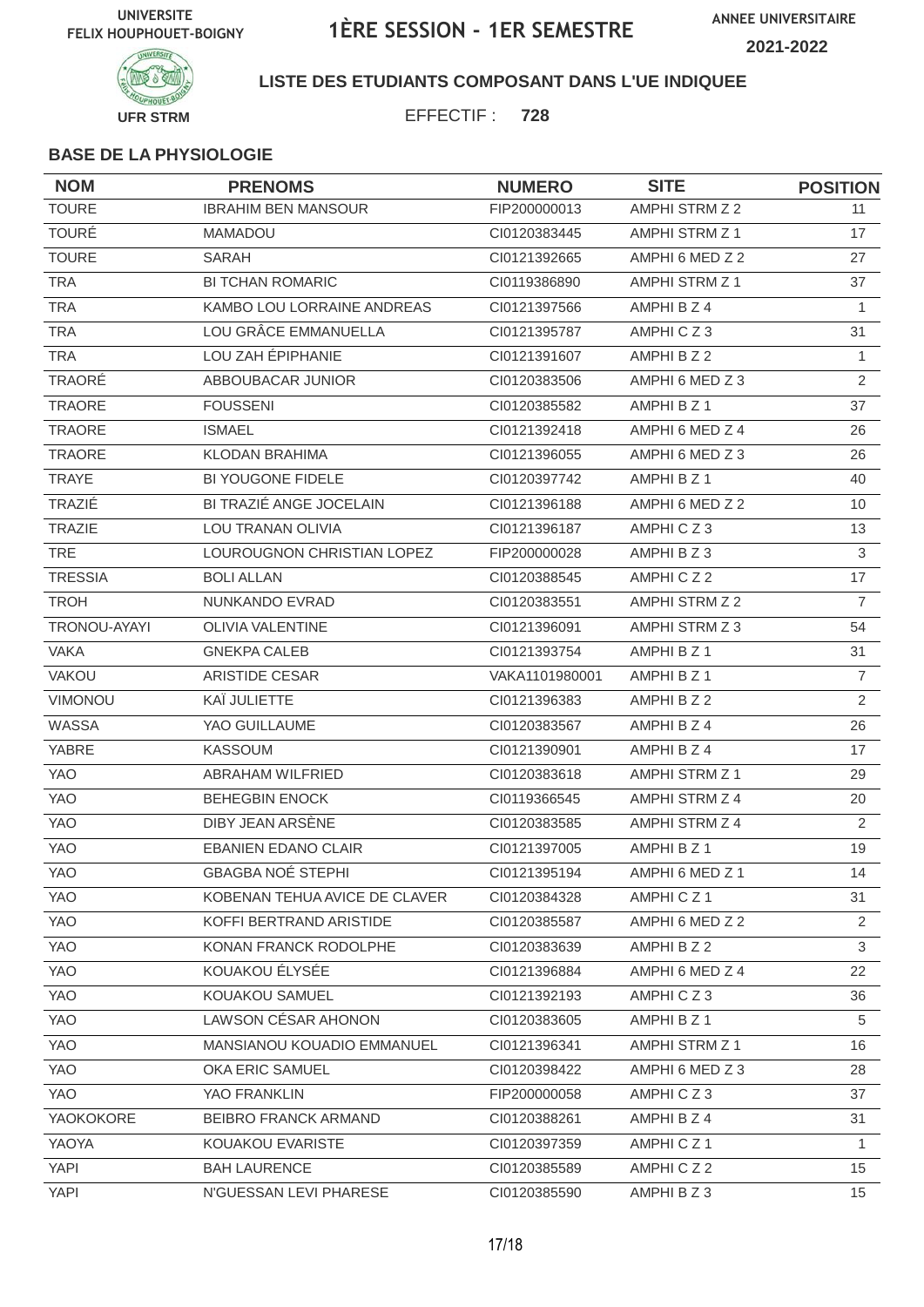

### **LISTE DES ETUDIANTS COMPOSANT DANS L'UE INDIQUEE**

EFFECTIF : **728**

| <b>NOM</b>     | <b>PRENOMS</b>                  | <b>NUMERO</b> | <b>SITE</b>           | <b>POSITION</b> |
|----------------|---------------------------------|---------------|-----------------------|-----------------|
| <b>YAPO</b>    | KOUASSI EVA JENNIFER            | CI0121391729  | AMPHICZ3              | 10              |
| <b>YAPO</b>    | <b>LOBE ROSELIN</b>             | CI0120385591  | AMPHICZ2              | 13              |
| <b>YASSUI</b>  | <b>MOAYE DONALD ULRICH</b>      | CI0119361755  | AMPHI STRM Z 2        | 23              |
| <b>YATTE</b>   | APO PRISCA AURIANE              | CI0119387686  | AMPHI STRM Z 3        | 9               |
| <b>YATTE</b>   | EKOUMBO CHRISTIAN ALLEGRESSE    | CI0120383672  | AMPHI 6 MED Z 2       | 16              |
| YAYANGBEU      | TALI ANGE CARELLE               | CI0120383674  | AMPHICZ4              | 28              |
| <b>YEBOUA</b>  | KOUASSI GEORGE                  | Cl0121391966  | AMPHICZ5              | 13              |
| <b>YEO</b>     | KATIENETIA JEANNINE             | CI0121392939  | AMPHI STRM Z 2        | $\mathbf{1}$    |
| <b>YEO</b>     | KOULOUGNERY ALICE               | Cl0121395948  | AMPHI 6 MED Z 4       | 24              |
| <b>YEO</b>     | MAÏMOUNA SIDONIE                | CI0120383689  | AMPHI B Z 2           | 22              |
| <b>YEO</b>     | <b>MAMADOU</b>                  | CI0121391535  | AMPHICZ1              | 28              |
| <b>YEO</b>     | <b>NOUNOFOLO</b>                | CI0119386027  | AMPHI STRM Z 3        | 40              |
| YOCOLLY        | KONAN AYA ANGE LAURENCE         | CI0121396943  | AMPHICZ5              | 1               |
| <b>YORO</b>    | <b>OTTEY ETIENNE</b>            | FIP200000042  | AMPHI 6 MED Z 1       | 30              |
| YOUAN          | BI IRIÉ CLAUVIS                 | CI0119376714  | AMPHI 6 MED Z 3       | 4               |
| YOUBA          | DICKO ABOUBACAR BAI JUNIOR      | CI0120383714  | AMPHI 6 MED Z 3       | 9               |
| ZA             | LOU KOUABLÉ OLIVIA              | CI0120388262  | AMPHICZ1              | 24              |
| ZADI           | ZOUZOUGBO SIDOINE GÉRAUD        | CI0121396463  | AMPHI B Z 4           | 36              |
| ZADJE          | <b>FRANCK REDALE NADRO</b>      | CI0120387023  | AMPHICZ2              | 24              |
| ZAMA           | <b>JEAN LUC MAZENOD</b>         | CI0119373201  | <b>AMPHI STRM Z 4</b> | 30              |
| <b>ZAMBLE</b>  | <b>BI NENE DIMITRI SCHESTER</b> | CI0121397707  | AMPHI 6 MED Z 4       | 27              |
| ZAN            | <b>LOU TOUA CHRISTELLE</b>      | CI0119369382  | AMPHI 6 MED Z 2       | 43              |
| <b>ZITO</b>    | JOSÉE LESLIE ANDRÉA             | CI0120383760  | AMPHICZ2              | 27              |
| <b>ZOGBO</b>   | <b>DAKORO CHRISTIAN</b>         | CI0120383764  | AMPHICZ2              | 39              |
| <b>ZOHOU</b>   | <b>KOUAKOU SERGE</b>            | CI0121392197  | AMPHICZ2              | 2               |
| ZONDOHO        | <b>GUY ROLAND CANISIUS</b>      | Cl0121395569  | AMPHICZ4              | 13              |
| <b>ZORO</b>    | TINAN CHRISTELLE ORELIE BLANCHE | CI0120383774  | AMPHI STRM Z 4        | 13              |
| <b>ZOROBI</b>  | <b>GBAMBLE FRANCK GHISLAIN</b>  | CI0119368860  | AMPHI 6 MED Z 1       | 29              |
| <b>ZOROBI</b>  | <b>VANIAN ISSA</b>              | CI0118335762  | AMPHI B Z 4           | 44              |
| <b>ZOUABLI</b> | DABE MODESTE                    | CI0121391282  | AMPHI 6 MED Z 4       | 13              |
| <b>ZRAN</b>    | <b>TOUALY ACHILLE</b>           | CI0120387028  | AMPHI 6 MED Z 3       | 46              |
| <b>ZRE BI</b>  | <b>TIZIE ARMAND</b>             | CI0121392493  | AMPHICZ2              | $\mathbf{1}$    |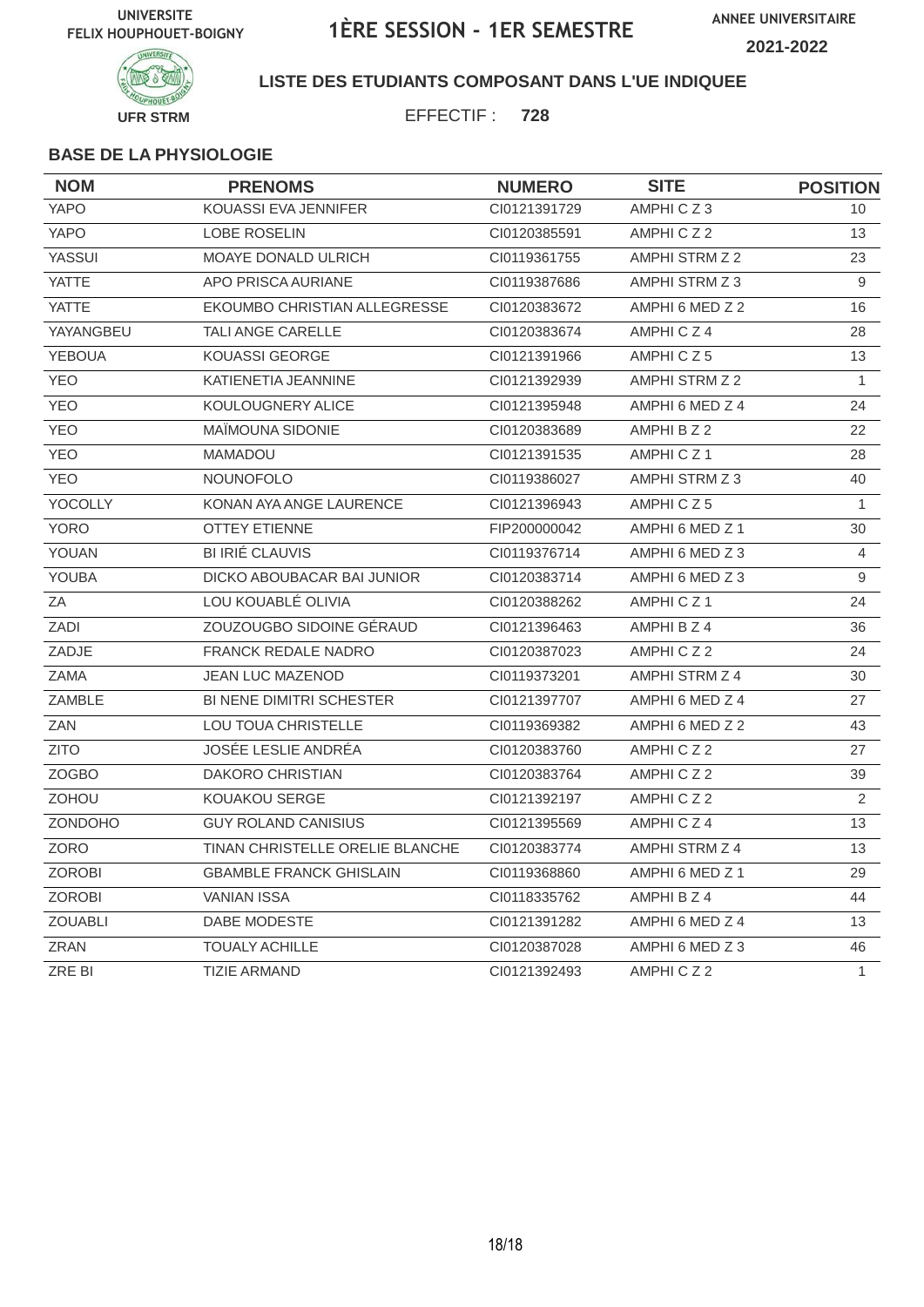

### **LISTE DES ETUDIANTS COMPOSANT DANS L'UE INDIQUEE**

EFFECTIF : **743**

| <b>NOM</b>         | <b>PRENOMS</b>                 | <b>NUMERO</b> | <b>SITE</b>          | <b>POSITION</b> |
|--------------------|--------------------------------|---------------|----------------------|-----------------|
| <b>ABDOU KARIM</b> | <b>AFFOUA AMINATA</b>          | CI0121394217  | AMPHI STRM Z 4       | 9               |
| ABE                | ABE MONNEY JEAN-LOUIS          | FIP200000016  | AMPHICZ3             | 25              |
| <b>ABE</b>         | LOBA JEAN-MARCELLIN            | CI0121396015  | AMPHI 6 MED Z 3      | 28              |
| <b>ABOA</b>        | <b>HERMENCE INGRID CHANA</b>   | CI0121391490  | AMPHI 6 MED Z 1      | 24              |
| <b>ABOH</b>        | ABOYA JEAN PATERNE             | CI0121397564  | AMPHI B Z 3          | 13              |
| <b>ABOUA</b>       | AKISSI DANIELLA AURELIE        | CI0119363720  | AMPHI B Z 4          | 44              |
| <b>ACHI</b>        | ABOUEU JUSTINE MELISSA         | CI0119367106  | AMPHICZ4             | 6               |
| <b>ACHI</b>        | KOFFI LEONCE                   | FIP200000029  | AMPHI 6 MED Z 2      | 41              |
| <b>ACHIAMBI</b>    | ADIRATH AMOIN LEATITIA         | CI0121397069  | AMPHI 6 MED Z 2      | 25              |
| <b>ACHO</b>        | <b>CHIA AURELY FRANCE</b>      | CI0121397006  | AMPHICZ <sub>1</sub> | 6               |
| <b>ACHOU</b>       | <b>AXEL WILFRIED</b>           | CI0121394720  | AMPHI 6 MED Z 3      | 26              |
| <b>ACKAH</b>       | N'DA NAOMIE CINTY              | CI0121395700  | AMPHI STRM Z 2       | 13              |
| <b>ADAN</b>        | <b>ADOUBI ANTOINE MAXIME</b>   | CI0121396189  | AMPHICZ5             | 22              |
| <b>ADAYE</b>       | KOUAME JEAN LUC                | CI0121390665  | AMPHICZ3             | 12              |
| <b>ADINGRA</b>     | YAO CHARLES                    | CI0120380719  | AMPHI 6 MED Z 4      | 30              |
| ADJI               | ATSEL FRANCK JONATHAN          | CI0119361676  | AMPHICZ4             | 22              |
| <b>ADJIBI</b>      | <b>ESTHER GRÂCE</b>            | CI0120380729  | AMPHI STRM Z 2       | 51              |
| <b>ADJIDAN</b>     | AGBASSI DJOMAN LOUISE GRACE    | CI0119388765  | AMPHI 6 MED Z 4      | 36              |
| <b>ADJOBI</b>      | YABA ANNE LAETITIA             | CI0121397044  | AMPHI 6 MED Z 2      | 43              |
| <b>ADJOUMAN</b>    | <b>BADOU FRANCK-JOËL</b>       | Cl0120312462  | AMPHI STRM Z 3       | 34              |
| <b>ADJOUMANI</b>   | BENIÉ YAO JEAN-LOUIS           | CI0120380730  | AMPHI STRM Z 2       | 42              |
| <b>ADJOUMANI</b>   | KOSSIA KOUMAN ANGE SARITA      | CI0120383826  | AMPHI 6 MED Z 4      | 11              |
| <b>ADOPO</b>       | <b>CHO ANDRIENNE</b>           | CI0119387138  | AMPHI B Z 3          | 6               |
| ADOU               | N'KAH MARIANA                  | FIP200000044  | AMPHI 6 MED Z 1      | 10              |
| <b>AGBON</b>       | <b>DON PACOME</b>              | FIP200000041  | AMPHI B Z 3          | 21              |
| <b>AGNESS</b>      | AKPA ESME ASTRIDE EPIPHANIE    | CI0120383835  | AMPHICZ2             | 30              |
| <b>AGO</b>         | KONAN LOYOLA PLACIDE           | CI0121397560  | AMPHICZ5             | $\overline{2}$  |
| AGUI               | <b>GILLES EYMARD</b>           | CI0119387652  | AMPHICZ1             | 17              |
| AHEBIE             | <b>ANGAHA BEATRICE</b>         | CI0121396773  | AMPHICZ2             | 17              |
| AHI                | AHOUA ELISABETH                | CI0120380770  | AMPHI STRM Z 2       | 19              |
| <b>AHOUASSA</b>    | JAËL ALEXANDRA ACSA EMMANUELLE | CI0120383837  | AMPHI STRM Z 3       | 27              |
| <b>AHOUSSI</b>     | N ZIAN EDMOND                  | CI0115290876  | AMPHICZ5             | 5               |
| <b>AHOUTY</b>      | ATSE ALEX-DEBORAH              | CI0120383839  | AMPHI B Z 3          | 29              |
| AJAGBE             | CHEICK CHERIF ADEWOUMI         | Cl0120380784  | AMPHI STRM Z 3       | 21              |
| AKA                | AKA HONORE                     | CI0121397018  | AMPHI B Z 1          | 4               |
| AKA                | ATTA DOMINIQUE                 | FIP200000060  | AMPHI B Z 4          | 38              |
| AKA                | ZEHI JULES LEVY                | CI0121412917  | AMPHI B Z 3          | 20              |
| AKABRA             | OFFOUE BLANCHARD               | CI0120397961  | AMPHI STRM Z 4       | 38              |
| AKAFFOU            | <b>GNAMINI RAPHAËL</b>         | CI0120398252  | AMPHI B Z 2          | 8               |
| AKASMADOU          | AKA EMILE                      | FIP200000021  | AMPHI 6 MED Z 1      | 1               |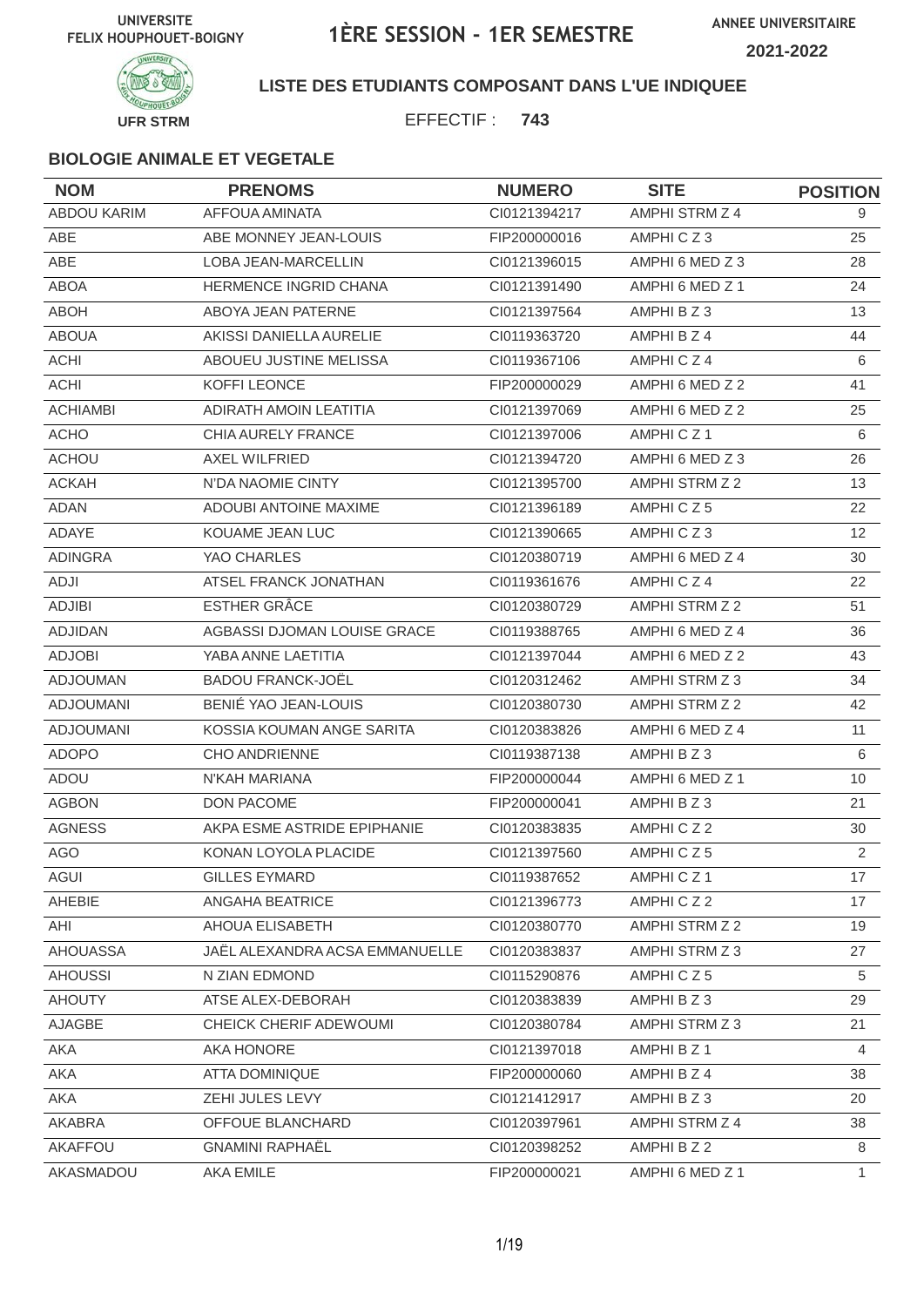

#### **LISTE DES ETUDIANTS COMPOSANT DANS L'UE INDIQUEE**

EFFECTIF : **743**

| <b>NOM</b>      | <b>PRENOMS</b>                | <b>NUMERO</b> | <b>SITE</b>     | <b>POSITION</b>   |
|-----------------|-------------------------------|---------------|-----------------|-------------------|
| AKE             | KAKEYE JEAN CEDRICK           | CI0120383842  | AMPHI B Z 4     | 20                |
| <b>AKODIA</b>   | AGOUA THÉRÈSE KAREL           | CI0117322589  | AMPHI STRM Z 3  | 9                 |
| <b>AKOMIAN</b>  | YAO SEVERIN                   | CI0121393806  | AMPHI STRM Z 3  | 35                |
| <b>AKOSSI</b>   | AGOUA NADIA ALEXISE           | CI0119387165  | AMPHI B Z 2     | $12 \overline{ }$ |
| <b>AKOUN</b>    | LOGBOCHI ÉLISABÉTH INÈS       | CI0119363648  | AMPHI 6 MED Z 2 | 5                 |
| <b>AKPA</b>     | YANN GRÂCE DORCAS ÉLISABETH   | CI0120380829  | AMPHI STRM Z 4  | 19                |
| AKPATOU         | AFFOUÉ MARIE DOMINIQUE        | CI0121392618  | AMPHI STRM Z 2  | 32                |
| <b>AKPROUA</b>  | <b>GBIALY JUNIOR</b>          | CI0121391903  | AMPHI STRM Z 2  | 5                 |
| <b>ALADE</b>    | <b>WILFRIED KADER</b>         | CI0120380840  | AMPHI STRM Z 3  | 23                |
| <b>ALLANGBA</b> | AKISSI ANGE SARAH ESTHER      | CI0121396079  | AMPHI 6 MED Z 4 | 3                 |
| <b>ALLAY</b>    | KOUTOU MICHEL SCHADRAC        | CI0119386469  | AMPHI B Z 2     | 33                |
| <b>AMANI</b>    | <b>ABLAN VINCIANE</b>         | CI0121396076  | AMPHI 6 MED Z 3 | 11                |
| <b>AMANI</b>    | AFFOUE GRACE KARELL           | CI0120385468  | AMPHICZ3        | 10                |
| <b>AMANI</b>    | <b>ISRAEL KOUASSI DESN'ZI</b> | CI0120387270  | AMPHICZ1        | 23                |
| <b>ANGAYA</b>   | ANGE KYSLENE EKIAN            | CI0120383857  | AMPHI 6 MED Z 1 | 9                 |
| ANGBETOU        | YOU LÉA                       | CI0120385473  | AMPHI B Z 1     | 23                |
| <b>ANGOUA</b>   | KOUTOUA PRINCE ACHILLE        | CI0121397142  | AMPHICZ4        | 30                |
| <b>ANGUI</b>    | ATTO MARC JUDICAËL            | CI0121401645  | AMPHI 6 MED Z 1 | 16                |
| ANI             | <b>GRACE JESSICA ALLOU</b>    | FIP200000023  | AMPHI B Z 3     | 22                |
| <b>ANOH</b>     | <b>ALLIETE DAVID</b>          | FIP200000007  | AMPHI 6 MED Z 3 | 29                |
| <b>ANON</b>     | DJAMBRA ADAMS MADOCHEE LAZARE | FIP200000018  | AMPHI B Z 3     | $\sqrt{5}$        |
| <b>ANON</b>     | KOKO NADINE JOSIANE           | CI0121398601  | AMPHI B Z 1     | 10                |
| ANZI            | ANZI ANDRÉ                    | CI0120387907  | AMPHI STRM Z 2  | $\mathbf{1}$      |
| <b>APKENAN</b>  | KONAN PATRICIA MELISSA A.J    | CI0119379160  | AMPHI 6 MED Z 4 | 19                |
| APO.            | YAO IGNACE                    | CI0121393715  | AMPHICZ3        | 37                |
| <b>ASKA</b>     | <b>TEHOUA MIREILLE</b>        | CI0120385034  | AMPHI 6 MED Z 1 | 27                |
| <b>ASSEMIEN</b> | <b>ESSI SERGE ANTHONY</b>     | CI0121396209  | AMPHI B Z 2     | 18                |
| <b>ASSEMIEN</b> | SIALOU DOMINIQUE              | CI0121394769  | AMPHI 6 MED Z 4 | 9                 |
| ASSI            | ASSI LEVY JOEL                | CI0121396081  | AMPHI B Z 1     | 30                |
| <b>ASSI</b>     | BANIN ANGELA EVELINE          | CI0121411770  | AMPHI STRM Z 2  | 17                |
| <b>ASSI</b>     | SOPHIE STEPHANIE              | CI0120395670  | AMPHI 6 MED Z 2 | 14                |
| <b>ASSOMAN</b>  | MARIE CHRISTELLE ANGE         | CI0120385474  | AMPHI B Z 4     | 36                |
| <b>ATSE</b>     | <b>FRANCK EVRARD</b>          | CI0121396761  | AMPHI 6 MED Z 3 | 3                 |
| <b>ATTA</b>     | ASSONDARY MEL ARTHUR          | CI0119371172  | AMPHICZ1        | 29                |
| <b>ATTE</b>     | TETCHI CHRISTIAN DELOR        | CI0118336092  | AMPHI B Z 3     | 37                |
| <b>ATTOH</b>    | YACÉ ÉLOÏSE SARA              | CI0120388711  | AMPHICZ1        | 19                |
| AVIT            | <b>WAHON GRÂCE VANNESSA</b>   | CI0121394775  | AMPHI STRM Z 1  | 26                |
| AYE             | COCOA CÉDRIC JUNIOR           | CI0120380980  | AMPHI 6 MED Z 2 | $\mathbf{1}$      |
| AYEKOE          | <b>GNANGUI HYANICK MOREA</b>  | Cl0121392734  | AMPHI 6 MED Z 1 | 25                |
| AZIA            | MARIE LAURE                   | Cl0121395710  | AMPHI 6 MED Z 4 | 18                |
| <b>BABA</b>     | GOMET JEAN YVES JÉRÉMIE       | CI0120383873  | AMPHI STRM Z 1  | 27                |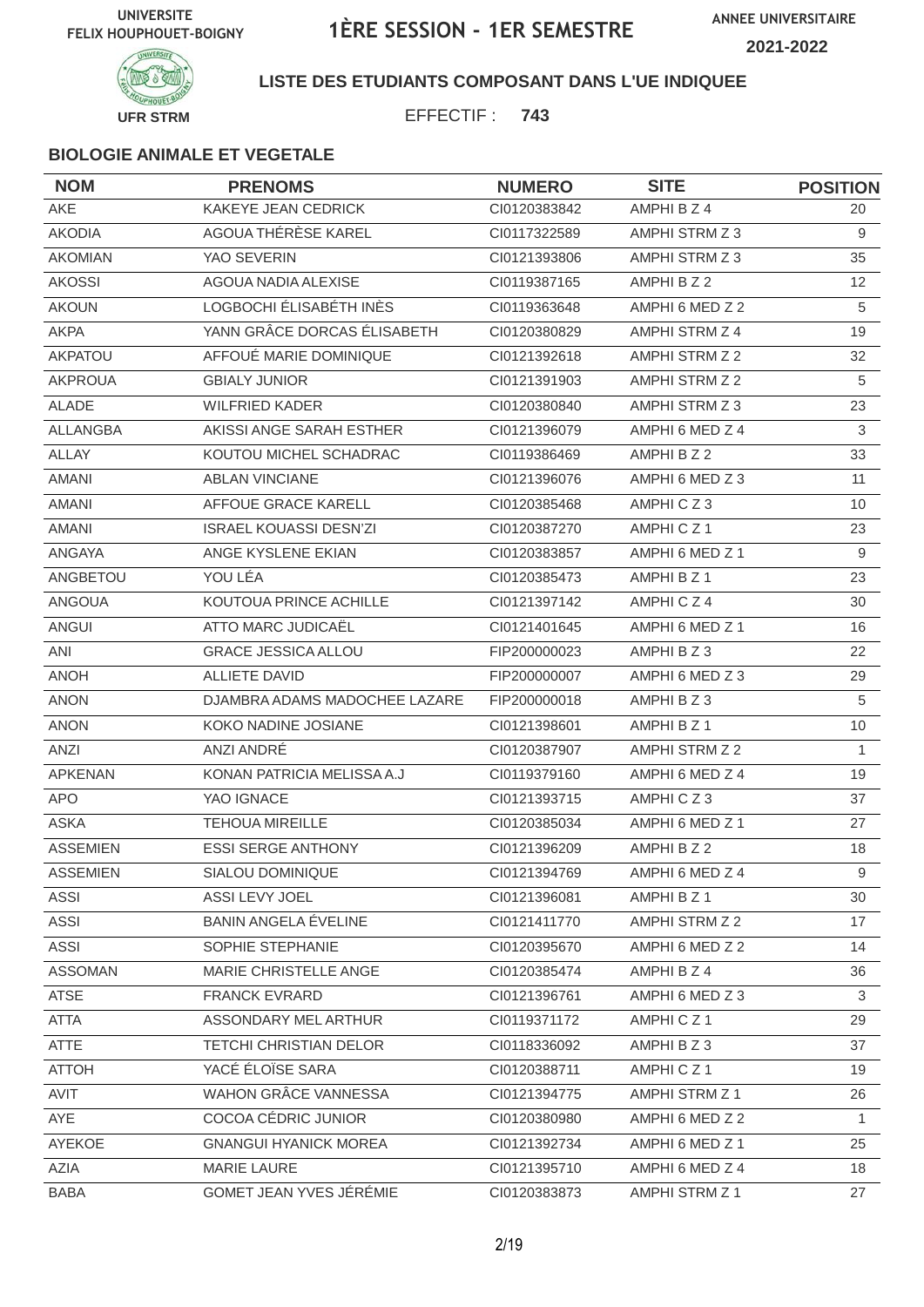

#### **LISTE DES ETUDIANTS COMPOSANT DANS L'UE INDIQUEE**

EFFECTIF : **743**

| <b>NOM</b>        | <b>PRENOMS</b>                   | <b>NUMERO</b>  | <b>SITE</b>          | <b>POSITION</b> |
|-------------------|----------------------------------|----------------|----------------------|-----------------|
| <b>BADO</b>       | <b>MOUSSA OUETIGUI</b>           | CI0120380992   | AMPHI 6 MED Z 4      | 38              |
| <b>BAGUI</b>      | MEKAPEU VANESSA FABIENNE         | CI0120383875   | AMPHI B Z 4          | 27              |
| <b>BAKAYOKO</b>   | <b>TIAMOUÉ</b>                   | CI0121394785   | AMPHI STRM Z 2       | 4               |
| <b>BALDE</b>      | MAMADOU ALIOU                    | CI0119364408   | AMPHI B Z 4          | 14              |
| <b>BALLA</b>      | SAMAKASSI CHRIST PAUL            | CI0121395874   | AMPHI B Z 4          | 15              |
| <b>BALLOU</b>     | <b>ISRAEL</b>                    | CI0120398232   | AMPHI STRM Z 2       | 52              |
| <b>BAMBA</b>      | <b>IDRISSA</b>                   | CI0119386167   | AMPHICZ <sub>1</sub> | 25              |
| <b>BAMBA</b>      | <b>ISSOUF</b>                    | CI0120385780   | AMPHI B Z 4          | 34              |
| <b>BAMBA</b>      | <b>MADOU</b>                     | CI0121397569   | AMPHI B Z 1          | 19              |
| <b>BAMBA</b>      | <b>MOHAMED BEN</b>               | CI0121398177   | AMPHI STRM Z 1       | 6               |
| <b>BAMBA</b>      | <b>MOUSTAPHA</b>                 | FIP200000002   | AMPHI STRM Z 2       | 39              |
| <b>BAMBA</b>      | <b>YACOUBA</b>                   | CI0119362624   | AMPHI STRM Z 4       | 3               |
| <b>BAWA</b>       | DADIE STÉPHANE                   | CI0120381061   | AMPHI B Z 2          | 29              |
| <b>BAYO</b>       | <b>MOHAMED</b>                   | CI0120383888   | AMPHI STRM Z 2       | 27              |
| <b>BAZE</b>       | <b>DIANE FRANCINE</b>            | CI0120381066   | AMPHI B Z 4          | 39              |
| BEBY              | N'DRIN FRANCK VALLERY            | CI0118340171   | AMPHI B Z 1          | 25              |
| <b>BECHO</b>      | ADJÉ ANGE LOUISETTE              | CI0120396257   | AMPHI 6 MED Z 4      | 48              |
| <b>BEDE</b>       | <b>HIWO CAROLE MONDESIR</b>      | CI0119362519   | AMPHI STRM Z 1       | 10              |
| <b>BEHEGBAN</b>   | KOFFI YANN RONSARD               | CI0121391481   | AMPHI 6 MED Z 1      | 4               |
| <b>BEKOU</b>      | <b>GNAZALO ANGE CHRISTIAN</b>    | CI0120381083   | AMPHI 6 MED Z 3      | 31              |
| <b>BELE</b>       | ROCHE EPIPHANIE                  | CI0121395890   | AMPHI STRM Z 3       | 13              |
| <b>BÉNÉDICTE</b>  | <b>EBA KOUASSI YOLANDE</b>       | CI0119387525   | AMPHI 6 MED Z 3      | 39              |
| <b>BERTE</b>      | ABDOULAYE                        | CI0120381090   | AMPHICZ5             | 34              |
| <b>BEUGRÉ</b>     | CHRIST ANDERSON                  | CI0121393338   | AMPHI STRM Z 3       | 49              |
| <b>BEUGRE</b>     | <b>GUIZA ARCHANGE</b>            | CI0119364184   | AMPHI STRM Z 4       | 22              |
| <b>BEUGRE</b>     | OKESS PRIVAT ROLANT              | CI0121394804   | AMPHI B Z 1          | 3               |
| <b>BIAKO</b>      | <b>ESSEM OPHÉLIE EMMA</b>        | CI0120381098   | AMPHI 6 MED Z 1      | 34              |
| <b>BILE</b>       | <b>MAHAN</b>                     | CI0121392427   | AMPHI 6 MED Z 1      | 8               |
| <b>BIRBA</b>      | <b>FRANCK ARMEL</b>              | CI0121396648   | AMPHI 6 MED Z 1      | 36              |
| <b>BLE</b>        | MACOURA CAROLE ERICA             | CI0121391083   | AMPHI 6 MED Z 2      | 38              |
| <b>BLEOU</b>      | <b>BROU OLIVE-NOËLIE</b>         | CI0121396519   | AMPHI B Z 3          | 10              |
| <b>BLEU</b>       | <b>GUÉ ANGE PRIVÂT</b>           | CI0121392891   | AMPHICZ3             | 32              |
| <b>BOITINI</b>    | KOUADIO JEAN-BAPTISTE            | CI0118335772   | AMPHI STRM Z 1       | 37              |
| <b>BOMISSO</b>    | DENISE REMY DÉSIRÉE              | Cl0121397546   | AMPHI B Z 3          | 34              |
| <b>BONKOUNGOU</b> | ABDOUL KOUDOUZE                  | CI0120397783   | AMPHICZ1             | 39              |
| <b>BOTTY</b>      | ELORIA BENERICE ESTHER           | CI0120385481   | AMPHI STRM Z 3       | 54              |
| <b>BOZON</b>      | <b>AUDE CHRISTELLE</b>           | CI0121397937   | AMPHI B Z 4          | 32              |
| <b>BROU</b>       | <b>ACKISSI BESSELHI HUGUETTE</b> | CI0121391568   | AMPHI B Z 4          | $\overline{2}$  |
| <b>BROU</b>       | ANGYBELL NATACHA                 | CI0121391360   | AMPHI STRM Z 4       | 12 <sup>°</sup> |
| <b>BROU</b>       | <b>APPIAH NOEL</b>               | BROA2912980001 | AMPHI 6 MED Z 4      | 22              |
| <b>BROU</b>       | KOUAKOU JEAN WILFRIED            | CI0121391684   | AMPHI 6 MED Z 4      | 40              |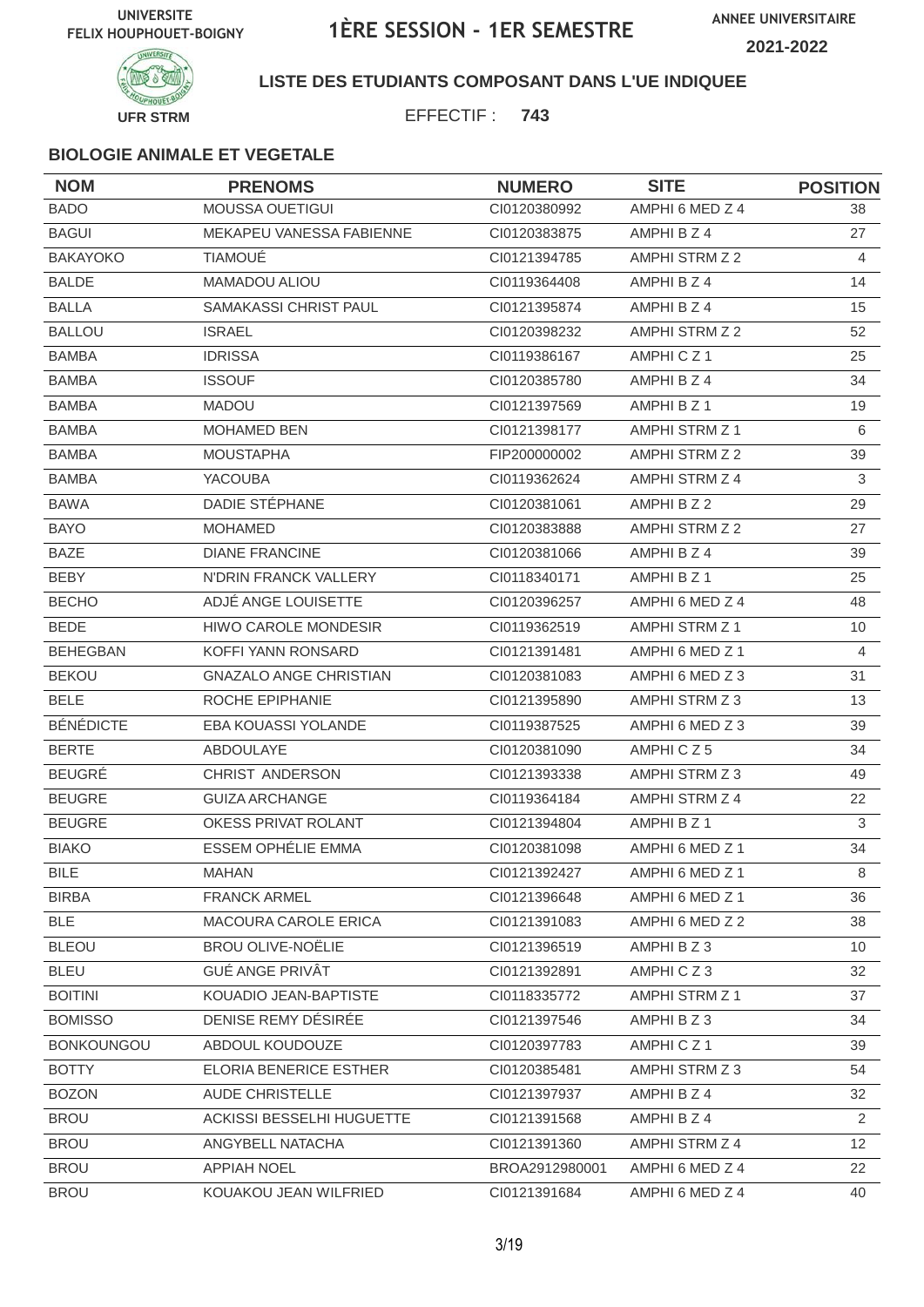

### **LISTE DES ETUDIANTS COMPOSANT DANS L'UE INDIQUEE**

EFFECTIF : **743**

| <b>NOM</b>       | <b>PRENOMS</b>                   | <b>NUMERO</b>  | <b>SITE</b>     | <b>POSITION</b> |
|------------------|----------------------------------|----------------|-----------------|-----------------|
| <b>BROU</b>      | N'GUESSAN EDMOND                 | Cl0121394274   | AMPHICZ1        | 42              |
| <b>BROU</b>      | N'GUESSAN ÉRIC                   | Cl0121392216   | AMPHI B Z 4     | 30              |
| CAMARA           | ARAMATOU                         | CI0121396163   | AMPHI B Z 4     | 9               |
| <b>CAMARA</b>    | <b>NIAMINAN</b>                  | CI0121393963   | AMPHI 6 MED Z 4 | 10              |
| CAUMAUE          | PIERRE-MARIE HENOC FRANÇOIS      | CI0119365015   | AMPHI 6 MED Z 4 | 26              |
| CAYO             | ZAHON LETICIA DORINE             | CI0120381224   | AMPHICZ4        | 2               |
| <b>CISSE</b>     | <b>DAOUDA</b>                    | CI0121393696   | AMPHI 6 MED Z 2 | 8               |
| <b>CISSE</b>     | <b>SEKOU</b>                     | Cl0121392316   | AMPHI STRM Z 2  | 35              |
| <b>CISSÉ</b>     | <b>TENIN DOMINIQUE</b>           | CI0120381239   | AMPHI B Z 1     | 35              |
| <b>CLIMAN</b>    | KONAN WILFRIED EMMANUEL          | CI0120381251   | AMPHI B Z 3     | 27              |
| COMOE            | <b>BROU EDMOND DAVID</b>         | CI0121395717   | AMPHI 6 MED Z 2 | 9               |
| COSSA            | SIAMI CONSTANCE DESIREE          | CI0120388010   | AMPHICZ1        | 26              |
| <b>COULIBALY</b> | ABDOULAYE                        | CI0119361817   | AMPHI STRM Z 1  | 19              |
| <b>COULIBALY</b> | <b>ABDOUL BEN JUNIOR</b>         | CI0121391044   | AMPHICZ3        | 31              |
| <b>COULIBALY</b> | AÏCHATOU                         | Cl0121391025   | AMPHICZ3        | 22              |
| <b>COULIBALY</b> | <b>AWA</b>                       | CI0120387031   | AMPHI 6 MED Z 2 | 15              |
| COULIBALY        | DJENEBA AHOU AUDREY              | CI0121395718   | AMPHICZ1        | 21              |
| <b>COULIBALY</b> | <b>FRANCK ELIOT</b>              | CI0119362726   | AMPHI B Z 1     | 40              |
| <b>COULIBALY</b> | <b>ISSA</b>                      | CI0120383928   | AMPHIBZ3        | 23              |
| COULIBALY        | NANOUROGO AYOUBA                 | Cl0121391010   | AMPHI B Z 3     | 26              |
| COULIBALY        | NOKROGNAN FATIM                  | Cl0121396028   | AMPHI 6 MED Z 1 | 15              |
| <b>COULIBALY</b> | NONLOUROU KABAGO ZENAB           | Cl0121396018   | AMPHI STRM Z 2  | 49              |
| COULIBALY        | SOULEYMANE                       | CI0120381287   | AMPHI B Z 4     | 49              |
| <b>COULIBALY</b> | YELATCHIGUI MARIE CLARENCE       | FIP200000053   | AMPHICZ2        | 29              |
| COULIBALY        | <b>YELY SAMIRA</b>               | CI0120381292   | AMPHICZ1        | 22              |
| COUMOE           | ADJOUA SOLANGE                   | Cl0120381320   | AMPHICZ5        | 25              |
| <b>DABO</b>      | KOUASSI THEODORE                 | CI0121395719   | AMPHICZ1        | 24              |
| <b>DAGO</b>      | DADIER LANDRY                    | CI0119367355   | AMPHICZ3        | $\mathbf{3}$    |
| <b>DAGOUROU</b>  | ETTIEN CYPRIEN WILFRIED          | Cl0121396725   | AMPHI STRM Z 2  | 50              |
| <b>DAGRA</b>     | <b>MANAN MARIUS</b>              | FIP200000047   | AMPHI B Z 4     | 37              |
| <b>DAGROU</b>    | <b>JEAN-GUY DORGELES</b>         | CI0120381336   | AMPHI STRM Z 3  | 19              |
| DAH              | ERI PELAGIE                      | Cl0121397942   | AMPHICZ3        | 15              |
| DAH              | SIÉ KOUAMÉ GNIMBA ANGENOR FABIEN | CI0121393297   | AMPHI STRM Z 3  | 25              |
| <b>DAH</b>       | <b>WATIL</b>                     | Cl0121401630   | AMPHICZ4        | 34              |
| <b>DAHO</b>      | <b>KARAMOKO ISSA</b>             | DAHK1004930001 | AMPHI STRM Z 3  | 11              |
| <b>DAHO</b>      | ZRANGOUE ANGE                    | Cl0120385488   | AMPHICZ4        | 9               |
| DALE             | <b>GNAKOURI SALES</b>            | CI0119369903   | AMPHI STRM Z 2  | 43              |
| <b>DANHO</b>     | GBAIE CHRISTINE GRÂCE ROXANNE    | Cl0120381351   | AMPHICZ3        | 19              |
| <b>DANHO</b>     | <b>M'BO LARISSA</b>              | CI0120398390   | AMPHI STRM Z 3  | 20              |
| <b>DANO</b>      | <b>JUNIOR</b>                    | CI0121394285   | AMPHI 6 MED Z 4 | 33              |
| <b>DANON</b>     | ZIDAGO PAUL LUCKAS               | CI0121397552   | AMPHI STRM Z 2  | 15              |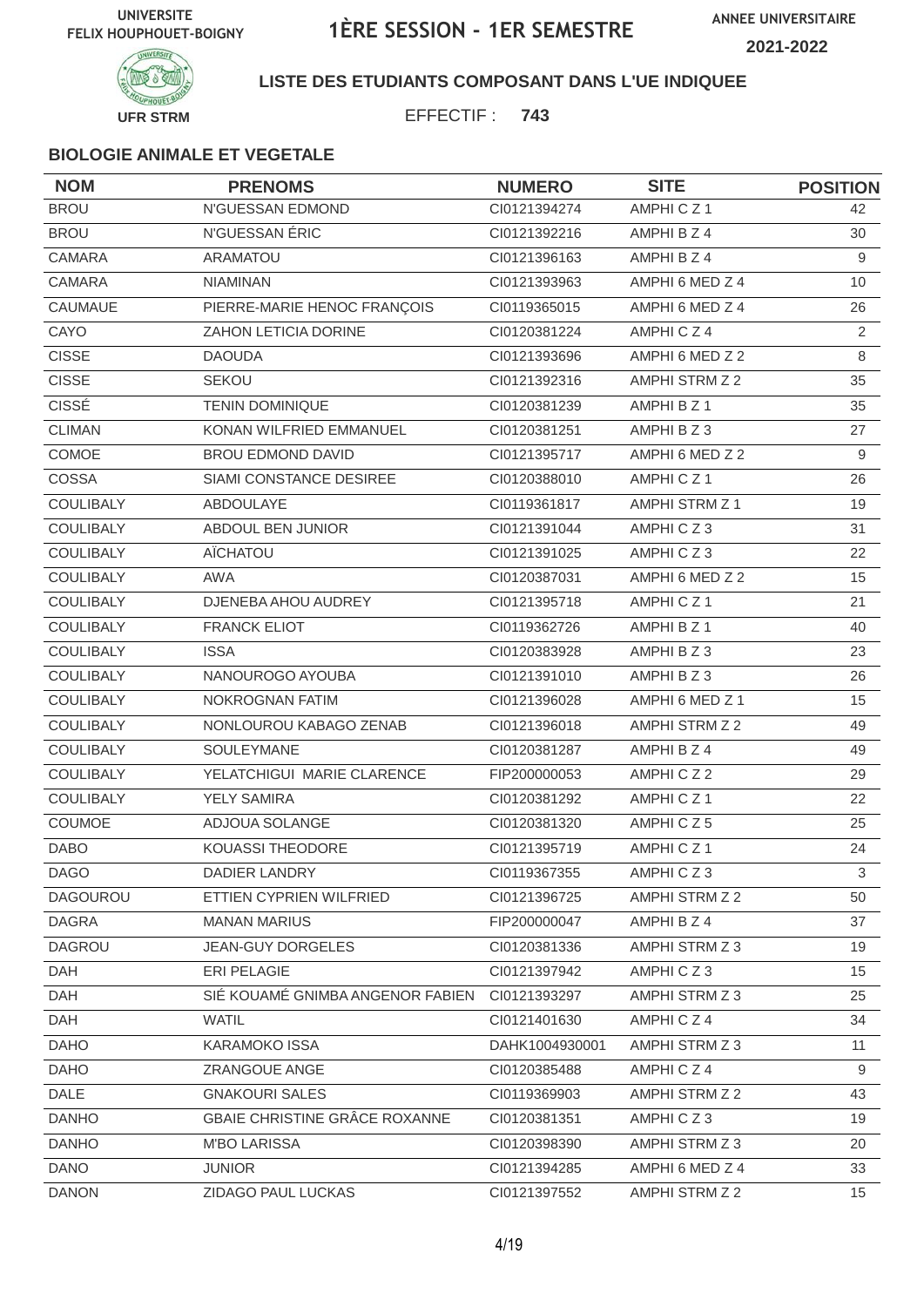

### **LISTE DES ETUDIANTS COMPOSANT DANS L'UE INDIQUEE**

EFFECTIF : **743**

| <b>NOM</b>          | <b>PRENOMS</b>               | <b>NUMERO</b>  | <b>SITE</b>          | <b>POSITION</b> |
|---------------------|------------------------------|----------------|----------------------|-----------------|
| <b>DAPPA</b>        | ATTA KOUADIO SYLVERE HERMANN | CI0121394835   | AMPHI B Z 3          | 16              |
| <b>DASSO</b>        | DALEHON URIELLE ESTHER       | CI0121391807   | AMPHI STRM Z 4       | 17              |
| <b>DEA</b>          | MOHAMED KADER                | CI0120381364   | AMPHI 6 MED Z 1      | 12              |
| <b>DEAT</b>         | <b>FRANCK HERVÉ JUNIOR</b>   | CI0120381365   | AMPHI STRM Z 1       | 20              |
| <b>DEGNI</b>        | <b>SEDJI ESTHER</b>          | CI0121394290   | AMPHI 6 MED Z 2      | 19              |
| <b>DERE</b>         | CHO ANGELA DEBORA            | CI0121392235   | AMPHI STRM Z 2       | 6               |
| <b>DIABATE</b>      | <b>DIELIBAKA</b>             | CI0121392669   | AMPHICZ <sub>1</sub> | 14              |
| <b>DIABATE</b>      | <b>FATOUMATA</b>             | CI0121395970   | AMPHI STRM Z 3       | 46              |
| <b>DIABATE</b>      | SAFIATOU                     | CI0119386212   | AMPHI 6 MED Z 3      | 13              |
| <b>DIAGNE</b>       | AMANI ELYSÉE                 | CI0121391400   | AMPHICZ <sub>1</sub> | 28              |
| <b>DIAHONDE</b>     | ANGE FLORENT HUBERT          | CI0121393283   | AMPHICZ5             | 27              |
| <b>DIALLO</b>       | <b>MARIAMA DALANDA</b>       | DIAM2811990002 | AMPHI 6 MED Z 3      | 18              |
| <b>DIALLO</b>       | <b>MATOGOMA</b>              | CI0121392678   | AMPHI STRM Z 3       | 43              |
| <b>DIALLO</b>       | <b>MOUSSA</b>                | FIP200000035   | AMPHI 6 MED Z 2      | 32              |
| <b>DIALLO</b>       | N'GORAN PARFAIT              | CI0120381419   | AMPHI 6 MED Z 1      | 39              |
| <b>DIALLO</b>       | <b>OUMOU AWA</b>             | CI0120381421   | AMPHI B Z 4          | 4               |
| <b>DIAMALA</b>      | <b>ADOM PASCAL</b>           | FIP200000055   | AMPHICZ5             | 21              |
| <b>DIAO</b>         | <b>GNAMBON</b>               | CI0121391889   | AMPHICZ3             | 5               |
| <b>DIARRASSOUBA</b> | AÏCHA                        | CI0121395953   | AMPHI B Z 1          | 15              |
| <b>DIARRASSOUBA</b> | <b>BAKOUMADI</b>             | CI0121393015   | AMPHI B Z 2          | 11              |
| <b>DIARRASSOUBA</b> | <b>DAOUDA</b>                | CI0121391682   | AMPHI STRM Z 2       | 44              |
| <b>DIARRASSOUBA</b> | <b>LACINA</b>                | CI0121393657   | AMPHICZ <sub>1</sub> | 16              |
| <b>DIARRASSOUBA</b> | MOUHAMED TIDJANE             | CI0121396312   | AMPHI 6 MED Z 4      | 12              |
| <b>DIAWARA</b>      | <b>ADAMA</b>                 | CI0120381454   | AMPHI 6 MED Z 3      | 27              |
| <b>DIAWARA</b>      | <b>ISSA</b>                  | CI0119385666   | AMPHI STRM Z 2       | 28              |
| <b>DIAWARA</b>      | MADOUSSOU                    | CI0120381452   | AMPHICZ5             | 31              |
| <b>DIBY</b>         | KAVAMI JEAN MARIE            | CI0120388982   | AMPHI 6 MED Z 3      | 8               |
| <b>DIOMANDE</b>     | <b>FATOUMATA</b>             | Cl0121393458   | AMPHICZ3             | 27              |
| <b>DIOMANDE</b>     | <b>GUE KALLET</b>            | CI0121391067   | AMPHI STRM Z 2       | $\overline{7}$  |
| <b>DIOMANDÉ</b>     | KARIDJA                      | CI0120381485   | AMPHI B Z 1          | 18              |
| <b>DIOMANDE</b>     | NABOULA FATHIM               | CI0121395993   | AMPHI B Z 3          | 15              |
| <b>DIOMANDE</b>     | <b>YOUSSOUF</b>              | CI0121393359   | AMPHI B Z 4          | 48              |
| <b>DIPLEHI</b>      | <b>GUELAMON RICHARD</b>      | CI0121391935   | AMPHICZ2             | 20              |
| <b>DJABIA</b>       | YAH MAGNE RUTHE MOYANE       | CI0121396087   | AMPHI B Z 1          | 13              |
| <b>DJABO</b>        | <b>AMOUAN ELVIRA</b>         | CI0119371568   | AMPHI B Z 3          | 39              |
| <b>DJAHOU</b>       | <b>DEGNAN MATILDE</b>        | CI0120384433   | AMPHICZ5             | 14              |
| DJE                 | AYA CLAUDE FRANCINE          | CI0119374207   | AMPHI STRM Z 4       | 41              |
| DJE                 | <b>BI PRINCE NICAISE</b>     | CI0121396787   | AMPHICZ5             | 17              |
| <b>DJE</b>          | LOU DJENAN EDWIGE            | CI0120396130   | AMPHI STRM Z 4       | 26              |
| <b>DJE</b>          | LOU FLEHANA MICHELLE         | CI0121394869   | AMPHICZ5             | 9               |
| <b>DJEDJE</b>       | GRÂCE ÉLISÉE KPASSOU         | CI0120381521   | AMPHICZ2             | 23              |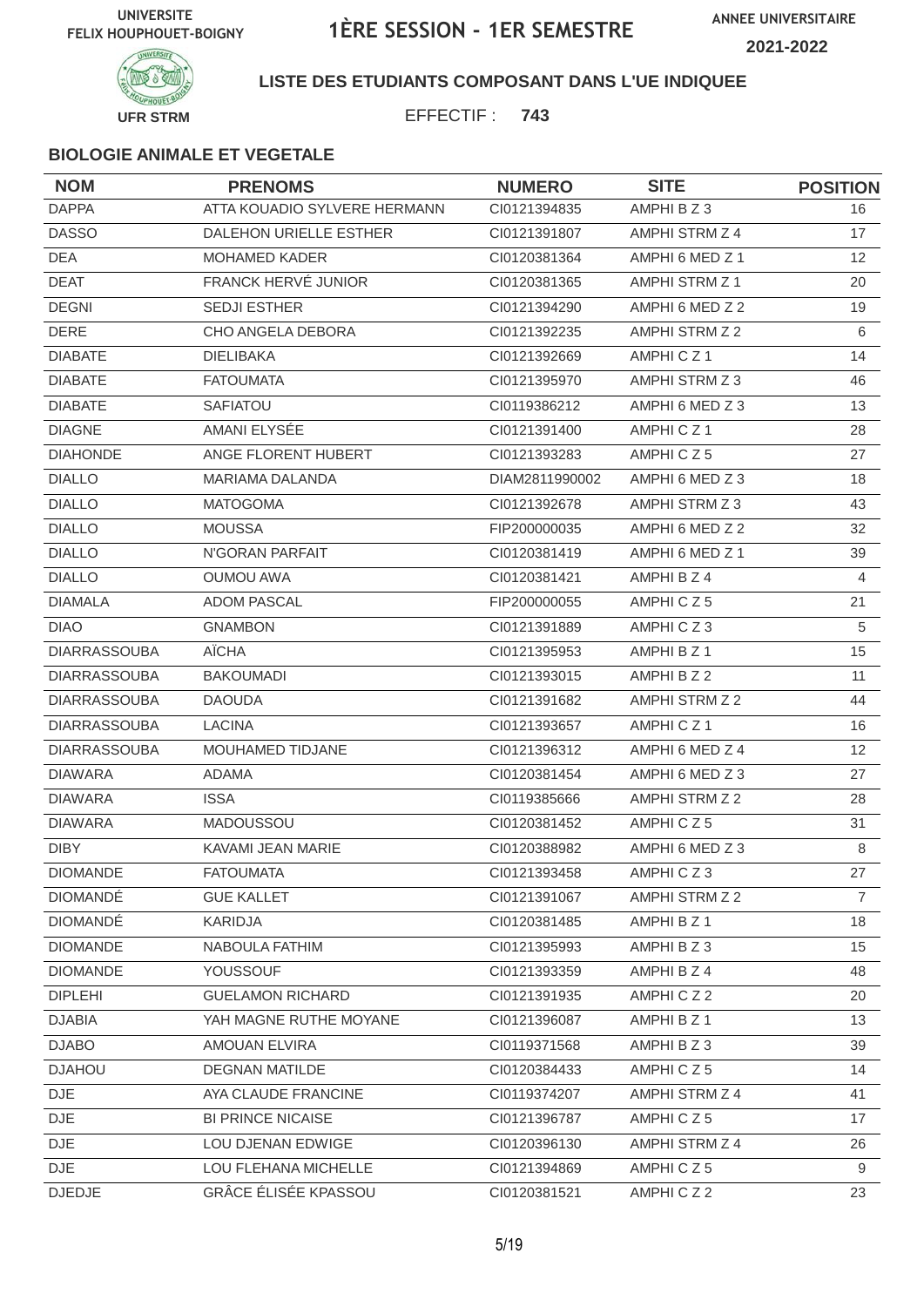

### **LISTE DES ETUDIANTS COMPOSANT DANS L'UE INDIQUEE**

EFFECTIF : **743**

| <b>NOM</b>            | <b>PRENOMS</b>                                | <b>NUMERO</b>  | <b>SITE</b>          | <b>POSITION</b> |
|-----------------------|-----------------------------------------------|----------------|----------------------|-----------------|
| <b>DJIDJI</b>         | SASSO HENRI JOEL                              | CI0121395725   | AMPHI B Z 1          | 37              |
| <b>DJIKÉ</b>          | <b>EDI CLAUDE</b>                             | CI0119367431   | AMPHI STRM Z 4       | 13              |
| <b>DJOSSA</b>         | CODJO CHRIST DONALD                           | CI0121396311   | AMPHI 6 MED Z 3      | 15              |
| <b>DOAHO GUELAMON</b> | <b>MARCELIN</b>                               | CI0120381548   | AMPHI STRM Z 2       | 8               |
| <b>DOBÉ</b>           | <b>FRANCIA DIANE</b>                          | CI0120385496   | AMPHICZ3             | 23              |
| <b>DOFFOU</b>         | <b>GNAMIEN VINCENT EMMANUEL</b>               | CI0121396030   | AMPHI 6 MED Z 1      | 29              |
| <b>DOGO</b>           | RUTH DÉSIRÉE                                  | CI0121397708   | AMPHICZ5             | $\overline{7}$  |
| <b>DOMAGNI</b>        | KOFFI AHOU CARMEN                             | FIP200000038   | AMPHI 6 MED Z 4      | 15              |
| <b>DONGOH</b>         | <b>ABRAN MARIAM</b>                           | CI0120381562   | AMPHI 6 MED Z 4      | 28              |
| <b>DOSSO</b>          | <b>LOSSENI</b>                                | CI0121395727   | AMPHICZ2             | 9               |
| <b>DOUA</b>           | ANDRÉ                                         | CI0116311620   | AMPHI STRM Z 3       | 14              |
| <b>DOUMBIA</b>        | <b>IBRAHIM</b>                                | CI0121392982   | AMPHICZ <sub>1</sub> | 37              |
| <b>DOUMBIA</b>        | <b>YAYA</b>                                   | CI0119386408   | AMPHI STRM Z 3       | 3               |
| <b>DOUMBOUYA</b>      | <b>ASSATA</b>                                 | CI0120385497   | AMPHI STRM Z 1       | 34              |
| <b>DROH</b>           | DOUÉ AURÉLIE                                  | CI0121395968   | AMPHI STRM Z 3       | 48              |
| <b>DUMPIEU</b>        | <b>SARAH JENIFER</b>                          | CI0120381596   | AMPHI 6 MED Z 2      | 40              |
| <b>EBA</b>            | N' DA - AFLA NADIA                            | CI0121391381   | AMPHI 6 MED Z 4      | 2               |
| EDI                   | AKISSI ANGELE ELVIERA                         | CI0120397914   | AMPHICZ <sub>1</sub> | 18              |
| <b>EHINON</b>         | KOUAHO PRINCESSE SARA MÉLISSA                 | CI0121397056   | AMPHI 6 MED Z 4      | 29              |
| <b>EHON</b>           | KOSSI JEAN BOSCO                              | CI0120385498   | AMPHICZ5             | 20              |
| <b>EHOUMAN</b>        | AMANDÉ MARCELLO LOOKENSEY WILLIA CI0121395728 |                | AMPHI B Z 3          | 9               |
| <b>EHOUMAN</b>        | <b>EHUI JEAN</b>                              | CI0121396057   | AMPHI STRM Z 1       | 18              |
| <b>EHU</b>            | <b>WILLY JEAN MAX DESIRE</b>                  | CI0121398171   | AMPHI STRM Z 4       | 8               |
| <b>ESSOH</b>          | <b>WESLEY JEAN FRANCOIS</b>                   | FIP200000010   | AMPHI STRM Z 4       | 31              |
| <b>ESSUI</b>          | YAO ULRICH                                    | CI0121397549   | AMPHI 6 MED Z 2      | 6               |
| <b>ETTE</b>           | MESSOU ANGE ELISEE                            | CI0121390687   | AMPHI 6 MED Z 1      | 6               |
| <b>EZAN</b>           | <b>TAHITCHI ENOCH OSCAR</b>                   | CI0119365139   | AMPHICZ1             | 15              |
| <b>FANE</b>           | <b>HALAMA</b>                                 | Cl0120381653   | AMPHICZ1             | 3               |
| <b>FIEGLO</b>         | ANNE ROXANE                                   | CI0120397874   | AMPHI 6 MED Z 1      | 30              |
| <b>FIENI</b>          | ADJOUA MARIE ANGE GRÂCE                       | CI0120381660   | AMPHICZ4             | 31              |
| <b>FLAN</b>           | MINSSAN JUVENALE                              | FIP200000008   | AMPHI STRM Z 4       | 30              |
| <b>FLANROU</b>        | <b>GNONWIMBA BIENVENU GUY AXEL</b>            | CI0120381663   | AMPHICZ4             | 13              |
| <b>FOFANA</b>         | ASSIATOU                                      | CI0121393282   | AMPHI STRM Z 1       | 5               |
| <b>FOFANA</b>         | <b>NOGOFEMA</b>                               | CI0120381671   | AMPHICZ5             | 28              |
| <b>FOFANA</b>         | <b>SOUMAILA</b>                               | CI0121393665   | AMPHI STRM Z 3       | 15              |
| <b>FOFANA</b>         | <b>WILFRIED MOHAMED</b>                       | CI0119374189   | AMPHI B Z 4          | 28              |
| <b>GAHE</b>           | ANEGBLE JEAN STEVE                            | CI0119361995   | AMPHICZ5             | 12 <sup>°</sup> |
| <b>GAHOUA</b>         | NAOMIE MAHI                                   | CI0121396997   | AMPHI 6 MED Z 2      | 44              |
| GANDONOU              | NAOMI SEFORA                                  | GANN1211020001 | AMPHICZ4             | 5               |
| <b>GBAKA</b>          | OBROU MAXIME                                  | CI0120385501   | AMPHICZ1             | 10              |
| GBAKRE                | MICHEL GUY CESAR                              | CI0119369381   | AMPHICZ4             | 35              |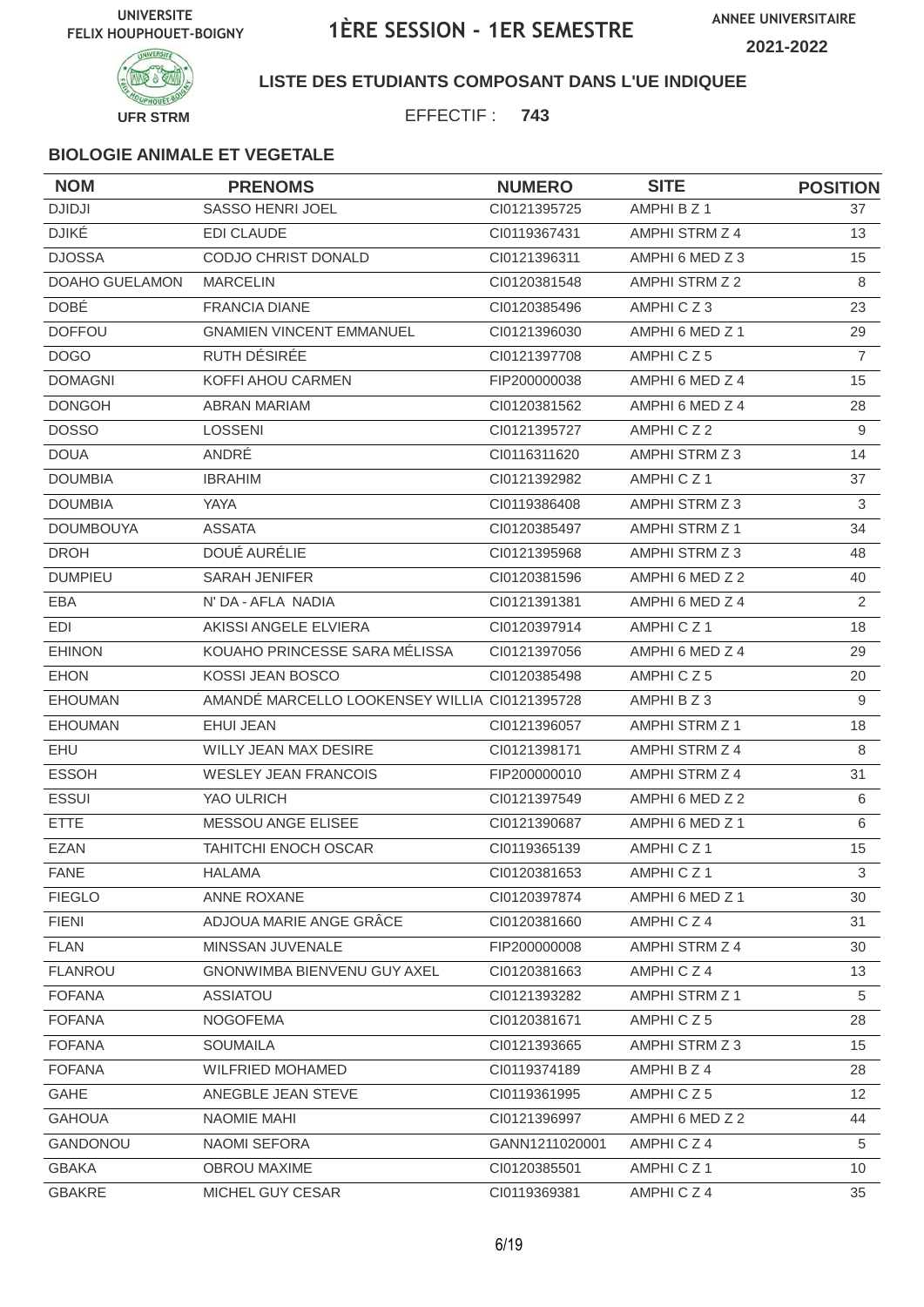

### **LISTE DES ETUDIANTS COMPOSANT DANS L'UE INDIQUEE**

EFFECTIF : **743**

| <b>NOM</b>      | <b>PRENOMS</b>                 | <b>NUMERO</b>  | <b>SITE</b>     | <b>POSITION</b> |
|-----------------|--------------------------------|----------------|-----------------|-----------------|
| <b>GBALOU</b>   | ANDY CLAUDE ILARIE             | CI0121395731   | AMPHI STRM Z 4  | 20              |
| <b>GBAZALE</b>  | <b>GRACE LYNDA</b>             | CI0121393226   | AMPHI 6 MED Z 3 | 35              |
| <b>GBOGBO</b>   | <b>JEAN BOLERY</b>             | CI0120385506   | AMPHI STRM Z 2  | 22              |
| <b>GBOHO</b>    | <b>GOENTOUO LUCRECE REGIS</b>  | CI0119388464   | AMPHI 6 MED Z 1 | 38              |
| <b>GNAGNE</b>   | JOEL CHRITIAN                  | FIP200000057   | AMPHI STRM Z 3  | 28              |
| <b>GNAHORE</b>  | <b>AHOLI EMERSON</b>           | CI0119386495   | AMPHI B Z 3     | 40              |
| <b>GNAMIEN</b>  | ADAMS MOUAYÉ                   | CI0121392472   | AMPHI B Z 2     | 23              |
| <b>GNOLEBAT</b> | <b>GBEYORO LIONELLE WILMAR</b> | CI0120398581   | AMPHI 6 MED Z 3 | 17              |
| <b>GNONSIO</b>  | KOUIYIYE DOUDOU SEPHORA ROXANE | CI0121390720   | AMPHICZ3        | 38              |
| <b>GOGOUA</b>   | <b>DETHO ANGE MURIEL</b>       | CI0121395733   | AMPHI 6 MED Z 3 | 44              |
| <b>GOHI</b>     | LOU LEAMAN JOYCE ANICETTE      | CI0121395734   | AMPHI 6 MED Z 4 | $\overline{7}$  |
| <b>GOHI</b>     | <b>NANSEGNON PRINCE</b>        | FIP200000011   | AMPHICZ3        | 16              |
| <b>GOHO</b>     | DOHAÏ KÉASSON MARC-LOÏC        | GOHK3009000001 | AMPHI B Z 1     | 17              |
| GOÏ             | DOUIN EMMANUELLE FRANCELINE    | CI0121391133   | AMPHI STRM Z 4  | 18              |
| <b>GON</b>      | <b>DESIRE</b>                  | CI0120381799   | AMPHI STRM Z 2  | 33              |
| GOPOU           | ZRANGBA ADELAÏDE               | CI0121396500   | AMPHI 6 MED Z 1 | 22              |
| GORE            | <b>BI GORE EL-FOREST</b>       | FIP200000003   | AMPHI STRM Z 3  | 24              |
| GOSSAN          | <b>GOSSAN JEAN MICHEL</b>      | CI0120381811   | AMPHI 6 MED Z 3 | 16              |
| <b>GOTTA</b>    | YORO JACQUES CHRISTIAN         | CI0121391495   | AMPHI 6 MED Z 2 | 36              |
| <b>GOUA</b>     | AKRE NGNINRIN LAURA            | CI0121396305   | AMPHI 6 MED Z 2 | 29              |
| <b>GOUMBANE</b> | <b>HAMIDOU</b>                 | FIP200000031   | AMPHICZ2        | 14              |
| <b>GOUROTRE</b> | <b>VOLI CHRISTIAN</b>          | CI0120381817   | AMPHICZ1        | 36              |
| <b>GRATH</b>    | NANGBAN AXEL DE.MARIE          | CI0120381825   | AMPHI 6 MED Z 2 | 10              |
| <b>GREBIO</b>   | ANGE LUTHER                    | FIP200000040   | AMPHICZ3        | 34              |
| <b>GUEBO</b>    | KOUTCHET ANGE FREDY            | CI0121391625   | AMPHI B Z 3     | 32              |
| <b>GUEDE</b>    | TIDEKO OBEDE DELAISSE          | CI0120381834   | AMPHI STRM Z 2  | 48              |
| <b>GUEI</b>     | SASSIO GASTON MAGLOIRE         | CI0121393709   | AMPHI B Z 1     | 2               |
| <b>GUEU</b>     | AUDREY MARIE JOËLLE            | Cl0121396224   | AMPHI 6 MED Z 3 | 4               |
| <b>GUEU</b>     | ÉRIC STÉPHANE                  | CI0121392155   | AMPHI B Z 4     | 16              |
| <b>GUIA</b>     | DEULOUA CHRIST ARISTIDE        | CI0121397147   | AMPHI STRM Z 2  | 29              |
| <b>GUIE</b>     | LOU TOUA RUTH-ESTHER           | GUIL0711990001 | AMPHI B Z 4     | 24              |
| <b>GUINDO</b>   | AWA                            | CI0120397677   | AMPHI 6 MED Z 4 | 35              |
| <b>GUISSO</b>   | O'NEEL EDDIE STEPHANE          | CI0121395738   | AMPHI B Z 4     | 40              |
| HAMADOU         | HASSANA                        | CI0121395739   | AMPHI B Z 1     | 39              |
| HIÉ             | ANITA RAYMONDE NICOLE          | CI0121398353   | AMPHI 6 MED Z 2 | 27              |
| <b>HIEN</b>     | SIE PONCE DONALD               | CI0121394342   | AMPHICZ1        | 9               |
| <b>HIEN</b>     | TILKA DENISE                   | CI0118336114   | AMPHICZ1        | 2               |
| <b>IRIE</b>     | <b>BI BOLATY DANIEL</b>        | CI0120385512   | AMPHI 6 MED Z 3 | 48              |
| <b>IRIE</b>     | BI TAH EMMANUEL CHRISTIAN      | CI0121391397   | AMPHI B Z 1     | 22              |
| <b>KABLAN</b>   | AKA PAUL ELIE                  | CI0121395741   | AMPHI B Z 1     | 38              |
| KABORE          | <b>HENOC</b>                   | CI0121396069   | AMPHI STRM Z 2  | 53              |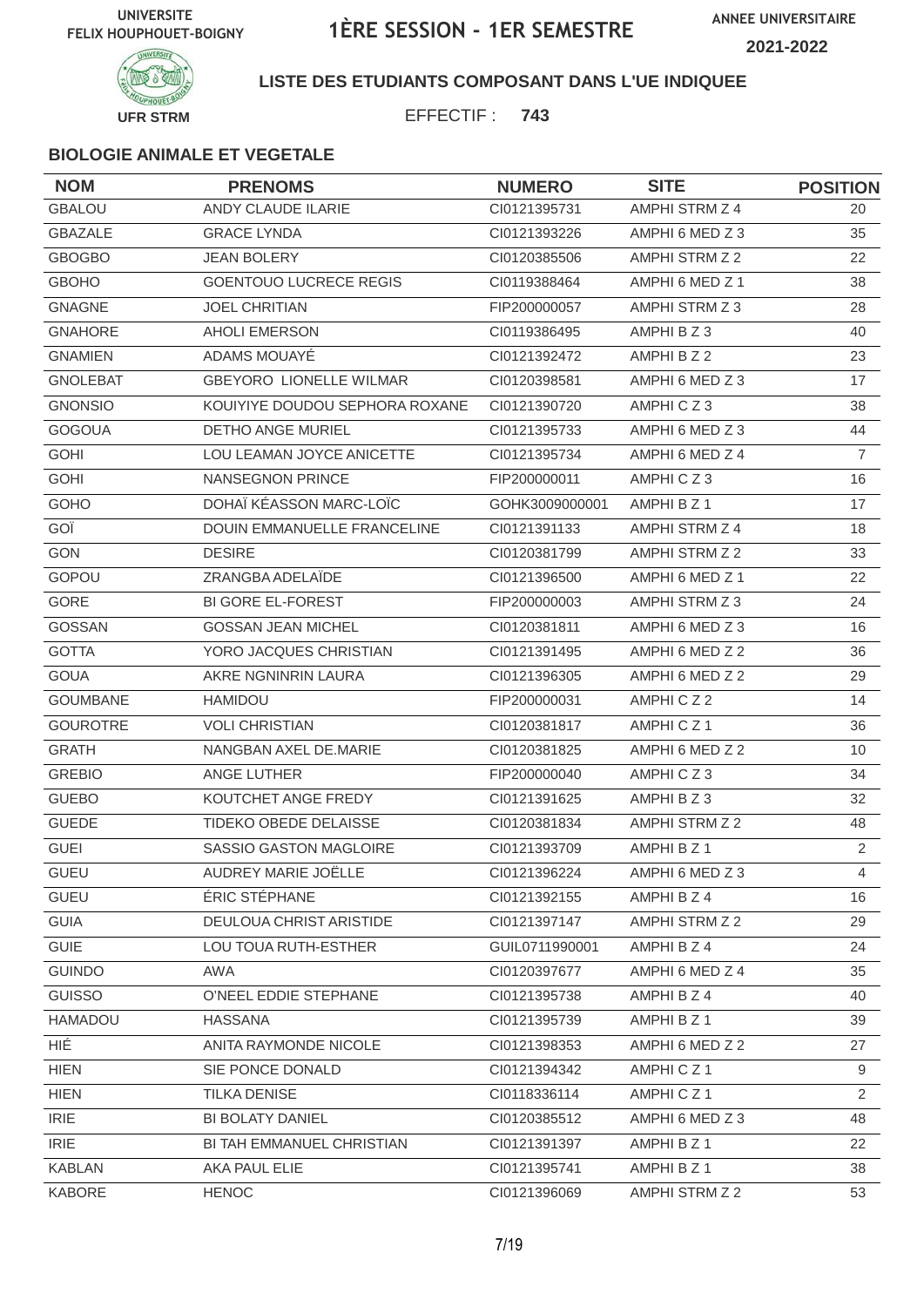

#### **LISTE DES ETUDIANTS COMPOSANT DANS L'UE INDIQUEE**

EFFECTIF : **743**

| <b>NOM</b>      | <b>PRENOMS</b>               | <b>NUMERO</b> | <b>SITE</b>           | <b>POSITION</b> |
|-----------------|------------------------------|---------------|-----------------------|-----------------|
| <b>KABRAN</b>   | ASSOUMOU SYLVESTRE           | FIP200000032  | AMPHI B Z 2           | 9               |
| KACOU           | EFFIBÉ ANNE SEPHORA          | CI0119367595  | AMPHI STRM Z 2        | 38              |
| KACOU           | KOULOU HERVÉ                 | CI0120385513  | AMPHICZ2              | $\overline{7}$  |
| KACOU           | N'GUESSAN ALVIN GILDAS       | CI0121390704  | AMPHI B Z 3           | 38              |
| <b>KADJO</b>    | AHOULOU REGIS ANDERSON       | CI0119371893  | AMPHI B Z 2           | 5               |
| <b>KADJO</b>    | N'GUESSAN ALBERT JUNIOR      | CI0121396366  | AMPHICZ2              | 6               |
| <b>KAFROUMA</b> | <b>GNOU-BLA AMANDINE</b>     | FIP200000026  | AMPHICZ2              | 21              |
| KAKOU           | <b>MANIZAN MAXIMIN</b>       | Cl0121391005  | AMPHICZ4              | 1               |
| KALÉ            | ONELIE PHOEBE JOSEPHA JEMIMA | CI0120381912  | AMPHICZ3              | 9               |
| <b>KALFA</b>    | ADJOUA MONIQUE               | CI0121395988  | AMPHICZ3              | 26              |
| <b>KAMAGATE</b> | ADIA                         | CI0121394938  | AMPHI STRM Z 2        | 41              |
| <b>KAMAGATE</b> | <b>INZA</b>                  | CI0120395691  | AMPHICZ2              | 28              |
| <b>KAMBE</b>    | <b>KAMBE DERRICK VALDES</b>  | FIP200000043  | AMPHI 6 MED Z 3       | 46              |
| <b>KAMENA</b>   | AKA PAUL MARIE               | CI0121396947  | AMPHICZ4              | 16              |
| <b>KANGA</b>    | YAO BERENGER                 | CI0120381951  | AMPHI 6 MED Z 1       | 44              |
| <b>KANGAMON</b> | AHOU LYDIA VERLANDE          | CI0121391663  | AMPHI STRM Z 2        | 25              |
| KARIMOU         | KOUAME ARSÈNE                | CI0120388917  | AMPHICZ5              | 30              |
| <b>KEITA</b>    | <b>ASSETOU</b>               | CI0120395687  | AMPHI B Z 2           | 28              |
| KI              | <b>MAMINATA</b>              | CI0121392698  | AMPHI 6 MED Z 4       | 13              |
| <b>KINDOH</b>   | <b>BROU ANGE PATRICK</b>     | CI0121397557  | AMPHI 6 MED Z 4       | 17              |
| KO <sub>.</sub> | <b>ALIMA ROSELINE</b>        | FIP200000054  | AMPHI 6 MED Z 1       | 43              |
| <b>KOBENAN</b>  | <b>KOSSIA REBECCA</b>        | CI0121394956  | AMPHI B Z 3           | $\overline{4}$  |
| KODE            | <b>GHOH AICHA EVE</b>        | CI0121392593  | AMPHI STRM Z 1        | 12 <sup>2</sup> |
| <b>KOFF</b>     | <b>KOUAME GERVAIS</b>        | FIP200000052  | AMPHI 6 MED Z 4       | 41              |
| <b>KOFFI</b>    | <b>ADJA RUTH</b>             | CI0121393296  | AMPHI 6 MED Z 4       | 14              |
| <b>KOFFI</b>    | AFFOUET ANIQUE MAURICETTE    | CI0121396380  | AMPHICZ2              | 42              |
| <b>KOFFI</b>    | <b>AKISSI NORA LYNE</b>      | CI0120382035  | AMPHIBZ3              | 1               |
| <b>KOFFI</b>    | AMANI MAXIME DEBORA          | CI0120382085  | AMPHI 6 MED Z 2       | $\overline{4}$  |
| <b>KOFFI</b>    | AMANY JEAN NOËL              | CI0119365588  | AMPHI B Z 2           | 20              |
| <b>KOFFI</b>    | AMENAN KAN ANGE MARIETTE     | CI0120382049  | AMPHICZ2              | 41              |
| <b>KOFFI</b>    | ANGE PATRICK KOUASSI         | FIP200000024  | AMPHI STRM Z 4        | 27              |
| <b>KOFFI</b>    | <b>ARNOLD KEVIEN</b>         | FIP200000037  | AMPHI STRM Z 2        | 11              |
| <b>KOFFI</b>    | AYA GEMINA CHRISTELLE        | CI0120382083  | AMPHICZ4              | $\overline{4}$  |
| <b>KOFFI</b>    | CHIA MARIE-MICHAELLE         | CI0120385521  | <b>AMPHI STRM Z 1</b> | $\overline{7}$  |
| <b>KOFFI</b>    | DJACOF ARMEL MICHEL          | Cl0121412254  | AMPHI B Z 4           | 13              |
| <b>KOFFI</b>    | <b>JEAN HUGUES</b>           | CI0120382070  | AMPHI STRM Z 1        | 14              |
| <b>KOFFI</b>    | <b>JONATHAN</b>              | CI0119363715  | AMPHI B Z 3           | 18              |
| <b>KOFFI</b>    | <b>KACOU JUNIOR</b>          | CI0120382023  | AMPHI B Z 4           | 35              |
| <b>KOFFI</b>    | KOFFI MOÏSE D'ISRRAËL        | CI0121393742  | AMPHI B Z 1           | 27              |
| <b>KOFFI</b>    | KONAN BERNARD                | Cl0121393167  | AMPHICZ3              | 1               |
| <b>KOFFI</b>    | KONAN BERTRAN                | CI0121393612  | AMPHI STRM Z 4        | 42              |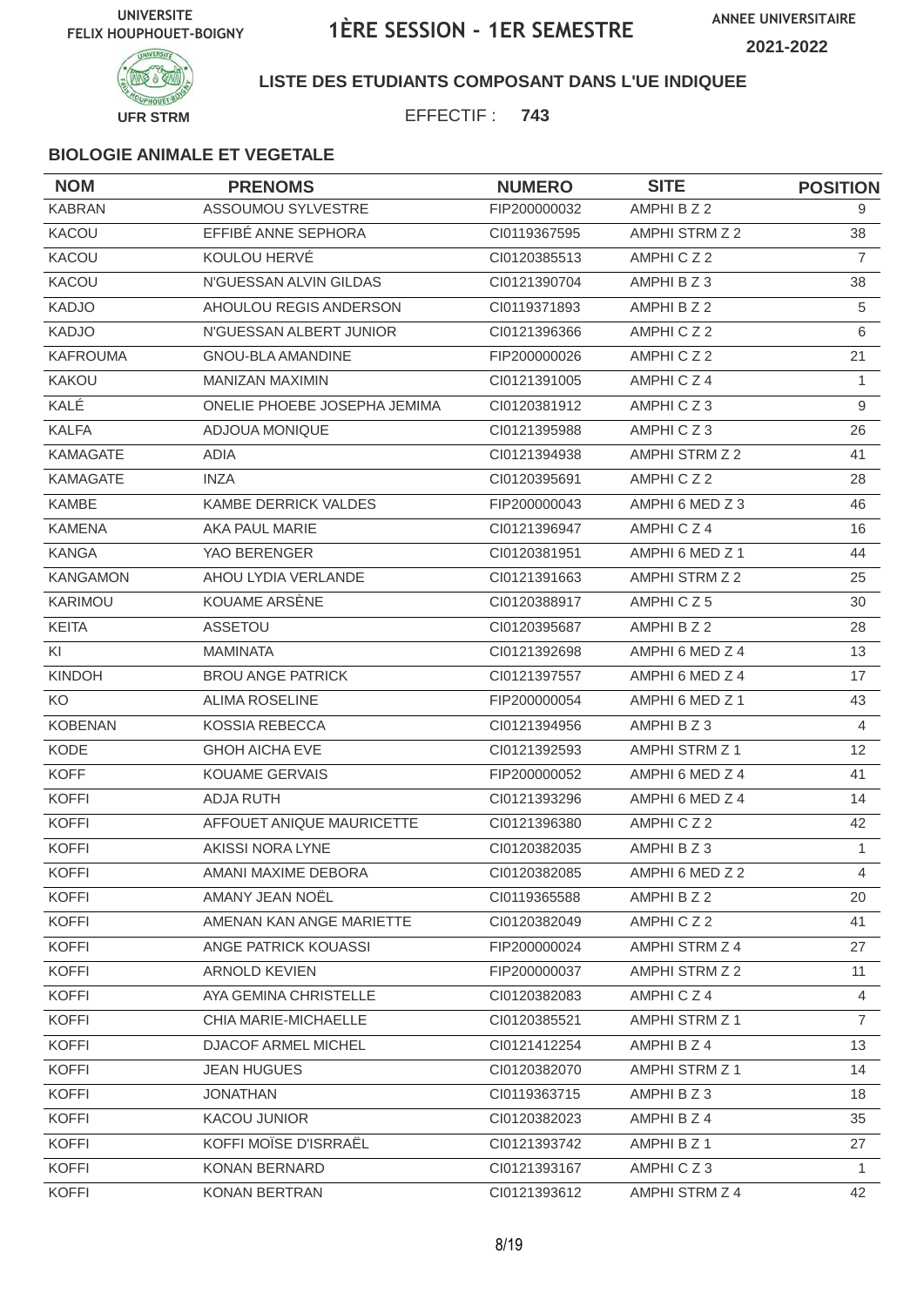

### **LISTE DES ETUDIANTS COMPOSANT DANS L'UE INDIQUEE**

EFFECTIF : **743**

| <b>NOM</b>     | <b>PRENOMS</b>                                | <b>NUMERO</b>  | <b>SITE</b>     | <b>POSITION</b> |
|----------------|-----------------------------------------------|----------------|-----------------|-----------------|
| <b>KOFFI</b>   | KOUADIO SÉVERIN                               | CI0121393091   | AMPHI 6 MED Z 3 | 38              |
| <b>KOFFI</b>   | <b>KOUADIO WILFRIED</b>                       | CI0120382058   | AMPHI B Z 2     | $\mathbf{1}$    |
| <b>KOFFI</b>   | KOUAKOU PIERRE                                | KOFK2012960020 | AMPHICZ4        | 32              |
| <b>KOFFI</b>   | KOUAME ULRICH ANDERSON                        | CI0120382025   | AMPHI B Z 4     | 46              |
| <b>KOFFI</b>   | KOUASSI ALLÉMAO                               | CI0121393643   | AMPHI B Z 1     | 29              |
| <b>KOFFI</b>   | N'GBIN JEAN FABRICE                           | FIP200000017   | AMPHI STRM Z 3  | 32              |
| <b>KOFFI</b>   | <b>PAUL MARRION</b>                           | CI0121396361   | AMPHI B Z 2     | 27              |
| <b>KOFFI</b>   | SABENOU AKOUA STÉPHANIE                       | CI0120382033   | AMPHICZ5        | 3               |
| <b>KOFFI</b>   | SAINTE ROSEMONDE KOSSIA LAMERVEI CI0120382054 |                | AMPHI STRM Z 1  | 42              |
| <b>KOFFI</b>   | YAO ARMEL                                     | CI0119369257   | AMPHI 6 MED Z 1 | 3               |
| <b>KOFFI</b>   | ZEZEOULYE MAXIMILIEN CYRIEL                   | CI0116305499   | AMPHI 6 MED Z 4 | 31              |
| <b>KOKORA</b>  | <b>BETTY MICHAEL</b>                          | FIP200000006   | AMPHI STRM Z 2  | 20              |
| <b>KOKOUA</b>  | <b>JESSICA-ROXANE JENNIPHER</b>               | KOKJ0805990001 | AMPHI STRM Z 1  | 40              |
| <b>KOMIEN</b>  | KOUSSO ANDREA                                 | CI0120382129   | AMPHI 6 MED Z 1 | 19              |
| <b>KONAN</b>   | <b>AKISSI ESTER</b>                           | CI0119375405   | AMPHI STRM Z 1  | 38              |
| <b>KONAN</b>   | AMENAN BEATRICE                               | CI0121395744   | AMPHI 6 MED Z 2 | 2               |
| <b>KONAN</b>   | AMOIN MARIE JEANNE BLANCHE                    | CI0121394368   | AMPHI B Z 3     | 11              |
| <b>KONAN</b>   | ANGBAN N'DOLY FIDEL                           | CI0119370222   | AMPHI B Z 2     | 4               |
| <b>KONAN</b>   | <b>BOUAFFOU AYA LAURELLE</b>                  | CI0121396687   | AMPHICZ1        | 32              |
| <b>KONAN</b>   | <b>EKANI ROMUALD</b>                          | FIP200000045   | AMPHI B Z 3     | 2               |
| <b>KONAN</b>   | <b>KOFFI DANIEL</b>                           | CI0120382153   | AMPHI STRM Z 4  | 5               |
| <b>KONAN</b>   | <b>KONAN HONORE</b>                           | FIP200000049   | AMPHI B Z 4     | 21              |
| <b>KONAN</b>   | KOUAKOU PATERN ELOGE                          | CI0119386610   | AMPHI 6 MED Z 4 | 27              |
| <b>KONAN</b>   | <b>KOUASSI ELVIS</b>                          | CI0121396244   | AMPHICZ2        | 33              |
| <b>KONAN</b>   | KOUASSI SAHM PATRICK                          | CI0120398465   | AMPHI 6 MED Z 2 | 17              |
| <b>KONAN</b>   | N'GUESSAN JEAN LUC                            | CI0121396108   | AMPHI B Z 1     | 24              |
| <b>KONAN</b>   | N'ZOLIE EPHREM EZECHIEL                       | CI0121395745   | AMPHI B Z 2     | 19              |
| <b>KONAN</b>   | PASCAL DOUMANTEY                              | CI0121390693   | AMPHI STRM Z 2  | 23              |
| <b>KONAN</b>   | VANESSA MARIE-JOËLLE                          | Cl0121396281   | AMPHICZ3        | 2               |
| <b>KONAN</b>   | YAH CATHERINE                                 | CI0118358076   | AMPHICZ2        | 35              |
| <b>KONATE</b>  | AMIDOU                                        | CI0119372060   | AMPHI B Z 2     | 3               |
| KONATÉ         | <b>ASSANATA</b>                               | Cl0121391645   | AMPHICZ4        | 38              |
| <b>KONDOBO</b> | <b>KOROTOUM</b>                               | CI0120385526   | AMPHICZ2        | 11              |
| KONE           | AKISSI BENEDITHE LAUREINE                     | FIP200000009   | AMPHI 6 MED Z 3 | 47              |
| <b>KONE</b>    | <b>BLE YVES</b>                               | CI0120384080   | AMPHI STRM Z 1  | 23              |
| KONE           | <b>FANTA</b>                                  | CI0120382269   | AMPHI B Z 4     | 17              |
| KONE           | <b>GNINTIE ANNE ELVIRA</b>                    | Cl0121391757   | AMPHI 6 MED Z 1 | 46              |
| KONE           | KAYOMOSORO MOHAMED                            | CI0121393374   | AMPHI STRM Z 3  | 16              |
| KONE           | KIYALI                                        | FIP200000056   | AMPHI 6 MED Z 1 | 5               |
| KONE           | <b>LACINA</b>                                 | CI0120397667   | AMPHI B Z 1     | 8               |
| KONE           | <b>MAH NOURA</b>                              | CI0120384074   | AMPHICZ3        | 30              |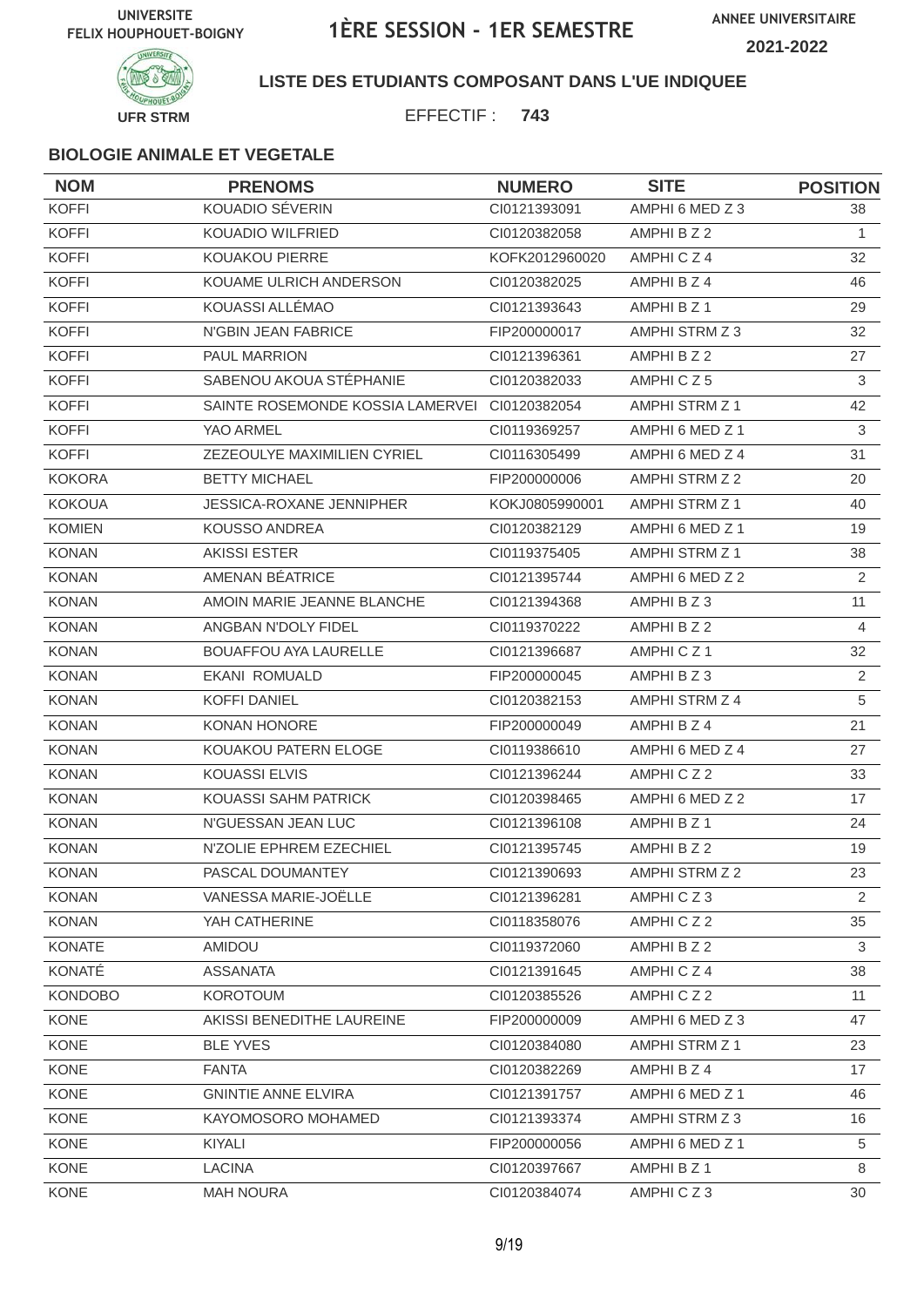

#### **LISTE DES ETUDIANTS COMPOSANT DANS L'UE INDIQUEE**

EFFECTIF : **743**

| <b>NOM</b>       | <b>PRENOMS</b>                   | <b>NUMERO</b> | <b>SITE</b>           | <b>POSITION</b>   |
|------------------|----------------------------------|---------------|-----------------------|-------------------|
| <b>KONE</b>      | MARIE CELESTIINE LEATICIA URSULE | FIP200000050  | AMPHI 6 MED Z 3       | 20                |
| <b>KONE</b>      | <b>MASSIAMY</b>                  | CI0120382257  | AMPHI STRM Z 3        | 5                 |
| KONÉ             | MIDA JOSIANE MICHAËLLE           | CI0120387037  | AMPHI B Z 1           | 31                |
| <b>KONE</b>      | <b>MOHAMED</b>                   | CI0121392900  | AMPHI B Z 2           | 6                 |
| <b>KONE</b>      | <b>NABE CHAM-HOUN</b>            | CI0121395747  | AMPHI 6 MED Z 1       | $\overline{7}$    |
| KONÉ             | N'GOLO MOUHAMED                  | CI0121392282  | AMPHI 6 MED Z 2       | 30                |
| <b>KONE</b>      | <b>OUSMANE KARAMOKO</b>          | Cl0119361616  | AMPHICZ2              | 22                |
| KONÉ             | PEKITCHIN JONAS                  | CI0121395748  | AMPHICZ3              | 33                |
| <b>KONE</b>      | <b>SEHENAN</b>                   | FIP200000033  | AMPHICZ3              | 17                |
| <b>KONE</b>      | YETI SEPHORA                     | CI0121395891  | AMPHI 6 MED Z 3       | 1                 |
| <b>KONE</b>      | <b>ZIEPE</b>                     | CI0120382242  | AMPHI 6 MED Z 3       | 30                |
| <b>KONIN</b>     | ETTIEN ANGE JOËL                 | CI0121395504  | AMPHI 6 MED Z 3       | 22                |
| <b>KOUA</b>      | <b>ASSIALA MELAINE</b>           | CI0121392074  | AMPHI STRM Z 1        | 35                |
| <b>KOUA</b>      | <b>BLAHOUA BELL DORAINE</b>      | FIP200000019  | AMPHI B Z 1           | 26                |
| <b>KOUA</b>      | <b>BROU EMILE CONSTANT</b>       | CI0119363683  | AMPHICZ <sub>1</sub>  | 33                |
| <b>KOUA</b>      | <b>KOUADIO MICHEL</b>            | CI0120384090  | AMPHICZ4              | 33                |
| <b>KOUABENAN</b> | <b>KOBENAN SIRIKI</b>            | CI0121391737  | AMPHI STRM Z 2        | 31                |
| KOUACOU          | YAO GÉDÉON                       | CI0118336190  | AMPHI STRM Z 1        | $\mathsf 3$       |
| <b>KOUADIO</b>   | <b>AHOU</b>                      | CI0121392229  | <b>AMPHI STRM Z 1</b> | $\overline{4}$    |
| <b>KOUADIO</b>   | AHOU ANGE ERICKA FABIENNE        | CI0120385532  | AMPHI 6 MED Z 3       | $12 \overline{ }$ |
| <b>KOUADIO</b>   | AMAN JOSEPH                      | CI0121395752  | AMPHI 6 MED Z 3       | 24                |
| <b>KOUADIO</b>   | AMA VERONIQUE                    | CI0121391508  | AMPHI B Z 3           | 33                |
| <b>KOUADIO</b>   | <b>AXELLE AUDREY</b>             | CI0121391652  | AMPHI B Z 4           | 26                |
| <b>KOUADIO</b>   | <b>BANIMA KRA JACQUES</b>        | CI0115300894  | AMPHICZ2              | 2                 |
| <b>KOUADIO</b>   | CHRISTIE GEORGES CINDY           | CI0119370289  | AMPHI B Z 2           | 14                |
| <b>KOUADIO</b>   | <b>DELILA SYNTICHE AKISSI</b>    | CI0119363789  | AMPHICZ3              | 14                |
| <b>KOUADIO</b>   | EYA MARIE JOELLE                 | CI0119363560  | AMPHI STRM Z 2        | 46                |
| <b>KOUADIO</b>   | HAPPY NERY                       | Cl0121390773  | AMPHI B Z 4           | 23                |
| <b>KOUADIO</b>   | KOFFI ANGE ARMAND                | CI0121392012  | <b>AMPHI STRM Z 1</b> | 22                |
| <b>KOUADIO</b>   | KOFFI SAMUEL                     | FIP200000034  | AMPHICZ1              | 30                |
| <b>KOUADIO</b>   | KOUADIO ANDERSON                 | CI0120389283  | AMPHI B Z 4           | 11                |
| <b>KOUADIO</b>   | KOUADIO SIE GEDEON               | Cl0121391329  | AMPHICZ2              | 26                |
| <b>KOUADIO</b>   | KOUAMÉ EUNICE AMOAN              | CI0121395753  | AMPHI STRM Z 1        | 39                |
| <b>KOUADIO</b>   | KOUAME MATHURIN                  | CI0120382328  | AMPHI 6 MED Z 4       | 46                |
| <b>KOUADIO</b>   | KOUASSI AMBROISE                 | CI0121391429  | AMPHICZ2              | 44                |
| <b>KOUADIO</b>   | MAGUY STÉPHANE KOUAMÉ            | CI0119370290  | AMPHICZ2              | 40                |
| <b>KOUADIO</b>   | ULRICH OLIVIA AFFOUE             | CI0119386567  | AMPHICZ5              | 4                 |
| KOUADIO          | YAO RODRIGUE                     | FIP200000014  | AMPHI 6 MED Z 1       | 14                |
| KOUAKOU          | ADJOUA CHRISTELLE TATIANA        | CI0121411636  | AMPHI STRM Z 2        | 47                |
| KOUAKOU          | ADJOUA SONIA LETICIA             | CI0121391039  | AMPHI B Z 4           | 42                |
| KOUAKOU          | <b>AFFOUE LAETICIA</b>           | CI0120398527  | AMPHI B Z 2           | 13                |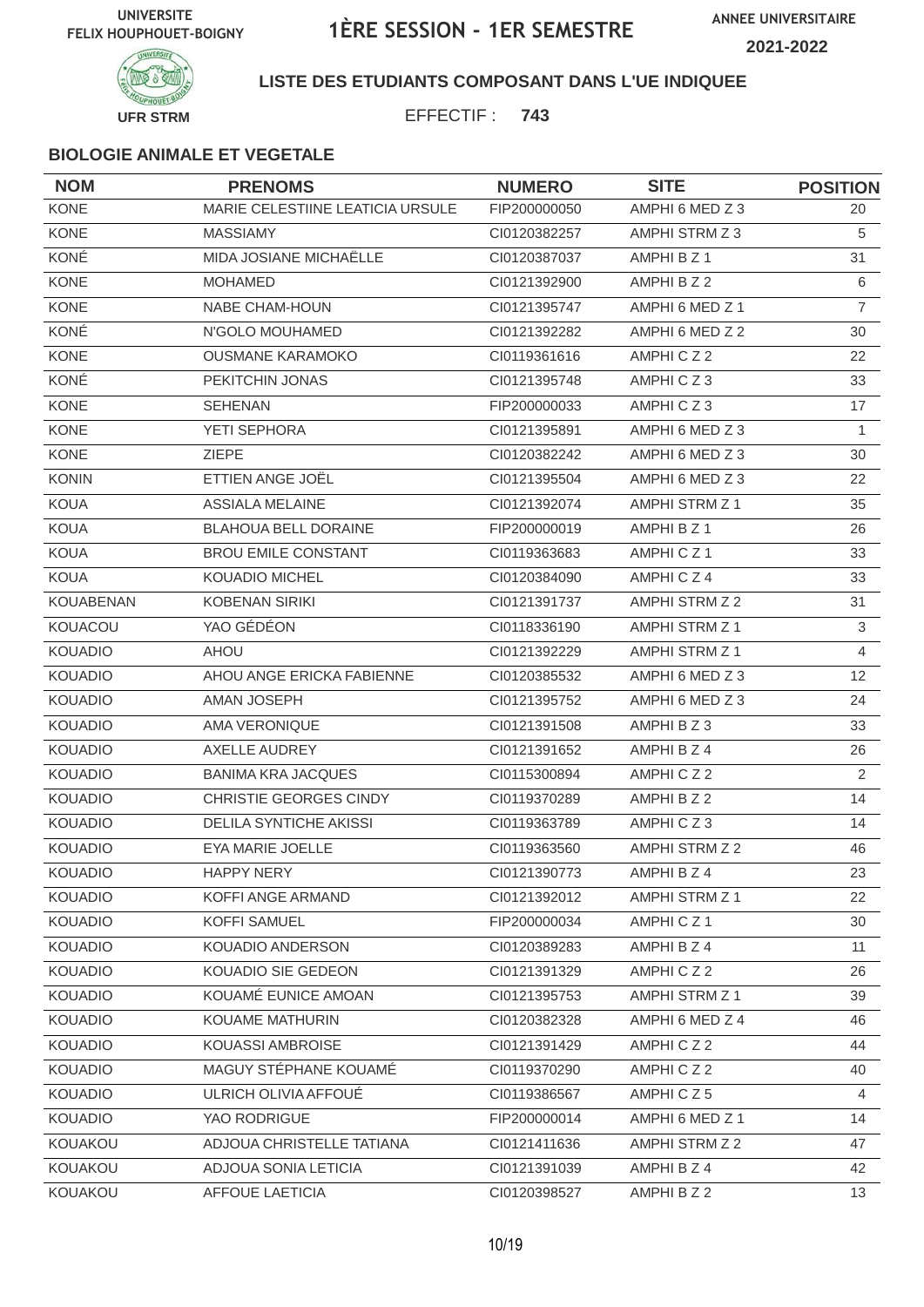

#### **LISTE DES ETUDIANTS COMPOSANT DANS L'UE INDIQUEE**

EFFECTIF : **743**

| <b>NOM</b>     | <b>PRENOMS</b>                                  | <b>NUMERO</b>  | <b>SITE</b>           | <b>POSITION</b> |
|----------------|-------------------------------------------------|----------------|-----------------------|-----------------|
| KOUAKOU        | AHOU GRÂCE EMMANUELLA                           | CI0120382417   | AMPHICZ3              | 39              |
| KOUAKOU        | <b>AHOU LARISSA</b>                             | CI0121395754   | AMPHI 6 MED Z 1       | 23              |
| KOUAKOU        | AKISSI ANGE MARIE FRANCE FLORA                  | CI0119363026   | AMPHI STRM Z 4        | 23              |
| KOUAKOU        | ATCHELOH KOUADIO BORIS                          | CI0121390745   | AMPHICZ3              | 8               |
| KOUAKOU        | <b>BOUSSOUMALIE YOLANDE</b>                     | CI0203844106   | AMPHI 6 MED Z 1       | 13              |
| <b>KOUAKOU</b> | KOBENAN MARCEL                                  | CI0119379777   | AMPHICZ1              | 43              |
| KOUAKOU        | <b>KOFFI ARMAND</b>                             | CI0121397591   | AMPHICZ3              | 35              |
| KOUAKOU        | KOFFI VALDEZ                                    | CI0121392378   | <b>AMPHI STRM Z 1</b> | 28              |
| KOUAKOU        | <b>KOUADIO CEDRIC</b>                           | KOUK0101980079 | AMPHI STRM Z 3        | $\overline{4}$  |
| KOUAKOU        | KOUAME DRO ANGE                                 | CI0120382427   | AMPHI B Z 2           | $\overline{7}$  |
| <b>KOUAKOU</b> | KOUAMÉ NOËL                                     | CI0120385539   | AMPHICZ5              | $\,6$           |
| KOUAKOU        | KOUAMÉ PATRICK                                  | CI0119385693   | AMPHI STRM Z 4        | $\mathbf{1}$    |
| KOUAKOU        | <b>KOUAME SEVERIN</b>                           | CI0120382456   | AMPHI 6 MED Z 1       | 33              |
| KOUAKOU        | KOUASSI KAN ARMAND JAURES                       | CI0120387027   | AMPHI 6 MED Z 2       | 35              |
| KOUAKOU        | KOUNDOLIE AYMAR                                 | CI0121398370   | AMPHI 6 MED Z 3       | 10              |
| KOUAKOU        | N'GUESSAN PARFAIT                               | CI0121396058   | AMPHICZ2              | $\sqrt{5}$      |
| KOUAKOU        | NIANNOU ANDREA BERENICE                         | CI0121392102   | AMPHI STRM Z 4        | 11              |
| KOUAKOU        | ORLANE DELVER PAOLA                             | CI0121390828   | AMPHICZ5              | 11              |
| KOUAKOU        | <b>REGIS JEAN IGOR</b>                          | CI0120397490   | AMPHI STRM Z 3        | 40              |
| KOUAKOU        | YAO JEAN-BAPTISTE                               | CI0120384485   | <b>AMPHI STRM Z 1</b> | 31              |
| <b>KOUAME</b>  | <b>ABRAHAM ISAAC</b>                            | CI0120382534   | AMPHICZ3              | 20              |
| <b>KOUAME</b>  | AFFOUE ALEXANDRA                                | CI0120384124   | AMPHI B Z 1           | 34              |
| <b>KOUAME</b>  | AMENAN GNANMIEN MALHIE ROSA PASC KOUA2404020001 |                | AMPHI B Z 1           | 14              |
| <b>KOUAME</b>  | KADJO ANGE                                      | FIP200000004   | AMPHI B Z 4           | 29              |
| <b>KOUAME</b>  | <b>KOFFI CLAVER</b>                             | CI0120382526   | AMPHICZ3              | 36              |
| <b>KOUAME</b>  | KOFFI RODOLPHE VENCESLAS                        | CI0120382486   | AMPHI B Z 1           | 16              |
| <b>KOUAME</b>  | KOUADIO HERMANN                                 | CI0119388842   | AMPHI B Z 3           | $\overline{7}$  |
| KOUAME         | KOUADIO KONAN FLORENT                           | CI0121395757   | AMPHI STRM Z 1        | 13              |
| <b>KOUAME</b>  | KOUADIO N'ZELIBESSE VIRGIL                      | Cl0121391223   | AMPHI 6 MED Z 2       | 24              |
| KOUAME         | <b>KOUAME BORIS</b>                             | CI0118349231   | AMPHI STRM Z 3        | 51              |
| KOUAMÉ         | KOUAMÉ SERGE ARMAND                             | CI0115291559   | AMPHI 6 MED Z 2       | 45              |
| <b>KOUAME</b>  | <b>KOUASSI ELIE</b>                             | CI0119385965   | AMPHI 6 MED Z 3       | 19              |
| <b>KOUAME</b>  | LOUKOU EDMOND                                   | CI0119367840   | AMPHI STRM Z 1        | 41              |
| <b>KOUAME</b>  | N'DRI JEAN BRICE                                | CI0121390807   | AMPHICZ4              | 20              |
| <b>KOUAME</b>  | N'DRI KAN CLOVIS ELVIS                          | CI0121401644   | AMPHI STRM Z 1        | 24              |
| <b>KOUAME</b>  | OCEANE JEAN-BAPTISTE                            | CI0121397025   | AMPHI STRM Z 2        | 9               |
| <b>KOUAME</b>  | PRINCE EMMANUEL                                 | CI0119361194   | AMPHI B Z 3           | 19              |
| KOUAMÉ         | YAO DANIEL                                      | CI0121390762   | AMPHICZ2              | 10              |
| <b>KOUAME</b>  | YAO RUBBEN                                      | CI0121392735   | AMPHICZ3              | $\overline{7}$  |
| <b>KOUASSI</b> | AKA KOUASSI MICHEL                              | CI0121396437   | AMPHI 6 MED Z 3       | 37              |
| <b>KOUASSI</b> | AMA MARIAME                                     | CI0120388980   | AMPHI 6 MED Z 2       | 28              |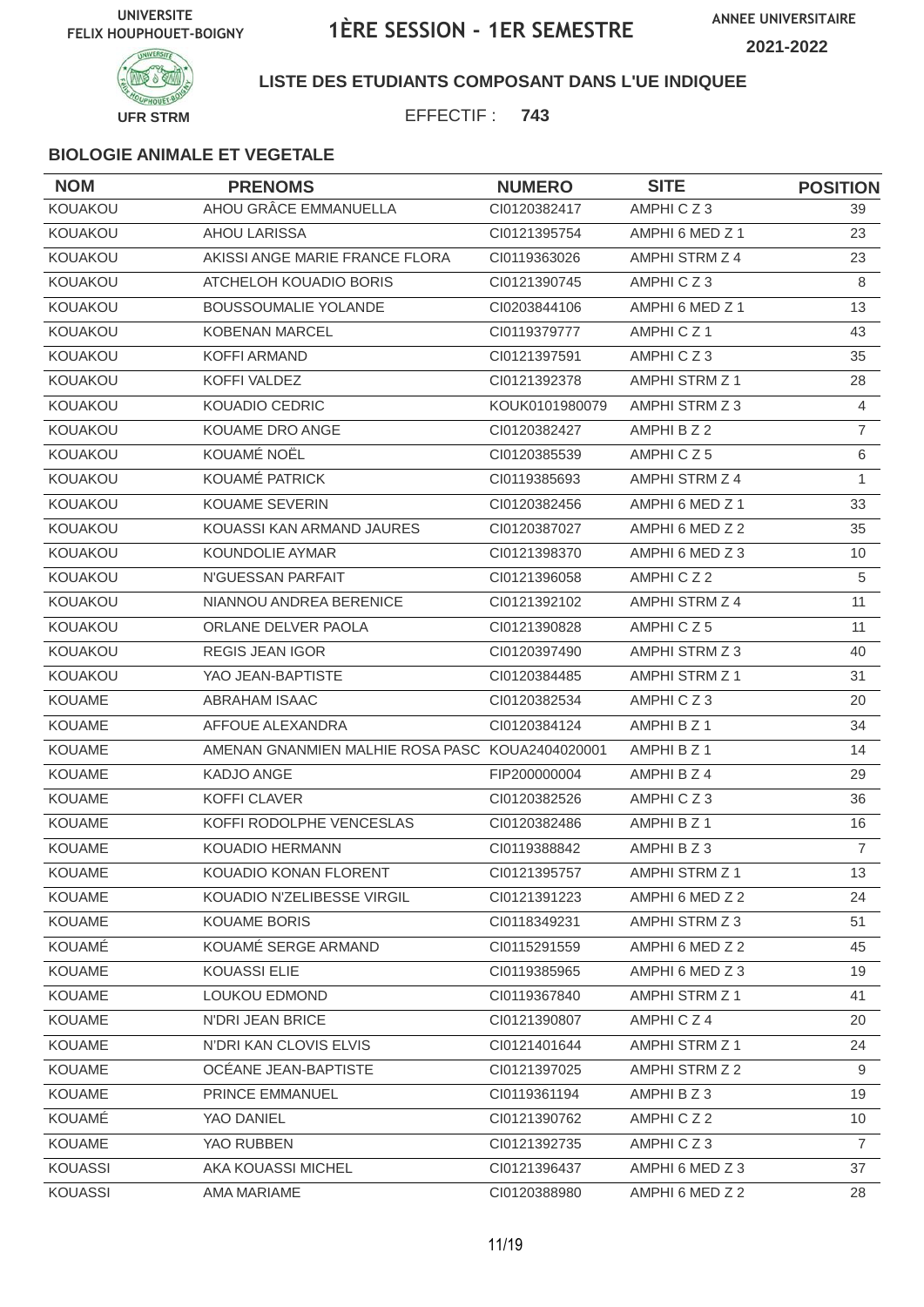**ANNEE UNIVERSITAIRE 2021-2022**



#### **LISTE DES ETUDIANTS COMPOSANT DANS L'UE INDIQUEE**

EFFECTIF : **743**

| <b>NOM</b>      | <b>PRENOMS</b>                | <b>NUMERO</b>  | <b>SITE</b>     | <b>POSITION</b> |
|-----------------|-------------------------------|----------------|-----------------|-----------------|
| <b>KOUASSI</b>  | AMOIN MARIE ROSETTE           | Cl0121392624   | AMPHI 6 MED Z 4 | 16              |
| <b>KOUASSI</b>  | ANDRÉA ARIANE ASSIE           | CI0121396029   | AMPHI STRM Z 4  | 40              |
| <b>KOUASSI</b>  | <b>ANI SAMUEL</b>             | CI0119361581   | AMPHI B Z 4     | 8               |
| <b>KOUASSI</b>  | ATCHOUELOU SARAH MADELEINE    | CI0121396460   | AMPHI B Z 4     | 3               |
| <b>KOUASSI</b>  | <b>AUSSI MARIELLE</b>         | CI0121393024   | AMPHI STRM Z 1  | 21              |
| <b>KOUASSI</b>  | DENISE ANGE REBECCA           | CI0119379507   | AMPHI STRM Z 2  | 21              |
| <b>KOUASSI</b>  | <b>ELOHIM ULRICH EMMANUEL</b> | CI0120390582   | AMPHI 6 MED Z 4 | 44              |
| <b>KOUASSI</b>  | <b>ERIC ARMEL</b>             | CI0118335838   | AMPHICZ1        | 41              |
| <b>KOUASSI</b>  | <b>GOUAHO PATRICE</b>         | CI0120385545   | AMPHI STRM Z 4  | 24              |
| <b>KOUASSI</b>  | HENRI JOEL LOPEZ              | KOUH0101980001 | AMPHI B Z 4     | 12              |
| <b>KOUASSI</b>  | <b>KAN JANVIER</b>            | CI0121391983   | AMPHI B Z 4     | 18              |
| <b>KOUASSI</b>  | KOFFI KOSSONOU                | FIP200000005   | AMPHI 6 MED Z 3 | 14              |
| <b>KOUASSI</b>  | KOFFI MOÏSE D'ISRRAËL         | CI0141393742   | AMPHI B Z 1     | 9               |
| <b>KOUASSI</b>  | KOUAKOU STÉPHANE              | CI0121391335   | AMPHICZ4        | 19              |
| <b>KOUASSI</b>  | KOUAMÉ ROMARIC                | CI0121391233   | AMPHI 6 MED Z 1 | 42              |
| <b>KOUASSI</b>  | KOUASSI JEAN MARC             | CI0121397553   | AMPHICZ4        | 29              |
| <b>KOUASSI</b>  | NANAN KOUASSI SAMUEL          | CI0102382597   | AMPHI 6 MED Z 4 | 42              |
| <b>KOUASSI</b>  | N'GORAN JEAN FRÉJUS           | CI0120382567   | AMPHI STRM Z 3  | 18              |
| <b>KOUASSI</b>  | OUEU SALOMÉE CHRISTELLE       | CI0121392539   | AMPHI STRM Z 3  | 10              |
| <b>KOUASSI</b>  | <b>SEKA MODESTE</b>           | CI0120388671   | AMPHI STRM Z 1  | 33              |
| <b>KOUASSI</b>  | <b>TANOH ALANE LIONEL</b>     | CI0120382573   | AMPHI STRM Z 2  | 34              |
| <b>KOUASSI</b>  | YAO LUC                       | CI0121397890   | AMPHI STRM Z 2  | 45              |
| <b>KOUASSI</b>  | YAO OLIVIER                   | CI0121393776   | AMPHI 6 MED Z 2 | 42              |
| <b>KOUATEKY</b> | WILFRIED-MATHUSALEM           | CI0119372400   | AMPHI 6 MED Z 1 | 45              |
| KOUDOU          | <b>FLORENT ADRIEL</b>         | KOUF0701980001 | AMPHICZ4        | 10              |
| KOUEHI          | <b>ELYSÉE</b>                 | CI0120398529   | AMPHI STRM Z 2  | 24              |
| <b>KOUHON</b>   | JOHAN PRINCE DELON            | CI0121390822   | AMPHI B Z 4     | 41              |
| KOUITIH         | MAKEUSSEU ANGE MICHELLE       | CI0120397355   | AMPHI B Z 2     | 21              |
| <b>KOUKOUA</b>  | YOROH BERTILLE THERESE        | FIP200000027   | AMPHICZ4        | 27              |
| <b>KOUROUMA</b> | <b>BEMA</b>                   | CI0121392346   | AMPHI 6 MED Z 1 | 17              |
| <b>KPAN</b>     | PAULE ANDRÉE CORINE           | CI0120382649   | AMPHI 6 MED Z 4 | $\mathbf{1}$    |
| <b>KRA</b>      | ABDOUL KADER                  | CI0120382661   | AMPHICZ4        | 12              |
| <b>KRA</b>      | EBWAUT MANTY FRANCK AYMAR     | CI0119361266   | AMPHICZ4        | 25              |
| <b>KRADY</b>    | EBIELEY ALFRED DESTIN         | KRAE1812990001 | AMPHICZ2        | 24              |
| <b>KRAGBA</b>   | <b>SERGE</b>                  | CI0119385976   | AMPHI 6 MED Z 3 | $\overline{2}$  |
| <b>KRAMO</b>    | KOUAKOU LUC-ANTONIO           | Cl0120382670   | AMPHI STRM Z 2  | 14              |
| <b>KRAMO</b>    | ROXAN FRANCK ELVIS KOUASSI    | CI0121396122   | AMPHI 6 MED Z 3 | 6               |
| KROU            | <b>ESSAN FRANÇOIS</b>         | CI0119387331   | AMPHICZ5        | 19              |
| LABARAN         | MAIMOUNATOU                   | FIP200000015   | AMPHI STRM Z 3  | 47              |
| LASME           | ESSANE FLORA JULIE MÉLISSA    | Cl0121392212   | AMPHICZ5        | 24              |
| LELLA           | ADJOUA INÈS FLORA             | CI0121398602   | AMPHI STRM Z 1  | 29              |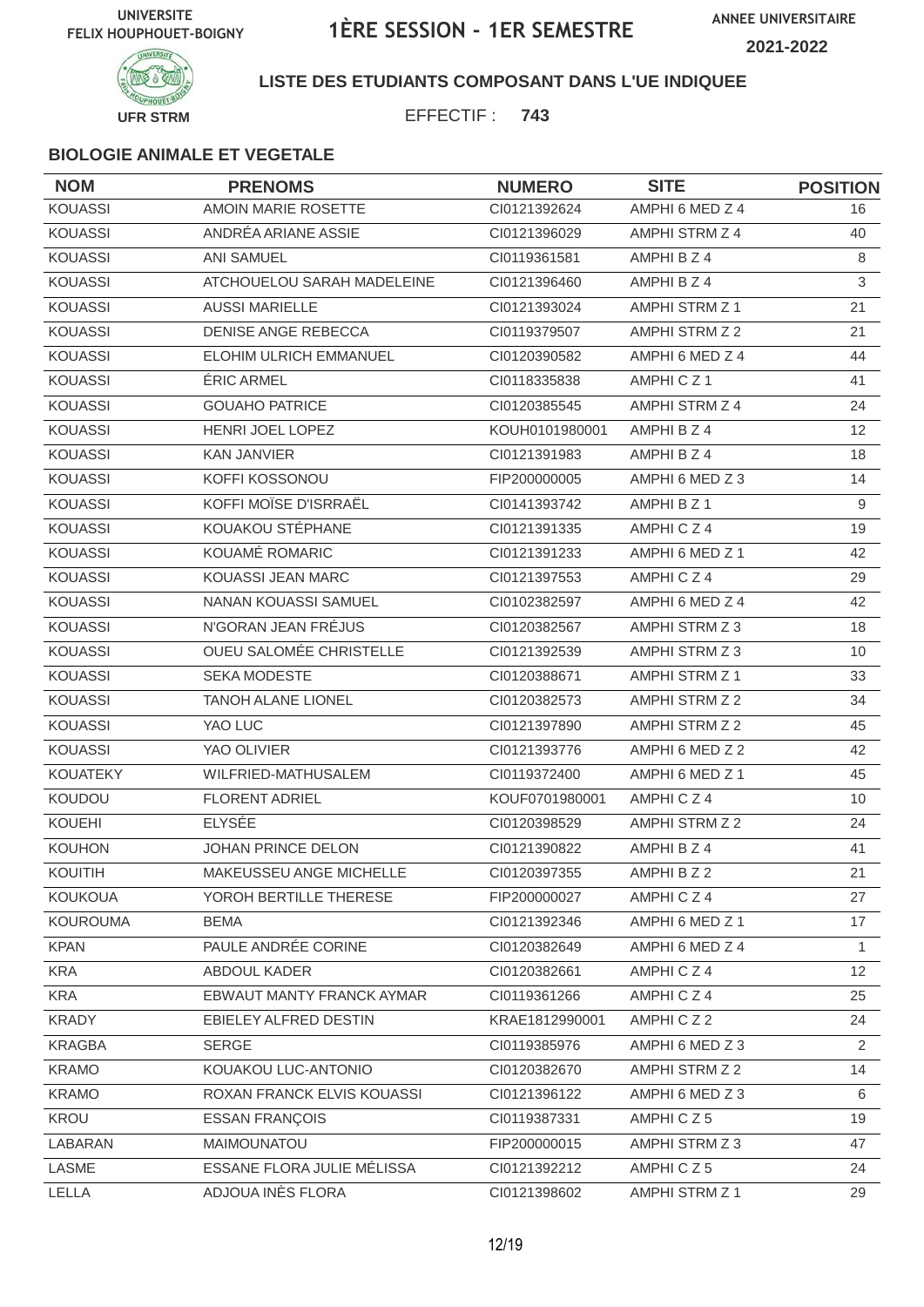

### **LISTE DES ETUDIANTS COMPOSANT DANS L'UE INDIQUEE**

EFFECTIF : **743**

| <b>NOM</b>      | <b>PRENOMS</b>                 | <b>NUMERO</b>  | <b>SITE</b>          | <b>POSITION</b> |
|-----------------|--------------------------------|----------------|----------------------|-----------------|
| <b>LOBA</b>     | BÉRÉNICE GRÂCE CARMELLE        | CI0121396324   | AMPHICZ5             | 10 <sup>°</sup> |
| LOU             | <b>GOLLETY EVELINE</b>         | LOUG1102000001 | AMPHICZ2             | 27              |
| <b>LOUA</b>     | <b>GUEU FELIX</b>              | Cl0121396168   | AMPHI B Z 2          | 2               |
| LOUÉ            | <b>CLAUDE SANDRA</b>           | CI0119362196   | AMPHI 6 MED Z 4      | 32              |
| MAIZAN          | ABENAN ADÉLAÏDE                | CI0121395763   | AMPHI B Z 1          | 33              |
| <b>MALAN</b>    | KOUTOUA ARMEL                  | CI0121390830   | AMPHI B Z 4          | $\overline{7}$  |
| <b>MAMBO</b>    | SOPIE GRÂCE MARIE-PAULE        | CI0119364593   | AMPHI STRM Z 3       | 53              |
| <b>MANIGA</b>   | <b>TOGBA ALLASSANE</b>         | CI0119362776   | AMPHICZ2             | 12 <sup>2</sup> |
| <b>MANSARE</b>  | KOUMBA RACHELLE                | CI0121397547   | AMPHI 6 MED Z 3      | 5               |
| <b>M'BAHIA</b>  | KOUASSI JEAN XAVIER GAUTIER    | CI0120388981   | AMPHI 6 MED Z 4      | $\overline{4}$  |
| M'BO            | BROU BÉRÉNICE DE GÉORGIE       | CI0120388256   | AMPHICZ5             | 8               |
| <b>MEA</b>      | AKA JEAN MERMOZ                | CI0121398366   | AMPHICZ1             | 40              |
| <b>MEITE</b>    | <b>MANOGODA</b>                | CI0120384195   | AMPHI STRM Z 3       | 50              |
| MELEDJE         | <b>BOUAYE MARIE JOSIANE</b>    | CI0121397558   | AMPHI 6 MED Z 2      | 13              |
| <b>MEMEL</b>    | <b>ESMEL GILLES ROGER</b>      | CI0121396408   | AMPHICZ4             | 15              |
| <b>MEMEL</b>    | ESSOH YEÏ EMMA MARCELLE        | CI0121396019   | AMPHI B Z 2          | 17              |
| MÉNÉGNÉ         | JUDITH DEBORA                  | CI0120385553   | AMPHI B Z 3          | 28              |
| <b>MIAN</b>     | AKOUBA MARIE HÉLÈNE ORNELA     | CI0119386569   | AMPHI B Z 1          | 21              |
| <b>MINIGOU</b>  | NAFICHATOU EVELYNE             | CI0121393267   | AMPHICZ <sub>1</sub> | 11              |
| <b>MONAN</b>    | SOMPOHI DUBOIS PACTRICK        | FIP200000030   | AMPHICZ3             | 4               |
| <b>MONET</b>    | ANOKOUE ULRICH BRYAN           | CI0120384201   | AMPHI 6 MED Z 4      | 43              |
| <b>MONSAN</b>   | MARIE MARTHE DECLAIRE          | CI0121391346   | AMPHI 6 MED Z 4      | 23              |
| <b>MORONOU</b>  | <b>BROU ALICE</b>              | CI0121397879   | AMPHICZ1             | 20              |
| <b>MOUSSA</b>   | <b>NASSIROU</b>                | CI0121392408   | AMPHI B Z 4          | 43              |
| <b>MOUSSAN</b>  | LANDRY ANGE CÉDRIC             | CI0120387022   | AMPHI B Z 2          | 31              |
| <b>MOUSSOH</b>  | <b>LOSSO GRACE GEKONIAS</b>    | CI0129391633   | AMPHI STRM Z 3       | 44              |
| <b>NACOULMA</b> | <b>CAMILLE DONATIEN</b>        | CI0121396089   | AMPHICZ3             | 13              |
| NAHOUNOU        | WILFRIED-ANGE SAMUEL           | CI0120382803   | AMPHI B Z 2          | 22              |
| <b>NALI</b>     | ELLA DANIELLE                  | CI0121396154   | AMPHI STRM Z 4       | 32              |
| <b>NANA</b>     | <b>BIBATA</b>                  | CI0120382806   | AMPHI 6 MED Z 1      | 47              |
| <b>NANAN</b>    | KOFFI YAO JUNIOR               | Cl0121392215   | AMPHI B Z 3          | 30              |
| <b>NASSA</b>    | ANGE EMMANUELLA                | CI0121391637   | AMPHI B Z 4          | 22              |
| N'BRA           | KOFFI THÉODORE                 | CI0120382811   | AMPHI 6 MED Z 3      | 40              |
| N'CHO           | APO CARINE D'AVILA             | CI0120385556   | AMPHICZ1             | 13              |
| N'CHO           | ARIANE LUCETTE PERPÉTUE        | CI0120382820   | AMPHI STRM Z 1       | 8               |
| N'CHO           | EDI ROLAND                     | CI0120384207   | AMPHI STRM Z 3       | $\overline{2}$  |
| N'CHO           | FRÉJUS JOLIVET                 | Cl0121395766   | AMPHI 6 MED Z 2      | 31              |
| N'CHO           | MOUSSO KARELLE ANGE EMMANUELLA | CI0121396441   | AMPHI STRM Z 4       | 10              |
| N'CHO           | ORO ANGE DORIS                 | CI0121392549   | AMPHICZ5             | 16              |
| N'CHO           | PRISCA ESTHER                  | CI0120397668   | AMPHI STRM Z 2       | 40              |
| N'DA            | KOUADIO JEAN MARTIAL           | CI0120382825   | AMPHICZ2             | 13              |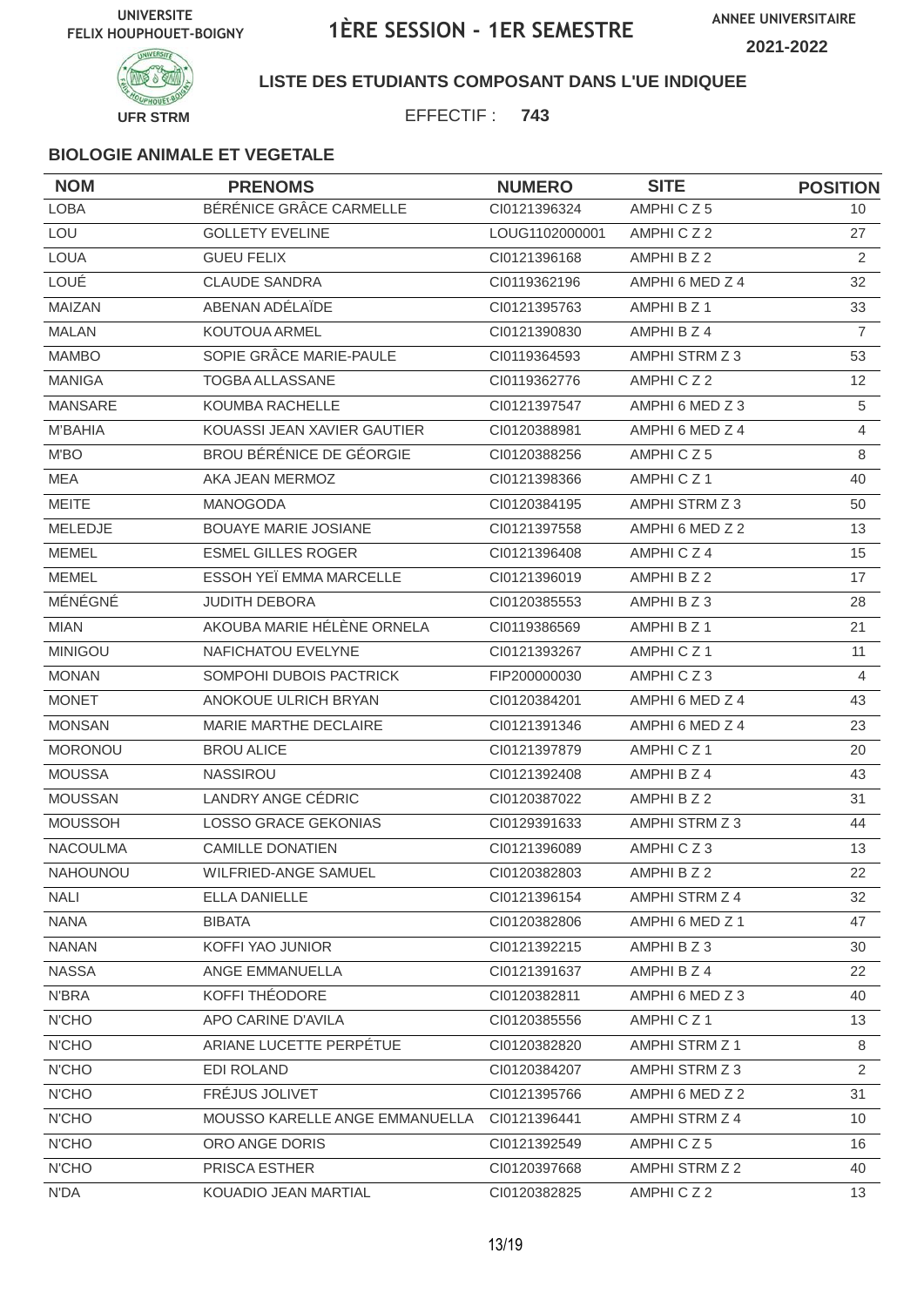

### **LISTE DES ETUDIANTS COMPOSANT DANS L'UE INDIQUEE**

EFFECTIF : **743**

| <b>NOM</b>       | <b>PRENOMS</b>                 | <b>NUMERO</b> | <b>SITE</b>          | <b>POSITION</b> |
|------------------|--------------------------------|---------------|----------------------|-----------------|
| <b>N'DIN</b>     | <b>JEAN JAURES</b>             | CI0121396640  | AMPHI 6 MED Z 2      | 26              |
| N'DJOMON         | PONGOH ARIANE EMMANUELLE       | CI0121396309  | AMPHICZ1             | $\mathbf{1}$    |
| N'DRI            | YAO JEAN MICHEL                | CI0120382845  | AMPHI STRM Z 1       | 9               |
| <b>NEMLIN</b>    | <b>FRANCK ALEX</b>             | CI0120385558  | AMPHI 6 MED Z 3      | 32              |
| <b>NENE</b>      | <b>BI IRIE MARIUS</b>          | CI0120382865  | AMPHICZ3             | 24              |
| N'GATTA          | YAO JOACHIM                    | CI0120395240  | AMPHI 6 MED Z 4      | 47              |
| N'GORAN          | AFFOUE LEOPOLDINE              | CI0121397570  | AMPHI 6 MED Z 4      | 24              |
| N'GORAN          | AKISSI AUDE CARINE             | CI0121398328  | AMPHI 6 MED Z 4      | 6               |
| N'GORAN          | ELYSE GEORGES-AUDREY           | CI0121393257  | AMPHI STRM Z 3       | 17              |
| N'GORAN          | ENI ANNE ANDRÉE                | CI0121396217  | AMPHICZ4             | 8               |
| <b>NGORAN</b>    | <b>KASSANDRA</b>               | CI0119365772  | AMPHI B Z 4          | 31              |
| N'GOU            | <b>MAHO CLOVIS</b>             | CI0120388541  | AMPHI B Z 4          | 6               |
| <b>N'GUESSAN</b> | ANGE WILFRIED DEGRANGE MOYEBAT | CI0121395987  | AMPHI 6 MED Z 1      | 18              |
| <b>N'GUESSAN</b> | BECANTY MAEVA ESLI JOHANNA     | CI0120385560  | AMPHI STRM Z 3       | 26              |
| N'GUESSAN        | <b>BI GUESSAN RODRIGUE</b>     | CI0119386168  | AMPHI STRM Z 1       | 15              |
| N'GUESSAN        | <b>GNAMMIEN-FANGAN RUBEN</b>   | CI0120397366  | AMPHICZ <sub>1</sub> | 27              |
| <b>N'GUESSAN</b> | <b>JEAN-JAURES ALLIKO</b>      | CI0121395537  | AMPHICZ2             | 25              |
| <b>N'GUESSAN</b> | <b>KONAN ELIE</b>              | CI0121395768  | AMPHI 6 MED Z 1      | 40              |
| N'GUESSAN        | <b>KONAN JEAN EUDES</b>        | CI0121391690  | AMPHICZ2             | 15              |
| N'GUESSAN        | NIANGOAN ALIDA ESTHER          | FIP200000001  | AMPHI 6 MED Z 4      | 5               |
| N'GUESSAN        | SAINT-PIERRE VARES DJEDOU      | NGUS08110201  | AMPHICZ4             | 14              |
| N'GUESSAN        | YAPI ANNE GEORGETTE            | CI0121391236  | AMPHICZ2             | $\mathbf{1}$    |
| NIAMKÉ           | SYLVIANE MARIE MADELEINE MAGNE | CI0120387013  | AMPHI B Z 1          | 11              |
| <b>NIOMBLEÏ</b>  | <b>MARIO ULRICH</b>            | CI0121396466  | AMPHICZ3             | 28              |
| <b>NITIEMA</b>   | PELWENDE VALERIE               | CI0120398146  | AMPHI 6 MED Z 1      | 31              |
| N'KE             | <b>FRANCK ROMARIC JUNIOR</b>   | CI0120395689  | AMPHI 6 MED Z 3      | 36              |
| <b>NOUMAPLE</b>  | N'DRAMAN DAVIDE CHRISTIANLIE   | FIP200000022  | AMPHI STRM Z 3       | 33              |
| N'ZEBO           | ADJO MARIE CHANTAL ORNELA      | CI0118336175  | AMPHICZ5             | 33              |
| N'ZI             | AKISSI STÉPHANIE               | CI0119386396  | AMPHI B Z 4          | 33              |
| N'ZI             | LORRAINE MÉGANE BESSELY        | CI0121395769  | AMPHI STRM Z 4       | 28              |
| OBA              | <b>CHRIS ROLAND</b>            | Cl0121393877  | AMPHICZ1             | 31              |
| OBILI            | <b>REGIS KELLY</b>             | CI0121397148  | AMPHICZ2             | 18              |
| OHOUEU           | <b>BOYO SAMUEL</b>             | CI0121391694  | AMPHI STRM Z 2       | 18              |
| OJELEKE          | ABOUAZIZ                       | CI0120385564  | AMPHICZ5             | 23              |
| <b>OKOMA</b>     | <b>CHRISTIAN PARFAIT</b>       | CI0121393131  | AMPHICZ5             | 32              |
| <b>OSSEPE</b>    | OKAMOU JEAN                    | FIP200000025  | AMPHI 6 MED Z 1      | 11              |
| <b>OTCHOUMOU</b> | MICHAEL JOHNSON                | FIP200000012  | AMPHI 6 MED Z 4      | 45              |
| <b>OUALEY</b>    | AFFOUE MARIE JOANNA            | CI0120383021  | AMPHI B Z 4          | 10 <sup>°</sup> |
| <b>OUATTARA</b>  | AKOUA TEHIA KADIDJATOU         | CI0121397561  | AMPHI 6 MED Z 1      | 26              |
| <b>OUATTARA</b>  | <b>BARA FATOU BÉNÉDICTE</b>    | CI0120384248  | AMPHICZ4             | 21              |
| <b>OUATTARA</b>  | <b>BERE SALIMATA</b>           | CI0119386166  | AMPHICZ1             | 35              |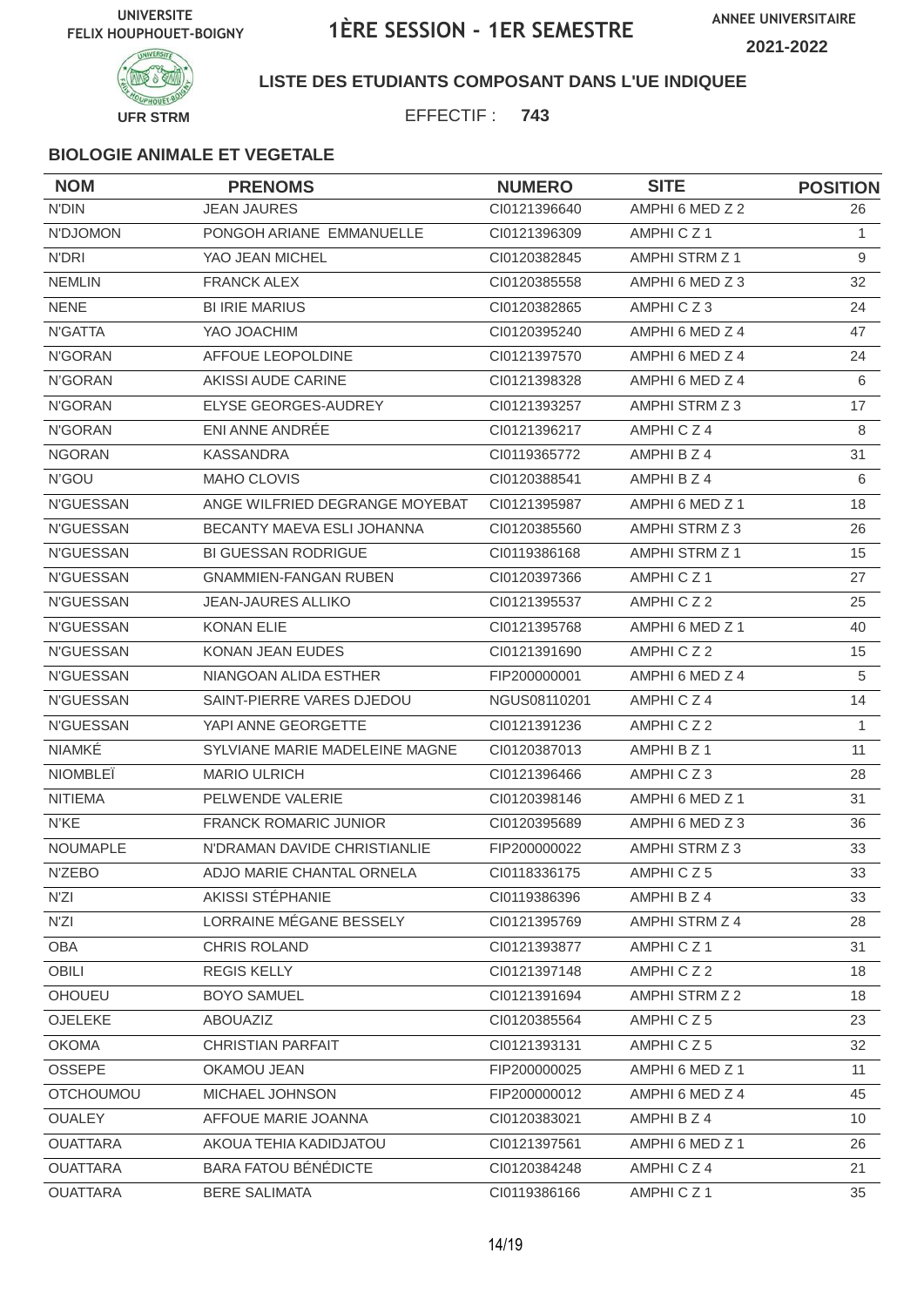

### **LISTE DES ETUDIANTS COMPOSANT DANS L'UE INDIQUEE**

EFFECTIF : **743**

| <b>NOM</b>       | <b>PRENOMS</b>                                | <b>NUMERO</b>  | <b>SITE</b>          | <b>POSITION</b> |
|------------------|-----------------------------------------------|----------------|----------------------|-----------------|
| <b>OUATTARA</b>  | <b>DJAKARIDJA TENELO</b>                      | CI0119366222   | AMPHI 6 MED Z 1      | 20              |
| <b>OUATTARA</b>  | EBONYSE MYRIAM GRACE URIELLE MAO CI0121394459 |                | AMPHI 6 MED Z 3      | 42              |
| <b>OUATTARA</b>  | <b>HAMED</b>                                  | CI0119388158   | AMPHICZ <sub>1</sub> | 34              |
| <b>OUATTARA</b>  | <b>KADHY</b>                                  | CI0119364323   | AMPHI STRM Z 3       | 29              |
| <b>OUATTARA</b>  | <b>KASSOUM</b>                                | CI0120385566   | AMPHI STRM Z 3       | 30              |
| <b>OUATTARA</b>  | KIPEYEILE LIONEL PACÔME                       | Cl0121391442   | AMPHICZ2             | 4               |
| <b>OUATTARA</b>  | KOMIKÉ BINTOU ANGE                            | CI0121396456   | AMPHI STRM Z 3       | 45              |
| <b>OUATTARA</b>  | KOSSIA AWA ANGÈLE                             | OUAK2801970002 | AMPHICZ1             | 5               |
| <b>OUATTARA</b>  | <b>MAMADOU</b>                                | CI0118358089   | AMPHICZ3             | 18              |
| <b>OUATTARA</b>  | <b>MANA</b>                                   | CI0121392788   | AMPHI 6 MED Z 3      | 43              |
| <b>OUATTARA</b>  | <b>MARIAM</b>                                 | CI0120383043   | AMPHI 6 MED Z 1      | 32              |
| <b>OUATTARA</b>  | <b>MOUSSA</b>                                 | CI0120383068   | AMPHI 6 MED Z 2      | 37              |
| <b>OUATTARA</b>  | <b>OUELY ISMAEL</b>                           | CI0119372714   | AMPHI B Z 4          | 25              |
| <b>OUATTARA</b>  | <b>OUMOU</b>                                  | CI0119388435   | AMPHI 6 MED Z 2      | $\overline{7}$  |
| <b>OUATTARA</b>  | <b>PEWORYAH</b>                               | OUAP1606950001 | AMPHI STRM Z 2       | 26              |
| <b>OUATTARA</b>  | <b>ROKIA</b>                                  | CI0120383039   | AMPHI B Z 3          | 17              |
| <b>OUATTARA</b>  | <b>TIDJANE</b>                                | CI0121396358   | AMPHI B Z 3          | 35              |
| <b>OUATTARA</b>  | <b>VIEDA DRAMANE</b>                          | CI0121391104   | AMPHICZ4             | 17              |
| <b>OUATTARA</b>  | <b>WODAHAN MADIARA</b>                        | CI0121395976   | AMPHI 6 MED Z 4      | 20              |
| <b>OUEDRAOGO</b> | <b>SAFIATOU</b>                               | CI0121395630   | AMPHICZ2             | 37              |
| <b>OUFFOUE</b>   | DJÊ EYMARD PACÔME                             | CI0121394467   | AMPHICZ5             | 15              |
| <b>OUFFOUET</b>  | NANHAN AMANDA CORALIE                         | CI0120397876   | AMPHI STRM Z 1       | 16              |
| <b>OULAI</b>     | <b>KOHON EBENEZER</b>                         | CI0119388513   | AMPHI STRM Z 4       | 36              |
| <b>OULAY</b>     | <b>GNINFAN MOUHAMMAD</b>                      | CI0121395771   | AMPHI B Z 2          | 26              |
| <b>OULE</b>      | SEANLA ARMEL CÉDRIC                           | CI0119388318   | AMPHI STRM Z 3       | 38              |
| <b>OUOBA</b>     | PIERRE ERIC                                   | CI0121394468   | AMPHICZ1             | 4               |
| <b>PRINCE</b>    | <b>EMMANUEL DE BIALLET</b>                    | CI0120385568   | AMPHI STRM Z 3       | 52              |
| <b>SACKO</b>     | <b>BAHI</b>                                   | CI0120386436   | AMPHI STRM Z 1       | $\mathbf{2}$    |
| SAGANOGO         | <b>SOILIYO</b>                                | FIP200000039   | AMPHICZ3             | 6               |
| <b>SAKM</b>      | AYI MEDINE OPHELIE                            | CI0121395118   | AMPHICZ3             | 29              |
| <b>SAKO</b>      | <b>SEKOU</b>                                  | CI0118335778   | AMPHI B Z 4          | 47              |
| SALAWU           | <b>FADILULAAHI</b>                            | CI0121397943   | AMPHI B Z 2          | 24              |
| SALOU            | AÏCHA CHARLEINE                               | CI0120383132   | AMPHICZ2             | 36              |
| SAMAKE           | <b>MAKAN</b>                                  | CI0119361909   | AMPHI STRM Z 4       | 21              |
| SANOGO           | <b>MAMADOU</b>                                | CI0119389869   | AMPHI B Z 2          | 25              |
| SANOGO           | MINETANTCHIN ZALIRAK                          | CI0120385410   | AMPHI B Z 4          | $\mathbf{1}$    |
| SAWADOGO         | ALIMATA                                       | Cl0121396223   | AMPHI 6 MED Z 2      | 18              |
| SAWADOGO         | <b>LOSSENI</b>                                | SAWL0910970001 | AMPHICZ2             | 39              |
| SAWADOGO         | ZAINABOU                                      | CI0120385570   | AMPHI STRM Z 3       | 36              |
| <b>SEHI</b>      | <b>BI ZAH PAUL</b>                            | CI0119386730   | AMPHI STRM Z 4       | 14              |
| <b>SEHI</b>      | DIMONSEDJE LINE NADIA                         | FIP200000020   | AMPHI STRM Z 2       | 16              |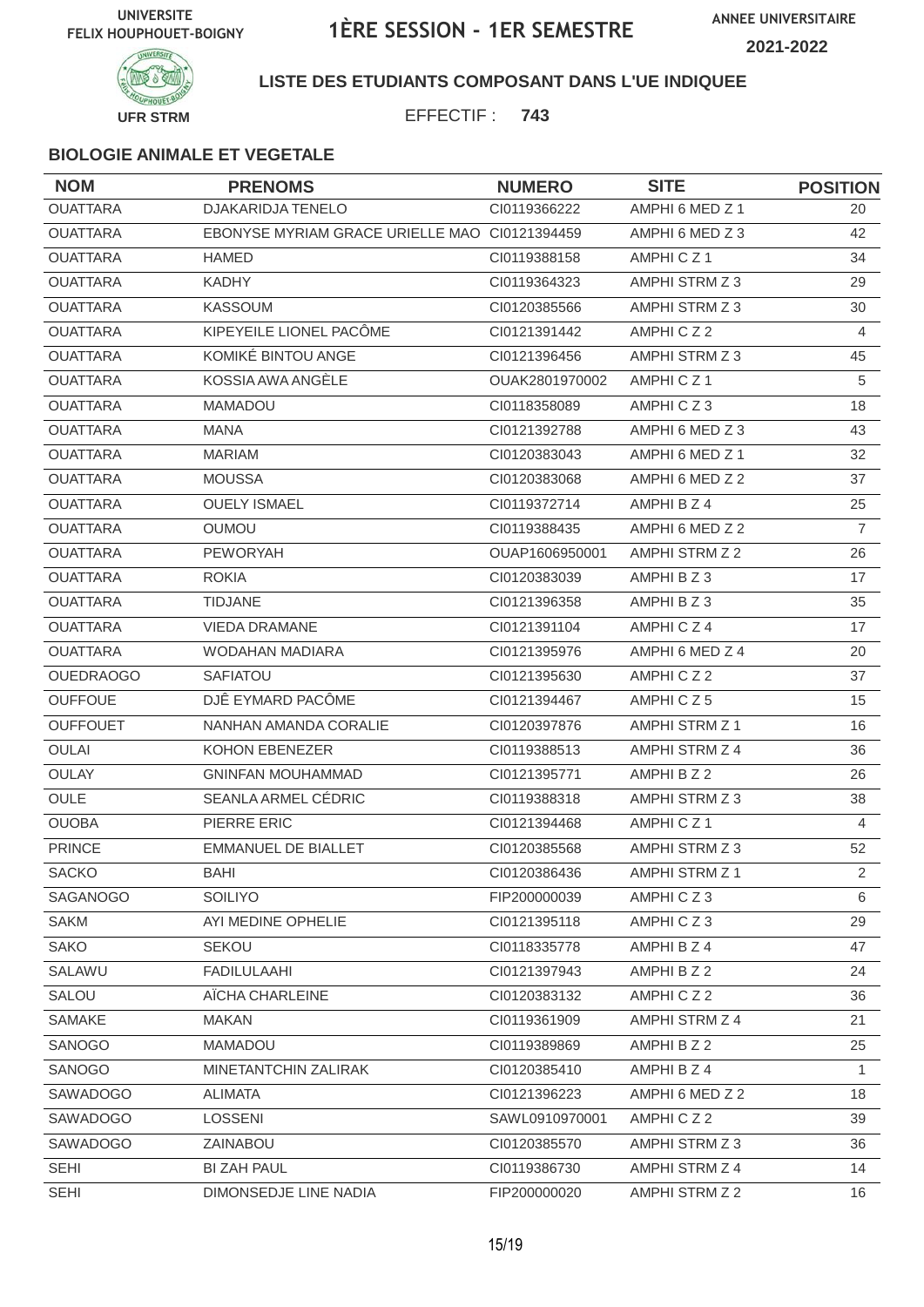**ANNEE UNIVERSITAIRE 2021-2022**



### **LISTE DES ETUDIANTS COMPOSANT DANS L'UE INDIQUEE**

EFFECTIF : **743**

| <b>NOM</b>     | <b>PRENOMS</b>                  | <b>NUMERO</b> | <b>SITE</b>           | <b>POSITION</b> |
|----------------|---------------------------------|---------------|-----------------------|-----------------|
| <b>SEINI</b>   | ALI                             | CI0121396771  | AMPHI 6 MED Z 4       | 34              |
| <b>SEKA</b>    | AUDREY DESIRÉE                  | CI0119386550  | AMPHI B Z 3           | 3               |
| <b>SÉKA</b>    | <b>GUIGUI ARMEL</b>             | CI0120383183  | AMPHICZ4              | 3               |
| <b>SEKA</b>    | <b>KEPOE RUTH CARMELLE</b>      | CI0121396439  | AMPHI STRM Z 2        | 12 <sup>2</sup> |
| <b>SEKO</b>    | <b>BLANCHARD MONDESIR</b>       | CI0120394035  | AMPHI 6 MED Z 1       | $\overline{2}$  |
| <b>SEKONGO</b> | PETAMIDJO ROBERT                | Cl0120383187  | AMPHICZ5              | $\mathbf{1}$    |
| <b>SERE</b>    | <b>ISSOUF</b>                   | Cl0120387029  | AMPHI 6 MED Z 4       | 21              |
| <b>SERY</b>    | <b>EDILON PIERRE</b>            | CI0119366937  | AMPHI 6 MED Z 2       | 22              |
| <b>SIAKO</b>   | NOMEDO RODRIGUE                 | Cl0121395775  | AMPHI STRM Z 3        | 8               |
| <b>SIB</b>     | <b>KPENI FLORENCE</b>           | Cl0121395776  | AMPHI STRM Z 2        | 37              |
| <b>SIDIBÉ</b>  | <b>FATIM</b>                    | CI0121393662  | AMPHI STRM Z 1        | 11              |
| SIDIBE         | <b>ISSA JUNIOR</b>              | Cl0121397563  | AMPHICZ2              | 38              |
| <b>SIKA</b>    | <b>AGUIE MAX YANN</b>           | CI0119365605  | AMPHICZ2              | 19              |
| <b>SILUE</b>   | <b>DOSSONGUI FABRICE</b>        | CI0121420196  | AMPHI 6 MED Z 3       | 21              |
| <b>SILUE</b>   | SOULEYMANE                      | CI0119363546  | AMPHICZ4              | 11              |
| SILUÉ          | ZANA IBRAHIM                    | CI0121395777  | AMPHI STRM Z 4        | 37              |
| SONAN          | <b>MAKOU DILEMME HERMANN</b>    | FIP200000059  | AMPHICZ <sub>1</sub>  | 8               |
| SONZAI         | <b>SEDE PRISCILLE MYRIAM</b>    | CI0119363138  | AMPHI B Z 1           | $\mathbf{1}$    |
| SORO           | <b>FRANCK KALOURGO</b>          | CI0120383283  | AMPHI 6 MED Z 1       | 35              |
| SORO           | <b>GNANDJO WODANHAN ADELINE</b> | Cl0121391468  | AMPHICZ2              | 31              |
| SOTTI          | AKISSI MARIE DANIELLE           | CI0120383308  | AMPHICZ1              | 38              |
| <b>SOTTI</b>   | MALLÉ JEAN CAMILLE              | CI0121394490  | AMPHI STRM Z 4        | $\overline{2}$  |
| <b>SOUATE</b>  | <b>TEKPO ELIE</b>               | Cl0120387032  | AMPHI B Z 2           | 32              |
| <b>SOULAMA</b> | <b>FIABA FLORENCE</b>           | FIP200000046  | AMPHI B Z 2           | 15              |
| SOULOUKOU      | KOUA EDDY WILFRIED              | CI0119387048  | AMPHI 6 MED Z 2       | 33              |
| SOUMAHORO      | HAMED LOUCKMANE YOUSSOUF        | Cl0120385578  | AMPHICZ4              | 39              |
| SOUMAHORO      | <b>INNOCENT</b>                 | CI0121391258  | AMPHI STRM Z 4        | 39              |
| SOURABIE       | LAMINE                          | CI0120383322  | AMPHI STRM Z 1        | $\mathbf{1}$    |
| SOW            | <b>MAÏMOUNA</b>                 | Cl0121395780  | AMPHI B Z 2           | 16              |
| <b>SYLLA</b>   | <b>AICHATOU</b>                 | CI0121390806  | AMPHI STRM Z 3        | $\overline{7}$  |
| <b>SYLLA</b>   | <b>MANDIARR</b>                 | CI0121393093  | AMPHI 6 MED Z 2       | 16              |
| <b>TAHA</b>    | <b>ALEXIS CEDRICK</b>           | CI0120388339  | <b>AMPHI STRM Z 1</b> | 25              |
| <b>TAHIROU</b> | <b>JEAN PATRICK IVAN</b>        | CI0120383345  | AMPHI 6 MED Z 4       | 37              |
| <b>TAN</b>     | KOUEGBE JUNIOR                  | CI0121392723  | AMPHI B Z 3           | 36              |
| <b>TANO</b>    | AFFOUA INÈS OLIVIA              | Cl0121395898  | AMPHI STRM Z 4        | 34              |
| <b>TANO</b>    | ETTIEN EPIPHANIE                | CI0121395967  | AMPHICZ2              | 3               |
| <b>TANOH</b>   | SYLVANIE AMOIN VICTOIRE         | CI0119361319  | AMPHI B Z 2           | 30              |
| <b>TANON</b>   | <b>KADY</b>                     | FIP200000048  | AMPHI 6 MED Z 3       | 41              |
| <b>TANOU</b>   | LOUKOU ELISÉE                   | CI0120397693  | AMPHI B Z 4           | 19              |
| <b>TAO</b>     | <b>MOUSSA</b>                   | CI0121398172  | AMPHI STRM Z 2        | 54              |
| <b>TAPE</b>    | SOSTHENE PEGUY                  | FIP200000036  | AMPHI 6 MED Z 3       | $\overline{7}$  |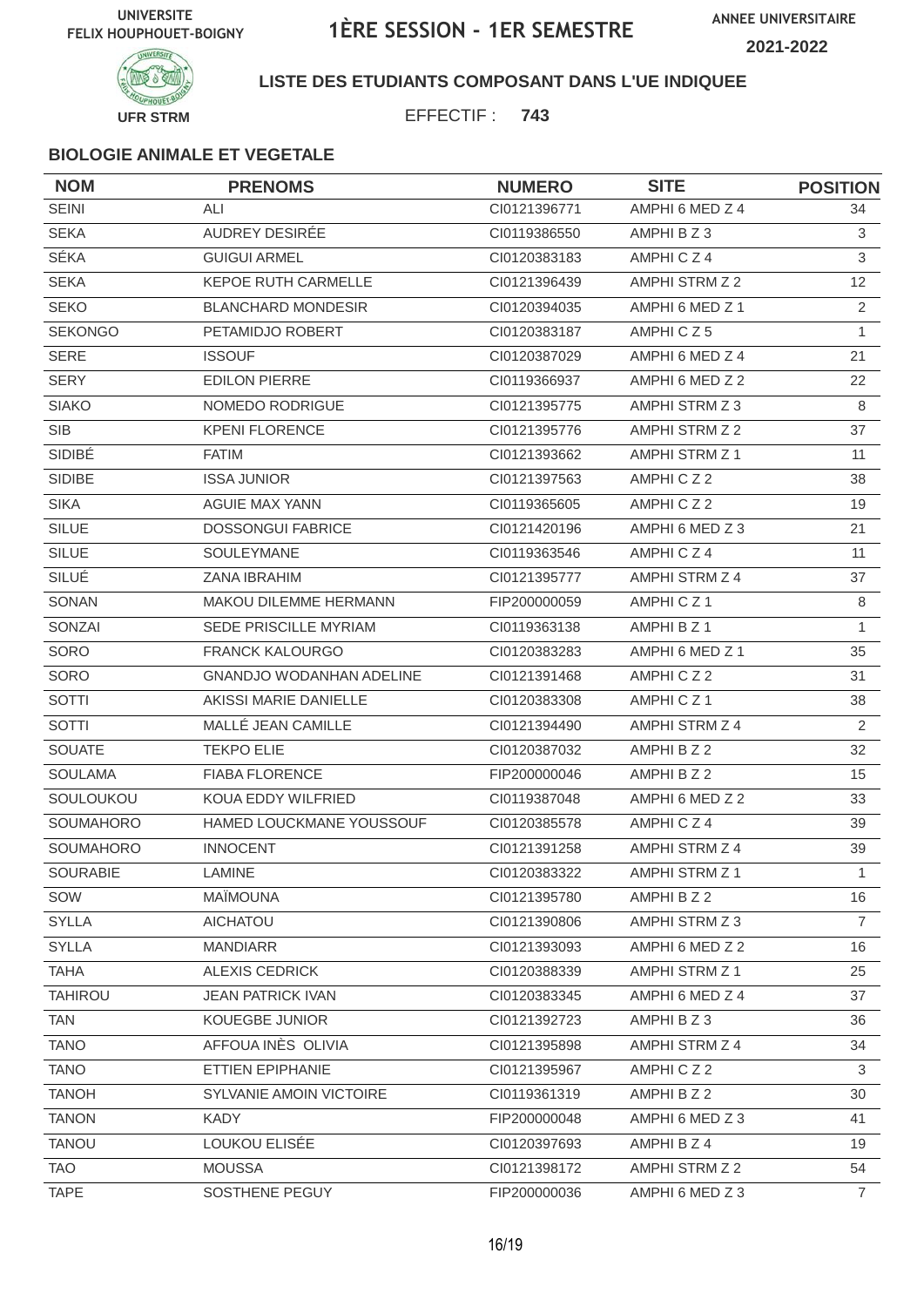

### **LISTE DES ETUDIANTS COMPOSANT DANS L'UE INDIQUEE**

EFFECTIF : **743**

| <b>NOM</b>     | <b>PRENOMS</b>             | <b>NUMERO</b>  | <b>SITE</b>     | <b>POSITION</b> |
|----------------|----------------------------|----------------|-----------------|-----------------|
| <b>TEBY</b>    | <b>ANNE SARA</b>           | FIP200000051   | AMPHI STRM Z 4  | 6               |
| <b>TEKI</b>    | KOUAKOU ROMEO              | CI0120383390   | AMPHI 6 MED Z 2 | 34              |
| <b>TENI</b>    | YA BENJAMIN                | CI0119385638   | AMPHI STRM Z 2  | 10              |
| TIA            | YOROGOH KASSIA ANGE        | CI0121397365   | AMPHICZ1        | 44              |
| <b>TIENE</b>   | <b>NAYAGA</b>              | CI0119365846   | AMPHI STRM Z 3  | 39              |
| <b>TIEROU</b>  | ANGE MONDESIR KAMONDJE     | CI0120383410   | AMPHI STRM Z 3  | 6               |
| <b>TIEU</b>    | <b>GOUNTO EBENEZER</b>     | CI0119368175   | AMPHI 6 MED Z 3 | 25              |
| <b>TIGORI</b>  | <b>KOBENAN ISSOUF</b>      | CI0121391620   | AMPHI STRM Z 2  | 3               |
| <b>TIMITE</b>  | <b>MAURICE HEDALSSE</b>    | CI0120384308   | AMPHI STRM Z 4  | 33              |
| <b>TOH</b>     | <b>BI JOYCE AURIOL</b>     | CI0119386099   | AMPHI STRM Z 3  | $\mathbf{1}$    |
| <b>TOHE</b>    | GUELASSAIS ISRAËL          | CI0121391981   | AMPHICZ4        | 36              |
| <b>TOKOU</b>   | <b>ESTHER</b>              | CI0120386905   | AMPHICZ4        | 18              |
| <b>TOKPA</b>   | <b>LEKANHOU LINDA</b>      | CI0121395172   | AMPHI 6 MED Z 3 | 33              |
| <b>TOKPA</b>   | SINGOH ANGE PARFAITE       | CI0120384311   | AMPHICZ3        | 11              |
| <b>TOPKA</b>   | KOUAME JEAN HUBERSON       | CI0121393503   | AMPHI B Z 1     | 32              |
| <b>TOURE</b>   | <b>DANSA</b>               | CI0120383466   | AMPHI 6 MED Z 2 | 39              |
| <b>TOURE</b>   | <b>IBRAHIM BEN MANSOUR</b> | FIP200000013   | AMPHI STRM Z 4  | 15              |
| <b>TOURÉ</b>   | <b>MAMADOU</b>             | CI0119370695   | AMPHI STRM Z 4  | 29              |
| <b>TOURÉ</b>   | <b>MAMADOU</b>             | CI0120383445   | AMPHI B Z 3     | 14              |
| <b>TOURE</b>   | SARAH                      | CI0121392665   | AMPHI B Z 4     | 5               |
| <b>TRA</b>     | <b>BI TCHAN ROMARIC</b>    | CI0119386890   | AMPHI 6 MED Z 1 | 37              |
| <b>TRA</b>     | KAMBO LOU LORRAINE ANDREAS | CI0121397566   | AMPHICZ2        | 32              |
| <b>TRA</b>     | LOU GRÂCE EMMANUELLA       | CI0121395787   | AMPHI 6 MED Z 3 | 34              |
| <b>TRA</b>     | LOU ZAH ÉPIPHANIE          | CI0121391607   | AMPHI 6 MED Z 1 | 28              |
| TRAORÉ         | ABBOUBACAR JUNIOR          | CI0120383506   | AMPHI 6 MED Z 3 | 9               |
| TRAORE         | <b>FOUSSENI</b>            | CI0120385582   | AMPHICZ4        | 24              |
| <b>TRAORE</b>  | <b>ISMAEL</b>              | CI0121392418   | AMPHICZ3        | 21              |
| TRAORE         | KLODAN BRAHIMA             | CI0121396055   | AMPHI 6 MED Z 2 | 11              |
| <b>TRAYE</b>   | BI YOUGONE FIDELE          | CI0120397742   | AMPHI STRM Z 2  | 2               |
| TRAZIÉ         | BI TRAZIÉ ANGE JOCELAIN    | Cl0121396188   | AMPHI STRM Z 1  | 36              |
| TRAZIE         | LOU TRANAN OLIVIA          | Cl0121396187   | AMPHI STRM Z 4  | 16              |
| <b>TRE</b>     | LOUROUGNON CHRISTIAN LOPEZ | FIP200000028   | AMPHI 6 MED Z 4 | 39              |
| <b>TRESSIA</b> | <b>BOLI ALLAN</b>          | CI0120388545   | AMPHI 6 MED Z 4 | 8               |
| <b>TROH</b>    | NUNKANDO EVRAD             | CI0120383551   | AMPHI STRM Z 3  | 22              |
| TRONOU-AYAYI   | <b>OLIVIA VALENTINE</b>    | CI0121396091   | AMPHI 6 MED Z 3 | 45              |
| <b>VAKA</b>    | <b>GNEKPA CALEB</b>        | CI0121393754   | AMPHI B Z 1     | 28              |
| VAKOU          | ARISTIDE CESAR             | VAKA1101980001 | AMPHI B Z 1     | $\overline{7}$  |
| VIMONOU        | KAÏ JULIETTE               | CI0121396383   | AMPHI 6 MED Z 3 | 49              |
| WASSA          | YAO GUILLAUME              | CI0120383567   | AMPHI STRM Z 3  | 31              |
| YABRE          | KASSOUM                    | CI0121390901   | AMPHICZ4        | 37              |
| YAO            | ABRAHAM WILFRIED           | CI0120383618   | AMPHI STRM Z 1  | 17              |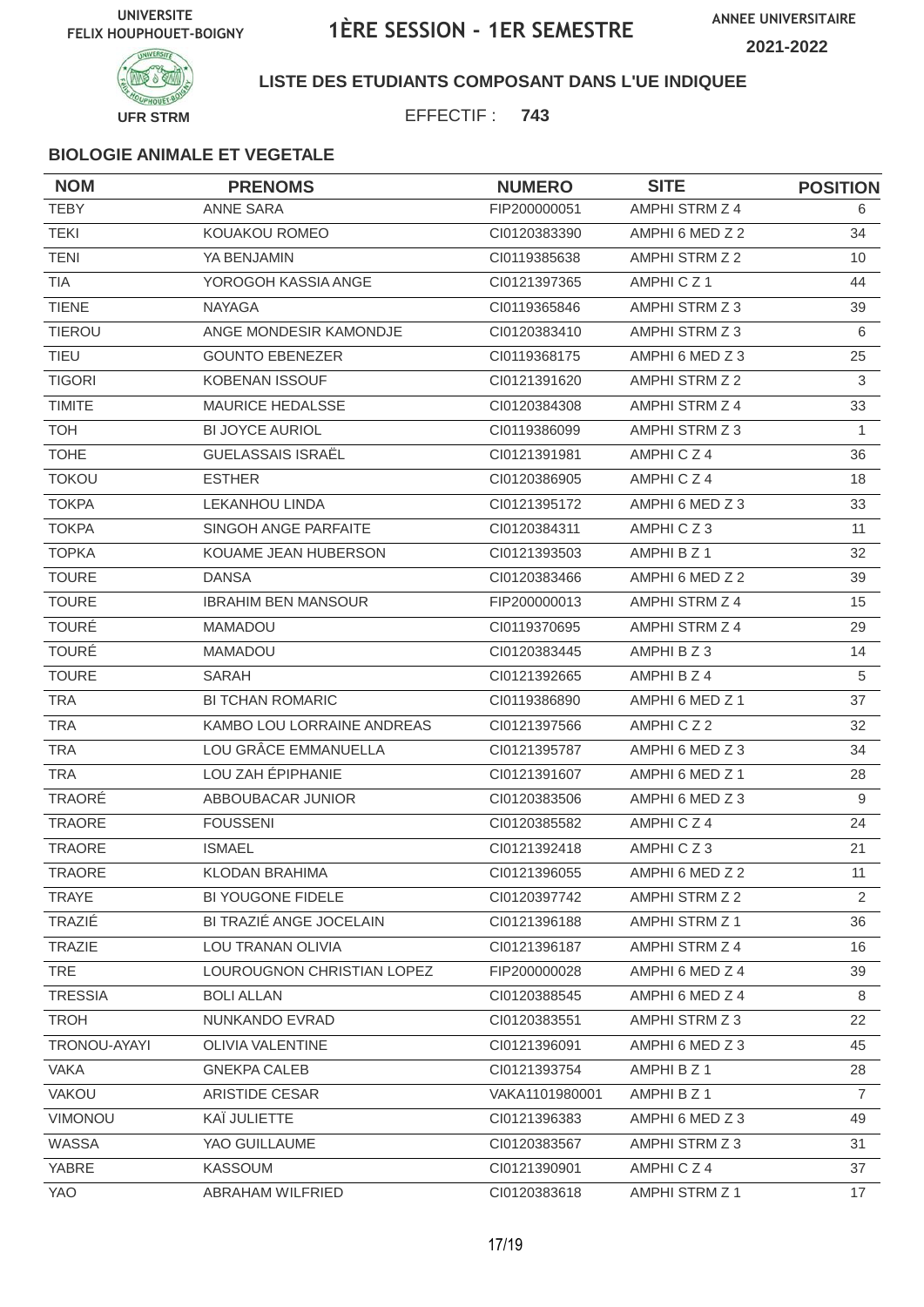

### **LISTE DES ETUDIANTS COMPOSANT DANS L'UE INDIQUEE**

EFFECTIF : **743**

| <b>NOM</b>    | <b>PRENOMS</b>                | <b>NUMERO</b> | <b>SITE</b>          | <b>POSITION</b> |
|---------------|-------------------------------|---------------|----------------------|-----------------|
| <b>YAO</b>    | <b>BEHEGBIN ENOCK</b>         | CI0119366545  | AMPHICZ4             | 28              |
| <b>YAO</b>    | DIBY JEAN ARSENE              | CI0120383585  | AMPHI STRM Z 3       | 37              |
| <b>YAO</b>    | <b>EBANIEN EDANO CLAIR</b>    | CI0121397005  | AMPHICZ4             | 26              |
| <b>YAO</b>    | <b>GBAGBA NOÉ STEPHI</b>      | CI0121395194  | AMPHICZ2             | 43              |
| YAO           | KOBENAN TEHUA AVICE DE CLAVER | CI0120384328  | AMPHICZ5             | 26              |
| YAO           | KOFFI BERTRAND ARISTIDE       | CI0120385587  | AMPHI STRM Z 3       | 41              |
| <b>YAO</b>    | KONAN FRANCK RODOLPHE         | CI0120383639  | AMPHI STRM Z 4       | 4               |
| <b>YAO</b>    | KOUAKOU ÉLYSÉE                | CI0121396884  | AMPHI STRM Z 3       | 42              |
| <b>YAO</b>    | <b>KOUAKOU SAMUEL</b>         | CI0121392193  | AMPHI STRM Z 3       | 12              |
| YAO           | LAWSON CÉSAR AHONON           | CI0120383605  | AMPHI 6 MED Z 2      | 23              |
| <b>YAO</b>    | MANSIANOU KOUADIO EMMANUEL    | CI0121396341  | AMPHI B Z 1          | $\sqrt{5}$      |
| <b>YAO</b>    | <b>OKA ERIC SAMUEL</b>        | CI0120398422  | AMPHICZ <sub>1</sub> | 12              |
| <b>YAO</b>    | YAO FRANKLIN                  | FIP200000058  | AMPHICZ2             | 34              |
| YAOKOKORE     | BEIBRO FRANCK ARMAND          | CI0120388261  | AMPHI 6 MED Z 2      | 21              |
| YAOYA         | <b>KOUAKOU EVARISTE</b>       | CI0120397359  | AMPHI 6 MED Z 4      | 25              |
| <b>YAPI</b>   | <b>BAH LAURENCE</b>           | CI0120385589  | AMPHICZ5             | 18              |
| <b>YAPI</b>   | N'GUESSAN LEVI PHARESE        | CI0120385590  | AMPHI STRM Z 1       | 30              |
| <b>YAPO</b>   | KOUASSI EVA JENNIFER          | CI0121391729  | AMPHICZ2             | 8               |
| <b>YAPO</b>   | <b>LOBE ROSELIN</b>           | CI0120385591  | AMPHI B Z 1          | 20              |
| YASSUI        | <b>MOAYE DONALD ULRICH</b>    | CI0119361755  | AMPHI STRM Z 4       | 25              |
| <b>YATTE</b>  | APO PRISCA AURIANE            | CI0119387686  | AMPHI B Z 3          | 31              |
| <b>YATTE</b>  | EKOUMBO CHRISTIAN ALLEGRESSE  | CI0120383672  | AMPHI B Z 1          | 6               |
| YAYANGBEU     | <b>TALI ANGE CARELLE</b>      | CI0120383674  | AMPHICZ2             | 16              |
| <b>YEBOUA</b> | <b>KOUASSI GEORGE</b>         | CI0121391966  | AMPHI B Z 3          | 24              |
| <b>YEO</b>    | KATIENETIA JEANNINE           | CI0121392939  | AMPHI 6 MED Z 1      | 41              |
| <b>YEO</b>    | KOULOUGNERY ALICE             | CI0121395948  | AMPHICZ4             | $\overline{7}$  |
| <b>YEO</b>    | MAÏMOUNA SIDONIE              | CI0120383689  | AMPHI 6 MED Z 3      | 23              |
| <b>YEO</b>    | MAMADOU                       | Cl0121391535  | AMPHI B Z 3          | 12              |
| <b>YEO</b>    | <b>NOUNOFOLO</b>              | CI0119386027  | AMPHI B Z 2          | 10 <sup>°</sup> |
| YOCOLLY       | KONAN AYA ANGE LAURENCE       | CI0121396943  | AMPHI STRM Z 4       | 35              |
| <b>YORO</b>   | <b>OTTEY ETIENNE</b>          | FIP200000042  | AMPHI B Z 1          | 36              |
| YOUAN         | BI IRIÉ CLAUVIS               | CI0119376714  | AMPHI STRM Z 1       | 32              |
| <b>YOUBA</b>  | DICKO ABOUBACAR BAI JUNIOR    | Cl0120383714  | AMPHI B Z 3          | 8               |
| ZA            | LOU KOUABLÉ OLIVIA            | CI0120388262  | AMPHI B Z 1          | 12              |
| ZADI          | ZOUZOUGBO SIDOINE GÉRAUD      | CI0121396463  | AMPHI 6 MED Z 1      | 21              |
| ZADJE         | FRANCK REDALE NADRO           | CI0120387023  | AMPHI STRM Z 2       | 36              |
| ZAMA          | JEAN LUC MAZENOD              | CI0119373201  | AMPHI 6 MED Z 2      | 20              |
| ZAMBLE        | BI NENE DIMITRI SCHESTER      | Cl0121397707  | AMPHICZ5             | 13              |
| <b>ZITO</b>   | JOSÉE LESLIE ANDRÉA           | CI0120383760  | AMPHI B Z 4          | 45              |
| <b>ZOGBO</b>  | DAKORO CHRISTIAN              | CI0120383764  | AMPHICZ1             | $\overline{7}$  |
| ZOHOU         | KOUAKOU SERGE                 | CI0121392197  | AMPHICZ4             | 23              |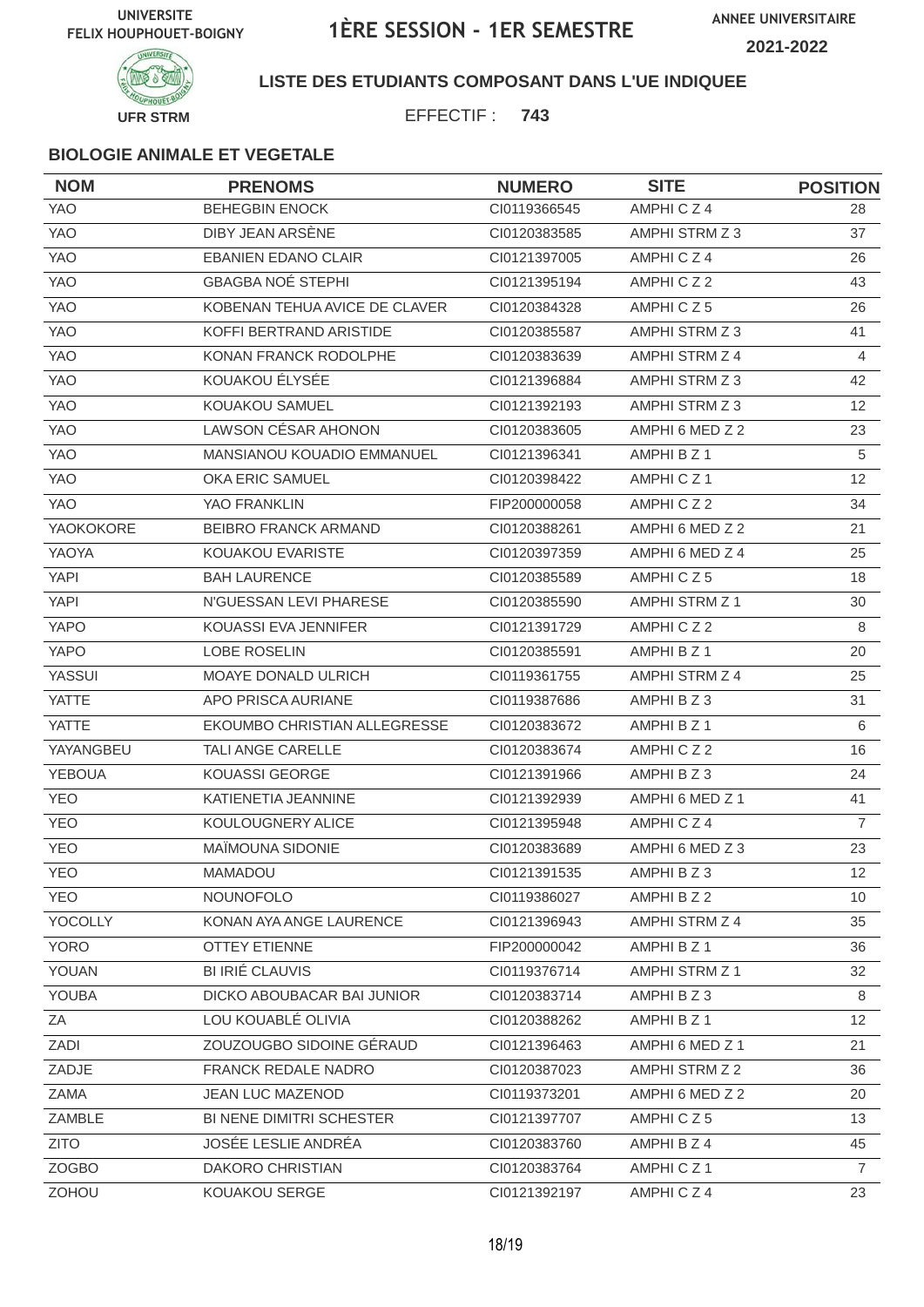

### **LISTE DES ETUDIANTS COMPOSANT DANS L'UE INDIQUEE**

EFFECTIF : **743**

| <b>NOM</b>     | <b>PRENOMS</b>                  | <b>NUMERO</b> | <b>SITE</b>     | <b>POSITION</b> |
|----------------|---------------------------------|---------------|-----------------|-----------------|
| <b>ZONDOHO</b> | <b>GUY ROLAND CANISIUS</b>      | CI0121395569  | AMPHI B Z 3     | 25              |
| <b>ZORO</b>    | TINAN CHRISTELLE ORELIE BLANCHE | CI0120383774  | AMPHI STRM Z 2  | 30              |
| <b>ZOROBI</b>  | <b>GBAMBLE FRANCK GHISLAIN</b>  | CI0119368860  | AMPHI 6 MED Z 2 | 12              |
| <b>ZOUABLI</b> | DABE MODESTE                    | CI0121391282  | AMPHI STRM Z 4  |                 |
| ZRAN           | <b>TOUALY ACHILLE</b>           | CI0120387028  | AMPHI 6 MED Z 2 | 3               |
| ZRE BI         | TIZIE ARMAND                    | CI0121392493  | AMPHICZ5        | 29              |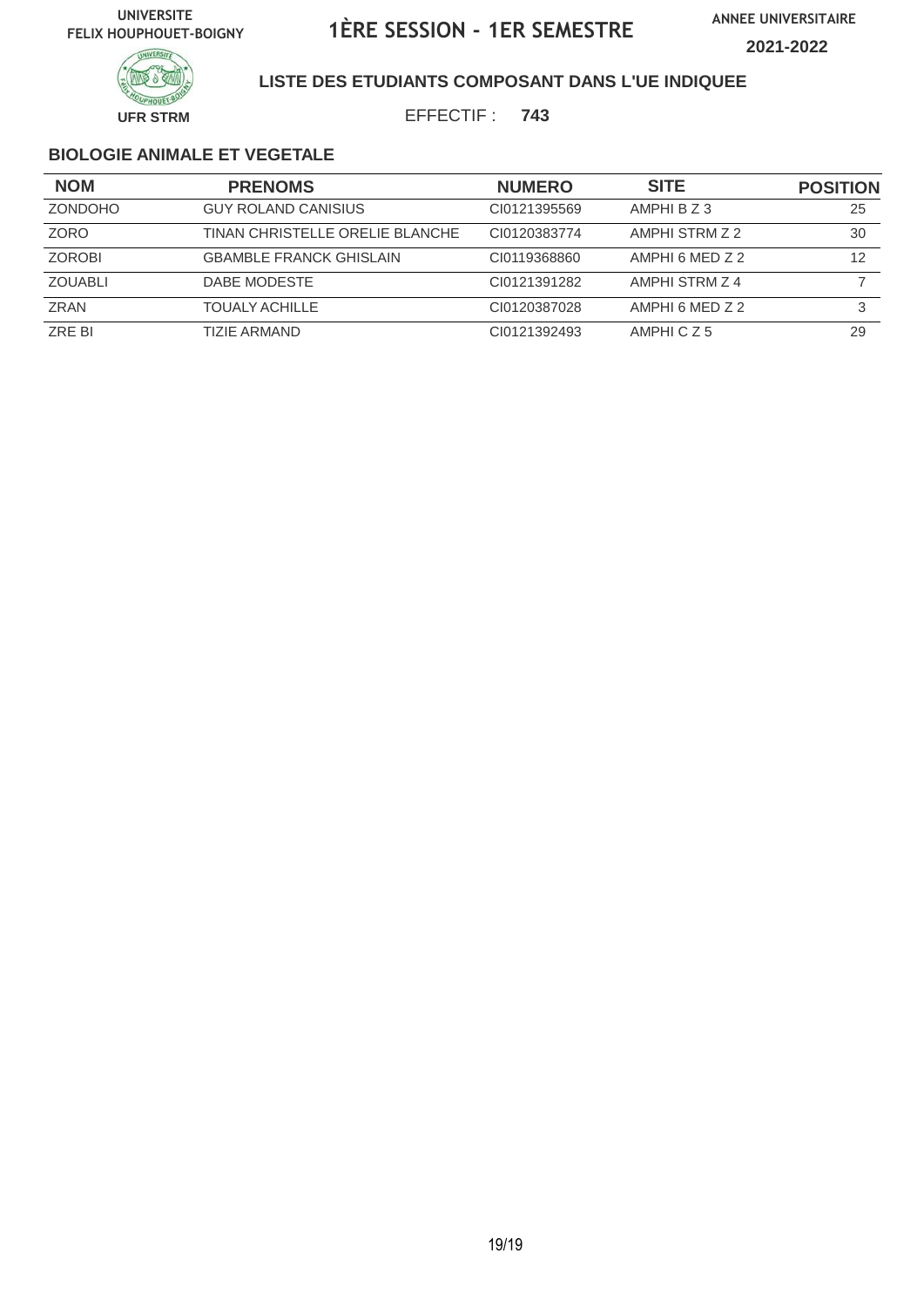

## **LISTE DES ETUDIANTS COMPOSANT DANS L'UE INDIQUEE**

EFFECTIF : **739**

| <b>NOM</b>         | <b>PRENOMS</b>                 | <b>NUMERO</b>  | <b>SITE</b>     | <b>POSITION</b> |
|--------------------|--------------------------------|----------------|-----------------|-----------------|
| <b>ABDOU KARIM</b> | <b>AFFOUA AMINATA</b>          | CI0121394217   | AMPHI 6 MED Z 3 | 3               |
| ABE                | ABE MONNEY JEAN-LOUIS          | FIP200000016   | AMPHI B Z 2     | 33              |
| ABE                | LOBA JEAN-MARCELLIN            | CI0121396015   | AMPHI B Z 4     | 23              |
| <b>ABOA</b>        | HERMENCE INGRID CHANA          | CI0121391490   | AMPHI 6 MED Z 2 | 9               |
| <b>ABOH</b>        | ABOYA JEAN PATERNE             | CI0121397564   | AMPHI B Z 4     | 16              |
| <b>ABOUA</b>       | AKISSI DANIELLA AURELIE        | CI0119363720   | AMPHI B Z 1     | 18              |
| <b>ACHI</b>        | ABOUEU JUSTINE MELISSA         | CI0119367106   | AMPHI STRM Z 3  | 28              |
| <b>ACHI</b>        | DIDIER FRESNEL DEVANIS         | CI0116304761   | AMPHI B Z 1     | 30              |
| <b>ACHI</b>        | <b>FLORA MARYLISE</b>          | CI0119362061   | AMPHI B Z 3     | 9               |
| <b>ACHI</b>        | KOFFI LEONCE                   | FIP200000029   | AMPHI 6 MED Z 4 | 33              |
| <b>ACHIAMBI</b>    | ADIRATH AMOIN LEATITIA         | CI0121397069   | AMPHICZ2        | 40              |
| <b>ACHO</b>        | CHIA AURELY FRANCE             | CI0121397006   | AMPHI STRM Z 1  | $\mathbf{3}$    |
| <b>ACHOU</b>       | <b>AXEL WILFRIED</b>           | CI0121394720   | AMPHI 6 MED Z 4 | 26              |
| <b>ACKAH</b>       | N'DA NAOMIE CINTY              | CI0121395700   | AMPHI STRM Z 2  | 30              |
| <b>ADAN</b>        | <b>ADOUBI ANTOINE MAXIME</b>   | CI0121396189   | AMPHICZ2        | 8               |
| ADAYE              | KOUAME JEAN LUC                | CI0121390665   | AMPHIBZ3        | 28              |
| <b>ADINGRA</b>     | YAO CHARLES                    | CI0120380719   | AMPHI STRM Z 4  | 27              |
| ADJI               | ATSEL FRANCK JONATHAN          | CI0119361676   | AMPHI STRM Z 3  | 52              |
| <b>ADJIBI</b>      | <b>ESTHER GRÂCE</b>            | CI0120380729   | AMPHICZ4        | 9               |
| ADJIDAN            | AGBASSI DJOMAN LOUISE GRACE    | CI0119388765   | AMPHI 6 MED Z 2 | 45              |
| <b>ADJOBI</b>      | YABA ANNE LAETITIA             | CI0121397044   | AMPHICZ4        | 5               |
| <b>ADJOUMAN</b>    | <b>BADOU FRANCK-JOËL</b>       | CI0120312462   | AMPHI STRM Z 2  | 39              |
| <b>ADJOUMANI</b>   | BENIÉ YAO JEAN-LOUIS           | CI0120380730   | AMPHI 6 MED Z 2 | 22              |
| <b>ADJOUMANI</b>   | KOSSIA KOUMAN ANGE SARITA      | CI0120383826   | AMPHI STRM Z 2  | 32              |
| <b>ADOPO</b>       | <b>CHO ANDRIENNE</b>           | CI0119387138   | AMPHI B Z 4     | 33              |
| ADOU               | N'KAH MARIANA                  | FIP200000044   | AMPHICZ2        | 15              |
| <b>AFFECHI</b>     | CHIGUIE ROXANE DIANE           | CI0120380751   | AMPHI 6 MED Z 3 | 49              |
| AGBEKOGNI          | KODJO                          | AGBK0209970001 | AMPHI 6 MED Z 4 | 17              |
| <b>AGBON</b>       | <b>DON PACOME</b>              | FIP200000041   | AMPHICZ2        | 31              |
| <b>AGNESS</b>      | AKPA ESME ASTRIDE EPIPHANIE    | CI0120383835   | AMPHI B Z 4     | 34              |
| AGO                | KONAN LOYOLA PLACIDE           | CI0121397560   | AMPHI STRM Z 3  | 11              |
| AGUI               | <b>GILLES EYMARD</b>           | CI0119387652   | AMPHI B Z 4     | 17              |
| AHEBIE             | ANGAHA BEATRICE                | CI0121396773   | AMPHI 6 MED Z 2 | 21              |
| AHI                | AHOUA ELISABETH                | CI0120380770   | AMPHICZ3        | 8               |
| <b>AHLIN</b>       | YAO HENRI JOEL                 | AHLY1307900001 | AMPHICZ3        | 23              |
| <b>AHLIN</b>       | YAO HENRI JOEL                 | Cl0121395704   | AMPHICZ5        | 19              |
| <b>AHOUASSA</b>    | JAËL ALEXANDRA ACSA EMMANUELLE | CI0120383837   | AMPHI STRM Z 4  | 16              |
| <b>AHOUSSI</b>     | N ZIAN EDMOND                  | CI0115290876   | AMPHI STRM Z 4  | 19              |
| <b>AHOUTY</b>      | ATSE ALEX-DEBORAH              | CI0120383839   | AMPHI STRM Z 3  | 23              |
| AJAGBE             | CHEICK CHERIF ADEWOUMI         | Cl0120380784   | AMPHI B Z 3     | $\mathbf{1}$    |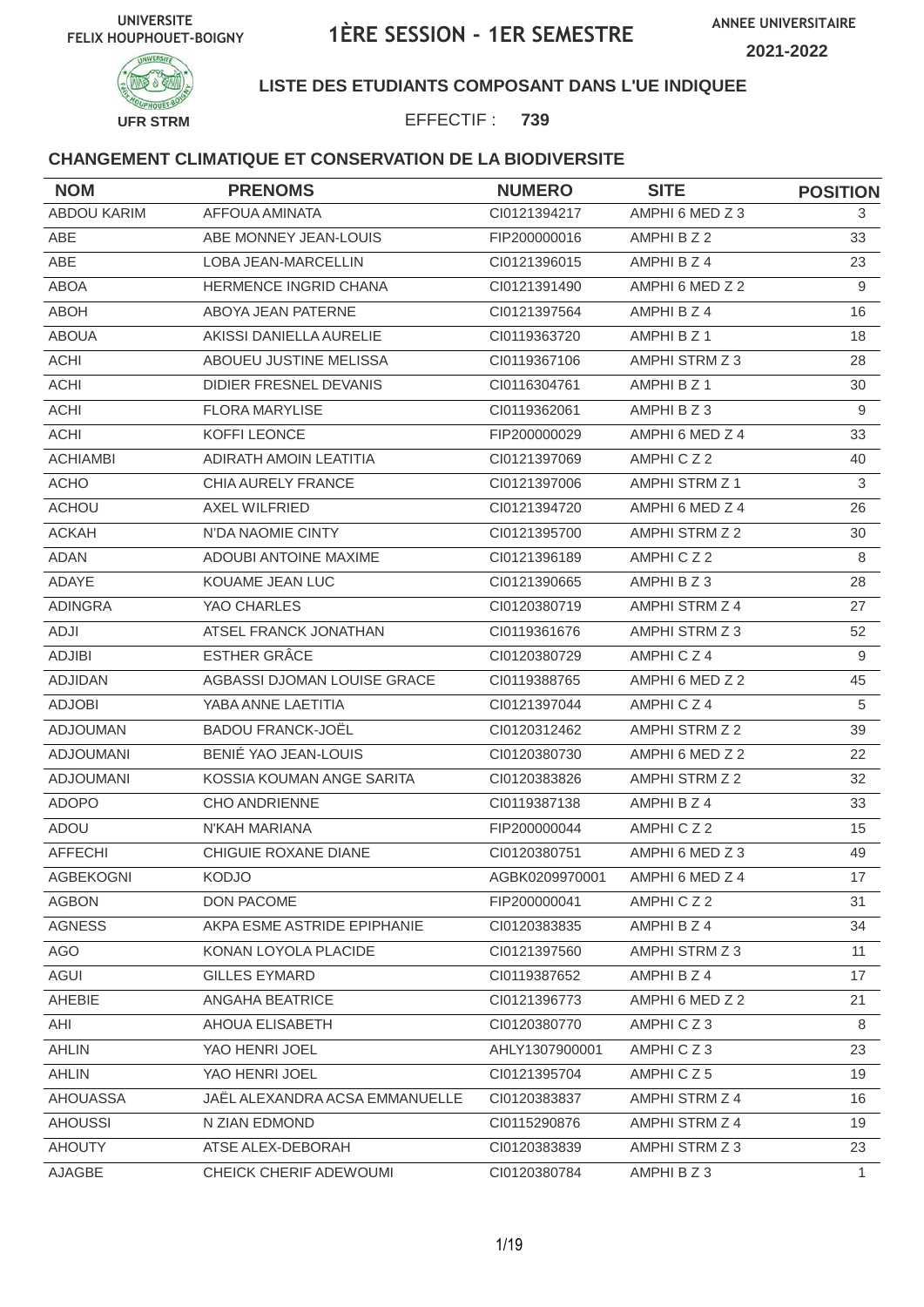



## **LISTE DES ETUDIANTS COMPOSANT DANS L'UE INDIQUEE**

EFFECTIF : **739**

| <b>NOM</b>      | <b>PRENOMS</b>                                  | <b>NUMERO</b> | <b>SITE</b>           | <b>POSITION</b> |
|-----------------|-------------------------------------------------|---------------|-----------------------|-----------------|
| AKA             | AKA HONORE                                      | Cl0121397018  | AMPHI 6 MED Z 3       | 42              |
| AKA             | <b>ATTA DOMINIQUE</b>                           | FIP200000060  | AMPHI B Z 4           | $\overline{2}$  |
| AKA             | ZEHI JULES LEVY                                 | CI0121412917  | AMPHI STRM Z 3        | 24              |
| <b>AKABRA</b>   | OFFOUE BLANCHARD                                | CI0120397961  | AMPHIBZ3              | 39              |
| AKAFFOU         | <b>GNAMINI RAPHAËL</b>                          | CI0120398252  | AMPHICZ5              | 11              |
| AKASMADOU       | AKA EMILE                                       | FIP200000021  | AMPHICZ4              | 16              |
| <b>AKE</b>      | KAKEYE JEAN CEDRICK                             | CI0120383842  | AMPHI 6 MED Z 3       | 29              |
| <b>AKOMIAN</b>  | YAO SEVERIN                                     | CI0121393806  | AMPHICZ5              | 16              |
| <b>AKOSSI</b>   | AGOUA NADIA ALEXISE                             | CI0119387165  | AMPHI B Z 4           | 12              |
| <b>AKOUN</b>    | LOGBOCHI ÉLISABÉTH INÈS                         | CI0119363648  | AMPHICZ4              | 33              |
| <b>AKPA</b>     | YANN GRÂCE DORCAS ÉLISABETH                     | CI0120380829  | AMPHICZ2              | 30              |
| <b>AKPATOU</b>  | AFFOUÉ MARIE DOMINIQUE                          | CI0121392618  | AMPHICZ4              | 35              |
| <b>AKPENAN</b>  | KONAN PATRICIA MELISSA ANDREE JOEL CI0119379160 |               | AMPHI 6 MED Z 4       | 25              |
| <b>AKPROUA</b>  | <b>GBIALY JUNIOR</b>                            | CI0121391903  | AMPHI B Z 4           | 8               |
| ALADE           | <b>WILFRIED KADER</b>                           | CI0120380840  | AMPHI B Z 2           | 6               |
| ALLANGBA        | AKISSI ANGE SARAH ESTHER                        | CI0121396079  | AMPHI 6 MED Z 2       | 29              |
| <b>ALLAY</b>    | KOUTOU MICHEL SCHADRAC                          | CI0119386469  | AMPHI STRM Z 1        | 21              |
| <b>AMANI</b>    | <b>ABLAN VINCIANE</b>                           | Cl0121396076  | AMPHI STRM Z 2        | 41              |
| <b>AMANI</b>    | AFFOUE GRACE KARELL                             | CI0120385468  | AMPHI STRM Z 3        | 18              |
| <b>AMANI</b>    | <b>ISRAEL KOUASSI DESN'ZI</b>                   | CI0120387270  | AMPHI B Z 4           | 41              |
| ANGAYA          | ANGE KYSLENE EKIAN                              | CI0120383857  | AMPHI 6 MED Z 4       | 20              |
| ANGOUA          | KOUTOUA PRINCE ACHILLE                          | CI0121397142  | AMPHI STRM Z 2        | 34              |
| <b>ANGUI</b>    | ATTO MARC JUDICAËL                              | CI0121401645  | AMPHI 6 MED Z 3       | 15              |
| ANI             | <b>GRACE JESSICA ALLOU</b>                      | FIP200000023  | AMPHICZ2              | 25              |
| <b>ANOH</b>     | <b>ALLIETE DAVID</b>                            | FIP200000007  | AMPHICZ3              | 30              |
| <b>ANON</b>     | DJAMBRA ADAMS MADOCHEE LAZARE                   | FIP200000018  | AMPHI STRM Z 1        | 15              |
| <b>ANON</b>     | KOKO NADINE JOSIANE                             | CI0121398601  | <b>AMPHI STRM Z 2</b> | 50              |
| ANZI            | ANZI ANDRÉ                                      | CI0120387907  | AMPHICZ2              | $\mathbf{1}$    |
| <b>APO</b>      | YAO IGNACE                                      | CI0121393715  | AMPHI STRM Z 4        | 9               |
| <b>ASKA</b>     | <b>TEHOUA MIREILLE</b>                          | CI0120385034  | AMPHI B Z 3           | 29              |
| <b>ASSEMIEN</b> | <b>ESSI SERGE ANTHONY</b>                       | CI0121396209  | AMPHICZ2              | 6               |
| <b>ASSEMIEN</b> | SIALOU DOMINIQUE                                | Cl0121394769  | AMPHI 6 MED Z 3       | 12 <sup>°</sup> |
| ASSI            | ASSI LEVY JOEL                                  | CI0121396081  | AMPHI STRM Z 3        | 2               |
| <b>ASSI</b>     | BANIN ANGELA ÉVELINE                            | Cl0121411770  | AMPHICZ3              | 34              |
| <b>ASSI</b>     | SOPHIE STEPHANIE                                | CI0120395670  | AMPHICZ3              | 22              |
| <b>ASSOMAN</b>  | MARIE CHRISTELLE ANGE                           | CI0120385474  | AMPHI 6 MED Z 1       | $\overline{2}$  |
| <b>ATSE</b>     | <b>FRANCK EVRARD</b>                            | CI0121396761  | AMPHI B Z 4           | 39              |
| <b>ATTA</b>     | ASSONDARY MEL ARTHUR                            | CI0119371172  | AMPHI 6 MED Z 1       | 15              |
| ATTE            | <b>TETCHI CHRISTIAN DELOR</b>                   | CI0118336092  | AMPHI 6 MED Z 3       | 30              |
| <b>ATTOH</b>    | YACÉ ÉLOÏSE SARA                                | CI0120388711  | AMPHI 6 MED Z 1       | 30              |
| AVIT            | WAHON GRÂCE VANNESSA                            | Cl0121394775  | AMPHI STRM Z 3        | 44              |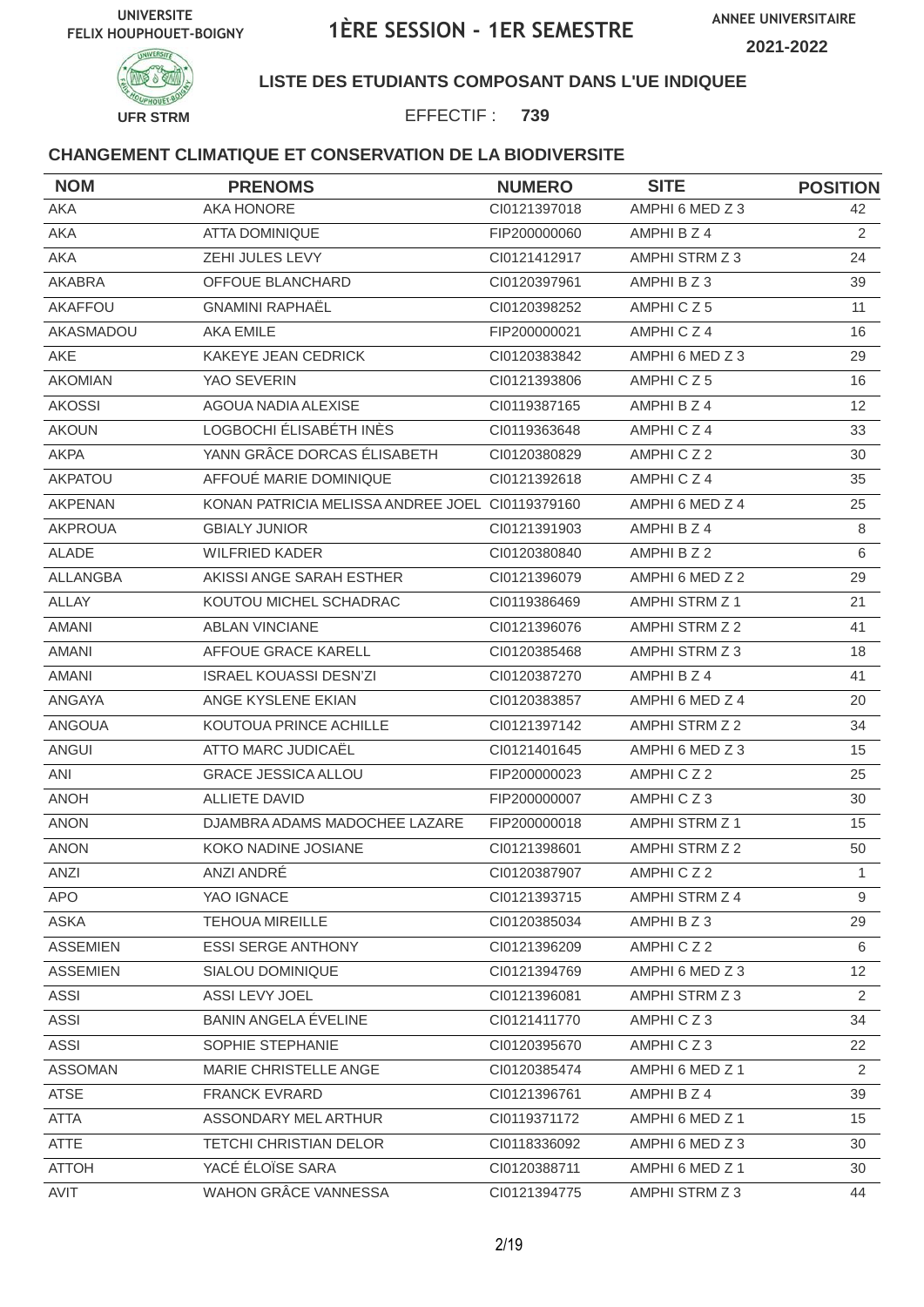



## **LISTE DES ETUDIANTS COMPOSANT DANS L'UE INDIQUEE**

EFFECTIF : **739**

| <b>NOM</b>        | <b>PRENOMS</b>                | <b>NUMERO</b> | <b>SITE</b>           | <b>POSITION</b> |
|-------------------|-------------------------------|---------------|-----------------------|-----------------|
| AYE               | COCOA CÉDRIC JUNIOR           | CI0120380980  | AMPHI B Z 4           | 47              |
| AYEKOE            | <b>GNANGUI HYANICK MOREA</b>  | CI0121392734  | AMPHI 6 MED Z 4       | 9               |
| AZIA              | <b>MARIE LAURE</b>            | CI0121395710  | AMPHI STRM Z 2        | 33              |
| <b>BABA</b>       | GOMET JEAN YVES JÉRÉMIE       | CI0120383873  | AMPHICZ5              | 15              |
| <b>BADO</b>       | MOUSSA OUETIGUI               | CI0120380992  | AMPHI 6 MED Z 1       | 32              |
| <b>BAGUI</b>      | MEKAPEU VANESSA FABIENNE      | CI0120383875  | AMPHICZ3              | 9               |
| <b>BAKAYOKO</b>   | <b>TIAMOUÉ</b>                | CI0121394785  | AMPHI STRM Z 4        | 11              |
| <b>BALDE</b>      | MAMADOU ALIOU                 | CI0119364408  | AMPHICZ5              | $\overline{2}$  |
| <b>BALLA</b>      | SAMAKASSI CHRIST PAUL         | Cl0121395874  | AMPHI STRM Z 4        | 32              |
| <b>BALLOU</b>     | <b>ISRAEL</b>                 | CI0120398232  | AMPHICZ2              | $\overline{2}$  |
| <b>BAMBA</b>      | <b>IDRISSA</b>                | CI0119386167  | AMPHI B Z 4           | $9\,$           |
| <b>BAMBA</b>      | <b>MADOU</b>                  | Cl0121397569  | AMPHICZ4              | 13              |
| <b>BAMBA</b>      | <b>MOHAMED BEN</b>            | Cl0121398177  | AMPHICZ1              | 43              |
| <b>BAMBA</b>      | <b>MOUSTAPHA</b>              | FIP200000002  | AMPHI B Z 1           | 17              |
| <b>BAMBA</b>      | <b>YACOUBA</b>                | CI0119362624  | AMPHIBZ3              | $\overline{7}$  |
| <b>BAWA</b>       | DADIE STÉPHANE                | CI0120381061  | AMPHICZ4              | 11              |
| <b>BAYO</b>       | <b>MOHAMED</b>                | CI0120383888  | AMPHI STRM Z 1        | 40              |
| <b>BAZE</b>       | <b>DIANE FRANCINE</b>         | CI0120381066  | AMPHI STRM Z 3        | 38              |
| <b>BEBY</b>       | N'DRIN FRANCK VALLERY         | CI0118340171  | AMPHICZ3              | 10              |
| <b>BECHO</b>      | ADJÉ ANGE LOUISETTE           | CI0120396257  | AMPHICZ2              | 27              |
| <b>BEDE</b>       | <b>HIWO CAROLE MONDESIR</b>   | CI0119362519  | AMPHI STRM Z 3        | 40              |
| <b>BEHEGBAN</b>   | KOFFI YANN RONSARD            | CI0121391481  | AMPHIBZ3              | 26              |
| <b>BEKOU</b>      | <b>GNAZALO ANGE CHRISTIAN</b> | CI0120381083  | AMPHICZ2              | 39              |
| <b>BELE</b>       | ROCHE EPIPHANIE               | Cl0121395890  | AMPHICZ3              | 35              |
| <b>BÉNÉDICTE</b>  | EBA KOUASSI YOLANDE           | CI0119387525  | AMPHIBZ3              | 22              |
| <b>BERTE</b>      | ABDOULAYE                     | CI0120381090  | AMPHI STRM Z 4        | 20              |
| <b>BEUGRÉ</b>     | CHRIST ANDERSON               | CI0121393338  | AMPHI B Z 1           | 38              |
| <b>BEUGRE</b>     | <b>GUIZA ARCHANGE</b>         | CI0119364184  | AMPHI 6 MED Z 3       | 8               |
| <b>BEUGRE</b>     | OKESS PRIVAT ROLANT           | Cl0121394804  | <b>AMPHI STRM Z 1</b> | $\overline{7}$  |
| <b>BIAKO</b>      | ESSEM OPHÉLIE EMMA            | CI0120381098  | AMPHI STRM Z 1        | 22              |
| <b>BILE</b>       | <b>MAHAN</b>                  | CI0121392427  | AMPHI STRM Z 3        | 34              |
| <b>BIRBA</b>      | <b>FRANCK ARMEL</b>           | Cl0121396648  | AMPHICZ5              | 23              |
| <b>BLE</b>        | MACOURA CAROLE ERICA          | CI0121391083  | AMPHI 6 MED Z 1       | 39              |
| <b>BLEOU</b>      | <b>BROU OLIVE-NOËLIE</b>      | Cl0121396519  | AMPHI STRM Z 2        | $\overline{7}$  |
| <b>BLEU</b>       | <b>GUÉ ANGE PRIVÂT</b>        | CI0121392891  | AMPHICZ3              | 16              |
| <b>BOHE</b>       | ERIC JEAN MICHEL              | CI0116308269  | AMPHI 6 MED Z 4       | 18              |
| <b>BOMISSO</b>    | DENISE REMY DÉSIRÉE           | CI0121397546  | AMPHI 6 MED Z 2       | 5               |
| <b>BONKOUNGOU</b> | ABDOUL KOUDOUZE               | CI0120397783  | AMPHIBZ3              | 30              |
| <b>BOTTY</b>      | ELORIA BENERICE ESTHER        | CI0120385481  | AMPHICZ4              | 26              |
| <b>BOZON</b>      | AUDE CHRISTELLE               | CI0121397937  | AMPHI STRM Z 4        | 40              |
| <b>BROU</b>       | ACKISSI BESSELHI HUGUETTE     | CI0121391568  | AMPHI B Z 4           | 36              |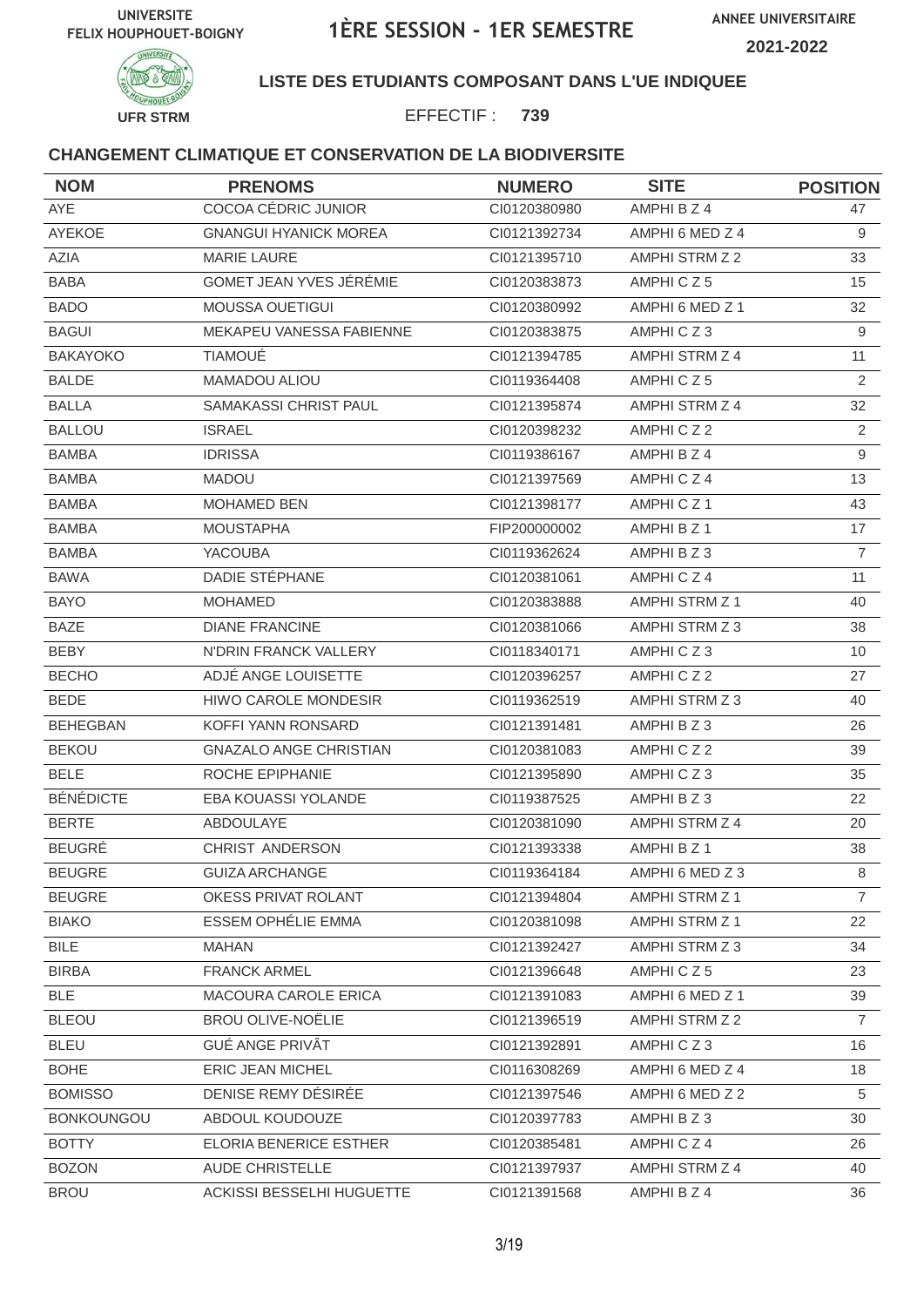



## **LISTE DES ETUDIANTS COMPOSANT DANS L'UE INDIQUEE**

EFFECTIF : **739**

| <b>NOM</b>       | <b>PRENOMS</b>                   | <b>NUMERO</b>  | <b>SITE</b>           | <b>POSITION</b> |
|------------------|----------------------------------|----------------|-----------------------|-----------------|
| <b>BROU</b>      | ANGYBELL NATACHA                 | Cl0121391360   | AMPHI STRM Z 4        | 15 <sub>1</sub> |
| <b>BROU</b>      | <b>APPIAH NOEL</b>               | BROA2912980001 | AMPHI B Z 1           | 10              |
| <b>BROU</b>      | KOUAKOU JEAN WILFRIED            | CI0121391684   | AMPHICZ4              | 32              |
| <b>BROU</b>      | N'GUESSAN EDMOND                 | CI0121394274   | AMPHI 6 MED Z 2       | 33              |
| <b>BROU</b>      | N'GUESSAN ÉRIC                   | Cl0121392216   | AMPHI 6 MED Z 4       | $\overline{2}$  |
| <b>CAMARA</b>    | ARAMATOU                         | CI0121396163   | AMPHICZ3              | 6               |
| CAMARA           | <b>NIAMINAN</b>                  | CI0121393963   | AMPHICZ4              | $\overline{4}$  |
| CAYO             | <b>ZAHON LETICIA DORINE</b>      | CI0120381224   | AMPHI 6 MED Z 2       | 20              |
| <b>CISSE</b>     | <b>DAOUDA</b>                    | CI0121393696   | AMPHI STRM Z 2        | 16              |
| <b>CISSE</b>     | <b>SEKOU</b>                     | Cl0121392316   | AMPHI STRM Z 1        | 33              |
| <b>CISSÉ</b>     | <b>TENIN DOMINIQUE</b>           | CI0120381239   | AMPHI B Z 3           | 17              |
| <b>CLIMAN</b>    | KONAN WILFRIED EMMANUEL          | CI0120381251   | AMPHI 6 MED Z 4       | 38              |
| COMOE            | <b>BROU EDMOND DAVID</b>         | CI0121395717   | AMPHI 6 MED Z 4       | 44              |
| COSSA            | SIAMI CONSTANCE DESIREE          | Cl0120388010   | AMPHI B Z 3           | 38              |
| COULIBALY        | ABDOULAYE                        | CI0119361817   | AMPHI STRM Z 2        | 49              |
| <b>COULIBALY</b> | ABDOUL BEN JUNIOR                | CI0121391044   | AMPHI B Z 3           | 14              |
| <b>COULIBALY</b> | AÏCHATOU                         | CI0121391025   | AMPHI STRM Z 1        | 30              |
| <b>COULIBALY</b> | <b>AWA</b>                       | CI0120387031   | AMPHI 6 MED Z 1       | 46              |
| <b>COULIBALY</b> | DJENEBA AHOU AUDREY              | Cl0121395718   | AMPHIBZ3              | 23              |
| <b>COULIBALY</b> | <b>ISSA</b>                      | CI0120383928   | AMPHI STRM Z 3        | 32              |
| <b>COULIBALY</b> | NANOUROGO AYOUBA                 | Cl0121391010   | <b>AMPHI STRM Z 2</b> | 18              |
| <b>COULIBALY</b> | NOKROGNAN FATIM                  | CI0121396028   | AMPHI 6 MED Z 3       | 33              |
| <b>COULIBALY</b> | NONLOUROU KABAGO ZENAB           | CI0121396018   | AMPHI STRM Z 1        | 20              |
| <b>COULIBALY</b> | <b>SOULEYMANE</b>                | Cl0120381287   | AMPHI 6 MED Z 4       | 24              |
| <b>COULIBALY</b> | YELATCHIGUI MARIE CLARENCE       | FIP200000053   | AMPHI STRM Z 3        | 33              |
| COULIBALY        | <b>YELY SAMIRA</b>               | CI0120381292   | AMPHI 6 MED Z 3       | 24              |
| COUMOE           | ADJOUA SOLANGE                   | CI0120381320   | AMPHI B Z 1           | $\overline{7}$  |
| <b>DABO</b>      | KOUASSI THEODORE                 | CI0121395719   | AMPHI 6 MED Z 4       | 31              |
| <b>DAGO</b>      | DADIER LANDRY                    | CI0119367355   | AMPHICZ5              | 28              |
| <b>DAGOUROU</b>  | ETTIEN CYPRIEN WILFRIED          | CIO121396725   | AMPHI 6 MED Z 4       | 16              |
| <b>DAGRA</b>     | <b>MANAN MARIUS</b>              | FIP200000047   | AMPHICZ2              | 3               |
| <b>DAGROU</b>    | <b>JEAN-GUY DORGELES</b>         | CI0120381336   | AMPHICZ4              | $\overline{2}$  |
| DAH              | ERI PELAGIE                      | Cl0121397942   | AMPHIBZ3              | 32              |
| DAH              | SIÉ KOUAMÉ GNIMBA ANGENOR FABIEN | CI0121393297   | AMPHI 6 MED Z 1       | 6               |
| DAH              | <b>WATIL</b>                     | CI0121401630   | AMPHICZ2              | $\overline{7}$  |
| <b>DAHO</b>      | ZRANGOUE ANGE                    | CI0120385488   | AMPHI B Z 4           | 1               |
| <b>DANHO</b>     | GBAIE CHRISTINE GRÂCE ROXANNE    | CI0120381351   | AMPHICZ3              | 37              |
| <b>DANHO</b>     | <b>M'BO LARISSA</b>              | CI0120398390   | AMPHI STRM Z 1        | 31              |
| <b>DANO</b>      | <b>JUNIOR</b>                    | CI0121394285   | AMPHI B Z 2           | 11              |
| <b>DANON</b>     | ZIDAGO PAUL LUCKAS               | CI0121397552   | AMPHI 6 MED Z 2       | 25              |
| <b>DAPPA</b>     | ATTA KOUADIO SYLVERE HERMANN     | CI0121394835   | AMPHIBZ3              | 36              |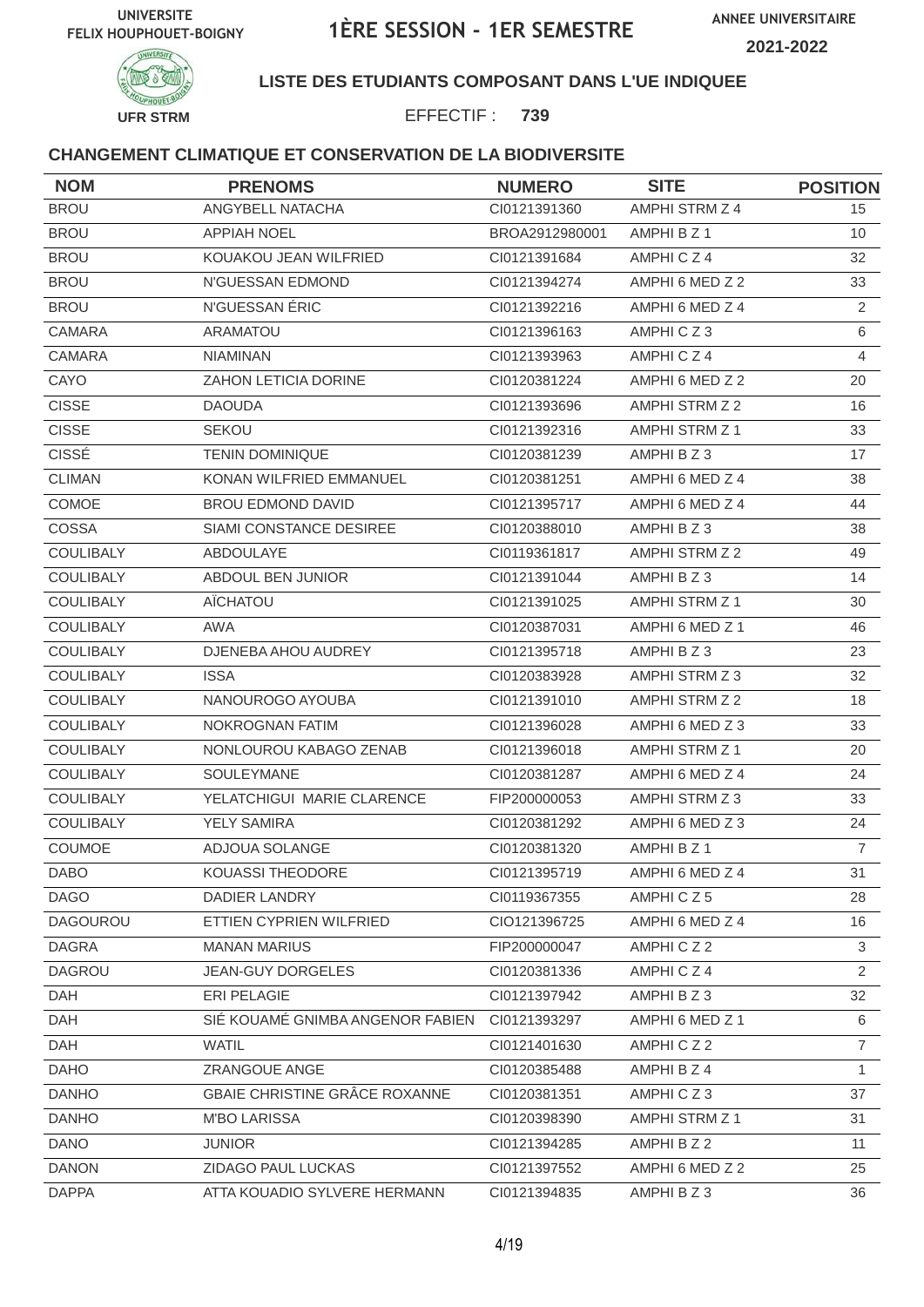



## **LISTE DES ETUDIANTS COMPOSANT DANS L'UE INDIQUEE**

EFFECTIF : **739**

| <b>NOM</b>          | <b>PRENOMS</b>           | <b>NUMERO</b>  | <b>SITE</b>     | <b>POSITION</b>  |
|---------------------|--------------------------|----------------|-----------------|------------------|
| <b>DASSO</b>        | DALEHON URIELLE ESTHER   | CI0121391807   | AMPHI 6 MED Z 3 | 40               |
| DEA                 | <b>MOHAMED KADER</b>     | CI0120381364   | AMPHICZ2        | 12               |
| <b>DEAT</b>         | FRANCK HERVÉ JUNIOR      | CI0120381365   | AMPHICZ3        | 14               |
| <b>DEGNI</b>        | SEDJI ESTHER             | Cl0121394290   | AMPHI B Z 4     | 11               |
| <b>DERE</b>         | CHO ANGELA DEBORA        | Cl0121392235   | AMPHI STRM Z 2  | 22               |
| <b>DIABATE</b>      | <b>DIELIBAKA</b>         | CI0121392669   | AMPHI STRM Z 2  | $\mathbf{1}$     |
| <b>DIABATE</b>      | <b>FATOUMATA</b>         | Cl0121395970   | AMPHICZ3        | 32               |
| <b>DIABATE</b>      | <b>SAFIATOU</b>          | CI0119386212   | AMPHICZ2        | 22               |
| <b>DIAGNE</b>       | AMANI ELYSÉE             | Cl0121391400   | AMPHI B Z 3     | 13               |
| <b>DIAHONDE</b>     | ANGE FLORENT HUBERT      | CI0121393283   | AMPHI STRM Z 2  | 35               |
| <b>DIALLO</b>       | <b>MARIAMA DALANDA</b>   | DIAM2811990002 | AMPHI 6 MED Z 3 | 11               |
| <b>DIALLO</b>       | <b>MATOGOMA</b>          | CI0121392678   | AMPHI 6 MED Z 4 | 19               |
| <b>DIALLO</b>       | <b>MOUSSA</b>            | FIP200000035   | AMPHI 6 MED Z 2 | 43               |
| <b>DIALLO</b>       | N'GORAN PARFAIT          | CI0120381419   | AMPHI B Z 4     | 14               |
| <b>DIALLO</b>       | <b>OUMOU AWA</b>         | Cl0120381421   | AMPHICZ4        | 22               |
| <b>DIAMALA</b>      | <b>ADOM PASCAL</b>       | FIP200000055   | AMPHI B Z 3     | 4                |
| <b>DIAO</b>         | <b>GNAMBON</b>           | CI0121391889   | AMPHI STRM Z 2  | 42               |
| <b>DIARRASSOUBA</b> | AÏCHA                    | CI0121395953   | AMPHICZ1        | $\overline{7}$   |
| <b>DIARRASSOUBA</b> | <b>BAKOUMADI</b>         | CI0121393015   | AMPHI B Z 1     | 25               |
| <b>DIARRASSOUBA</b> | <b>DAOUDA</b>            | Cl0121391682   | AMPHI B Z 4     | 6                |
| <b>DIARRASSOUBA</b> | <b>LACINA</b>            | CI0121393657   | AMPHI B Z 2     | 19               |
| <b>DIARRASSOUBA</b> | MOUHAMED TIDJANE         | CI0121396312   | AMPHI 6 MED Z 4 | 41               |
| <b>DIAWARA</b>      | <b>ADAMA</b>             | CI0120381454   | AMPHIBZ3        | 25               |
| <b>DIAWARA</b>      | <b>ISSA</b>              | CI0119385666   | AMPHI STRM Z 4  | 37               |
| <b>DIAWARA</b>      | MADOUSSOU                | CI0120381452   | AMPHI STRM Z 4  | 5                |
| <b>DIBY</b>         | KAVAMI JEAN MARIE        | CI0120388982   | AMPHI 6 MED Z 1 | 14               |
| <b>DIGBE</b>        | ANGE CARL GEOFFREY ZADI  | CI0119386783   | AMPHI B Z 2     | 23               |
| <b>DIOMANDE</b>     | <b>FATOUMATA</b>         | Cl0121393458   | AMPHI 6 MED Z 3 | 18               |
| <b>DIOMANDÉ</b>     | <b>GUE KALLET</b>        | Cl0121391067   | AMPHICZ3        | 15 <sub>15</sub> |
| <b>DIOMANDE</b>     | KARIDJA                  | CI0120381485   | AMPHICZ1        | 21               |
| <b>DIOMANDE</b>     | NABOULA FATHIM           | CI0121395993   | AMPHI B Z 4     | 37               |
| <b>DIOMANDE</b>     | YOUSSOUF                 | CI0121393359   | AMPHI B Z 1     | 27               |
| <b>DIPLEHI</b>      | <b>GUELAMON RICHARD</b>  | CI0121391935   | AMPHI 6 MED Z 4 | 15               |
| <b>DJABIA</b>       | YAH MAGNE RUTHE MOYANE   | CI0121396087   | AMPHICZ1        | 33               |
| <b>DJAHOU</b>       | <b>DEGNAN MATILDE</b>    | CI0120384433   | AMPHI 6 MED Z 3 | 17               |
| DJE                 | AYA CLAUDE FRANCINE      | CI0119374207   | AMPHI 6 MED Z 3 | 46               |
| <b>DJE</b>          | <b>BI PRINCE NICAISE</b> | CI0121396787   | AMPHI 6 MED Z 4 | 43               |
| <b>DJE</b>          | LOU DJENAN EDWIGE        | CI0120396130   | AMPHI B Z 2     | 20               |
| DJE.                | LOU FLEHANA MICHELLE     | CI0121394869   | AMPHI STRM Z 1  | 23               |
| <b>DJEDJE</b>       | GRÂCE ÉLISÉE KPASSOU     | CI0120381521   | AMPHI STRM Z 4  | 34               |
| <b>DJIDJI</b>       | SASSO HENRI JOEL         | Cl0121395725   | AMPHI B Z 2     | 26               |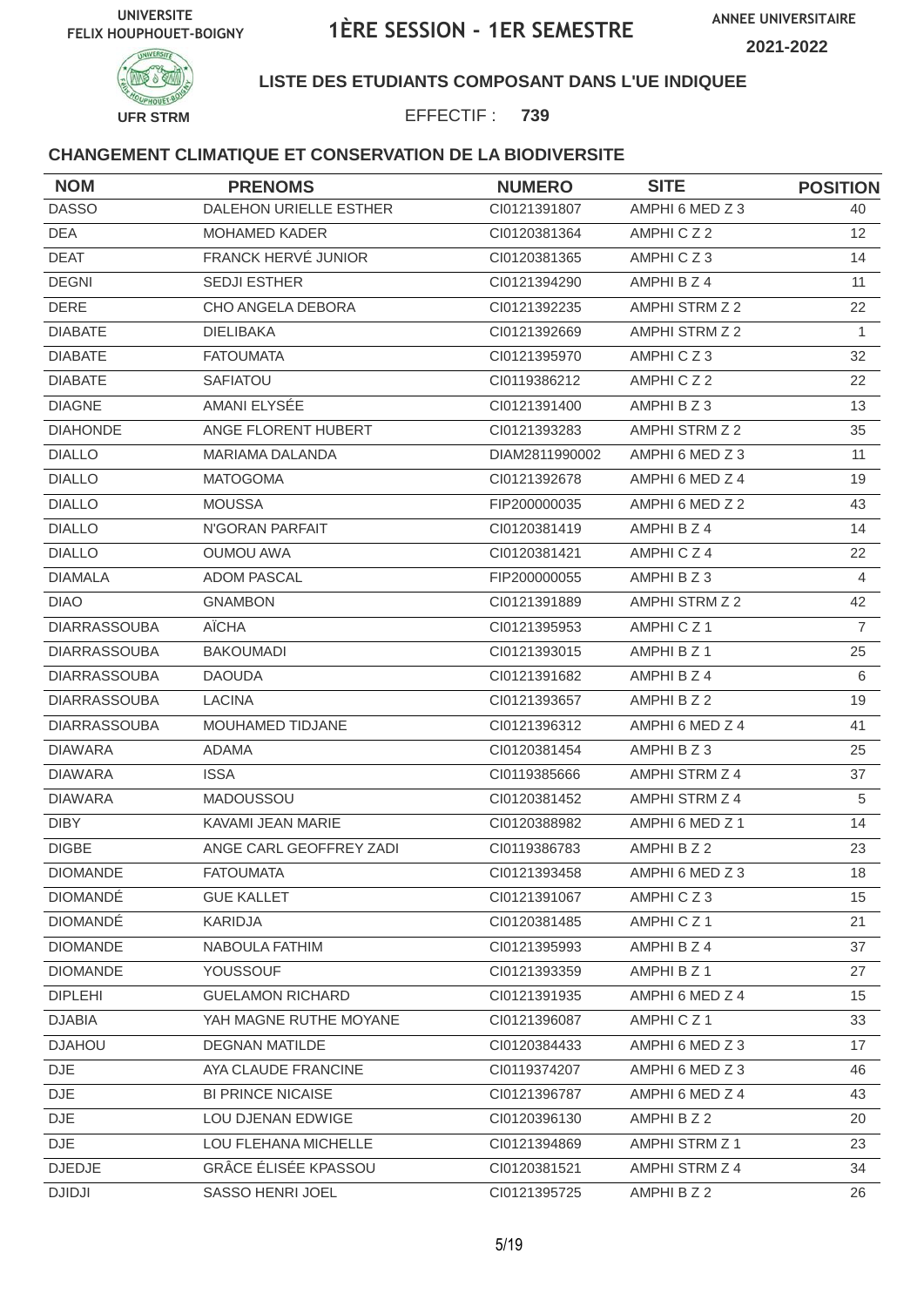



## **LISTE DES ETUDIANTS COMPOSANT DANS L'UE INDIQUEE**

EFFECTIF : **739**

| <b>NOM</b>            | <b>PRENOMS</b>                                | <b>NUMERO</b>  | <b>SITE</b>           | <b>POSITION</b> |
|-----------------------|-----------------------------------------------|----------------|-----------------------|-----------------|
| <b>DJOSSA</b>         | CODJO CHRIST DONALD                           | CI0121396311   | AMPHI B Z 3           | 40              |
| <b>DOAHO GUELAMON</b> | <b>MARCELIN</b>                               | CI0120381548   | AMPHIBZ3              | 6               |
| <b>DOBÉ</b>           | <b>FRANCIA DIANE</b>                          | CI0120385496   | AMPHI 6 MED Z 3       | 22              |
| <b>DOFFOU</b>         | <b>GNAMIEN VINCENT EMMANUEL</b>               | Cl0121396030   | AMPHI STRM Z 4        | 33              |
| <b>DOGO</b>           | RUTH DÉSIRÉE                                  | Cl0121397708   | AMPHICZ5              | 29              |
| <b>DOMAGNI</b>        | KOFFI AHOU CARMEN                             | FIP200000038   | AMPHI STRM Z 3        | 45              |
| <b>DONGOH</b>         | <b>ABRAN MARIAM</b>                           | CI0120381562   | AMPHICZ1              | 26              |
| <b>DOSSO</b>          | <b>LOSSENI</b>                                | CI0121395727   | AMPHI STRM Z 3        | 25              |
| <b>DOUA</b>           | ANDRÉ                                         | CI0116311620   | AMPHICZ3              | 24              |
| <b>DOUMBIA</b>        | <b>IBRAHIM</b>                                | CI0121392982   | AMPHICZ3              | 3               |
| <b>DOUMBIA</b>        | YAYA                                          | CI0119386408   | AMPHI STRM Z 2        | $\overline{4}$  |
| <b>DOUMBOUYA</b>      | <b>ASSATA</b>                                 | CI0120385497   | AMPHI STRM Z 2        | 19              |
| <b>DROH</b>           | DOUÉ AURÉLIE                                  | Cl0121395968   | AMPHICZ4              | 27              |
| <b>DUMPIEU</b>        | <b>SARAH JENIFER</b>                          | CI0120381596   | AMPHI STRM Z 2        | 13              |
| EBA                   | N' DA - AFLA NADIA                            | Cl0121391381   | <b>AMPHI STRM Z 2</b> | 6               |
| EDI                   | AKISSI ANGELE ELVIERA                         | CI0120397914   | AMPHICZ4              | 28              |
| <b>EHINON</b>         | KOUAHO PRINCESSE SARA MÉLISSA                 | CI0121397056   | AMPHI STRM Z 4        | 30              |
| <b>EHON</b>           | KOSSI JEAN BOSCO                              | CI0120385498   | AMPHICZ2              | 41              |
| <b>EHOUMAN</b>        | AMANDE MARCELLO LOOKENSEY WILLIA CI0121395728 |                | AMPHICZ4              | 15              |
| <b>EHOUMAN</b>        | <b>EHUI JEAN</b>                              | CI0121396057   | AMPHICZ1              | 31              |
| EHU                   | WILLY JEAN MAX DESIRE                         | CI0121398171   | AMPHICZ1              | 20              |
| <b>ESSOH</b>          | <b>WESLEY JEAN FRANCOIS</b>                   | FIP200000010   | AMPHI STRM Z 1        | 8               |
| <b>ESSUI</b>          | YAO ULRICH                                    | Cl0121397549   | AMPHI B Z 1           | 40              |
| <b>ETTE</b>           | MESSOU ANGE ELISEE                            | CI0121390687   | AMPHI 6 MED Z 4       | 10              |
| <b>EZAN</b>           | <b>TAHITCHI ENOCH OSCAR</b>                   | CI0119365139   | AMPHICZ4              | $\overline{7}$  |
| <b>FANE</b>           | <b>HALAMA</b>                                 | CI0120381653   | AMPHICZ5              | 3               |
| <b>FIEGLO</b>         | ANNE ROXANE                                   | Cl0120397874   | <b>AMPHI STRM Z 4</b> | 26              |
| <b>FIENI</b>          | ADJOUA MARIE ANGE GRÂCE                       | Cl0120381660   | AMPHI B Z 4           | 29              |
| <b>FLAN</b>           | MINSSAN JUVENALE                              | FIP200000008   | AMPHICZ4              | 8               |
| <b>FLANROU</b>        | GNONWIMBA BIENVENU GUY AXEL                   | CI0120381663   | AMPHI B Z 3           | 37              |
| <b>FOFANA</b>         | <b>ASSIATOU</b>                               | CI0121393282   | AMPHI 6 MED Z 4       | 6               |
| <b>FOFANA</b>         | <b>NOGOFEMA</b>                               | Cl0120381671   | AMPHI STRM Z 3        | 21              |
| <b>FOFANA</b>         | <b>SOUMAILA</b>                               | CI0121393665   | AMPHI STRM Z 4        | 17              |
| <b>FOFANA</b>         | <b>WILFRIED MOHAMED</b>                       | CI0119374189   | AMPHI 6 MED Z 3       | 14              |
| GAHE                  | ANEGBLE JEAN STEVE                            | CI0119361995   | AMPHI STRM Z 4        | 13              |
| <b>GAHOUA</b>         | NAOMIE MAHI                                   | CI0121396997   | AMPHICZ4              | 17              |
| GANDONOU              | <b>NAOMI SEFORA</b>                           | GANN1211020001 | AMPHICZ5              | 24              |
| <b>GBAKA</b>          | OBROU MAXIME                                  | CI0120385501   | AMPHI STRM Z 1        | 12 <sup>°</sup> |
| <b>GBAKRE</b>         | MICHEL GUY CESAR                              | CI0119369381   | AMPHI B Z 2           | 24              |
| <b>GBALOU</b>         | ANDY CLAUDE ILARIE                            | CI0121395731   | AMPHI 6 MED Z 2       | $\overline{2}$  |
| GBAZALE               | <b>GRACE LYNDA</b>                            | CI0121393226   | AMPHICZ1              | 18              |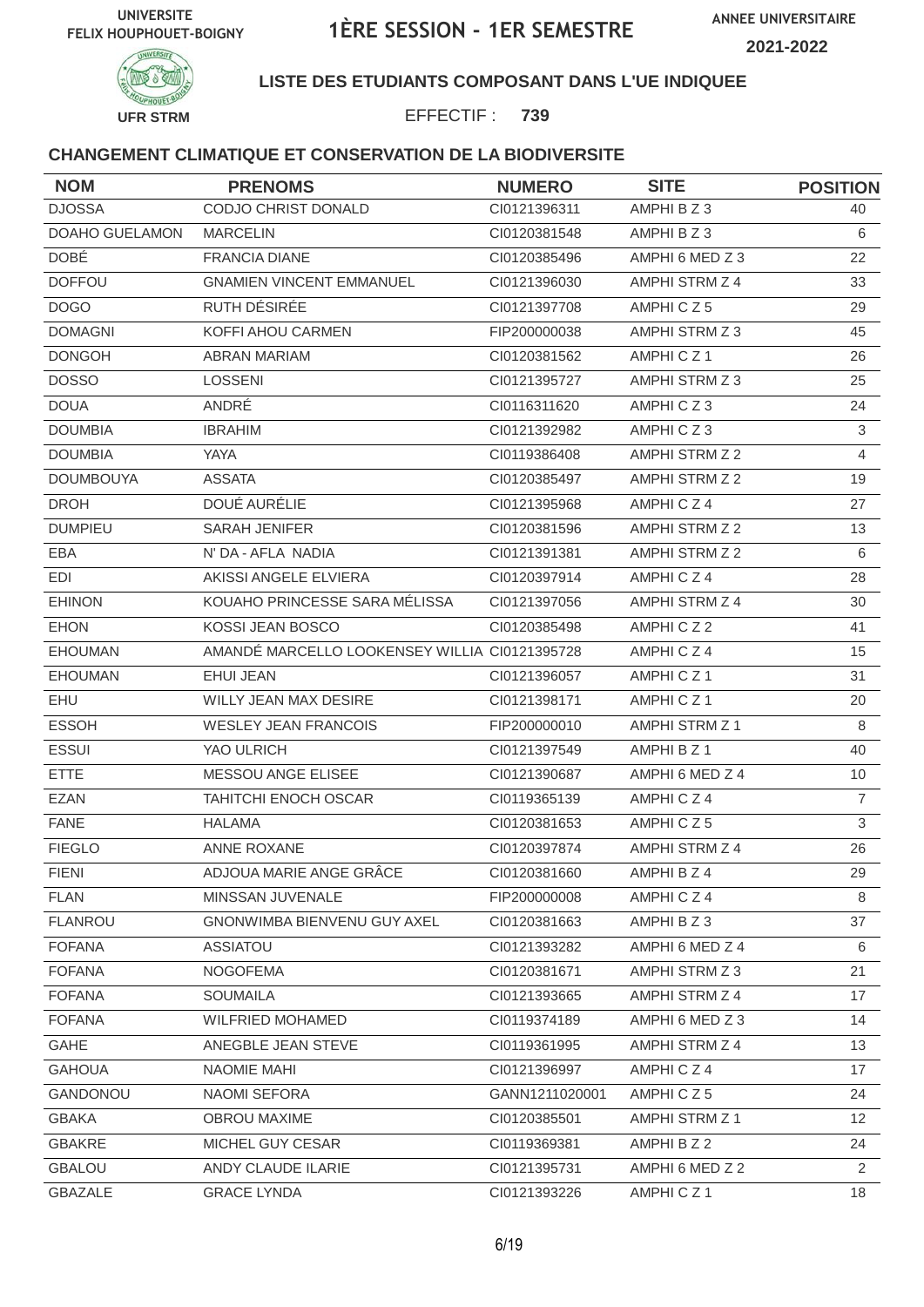



## **LISTE DES ETUDIANTS COMPOSANT DANS L'UE INDIQUEE**

EFFECTIF : **739**

| <b>NOM</b>      | <b>PRENOMS</b>                         | <b>NUMERO</b>  | <b>SITE</b>     | <b>POSITION</b>  |
|-----------------|----------------------------------------|----------------|-----------------|------------------|
| <b>GBOGBO</b>   | <b>JEAN BOLERY</b>                     | CI0120385506   | AMPHI STRM Z 3  | 43               |
| <b>GBOHO</b>    | <b>GOENTOUO LUCRECE REGIS</b>          | CI0119388464   | AMPHI STRM Z 2  | $\overline{2}$   |
| <b>GBOMENE</b>  | <b>GBOMENE NOEL BRICE FRANCK-SYLVA</b> | GBOG2512960001 | AMPHI 6 MED Z 3 | 28               |
| <b>GNAGNE</b>   | <b>JOEL CHRITIAN</b>                   | FIP200000057   | AMPHI 6 MED Z 1 | 47               |
| GNAHORE         | <b>AHOLI EMERSON</b>                   | CI0119386495   | AMPHICZ2        | 11               |
| <b>GNAMIEN</b>  | ADAMS MOUAYÉ                           | Cl0121392472   | AMPHI 6 MED Z 2 | 37               |
| <b>GNOLEBAT</b> | <b>GBEYORO LIONELLE WILMAR</b>         | CI0120398581   | AMPHI STRM Z 3  | 5                |
| <b>GNONSIO</b>  | KOUIYIYE DOUDOU SEPHORA ROXANE         | CI0121390720   | AMPHI 6 MED Z 2 | 16               |
| <b>GOGOUA</b>   | DETHO ANGE MURIEL                      | CI0121395733   | AMPHI B Z 2     | 3                |
| <b>GOHI</b>     | LOU LEAMAN JOYCE ANICETTE              | Cl0121395734   | AMPHI 6 MED Z 1 | 42               |
| <b>GOHI</b>     | <b>NANSEGNON PRINCE</b>                | FIP200000011   | AMPHI STRM Z 2  | 48               |
| GOHO            | DOHAÏ KÉASSON MARC-LOÏC                | GOHK3009000001 | AMPHICZ5        | 26               |
| GOÏ             | DOUIN EMMANUELLE FRANCELINE            | Cl0121391133   | AMPHICZ1        | 22               |
| GON             | <b>DESIRE</b>                          | Cl0120381799   | AMPHICZ5        | 8                |
| GOPOU           | ZRANGBA ADELAÏDE                       | Cl0121396500   | AMPHI B Z 1     | 20               |
| <b>GORE</b>     | <b>BI GORE EL-FOREST</b>               | FIP200000003   | AMPHI 6 MED Z 3 | 23               |
| GOSSAN          | <b>GOSSAN JEAN MICHEL</b>              | Cl0120381811   | AMPHI 6 MED Z 2 | 10               |
| <b>GOTTA</b>    | YORO JACQUES CHRISTIAN                 | Cl0121391495   | AMPHI B Z 2     | $\overline{9}$   |
| <b>GOUA</b>     | AKRE NGNINRIN LAURA                    | CI0121396305   | AMPHICZ1        | 27               |
| <b>GOUMBANE</b> | HAMIDOU                                | FIP200000031   | AMPHICZ4        | 10               |
| <b>GOUROTRE</b> | <b>VOLI CHRISTIAN</b>                  | CI0120381817   | AMPHI B Z 2     | 18               |
| <b>GRATH</b>    | NANGBAN AXEL DE.MARIE                  | CI0120381825   | AMPHI STRM Z 4  | 39               |
| <b>GREBIO</b>   | ANGE LUTHER                            | FIP200000040   | AMPHI STRM Z 1  | 34               |
| <b>GUEBO</b>    | KOUTCHET ANGE FREDY                    | CI0121391625   | AMPHI 6 MED Z 1 | 11               |
| <b>GUEDE</b>    | <b>TIDEKO OBEDE DELAISSE</b>           | CI0120381834   | AMPHI STRM Z 1  | 5                |
| <b>GUEI</b>     | SASSIO GASTON MAGLOIRE                 | CI0121393709   | AMPHI B Z 1     | 26               |
| <b>GUEU</b>     | AUDREY MARIE JOËLLE                    | Cl0121396224   | AMPHI B Z 3     | 18               |
| <b>GUEU</b>     | ÉRIC STÉPHANE                          | Cl0121392155   | AMPHI STRM Z 3  | 12               |
| <b>GUIA</b>     | DEULOUA CHRIST ARISTIDE                | Cl0121397147   | AMPHICZ5        | 22               |
| <b>GUINDO</b>   | AWA                                    | CI0120397677   | AMPHICZ1        | 14               |
| <b>GUISSO</b>   | O'NEEL EDDIE STEPHANE                  | CIO121395738   | AMPHI 6 MED Z 1 | 29               |
| HAMADOU         | <b>HASSANA</b>                         | Cl0121395739   | AMPHI 6 MED Z 1 | 40               |
| <b>HIÉ</b>      | ANITA RAYMONDE NICOLE                  | CI0121398353   | AMPHI 6 MED Z 2 | 15               |
| <b>HIEN</b>     | SIE PONCE DONALD                       | Cl0121394342   | AMPHI 6 MED Z 4 | 34               |
| <b>IRIE</b>     | <b>BI BOLATY DANIEL</b>                | CI0120385512   | AMPHICZ4        | 37               |
| <b>IRIE</b>     | BI TAH EMMANUEL CHRISTIAN              | CI0121391397   | AMPHICZ2        | 16               |
| <b>KABLAN</b>   | AKA PAUL ELIE                          | CI0121395741   | AMPHI 6 MED Z 3 | 47               |
| <b>KABORE</b>   | <b>HENOC</b>                           | CI0121396069   | AMPHI STRM Z 2  | 25               |
| <b>KABRAN</b>   | ASSOUMOU SYLVESTRE                     | FIP200000032   | AMPHI 6 MED Z 4 | 47               |
| KACOU           | EFFIBÉ ANNE SEPHORA                    | CI0119367595   | AMPHI B Z 3     | 15 <sup>15</sup> |
| KACOU           | KOULOU HERVÉ                           | CI0120385513   | AMPHI B Z 4     | 48               |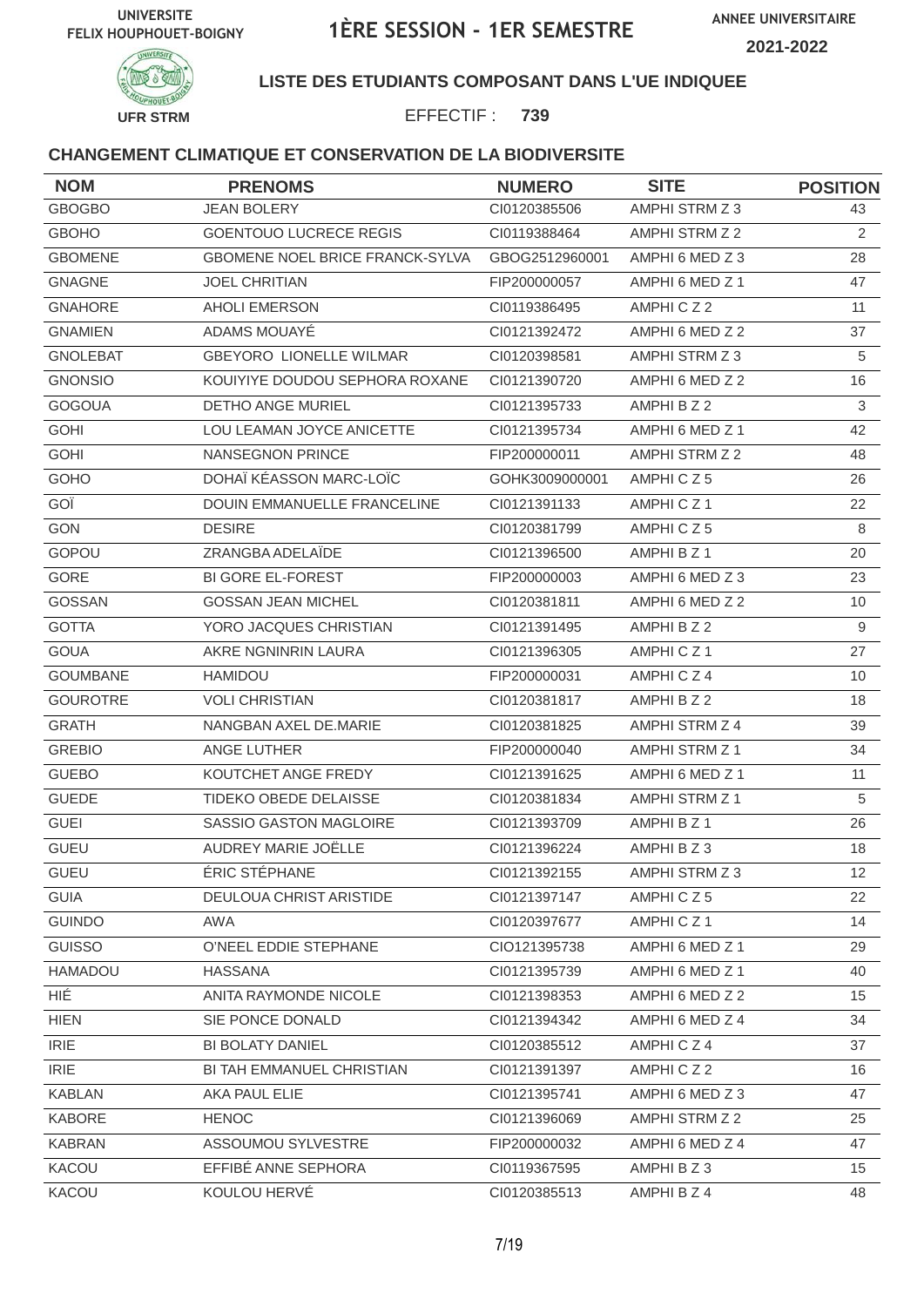



## **LISTE DES ETUDIANTS COMPOSANT DANS L'UE INDIQUEE**

EFFECTIF : **739**

| <b>NOM</b>      | <b>PRENOMS</b>               | <b>NUMERO</b> | <b>SITE</b>     | <b>POSITION</b> |
|-----------------|------------------------------|---------------|-----------------|-----------------|
| KACOU           | N'GUESSAN ALVIN GILDAS       | CI0121390704  | AMPHICZ4        | 24              |
| <b>KADJO</b>    | AHOULOU REGIS ANDERSON       | CI0119371893  | AMPHI 6 MED Z 3 | $\overline{7}$  |
| <b>KADJO</b>    | N'GUESSAN ALBERT JUNIOR      | CI0121396366  | AMPHI 6 MED Z 4 | 40              |
| <b>KAFROUMA</b> | <b>GNOU-BLA AMANDINE</b>     | FIP200000026  | AMPHICZ2        | 13              |
| <b>KAKOU</b>    | <b>MANIZAN MAXIMIN</b>       | CI0121391005  | AMPHI 6 MED Z 3 | 13              |
| KALÉ            | ONELIE PHOEBE JOSEPHA JEMIMA | CI0120381912  | AMPHI STRM Z 4  | 29              |
| <b>KALFA</b>    | <b>ADJOUA MONIQUE</b>        | CI0121395988  | AMPHICZ5        | 5               |
| <b>KAMAGATE</b> | <b>ADIA</b>                  | CI0121394938  | AMPHICZ5        | $\overline{7}$  |
| <b>KAMAGATE</b> | <b>INZA</b>                  | CI0120395691  | AMPHI STRM Z 2  | 45              |
| KAMBE           | KAMBE DERRICK VALDES         | FIP200000043  | AMPHICZ2        | 34              |
| <b>KAMENA</b>   | AKA PAUL MARIE               | CI0121396947  | AMPHICZ4        | 14              |
| <b>KANGA</b>    | YAO BERENGER                 | CI0120381951  | AMPHI STRM Z 2  | 44              |
| <b>KANGAMON</b> | AHOU LYDIA VERLANDE          | CI0121391663  | AMPHI 6 MED Z 1 | 5               |
| <b>KARIME</b>   | <b>KOUADIO MOUSSA</b>        | KARK18019401  | AMPHI 6 MED Z 3 | $\overline{2}$  |
| KARIMOU         | KOUAME ARSÈNE                | CI0120388917  | AMPHI 6 MED Z 4 | 21              |
| <b>KEITA</b>    | ASSETOU                      | CI0120395687  | AMPHICZ4        | $\mathbf{1}$    |
| KI              | <b>MAMINATA</b>              | CI0121392698  | AMPHI B Z 1     | 34              |
| <b>KINDOH</b>   | <b>BROU ANGE PATRICK</b>     | CI0121397557  | AMPHI 6 MED Z 1 | 43              |
| KO              | <b>ALIMA ROSELINE</b>        | FIP200000054  | AMPHI 6 MED Z 1 | 37              |
| <b>KOBENAN</b>  | KOSSIA REBECCA               | CI0121394956  | AMPHI B Z 3     | 16              |
| KODE            | <b>GHOH AICHA EVE</b>        | CI0121392593  | AMPHI STRM Z 1  | $\overline{4}$  |
| <b>KOFF</b>     | <b>KOUAME GERVAIS</b>        | FIP200000052  | AMPHI B Z 4     | 46              |
| <b>KOFFI</b>    | <b>ADJA RUTH</b>             | CI0121393296  | AMPHI 6 MED Z 1 | 18              |
| <b>KOFFI</b>    | AFFOUET ANIQUE MAURICETTE    | CI0121396380  | AMPHI 6 MED Z 2 | 32              |
| <b>KOFFI</b>    | AKISSI NORA LYNE             | CI0120382035  | AMPHI STRM Z 4  | 22              |
| <b>KOFFI</b>    | AMANI MAXIME DEBORA          | CI0120382085  | AMPHICZ5        | $\overline{4}$  |
| <b>KOFFI</b>    | AMANY JEAN NOËL              | CI0119365588  | AMPHI B Z 1     | 31              |
| <b>KOFFI</b>    | AMENAN KAN ANGE MARIETTE     | CI0120382049  | AMPHICZ3        | 17              |
| <b>KOFFI</b>    | ANGE PATRICK KOUASSI         | FIP200000024  | AMPHI STRM Z 1  | 17              |
| <b>KOFFI</b>    | <b>ARNOLD KEVIEN</b>         | FIP200000037  | AMPHICZ4        | 36              |
| <b>KOFFI</b>    | AYA GEMINA CHRISTELLE        | CI0120382083  | AMPHI STRM Z 2  | 9               |
| <b>KOFFI</b>    | CHIA MARIE-MICHAELLE         | CI0120385521  | AMPHICZ4        | 31              |
| <b>KOFFI</b>    | DJACOF ARMEL MICHEL          | CI0121412254  | AMPHI STRM Z 3  | 39              |
| <b>KOFFI</b>    | <b>JEAN HUGUES</b>           | CI0120382070  | AMPHICZ2        | 23              |
| <b>KOFFI</b>    | <b>JONATHAN</b>              | CI0119363715  | AMPHI B Z 1     | 21              |
| <b>KOFFI</b>    | <b>KACOU JUNIOR</b>          | CI0120382023  | AMPHI B Z 4     | 19              |
| <b>KOFFI</b>    | KOFFI MOÏSE D'ISRRAËL        | CI0121393742  | AMPHI STRM Z 2  | 23              |
| <b>KOFFI</b>    | KONAN BERNARD                | CI0121393167  | AMPHI 6 MED Z 1 | 10 <sup>°</sup> |
| <b>KOFFI</b>    | KONAN BERTRAN                | CI0121393612  | AMPHI 6 MED Z 4 | 45              |
| <b>KOFFI</b>    | KOUADIO SÉVERIN              | CI0121393091  | AMPHI STRM Z 2  | 47              |
| <b>KOFFI</b>    | KOUADIO WILFRIED             | CI0120382058  | AMPHICZ4        | 29              |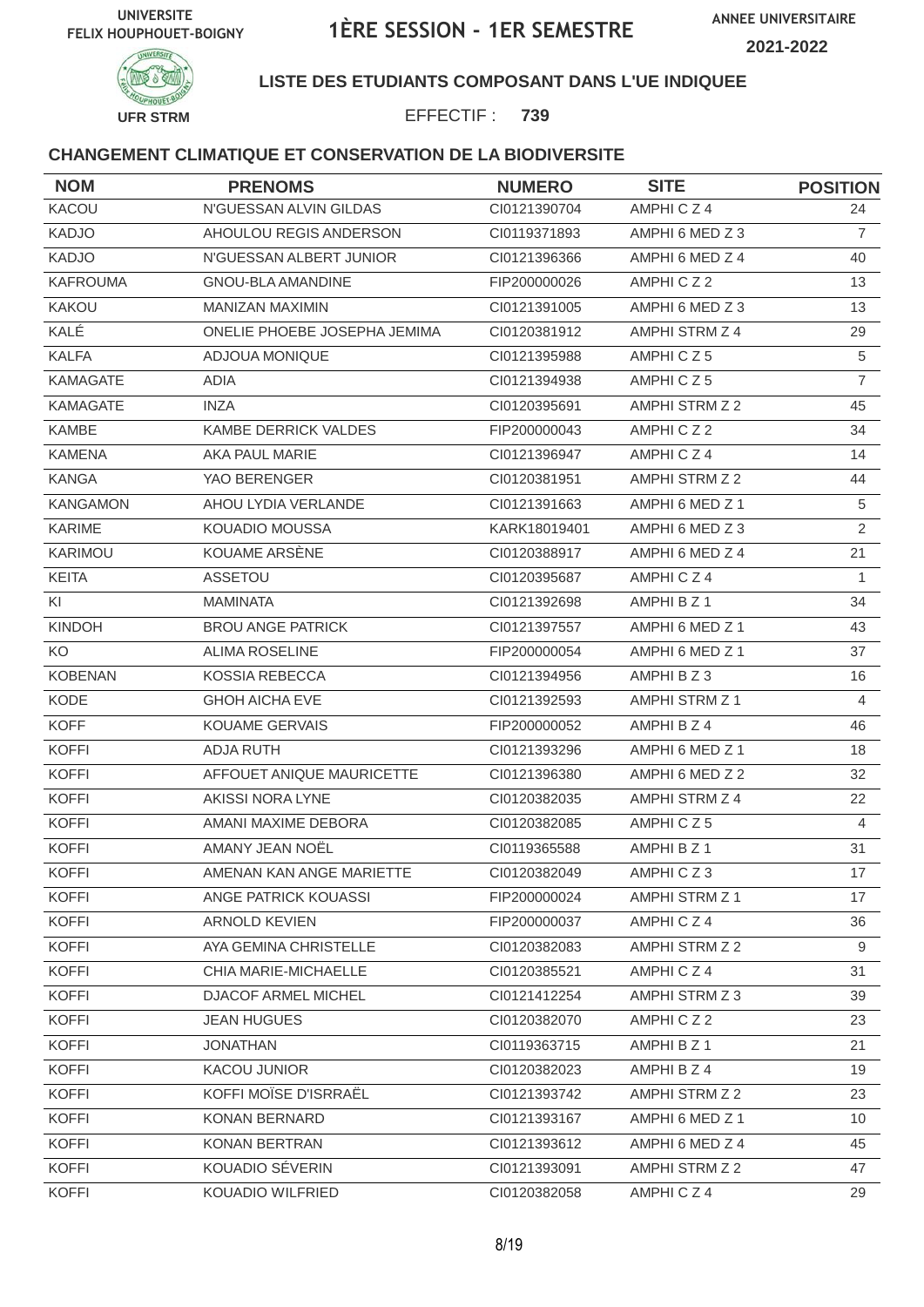

#### **LISTE DES ETUDIANTS COMPOSANT DANS L'UE INDIQUEE**

EFFECTIF : **739**

| <b>NOM</b>     | <b>PRENOMS</b>                   | <b>NUMERO</b>  | <b>SITE</b>           | <b>POSITION</b> |
|----------------|----------------------------------|----------------|-----------------------|-----------------|
| <b>KOFFI</b>   | KOUAKOU PIERRE                   | KOFK2012960020 | AMPHICZ4              | 30              |
| <b>KOFFI</b>   | KOUAME ULRICH ANDERSON           | CI0120382025   | AMPHI STRM Z 1        | 41              |
| <b>KOFFI</b>   | KOUASSI ALLÉMAO                  | Cl0121393643   | AMPHI B Z 4           | 32              |
| <b>KOFFI</b>   | N'GBIN JEAN FABRICE              | FIP200000017   | AMPHI STRM Z 4        | 38              |
| <b>KOFFI</b>   | PAUL MARRION                     | CI0121396361   | AMPHI STRM Z 3        | 26              |
| <b>KOFFI</b>   | SABENOU AKOUA STÉPHANIE          | CI0120382033   | AMPHI STRM Z 3        | 51              |
| <b>KOFFI</b>   | SAINTE ROSEMONDE KOSSIA LAMERVEI | CI0120382054   | AMPHI 6 MED Z 4       | 14              |
| <b>KOFFI</b>   | YAO ARMEL                        | CI0119369257   | AMPHI 6 MED Z 4       | 42              |
| <b>KOFFI</b>   | ZEZEOULYE MAXIMILIEN CYRIEL      | CI0116305499   | AMPHICZ4              | 38              |
| <b>KOKORA</b>  | <b>BETTY MICHAEL</b>             | FIP200000006   | AMPHI 6 MED Z 1       | 24              |
| <b>KOKOUA</b>  | <b>JESSICA-ROXANE JENNIPHER</b>  | KOKJ0805990001 | AMPHI B Z 1           | $\overline{2}$  |
| <b>KOMIEN</b>  | KOUSSO ANDREA                    | CI0120382129   | AMPHI STRM Z 1        | 26              |
| <b>KONAN</b>   | <b>AKISSI ESTER</b>              | CI0119375405   | AMPHI STRM Z 1        | 10              |
| <b>KONAN</b>   | <b>AMANY PRISCA</b>              | KONA0704970001 | AMPHICZ5              | 20              |
| <b>KONAN</b>   | AMENAN BÉATRICE                  | Cl0121395744   | <b>AMPHI STRM Z 2</b> | 52              |
| <b>KONAN</b>   | AMOIN MARIE JEANNE BLANCHE       | CI0121394368   | AMPHIBZ3              | 10              |
| <b>KONAN</b>   | ANGBAN N'DOLY FIDEL              | CI0119370222   | AMPHI STRM Z 1        | 1               |
| <b>KONAN</b>   | <b>BOUAFFOU AYA LAURELLE</b>     | Cl0121396687   | AMPHI B Z 1           | 28              |
| <b>KONAN</b>   | <b>EKANI ROMUALD</b>             | FIP200000045   | AMPHI B Z 2           | 5               |
| <b>KONAN</b>   | <b>KOFFI DANIEL</b>              | Cl0120382153   | AMPHI 6 MED Z 3       | 37              |
| <b>KONAN</b>   | KONAN HONORE                     | FIP200000049   | AMPHICZ5              | 10              |
| <b>KONAN</b>   | KOUAKOU PATERN ELOGE             | CI0119386610   | AMPHI 6 MED Z 4       | 8               |
| <b>KONAN</b>   | <b>KOUASSI ELVIS</b>             | Cl0121396244   | AMPHI STRM Z 2        | 10              |
| <b>KONAN</b>   | KOUASSI SAHM PATRICK             | CI0120398465   | AMPHICZ2              | 24              |
| <b>KONAN</b>   | <b>MATO SONIA CARINE</b>         | KONM2303940004 | AMPHI B Z 1           | 9               |
| <b>KONAN</b>   | N'GUESSAN JEAN LUC               | CI0121396108   | AMPHI 6 MED Z 2       | 17              |
| <b>KONAN</b>   | N'ZOLIE EPHREM EZECHIEL          | Cl0121395745   | AMPHI B Z 4           | $\overline{4}$  |
| KONAN          | PASCAL DOUMANTEY                 | Cl0121390693   | AMPHI 6 MED Z 1       | 38              |
| <b>KONAN</b>   | VANESSA MARIE-JOËLLE             | CI0121396281   | AMPHI STRM Z 4        | 12 <sup>2</sup> |
| <b>KONAN</b>   | YAH CATHERINE                    | CI0118358076   | AMPHI 6 MED Z 3       | 34              |
| <b>KONATE</b>  | AMIDOU                           | CI0119372060   | AMPHI 6 MED Z 1       | 35              |
| KONATÉ         | <b>ASSANATA</b>                  | Cl0121391645   | AMPHI B Z 4           | 38              |
| <b>KONDOBO</b> | <b>KOROTOUM</b>                  | CI0120385526   | AMPHI STRM Z 1        | 13              |
| KONE           | AKISSI BENEDITHE LAUREINE        | FIP200000009   | AMPHICZ4              | 25              |
| <b>KONE</b>    | <b>BLE YVES</b>                  | CI0120384080   | AMPHICZ5              | 14              |
| KONE           | <b>FANTA</b>                     | CI0120382269   | AMPHICZ4              | 23              |
| KONE           | <b>GNINTIE ANNE ELVIRA</b>       | CI0121391757   | AMPHI 6 MED Z 2       | 44              |
| <b>KONE</b>    | KAYOMOSORO MOHAMED               | Cl0121393374   | AMPHICZ4              | 6               |
| KONE           | KIYALI                           | FIP200000056   | AMPHI B Z 3           | 11              |
| KONE           | <b>LACINA</b>                    | CI0120397667   | AMPHI B Z 2           | $\overline{2}$  |
| KONE           | <b>MAH NOURA</b>                 | Cl0120384074   | AMPHICZ2              | 9               |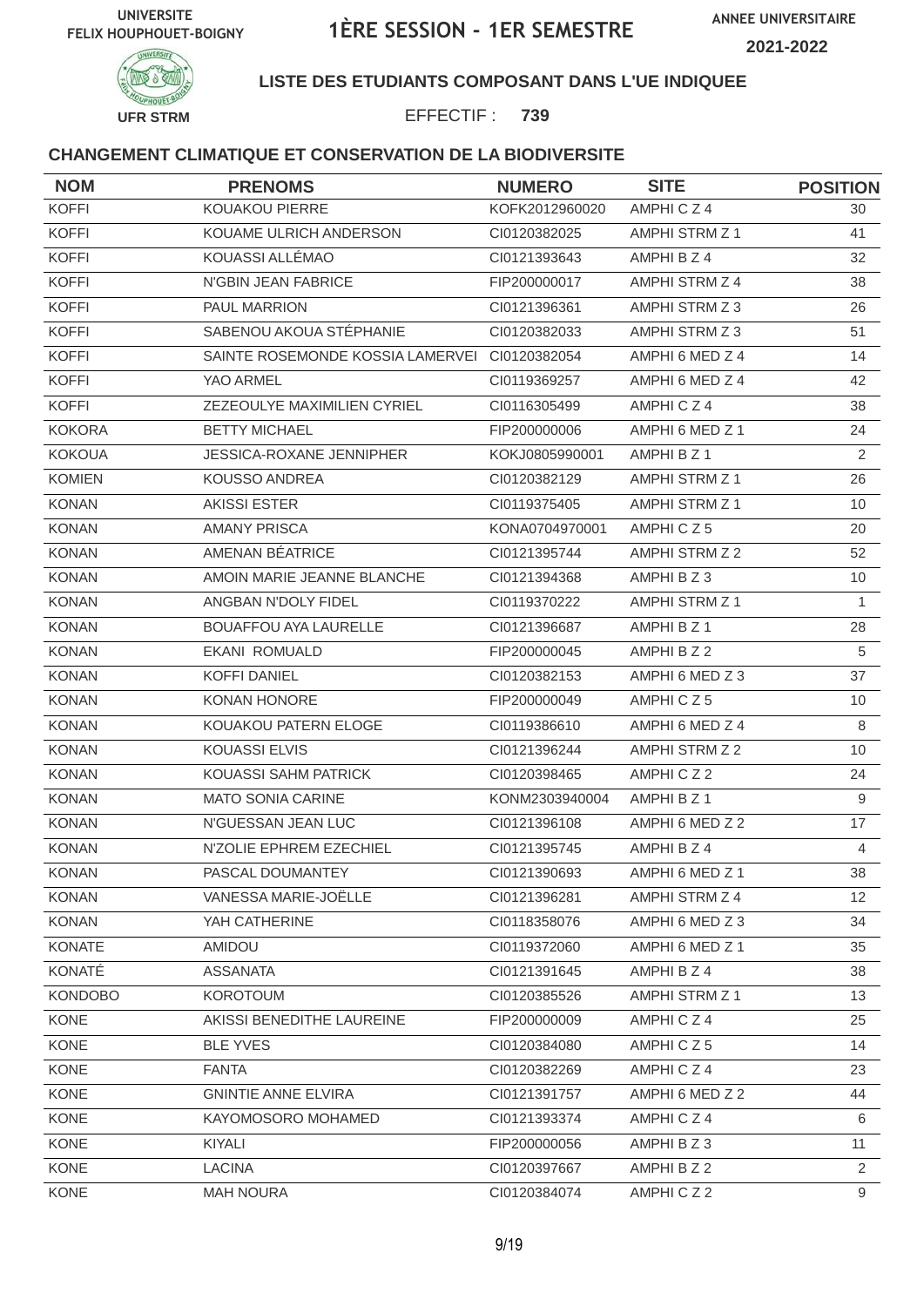



## **LISTE DES ETUDIANTS COMPOSANT DANS L'UE INDIQUEE**

EFFECTIF : **739**

| <b>NOM</b>       | <b>PRENOMS</b>                   | <b>NUMERO</b> | <b>SITE</b>     | <b>POSITION</b> |
|------------------|----------------------------------|---------------|-----------------|-----------------|
| KONE             | MARIE CELESTIINE LEATICIA URSULE | FIP200000050  | AMPHICZ2        | 10              |
| <b>KONE</b>      | <b>MASSIAMY</b>                  | CI0120382257  | AMPHI STRM Z 2  | 24              |
| KONÉ             | MIDA JOSIANE MICHAËLLE           | CI0120387037  | AMPHI B Z 2     | 17              |
| <b>KONE</b>      | <b>MOHAMED</b>                   | Cl0121392900  | AMPHICZ1        | 8               |
| <b>KONE</b>      | <b>NABE CHAM-HOUN</b>            | CI0121395747  | AMPHIBZ3        | 31              |
| KONÉ             | N'GOLO MOUHAMED                  | CI0121392282  | AMPHICZ5        | 17              |
| <b>KONE</b>      | <b>OUSMANE KARAMOKO</b>          | CI0119361616  | AMPHICZ3        | 21              |
| KONÉ             | PEKITCHIN JONAS                  | CI0121395748  | AMPHI STRM Z 2  | 15              |
| <b>KONE</b>      | <b>SEHENAN</b>                   | FIP200000033  | AMPHI STRM Z 3  | 8               |
| <b>KONE</b>      | YETI SEPHORA                     | CI0121395891  | AMPHICZ1        | $\overline{4}$  |
| <b>KONE</b>      | <b>ZIEPE</b>                     | CI0120382242  | AMPHI 6 MED Z 3 | $\overline{4}$  |
| <b>KONIN</b>     | ETTIEN ANGE JOËL                 | CI0121395504  | AMPHI STRM Z 4  | 10              |
| <b>KOUA</b>      | <b>ASSIALA MELAINE</b>           | CI0121392074  | AMPHI 6 MED Z 3 | 45              |
| <b>KOUA</b>      | <b>BLAHOUA BELL DORAINE</b>      | FIP200000019  | AMPHI 6 MED Z 2 | 6               |
| <b>KOUA</b>      | KOUADIO MICHEL                   | CI0120384090  | AMPHI B Z 1     | 39              |
| <b>KOUABENAN</b> | <b>KOBENAN SIRIKI</b>            | CI0121391737  | AMPHI B Z 2     | 25              |
| KOUACOU          | YAO GÉDÉON                       | CI0118336190  | AMPHI 6 MED Z 2 | 36              |
| <b>KOUADIO</b>   | <b>AHOU</b>                      | CI0121392229  | AMPHIBZ3        | 35              |
| <b>KOUADIO</b>   | AHOU ANGE ERICKA FABIENNE        | CI0120385532  | AMPHI 6 MED Z 1 | 13              |
| <b>KOUADIO</b>   | AMAN JOSEPH                      | CI0121395752  | AMPHI STRM Z 3  | 41              |
| <b>KOUADIO</b>   | AMA VERONIQUE                    | CI0121391508  | AMPHI 6 MED Z 4 | $\mathbf{1}$    |
| <b>KOUADIO</b>   | AMENAN AUDE                      | CI0116305821  | AMPHICZ3        | 28              |
| <b>KOUADIO</b>   | AXELLE AUDREY                    | CI0121391652  | AMPHICZ3        | 39              |
| <b>KOUADIO</b>   | <b>BANIMA KRA JACQUES</b>        | CI0115300894  | AMPHICZ5        | 12 <sup>°</sup> |
| <b>KOUADIO</b>   | <b>DELILA SYNTICHE AKISSI</b>    | CI0119363789  | AMPHI STRM Z 1  | 38              |
| <b>KOUADIO</b>   | <b>HAPPY NERY</b>                | CI0121390773  | AMPHI STRM Z 2  | 26              |
| <b>KOUADIO</b>   | KOFFI ANGE ARMAND                | CI0121392012  | AMPHI 6 MED Z 2 | 42              |
| <b>KOUADIO</b>   | <b>KOFFI SAMUEL</b>              | FIP200000034  | AMPHI STRM Z 2  | 36              |
| <b>KOUADIO</b>   | KOUADIO ANDERSON                 | CI0120389283  | AMPHI STRM Z 4  | 6               |
| <b>KOUADIO</b>   | KOUADIO SIE GEDEON               | CI0121391329  | AMPHI STRM Z 4  | 24              |
| <b>KOUADIO</b>   | KOUAMÉ EUNICE AMOAN              | CI0121395753  | AMPHI B Z 2     | 16              |
| <b>KOUADIO</b>   | KOUAME MATHURIN                  | CI0120382328  | AMPHIBZ3        | $\overline{2}$  |
| <b>KOUADIO</b>   | KOUASSI AMBROISE                 | CI0121391429  | AMPHI STRM Z 1  | 32              |
| <b>KOUADIO</b>   | MAGUY STÉPHANE KOUAMÉ            | CI0119370290  | AMPHI B Z 4     | 30              |
| <b>KOUADIO</b>   | ULRICH OLIVIA AFFOUÉ             | CI0119386567  | AMPHI STRM Z 4  | $\overline{2}$  |
| <b>KOUADIO</b>   | YAO RODRIGUE                     | FIP200000014  | AMPHI 6 MED Z 2 | 4               |
| <b>KOUAKOU</b>   | ADJOUA CHRISTELLE TATIANA        | CI0121411636  | AMPHI STRM Z 1  | 37              |
| KOUAKOU          | ADJOUA SONIA LETICIA             | CI0121391039  | AMPHI B Z 4     | 27              |
| <b>KOUAKOU</b>   | <b>AFFOUE LAETICIA</b>           | CI0120398527  | AMPHI 6 MED Z 1 | 20              |
| KOUAKOU          | AHOU GRÂCE EMMANUELLA            | CI0120382417  | AMPHICZ1        | 3               |
| KOUAKOU          | AHOU LARISSA                     | Cl0121395754  | AMPHI STRM Z 2  | 5               |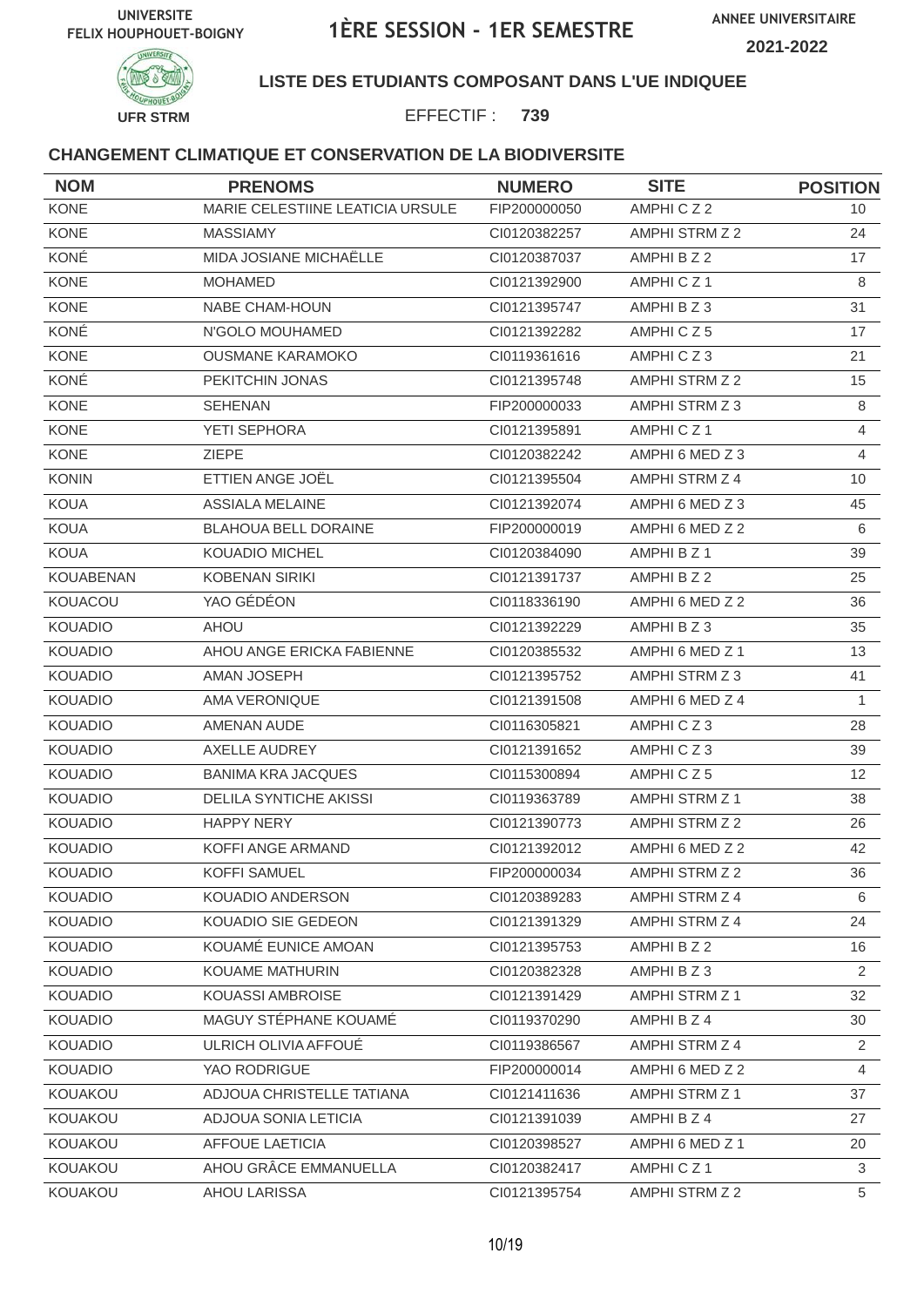

### **LISTE DES ETUDIANTS COMPOSANT DANS L'UE INDIQUEE**

EFFECTIF : **739**

| <b>NOM</b>     | <b>PRENOMS</b>                                  | <b>NUMERO</b>  | <b>SITE</b>          | <b>POSITION</b> |
|----------------|-------------------------------------------------|----------------|----------------------|-----------------|
| KOUAKOU        | ATCHELOH KOUADIO BORIS                          | CI0121390745   | AMPHI STRM Z 2       | 14              |
| KOUAKOU        | <b>BOUSSOUMALIE YOLANDE</b>                     | CI0203844106   | AMPHI STRM Z 2       | 27              |
| KOUAKOU        | <b>KOBENAN MARCEL</b>                           | CI0119379777   | AMPHI STRM Z 1       | 24              |
| KOUAKOU        | <b>KOFFI ARMAND</b>                             | CI0121397591   | AMPHICZ3             | 33              |
| KOUAKOU        | KOFFI VALDEZ                                    | CI0121392378   | AMPHICZ <sub>1</sub> | 28              |
| KOUAKOU        | KOUAME DRO ANGE                                 | CI0120382427   | AMPHI B Z 1          | 3               |
| KOUAKOU        | KOUAMÉ NOËL                                     | CI0120385539   | AMPHICZ1             | 11              |
| KOUAKOU        | KOUAMÉ PATRICK                                  | CI0119385693   | AMPHI 6 MED Z 4      | 32              |
| KOUAKOU        | <b>KOUAME SEVERIN</b>                           | CI0120382456   | AMPHI 6 MED Z 4      | 35              |
| KOUAKOU        | KOUASSI KAN ARMAND JAURES                       | CI0120387027   | AMPHICZ1             | $\mathbf{1}$    |
| KOUAKOU        | KOUNDOLIE AYMAR                                 | CI0121398370   | AMPHICZ2             | 35              |
| KOUAKOU        | N'GUESSAN PARFAIT                               | CI0121396058   | AMPHICZ1             | 38              |
| KOUAKOU        | NIANNOU ANDREA BERENICE                         | CI0121392102   | AMPHI 6 MED Z 2      | 38              |
| KOUAKOU        | ORLANE DELVER PAOLA                             | CI0121390828   | AMPHI 6 MED Z 2      | 27              |
| KOUAKOU        | <b>REGIS JEAN IGOR</b>                          | CI0120397490   | AMPHICZ1             | 23              |
| KOUAKOU        | YAO JEAN-BAPTISTE                               | CI0120384485   | AMPHI 6 MED Z 1      | 1               |
| <b>KOUAME</b>  | ABRAHAM ISAAC                                   | CI0120382534   | AMPHICZ1             | 16              |
| <b>KOUAME</b>  | AFFOUE ALEXANDRA                                | CI0120384124   | AMPHI 6 MED Z 3      | 27              |
| <b>KOUAME</b>  | AMENAN GNANMIEN MALHIE ROSA PASC KOUA2404020001 |                | AMPHI 6 MED Z 1      | 22              |
| KOUAME         | <b>GOULE BAH ENOC</b>                           | KOUG2403940002 | AMPHI B Z 4          | 24              |
| KOUAME         | KADJO ANGE                                      | FIP200000004   | AMPHI STRM Z 3       | 15              |
| <b>KOUAME</b>  | <b>KOFFI CLAVER</b>                             | CI0120382526   | AMPHI 6 MED Z 1      | 34              |
| KOUAME         | KOFFI RODOLPHE VENCESLAS                        | CI0120382486   | AMPHI 6 MED Z 2      | 11              |
| <b>KOUAME</b>  | <b>KOUADIO HERMANN</b>                          | CI0119388842   | AMPHICZ3             | $\sqrt{5}$      |
| <b>KOUAME</b>  | KOUADIO KONAN FLORENT                           | CI0121395757   | AMPHI STRM Z 3       | 19              |
| KOUAME         | KOUADIO N'ZELIBESSE VIRGIL                      | CI0121391223   | AMPHI STRM Z 3       | 50              |
| KOUAME         | <b>KOUAME BORIS</b>                             | CI0118349231   | AMPHI STRM Z 3       | 37              |
| KOUAME         | KOUASSI ELIE                                    | CI0119385965   | AMPHICZ1             | 5               |
| <b>KOUAME</b>  | <b>LOUKOU EDMOND</b>                            | CI0119367840   | AMPHI STRM Z 3       | 29              |
| <b>KOUAME</b>  | N'DRI JEAN BRICE                                | CI0121390807   | AMPHI STRM Z 2       | 12              |
| KOUAME         | N'DRI KAN CLOVIS ELVIS                          | CI0121401644   | AMPHI B Z 1          | 12 <sup>°</sup> |
| <b>KOUAME</b>  | OCÉANE JEAN-BAPTISTE                            | CI0121397025   | AMPHI 6 MED Z 2      | 8               |
| KOUAME         | PRINCE EMMANUEL                                 | CI0119361194   | AMPHICZ5             | 13              |
| KOUAMÉ         | YAO DANIEL                                      | CI0121390762   | AMPHICZ2             | 38              |
| <b>KOUAME</b>  | YAO RUBBEN                                      | CI0121392735   | AMPHI 6 MED Z 1      | 26              |
| <b>KOUASSI</b> | AKA KOUASSI MICHEL                              | CI0121396437   | AMPHICZ3             | 31              |
| <b>KOUASSI</b> | AMA MARIAME                                     | CI0120388980   | AMPHI 6 MED Z 3      | 44              |
| <b>KOUASSI</b> | AMOIN MARIE ROSETTE                             | CI0121392624   | AMPHICZ2             | 29              |
| KOUASSI        | ANDRÉA ARIANE ASSIE                             | CI0121396029   | AMPHI B Z 1          | 24              |
| KOUASSI        | ANI SAMUEL                                      | CI0119361581   | AMPHI 6 MED Z 3      | 31              |
| KOUASSI        | ATCHOUELOU SARAH MADELEINE                      | CI0121396460   | AMPHI STRM Z 1       | 6               |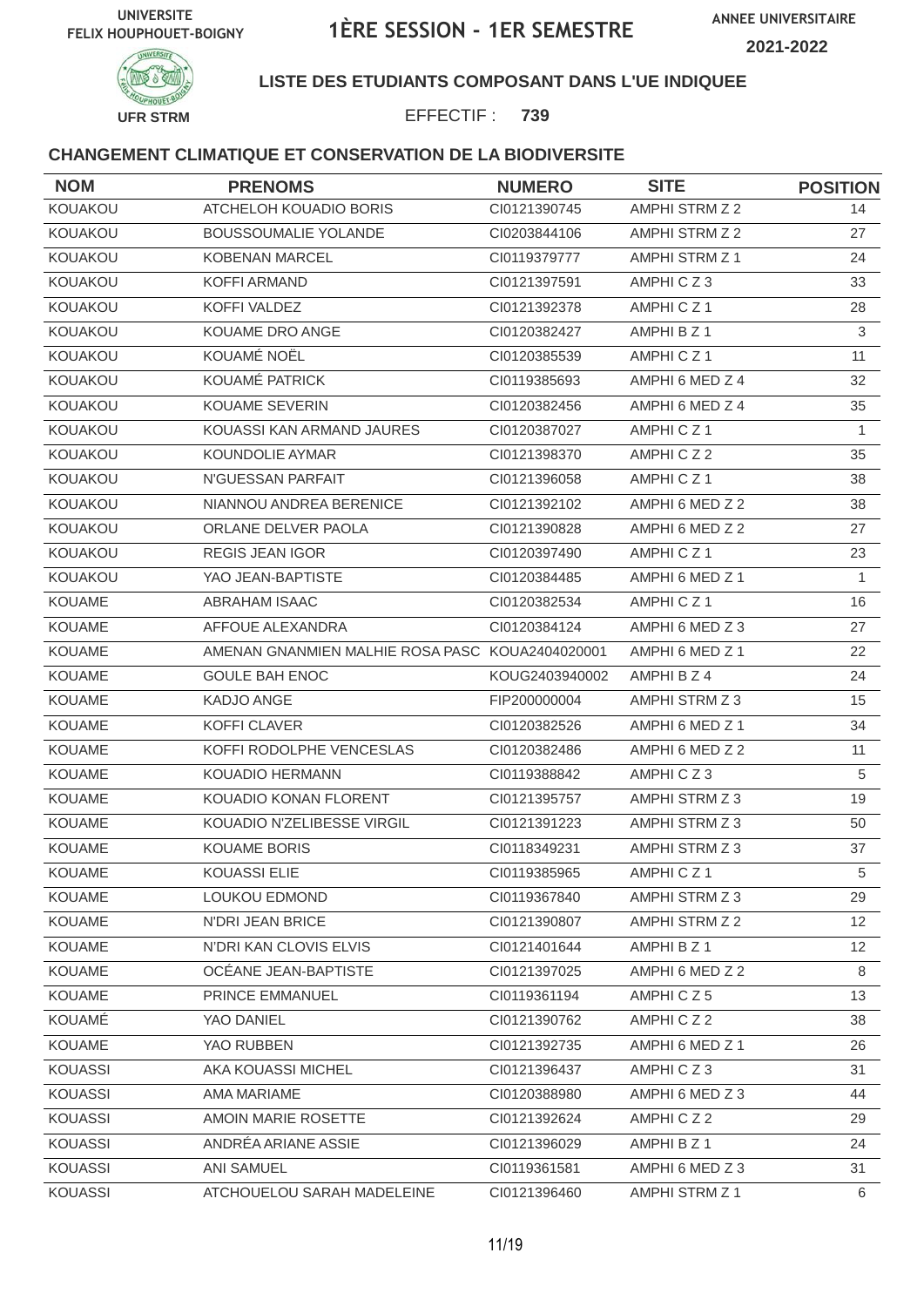



## **LISTE DES ETUDIANTS COMPOSANT DANS L'UE INDIQUEE**

EFFECTIF : **739**

| <b>NOM</b>      | <b>PRENOMS</b>                   | <b>NUMERO</b>  | <b>SITE</b>           | <b>POSITION</b>  |
|-----------------|----------------------------------|----------------|-----------------------|------------------|
| <b>KOUASSI</b>  | <b>AUSSI MARIELLE</b>            | CI0121393024   | <b>AMPHI STRM Z 2</b> | 29.              |
| <b>KOUASSI</b>  | ELOHIM ULRICH EMMANUEL           | CI0120390582   | AMPHI B Z 4           | 42               |
| <b>KOUASSI</b>  | <b>GOUAHO PATRICE</b>            | CI0120385545   | AMPHI B Z 1           | 32               |
| <b>KOUASSI</b>  | HENRI JOEL LOPEZ                 | KOUH0101980001 | AMPHI STRM Z 1        | $\overline{2}$   |
| <b>KOUASSI</b>  | <b>KAN JANVIER</b>               | CI0121391983   | AMPHI 6 MED Z 3       | 5                |
| <b>KOUASSI</b>  | KOFFI KOSSONOU                   | FIP200000005   | AMPHI 6 MED Z 3       | 26               |
| <b>KOUASSI</b>  | KOFFI MOÏSE D'ISRRAËL            | CI0141393742   | AMPHI STRM Z 3        | 46               |
| <b>KOUASSI</b>  | KOUAKOU STÉPHANE                 | CI0121391335   | AMPHICZ5              | 21               |
| <b>KOUASSI</b>  | KOUAMÉ ROMARIC                   | CI0121391233   | AMPHI STRM Z 3        | 6                |
| <b>KOUASSI</b>  | KOUASSI JEAN MARC                | CI0121397553   | AMPHICZ4              | 21               |
| <b>KOUASSI</b>  | NANAN KOUASSI SAMUEL             | CI0102382597   | AMPHICZ1              | 42               |
| <b>KOUASSI</b>  | N'GORAN JEAN FRÉJUS              | CI0120382567   | AMPHICZ3              | 25               |
| <b>KOUASSI</b>  | <b>OUEU SALOMÉE CHRISTELLE</b>   | CI0121392539   | AMPHI 6 MED Z 1       | $\overline{7}$   |
| KOUASSI         | <b>SEKA MODESTE</b>              | CI0120388671   | AMPHI B Z 2           | $\mathbf{1}$     |
| <b>KOUASSI</b>  | <b>TANOH ALANE LIONEL</b>        | CI0120382573   | AMPHI STRM Z 4        | 23               |
| <b>KOUASSI</b>  | YAO LUC                          | CI0121397890   | AMPHI 6 MED Z 1       | 8                |
| <b>KOUASSI</b>  | YAO OLIVIER                      | CI0121393776   | AMPHI STRM Z 1        | 27               |
| <b>KOUATEKY</b> | WILFRIED-MATHUSALEM              | CI0119372400   | AMPHI B Z 3           | 5                |
| KOUDOU          | <b>FLORENT ADRIEL</b>            | KOUF0701980001 | AMPHICZ3              | $\overline{2}$   |
| KOUEHI          | <b>ELYSÉE</b>                    | CI0120398529   | AMPHI STRM Z 3        | 16               |
| <b>KOUHON</b>   | JOHAN PRINCE DELON               | CI0121390822   | AMPHI B Z 2           | $\overline{4}$   |
| <b>KOUITIH</b>  | MAKEUSSEU ANGE MICHELLE          | CI0120397355   | AMPHI B Z 4           | 13               |
| <b>KOUKOUA</b>  | YOROH BERTILLE THERESE           | FIP200000027   | AMPHICZ5              | $\mathbf{1}$     |
| <b>KOUROUMA</b> | <b>BEMA</b>                      | CI0121392346   | AMPHI 6 MED Z 1       | 41               |
| <b>KPAN</b>     | PAULE ANDRÉE CORINE              | CI0120382649   | AMPHI STRM Z 4        | 1                |
| <b>KRA</b>      | ABDOUL KADER                     | CI0120382661   | AMPHICZ1              | 6                |
| <b>KRA</b>      | <b>EBWAUT MANTY FRANCK AYMAR</b> | CI0119361266   | AMPHICZ4              | 19               |
| <b>KRADY</b>    | EBIELEY ALFRED DESTIN            | KRAE1812990001 | AMPHI STRM Z 1        | 39               |
| <b>KRAGBA</b>   | SERGE                            | CI0119385976   | AMPHI B Z 1           | 4                |
| <b>KRAMO</b>    | KOUAKOU LUC-ANTONIO              | CI0120382670   | AMPHI STRM Z 3        | 22               |
| <b>KRAMO</b>    | ROXAN FRANCK ELVIS KOUASSI       | Cl0121396122   | AMPHI STRM Z 1        | 16               |
| KROU            | <b>ESSAN FRANÇOIS</b>            | CI0119387331   | AMPHI STRM Z 4        | 41               |
| LABARAN         | MAIMOUNATOU                      | FIP200000015   | AMPHI B Z 4           | 20               |
| LASME           | ESSANE FLORA JULIE MÉLISSA       | Cl0121392212   | AMPHI 6 MED Z 4       | 12               |
| LELLA           | ADJOUA INÈS FLORA                | CI0121398602   | AMPHI STRM Z 3        | 35               |
| LOBA            | BÉRÉNICE GRÂCE CARMELLE          | CI0121396324   | AMPHICZ3              | 12               |
| LOU             | <b>GOLLETY EVELINE</b>           | LOUG1102000001 | AMPHI STRM Z 3        | $\mathbf{1}$     |
| LOUA            | <b>GUEU FELIX</b>                | Cl0121396168   | AMPHI 6 MED Z 3       | 10 <sup>°</sup>  |
| LOUÉ            | <b>CLAUDE SANDRA</b>             | CI0119362196   | AMPHI 6 MED Z 4       | 27               |
| MAIZAN          | ABENAN ADÉLAÏDE                  | CI0121395763   | AMPHI B Z 1           | 15 <sup>15</sup> |
| <b>MALAN</b>    | KOUTOUA ARMEL                    | CI0121390830   | AMPHI STRM Z 1        | 14               |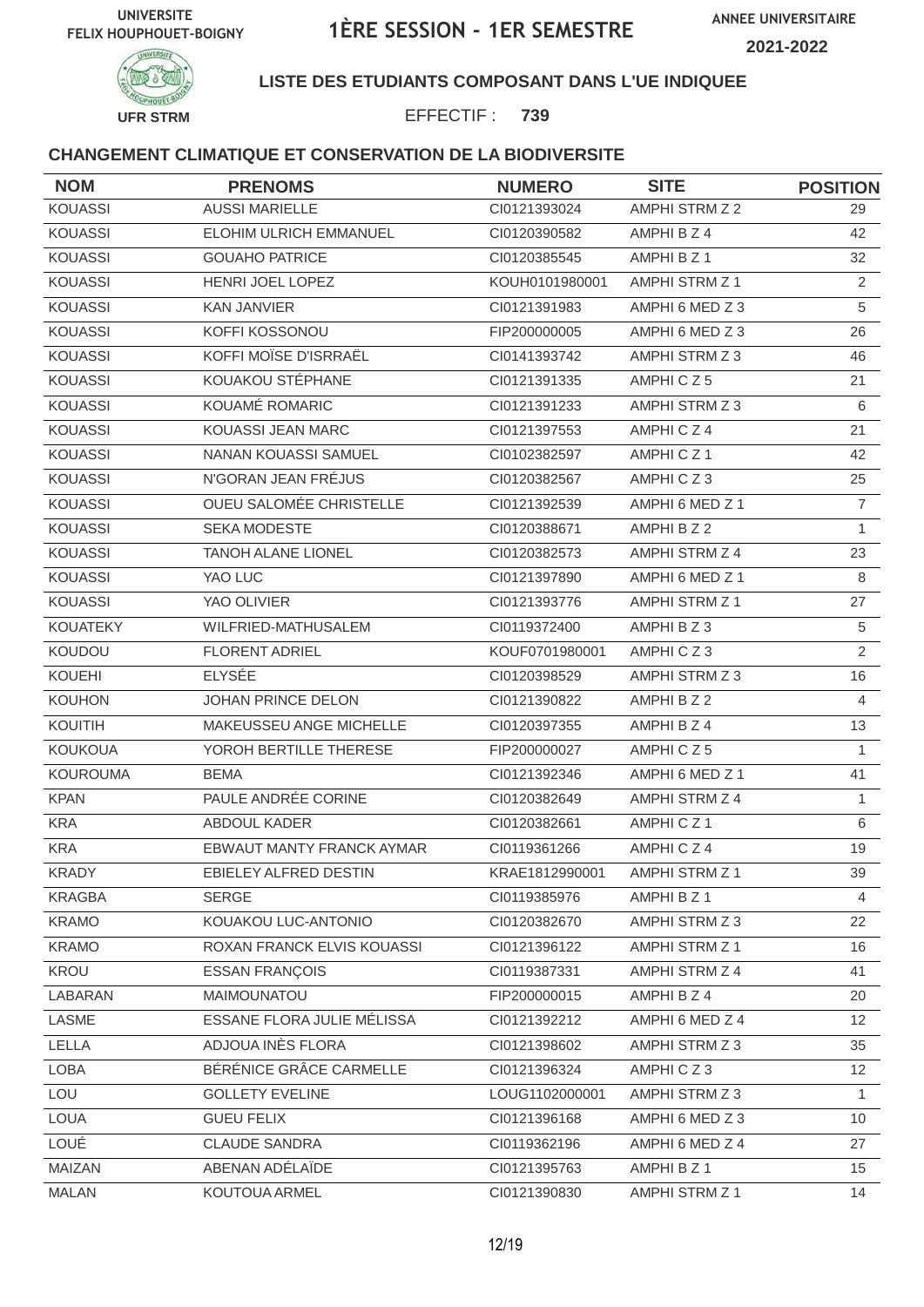

#### **LISTE DES ETUDIANTS COMPOSANT DANS L'UE INDIQUEE**

EFFECTIF : **739**

| <b>NOM</b>      | <b>PRENOMS</b>                 | <b>NUMERO</b> | <b>SITE</b>     | <b>POSITION</b> |
|-----------------|--------------------------------|---------------|-----------------|-----------------|
| <b>MAMBO</b>    | SOPIE GRÂCE MARIE-PAULE        | CI0119364593  | AMPHICZ1        | 32              |
| <b>MANIGA</b>   | <b>TOGBA ALLASSANE</b>         | CI0119362776  | AMPHICZ1        | 10              |
| <b>MANSARE</b>  | KOUMBA RACHELLE                | Cl0121397547  | AMPHI 6 MED Z 2 | 31              |
| <b>M'BAHIA</b>  | KOUASSI JEAN XAVIER GAUTIER    | CI0120388981  | AMPHI 6 MED Z 3 | 43              |
| M'BO            | BROU BÉRÉNICE DE GÉORGIE       | Cl0120388256  | AMPHI STRM Z 2  | 51              |
| MEA             | AKA JEAN MERMOZ                | CI0121398366  | AMPHI 6 MED Z 2 | 23              |
| <b>MEITE</b>    | MANOGODA                       | CI0120384195  | AMPHIBZ3        | 24              |
| MELEDJE         | <b>BOUAYE MARIE JOSIANE</b>    | CI0121397558  | AMPHICZ2        | 44              |
| <b>MEMEL</b>    | ESSOH YEÏ EMMA MARCELLE        | CI0121396019  | AMPHI STRM Z 2  | 43              |
| MÉNÉGNÉ         | <b>JUDITH DEBORA</b>           | CI0120385553  | AMPHI 6 MED Z 1 | 21              |
| <b>MIAN</b>     | AKOUBA MARIE HÉLÈNE ORNELA     | CI0119386569  | AMPHI 6 MED Z 3 | 16              |
| <b>MINIGOU</b>  | NAFICHATOU EVELYNE             | CI0121393267  | AMPHI B Z 3     | 21              |
| <b>MONAN</b>    | SOMPOHI DUBOIS PACTRICK        | FIP200000030  | AMPHI B Z 2     | $\overline{7}$  |
| <b>MONET</b>    | ANOKOUE ULRICH BRYAN           | CI0120384201  | AMPHI B Z 4     | 49              |
| <b>MONSAN</b>   | MARIE MARTHE DECLAIRE          | CI0121391346  | AMPHICZ3        | 27              |
| <b>MORONOU</b>  | <b>BROU ALICE</b>              | CI0121397879  | AMPHI B Z 4     | 35              |
| <b>MOUSSA</b>   | <b>NASSIROU</b>                | Cl0121392408  | AMPHICZ2        | 33              |
| <b>MOUSSAN</b>  | LANDRY ANGE CÉDRIC             | CI0120387022  | AMPHI B Z 3     | 3               |
| <b>MOUSSOH</b>  | LOSSO GRACE GEKONIAS           | Cl0129391633  | AMPHI STRM Z 3  | $\overline{4}$  |
| NACOULMA        | <b>CAMILLE DONATIEN</b>        | Cl0121396089  | AMPHI B Z 1     | 6               |
| <b>NAHOUNOU</b> | WILFRIED-ANGE SAMUEL           | Cl0120382803  | AMPHI STRM Z 1  | 25              |
| <b>NALI</b>     | ELLA DANIELLE                  | CI0121396154  | AMPHI STRM Z 2  | 3               |
| <b>NANA</b>     | <b>BIBATA</b>                  | CI0120382806  | AMPHICZ5        | 27              |
| <b>NANAN</b>    | KOFFI YAO JUNIOR               | Cl0121392215  | AMPHICZ1        | 30              |
| <b>NASSA</b>    | ANGE EMMANUELLA                | CI0121391637  | AMPHICZ5        | 30              |
| N'BRA           | KOFFI THÉODORE                 | CI0120382811  | AMPHICZ1        | 19              |
| N'CHO           | <b>APO CARINE D'AVILA</b>      | CI0120385556  | AMPHI 6 MED Z 1 | 17              |
| N'CHO           | ARIANE LUCETTE PERPÉTUE        | Cl0120382820  | AMPHI STRM Z 2  | 37              |
| N'CHO           | EDI ROLAND                     | CI0120384207  | AMPHICZ5        | 9               |
| N'CHO           | FRÉJUS JOLIVET                 | CI0121395766  | AMPHI 6 MED Z 4 | 36              |
| N'CHO           | MOUSSO KARELLE ANGE EMMANUELLA | CI0121396441  | AMPHI STRM Z 4  | 28              |
| N'CHO           | ORO ANGE DORIS                 | CI0121392549  | AMPHI 6 MED Z 3 | 21              |
| N'CHO           | PRISCA ESTHER                  | CI0120397668  | AMPHI B Z 2     | 15              |
| N'DA            | KOUADIO JEAN MARTIAL           | CI0120382825  | AMPHI 6 MED Z 4 | 22              |
| <b>N'DIN</b>    | <b>JEAN JAURES</b>             | Cl0121396640  | AMPHI 6 MED Z 3 | 32              |
| N'DJOMON        | PONGOH ARIANE EMMANUELLE       | CI0121396309  | AMPHI 6 MED Z 3 | 39              |
| N'DRI           | YAO JEAN MICHEL                | CI0120382845  | AMPHICZ2        | 17              |
| <b>NEMLIN</b>   | <b>FRANCK ALEX</b>             | CI0120385558  | AMPHI B Z 2     | 8               |
| <b>NENE</b>     | <b>BI IRIE MARIUS</b>          | CI0120382865  | AMPHICZ1        | 24              |
| N'GATTA         | YAO JOACHIM                    | CI0120395240  | AMPHI B Z 2     | 27              |
| N'GORAN         | AFFOUE LEOPOLDINE              | Cl0121397570  | AMPHI 6 MED Z 3 | 36              |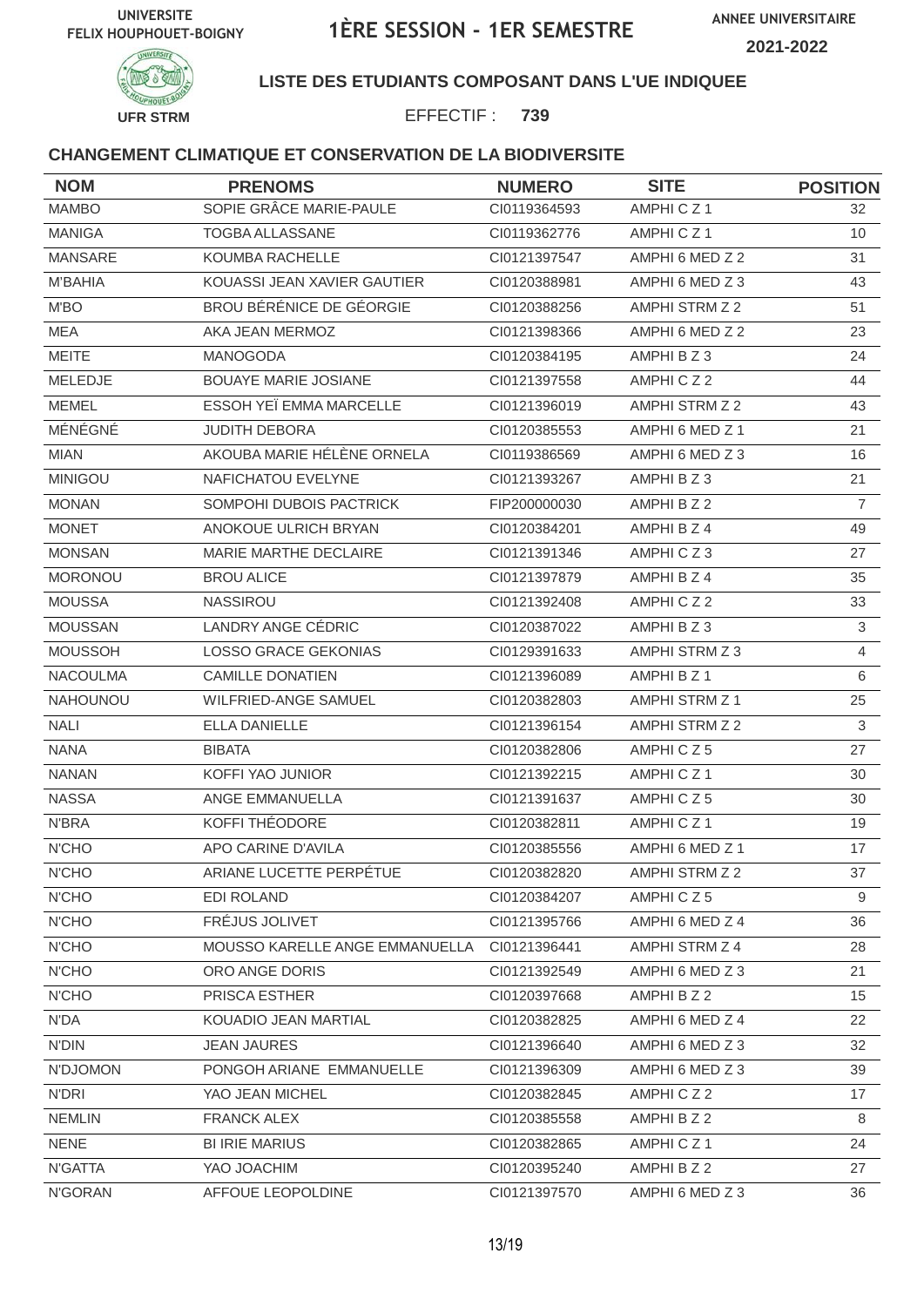

### **LISTE DES ETUDIANTS COMPOSANT DANS L'UE INDIQUEE**

EFFECTIF : **739**

| <b>NOM</b>       | <b>PRENOMS</b>                                | <b>NUMERO</b>  | <b>SITE</b>     | <b>POSITION</b> |
|------------------|-----------------------------------------------|----------------|-----------------|-----------------|
| N'GORAN          | AKISSI AUDE CARINE                            | CI0121398328   | AMPHI B Z 4     | 5.              |
| N'GORAN          | ELYSE GEORGES-AUDREY                          | CI0121393257   | AMPHI STRM Z 3  | 10              |
| N'GORAN          | ENI ANNE ANDRÉE                               | CI0121396217   | AMPHI 6 MED Z 2 | 3               |
| <b>NGORAN</b>    | <b>KASSANDRA</b>                              | CI0119365772   | AMPHI 6 MED Z 4 | 39              |
| N'GOU            | MAHO CLOVIS                                   | CI0120388541   | AMPHI 6 MED Z 2 | 14              |
| <b>N'GUESSAN</b> | ANGE WILFRIED DEGRANGE MOYEBAT                | CI0121395987   | AMPHI 6 MED Z 3 | 9               |
| <b>N'GUESSAN</b> | BECANTY MAEVA ESLI JOHANNA                    | CI0120385560   | AMPHI 6 MED Z 2 | 19              |
| <b>N'GUESSAN</b> | <b>BI GUESSAN RODRIGUE</b>                    | CI0119386168   | AMPHI 6 MED Z 4 | 13              |
| <b>N'GUESSAN</b> | <b>GNAMMIEN-FANGAN RUBEN</b>                  | CI0120397366   | AMPHI B Z 2     | 22              |
| N'GUESSAN        | <b>JEAN-JAURES ALLIKO</b>                     | Cl0121395537   | AMPHI STRM Z 2  | 21              |
| <b>N'GUESSAN</b> | <b>KONAN ELIE</b>                             | CI0121395768   | AMPHI 6 MED Z 4 | 29              |
| <b>N'GUESSAN</b> | <b>KONAN JEAN EUDES</b>                       | CI0121391690   | AMPHI 6 MED Z 1 | 44              |
| <b>N'GUESSAN</b> | NIANGOAN ALIDA ESTHER                         | FIP200000001   | AMPHI B Z 1     | 11              |
| <b>N'GUESSAN</b> | SAINT-PIERRE VARES DJEDOU                     | NGUS08110201   | AMPHICZ2        | 43              |
| N'GUESSAN        | YAPI ANNE GEORGETTE                           | CI0121391236   | AMPHI B Z 2     | 12              |
| <b>NIAMKÉ</b>    | SYLVIANE MARIE MADELEINE MAGNE                | CI0120387013   | AMPHICZ2        | 14              |
| <b>NIOMBLEÏ</b>  | <b>MARIO ULRICH</b>                           | CI0121396466   | AMPHI B Z 1     | 14              |
| <b>NITIEMA</b>   | PELWENDE VALERIE                              | CI0120398146   | AMPHICZ3        | 18              |
| N'KE             | <b>FRANCK ROMARIC JUNIOR</b>                  | NKEF2906000001 | AMPHI B Z 4     | 43              |
| N'KE             | <b>FRANCK ROMARIC JUNIOR</b>                  | CI0120395689   | AMPHI 6 MED Z 4 | 11              |
| <b>NOUMAPLE</b>  | N'DRAMAN DAVIDE CHRISTIANLIE                  | FIP200000022   | AMPHI 6 MED Z 3 | $\mathbf{1}$    |
| N'ZI             | AKISSI STÉPHANIE                              | CI0119386396   | AMPHI 6 MED Z 4 | 48              |
| N'ZI             | LORRAINE MÉGANE BESSELY                       | CI0121395769   | AMPHI B Z 2     | 29              |
| <b>OBA</b>       | <b>CHRIS ROLAND</b>                           | CI0121393877   | AMPHICZ3        | $\overline{7}$  |
| OBILI            | <b>REGIS KELLY</b>                            | Cl0121397148   | AMPHI B Z 4     | 28              |
| <b>OFFOYI</b>    | YAPO SERGE MARTIAL WILFRIED                   | OFFY3006940001 | AMPHI B Z 1     | 37              |
| OHOUEU           | <b>BOYO SAMUEL</b>                            | CI0121391694   | AMPHI 6 MED Z 4 | 5               |
| OJELEKE          | ABOUAZIZ                                      | CI0120385564   | AMPHI 6 MED Z 2 | 28              |
| <b>OKOMA</b>     | <b>CHRISTIAN PARFAIT</b>                      | Cl0121393131   | AMPHI STRM Z 4  | 3               |
| <b>OSSEPE</b>    | OKAMOU JEAN                                   | FIP200000025   | AMPHICZ3        | 38              |
| <b>OTCHOUMOU</b> | MICHAEL JOHNSON                               | FIP200000012   | AMPHI STRM Z 3  | 31              |
| <b>OUALEY</b>    | AFFOUE MARIE JOANNA                           | CI0120383021   | AMPHI B Z 2     | 13              |
| <b>OUATTARA</b>  | AKOUA TEHIA KADIDJATOU                        | CI0121397561   | AMPHI 6 MED Z 2 | 39              |
| <b>OUATTARA</b>  | <b>BARA FATOU BÉNÉDICTE</b>                   | CI0120384248   | AMPHI STRM Z 1  | 35              |
| <b>OUATTARA</b>  | <b>BERE SALIMATA</b>                          | CI0119386166   | AMPHIBZ3        | 20              |
| <b>OUATTARA</b>  | <b>DJAKARIDJA TENELO</b>                      | CI0119366222   | AMPHI B Z 4     | 31              |
| <b>OUATTARA</b>  | EBONYSE MYRIAM GRACE URIELLE MAO CI0121394459 |                | AMPHI 6 MED Z 1 | 36              |
| <b>OUATTARA</b>  | <b>HAMED</b>                                  | CI0119388158   | AMPHI STRM Z 1  | 11              |
| <b>OUATTARA</b>  | <b>KADHY</b>                                  | CI0119364323   | AMPHICZ3        | 4               |
| <b>OUATTARA</b>  | KASSOUM                                       | CI0120385566   | AMPHI B Z 1     | 19              |
| <b>OUATTARA</b>  | KIPEYEILE LIONEL PACÔME                       | Cl0121391442   | AMPHI STRM Z 3  | 48              |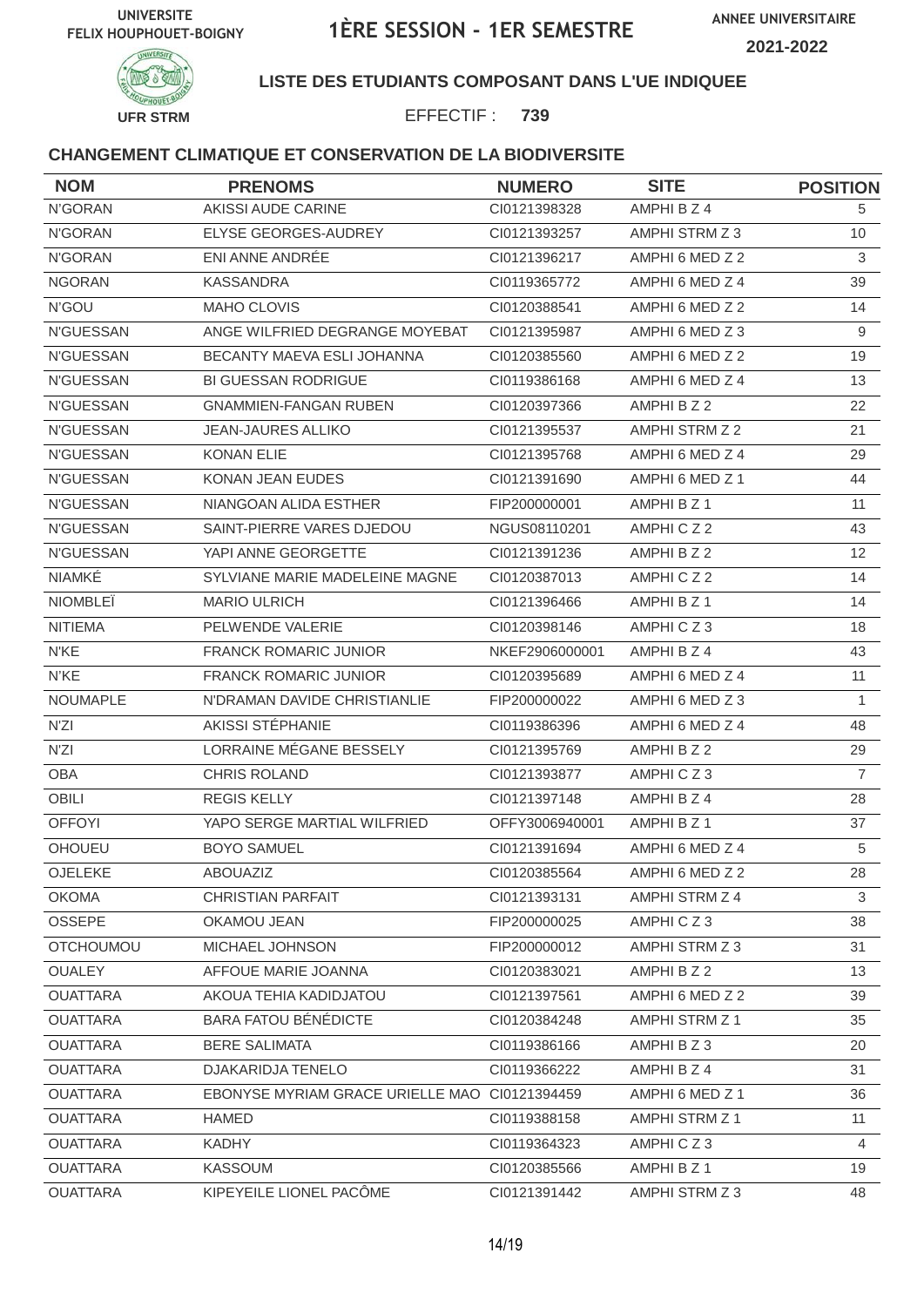

### **LISTE DES ETUDIANTS COMPOSANT DANS L'UE INDIQUEE**

EFFECTIF : **739**

| <b>NOM</b>       | <b>PRENOMS</b>             | <b>NUMERO</b>  | <b>SITE</b>     | <b>POSITION</b> |
|------------------|----------------------------|----------------|-----------------|-----------------|
| <b>OUATTARA</b>  | KOMIKÉ BINTOU ANGE         | Cl0121396456   | AMPHI B Z 1     | 22.             |
| <b>OUATTARA</b>  | KOSSIA AWA ANGÉLE          | OUAK2801970002 | AMPHICZ5        | 25              |
| <b>OUATTARA</b>  | <b>MANA</b>                | CI0121392788   | AMPHI B Z 4     | 40              |
| <b>OUATTARA</b>  | <b>MARIAM</b>              | CI0120383043   | AMPHI STRM Z 4  | 14              |
| <b>OUATTARA</b>  | <b>MOUSSA</b>              | CI0120383068   | AMPHI STRM Z 4  | 21              |
| <b>OUATTARA</b>  | <b>OUELY ISMAEL</b>        | CI0119372714   | AMPHICZ3        | $\mathbf{1}$    |
| <b>OUATTARA</b>  | <b>OUMOU</b>               | CI0119388435   | AMPHICZ1        | $\overline{2}$  |
| <b>OUATTARA</b>  | <b>PEWORYAH</b>            | OUAP1606950001 | AMPHI 6 MED Z 1 | 28              |
| <b>OUATTARA</b>  | <b>ROKIA</b>               | CI0120383039   | AMPHI STRM Z 1  | 19              |
| <b>OUATTARA</b>  | <b>TIDJANE</b>             | CI0121396358   | AMPHI B Z 1     | 36              |
| <b>OUATTARA</b>  | <b>VIEDA DRAMANE</b>       | CI0121391104   | AMPHICZ5        | 6               |
| <b>OUATTARA</b>  | WODAHAN MADIARA            | CI0121395976   | AMPHI 6 MED Z 1 | 9               |
| <b>OUATTARA</b>  | <b>ZANA WILFRIED</b>       | CI0115289983   | AMPHI 6 MED Z 3 | 6               |
| <b>OUEDRAOGO</b> | SAFIATOU                   | Cl0121395630   | AMPHI B Z 4     | 21              |
| <b>OUFFOUE</b>   | DJÊ EYMARD PACÔME          | CI0121394467   | AMPHI STRM Z 4  | $\overline{7}$  |
| <b>OUFFOUET</b>  | NANHAN AMANDA CORALIE      | Cl0120397876   | AMPHICZ1        | 13              |
| <b>OULAI</b>     | KOHON EBENEZER             | CI0119388513   | AMPHI 6 MED Z 3 | 41              |
| OULAY            | <b>GNINFAN MOUHAMMAD</b>   | Cl0121395771   | AMPHI B Z 1     | 5               |
| <b>OULE</b>      | SEANLA ARMEL CEDRIC        | CI0119388318   | AMPHI 6 MED Z 3 | 25              |
| <b>OUOBA</b>     | PIERRE ERIC                | CI0121394468   | AMPHI STRM Z 3  | $\overline{7}$  |
| <b>PRINCE</b>    | <b>EMMANUEL DE BIALLET</b> | Cl0120385568   | AMPHI 6 MED Z 2 | 13              |
| <b>SACKO</b>     | BAHI                       | CI0120386436   | AMPHI STRM Z 3  | 14              |
| SAGANOGO         | <b>SOILIYO</b>             | FIP200000039   | AMPHI 6 MED Z 1 | 25              |
| <b>SAKM</b>      | AYI MEDINE OPHELIE         | Cl0121395118   | AMPHIBZ3        | 12 <sup>2</sup> |
| SALAWU           | <b>FADILULAAHI</b>         | CI0121397943   | AMPHICZ1        | 12 <sup>2</sup> |
| SALOU            | AÏCHA CHARLEINE            | Cl0120383132   | AMPHICZ4        | 34              |
| SAMAKE           | <b>MAKAN</b>               | CI0119361909   | AMPHI 6 MED Z 4 | 46              |
| SANOGO           | MAMADOU                    | CI0119389869   | AMPHICZ4        | 39              |
| SANOGO           | MINETANTCHIN ZALIRAK       | Cl0120385410   | AMPHICZ1        | 41              |
| SAWADOGO         | <b>ALIMATA</b>             | CI0121396223   | AMPHI 6 MED Z 2 | 30              |
| SAWADOGO         | ZAINABOU                   | CI0120385570   | AMPHI 6 MED Z 4 | 30              |
| <b>SEHI</b>      | <b>BI ZAH PAUL</b>         | CI0119386730   | AMPHICZ1        | 34              |
| SEHI             | DIMONSEDJE LINE NADIA      | FIP200000020   | AMPHI B Z 4     | 22              |
| <b>SEINI</b>     | ALI                        | CI0121396771   | AMPHICZ1        | 9               |
| <b>SEKA</b>      | AUDREY DESIRÉE             | CI0119386550   | AMPHI STRM Z 1  | 42              |
| SÉKA             | <b>GUIGUI ARMEL</b>        | CI0120383183   | AMPHI B Z 2     | 28              |
| <b>SEKA</b>      | KEPOE RUTH CARMELLE        | CI0121396439   | AMPHI STRM Z 2  | 31              |
| <b>SEKO</b>      | <b>BLANCHARD MONDESIR</b>  | CI0120394035   | AMPHI 6 MED Z 4 | 3               |
| <b>SEKONGO</b>   | PETAMIDJO ROBERT           | CI0120383187   | AMPHI B Z 3     | 33              |
| SERE             | <b>ISSOUF</b>              | CI0120387029   | AMPHI 6 MED Z 2 | 26              |
| <b>SERY</b>      | <b>EDILON PIERRE</b>       | CI0119366937   | AMPHICZ2        | 18              |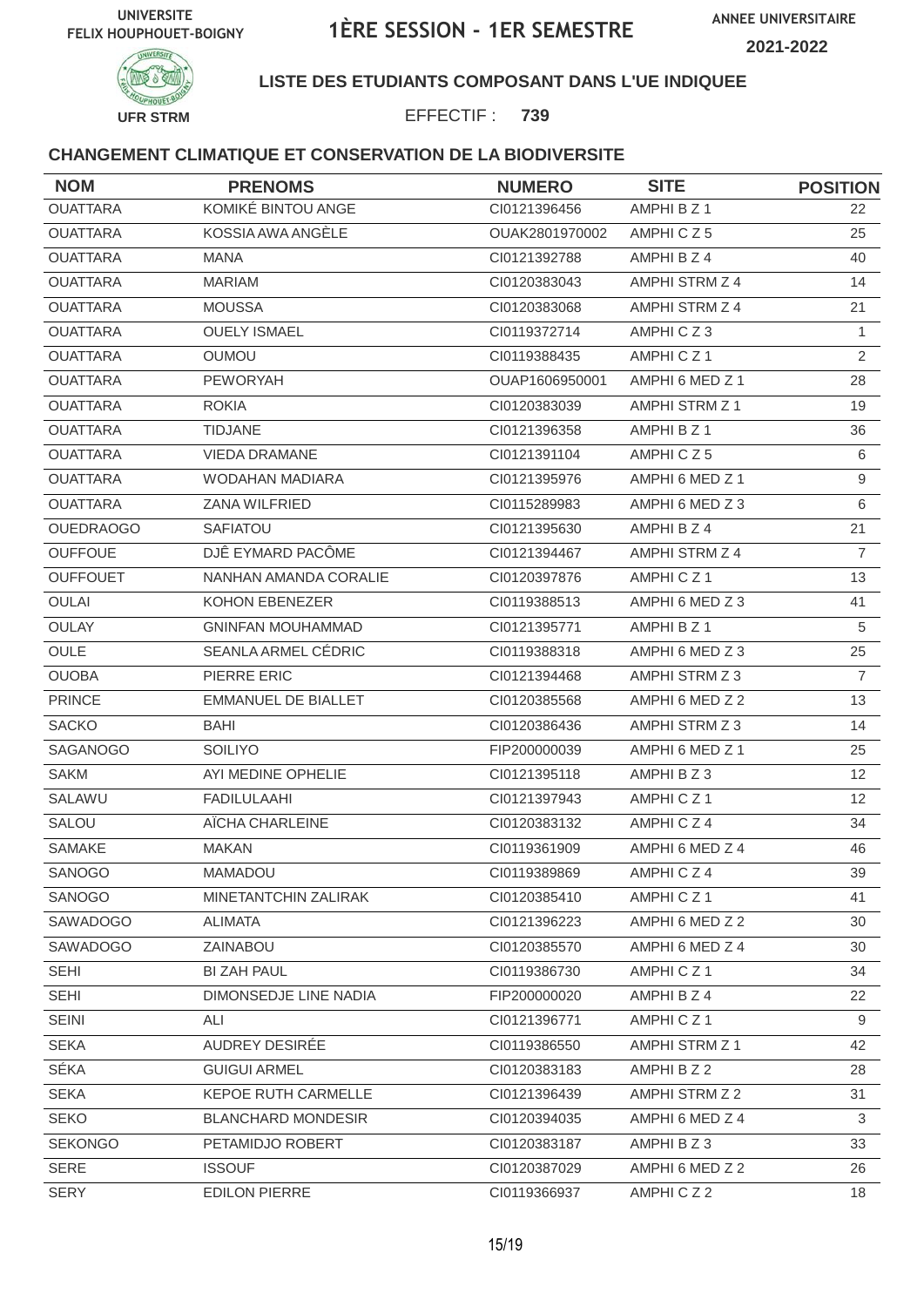



## **LISTE DES ETUDIANTS COMPOSANT DANS L'UE INDIQUEE**

EFFECTIF : **739**

| <b>NOM</b>      | <b>PRENOMS</b>                  | <b>NUMERO</b> | <b>SITE</b>           | <b>POSITION</b> |
|-----------------|---------------------------------|---------------|-----------------------|-----------------|
| <b>SERY</b>     | MÉDÉ ANGE PREMELLE              | CI0119376704  | AMPHI STRM Z 1        | 28              |
| <b>SIAKO</b>    | NOMEDO RODRIGUE                 | CI0121395775  | AMPHI STRM Z 4        | 4               |
| <b>SIB</b>      | <b>KPENI FLORENCE</b>           | CI0121395776  | AMPHI 6 MED Z 2       | 35              |
| SIDIBÉ          | <b>FATIM</b>                    | CI0121393662  | AMPHI 6 MED Z 2       | 24              |
| SIDIBE          | <b>ISSA JUNIOR</b>              | CI0121397563  | AMPHI B Z 4           | 45              |
| <b>SIKA</b>     | <b>AGUIE MAX YANN</b>           | CI0119365605  | AMPHI B Z 1           | 13              |
| <b>SIKA</b>     | LOU YOUCA ESTHER BRIGITTE       | CI0119368125  | AMPHI B Z 3           | 8               |
| <b>SILUE</b>    | <b>DOSSONGUI FABRICE</b>        | CI0121420196  | AMPHI STRM Z 2        | 11              |
| <b>SILUE</b>    | SOULEYMANE                      | CI0119363546  | AMPHI STRM Z 3        | 3               |
| SILUÉ           | ZANA IBRAHIM                    | CI0121395777  | AMPHI STRM Z 2        | 8               |
| SONAN           | <b>MAKOU DILEMME HERMANN</b>    | FIP200000059  | AMPHICZ3              | 13              |
| SONZAI          | SEDE PRISCILLE MYRIAM           | CI0119363138  | <b>AMPHI STRM Z 2</b> | 53              |
| SORO            | <b>FRANCK KALOURGO</b>          | CI0120383283  | AMPHI 6 MED Z 4       | $\overline{7}$  |
| SORO            | <b>GNANDJO WODANHAN ADELINE</b> | CI0121391468  | AMPHI B Z 4           | 15              |
| SOTTI           | AKISSI MARIE DANIELLE           | CI0120383308  | AMPHI 6 MED Z 1       | 33              |
| SOTTI           | MALLÉ JEAN CAMILLE              | CI0121394490  | AMPHICZ2              | 37              |
| <b>SOUATE</b>   | <b>TEKPO ELIE</b>               | CI0120387032  | AMPHI 6 MED Z 2       | 34              |
| <b>SOULAMA</b>  | <b>FIABA FLORENCE</b>           | FIP200000046  | AMPHI 6 MED Z 1       | 45              |
| SOULOUKOU       | KOUA EDDY WILFRIED              | CI0119387048  | AMPHI B Z 2           | 10              |
| SOUMAHORO       | HAMED LOUCKMANE YOUSSOUF        | CI0120385578  | AMPHI STRM Z 2        | 54              |
| SOUMAHORO       | <b>INNOCENT</b>                 | CI0121391258  | AMPHICZ3              | 29              |
| <b>SOURABIE</b> | LAMINE                          | CI0120383322  | AMPHICZ2              | 19              |
| SOW             | <b>MAÏMOUNA</b>                 | CIO121395780  | AMPHI 6 MED Z 2       | 41              |
| <b>SYLLA</b>    | <b>AICHATOU</b>                 | CIO121390806  | <b>AMPHI STRM Z 1</b> | 18              |
| <b>SYLLA</b>    | <b>MANDIARR</b>                 | CI0121393093  | AMPHI STRM Z 3        | 54              |
| <b>TAHA</b>     | <b>ALEXIS CEDRICK</b>           | CI0120388339  | AMPHI STRM Z 1        | 9               |
| <b>TAHIROU</b>  | <b>JEAN PATRICK IVAN</b>        | CI0120383345  | AMPHICZ4              | 20              |
| <b>TAN</b>      | KOUEGBE JUNIOR                  | Cl0121392723  | AMPHICZ2              | 21              |
| <b>TANO</b>     | AFFOUA INÈS OLIVIA              | CI0121395898  | AMPHI STRM Z 4        | 36              |
| <b>TANO</b>     | ETTIEN EPIPHANIE                | CI0121395967  | AMPHI B Z 2           | 30              |
| <b>TANO</b>     | FEE DESNEIGES YAH               | CI0115302512  | AMPHICZ3              | 20              |
| <b>TANOH</b>    | SYLVANIE AMOIN VICTOIRE         | CI0119361319  | AMPHICZ2              | 42              |
| <b>TANON</b>    | KADY                            | FIP200000048  | AMPHICZ2              | 28              |
| <b>TANOU</b>    | LOUKOU ELISÉE                   | CI0120397693  | AMPHI B Z 4           | 26              |
| <b>TAO</b>      | <b>MOUSSA</b>                   | Cl0121398172  | AMPHICZ1              | 29              |
| <b>TAPE</b>     | SOSTHENE PEGUY                  | FIP200000036  | AMPHI 6 MED Z 1       | 27              |
| <b>TEBY</b>     | ANNE SARA                       | FIP200000051  | AMPHI STRM Z 4        | 31              |
| <b>TEKI</b>     | KOUAKOU ROMEO                   | CI0120383390  | AMPHI STRM Z 3        | 13              |
| <b>TENI</b>     | YA BENJAMIN                     | CI0119385638  | AMPHIBZ3              | 27              |
| <b>TIA</b>      | YOROGOH KASSIA ANGE             | CIO121397365  | AMPHICZ1              | 25              |
| <b>TIENE</b>    | <b>NAYAGA</b>                   | CI0119365846  | AMPHI B Z 4           | $\overline{7}$  |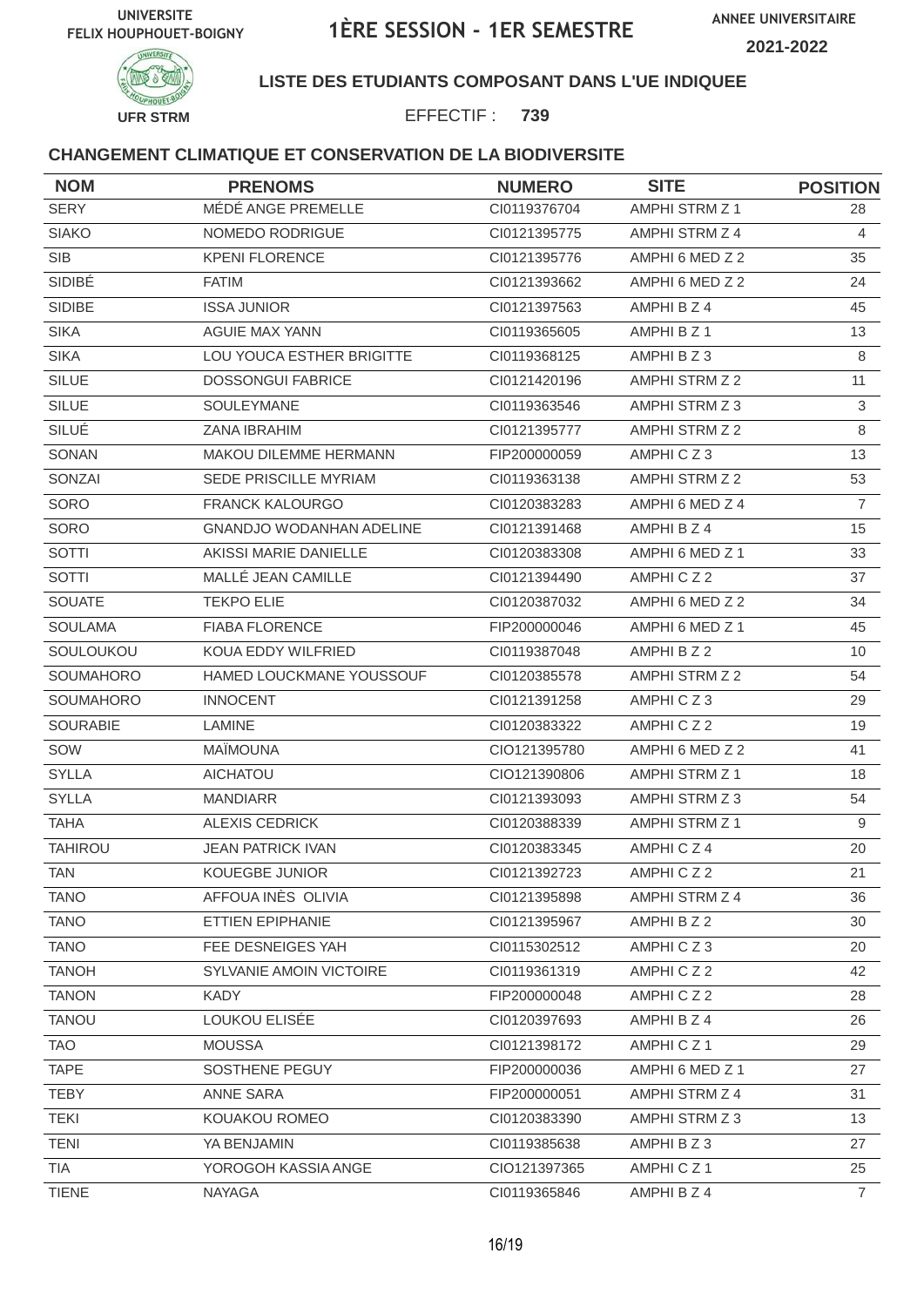

**LISTE DES ETUDIANTS COMPOSANT DANS L'UE INDIQUEE**

EFFECTIF : **739**

| <b>NOM</b>     | <b>PRENOMS</b>                | <b>NUMERO</b>  | <b>SITE</b>          | <b>POSITION</b> |
|----------------|-------------------------------|----------------|----------------------|-----------------|
| <b>TIEROU</b>  | ANGE MONDESIR KAMONDJE        | CI0120383410   | AMPHICZ2             | 32              |
| <b>TIEU</b>    | <b>GOUNTO EBENEZER</b>        | CI0119368175   | AMPHICZ1             | 37              |
| <b>TIGORI</b>  | <b>KOBENAN ISSOUF</b>         | CI0121391620   | AMPHI STRM Z 3       | 27              |
| <b>TIMITE</b>  | <b>MAURICE HEDALSSE</b>       | CI0120384308   | AMPHI B Z 2          | 21              |
| <b>TOH</b>     | <b>BI JOYCE AURIOL</b>        | CI0119386099   | AMPHICZ <sub>1</sub> | 17              |
| <b>TOHE</b>    | GUELASSAIS ISRAËL             | CI0121391981   | AMPHICZ1             | 36              |
| <b>TOKOU</b>   | <b>ESTHER</b>                 | CI0120386905   | AMPHICZ2             | $\overline{4}$  |
| <b>TOKPA</b>   | <b>LEKANHOU LINDA</b>         | Cl0121395172   | AMPHI B Z 1          | 23              |
| <b>TOKPA</b>   | SINGOH ANGE PARFAITE          | CI0120384311   | AMPHICZ3             | 36              |
| <b>TOPKA</b>   | KOUAME JEAN HUBERSON          | CI0121393503   | AMPHI 6 MED Z 1      | 23              |
| <b>TOURE</b>   | <b>DANSA</b>                  | CI0120383466   | AMPHI 6 MED Z 1      | 19              |
| <b>TOURE</b>   | <b>IBRAHIM BEN MANSOUR</b>    | FIP200000013   | AMPHICZ3             | 19              |
| <b>TOURÉ</b>   | <b>MAMADOU</b>                | CI0120383445   | AMPHI 6 MED Z 3      | 20              |
| <b>TOURE</b>   | SARAH                         | CI0121392665   | AMPHI B Z 4          | 3               |
| <b>TRA</b>     | <b>BI TCHAN ROMARIC</b>       | CI0119386890   | AMPHI 6 MED Z 3      | 38              |
| <b>TRA</b>     | KAMBO LOU LORRAINE ANDREAS    | CI0121397566   | AMPHI STRM Z 2       | 17              |
| <b>TRA</b>     | LOU GRÂCE EMMANUELLA          | CI0121395787   | AMPHICZ2             | 5               |
| <b>TRA</b>     | LOU ZAH ÉPIPHANIE             | CI0121391607   | AMPHI STRM Z 2       | 38              |
| TRAORÉ         | ABBOUBACAR JUNIOR             | CI0120383506   | AMPHI B Z 4          | 44              |
| TRAORE         | <b>FOUSSENI</b>               | CI0120385582   | AMPHI 6 MED Z 1      | 31              |
| TRAORE         | <b>ISMAEL</b>                 | Cl0121392418   | AMPHI STRM Z 1       | 36              |
| <b>TRAORE</b>  | <b>KLODAN BRAHIMA</b>         | CI0121396055   | AMPHI 6 MED Z 1      | 3               |
| <b>TRAYE</b>   | BI YOUGONE FIDELE             | CI0120397742   | AMPHI STRM Z 3       | 20              |
| TRAZIÉ         | BI TRAZIÉ ANGE JOCELAIN       | CI0121396188   | AMPHI STRM Z 2       | 28              |
| <b>TRAZIE</b>  | LOU TRANAN OLIVIA             | CI0121396187   | AMPHICZ1             | 44              |
| <b>TRE</b>     | LOUROUGNON CHRISTIAN LOPEZ    | FIP200000028   | AMPHI B Z 4          | 10              |
| <b>TRESSIA</b> | <b>BOLI ALLAN</b>             | CI0120388545   | AMPHI B Z 2          | 31              |
| <b>TROH</b>    | NUNKANDO EVRAD                | Cl0120383551   | AMPHI B Z 1          | 16              |
| TRONOU-AYAYI   | <b>OLIVIA VALENTINE</b>       | CI0121396091   | AMPHI B Z 4          | 18              |
| VAI            | <b>OLIVIER</b>                | VAIO1307990001 | AMPHICZ2             | 20              |
| <b>VAKA</b>    | <b>GNEKPA CALEB</b>           | CI0121393754   | AMPHI STRM Z 2       | 46              |
| <b>VAKOU</b>   | ARISTIDE CESAR                | VAKA1101980001 | AMPHI STRM Z 4       | 42              |
| VIMONOU        | KAÏ JULIETTE                  | CI0121396383   | AMPHI 6 MED Z 2      | 12 <sup>°</sup> |
| WASSA          | YAO GUILLAUME                 | CI0120383567   | AMPHI STRM Z 2       | 20              |
| YABRE          | <b>KASSOUM</b>                | CI0121390901   | AMPHI 6 MED Z 4      | 28              |
| <b>YAO</b>     | ABRAHAM WILFRIED              | CI0120383618   | AMPHI 6 MED Z 4      | 4               |
| YAO            | <b>BEHEGBIN ENOCK</b>         | CI0119366545   | AMPHI B Z 1          | 1               |
| YAO            | DIBY JEAN ARSENE              | CI0120383585   | AMPHI STRM Z 3       | 9               |
| <b>YAO</b>     | <b>EBANIEN EDANO CLAIR</b>    | CI0121397005   | AMPHI 6 MED Z 2      | 1               |
| YAO            | <b>GBAGBA NOÉ STEPHI</b>      | Cl0121395194   | AMPHI B Z 1          | 35              |
| YAO            | KOBENAN TEHUA AVICE DE CLAVER | CI0120384328   | AMPHI 6 MED Z 3      | 19              |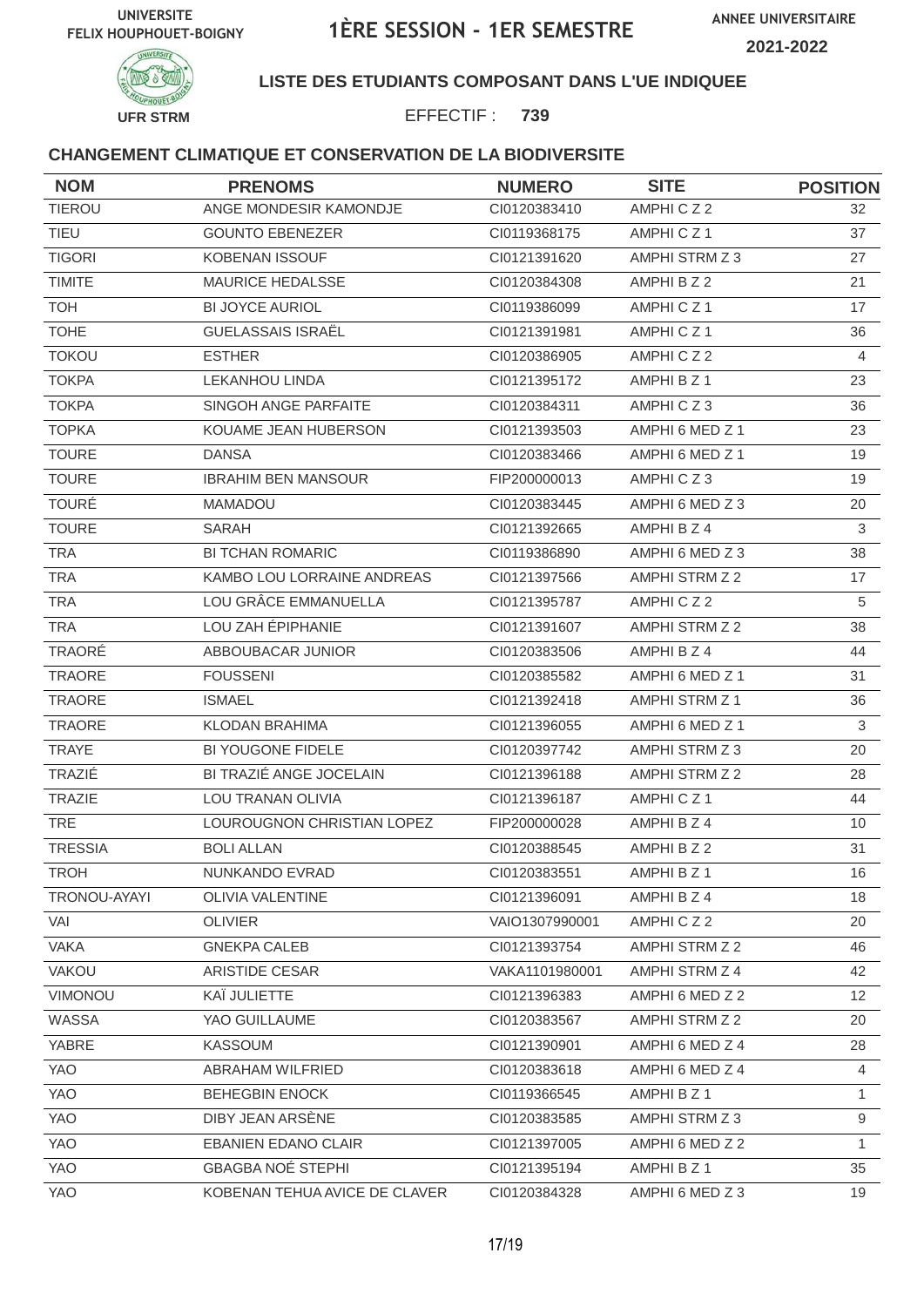



## **LISTE DES ETUDIANTS COMPOSANT DANS L'UE INDIQUEE**

EFFECTIF : **739**

| <b>NOM</b>     | <b>PRENOMS</b>                    | <b>NUMERO</b> | <b>SITE</b>     | <b>POSITION</b> |
|----------------|-----------------------------------|---------------|-----------------|-----------------|
| YAO            | KOFFI BERTRAND ARISTIDE           | CI0120385587  | AMPHI STRM Z 4  | 25              |
| <b>YAO</b>     | KOFFI N'DA CYRILLE                | CI0117322137  | AMPHI STRM Z 4  | 18              |
| <b>YAO</b>     | KONAN FRANCK RODOLPHE             | CI0120383639  | AMPHICZ2        | 26              |
| <b>YAO</b>     | KOUAKOU ÉLYSÉE                    | Cl0121396884  | AMPHI 6 MED Z 2 | $\overline{7}$  |
| YAO            | KOUAKOU SAMUEL                    | Cl0121392193  | AMPHI 6 MED Z 4 | 37              |
| <b>YAO</b>     | LAWSON CÉSAR AHONON               | CI0120383605  | AMPHI STRM Z 3  | 42              |
| <b>YAO</b>     | <b>MANSIANOU KOUADIO EMMANUEL</b> | CI0121396341  | AMPHI B Z 1     | 33              |
| <b>YAO</b>     | <b>OKA ERIC SAMUEL</b>            | CI0120398422  | AMPHICZ1        | 15              |
| <b>YAO</b>     | YAO FRANKLIN                      | FIP200000058  | AMPHI STRM Z 2  | 40              |
| YAOKOKORE      | <b>BEIBRO FRANCK ARMAND</b>       | CI0120388261  | AMPHI B Z 2     | 14              |
| YAOYA          | KOUAKOU EVARISTE                  | CI0120397359  | AMPHICZ4        | 12              |
| <b>YAPI</b>    | <b>BAH LAURENCE</b>               | CI0120385589  | AMPHI B Z 2     | 32              |
| <b>YAPI</b>    | N'GUESSAN LEVI PHARESE            | CI0120385590  | AMPHICZ3        | 26              |
| <b>YAPO</b>    | KOUASSI EVA JENNIFER              | CI0121391729  | AMPHI STRM Z 4  | 35              |
| <b>YAPO</b>    | LOBE ROSELIN                      | CI0120385591  | AMPHICZ1        | 35              |
| YASSUI         | <b>MOAYE DONALD ULRICH</b>        | CI0119361755  | AMPHI STRM Z 4  | 8               |
| <b>YATTE</b>   | APO PRISCA AURIANE                | CI0119387686  | AMPHICZ2        | 36              |
| <b>YATTE</b>   | EKOUMBO CHRISTIAN ALLEGRESSE      | CI0120383672  | AMPHICZ1        | 39              |
| YAYANGBEU      | <b>TALI ANGE CARELLE</b>          | CI0120383674  | AMPHI 6 MED Z 1 | 12 <sup>°</sup> |
| <b>YEBOUA</b>  | KOUASSI GEORGE                    | CI0121391966  | AMPHIBZ3        | 19              |
| <b>YEO</b>     | KATIENETIA JEANNINE               | CI0121392939  | AMPHICZ4        | 3               |
| <b>YEO</b>     | KOULOUGNERY ALICE                 | CI0121395948  | AMPHICZ4        | 18              |
| <b>YEO</b>     | MAÎMOUNA SIDONIE                  | CI0120383689  | AMPHI STRM Z 1  | 29              |
| <b>YEO</b>     | <b>MAMADOU</b>                    | Cl0121391535  | AMPHI STRM Z 3  | 30              |
| <b>YEO</b>     | <b>NOUNOFOLO</b>                  | CI0119386027  | AMPHICZ5        | 18              |
| YOCOLLY        | KONAN AYA ANGE LAURENCE           | CI0121396943  | AMPHI 6 MED Z 3 | 48              |
| <b>YORO</b>    | <b>OTTEY ETIENNE</b>              | FIP200000042  | AMPHI STRM Z 3  | 49              |
| YOUAN          | <b>BI IRIÉ CLAUVIS</b>            | CI0119376714  | AMPHI 6 MED Z 2 | 18              |
| YOUBA          | DICKO ABOUBACAR BAI JUNIOR        | Cl0120383714  | AMPHI STRM Z 3  | 53              |
| ΖA             | LOU KOUABLÉ OLIVIA                | CI0120388262  | AMPHICZ3        | 11              |
| ZADI           | ZOUZOUGBO SIDOINE GÉRAUD          | Cl0121396463  | AMPHI 6 MED Z 4 | 23              |
| ZADJE          | FRANCK REDALE NADRO               | CI0120387023  | AMPHI 6 MED Z 1 | $\overline{4}$  |
| ZAMA           | JEAN LUC MAZENOD                  | CI0119373201  | AMPHI 6 MED Z 1 | 16              |
| ZAMBLE         | BI NENE DIMITRI SCHESTER          | Cl0121397707  | AMPHI B Z 1     | 29              |
| <b>ZITO</b>    | JOSÉE LESLIE ANDRÉA               | Cl0120383760  | AMPHI STRM Z 3  | 36              |
| ZOGBO          | <b>DAKORO CHRISTIAN</b>           | Cl0120383764  | AMPHI 6 MED Z 3 | 35              |
| ZOHOU          | KOUAKOU SERGE                     | CI0121392197  | AMPHICZ1        | 40              |
| <b>ZONDOHO</b> | <b>GUY ROLAND CANISIUS</b>        | Cl0121395569  | AMPHI STRM Z 3  | 47              |
| ZORO           | TINAN CHRISTELLE ORELIE BLANCHE   | Cl0120383774  | AMPHIBZ3        | 34              |
| <b>ZOROBI</b>  | <b>GBAMBLE FRANCK GHISLAIN</b>    | CI0119368860  | AMPHI 6 MED Z 2 | 40              |
| ZOUABLI        | DABE MODESTE                      | CI0121391282  | AMPHI STRM Z 3  | 17 <sup>2</sup> |